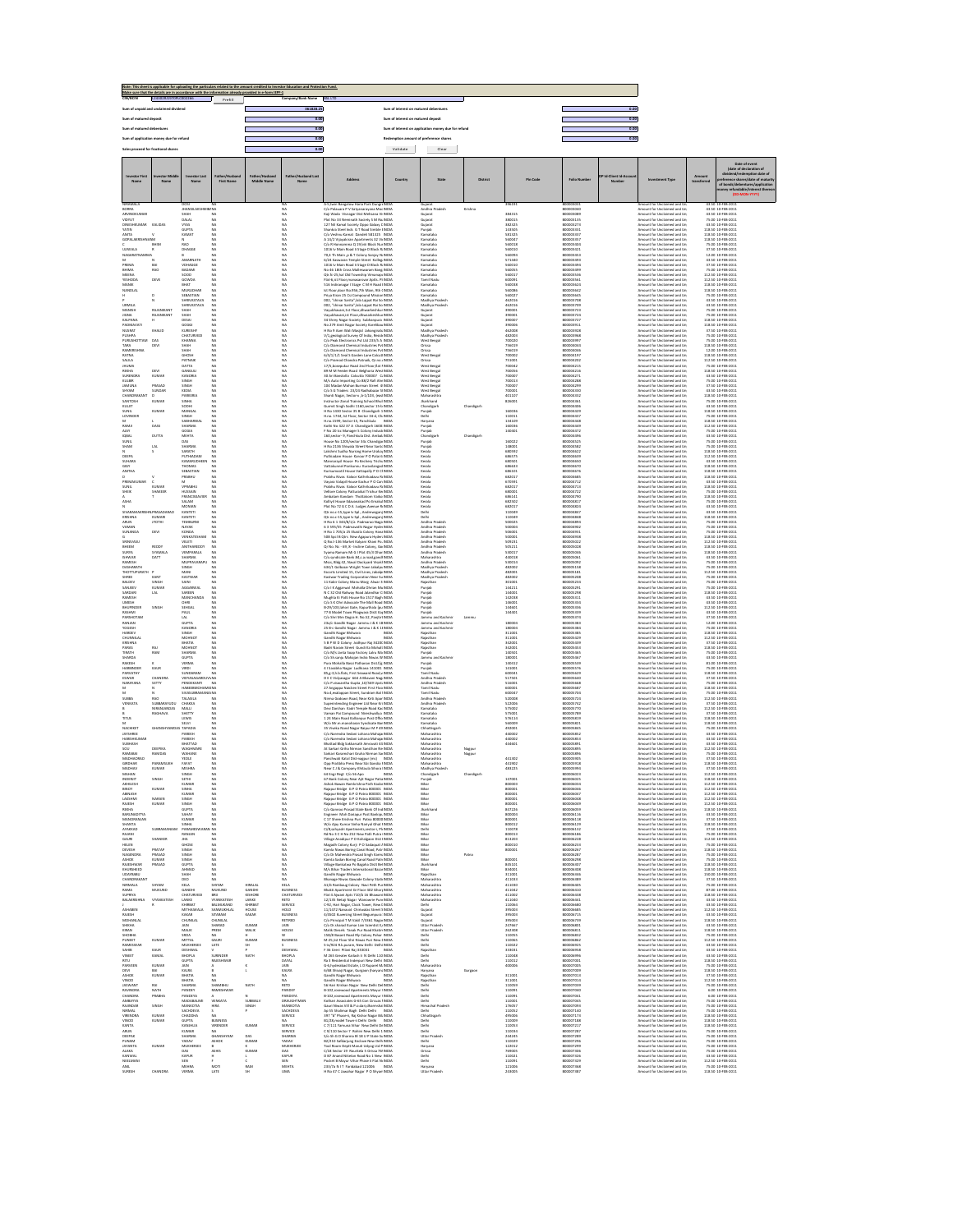| SS Saran Building Ramnagar New DelINDIA<br>14 State Bank Colony Munsif Marg CINDIA<br>11 C Officers Flat 8, Darya Ganj New DNDIA<br>110055<br>110055<br>700013<br>110002<br>800007404<br>800007405<br>Amount for Unclaimed and University<br>Amount for Unclaimed and University<br>Amount for Unclaimed and University<br>.<br>Delhi<br>West Bengi<br>sexvce<br>80000744<br>MAHNA<br>MEHA<br>CHAND<br>Delhi<br>PREM<br>LATA<br>BANSAL<br>RAM<br><b>AVTAR</b><br>BANSAL<br>G-1 Vishwa Apartment 3 Shankra ChaNDIA<br>Delhi<br>110054<br>80000746<br>H.no.7-93, flat No.105, yamuna SarasviNDIA<br>PADMAVATHY<br>UPPULLIR<br>VENKATARAMANA<br>Andhra Pradesh<br>520007<br>800007484<br>KUMAR<br><b>GUPTA</b><br><b>GUPTA</b><br>Delhi<br>110046<br>800007500<br>SHIV<br>.<br>PYARE<br>IATAN<br>ARTI<br>bEvi<br>CHHAJEF<br>VAID<br>CHHATAR<br>LATE<br>SINGH<br>SH<br>Delhi<br>Delhi<br>110007<br>110058<br>80000752<br>80000755<br>SERVICE<br>STUDENT<br>SINGH<br>MURTAY<br>110024<br>253502<br>B00007588<br>B00007610<br>TARANJEET<br>SINGH<br>MURTHY<br>MOHINDI<br>KRISHNA<br>Delhi<br>Uttar Pradesh<br>VENKATESH<br>VIPIN<br>CHANDRA<br>GIRDHAR<br>DAS<br>ADVOCATE<br>Laxmi Niwas Gujrati Street MoradabaNDIA<br>Uttar Pradesh<br>244001<br>800007627<br>CHANDRA<br>LATE<br>TRIBHUWAN<br>Das Building No 5 Liomi Niwas BillochNDIA<br>190 Kirti Nagar New Delhi 110015 0NDIA<br>Uttar Pradesh<br>282002<br>800007628<br>KANT<br>DAS<br>\$H<br>SURESH<br>CHAND<br>VARMA<br>DIWAN<br>CHAND<br>VARMA<br>Delhi<br>110015<br>80000764<br>NA<br>service<br>150 Ann Nagar New Denn 110015<br>Village & Po-bijni Dt.-mandi (himachiNDIA<br>5196 Opp Unchi Masjid Bazar BallimaNDIA<br>U/u 201 Pitampura Vishakha Enclave INDIA<br>175001<br>80000766<br>PREM<br>inde<br>/IMAL<br><b>Himachal Prad</b><br>MOHD<br>YAQOOE<br>siporqu<br>B00007686<br>B00007745<br>MOHD<br>SAVITA<br>SULEMAI<br>SIDDIQU<br>Delhi<br>Delhi<br>110006<br>110034<br>SHARMA<br>NA<br>NA.<br>VANJARI<br>NARAYAN<br>KARLIN<br>VANJARI<br>KARLII<br>DONUH<br>Pitru Chhava Bhavan At & Post AmgasNDIA<br>Maharashtra<br>441902<br>800007765<br>CHAND<br>SEHRAWAT<br>NA<br>H No 166/b Shyam Nagar Palwal DistINDIA<br>C/o Mr G P Singh 206/10 Arya NagariNDIA<br>W/o.s.m.mittal,401,urvashi 1, AmrapINDIA<br>Faridabad<br>800007819<br>GOP1<br>NA<br>Haryana<br>Uttar Pradesh<br>CHANDRA<br><b>WATI</b><br>SINGH<br>201001<br>80000782<br>LATA<br>MITTAL<br>Uttar Pradesh<br>80000782<br><b>SUMAN</b><br>Gevaal<br>MOHAZ<br>201010<br>MITTAL<br>MOHAN<br>MITTAL<br>CHATURE<br>401,urvashi 1,amrapali Royal, 2b,vaibINDIA<br>20/62 Punjabi Bagh New Delhi 1100JNDIA<br>201010<br>110026<br>B00007823<br>B00007832<br>SHYAM<br>PREM<br><b>Uttar Pradesh</b><br><b>JAWA</b><br>1AW A<br>LIRB<br>BHUSHAN<br>LALDUGGAL<br>SHAM<br>SUNDER<br>LAL<br>C/o Gangeshwar Limited P O Deo BanNDIA<br><b>Uttar Pradesh</b><br>247554<br>800007838<br>JAGAT<br>SINGH<br>YADAV<br>MNOO<br>YADAV<br>SERVICE<br>S/o Sh Minno Yaday Village Puthar PdNDIA<br>Uttar Pradesh<br>250001<br>800007846<br>OSCAR<br>ANTHONY<br><b>CUFFORDFER</b><br><b>FERNANDEZ</b><br>Martins Ares 6.1 North A. Carenzalem INDIA<br>403002<br>800007881<br>Goa<br>PRADHAN<br>SINGRU<br>SERVICE<br>FEDERATION<br>EMPLOYEE<br>Thiakumal" Flat No.5, D'soura Colony/NDIA<br>Surkha Nivas Post No 1203 GokulpetINDIA<br>Qtr.no. Lidc - 2, Paul Colony, MacherliNDIA<br>Maharashtri<br>LAXMAN<br>LAXMAN<br>BALKRISHN<br>CADASHO<br>422005<br>80000792<br>Amount for Unclaimed and Uni<br>Amount for Unclaimed and Uni<br>Amount for Unclaimed and Uni<br>HANDE<br>sonnova.<br>522426<br>VENKATARAJU<br>800007950<br>SATYANARAYAN<br>MUDUNUR<br>RAJU<br>Andhra Prades<br>SMITA<br>PAHLAJANI<br>RAIKUMAR<br>HOUSE<br>WIFE<br>Nav Ratna B Bldg Flat No 4 1st Floor 1NDIA<br>Maharashtra<br>400049<br>800007951<br>VASUDEO<br>JAYARAM<br>WARKE<br><b>JAYARAM</b><br>RAYAJI<br>WARKE<br>Sushrut Hospital Savda Dist Jalgaon 4INDIA<br>Maharashtra<br>425502<br>800007967<br>MANNATH<br>BALACHANDRAI<br>16 Drion Apartment Domer Park WarlNDIA<br>C/o Mr M Balachandran 16 Drion ApalNDIA<br>No S 14 Dalal Estate Bhadkankar MalNDIA<br>Maharashtra<br>400026<br>800008000<br>Amount for Unclaimed and Un<br>Maharashtri<br>Maharashtri<br>400026<br>400008<br><b>STATACHAR</b><br>80000800<br><br>RUSTOMI<br><b>JATEJAR</b><br>soonso k<br>LATE<br>422005<br>GOGAD<br>PATEL<br>48 Godal Shajeevan Nagar College RdINDIA<br>205 Vikas Apartment Janki Kutir JuhulNDIA<br>GOGAD<br>PATEL<br>Maharashtra<br>Maharashtra<br>80000806<br>PARASHRAM<br>ATMARAM<br>BUSINESS<br>BUSINESS<br>harish<br>Suresh<br>B0000807<br>ATMARAM<br>RAMESH<br>ROHIRA<br>HOTCHAND<br>ROHIN<br><b>BUSINESS</b><br>14/3 Shivniketan 14 M K Road ChurchNDIA<br>Maharashtra<br>400020<br>800008157<br>RASHMI<br><b>GUPTA</b><br>GOPAL<br>CHANDER<br>GRISH<br>1993 Stowards II Floor, Calcutta - 461NDIA<br>4 A, Tiljala Road I Floor, Calcutta - 461NDIA<br>4 Samnarauddhi Society Adamha NajNDIA<br>Ins Bela C/o R.M.O. Bombay 400001 INDIA<br>Cabrial Manor 1st Floor Tansace Fat 1NDIA<br>Gabrial Manor<br>West Bengal<br>Maharashtra<br>Kolkata<br>800008241<br>OLTIKAN<br>OLTIKAR<br>400603<br>80000824<br>Maharashtra<br>40000<br>80000825<br>kw<br>HARAT<br>DIWAKAR<br>PATRIC<br>B00008252<br>B00008276<br>MIŚMRA<br>BRITTO<br>NA<br>NILLAS<br>NA<br>BRITIO<br>Maharashtra<br>Maharashtra<br>400083<br>401201<br>BASTU<br>NICLAS<br>SUDHIN<br>JANARDAN<br>KULKARN<br><b>JANARDAN</b><br>KULKARNI<br>Prabhakar Prasad Shraddhanand RoadNDIA<br>Maharashtra<br>421201<br>800008317<br>SAVITAGAURI<br>SHAH<br>BALDEVOAS<br>KESHA)<br>61 Savita Sadan II FI Near Vaibhy Hot/NDIA<br>Brindavan A/17 Shiy Shrusti Kurla EasINDIA<br>Maharashtra<br>400059<br>800008345<br>LAL<br>SOUZA<br>FREDERICK<br>$\sim$<br>SOUZA<br>CHARLES<br>Maharashtra<br>400024<br>BOODDESE<br>NACKARA<br>ATMARAN<br>NADKARD<br>Mayoor Co Op Hig Soc, flat C-19 Collettible<br>E-72 Jay View Society Sahakar Nagar JNDIA<br>Khare Chawl R No 2 Near Dutt MandilNDIA<br>Maharashtra<br>400028<br>ROODDRA?<br>BALDEV<br>KUSHAL<br>PRASAD<br>80000844<br>MANGAL<br>ACHARYA<br>YAVAĞAL<br>Maharashtra<br>Maharashtra<br>400058<br>421503<br>ARUN<br>RAO<br>B00008505<br>MOI2<br>SHARAFAL<br>MITHIYA<br>SHARAFALI<br>MITHIYA<br>SERVICE<br>60 Mohammedali Road Akber ChambNDIA<br>Maharashtra<br>400003<br>B00008528<br>ALAGARSWAMY<br>SUNDER<br>RAJAN<br><b>ALAGARSWAM</b><br>ARMY<br>297 Field Regiment C/o 56 App<br>INDM<br>Chandigarh<br>Chandigarh<br>800008690<br>RACHNA<br>SAXENA<br><b>ALOK</b><br>NATH<br>SAXENA<br>C/o Dr Alok Nath Saxena Old Goods SINDIA<br>Uttar Pradesh<br>230001<br>800008700<br>DEVI<br>BANI<br>SHARMA<br>SHARMA<br>211002<br>211003<br>311001<br><b>RAMA</b><br>SHARMA<br>AGARWA<br>DATT<br>PRASAD<br>Uttar Pradesh<br>Uttar Pradesh<br><b>BOODDR20</b><br>Amount for Unclaimed and Uni<br>Amount for Unclaimed and Uni<br>Amount for Unclaimed and Uni<br>EATT<br>n00871<br>800008725<br>RADHEY<br>AGRAWA<br>NA<br>NA<br>Rajasthan<br>46 Sultanpur Bhava Allahabad 21100NDIA<br>SYED<br>IQTIDAR<br>HUSAIN<br>LATE<br>ŚH<br>ALEY<br>Uttar Pradesh<br>211003<br>800008734<br>37 Lloyd Road Cooketown BangaloreNDIA<br>MABEL<br>GRETA<br>DSOUZA<br>NICHOLAS<br>LAWRANCE<br>b<br>Kamataka<br>560005<br>B00008745<br>VUAYA<br>LAKSHM<br>NATARAJAN<br>NATARAJAN<br>HOUSE<br>90/1 Old No. 99 Fifth Cross Stirama Penthia<br>Kamataka<br>560021<br>800008774<br><b>BANK</b><br>suy 1 Dus No 39 Film Crois Strama ParalMDIA<br>C/o Jagadin Prakash, r.q.no.9, BargainDIA<br>No 6 Srd Crois Nuneiwara Block PalaMDIA<br>W/o Sh.r.n.agarwal R/o A-266,brij ViHNDIA<br>59 Khelat Babu Lane Tala Park CalcutNDIA<br>560056<br>560003<br>RODOS78<br>PRABHI<br><b>SWAM</b><br>Kamataka<br>Kamataka<br>MANOI<br><b>BOODDR25</b><br>201011<br>HOUSE<br>CHATTERJES<br>LAKSHN<br>B00008831<br>B00008852<br>GARS<br>CHATTERUEE<br>RAINARAIN<br>PATAKI<br>Uttar Prade<br>AGARWA<br>KUMAR<br>PRABIR<br>KRISHNA<br>West Bengal<br>70003<br>OM<br>PRAKASH<br>JOSHI<br>LATE<br>RAM<br>Birla Jute & Ind T U Office Po Birlapur INDIA<br>West Bengal<br>743318<br>800008905<br>\$H<br>DINESH<br>KUMAR<br><b>BOHRA</b><br>DEVKARAN<br>BOHRA<br>STUDENT<br>.<br>C/o Dev Karan Bohra Hotel Anand BldINDIA<br>S C Kandath House Mannapra P O PalNDIA<br>BOODDEROO<br>Manipu<br>795001<br>CHANDRA<br>SEKARAN<br>NA<br>DRIVER<br>Kerala<br>678685<br>BODDOBOS:<br>KURUVILLA<br>FARMER<br>479, ist Floor, 6th Main Sth Cross, h.m.: INDIA<br>Allalapuram Bommanpatti V G Patti SNDIA<br>Nirmal Aluminium Industries 34/25 CINDIA<br>80000901<br>Amount for Unclaimed and University<br>Amount for Unclaimed and University<br>Amount for Unclaimed and University<br>MONT<br><b>KURUVILLA</b><br>s<br>Kamataka<br>Tamil Nadu<br>Tamil Nadu<br>ingalore Lirbi<br>B00009029<br>B00009042<br><b>BAJU</b><br>MUTHUSAM<br><br>JAYABEN<br>641002<br>MOTICHAND<br>SHAH<br>CHAND<br>MOTI<br>SHAH<br>GHANDHIMATH<br>BALA<br>H-916,trihb Unit Ii,spb Colony Road, TINDIA<br><b>Tamil Nadu</b><br>638007<br>800009054<br>ALWIN<br>DESSA<br>SAMUEL<br>DESSA<br>SERVICE<br>Rambagh Staff Quarter 2 Jaipur 3020NDIA<br>Gandhi Nagar Bhilwara<br>705,nihal Bhavan,behind Chinmaya HINDIA<br>302004<br>800009059<br>Rajasthan<br>Rajasthan<br>SANGEETA<br>ROBOM<br><b>NA</b><br>311001<br>800009063<br>NA<br><b>USHA</b><br>VASSANANI<br><b>JAIKISHIN</b><br>VASSANAN<br>HOUSE<br>DOCTOR<br>AGRAWAL<br>Kamataka<br><b>BOODDINT</b><br>705, mihai Bhavan, behind Chinmaya HINDIA<br>A 961/2 Sector 4 Indira Nagar LuckneNDIA<br>A 961/2 Sector 4 Indira Nagar LuckneNDIA<br>VASSANANI<br>AGRAWAL<br>DINGOMAL<br>VASSANANI<br>CHANDRA<br>560038<br>226016<br>JAIKISHIP<br>SEEMA<br>Kamataka<br>Uttar Pradesi<br>B00003077<br>B00009134<br>VIKAS<br>PARAMASIVAM<br>SUBBIAH<br>KONAR<br>75 B Ganga Vihar Society Chainhat LuNDIA<br>Uttar Pradesh<br>227105<br>800009142<br>OM<br><b>PRAKASE</b><br>SAHU<br>LATE<br>SHRI<br>SAHU<br>Kothi Of Late Sahu Ram Kishan 26 SaltNDIA<br>Uttar Pradesh<br>262001<br>800009147<br>GIRISH<br>CHANDRA<br>VARMA<br>DAYA<br>SHANKAR<br>VARMA<br>Active United Charlogh Lucknow 22NUM<br>See Vihar ,ambly Nagar, TripunitharaNDIA<br>11 North Eda Steet: Puthur Tinuchina/NDIA<br>W/o Rama Shankar Singh Vill & Po LaNDIA<br>Uttar Pradesh<br>226005<br>800009224<br><b>APPU</b><br>NEDUNGADI<br>RAMAKRISHN<br>BHANUMATH<br>SUBRAMANIA<br>Kerala<br>Tamil Nadu<br>682301<br>620017<br>276202<br>BOODDR31<br>Amount for Unclaimed and University<br>Amount for Unclaimed and University<br>Amount for Unclaimed and University<br>0000935<br>800009405<br>RAMA<br>SHANKAR<br>KALAVATI<br>DEVI<br>SINGH<br>SINGH<br>Uttar Pradesh<br>DURGA<br>SHANKER<br><b>DWIVED</b><br>LATE<br>RAMA<br>Geeta Mandir Near Police Lane Road, INDIA<br>Uttar Pradesh<br>231001<br>800009416<br>SH<br>SH<br>CHANDRA<br>SHEKHAR<br>BHARGAVA<br>LATE<br>RAMESH<br>Kd 25/16 Kavi Nagar Ghaziabad 2010NDIA<br>Uttar Pradesh<br>201002<br>800009433<br><b>ALKA</b><br>BHARGAVA<br>CHANDRA<br>SHEKHAR<br>BHARGAVA<br>Kd 25/16 Kuvi Nagar Ghazakad 2010NDIA<br>Kd 25/16 Kuvi Nagar Ghazakad 2010NDIA<br>Gandhi Nagar Bhilwara<br>210,win Aptl, opp;jwala Puri No.5 NiNDIA<br>20 S.b.sharma, B.221, Sactor-19, NolNDIA<br>C/o Ashok Kumar Saxena Mfg CherrisINDIA<br>Uttar Pradesh<br>201002<br>800009434<br>Amount for Unclaimed and Un<br>.<br>PANCHAPAR<br>311001<br>110081<br>80000944<br>REENA<br>BASKARAN<br>NA<br>PAKESAN<br><b>BANCHA</b><br>PRATYUSH<br>PRAKASH<br>KUMAR<br>BHARTI<br>ON<br>SHARMA<br>SAXENA<br>Uttar Pradesh<br>201301<br>244245<br>80000946<br>ASHOK<br>USHA<br>SAXENA<br><b>Uttar Pradesh</b><br>80000948<br>SRINIVASA<br><b>NAO</b><br>NALLAPATI<br>SRKRISHNA<br>MURTHY<br>SERVICE<br>C/o G E Karanja Post N A D K Aranja DNDIA<br>Maharashtra<br>400704<br>800009535<br>KALPANA<br><b>PRADIPIO</b><br>GAVALE<br>PRADIPIOUMAE<br>GAVALE<br>SERVICE<br>45/1801 ht Floor Vartak Nagar ThandNDIA<br>C/o E V Ranganathan 8/32 Deepa ShitNDIA<br>Maharashtra<br>400606<br>BOODDISS:<br><b>SUBBAMANIAN</b><br>SERVICE<br><b>NA</b><br>Maharashtra<br>400095<br>80000356<br>KAKAD <sup>6</sup><br>SERVICE<br>1469 M S E B Colony Begampura AUNDIA<br>Bhar Trading, St Floor, Adamh MarketNDIA<br>N 65/1 Telco Colony, Jamshedpur 833NDIA<br>431004<br>ennness<br>Amount for Unclaimed and University<br>Amount for Unclaimed and University<br>Amount for Unclaimed and University<br>BHUSHAN<br>Maharashtra<br>KAILASH<br>NATH<br>DAYAL<br>AGARWAI<br>B00009731<br>B00009741<br>DEVI<br>AGARWA<br>Bihar<br>834001<br>831004<br>BINA<br>BINDU<br>SINHA<br>KANHAIYA<br>SINHA<br><b>Bihar</b><br>ASHUTOSH<br>MAHA<br>PRABHU<br>DHAR<br>LATE<br>ŚH<br>7 C Natabar Dutta Row Calcutta 7008NDIA<br>West Bengal<br>700012<br>800009785<br>KAMLA<br><b>GUPTA</b><br>KALI<br>CHARAN<br><b>GUPTA</b><br>4 Ramjidas Jatia Lane Calcutta 70000NDIA<br>C/o Kapoor S Chawla 54 Ezra Street CINDIA<br>West Bengal<br>West Bengal<br>West Bengal<br>700007<br>800009893<br>KAVITA<br><b>CHAWLA</b><br>DAMODAL<br>NANDLAI<br>CHAWLA<br>700001<br>800010019<br>NA<br>NA<br>SURAJ<br>LATE<br>service<br>summar - Sarawan - Sarawan - Sarawan - Sarawan<br>Bharat Petroleum Corps Ltd Hong KoelONG KONG<br>M/s Ramawatar & Sons Station RoadNDIA<br>C/o Sri Laomi Bastra Bhandar ParbatipNDIA<br>NÄ<br>ennonco<br>KUMAR<br>JHA<br>NA<br>812002<br>721636<br>MAL<br>DIDWANI<br>NABAYAN<br><b>RAMAWATAR</b><br>DIDWA<br>FALOR<br>Bihar<br>West Bengal<br>B00010093<br>B00010110<br>RAM<br><b>SITA</b><br>SH<br>NILIMA<br>suit<br>NANI<br><b>GOPAL</b><br>NARAYAN<br>13/1 Mahatma Gandhi Road CalcuttaNDIA<br>West Bengal<br>700041<br>800010145<br>Amount for Unclaimed and Un<br>MAHESH<br>KUMAR<br>GUPTA<br>LATE<br>\$H<br><b>JAGDISH</b><br>P-42, S.n.roy Road, New Alipore ExterINDIA<br>West Bengal<br>700039<br>800010179<br><b>RAJIV</b><br>KUMAR<br>UPADHYAYA<br>C 12/378 Yamuna Vihar Delhi Delhi INDIA<br>Delhi<br>110053<br>80001022<br>.<br>Againnal<br>Choudhuid<br>Callyder ramselle with Dent Dent Treaty<br>173/5,cm.guha Road, Masjid Gate, KolNDIA<br>Plot No. 225-a, Vasuder Puri "a", JhotNDIA<br>West Bengal<br>West Bengal<br>700016<br>700028<br>SUMITRA<br>RATNA<br>AGARWAL<br>CHOUDHUR<br>PAWAN<br>MANOE<br>KLIMAF<br>80001028<br>Amount for Unclaimed and Uni<br>Amount for Unclaimed and Uni<br>Amount for Unclaimed and Uni<br>monos<br>302012<br>800010301<br>SUSHMA<br>MALLICK<br>MALLICK<br>Rajasthar<br>LATE<br>ASHOKE<br>KUMAR<br>ŚH<br><b>ADHR</b><br>Flat No.g-2,sri Srinivas Apt. Plot No.63NDIA<br>Andhra Pradesh<br>500092<br>800010310<br><b>SAHA</b><br>15 Sandal Street 2nd Floor Calcutta -1NDIA<br>SHAHLA<br>RAZA<br>YASEEN<br>RAZA<br>TEACHER<br>West Bengal<br>Kolkata<br>800010335<br>GANGA<br>SAHAI<br>PANDEY<br>LATE<br>SURYAKANT<br>PANDEY<br>311 rabindra Sarani, li Nd Floor roomINDIA<br>West Beneal<br>700006<br>800010371<br><br>BANERJEI<br>SAMIR<br>NA<br>EANERJEE<br>BANERJEE<br>NA<br>West Bengi<br>Nest Bengi<br>ASIMA<br>SIMUL<br>KUMAR<br>700028<br>311001<br>BOOTLOAD<br>Amount for Unclaimed and Un<br>Amount for Unclaimed and Un<br><b>DUTTA</b><br>BOODLOAN<br>KRISHNA<br>Rahiman<br>iyer<br>Service<br>Kerala<br>Amount for Unclaimed and Un<br>Amount for Unclaimed and Un<br>676505<br>670703<br>B00010508<br>B00010534<br>ABDUL<br>AHMED<br>Kerala<br>SANTOSH<br>KUMAR<br>KEDIA<br>LAXMI<br>NARAIN<br>KEDIA<br>10413 Ram Narain Mukherjee Road, INDIA<br>West Bengal<br>700051<br>800010542<br><b>GOPAL</b><br>KRISHNA<br>BARLIA<br>MANK<br>CHANDRA<br>BARLIA<br>M R T Division A S E B Rehabari GuwalNDIA<br>781008<br>800010559<br>GAINDER<br>KALIR<br>CHANDHOKE<br>CHANDHOKE<br>Type V/1.central Goyt.quaters.e-8 ShaNDIA<br>Madhya Pradesh<br>462016<br>80001056<br>MANOJ<br>GARWALLA<br>AGARWALLA<br>-<br>Poemite Express Bldg. Bhangarah,g.s.INDIA<br>Qr No 298 C B H E L Township RamaciNDIA<br>23 1 1030/5 Moghal Pura HyderabadINDIA<br>781005<br>80001059<br>Amount for Unclaimed and University<br>Amount for Unclaimed and University<br>Amount for Unclaimed and University<br>MANGILA<br>Assam<br>Andhra Pradesh<br>Andhra Pradesh<br>KOTHAMASU<br>KRSHNA<br>DOCTOR<br>GEETHADEV<br>RADHA<br>IBRAHIM<br>B00010624<br>B00010672<br>500032<br>500002<br>MOHAMM<br>MOHAMMED<br>SIRAJ<br>KANEE2<br>AMINA<br>MOHAMMED<br>ISRAHIM<br><b>BUSINESS</b><br>23 1 1030/5 Moshal Pura HyderabadINDIA<br>Andhra Pradesh<br>500002<br>800010673<br><b>NANGANATH</b><br>LATE<br>\$H<br>12 13 205 St No 18 Taranaka SecundiNDIA<br>23 5 460 Near O Post Office Shali BariNDIA<br>Andhra Pradesh<br>500017<br>800010719<br>VINAY<br>BHAVE<br>NA<br>.<br>Na<br>Andhra Pradesh<br>500265<br>80001073<br>SESHADR<br>C/o Nitz Hotel Hill Fort Palace HyderaNDIA<br>500483<br>R00010741<br><b>RAIAGOPALAN</b><br>Andhra Prades<br>MOHD<br>ARZEENA<br>ANEESUDDI<br>500001<br>500001<br>MOHD<br>QURASHI<br>QURASHI<br><b>VIKARUDI</b><br>QUItASHI<br>11 2 225 Nampally Hyderabad 50000NDIA<br>11 2 225 Nampally Hyderabad 50000NDIA<br>Andhra Pradesh<br>Andhra Pradesh<br>B00010783<br>B00010784<br>MOHD<br>QUItASH<br>VIKUDDI<br>GANESH<br>PRASAD<br>VERMA<br>VERMA<br>908 Kalyani Devi Unnao U P 209801 INDIA<br>Uttar Pradesh<br>209801<br>800010834<br>B<br>NA<br>ANIMESE<br>SINGH<br>KATIYAR<br>NA.<br>Gandhi Nagar Bhilwara<br>Rajasthan<br>311001<br>800010853<br><b>SWAPAN</b><br>KUMAR<br>BAGCHI<br><b>BIRENDRA</b><br>KUMAF<br>BAGOHI<br>18/87 Kurswan Lane The Mall KanpuriNDIA<br>Uttar Pradesh<br>208001<br>800010905<br>Plot No. 121, Nirman Nagar A B,ajmelNDIA<br>5 Ameer Nishan Kothi Civil Lines AligaNDIA<br>C/o Arun Kumar Nagory & Sons C 28 INDIA<br>HANT<br><b>BHARDAV</b><br><mark>eru</mark><br>ANWAR<br>MOHAN<br>LAL<br>BEGRAMI<br>Jtu<br>Rajasthan<br>Uttar Pradesh<br>- <sup>n</sup> radesi<br>smons<br>BOOD1092<br><b>ZHAF</b><br><b>BITCHAM</b><br>0001002<br>208023<br>800010951<br>KUMAR<br>MOHAN<br>ARUN<br>NAGORY<br><b>BRU</b><br>DAS<br><b>Uttar Pradesh</b><br>RANJANA<br>NAGORY<br>ARUN<br>KUMAR<br>NAGORY<br>C/o Arun Kumar Nagory & Sons C 28 INDIA<br>3/2-b,shristi Apartments, 10-b,madarINDIA<br>Uttar Pradesh<br>208022<br>800010952<br><b>PRAKASE</b><br>OM<br><b>AGARWAL</b><br>AGARWAL<br>Uttar Pradesh<br>226001<br>800010991<br>CHANDARAM<br>No.18.first Main Road West, Shenoy INDIA<br><b>Tamil Nadu</b><br>600030<br>800011009<br>1AI<br>.<br>Hathoth<br>VARIEZ<br>.<br>Sd-12 Pitampura Delhi Delhi<br>Javaoraba  R 60 Plot No 3850 Ar<br>Delhi<br>Tamil Nad<br>800011026<br>800011072<br>W/o Seenuc.chidambaram, 4a/4-i ArINDIA<br>C/o Omega Cables Ltd. 16&17 IndustrINDIA<br>Tamil Nadu<br>Tamil Nadu<br>620017<br>600058<br>80001108<br>YÉGAMMAI<br>KBUHARI<br>AVUDAYAPPAP<br>KHALID<br>B0001109<br>BHARATHWAJ<br>BAMACHANDRAN<br>SALES<br>A 52 Hindu Colony 100 Feet Road NaINDIA<br><b>Tamil Nadu</b><br>600051<br>800011094<br><b>BAJALAKSHMI</b><br>VEDANTACHARY<br>VEDANTACHARY<br>"raghav"24.ist Road.jaya Nagar TambINDIA<br>256 Maint Street Park Town Madras INDIA<br>Tamil Nadu<br>600047<br>800011156<br>downing<br><b>BAJU</b><br><b>BUSINESS</b><br>Tamil Nadu<br>600003<br>800011157<br><b>FONNSWAM</b><br><b>VILAYAI AKSHMI</b><br>4b Roadway Madras 600108 MadriNDIA<br>600101<br>800011167<br><b>ITTAPARTHASA</b><br>wife<br><b>Famil Nadu</b><br>SERVICE<br>No 6 2nd Cross St United India Colom/NDIA<br>Y Block No 22 Fifth Avenue Anna NaghtDIA<br>Amount for Unclaimed and University<br>Amount for Unclaimed and University<br>SADAGOPAN<br>Tamil Nadu<br>Tamil Nadu<br>SELVAPERUMAL<br>600024<br>800011228<br>NA<br>ENGINEER<br>600040<br>VASU<br>80001127<br>SHANTHA<br><b>IMMASUBRAMANIC</b><br>G<br>RAMASUBRAMANIAN<br>10 Devarajanar Street Vedachala NagINDIA<br><b>Tamil Nadu</b><br>603001<br>800011337<br>ARJUNARAJA<br>ENGINEER<br>.<br>89-a.p.s.k.nagar Rajapalayam RajapalNDIA<br>36 Nungambakkam High Road MadrINDIA<br>Tamil Nadu<br>626108<br>800011340<br>N <sub>0</sub><br><b>ANURADHA</b><br><b>SUDARSAN</b><br>GOLLAPUDE<br>SUDARSAN<br>HOUSE<br>Tamil Nadu<br>600034<br>800011345<br>LOGANATHAN<br>KARUPPANNAP<br>Sri Renuka Enterprises 692 Jawahar BINDIA<br>80001135<br>Tamil Nadu<br>639001<br>LAL<br><b>AGGARWAL</b><br>AGGARWAL<br>SHAH<br>Chief Engineer (retd.) Heq-55 HousingNDIA<br>C/o Dr G N Shah Nrl Barc Zakura NaseNDIA<br>700013<br>West Bengal<br>B00011386<br>B00011393<br>SHAH<br>TABASUM<br>Jammu and Kashn<br>190006<br>NASEEMA<br>MUSHTAG<br>SHAH<br>NA<br>NA.<br>Gandhi Nagar Bhilwara<br>Rajasthan<br>311001<br>800011394<br>INDM<br>BHAT<br>GHULAM<br><b>RASOOL</b><br>BHAT<br>ABDUL<br>AHAD<br>Sagina House Wazir Bagh Srinagar KatNDIA<br>Jammu and Kashmi<br>190008<br>800011400<br>SITA<br><b>BAM</b><br>SHARMA<br><b>JEET</b><br>RAM<br>SERVICE<br>W/o tara Sharma Vinh Chhat Po.rishillNDIA<br>West Beneal<br>700013<br>800011409<br>MALHOTRA<br>BUSINESS<br>SRINIVASAN<br>Malhotra Cloth House Bazar Bhojpur SNDIA<br>Vega Textiles 88 Civil Lines Barelly U INDIA<br>H96/g4,t.n.h.b.flats, Valmiki Nagar, I SNDIA<br>Himachal Prade<br>Uttar Pradesh<br>Tamil Nadu<br>175002<br>175002<br>600041<br>800011412<br>)HANWANT<br>MIDHAT<br>since<br>MALHOTRA<br>KAUSHAR<br>KIRPAL<br>MAHFOOZ<br>SINGH<br>ALI<br>B00011412<br>B00011436<br>B00011483<br>VENKATACH<br>Mν<br>SHRVTI<br>CHADDHA<br>NIVESH<br>CHADDHA<br>Anarkali Saree Shop Town Hall MoradNDIA<br>Uttar Pradesh<br>244001<br>800011521<br>RITA<br>RANI<br>MUKHIA<br>PAWAN<br>KUMAI<br>SELF<br>35 Subash Mare Dehra Dun U P 2480NDIA<br>Uttar Pradesh<br>248001<br>800011546<br><b>UMA</b><br>NA.<br>NA<br>35 suomen Marg Dettis und D'Antonio<br>1821 - Salam Margaretti, politik politik<br>1827 - Salam Paris Paris, politik politik (k. 1824)<br>1847 - Salam Paris Margaretti, politik (k. 1820)<br>1848 - Margaretti Salam Dinastin (k. 1821)<br>1<br>Raiasthan<br>311001<br>800011548<br>RANI<br>SUSHIL<br>GOKAL<br>NA<br>ANÉJA<br>JAIN<br>BANK<br>SHRI<br>SANTOSI<br>KAILASH<br>ANEJA<br>JAIN<br>ARORA<br><b>KLIMAR</b><br>Delhi<br>Delhi<br>110034<br>110058<br>800011563<br>800011597<br>CHAND<br>CHANDEL<br>KUMAR<br>110028<br>INDER<br>LATE<br>JATINDE<br>лт<br>sн<br>Delhi<br>Uttar Pradesh<br>80001159<br>80001161<br>BAHUGUNA<br>246001<br>ANAND<br><b>PRAKASE</b><br>SARIN<br><b>YUDHSTER</b><br>RAJ<br>SERVICE<br>8-3-b/17-a janak Puri New Delhi DelhNDIA<br>Delhi<br>110058<br>800011673<br><b>TILAK</b><br><b>BAI</b><br>MALHOTRA<br>LATE<br>\$H<br>GIAN<br>B 16 Defence Colony N Delhi 110024NDIA<br>B 115 Surya Nagar Distt Gaziabad 201NDIA<br>Delhi<br>110024<br>800011679<br>Uttar Pradesh<br>800011683 |                                                                                     |                                                                                                                                                  |        |  | Gandhi Nagar Bhilwara<br>INDM | NA                |       | NA   | MEHRA               | MOHAN | MAN               |
|-----------------------------------------------------------------------------------------------------------------------------------------------------------------------------------------------------------------------------------------------------------------------------------------------------------------------------------------------------------------------------------------------------------------------------------------------------------------------------------------------------------------------------------------------------------------------------------------------------------------------------------------------------------------------------------------------------------------------------------------------------------------------------------------------------------------------------------------------------------------------------------------------------------------------------------------------------------------------------------------------------------------------------------------------------------------------------------------------------------------------------------------------------------------------------------------------------------------------------------------------------------------------------------------------------------------------------------------------------------------------------------------------------------------------------------------------------------------------------------------------------------------------------------------------------------------------------------------------------------------------------------------------------------------------------------------------------------------------------------------------------------------------------------------------------------------------------------------------------------------------------------------------------------------------------------------------------------------------------------------------------------------------------------------------------------------------------------------------------------------------------------------------------------------------------------------------------------------------------------------------------------------------------------------------------------------------------------------------------------------------------------------------------------------------------------------------------------------------------------------------------------------------------------------------------------------------------------------------------------------------------------------------------------------------------------------------------------------------------------------------------------------------------------------------------------------------------------------------------------------------------------------------------------------------------------------------------------------------------------------------------------------------------------------------------------------------------------------------------------------------------------------------------------------------------------------------------------------------------------------------------------------------------------------------------------------------------------------------------------------------------------------------------------------------------------------------------------------------------------------------------------------------------------------------------------------------------------------------------------------------------------------------------------------------------------------------------------------------------------------------------------------------------------------------------------------------------------------------------------------------------------------------------------------------------------------------------------------------------------------------------------------------------------------------------------------------------------------------------------------------------------------------------------------------------------------------------------------------------------------------------------------------------------------------------------------------------------------------------------------------------------------------------------------------------------------------------------------------------------------------------------------------------------------------------------------------------------------------------------------------------------------------------------------------------------------------------------------------------------------------------------------------------------------------------------------------------------------------------------------------------------------------------------------------------------------------------------------------------------------------------------------------------------------------------------------------------------------------------------------------------------------------------------------------------------------------------------------------------------------------------------------------------------------------------------------------------------------------------------------------------------------------------------------------------------------------------------------------------------------------------------------------------------------------------------------------------------------------------------------------------------------------------------------------------------------------------------------------------------------------------------------------------------------------------------------------------------------------------------------------------------------------------------------------------------------------------------------------------------------------------------------------------------------------------------------------------------------------------------------------------------------------------------------------------------------------------------------------------------------------------------------------------------------------------------------------------------------------------------------------------------------------------------------------------------------------------------------------------------------------------------------------------------------------------------------------------------------------------------------------------------------------------------------------------------------------------------------------------------------------------------------------------------------------------------------------------------------------------------------------------------------------------------------------------------------------------------------------------------------------------------------------------------------------------------------------------------------------------------------------------------------------------------------------------------------------------------------------------------------------------------------------------------------------------------------------------------------------------------------------------------------------------------------------------------------------------------------------------------------------------------------------------------------------------------------------------------------------------------------------------------------------------------------------------------------------------------------------------------------------------------------------------------------------------------------------------------------------------------------------------------------------------------------------------------------------------------------------------------------------------------------------------------------------------------------------------------------------------------------------------------------------------------------------------------------------------------------------------------------------------------------------------------------------------------------------------------------------------------------------------------------------------------------------------------------------------------------------------------------------------------------------------------------------------------------------------------------------------------------------------------------------------------------------------------------------------------------------------------------------------------------------------------------------------------------------------------------------------------------------------------------------------------------------------------------------------------------------------------------------------------------------------------------------------------------------------------------------------------------------------------------------------------------------------------------------------------------------------------------------------------------------------------------------------------------------------------------------------------------------------------------------------------------------------------------------------------------------------------------------------------------------------------------------------------------------------------------------------------------------------------------------------------------------------------------------------------------------------------------------------------------------------------------------------------------------------------------------------------------------------------------------------------------------------------------------------------------------------------------------------------------------------------------------------------------------------------------------------------------------------------------------------------------------------------------------------------------------------------------------------------------------------------------------------------------------------------------------------------------------------------------------------------------------------------------------------------------------------------------------------------------------------------------------------------------------------------------------------------------------------------------------------------------------------------------------------------------------------------------------------------------------------------------------------------------------------------------------------------------------------------------------------------------------------------------------------------------------------------------------------------------------------------------------------------------------------------------------------------------------------------------------------------------------------------------------------------------------------------------------------------------------------------------------------------------------------------------------------------------------------------------------------------------------------------------------------------------------------------------------------------------------------------------------------------------------------------------------------------------------------------------------------------------------------------------------------------------------------------------------------------------------------------------------------------------------------------------------------------------------------------------------------------------------------------------------------------------------------------------------------------------------------------------------------------------------------------------------------------------------------------------------------------------------------------------------------------------------------------------------------------------------------------------------------------------------------------------------------------------------------------------------------------------------------------------------------------------------------------------------------------------------------------------------------------------------------------------------------------------------------------------------------------------------------------------------------------------------------------------------------------------------------------------------------------------------------------------------------------------------------------------------------------------------------------------------------------------------------------------------------------------------------------------------------------------------------------------------------------------------------------------------------------------------------------------------------------------------------------------------------------------------------------------------------------------------------------------------------------------------------------------------------------------------------------------------------------------------------------------------------------------------------------------------------------------------------------------------------------------------------------------------------------------------------------------------------------------------------------------------------------------------------------------------------------------------------------------------------------------------------------------------------------------------------------------------------------------------------------------------------------------------------------------------------------------------------------------------------------------------------------------------------------------------------------------------------------------------------------------------------------------------------------------------------------------------------------------------------------------------------------------------------------------------------------------------------------------------------------------------------------------------------------------------------------------------------------------------------------------------------------------------------------------------------------------------------------------------------------------------------------------------------------------------------------------------------------------------------------------------------------------------------------------------------------------------------------------------------------------------------------------------------------------------------------------------------------------------------------------------------------------------------------------------------------------------------------------------------------------------------------------------------------------------------------------------------------------------------------------------------------------------------------------------------------------------------------------------------------------------------------------------------------------------------------------------------------------------------------------------------------------------------------------------------------------------------------------------------------------------------------------------------------------------------------------------------------------------------------------------------------------------------------------------------------------------------------------------------------------------------------------------------------------------------------------------------------------------------------------------------------------------------------------------------------------------------------------------------------------------------------------------------------------------------------------------------------------------------------------------------------------------------------------------------------------------------------------------------------------------------------------------------------------------------------------------------------------------------------------------------------------------------------------------------------------------------------------------------------------------------------------------------------------------------------------------------------------------------------------------------------------------------------------------------------------------------------------------------------------------------------------------------------------------------------------------------------------------------------------------------------------------------------------------------------------------------------------------------------------------------------------------------------------------------------------------------------------------------------------------------------------------------------------------------------------------------------------------------------------------------------------------------------------------------------------------------------------------------------------------------------------------------------------------------------------------------------------------------------------------------------------------------------------------------------------------------------------------------------------------------------------------------------------------------------------------------------------------------------------------------------------------------------------------------------------------------------------------------------------------------------------------------------------------------------------------------------------------------------------------------------------------------------------------------------------------------------------------------------------------------------------------------------------------------------------------------------------------------------------------------------------------------------------------------------------------------------------------------------------------------------------------------------------------------------------------------------------------------------------------------------------------------------------------------------------------------------------------------------------------------------------------------------------------------------------------------------------------------------------------------------------------------------------------------------------------------------------------------------------------------------------------------------------------------------------------------------------------------------------------------------------------------------------------------------------------------------------------------------------------------------------------------------------------------------------------------------------------------------------------------------------------------------------------------------------------------------------------------------------------------------------------------------------------------------------------------------------------------------------------------------------------------------------------------------------------------------------------------------------------------------------------------------------------------------------------------------------------------------------------------------------------------------------------------------------------------------------------------------------------------------------------------------------------------------------------------------------------------------------------------------------------------------------------------------------------------------------------------------------------------------------------------------------------------------------------------------------------------------------------------------------------------------------------------------------------------------------------------------------------------------------------------------------------------------------------------------------------------------------------------------------------------------------------------------------------------------------------------------------------------------------------------------------------------------------------------------------------------------------------------------------------------------------------------------------------------------------------------------------------------------------------------------------------------------------------------------------------------------------------------------------------------------------------------------------------------------------------------------------------------------------------------------------------------------------------------------------------------------------------------------------------------------------------------------------------------------------------------------------------------------------------------------------------------------------------------------------------------------------------------------------------------------------------------------------------------------------------------------------------------------------------------------------------------------------------------------------------------------------------------------------------------------------------------------------------------------------------------------------------------------------------------------------------------------------------------------------------------------------------------------------------------------------------------------------------------------------------------------------------------------------------------------------------------------------------------------------------------------------------------------------------------------------------------------------------------------------------------------------------------------------|-------------------------------------------------------------------------------------|--------------------------------------------------------------------------------------------------------------------------------------------------|--------|--|-------------------------------|-------------------|-------|------|---------------------|-------|-------------------|
|                                                                                                                                                                                                                                                                                                                                                                                                                                                                                                                                                                                                                                                                                                                                                                                                                                                                                                                                                                                                                                                                                                                                                                                                                                                                                                                                                                                                                                                                                                                                                                                                                                                                                                                                                                                                                                                                                                                                                                                                                                                                                                                                                                                                                                                                                                                                                                                                                                                                                                                                                                                                                                                                                                                                                                                                                                                                                                                                                                                                                                                                                                                                                                                                                                                                                                                                                                                                                                                                                                                                                                                                                                                                                                                                                                                                                                                                                                                                                                                                                                                                                                                                                                                                                                                                                                                                                                                                                                                                                                                                                                                                                                                                                                                                                                                                                                                                                                                                                                                                                                                                                                                                                                                                                                                                                                                                                                                                                                                                                                                                                                                                                                                                                                                                                                                                                                                                                                                                                                                                                                                                                                                                                                                                                                                                                                                                                                                                                                                                                                                                                                                                                                                                                                                                                                                                                                                                                                                                                                                                                                                                                                                                                                                                                                                                                                                                                                                                                                                                                                                                                                                                                                                                                                                                                                                                                                                                                                                                                                                                                                                                                                                                                                                                                                                                                                                                                                                                                                                                                                                                                                                                                                                                                                                                                                                                                                                                                                                                                                                                                                                                                                                                                                                                                                                                                                                                                                                                                                                                                                                                                                                                                                                                                                                                                                                                                                                                                                                                                                                                                                                                                                                                                                                                                                                                                                                                                                                                                                                                                                                                                                                                                                                                                                                                                                                                                                                                                                                                                                                                                                                                                                                                                                                                                                                                                                                                                                                                                                                                                                                                                                                                                                                                                                                                                                                                                                                                                                                                                                                                                                                                                                                                                                                                                                                                                                                                                                                                                                                                                                                                                                                                                                                                                                                                                                                                                                                                                                                                                                                                                                                                                                                                                                                                                                                                                                                                                                                                                                                                                                                                                                                                                                                                                                                                                                                                                                                                                                                                                                                                                                                                                                                                                                                                                                                                                                                                                                                                                                                                                                                                                                                                                                                                                                                                                                                                                                                                                                                                                                                                                                                                                                                                                                                                                                                                                                                                                                                                                                                                                                                                                                                                                                                                                                                                                                                                                                                                                                                                                                                                                                                                                                                                                                                                                                                                                                                                                                                                                                                                                                                                                                                                                                                                                                                                                                                                                                                                                                                                                                                                                                                                                                                                                                                                                                                                                                                                                                                                                                                                                                                                                                                                                                                                                                                                                                                                                                                                                                                                                                                                                                                                                                                                                                                                                                                                                                                                                                                                                                                                                                                                                                                                                                                                                                                                                                                                                                                                                                                                                                                                                                                                                                                                                                                                                                                                                                                                                                                                                                                                                                                                                                                                                                                                                                                                                                                                                                                                                                                                                                                                                                                                                                                                                                                                                                                                                                                                                                                                                                                                                                                                                                                                                                                                                                                                                                                                                                                                                                                                                                                                                                                                                                                                                                                                                                                                                                                                                                                                                                                                                                                                                                                                                                                                                                                                                                                                                                                                                                                                                                                                                                                                                                                                                                                                                                                                                                                                                                                                                                                                                                                                                                                                                                         | -<br>75.00 10-FEB-2011<br>75.00 10-FEB-2011<br>118.50 10-FEB-2011                   |                                                                                                                                                  |        |  |                               | MOHINI<br>AGRAWAI | ŚH    | LATE | CHATTERU<br>AGRAWAL |       | HARIDAS<br>NÉERAJ |
|                                                                                                                                                                                                                                                                                                                                                                                                                                                                                                                                                                                                                                                                                                                                                                                                                                                                                                                                                                                                                                                                                                                                                                                                                                                                                                                                                                                                                                                                                                                                                                                                                                                                                                                                                                                                                                                                                                                                                                                                                                                                                                                                                                                                                                                                                                                                                                                                                                                                                                                                                                                                                                                                                                                                                                                                                                                                                                                                                                                                                                                                                                                                                                                                                                                                                                                                                                                                                                                                                                                                                                                                                                                                                                                                                                                                                                                                                                                                                                                                                                                                                                                                                                                                                                                                                                                                                                                                                                                                                                                                                                                                                                                                                                                                                                                                                                                                                                                                                                                                                                                                                                                                                                                                                                                                                                                                                                                                                                                                                                                                                                                                                                                                                                                                                                                                                                                                                                                                                                                                                                                                                                                                                                                                                                                                                                                                                                                                                                                                                                                                                                                                                                                                                                                                                                                                                                                                                                                                                                                                                                                                                                                                                                                                                                                                                                                                                                                                                                                                                                                                                                                                                                                                                                                                                                                                                                                                                                                                                                                                                                                                                                                                                                                                                                                                                                                                                                                                                                                                                                                                                                                                                                                                                                                                                                                                                                                                                                                                                                                                                                                                                                                                                                                                                                                                                                                                                                                                                                                                                                                                                                                                                                                                                                                                                                                                                                                                                                                                                                                                                                                                                                                                                                                                                                                                                                                                                                                                                                                                                                                                                                                                                                                                                                                                                                                                                                                                                                                                                                                                                                                                                                                                                                                                                                                                                                                                                                                                                                                                                                                                                                                                                                                                                                                                                                                                                                                                                                                                                                                                                                                                                                                                                                                                                                                                                                                                                                                                                                                                                                                                                                                                                                                                                                                                                                                                                                                                                                                                                                                                                                                                                                                                                                                                                                                                                                                                                                                                                                                                                                                                                                                                                                                                                                                                                                                                                                                                                                                                                                                                                                                                                                                                                                                                                                                                                                                                                                                                                                                                                                                                                                                                                                                                                                                                                                                                                                                                                                                                                                                                                                                                                                                                                                                                                                                                                                                                                                                                                                                                                                                                                                                                                                                                                                                                                                                                                                                                                                                                                                                                                                                                                                                                                                                                                                                                                                                                                                                                                                                                                                                                                                                                                                                                                                                                                                                                                                                                                                                                                                                                                                                                                                                                                                                                                                                                                                                                                                                                                                                                                                                                                                                                                                                                                                                                                                                                                                                                                                                                                                                                                                                                                                                                                                                                                                                                                                                                                                                                                                                                                                                                                                                                                                                                                                                                                                                                                                                                                                                                                                                                                                                                                                                                                                                                                                                                                                                                                                                                                                                                                                                                                                                                                                                                                                                                                                                                                                                                                                                                                                                                                                                                                                                                                                                                                                                                                                                                                                                                                                                                                                                                                                                                                                                                                                                                                                                                                                                                                                                                                                                                                                                                                                                                                                                                                                                                                                                                                                                                                                                                                                                                                                                                                                                                                                                                                                                                                                                                                                                                                                                                                                                                                                                                                                                                                                                                                                                                                                                                                                                                                                                                                                                                                                         | 43.50 10-FEB-2011<br>75.00 10 FEB-2011                                              | Amount for Unclaimed and Un<br>Amount for Unclaimed and Un                                                                                       |        |  |                               |                   |       |      |                     |       |                   |
|                                                                                                                                                                                                                                                                                                                                                                                                                                                                                                                                                                                                                                                                                                                                                                                                                                                                                                                                                                                                                                                                                                                                                                                                                                                                                                                                                                                                                                                                                                                                                                                                                                                                                                                                                                                                                                                                                                                                                                                                                                                                                                                                                                                                                                                                                                                                                                                                                                                                                                                                                                                                                                                                                                                                                                                                                                                                                                                                                                                                                                                                                                                                                                                                                                                                                                                                                                                                                                                                                                                                                                                                                                                                                                                                                                                                                                                                                                                                                                                                                                                                                                                                                                                                                                                                                                                                                                                                                                                                                                                                                                                                                                                                                                                                                                                                                                                                                                                                                                                                                                                                                                                                                                                                                                                                                                                                                                                                                                                                                                                                                                                                                                                                                                                                                                                                                                                                                                                                                                                                                                                                                                                                                                                                                                                                                                                                                                                                                                                                                                                                                                                                                                                                                                                                                                                                                                                                                                                                                                                                                                                                                                                                                                                                                                                                                                                                                                                                                                                                                                                                                                                                                                                                                                                                                                                                                                                                                                                                                                                                                                                                                                                                                                                                                                                                                                                                                                                                                                                                                                                                                                                                                                                                                                                                                                                                                                                                                                                                                                                                                                                                                                                                                                                                                                                                                                                                                                                                                                                                                                                                                                                                                                                                                                                                                                                                                                                                                                                                                                                                                                                                                                                                                                                                                                                                                                                                                                                                                                                                                                                                                                                                                                                                                                                                                                                                                                                                                                                                                                                                                                                                                                                                                                                                                                                                                                                                                                                                                                                                                                                                                                                                                                                                                                                                                                                                                                                                                                                                                                                                                                                                                                                                                                                                                                                                                                                                                                                                                                                                                                                                                                                                                                                                                                                                                                                                                                                                                                                                                                                                                                                                                                                                                                                                                                                                                                                                                                                                                                                                                                                                                                                                                                                                                                                                                                                                                                                                                                                                                                                                                                                                                                                                                                                                                                                                                                                                                                                                                                                                                                                                                                                                                                                                                                                                                                                                                                                                                                                                                                                                                                                                                                                                                                                                                                                                                                                                                                                                                                                                                                                                                                                                                                                                                                                                                                                                                                                                                                                                                                                                                                                                                                                                                                                                                                                                                                                                                                                                                                                                                                                                                                                                                                                                                                                                                                                                                                                                                                                                                                                                                                                                                                                                                                                                                                                                                                                                                                                                                                                                                                                                                                                                                                                                                                                                                                                                                                                                                                                                                                                                                                                                                                                                                                                                                                                                                                                                                                                                                                                                                                                                                                                                                                                                                                                                                                                                                                                                                                                                                                                                                                                                                                                                                                                                                                                                                                                                                                                                                                                                                                                                                                                                                                                                                                                                                                                                                                                                                                                                                                                                                                                                                                                                                                                                                                                                                                                                                                                                                                                                                                                                                                                                                                                                                                                                                                                                                                                                                                                                                                                                                                                                                                                                                                                                                                                                                                                                                                                                                                                                                                                                                                                                                                                                                                                                                                                                                                                                                                                                                                                                                                                                                                                                                                                                                                                                                                                                                                                                                                                                                                                                                                                                                                         | 37.50 10-FEB-2011                                                                   | Amount for Unclaimed and Un                                                                                                                      |        |  |                               |                   |       |      |                     |       |                   |
|                                                                                                                                                                                                                                                                                                                                                                                                                                                                                                                                                                                                                                                                                                                                                                                                                                                                                                                                                                                                                                                                                                                                                                                                                                                                                                                                                                                                                                                                                                                                                                                                                                                                                                                                                                                                                                                                                                                                                                                                                                                                                                                                                                                                                                                                                                                                                                                                                                                                                                                                                                                                                                                                                                                                                                                                                                                                                                                                                                                                                                                                                                                                                                                                                                                                                                                                                                                                                                                                                                                                                                                                                                                                                                                                                                                                                                                                                                                                                                                                                                                                                                                                                                                                                                                                                                                                                                                                                                                                                                                                                                                                                                                                                                                                                                                                                                                                                                                                                                                                                                                                                                                                                                                                                                                                                                                                                                                                                                                                                                                                                                                                                                                                                                                                                                                                                                                                                                                                                                                                                                                                                                                                                                                                                                                                                                                                                                                                                                                                                                                                                                                                                                                                                                                                                                                                                                                                                                                                                                                                                                                                                                                                                                                                                                                                                                                                                                                                                                                                                                                                                                                                                                                                                                                                                                                                                                                                                                                                                                                                                                                                                                                                                                                                                                                                                                                                                                                                                                                                                                                                                                                                                                                                                                                                                                                                                                                                                                                                                                                                                                                                                                                                                                                                                                                                                                                                                                                                                                                                                                                                                                                                                                                                                                                                                                                                                                                                                                                                                                                                                                                                                                                                                                                                                                                                                                                                                                                                                                                                                                                                                                                                                                                                                                                                                                                                                                                                                                                                                                                                                                                                                                                                                                                                                                                                                                                                                                                                                                                                                                                                                                                                                                                                                                                                                                                                                                                                                                                                                                                                                                                                                                                                                                                                                                                                                                                                                                                                                                                                                                                                                                                                                                                                                                                                                                                                                                                                                                                                                                                                                                                                                                                                                                                                                                                                                                                                                                                                                                                                                                                                                                                                                                                                                                                                                                                                                                                                                                                                                                                                                                                                                                                                                                                                                                                                                                                                                                                                                                                                                                                                                                                                                                                                                                                                                                                                                                                                                                                                                                                                                                                                                                                                                                                                                                                                                                                                                                                                                                                                                                                                                                                                                                                                                                                                                                                                                                                                                                                                                                                                                                                                                                                                                                                                                                                                                                                                                                                                                                                                                                                                                                                                                                                                                                                                                                                                                                                                                                                                                                                                                                                                                                                                                                                                                                                                                                                                                                                                                                                                                                                                                                                                                                                                                                                                                                                                                                                                                                                                                                                                                                                                                                                                                                                                                                                                                                                                                                                                                                                                                                                                                                                                                                                                                                                                                                                                                                                                                                                                                                                                                                                                                                                                                                                                                                                                                                                                                                                                                                                                                                                                                                                                                                                                                                                                                                                                                                                                                                                                                                                                                                                                                                                                                                                                                                                                                                                                                                                                                                                                                                                                                                                                                                                                                                                                                                                                                                                                                                                                                                                                                                                                                                                                                                                                                                                                                                                                                                                                                                                                                                                                                                                                                                                                                                                                                                                                                                                                                                                                                                                                                                                                                                                                                                                                                                                                                                                                                                                                                                                                                                                                                                                                                                         | 118.50 10-FEB-2011<br>112.50 10-FEB-2011                                            | Amount for Unclaimed and Un<br>Amount for Unclaimed and Un                                                                                       |        |  |                               |                   |       |      |                     |       |                   |
|                                                                                                                                                                                                                                                                                                                                                                                                                                                                                                                                                                                                                                                                                                                                                                                                                                                                                                                                                                                                                                                                                                                                                                                                                                                                                                                                                                                                                                                                                                                                                                                                                                                                                                                                                                                                                                                                                                                                                                                                                                                                                                                                                                                                                                                                                                                                                                                                                                                                                                                                                                                                                                                                                                                                                                                                                                                                                                                                                                                                                                                                                                                                                                                                                                                                                                                                                                                                                                                                                                                                                                                                                                                                                                                                                                                                                                                                                                                                                                                                                                                                                                                                                                                                                                                                                                                                                                                                                                                                                                                                                                                                                                                                                                                                                                                                                                                                                                                                                                                                                                                                                                                                                                                                                                                                                                                                                                                                                                                                                                                                                                                                                                                                                                                                                                                                                                                                                                                                                                                                                                                                                                                                                                                                                                                                                                                                                                                                                                                                                                                                                                                                                                                                                                                                                                                                                                                                                                                                                                                                                                                                                                                                                                                                                                                                                                                                                                                                                                                                                                                                                                                                                                                                                                                                                                                                                                                                                                                                                                                                                                                                                                                                                                                                                                                                                                                                                                                                                                                                                                                                                                                                                                                                                                                                                                                                                                                                                                                                                                                                                                                                                                                                                                                                                                                                                                                                                                                                                                                                                                                                                                                                                                                                                                                                                                                                                                                                                                                                                                                                                                                                                                                                                                                                                                                                                                                                                                                                                                                                                                                                                                                                                                                                                                                                                                                                                                                                                                                                                                                                                                                                                                                                                                                                                                                                                                                                                                                                                                                                                                                                                                                                                                                                                                                                                                                                                                                                                                                                                                                                                                                                                                                                                                                                                                                                                                                                                                                                                                                                                                                                                                                                                                                                                                                                                                                                                                                                                                                                                                                                                                                                                                                                                                                                                                                                                                                                                                                                                                                                                                                                                                                                                                                                                                                                                                                                                                                                                                                                                                                                                                                                                                                                                                                                                                                                                                                                                                                                                                                                                                                                                                                                                                                                                                                                                                                                                                                                                                                                                                                                                                                                                                                                                                                                                                                                                                                                                                                                                                                                                                                                                                                                                                                                                                                                                                                                                                                                                                                                                                                                                                                                                                                                                                                                                                                                                                                                                                                                                                                                                                                                                                                                                                                                                                                                                                                                                                                                                                                                                                                                                                                                                                                                                                                                                                                                                                                                                                                                                                                                                                                                                                                                                                                                                                                                                                                                                                                                                                                                                                                                                                                                                                                                                                                                                                                                                                                                                                                                                                                                                                                                                                                                                                                                                                                                                                                                                                                                                                                                                                                                                                                                                                                                                                                                                                                                                                                                                                                                                                                                                                                                                                                                                                                                                                                                                                                                                                                                                                                                                                                                                                                                                                                                                                                                                                                                                                                                                                                                                                                                                                                                                                                                                                                                                                                                                                                                                                                                                                                                                                                                                                                                                                                                                                                                                                                                                                                                                                                                                                                                                                                                                                                                                                                                                                                                                                                                                                                                                                                                                                                                                                                                                                                                                                                                                                                                                                                                                                                                                                                                                                                                                                                                                                         | 118.50 10-FEB-2011<br>118.50 10-FEB-2011                                            | Amount for Unclaimed and Un<br>Amount for Unclaimed and Un                                                                                       |        |  |                               |                   |       |      |                     |       |                   |
|                                                                                                                                                                                                                                                                                                                                                                                                                                                                                                                                                                                                                                                                                                                                                                                                                                                                                                                                                                                                                                                                                                                                                                                                                                                                                                                                                                                                                                                                                                                                                                                                                                                                                                                                                                                                                                                                                                                                                                                                                                                                                                                                                                                                                                                                                                                                                                                                                                                                                                                                                                                                                                                                                                                                                                                                                                                                                                                                                                                                                                                                                                                                                                                                                                                                                                                                                                                                                                                                                                                                                                                                                                                                                                                                                                                                                                                                                                                                                                                                                                                                                                                                                                                                                                                                                                                                                                                                                                                                                                                                                                                                                                                                                                                                                                                                                                                                                                                                                                                                                                                                                                                                                                                                                                                                                                                                                                                                                                                                                                                                                                                                                                                                                                                                                                                                                                                                                                                                                                                                                                                                                                                                                                                                                                                                                                                                                                                                                                                                                                                                                                                                                                                                                                                                                                                                                                                                                                                                                                                                                                                                                                                                                                                                                                                                                                                                                                                                                                                                                                                                                                                                                                                                                                                                                                                                                                                                                                                                                                                                                                                                                                                                                                                                                                                                                                                                                                                                                                                                                                                                                                                                                                                                                                                                                                                                                                                                                                                                                                                                                                                                                                                                                                                                                                                                                                                                                                                                                                                                                                                                                                                                                                                                                                                                                                                                                                                                                                                                                                                                                                                                                                                                                                                                                                                                                                                                                                                                                                                                                                                                                                                                                                                                                                                                                                                                                                                                                                                                                                                                                                                                                                                                                                                                                                                                                                                                                                                                                                                                                                                                                                                                                                                                                                                                                                                                                                                                                                                                                                                                                                                                                                                                                                                                                                                                                                                                                                                                                                                                                                                                                                                                                                                                                                                                                                                                                                                                                                                                                                                                                                                                                                                                                                                                                                                                                                                                                                                                                                                                                                                                                                                                                                                                                                                                                                                                                                                                                                                                                                                                                                                                                                                                                                                                                                                                                                                                                                                                                                                                                                                                                                                                                                                                                                                                                                                                                                                                                                                                                                                                                                                                                                                                                                                                                                                                                                                                                                                                                                                                                                                                                                                                                                                                                                                                                                                                                                                                                                                                                                                                                                                                                                                                                                                                                                                                                                                                                                                                                                                                                                                                                                                                                                                                                                                                                                                                                                                                                                                                                                                                                                                                                                                                                                                                                                                                                                                                                                                                                                                                                                                                                                                                                                                                                                                                                                                                                                                                                                                                                                                                                                                                                                                                                                                                                                                                                                                                                                                                                                                                                                                                                                                                                                                                                                                                                                                                                                                                                                                                                                                                                                                                                                                                                                                                                                                                                                                                                                                                                                                                                                                                                                                                                                                                                                                                                                                                                                                                                                                                                                                                                                                                                                                                                                                                                                                                                                                                                                                                                                                                                                                                                                                                                                                                                                                                                                                                                                                                                                                                                                                                                                                                                                                                                                                                                                                                                                                                                                                                                                                                                                                                                                                                                                                                                                                                                                                                                                                                                                                                                                                                                                                                                                                                                                                                                                                                                                                                                                                                                                                                                                                                                                                                                                         | 75.00 10-FEB-2011<br>118.50 10 FEB-2011<br>118.50.10.FFR.2011                       | Amount for Unclaimed and Un<br>Amount for Unclaimed and Un<br>Amount for Unclaimed and Un                                                        |        |  |                               |                   |       |      |                     |       |                   |
|                                                                                                                                                                                                                                                                                                                                                                                                                                                                                                                                                                                                                                                                                                                                                                                                                                                                                                                                                                                                                                                                                                                                                                                                                                                                                                                                                                                                                                                                                                                                                                                                                                                                                                                                                                                                                                                                                                                                                                                                                                                                                                                                                                                                                                                                                                                                                                                                                                                                                                                                                                                                                                                                                                                                                                                                                                                                                                                                                                                                                                                                                                                                                                                                                                                                                                                                                                                                                                                                                                                                                                                                                                                                                                                                                                                                                                                                                                                                                                                                                                                                                                                                                                                                                                                                                                                                                                                                                                                                                                                                                                                                                                                                                                                                                                                                                                                                                                                                                                                                                                                                                                                                                                                                                                                                                                                                                                                                                                                                                                                                                                                                                                                                                                                                                                                                                                                                                                                                                                                                                                                                                                                                                                                                                                                                                                                                                                                                                                                                                                                                                                                                                                                                                                                                                                                                                                                                                                                                                                                                                                                                                                                                                                                                                                                                                                                                                                                                                                                                                                                                                                                                                                                                                                                                                                                                                                                                                                                                                                                                                                                                                                                                                                                                                                                                                                                                                                                                                                                                                                                                                                                                                                                                                                                                                                                                                                                                                                                                                                                                                                                                                                                                                                                                                                                                                                                                                                                                                                                                                                                                                                                                                                                                                                                                                                                                                                                                                                                                                                                                                                                                                                                                                                                                                                                                                                                                                                                                                                                                                                                                                                                                                                                                                                                                                                                                                                                                                                                                                                                                                                                                                                                                                                                                                                                                                                                                                                                                                                                                                                                                                                                                                                                                                                                                                                                                                                                                                                                                                                                                                                                                                                                                                                                                                                                                                                                                                                                                                                                                                                                                                                                                                                                                                                                                                                                                                                                                                                                                                                                                                                                                                                                                                                                                                                                                                                                                                                                                                                                                                                                                                                                                                                                                                                                                                                                                                                                                                                                                                                                                                                                                                                                                                                                                                                                                                                                                                                                                                                                                                                                                                                                                                                                                                                                                                                                                                                                                                                                                                                                                                                                                                                                                                                                                                                                                                                                                                                                                                                                                                                                                                                                                                                                                                                                                                                                                                                                                                                                                                                                                                                                                                                                                                                                                                                                                                                                                                                                                                                                                                                                                                                                                                                                                                                                                                                                                                                                                                                                                                                                                                                                                                                                                                                                                                                                                                                                                                                                                                                                                                                                                                                                                                                                                                                                                                                                                                                                                                                                                                                                                                                                                                                                                                                                                                                                                                                                                                                                                                                                                                                                                                                                                                                                                                                                                                                                                                                                                                                                                                                                                                                                                                                                                                                                                                                                                                                                                                                                                                                                                                                                                                                                                                                                                                                                                                                                                                                                                                                                                                                                                                                                                                                                                                                                                                                                                                                                                                                                                                                                                                                                                                                                                                                                                                                                                                                                                                                                                                                                                                                                                                                                                                                                                                                                                                                                                                                                                                                                                                                                                                                                                                                                                                                                                                                                                                                                                                                                                                                                                                                                                                                                                                                                                                                                                                                                                                                                                                                                                                                                                                                                                                                                                                                         | 75.00 10-FEB-2011                                                                   | Amount for Unclaimed and Un                                                                                                                      |        |  |                               |                   |       |      |                     |       |                   |
|                                                                                                                                                                                                                                                                                                                                                                                                                                                                                                                                                                                                                                                                                                                                                                                                                                                                                                                                                                                                                                                                                                                                                                                                                                                                                                                                                                                                                                                                                                                                                                                                                                                                                                                                                                                                                                                                                                                                                                                                                                                                                                                                                                                                                                                                                                                                                                                                                                                                                                                                                                                                                                                                                                                                                                                                                                                                                                                                                                                                                                                                                                                                                                                                                                                                                                                                                                                                                                                                                                                                                                                                                                                                                                                                                                                                                                                                                                                                                                                                                                                                                                                                                                                                                                                                                                                                                                                                                                                                                                                                                                                                                                                                                                                                                                                                                                                                                                                                                                                                                                                                                                                                                                                                                                                                                                                                                                                                                                                                                                                                                                                                                                                                                                                                                                                                                                                                                                                                                                                                                                                                                                                                                                                                                                                                                                                                                                                                                                                                                                                                                                                                                                                                                                                                                                                                                                                                                                                                                                                                                                                                                                                                                                                                                                                                                                                                                                                                                                                                                                                                                                                                                                                                                                                                                                                                                                                                                                                                                                                                                                                                                                                                                                                                                                                                                                                                                                                                                                                                                                                                                                                                                                                                                                                                                                                                                                                                                                                                                                                                                                                                                                                                                                                                                                                                                                                                                                                                                                                                                                                                                                                                                                                                                                                                                                                                                                                                                                                                                                                                                                                                                                                                                                                                                                                                                                                                                                                                                                                                                                                                                                                                                                                                                                                                                                                                                                                                                                                                                                                                                                                                                                                                                                                                                                                                                                                                                                                                                                                                                                                                                                                                                                                                                                                                                                                                                                                                                                                                                                                                                                                                                                                                                                                                                                                                                                                                                                                                                                                                                                                                                                                                                                                                                                                                                                                                                                                                                                                                                                                                                                                                                                                                                                                                                                                                                                                                                                                                                                                                                                                                                                                                                                                                                                                                                                                                                                                                                                                                                                                                                                                                                                                                                                                                                                                                                                                                                                                                                                                                                                                                                                                                                                                                                                                                                                                                                                                                                                                                                                                                                                                                                                                                                                                                                                                                                                                                                                                                                                                                                                                                                                                                                                                                                                                                                                                                                                                                                                                                                                                                                                                                                                                                                                                                                                                                                                                                                                                                                                                                                                                                                                                                                                                                                                                                                                                                                                                                                                                                                                                                                                                                                                                                                                                                                                                                                                                                                                                                                                                                                                                                                                                                                                                                                                                                                                                                                                                                                                                                                                                                                                                                                                                                                                                                                                                                                                                                                                                                                                                                                                                                                                                                                                                                                                                                                                                                                                                                                                                                                                                                                                                                                                                                                                                                                                                                                                                                                                                                                                                                                                                                                                                                                                                                                                                                                                                                                                                                                                                                                                                                                                                                                                                                                                                                                                                                                                                                                                                                                                                                                                                                                                                                                                                                                                                                                                                                                                                                                                                                                                                                                                                                                                                                                                                                                                                                                                                                                                                                                                                                                                                                                                                                                                                                                                                                                                                                                                                                                                                                                                                                                                                                                                                                                                                                                                                                                                                                                                                                                                                                                                                                                                                                                                         | 118.50 10-FEB-2011<br>43.50 10-FEB-2011                                             | Amount for Unclaimed and University<br>Amount for Unclaimed and University                                                                       |        |  |                               |                   |       |      |                     |       |                   |
|                                                                                                                                                                                                                                                                                                                                                                                                                                                                                                                                                                                                                                                                                                                                                                                                                                                                                                                                                                                                                                                                                                                                                                                                                                                                                                                                                                                                                                                                                                                                                                                                                                                                                                                                                                                                                                                                                                                                                                                                                                                                                                                                                                                                                                                                                                                                                                                                                                                                                                                                                                                                                                                                                                                                                                                                                                                                                                                                                                                                                                                                                                                                                                                                                                                                                                                                                                                                                                                                                                                                                                                                                                                                                                                                                                                                                                                                                                                                                                                                                                                                                                                                                                                                                                                                                                                                                                                                                                                                                                                                                                                                                                                                                                                                                                                                                                                                                                                                                                                                                                                                                                                                                                                                                                                                                                                                                                                                                                                                                                                                                                                                                                                                                                                                                                                                                                                                                                                                                                                                                                                                                                                                                                                                                                                                                                                                                                                                                                                                                                                                                                                                                                                                                                                                                                                                                                                                                                                                                                                                                                                                                                                                                                                                                                                                                                                                                                                                                                                                                                                                                                                                                                                                                                                                                                                                                                                                                                                                                                                                                                                                                                                                                                                                                                                                                                                                                                                                                                                                                                                                                                                                                                                                                                                                                                                                                                                                                                                                                                                                                                                                                                                                                                                                                                                                                                                                                                                                                                                                                                                                                                                                                                                                                                                                                                                                                                                                                                                                                                                                                                                                                                                                                                                                                                                                                                                                                                                                                                                                                                                                                                                                                                                                                                                                                                                                                                                                                                                                                                                                                                                                                                                                                                                                                                                                                                                                                                                                                                                                                                                                                                                                                                                                                                                                                                                                                                                                                                                                                                                                                                                                                                                                                                                                                                                                                                                                                                                                                                                                                                                                                                                                                                                                                                                                                                                                                                                                                                                                                                                                                                                                                                                                                                                                                                                                                                                                                                                                                                                                                                                                                                                                                                                                                                                                                                                                                                                                                                                                                                                                                                                                                                                                                                                                                                                                                                                                                                                                                                                                                                                                                                                                                                                                                                                                                                                                                                                                                                                                                                                                                                                                                                                                                                                                                                                                                                                                                                                                                                                                                                                                                                                                                                                                                                                                                                                                                                                                                                                                                                                                                                                                                                                                                                                                                                                                                                                                                                                                                                                                                                                                                                                                                                                                                                                                                                                                                                                                                                                                                                                                                                                                                                                                                                                                                                                                                                                                                                                                                                                                                                                                                                                                                                                                                                                                                                                                                                                                                                                                                                                                                                                                                                                                                                                                                                                                                                                                                                                                                                                                                                                                                                                                                                                                                                                                                                                                                                                                                                                                                                                                                                                                                                                                                                                                                                                                                                                                                                                                                                                                                                                                                                                                                                                                                                                                                                                                                                                                                                                                                                                                                                                                                                                                                                                                                                                                                                                                                                                                                                                                                                                                                                                                                                                                                                                                                                                                                                                                                                                                                                                                                                                                                                                                                                                                                                                                                                                                                                                                                                                                                                                                                                                                                                                                                                                                                                                                                                                                                                                                                                                                                                                                                                                                                                                                                                                                                                                                                                                                                                                                                                                                                                                                                                         | 43.50 10 FEB-2011<br>75.00 10 FEB-2011<br>37.50 10 FEB-2011                         | Amount for Unclaimed and Un<br>Amount for Unclaimed and Un<br>Amount for Unclaimed and Un                                                        |        |  |                               |                   |       |      |                     |       |                   |
|                                                                                                                                                                                                                                                                                                                                                                                                                                                                                                                                                                                                                                                                                                                                                                                                                                                                                                                                                                                                                                                                                                                                                                                                                                                                                                                                                                                                                                                                                                                                                                                                                                                                                                                                                                                                                                                                                                                                                                                                                                                                                                                                                                                                                                                                                                                                                                                                                                                                                                                                                                                                                                                                                                                                                                                                                                                                                                                                                                                                                                                                                                                                                                                                                                                                                                                                                                                                                                                                                                                                                                                                                                                                                                                                                                                                                                                                                                                                                                                                                                                                                                                                                                                                                                                                                                                                                                                                                                                                                                                                                                                                                                                                                                                                                                                                                                                                                                                                                                                                                                                                                                                                                                                                                                                                                                                                                                                                                                                                                                                                                                                                                                                                                                                                                                                                                                                                                                                                                                                                                                                                                                                                                                                                                                                                                                                                                                                                                                                                                                                                                                                                                                                                                                                                                                                                                                                                                                                                                                                                                                                                                                                                                                                                                                                                                                                                                                                                                                                                                                                                                                                                                                                                                                                                                                                                                                                                                                                                                                                                                                                                                                                                                                                                                                                                                                                                                                                                                                                                                                                                                                                                                                                                                                                                                                                                                                                                                                                                                                                                                                                                                                                                                                                                                                                                                                                                                                                                                                                                                                                                                                                                                                                                                                                                                                                                                                                                                                                                                                                                                                                                                                                                                                                                                                                                                                                                                                                                                                                                                                                                                                                                                                                                                                                                                                                                                                                                                                                                                                                                                                                                                                                                                                                                                                                                                                                                                                                                                                                                                                                                                                                                                                                                                                                                                                                                                                                                                                                                                                                                                                                                                                                                                                                                                                                                                                                                                                                                                                                                                                                                                                                                                                                                                                                                                                                                                                                                                                                                                                                                                                                                                                                                                                                                                                                                                                                                                                                                                                                                                                                                                                                                                                                                                                                                                                                                                                                                                                                                                                                                                                                                                                                                                                                                                                                                                                                                                                                                                                                                                                                                                                                                                                                                                                                                                                                                                                                                                                                                                                                                                                                                                                                                                                                                                                                                                                                                                                                                                                                                                                                                                                                                                                                                                                                                                                                                                                                                                                                                                                                                                                                                                                                                                                                                                                                                                                                                                                                                                                                                                                                                                                                                                                                                                                                                                                                                                                                                                                                                                                                                                                                                                                                                                                                                                                                                                                                                                                                                                                                                                                                                                                                                                                                                                                                                                                                                                                                                                                                                                                                                                                                                                                                                                                                                                                                                                                                                                                                                                                                                                                                                                                                                                                                                                                                                                                                                                                                                                                                                                                                                                                                                                                                                                                                                                                                                                                                                                                                                                                                                                                                                                                                                                                                                                                                                                                                                                                                                                                                                                                                                                                                                                                                                                                                                                                                                                                                                                                                                                                                                                                                                                                                                                                                                                                                                                                                                                                                                                                                                                                                                                                                                                                                                                                                                                                                                                                                                                                                                                                                                                                                                                                                                                                                                                                                                                                                                                                                                                                                                                                                                                                                                                                                                                                                                                                                                                                                                                                                                                                                                                                                                                                                                                                         |                                                                                     | Amount for Unclaimed and Un                                                                                                                      |        |  |                               |                   |       |      |                     |       |                   |
|                                                                                                                                                                                                                                                                                                                                                                                                                                                                                                                                                                                                                                                                                                                                                                                                                                                                                                                                                                                                                                                                                                                                                                                                                                                                                                                                                                                                                                                                                                                                                                                                                                                                                                                                                                                                                                                                                                                                                                                                                                                                                                                                                                                                                                                                                                                                                                                                                                                                                                                                                                                                                                                                                                                                                                                                                                                                                                                                                                                                                                                                                                                                                                                                                                                                                                                                                                                                                                                                                                                                                                                                                                                                                                                                                                                                                                                                                                                                                                                                                                                                                                                                                                                                                                                                                                                                                                                                                                                                                                                                                                                                                                                                                                                                                                                                                                                                                                                                                                                                                                                                                                                                                                                                                                                                                                                                                                                                                                                                                                                                                                                                                                                                                                                                                                                                                                                                                                                                                                                                                                                                                                                                                                                                                                                                                                                                                                                                                                                                                                                                                                                                                                                                                                                                                                                                                                                                                                                                                                                                                                                                                                                                                                                                                                                                                                                                                                                                                                                                                                                                                                                                                                                                                                                                                                                                                                                                                                                                                                                                                                                                                                                                                                                                                                                                                                                                                                                                                                                                                                                                                                                                                                                                                                                                                                                                                                                                                                                                                                                                                                                                                                                                                                                                                                                                                                                                                                                                                                                                                                                                                                                                                                                                                                                                                                                                                                                                                                                                                                                                                                                                                                                                                                                                                                                                                                                                                                                                                                                                                                                                                                                                                                                                                                                                                                                                                                                                                                                                                                                                                                                                                                                                                                                                                                                                                                                                                                                                                                                                                                                                                                                                                                                                                                                                                                                                                                                                                                                                                                                                                                                                                                                                                                                                                                                                                                                                                                                                                                                                                                                                                                                                                                                                                                                                                                                                                                                                                                                                                                                                                                                                                                                                                                                                                                                                                                                                                                                                                                                                                                                                                                                                                                                                                                                                                                                                                                                                                                                                                                                                                                                                                                                                                                                                                                                                                                                                                                                                                                                                                                                                                                                                                                                                                                                                                                                                                                                                                                                                                                                                                                                                                                                                                                                                                                                                                                                                                                                                                                                                                                                                                                                                                                                                                                                                                                                                                                                                                                                                                                                                                                                                                                                                                                                                                                                                                                                                                                                                                                                                                                                                                                                                                                                                                                                                                                                                                                                                                                                                                                                                                                                                                                                                                                                                                                                                                                                                                                                                                                                                                                                                                                                                                                                                                                                                                                                                                                                                                                                                                                                                                                                                                                                                                                                                                                                                                                                                                                                                                                                                                                                                                                                                                                                                                                                                                                                                                                                                                                                                                                                                                                                                                                                                                                                                                                                                                                                                                                                                                                                                                                                                                                                                                                                                                                                                                                                                                                                                                                                                                                                                                                                                                                                                                                                                                                                                                                                                                                                                                                                                                                                                                                                                                                                                                                                                                                                                                                                                                                                                                                                                                                                                                                                                                                                                                                                                                                                                                                                                                                                                                                                                                                                                                                                                                                                                                                                                                                                                                                                                                                                                                                                                                                                                                                                                                                                                                                                                                                                                                                                                                                                                                                                                                                         | 118.50 10-FEB-2011<br>118.50 10-FEB-2011<br>43.50 10-FEB-2011                       | Amount for Unclaimed and Un<br>Amount for Unclaimed and Un                                                                                       |        |  |                               |                   |       |      |                     |       |                   |
|                                                                                                                                                                                                                                                                                                                                                                                                                                                                                                                                                                                                                                                                                                                                                                                                                                                                                                                                                                                                                                                                                                                                                                                                                                                                                                                                                                                                                                                                                                                                                                                                                                                                                                                                                                                                                                                                                                                                                                                                                                                                                                                                                                                                                                                                                                                                                                                                                                                                                                                                                                                                                                                                                                                                                                                                                                                                                                                                                                                                                                                                                                                                                                                                                                                                                                                                                                                                                                                                                                                                                                                                                                                                                                                                                                                                                                                                                                                                                                                                                                                                                                                                                                                                                                                                                                                                                                                                                                                                                                                                                                                                                                                                                                                                                                                                                                                                                                                                                                                                                                                                                                                                                                                                                                                                                                                                                                                                                                                                                                                                                                                                                                                                                                                                                                                                                                                                                                                                                                                                                                                                                                                                                                                                                                                                                                                                                                                                                                                                                                                                                                                                                                                                                                                                                                                                                                                                                                                                                                                                                                                                                                                                                                                                                                                                                                                                                                                                                                                                                                                                                                                                                                                                                                                                                                                                                                                                                                                                                                                                                                                                                                                                                                                                                                                                                                                                                                                                                                                                                                                                                                                                                                                                                                                                                                                                                                                                                                                                                                                                                                                                                                                                                                                                                                                                                                                                                                                                                                                                                                                                                                                                                                                                                                                                                                                                                                                                                                                                                                                                                                                                                                                                                                                                                                                                                                                                                                                                                                                                                                                                                                                                                                                                                                                                                                                                                                                                                                                                                                                                                                                                                                                                                                                                                                                                                                                                                                                                                                                                                                                                                                                                                                                                                                                                                                                                                                                                                                                                                                                                                                                                                                                                                                                                                                                                                                                                                                                                                                                                                                                                                                                                                                                                                                                                                                                                                                                                                                                                                                                                                                                                                                                                                                                                                                                                                                                                                                                                                                                                                                                                                                                                                                                                                                                                                                                                                                                                                                                                                                                                                                                                                                                                                                                                                                                                                                                                                                                                                                                                                                                                                                                                                                                                                                                                                                                                                                                                                                                                                                                                                                                                                                                                                                                                                                                                                                                                                                                                                                                                                                                                                                                                                                                                                                                                                                                                                                                                                                                                                                                                                                                                                                                                                                                                                                                                                                                                                                                                                                                                                                                                                                                                                                                                                                                                                                                                                                                                                                                                                                                                                                                                                                                                                                                                                                                                                                                                                                                                                                                                                                                                                                                                                                                                                                                                                                                                                                                                                                                                                                                                                                                                                                                                                                                                                                                                                                                                                                                                                                                                                                                                                                                                                                                                                                                                                                                                                                                                                                                                                                                                                                                                                                                                                                                                                                                                                                                                                                                                                                                                                                                                                                                                                                                                                                                                                                                                                                                                                                                                                                                                                                                                                                                                                                                                                                                                                                                                                                                                                                                                                                                                                                                                                                                                                                                                                                                                                                                                                                                                                                                                                                                                                                                                                                                                                                                                                                                                                                                                                                                                                                                                                                                                                                                                                                                                                                                                                                                                                                                                                                                                                                                                                                                                                                                                                                                                                                                                                                                                                                                                                                                                                                                                                                         | 118.50 10-FEB-2011<br>37.50 10-FEB-2011                                             | Amount for Unclaimed and Un<br>Amount for Unclaimed and Un                                                                                       |        |  |                               |                   |       |      |                     |       |                   |
|                                                                                                                                                                                                                                                                                                                                                                                                                                                                                                                                                                                                                                                                                                                                                                                                                                                                                                                                                                                                                                                                                                                                                                                                                                                                                                                                                                                                                                                                                                                                                                                                                                                                                                                                                                                                                                                                                                                                                                                                                                                                                                                                                                                                                                                                                                                                                                                                                                                                                                                                                                                                                                                                                                                                                                                                                                                                                                                                                                                                                                                                                                                                                                                                                                                                                                                                                                                                                                                                                                                                                                                                                                                                                                                                                                                                                                                                                                                                                                                                                                                                                                                                                                                                                                                                                                                                                                                                                                                                                                                                                                                                                                                                                                                                                                                                                                                                                                                                                                                                                                                                                                                                                                                                                                                                                                                                                                                                                                                                                                                                                                                                                                                                                                                                                                                                                                                                                                                                                                                                                                                                                                                                                                                                                                                                                                                                                                                                                                                                                                                                                                                                                                                                                                                                                                                                                                                                                                                                                                                                                                                                                                                                                                                                                                                                                                                                                                                                                                                                                                                                                                                                                                                                                                                                                                                                                                                                                                                                                                                                                                                                                                                                                                                                                                                                                                                                                                                                                                                                                                                                                                                                                                                                                                                                                                                                                                                                                                                                                                                                                                                                                                                                                                                                                                                                                                                                                                                                                                                                                                                                                                                                                                                                                                                                                                                                                                                                                                                                                                                                                                                                                                                                                                                                                                                                                                                                                                                                                                                                                                                                                                                                                                                                                                                                                                                                                                                                                                                                                                                                                                                                                                                                                                                                                                                                                                                                                                                                                                                                                                                                                                                                                                                                                                                                                                                                                                                                                                                                                                                                                                                                                                                                                                                                                                                                                                                                                                                                                                                                                                                                                                                                                                                                                                                                                                                                                                                                                                                                                                                                                                                                                                                                                                                                                                                                                                                                                                                                                                                                                                                                                                                                                                                                                                                                                                                                                                                                                                                                                                                                                                                                                                                                                                                                                                                                                                                                                                                                                                                                                                                                                                                                                                                                                                                                                                                                                                                                                                                                                                                                                                                                                                                                                                                                                                                                                                                                                                                                                                                                                                                                                                                                                                                                                                                                                                                                                                                                                                                                                                                                                                                                                                                                                                                                                                                                                                                                                                                                                                                                                                                                                                                                                                                                                                                                                                                                                                                                                                                                                                                                                                                                                                                                                                                                                                                                                                                                                                                                                                                                                                                                                                                                                                                                                                                                                                                                                                                                                                                                                                                                                                                                                                                                                                                                                                                                                                                                                                                                                                                                                                                                                                                                                                                                                                                                                                                                                                                                                                                                                                                                                                                                                                                                                                                                                                                                                                                                                                                                                                                                                                                                                                                                                                                                                                                                                                                                                                                                                                                                                                                                                                                                                                                                                                                                                                                                                                                                                                                                                                                                                                                                                                                                                                                                                                                                                                                                                                                                                                                                                                                                                                                                                                                                                                                                                                                                                                                                                                                                                                                                                                                                                                                                                                                                                                                                                                                                                                                                                                                                                                                                                                                                                                                                                                                                                                                                                                                                                                                                                                                                                                                                                                                                                                         | 118.50 10 FEB-2011                                                                  | Amount for Unclaimed and Un                                                                                                                      |        |  |                               |                   |       |      |                     |       |                   |
|                                                                                                                                                                                                                                                                                                                                                                                                                                                                                                                                                                                                                                                                                                                                                                                                                                                                                                                                                                                                                                                                                                                                                                                                                                                                                                                                                                                                                                                                                                                                                                                                                                                                                                                                                                                                                                                                                                                                                                                                                                                                                                                                                                                                                                                                                                                                                                                                                                                                                                                                                                                                                                                                                                                                                                                                                                                                                                                                                                                                                                                                                                                                                                                                                                                                                                                                                                                                                                                                                                                                                                                                                                                                                                                                                                                                                                                                                                                                                                                                                                                                                                                                                                                                                                                                                                                                                                                                                                                                                                                                                                                                                                                                                                                                                                                                                                                                                                                                                                                                                                                                                                                                                                                                                                                                                                                                                                                                                                                                                                                                                                                                                                                                                                                                                                                                                                                                                                                                                                                                                                                                                                                                                                                                                                                                                                                                                                                                                                                                                                                                                                                                                                                                                                                                                                                                                                                                                                                                                                                                                                                                                                                                                                                                                                                                                                                                                                                                                                                                                                                                                                                                                                                                                                                                                                                                                                                                                                                                                                                                                                                                                                                                                                                                                                                                                                                                                                                                                                                                                                                                                                                                                                                                                                                                                                                                                                                                                                                                                                                                                                                                                                                                                                                                                                                                                                                                                                                                                                                                                                                                                                                                                                                                                                                                                                                                                                                                                                                                                                                                                                                                                                                                                                                                                                                                                                                                                                                                                                                                                                                                                                                                                                                                                                                                                                                                                                                                                                                                                                                                                                                                                                                                                                                                                                                                                                                                                                                                                                                                                                                                                                                                                                                                                                                                                                                                                                                                                                                                                                                                                                                                                                                                                                                                                                                                                                                                                                                                                                                                                                                                                                                                                                                                                                                                                                                                                                                                                                                                                                                                                                                                                                                                                                                                                                                                                                                                                                                                                                                                                                                                                                                                                                                                                                                                                                                                                                                                                                                                                                                                                                                                                                                                                                                                                                                                                                                                                                                                                                                                                                                                                                                                                                                                                                                                                                                                                                                                                                                                                                                                                                                                                                                                                                                                                                                                                                                                                                                                                                                                                                                                                                                                                                                                                                                                                                                                                                                                                                                                                                                                                                                                                                                                                                                                                                                                                                                                                                                                                                                                                                                                                                                                                                                                                                                                                                                                                                                                                                                                                                                                                                                                                                                                                                                                                                                                                                                                                                                                                                                                                                                                                                                                                                                                                                                                                                                                                                                                                                                                                                                                                                                                                                                                                                                                                                                                                                                                                                                                                                                                                                                                                                                                                                                                                                                                                                                                                                                                                                                                                                                                                                                                                                                                                                                                                                                                                                                                                                                                                                                                                                                                                                                                                                                                                                                                                                                                                                                                                                                                                                                                                                                                                                                                                                                                                                                                                                                                                                                                                                                                                                                                                                                                                                                                                                                                                                                                                                                                                                                                                                                                                                                                                                                                                                                                                                                                                                                                                                                                                                                                                                                                                                                                                                                                                                                                                                                                                                                                                                                                                                                                                                                                                                                                                                                                                                                                                                                                                                                                                                                                                                                                                                                                                                         | 118.50 10-FEB-2011<br>75.00 10-FEB-2011<br>112.50 10-FEB-2011                       |                                                                                                                                                  |        |  |                               |                   |       |      |                     |       |                   |
|                                                                                                                                                                                                                                                                                                                                                                                                                                                                                                                                                                                                                                                                                                                                                                                                                                                                                                                                                                                                                                                                                                                                                                                                                                                                                                                                                                                                                                                                                                                                                                                                                                                                                                                                                                                                                                                                                                                                                                                                                                                                                                                                                                                                                                                                                                                                                                                                                                                                                                                                                                                                                                                                                                                                                                                                                                                                                                                                                                                                                                                                                                                                                                                                                                                                                                                                                                                                                                                                                                                                                                                                                                                                                                                                                                                                                                                                                                                                                                                                                                                                                                                                                                                                                                                                                                                                                                                                                                                                                                                                                                                                                                                                                                                                                                                                                                                                                                                                                                                                                                                                                                                                                                                                                                                                                                                                                                                                                                                                                                                                                                                                                                                                                                                                                                                                                                                                                                                                                                                                                                                                                                                                                                                                                                                                                                                                                                                                                                                                                                                                                                                                                                                                                                                                                                                                                                                                                                                                                                                                                                                                                                                                                                                                                                                                                                                                                                                                                                                                                                                                                                                                                                                                                                                                                                                                                                                                                                                                                                                                                                                                                                                                                                                                                                                                                                                                                                                                                                                                                                                                                                                                                                                                                                                                                                                                                                                                                                                                                                                                                                                                                                                                                                                                                                                                                                                                                                                                                                                                                                                                                                                                                                                                                                                                                                                                                                                                                                                                                                                                                                                                                                                                                                                                                                                                                                                                                                                                                                                                                                                                                                                                                                                                                                                                                                                                                                                                                                                                                                                                                                                                                                                                                                                                                                                                                                                                                                                                                                                                                                                                                                                                                                                                                                                                                                                                                                                                                                                                                                                                                                                                                                                                                                                                                                                                                                                                                                                                                                                                                                                                                                                                                                                                                                                                                                                                                                                                                                                                                                                                                                                                                                                                                                                                                                                                                                                                                                                                                                                                                                                                                                                                                                                                                                                                                                                                                                                                                                                                                                                                                                                                                                                                                                                                                                                                                                                                                                                                                                                                                                                                                                                                                                                                                                                                                                                                                                                                                                                                                                                                                                                                                                                                                                                                                                                                                                                                                                                                                                                                                                                                                                                                                                                                                                                                                                                                                                                                                                                                                                                                                                                                                                                                                                                                                                                                                                                                                                                                                                                                                                                                                                                                                                                                                                                                                                                                                                                                                                                                                                                                                                                                                                                                                                                                                                                                                                                                                                                                                                                                                                                                                                                                                                                                                                                                                                                                                                                                                                                                                                                                                                                                                                                                                                                                                                                                                                                                                                                                                                                                                                                                                                                                                                                                                                                                                                                                                                                                                                                                                                                                                                                                                                                                                                                                                                                                                                                                                                                                                                                                                                                                                                                                                                                                                                                                                                                                                                                                                                                                                                                                                                                                                                                                                                                                                                                                                                                                                                                                                                                                                                                                                                                                                                                                                                                                                                                                                                                                                                                                                                                                                                                                                                                                                                                                                                                                                                                                                                                                                                                                                                                                                                                                                                                                                                                                                                                                                                                                                                                                                                                                                                                                                                                                                                                                                                                                                                                                                                                                                                                                                                                                                                                                                                         | 118.50 10-FEB-2011<br>75.00 10 FEB-2011<br>118.50.10/FR2011                         | Amount for Unclaimed and Un<br>Amount for Unclaimed and Un                                                                                       |        |  |                               |                   |       |      |                     |       |                   |
|                                                                                                                                                                                                                                                                                                                                                                                                                                                                                                                                                                                                                                                                                                                                                                                                                                                                                                                                                                                                                                                                                                                                                                                                                                                                                                                                                                                                                                                                                                                                                                                                                                                                                                                                                                                                                                                                                                                                                                                                                                                                                                                                                                                                                                                                                                                                                                                                                                                                                                                                                                                                                                                                                                                                                                                                                                                                                                                                                                                                                                                                                                                                                                                                                                                                                                                                                                                                                                                                                                                                                                                                                                                                                                                                                                                                                                                                                                                                                                                                                                                                                                                                                                                                                                                                                                                                                                                                                                                                                                                                                                                                                                                                                                                                                                                                                                                                                                                                                                                                                                                                                                                                                                                                                                                                                                                                                                                                                                                                                                                                                                                                                                                                                                                                                                                                                                                                                                                                                                                                                                                                                                                                                                                                                                                                                                                                                                                                                                                                                                                                                                                                                                                                                                                                                                                                                                                                                                                                                                                                                                                                                                                                                                                                                                                                                                                                                                                                                                                                                                                                                                                                                                                                                                                                                                                                                                                                                                                                                                                                                                                                                                                                                                                                                                                                                                                                                                                                                                                                                                                                                                                                                                                                                                                                                                                                                                                                                                                                                                                                                                                                                                                                                                                                                                                                                                                                                                                                                                                                                                                                                                                                                                                                                                                                                                                                                                                                                                                                                                                                                                                                                                                                                                                                                                                                                                                                                                                                                                                                                                                                                                                                                                                                                                                                                                                                                                                                                                                                                                                                                                                                                                                                                                                                                                                                                                                                                                                                                                                                                                                                                                                                                                                                                                                                                                                                                                                                                                                                                                                                                                                                                                                                                                                                                                                                                                                                                                                                                                                                                                                                                                                                                                                                                                                                                                                                                                                                                                                                                                                                                                                                                                                                                                                                                                                                                                                                                                                                                                                                                                                                                                                                                                                                                                                                                                                                                                                                                                                                                                                                                                                                                                                                                                                                                                                                                                                                                                                                                                                                                                                                                                                                                                                                                                                                                                                                                                                                                                                                                                                                                                                                                                                                                                                                                                                                                                                                                                                                                                                                                                                                                                                                                                                                                                                                                                                                                                                                                                                                                                                                                                                                                                                                                                                                                                                                                                                                                                                                                                                                                                                                                                                                                                                                                                                                                                                                                                                                                                                                                                                                                                                                                                                                                                                                                                                                                                                                                                                                                                                                                                                                                                                                                                                                                                                                                                                                                                                                                                                                                                                                                                                                                                                                                                                                                                                                                                                                                                                                                                                                                                                                                                                                                                                                                                                                                                                                                                                                                                                                                                                                                                                                                                                                                                                                                                                                                                                                                                                                                                                                                                                                                                                                                                                                                                                                                                                                                                                                                                                                                                                                                                                                                                                                                                                                                                                                                                                                                                                                                                                                                                                                                                                                                                                                                                                                                                                                                                                                                                                                                                                                                                                                                                                                                                                                                                                                                                                                                                                                                                                                                                                                                                                                                                                                                                                                                                                                                                                                                                                                                                                                                                                                                                                                                                                                                                                                                                                                                                                                                                                                                                                                                                                                                                         | 118.50 10-FEB-2011<br>118.50 10-FEB-2011                                            | Amount for Unclaimed and Un<br>Amount for Unclaimed and Un                                                                                       |        |  |                               |                   |       |      |                     |       |                   |
|                                                                                                                                                                                                                                                                                                                                                                                                                                                                                                                                                                                                                                                                                                                                                                                                                                                                                                                                                                                                                                                                                                                                                                                                                                                                                                                                                                                                                                                                                                                                                                                                                                                                                                                                                                                                                                                                                                                                                                                                                                                                                                                                                                                                                                                                                                                                                                                                                                                                                                                                                                                                                                                                                                                                                                                                                                                                                                                                                                                                                                                                                                                                                                                                                                                                                                                                                                                                                                                                                                                                                                                                                                                                                                                                                                                                                                                                                                                                                                                                                                                                                                                                                                                                                                                                                                                                                                                                                                                                                                                                                                                                                                                                                                                                                                                                                                                                                                                                                                                                                                                                                                                                                                                                                                                                                                                                                                                                                                                                                                                                                                                                                                                                                                                                                                                                                                                                                                                                                                                                                                                                                                                                                                                                                                                                                                                                                                                                                                                                                                                                                                                                                                                                                                                                                                                                                                                                                                                                                                                                                                                                                                                                                                                                                                                                                                                                                                                                                                                                                                                                                                                                                                                                                                                                                                                                                                                                                                                                                                                                                                                                                                                                                                                                                                                                                                                                                                                                                                                                                                                                                                                                                                                                                                                                                                                                                                                                                                                                                                                                                                                                                                                                                                                                                                                                                                                                                                                                                                                                                                                                                                                                                                                                                                                                                                                                                                                                                                                                                                                                                                                                                                                                                                                                                                                                                                                                                                                                                                                                                                                                                                                                                                                                                                                                                                                                                                                                                                                                                                                                                                                                                                                                                                                                                                                                                                                                                                                                                                                                                                                                                                                                                                                                                                                                                                                                                                                                                                                                                                                                                                                                                                                                                                                                                                                                                                                                                                                                                                                                                                                                                                                                                                                                                                                                                                                                                                                                                                                                                                                                                                                                                                                                                                                                                                                                                                                                                                                                                                                                                                                                                                                                                                                                                                                                                                                                                                                                                                                                                                                                                                                                                                                                                                                                                                                                                                                                                                                                                                                                                                                                                                                                                                                                                                                                                                                                                                                                                                                                                                                                                                                                                                                                                                                                                                                                                                                                                                                                                                                                                                                                                                                                                                                                                                                                                                                                                                                                                                                                                                                                                                                                                                                                                                                                                                                                                                                                                                                                                                                                                                                                                                                                                                                                                                                                                                                                                                                                                                                                                                                                                                                                                                                                                                                                                                                                                                                                                                                                                                                                                                                                                                                                                                                                                                                                                                                                                                                                                                                                                                                                                                                                                                                                                                                                                                                                                                                                                                                                                                                                                                                                                                                                                                                                                                                                                                                                                                                                                                                                                                                                                                                                                                                                                                                                                                                                                                                                                                                                                                                                                                                                                                                                                                                                                                                                                                                                                                                                                                                                                                                                                                                                                                                                                                                                                                                                                                                                                                                                                                                                                                                                                                                                                                                                                                                                                                                                                                                                                                                                                                                                                                                                                                                                                                                                                                                                                                                                                                                                                                                                                                                                                                                                                                                                                                                                                                                                                                                                                                                                                                                                                                                                                                                                                                                                                                                                                                                                                                                                                                                                                                                                                                                                                                         | 75.00 10-FEB-2011<br>225.00 10-FEB-2011                                             | Amount for Unclaimed and Un<br>Amount for Unclaimed and Un                                                                                       |        |  |                               |                   |       |      |                     |       |                   |
|                                                                                                                                                                                                                                                                                                                                                                                                                                                                                                                                                                                                                                                                                                                                                                                                                                                                                                                                                                                                                                                                                                                                                                                                                                                                                                                                                                                                                                                                                                                                                                                                                                                                                                                                                                                                                                                                                                                                                                                                                                                                                                                                                                                                                                                                                                                                                                                                                                                                                                                                                                                                                                                                                                                                                                                                                                                                                                                                                                                                                                                                                                                                                                                                                                                                                                                                                                                                                                                                                                                                                                                                                                                                                                                                                                                                                                                                                                                                                                                                                                                                                                                                                                                                                                                                                                                                                                                                                                                                                                                                                                                                                                                                                                                                                                                                                                                                                                                                                                                                                                                                                                                                                                                                                                                                                                                                                                                                                                                                                                                                                                                                                                                                                                                                                                                                                                                                                                                                                                                                                                                                                                                                                                                                                                                                                                                                                                                                                                                                                                                                                                                                                                                                                                                                                                                                                                                                                                                                                                                                                                                                                                                                                                                                                                                                                                                                                                                                                                                                                                                                                                                                                                                                                                                                                                                                                                                                                                                                                                                                                                                                                                                                                                                                                                                                                                                                                                                                                                                                                                                                                                                                                                                                                                                                                                                                                                                                                                                                                                                                                                                                                                                                                                                                                                                                                                                                                                                                                                                                                                                                                                                                                                                                                                                                                                                                                                                                                                                                                                                                                                                                                                                                                                                                                                                                                                                                                                                                                                                                                                                                                                                                                                                                                                                                                                                                                                                                                                                                                                                                                                                                                                                                                                                                                                                                                                                                                                                                                                                                                                                                                                                                                                                                                                                                                                                                                                                                                                                                                                                                                                                                                                                                                                                                                                                                                                                                                                                                                                                                                                                                                                                                                                                                                                                                                                                                                                                                                                                                                                                                                                                                                                                                                                                                                                                                                                                                                                                                                                                                                                                                                                                                                                                                                                                                                                                                                                                                                                                                                                                                                                                                                                                                                                                                                                                                                                                                                                                                                                                                                                                                                                                                                                                                                                                                                                                                                                                                                                                                                                                                                                                                                                                                                                                                                                                                                                                                                                                                                                                                                                                                                                                                                                                                                                                                                                                                                                                                                                                                                                                                                                                                                                                                                                                                                                                                                                                                                                                                                                                                                                                                                                                                                                                                                                                                                                                                                                                                                                                                                                                                                                                                                                                                                                                                                                                                                                                                                                                                                                                                                                                                                                                                                                                                                                                                                                                                                                                                                                                                                                                                                                                                                                                                                                                                                                                                                                                                                                                                                                                                                                                                                                                                                                                                                                                                                                                                                                                                                                                                                                                                                                                                                                                                                                                                                                                                                                                                                                                                                                                                                                                                                                                                                                                                                                                                                                                                                                                                                                                                                                                                                                                                                                                                                                                                                                                                                                                                                                                                                                                                                                                                                                                                                                                                                                                                                                                                                                                                                                                                                                                                                                                                                                                                                                                                                                                                                                                                                                                                                                                                                                                                                                                                                                                                                                                                                                                                                                                                                                                                                                                                                                                                                                                                                                                                                                                                                                                                                                                                                                                                                                                                                                                                                                         | 118.50 10-FEB-2011<br>11850 10/FR2011                                               | Amount for Unclaimed and Un                                                                                                                      |        |  |                               |                   |       |      |                     |       |                   |
|                                                                                                                                                                                                                                                                                                                                                                                                                                                                                                                                                                                                                                                                                                                                                                                                                                                                                                                                                                                                                                                                                                                                                                                                                                                                                                                                                                                                                                                                                                                                                                                                                                                                                                                                                                                                                                                                                                                                                                                                                                                                                                                                                                                                                                                                                                                                                                                                                                                                                                                                                                                                                                                                                                                                                                                                                                                                                                                                                                                                                                                                                                                                                                                                                                                                                                                                                                                                                                                                                                                                                                                                                                                                                                                                                                                                                                                                                                                                                                                                                                                                                                                                                                                                                                                                                                                                                                                                                                                                                                                                                                                                                                                                                                                                                                                                                                                                                                                                                                                                                                                                                                                                                                                                                                                                                                                                                                                                                                                                                                                                                                                                                                                                                                                                                                                                                                                                                                                                                                                                                                                                                                                                                                                                                                                                                                                                                                                                                                                                                                                                                                                                                                                                                                                                                                                                                                                                                                                                                                                                                                                                                                                                                                                                                                                                                                                                                                                                                                                                                                                                                                                                                                                                                                                                                                                                                                                                                                                                                                                                                                                                                                                                                                                                                                                                                                                                                                                                                                                                                                                                                                                                                                                                                                                                                                                                                                                                                                                                                                                                                                                                                                                                                                                                                                                                                                                                                                                                                                                                                                                                                                                                                                                                                                                                                                                                                                                                                                                                                                                                                                                                                                                                                                                                                                                                                                                                                                                                                                                                                                                                                                                                                                                                                                                                                                                                                                                                                                                                                                                                                                                                                                                                                                                                                                                                                                                                                                                                                                                                                                                                                                                                                                                                                                                                                                                                                                                                                                                                                                                                                                                                                                                                                                                                                                                                                                                                                                                                                                                                                                                                                                                                                                                                                                                                                                                                                                                                                                                                                                                                                                                                                                                                                                                                                                                                                                                                                                                                                                                                                                                                                                                                                                                                                                                                                                                                                                                                                                                                                                                                                                                                                                                                                                                                                                                                                                                                                                                                                                                                                                                                                                                                                                                                                                                                                                                                                                                                                                                                                                                                                                                                                                                                                                                                                                                                                                                                                                                                                                                                                                                                                                                                                                                                                                                                                                                                                                                                                                                                                                                                                                                                                                                                                                                                                                                                                                                                                                                                                                                                                                                                                                                                                                                                                                                                                                                                                                                                                                                                                                                                                                                                                                                                                                                                                                                                                                                                                                                                                                                                                                                                                                                                                                                                                                                                                                                                                                                                                                                                                                                                                                                                                                                                                                                                                                                                                                                                                                                                                                                                                                                                                                                                                                                                                                                                                                                                                                                                                                                                                                                                                                                                                                                                                                                                                                                                                                                                                                                                                                                                                                                                                                                                                                                                                                                                                                                                                                                                                                                                                                                                                                                                                                                                                                                                                                                                                                                                                                                                                                                                                                                                                                                                                                                                                                                                                                                                                                                                                                                                                                                                                                                                                                                                                                                                                                                                                                                                                                                                                                                                                                                                                                                                                                                                                                                                                                                                                                                                                                                                                                                                                                                                                                                                                                                                                                                                                                                                                                                                                                                                                                                                                                                                                                         | 4350 10-FFR-2011                                                                    | Amount for Unclaimed and Un<br>Amount for Unclaimed and Un                                                                                       |        |  |                               |                   |       |      |                     |       |                   |
|                                                                                                                                                                                                                                                                                                                                                                                                                                                                                                                                                                                                                                                                                                                                                                                                                                                                                                                                                                                                                                                                                                                                                                                                                                                                                                                                                                                                                                                                                                                                                                                                                                                                                                                                                                                                                                                                                                                                                                                                                                                                                                                                                                                                                                                                                                                                                                                                                                                                                                                                                                                                                                                                                                                                                                                                                                                                                                                                                                                                                                                                                                                                                                                                                                                                                                                                                                                                                                                                                                                                                                                                                                                                                                                                                                                                                                                                                                                                                                                                                                                                                                                                                                                                                                                                                                                                                                                                                                                                                                                                                                                                                                                                                                                                                                                                                                                                                                                                                                                                                                                                                                                                                                                                                                                                                                                                                                                                                                                                                                                                                                                                                                                                                                                                                                                                                                                                                                                                                                                                                                                                                                                                                                                                                                                                                                                                                                                                                                                                                                                                                                                                                                                                                                                                                                                                                                                                                                                                                                                                                                                                                                                                                                                                                                                                                                                                                                                                                                                                                                                                                                                                                                                                                                                                                                                                                                                                                                                                                                                                                                                                                                                                                                                                                                                                                                                                                                                                                                                                                                                                                                                                                                                                                                                                                                                                                                                                                                                                                                                                                                                                                                                                                                                                                                                                                                                                                                                                                                                                                                                                                                                                                                                                                                                                                                                                                                                                                                                                                                                                                                                                                                                                                                                                                                                                                                                                                                                                                                                                                                                                                                                                                                                                                                                                                                                                                                                                                                                                                                                                                                                                                                                                                                                                                                                                                                                                                                                                                                                                                                                                                                                                                                                                                                                                                                                                                                                                                                                                                                                                                                                                                                                                                                                                                                                                                                                                                                                                                                                                                                                                                                                                                                                                                                                                                                                                                                                                                                                                                                                                                                                                                                                                                                                                                                                                                                                                                                                                                                                                                                                                                                                                                                                                                                                                                                                                                                                                                                                                                                                                                                                                                                                                                                                                                                                                                                                                                                                                                                                                                                                                                                                                                                                                                                                                                                                                                                                                                                                                                                                                                                                                                                                                                                                                                                                                                                                                                                                                                                                                                                                                                                                                                                                                                                                                                                                                                                                                                                                                                                                                                                                                                                                                                                                                                                                                                                                                                                                                                                                                                                                                                                                                                                                                                                                                                                                                                                                                                                                                                                                                                                                                                                                                                                                                                                                                                                                                                                                                                                                                                                                                                                                                                                                                                                                                                                                                                                                                                                                                                                                                                                                                                                                                                                                                                                                                                                                                                                                                                                                                                                                                                                                                                                                                                                                                                                                                                                                                                                                                                                                                                                                                                                                                                                                                                                                                                                                                                                                                                                                                                                                                                                                                                                                                                                                                                                                                                                                                                                                                                                                                                                                                                                                                                                                                                                                                                                                                                                                                                                                                                                                                                                                                                                                                                                                                                                                                                                                                                                                                                                                                                                                                                                                                                                                                                                                                                                                                                                                                                                                                                                                                                                                                                                                                                                                                                                                                                                                                                                                                                                                                                                                                                                                                                                                                                                                                                                                                                                                                                                                                                                                                                                                                                                         | 75.00 10-FEB-2011<br>43.50 10-FEB-2011<br>75.00 10-FEB-2011                         | Amount for Unclaimed and Un<br>Amount for Unclaimed and University<br>Amount for Unclaimed and University<br>Amount for Unclaimed and University |        |  |                               |                   |       |      |                     |       |                   |
|                                                                                                                                                                                                                                                                                                                                                                                                                                                                                                                                                                                                                                                                                                                                                                                                                                                                                                                                                                                                                                                                                                                                                                                                                                                                                                                                                                                                                                                                                                                                                                                                                                                                                                                                                                                                                                                                                                                                                                                                                                                                                                                                                                                                                                                                                                                                                                                                                                                                                                                                                                                                                                                                                                                                                                                                                                                                                                                                                                                                                                                                                                                                                                                                                                                                                                                                                                                                                                                                                                                                                                                                                                                                                                                                                                                                                                                                                                                                                                                                                                                                                                                                                                                                                                                                                                                                                                                                                                                                                                                                                                                                                                                                                                                                                                                                                                                                                                                                                                                                                                                                                                                                                                                                                                                                                                                                                                                                                                                                                                                                                                                                                                                                                                                                                                                                                                                                                                                                                                                                                                                                                                                                                                                                                                                                                                                                                                                                                                                                                                                                                                                                                                                                                                                                                                                                                                                                                                                                                                                                                                                                                                                                                                                                                                                                                                                                                                                                                                                                                                                                                                                                                                                                                                                                                                                                                                                                                                                                                                                                                                                                                                                                                                                                                                                                                                                                                                                                                                                                                                                                                                                                                                                                                                                                                                                                                                                                                                                                                                                                                                                                                                                                                                                                                                                                                                                                                                                                                                                                                                                                                                                                                                                                                                                                                                                                                                                                                                                                                                                                                                                                                                                                                                                                                                                                                                                                                                                                                                                                                                                                                                                                                                                                                                                                                                                                                                                                                                                                                                                                                                                                                                                                                                                                                                                                                                                                                                                                                                                                                                                                                                                                                                                                                                                                                                                                                                                                                                                                                                                                                                                                                                                                                                                                                                                                                                                                                                                                                                                                                                                                                                                                                                                                                                                                                                                                                                                                                                                                                                                                                                                                                                                                                                                                                                                                                                                                                                                                                                                                                                                                                                                                                                                                                                                                                                                                                                                                                                                                                                                                                                                                                                                                                                                                                                                                                                                                                                                                                                                                                                                                                                                                                                                                                                                                                                                                                                                                                                                                                                                                                                                                                                                                                                                                                                                                                                                                                                                                                                                                                                                                                                                                                                                                                                                                                                                                                                                                                                                                                                                                                                                                                                                                                                                                                                                                                                                                                                                                                                                                                                                                                                                                                                                                                                                                                                                                                                                                                                                                                                                                                                                                                                                                                                                                                                                                                                                                                                                                                                                                                                                                                                                                                                                                                                                                                                                                                                                                                                                                                                                                                                                                                                                                                                                                                                                                                                                                                                                                                                                                                                                                                                                                                                                                                                                                                                                                                                                                                                                                                                                                                                                                                                                                                                                                                                                                                                                                                                                                                                                                                                                                                                                                                                                                                                                                                                                                                                                                                                                                                                                                                                                                                                                                                                                                                                                                                                                                                                                                                                                                                                                                                                                                                                                                                                                                                                                                                                                                                                                                                                                                                                                                                                                                                                                                                                                                                                                                                                                                                                                                                                                                                                                                                                                                                                                                                                                                                                                                                                                                                                                                                                                                                                                                                                                                                                                                                                                                                                                                                                                                                                                                                                                                                                         | 75.00 10 FEB-2011                                                                   | Amount for Unclaimed and Un                                                                                                                      |        |  |                               |                   |       |      |                     |       |                   |
|                                                                                                                                                                                                                                                                                                                                                                                                                                                                                                                                                                                                                                                                                                                                                                                                                                                                                                                                                                                                                                                                                                                                                                                                                                                                                                                                                                                                                                                                                                                                                                                                                                                                                                                                                                                                                                                                                                                                                                                                                                                                                                                                                                                                                                                                                                                                                                                                                                                                                                                                                                                                                                                                                                                                                                                                                                                                                                                                                                                                                                                                                                                                                                                                                                                                                                                                                                                                                                                                                                                                                                                                                                                                                                                                                                                                                                                                                                                                                                                                                                                                                                                                                                                                                                                                                                                                                                                                                                                                                                                                                                                                                                                                                                                                                                                                                                                                                                                                                                                                                                                                                                                                                                                                                                                                                                                                                                                                                                                                                                                                                                                                                                                                                                                                                                                                                                                                                                                                                                                                                                                                                                                                                                                                                                                                                                                                                                                                                                                                                                                                                                                                                                                                                                                                                                                                                                                                                                                                                                                                                                                                                                                                                                                                                                                                                                                                                                                                                                                                                                                                                                                                                                                                                                                                                                                                                                                                                                                                                                                                                                                                                                                                                                                                                                                                                                                                                                                                                                                                                                                                                                                                                                                                                                                                                                                                                                                                                                                                                                                                                                                                                                                                                                                                                                                                                                                                                                                                                                                                                                                                                                                                                                                                                                                                                                                                                                                                                                                                                                                                                                                                                                                                                                                                                                                                                                                                                                                                                                                                                                                                                                                                                                                                                                                                                                                                                                                                                                                                                                                                                                                                                                                                                                                                                                                                                                                                                                                                                                                                                                                                                                                                                                                                                                                                                                                                                                                                                                                                                                                                                                                                                                                                                                                                                                                                                                                                                                                                                                                                                                                                                                                                                                                                                                                                                                                                                                                                                                                                                                                                                                                                                                                                                                                                                                                                                                                                                                                                                                                                                                                                                                                                                                                                                                                                                                                                                                                                                                                                                                                                                                                                                                                                                                                                                                                                                                                                                                                                                                                                                                                                                                                                                                                                                                                                                                                                                                                                                                                                                                                                                                                                                                                                                                                                                                                                                                                                                                                                                                                                                                                                                                                                                                                                                                                                                                                                                                                                                                                                                                                                                                                                                                                                                                                                                                                                                                                                                                                                                                                                                                                                                                                                                                                                                                                                                                                                                                                                                                                                                                                                                                                                                                                                                                                                                                                                                                                                                                                                                                                                                                                                                                                                                                                                                                                                                                                                                                                                                                                                                                                                                                                                                                                                                                                                                                                                                                                                                                                                                                                                                                                                                                                                                                                                                                                                                                                                                                                                                                                                                                                                                                                                                                                                                                                                                                                                                                                                                                                                                                                                                                                                                                                                                                                                                                                                                                                                                                                                                                                                                                                                                                                                                                                                                                                                                                                                                                                                                                                                                                                                                                                                                                                                                                                                                                                                                                                                                                                                                                                                                                                                                                                                                                                                                                                                                                                                                                                                                                                                                                                                                                                                                                                                                                                                                                                                                                                                                                                                                                                                                                                                                                                                                                                                                                                                                                                                                                                                                                                                                                                                                                                                                                                                                                         | 118.50 10 FEB-2011<br>75.00 10 FEB 2011                                             | Amount for Unclaimed and Un<br>Amount for Unclaimed and Un                                                                                       |        |  |                               |                   |       |      |                     |       |                   |
|                                                                                                                                                                                                                                                                                                                                                                                                                                                                                                                                                                                                                                                                                                                                                                                                                                                                                                                                                                                                                                                                                                                                                                                                                                                                                                                                                                                                                                                                                                                                                                                                                                                                                                                                                                                                                                                                                                                                                                                                                                                                                                                                                                                                                                                                                                                                                                                                                                                                                                                                                                                                                                                                                                                                                                                                                                                                                                                                                                                                                                                                                                                                                                                                                                                                                                                                                                                                                                                                                                                                                                                                                                                                                                                                                                                                                                                                                                                                                                                                                                                                                                                                                                                                                                                                                                                                                                                                                                                                                                                                                                                                                                                                                                                                                                                                                                                                                                                                                                                                                                                                                                                                                                                                                                                                                                                                                                                                                                                                                                                                                                                                                                                                                                                                                                                                                                                                                                                                                                                                                                                                                                                                                                                                                                                                                                                                                                                                                                                                                                                                                                                                                                                                                                                                                                                                                                                                                                                                                                                                                                                                                                                                                                                                                                                                                                                                                                                                                                                                                                                                                                                                                                                                                                                                                                                                                                                                                                                                                                                                                                                                                                                                                                                                                                                                                                                                                                                                                                                                                                                                                                                                                                                                                                                                                                                                                                                                                                                                                                                                                                                                                                                                                                                                                                                                                                                                                                                                                                                                                                                                                                                                                                                                                                                                                                                                                                                                                                                                                                                                                                                                                                                                                                                                                                                                                                                                                                                                                                                                                                                                                                                                                                                                                                                                                                                                                                                                                                                                                                                                                                                                                                                                                                                                                                                                                                                                                                                                                                                                                                                                                                                                                                                                                                                                                                                                                                                                                                                                                                                                                                                                                                                                                                                                                                                                                                                                                                                                                                                                                                                                                                                                                                                                                                                                                                                                                                                                                                                                                                                                                                                                                                                                                                                                                                                                                                                                                                                                                                                                                                                                                                                                                                                                                                                                                                                                                                                                                                                                                                                                                                                                                                                                                                                                                                                                                                                                                                                                                                                                                                                                                                                                                                                                                                                                                                                                                                                                                                                                                                                                                                                                                                                                                                                                                                                                                                                                                                                                                                                                                                                                                                                                                                                                                                                                                                                                                                                                                                                                                                                                                                                                                                                                                                                                                                                                                                                                                                                                                                                                                                                                                                                                                                                                                                                                                                                                                                                                                                                                                                                                                                                                                                                                                                                                                                                                                                                                                                                                                                                                                                                                                                                                                                                                                                                                                                                                                                                                                                                                                                                                                                                                                                                                                                                                                                                                                                                                                                                                                                                                                                                                                                                                                                                                                                                                                                                                                                                                                                                                                                                                                                                                                                                                                                                                                                                                                                                                                                                                                                                                                                                                                                                                                                                                                                                                                                                                                                                                                                                                                                                                                                                                                                                                                                                                                                                                                                                                                                                                                                                                                                                                                                                                                                                                                                                                                                                                                                                                                                                                                                                                                                                                                                                                                                                                                                                                                                                                                                                                                                                                                                                                                                                                                                                                                                                                                                                                                                                                                                                                                                                                                                                                                                                                                                                                                                                                                                                                                                                                                                                                                                                                                                                                                                         | 37.50 10-FEB-2011                                                                   | Amount for Unclaimed and Un                                                                                                                      |        |  |                               |                   |       |      |                     |       |                   |
|                                                                                                                                                                                                                                                                                                                                                                                                                                                                                                                                                                                                                                                                                                                                                                                                                                                                                                                                                                                                                                                                                                                                                                                                                                                                                                                                                                                                                                                                                                                                                                                                                                                                                                                                                                                                                                                                                                                                                                                                                                                                                                                                                                                                                                                                                                                                                                                                                                                                                                                                                                                                                                                                                                                                                                                                                                                                                                                                                                                                                                                                                                                                                                                                                                                                                                                                                                                                                                                                                                                                                                                                                                                                                                                                                                                                                                                                                                                                                                                                                                                                                                                                                                                                                                                                                                                                                                                                                                                                                                                                                                                                                                                                                                                                                                                                                                                                                                                                                                                                                                                                                                                                                                                                                                                                                                                                                                                                                                                                                                                                                                                                                                                                                                                                                                                                                                                                                                                                                                                                                                                                                                                                                                                                                                                                                                                                                                                                                                                                                                                                                                                                                                                                                                                                                                                                                                                                                                                                                                                                                                                                                                                                                                                                                                                                                                                                                                                                                                                                                                                                                                                                                                                                                                                                                                                                                                                                                                                                                                                                                                                                                                                                                                                                                                                                                                                                                                                                                                                                                                                                                                                                                                                                                                                                                                                                                                                                                                                                                                                                                                                                                                                                                                                                                                                                                                                                                                                                                                                                                                                                                                                                                                                                                                                                                                                                                                                                                                                                                                                                                                                                                                                                                                                                                                                                                                                                                                                                                                                                                                                                                                                                                                                                                                                                                                                                                                                                                                                                                                                                                                                                                                                                                                                                                                                                                                                                                                                                                                                                                                                                                                                                                                                                                                                                                                                                                                                                                                                                                                                                                                                                                                                                                                                                                                                                                                                                                                                                                                                                                                                                                                                                                                                                                                                                                                                                                                                                                                                                                                                                                                                                                                                                                                                                                                                                                                                                                                                                                                                                                                                                                                                                                                                                                                                                                                                                                                                                                                                                                                                                                                                                                                                                                                                                                                                                                                                                                                                                                                                                                                                                                                                                                                                                                                                                                                                                                                                                                                                                                                                                                                                                                                                                                                                                                                                                                                                                                                                                                                                                                                                                                                                                                                                                                                                                                                                                                                                                                                                                                                                                                                                                                                                                                                                                                                                                                                                                                                                                                                                                                                                                                                                                                                                                                                                                                                                                                                                                                                                                                                                                                                                                                                                                                                                                                                                                                                                                                                                                                                                                                                                                                                                                                                                                                                                                                                                                                                                                                                                                                                                                                                                                                                                                                                                                                                                                                                                                                                                                                                                                                                                                                                                                                                                                                                                                                                                                                                                                                                                                                                                                                                                                                                                                                                                                                                                                                                                                                                                                                                                                                                                                                                                                                                                                                                                                                                                                                                                                                                                                                                                                                                                                                                                                                                                                                                                                                                                                                                                                                                                                                                                                                                                                                                                                                                                                                                                                                                                                                                                                                                                                                                                                                                                                                                                                                                                                                                                                                                                                                                                                                                                                                                                                                                                                                                                                                                                                                                                                                                                                                                                                                                                                                                                                                                                                                                                                                                                                                                                                                                                                                                                                                                                                                                         | 112.50 10-FEB-2011<br>112.50 10-FEB-2011<br>43.50 10-FEB-2011                       | Amount for Unclaimed and Un<br>Amount for Unclaimed and Un<br>Amount for Unclaimed and Un                                                        |        |  |                               |                   |       |      |                     |       |                   |
|                                                                                                                                                                                                                                                                                                                                                                                                                                                                                                                                                                                                                                                                                                                                                                                                                                                                                                                                                                                                                                                                                                                                                                                                                                                                                                                                                                                                                                                                                                                                                                                                                                                                                                                                                                                                                                                                                                                                                                                                                                                                                                                                                                                                                                                                                                                                                                                                                                                                                                                                                                                                                                                                                                                                                                                                                                                                                                                                                                                                                                                                                                                                                                                                                                                                                                                                                                                                                                                                                                                                                                                                                                                                                                                                                                                                                                                                                                                                                                                                                                                                                                                                                                                                                                                                                                                                                                                                                                                                                                                                                                                                                                                                                                                                                                                                                                                                                                                                                                                                                                                                                                                                                                                                                                                                                                                                                                                                                                                                                                                                                                                                                                                                                                                                                                                                                                                                                                                                                                                                                                                                                                                                                                                                                                                                                                                                                                                                                                                                                                                                                                                                                                                                                                                                                                                                                                                                                                                                                                                                                                                                                                                                                                                                                                                                                                                                                                                                                                                                                                                                                                                                                                                                                                                                                                                                                                                                                                                                                                                                                                                                                                                                                                                                                                                                                                                                                                                                                                                                                                                                                                                                                                                                                                                                                                                                                                                                                                                                                                                                                                                                                                                                                                                                                                                                                                                                                                                                                                                                                                                                                                                                                                                                                                                                                                                                                                                                                                                                                                                                                                                                                                                                                                                                                                                                                                                                                                                                                                                                                                                                                                                                                                                                                                                                                                                                                                                                                                                                                                                                                                                                                                                                                                                                                                                                                                                                                                                                                                                                                                                                                                                                                                                                                                                                                                                                                                                                                                                                                                                                                                                                                                                                                                                                                                                                                                                                                                                                                                                                                                                                                                                                                                                                                                                                                                                                                                                                                                                                                                                                                                                                                                                                                                                                                                                                                                                                                                                                                                                                                                                                                                                                                                                                                                                                                                                                                                                                                                                                                                                                                                                                                                                                                                                                                                                                                                                                                                                                                                                                                                                                                                                                                                                                                                                                                                                                                                                                                                                                                                                                                                                                                                                                                                                                                                                                                                                                                                                                                                                                                                                                                                                                                                                                                                                                                                                                                                                                                                                                                                                                                                                                                                                                                                                                                                                                                                                                                                                                                                                                                                                                                                                                                                                                                                                                                                                                                                                                                                                                                                                                                                                                                                                                                                                                                                                                                                                                                                                                                                                                                                                                                                                                                                                                                                                                                                                                                                                                                                                                                                                                                                                                                                                                                                                                                                                                                                                                                                                                                                                                                                                                                                                                                                                                                                                                                                                                                                                                                                                                                                                                                                                                                                                                                                                                                                                                                                                                                                                                                                                                                                                                                                                                                                                                                                                                                                                                                                                                                                                                                                                                                                                                                                                                                                                                                                                                                                                                                                                                                                                                                                                                                                                                                                                                                                                                                                                                                                                                                                                                                                                                                                                                                                                                                                                                                                                                                                                                                                                                                                                                                                                                                                                                                                                                                                                                                                                                                                                                                                                                                                                                                                                                                                                                                                                                                                                                                                                                                                                                                                                                                                                                                                                                                                         | 37.50 10-FEB-2011<br>75.00 10 FEB-2011                                              | Amount for Unclaimed and Un<br>Amount for Unclaimed and Un                                                                                       |        |  |                               |                   |       |      |                     |       |                   |
|                                                                                                                                                                                                                                                                                                                                                                                                                                                                                                                                                                                                                                                                                                                                                                                                                                                                                                                                                                                                                                                                                                                                                                                                                                                                                                                                                                                                                                                                                                                                                                                                                                                                                                                                                                                                                                                                                                                                                                                                                                                                                                                                                                                                                                                                                                                                                                                                                                                                                                                                                                                                                                                                                                                                                                                                                                                                                                                                                                                                                                                                                                                                                                                                                                                                                                                                                                                                                                                                                                                                                                                                                                                                                                                                                                                                                                                                                                                                                                                                                                                                                                                                                                                                                                                                                                                                                                                                                                                                                                                                                                                                                                                                                                                                                                                                                                                                                                                                                                                                                                                                                                                                                                                                                                                                                                                                                                                                                                                                                                                                                                                                                                                                                                                                                                                                                                                                                                                                                                                                                                                                                                                                                                                                                                                                                                                                                                                                                                                                                                                                                                                                                                                                                                                                                                                                                                                                                                                                                                                                                                                                                                                                                                                                                                                                                                                                                                                                                                                                                                                                                                                                                                                                                                                                                                                                                                                                                                                                                                                                                                                                                                                                                                                                                                                                                                                                                                                                                                                                                                                                                                                                                                                                                                                                                                                                                                                                                                                                                                                                                                                                                                                                                                                                                                                                                                                                                                                                                                                                                                                                                                                                                                                                                                                                                                                                                                                                                                                                                                                                                                                                                                                                                                                                                                                                                                                                                                                                                                                                                                                                                                                                                                                                                                                                                                                                                                                                                                                                                                                                                                                                                                                                                                                                                                                                                                                                                                                                                                                                                                                                                                                                                                                                                                                                                                                                                                                                                                                                                                                                                                                                                                                                                                                                                                                                                                                                                                                                                                                                                                                                                                                                                                                                                                                                                                                                                                                                                                                                                                                                                                                                                                                                                                                                                                                                                                                                                                                                                                                                                                                                                                                                                                                                                                                                                                                                                                                                                                                                                                                                                                                                                                                                                                                                                                                                                                                                                                                                                                                                                                                                                                                                                                                                                                                                                                                                                                                                                                                                                                                                                                                                                                                                                                                                                                                                                                                                                                                                                                                                                                                                                                                                                                                                                                                                                                                                                                                                                                                                                                                                                                                                                                                                                                                                                                                                                                                                                                                                                                                                                                                                                                                                                                                                                                                                                                                                                                                                                                                                                                                                                                                                                                                                                                                                                                                                                                                                                                                                                                                                                                                                                                                                                                                                                                                                                                                                                                                                                                                                                                                                                                                                                                                                                                                                                                                                                                                                                                                                                                                                                                                                                                                                                                                                                                                                                                                                                                                                                                                                                                                                                                                                                                                                                                                                                                                                                                                                                                                                                                                                                                                                                                                                                                                                                                                                                                                                                                                                                                                                                                                                                                                                                                                                                                                                                                                                                                                                                                                                                                                                                                                                                                                                                                                                                                                                                                                                                                                                                                                                                                                                                                                                                                                                                                                                                                                                                                                                                                                                                                                                                                                                                                                                                                                                                                                                                                                                                                                                                                                                                                                                                                                                                                                                                                                                                                                                                                                                                                                                                                                                                                                                                                                                                                         | 112.50 10-FEB-2011<br>75.00 10-FEB-2011<br>37.50 10-FEB-2011                        |                                                                                                                                                  |        |  |                               |                   |       |      |                     |       |                   |
|                                                                                                                                                                                                                                                                                                                                                                                                                                                                                                                                                                                                                                                                                                                                                                                                                                                                                                                                                                                                                                                                                                                                                                                                                                                                                                                                                                                                                                                                                                                                                                                                                                                                                                                                                                                                                                                                                                                                                                                                                                                                                                                                                                                                                                                                                                                                                                                                                                                                                                                                                                                                                                                                                                                                                                                                                                                                                                                                                                                                                                                                                                                                                                                                                                                                                                                                                                                                                                                                                                                                                                                                                                                                                                                                                                                                                                                                                                                                                                                                                                                                                                                                                                                                                                                                                                                                                                                                                                                                                                                                                                                                                                                                                                                                                                                                                                                                                                                                                                                                                                                                                                                                                                                                                                                                                                                                                                                                                                                                                                                                                                                                                                                                                                                                                                                                                                                                                                                                                                                                                                                                                                                                                                                                                                                                                                                                                                                                                                                                                                                                                                                                                                                                                                                                                                                                                                                                                                                                                                                                                                                                                                                                                                                                                                                                                                                                                                                                                                                                                                                                                                                                                                                                                                                                                                                                                                                                                                                                                                                                                                                                                                                                                                                                                                                                                                                                                                                                                                                                                                                                                                                                                                                                                                                                                                                                                                                                                                                                                                                                                                                                                                                                                                                                                                                                                                                                                                                                                                                                                                                                                                                                                                                                                                                                                                                                                                                                                                                                                                                                                                                                                                                                                                                                                                                                                                                                                                                                                                                                                                                                                                                                                                                                                                                                                                                                                                                                                                                                                                                                                                                                                                                                                                                                                                                                                                                                                                                                                                                                                                                                                                                                                                                                                                                                                                                                                                                                                                                                                                                                                                                                                                                                                                                                                                                                                                                                                                                                                                                                                                                                                                                                                                                                                                                                                                                                                                                                                                                                                                                                                                                                                                                                                                                                                                                                                                                                                                                                                                                                                                                                                                                                                                                                                                                                                                                                                                                                                                                                                                                                                                                                                                                                                                                                                                                                                                                                                                                                                                                                                                                                                                                                                                                                                                                                                                                                                                                                                                                                                                                                                                                                                                                                                                                                                                                                                                                                                                                                                                                                                                                                                                                                                                                                                                                                                                                                                                                                                                                                                                                                                                                                                                                                                                                                                                                                                                                                                                                                                                                                                                                                                                                                                                                                                                                                                                                                                                                                                                                                                                                                                                                                                                                                                                                                                                                                                                                                                                                                                                                                                                                                                                                                                                                                                                                                                                                                                                                                                                                                                                                                                                                                                                                                                                                                                                                                                                                                                                                                                                                                                                                                                                                                                                                                                                                                                                                                                                                                                                                                                                                                                                                                                                                                                                                                                                                                                                                                                                                                                                                                                                                                                                                                                                                                                                                                                                                                                                                                                                                                                                                                                                                                                                                                                                                                                                                                                                                                                                                                                                                                                                                                                                                                                                                                                                                                                                                                                                                                                                                                                                                                                                                                                                                                                                                                                                                                                                                                                                                                                                                                                                                                                                                                                                                                                                                                                                                                                                                                                                                                                                                                                                                                                                                                                                                                                                                                                                                                                                                                                                                                                                                                                                                                                                         | 75.00 10 FEB-2011                                                                   | Amount for Unclaimed and Un                                                                                                                      |        |  |                               |                   |       |      |                     |       |                   |
|                                                                                                                                                                                                                                                                                                                                                                                                                                                                                                                                                                                                                                                                                                                                                                                                                                                                                                                                                                                                                                                                                                                                                                                                                                                                                                                                                                                                                                                                                                                                                                                                                                                                                                                                                                                                                                                                                                                                                                                                                                                                                                                                                                                                                                                                                                                                                                                                                                                                                                                                                                                                                                                                                                                                                                                                                                                                                                                                                                                                                                                                                                                                                                                                                                                                                                                                                                                                                                                                                                                                                                                                                                                                                                                                                                                                                                                                                                                                                                                                                                                                                                                                                                                                                                                                                                                                                                                                                                                                                                                                                                                                                                                                                                                                                                                                                                                                                                                                                                                                                                                                                                                                                                                                                                                                                                                                                                                                                                                                                                                                                                                                                                                                                                                                                                                                                                                                                                                                                                                                                                                                                                                                                                                                                                                                                                                                                                                                                                                                                                                                                                                                                                                                                                                                                                                                                                                                                                                                                                                                                                                                                                                                                                                                                                                                                                                                                                                                                                                                                                                                                                                                                                                                                                                                                                                                                                                                                                                                                                                                                                                                                                                                                                                                                                                                                                                                                                                                                                                                                                                                                                                                                                                                                                                                                                                                                                                                                                                                                                                                                                                                                                                                                                                                                                                                                                                                                                                                                                                                                                                                                                                                                                                                                                                                                                                                                                                                                                                                                                                                                                                                                                                                                                                                                                                                                                                                                                                                                                                                                                                                                                                                                                                                                                                                                                                                                                                                                                                                                                                                                                                                                                                                                                                                                                                                                                                                                                                                                                                                                                                                                                                                                                                                                                                                                                                                                                                                                                                                                                                                                                                                                                                                                                                                                                                                                                                                                                                                                                                                                                                                                                                                                                                                                                                                                                                                                                                                                                                                                                                                                                                                                                                                                                                                                                                                                                                                                                                                                                                                                                                                                                                                                                                                                                                                                                                                                                                                                                                                                                                                                                                                                                                                                                                                                                                                                                                                                                                                                                                                                                                                                                                                                                                                                                                                                                                                                                                                                                                                                                                                                                                                                                                                                                                                                                                                                                                                                                                                                                                                                                                                                                                                                                                                                                                                                                                                                                                                                                                                                                                                                                                                                                                                                                                                                                                                                                                                                                                                                                                                                                                                                                                                                                                                                                                                                                                                                                                                                                                                                                                                                                                                                                                                                                                                                                                                                                                                                                                                                                                                                                                                                                                                                                                                                                                                                                                                                                                                                                                                                                                                                                                                                                                                                                                                                                                                                                                                                                                                                                                                                                                                                                                                                                                                                                                                                                                                                                                                                                                                                                                                                                                                                                                                                                                                                                                                                                                                                                                                                                                                                                                                                                                                                                                                                                                                                                                                                                                                                                                                                                                                                                                                                                                                                                                                                                                                                                                                                                                                                                                                                                                                                                                                                                                                                                                                                                                                                                                                                                                                                                                                                                                                                                                                                                                                                                                                                                                                                                                                                                                                                                                                                                                                                                                                                                                                                                                                                                                                                                                                                                                                                                                                                                                                                                                                                                                                                                                                                                                                                                                                                                                                                                                                                                         | 150.00 10-FEB-2011<br>11850 10/FR2011                                               | Amount for Unclaimed and Un<br>Amount for Horlaimed and Ho                                                                                       |        |  |                               |                   |       |      |                     |       |                   |
|                                                                                                                                                                                                                                                                                                                                                                                                                                                                                                                                                                                                                                                                                                                                                                                                                                                                                                                                                                                                                                                                                                                                                                                                                                                                                                                                                                                                                                                                                                                                                                                                                                                                                                                                                                                                                                                                                                                                                                                                                                                                                                                                                                                                                                                                                                                                                                                                                                                                                                                                                                                                                                                                                                                                                                                                                                                                                                                                                                                                                                                                                                                                                                                                                                                                                                                                                                                                                                                                                                                                                                                                                                                                                                                                                                                                                                                                                                                                                                                                                                                                                                                                                                                                                                                                                                                                                                                                                                                                                                                                                                                                                                                                                                                                                                                                                                                                                                                                                                                                                                                                                                                                                                                                                                                                                                                                                                                                                                                                                                                                                                                                                                                                                                                                                                                                                                                                                                                                                                                                                                                                                                                                                                                                                                                                                                                                                                                                                                                                                                                                                                                                                                                                                                                                                                                                                                                                                                                                                                                                                                                                                                                                                                                                                                                                                                                                                                                                                                                                                                                                                                                                                                                                                                                                                                                                                                                                                                                                                                                                                                                                                                                                                                                                                                                                                                                                                                                                                                                                                                                                                                                                                                                                                                                                                                                                                                                                                                                                                                                                                                                                                                                                                                                                                                                                                                                                                                                                                                                                                                                                                                                                                                                                                                                                                                                                                                                                                                                                                                                                                                                                                                                                                                                                                                                                                                                                                                                                                                                                                                                                                                                                                                                                                                                                                                                                                                                                                                                                                                                                                                                                                                                                                                                                                                                                                                                                                                                                                                                                                                                                                                                                                                                                                                                                                                                                                                                                                                                                                                                                                                                                                                                                                                                                                                                                                                                                                                                                                                                                                                                                                                                                                                                                                                                                                                                                                                                                                                                                                                                                                                                                                                                                                                                                                                                                                                                                                                                                                                                                                                                                                                                                                                                                                                                                                                                                                                                                                                                                                                                                                                                                                                                                                                                                                                                                                                                                                                                                                                                                                                                                                                                                                                                                                                                                                                                                                                                                                                                                                                                                                                                                                                                                                                                                                                                                                                                                                                                                                                                                                                                                                                                                                                                                                                                                                                                                                                                                                                                                                                                                                                                                                                                                                                                                                                                                                                                                                                                                                                                                                                                                                                                                                                                                                                                                                                                                                                                                                                                                                                                                                                                                                                                                                                                                                                                                                                                                                                                                                                                                                                                                                                                                                                                                                                                                                                                                                                                                                                                                                                                                                                                                                                                                                                                                                                                                                                                                                                                                                                                                                                                                                                                                                                                                                                                                                                                                                                                                                                                                                                                                                                                                                                                                                                                                                                                                                                                                                                                                                                                                                                                                                                                                                                                                                                                                                                                                                                                                                                                                                                                                                                                                                                                                                                                                                                                                                                                                                                                                                                                                                                                                                                                                                                                                                                                                                                                                                                                                                                                                                                                                                                                                                                                                                                                                                                                                                                                                                                                                                                                                                                                                                                                                                                                                                                                                                                                                                                                                                                                                                                                                                                                                                                                                                                                                                                                                                                                                                                                                                                                                                                                                                                                                                                         |                                                                                     | Amount for Unclaimed and Un<br>Amount for Unclaimed and Un                                                                                       |        |  |                               |                   |       |      |                     |       |                   |
|                                                                                                                                                                                                                                                                                                                                                                                                                                                                                                                                                                                                                                                                                                                                                                                                                                                                                                                                                                                                                                                                                                                                                                                                                                                                                                                                                                                                                                                                                                                                                                                                                                                                                                                                                                                                                                                                                                                                                                                                                                                                                                                                                                                                                                                                                                                                                                                                                                                                                                                                                                                                                                                                                                                                                                                                                                                                                                                                                                                                                                                                                                                                                                                                                                                                                                                                                                                                                                                                                                                                                                                                                                                                                                                                                                                                                                                                                                                                                                                                                                                                                                                                                                                                                                                                                                                                                                                                                                                                                                                                                                                                                                                                                                                                                                                                                                                                                                                                                                                                                                                                                                                                                                                                                                                                                                                                                                                                                                                                                                                                                                                                                                                                                                                                                                                                                                                                                                                                                                                                                                                                                                                                                                                                                                                                                                                                                                                                                                                                                                                                                                                                                                                                                                                                                                                                                                                                                                                                                                                                                                                                                                                                                                                                                                                                                                                                                                                                                                                                                                                                                                                                                                                                                                                                                                                                                                                                                                                                                                                                                                                                                                                                                                                                                                                                                                                                                                                                                                                                                                                                                                                                                                                                                                                                                                                                                                                                                                                                                                                                                                                                                                                                                                                                                                                                                                                                                                                                                                                                                                                                                                                                                                                                                                                                                                                                                                                                                                                                                                                                                                                                                                                                                                                                                                                                                                                                                                                                                                                                                                                                                                                                                                                                                                                                                                                                                                                                                                                                                                                                                                                                                                                                                                                                                                                                                                                                                                                                                                                                                                                                                                                                                                                                                                                                                                                                                                                                                                                                                                                                                                                                                                                                                                                                                                                                                                                                                                                                                                                                                                                                                                                                                                                                                                                                                                                                                                                                                                                                                                                                                                                                                                                                                                                                                                                                                                                                                                                                                                                                                                                                                                                                                                                                                                                                                                                                                                                                                                                                                                                                                                                                                                                                                                                                                                                                                                                                                                                                                                                                                                                                                                                                                                                                                                                                                                                                                                                                                                                                                                                                                                                                                                                                                                                                                                                                                                                                                                                                                                                                                                                                                                                                                                                                                                                                                                                                                                                                                                                                                                                                                                                                                                                                                                                                                                                                                                                                                                                                                                                                                                                                                                                                                                                                                                                                                                                                                                                                                                                                                                                                                                                                                                                                                                                                                                                                                                                                                                                                                                                                                                                                                                                                                                                                                                                                                                                                                                                                                                                                                                                                                                                                                                                                                                                                                                                                                                                                                                                                                                                                                                                                                                                                                                                                                                                                                                                                                                                                                                                                                                                                                                                                                                                                                                                                                                                                                                                                                                                                                                                                                                                                                                                                                                                                                                                                                                                                                                                                                                                                                                                                                                                                                                                                                                                                                                                                                                                                                                                                                                                                                                                                                                                                                                                                                                                                                                                                                                                                                                                                                                                                                                                                                                                                                                                                                                                                                                                                                                                                                                                                                                                                                                                                                                                                                                                                                                                                                                                                                                                                                                                                                                                                                                                                                                                                                                                                                                                                                                                                                                                                                                                                                                                                                                         | 118.50 10-FEB-2011<br>118.50 10-FEB-2011<br>48.50 10-FEB-2011<br>118.50 10-FEB-2011 | Amount for Unclaimed and Un<br>Amount for Unclaimed and Un                                                                                       |        |  |                               |                   |       |      |                     |       |                   |
|                                                                                                                                                                                                                                                                                                                                                                                                                                                                                                                                                                                                                                                                                                                                                                                                                                                                                                                                                                                                                                                                                                                                                                                                                                                                                                                                                                                                                                                                                                                                                                                                                                                                                                                                                                                                                                                                                                                                                                                                                                                                                                                                                                                                                                                                                                                                                                                                                                                                                                                                                                                                                                                                                                                                                                                                                                                                                                                                                                                                                                                                                                                                                                                                                                                                                                                                                                                                                                                                                                                                                                                                                                                                                                                                                                                                                                                                                                                                                                                                                                                                                                                                                                                                                                                                                                                                                                                                                                                                                                                                                                                                                                                                                                                                                                                                                                                                                                                                                                                                                                                                                                                                                                                                                                                                                                                                                                                                                                                                                                                                                                                                                                                                                                                                                                                                                                                                                                                                                                                                                                                                                                                                                                                                                                                                                                                                                                                                                                                                                                                                                                                                                                                                                                                                                                                                                                                                                                                                                                                                                                                                                                                                                                                                                                                                                                                                                                                                                                                                                                                                                                                                                                                                                                                                                                                                                                                                                                                                                                                                                                                                                                                                                                                                                                                                                                                                                                                                                                                                                                                                                                                                                                                                                                                                                                                                                                                                                                                                                                                                                                                                                                                                                                                                                                                                                                                                                                                                                                                                                                                                                                                                                                                                                                                                                                                                                                                                                                                                                                                                                                                                                                                                                                                                                                                                                                                                                                                                                                                                                                                                                                                                                                                                                                                                                                                                                                                                                                                                                                                                                                                                                                                                                                                                                                                                                                                                                                                                                                                                                                                                                                                                                                                                                                                                                                                                                                                                                                                                                                                                                                                                                                                                                                                                                                                                                                                                                                                                                                                                                                                                                                                                                                                                                                                                                                                                                                                                                                                                                                                                                                                                                                                                                                                                                                                                                                                                                                                                                                                                                                                                                                                                                                                                                                                                                                                                                                                                                                                                                                                                                                                                                                                                                                                                                                                                                                                                                                                                                                                                                                                                                                                                                                                                                                                                                                                                                                                                                                                                                                                                                                                                                                                                                                                                                                                                                                                                                                                                                                                                                                                                                                                                                                                                                                                                                                                                                                                                                                                                                                                                                                                                                                                                                                                                                                                                                                                                                                                                                                                                                                                                                                                                                                                                                                                                                                                                                                                                                                                                                                                                                                                                                                                                                                                                                                                                                                                                                                                                                                                                                                                                                                                                                                                                                                                                                                                                                                                                                                                                                                                                                                                                                                                                                                                                                                                                                                                                                                                                                                                                                                                                                                                                                                                                                                                                                                                                                                                                                                                                                                                                                                                                                                                                                                                                                                                                                                                                                                                                                                                                                                                                                                                                                                                                                                                                                                                                                                                                                                                                                                                                                                                                                                                                                                                                                                                                                                                                                                                                                                                                                                                                                                                                                                                                                                                                                                                                                                                                                                                                                                                                                                                                                                                                                                                                                                                                                                                                                                                                                                                                                                                                                                                                                                                                                                                                                                                                                                                                                                                                                                                                                                                                                                                                                                                                                                                                                                                                                                                                                                                                                                                                                                                                                                         | 118.50 10 FEB-2011                                                                  | Amount for Unclaimed and Un                                                                                                                      |        |  |                               |                   |       |      |                     |       |                   |
|                                                                                                                                                                                                                                                                                                                                                                                                                                                                                                                                                                                                                                                                                                                                                                                                                                                                                                                                                                                                                                                                                                                                                                                                                                                                                                                                                                                                                                                                                                                                                                                                                                                                                                                                                                                                                                                                                                                                                                                                                                                                                                                                                                                                                                                                                                                                                                                                                                                                                                                                                                                                                                                                                                                                                                                                                                                                                                                                                                                                                                                                                                                                                                                                                                                                                                                                                                                                                                                                                                                                                                                                                                                                                                                                                                                                                                                                                                                                                                                                                                                                                                                                                                                                                                                                                                                                                                                                                                                                                                                                                                                                                                                                                                                                                                                                                                                                                                                                                                                                                                                                                                                                                                                                                                                                                                                                                                                                                                                                                                                                                                                                                                                                                                                                                                                                                                                                                                                                                                                                                                                                                                                                                                                                                                                                                                                                                                                                                                                                                                                                                                                                                                                                                                                                                                                                                                                                                                                                                                                                                                                                                                                                                                                                                                                                                                                                                                                                                                                                                                                                                                                                                                                                                                                                                                                                                                                                                                                                                                                                                                                                                                                                                                                                                                                                                                                                                                                                                                                                                                                                                                                                                                                                                                                                                                                                                                                                                                                                                                                                                                                                                                                                                                                                                                                                                                                                                                                                                                                                                                                                                                                                                                                                                                                                                                                                                                                                                                                                                                                                                                                                                                                                                                                                                                                                                                                                                                                                                                                                                                                                                                                                                                                                                                                                                                                                                                                                                                                                                                                                                                                                                                                                                                                                                                                                                                                                                                                                                                                                                                                                                                                                                                                                                                                                                                                                                                                                                                                                                                                                                                                                                                                                                                                                                                                                                                                                                                                                                                                                                                                                                                                                                                                                                                                                                                                                                                                                                                                                                                                                                                                                                                                                                                                                                                                                                                                                                                                                                                                                                                                                                                                                                                                                                                                                                                                                                                                                                                                                                                                                                                                                                                                                                                                                                                                                                                                                                                                                                                                                                                                                                                                                                                                                                                                                                                                                                                                                                                                                                                                                                                                                                                                                                                                                                                                                                                                                                                                                                                                                                                                                                                                                                                                                                                                                                                                                                                                                                                                                                                                                                                                                                                                                                                                                                                                                                                                                                                                                                                                                                                                                                                                                                                                                                                                                                                                                                                                                                                                                                                                                                                                                                                                                                                                                                                                                                                                                                                                                                                                                                                                                                                                                                                                                                                                                                                                                                                                                                                                                                                                                                                                                                                                                                                                                                                                                                                                                                                                                                                                                                                                                                                                                                                                                                                                                                                                                                                                                                                                                                                                                                                                                                                                                                                                                                                                                                                                                                                                                                                                                                                                                                                                                                                                                                                                                                                                                                                                                                                                                                                                                                                                                                                                                                                                                                                                                                                                                                                                                                                                                                                                                                                                                                                                                                                                                                                                                                                                                                                                                                                                                                                                                                                                                                                                                                                                                                                                                                                                                                                                                                                                                                                                                                                                                                                                                                                                                                                                                                                                                                                                                                                                                                                                                                                                                                                                                                                                                                                                                                                                                                                                                                                                                                                         | 237.00 10 FEB-2011<br>43.50 10 FEB-2011                                             | Amount for Unclaimed and Un<br>Amount for Unclaimed and Un                                                                                       |        |  |                               |                   |       |      |                     |       |                   |
|                                                                                                                                                                                                                                                                                                                                                                                                                                                                                                                                                                                                                                                                                                                                                                                                                                                                                                                                                                                                                                                                                                                                                                                                                                                                                                                                                                                                                                                                                                                                                                                                                                                                                                                                                                                                                                                                                                                                                                                                                                                                                                                                                                                                                                                                                                                                                                                                                                                                                                                                                                                                                                                                                                                                                                                                                                                                                                                                                                                                                                                                                                                                                                                                                                                                                                                                                                                                                                                                                                                                                                                                                                                                                                                                                                                                                                                                                                                                                                                                                                                                                                                                                                                                                                                                                                                                                                                                                                                                                                                                                                                                                                                                                                                                                                                                                                                                                                                                                                                                                                                                                                                                                                                                                                                                                                                                                                                                                                                                                                                                                                                                                                                                                                                                                                                                                                                                                                                                                                                                                                                                                                                                                                                                                                                                                                                                                                                                                                                                                                                                                                                                                                                                                                                                                                                                                                                                                                                                                                                                                                                                                                                                                                                                                                                                                                                                                                                                                                                                                                                                                                                                                                                                                                                                                                                                                                                                                                                                                                                                                                                                                                                                                                                                                                                                                                                                                                                                                                                                                                                                                                                                                                                                                                                                                                                                                                                                                                                                                                                                                                                                                                                                                                                                                                                                                                                                                                                                                                                                                                                                                                                                                                                                                                                                                                                                                                                                                                                                                                                                                                                                                                                                                                                                                                                                                                                                                                                                                                                                                                                                                                                                                                                                                                                                                                                                                                                                                                                                                                                                                                                                                                                                                                                                                                                                                                                                                                                                                                                                                                                                                                                                                                                                                                                                                                                                                                                                                                                                                                                                                                                                                                                                                                                                                                                                                                                                                                                                                                                                                                                                                                                                                                                                                                                                                                                                                                                                                                                                                                                                                                                                                                                                                                                                                                                                                                                                                                                                                                                                                                                                                                                                                                                                                                                                                                                                                                                                                                                                                                                                                                                                                                                                                                                                                                                                                                                                                                                                                                                                                                                                                                                                                                                                                                                                                                                                                                                                                                                                                                                                                                                                                                                                                                                                                                                                                                                                                                                                                                                                                                                                                                                                                                                                                                                                                                                                                                                                                                                                                                                                                                                                                                                                                                                                                                                                                                                                                                                                                                                                                                                                                                                                                                                                                                                                                                                                                                                                                                                                                                                                                                                                                                                                                                                                                                                                                                                                                                                                                                                                                                                                                                                                                                                                                                                                                                                                                                                                                                                                                                                                                                                                                                                                                                                                                                                                                                                                                                                                                                                                                                                                                                                                                                                                                                                                                                                                                                                                                                                                                                                                                                                                                                                                                                                                                                                                                                                                                                                                                                                                                                                                                                                                                                                                                                                                                                                                                                                                                                                                                                                                                                                                                                                                                                                                                                                                                                                                                                                                                                                                                                                                                                                                                                                                                                                                                                                                                                                                                                                                                                                                                                                                                                                                                                                                                                                                                                                                                                                                                                                                                                                                                                                                                                                                                                                                                                                                                                                                                                                                                                                                                                                                                                                                                                                                                                                                                                                                                                                                                                                                                                                                                                                                                                         | 150.00 10-FEB-2011<br>48.50 10-FEB-2011<br>118.50 10-FEB-2011                       |                                                                                                                                                  |        |  |                               |                   |       |      |                     |       |                   |
|                                                                                                                                                                                                                                                                                                                                                                                                                                                                                                                                                                                                                                                                                                                                                                                                                                                                                                                                                                                                                                                                                                                                                                                                                                                                                                                                                                                                                                                                                                                                                                                                                                                                                                                                                                                                                                                                                                                                                                                                                                                                                                                                                                                                                                                                                                                                                                                                                                                                                                                                                                                                                                                                                                                                                                                                                                                                                                                                                                                                                                                                                                                                                                                                                                                                                                                                                                                                                                                                                                                                                                                                                                                                                                                                                                                                                                                                                                                                                                                                                                                                                                                                                                                                                                                                                                                                                                                                                                                                                                                                                                                                                                                                                                                                                                                                                                                                                                                                                                                                                                                                                                                                                                                                                                                                                                                                                                                                                                                                                                                                                                                                                                                                                                                                                                                                                                                                                                                                                                                                                                                                                                                                                                                                                                                                                                                                                                                                                                                                                                                                                                                                                                                                                                                                                                                                                                                                                                                                                                                                                                                                                                                                                                                                                                                                                                                                                                                                                                                                                                                                                                                                                                                                                                                                                                                                                                                                                                                                                                                                                                                                                                                                                                                                                                                                                                                                                                                                                                                                                                                                                                                                                                                                                                                                                                                                                                                                                                                                                                                                                                                                                                                                                                                                                                                                                                                                                                                                                                                                                                                                                                                                                                                                                                                                                                                                                                                                                                                                                                                                                                                                                                                                                                                                                                                                                                                                                                                                                                                                                                                                                                                                                                                                                                                                                                                                                                                                                                                                                                                                                                                                                                                                                                                                                                                                                                                                                                                                                                                                                                                                                                                                                                                                                                                                                                                                                                                                                                                                                                                                                                                                                                                                                                                                                                                                                                                                                                                                                                                                                                                                                                                                                                                                                                                                                                                                                                                                                                                                                                                                                                                                                                                                                                                                                                                                                                                                                                                                                                                                                                                                                                                                                                                                                                                                                                                                                                                                                                                                                                                                                                                                                                                                                                                                                                                                                                                                                                                                                                                                                                                                                                                                                                                                                                                                                                                                                                                                                                                                                                                                                                                                                                                                                                                                                                                                                                                                                                                                                                                                                                                                                                                                                                                                                                                                                                                                                                                                                                                                                                                                                                                                                                                                                                                                                                                                                                                                                                                                                                                                                                                                                                                                                                                                                                                                                                                                                                                                                                                                                                                                                                                                                                                                                                                                                                                                                                                                                                                                                                                                                                                                                                                                                                                                                                                                                                                                                                                                                                                                                                                                                                                                                                                                                                                                                                                                                                                                                                                                                                                                                                                                                                                                                                                                                                                                                                                                                                                                                                                                                                                                                                                                                                                                                                                                                                                                                                                                                                                                                                                                                                                                                                                                                                                                                                                                                                                                                                                                                                                                                                                                                                                                                                                                                                                                                                                                                                                                                                                                                                                                                                                                                                                                                                                                                                                                                                                                                                                                                                                                                                                                                                                                                                                                                                                                                                                                                                                                                                                                                                                                                                                                                                                                                                                                                                                                                                                                                                                                                                                                                                                                                                                                                                                                                                                                                                                                                                                                                                                                                                                                                                                                                                                                                                         | 43.50 10 FEB-2011                                                                   | Amount for Unclaimed and Un                                                                                                                      |        |  |                               |                   |       |      |                     |       |                   |
|                                                                                                                                                                                                                                                                                                                                                                                                                                                                                                                                                                                                                                                                                                                                                                                                                                                                                                                                                                                                                                                                                                                                                                                                                                                                                                                                                                                                                                                                                                                                                                                                                                                                                                                                                                                                                                                                                                                                                                                                                                                                                                                                                                                                                                                                                                                                                                                                                                                                                                                                                                                                                                                                                                                                                                                                                                                                                                                                                                                                                                                                                                                                                                                                                                                                                                                                                                                                                                                                                                                                                                                                                                                                                                                                                                                                                                                                                                                                                                                                                                                                                                                                                                                                                                                                                                                                                                                                                                                                                                                                                                                                                                                                                                                                                                                                                                                                                                                                                                                                                                                                                                                                                                                                                                                                                                                                                                                                                                                                                                                                                                                                                                                                                                                                                                                                                                                                                                                                                                                                                                                                                                                                                                                                                                                                                                                                                                                                                                                                                                                                                                                                                                                                                                                                                                                                                                                                                                                                                                                                                                                                                                                                                                                                                                                                                                                                                                                                                                                                                                                                                                                                                                                                                                                                                                                                                                                                                                                                                                                                                                                                                                                                                                                                                                                                                                                                                                                                                                                                                                                                                                                                                                                                                                                                                                                                                                                                                                                                                                                                                                                                                                                                                                                                                                                                                                                                                                                                                                                                                                                                                                                                                                                                                                                                                                                                                                                                                                                                                                                                                                                                                                                                                                                                                                                                                                                                                                                                                                                                                                                                                                                                                                                                                                                                                                                                                                                                                                                                                                                                                                                                                                                                                                                                                                                                                                                                                                                                                                                                                                                                                                                                                                                                                                                                                                                                                                                                                                                                                                                                                                                                                                                                                                                                                                                                                                                                                                                                                                                                                                                                                                                                                                                                                                                                                                                                                                                                                                                                                                                                                                                                                                                                                                                                                                                                                                                                                                                                                                                                                                                                                                                                                                                                                                                                                                                                                                                                                                                                                                                                                                                                                                                                                                                                                                                                                                                                                                                                                                                                                                                                                                                                                                                                                                                                                                                                                                                                                                                                                                                                                                                                                                                                                                                                                                                                                                                                                                                                                                                                                                                                                                                                                                                                                                                                                                                                                                                                                                                                                                                                                                                                                                                                                                                                                                                                                                                                                                                                                                                                                                                                                                                                                                                                                                                                                                                                                                                                                                                                                                                                                                                                                                                                                                                                                                                                                                                                                                                                                                                                                                                                                                                                                                                                                                                                                                                                                                                                                                                                                                                                                                                                                                                                                                                                                                                                                                                                                                                                                                                                                                                                                                                                                                                                                                                                                                                                                                                                                                                                                                                                                                                                                                                                                                                                                                                                                                                                                                                                                                                                                                                                                                                                                                                                                                                                                                                                                                                                                                                                                                                                                                                                                                                                                                                                                                                                                                                                                                                                                                                                                                                                                                                                                                                                                                                                                                                                                                                                                                                                                                                                                                                                                                                                                                                                                                                                                                                                                                                                                                                                                                                                                                                                                                                                                                                                                                                                                                                                                                                                                                                                                                                                                                                                                                                                                                                                                                                                                                                                                                                                                                                                                                                                                                         | 75.00 10 FEB-2011<br>75.00 10 FEB 2011                                              | Amount for Unclaimed and Un<br>Amount for Unclaimed and Un                                                                                       |        |  |                               |                   |       |      |                     |       |                   |
|                                                                                                                                                                                                                                                                                                                                                                                                                                                                                                                                                                                                                                                                                                                                                                                                                                                                                                                                                                                                                                                                                                                                                                                                                                                                                                                                                                                                                                                                                                                                                                                                                                                                                                                                                                                                                                                                                                                                                                                                                                                                                                                                                                                                                                                                                                                                                                                                                                                                                                                                                                                                                                                                                                                                                                                                                                                                                                                                                                                                                                                                                                                                                                                                                                                                                                                                                                                                                                                                                                                                                                                                                                                                                                                                                                                                                                                                                                                                                                                                                                                                                                                                                                                                                                                                                                                                                                                                                                                                                                                                                                                                                                                                                                                                                                                                                                                                                                                                                                                                                                                                                                                                                                                                                                                                                                                                                                                                                                                                                                                                                                                                                                                                                                                                                                                                                                                                                                                                                                                                                                                                                                                                                                                                                                                                                                                                                                                                                                                                                                                                                                                                                                                                                                                                                                                                                                                                                                                                                                                                                                                                                                                                                                                                                                                                                                                                                                                                                                                                                                                                                                                                                                                                                                                                                                                                                                                                                                                                                                                                                                                                                                                                                                                                                                                                                                                                                                                                                                                                                                                                                                                                                                                                                                                                                                                                                                                                                                                                                                                                                                                                                                                                                                                                                                                                                                                                                                                                                                                                                                                                                                                                                                                                                                                                                                                                                                                                                                                                                                                                                                                                                                                                                                                                                                                                                                                                                                                                                                                                                                                                                                                                                                                                                                                                                                                                                                                                                                                                                                                                                                                                                                                                                                                                                                                                                                                                                                                                                                                                                                                                                                                                                                                                                                                                                                                                                                                                                                                                                                                                                                                                                                                                                                                                                                                                                                                                                                                                                                                                                                                                                                                                                                                                                                                                                                                                                                                                                                                                                                                                                                                                                                                                                                                                                                                                                                                                                                                                                                                                                                                                                                                                                                                                                                                                                                                                                                                                                                                                                                                                                                                                                                                                                                                                                                                                                                                                                                                                                                                                                                                                                                                                                                                                                                                                                                                                                                                                                                                                                                                                                                                                                                                                                                                                                                                                                                                                                                                                                                                                                                                                                                                                                                                                                                                                                                                                                                                                                                                                                                                                                                                                                                                                                                                                                                                                                                                                                                                                                                                                                                                                                                                                                                                                                                                                                                                                                                                                                                                                                                                                                                                                                                                                                                                                                                                                                                                                                                                                                                                                                                                                                                                                                                                                                                                                                                                                                                                                                                                                                                                                                                                                                                                                                                                                                                                                                                                                                                                                                                                                                                                                                                                                                                                                                                                                                                                                                                                                                                                                                                                                                                                                                                                                                                                                                                                                                                                                                                                                                                                                                                                                                                                                                                                                                                                                                                                                                                                                                                                                                                                                                                                                                                                                                                                                                                                                                                                                                                                                                                                                                                                                                                                                                                                                                                                                                                                                                                                                                                                                                                                                                                                                                                                                                                                                                                                                                                                                                                                                                                                                                                                                                                                                                                                                                                                                                                                                                                                                                                                                                                                                                                                                                                                                                                                                                                                                                                                                                                                                                                                                                                                                                                                                                                         | 112.50 10-FEB-2011<br>112.50 10-FEB-2011<br>43.50 10-FEB-2011                       | Amount for Unclaimed and Un                                                                                                                      |        |  |                               |                   |       |      |                     |       |                   |
|                                                                                                                                                                                                                                                                                                                                                                                                                                                                                                                                                                                                                                                                                                                                                                                                                                                                                                                                                                                                                                                                                                                                                                                                                                                                                                                                                                                                                                                                                                                                                                                                                                                                                                                                                                                                                                                                                                                                                                                                                                                                                                                                                                                                                                                                                                                                                                                                                                                                                                                                                                                                                                                                                                                                                                                                                                                                                                                                                                                                                                                                                                                                                                                                                                                                                                                                                                                                                                                                                                                                                                                                                                                                                                                                                                                                                                                                                                                                                                                                                                                                                                                                                                                                                                                                                                                                                                                                                                                                                                                                                                                                                                                                                                                                                                                                                                                                                                                                                                                                                                                                                                                                                                                                                                                                                                                                                                                                                                                                                                                                                                                                                                                                                                                                                                                                                                                                                                                                                                                                                                                                                                                                                                                                                                                                                                                                                                                                                                                                                                                                                                                                                                                                                                                                                                                                                                                                                                                                                                                                                                                                                                                                                                                                                                                                                                                                                                                                                                                                                                                                                                                                                                                                                                                                                                                                                                                                                                                                                                                                                                                                                                                                                                                                                                                                                                                                                                                                                                                                                                                                                                                                                                                                                                                                                                                                                                                                                                                                                                                                                                                                                                                                                                                                                                                                                                                                                                                                                                                                                                                                                                                                                                                                                                                                                                                                                                                                                                                                                                                                                                                                                                                                                                                                                                                                                                                                                                                                                                                                                                                                                                                                                                                                                                                                                                                                                                                                                                                                                                                                                                                                                                                                                                                                                                                                                                                                                                                                                                                                                                                                                                                                                                                                                                                                                                                                                                                                                                                                                                                                                                                                                                                                                                                                                                                                                                                                                                                                                                                                                                                                                                                                                                                                                                                                                                                                                                                                                                                                                                                                                                                                                                                                                                                                                                                                                                                                                                                                                                                                                                                                                                                                                                                                                                                                                                                                                                                                                                                                                                                                                                                                                                                                                                                                                                                                                                                                                                                                                                                                                                                                                                                                                                                                                                                                                                                                                                                                                                                                                                                                                                                                                                                                                                                                                                                                                                                                                                                                                                                                                                                                                                                                                                                                                                                                                                                                                                                                                                                                                                                                                                                                                                                                                                                                                                                                                                                                                                                                                                                                                                                                                                                                                                                                                                                                                                                                                                                                                                                                                                                                                                                                                                                                                                                                                                                                                                                                                                                                                                                                                                                                                                                                                                                                                                                                                                                                                                                                                                                                                                                                                                                                                                                                                                                                                                                                                                                                                                                                                                                                                                                                                                                                                                                                                                                                                                                                                                                                                                                                                                                                                                                                                                                                                                                                                                                                                                                                                                                                                                                                                                                                                                                                                                                                                                                                                                                                                                                                                                                                                                                                                                                                                                                                                                                                                                                                                                                                                                                                                                                                                                                                                                                                                                                                                                                                                                                                                                                                                                                                                                                                                                                                                                                                                                                                                                                                                                                                                                                                                                                                                                                                                                                                                                                                                                                                                                                                                                                                                                                                                                                                                                                                                                                                                                                                                                                                                                                                                                                                                                                                                                                                                                                                                                         | 75.00 10-FEB-2011                                                                   | Amount for Unclaimed and Un<br>Amount for Unclaimed and Un<br>Amount for Unclaimed and Un                                                        |        |  |                               |                   |       |      |                     |       |                   |
|                                                                                                                                                                                                                                                                                                                                                                                                                                                                                                                                                                                                                                                                                                                                                                                                                                                                                                                                                                                                                                                                                                                                                                                                                                                                                                                                                                                                                                                                                                                                                                                                                                                                                                                                                                                                                                                                                                                                                                                                                                                                                                                                                                                                                                                                                                                                                                                                                                                                                                                                                                                                                                                                                                                                                                                                                                                                                                                                                                                                                                                                                                                                                                                                                                                                                                                                                                                                                                                                                                                                                                                                                                                                                                                                                                                                                                                                                                                                                                                                                                                                                                                                                                                                                                                                                                                                                                                                                                                                                                                                                                                                                                                                                                                                                                                                                                                                                                                                                                                                                                                                                                                                                                                                                                                                                                                                                                                                                                                                                                                                                                                                                                                                                                                                                                                                                                                                                                                                                                                                                                                                                                                                                                                                                                                                                                                                                                                                                                                                                                                                                                                                                                                                                                                                                                                                                                                                                                                                                                                                                                                                                                                                                                                                                                                                                                                                                                                                                                                                                                                                                                                                                                                                                                                                                                                                                                                                                                                                                                                                                                                                                                                                                                                                                                                                                                                                                                                                                                                                                                                                                                                                                                                                                                                                                                                                                                                                                                                                                                                                                                                                                                                                                                                                                                                                                                                                                                                                                                                                                                                                                                                                                                                                                                                                                                                                                                                                                                                                                                                                                                                                                                                                                                                                                                                                                                                                                                                                                                                                                                                                                                                                                                                                                                                                                                                                                                                                                                                                                                                                                                                                                                                                                                                                                                                                                                                                                                                                                                                                                                                                                                                                                                                                                                                                                                                                                                                                                                                                                                                                                                                                                                                                                                                                                                                                                                                                                                                                                                                                                                                                                                                                                                                                                                                                                                                                                                                                                                                                                                                                                                                                                                                                                                                                                                                                                                                                                                                                                                                                                                                                                                                                                                                                                                                                                                                                                                                                                                                                                                                                                                                                                                                                                                                                                                                                                                                                                                                                                                                                                                                                                                                                                                                                                                                                                                                                                                                                                                                                                                                                                                                                                                                                                                                                                                                                                                                                                                                                                                                                                                                                                                                                                                                                                                                                                                                                                                                                                                                                                                                                                                                                                                                                                                                                                                                                                                                                                                                                                                                                                                                                                                                                                                                                                                                                                                                                                                                                                                                                                                                                                                                                                                                                                                                                                                                                                                                                                                                                                                                                                                                                                                                                                                                                                                                                                                                                                                                                                                                                                                                                                                                                                                                                                                                                                                                                                                                                                                                                                                                                                                                                                                                                                                                                                                                                                                                                                                                                                                                                                                                                                                                                                                                                                                                                                                                                                                                                                                                                                                                                                                                                                                                                                                                                                                                                                                                                                                                                                                                                                                                                                                                                                                                                                                                                                                                                                                                                                                                                                                                                                                                                                                                                                                                                                                                                                                                                                                                                                                                                                                                                                                                                                                                                                                                                                                                                                                                                                                                                                                                                                                                                                                                                                                                                                                                                                                                                                                                                                                                                                                                                                                                                                                                                                                                                                                                                                                                                                                                                                                                                                                                                                                                                                                         | 75.00 10 FEB-2011<br>75.00 10 FEB-2011                                              | Amount for Unclaimed and Un<br>Amount for Unclaimed and Un                                                                                       |        |  |                               |                   |       |      |                     |       |                   |
|                                                                                                                                                                                                                                                                                                                                                                                                                                                                                                                                                                                                                                                                                                                                                                                                                                                                                                                                                                                                                                                                                                                                                                                                                                                                                                                                                                                                                                                                                                                                                                                                                                                                                                                                                                                                                                                                                                                                                                                                                                                                                                                                                                                                                                                                                                                                                                                                                                                                                                                                                                                                                                                                                                                                                                                                                                                                                                                                                                                                                                                                                                                                                                                                                                                                                                                                                                                                                                                                                                                                                                                                                                                                                                                                                                                                                                                                                                                                                                                                                                                                                                                                                                                                                                                                                                                                                                                                                                                                                                                                                                                                                                                                                                                                                                                                                                                                                                                                                                                                                                                                                                                                                                                                                                                                                                                                                                                                                                                                                                                                                                                                                                                                                                                                                                                                                                                                                                                                                                                                                                                                                                                                                                                                                                                                                                                                                                                                                                                                                                                                                                                                                                                                                                                                                                                                                                                                                                                                                                                                                                                                                                                                                                                                                                                                                                                                                                                                                                                                                                                                                                                                                                                                                                                                                                                                                                                                                                                                                                                                                                                                                                                                                                                                                                                                                                                                                                                                                                                                                                                                                                                                                                                                                                                                                                                                                                                                                                                                                                                                                                                                                                                                                                                                                                                                                                                                                                                                                                                                                                                                                                                                                                                                                                                                                                                                                                                                                                                                                                                                                                                                                                                                                                                                                                                                                                                                                                                                                                                                                                                                                                                                                                                                                                                                                                                                                                                                                                                                                                                                                                                                                                                                                                                                                                                                                                                                                                                                                                                                                                                                                                                                                                                                                                                                                                                                                                                                                                                                                                                                                                                                                                                                                                                                                                                                                                                                                                                                                                                                                                                                                                                                                                                                                                                                                                                                                                                                                                                                                                                                                                                                                                                                                                                                                                                                                                                                                                                                                                                                                                                                                                                                                                                                                                                                                                                                                                                                                                                                                                                                                                                                                                                                                                                                                                                                                                                                                                                                                                                                                                                                                                                                                                                                                                                                                                                                                                                                                                                                                                                                                                                                                                                                                                                                                                                                                                                                                                                                                                                                                                                                                                                                                                                                                                                                                                                                                                                                                                                                                                                                                                                                                                                                                                                                                                                                                                                                                                                                                                                                                                                                                                                                                                                                                                                                                                                                                                                                                                                                                                                                                                                                                                                                                                                                                                                                                                                                                                                                                                                                                                                                                                                                                                                                                                                                                                                                                                                                                                                                                                                                                                                                                                                                                                                                                                                                                                                                                                                                                                                                                                                                                                                                                                                                                                                                                                                                                                                                                                                                                                                                                                                                                                                                                                                                                                                                                                                                                                                                                                                                                                                                                                                                                                                                                                                                                                                                                                                                                                                                                                                                                                                                                                                                                                                                                                                                                                                                                                                                                                                                                                                                                                                                                                                                                                                                                                                                                                                                                                                                                                                                                                                                                                                                                                                                                                                                                                                                                                                                                                                                                                                                                                                                                                                                                                                                                                                                                                                                                                                                                                                                                                                                                                                                                                                                                                                                                                                                                                                                                                                                                                                                                                                                                                         | 75.00 10-FEB-2011<br>118.50 10-FEB-2011<br>225.00 10-FEB-2011                       |                                                                                                                                                  |        |  |                               |                   |       |      |                     |       |                   |
|                                                                                                                                                                                                                                                                                                                                                                                                                                                                                                                                                                                                                                                                                                                                                                                                                                                                                                                                                                                                                                                                                                                                                                                                                                                                                                                                                                                                                                                                                                                                                                                                                                                                                                                                                                                                                                                                                                                                                                                                                                                                                                                                                                                                                                                                                                                                                                                                                                                                                                                                                                                                                                                                                                                                                                                                                                                                                                                                                                                                                                                                                                                                                                                                                                                                                                                                                                                                                                                                                                                                                                                                                                                                                                                                                                                                                                                                                                                                                                                                                                                                                                                                                                                                                                                                                                                                                                                                                                                                                                                                                                                                                                                                                                                                                                                                                                                                                                                                                                                                                                                                                                                                                                                                                                                                                                                                                                                                                                                                                                                                                                                                                                                                                                                                                                                                                                                                                                                                                                                                                                                                                                                                                                                                                                                                                                                                                                                                                                                                                                                                                                                                                                                                                                                                                                                                                                                                                                                                                                                                                                                                                                                                                                                                                                                                                                                                                                                                                                                                                                                                                                                                                                                                                                                                                                                                                                                                                                                                                                                                                                                                                                                                                                                                                                                                                                                                                                                                                                                                                                                                                                                                                                                                                                                                                                                                                                                                                                                                                                                                                                                                                                                                                                                                                                                                                                                                                                                                                                                                                                                                                                                                                                                                                                                                                                                                                                                                                                                                                                                                                                                                                                                                                                                                                                                                                                                                                                                                                                                                                                                                                                                                                                                                                                                                                                                                                                                                                                                                                                                                                                                                                                                                                                                                                                                                                                                                                                                                                                                                                                                                                                                                                                                                                                                                                                                                                                                                                                                                                                                                                                                                                                                                                                                                                                                                                                                                                                                                                                                                                                                                                                                                                                                                                                                                                                                                                                                                                                                                                                                                                                                                                                                                                                                                                                                                                                                                                                                                                                                                                                                                                                                                                                                                                                                                                                                                                                                                                                                                                                                                                                                                                                                                                                                                                                                                                                                                                                                                                                                                                                                                                                                                                                                                                                                                                                                                                                                                                                                                                                                                                                                                                                                                                                                                                                                                                                                                                                                                                                                                                                                                                                                                                                                                                                                                                                                                                                                                                                                                                                                                                                                                                                                                                                                                                                                                                                                                                                                                                                                                                                                                                                                                                                                                                                                                                                                                                                                                                                                                                                                                                                                                                                                                                                                                                                                                                                                                                                                                                                                                                                                                                                                                                                                                                                                                                                                                                                                                                                                                                                                                                                                                                                                                                                                                                                                                                                                                                                                                                                                                                                                                                                                                                                                                                                                                                                                                                                                                                                                                                                                                                                                                                                                                                                                                                                                                                                                                                                                                                                                                                                                                                                                                                                                                                                                                                                                                                                                                                                                                                                                                                                                                                                                                                                                                                                                                                                                                                                                                                                                                                                                                                                                                                                                                                                                                                                                                                                                                                                                                                                                                                                                                                                                                                                                                                                                                                                                                                                                                                                                                                                                                                                                                                                                                                                                                                                                                                                                                                                                                                                                                                                                                                                                                                                                                                                                                                                                                                                                                                                                                                                                                                                                                                                         |                                                                                     |                                                                                                                                                  |        |  |                               |                   |       |      |                     |       |                   |
|                                                                                                                                                                                                                                                                                                                                                                                                                                                                                                                                                                                                                                                                                                                                                                                                                                                                                                                                                                                                                                                                                                                                                                                                                                                                                                                                                                                                                                                                                                                                                                                                                                                                                                                                                                                                                                                                                                                                                                                                                                                                                                                                                                                                                                                                                                                                                                                                                                                                                                                                                                                                                                                                                                                                                                                                                                                                                                                                                                                                                                                                                                                                                                                                                                                                                                                                                                                                                                                                                                                                                                                                                                                                                                                                                                                                                                                                                                                                                                                                                                                                                                                                                                                                                                                                                                                                                                                                                                                                                                                                                                                                                                                                                                                                                                                                                                                                                                                                                                                                                                                                                                                                                                                                                                                                                                                                                                                                                                                                                                                                                                                                                                                                                                                                                                                                                                                                                                                                                                                                                                                                                                                                                                                                                                                                                                                                                                                                                                                                                                                                                                                                                                                                                                                                                                                                                                                                                                                                                                                                                                                                                                                                                                                                                                                                                                                                                                                                                                                                                                                                                                                                                                                                                                                                                                                                                                                                                                                                                                                                                                                                                                                                                                                                                                                                                                                                                                                                                                                                                                                                                                                                                                                                                                                                                                                                                                                                                                                                                                                                                                                                                                                                                                                                                                                                                                                                                                                                                                                                                                                                                                                                                                                                                                                                                                                                                                                                                                                                                                                                                                                                                                                                                                                                                                                                                                                                                                                                                                                                                                                                                                                                                                                                                                                                                                                                                                                                                                                                                                                                                                                                                                                                                                                                                                                                                                                                                                                                                                                                                                                                                                                                                                                                                                                                                                                                                                                                                                                                                                                                                                                                                                                                                                                                                                                                                                                                                                                                                                                                                                                                                                                                                                                                                                                                                                                                                                                                                                                                                                                                                                                                                                                                                                                                                                                                                                                                                                                                                                                                                                                                                                                                                                                                                                                                                                                                                                                                                                                                                                                                                                                                                                                                                                                                                                                                                                                                                                                                                                                                                                                                                                                                                                                                                                                                                                                                                                                                                                                                                                                                                                                                                                                                                                                                                                                                                                                                                                                                                                                                                                                                                                                                                                                                                                                                                                                                                                                                                                                                                                                                                                                                                                                                                                                                                                                                                                                                                                                                                                                                                                                                                                                                                                                                                                                                                                                                                                                                                                                                                                                                                                                                                                                                                                                                                                                                                                                                                                                                                                                                                                                                                                                                                                                                                                                                                                                                                                                                                                                                                                                                                                                                                                                                                                                                                                                                                                                                                                                                                                                                                                                                                                                                                                                                                                                                                                                                                                                                                                                                                                                                                                                                                                                                                                                                                                                                                                                                                                                                                                                                                                                                                                                                                                                                                                                                                                                                                                                                                                                                                                                                                                                                                                                                                                                                                                                                                                                                                                                                                                                                                                                                                                                                                                                                                                                                                                                                                                                                                                                                                                                                                                                                                                                                                                                                                                                                                                                                                                                                                                                                                                                                                                                                                                                                                                                                                                                                                                                                                                                                                                                                                                                                                                                                                                                                                                                                                                                                                                                                                                                                                                                                                                                                                                         | 75.00 10 FEB-2011<br>75.00 10 FEB-2011                                              | Amount for Unclaimed and Un<br>Amount for Unclaimed and Un                                                                                       |        |  |                               |                   |       |      |                     |       |                   |
|                                                                                                                                                                                                                                                                                                                                                                                                                                                                                                                                                                                                                                                                                                                                                                                                                                                                                                                                                                                                                                                                                                                                                                                                                                                                                                                                                                                                                                                                                                                                                                                                                                                                                                                                                                                                                                                                                                                                                                                                                                                                                                                                                                                                                                                                                                                                                                                                                                                                                                                                                                                                                                                                                                                                                                                                                                                                                                                                                                                                                                                                                                                                                                                                                                                                                                                                                                                                                                                                                                                                                                                                                                                                                                                                                                                                                                                                                                                                                                                                                                                                                                                                                                                                                                                                                                                                                                                                                                                                                                                                                                                                                                                                                                                                                                                                                                                                                                                                                                                                                                                                                                                                                                                                                                                                                                                                                                                                                                                                                                                                                                                                                                                                                                                                                                                                                                                                                                                                                                                                                                                                                                                                                                                                                                                                                                                                                                                                                                                                                                                                                                                                                                                                                                                                                                                                                                                                                                                                                                                                                                                                                                                                                                                                                                                                                                                                                                                                                                                                                                                                                                                                                                                                                                                                                                                                                                                                                                                                                                                                                                                                                                                                                                                                                                                                                                                                                                                                                                                                                                                                                                                                                                                                                                                                                                                                                                                                                                                                                                                                                                                                                                                                                                                                                                                                                                                                                                                                                                                                                                                                                                                                                                                                                                                                                                                                                                                                                                                                                                                                                                                                                                                                                                                                                                                                                                                                                                                                                                                                                                                                                                                                                                                                                                                                                                                                                                                                                                                                                                                                                                                                                                                                                                                                                                                                                                                                                                                                                                                                                                                                                                                                                                                                                                                                                                                                                                                                                                                                                                                                                                                                                                                                                                                                                                                                                                                                                                                                                                                                                                                                                                                                                                                                                                                                                                                                                                                                                                                                                                                                                                                                                                                                                                                                                                                                                                                                                                                                                                                                                                                                                                                                                                                                                                                                                                                                                                                                                                                                                                                                                                                                                                                                                                                                                                                                                                                                                                                                                                                                                                                                                                                                                                                                                                                                                                                                                                                                                                                                                                                                                                                                                                                                                                                                                                                                                                                                                                                                                                                                                                                                                                                                                                                                                                                                                                                                                                                                                                                                                                                                                                                                                                                                                                                                                                                                                                                                                                                                                                                                                                                                                                                                                                                                                                                                                                                                                                                                                                                                                                                                                                                                                                                                                                                                                                                                                                                                                                                                                                                                                                                                                                                                                                                                                                                                                                                                                                                                                                                                                                                                                                                                                                                                                                                                                                                                                                                                                                                                                                                                                                                                                                                                                                                                                                                                                                                                                                                                                                                                                                                                                                                                                                                                                                                                                                                                                                                                                                                                                                                                                                                                                                                                                                                                                                                                                                                                                                                                                                                                                                                                                                                                                                                                                                                                                                                                                                                                                                                                                                                                                                                                                                                                                                                                                                                                                                                                                                                                                                                                                                                                                                                                                                                                                                                                                                                                                                                                                                                                                                                                                                                                                                                                                                                                                                                                                                                                                                                                                                                                                                                                                                                                                                                                                                                                                                                                                                                                                                                                                                                                                                                                                                                                                                         | 75.00 10 FEB-2011<br>-<br>75.00 10-FEB-2011<br>75.00 10-FEB-2011                    | Amount for Unclaimed and Un<br>Amount for Unclaimed and Un                                                                                       |        |  |                               |                   |       |      |                     |       |                   |
|                                                                                                                                                                                                                                                                                                                                                                                                                                                                                                                                                                                                                                                                                                                                                                                                                                                                                                                                                                                                                                                                                                                                                                                                                                                                                                                                                                                                                                                                                                                                                                                                                                                                                                                                                                                                                                                                                                                                                                                                                                                                                                                                                                                                                                                                                                                                                                                                                                                                                                                                                                                                                                                                                                                                                                                                                                                                                                                                                                                                                                                                                                                                                                                                                                                                                                                                                                                                                                                                                                                                                                                                                                                                                                                                                                                                                                                                                                                                                                                                                                                                                                                                                                                                                                                                                                                                                                                                                                                                                                                                                                                                                                                                                                                                                                                                                                                                                                                                                                                                                                                                                                                                                                                                                                                                                                                                                                                                                                                                                                                                                                                                                                                                                                                                                                                                                                                                                                                                                                                                                                                                                                                                                                                                                                                                                                                                                                                                                                                                                                                                                                                                                                                                                                                                                                                                                                                                                                                                                                                                                                                                                                                                                                                                                                                                                                                                                                                                                                                                                                                                                                                                                                                                                                                                                                                                                                                                                                                                                                                                                                                                                                                                                                                                                                                                                                                                                                                                                                                                                                                                                                                                                                                                                                                                                                                                                                                                                                                                                                                                                                                                                                                                                                                                                                                                                                                                                                                                                                                                                                                                                                                                                                                                                                                                                                                                                                                                                                                                                                                                                                                                                                                                                                                                                                                                                                                                                                                                                                                                                                                                                                                                                                                                                                                                                                                                                                                                                                                                                                                                                                                                                                                                                                                                                                                                                                                                                                                                                                                                                                                                                                                                                                                                                                                                                                                                                                                                                                                                                                                                                                                                                                                                                                                                                                                                                                                                                                                                                                                                                                                                                                                                                                                                                                                                                                                                                                                                                                                                                                                                                                                                                                                                                                                                                                                                                                                                                                                                                                                                                                                                                                                                                                                                                                                                                                                                                                                                                                                                                                                                                                                                                                                                                                                                                                                                                                                                                                                                                                                                                                                                                                                                                                                                                                                                                                                                                                                                                                                                                                                                                                                                                                                                                                                                                                                                                                                                                                                                                                                                                                                                                                                                                                                                                                                                                                                                                                                                                                                                                                                                                                                                                                                                                                                                                                                                                                                                                                                                                                                                                                                                                                                                                                                                                                                                                                                                                                                                                                                                                                                                                                                                                                                                                                                                                                                                                                                                                                                                                                                                                                                                                                                                                                                                                                                                                                                                                                                                                                                                                                                                                                                                                                                                                                                                                                                                                                                                                                                                                                                                                                                                                                                                                                                                                                                                                                                                                                                                                                                                                                                                                                                                                                                                                                                                                                                                                                                                                                                                                                                                                                                                                                                                                                                                                                                                                                                                                                                                                                                                                                                                                                                                                                                                                                                                                                                                                                                                                                                                                                                                                                                                                                                                                                                                                                                                                                                                                                                                                                                                                                                                                                                                                                                                                                                                                                                                                                                                                                                                                                                                                                                                                                                                                                                                                                                                                                                                                                                                                                                                                                                                                                                                                                                                                                                                                                                                                                                                                                                                                                                                                                                                                                                                                                         | 112.50 10-FEB-2011<br>43.50 10-FEB-2011                                             | Amount for Unclaimed and Un<br>Amount for Unclaimed and Un                                                                                       |        |  |                               |                   |       |      |                     |       |                   |
|                                                                                                                                                                                                                                                                                                                                                                                                                                                                                                                                                                                                                                                                                                                                                                                                                                                                                                                                                                                                                                                                                                                                                                                                                                                                                                                                                                                                                                                                                                                                                                                                                                                                                                                                                                                                                                                                                                                                                                                                                                                                                                                                                                                                                                                                                                                                                                                                                                                                                                                                                                                                                                                                                                                                                                                                                                                                                                                                                                                                                                                                                                                                                                                                                                                                                                                                                                                                                                                                                                                                                                                                                                                                                                                                                                                                                                                                                                                                                                                                                                                                                                                                                                                                                                                                                                                                                                                                                                                                                                                                                                                                                                                                                                                                                                                                                                                                                                                                                                                                                                                                                                                                                                                                                                                                                                                                                                                                                                                                                                                                                                                                                                                                                                                                                                                                                                                                                                                                                                                                                                                                                                                                                                                                                                                                                                                                                                                                                                                                                                                                                                                                                                                                                                                                                                                                                                                                                                                                                                                                                                                                                                                                                                                                                                                                                                                                                                                                                                                                                                                                                                                                                                                                                                                                                                                                                                                                                                                                                                                                                                                                                                                                                                                                                                                                                                                                                                                                                                                                                                                                                                                                                                                                                                                                                                                                                                                                                                                                                                                                                                                                                                                                                                                                                                                                                                                                                                                                                                                                                                                                                                                                                                                                                                                                                                                                                                                                                                                                                                                                                                                                                                                                                                                                                                                                                                                                                                                                                                                                                                                                                                                                                                                                                                                                                                                                                                                                                                                                                                                                                                                                                                                                                                                                                                                                                                                                                                                                                                                                                                                                                                                                                                                                                                                                                                                                                                                                                                                                                                                                                                                                                                                                                                                                                                                                                                                                                                                                                                                                                                                                                                                                                                                                                                                                                                                                                                                                                                                                                                                                                                                                                                                                                                                                                                                                                                                                                                                                                                                                                                                                                                                                                                                                                                                                                                                                                                                                                                                                                                                                                                                                                                                                                                                                                                                                                                                                                                                                                                                                                                                                                                                                                                                                                                                                                                                                                                                                                                                                                                                                                                                                                                                                                                                                                                                                                                                                                                                                                                                                                                                                                                                                                                                                                                                                                                                                                                                                                                                                                                                                                                                                                                                                                                                                                                                                                                                                                                                                                                                                                                                                                                                                                                                                                                                                                                                                                                                                                                                                                                                                                                                                                                                                                                                                                                                                                                                                                                                                                                                                                                                                                                                                                                                                                                                                                                                                                                                                                                                                                                                                                                                                                                                                                                                                                                                                                                                                                                                                                                                                                                                                                                                                                                                                                                                                                                                                                                                                                                                                                                                                                                                                                                                                                                                                                                                                                                                                                                                                                                                                                                                                                                                                                                                                                                                                                                                                                                                                                                                                                                                                                                                                                                                                                                                                                                                                                                                                                                                                                                                                                                                                                                                                                                                                                                                                                                                                                                                                                                                                                                                                                                                                                                                                                                                                                                                                                                                                                                                                                                                                                                                                                                                                                                                                                                                                                                                                                                                                                                                                                                                                                                                                                                                                                                                                                                                                                                                                                                                                                                                                                                                                                                                                                                         | 75.00 10 FEB-2011                                                                   | Amount for Unclaimed and Un                                                                                                                      |        |  |                               |                   |       |      |                     |       |                   |
|                                                                                                                                                                                                                                                                                                                                                                                                                                                                                                                                                                                                                                                                                                                                                                                                                                                                                                                                                                                                                                                                                                                                                                                                                                                                                                                                                                                                                                                                                                                                                                                                                                                                                                                                                                                                                                                                                                                                                                                                                                                                                                                                                                                                                                                                                                                                                                                                                                                                                                                                                                                                                                                                                                                                                                                                                                                                                                                                                                                                                                                                                                                                                                                                                                                                                                                                                                                                                                                                                                                                                                                                                                                                                                                                                                                                                                                                                                                                                                                                                                                                                                                                                                                                                                                                                                                                                                                                                                                                                                                                                                                                                                                                                                                                                                                                                                                                                                                                                                                                                                                                                                                                                                                                                                                                                                                                                                                                                                                                                                                                                                                                                                                                                                                                                                                                                                                                                                                                                                                                                                                                                                                                                                                                                                                                                                                                                                                                                                                                                                                                                                                                                                                                                                                                                                                                                                                                                                                                                                                                                                                                                                                                                                                                                                                                                                                                                                                                                                                                                                                                                                                                                                                                                                                                                                                                                                                                                                                                                                                                                                                                                                                                                                                                                                                                                                                                                                                                                                                                                                                                                                                                                                                                                                                                                                                                                                                                                                                                                                                                                                                                                                                                                                                                                                                                                                                                                                                                                                                                                                                                                                                                                                                                                                                                                                                                                                                                                                                                                                                                                                                                                                                                                                                                                                                                                                                                                                                                                                                                                                                                                                                                                                                                                                                                                                                                                                                                                                                                                                                                                                                                                                                                                                                                                                                                                                                                                                                                                                                                                                                                                                                                                                                                                                                                                                                                                                                                                                                                                                                                                                                                                                                                                                                                                                                                                                                                                                                                                                                                                                                                                                                                                                                                                                                                                                                                                                                                                                                                                                                                                                                                                                                                                                                                                                                                                                                                                                                                                                                                                                                                                                                                                                                                                                                                                                                                                                                                                                                                                                                                                                                                                                                                                                                                                                                                                                                                                                                                                                                                                                                                                                                                                                                                                                                                                                                                                                                                                                                                                                                                                                                                                                                                                                                                                                                                                                                                                                                                                                                                                                                                                                                                                                                                                                                                                                                                                                                                                                                                                                                                                                                                                                                                                                                                                                                                                                                                                                                                                                                                                                                                                                                                                                                                                                                                                                                                                                                                                                                                                                                                                                                                                                                                                                                                                                                                                                                                                                                                                                                                                                                                                                                                                                                                                                                                                                                                                                                                                                                                                                                                                                                                                                                                                                                                                                                                                                                                                                                                                                                                                                                                                                                                                                                                                                                                                                                                                                                                                                                                                                                                                                                                                                                                                                                                                                                                                                                                                                                                                                                                                                                                                                                                                                                                                                                                                                                                                                                                                                                                                                                                                                                                                                                                                                                                                                                                                                                                                                                                                                                                                                                                                                                                                                                                                                                                                                                                                                                                                                                                                                                                                                                                                                                                                                                                                                                                                                                                                                                                                                                                                                                                                                                                                                                                                                                                                                                                                                                                                                                                                                                                                                                                                                                                                                                                                                                                                                                                                                                                                                                                                                                                                                                                                                         | 43.50 10 FEB-2011<br>75.00 10-FEB-2011                                              | Amount for Unclaimed and Un<br>Amount for Unclaimed and Un                                                                                       |        |  |                               |                   |       |      |                     |       |                   |
|                                                                                                                                                                                                                                                                                                                                                                                                                                                                                                                                                                                                                                                                                                                                                                                                                                                                                                                                                                                                                                                                                                                                                                                                                                                                                                                                                                                                                                                                                                                                                                                                                                                                                                                                                                                                                                                                                                                                                                                                                                                                                                                                                                                                                                                                                                                                                                                                                                                                                                                                                                                                                                                                                                                                                                                                                                                                                                                                                                                                                                                                                                                                                                                                                                                                                                                                                                                                                                                                                                                                                                                                                                                                                                                                                                                                                                                                                                                                                                                                                                                                                                                                                                                                                                                                                                                                                                                                                                                                                                                                                                                                                                                                                                                                                                                                                                                                                                                                                                                                                                                                                                                                                                                                                                                                                                                                                                                                                                                                                                                                                                                                                                                                                                                                                                                                                                                                                                                                                                                                                                                                                                                                                                                                                                                                                                                                                                                                                                                                                                                                                                                                                                                                                                                                                                                                                                                                                                                                                                                                                                                                                                                                                                                                                                                                                                                                                                                                                                                                                                                                                                                                                                                                                                                                                                                                                                                                                                                                                                                                                                                                                                                                                                                                                                                                                                                                                                                                                                                                                                                                                                                                                                                                                                                                                                                                                                                                                                                                                                                                                                                                                                                                                                                                                                                                                                                                                                                                                                                                                                                                                                                                                                                                                                                                                                                                                                                                                                                                                                                                                                                                                                                                                                                                                                                                                                                                                                                                                                                                                                                                                                                                                                                                                                                                                                                                                                                                                                                                                                                                                                                                                                                                                                                                                                                                                                                                                                                                                                                                                                                                                                                                                                                                                                                                                                                                                                                                                                                                                                                                                                                                                                                                                                                                                                                                                                                                                                                                                                                                                                                                                                                                                                                                                                                                                                                                                                                                                                                                                                                                                                                                                                                                                                                                                                                                                                                                                                                                                                                                                                                                                                                                                                                                                                                                                                                                                                                                                                                                                                                                                                                                                                                                                                                                                                                                                                                                                                                                                                                                                                                                                                                                                                                                                                                                                                                                                                                                                                                                                                                                                                                                                                                                                                                                                                                                                                                                                                                                                                                                                                                                                                                                                                                                                                                                                                                                                                                                                                                                                                                                                                                                                                                                                                                                                                                                                                                                                                                                                                                                                                                                                                                                                                                                                                                                                                                                                                                                                                                                                                                                                                                                                                                                                                                                                                                                                                                                                                                                                                                                                                                                                                                                                                                                                                                                                                                                                                                                                                                                                                                                                                                                                                                                                                                                                                                                                                                                                                                                                                                                                                                                                                                                                                                                                                                                                                                                                                                                                                                                                                                                                                                                                                                                                                                                                                                                                                                                                                                                                                                                                                                                                                                                                                                                                                                                                                                                                                                                                                                                                                                                                                                                                                                                                                                                                                                                                                                                                                                                                                                                                                                                                                                                                                                                                                                                                                                                                                                                                                                                                                                                                                                                                                                                                                                                                                                                                                                                                                                                                                                                                                                                                                                                                                                                                                                                                                                                                                                                                                                                                                                                                                                                                                                                                                                                                                                                                                                                                                                                                                                                                                                                                                                                                                         | 37.50 10-FEB-2011                                                                   |                                                                                                                                                  |        |  |                               |                   |       |      |                     |       |                   |
|                                                                                                                                                                                                                                                                                                                                                                                                                                                                                                                                                                                                                                                                                                                                                                                                                                                                                                                                                                                                                                                                                                                                                                                                                                                                                                                                                                                                                                                                                                                                                                                                                                                                                                                                                                                                                                                                                                                                                                                                                                                                                                                                                                                                                                                                                                                                                                                                                                                                                                                                                                                                                                                                                                                                                                                                                                                                                                                                                                                                                                                                                                                                                                                                                                                                                                                                                                                                                                                                                                                                                                                                                                                                                                                                                                                                                                                                                                                                                                                                                                                                                                                                                                                                                                                                                                                                                                                                                                                                                                                                                                                                                                                                                                                                                                                                                                                                                                                                                                                                                                                                                                                                                                                                                                                                                                                                                                                                                                                                                                                                                                                                                                                                                                                                                                                                                                                                                                                                                                                                                                                                                                                                                                                                                                                                                                                                                                                                                                                                                                                                                                                                                                                                                                                                                                                                                                                                                                                                                                                                                                                                                                                                                                                                                                                                                                                                                                                                                                                                                                                                                                                                                                                                                                                                                                                                                                                                                                                                                                                                                                                                                                                                                                                                                                                                                                                                                                                                                                                                                                                                                                                                                                                                                                                                                                                                                                                                                                                                                                                                                                                                                                                                                                                                                                                                                                                                                                                                                                                                                                                                                                                                                                                                                                                                                                                                                                                                                                                                                                                                                                                                                                                                                                                                                                                                                                                                                                                                                                                                                                                                                                                                                                                                                                                                                                                                                                                                                                                                                                                                                                                                                                                                                                                                                                                                                                                                                                                                                                                                                                                                                                                                                                                                                                                                                                                                                                                                                                                                                                                                                                                                                                                                                                                                                                                                                                                                                                                                                                                                                                                                                                                                                                                                                                                                                                                                                                                                                                                                                                                                                                                                                                                                                                                                                                                                                                                                                                                                                                                                                                                                                                                                                                                                                                                                                                                                                                                                                                                                                                                                                                                                                                                                                                                                                                                                                                                                                                                                                                                                                                                                                                                                                                                                                                                                                                                                                                                                                                                                                                                                                                                                                                                                                                                                                                                                                                                                                                                                                                                                                                                                                                                                                                                                                                                                                                                                                                                                                                                                                                                                                                                                                                                                                                                                                                                                                                                                                                                                                                                                                                                                                                                                                                                                                                                                                                                                                                                                                                                                                                                                                                                                                                                                                                                                                                                                                                                                                                                                                                                                                                                                                                                                                                                                                                                                                                                                                                                                                                                                                                                                                                                                                                                                                                                                                                                                                                                                                                                                                                                                                                                                                                                                                                                                                                                                                                                                                                                                                                                                                                                                                                                                                                                                                                                                                                                                                                                                                                                                                                                                                                                                                                                                                                                                                                                                                                                                                                                                                                                                                                                                                                                                                                                                                                                                                                                                                                                                                                                                                                                                                                                                                                                                                                                                                                                                                                                                                                                                                                                                                                                                                                                                                                                                                                                                                                                                                                                                                                                                                                                                                                                                                                                                                                                                                                                                                                                                                                                                                                                                                                                                                                                                                                                                                                                                                                                                                                                                                                                                                                                                                                                                                                                                                                         | 43.50 10-FEB-2011<br>75.00 10-FEB-2011<br>43.50 10 FEB-2011                         | Amount for Unclaimed and Un                                                                                                                      |        |  |                               |                   |       |      |                     |       |                   |
|                                                                                                                                                                                                                                                                                                                                                                                                                                                                                                                                                                                                                                                                                                                                                                                                                                                                                                                                                                                                                                                                                                                                                                                                                                                                                                                                                                                                                                                                                                                                                                                                                                                                                                                                                                                                                                                                                                                                                                                                                                                                                                                                                                                                                                                                                                                                                                                                                                                                                                                                                                                                                                                                                                                                                                                                                                                                                                                                                                                                                                                                                                                                                                                                                                                                                                                                                                                                                                                                                                                                                                                                                                                                                                                                                                                                                                                                                                                                                                                                                                                                                                                                                                                                                                                                                                                                                                                                                                                                                                                                                                                                                                                                                                                                                                                                                                                                                                                                                                                                                                                                                                                                                                                                                                                                                                                                                                                                                                                                                                                                                                                                                                                                                                                                                                                                                                                                                                                                                                                                                                                                                                                                                                                                                                                                                                                                                                                                                                                                                                                                                                                                                                                                                                                                                                                                                                                                                                                                                                                                                                                                                                                                                                                                                                                                                                                                                                                                                                                                                                                                                                                                                                                                                                                                                                                                                                                                                                                                                                                                                                                                                                                                                                                                                                                                                                                                                                                                                                                                                                                                                                                                                                                                                                                                                                                                                                                                                                                                                                                                                                                                                                                                                                                                                                                                                                                                                                                                                                                                                                                                                                                                                                                                                                                                                                                                                                                                                                                                                                                                                                                                                                                                                                                                                                                                                                                                                                                                                                                                                                                                                                                                                                                                                                                                                                                                                                                                                                                                                                                                                                                                                                                                                                                                                                                                                                                                                                                                                                                                                                                                                                                                                                                                                                                                                                                                                                                                                                                                                                                                                                                                                                                                                                                                                                                                                                                                                                                                                                                                                                                                                                                                                                                                                                                                                                                                                                                                                                                                                                                                                                                                                                                                                                                                                                                                                                                                                                                                                                                                                                                                                                                                                                                                                                                                                                                                                                                                                                                                                                                                                                                                                                                                                                                                                                                                                                                                                                                                                                                                                                                                                                                                                                                                                                                                                                                                                                                                                                                                                                                                                                                                                                                                                                                                                                                                                                                                                                                                                                                                                                                                                                                                                                                                                                                                                                                                                                                                                                                                                                                                                                                                                                                                                                                                                                                                                                                                                                                                                                                                                                                                                                                                                                                                                                                                                                                                                                                                                                                                                                                                                                                                                                                                                                                                                                                                                                                                                                                                                                                                                                                                                                                                                                                                                                                                                                                                                                                                                                                                                                                                                                                                                                                                                                                                                                                                                                                                                                                                                                                                                                                                                                                                                                                                                                                                                                                                                                                                                                                                                                                                                                                                                                                                                                                                                                                                                                                                                                                                                                                                                                                                                                                                                                                                                                                                                                                                                                                                                                                                                                                                                                                                                                                                                                                                                                                                                                                                                                                                                                                                                                                                                                                                                                                                                                                                                                                                                                                                                                                                                                                                                                                                                                                                                                                                                                                                                                                                                                                                                                                                                                                                                                                                                                                                                                                                                                                                                                                                                                                                                                                                                                                                                                                                                                                                                                                                                                                                                                                                                                                                                                                                                                                                                                         | 75.00 10 FEB-2011<br>43.50 10 FEB 2011                                              | Amount for Unclaimed and Un<br>Amount for Unclaimed and Un                                                                                       |        |  |                               |                   |       |      |                     |       |                   |
|                                                                                                                                                                                                                                                                                                                                                                                                                                                                                                                                                                                                                                                                                                                                                                                                                                                                                                                                                                                                                                                                                                                                                                                                                                                                                                                                                                                                                                                                                                                                                                                                                                                                                                                                                                                                                                                                                                                                                                                                                                                                                                                                                                                                                                                                                                                                                                                                                                                                                                                                                                                                                                                                                                                                                                                                                                                                                                                                                                                                                                                                                                                                                                                                                                                                                                                                                                                                                                                                                                                                                                                                                                                                                                                                                                                                                                                                                                                                                                                                                                                                                                                                                                                                                                                                                                                                                                                                                                                                                                                                                                                                                                                                                                                                                                                                                                                                                                                                                                                                                                                                                                                                                                                                                                                                                                                                                                                                                                                                                                                                                                                                                                                                                                                                                                                                                                                                                                                                                                                                                                                                                                                                                                                                                                                                                                                                                                                                                                                                                                                                                                                                                                                                                                                                                                                                                                                                                                                                                                                                                                                                                                                                                                                                                                                                                                                                                                                                                                                                                                                                                                                                                                                                                                                                                                                                                                                                                                                                                                                                                                                                                                                                                                                                                                                                                                                                                                                                                                                                                                                                                                                                                                                                                                                                                                                                                                                                                                                                                                                                                                                                                                                                                                                                                                                                                                                                                                                                                                                                                                                                                                                                                                                                                                                                                                                                                                                                                                                                                                                                                                                                                                                                                                                                                                                                                                                                                                                                                                                                                                                                                                                                                                                                                                                                                                                                                                                                                                                                                                                                                                                                                                                                                                                                                                                                                                                                                                                                                                                                                                                                                                                                                                                                                                                                                                                                                                                                                                                                                                                                                                                                                                                                                                                                                                                                                                                                                                                                                                                                                                                                                                                                                                                                                                                                                                                                                                                                                                                                                                                                                                                                                                                                                                                                                                                                                                                                                                                                                                                                                                                                                                                                                                                                                                                                                                                                                                                                                                                                                                                                                                                                                                                                                                                                                                                                                                                                                                                                                                                                                                                                                                                                                                                                                                                                                                                                                                                                                                                                                                                                                                                                                                                                                                                                                                                                                                                                                                                                                                                                                                                                                                                                                                                                                                                                                                                                                                                                                                                                                                                                                                                                                                                                                                                                                                                                                                                                                                                                                                                                                                                                                                                                                                                                                                                                                                                                                                                                                                                                                                                                                                                                                                                                                                                                                                                                                                                                                                                                                                                                                                                                                                                                                                                                                                                                                                                                                                                                                                                                                                                                                                                                                                                                                                                                                                                                                                                                                                                                                                                                                                                                                                                                                                                                                                                                                                                                                                                                                                                                                                                                                                                                                                                                                                                                                                                                                                                                                                                                                                                                                                                                                                                                                                                                                                                                                                                                                                                                                                                                                                                                                                                                                                                                                                                                                                                                                                                                                                                                                                                                                                                                                                                                                                                                                                                                                                                                                                                                                                                                                                                                                                                                                                                                                                                                                                                                                                                                                                                                                                                                                                                                                                                                                                                                                                                                                                                                                                                                                                                                                                                                                                                                                                                                                                                                                                                                                                                                                                                                                                                                                                                                                                                                                                         | 43.50 10-FEB-2011                                                                   | Amount for Unclaimed and Un                                                                                                                      |        |  |                               |                   |       |      |                     |       |                   |
|                                                                                                                                                                                                                                                                                                                                                                                                                                                                                                                                                                                                                                                                                                                                                                                                                                                                                                                                                                                                                                                                                                                                                                                                                                                                                                                                                                                                                                                                                                                                                                                                                                                                                                                                                                                                                                                                                                                                                                                                                                                                                                                                                                                                                                                                                                                                                                                                                                                                                                                                                                                                                                                                                                                                                                                                                                                                                                                                                                                                                                                                                                                                                                                                                                                                                                                                                                                                                                                                                                                                                                                                                                                                                                                                                                                                                                                                                                                                                                                                                                                                                                                                                                                                                                                                                                                                                                                                                                                                                                                                                                                                                                                                                                                                                                                                                                                                                                                                                                                                                                                                                                                                                                                                                                                                                                                                                                                                                                                                                                                                                                                                                                                                                                                                                                                                                                                                                                                                                                                                                                                                                                                                                                                                                                                                                                                                                                                                                                                                                                                                                                                                                                                                                                                                                                                                                                                                                                                                                                                                                                                                                                                                                                                                                                                                                                                                                                                                                                                                                                                                                                                                                                                                                                                                                                                                                                                                                                                                                                                                                                                                                                                                                                                                                                                                                                                                                                                                                                                                                                                                                                                                                                                                                                                                                                                                                                                                                                                                                                                                                                                                                                                                                                                                                                                                                                                                                                                                                                                                                                                                                                                                                                                                                                                                                                                                                                                                                                                                                                                                                                                                                                                                                                                                                                                                                                                                                                                                                                                                                                                                                                                                                                                                                                                                                                                                                                                                                                                                                                                                                                                                                                                                                                                                                                                                                                                                                                                                                                                                                                                                                                                                                                                                                                                                                                                                                                                                                                                                                                                                                                                                                                                                                                                                                                                                                                                                                                                                                                                                                                                                                                                                                                                                                                                                                                                                                                                                                                                                                                                                                                                                                                                                                                                                                                                                                                                                                                                                                                                                                                                                                                                                                                                                                                                                                                                                                                                                                                                                                                                                                                                                                                                                                                                                                                                                                                                                                                                                                                                                                                                                                                                                                                                                                                                                                                                                                                                                                                                                                                                                                                                                                                                                                                                                                                                                                                                                                                                                                                                                                                                                                                                                                                                                                                                                                                                                                                                                                                                                                                                                                                                                                                                                                                                                                                                                                                                                                                                                                                                                                                                                                                                                                                                                                                                                                                                                                                                                                                                                                                                                                                                                                                                                                                                                                                                                                                                                                                                                                                                                                                                                                                                                                                                                                                                                                                                                                                                                                                                                                                                                                                                                                                                                                                                                                                                                                                                                                                                                                                                                                                                                                                                                                                                                                                                                                                                                                                                                                                                                                                                                                                                                                                                                                                                                                                                                                                                                                                                                                                                                                                                                                                                                                                                                                                                                                                                                                                                                                                                                                                                                                                                                                                                                                                                                                                                                                                                                                                                                                                                                                                                                                                                                                                                                                                                                                                                                                                                                                                                                                                                                                                                                                                                                                                                                                                                                                                                                                                                                                                                                                                                                                                                                                                                                                                                                                                                                                                                                                                                                                                                                                                                                                                                                                                                                                                                                                                                                                                                                                                                                                                                                                                                                                                         | 43.50 10-FEB-2011<br>75.00 10-FEB-2011                                              | Amount for Unclaimed and Un<br>Amount for Unclaimed and Un                                                                                       |        |  |                               |                   |       |      |                     |       |                   |
|                                                                                                                                                                                                                                                                                                                                                                                                                                                                                                                                                                                                                                                                                                                                                                                                                                                                                                                                                                                                                                                                                                                                                                                                                                                                                                                                                                                                                                                                                                                                                                                                                                                                                                                                                                                                                                                                                                                                                                                                                                                                                                                                                                                                                                                                                                                                                                                                                                                                                                                                                                                                                                                                                                                                                                                                                                                                                                                                                                                                                                                                                                                                                                                                                                                                                                                                                                                                                                                                                                                                                                                                                                                                                                                                                                                                                                                                                                                                                                                                                                                                                                                                                                                                                                                                                                                                                                                                                                                                                                                                                                                                                                                                                                                                                                                                                                                                                                                                                                                                                                                                                                                                                                                                                                                                                                                                                                                                                                                                                                                                                                                                                                                                                                                                                                                                                                                                                                                                                                                                                                                                                                                                                                                                                                                                                                                                                                                                                                                                                                                                                                                                                                                                                                                                                                                                                                                                                                                                                                                                                                                                                                                                                                                                                                                                                                                                                                                                                                                                                                                                                                                                                                                                                                                                                                                                                                                                                                                                                                                                                                                                                                                                                                                                                                                                                                                                                                                                                                                                                                                                                                                                                                                                                                                                                                                                                                                                                                                                                                                                                                                                                                                                                                                                                                                                                                                                                                                                                                                                                                                                                                                                                                                                                                                                                                                                                                                                                                                                                                                                                                                                                                                                                                                                                                                                                                                                                                                                                                                                                                                                                                                                                                                                                                                                                                                                                                                                                                                                                                                                                                                                                                                                                                                                                                                                                                                                                                                                                                                                                                                                                                                                                                                                                                                                                                                                                                                                                                                                                                                                                                                                                                                                                                                                                                                                                                                                                                                                                                                                                                                                                                                                                                                                                                                                                                                                                                                                                                                                                                                                                                                                                                                                                                                                                                                                                                                                                                                                                                                                                                                                                                                                                                                                                                                                                                                                                                                                                                                                                                                                                                                                                                                                                                                                                                                                                                                                                                                                                                                                                                                                                                                                                                                                                                                                                                                                                                                                                                                                                                                                                                                                                                                                                                                                                                                                                                                                                                                                                                                                                                                                                                                                                                                                                                                                                                                                                                                                                                                                                                                                                                                                                                                                                                                                                                                                                                                                                                                                                                                                                                                                                                                                                                                                                                                                                                                                                                                                                                                                                                                                                                                                                                                                                                                                                                                                                                                                                                                                                                                                                                                                                                                                                                                                                                                                                                                                                                                                                                                                                                                                                                                                                                                                                                                                                                                                                                                                                                                                                                                                                                                                                                                                                                                                                                                                                                                                                                                                                                                                                                                                                                                                                                                                                                                                                                                                                                                                                                                                                                                                                                                                                                                                                                                                                                                                                                                                                                                                                                                                                                                                                                                                                                                                                                                                                                                                                                                                                                                                                                                                                                                                                                                                                                                                                                                                                                                                                                                                                                                                                                                                                                                                                                                                                                                                                                                                                                                                                                                                                                                                                                                                                                                                                                                                                                                                                                                                                                                                                                                                                                                                                                                                                                                                                                                                                                                                                                                                                                                                                                                                                                                                                                                                                                         | 43.50 10-FEB-2011<br>75.00 10 FEB-2011<br>43.50 10 FEB-2011                         | Amount for Unclaimed and Un<br>Amount for Unclaimed and Un                                                                                       |        |  |                               |                   |       |      |                     |       |                   |
|                                                                                                                                                                                                                                                                                                                                                                                                                                                                                                                                                                                                                                                                                                                                                                                                                                                                                                                                                                                                                                                                                                                                                                                                                                                                                                                                                                                                                                                                                                                                                                                                                                                                                                                                                                                                                                                                                                                                                                                                                                                                                                                                                                                                                                                                                                                                                                                                                                                                                                                                                                                                                                                                                                                                                                                                                                                                                                                                                                                                                                                                                                                                                                                                                                                                                                                                                                                                                                                                                                                                                                                                                                                                                                                                                                                                                                                                                                                                                                                                                                                                                                                                                                                                                                                                                                                                                                                                                                                                                                                                                                                                                                                                                                                                                                                                                                                                                                                                                                                                                                                                                                                                                                                                                                                                                                                                                                                                                                                                                                                                                                                                                                                                                                                                                                                                                                                                                                                                                                                                                                                                                                                                                                                                                                                                                                                                                                                                                                                                                                                                                                                                                                                                                                                                                                                                                                                                                                                                                                                                                                                                                                                                                                                                                                                                                                                                                                                                                                                                                                                                                                                                                                                                                                                                                                                                                                                                                                                                                                                                                                                                                                                                                                                                                                                                                                                                                                                                                                                                                                                                                                                                                                                                                                                                                                                                                                                                                                                                                                                                                                                                                                                                                                                                                                                                                                                                                                                                                                                                                                                                                                                                                                                                                                                                                                                                                                                                                                                                                                                                                                                                                                                                                                                                                                                                                                                                                                                                                                                                                                                                                                                                                                                                                                                                                                                                                                                                                                                                                                                                                                                                                                                                                                                                                                                                                                                                                                                                                                                                                                                                                                                                                                                                                                                                                                                                                                                                                                                                                                                                                                                                                                                                                                                                                                                                                                                                                                                                                                                                                                                                                                                                                                                                                                                                                                                                                                                                                                                                                                                                                                                                                                                                                                                                                                                                                                                                                                                                                                                                                                                                                                                                                                                                                                                                                                                                                                                                                                                                                                                                                                                                                                                                                                                                                                                                                                                                                                                                                                                                                                                                                                                                                                                                                                                                                                                                                                                                                                                                                                                                                                                                                                                                                                                                                                                                                                                                                                                                                                                                                                                                                                                                                                                                                                                                                                                                                                                                                                                                                                                                                                                                                                                                                                                                                                                                                                                                                                                                                                                                                                                                                                                                                                                                                                                                                                                                                                                                                                                                                                                                                                                                                                                                                                                                                                                                                                                                                                                                                                                                                                                                                                                                                                                                                                                                                                                                                                                                                                                                                                                                                                                                                                                                                                                                                                                                                                                                                                                                                                                                                                                                                                                                                                                                                                                                                                                                                                                                                                                                                                                                                                                                                                                                                                                                                                                                                                                                                                                                                                                                                                                                                                                                                                                                                                                                                                                                                                                                                                                                                                                                                                                                                                                                                                                                                                                                                                                                                                                                                                                                                                                                                                                                                                                                                                                                                                                                                                                                                                                                                                                                                                                                                                                                                                                                                                                                                                                                                                                                                                                                                                                                                                                                                                                                                                                                                                                                                                                                                                                                                                                                                                                                                                                                                                                                                                                                                                                                                                                                                                                                                                                                                                                                                                         |                                                                                     |                                                                                                                                                  |        |  |                               |                   |       |      |                     |       |                   |
|                                                                                                                                                                                                                                                                                                                                                                                                                                                                                                                                                                                                                                                                                                                                                                                                                                                                                                                                                                                                                                                                                                                                                                                                                                                                                                                                                                                                                                                                                                                                                                                                                                                                                                                                                                                                                                                                                                                                                                                                                                                                                                                                                                                                                                                                                                                                                                                                                                                                                                                                                                                                                                                                                                                                                                                                                                                                                                                                                                                                                                                                                                                                                                                                                                                                                                                                                                                                                                                                                                                                                                                                                                                                                                                                                                                                                                                                                                                                                                                                                                                                                                                                                                                                                                                                                                                                                                                                                                                                                                                                                                                                                                                                                                                                                                                                                                                                                                                                                                                                                                                                                                                                                                                                                                                                                                                                                                                                                                                                                                                                                                                                                                                                                                                                                                                                                                                                                                                                                                                                                                                                                                                                                                                                                                                                                                                                                                                                                                                                                                                                                                                                                                                                                                                                                                                                                                                                                                                                                                                                                                                                                                                                                                                                                                                                                                                                                                                                                                                                                                                                                                                                                                                                                                                                                                                                                                                                                                                                                                                                                                                                                                                                                                                                                                                                                                                                                                                                                                                                                                                                                                                                                                                                                                                                                                                                                                                                                                                                                                                                                                                                                                                                                                                                                                                                                                                                                                                                                                                                                                                                                                                                                                                                                                                                                                                                                                                                                                                                                                                                                                                                                                                                                                                                                                                                                                                                                                                                                                                                                                                                                                                                                                                                                                                                                                                                                                                                                                                                                                                                                                                                                                                                                                                                                                                                                                                                                                                                                                                                                                                                                                                                                                                                                                                                                                                                                                                                                                                                                                                                                                                                                                                                                                                                                                                                                                                                                                                                                                                                                                                                                                                                                                                                                                                                                                                                                                                                                                                                                                                                                                                                                                                                                                                                                                                                                                                                                                                                                                                                                                                                                                                                                                                                                                                                                                                                                                                                                                                                                                                                                                                                                                                                                                                                                                                                                                                                                                                                                                                                                                                                                                                                                                                                                                                                                                                                                                                                                                                                                                                                                                                                                                                                                                                                                                                                                                                                                                                                                                                                                                                                                                                                                                                                                                                                                                                                                                                                                                                                                                                                                                                                                                                                                                                                                                                                                                                                                                                                                                                                                                                                                                                                                                                                                                                                                                                                                                                                                                                                                                                                                                                                                                                                                                                                                                                                                                                                                                                                                                                                                                                                                                                                                                                                                                                                                                                                                                                                                                                                                                                                                                                                                                                                                                                                                                                                                                                                                                                                                                                                                                                                                                                                                                                                                                                                                                                                                                                                                                                                                                                                                                                                                                                                                                                                                                                                                                                                                                                                                                                                                                                                                                                                                                                                                                                                                                                                                                                                                                                                                                                                                                                                                                                                                                                                                                                                                                                                                                                                                                                                                                                                                                                                                                                                                                                                                                                                                                                                                                                                                                                                                                                                                                                                                                                                                                                                                                                                                                                                                                                                                                                                                                                                                                                                                                                                                                                                                                                                                                                                                                                                                                                                                                                                                                                                                                                                                                                                                                                                                                                                                                                                                                                                                                         | 43.50 10-FEB-2011<br>37.50 10-FEB-2011<br>75.00 10-FEB-2011                         |                                                                                                                                                  |        |  |                               |                   |       |      |                     |       |                   |
|                                                                                                                                                                                                                                                                                                                                                                                                                                                                                                                                                                                                                                                                                                                                                                                                                                                                                                                                                                                                                                                                                                                                                                                                                                                                                                                                                                                                                                                                                                                                                                                                                                                                                                                                                                                                                                                                                                                                                                                                                                                                                                                                                                                                                                                                                                                                                                                                                                                                                                                                                                                                                                                                                                                                                                                                                                                                                                                                                                                                                                                                                                                                                                                                                                                                                                                                                                                                                                                                                                                                                                                                                                                                                                                                                                                                                                                                                                                                                                                                                                                                                                                                                                                                                                                                                                                                                                                                                                                                                                                                                                                                                                                                                                                                                                                                                                                                                                                                                                                                                                                                                                                                                                                                                                                                                                                                                                                                                                                                                                                                                                                                                                                                                                                                                                                                                                                                                                                                                                                                                                                                                                                                                                                                                                                                                                                                                                                                                                                                                                                                                                                                                                                                                                                                                                                                                                                                                                                                                                                                                                                                                                                                                                                                                                                                                                                                                                                                                                                                                                                                                                                                                                                                                                                                                                                                                                                                                                                                                                                                                                                                                                                                                                                                                                                                                                                                                                                                                                                                                                                                                                                                                                                                                                                                                                                                                                                                                                                                                                                                                                                                                                                                                                                                                                                                                                                                                                                                                                                                                                                                                                                                                                                                                                                                                                                                                                                                                                                                                                                                                                                                                                                                                                                                                                                                                                                                                                                                                                                                                                                                                                                                                                                                                                                                                                                                                                                                                                                                                                                                                                                                                                                                                                                                                                                                                                                                                                                                                                                                                                                                                                                                                                                                                                                                                                                                                                                                                                                                                                                                                                                                                                                                                                                                                                                                                                                                                                                                                                                                                                                                                                                                                                                                                                                                                                                                                                                                                                                                                                                                                                                                                                                                                                                                                                                                                                                                                                                                                                                                                                                                                                                                                                                                                                                                                                                                                                                                                                                                                                                                                                                                                                                                                                                                                                                                                                                                                                                                                                                                                                                                                                                                                                                                                                                                                                                                                                                                                                                                                                                                                                                                                                                                                                                                                                                                                                                                                                                                                                                                                                                                                                                                                                                                                                                                                                                                                                                                                                                                                                                                                                                                                                                                                                                                                                                                                                                                                                                                                                                                                                                                                                                                                                                                                                                                                                                                                                                                                                                                                                                                                                                                                                                                                                                                                                                                                                                                                                                                                                                                                                                                                                                                                                                                                                                                                                                                                                                                                                                                                                                                                                                                                                                                                                                                                                                                                                                                                                                                                                                                                                                                                                                                                                                                                                                                                                                                                                                                                                                                                                                                                                                                                                                                                                                                                                                                                                                                                                                                                                                                                                                                                                                                                                                                                                                                                                                                                                                                                                                                                                                                                                                                                                                                                                                                                                                                                                                                                                                                                                                                                                                                                                                                                                                                                                                                                                                                                                                                                                                                                                                                                                                                                                                                                                                                                                                                                                                                                                                                                                                                                                                                                                                                                                                                                                                                                                                                                                                                                                                                                                                                                                                                                                                                                                                                                                                                                                                                                                                                                                                                                                                                                                                                                                         | 112.50 10-FEB-2011<br>43.50 10 FEB-2011                                             | Amount for Unclaimed and Un<br>Amount for Unclaimed and Un                                                                                       |        |  |                               |                   |       |      |                     |       |                   |
|                                                                                                                                                                                                                                                                                                                                                                                                                                                                                                                                                                                                                                                                                                                                                                                                                                                                                                                                                                                                                                                                                                                                                                                                                                                                                                                                                                                                                                                                                                                                                                                                                                                                                                                                                                                                                                                                                                                                                                                                                                                                                                                                                                                                                                                                                                                                                                                                                                                                                                                                                                                                                                                                                                                                                                                                                                                                                                                                                                                                                                                                                                                                                                                                                                                                                                                                                                                                                                                                                                                                                                                                                                                                                                                                                                                                                                                                                                                                                                                                                                                                                                                                                                                                                                                                                                                                                                                                                                                                                                                                                                                                                                                                                                                                                                                                                                                                                                                                                                                                                                                                                                                                                                                                                                                                                                                                                                                                                                                                                                                                                                                                                                                                                                                                                                                                                                                                                                                                                                                                                                                                                                                                                                                                                                                                                                                                                                                                                                                                                                                                                                                                                                                                                                                                                                                                                                                                                                                                                                                                                                                                                                                                                                                                                                                                                                                                                                                                                                                                                                                                                                                                                                                                                                                                                                                                                                                                                                                                                                                                                                                                                                                                                                                                                                                                                                                                                                                                                                                                                                                                                                                                                                                                                                                                                                                                                                                                                                                                                                                                                                                                                                                                                                                                                                                                                                                                                                                                                                                                                                                                                                                                                                                                                                                                                                                                                                                                                                                                                                                                                                                                                                                                                                                                                                                                                                                                                                                                                                                                                                                                                                                                                                                                                                                                                                                                                                                                                                                                                                                                                                                                                                                                                                                                                                                                                                                                                                                                                                                                                                                                                                                                                                                                                                                                                                                                                                                                                                                                                                                                                                                                                                                                                                                                                                                                                                                                                                                                                                                                                                                                                                                                                                                                                                                                                                                                                                                                                                                                                                                                                                                                                                                                                                                                                                                                                                                                                                                                                                                                                                                                                                                                                                                                                                                                                                                                                                                                                                                                                                                                                                                                                                                                                                                                                                                                                                                                                                                                                                                                                                                                                                                                                                                                                                                                                                                                                                                                                                                                                                                                                                                                                                                                                                                                                                                                                                                                                                                                                                                                                                                                                                                                                                                                                                                                                                                                                                                                                                                                                                                                                                                                                                                                                                                                                                                                                                                                                                                                                                                                                                                                                                                                                                                                                                                                                                                                                                                                                                                                                                                                                                                                                                                                                                                                                                                                                                                                                                                                                                                                                                                                                                                                                                                                                                                                                                                                                                                                                                                                                                                                                                                                                                                                                                                                                                                                                                                                                                                                                                                                                                                                                                                                                                                                                                                                                                                                                                                                                                                                                                                                                                                                                                                                                                                                                                                                                                                                                                                                                                                                                                                                                                                                                                                                                                                                                                                                                                                                                                                                                                                                                                                                                                                                                                                                                                                                                                                                                                                                                                                                                                                                                                                                                                                                                                                                                                                                                                                                                                                                                                                                                                                                                                                                                                                                                                                                                                                                                                                                                                                                                                                                                                                                                                                                                                                                                                                                                                                                                                                                                                                                                                                                                                                                                                                                                                                                                                                                                                                                                                                                                                                                                                                                                                         | 75.00 10 FEB-2011<br>43.50 10 FEB 2011                                              | Amount for Unclaimed and Uni                                                                                                                     |        |  |                               |                   |       |      |                     |       |                   |
|                                                                                                                                                                                                                                                                                                                                                                                                                                                                                                                                                                                                                                                                                                                                                                                                                                                                                                                                                                                                                                                                                                                                                                                                                                                                                                                                                                                                                                                                                                                                                                                                                                                                                                                                                                                                                                                                                                                                                                                                                                                                                                                                                                                                                                                                                                                                                                                                                                                                                                                                                                                                                                                                                                                                                                                                                                                                                                                                                                                                                                                                                                                                                                                                                                                                                                                                                                                                                                                                                                                                                                                                                                                                                                                                                                                                                                                                                                                                                                                                                                                                                                                                                                                                                                                                                                                                                                                                                                                                                                                                                                                                                                                                                                                                                                                                                                                                                                                                                                                                                                                                                                                                                                                                                                                                                                                                                                                                                                                                                                                                                                                                                                                                                                                                                                                                                                                                                                                                                                                                                                                                                                                                                                                                                                                                                                                                                                                                                                                                                                                                                                                                                                                                                                                                                                                                                                                                                                                                                                                                                                                                                                                                                                                                                                                                                                                                                                                                                                                                                                                                                                                                                                                                                                                                                                                                                                                                                                                                                                                                                                                                                                                                                                                                                                                                                                                                                                                                                                                                                                                                                                                                                                                                                                                                                                                                                                                                                                                                                                                                                                                                                                                                                                                                                                                                                                                                                                                                                                                                                                                                                                                                                                                                                                                                                                                                                                                                                                                                                                                                                                                                                                                                                                                                                                                                                                                                                                                                                                                                                                                                                                                                                                                                                                                                                                                                                                                                                                                                                                                                                                                                                                                                                                                                                                                                                                                                                                                                                                                                                                                                                                                                                                                                                                                                                                                                                                                                                                                                                                                                                                                                                                                                                                                                                                                                                                                                                                                                                                                                                                                                                                                                                                                                                                                                                                                                                                                                                                                                                                                                                                                                                                                                                                                                                                                                                                                                                                                                                                                                                                                                                                                                                                                                                                                                                                                                                                                                                                                                                                                                                                                                                                                                                                                                                                                                                                                                                                                                                                                                                                                                                                                                                                                                                                                                                                                                                                                                                                                                                                                                                                                                                                                                                                                                                                                                                                                                                                                                                                                                                                                                                                                                                                                                                                                                                                                                                                                                                                                                                                                                                                                                                                                                                                                                                                                                                                                                                                                                                                                                                                                                                                                                                                                                                                                                                                                                                                                                                                                                                                                                                                                                                                                                                                                                                                                                                                                                                                                                                                                                                                                                                                                                                                                                                                                                                                                                                                                                                                                                                                                                                                                                                                                                                                                                                                                                                                                                                                                                                                                                                                                                                                                                                                                                                                                                                                                                                                                                                                                                                                                                                                                                                                                                                                                                                                                                                                                                                                                                                                                                                                                                                                                                                                                                                                                                                                                                                                                                                                                                                                                                                                                                                                                                                                                                                                                                                                                                                                                                                                                                                                                                                                                                                                                                                                                                                                                                                                                                                                                                                                                                                                                                                                                                                                                                                                                                                                                                                                                                                                                                                                                                                                                                                                                                                                                                                                                                                                                                                                                                                                                                                                                                                                                                                                                                                                                                                                                                                                                                                                                                                                                                                                                                                                         |                                                                                     |                                                                                                                                                  |        |  |                               |                   |       |      |                     |       |                   |
|                                                                                                                                                                                                                                                                                                                                                                                                                                                                                                                                                                                                                                                                                                                                                                                                                                                                                                                                                                                                                                                                                                                                                                                                                                                                                                                                                                                                                                                                                                                                                                                                                                                                                                                                                                                                                                                                                                                                                                                                                                                                                                                                                                                                                                                                                                                                                                                                                                                                                                                                                                                                                                                                                                                                                                                                                                                                                                                                                                                                                                                                                                                                                                                                                                                                                                                                                                                                                                                                                                                                                                                                                                                                                                                                                                                                                                                                                                                                                                                                                                                                                                                                                                                                                                                                                                                                                                                                                                                                                                                                                                                                                                                                                                                                                                                                                                                                                                                                                                                                                                                                                                                                                                                                                                                                                                                                                                                                                                                                                                                                                                                                                                                                                                                                                                                                                                                                                                                                                                                                                                                                                                                                                                                                                                                                                                                                                                                                                                                                                                                                                                                                                                                                                                                                                                                                                                                                                                                                                                                                                                                                                                                                                                                                                                                                                                                                                                                                                                                                                                                                                                                                                                                                                                                                                                                                                                                                                                                                                                                                                                                                                                                                                                                                                                                                                                                                                                                                                                                                                                                                                                                                                                                                                                                                                                                                                                                                                                                                                                                                                                                                                                                                                                                                                                                                                                                                                                                                                                                                                                                                                                                                                                                                                                                                                                                                                                                                                                                                                                                                                                                                                                                                                                                                                                                                                                                                                                                                                                                                                                                                                                                                                                                                                                                                                                                                                                                                                                                                                                                                                                                                                                                                                                                                                                                                                                                                                                                                                                                                                                                                                                                                                                                                                                                                                                                                                                                                                                                                                                                                                                                                                                                                                                                                                                                                                                                                                                                                                                                                                                                                                                                                                                                                                                                                                                                                                                                                                                                                                                                                                                                                                                                                                                                                                                                                                                                                                                                                                                                                                                                                                                                                                                                                                                                                                                                                                                                                                                                                                                                                                                                                                                                                                                                                                                                                                                                                                                                                                                                                                                                                                                                                                                                                                                                                                                                                                                                                                                                                                                                                                                                                                                                                                                                                                                                                                                                                                                                                                                                                                                                                                                                                                                                                                                                                                                                                                                                                                                                                                                                                                                                                                                                                                                                                                                                                                                                                                                                                                                                                                                                                                                                                                                                                                                                                                                                                                                                                                                                                                                                                                                                                                                                                                                                                                                                                                                                                                                                                                                                                                                                                                                                                                                                                                                                                                                                                                                                                                                                                                                                                                                                                                                                                                                                                                                                                                                                                                                                                                                                                                                                                                                                                                                                                                                                                                                                                                                                                                                                                                                                                                                                                                                                                                                                                                                                                                                                                                                                                                                                                                                                                                                                                                                                                                                                                                                                                                                                                                                                                                                                                                                                                                                                                                                                                                                                                                                                                                                                                                                                                                                                                                                                                                                                                                                                                                                                                                                                                                                                                                                                                                                                                                                                                                                                                                                                                                                                                                                                                                                                                                                                                                                                                                                                                                                                                                                                                                                                                                                                                                                                                                                                                                                                                                                                                                                                                                                                                                                                                                                                                                                                                                                                                                                         | 118.50 10-FEB-2011<br>112.50 10-FEB-2011<br>75.00 10-FEB-2011                       | Amount for Unclaimed and Un                                                                                                                      |        |  |                               |                   |       |      |                     |       |                   |
|                                                                                                                                                                                                                                                                                                                                                                                                                                                                                                                                                                                                                                                                                                                                                                                                                                                                                                                                                                                                                                                                                                                                                                                                                                                                                                                                                                                                                                                                                                                                                                                                                                                                                                                                                                                                                                                                                                                                                                                                                                                                                                                                                                                                                                                                                                                                                                                                                                                                                                                                                                                                                                                                                                                                                                                                                                                                                                                                                                                                                                                                                                                                                                                                                                                                                                                                                                                                                                                                                                                                                                                                                                                                                                                                                                                                                                                                                                                                                                                                                                                                                                                                                                                                                                                                                                                                                                                                                                                                                                                                                                                                                                                                                                                                                                                                                                                                                                                                                                                                                                                                                                                                                                                                                                                                                                                                                                                                                                                                                                                                                                                                                                                                                                                                                                                                                                                                                                                                                                                                                                                                                                                                                                                                                                                                                                                                                                                                                                                                                                                                                                                                                                                                                                                                                                                                                                                                                                                                                                                                                                                                                                                                                                                                                                                                                                                                                                                                                                                                                                                                                                                                                                                                                                                                                                                                                                                                                                                                                                                                                                                                                                                                                                                                                                                                                                                                                                                                                                                                                                                                                                                                                                                                                                                                                                                                                                                                                                                                                                                                                                                                                                                                                                                                                                                                                                                                                                                                                                                                                                                                                                                                                                                                                                                                                                                                                                                                                                                                                                                                                                                                                                                                                                                                                                                                                                                                                                                                                                                                                                                                                                                                                                                                                                                                                                                                                                                                                                                                                                                                                                                                                                                                                                                                                                                                                                                                                                                                                                                                                                                                                                                                                                                                                                                                                                                                                                                                                                                                                                                                                                                                                                                                                                                                                                                                                                                                                                                                                                                                                                                                                                                                                                                                                                                                                                                                                                                                                                                                                                                                                                                                                                                                                                                                                                                                                                                                                                                                                                                                                                                                                                                                                                                                                                                                                                                                                                                                                                                                                                                                                                                                                                                                                                                                                                                                                                                                                                                                                                                                                                                                                                                                                                                                                                                                                                                                                                                                                                                                                                                                                                                                                                                                                                                                                                                                                                                                                                                                                                                                                                                                                                                                                                                                                                                                                                                                                                                                                                                                                                                                                                                                                                                                                                                                                                                                                                                                                                                                                                                                                                                                                                                                                                                                                                                                                                                                                                                                                                                                                                                                                                                                                                                                                                                                                                                                                                                                                                                                                                                                                                                                                                                                                                                                                                                                                                                                                                                                                                                                                                                                                                                                                                                                                                                                                                                                                                                                                                                                                                                                                                                                                                                                                                                                                                                                                                                                                                                                                                                                                                                                                                                                                                                                                                                                                                                                                                                                                                                                                                                                                                                                                                                                                                                                                                                                                                                                                                                                                                                                                                                                                                                                                                                                                                                                                                                                                                                                                                                                                                                                                                                                                                                                                                                                                                                                                                                                                                                                                                                                                                                                                                                                                                                                                                                                                                                                                                                                                                                                                                                                                                                                                                                                                                                                                                                                                                                                                                                                                                                                                                                                                                                                                                                                                                                                                                                                                                                                                                                                                                                                                                                                                                                                                                         | 118.50 10 FEB-2011<br>43.50 10 FEB 2011                                             | Amount for Unclaimed and Un<br>Amount for Unclaimed and Un                                                                                       |        |  |                               |                   |       |      |                     |       |                   |
|                                                                                                                                                                                                                                                                                                                                                                                                                                                                                                                                                                                                                                                                                                                                                                                                                                                                                                                                                                                                                                                                                                                                                                                                                                                                                                                                                                                                                                                                                                                                                                                                                                                                                                                                                                                                                                                                                                                                                                                                                                                                                                                                                                                                                                                                                                                                                                                                                                                                                                                                                                                                                                                                                                                                                                                                                                                                                                                                                                                                                                                                                                                                                                                                                                                                                                                                                                                                                                                                                                                                                                                                                                                                                                                                                                                                                                                                                                                                                                                                                                                                                                                                                                                                                                                                                                                                                                                                                                                                                                                                                                                                                                                                                                                                                                                                                                                                                                                                                                                                                                                                                                                                                                                                                                                                                                                                                                                                                                                                                                                                                                                                                                                                                                                                                                                                                                                                                                                                                                                                                                                                                                                                                                                                                                                                                                                                                                                                                                                                                                                                                                                                                                                                                                                                                                                                                                                                                                                                                                                                                                                                                                                                                                                                                                                                                                                                                                                                                                                                                                                                                                                                                                                                                                                                                                                                                                                                                                                                                                                                                                                                                                                                                                                                                                                                                                                                                                                                                                                                                                                                                                                                                                                                                                                                                                                                                                                                                                                                                                                                                                                                                                                                                                                                                                                                                                                                                                                                                                                                                                                                                                                                                                                                                                                                                                                                                                                                                                                                                                                                                                                                                                                                                                                                                                                                                                                                                                                                                                                                                                                                                                                                                                                                                                                                                                                                                                                                                                                                                                                                                                                                                                                                                                                                                                                                                                                                                                                                                                                                                                                                                                                                                                                                                                                                                                                                                                                                                                                                                                                                                                                                                                                                                                                                                                                                                                                                                                                                                                                                                                                                                                                                                                                                                                                                                                                                                                                                                                                                                                                                                                                                                                                                                                                                                                                                                                                                                                                                                                                                                                                                                                                                                                                                                                                                                                                                                                                                                                                                                                                                                                                                                                                                                                                                                                                                                                                                                                                                                                                                                                                                                                                                                                                                                                                                                                                                                                                                                                                                                                                                                                                                                                                                                                                                                                                                                                                                                                                                                                                                                                                                                                                                                                                                                                                                                                                                                                                                                                                                                                                                                                                                                                                                                                                                                                                                                                                                                                                                                                                                                                                                                                                                                                                                                                                                                                                                                                                                                                                                                                                                                                                                                                                                                                                                                                                                                                                                                                                                                                                                                                                                                                                                                                                                                                                                                                                                                                                                                                                                                                                                                                                                                                                                                                                                                                                                                                                                                                                                                                                                                                                                                                                                                                                                                                                                                                                                                                                                                                                                                                                                                                                                                                                                                                                                                                                                                                                                                                                                                                                                                                                                                                                                                                                                                                                                                                                                                                                                                                                                                                                                                                                                                                                                                                                                                                                                                                                                                                                                                                                                                                                                                                                                                                                                                                                                                                                                                                                                                                                                                                                                                                                                                                                                                                                                                                                                                                                                                                                                                                                                                                                                                                                                                                                                                                                                                                                                                                                                                                                                                                                                                                                                                                                                                                                                                                                                                                                                                                                                                                                                                                                                                                                                                                         | 237.00 10-FEB-2011                                                                  |                                                                                                                                                  |        |  |                               |                   |       |      |                     |       |                   |
|                                                                                                                                                                                                                                                                                                                                                                                                                                                                                                                                                                                                                                                                                                                                                                                                                                                                                                                                                                                                                                                                                                                                                                                                                                                                                                                                                                                                                                                                                                                                                                                                                                                                                                                                                                                                                                                                                                                                                                                                                                                                                                                                                                                                                                                                                                                                                                                                                                                                                                                                                                                                                                                                                                                                                                                                                                                                                                                                                                                                                                                                                                                                                                                                                                                                                                                                                                                                                                                                                                                                                                                                                                                                                                                                                                                                                                                                                                                                                                                                                                                                                                                                                                                                                                                                                                                                                                                                                                                                                                                                                                                                                                                                                                                                                                                                                                                                                                                                                                                                                                                                                                                                                                                                                                                                                                                                                                                                                                                                                                                                                                                                                                                                                                                                                                                                                                                                                                                                                                                                                                                                                                                                                                                                                                                                                                                                                                                                                                                                                                                                                                                                                                                                                                                                                                                                                                                                                                                                                                                                                                                                                                                                                                                                                                                                                                                                                                                                                                                                                                                                                                                                                                                                                                                                                                                                                                                                                                                                                                                                                                                                                                                                                                                                                                                                                                                                                                                                                                                                                                                                                                                                                                                                                                                                                                                                                                                                                                                                                                                                                                                                                                                                                                                                                                                                                                                                                                                                                                                                                                                                                                                                                                                                                                                                                                                                                                                                                                                                                                                                                                                                                                                                                                                                                                                                                                                                                                                                                                                                                                                                                                                                                                                                                                                                                                                                                                                                                                                                                                                                                                                                                                                                                                                                                                                                                                                                                                                                                                                                                                                                                                                                                                                                                                                                                                                                                                                                                                                                                                                                                                                                                                                                                                                                                                                                                                                                                                                                                                                                                                                                                                                                                                                                                                                                                                                                                                                                                                                                                                                                                                                                                                                                                                                                                                                                                                                                                                                                                                                                                                                                                                                                                                                                                                                                                                                                                                                                                                                                                                                                                                                                                                                                                                                                                                                                                                                                                                                                                                                                                                                                                                                                                                                                                                                                                                                                                                                                                                                                                                                                                                                                                                                                                                                                                                                                                                                                                                                                                                                                                                                                                                                                                                                                                                                                                                                                                                                                                                                                                                                                                                                                                                                                                                                                                                                                                                                                                                                                                                                                                                                                                                                                                                                                                                                                                                                                                                                                                                                                                                                                                                                                                                                                                                                                                                                                                                                                                                                                                                                                                                                                                                                                                                                                                                                                                                                                                                                                                                                                                                                                                                                                                                                                                                                                                                                                                                                                                                                                                                                                                                                                                                                                                                                                                                                                                                                                                                                                                                                                                                                                                                                                                                                                                                                                                                                                                                                                                                                                                                                                                                                                                                                                                                                                                                                                                                                                                                                                                                                                                                                                                                                                                                                                                                                                                                                                                                                                                                                                                                                                                                                                                                                                                                                                                                                                                                                                                                                                                                                                                                                                                                                                                                                                                                                                                                                                                                                                                                                                                                                                                                                                                                                                                                                                                                                                                                                                                                                                                                                                                                                                                                                                                                                                                                                                                                                                                                                                                                                                                                                                                                                                                                                                                                         | 75.00 10-FEB-2011<br>118.50 10-FEB-2011<br>118.50 10-FEB-2011                       | Amount for Unclaimed and Un                                                                                                                      |        |  |                               |                   |       |      |                     |       |                   |
|                                                                                                                                                                                                                                                                                                                                                                                                                                                                                                                                                                                                                                                                                                                                                                                                                                                                                                                                                                                                                                                                                                                                                                                                                                                                                                                                                                                                                                                                                                                                                                                                                                                                                                                                                                                                                                                                                                                                                                                                                                                                                                                                                                                                                                                                                                                                                                                                                                                                                                                                                                                                                                                                                                                                                                                                                                                                                                                                                                                                                                                                                                                                                                                                                                                                                                                                                                                                                                                                                                                                                                                                                                                                                                                                                                                                                                                                                                                                                                                                                                                                                                                                                                                                                                                                                                                                                                                                                                                                                                                                                                                                                                                                                                                                                                                                                                                                                                                                                                                                                                                                                                                                                                                                                                                                                                                                                                                                                                                                                                                                                                                                                                                                                                                                                                                                                                                                                                                                                                                                                                                                                                                                                                                                                                                                                                                                                                                                                                                                                                                                                                                                                                                                                                                                                                                                                                                                                                                                                                                                                                                                                                                                                                                                                                                                                                                                                                                                                                                                                                                                                                                                                                                                                                                                                                                                                                                                                                                                                                                                                                                                                                                                                                                                                                                                                                                                                                                                                                                                                                                                                                                                                                                                                                                                                                                                                                                                                                                                                                                                                                                                                                                                                                                                                                                                                                                                                                                                                                                                                                                                                                                                                                                                                                                                                                                                                                                                                                                                                                                                                                                                                                                                                                                                                                                                                                                                                                                                                                                                                                                                                                                                                                                                                                                                                                                                                                                                                                                                                                                                                                                                                                                                                                                                                                                                                                                                                                                                                                                                                                                                                                                                                                                                                                                                                                                                                                                                                                                                                                                                                                                                                                                                                                                                                                                                                                                                                                                                                                                                                                                                                                                                                                                                                                                                                                                                                                                                                                                                                                                                                                                                                                                                                                                                                                                                                                                                                                                                                                                                                                                                                                                                                                                                                                                                                                                                                                                                                                                                                                                                                                                                                                                                                                                                                                                                                                                                                                                                                                                                                                                                                                                                                                                                                                                                                                                                                                                                                                                                                                                                                                                                                                                                                                                                                                                                                                                                                                                                                                                                                                                                                                                                                                                                                                                                                                                                                                                                                                                                                                                                                                                                                                                                                                                                                                                                                                                                                                                                                                                                                                                                                                                                                                                                                                                                                                                                                                                                                                                                                                                                                                                                                                                                                                                                                                                                                                                                                                                                                                                                                                                                                                                                                                                                                                                                                                                                                                                                                                                                                                                                                                                                                                                                                                                                                                                                                                                                                                                                                                                                                                                                                                                                                                                                                                                                                                                                                                                                                                                                                                                                                                                                                                                                                                                                                                                                                                                                                                                                                                                                                                                                                                                                                                                                                                                                                                                                                                                                                                                                                                                                                                                                                                                                                                                                                                                                                                                                                                                                                                                                                                                                                                                                                                                                                                                                                                                                                                                                                                                                                                                                                                                                                                                                                                                                                                                                                                                                                                                                                                                                                                                                                                                                                                                                                                                                                                                                                                                                                                                                                                                                                                                                                                                                                                                                                                                                                                                                                                                                                                                                                                                                                                                                                                         | 75.00 10 FEB-2011<br>112.50.10.658.2011                                             | Amount for Unclaimed and Un<br>Amount for Unclaimed and Un                                                                                       |        |  |                               |                   |       |      |                     |       |                   |
|                                                                                                                                                                                                                                                                                                                                                                                                                                                                                                                                                                                                                                                                                                                                                                                                                                                                                                                                                                                                                                                                                                                                                                                                                                                                                                                                                                                                                                                                                                                                                                                                                                                                                                                                                                                                                                                                                                                                                                                                                                                                                                                                                                                                                                                                                                                                                                                                                                                                                                                                                                                                                                                                                                                                                                                                                                                                                                                                                                                                                                                                                                                                                                                                                                                                                                                                                                                                                                                                                                                                                                                                                                                                                                                                                                                                                                                                                                                                                                                                                                                                                                                                                                                                                                                                                                                                                                                                                                                                                                                                                                                                                                                                                                                                                                                                                                                                                                                                                                                                                                                                                                                                                                                                                                                                                                                                                                                                                                                                                                                                                                                                                                                                                                                                                                                                                                                                                                                                                                                                                                                                                                                                                                                                                                                                                                                                                                                                                                                                                                                                                                                                                                                                                                                                                                                                                                                                                                                                                                                                                                                                                                                                                                                                                                                                                                                                                                                                                                                                                                                                                                                                                                                                                                                                                                                                                                                                                                                                                                                                                                                                                                                                                                                                                                                                                                                                                                                                                                                                                                                                                                                                                                                                                                                                                                                                                                                                                                                                                                                                                                                                                                                                                                                                                                                                                                                                                                                                                                                                                                                                                                                                                                                                                                                                                                                                                                                                                                                                                                                                                                                                                                                                                                                                                                                                                                                                                                                                                                                                                                                                                                                                                                                                                                                                                                                                                                                                                                                                                                                                                                                                                                                                                                                                                                                                                                                                                                                                                                                                                                                                                                                                                                                                                                                                                                                                                                                                                                                                                                                                                                                                                                                                                                                                                                                                                                                                                                                                                                                                                                                                                                                                                                                                                                                                                                                                                                                                                                                                                                                                                                                                                                                                                                                                                                                                                                                                                                                                                                                                                                                                                                                                                                                                                                                                                                                                                                                                                                                                                                                                                                                                                                                                                                                                                                                                                                                                                                                                                                                                                                                                                                                                                                                                                                                                                                                                                                                                                                                                                                                                                                                                                                                                                                                                                                                                                                                                                                                                                                                                                                                                                                                                                                                                                                                                                                                                                                                                                                                                                                                                                                                                                                                                                                                                                                                                                                                                                                                                                                                                                                                                                                                                                                                                                                                                                                                                                                                                                                                                                                                                                                                                                                                                                                                                                                                                                                                                                                                                                                                                                                                                                                                                                                                                                                                                                                                                                                                                                                                                                                                                                                                                                                                                                                                                                                                                                                                                                                                                                                                                                                                                                                                                                                                                                                                                                                                                                                                                                                                                                                                                                                                                                                                                                                                                                                                                                                                                                                                                                                                                                                                                                                                                                                                                                                                                                                                                                                                                                                                                                                                                                                                                                                                                                                                                                                                                                                                                                                                                                                                                                                                                                                                                                                                                                                                                                                                                                                                                                                                                                                                                                                                                                                                                                                                                                                                                                                                                                                                                                                                                                                                                                                                                                                                                                                                                                                                                                                                                                                                                                                                                                                                                                                                                                                                                                                                                                                                                                                                                                                                                                                                                                                                                                                         | 150.00 10 FEB-2011                                                                  | Amount for Unclaimed and Un                                                                                                                      |        |  |                               |                   |       |      |                     |       |                   |
|                                                                                                                                                                                                                                                                                                                                                                                                                                                                                                                                                                                                                                                                                                                                                                                                                                                                                                                                                                                                                                                                                                                                                                                                                                                                                                                                                                                                                                                                                                                                                                                                                                                                                                                                                                                                                                                                                                                                                                                                                                                                                                                                                                                                                                                                                                                                                                                                                                                                                                                                                                                                                                                                                                                                                                                                                                                                                                                                                                                                                                                                                                                                                                                                                                                                                                                                                                                                                                                                                                                                                                                                                                                                                                                                                                                                                                                                                                                                                                                                                                                                                                                                                                                                                                                                                                                                                                                                                                                                                                                                                                                                                                                                                                                                                                                                                                                                                                                                                                                                                                                                                                                                                                                                                                                                                                                                                                                                                                                                                                                                                                                                                                                                                                                                                                                                                                                                                                                                                                                                                                                                                                                                                                                                                                                                                                                                                                                                                                                                                                                                                                                                                                                                                                                                                                                                                                                                                                                                                                                                                                                                                                                                                                                                                                                                                                                                                                                                                                                                                                                                                                                                                                                                                                                                                                                                                                                                                                                                                                                                                                                                                                                                                                                                                                                                                                                                                                                                                                                                                                                                                                                                                                                                                                                                                                                                                                                                                                                                                                                                                                                                                                                                                                                                                                                                                                                                                                                                                                                                                                                                                                                                                                                                                                                                                                                                                                                                                                                                                                                                                                                                                                                                                                                                                                                                                                                                                                                                                                                                                                                                                                                                                                                                                                                                                                                                                                                                                                                                                                                                                                                                                                                                                                                                                                                                                                                                                                                                                                                                                                                                                                                                                                                                                                                                                                                                                                                                                                                                                                                                                                                                                                                                                                                                                                                                                                                                                                                                                                                                                                                                                                                                                                                                                                                                                                                                                                                                                                                                                                                                                                                                                                                                                                                                                                                                                                                                                                                                                                                                                                                                                                                                                                                                                                                                                                                                                                                                                                                                                                                                                                                                                                                                                                                                                                                                                                                                                                                                                                                                                                                                                                                                                                                                                                                                                                                                                                                                                                                                                                                                                                                                                                                                                                                                                                                                                                                                                                                                                                                                                                                                                                                                                                                                                                                                                                                                                                                                                                                                                                                                                                                                                                                                                                                                                                                                                                                                                                                                                                                                                                                                                                                                                                                                                                                                                                                                                                                                                                                                                                                                                                                                                                                                                                                                                                                                                                                                                                                                                                                                                                                                                                                                                                                                                                                                                                                                                                                                                                                                                                                                                                                                                                                                                                                                                                                                                                                                                                                                                                                                                                                                                                                                                                                                                                                                                                                                                                                                                                                                                                                                                                                                                                                                                                                                                                                                                                                                                                                                                                                                                                                                                                                                                                                                                                                                                                                                                                                                                                                                                                                                                                                                                                                                                                                                                                                                                                                                                                                                                                                                                                                                                                                                                                                                                                                                                                                                                                                                                                                                                                                                                                                                                                                                                                                                                                                                                                                                                                                                                                                                                                                                                                                                                                                                                                                                                                                                                                                                                                                                                                                                                                                                                                                                                                                                                                                                                                                                                                                                                                                                                                                                                                                                                                         | 6.00 10-FEB-2011<br>6.00 10-FEB-2011                                                | Amount for Unclaimed and Un<br>Amount for Unclaimed and Un                                                                                       |        |  |                               |                   |       |      |                     |       |                   |
|                                                                                                                                                                                                                                                                                                                                                                                                                                                                                                                                                                                                                                                                                                                                                                                                                                                                                                                                                                                                                                                                                                                                                                                                                                                                                                                                                                                                                                                                                                                                                                                                                                                                                                                                                                                                                                                                                                                                                                                                                                                                                                                                                                                                                                                                                                                                                                                                                                                                                                                                                                                                                                                                                                                                                                                                                                                                                                                                                                                                                                                                                                                                                                                                                                                                                                                                                                                                                                                                                                                                                                                                                                                                                                                                                                                                                                                                                                                                                                                                                                                                                                                                                                                                                                                                                                                                                                                                                                                                                                                                                                                                                                                                                                                                                                                                                                                                                                                                                                                                                                                                                                                                                                                                                                                                                                                                                                                                                                                                                                                                                                                                                                                                                                                                                                                                                                                                                                                                                                                                                                                                                                                                                                                                                                                                                                                                                                                                                                                                                                                                                                                                                                                                                                                                                                                                                                                                                                                                                                                                                                                                                                                                                                                                                                                                                                                                                                                                                                                                                                                                                                                                                                                                                                                                                                                                                                                                                                                                                                                                                                                                                                                                                                                                                                                                                                                                                                                                                                                                                                                                                                                                                                                                                                                                                                                                                                                                                                                                                                                                                                                                                                                                                                                                                                                                                                                                                                                                                                                                                                                                                                                                                                                                                                                                                                                                                                                                                                                                                                                                                                                                                                                                                                                                                                                                                                                                                                                                                                                                                                                                                                                                                                                                                                                                                                                                                                                                                                                                                                                                                                                                                                                                                                                                                                                                                                                                                                                                                                                                                                                                                                                                                                                                                                                                                                                                                                                                                                                                                                                                                                                                                                                                                                                                                                                                                                                                                                                                                                                                                                                                                                                                                                                                                                                                                                                                                                                                                                                                                                                                                                                                                                                                                                                                                                                                                                                                                                                                                                                                                                                                                                                                                                                                                                                                                                                                                                                                                                                                                                                                                                                                                                                                                                                                                                                                                                                                                                                                                                                                                                                                                                                                                                                                                                                                                                                                                                                                                                                                                                                                                                                                                                                                                                                                                                                                                                                                                                                                                                                                                                                                                                                                                                                                                                                                                                                                                                                                                                                                                                                                                                                                                                                                                                                                                                                                                                                                                                                                                                                                                                                                                                                                                                                                                                                                                                                                                                                                                                                                                                                                                                                                                                                                                                                                                                                                                                                                                                                                                                                                                                                                                                                                                                                                                                                                                                                                                                                                                                                                                                                                                                                                                                                                                                                                                                                                                                                                                                                                                                                                                                                                                                                                                                                                                                                                                                                                                                                                                                                                                                                                                                                                                                                                                                                                                                                                                                                                                                                                                                                                                                                                                                                                                                                                                                                                                                                                                                                                                                                                                                                                                                                                                                                                                                                                                                                                                                                                                                                                                                                                                                                                                                                                                                                                                                                                                                                                                                                                                                                                                                                                                                                                                                                                                                                                                                                                                                                                                                                                                                                                                                                                                                                                                                                                                                                                                                                                                                                                                                                                                                                                                                                                                                                                                                                                                                                                                                                                                                                                                                                                                                                                                                                                                                         | 6.00 10-FEB-2011<br>118.50 10-FEB-2011<br>43.50 10 FEB-2011                         | Amount for Unclaimed and Un<br>Amount for Unclaimed and Un<br>Amount for Unclaimed and Un                                                        |        |  |                               |                   |       |      |                     |       |                   |
|                                                                                                                                                                                                                                                                                                                                                                                                                                                                                                                                                                                                                                                                                                                                                                                                                                                                                                                                                                                                                                                                                                                                                                                                                                                                                                                                                                                                                                                                                                                                                                                                                                                                                                                                                                                                                                                                                                                                                                                                                                                                                                                                                                                                                                                                                                                                                                                                                                                                                                                                                                                                                                                                                                                                                                                                                                                                                                                                                                                                                                                                                                                                                                                                                                                                                                                                                                                                                                                                                                                                                                                                                                                                                                                                                                                                                                                                                                                                                                                                                                                                                                                                                                                                                                                                                                                                                                                                                                                                                                                                                                                                                                                                                                                                                                                                                                                                                                                                                                                                                                                                                                                                                                                                                                                                                                                                                                                                                                                                                                                                                                                                                                                                                                                                                                                                                                                                                                                                                                                                                                                                                                                                                                                                                                                                                                                                                                                                                                                                                                                                                                                                                                                                                                                                                                                                                                                                                                                                                                                                                                                                                                                                                                                                                                                                                                                                                                                                                                                                                                                                                                                                                                                                                                                                                                                                                                                                                                                                                                                                                                                                                                                                                                                                                                                                                                                                                                                                                                                                                                                                                                                                                                                                                                                                                                                                                                                                                                                                                                                                                                                                                                                                                                                                                                                                                                                                                                                                                                                                                                                                                                                                                                                                                                                                                                                                                                                                                                                                                                                                                                                                                                                                                                                                                                                                                                                                                                                                                                                                                                                                                                                                                                                                                                                                                                                                                                                                                                                                                                                                                                                                                                                                                                                                                                                                                                                                                                                                                                                                                                                                                                                                                                                                                                                                                                                                                                                                                                                                                                                                                                                                                                                                                                                                                                                                                                                                                                                                                                                                                                                                                                                                                                                                                                                                                                                                                                                                                                                                                                                                                                                                                                                                                                                                                                                                                                                                                                                                                                                                                                                                                                                                                                                                                                                                                                                                                                                                                                                                                                                                                                                                                                                                                                                                                                                                                                                                                                                                                                                                                                                                                                                                                                                                                                                                                                                                                                                                                                                                                                                                                                                                                                                                                                                                                                                                                                                                                                                                                                                                                                                                                                                                                                                                                                                                                                                                                                                                                                                                                                                                                                                                                                                                                                                                                                                                                                                                                                                                                                                                                                                                                                                                                                                                                                                                                                                                                                                                                                                                                                                                                                                                                                                                                                                                                                                                                                                                                                                                                                                                                                                                                                                                                                                                                                                                                                                                                                                                                                                                                                                                                                                                                                                                                                                                                                                                                                                                                                                                                                                                                                                                                                                                                                                                                                                                                                                                                                                                                                                                                                                                                                                                                                                                                                                                                                                                                                                                                                                                                                                                                                                                                                                                                                                                                                                                                                                                                                                                                                                                                                                                                                                                                                                                                                                                                                                                                                                                                                                                                                                                                                                                                                                                                                                                                                                                                                                                                                                                                                                                                                                                                                                                                                                                                                                                                                                                                                                                                                                                                                                                                                                                                                                                                                                                                                                                                                                                                                                                                                                                                                                                                                                                                                                                                                                                                                                                                                                                                                                                                                                                                                                                                                                                                                         |                                                                                     |                                                                                                                                                  |        |  |                               |                   |       |      |                     |       |                   |
|                                                                                                                                                                                                                                                                                                                                                                                                                                                                                                                                                                                                                                                                                                                                                                                                                                                                                                                                                                                                                                                                                                                                                                                                                                                                                                                                                                                                                                                                                                                                                                                                                                                                                                                                                                                                                                                                                                                                                                                                                                                                                                                                                                                                                                                                                                                                                                                                                                                                                                                                                                                                                                                                                                                                                                                                                                                                                                                                                                                                                                                                                                                                                                                                                                                                                                                                                                                                                                                                                                                                                                                                                                                                                                                                                                                                                                                                                                                                                                                                                                                                                                                                                                                                                                                                                                                                                                                                                                                                                                                                                                                                                                                                                                                                                                                                                                                                                                                                                                                                                                                                                                                                                                                                                                                                                                                                                                                                                                                                                                                                                                                                                                                                                                                                                                                                                                                                                                                                                                                                                                                                                                                                                                                                                                                                                                                                                                                                                                                                                                                                                                                                                                                                                                                                                                                                                                                                                                                                                                                                                                                                                                                                                                                                                                                                                                                                                                                                                                                                                                                                                                                                                                                                                                                                                                                                                                                                                                                                                                                                                                                                                                                                                                                                                                                                                                                                                                                                                                                                                                                                                                                                                                                                                                                                                                                                                                                                                                                                                                                                                                                                                                                                                                                                                                                                                                                                                                                                                                                                                                                                                                                                                                                                                                                                                                                                                                                                                                                                                                                                                                                                                                                                                                                                                                                                                                                                                                                                                                                                                                                                                                                                                                                                                                                                                                                                                                                                                                                                                                                                                                                                                                                                                                                                                                                                                                                                                                                                                                                                                                                                                                                                                                                                                                                                                                                                                                                                                                                                                                                                                                                                                                                                                                                                                                                                                                                                                                                                                                                                                                                                                                                                                                                                                                                                                                                                                                                                                                                                                                                                                                                                                                                                                                                                                                                                                                                                                                                                                                                                                                                                                                                                                                                                                                                                                                                                                                                                                                                                                                                                                                                                                                                                                                                                                                                                                                                                                                                                                                                                                                                                                                                                                                                                                                                                                                                                                                                                                                                                                                                                                                                                                                                                                                                                                                                                                                                                                                                                                                                                                                                                                                                                                                                                                                                                                                                                                                                                                                                                                                                                                                                                                                                                                                                                                                                                                                                                                                                                                                                                                                                                                                                                                                                                                                                                                                                                                                                                                                                                                                                                                                                                                                                                                                                                                                                                                                                                                                                                                                                                                                                                                                                                                                                                                                                                                                                                                                                                                                                                                                                                                                                                                                                                                                                                                                                                                                                                                                                                                                                                                                                                                                                                                                                                                                                                                                                                                                                                                                                                                                                                                                                                                                                                                                                                                                                                                                                                                                                                                                                                                                                                                                                                                                                                                                                                                                                                                                                                                                                                                                                                                                                                                                                                                                                                                                                                                                                                                                                                                                                                                                                                                                                                                                                                                                                                                                                                                                                                                                                                                                                                                                                                                                                                                                                                                                                                                                                                                                                                                                                                                                                                                                                                                                                                                                                                                                                                                                                                                                                                                                                                                                                                                                                                                                                                                                                                                                                                                                                                                                                                                                                                                                                                                                         | 37.50 10-FEB-2011<br>118.50 10-FEB-2011<br>118.50 10-FEB-2011                       | Amount for Unclaimed and University<br>Amount for Unclaimed and University<br>Amount for Unclaimed and University                                |        |  |                               |                   |       |      |                     |       |                   |
|                                                                                                                                                                                                                                                                                                                                                                                                                                                                                                                                                                                                                                                                                                                                                                                                                                                                                                                                                                                                                                                                                                                                                                                                                                                                                                                                                                                                                                                                                                                                                                                                                                                                                                                                                                                                                                                                                                                                                                                                                                                                                                                                                                                                                                                                                                                                                                                                                                                                                                                                                                                                                                                                                                                                                                                                                                                                                                                                                                                                                                                                                                                                                                                                                                                                                                                                                                                                                                                                                                                                                                                                                                                                                                                                                                                                                                                                                                                                                                                                                                                                                                                                                                                                                                                                                                                                                                                                                                                                                                                                                                                                                                                                                                                                                                                                                                                                                                                                                                                                                                                                                                                                                                                                                                                                                                                                                                                                                                                                                                                                                                                                                                                                                                                                                                                                                                                                                                                                                                                                                                                                                                                                                                                                                                                                                                                                                                                                                                                                                                                                                                                                                                                                                                                                                                                                                                                                                                                                                                                                                                                                                                                                                                                                                                                                                                                                                                                                                                                                                                                                                                                                                                                                                                                                                                                                                                                                                                                                                                                                                                                                                                                                                                                                                                                                                                                                                                                                                                                                                                                                                                                                                                                                                                                                                                                                                                                                                                                                                                                                                                                                                                                                                                                                                                                                                                                                                                                                                                                                                                                                                                                                                                                                                                                                                                                                                                                                                                                                                                                                                                                                                                                                                                                                                                                                                                                                                                                                                                                                                                                                                                                                                                                                                                                                                                                                                                                                                                                                                                                                                                                                                                                                                                                                                                                                                                                                                                                                                                                                                                                                                                                                                                                                                                                                                                                                                                                                                                                                                                                                                                                                                                                                                                                                                                                                                                                                                                                                                                                                                                                                                                                                                                                                                                                                                                                                                                                                                                                                                                                                                                                                                                                                                                                                                                                                                                                                                                                                                                                                                                                                                                                                                                                                                                                                                                                                                                                                                                                                                                                                                                                                                                                                                                                                                                                                                                                                                                                                                                                                                                                                                                                                                                                                                                                                                                                                                                                                                                                                                                                                                                                                                                                                                                                                                                                                                                                                                                                                                                                                                                                                                                                                                                                                                                                                                                                                                                                                                                                                                                                                                                                                                                                                                                                                                                                                                                                                                                                                                                                                                                                                                                                                                                                                                                                                                                                                                                                                                                                                                                                                                                                                                                                                                                                                                                                                                                                                                                                                                                                                                                                                                                                                                                                                                                                                                                                                                                                                                                                                                                                                                                                                                                                                                                                                                                                                                                                                                                                                                                                                                                                                                                                                                                                                                                                                                                                                                                                                                                                                                                                                                                                                                                                                                                                                                                                                                                                                                                                                                                                                                                                                                                                                                                                                                                                                                                                                                                                                                                                                                                                                                                                                                                                                                                                                                                                                                                                                                                                                                                                                                                                                                                                                                                                                                                                                                                                                                                                                                                                                                                                                                                                                                                                                                                                                                                                                                                                                                                                                                                                                                                                                                                                                                                                                                                                                                                                                                                                                                                                                                                                                                                                                                                                                                                                                                                                                                                                                                                                                                                                                                                                                                                                                                                         | 118.50 10-FEB-2011<br>43.50 10-FEB-2011                                             | Amount for Unclaimed and Un<br>Amount for Unclaimed and Un                                                                                       |        |  |                               |                   |       |      |                     |       |                   |
|                                                                                                                                                                                                                                                                                                                                                                                                                                                                                                                                                                                                                                                                                                                                                                                                                                                                                                                                                                                                                                                                                                                                                                                                                                                                                                                                                                                                                                                                                                                                                                                                                                                                                                                                                                                                                                                                                                                                                                                                                                                                                                                                                                                                                                                                                                                                                                                                                                                                                                                                                                                                                                                                                                                                                                                                                                                                                                                                                                                                                                                                                                                                                                                                                                                                                                                                                                                                                                                                                                                                                                                                                                                                                                                                                                                                                                                                                                                                                                                                                                                                                                                                                                                                                                                                                                                                                                                                                                                                                                                                                                                                                                                                                                                                                                                                                                                                                                                                                                                                                                                                                                                                                                                                                                                                                                                                                                                                                                                                                                                                                                                                                                                                                                                                                                                                                                                                                                                                                                                                                                                                                                                                                                                                                                                                                                                                                                                                                                                                                                                                                                                                                                                                                                                                                                                                                                                                                                                                                                                                                                                                                                                                                                                                                                                                                                                                                                                                                                                                                                                                                                                                                                                                                                                                                                                                                                                                                                                                                                                                                                                                                                                                                                                                                                                                                                                                                                                                                                                                                                                                                                                                                                                                                                                                                                                                                                                                                                                                                                                                                                                                                                                                                                                                                                                                                                                                                                                                                                                                                                                                                                                                                                                                                                                                                                                                                                                                                                                                                                                                                                                                                                                                                                                                                                                                                                                                                                                                                                                                                                                                                                                                                                                                                                                                                                                                                                                                                                                                                                                                                                                                                                                                                                                                                                                                                                                                                                                                                                                                                                                                                                                                                                                                                                                                                                                                                                                                                                                                                                                                                                                                                                                                                                                                                                                                                                                                                                                                                                                                                                                                                                                                                                                                                                                                                                                                                                                                                                                                                                                                                                                                                                                                                                                                                                                                                                                                                                                                                                                                                                                                                                                                                                                                                                                                                                                                                                                                                                                                                                                                                                                                                                                                                                                                                                                                                                                                                                                                                                                                                                                                                                                                                                                                                                                                                                                                                                                                                                                                                                                                                                                                                                                                                                                                                                                                                                                                                                                                                                                                                                                                                                                                                                                                                                                                                                                                                                                                                                                                                                                                                                                                                                                                                                                                                                                                                                                                                                                                                                                                                                                                                                                                                                                                                                                                                                                                                                                                                                                                                                                                                                                                                                                                                                                                                                                                                                                                                                                                                                                                                                                                                                                                                                                                                                                                                                                                                                                                                                                                                                                                                                                                                                                                                                                                                                                                                                                                                                                                                                                                                                                                                                                                                                                                                                                                                                                                                                                                                                                                                                                                                                                                                                                                                                                                                                                                                                                                                                                                                                                                                                                                                                                                                                                                                                                                                                                                                                                                                                                                                                                                                                                                                                                                                                                                                                                                                                                                                                                                                                                                                                                                                                                                                                                                                                                                                                                                                                                                                                                                                                                                                                                                                                                                                                                                                                                                                                                                                                                                                                                                                                                                                                                                                                                                                                                                                                                                                                                                                                                                                                                                                                                                                                                                                                                                                                                                                                                                                                                                                                                                                                                                                                                                                                         | 118.50 10 FEB-2011<br>75.00 10-FEB-2011<br>118.50 10-FEB-2011                       | Amount for Unclaimed and Un<br>Amount for Unclaimed and Un<br>Amount for Unclaimed and Un                                                        |        |  |                               |                   |       |      |                     |       |                   |
|                                                                                                                                                                                                                                                                                                                                                                                                                                                                                                                                                                                                                                                                                                                                                                                                                                                                                                                                                                                                                                                                                                                                                                                                                                                                                                                                                                                                                                                                                                                                                                                                                                                                                                                                                                                                                                                                                                                                                                                                                                                                                                                                                                                                                                                                                                                                                                                                                                                                                                                                                                                                                                                                                                                                                                                                                                                                                                                                                                                                                                                                                                                                                                                                                                                                                                                                                                                                                                                                                                                                                                                                                                                                                                                                                                                                                                                                                                                                                                                                                                                                                                                                                                                                                                                                                                                                                                                                                                                                                                                                                                                                                                                                                                                                                                                                                                                                                                                                                                                                                                                                                                                                                                                                                                                                                                                                                                                                                                                                                                                                                                                                                                                                                                                                                                                                                                                                                                                                                                                                                                                                                                                                                                                                                                                                                                                                                                                                                                                                                                                                                                                                                                                                                                                                                                                                                                                                                                                                                                                                                                                                                                                                                                                                                                                                                                                                                                                                                                                                                                                                                                                                                                                                                                                                                                                                                                                                                                                                                                                                                                                                                                                                                                                                                                                                                                                                                                                                                                                                                                                                                                                                                                                                                                                                                                                                                                                                                                                                                                                                                                                                                                                                                                                                                                                                                                                                                                                                                                                                                                                                                                                                                                                                                                                                                                                                                                                                                                                                                                                                                                                                                                                                                                                                                                                                                                                                                                                                                                                                                                                                                                                                                                                                                                                                                                                                                                                                                                                                                                                                                                                                                                                                                                                                                                                                                                                                                                                                                                                                                                                                                                                                                                                                                                                                                                                                                                                                                                                                                                                                                                                                                                                                                                                                                                                                                                                                                                                                                                                                                                                                                                                                                                                                                                                                                                                                                                                                                                                                                                                                                                                                                                                                                                                                                                                                                                                                                                                                                                                                                                                                                                                                                                                                                                                                                                                                                                                                                                                                                                                                                                                                                                                                                                                                                                                                                                                                                                                                                                                                                                                                                                                                                                                                                                                                                                                                                                                                                                                                                                                                                                                                                                                                                                                                                                                                                                                                                                                                                                                                                                                                                                                                                                                                                                                                                                                                                                                                                                                                                                                                                                                                                                                                                                                                                                                                                                                                                                                                                                                                                                                                                                                                                                                                                                                                                                                                                                                                                                                                                                                                                                                                                                                                                                                                                                                                                                                                                                                                                                                                                                                                                                                                                                                                                                                                                                                                                                                                                                                                                                                                                                                                                                                                                                                                                                                                                                                                                                                                                                                                                                                                                                                                                                                                                                                                                                                                                                                                                                                                                                                                                                                                                                                                                                                                                                                                                                                                                                                                                                                                                                                                                                                                                                                                                                                                                                                                                                                                                                                                                                                                                                                                                                                                                                                                                                                                                                                                                                                                                                                                                                                                                                                                                                                                                                                                                                                                                                                                                                                                                                                                                                                                                                                                                                                                                                                                                                                                                                                                                                                                                                                                                                                                                                                                                                                                                                                                                                                                                                                                                                                                                                                                                                                                                                                                                                                                                                                                                                                                                                                                                                                                                                                                                                         | 300.00 10-FEB-2011<br>150.00 10-FEB-2011                                            |                                                                                                                                                  |        |  |                               |                   |       |      |                     |       |                   |
|                                                                                                                                                                                                                                                                                                                                                                                                                                                                                                                                                                                                                                                                                                                                                                                                                                                                                                                                                                                                                                                                                                                                                                                                                                                                                                                                                                                                                                                                                                                                                                                                                                                                                                                                                                                                                                                                                                                                                                                                                                                                                                                                                                                                                                                                                                                                                                                                                                                                                                                                                                                                                                                                                                                                                                                                                                                                                                                                                                                                                                                                                                                                                                                                                                                                                                                                                                                                                                                                                                                                                                                                                                                                                                                                                                                                                                                                                                                                                                                                                                                                                                                                                                                                                                                                                                                                                                                                                                                                                                                                                                                                                                                                                                                                                                                                                                                                                                                                                                                                                                                                                                                                                                                                                                                                                                                                                                                                                                                                                                                                                                                                                                                                                                                                                                                                                                                                                                                                                                                                                                                                                                                                                                                                                                                                                                                                                                                                                                                                                                                                                                                                                                                                                                                                                                                                                                                                                                                                                                                                                                                                                                                                                                                                                                                                                                                                                                                                                                                                                                                                                                                                                                                                                                                                                                                                                                                                                                                                                                                                                                                                                                                                                                                                                                                                                                                                                                                                                                                                                                                                                                                                                                                                                                                                                                                                                                                                                                                                                                                                                                                                                                                                                                                                                                                                                                                                                                                                                                                                                                                                                                                                                                                                                                                                                                                                                                                                                                                                                                                                                                                                                                                                                                                                                                                                                                                                                                                                                                                                                                                                                                                                                                                                                                                                                                                                                                                                                                                                                                                                                                                                                                                                                                                                                                                                                                                                                                                                                                                                                                                                                                                                                                                                                                                                                                                                                                                                                                                                                                                                                                                                                                                                                                                                                                                                                                                                                                                                                                                                                                                                                                                                                                                                                                                                                                                                                                                                                                                                                                                                                                                                                                                                                                                                                                                                                                                                                                                                                                                                                                                                                                                                                                                                                                                                                                                                                                                                                                                                                                                                                                                                                                                                                                                                                                                                                                                                                                                                                                                                                                                                                                                                                                                                                                                                                                                                                                                                                                                                                                                                                                                                                                                                                                                                                                                                                                                                                                                                                                                                                                                                                                                                                                                                                                                                                                                                                                                                                                                                                                                                                                                                                                                                                                                                                                                                                                                                                                                                                                                                                                                                                                                                                                                                                                                                                                                                                                                                                                                                                                                                                                                                                                                                                                                                                                                                                                                                                                                                                                                                                                                                                                                                                                                                                                                                                                                                                                                                                                                                                                                                                                                                                                                                                                                                                                                                                                                                                                                                                                                                                                                                                                                                                                                                                                                                                                                                                                                                                                                                                                                                                                                                                                                                                                                                                                                                                                                                                                                                                                                                                                                                                                                                                                                                                                                                                                                                                                                                                                                                                                                                                                                                                                                                                                                                                                                                                                                                                                                                                                                                                                                                                                                                                                                                                                                                                                                                                                                                                                                                                                                                                                                                                                                                                                                                                                                                                                                                                                                                                                                                                                                                                                                                                                                                                                                                                                                                                                                                                                                                                                                                                                                                                                                                                                                                                                                                                                                                                                                                                                                                                                                                                                                                                                         | 75.00 10 FEB-2011                                                                   | Amount for Unclaimed and Un<br>Amount for Unclaimed and Un<br>Amount for Unclaimed and Un                                                        |        |  |                               |                   |       |      |                     |       |                   |
|                                                                                                                                                                                                                                                                                                                                                                                                                                                                                                                                                                                                                                                                                                                                                                                                                                                                                                                                                                                                                                                                                                                                                                                                                                                                                                                                                                                                                                                                                                                                                                                                                                                                                                                                                                                                                                                                                                                                                                                                                                                                                                                                                                                                                                                                                                                                                                                                                                                                                                                                                                                                                                                                                                                                                                                                                                                                                                                                                                                                                                                                                                                                                                                                                                                                                                                                                                                                                                                                                                                                                                                                                                                                                                                                                                                                                                                                                                                                                                                                                                                                                                                                                                                                                                                                                                                                                                                                                                                                                                                                                                                                                                                                                                                                                                                                                                                                                                                                                                                                                                                                                                                                                                                                                                                                                                                                                                                                                                                                                                                                                                                                                                                                                                                                                                                                                                                                                                                                                                                                                                                                                                                                                                                                                                                                                                                                                                                                                                                                                                                                                                                                                                                                                                                                                                                                                                                                                                                                                                                                                                                                                                                                                                                                                                                                                                                                                                                                                                                                                                                                                                                                                                                                                                                                                                                                                                                                                                                                                                                                                                                                                                                                                                                                                                                                                                                                                                                                                                                                                                                                                                                                                                                                                                                                                                                                                                                                                                                                                                                                                                                                                                                                                                                                                                                                                                                                                                                                                                                                                                                                                                                                                                                                                                                                                                                                                                                                                                                                                                                                                                                                                                                                                                                                                                                                                                                                                                                                                                                                                                                                                                                                                                                                                                                                                                                                                                                                                                                                                                                                                                                                                                                                                                                                                                                                                                                                                                                                                                                                                                                                                                                                                                                                                                                                                                                                                                                                                                                                                                                                                                                                                                                                                                                                                                                                                                                                                                                                                                                                                                                                                                                                                                                                                                                                                                                                                                                                                                                                                                                                                                                                                                                                                                                                                                                                                                                                                                                                                                                                                                                                                                                                                                                                                                                                                                                                                                                                                                                                                                                                                                                                                                                                                                                                                                                                                                                                                                                                                                                                                                                                                                                                                                                                                                                                                                                                                                                                                                                                                                                                                                                                                                                                                                                                                                                                                                                                                                                                                                                                                                                                                                                                                                                                                                                                                                                                                                                                                                                                                                                                                                                                                                                                                                                                                                                                                                                                                                                                                                                                                                                                                                                                                                                                                                                                                                                                                                                                                                                                                                                                                                                                                                                                                                                                                                                                                                                                                                                                                                                                                                                                                                                                                                                                                                                                                                                                                                                                                                                                                                                                                                                                                                                                                                                                                                                                                                                                                                                                                                                                                                                                                                                                                                                                                                                                                                                                                                                                                                                                                                                                                                                                                                                                                                                                                                                                                                                                                                                                                                                                                                                                                                                                                                                                                                                                                                                                                                                                                                                                                                                                                                                                                                                                                                                                                                                                                                                                                                                                                                                                                                                                                                                                                                                                                                                                                                                                                                                                                                                                                                                                                                                                                                                                                                                                                                                                                                                                                                                                                                                                                                                                                                                                                                                                                                                                                                                                                                                                                                                                                                                                                                                                                                                                                                                                                                                                                                                                                                                                                                                                                                                                                                                                                                         | 43.50 10 FEB-2011<br>75.00 10-FEB-2011                                              | Amount for Unclaimed and Un<br>Amount for Unclaimed and Un                                                                                       |        |  |                               |                   |       |      |                     |       |                   |
|                                                                                                                                                                                                                                                                                                                                                                                                                                                                                                                                                                                                                                                                                                                                                                                                                                                                                                                                                                                                                                                                                                                                                                                                                                                                                                                                                                                                                                                                                                                                                                                                                                                                                                                                                                                                                                                                                                                                                                                                                                                                                                                                                                                                                                                                                                                                                                                                                                                                                                                                                                                                                                                                                                                                                                                                                                                                                                                                                                                                                                                                                                                                                                                                                                                                                                                                                                                                                                                                                                                                                                                                                                                                                                                                                                                                                                                                                                                                                                                                                                                                                                                                                                                                                                                                                                                                                                                                                                                                                                                                                                                                                                                                                                                                                                                                                                                                                                                                                                                                                                                                                                                                                                                                                                                                                                                                                                                                                                                                                                                                                                                                                                                                                                                                                                                                                                                                                                                                                                                                                                                                                                                                                                                                                                                                                                                                                                                                                                                                                                                                                                                                                                                                                                                                                                                                                                                                                                                                                                                                                                                                                                                                                                                                                                                                                                                                                                                                                                                                                                                                                                                                                                                                                                                                                                                                                                                                                                                                                                                                                                                                                                                                                                                                                                                                                                                                                                                                                                                                                                                                                                                                                                                                                                                                                                                                                                                                                                                                                                                                                                                                                                                                                                                                                                                                                                                                                                                                                                                                                                                                                                                                                                                                                                                                                                                                                                                                                                                                                                                                                                                                                                                                                                                                                                                                                                                                                                                                                                                                                                                                                                                                                                                                                                                                                                                                                                                                                                                                                                                                                                                                                                                                                                                                                                                                                                                                                                                                                                                                                                                                                                                                                                                                                                                                                                                                                                                                                                                                                                                                                                                                                                                                                                                                                                                                                                                                                                                                                                                                                                                                                                                                                                                                                                                                                                                                                                                                                                                                                                                                                                                                                                                                                                                                                                                                                                                                                                                                                                                                                                                                                                                                                                                                                                                                                                                                                                                                                                                                                                                                                                                                                                                                                                                                                                                                                                                                                                                                                                                                                                                                                                                                                                                                                                                                                                                                                                                                                                                                                                                                                                                                                                                                                                                                                                                                                                                                                                                                                                                                                                                                                                                                                                                                                                                                                                                                                                                                                                                                                                                                                                                                                                                                                                                                                                                                                                                                                                                                                                                                                                                                                                                                                                                                                                                                                                                                                                                                                                                                                                                                                                                                                                                                                                                                                                                                                                                                                                                                                                                                                                                                                                                                                                                                                                                                                                                                                                                                                                                                                                                                                                                                                                                                                                                                                                                                                                                                                                                                                                                                                                                                                                                                                                                                                                                                                                                                                                                                                                                                                                                                                                                                                                                                                                                                                                                                                                                                                                                                                                                                                                                                                                                                                                                                                                                                                                                                                                                                                                                                                                                                                                                                                                                                                                                                                                                                                                                                                                                                                                                                                                                                                                                                                                                                                                                                                                                                                                                                                                                                                                                                                                                                                                                                                                                                                                                                                                                                                                                                                                                                                                                                                                                                                                                                                                                                                                                                                                                                                                                                                                                                                                                                                                                                                                                                                                                                                                                                                                                                                                                                                                                                                                                                                                         | 43.50 10-FEB-2011                                                                   | <b>Imount for Unclaimed and Un</b>                                                                                                               |        |  |                               |                   |       |      |                     |       |                   |
|                                                                                                                                                                                                                                                                                                                                                                                                                                                                                                                                                                                                                                                                                                                                                                                                                                                                                                                                                                                                                                                                                                                                                                                                                                                                                                                                                                                                                                                                                                                                                                                                                                                                                                                                                                                                                                                                                                                                                                                                                                                                                                                                                                                                                                                                                                                                                                                                                                                                                                                                                                                                                                                                                                                                                                                                                                                                                                                                                                                                                                                                                                                                                                                                                                                                                                                                                                                                                                                                                                                                                                                                                                                                                                                                                                                                                                                                                                                                                                                                                                                                                                                                                                                                                                                                                                                                                                                                                                                                                                                                                                                                                                                                                                                                                                                                                                                                                                                                                                                                                                                                                                                                                                                                                                                                                                                                                                                                                                                                                                                                                                                                                                                                                                                                                                                                                                                                                                                                                                                                                                                                                                                                                                                                                                                                                                                                                                                                                                                                                                                                                                                                                                                                                                                                                                                                                                                                                                                                                                                                                                                                                                                                                                                                                                                                                                                                                                                                                                                                                                                                                                                                                                                                                                                                                                                                                                                                                                                                                                                                                                                                                                                                                                                                                                                                                                                                                                                                                                                                                                                                                                                                                                                                                                                                                                                                                                                                                                                                                                                                                                                                                                                                                                                                                                                                                                                                                                                                                                                                                                                                                                                                                                                                                                                                                                                                                                                                                                                                                                                                                                                                                                                                                                                                                                                                                                                                                                                                                                                                                                                                                                                                                                                                                                                                                                                                                                                                                                                                                                                                                                                                                                                                                                                                                                                                                                                                                                                                                                                                                                                                                                                                                                                                                                                                                                                                                                                                                                                                                                                                                                                                                                                                                                                                                                                                                                                                                                                                                                                                                                                                                                                                                                                                                                                                                                                                                                                                                                                                                                                                                                                                                                                                                                                                                                                                                                                                                                                                                                                                                                                                                                                                                                                                                                                                                                                                                                                                                                                                                                                                                                                                                                                                                                                                                                                                                                                                                                                                                                                                                                                                                                                                                                                                                                                                                                                                                                                                                                                                                                                                                                                                                                                                                                                                                                                                                                                                                                                                                                                                                                                                                                                                                                                                                                                                                                                                                                                                                                                                                                                                                                                                                                                                                                                                                                                                                                                                                                                                                                                                                                                                                                                                                                                                                                                                                                                                                                                                                                                                                                                                                                                                                                                                                                                                                                                                                                                                                                                                                                                                                                                                                                                                                                                                                                                                                                                                                                                                                                                                                                                                                                                                                                                                                                                                                                                                                                                                                                                                                                                                                                                                                                                                                                                                                                                                                                                                                                                                                                                                                                                                                                                                                                                                                                                                                                                                                                                                                                                                                                                                                                                                                                                                                                                                                                                                                                                                                                                                                                                                                                                                                                                                                                                                                                                                                                                                                                                                                                                                                                                                                                                                                                                                                                                                                                                                                                                                                                                                                                                                                                                                                                                                                                                                                                                                                                                                                                                                                                                                                                                                                                                                                                                                                                                                                                                                                                                                                                                                                                                                                                                                                                                                                                                                                                                                                                                                                                                                                                                                                                                                                                                                                                                                                                         | 75.00 10-FEB-2011<br>75.00 10-FEB-2011<br>75.00 10-FEB-2011                         | Amount for Unclaimed and Uni                                                                                                                     |        |  |                               |                   |       |      |                     |       |                   |
|                                                                                                                                                                                                                                                                                                                                                                                                                                                                                                                                                                                                                                                                                                                                                                                                                                                                                                                                                                                                                                                                                                                                                                                                                                                                                                                                                                                                                                                                                                                                                                                                                                                                                                                                                                                                                                                                                                                                                                                                                                                                                                                                                                                                                                                                                                                                                                                                                                                                                                                                                                                                                                                                                                                                                                                                                                                                                                                                                                                                                                                                                                                                                                                                                                                                                                                                                                                                                                                                                                                                                                                                                                                                                                                                                                                                                                                                                                                                                                                                                                                                                                                                                                                                                                                                                                                                                                                                                                                                                                                                                                                                                                                                                                                                                                                                                                                                                                                                                                                                                                                                                                                                                                                                                                                                                                                                                                                                                                                                                                                                                                                                                                                                                                                                                                                                                                                                                                                                                                                                                                                                                                                                                                                                                                                                                                                                                                                                                                                                                                                                                                                                                                                                                                                                                                                                                                                                                                                                                                                                                                                                                                                                                                                                                                                                                                                                                                                                                                                                                                                                                                                                                                                                                                                                                                                                                                                                                                                                                                                                                                                                                                                                                                                                                                                                                                                                                                                                                                                                                                                                                                                                                                                                                                                                                                                                                                                                                                                                                                                                                                                                                                                                                                                                                                                                                                                                                                                                                                                                                                                                                                                                                                                                                                                                                                                                                                                                                                                                                                                                                                                                                                                                                                                                                                                                                                                                                                                                                                                                                                                                                                                                                                                                                                                                                                                                                                                                                                                                                                                                                                                                                                                                                                                                                                                                                                                                                                                                                                                                                                                                                                                                                                                                                                                                                                                                                                                                                                                                                                                                                                                                                                                                                                                                                                                                                                                                                                                                                                                                                                                                                                                                                                                                                                                                                                                                                                                                                                                                                                                                                                                                                                                                                                                                                                                                                                                                                                                                                                                                                                                                                                                                                                                                                                                                                                                                                                                                                                                                                                                                                                                                                                                                                                                                                                                                                                                                                                                                                                                                                                                                                                                                                                                                                                                                                                                                                                                                                                                                                                                                                                                                                                                                                                                                                                                                                                                                                                                                                                                                                                                                                                                                                                                                                                                                                                                                                                                                                                                                                                                                                                                                                                                                                                                                                                                                                                                                                                                                                                                                                                                                                                                                                                                                                                                                                                                                                                                                                                                                                                                                                                                                                                                                                                                                                                                                                                                                                                                                                                                                                                                                                                                                                                                                                                                                                                                                                                                                                                                                                                                                                                                                                                                                                                                                                                                                                                                                                                                                                                                                                                                                                                                                                                                                                                                                                                                                                                                                                                                                                                                                                                                                                                                                                                                                                                                                                                                                                                                                                                                                                                                                                                                                                                                                                                                                                                                                                                                                                                                                                                                                                                                                                                                                                                                                                                                                                                                                                                                                                                                                                                                                                                                                                                                                                                                                                                                                                                                                                                                                                                                                                                                                                                                                                                                                                                                                                                                                                                                                                                                                                                                                                                                                                                                                                                                                                                                                                                                                                                                                                                                                                                                                                                                                                                                                                                                                                                                                                                                                                                                                                                                                                                                                                                         | 75.00 10 FEB-2011<br>37.50 10 FEB 2011                                              | Amount for Unclaimed and Un<br>Amount for Unclaimed and Un                                                                                       |        |  |                               |                   |       |      |                     |       |                   |
|                                                                                                                                                                                                                                                                                                                                                                                                                                                                                                                                                                                                                                                                                                                                                                                                                                                                                                                                                                                                                                                                                                                                                                                                                                                                                                                                                                                                                                                                                                                                                                                                                                                                                                                                                                                                                                                                                                                                                                                                                                                                                                                                                                                                                                                                                                                                                                                                                                                                                                                                                                                                                                                                                                                                                                                                                                                                                                                                                                                                                                                                                                                                                                                                                                                                                                                                                                                                                                                                                                                                                                                                                                                                                                                                                                                                                                                                                                                                                                                                                                                                                                                                                                                                                                                                                                                                                                                                                                                                                                                                                                                                                                                                                                                                                                                                                                                                                                                                                                                                                                                                                                                                                                                                                                                                                                                                                                                                                                                                                                                                                                                                                                                                                                                                                                                                                                                                                                                                                                                                                                                                                                                                                                                                                                                                                                                                                                                                                                                                                                                                                                                                                                                                                                                                                                                                                                                                                                                                                                                                                                                                                                                                                                                                                                                                                                                                                                                                                                                                                                                                                                                                                                                                                                                                                                                                                                                                                                                                                                                                                                                                                                                                                                                                                                                                                                                                                                                                                                                                                                                                                                                                                                                                                                                                                                                                                                                                                                                                                                                                                                                                                                                                                                                                                                                                                                                                                                                                                                                                                                                                                                                                                                                                                                                                                                                                                                                                                                                                                                                                                                                                                                                                                                                                                                                                                                                                                                                                                                                                                                                                                                                                                                                                                                                                                                                                                                                                                                                                                                                                                                                                                                                                                                                                                                                                                                                                                                                                                                                                                                                                                                                                                                                                                                                                                                                                                                                                                                                                                                                                                                                                                                                                                                                                                                                                                                                                                                                                                                                                                                                                                                                                                                                                                                                                                                                                                                                                                                                                                                                                                                                                                                                                                                                                                                                                                                                                                                                                                                                                                                                                                                                                                                                                                                                                                                                                                                                                                                                                                                                                                                                                                                                                                                                                                                                                                                                                                                                                                                                                                                                                                                                                                                                                                                                                                                                                                                                                                                                                                                                                                                                                                                                                                                                                                                                                                                                                                                                                                                                                                                                                                                                                                                                                                                                                                                                                                                                                                                                                                                                                                                                                                                                                                                                                                                                                                                                                                                                                                                                                                                                                                                                                                                                                                                                                                                                                                                                                                                                                                                                                                                                                                                                                                                                                                                                                                                                                                                                                                                                                                                                                                                                                                                                                                                                                                                                                                                                                                                                                                                                                                                                                                                                                                                                                                                                                                                                                                                                                                                                                                                                                                                                                                                                                                                                                                                                                                                                                                                                                                                                                                                                                                                                                                                                                                                                                                                                                                                                                                                                                                                                                                                                                                                                                                                                                                                                                                                                                                                                                                                                                                                                                                                                                                                                                                                                                                                                                                                                                                                                                                                                                                                                                                                                                                                                                                                                                                                                                                                                                                                                                                                                                                                                                                                                                                                                                                                                                                                                                                                                                                                                                                                                                                                                                                                                                                                                                                                                                                                                                                                                                                                                                                                                                                                                                                                                                                                                                                                                                                                                                                                                                                                                                                                         | 75.00 10-FEB-2011<br>118.50 10-FEB-2011                                             | Amount for Unclaimed and Un                                                                                                                      |        |  |                               |                   |       |      |                     |       |                   |
|                                                                                                                                                                                                                                                                                                                                                                                                                                                                                                                                                                                                                                                                                                                                                                                                                                                                                                                                                                                                                                                                                                                                                                                                                                                                                                                                                                                                                                                                                                                                                                                                                                                                                                                                                                                                                                                                                                                                                                                                                                                                                                                                                                                                                                                                                                                                                                                                                                                                                                                                                                                                                                                                                                                                                                                                                                                                                                                                                                                                                                                                                                                                                                                                                                                                                                                                                                                                                                                                                                                                                                                                                                                                                                                                                                                                                                                                                                                                                                                                                                                                                                                                                                                                                                                                                                                                                                                                                                                                                                                                                                                                                                                                                                                                                                                                                                                                                                                                                                                                                                                                                                                                                                                                                                                                                                                                                                                                                                                                                                                                                                                                                                                                                                                                                                                                                                                                                                                                                                                                                                                                                                                                                                                                                                                                                                                                                                                                                                                                                                                                                                                                                                                                                                                                                                                                                                                                                                                                                                                                                                                                                                                                                                                                                                                                                                                                                                                                                                                                                                                                                                                                                                                                                                                                                                                                                                                                                                                                                                                                                                                                                                                                                                                                                                                                                                                                                                                                                                                                                                                                                                                                                                                                                                                                                                                                                                                                                                                                                                                                                                                                                                                                                                                                                                                                                                                                                                                                                                                                                                                                                                                                                                                                                                                                                                                                                                                                                                                                                                                                                                                                                                                                                                                                                                                                                                                                                                                                                                                                                                                                                                                                                                                                                                                                                                                                                                                                                                                                                                                                                                                                                                                                                                                                                                                                                                                                                                                                                                                                                                                                                                                                                                                                                                                                                                                                                                                                                                                                                                                                                                                                                                                                                                                                                                                                                                                                                                                                                                                                                                                                                                                                                                                                                                                                                                                                                                                                                                                                                                                                                                                                                                                                                                                                                                                                                                                                                                                                                                                                                                                                                                                                                                                                                                                                                                                                                                                                                                                                                                                                                                                                                                                                                                                                                                                                                                                                                                                                                                                                                                                                                                                                                                                                                                                                                                                                                                                                                                                                                                                                                                                                                                                                                                                                                                                                                                                                                                                                                                                                                                                                                                                                                                                                                                                                                                                                                                                                                                                                                                                                                                                                                                                                                                                                                                                                                                                                                                                                                                                                                                                                                                                                                                                                                                                                                                                                                                                                                                                                                                                                                                                                                                                                                                                                                                                                                                                                                                                                                                                                                                                                                                                                                                                                                                                                                                                                                                                                                                                                                                                                                                                                                                                                                                                                                                                                                                                                                                                                                                                                                                                                                                                                                                                                                                                                                                                                                                                                                                                                                                                                                                                                                                                                                                                                                                                                                                                                                                                                                                                                                                                                                                                                                                                                                                                                                                                                                                                                                                                                                                                                                                                                                                                                                                                                                                                                                                                                                                                                                                                                                                                                                                                                                                                                                                                                                                                                                                                                                                                                                                                                                                                                                                                                                                                                                                                                                                                                                                                                                                                                                                                                                                                                                                                                                                                                                                                                                                                                                                                                                                                                                                                                                                                                                                                                                                                                                                                                                                                                                                                                                                                                                                                                                                         | 75.00 10-FEB-2011<br>75.00 10-FEB-2011                                              | Amount for Unclaimed and Un<br>Amount for Unclaimed and Un<br>Amount for Unclaimed and Un                                                        |        |  |                               |                   |       |      |                     |       |                   |
|                                                                                                                                                                                                                                                                                                                                                                                                                                                                                                                                                                                                                                                                                                                                                                                                                                                                                                                                                                                                                                                                                                                                                                                                                                                                                                                                                                                                                                                                                                                                                                                                                                                                                                                                                                                                                                                                                                                                                                                                                                                                                                                                                                                                                                                                                                                                                                                                                                                                                                                                                                                                                                                                                                                                                                                                                                                                                                                                                                                                                                                                                                                                                                                                                                                                                                                                                                                                                                                                                                                                                                                                                                                                                                                                                                                                                                                                                                                                                                                                                                                                                                                                                                                                                                                                                                                                                                                                                                                                                                                                                                                                                                                                                                                                                                                                                                                                                                                                                                                                                                                                                                                                                                                                                                                                                                                                                                                                                                                                                                                                                                                                                                                                                                                                                                                                                                                                                                                                                                                                                                                                                                                                                                                                                                                                                                                                                                                                                                                                                                                                                                                                                                                                                                                                                                                                                                                                                                                                                                                                                                                                                                                                                                                                                                                                                                                                                                                                                                                                                                                                                                                                                                                                                                                                                                                                                                                                                                                                                                                                                                                                                                                                                                                                                                                                                                                                                                                                                                                                                                                                                                                                                                                                                                                                                                                                                                                                                                                                                                                                                                                                                                                                                                                                                                                                                                                                                                                                                                                                                                                                                                                                                                                                                                                                                                                                                                                                                                                                                                                                                                                                                                                                                                                                                                                                                                                                                                                                                                                                                                                                                                                                                                                                                                                                                                                                                                                                                                                                                                                                                                                                                                                                                                                                                                                                                                                                                                                                                                                                                                                                                                                                                                                                                                                                                                                                                                                                                                                                                                                                                                                                                                                                                                                                                                                                                                                                                                                                                                                                                                                                                                                                                                                                                                                                                                                                                                                                                                                                                                                                                                                                                                                                                                                                                                                                                                                                                                                                                                                                                                                                                                                                                                                                                                                                                                                                                                                                                                                                                                                                                                                                                                                                                                                                                                                                                                                                                                                                                                                                                                                                                                                                                                                                                                                                                                                                                                                                                                                                                                                                                                                                                                                                                                                                                                                                                                                                                                                                                                                                                                                                                                                                                                                                                                                                                                                                                                                                                                                                                                                                                                                                                                                                                                                                                                                                                                                                                                                                                                                                                                                                                                                                                                                                                                                                                                                                                                                                                                                                                                                                                                                                                                                                                                                                                                                                                                                                                                                                                                                                                                                                                                                                                                                                                                                                                                                                                                                                                                                                                                                                                                                                                                                                                                                                                                                                                                                                                                                                                                                                                                                                                                                                                                                                                                                                                                                                                                                                                                                                                                                                                                                                                                                                                                                                                                                                                                                                                                                                                                                                                                                                                                                                                                                                                                                                                                                                                                                                                                                                                                                                                                                                                                                                                                                                                                                                                                                                                                                                                                                                                                                                                                                                                                                                                                                                                                                                                                                                                                                                                                                                                                                                                                                                                                                                                                                                                                                                                                                                                                                                                                                                                                                                                                                                                                                                                                                                                                                                                                                                                                                                                                                                                                                                                                                                                                                                                                                                                                                                                                                                                                                                                                                                                                         | 75.00 10 FEB-2011<br>112.50.10.658.2011                                             | Amount for Unclaimed and Un<br>Amount for Unclaimed and Un                                                                                       |        |  |                               |                   |       |      |                     |       |                   |
|                                                                                                                                                                                                                                                                                                                                                                                                                                                                                                                                                                                                                                                                                                                                                                                                                                                                                                                                                                                                                                                                                                                                                                                                                                                                                                                                                                                                                                                                                                                                                                                                                                                                                                                                                                                                                                                                                                                                                                                                                                                                                                                                                                                                                                                                                                                                                                                                                                                                                                                                                                                                                                                                                                                                                                                                                                                                                                                                                                                                                                                                                                                                                                                                                                                                                                                                                                                                                                                                                                                                                                                                                                                                                                                                                                                                                                                                                                                                                                                                                                                                                                                                                                                                                                                                                                                                                                                                                                                                                                                                                                                                                                                                                                                                                                                                                                                                                                                                                                                                                                                                                                                                                                                                                                                                                                                                                                                                                                                                                                                                                                                                                                                                                                                                                                                                                                                                                                                                                                                                                                                                                                                                                                                                                                                                                                                                                                                                                                                                                                                                                                                                                                                                                                                                                                                                                                                                                                                                                                                                                                                                                                                                                                                                                                                                                                                                                                                                                                                                                                                                                                                                                                                                                                                                                                                                                                                                                                                                                                                                                                                                                                                                                                                                                                                                                                                                                                                                                                                                                                                                                                                                                                                                                                                                                                                                                                                                                                                                                                                                                                                                                                                                                                                                                                                                                                                                                                                                                                                                                                                                                                                                                                                                                                                                                                                                                                                                                                                                                                                                                                                                                                                                                                                                                                                                                                                                                                                                                                                                                                                                                                                                                                                                                                                                                                                                                                                                                                                                                                                                                                                                                                                                                                                                                                                                                                                                                                                                                                                                                                                                                                                                                                                                                                                                                                                                                                                                                                                                                                                                                                                                                                                                                                                                                                                                                                                                                                                                                                                                                                                                                                                                                                                                                                                                                                                                                                                                                                                                                                                                                                                                                                                                                                                                                                                                                                                                                                                                                                                                                                                                                                                                                                                                                                                                                                                                                                                                                                                                                                                                                                                                                                                                                                                                                                                                                                                                                                                                                                                                                                                                                                                                                                                                                                                                                                                                                                                                                                                                                                                                                                                                                                                                                                                                                                                                                                                                                                                                                                                                                                                                                                                                                                                                                                                                                                                                                                                                                                                                                                                                                                                                                                                                                                                                                                                                                                                                                                                                                                                                                                                                                                                                                                                                                                                                                                                                                                                                                                                                                                                                                                                                                                                                                                                                                                                                                                                                                                                                                                                                                                                                                                                                                                                                                                                                                                                                                                                                                                                                                                                                                                                                                                                                                                                                                                                                                                                                                                                                                                                                                                                                                                                                                                                                                                                                                                                                                                                                                                                                                                                                                                                                                                                                                                                                                                                                                                                                                                                                                                                                                                                                                                                                                                                                                                                                                                                                                                                                                                                                                                                                                                                                                                                                                                                                                                                                                                                                                                                                                                                                                                                                                                                                                                                                                                                                                                                                                                                                                                                                                                                                                                                                                                                                                                                                                                                                                                                                                                                                                                                                                                                                                                                                                                                                                                                                                                                                                                                                                                                                                                                                                                                                                                                                                                                                                                                                                                                                                                                                                                                                                                                                                                                                                                         | 75.00 10-FEB-2011<br>75.00 10-FEB-2011<br>43.50 10-FEB-2011                         | Amount for Unclaimed and Uni<br>Amount for Unclaimed and Uni<br>Amount for Unclaimed and Uni                                                     |        |  |                               |                   |       |      |                     |       |                   |
|                                                                                                                                                                                                                                                                                                                                                                                                                                                                                                                                                                                                                                                                                                                                                                                                                                                                                                                                                                                                                                                                                                                                                                                                                                                                                                                                                                                                                                                                                                                                                                                                                                                                                                                                                                                                                                                                                                                                                                                                                                                                                                                                                                                                                                                                                                                                                                                                                                                                                                                                                                                                                                                                                                                                                                                                                                                                                                                                                                                                                                                                                                                                                                                                                                                                                                                                                                                                                                                                                                                                                                                                                                                                                                                                                                                                                                                                                                                                                                                                                                                                                                                                                                                                                                                                                                                                                                                                                                                                                                                                                                                                                                                                                                                                                                                                                                                                                                                                                                                                                                                                                                                                                                                                                                                                                                                                                                                                                                                                                                                                                                                                                                                                                                                                                                                                                                                                                                                                                                                                                                                                                                                                                                                                                                                                                                                                                                                                                                                                                                                                                                                                                                                                                                                                                                                                                                                                                                                                                                                                                                                                                                                                                                                                                                                                                                                                                                                                                                                                                                                                                                                                                                                                                                                                                                                                                                                                                                                                                                                                                                                                                                                                                                                                                                                                                                                                                                                                                                                                                                                                                                                                                                                                                                                                                                                                                                                                                                                                                                                                                                                                                                                                                                                                                                                                                                                                                                                                                                                                                                                                                                                                                                                                                                                                                                                                                                                                                                                                                                                                                                                                                                                                                                                                                                                                                                                                                                                                                                                                                                                                                                                                                                                                                                                                                                                                                                                                                                                                                                                                                                                                                                                                                                                                                                                                                                                                                                                                                                                                                                                                                                                                                                                                                                                                                                                                                                                                                                                                                                                                                                                                                                                                                                                                                                                                                                                                                                                                                                                                                                                                                                                                                                                                                                                                                                                                                                                                                                                                                                                                                                                                                                                                                                                                                                                                                                                                                                                                                                                                                                                                                                                                                                                                                                                                                                                                                                                                                                                                                                                                                                                                                                                                                                                                                                                                                                                                                                                                                                                                                                                                                                                                                                                                                                                                                                                                                                                                                                                                                                                                                                                                                                                                                                                                                                                                                                                                                                                                                                                                                                                                                                                                                                                                                                                                                                                                                                                                                                                                                                                                                                                                                                                                                                                                                                                                                                                                                                                                                                                                                                                                                                                                                                                                                                                                                                                                                                                                                                                                                                                                                                                                                                                                                                                                                                                                                                                                                                                                                                                                                                                                                                                                                                                                                                                                                                                                                                                                                                                                                                                                                                                                                                                                                                                                                                                                                                                                                                                                                                                                                                                                                                                                                                                                                                                                                                                                                                                                                                                                                                                                                                                                                                                                                                                                                                                                                                                                                                                                                                                                                                                                                                                                                                                                                                                                                                                                                                                                                                                                                                                                                                                                                                                                                                                                                                                                                                                                                                                                                                                                                                                                                                                                                                                                                                                                                                                                                                                                                                                                                                                                                                                                                                                                                                                                                                                                                                                                                                                                                                                                                                                                                                                                                                                                                                                                                                                                                                                                                                                                                                                                                                                                                                                                                                                                                                                                                                                                                                                                                                                                                                                                                                                                                                         | 37.50 10-FEB-2011                                                                   | Amount for Unclaimed and Un                                                                                                                      |        |  |                               |                   |       |      |                     |       |                   |
|                                                                                                                                                                                                                                                                                                                                                                                                                                                                                                                                                                                                                                                                                                                                                                                                                                                                                                                                                                                                                                                                                                                                                                                                                                                                                                                                                                                                                                                                                                                                                                                                                                                                                                                                                                                                                                                                                                                                                                                                                                                                                                                                                                                                                                                                                                                                                                                                                                                                                                                                                                                                                                                                                                                                                                                                                                                                                                                                                                                                                                                                                                                                                                                                                                                                                                                                                                                                                                                                                                                                                                                                                                                                                                                                                                                                                                                                                                                                                                                                                                                                                                                                                                                                                                                                                                                                                                                                                                                                                                                                                                                                                                                                                                                                                                                                                                                                                                                                                                                                                                                                                                                                                                                                                                                                                                                                                                                                                                                                                                                                                                                                                                                                                                                                                                                                                                                                                                                                                                                                                                                                                                                                                                                                                                                                                                                                                                                                                                                                                                                                                                                                                                                                                                                                                                                                                                                                                                                                                                                                                                                                                                                                                                                                                                                                                                                                                                                                                                                                                                                                                                                                                                                                                                                                                                                                                                                                                                                                                                                                                                                                                                                                                                                                                                                                                                                                                                                                                                                                                                                                                                                                                                                                                                                                                                                                                                                                                                                                                                                                                                                                                                                                                                                                                                                                                                                                                                                                                                                                                                                                                                                                                                                                                                                                                                                                                                                                                                                                                                                                                                                                                                                                                                                                                                                                                                                                                                                                                                                                                                                                                                                                                                                                                                                                                                                                                                                                                                                                                                                                                                                                                                                                                                                                                                                                                                                                                                                                                                                                                                                                                                                                                                                                                                                                                                                                                                                                                                                                                                                                                                                                                                                                                                                                                                                                                                                                                                                                                                                                                                                                                                                                                                                                                                                                                                                                                                                                                                                                                                                                                                                                                                                                                                                                                                                                                                                                                                                                                                                                                                                                                                                                                                                                                                                                                                                                                                                                                                                                                                                                                                                                                                                                                                                                                                                                                                                                                                                                                                                                                                                                                                                                                                                                                                                                                                                                                                                                                                                                                                                                                                                                                                                                                                                                                                                                                                                                                                                                                                                                                                                                                                                                                                                                                                                                                                                                                                                                                                                                                                                                                                                                                                                                                                                                                                                                                                                                                                                                                                                                                                                                                                                                                                                                                                                                                                                                                                                                                                                                                                                                                                                                                                                                                                                                                                                                                                                                                                                                                                                                                                                                                                                                                                                                                                                                                                                                                                                                                                                                                                                                                                                                                                                                                                                                                                                                                                                                                                                                                                                                                                                                                                                                                                                                                                                                                                                                                                                                                                                                                                                                                                                                                                                                                                                                                                                                                                                                                                                                                                                                                                                                                                                                                                                                                                                                                                                                                                                                                                                                                                                                                                                                                                                                                                                                                                                                                                                                                                                                                                                                                                                                                                                                                                                                                                                                                                                                                                                                                                                                                                                                                                                                                                                                                                                                                                                                                                                                                                                                                                                                                                                                                                                                                                                                                                                                                                                                                                                                                                                                                                                                                                                                                                                                                                                                                                                                                                                                                                                                                                                                                                                                                                                                                                         | 75.00 10 FEB-2011<br>11850 10/FR2011                                                | Amount for Unclaimed and Un<br>Amount for Horlaimed and Ho                                                                                       |        |  |                               |                   |       |      |                     |       |                   |
|                                                                                                                                                                                                                                                                                                                                                                                                                                                                                                                                                                                                                                                                                                                                                                                                                                                                                                                                                                                                                                                                                                                                                                                                                                                                                                                                                                                                                                                                                                                                                                                                                                                                                                                                                                                                                                                                                                                                                                                                                                                                                                                                                                                                                                                                                                                                                                                                                                                                                                                                                                                                                                                                                                                                                                                                                                                                                                                                                                                                                                                                                                                                                                                                                                                                                                                                                                                                                                                                                                                                                                                                                                                                                                                                                                                                                                                                                                                                                                                                                                                                                                                                                                                                                                                                                                                                                                                                                                                                                                                                                                                                                                                                                                                                                                                                                                                                                                                                                                                                                                                                                                                                                                                                                                                                                                                                                                                                                                                                                                                                                                                                                                                                                                                                                                                                                                                                                                                                                                                                                                                                                                                                                                                                                                                                                                                                                                                                                                                                                                                                                                                                                                                                                                                                                                                                                                                                                                                                                                                                                                                                                                                                                                                                                                                                                                                                                                                                                                                                                                                                                                                                                                                                                                                                                                                                                                                                                                                                                                                                                                                                                                                                                                                                                                                                                                                                                                                                                                                                                                                                                                                                                                                                                                                                                                                                                                                                                                                                                                                                                                                                                                                                                                                                                                                                                                                                                                                                                                                                                                                                                                                                                                                                                                                                                                                                                                                                                                                                                                                                                                                                                                                                                                                                                                                                                                                                                                                                                                                                                                                                                                                                                                                                                                                                                                                                                                                                                                                                                                                                                                                                                                                                                                                                                                                                                                                                                                                                                                                                                                                                                                                                                                                                                                                                                                                                                                                                                                                                                                                                                                                                                                                                                                                                                                                                                                                                                                                                                                                                                                                                                                                                                                                                                                                                                                                                                                                                                                                                                                                                                                                                                                                                                                                                                                                                                                                                                                                                                                                                                                                                                                                                                                                                                                                                                                                                                                                                                                                                                                                                                                                                                                                                                                                                                                                                                                                                                                                                                                                                                                                                                                                                                                                                                                                                                                                                                                                                                                                                                                                                                                                                                                                                                                                                                                                                                                                                                                                                                                                                                                                                                                                                                                                                                                                                                                                                                                                                                                                                                                                                                                                                                                                                                                                                                                                                                                                                                                                                                                                                                                                                                                                                                                                                                                                                                                                                                                                                                                                                                                                                                                                                                                                                                                                                                                                                                                                                                                                                                                                                                                                                                                                                                                                                                                                                                                                                                                                                                                                                                                                                                                                                                                                                                                                                                                                                                                                                                                                                                                                                                                                                                                                                                                                                                                                                                                                                                                                                                                                                                                                                                                                                                                                                                                                                                                                                                                                                                                                                                                                                                                                                                                                                                                                                                                                                                                                                                                                                                                                                                                                                                                                                                                                                                                                                                                                                                                                                                                                                                                                                                                                                                                                                                                                                                                                                                                                                                                                                                                                                                                                                                                                                                                                                                                                                                                                                                                                                                                                                                                                                                                                                                                                                                                                                                                                                                                                                                                                                                                                                                                                                                                                                                                                                                                                                                                                                                                                                                                                                                                                                                                                                                                                                                                         | 75.00 10-FEB-2011<br>118.50 10-FEB-2011                                             | Amount for Unclaimed and Un<br>Amount for Unclaimed and Un                                                                                       |        |  |                               |                   |       |      |                     |       |                   |
|                                                                                                                                                                                                                                                                                                                                                                                                                                                                                                                                                                                                                                                                                                                                                                                                                                                                                                                                                                                                                                                                                                                                                                                                                                                                                                                                                                                                                                                                                                                                                                                                                                                                                                                                                                                                                                                                                                                                                                                                                                                                                                                                                                                                                                                                                                                                                                                                                                                                                                                                                                                                                                                                                                                                                                                                                                                                                                                                                                                                                                                                                                                                                                                                                                                                                                                                                                                                                                                                                                                                                                                                                                                                                                                                                                                                                                                                                                                                                                                                                                                                                                                                                                                                                                                                                                                                                                                                                                                                                                                                                                                                                                                                                                                                                                                                                                                                                                                                                                                                                                                                                                                                                                                                                                                                                                                                                                                                                                                                                                                                                                                                                                                                                                                                                                                                                                                                                                                                                                                                                                                                                                                                                                                                                                                                                                                                                                                                                                                                                                                                                                                                                                                                                                                                                                                                                                                                                                                                                                                                                                                                                                                                                                                                                                                                                                                                                                                                                                                                                                                                                                                                                                                                                                                                                                                                                                                                                                                                                                                                                                                                                                                                                                                                                                                                                                                                                                                                                                                                                                                                                                                                                                                                                                                                                                                                                                                                                                                                                                                                                                                                                                                                                                                                                                                                                                                                                                                                                                                                                                                                                                                                                                                                                                                                                                                                                                                                                                                                                                                                                                                                                                                                                                                                                                                                                                                                                                                                                                                                                                                                                                                                                                                                                                                                                                                                                                                                                                                                                                                                                                                                                                                                                                                                                                                                                                                                                                                                                                                                                                                                                                                                                                                                                                                                                                                                                                                                                                                                                                                                                                                                                                                                                                                                                                                                                                                                                                                                                                                                                                                                                                                                                                                                                                                                                                                                                                                                                                                                                                                                                                                                                                                                                                                                                                                                                                                                                                                                                                                                                                                                                                                                                                                                                                                                                                                                                                                                                                                                                                                                                                                                                                                                                                                                                                                                                                                                                                                                                                                                                                                                                                                                                                                                                                                                                                                                                                                                                                                                                                                                                                                                                                                                                                                                                                                                                                                                                                                                                                                                                                                                                                                                                                                                                                                                                                                                                                                                                                                                                                                                                                                                                                                                                                                                                                                                                                                                                                                                                                                                                                                                                                                                                                                                                                                                                                                                                                                                                                                                                                                                                                                                                                                                                                                                                                                                                                                                                                                                                                                                                                                                                                                                                                                                                                                                                                                                                                                                                                                                                                                                                                                                                                                                                                                                                                                                                                                                                                                                                                                                                                                                                                                                                                                                                                                                                                                                                                                                                                                                                                                                                                                                                                                                                                                                                                                                                                                                                                                                                                                                                                                                                                                                                                                                                                                                                                                                                                                                                                                                                                                                                                                                                                                                                                                                                                                                                                                                                                                                                                                                                                                                                                                                                                                                                                                                                                                                                                                                                                                                                                                                                                                                                                                                                                                                                                                                                                                                                                                                                                                                                                                                                                                                                                                                                                                                                                                                                                                                                                                                                                                                                                                                                                                                                                                                                                                                                                                                                                                                                                                                                                                                                                                                                                         | 112.50 10-FEB-2011<br>112.50 10-FEB-2011                                            | Amount for Unclaimed and Un<br>Amount for Unclaimed and Un                                                                                       |        |  |                               |                   |       |      |                     |       |                   |
|                                                                                                                                                                                                                                                                                                                                                                                                                                                                                                                                                                                                                                                                                                                                                                                                                                                                                                                                                                                                                                                                                                                                                                                                                                                                                                                                                                                                                                                                                                                                                                                                                                                                                                                                                                                                                                                                                                                                                                                                                                                                                                                                                                                                                                                                                                                                                                                                                                                                                                                                                                                                                                                                                                                                                                                                                                                                                                                                                                                                                                                                                                                                                                                                                                                                                                                                                                                                                                                                                                                                                                                                                                                                                                                                                                                                                                                                                                                                                                                                                                                                                                                                                                                                                                                                                                                                                                                                                                                                                                                                                                                                                                                                                                                                                                                                                                                                                                                                                                                                                                                                                                                                                                                                                                                                                                                                                                                                                                                                                                                                                                                                                                                                                                                                                                                                                                                                                                                                                                                                                                                                                                                                                                                                                                                                                                                                                                                                                                                                                                                                                                                                                                                                                                                                                                                                                                                                                                                                                                                                                                                                                                                                                                                                                                                                                                                                                                                                                                                                                                                                                                                                                                                                                                                                                                                                                                                                                                                                                                                                                                                                                                                                                                                                                                                                                                                                                                                                                                                                                                                                                                                                                                                                                                                                                                                                                                                                                                                                                                                                                                                                                                                                                                                                                                                                                                                                                                                                                                                                                                                                                                                                                                                                                                                                                                                                                                                                                                                                                                                                                                                                                                                                                                                                                                                                                                                                                                                                                                                                                                                                                                                                                                                                                                                                                                                                                                                                                                                                                                                                                                                                                                                                                                                                                                                                                                                                                                                                                                                                                                                                                                                                                                                                                                                                                                                                                                                                                                                                                                                                                                                                                                                                                                                                                                                                                                                                                                                                                                                                                                                                                                                                                                                                                                                                                                                                                                                                                                                                                                                                                                                                                                                                                                                                                                                                                                                                                                                                                                                                                                                                                                                                                                                                                                                                                                                                                                                                                                                                                                                                                                                                                                                                                                                                                                                                                                                                                                                                                                                                                                                                                                                                                                                                                                                                                                                                                                                                                                                                                                                                                                                                                                                                                                                                                                                                                                                                                                                                                                                                                                                                                                                                                                                                                                                                                                                                                                                                                                                                                                                                                                                                                                                                                                                                                                                                                                                                                                                                                                                                                                                                                                                                                                                                                                                                                                                                                                                                                                                                                                                                                                                                                                                                                                                                                                                                                                                                                                                                                                                                                                                                                                                                                                                                                                                                                                                                                                                                                                                                                                                                                                                                                                                                                                                                                                                                                                                                                                                                                                                                                                                                                                                                                                                                                                                                                                                                                                                                                                                                                                                                                                                                                                                                                                                                                                                                                                                                                                                                                                                                                                                                                                                                                                                                                                                                                                                                                                                                                                                                                                                                                                                                                                                                                                                                                                                                                                                                                                                                                                                                                                                                                                                                                                                                                                                                                                                                                                                                                                                                                                                                                                                                                                                                                                                                                                                                                                                                                                                                                                                                                                                                                                                                                                                                                                                                                                                                                                                                                                                                                                                                                                                                                                                                                                                                                                                                                                                                                                                                                                                                                                                                                                                                                                         | 118.50 10-FEB-2011<br>118.50 10 FEB-2011                                            | Amount for Unclaimed and Un<br>Amount for Unclaimed and Un                                                                                       |        |  |                               |                   |       |      |                     |       |                   |
| 110007                                                                                                                                                                                                                                                                                                                                                                                                                                                                                                                                                                                                                                                                                                                                                                                                                                                                                                                                                                                                                                                                                                                                                                                                                                                                                                                                                                                                                                                                                                                                                                                                                                                                                                                                                                                                                                                                                                                                                                                                                                                                                                                                                                                                                                                                                                                                                                                                                                                                                                                                                                                                                                                                                                                                                                                                                                                                                                                                                                                                                                                                                                                                                                                                                                                                                                                                                                                                                                                                                                                                                                                                                                                                                                                                                                                                                                                                                                                                                                                                                                                                                                                                                                                                                                                                                                                                                                                                                                                                                                                                                                                                                                                                                                                                                                                                                                                                                                                                                                                                                                                                                                                                                                                                                                                                                                                                                                                                                                                                                                                                                                                                                                                                                                                                                                                                                                                                                                                                                                                                                                                                                                                                                                                                                                                                                                                                                                                                                                                                                                                                                                                                                                                                                                                                                                                                                                                                                                                                                                                                                                                                                                                                                                                                                                                                                                                                                                                                                                                                                                                                                                                                                                                                                                                                                                                                                                                                                                                                                                                                                                                                                                                                                                                                                                                                                                                                                                                                                                                                                                                                                                                                                                                                                                                                                                                                                                                                                                                                                                                                                                                                                                                                                                                                                                                                                                                                                                                                                                                                                                                                                                                                                                                                                                                                                                                                                                                                                                                                                                                                                                                                                                                                                                                                                                                                                                                                                                                                                                                                                                                                                                                                                                                                                                                                                                                                                                                                                                                                                                                                                                                                                                                                                                                                                                                                                                                                                                                                                                                                                                                                                                                                                                                                                                                                                                                                                                                                                                                                                                                                                                                                                                                                                                                                                                                                                                                                                                                                                                                                                                                                                                                                                                                                                                                                                                                                                                                                                                                                                                                                                                                                                                                                                                                                                                                                                                                                                                                                                                                                                                                                                                                                                                                                                                                                                                                                                                                                                                                                                                                                                                                                                                                                                                                                                                                                                                                                                                                                                                                                                                                                                                                                                                                                                                                                                                                                                                                                                                                                                                                                                                                                                                                                                                                                                                                                                                                                                                                                                                                                                                                                                                                                                                                                                                                                                                                                                                                                                                                                                                                                                                                                                                                                                                                                                                                                                                                                                                                                                                                                                                                                                                                                                                                                                                                                                                                                                                                                                                                                                                                                                                                                                                                                                                                                                                                                                                                                                                                                                                                                                                                                                                                                                                                                                                                                                                                                                                                                                                                                                                                                                                                                                                                                                                                                                                                                                                                                                                                                                                                                                                                                                                                                                                                                                                                                                                                                                                                                                                                                                                                                                                                                                                                                                                                                                                                                                                                                                                                                                                                                                                                                                                                                                                                                                                                                                                                                                                                                                                                                                                                                                                                                                                                                                                                                                                                                                                                                                                                                                                                                                                                                                                                                                                                                                                                                                                                                                                                                                                                                                                                                                                                                                                                                                                                                                                                                                                                                                                                                                                                                                                                                                                                                                                                                                                                                                                                                                                                                                                                                                                                                                                                                                                                                                                                                                                                                                                                                                                                                                                                                                                                                                                                                                                  | 118.50 10-FEB-2011                                                                  | Amount for Unclaimed and Un                                                                                                                      | 201011 |  |                               | wire              | HOUSE | NA.  | MULLICK             |       | MADHU             |
| 0 113 Julya Nagar Tind Floor Delhi SNDIA<br>C/o Sri Brahm Avtar Sharma Para BazaNDIA<br>J-8,iii Rd Floor, Saket, New: Delhi NewNDIA<br>800011699<br>IAIN<br>SHARMA<br>MITTAL<br>Delhi<br><b>AUTAR</b><br>DULARI<br>BRAHN<br>Uttar Pradesh<br>202412<br>110007<br>RAM<br>ALOK<br>DEVI<br>MITTAL<br>B00011715<br>B00011735                                                                                                                                                                                                                                                                                                                                                                                                                                                                                                                                                                                                                                                                                                                                                                                                                                                                                                                                                                                                                                                                                                                                                                                                                                                                                                                                                                                                                                                                                                                                                                                                                                                                                                                                                                                                                                                                                                                                                                                                                                                                                                                                                                                                                                                                                                                                                                                                                                                                                                                                                                                                                                                                                                                                                                                                                                                                                                                                                                                                                                                                                                                                                                                                                                                                                                                                                                                                                                                                                                                                                                                                                                                                                                                                                                                                                                                                                                                                                                                                                                                                                                                                                                                                                                                                                                                                                                                                                                                                                                                                                                                                                                                                                                                                                                                                                                                                                                                                                                                                                                                                                                                                                                                                                                                                                                                                                                                                                                                                                                                                                                                                                                                                                                                                                                                                                                                                                                                                                                                                                                                                                                                                                                                                                                                                                                                                                                                                                                                                                                                                                                                                                                                                                                                                                                                                                                                                                                                                                                                                                                                                                                                                                                                                                                                                                                                                                                                                                                                                                                                                                                                                                                                                                                                                                                                                                                                                                                                                                                                                                                                                                                                                                                                                                                                                                                                                                                                                                                                                                                                                                                                                                                                                                                                                                                                                                                                                                                                                                                                                                                                                                                                                                                                                                                                                                                                                                                                                                                                                                                                                                                                                                                                                                                                                                                                                                                                                                                                                                                                                                                                                                                                                                                                                                                                                                                                                                                                                                                                                                                                                                                                                                                                                                                                                                                                                                                                                                                                                                                                                                                                                                                                                                                                                                                                                                                                                                                                                                                                                                                                                                                                                                                                                                                                                                                                                                                                                                                                                                                                                                                                                                                                                                                                                                                                                                                                                                                                                                                                                                                                                                                                                                                                                                                                                                                                                                                                                                                                                                                                                                                                                                                                                                                                                                                                                                                                                                                                                                                                                                                                                                                                                                                                                                                                                                                                                                                                                                                                                                                                                                                                                                                                                                                                                                                                                                                                                                                                                                                                                                                                                                                                                                                                                                                                                                                                                                                                                                                                                                                                                                                                                                                                                                                                                                                                                                                                                                                                                                                                                                                                                                                                                                                                                                                                                                                                                                                                                                                                                                                                                                                                                                                                                                                                                                                                                                                                                                                                                                                                                                                                                                                                                                                                                                                                                                                                                                                                                                                                                                                                                                                                                                                                                                                                                                                                                                                                                                                                                                                                                                                                                                                                                                                                                                                                                                                                                                                                                                                                                                                                                                                                                                                                                                                                                                                                                                                                                                                                                                                                                                                                                                                                                                                                                                                                                                                                                                                                                                                                                                                                                                                                                                                                                                                                                                                                                                                                                                                                                                                                                                                                                                                                                                                                                                                                                                                                                                                                                                                                                                                                                                                                                                                                                                                                                                                                                                                                                                                                                                                                                                                                                                                                                                                                                                                                                                                                                                                                                                                                                                                                                                                                                                                                                                                                                                                                                                                                                                                                                                                                                                                                                                                                                                                                                                                                                                                                                                                                                                                                                                                                                                                                                                                                                                                                                                                                                                                                | 112.50 10-FEB-2011<br>112.50 10-FEB-2011<br>75.00 10-FEB-2011                       | Amount for Unclaimed and Un<br>Amount for Unclaimed and Un<br>Amount for Unclaimed and Un                                                        |        |  |                               |                   |       |      |                     |       |                   |
| KUMAI<br>KRISHAM<br>CHANDIV<br>Delhi<br>RATNA<br>ROYE<br>LATE<br>\$H<br>C/o Mai Gen Bijon Roye 45f/1a flat 'c'INDIA<br>West Bengal<br>700040<br>800011744                                                                                                                                                                                                                                                                                                                                                                                                                                                                                                                                                                                                                                                                                                                                                                                                                                                                                                                                                                                                                                                                                                                                                                                                                                                                                                                                                                                                                                                                                                                                                                                                                                                                                                                                                                                                                                                                                                                                                                                                                                                                                                                                                                                                                                                                                                                                                                                                                                                                                                                                                                                                                                                                                                                                                                                                                                                                                                                                                                                                                                                                                                                                                                                                                                                                                                                                                                                                                                                                                                                                                                                                                                                                                                                                                                                                                                                                                                                                                                                                                                                                                                                                                                                                                                                                                                                                                                                                                                                                                                                                                                                                                                                                                                                                                                                                                                                                                                                                                                                                                                                                                                                                                                                                                                                                                                                                                                                                                                                                                                                                                                                                                                                                                                                                                                                                                                                                                                                                                                                                                                                                                                                                                                                                                                                                                                                                                                                                                                                                                                                                                                                                                                                                                                                                                                                                                                                                                                                                                                                                                                                                                                                                                                                                                                                                                                                                                                                                                                                                                                                                                                                                                                                                                                                                                                                                                                                                                                                                                                                                                                                                                                                                                                                                                                                                                                                                                                                                                                                                                                                                                                                                                                                                                                                                                                                                                                                                                                                                                                                                                                                                                                                                                                                                                                                                                                                                                                                                                                                                                                                                                                                                                                                                                                                                                                                                                                                                                                                                                                                                                                                                                                                                                                                                                                                                                                                                                                                                                                                                                                                                                                                                                                                                                                                                                                                                                                                                                                                                                                                                                                                                                                                                                                                                                                                                                                                                                                                                                                                                                                                                                                                                                                                                                                                                                                                                                                                                                                                                                                                                                                                                                                                                                                                                                                                                                                                                                                                                                                                                                                                                                                                                                                                                                                                                                                                                                                                                                                                                                                                                                                                                                                                                                                                                                                                                                                                                                                                                                                                                                                                                                                                                                                                                                                                                                                                                                                                                                                                                                                                                                                                                                                                                                                                                                                                                                                                                                                                                                                                                                                                                                                                                                                                                                                                                                                                                                                                                                                                                                                                                                                                                                                                                                                                                                                                                                                                                                                                                                                                                                                                                                                                                                                                                                                                                                                                                                                                                                                                                                                                                                                                                                                                                                                                                                                                                                                                                                                                                                                                                                                                                                                                                                                                                                                                                                                                                                                                                                                                                                                                                                                                                                                                                                                                                                                                                                                                                                                                                                                                                                                                                                                                                                                                                                                                                                                                                                                                                                                                                                                                                                                                                                                                                                                                                                                                                                                                                                                                                                                                                                                                                                                                                                                                                                                                                                                                                                                                                                                                                                                                                                                                                                                                                                                                                                                                                                                                                                                                                                                                                                                                                                                                                                                                                                                                                                                                                                                                                                                                                                                                                                                                                                                                                                                                                                                                                                                                                                                                                                                                                                                                                                                                                                                                                                                                                                                                                                                                                                                                                                                                                                                                                                                                                                                                                                                                                                                                                                                                                                                                                                                                                                                                                                                                                                                                                                                                                                                                                                                                                                                                                                                                                                                                                                                                                                                                                                                                                                                                                                                                                               | 43.50 10-FEB-2011                                                                   | Amount for Unclaimed and Un                                                                                                                      |        |  |                               |                   |       |      |                     |       |                   |
| <b>JASOTA</b><br>VASWANI<br><b>RAMLAL</b><br>VASWANI<br>.<br>A-2475, netaji Nagar New Delhi DelhiNDIA<br>45. liird Block, Javalakshmi Puram, MINDIA<br>Delhi<br>110023<br>800011750<br>$\mathbf R$<br><b>SUMAN</b><br><b>SETTY</b><br>Kamataka<br>570012<br>800011765                                                                                                                                                                                                                                                                                                                                                                                                                                                                                                                                                                                                                                                                                                                                                                                                                                                                                                                                                                                                                                                                                                                                                                                                                                                                                                                                                                                                                                                                                                                                                                                                                                                                                                                                                                                                                                                                                                                                                                                                                                                                                                                                                                                                                                                                                                                                                                                                                                                                                                                                                                                                                                                                                                                                                                                                                                                                                                                                                                                                                                                                                                                                                                                                                                                                                                                                                                                                                                                                                                                                                                                                                                                                                                                                                                                                                                                                                                                                                                                                                                                                                                                                                                                                                                                                                                                                                                                                                                                                                                                                                                                                                                                                                                                                                                                                                                                                                                                                                                                                                                                                                                                                                                                                                                                                                                                                                                                                                                                                                                                                                                                                                                                                                                                                                                                                                                                                                                                                                                                                                                                                                                                                                                                                                                                                                                                                                                                                                                                                                                                                                                                                                                                                                                                                                                                                                                                                                                                                                                                                                                                                                                                                                                                                                                                                                                                                                                                                                                                                                                                                                                                                                                                                                                                                                                                                                                                                                                                                                                                                                                                                                                                                                                                                                                                                                                                                                                                                                                                                                                                                                                                                                                                                                                                                                                                                                                                                                                                                                                                                                                                                                                                                                                                                                                                                                                                                                                                                                                                                                                                                                                                                                                                                                                                                                                                                                                                                                                                                                                                                                                                                                                                                                                                                                                                                                                                                                                                                                                                                                                                                                                                                                                                                                                                                                                                                                                                                                                                                                                                                                                                                                                                                                                                                                                                                                                                                                                                                                                                                                                                                                                                                                                                                                                                                                                                                                                                                                                                                                                                                                                                                                                                                                                                                                                                                                                                                                                                                                                                                                                                                                                                                                                                                                                                                                                                                                                                                                                                                                                                                                                                                                                                                                                                                                                                                                                                                                                                                                                                                                                                                                                                                                                                                                                                                                                                                                                                                                                                                                                                                                                                                                                                                                                                                                                                                                                                                                                                                                                                                                                                                                                                                                                                                                                                                                                                                                                                                                                                                                                                                                                                                                                                                                                                                                                                                                                                                                                                                                                                                                                                                                                                                                                                                                                                                                                                                                                                                                                                                                                                                                                                                                                                                                                                                                                                                                                                                                                                                                                                                                                                                                                                                                                                                                                                                                                                                                                                                                                                                                                                                                                                                                                                                                                                                                                                                                                                                                                                                                                                                                                                                                                                                                                                                                                                                                                                                                                                                                                                                                                                                                                                                                                                                                                                                                                                                                                                                                                                                                                                                                                                                                                                                                                                                                                                                                                                                                                                                                                                                                                                                                                                                                                                                                                                                                                                                                                                                                                                                                                                                                                                                                                                                                                                                                                                                                                                                                                                                                                                                                                                                                                                                                                                                                                                                                                                                                                                                                                                                                                                                                                                                                                                                                                                                                                                                                                                                                                                                                                                                                                                                                                                                                                                                                                                                                                                                                                                                                                                                                                                                                                                                                                                                                                                                                                                                                                                                                                                                                                                                                                                                                                                                                                                                                                                                                                                                                                                                                                   | 118.50 10 FEB-2011<br>118.50 10 FEB-2011                                            | Amount for Unclaimed and Un<br>Amount for Unclaimed and Un                                                                                       |        |  |                               |                   |       |      |                     |       |                   |
| AROLIS<br>SERVICE<br>Line Bagh,par Batti Bhagalpur Bihar INDIA<br>812002<br>800011800<br>мb<br>ZAFIRUDE<br><br>Sihar<br>KARAN<br>SHYAM<br>CHOUDHAI                                                                                                                                                                                                                                                                                                                                                                                                                                                                                                                                                                                                                                                                                                                                                                                                                                                                                                                                                                                                                                                                                                                                                                                                                                                                                                                                                                                                                                                                                                                                                                                                                                                                                                                                                                                                                                                                                                                                                                                                                                                                                                                                                                                                                                                                                                                                                                                                                                                                                                                                                                                                                                                                                                                                                                                                                                                                                                                                                                                                                                                                                                                                                                                                                                                                                                                                                                                                                                                                                                                                                                                                                                                                                                                                                                                                                                                                                                                                                                                                                                                                                                                                                                                                                                                                                                                                                                                                                                                                                                                                                                                                                                                                                                                                                                                                                                                                                                                                                                                                                                                                                                                                                                                                                                                                                                                                                                                                                                                                                                                                                                                                                                                                                                                                                                                                                                                                                                                                                                                                                                                                                                                                                                                                                                                                                                                                                                                                                                                                                                                                                                                                                                                                                                                                                                                                                                                                                                                                                                                                                                                                                                                                                                                                                                                                                                                                                                                                                                                                                                                                                                                                                                                                                                                                                                                                                                                                                                                                                                                                                                                                                                                                                                                                                                                                                                                                                                                                                                                                                                                                                                                                                                                                                                                                                                                                                                                                                                                                                                                                                                                                                                                                                                                                                                                                                                                                                                                                                                                                                                                                                                                                                                                                                                                                                                                                                                                                                                                                                                                                                                                                                                                                                                                                                                                                                                                                                                                                                                                                                                                                                                                                                                                                                                                                                                                                                                                                                                                                                                                                                                                                                                                                                                                                                                                                                                                                                                                                                                                                                                                                                                                                                                                                                                                                                                                                                                                                                                                                                                                                                                                                                                                                                                                                                                                                                                                                                                                                                                                                                                                                                                                                                                                                                                                                                                                                                                                                                                                                                                                                                                                                                                                                                                                                                                                                                                                                                                                                                                                                                                                                                                                                                                                                                                                                                                                                                                                                                                                                                                                                                                                                                                                                                                                                                                                                                                                                                                                                                                                                                                                                                                                                                                                                                                                                                                                                                                                                                                                                                                                                                                                                                                                                                                                                                                                                                                                                                                                                                                                                                                                                                                                                                                                                                                                                                                                                                                                                                                                                                                                                                                                                                                                                                                                                                                                                                                                                                                                                                                                                                                                                                                                                                                                                                                                                                                                                                                                                                                                                                                                                                                                                                                                                                                                                                                                                                                                                                                                                                                                                                                                                                                                                                                                                                                                                                                                                                                                                                                                                                                                                                                                                                                                                                                                                                                                                                                                                                                                                                                                                                                                                                                                                                                                                                                                                                                                                                                                                                                                                                                                                                                                                                                                                                                                                                                                                                                                                                                                                                                                                                                                                                                                                                                                                                                                                                                                                                                                                                                                                                                                                                                                                                                                                                                                                                                                                                                                                                                                                                                                                                                                                                                                                                                                                                                                                                                                                                                                                                                                                                                                                                                                                                                                                                                                                                                                                                                                                                                                                                                                                                                                                                                                                                                                                                                                                                                                                                                                                                                                                                                                                                                                                                                                                                                                                                                                                                                                                                                                                                                                                                      | 75.00 10-FEB-2011<br>237.00 10-FEB-2011                                             | Amount for Unclaimed and Un<br>Amount for Unclaimed and Un<br>Amount for Unclaimed and Un                                                        |        |  |                               |                   |       |      |                     |       |                   |
| Delhi<br>Delhi<br>SINGH<br>BABIBAR<br>8-9/6281,vasant Kunj, New Delhi 110INDIA<br>360 Dda Flat New Ranjit Nagar N DellINDIA<br>110070<br>110008<br>B00011842<br>B00011848<br>SINGH<br>BABBAR<br>LAD<br>KILISHAM<br>SUNITA<br>BABBAR<br><b>BABBAR</b><br>360 Dda Flat New Ranjit Nagar N DellINDIA<br>Delhi<br>110008<br>800011849                                                                                                                                                                                                                                                                                                                                                                                                                                                                                                                                                                                                                                                                                                                                                                                                                                                                                                                                                                                                                                                                                                                                                                                                                                                                                                                                                                                                                                                                                                                                                                                                                                                                                                                                                                                                                                                                                                                                                                                                                                                                                                                                                                                                                                                                                                                                                                                                                                                                                                                                                                                                                                                                                                                                                                                                                                                                                                                                                                                                                                                                                                                                                                                                                                                                                                                                                                                                                                                                                                                                                                                                                                                                                                                                                                                                                                                                                                                                                                                                                                                                                                                                                                                                                                                                                                                                                                                                                                                                                                                                                                                                                                                                                                                                                                                                                                                                                                                                                                                                                                                                                                                                                                                                                                                                                                                                                                                                                                                                                                                                                                                                                                                                                                                                                                                                                                                                                                                                                                                                                                                                                                                                                                                                                                                                                                                                                                                                                                                                                                                                                                                                                                                                                                                                                                                                                                                                                                                                                                                                                                                                                                                                                                                                                                                                                                                                                                                                                                                                                                                                                                                                                                                                                                                                                                                                                                                                                                                                                                                                                                                                                                                                                                                                                                                                                                                                                                                                                                                                                                                                                                                                                                                                                                                                                                                                                                                                                                                                                                                                                                                                                                                                                                                                                                                                                                                                                                                                                                                                                                                                                                                                                                                                                                                                                                                                                                                                                                                                                                                                                                                                                                                                                                                                                                                                                                                                                                                                                                                                                                                                                                                                                                                                                                                                                                                                                                                                                                                                                                                                                                                                                                                                                                                                                                                                                                                                                                                                                                                                                                                                                                                                                                                                                                                                                                                                                                                                                                                                                                                                                                                                                                                                                                                                                                                                                                                                                                                                                                                                                                                                                                                                                                                                                                                                                                                                                                                                                                                                                                                                                                                                                                                                                                                                                                                                                                                                                                                                                                                                                                                                                                                                                                                                                                                                                                                                                                                                                                                                                                                                                                                                                                                                                                                                                                                                                                                                                                                                                                                                                                                                                                                                                                                                                                                                                                                                                                                                                                                                                                                                                                                                                                                                                                                                                                                                                                                                                                                                                                                                                                                                                                                                                                                                                                                                                                                                                                                                                                                                                                                                                                                                                                                                                                                                                                                                                                                                                                                                                                                                                                                                                                                                                                                                                                                                                                                                                                                                                                                                                                                                                                                                                                                                                                                                                                                                                                                                                                                                                                                                                                                                                                                                                                                                                                                                                                                                                                                                                                                                                                                                                                                                                                                                                                                                                                                                                                                                                                                                                                                                                                                                                                                                                                                                                                                                                                                                                                                                                                                                                                                                                                                                                                                                                                                                                                                                                                                                                                                                                                                                                                                                                                                                                                                                                                                                                                                                                                                                                                                                                                                                                                                                                                                                                                                                                                                                                                                                                                                                                                                                                                                                                                                                                                                                                                                                                                                                                                                                                                                                                                                                                                                                                                                                                                                                                                                                                                                                                                                                                                                                                                                                                                                                                                                                                                                                                                                                                                                                                                                                                                                                                                                                                                                                                                                                                                                                                                       | 112.50 10-FEB-2011<br>112.50 10-FEB-2011                                            | Amount for Unclaimed and Un                                                                                                                      |        |  |                               |                   |       |      |                     |       |                   |
| RAMA<br>SWARLI<br>KARTAR<br>NATH<br><b>BUSINESS</b><br>Mr.rama Swarup Sabherwal, D-83,delNDIA<br>Delhi<br>110024<br>800011854<br>WILSON<br>GEORGE<br>LOUIS<br>GEORGE<br>414/2 Oleria West Opp Masjid Lane NNDIA<br>Maharashtra<br>400059<br>800011988<br>M                                                                                                                                                                                                                                                                                                                                                                                                                                                                                                                                                                                                                                                                                                                                                                                                                                                                                                                                                                                                                                                                                                                                                                                                                                                                                                                                                                                                                                                                                                                                                                                                                                                                                                                                                                                                                                                                                                                                                                                                                                                                                                                                                                                                                                                                                                                                                                                                                                                                                                                                                                                                                                                                                                                                                                                                                                                                                                                                                                                                                                                                                                                                                                                                                                                                                                                                                                                                                                                                                                                                                                                                                                                                                                                                                                                                                                                                                                                                                                                                                                                                                                                                                                                                                                                                                                                                                                                                                                                                                                                                                                                                                                                                                                                                                                                                                                                                                                                                                                                                                                                                                                                                                                                                                                                                                                                                                                                                                                                                                                                                                                                                                                                                                                                                                                                                                                                                                                                                                                                                                                                                                                                                                                                                                                                                                                                                                                                                                                                                                                                                                                                                                                                                                                                                                                                                                                                                                                                                                                                                                                                                                                                                                                                                                                                                                                                                                                                                                                                                                                                                                                                                                                                                                                                                                                                                                                                                                                                                                                                                                                                                                                                                                                                                                                                                                                                                                                                                                                                                                                                                                                                                                                                                                                                                                                                                                                                                                                                                                                                                                                                                                                                                                                                                                                                                                                                                                                                                                                                                                                                                                                                                                                                                                                                                                                                                                                                                                                                                                                                                                                                                                                                                                                                                                                                                                                                                                                                                                                                                                                                                                                                                                                                                                                                                                                                                                                                                                                                                                                                                                                                                                                                                                                                                                                                                                                                                                                                                                                                                                                                                                                                                                                                                                                                                                                                                                                                                                                                                                                                                                                                                                                                                                                                                                                                                                                                                                                                                                                                                                                                                                                                                                                                                                                                                                                                                                                                                                                                                                                                                                                                                                                                                                                                                                                                                                                                                                                                                                                                                                                                                                                                                                                                                                                                                                                                                                                                                                                                                                                                                                                                                                                                                                                                                                                                                                                                                                                                                                                                                                                                                                                                                                                                                                                                                                                                                                                                                                                                                                                                                                                                                                                                                                                                                                                                                                                                                                                                                                                                                                                                                                                                                                                                                                                                                                                                                                                                                                                                                                                                                                                                                                                                                                                                                                                                                                                                                                                                                                                                                                                                                                                                                                                                                                                                                                                                                                                                                                                                                                                                                                                                                                                                                                                                                                                                                                                                                                                                                                                                                                                                                                                                                                                                                                                                                                                                                                                                                                                                                                                                                                                                                                                                                                                                                                                                                                                                                                                                                                                                                                                                                                                                                                                                                                                                                                                                                                                                                                                                                                                                                                                                                                                                                                                                                                                                                                                                                                                                                                                                                                                                                                                                                                                                                                                                                                                                                                                                                                                                                                                                                                                                                                                                                                                                                                                                                                                                                                                                                                                                                                                                                                                                                                                                                                                                                                                                                                                                                                                                                                                                                                                                                                                                                                                                                                                                                                                                                                                                                                                                                                                                                                                                                                                                                                                                                                                                                                                                                                                                                                                                                                                                                                                                                                                                                                                                                                                                                                                              | 43.50 10-FEB-2011<br>118.50 10 FEB-2011                                             | Amount for Unclaimed and Un<br>Amount for Unclaimed and Un                                                                                       |        |  |                               |                   |       |      |                     |       |                   |
| KANAYALAL<br>VUAYKUMAİ<br>LUND<br>LUND<br>.<br>Puri Building 2nd Floor Block N 15 14INDIA<br>Puri Building 2nd Floor Block No 15 1INDIA<br>400052<br>400052<br>anony 2010<br>VUAY<br>POONAM<br>LUND<br>LUND<br>Maharashtra<br>Maharashtra                                                                                                                                                                                                                                                                                                                                                                                                                                                                                                                                                                                                                                                                                                                                                                                                                                                                                                                                                                                                                                                                                                                                                                                                                                                                                                                                                                                                                                                                                                                                                                                                                                                                                                                                                                                                                                                                                                                                                                                                                                                                                                                                                                                                                                                                                                                                                                                                                                                                                                                                                                                                                                                                                                                                                                                                                                                                                                                                                                                                                                                                                                                                                                                                                                                                                                                                                                                                                                                                                                                                                                                                                                                                                                                                                                                                                                                                                                                                                                                                                                                                                                                                                                                                                                                                                                                                                                                                                                                                                                                                                                                                                                                                                                                                                                                                                                                                                                                                                                                                                                                                                                                                                                                                                                                                                                                                                                                                                                                                                                                                                                                                                                                                                                                                                                                                                                                                                                                                                                                                                                                                                                                                                                                                                                                                                                                                                                                                                                                                                                                                                                                                                                                                                                                                                                                                                                                                                                                                                                                                                                                                                                                                                                                                                                                                                                                                                                                                                                                                                                                                                                                                                                                                                                                                                                                                                                                                                                                                                                                                                                                                                                                                                                                                                                                                                                                                                                                                                                                                                                                                                                                                                                                                                                                                                                                                                                                                                                                                                                                                                                                                                                                                                                                                                                                                                                                                                                                                                                                                                                                                                                                                                                                                                                                                                                                                                                                                                                                                                                                                                                                                                                                                                                                                                                                                                                                                                                                                                                                                                                                                                                                                                                                                                                                                                                                                                                                                                                                                                                                                                                                                                                                                                                                                                                                                                                                                                                                                                                                                                                                                                                                                                                                                                                                                                                                                                                                                                                                                                                                                                                                                                                                                                                                                                                                                                                                                                                                                                                                                                                                                                                                                                                                                                                                                                                                                                                                                                                                                                                                                                                                                                                                                                                                                                                                                                                                                                                                                                                                                                                                                                                                                                                                                                                                                                                                                                                                                                                                                                                                                                                                                                                                                                                                                                                                                                                                                                                                                                                                                                                                                                                                                                                                                                                                                                                                                                                                                                                                                                                                                                                                                                                                                                                                                                                                                                                                                                                                                                                                                                                                                                                                                                                                                                                                                                                                                                                                                                                                                                                                                                                                                                                                                                                                                                                                                                                                                                                                                                                                                                                                                                                                                                                                                                                                                                                                                                                                                                                                                                                                                                                                                                                                                                                                                                                                                                                                                                                                                                                                                                                                                                                                                                                                                                                                                                                                                                                                                                                                                                                                                                                                                                                                                                                                                                                                                                                                                                                                                                                                                                                                                                                                                                                                                                                                                                                                                                                                                                                                                                                                                                                                                                                                                                                                                                                                                                                                                                                                                                                                                                                                                                                                                                                                                                                                                                                                                                                                                                                                                                                                                                                                                                                                                                                                                                                                                                                                                                                                                                                                                                                                                                                                                                                                                                                                                                                                                                                                                                                                                                                                                                                                                                                                                                                                                                                                                                                                                                                                                                                                                                                                                                                                                                                                                                                                                                                                                                                                                                                                                                                                                                                                                                                                                                                                                                                                                                                                                                                                               | 75.00 10-FEB-2011<br>75.00 10-FEB-2011<br>118.50 10-FEB-2011<br>118.50 10-FEB-2011  | Amount for Unclaimed and Uni<br>Amount for Unclaimed and Uni<br>Amount for Unclaimed and Uni                                                     |        |  |                               |                   |       |      |                     |       |                   |
| B00012010<br>B00012021<br>B00012035<br>BALACHANDI<br>MANNATH<br>MENON<br>16 Orion Apartment Oomer Park WarNDM<br>Maharashtra<br>400026<br><b>SUSHIL</b><br>PODDAF<br>SATYANARAYAN<br>PODDAR<br>18/19 Chandan Bala M G Road Vile PJNDIA<br>Maharashtra<br>400057<br>800012037                                                                                                                                                                                                                                                                                                                                                                                                                                                                                                                                                                                                                                                                                                                                                                                                                                                                                                                                                                                                                                                                                                                                                                                                                                                                                                                                                                                                                                                                                                                                                                                                                                                                                                                                                                                                                                                                                                                                                                                                                                                                                                                                                                                                                                                                                                                                                                                                                                                                                                                                                                                                                                                                                                                                                                                                                                                                                                                                                                                                                                                                                                                                                                                                                                                                                                                                                                                                                                                                                                                                                                                                                                                                                                                                                                                                                                                                                                                                                                                                                                                                                                                                                                                                                                                                                                                                                                                                                                                                                                                                                                                                                                                                                                                                                                                                                                                                                                                                                                                                                                                                                                                                                                                                                                                                                                                                                                                                                                                                                                                                                                                                                                                                                                                                                                                                                                                                                                                                                                                                                                                                                                                                                                                                                                                                                                                                                                                                                                                                                                                                                                                                                                                                                                                                                                                                                                                                                                                                                                                                                                                                                                                                                                                                                                                                                                                                                                                                                                                                                                                                                                                                                                                                                                                                                                                                                                                                                                                                                                                                                                                                                                                                                                                                                                                                                                                                                                                                                                                                                                                                                                                                                                                                                                                                                                                                                                                                                                                                                                                                                                                                                                                                                                                                                                                                                                                                                                                                                                                                                                                                                                                                                                                                                                                                                                                                                                                                                                                                                                                                                                                                                                                                                                                                                                                                                                                                                                                                                                                                                                                                                                                                                                                                                                                                                                                                                                                                                                                                                                                                                                                                                                                                                                                                                                                                                                                                                                                                                                                                                                                                                                                                                                                                                                                                                                                                                                                                                                                                                                                                                                                                                                                                                                                                                                                                                                                                                                                                                                                                                                                                                                                                                                                                                                                                                                                                                                                                                                                                                                                                                                                                                                                                                                                                                                                                                                                                                                                                                                                                                                                                                                                                                                                                                                                                                                                                                                                                                                                                                                                                                                                                                                                                                                                                                                                                                                                                                                                                                                                                                                                                                                                                                                                                                                                                                                                                                                                                                                                                                                                                                                                                                                                                                                                                                                                                                                                                                                                                                                                                                                                                                                                                                                                                                                                                                                                                                                                                                                                                                                                                                                                                                                                                                                                                                                                                                                                                                                                                                                                                                                                                                                                                                                                                                                                                                                                                                                                                                                                                                                                                                                                                                                                                                                                                                                                                                                                                                                                                                                                                                                                                                                                                                                                                                                                                                                                                                                                                                                                                                                                                                                                                                                                                                                                                                                                                                                                                                                                                                                                                                                                                                                                                                                                                                                                                                                                                                                                                                                                                                                                                                                                                                                                                                                                                                                                                                                                                                                                                                                                                                                                                                                                                                                                                                                                                                                                                                                                                                                                                                                                                                                                                                                                                                                                                                                                                                                                                                                                                                                                                                                                                                                                                                                                                                                                                                                                                                                                                                                                                                                                                                                                                                                                                                                                                                                                                                                                                                                                                                                                                                                                                                                                                                                                                                                                                                                                                                                                                                                                                                                                                                                                                                                                                                                                                                                                                                                                                                            | 75.00 10-FEB-2011                                                                   | Amount for Unclaimed and Un                                                                                                                      |        |  |                               |                   |       |      |                     |       |                   |
| SANAL<br>GANGADHARAN<br>Palekudy Nirmaliam Kanjoor Po Via ANDIA<br>Kerala<br>800012085<br>Emakularr<br>BHALCHANDRA<br>PRABHAKAR<br><b>JOSHI</b><br>PRABHAKAR<br>NABAYAN<br><b>JOSHI</b><br>Prerana R B I Society Nahur Rd MulurINDIA<br>Maharashtra<br>400080<br>800012147                                                                                                                                                                                                                                                                                                                                                                                                                                                                                                                                                                                                                                                                                                                                                                                                                                                                                                                                                                                                                                                                                                                                                                                                                                                                                                                                                                                                                                                                                                                                                                                                                                                                                                                                                                                                                                                                                                                                                                                                                                                                                                                                                                                                                                                                                                                                                                                                                                                                                                                                                                                                                                                                                                                                                                                                                                                                                                                                                                                                                                                                                                                                                                                                                                                                                                                                                                                                                                                                                                                                                                                                                                                                                                                                                                                                                                                                                                                                                                                                                                                                                                                                                                                                                                                                                                                                                                                                                                                                                                                                                                                                                                                                                                                                                                                                                                                                                                                                                                                                                                                                                                                                                                                                                                                                                                                                                                                                                                                                                                                                                                                                                                                                                                                                                                                                                                                                                                                                                                                                                                                                                                                                                                                                                                                                                                                                                                                                                                                                                                                                                                                                                                                                                                                                                                                                                                                                                                                                                                                                                                                                                                                                                                                                                                                                                                                                                                                                                                                                                                                                                                                                                                                                                                                                                                                                                                                                                                                                                                                                                                                                                                                                                                                                                                                                                                                                                                                                                                                                                                                                                                                                                                                                                                                                                                                                                                                                                                                                                                                                                                                                                                                                                                                                                                                                                                                                                                                                                                                                                                                                                                                                                                                                                                                                                                                                                                                                                                                                                                                                                                                                                                                                                                                                                                                                                                                                                                                                                                                                                                                                                                                                                                                                                                                                                                                                                                                                                                                                                                                                                                                                                                                                                                                                                                                                                                                                                                                                                                                                                                                                                                                                                                                                                                                                                                                                                                                                                                                                                                                                                                                                                                                                                                                                                                                                                                                                                                                                                                                                                                                                                                                                                                                                                                                                                                                                                                                                                                                                                                                                                                                                                                                                                                                                                                                                                                                                                                                                                                                                                                                                                                                                                                                                                                                                                                                                                                                                                                                                                                                                                                                                                                                                                                                                                                                                                                                                                                                                                                                                                                                                                                                                                                                                                                                                                                                                                                                                                                                                                                                                                                                                                                                                                                                                                                                                                                                                                                                                                                                                                                                                                                                                                                                                                                                                                                                                                                                                                                                                                                                                                                                                                                                                                                                                                                                                                                                                                                                                                                                                                                                                                                                                                                                                                                                                                                                                                                                                                                                                                                                                                                                                                                                                                                                                                                                                                                                                                                                                                                                                                                                                                                                                                                                                                                                                                                                                                                                                                                                                                                                                                                                                                                                                                                                                                                                                                                                                                                                                                                                                                                                                                                                                                                                                                                                                                                                                                                                                                                                                                                                                                                                                                                                                                                                                                                                                                                                                                                                                                                                                                                                                                                                                                                                                                                                                                                                                                                                                                                                                                                                                                                                                                                                                                                                                                                                                                                                                                                                                                                                                                                                                                                                                                                                                                                                                                                                                                                                                                                                                                                                                                                                                                                                                                                                                                                                                                                                                                                                                                                                                                                                                                                                                                                                                                                                                                                                                                                                                                                                                                                                                                                                                                                                                                                                                                                                                                                                                                              | 43.50 10 FEB-2011<br>75.00 10 FEB-2011                                              | Amount for Unclaimed and Un<br>Amount for Unclaimed and Un                                                                                       |        |  |                               |                   |       |      |                     |       |                   |
| SERVICE<br>BAHADU<br>RAJIV<br>ATUL<br>KULKARI<br>oishnama<br>Shri<br>KULKARN<br>RAM<br>Maharashtra<br>Uttar Prades<br>800012182<br>800012192                                                                                                                                                                                                                                                                                                                                                                                                                                                                                                                                                                                                                                                                                                                                                                                                                                                                                                                                                                                                                                                                                                                                                                                                                                                                                                                                                                                                                                                                                                                                                                                                                                                                                                                                                                                                                                                                                                                                                                                                                                                                                                                                                                                                                                                                                                                                                                                                                                                                                                                                                                                                                                                                                                                                                                                                                                                                                                                                                                                                                                                                                                                                                                                                                                                                                                                                                                                                                                                                                                                                                                                                                                                                                                                                                                                                                                                                                                                                                                                                                                                                                                                                                                                                                                                                                                                                                                                                                                                                                                                                                                                                                                                                                                                                                                                                                                                                                                                                                                                                                                                                                                                                                                                                                                                                                                                                                                                                                                                                                                                                                                                                                                                                                                                                                                                                                                                                                                                                                                                                                                                                                                                                                                                                                                                                                                                                                                                                                                                                                                                                                                                                                                                                                                                                                                                                                                                                                                                                                                                                                                                                                                                                                                                                                                                                                                                                                                                                                                                                                                                                                                                                                                                                                                                                                                                                                                                                                                                                                                                                                                                                                                                                                                                                                                                                                                                                                                                                                                                                                                                                                                                                                                                                                                                                                                                                                                                                                                                                                                                                                                                                                                                                                                                                                                                                                                                                                                                                                                                                                                                                                                                                                                                                                                                                                                                                                                                                                                                                                                                                                                                                                                                                                                                                                                                                                                                                                                                                                                                                                                                                                                                                                                                                                                                                                                                                                                                                                                                                                                                                                                                                                                                                                                                                                                                                                                                                                                                                                                                                                                                                                                                                                                                                                                                                                                                                                                                                                                                                                                                                                                                                                                                                                                                                                                                                                                                                                                                                                                                                                                                                                                                                                                                                                                                                                                                                                                                                                                                                                                                                                                                                                                                                                                                                                                                                                                                                                                                                                                                                                                                                                                                                                                                                                                                                                                                                                                                                                                                                                                                                                                                                                                                                                                                                                                                                                                                                                                                                                                                                                                                                                                                                                                                                                                                                                                                                                                                                                                                                                                                                                                                                                                                                                                                                                                                                                                                                                                                                                                                                                                                                                                                                                                                                                                                                                                                                                                                                                                                                                                                                                                                                                                                                                                                                                                                                                                                                                                                                                                                                                                                                                                                                                                                                                                                                                                                                                                                                                                                                                                                                                                                                                                                                                                                                                                                                                                                                                                                                                                                                                                                                                                                                                                                                                                                                                                                                                                                                                                                                                                                                                                                                                                                                                                                                                                                                                                                                                                                                                                                                                                                                                                                                                                                                                                                                                                                                                                                                                                                                                                                                                                                                                                                                                                                                                                                                                                                                                                                                                                                                                                                                                                                                                                                                                                                                                                                                                                                                                                                                                                                                                                                                                                                                                                                                                                                                                                                                                                                                                                                                                                                                                                                                                                                                                                                                                                                                                                                                                                                                                                                                                                                                                                                                                                                                                                                                                                                                                                                                                                                                                                                                                                                                                                                                                                                                                                                                                                                                                                                                                                                                                                                                                                                                                                                                                                                                                                                                                                                                                                                                                            | 75.00 10-FEB-2011<br>43.50 10-FEB-2011                                              | Amount for Unclaimed and Un<br>Amount for Unclaimed and Un                                                                                       |        |  |                               |                   |       |      |                     |       |                   |
| 400031<br>225001<br>424201<br>VASANT<br>HOLD<br>VASAN'<br>JIĞNESH<br>LAKSHMI<br>MANOHERLAL<br>MANOHEI<br>NARAYAN<br>VALJI<br>HOUSE<br>Maharashtra<br>Maharashtra<br>80001219                                                                                                                                                                                                                                                                                                                                                                                                                                                                                                                                                                                                                                                                                                                                                                                                                                                                                                                                                                                                                                                                                                                                                                                                                                                                                                                                                                                                                                                                                                                                                                                                                                                                                                                                                                                                                                                                                                                                                                                                                                                                                                                                                                                                                                                                                                                                                                                                                                                                                                                                                                                                                                                                                                                                                                                                                                                                                                                                                                                                                                                                                                                                                                                                                                                                                                                                                                                                                                                                                                                                                                                                                                                                                                                                                                                                                                                                                                                                                                                                                                                                                                                                                                                                                                                                                                                                                                                                                                                                                                                                                                                                                                                                                                                                                                                                                                                                                                                                                                                                                                                                                                                                                                                                                                                                                                                                                                                                                                                                                                                                                                                                                                                                                                                                                                                                                                                                                                                                                                                                                                                                                                                                                                                                                                                                                                                                                                                                                                                                                                                                                                                                                                                                                                                                                                                                                                                                                                                                                                                                                                                                                                                                                                                                                                                                                                                                                                                                                                                                                                                                                                                                                                                                                                                                                                                                                                                                                                                                                                                                                                                                                                                                                                                                                                                                                                                                                                                                                                                                                                                                                                                                                                                                                                                                                                                                                                                                                                                                                                                                                                                                                                                                                                                                                                                                                                                                                                                                                                                                                                                                                                                                                                                                                                                                                                                                                                                                                                                                                                                                                                                                                                                                                                                                                                                                                                                                                                                                                                                                                                                                                                                                                                                                                                                                                                                                                                                                                                                                                                                                                                                                                                                                                                                                                                                                                                                                                                                                                                                                                                                                                                                                                                                                                                                                                                                                                                                                                                                                                                                                                                                                                                                                                                                                                                                                                                                                                                                                                                                                                                                                                                                                                                                                                                                                                                                                                                                                                                                                                                                                                                                                                                                                                                                                                                                                                                                                                                                                                                                                                                                                                                                                                                                                                                                                                                                                                                                                                                                                                                                                                                                                                                                                                                                                                                                                                                                                                                                                                                                                                                                                                                                                                                                                                                                                                                                                                                                                                                                                                                                                                                                                                                                                                                                                                                                                                                                                                                                                                                                                                                                                                                                                                                                                                                                                                                                                                                                                                                                                                                                                                                                                                                                                                                                                                                                                                                                                                                                                                                                                                                                                                                                                                                                                                                                                                                                                                                                                                                                                                                                                                                                                                                                                                                                                                                                                                                                                                                                                                                                                                                                                                                                                                                                                                                                                                                                                                                                                                                                                                                                                                                                                                                                                                                                                                                                                                                                                                                                                                                                                                                                                                                                                                                                                                                                                                                                                                                                                                                                                                                                                                                                                                                                                                                                                                                                                                                                                                                                                                                                                                                                                                                                                                                                                                                                                                                                                                                                                                                                                                                                                                                                                                                                                                                                                                                                                                                                                                                                                                                                                                                                                                                                                                                                                                                                                                                                                                                                                                                                                                                                                                                                                                                                                                                                                                                                                                                                                                                                                                                                                                                                                                                                                                                                                                                                                                                                                                                                                                                                                                                                                                                                                                                                                                                                                                                                                                                                                                                                                                                                            | 43.50 10-FEB-2011                                                                   | Amount for Unclaimed and Un                                                                                                                      |        |  |                               |                   |       |      |                     |       |                   |
| GHOTAG<br>400060<br>80001221<br>SYLVESTER<br>PEREIRA<br>PIADADE<br>PEREIRA<br>E-303 "chitrakut", shivavallabh Cross RNDIA<br>Maharashtra<br>400058<br>800012235                                                                                                                                                                                                                                                                                                                                                                                                                                                                                                                                                                                                                                                                                                                                                                                                                                                                                                                                                                                                                                                                                                                                                                                                                                                                                                                                                                                                                                                                                                                                                                                                                                                                                                                                                                                                                                                                                                                                                                                                                                                                                                                                                                                                                                                                                                                                                                                                                                                                                                                                                                                                                                                                                                                                                                                                                                                                                                                                                                                                                                                                                                                                                                                                                                                                                                                                                                                                                                                                                                                                                                                                                                                                                                                                                                                                                                                                                                                                                                                                                                                                                                                                                                                                                                                                                                                                                                                                                                                                                                                                                                                                                                                                                                                                                                                                                                                                                                                                                                                                                                                                                                                                                                                                                                                                                                                                                                                                                                                                                                                                                                                                                                                                                                                                                                                                                                                                                                                                                                                                                                                                                                                                                                                                                                                                                                                                                                                                                                                                                                                                                                                                                                                                                                                                                                                                                                                                                                                                                                                                                                                                                                                                                                                                                                                                                                                                                                                                                                                                                                                                                                                                                                                                                                                                                                                                                                                                                                                                                                                                                                                                                                                                                                                                                                                                                                                                                                                                                                                                                                                                                                                                                                                                                                                                                                                                                                                                                                                                                                                                                                                                                                                                                                                                                                                                                                                                                                                                                                                                                                                                                                                                                                                                                                                                                                                                                                                                                                                                                                                                                                                                                                                                                                                                                                                                                                                                                                                                                                                                                                                                                                                                                                                                                                                                                                                                                                                                                                                                                                                                                                                                                                                                                                                                                                                                                                                                                                                                                                                                                                                                                                                                                                                                                                                                                                                                                                                                                                                                                                                                                                                                                                                                                                                                                                                                                                                                                                                                                                                                                                                                                                                                                                                                                                                                                                                                                                                                                                                                                                                                                                                                                                                                                                                                                                                                                                                                                                                                                                                                                                                                                                                                                                                                                                                                                                                                                                                                                                                                                                                                                                                                                                                                                                                                                                                                                                                                                                                                                                                                                                                                                                                                                                                                                                                                                                                                                                                                                                                                                                                                                                                                                                                                                                                                                                                                                                                                                                                                                                                                                                                                                                                                                                                                                                                                                                                                                                                                                                                                                                                                                                                                                                                                                                                                                                                                                                                                                                                                                                                                                                                                                                                                                                                                                                                                                                                                                                                                                                                                                                                                                                                                                                                                                                                                                                                                                                                                                                                                                                                                                                                                                                                                                                                                                                                                                                                                                                                                                                                                                                                                                                                                                                                                                                                                                                                                                                                                                                                                                                                                                                                                                                                                                                                                                                                                                                                                                                                                                                                                                                                                                                                                                                                                                                                                                                                                                                                                                                                                                                                                                                                                                                                                                                                                                                                                                                                                                                                                                                                                                                                                                                                                                                                                                                                                                                                                                                                                                                                                                                                                                                                                                                                                                                                                                                                                                                                                                                                                                                                                                                                                                                                                                                                                                                                                                                                                                                                                                                                                                                                                                                                                                                                                                                                                                                                                                                                                                                                                                                                                                                                                                                                                                                                                                                                                                                                                                                                                                                                                                                                                         | 118.50 10-FEB-2011<br>112.50 10-FEB-2011                                            | Amount for Unclaimed and Un<br>Amount for Unclaimed and Un                                                                                       |        |  |                               |                   |       |      |                     |       |                   |
| SHANTA<br>BIYANI<br>NARSINGH<br>BIYANI<br><b>BUSINESS</b><br>M1/13 Heeramani Ratan Bangur NaghiDIA<br>Maharashtra<br>400090<br>800012268<br>MR<br>KAMAL<br>CHANDRA<br>CHANDRA<br><b>BUSINESS</b><br>C/o Krishna Stores Baruiour Kachhari INDIA<br>West Benea<br>743302<br>800012334                                                                                                                                                                                                                                                                                                                                                                                                                                                                                                                                                                                                                                                                                                                                                                                                                                                                                                                                                                                                                                                                                                                                                                                                                                                                                                                                                                                                                                                                                                                                                                                                                                                                                                                                                                                                                                                                                                                                                                                                                                                                                                                                                                                                                                                                                                                                                                                                                                                                                                                                                                                                                                                                                                                                                                                                                                                                                                                                                                                                                                                                                                                                                                                                                                                                                                                                                                                                                                                                                                                                                                                                                                                                                                                                                                                                                                                                                                                                                                                                                                                                                                                                                                                                                                                                                                                                                                                                                                                                                                                                                                                                                                                                                                                                                                                                                                                                                                                                                                                                                                                                                                                                                                                                                                                                                                                                                                                                                                                                                                                                                                                                                                                                                                                                                                                                                                                                                                                                                                                                                                                                                                                                                                                                                                                                                                                                                                                                                                                                                                                                                                                                                                                                                                                                                                                                                                                                                                                                                                                                                                                                                                                                                                                                                                                                                                                                                                                                                                                                                                                                                                                                                                                                                                                                                                                                                                                                                                                                                                                                                                                                                                                                                                                                                                                                                                                                                                                                                                                                                                                                                                                                                                                                                                                                                                                                                                                                                                                                                                                                                                                                                                                                                                                                                                                                                                                                                                                                                                                                                                                                                                                                                                                                                                                                                                                                                                                                                                                                                                                                                                                                                                                                                                                                                                                                                                                                                                                                                                                                                                                                                                                                                                                                                                                                                                                                                                                                                                                                                                                                                                                                                                                                                                                                                                                                                                                                                                                                                                                                                                                                                                                                                                                                                                                                                                                                                                                                                                                                                                                                                                                                                                                                                                                                                                                                                                                                                                                                                                                                                                                                                                                                                                                                                                                                                                                                                                                                                                                                                                                                                                                                                                                                                                                                                                                                                                                                                                                                                                                                                                                                                                                                                                                                                                                                                                                                                                                                                                                                                                                                                                                                                                                                                                                                                                                                                                                                                                                                                                                                                                                                                                                                                                                                                                                                                                                                                                                                                                                                                                                                                                                                                                                                                                                                                                                                                                                                                                                                                                                                                                                                                                                                                                                                                                                                                                                                                                                                                                                                                                                                                                                                                                                                                                                                                                                                                                                                                                                                                                                                                                                                                                                                                                                                                                                                                                                                                                                                                                                                                                                                                                                                                                                                                                                                                                                                                                                                                                                                                                                                                                                                                                                                                                                                                                                                                                                                                                                                                                                                                                                                                                                                                                                                                                                                                                                                                                                                                                                                                                                                                                                                                                                                                                                                                                                                                                                                                                                                                                                                                                                                                                                                                                                                                                                                                                                                                                                                                                                                                                                                                                                                                                                                                                                                                                                                                                                                                                                                                                                                                                                                                                                                                                                                                                                                                                                                                                                                                                                                                                                                                                                                                                                                                                                                                                                                                                                                                                                                                                                                                                                                                                                                                                                                                                                                                                                                                                                                                                                                                                                                                                                                                                                                                                                                                                                                                                                                                                                                                                                                                                                                                                                                                                                                                                                                                                                                                                                                                     | 43.50 10 FEB-2011<br>75.00 10 FEB 2011                                              | Amount for Unclaimed and Un<br>Amount for Unclaimed and Un                                                                                       |        |  |                               |                   |       |      |                     |       |                   |
| MKS<br><b>HPM</b><br>HOUSE<br>36 Sharicharindia Street Calcutta 700INDIA<br>8 201 East Of Kallash New Delhi 110INDIA<br>101,ashrya Park,behind Arihant Park INDIA<br>800012389<br>CHAKI<br><b>SUSHANTA</b><br>CHAK<br>West Benga<br>700014<br>CHOPRA<br>WAZIR<br>SATISH<br>CHAND<br>KUMAR<br>CHOPRA<br>LADHA<br><b>RAM</b><br>Delhi<br>110065<br>395007<br>800012461                                                                                                                                                                                                                                                                                                                                                                                                                                                                                                                                                                                                                                                                                                                                                                                                                                                                                                                                                                                                                                                                                                                                                                                                                                                                                                                                                                                                                                                                                                                                                                                                                                                                                                                                                                                                                                                                                                                                                                                                                                                                                                                                                                                                                                                                                                                                                                                                                                                                                                                                                                                                                                                                                                                                                                                                                                                                                                                                                                                                                                                                                                                                                                                                                                                                                                                                                                                                                                                                                                                                                                                                                                                                                                                                                                                                                                                                                                                                                                                                                                                                                                                                                                                                                                                                                                                                                                                                                                                                                                                                                                                                                                                                                                                                                                                                                                                                                                                                                                                                                                                                                                                                                                                                                                                                                                                                                                                                                                                                                                                                                                                                                                                                                                                                                                                                                                                                                                                                                                                                                                                                                                                                                                                                                                                                                                                                                                                                                                                                                                                                                                                                                                                                                                                                                                                                                                                                                                                                                                                                                                                                                                                                                                                                                                                                                                                                                                                                                                                                                                                                                                                                                                                                                                                                                                                                                                                                                                                                                                                                                                                                                                                                                                                                                                                                                                                                                                                                                                                                                                                                                                                                                                                                                                                                                                                                                                                                                                                                                                                                                                                                                                                                                                                                                                                                                                                                                                                                                                                                                                                                                                                                                                                                                                                                                                                                                                                                                                                                                                                                                                                                                                                                                                                                                                                                                                                                                                                                                                                                                                                                                                                                                                                                                                                                                                                                                                                                                                                                                                                                                                                                                                                                                                                                                                                                                                                                                                                                                                                                                                                                                                                                                                                                                                                                                                                                                                                                                                                                                                                                                                                                                                                                                                                                                                                                                                                                                                                                                                                                                                                                                                                                                                                                                                                                                                                                                                                                                                                                                                                                                                                                                                                                                                                                                                                                                                                                                                                                                                                                                                                                                                                                                                                                                                                                                                                                                                                                                                                                                                                                                                                                                                                                                                                                                                                                                                                                                                                                                                                                                                                                                                                                                                                                                                                                                                                                                                                                                                                                                                                                                                                                                                                                                                                                                                                                                                                                                                                                                                                                                                                                                                                                                                                                                                                                                                                                                                                                                                                                                                                                                                                                                                                                                                                                                                                                                                                                                                                                                                                                                                                                                                                                                                                                                                                                                                                                                                                                                                                                                                                                                                                                                                                                                                                                                                                                                                                                                                                                                                                                                                                                                                                                                                                                                                                                                                                                                                                                                                                                                                                                                                                                                                                                                                                                                                                                                                                                                                                                                                                                                                                                                                                                                                                                                                                                                                                                                                                                                                                                                                                                                                                                                                                                                                                                                                                                                                                                                                                                                                                                                                                                                                                                                                                                                                                                                                                                                                                                                                                                                                                                                                                                                                                                                                                                                                                                                                                                                                                                                                                                                                                                                                                                                                                                                                                                                                                                                                                                                                                                                                                                                                                                                                                                                                                                                                                                                                                                                                                                                                                                                                                                                                                                                                                                                                                                                                                                                                                                                                                                                                                                                                                                                                                                                                                                                                                                    | 75.00 10-FEB-2011<br>43.50 10-FEB-2011<br>118.50 10-FEB-2011                        | Imount for Unclaimed and Un<br>Amount for Unclaimed and Un<br>Amount for Unclaimed and Un                                                        |        |  |                               |                   |       |      |                     |       |                   |
| Gujarat<br>800012539<br>CHOPRA<br>M<br>NA<br>SERVICE<br>KRISHNA<br>DHAR<br>DUBEY<br>C/o Rv.singh D-21, basant Vihar BhilwINDIA<br>Rajasthar<br>311001<br>800012545                                                                                                                                                                                                                                                                                                                                                                                                                                                                                                                                                                                                                                                                                                                                                                                                                                                                                                                                                                                                                                                                                                                                                                                                                                                                                                                                                                                                                                                                                                                                                                                                                                                                                                                                                                                                                                                                                                                                                                                                                                                                                                                                                                                                                                                                                                                                                                                                                                                                                                                                                                                                                                                                                                                                                                                                                                                                                                                                                                                                                                                                                                                                                                                                                                                                                                                                                                                                                                                                                                                                                                                                                                                                                                                                                                                                                                                                                                                                                                                                                                                                                                                                                                                                                                                                                                                                                                                                                                                                                                                                                                                                                                                                                                                                                                                                                                                                                                                                                                                                                                                                                                                                                                                                                                                                                                                                                                                                                                                                                                                                                                                                                                                                                                                                                                                                                                                                                                                                                                                                                                                                                                                                                                                                                                                                                                                                                                                                                                                                                                                                                                                                                                                                                                                                                                                                                                                                                                                                                                                                                                                                                                                                                                                                                                                                                                                                                                                                                                                                                                                                                                                                                                                                                                                                                                                                                                                                                                                                                                                                                                                                                                                                                                                                                                                                                                                                                                                                                                                                                                                                                                                                                                                                                                                                                                                                                                                                                                                                                                                                                                                                                                                                                                                                                                                                                                                                                                                                                                                                                                                                                                                                                                                                                                                                                                                                                                                                                                                                                                                                                                                                                                                                                                                                                                                                                                                                                                                                                                                                                                                                                                                                                                                                                                                                                                                                                                                                                                                                                                                                                                                                                                                                                                                                                                                                                                                                                                                                                                                                                                                                                                                                                                                                                                                                                                                                                                                                                                                                                                                                                                                                                                                                                                                                                                                                                                                                                                                                                                                                                                                                                                                                                                                                                                                                                                                                                                                                                                                                                                                                                                                                                                                                                                                                                                                                                                                                                                                                                                                                                                                                                                                                                                                                                                                                                                                                                                                                                                                                                                                                                                                                                                                                                                                                                                                                                                                                                                                                                                                                                                                                                                                                                                                                                                                                                                                                                                                                                                                                                                                                                                                                                                                                                                                                                                                                                                                                                                                                                                                                                                                                                                                                                                                                                                                                                                                                                                                                                                                                                                                                                                                                                                                                                                                                                                                                                                                                                                                                                                                                                                                                                                                                                                                                                                                                                                                                                                                                                                                                                                                                                                                                                                                                                                                                                                                                                                                                                                                                                                                                                                                                                                                                                                                                                                                                                                                                                                                                                                                                                                                                                                                                                                                                                                                                                                                                                                                                                                                                                                                                                                                                                                                                                                                                                                                                                                                                                                                                                                                                                                                                                                                                                                                                                                                                                                                                                                                                                                                                                                                                                                                                                                                                                                                                                                                                                                                                                                                                                                                                                                                                                                                                                                                                                                                                                                                                                                                                                                                                                                                                                                                                                                                                                                                                                                                                                                                                                                                                                                                                                                                                                                                                                                                                                                                                                                                                                                                                                                                                                                                                                                                                                                                                                                                                                                                                                                                                                                                                                                                                                                                                                                                                                                                                                                                                                                                                                                                                                                                                                                                                      | 75.00 10 FEB-2011                                                                   | Amount for Unclaimed and Un                                                                                                                      |        |  |                               |                   |       |      |                     |       |                   |
| PRAKASH<br>SHARMA<br>ANANDILAL<br>SHARMA<br>10/a Shastri Nagar Bhilwara 311001 INDIA<br>Heg Ltd P B No 5 R S Nagar P O BhopINDIA<br>Raiasthan<br>311001<br>800012566<br><b>OM</b><br>SERVICE<br>KULDIP<br>NARAYAN<br>MATHUR<br>M.<br>MATHUR<br>Madhya Pradesi<br>462016<br>800012588                                                                                                                                                                                                                                                                                                                                                                                                                                                                                                                                                                                                                                                                                                                                                                                                                                                                                                                                                                                                                                                                                                                                                                                                                                                                                                                                                                                                                                                                                                                                                                                                                                                                                                                                                                                                                                                                                                                                                                                                                                                                                                                                                                                                                                                                                                                                                                                                                                                                                                                                                                                                                                                                                                                                                                                                                                                                                                                                                                                                                                                                                                                                                                                                                                                                                                                                                                                                                                                                                                                                                                                                                                                                                                                                                                                                                                                                                                                                                                                                                                                                                                                                                                                                                                                                                                                                                                                                                                                                                                                                                                                                                                                                                                                                                                                                                                                                                                                                                                                                                                                                                                                                                                                                                                                                                                                                                                                                                                                                                                                                                                                                                                                                                                                                                                                                                                                                                                                                                                                                                                                                                                                                                                                                                                                                                                                                                                                                                                                                                                                                                                                                                                                                                                                                                                                                                                                                                                                                                                                                                                                                                                                                                                                                                                                                                                                                                                                                                                                                                                                                                                                                                                                                                                                                                                                                                                                                                                                                                                                                                                                                                                                                                                                                                                                                                                                                                                                                                                                                                                                                                                                                                                                                                                                                                                                                                                                                                                                                                                                                                                                                                                                                                                                                                                                                                                                                                                                                                                                                                                                                                                                                                                                                                                                                                                                                                                                                                                                                                                                                                                                                                                                                                                                                                                                                                                                                                                                                                                                                                                                                                                                                                                                                                                                                                                                                                                                                                                                                                                                                                                                                                                                                                                                                                                                                                                                                                                                                                                                                                                                                                                                                                                                                                                                                                                                                                                                                                                                                                                                                                                                                                                                                                                                                                                                                                                                                                                                                                                                                                                                                                                                                                                                                                                                                                                                                                                                                                                                                                                                                                                                                                                                                                                                                                                                                                                                                                                                                                                                                                                                                                                                                                                                                                                                                                                                                                                                                                                                                                                                                                                                                                                                                                                                                                                                                                                                                                                                                                                                                                                                                                                                                                                                                                                                                                                                                                                                                                                                                                                                                                                                                                                                                                                                                                                                                                                                                                                                                                                                                                                                                                                                                                                                                                                                                                                                                                                                                                                                                                                                                                                                                                                                                                                                                                                                                                                                                                                                                                                                                                                                                                                                                                                                                                                                                                                                                                                                                                                                                                                                                                                                                                                                                                                                                                                                                                                                                                                                                                                                                                                                                                                                                                                                                                                                                                                                                                                                                                                                                                                                                                                                                                                                                                                                                                                                                                                                                                                                                                                                                                                                                                                                                                                                                                                                                                                                                                                                                                                                                                                                                                                                                                                                                                                                                                                                                                                                                                                                                                                                                                                                                                                                                                                                                                                                                                                                                                                                                                                                                                                                                                                                                                                                                                                                                                                                                                                                                                                                                                                                                                                                                                                                                                                                                                                                                                                                                                                                                                                                                                                                                                                                                                                                                                                                                                                                                                                                                                                                                                                                                                                                                                                                                                                                                                                                                                                                                                                                                                                                                                                                                                                                                                                                                                                                                                                                                                                                                                    | 6.00 10 FEB-2011<br>118.50 10 FEB-2011                                              | Amount for Unclaimed and Un<br>Amount for Unclaimed and Un                                                                                       |        |  |                               |                   |       |      |                     |       |                   |
| SERVICE<br><b>B/h Amul Dairy Roopapura RoopapuriNDIA</b><br>No 63 lv Main Road Chamarajpet BarriNDIA<br>388001<br>pinese<br><b>RAJAPATI</b><br>SH<br>SH<br>IASHBHA<br>Gujarat<br>Kamataka<br>80001260<br>800012613<br>SESHAGIR<br>N                                                                                                                                                                                                                                                                                                                                                                                                                                                                                                                                                                                                                                                                                                                                                                                                                                                                                                                                                                                                                                                                                                                                                                                                                                                                                                                                                                                                                                                                                                                                                                                                                                                                                                                                                                                                                                                                                                                                                                                                                                                                                                                                                                                                                                                                                                                                                                                                                                                                                                                                                                                                                                                                                                                                                                                                                                                                                                                                                                                                                                                                                                                                                                                                                                                                                                                                                                                                                                                                                                                                                                                                                                                                                                                                                                                                                                                                                                                                                                                                                                                                                                                                                                                                                                                                                                                                                                                                                                                                                                                                                                                                                                                                                                                                                                                                                                                                                                                                                                                                                                                                                                                                                                                                                                                                                                                                                                                                                                                                                                                                                                                                                                                                                                                                                                                                                                                                                                                                                                                                                                                                                                                                                                                                                                                                                                                                                                                                                                                                                                                                                                                                                                                                                                                                                                                                                                                                                                                                                                                                                                                                                                                                                                                                                                                                                                                                                                                                                                                                                                                                                                                                                                                                                                                                                                                                                                                                                                                                                                                                                                                                                                                                                                                                                                                                                                                                                                                                                                                                                                                                                                                                                                                                                                                                                                                                                                                                                                                                                                                                                                                                                                                                                                                                                                                                                                                                                                                                                                                                                                                                                                                                                                                                                                                                                                                                                                                                                                                                                                                                                                                                                                                                                                                                                                                                                                                                                                                                                                                                                                                                                                                                                                                                                                                                                                                                                                                                                                                                                                                                                                                                                                                                                                                                                                                                                                                                                                                                                                                                                                                                                                                                                                                                                                                                                                                                                                                                                                                                                                                                                                                                                                                                                                                                                                                                                                                                                                                                                                                                                                                                                                                                                                                                                                                                                                                                                                                                                                                                                                                                                                                                                                                                                                                                                                                                                                                                                                                                                                                                                                                                                                                                                                                                                                                                                                                                                                                                                                                                                                                                                                                                                                                                                                                                                                                                                                                                                                                                                                                                                                                                                                                                                                                                                                                                                                                                                                                                                                                                                                                                                                                                                                                                                                                                                                                                                                                                                                                                                                                                                                                                                                                                                                                                                                                                                                                                                                                                                                                                                                                                                                                                                                                                                                                                                                                                                                                                                                                                                                                                                                                                                                                                                                                                                                                                                                                                                                                                                                                                                                                                                                                                                                                                                                                                                                                                                                                                                                                                                                                                                                                                                                                                                                                                                                                                                                                                                                                                                                                                                                                                                                                                                                                                                                                                                                                                                                                                                                                                                                                                                                                                                                                                                                                                                                                                                                                                                                                                                                                                                                                                                                                                                                                                                                                                                                                                                                                                                                                                                                                                                                                                                                                                                                                                                                                                                                                                                                                                                                                                                                                                                                                                                                                                                                                                                                                                                                                                                                                                                                                                                                                                                                                                                                                                                                                                                                                                                                                                                                                                                                                                                                                                                                                                                                                                                                                                                                                                                                                                                                                                                                                                                                                                                                                                                                                                                                                                                                                                                                                                                                                                                                                                                                                                                                                                                                                                                                                                                                                                     | 1.50 10-FEB-2011<br>112.50 10-FEB-2011                                              | Amount for Unclaimed and Un<br>Amount for Unclaimed and Un                                                                                       |        |  |                               |                   |       |      |                     |       |                   |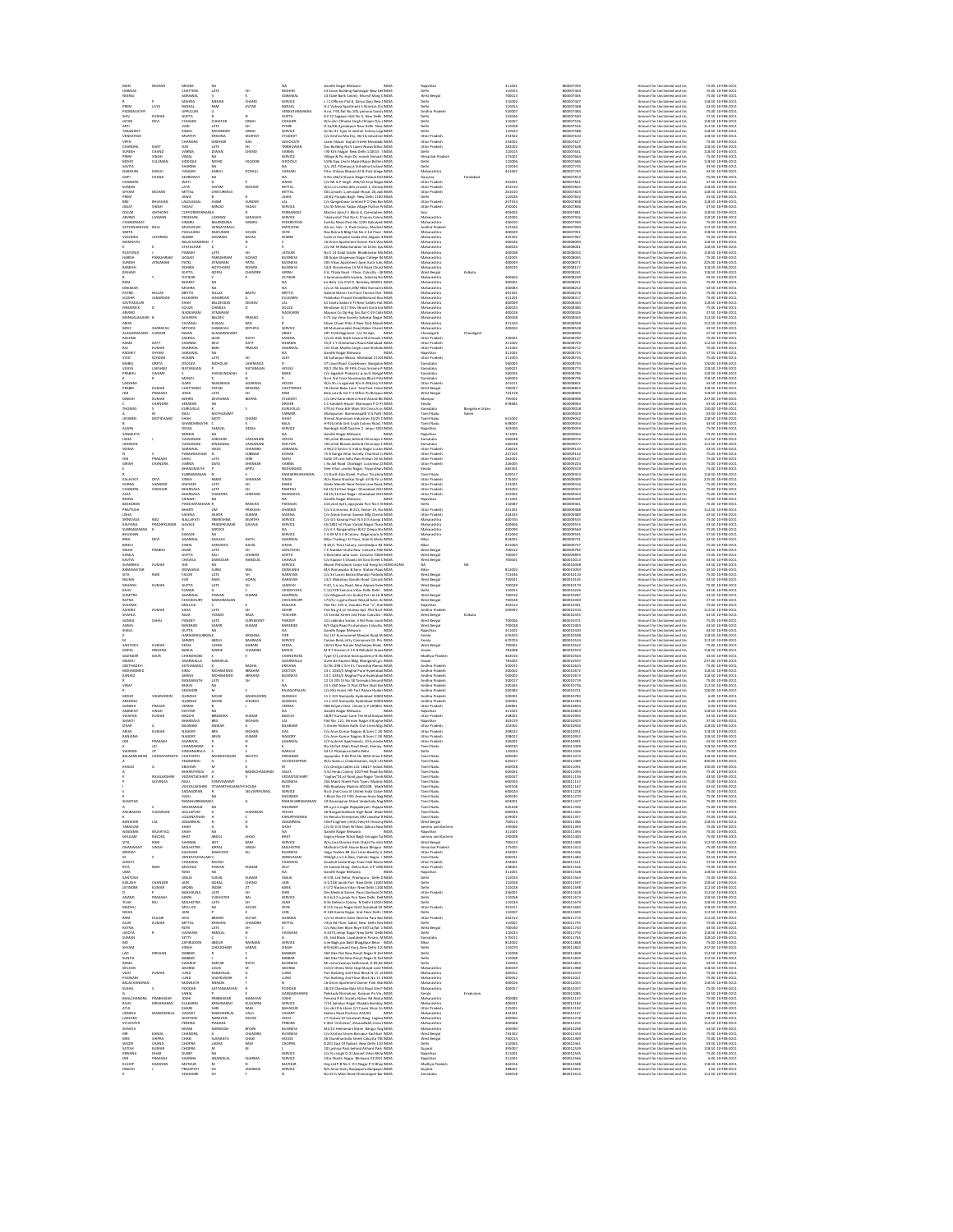| .<br>KANTILAL<br>MAHESH                                                                                                                                                                                                                                                                  | NANJUNDAPPA<br><b>SH</b><br>iain<br>POPATAN                           | BOGAPPA<br>SH<br>NANAKRAN                           | <b>BUSINESS</b><br>PANNALAL<br>BUSINESS | Soumya 284 17 Cross Sadashiya NasilNDIA                                                                                                                                                                                                    | Kamataka<br>Chhattisga<br>Maharash                                         |                                                              | 560080                     | 800012617<br>800012676<br>800012681 | Amount for Unclaimed and Uni                                                                                                  | 118.50 10-FEB-2011                                                                  |
|------------------------------------------------------------------------------------------------------------------------------------------------------------------------------------------------------------------------------------------------------------------------------------------|-----------------------------------------------------------------------|-----------------------------------------------------|-----------------------------------------|--------------------------------------------------------------------------------------------------------------------------------------------------------------------------------------------------------------------------------------------|----------------------------------------------------------------------------|--------------------------------------------------------------|----------------------------|-------------------------------------|-------------------------------------------------------------------------------------------------------------------------------|-------------------------------------------------------------------------------------|
| <b>BHAGWAN</b><br>DAYARAM                                                                                                                                                                                                                                                                | LATE<br>SH<br>SH<br>DATWAN                                            | DAYARAM                                             | DATWAN                                  | Cement Corpn Of India Ltd Po MandhNDIA<br>Near Prib Dalmandai Ahmedabad 414NDIA<br>C/o J B Overseas Sales P Ltd A 17 NariNDIA                                                                                                              | Delh                                                                       |                                                              | 493111<br>414001<br>110028 | 800012706                           | Amount for Unclaimed and University<br>Amount for Unclaimed and University<br>Amount for Unclaimed and University             | 48.50 10-FEB-2011<br>48.50 10-FEB-2011<br>607.50 10-FEB-2011                        |
| MANGAL<br>DEV<br><b>BHUPENDER</b><br>KUMAR                                                                                                                                                                                                                                               | SETHI<br>SH<br>SH<br><b>GUPTA</b>                                     | AMAR                                                | NATH                                    | A-2b,33c Mig Flats Paschim Vihar, NeINDIA<br>1895/142 Main Road Tri Nagar Delhi INDIA                                                                                                                                                      | Delhi<br>Delhi                                                             |                                                              | 110053<br>110035           | 800012711<br>800012714              | Amount for Unclaimed and Un<br>Amount for Unclaimed and Un                                                                    | 75.00 10 FEB-2011<br>43.50 10 FEB-2011                                              |
| ROMI<br>ANJU<br>TRIMBA                                                                                                                                                                                                                                                                   | KOHLI<br>ŚH<br>iain<br>Paran                                          | <b>SUNIL</b>                                        | KOHU                                    |                                                                                                                                                                                                                                            | Delhi                                                                      |                                                              | 110092<br>244001<br>110048 | 800012717<br>B00012784<br>B00012795 | Amount for Unclaimed and Uni                                                                                                  | 12.00 10 FEB-2011                                                                   |
| VASANT                                                                                                                                                                                                                                                                                   | PARANJP<br>VASUDED                                                    |                                                     | RETO                                    | 1805) (242 Meiri 1924) (11 Meight Den Paristic Lab<br>1811 Japiti Enclave I P Estate Extra Paristician<br>1811 Bizawan Baradari Monadabad 24-INDIA<br>18607 Greater Kaliash Part II New DeliNDIA<br>1818 Pada Jajara Nagar New Delini 118N | Uttar Pr<br>Delhi<br>Delhi<br>Delhi                                        |                                                              | 110048                     | 80001280                            | .<br>Amount for Unclaimed and Un<br>Amount for Unclaimed and Un<br>Amount for Unclaimed and Un<br>Amount for Unclaimed and Un | 225.00 10-FEB-2011<br>562.50 10-FEB-2011<br>562.50 10-FEB-2011<br>24.00 10-FEB-2011 |
| RAVI                                                                                                                                                                                                                                                                                     | sum<br>SURI<br>ARSURI                                                 |                                                     | RETIRED                                 | 53 Ring Road Lajpat Nagar 3 New DelINDIA                                                                                                                                                                                                   | Delhi                                                                      |                                                              | 110002<br>110024           | 800012810<br>800012812              | Amount for Unclaimed and Uni                                                                                                  | 24.00 10-FEB-2011                                                                   |
| RISHI<br>KÉSH<br><b>SAVITHA</b>                                                                                                                                                                                                                                                          | <b>GUPTA</b><br>SH.<br>SHENOY<br><b>VNARSHIMA</b><br>warayan          | <b>SHIV</b><br>SHENOY                               | DAYAL<br><b>BUSINESS</b>                | Jai Sellection nanak Tower Sanatan DINDIA<br>C/n V shareharam Shenny Ganerilli Piltillita                                                                                                                                                  | Rajastha<br>Kamataka                                                       |                                                              | 305901<br>576216           | 800012840<br>800012903              | Amount for Unclaimed and Un<br>Amount for Unclaimed and Un                                                                    | 25.00.10.658.2011<br>141.75 10 FEB-2011                                             |
| KAVER<br>MKHARI<br>OGALI                                                                                                                                                                                                                                                                 | soce<br><b>KUMAR</b><br>TPVNAIR<br>JAYAVANT                           | DAS                                                 | soos<br>BUSINESS<br>SERVICE             | .<br>Narayandas Boob,cotton Merch- EntsINDIA<br>Umna Tangam Finance 19e Cormel BINDIA<br>759/95 Prabhat Road Deccan GymkhiNDIA                                                                                                             | xamataka<br>West Bengal<br>Maharashtra                                     |                                                              | 700013                     | 80001290<br>80001296                | <b>Imount for Unclaimed and Un</b><br>Amount for Unclaimed and University<br>Amount for Unclaimed and University              | 24.00 10-FEB-2011<br>300.00 10-FEB-2011<br>43.50 10-FEB-2011                        |
| DHANANI<br>RAKESH<br>KUMAR<br>KUMAR                                                                                                                                                                                                                                                      | JAYAVANT<br>SHARMA<br>SUKHDEV<br>MITTAL<br>LATEPCMITTAL               | SHARMA                                              | SERVICE<br>SERVICE                      | 390 Rishi Nagar Rani Bagh Delhi 1100NDIA                                                                                                                                                                                                   | Delhi<br>Delhi                                                             |                                                              | 411004<br>110034           | B00013065<br>800013094<br>800013240 | Amount for Unclaimed and Un                                                                                                   | 37.50 10-FEB-2011<br>43.50 10 FEB-2011                                              |
| VINCO<br>KEWAL<br>KRISHAN<br>NINU                                                                                                                                                                                                                                                        | TALWAR<br>SHRAM<br>.<br>NA<br><b>DSHAH</b>                            | PARKASH                                             | <b>BUSINESS</b>                         | 331/c-2,rajgarh Colony Gali No.2 P.o. INDIA<br>27 South Model Gram Ludhiana-141 INDIA                                                                                                                                                      | Punjab                                                                     | East Godaya                                                  | 110031<br>141002           | 800013295<br>800013300              | .<br>Amount for Unclaimed and Un<br>Amount for Unclaimed and Un                                                               | 118.50 10 FEB-2011<br>43.50 10-FEB-2011                                             |
| VSSUNDER<br>BEGUN                                                                                                                                                                                                                                                                        | NA<br>NA<br>PEERLADE                                                  |                                                     | NA<br>NA<br>NA                          | Kokil Kunj Mno.55-124/2 Behind RailwNDIA<br>Yashshree Chs Ltd.b-206,2nd Floor PMNDIA<br>C/o Rafeez Manzil New Jurna MasjiedINDIA                                                                                                           | Furjas<br>Andhra Pradesh<br>Maharashtra<br>Kamataka                        |                                                              | 400708<br>586101           | B00013464<br>B00013513              | Amount for Unclaimed and Un<br>Amount for Unclaimed and Un<br>Amount for Unclaimed and Un                                     | 12.00 10-FEB-2011<br>37.50 10-FEB-2011                                              |
| HAMEEDA<br>MRITYUNJAY<br>ANUPAM                                                                                                                                                                                                                                                          | NA<br>RAY<br>AGARWAL<br>GYAN                                          | CHAND                                               | NA<br><b>AGA/tWAL</b>                   | A.b.9/12 Deshbandhu Nagar CalcuttaINDIA<br>45/d Chander Nagar Dehra Dun<br>INDIA                                                                                                                                                           | West Bengal<br>West Bengal                                                 | Kolkata                                                      | 700013                     | 800013518<br>800013544              | Amount for Unclaimed and Un<br>Amount for Unclaimed and Un                                                                    | 43.50 10-FEB-2011<br>37.50 10 FEB 2011                                              |
| MADHU<br>KPREMA                                                                                                                                                                                                                                                                          | PANDEY<br><b>BAJENDRA</b><br><b>PARMIES HWA</b><br>HWIFE              | NATH                                                | PANDEY                                  | C k 65/348 Bari Deggri Varamasi (u n) INDIA                                                                                                                                                                                                | Uttar Pradesh                                                              |                                                              | 221001                     | 800013548                           | Amount for Unclaimed and Un                                                                                                   | 43.50 10 FEB-2011                                                                   |
| CHANDRA                                                                                                                                                                                                                                                                                  | SHEKARSHENOY                                                          | SESHASAYEE<br>VASUDEO                               | NA<br>BUSINESS<br>SHENOY                | Kan Nalath House, Thamara Chira RoaWDIA<br>R.c. No. 1 Mari Street Thirunagar MalNDIA<br>Near Vanitha Samaj, Market Road, KaWDIA                                                                                                            | Kerala<br>Tamil Nadu<br>Kamataka                                           |                                                              | 678101<br>625006<br>574104 | 800013675<br>800013696<br>800013748 | Amount for Unclaimed and University<br>Amount for Unclaimed and University<br>Amount for Unclaimed and University             | 75.00 10-FEB-2011<br>118.50 10-FEB-2011<br>150.00 10-FEB-2011                       |
| JASPAL<br>PON<br>APPANDAI                                                                                                                                                                                                                                                                | KALIR<br>EHUPINDER<br>RAJAN<br>PONNANA                                | SINGH<br>IAIN                                       | SERVICE<br>SERVICE                      | 15a/56wea Karol Bagh New Delhi 110NDIA<br>20, Appandai Street Gingee 604202 NDIA                                                                                                                                                           | Delhi<br><b>Tamil Nadu</b>                                                 |                                                              | 110005<br>604202           | 800013822<br>800013835              | Amount for Unclaimed and Un<br>Amount for Unclaimed and Un                                                                    | 43.50 10-FEB-2011<br>75.00 10 FEB-2011                                              |
| MUKESH<br>KUMAR<br>duit                                                                                                                                                                                                                                                                  | BANKA<br><b>BPBANKA</b>                                               |                                                     | SERVICE                                 | "shashi Services" Plot No. 5 Sector 6 RNDIA<br>Gandhi Nagar Bhilwara<br>1/b -42 Sarvottam Sociiety - Ha BridgeNDM                                                                                                                          | Haryana<br>Rajasthan<br>Maharashti                                         | Faridabac                                                    |                            | 800013848                           | Amount for Horlaimed and Ho                                                                                                   | 11850 10/FR2011                                                                     |
| COL<br>KAPUGANT<br>MM                                                                                                                                                                                                                                                                    | .<br>Gealsinghdhoi<br>Gangabhavani<br><b>KVENKATA</b><br>SADAKATHULLA | MANICYAM                                            | NA<br>SERVICE                           |                                                                                                                                                                                                                                            |                                                                            |                                                              | 311001<br>400058<br>600001 | 800013866<br>800013984              | Amount for Unclaimed and University<br>Amount for Unclaimed and University                                                    | 87.00 10-FEB-2011<br>43.50 10-FEB-2011<br>12.00 10-FEB-2011                         |
| MD<br>RAMA<br>SAROJ                                                                                                                                                                                                                                                                      | NA<br>NA<br>MOHAN<br>MITTAL<br>RAM                                    | DHAN                                                | NA<br>NA<br>MITTAL                      | 215 Thambu Chity St Madras 600001NDIA<br>Benaka Car Street Vittal 574243 MariNDIA<br>H.no.262,sector-6 Karnal Punjab KarnINDIA                                                                                                             | <b>Tamil Nadu</b><br>West Bengal<br>Haryana                                |                                                              | 700013<br>132001           | B00014006<br>B00014020<br>800014041 | Amount for Unclaimed and Un<br>Amount for Unclaimed and Un<br>Amount for Unclaimed and Uni                                    | 75.00 10-FEB-2011<br>112.50 10-FEB-2011                                             |
| PANCHAPHULA<br>HAREKRISHNA                                                                                                                                                                                                                                                               | <b>GURMS</b><br>NA<br>HARE<br><b>MUNDAL</b>                           | KRISHNA                                             | NA.<br>MUNDAL                           | .<br>Gandhi Nagar Bhilwara<br>G/9/1 Jyangra Hatiara Road Po. JyangINDIA                                                                                                                                                                    | falasthan<br>West Bengal                                                   |                                                              | 311001<br>700055           | 800014155<br>800014166              | Amount for Unclaimed and Un<br>Amount for Unclaimed and Un                                                                    | 11850 10/FR2011<br>118.50 10 FEB-2011                                               |
| DAVIES                                                                                                                                                                                                                                                                                   | MISHARM<br>PHARTIMA<br>COMMUNIV<br>muwn                               |                                                     | BUSINESS<br>MERCHANT                    | 20 iyya yangin masu mosa eti. yanginoo<br>20 Tyag Raj Marg Mkt New Delhi 110NDIA<br>Padinjarathala House Chembokasu TINDIA<br>C/o M/s.ambadas Ratansao,kirana MNNDIA                                                                       | nen unga<br>Delhi<br>Tamil Nadu                                            |                                                              | 110003<br>600020           | 800014179<br>B00014201<br>B00014312 | Amount for Unclaimed and University<br>Amount for Unclaimed and University<br>Amount for Unclaimed and University             | 75.00 10-FEB-2011<br>43.50 10-FEB-2011<br>75.00 10-FEB-2011                         |
| SHAKUNTALA<br>RAJENDRA<br>KUMAR                                                                                                                                                                                                                                                          | KBHAT<br>DAGA<br>ASKARAN                                              | BHAT<br>DAGA                                        | HOUSE<br><b>BUSINESS</b>                | C/o Multanmal Kishanlal 7/2, BabulalNDIA                                                                                                                                                                                                   | West Bengal<br>West Bengal                                                 | Kolkata                                                      | 700013                     | 800014348                           | Amount for Unclaimed and Un                                                                                                   | 43.50 10 FEB-2011                                                                   |
| AMITE<br>KUMAR<br>PRASAN                                                                                                                                                                                                                                                                 | SACHINDRA<br>ROY<br>MITTAL<br>'n<br>NAMDA                             | NATH<br>MITTAL                                      | <b>RDY</b><br>SERVICE                   | 3 B Dinabandhu Sen Lane Opp.bagh BNDIA<br>Director General Naval Project Naval INDIA                                                                                                                                                       | .<br>West Bengal<br>Andhra Pradesi                                         |                                                              | 700003<br>530014           | 800014478<br>800014504<br>800014560 | .<br>Amount for Unclaimed and Un<br>Amount for Unclaimed and Un                                                               | 43.50 10 FEB-2011<br>75.00 10 FEB 2011                                              |
| ANGHA<br>ALOKE<br>CHAND                                                                                                                                                                                                                                                                  | NA<br>INAMDAR<br>MITRA<br>NA<br>TILAK                                 | CHAND                                               | NA<br>NA<br>MITRA                       |                                                                                                                                                                                                                                            | <b>Rajasthan</b><br>itajasthan<br>West Bengal                              |                                                              | 311001<br>311001           | 80001456                            | Amount for Unclaimed and Un<br>Amount for Unclaimed and Un<br>Amount for Unclaimed and Un                                     | 75.00 10-FEB-2011<br>75.00 10-FEB-2011<br>237.00 10-FEB-2011                        |
| <b>UMA</b><br>SHANKAR<br>VASANTIBEN                                                                                                                                                                                                                                                      | <b>GOPALKA</b><br>SAGARMAL<br><b>BAVAL</b><br>VASANTLAL               | GOPALKA                                             | <b>BUSINESS</b><br>anoxen               | Po. Sitarampur Dt. Burdwan - 713 55/NDIA<br>Shri Vinod V.raval, 328-1, dee Ashish SINDIA                                                                                                                                                   | West Bengal<br>Gujarat                                                     |                                                              | 700010<br>713559<br>382007 | 800014615<br>800015024<br>800015044 | Amount for Unclaimed and Un<br>Amount for Unclaimed and Un                                                                    | 75.00 10-FEB-2011<br>43.50 10-FEB-2011                                              |
| KNV                                                                                                                                                                                                                                                                                      | PRASAD<br>KSNSETTY<br><b>KCHABRU</b>                                  | u                                                   | <b>BUSINESS</b>                         | 39, 10th Cross, Il Block, Jay Nagar BarlNDIA                                                                                                                                                                                               | Kamataka                                                                   |                                                              |                            | 800015045<br>BODD 507               | Amount for Unclaimed and Un                                                                                                   | 118.50 10 FEB-2011                                                                  |
| ASHOK<br>MINNA<br>NANDINI                                                                                                                                                                                                                                                                | KUNDEN<br>SANJIV<br>MADAN<br>KLINKIN<br>VÕHRA<br>GUPTA                | <b>OHRASVOHR</b><br>щ                               | ASHOK<br>HHOLD<br>DAYA                  | Say Jour Lives, a week, say regar territory<br>33-jal Darshan,3rd Floor Bldg.no.4 NKNDIA<br>4-aracat-89,medow Street,fort BombaNDIA                                                                                                        | Maharashtra<br>Maharashtra<br>Maharashtra                                  | Bangalore Rural<br>Mumbai City<br>Mumbai City<br>Mumbai City |                            | BOOD1509<br>800015122               | Amount for Unclaimed and Un<br>Amount for Unclaimed and Un<br>Amount for Unclaimed and Un                                     | 48.50 10-FEB-2011<br>48.50 10-FEB-2011<br>390.75 10-FEB-2011                        |
| KAVITA<br>RAMPAT                                                                                                                                                                                                                                                                         | SODHWANI<br>KRISHNAPPA<br>VERMA<br>RAVERMA                            | MAIDAN                                              | ERVICE<br>STUDENT                       | Bg/9a, Munirka Dda Flats 327 D.n. RdNDIA<br>2-54 Loha Mandi ,naraina Delhi - 28 INDIA                                                                                                                                                      | Maharashtra<br>Delhi                                                       | Mumbai City<br>North Delhi                                   |                            | 800015160<br>800015173              | Amount for Unclaimed and Un<br>Amount for Unclaimed and Un                                                                    | 75.00 10-FEB-2011<br>118.50 10-FEB-2011                                             |
| UDAY                                                                                                                                                                                                                                                                                     | <b>KAPTA</b><br>BALKRISHAN<br>sanou                                   | <b>KAPTA</b>                                        | <b>BUSINESS</b>                         | 37/b.town Send Road Calcutta 70002NDIA                                                                                                                                                                                                     | West Bengal                                                                | Kolkata                                                      | 110051                     | 800015203                           | Amount for Unclaimed and Uni                                                                                                  | 43.50 10 FEB-2011                                                                   |
| <b>BMARTHFNADDAN</b>                                                                                                                                                                                                                                                                     |                                                                       | EDKRISHNAMACH<br>ARUNACHALLAM<br>CHETTLES<br>PRASAD | SERVICE<br>INVESTOR<br>AGARWA           | C-6a/24b, Janakpuri, New Delhi Delhi NDIA<br>35, Voorani West Street, Devaloptiai - INDIA<br>35, Voorani West Street, Devaloptiai - INDIA                                                                                                  | .<br>Delhi<br>Tamil Nadu                                                   |                                                              | 623302<br>700016           | B00015229<br>B00015243<br>80001537  | Amount for Unclaimed and University<br>Amount for Unclaimed and University                                                    | 75.00 10-FEB-2011<br>43.50 10-FEB-2011                                              |
| ARDHANA<br>SAVITA<br>SURYAKAN<br>BALARAM                                                                                                                                                                                                                                                 | RAM<br>NA<br>AGARWAL<br>CHAULKAR<br>NAG<br>SHAMBHU                    | CHARAN                                              | NA<br>SERVICE                           | C-11 Sangam,2-wood Street Calcutta-INDIA<br>10/183 Mhada (h.i.g.) Complex Excer INDIA<br>11/1b Gopal Banerjee Lane Calcutta 3NDIA                                                                                                          | West Bengal<br>Maharashtra<br>West Bengal                                  |                                                              | 400103<br>700026           | 80001540<br>800015464               | Amount for Unclaimed and Un<br>Amount for Unclaimed and Un<br>Amount for Unclaimed and Uni                                    | 12.00 10-FEB-2011<br>37.50 10-FEB-2011<br>43.50 10-FEB-2011                         |
| <b>MARTHA</b><br>GOPAL<br>CHANDER                                                                                                                                                                                                                                                        | LUIS<br>NATIVIDADEPER<br><b>GUPTA</b><br>GIRISH                       | NO.<br>CHANDER                                      | <b>RTDBUS</b><br>GUPTA                  | 87-c. Bazaar Road, Bandra, Bombay - INDIA<br>4 A. Titiala Boart I Floor, Calcuma - ASINDIA                                                                                                                                                 | Maharashtra<br>West Beneal                                                 | Mumbai City<br>Kolkata                                       |                            | 800015554<br>800015571              | Amount for Unclaimed and Un<br>Amount for Unclaimed and Un                                                                    | 11850 10/FR2011<br>118.50.10.FFR.2011                                               |
| CHAND <sup>FE</sup><br>SHEKHAR<br>HARKISHAN                                                                                                                                                                                                                                              | PURUSHOT<br>PURUSHOTTAN                                               | CHANDEI<br>SINGH                                    | SHEKHA                                  | 19, Ingels Hotel, Cancel & Press, 2012<br>8/8, Anagha, Sarojini Naidu Road, TariNDIA<br>8. 17 Man Sarover Graden New Delhi INDIA<br>Arnul Textiles, 2, M.g. Road, SecunderNDIA                                                             | Maharashtri                                                                | Mumbai City                                                  | 110015                     | 80001557<br>800015628               | Amount for Unclaimed and University<br>Amount for Unclaimed and University<br>Amount for Unclaimed and University             | 12.00 10-FEB-2011                                                                   |
| SURESH<br><b>TAPAS</b><br>KUMAR                                                                                                                                                                                                                                                          | SINGH<br>SINGHVI<br>SURINDER<br>NA<br>CHATTERIEE<br>NA                |                                                     | <b>BUSINESS</b><br>NA<br>NA             | 9/2, Central Park, Calcutta 700 032 CINDIA                                                                                                                                                                                                 | Delhi<br>Andhra Pradesh<br>West Bengal                                     |                                                              | 500003<br>700032           | 80001570<br>800015730               | Amount for Unclaimed and Un                                                                                                   | 43.50 10-FEB-2011<br>43.50 10-FEB-2011<br>37.50 10-FEB-2011                         |
| NEELAM<br>RSHANTHI                                                                                                                                                                                                                                                                       | MISRA<br><b>NA</b><br>$_{\infty}$                                     | <b>BANANTHAN</b>                                    | NA<br>SERVICE                           | 8939/14b, Shidipura, Karol Bagh, NeilNDIA<br>11,5th West Cross St. Shenoy Nagar NNDIA                                                                                                                                                      | Delhi<br><b>Tamil Nadu</b>                                                 | Chermai                                                      | 110005                     | 800015731<br>800015734              | .<br>Amount for Unclaimed and Un<br>Amount for Unclaimed and Un                                                               | 75.00 10 FEB-2011<br>24.00 10 FEB 2011                                              |
| MANJUA                                                                                                                                                                                                                                                                                   | MAHNOT                                                                | <b>HANWARLALMAH</b>                                 | HWIFE<br>SERVICE                        | 8/2, Jaga Mohan Mullick Lane CalcuttNDIA                                                                                                                                                                                                   | West Bengal                                                                | Kolkata                                                      |                            | 800015832<br>80001588               | Amount for Unclaimed and Un                                                                                                   | 12.00 10-FEB-2011                                                                   |
| SURESH<br>ASIMA<br>KRISHAN<br>LAL                                                                                                                                                                                                                                                        | YIYER<br>DUTTA<br>NARANG<br>NA                                        | VAIDYANATHAN<br>BNDUTTAASHUTOSH DUTTA               | HHOLD                                   | 14/209, Adrash Nagar, Worli BombayINDIA<br>9, Surendra Lal Pyne Lane Calcutta 12NDIA                                                                                                                                                       | Maharashtra<br>West Bengal<br>Rajasthar                                    | Mumbai City<br>Kolkata                                       | 311001                     | 800016010<br>800016029              | Amount for Unclaimed and Un<br>Amount for Unclaimed and Un<br>Amount for Unclaimed and Un                                     | 37.50 10-FEB-2011<br>112.50 10-FEB-2011<br>75.00 10-FEB-2011                        |
| RAMESH<br>KUMAR                                                                                                                                                                                                                                                                          | SHARMA<br>NA<br>SHANIMUGAM<br>NA                                      |                                                     | NA<br>NA<br>NA                          | Gandhi Nagar Bhilwara (NDIA)<br>C/o Aluminium Udyog, 174, MahatmaNDIA<br>2/1. Kadalaikarar St. Virudhu Nagar (SNDIA                                                                                                                        | West Bengal<br>West Beneal                                                 | Kolkata                                                      | 700013                     | 800016070<br>800016160              | Amount for Unclaimed and Un<br>Amount for Unclaimed and Un                                                                    | 118.50 10-FEB-2011<br>75.00 10 FEB-2011                                             |
| SENTHI                                                                                                                                                                                                                                                                                   | SHANMUGAS<br>KUMARAN<br>WA<br>NA<br>NA                                |                                                     | NA<br>NA<br>NA                          | 2/2, Nadalaikarar Street VirudhunagaiNDIA<br>94, Thangaraj Nagar Cuddalpore - 603NDIA<br>5-12 Green Park, Main Market, New DNDIA                                                                                                           | Tamil Nadu<br>Tamil Nadu                                                   | Virudhu                                                      | 607003                     | 800016162<br>80001618               | Amount for Unclaimed and University<br>Amount for Unclaimed and University<br>Amount for Unclaimed and University             | 75.00 10-FEB-2011<br>75.00 10-FEB-2011<br>75.00 10-FEB-2011                         |
| MANISHA<br>SUSHILA<br>M                                                                                                                                                                                                                                                                  | <b>SRANI</b><br><b>BAO</b><br>MANJU                                   | NATH                                                |                                         | Door No. I, 1029,near Master Mosic, INDIA                                                                                                                                                                                                  | Delhi<br>West Bengal                                                       | North Delh                                                   | 700013                     | 800016285<br>800016303              | Amount for Unclaimed and Un                                                                                                   | 43.50 10 FEB-2011                                                                   |
| GHANSHYAN<br>GHAN<br>SHYAM                                                                                                                                                                                                                                                               | DAS<br>PRIBH<br>DAS<br>PRIBH                                          | DAS<br>DAS                                          | H<br>BUSINESS<br><b>BUSINESS</b>        | 164, Luker Gani, Allahabad 211 001 INDIA<br>164, Luker Gani, Allahabad 211 001 INDIA                                                                                                                                                       | <b>Uttar Pradesh</b><br>Uttar Pradesh                                      |                                                              | 211001<br>211001           | 800016376<br>800016378              | Amount for Unclaimed and Un<br>Amount for Horlaimed and Ho                                                                    | 112.50 10-FEB-2011<br>375010/662011                                                 |
| SENTHIL<br>SINGH<br>.<br>SUILIEFT                                                                                                                                                                                                                                                        | NA<br>IASWAN<br>KUMAR<br>REKHI                                        | SINGE                                               | NA<br>REKHI                             | Co.m/s. San Share & Stock, Hotel SkyNDIA<br>Plot 41,devi Co Op Housing Socity LtdNDIA<br>X/1745-a,street No. 10, Raj Garh ColoNDIA<br>S7-a,agar Nagar, Ludhiana (punjab) - INDIA<br>S7-a,agar Nagar, Ludhiana (punjab) - INDIA             | Tamil Nadu<br>Maharashtr                                                   |                                                              | 641018<br>400045           | 800016421<br>800016430              | Amount for Unclaimed and University<br>Amount for Unclaimed and University                                                    | 43.50 10-FEB-2011                                                                   |
| KUMAR<br>SURESH<br>MR<br>SHIV                                                                                                                                                                                                                                                            | NA<br>NA<br>MAHINI<br>KUMAR                                           |                                                     | NA<br>NA                                |                                                                                                                                                                                                                                            | Delhi<br>Punjab                                                            |                                                              | 110031<br>141001           | 800016516<br>800016532              | Amount for Unclaimed and Un<br>Amount for Unclaimed and Un                                                                    | 75.00 10-FEB-2011<br>43.50 10-FEB-2011                                              |
| RAJYA<br>SREE<br>LATHA                                                                                                                                                                                                                                                                   | DASGUPTA<br><b>BIMALENDS</b><br><b>KNAIR</b><br>NA                    |                                                     | <b>HWIFETEACHER</b><br>NA<br>NA         | 8/53/1, Fem Road, Calcutta 700 019 INDIA<br>451 nobel Residency ist Main 6th CroINDIA                                                                                                                                                      | West Bengal<br>Kamataki                                                    |                                                              | 700019<br>560076           | 800016579<br>800016597              | Amount for Unclaimed and Un<br>Amount for Unclaimed and Un                                                                    | 43.50 10-FEB-2011<br>118.50 10 FEB-2011                                             |
| VUAY<br>KUMAR<br>PRAVID<br>CHAND                                                                                                                                                                                                                                                         | BANSAL<br>$M\Delta$<br><b>NAGINDASTH</b>                              |                                                     |                                         | 93/23, Grain Market, Ganesh Gani, LUNDIA                                                                                                                                                                                                   | Uttar Pradesh<br>Gujarat                                                   | Lucknow                                                      | 380015                     | 800016605<br>800016692              | Amount for Unclaimed and Un                                                                                                   | 75.00 10 FEB 2011<br>43.50 10-FEB-2011                                              |
| MANISH<br><b>CHANDRA</b><br>KIRAN                                                                                                                                                                                                                                                        | GOEL<br>TULSIDASSHETH                                                 | TULSIDASKIRANCHANDRA                                | RETOHWIFESTU                            | A-124, shuth facent Flates, At. VastraphDIA<br>Gandhi Nagar Bhilwara (KDIA<br>Happy Home 265, shere Punjab SocietNDIA                                                                                                                      | Rajasthan<br>Maharashtra                                                   |                                                              | 311001<br>400093           | 800016719<br>800016745              | Amount for Unclaimed and University<br>Amount for Unclaimed and University<br>Amount for Unclaimed and University             | 43.50 10-FEB-2011<br>75.00 10-FEB-2011                                              |
| RAJRAN<br>MINNA                                                                                                                                                                                                                                                                          | GANDHI<br>NA<br>VOHRA<br>.<br>Na                                      | SANJIVJAGMOHAN VOHRA                                | NA<br>SERVICE                           | 765, main Road, Kosabadi, korba, Dist#NDIA<br>A-42,dakshina Park, Plot No. 15, 10thINDIA<br>C-11,"sangam" 2nd Wood Street, CaldNDIA                                                                                                        | Chhattisgarh<br>Maharashtra<br>West Bengal                                 |                                                              | 495681<br>400049           | 800016811<br>800016828              | Amount for Unclaimed and Un<br>.<br>Amount for Unclaimed and Un<br>Amount for Unclaimed and Un                                | 118.50 10-FEB-2011<br>12.00 10 FEB 2011                                             |
| <b>RAJYA</b><br>VARDHAN<br>KAUSHI                                                                                                                                                                                                                                                        | DÉVA<br>DEVA                                                          |                                                     | <b>NA</b>                               |                                                                                                                                                                                                                                            | west Bengal<br>West Bengal                                                 |                                                              | 700016<br>700016           | 800016843<br>BODDLARA               | Amount for Unclaimed and Un                                                                                                   | 35.25 10 FEB 2011<br>24.00 10 FEB 2011                                              |
| MONICA<br>HARSAD<br>SONI<br>URMLA                                                                                                                                                                                                                                                        | BHANDARI<br>KUMARKANTI<br>KANTI<br>DEVI<br>KLRAM                      | LALHKUMAR<br>NATH                                   | NA<br>BUSHHOLD<br><b>BHARDWAI</b>       | C-12, surger and victor areas, carriers<br>C/o. R.v. Deva C-11,"sangam",2nd WolNDIA<br>21, Alipore Estater, 8/6/1,alipore RoalNDIA<br>57,ratandeep Society, Modasa 383 33NDIA<br>House No.1221, sector-9, (near SanataNDIA                 | Gujarat<br>Haryana                                                         |                                                              | 70002<br>383315<br>121006  | 80001685<br>800016865<br>800016945  | Amount for Unclaimed and Un<br>Amount for Unclaimed and Un<br>Amount for Unclaimed and Un                                     | 66.75 10-FEB-2011<br>43.50 10-FEB-2011<br>43.50 10-FEB-2011                         |
| <b>ATUL</b><br>MANHARLAL<br><b>ASHOR</b><br>KUMAR                                                                                                                                                                                                                                        | DAGLI<br>NA<br>VGHATE<br>VASHOR                                       | KUMAR                                               | NA<br>SERHWIFE                          | C/o. Sh.bipin Bhai A. Doshi B-75 gang/NDIA<br>C/o. Modem Tailors S.no.112, Vishar INDIA                                                                                                                                                    | Gujarat<br>Maharashtra                                                     |                                                              | 390007<br>411015           | 800016949<br>800016962              | Amount for Unclaimed and Un<br>Amount for Unclaimed and Un                                                                    | 43.50 10 FEB-2011<br>12.00 10 FEB-2011                                              |
| MONOTOSH<br>DAS                                                                                                                                                                                                                                                                          | NAG<br>SARDA<br>NA<br>NA<br>NA                                        |                                                     | NA<br>NA<br>NA                          | Cro. modeli andra Silocazz, visitantovo<br>1920/3. Bebur Govt. Hig. Estate. Po. SINDIA<br>1920/2012 Sala Kandapali 521228 - INDIA<br>Prajazyoya Sala Kandapali 521228 - INDIA                                                              | West Bengal<br>Andhra Pradesh<br>Andhra Pradesh                            |                                                              | 711223<br>500195           | anno 208<br>80001711                | Amount for Unclaimed and Un<br>Amount for Unclaimed and Un<br>Amount for Unclaimed and Un                                     | 237.00 10-FEB-2011<br>150.00 10-FEB-2011<br>87.00 10-FEB-2011                       |
| GOPAL<br>GOPAL<br>GMADHUSUE<br>KVENKATA                                                                                                                                                                                                                                                  | <b>NAO</b><br>CHALAM                                                  |                                                     |                                         | No.2 Third Cansal Cross Rd. Gandhi NINDIA                                                                                                                                                                                                  | <b>Tamil Nadu</b>                                                          | Chennai                                                      | 521228                     | 800017135<br>800017142              | Amount for Unclaimed and Un                                                                                                   | 55.50 10 FEB 2011                                                                   |
| MODHU<br>SAVTANTER<br>KUMAR                                                                                                                                                                                                                                                              | NA NA NA NA NA<br>MALHOTRA<br>MALHOTRA                                |                                                     | NA<br>NA                                | 8-47 Madhuan I-p Extansion Delhi 11INDIA                                                                                                                                                                                                   | Delhi<br>Delhi                                                             |                                                              | 110092<br>110092           | 800017160<br>800017162              | Amount for Unclaimed and Un<br>Amount for Unclaimed and Uni                                                                   | 118.50 10-FEB-2011<br>118.50 10 FEB-2011                                            |
| SUBHASH<br>RANJIT<br><b>KLIMAA</b>                                                                                                                                                                                                                                                       |                                                                       |                                                     | NA<br>NA<br>NA<br>NA<br>NA              | B-47 Madhuvan I-p Extansion Delhi 17NDIA<br>Gandhi Nagar Bhilwara<br>C/o. M.p. Singh B-201 Joayla Nagar, BJNDIA                                                                                                                            |                                                                            | Dhanhar                                                      | 311001                     | 800017171<br>800017211              | Amount for Unclaimed and University<br>Amount for Unclaimed and University                                                    | 112.50 10-FEB-2011<br>150.00 10-FEB-2011<br>75.00 10-FEB-2011                       |
| RAJANI<br>MÉERAN<br>MOHAMED                                                                                                                                                                                                                                                              | ARORA<br>SINGH<br>PRABHU<br>DAMUDI                                    |                                                     |                                         | C/o K.s.prabhu 891,savita,4th Cross,2INDIA<br>16, Jamia Street, Bhatkal,kamataka NNDIA                                                                                                                                                     | i<br>Kajasthan<br>Andhra Pradesi<br>Kamataka                               |                                                              | 500069<br>581320           | 800017216<br>80001725               | Amount for Unclaimed and Un<br>Amount for Unclaimed and Un                                                                    | 150.00 10-FEB-2011                                                                  |
| CHANDRAKANT<br>MANISHA                                                                                                                                                                                                                                                                   | BOTADKAR<br>NA<br>MUNDHRA                                             |                                                     | NA                                      | Gandhi Nagar Bhilwara<br><b>INDIA</b><br>C/o. G.I. Mundhra B-6, Ashiyana ApartNDIA                                                                                                                                                         | Rajasthan<br>Maharashtra                                                   | Mumbai City                                                  | 311001                     | 800017267<br>800017282              | Amount for Unclaimed and Un<br>Amount for Unclaimed and Un                                                                    | 43.50 10-FEB-2011<br>12.00 10 FEB-2011                                              |
| LAXM<br>KALYANI                                                                                                                                                                                                                                                                          | NA NA NA NA NA NA<br>DEVIKINI<br><b>DUTTA</b>                         |                                                     |                                         | C/o. K.s. Kini Syndicate Bank ashok NJNDIA                                                                                                                                                                                                 | Kamataka<br>Manipur                                                        |                                                              | 575006<br>793001           | 800017285<br>80001730               | Amount for Unclaimed and Un                                                                                                   | 118.50 10 FEB-2011<br>75.00 10-FEB-2011                                             |
| SUNIL<br>SUBIMAL                                                                                                                                                                                                                                                                         | parlithi<br>Sarkar                                                    |                                                     |                                         | Cro. K.s. Kim Syntricate Bank, astron NINDIA<br>196, Umpling Shillong 793 006 MDIA<br>81-a, Block B, Pocket-u & V. Mig FlatsINDIA<br>27, sashi Bhusan Mukherjee Road, CaliNDIA                                                             | Delhi<br>West Bengal                                                       | Kolkata                                                      | 110052                     | 800017316<br>800017329              | Amount for Unclaimed and University<br>Amount for Unclaimed and University<br>Amount for Unclaimed and University             | 12.00 10-FEB-2011<br>75.00 10-FEB-2011                                              |
| <b>ABHISHEK</b><br>SANGITA                                                                                                                                                                                                                                                               | AGARWAL<br>SANYAL                                                     |                                                     |                                         | E-22, Poorvi Marg, Vasant Vihar, NewINDIA                                                                                                                                                                                                  | Delhi<br>falasthan                                                         |                                                              | 110057<br>311001           | 800017352<br>800017362              | Amount for Unclaimed and Un                                                                                                   | 43.50 10 FEB-2011<br>37.50 10 FEB-2011                                              |
| VEENABEN<br>MOHAMMAT<br>FAROOC                                                                                                                                                                                                                                                           | <b>LAD</b>                                                            |                                                     |                                         | Gandhi Nagar Bhilwara (NDIA)<br>Shham Plot No.308/2, Kadomnagar NNDIA                                                                                                                                                                      | Guiarat                                                                    |                                                              | 390002<br>40000            | 800017393<br>80001745               | .<br>Amount for Unclaimed and Un<br>Amount for Unclaimed and Un<br>Amount for Unclaimed and Un                                | 12.00 10 FEB 2011<br>75.00 10-FEB-2011                                              |
| MUSTANSIR<br>KUMA<br>RAJEEV                                                                                                                                                                                                                                                              | BUTT<br>LILAMWALA<br>NA<br>NA<br>NA<br>VERMA                          |                                                     | NA NA NA NA NA NA NA                    | Sinum Processing a, Kanadingga President<br>80/b,chikal Para, R.s.nikar Marg, R.notNDIA<br>42,sarang Street, 2nd Floor, Bombay (NDIA<br>E-1/58-59,Jajpat Nagar - I, New Delhi 3NDIA                                                        | Maharashtra<br>Maharashtra<br>Delhi                                        |                                                              | 400003<br>110024           | 80001745<br>800017478               | Amount for Unclaimed and Un<br>Amount for Unclaimed and Un                                                                    | 37.50 10-FEB-2011<br>37.50 10-FEB-2011                                              |
| SATISH<br>VISHAKHA                                                                                                                                                                                                                                                                       | PARKH<br>NA<br>NA<br>PARKH                                            |                                                     | NA<br>NA                                | C-10. Mulli Naear Blde, No. 3, S.v.roadNDIA<br>Gandhi Nagar Bhilwara<br>INDIA                                                                                                                                                              | Maharashtra<br>Rajasthan                                                   |                                                              | 400092<br>311001           | 800017511<br>800017512              | Amount for Unclaimed and Un<br>Amount for Unclaimed and Uni                                                                   | 12.00 10 FEB-2011<br>43.50 10 FEB-2011                                              |
| HNAGARAJAN<br>KAMALA                                                                                                                                                                                                                                                                     | NA                                                                    |                                                     | NA                                      | 89 V Street, Padmanabhay Nasar adINDIA                                                                                                                                                                                                     | <b>Tamil Nadu</b>                                                          |                                                              | 600020<br>11004            | 800017575<br>BODD 2582              | Amount for Unclaimed and Un                                                                                                   | 225.00.10.658.2011                                                                  |
| RAVI<br>PRAKASE                                                                                                                                                                                                                                                                          | NA<br>NA<br>NA<br>KHATRI<br>AGARWA<br>VERMA                           |                                                     | NA<br>NA<br>NA                          | 1142, Paposian Narala, Delhi 110 040NDIA<br>1041-54, Arun Vihar, Sector -37, NoidNDIA<br>48, Malviya Nagar, Bhopal (m.p.) NDIA                                                                                                             | Delhi<br>Uttar Pradesh<br>Madhya Pradesi                                   | šhopa                                                        | 20130                      | 50001773<br>800017771               | Amount for Unclaimed and Un<br>Amount for Unclaimed and Un<br>Amount for Unclaimed and Un                                     | 6.00 10-FEB-2011<br>43.50 10-FEB-2011<br>37.50 10-FEB-2011                          |
| SHAIL<br>BALA<br>NATH<br>KEDAR                                                                                                                                                                                                                                                           | VERMA<br>NA<br>NA<br>GARDDU                                           |                                                     | NA<br>NA                                | 48, mahiya Nagar, Bhopal (m.p.) NDIA<br>3d Kallash Enclave, Lalpur, Ranchi RaINDIA                                                                                                                                                         | Madhya Pradesh<br><b>Bihan</b>                                             | <b>Bhopal</b>                                                | 834001                     | 800017772<br>800017786              | Amount for Unclaimed and Un<br>Amount for Unclaimed and Un                                                                    | 37.50 10-FEB-2011<br>12.00 10-FEB-2011                                              |
| MANISH<br>VANESH                                                                                                                                                                                                                                                                         | GAGLANI<br>NA<br><b>GULATI</b><br>Nicitaristas                        |                                                     | <b>NA</b><br>NA<br>RETIRED              | Nandeep Shreyas Sociaty, belind RaceNDIA<br>.<br>Gandhi Nagar Bhihwara<br>99.society Park Nami Lucknow-226 OINDM                                                                                                                           | Guianat                                                                    | Ahmedabad                                                    | 311001<br>226001           | 800017842<br>B00017863<br>B00017882 | Amount for Unclaimed and Uni<br><b>Amount for Unclaimed and Unit</b><br>Amount for Unclaimed and Uni                          | 75.00 10 FEB-2011<br>6.00 10-FEB-2011                                               |
| SUNITA<br>ARUN                                                                                                                                                                                                                                                                           | DHAWAN<br>ASHOK<br>NA                                                 |                                                     | HHOLD<br>NA                             | Kothi No 582 phase Ldugri Urban EstaNDIA<br>C/o Jupiter Cargo(pvt.) Ltd., 16,n.s. RdNDIA                                                                                                                                                   | Punjab<br>West Bengal                                                      |                                                              | 141002                     | B00017884<br>B00017940              | Amount for Unclaimed and Un<br>Amount for Unclaimed and Un                                                                    | 112.50 10-FEB-2011<br>75.00 10-FEB-2011                                             |
| TN                                                                                                                                                                                                                                                                                       | <b>JAJN</b><br>ANANTH<br>NA                                           |                                                     | NA                                      | 9 /rear ht Flooringhru Nagar lind MailNDIA                                                                                                                                                                                                 | <b>Tamil Nadu</b>                                                          |                                                              | 700001<br>600020           | 800017949                           | Amount for Unclaimed and Un                                                                                                   | 43.50 10 FEB-2011                                                                   |
| MANORANJAN<br>KUNJ<br>BIHARI<br>SHRIKINGANA                                                                                                                                                                                                                                              | SEN<br>SERVICE<br>KEJRIWAL<br>NA                                      |                                                     | NA<br>NA                                | 171 Main Road West post New Barras/NDIA<br>5-b. Clive Ghat Street, Calcutta - 7000 NDM                                                                                                                                                     | West Bengal<br>West Bengal                                                 |                                                              | 743276<br>200001<br>311001 | 800017957<br>800017960<br>800017974 | Amount for Unclaimed and Un<br>mount for Unclaimed and Un                                                                     | 12.00 10 FEB-2011<br>3.75 10-FEB-2011<br>78.75 10-FEB-2011                          |
| since<br>GURDHARAN                                                                                                                                                                                                                                                                       | <b>FATEHPURIA</b><br>NA<br>NA<br>NA<br>CHONI<br>MAJUMDAR              |                                                     | NA<br>NA<br>NA                          | S-0, LIW Leves Jovery, Lewison - INDIA<br>Candhi Nagar Bhilwara<br>225 Sector 16 Chandigach - ChandigacNDIA<br>617 Thakur Ramlerishan Lane, hawrah INDIA                                                                                   | tajasthar<br>Chandigarh<br>West Bengal                                     | Chandigan                                                    |                            | 800017997                           | Imount for Unclaimed and Un<br>Amount for Unclaimed and Un<br>Amount for Unclaimed and Un                                     | 225.00 10-FEB-2011<br>43.50 10-FEB-2011                                             |
| ARYA<br>JUGAL<br>KISHOR                                                                                                                                                                                                                                                                  | TAPARIA<br>824                                                        | TAPRIA                                              | <b>BUSINESS</b>                         | C/o G. Kothari & Co., 12.india ExchantNDIA                                                                                                                                                                                                 | West Bengal                                                                | Kolkata                                                      | 711104                     | 800017999<br>800018032              | Amount for Unclaimed and Un                                                                                                   | 75.00 10-FEB-2011                                                                   |
| SURAJ<br><b>ASHOR</b><br>DRAGHLIRAN                                                                                                                                                                                                                                                      | NA<br>NA<br>KUMAR                                                     |                                                     | NA<br>NA                                | C/o M.p. Devaraj Lakkavalli 577128 DINDIA<br>C/o Asian Traders , Jalandar Road , HoNDIA                                                                                                                                                    | West Bengal<br>Punjab<br>Andhra Pradesh                                    |                                                              | 700013<br>146001<br>52001  | 800018097<br>800018155<br>800018240 | Amount for Unclaimed and Uni<br>Amount for Unclaimed and Un                                                                   | 12.00.10.658.2011<br>562.50 10 FEB-2011                                             |
| KUSUM                                                                                                                                                                                                                                                                                    | .<br>NA<br>REDDY<br>MA!<br>NA<br>VU<br>GANAPATI                       | w                                                   | INA<br>NA<br>HWIFE<br>NA                | Crowner master, announce mast, northwest<br>27-12-45, The Vysya Bank Ltd., 1 St RNDIA<br>Maker Tower J., Flat-134, 13th Floor, INDIA<br>C/o Amalendu Ganapati 549,merry PANDIA                                                             | Maharashtra                                                                |                                                              | 400005<br>712103           | 800018249                           | Amount for Unclaimed and Un<br>Amount for Unclaimed and Un                                                                    | 15.75 10-FEB-2011<br>43.50 10-FEB-2011                                              |
| <b>SUBRATA</b><br><b>HARIDAS</b><br>SINHA                                                                                                                                                                                                                                                | ROY<br>NA                                                             |                                                     | NA<br>NA                                | Dy. Manager (finance) T H D C Ltd.bh/NDIA                                                                                                                                                                                                  | West Bengal<br><b>Uttar Pradesh</b>                                        |                                                              | 249001                     | B00018296<br>800018302              | Amount for Unclaimed and Un<br>Amount for Unclaimed and Un                                                                    | 75.00 10-FEB-2011<br>43.50 10 FEB-2011                                              |
| <b>SWARHA</b><br>KAMAI<br><b>RAJENDRA</b><br>PRASAD                                                                                                                                                                                                                                      | <b>BHATTACHARYA</b><br>NA<br>SETH<br>NA                               |                                                     | <b>NA</b>                               | Patra Para P.o. & Vill Makardah Dist. INDIA<br>Gandhi Nagar Bhilwara<br>INDIA                                                                                                                                                              | West Bengal<br>Rajasthan                                                   |                                                              | 711409<br>311001           | 800018352<br>800018385              | Amount for Unclaimed and Un<br>Amount for Unclaimed and Un                                                                    | 75.00 10-FEB-2011<br>55.50 10 FEB-2011                                              |
| .<br>Mahayir<br><br>PRASAD                                                                                                                                                                                                                                                               | NA<br>NA<br>NA<br>VORA<br>JAIN<br>M                                   |                                                     | NA<br>NA<br>NA                          | Comuni regge university<br>C/o Zinaz Motors, 5, veru Gopal CompINDIA<br>S07, mahavir Apartments, 5.1 road SiciNDIA                                                                                                                         |                                                                            |                                                              | ---------<br>700001        | <b>BOOTLESS</b><br>soon sa          | Amount for Unclaimed and Un<br>Amount for Unclaimed and Un<br>Amount for Unclaimed and Un                                     | 12.00 10 FEB-2011<br>1200 107EB-2011<br>130.50 107EB-2011<br>43.50 107EB-2011       |
| TALLUR<br><b>RAVINDRA</b><br>JATIN                                                                                                                                                                                                                                                       | KORADIA<br>NA                                                         |                                                     | NA                                      | C/o Variety Enterprices 138, Canning INDIA                                                                                                                                                                                                 | Maharashtra<br>West Bengal                                                 | Mumbai City                                                  | 700001                     | 800018552<br>800018659              | Amount for Unclaimed and Un                                                                                                   | 12.00 10 FEB-2011<br>66.75 10-FEB-2011                                              |
| <b>JAYANTEAL</b>                                                                                                                                                                                                                                                                         | CHHEDA<br>KUNVERII<br><b>JAIN</b><br><b>NA</b><br><b>MURARK</b>       | b                                                   | CHHEDA<br>NA                            | 188, Bhat Bazar N.n. Street, Bombay INDIA<br>62/5/1a, Beadon Street, Calcutta - 6 (NDIA                                                                                                                                                    | Maharashtra<br>West Bengal                                                 | Mumbai City<br>Kolkata                                       | 700007                     | 800018758<br>800018839              | Amount for Unclaimed and Un<br>Amount for Horlaimed and Ho                                                                    | 118.50 10-FEB-2011                                                                  |
|                                                                                                                                                                                                                                                                                          | NA<br>NA                                                              |                                                     | NA<br>NA<br>NA<br>SERVICE               | say of the Maracka S, burnolla StreiNDIA<br>15, Rup Chand Roy Street Calcutta - 7INDIA<br>7, Kasi Chetty Street Sed Floor Madrs INDIA<br>F - 5/4 Sector - 7 , Vasni New BombayNDIA<br>F - 5/4 Sector - 7 , Vasni New BombayNDIA            | west Benga<br>West Benga<br>West Benga                                     |                                                              | 70000                      | 800018884<br>800018967              | Amount for Unclaimed and Un<br>Amount for Unclaimed and Un                                                                    | 75.00 10-FEB-2011<br>75.00 10-FEB-2011                                              |
|                                                                                                                                                                                                                                                                                          |                                                                       | HASAM                                               | NA                                      | C/o Computeraids India 2/8, Sarat BoINDIA                                                                                                                                                                                                  | Tamil Nadu<br>Maharashtra<br>West Bengal                                   |                                                              | 600079<br>400073<br>700020 | 800018974<br>80001900-<br>800019016 | Amount for Unclaimed and Un<br>Amount for Unclaimed and Un<br>Amount for Unclaimed and Uni                                    | 43.50 10-FEB-2011<br>75.00 10-FEB-2011<br>75.00 10-FEB-2011                         |
|                                                                                                                                                                                                                                                                                          | DEVI<br>NA<br>QADIRUL<br>SAROSH                                       |                                                     | NA<br>NA                                | Account : Sbi Mutual Fund 224. MittalNDIA<br>2. Kumar Para Road Liluah, Howrah INDIA                                                                                                                                                       | Maharashtra<br>West Beneal                                                 |                                                              | 400002                     | 800019061<br>800019148              | Amount for Unclaimed and Un<br>mount for Unclaimed and Un                                                                     | 37.50 10 FEB-2011<br>66.75 10 FEB 2011                                              |
| HOLDING                                                                                                                                                                                                                                                                                  | BAXI<br>NA<br>CORPORATIO<br><b>INA</b>                                |                                                     |                                         | 2, Kumar Para Road Lissan, Powran - INDIA<br>Fiat No.90 Tivoli Court 1/1a Bally GauNDIA<br>C/o Golden Gift 7007, Thukral MarketNDIA<br>Gandhi Nagar Bhilwara - - INDIA                                                                     | West Bengal                                                                | <b>Kolkata</b>                                               | 110031                     | 800019160                           | Imount for Unclaimed and Un                                                                                                   | 43.50 10-FEB-2011<br>43.50 10-FEB-2011                                              |
| CHAND                                                                                                                                                                                                                                                                                    | <b>AGARWAI</b><br>NA<br>аназн<br>NA                                   |                                                     |                                         |                                                                                                                                                                                                                                            | Delhi<br>Rajasthan                                                         |                                                              | 311001<br>110052           | B00019194<br>800019219<br>800019241 | Amount for Unclaimed and Un<br>Amount for Unclaimed and Un                                                                    | 225.00 10-FEB-2011                                                                  |
| CHAND                                                                                                                                                                                                                                                                                    | SALEK<br>NA<br>jajn<br>Shah                                           | CHAND                                               | NA<br>JAIN<br>NA                        |                                                                                                                                                                                                                                            |                                                                            |                                                              |                            |                                     | Amount for Unclaimed and Uni                                                                                                  |                                                                                     |
|                                                                                                                                                                                                                                                                                          | MALHOTRA<br>tT.<br>MALHOTRA<br><b>LT</b><br>INTEKHAB<br>MR            | tt.<br>INTEKHAB                                     | MALHOTRA<br><b>MALHOTRA</b><br>AU       | H.no. 255, Block - H, Phase- Lashok VINDIA                                                                                                                                                                                                 | Delhi<br>Delhi<br>Andhra Pradesh                                           | East Godayar                                                 | 110052                     | 800019242<br>800019260              | Amount for Unclaimed and Uni<br>Amount for Unclaimed and Uni                                                                  | 43.50 10 FEB-2011<br>43.50 10 FEB-2011<br>12.00 10 FEB 2011                         |
|                                                                                                                                                                                                                                                                                          | TIWA81<br>bh.                                                         | GOPAL                                               | TIWARI                                  | H.no.255, Block-h, Phase-i, ashok VihalNDIA<br>12-2-190/153/1, Ayodhya Nagar, meliNDIA                                                                                                                                                     | Uttar Pradesh                                                              |                                                              | 267001                     | 800019273                           | Amount for Unclaimed and Un                                                                                                   | 75.00 10-FEB-2011                                                                   |
| PRASAD                                                                                                                                                                                                                                                                                   | JHUNJHU!<br>DEODHAR<br>RADHA<br>NA                                    | KISHAN                                              | <b>JHUNJHUNWAL</b><br>NA.               | "achut Ank", Azamgarh (u.p) 267 001 INDIA<br>2 B, Hastings Park Road, Alipore, CalciNDIA<br>Gandhi Nagar Bhilwara                                                                                                                          | West Bengal<br>Rajasthar                                                   |                                                              | 700027<br>311001           | 80001927<br>B0001928                | Amount for Unclaimed and Un<br>Amount for Unclaimed and Un                                                                    | 118.50 10-FEB-2011<br>112.50 10-FEB-2011                                            |
| PALIL<br>KUMAR                                                                                                                                                                                                                                                                           | <b>RAMUX</b><br>BODH<br>DAGA<br>NAGRAJ                                | <b>RAJ</b><br>DAGA                                  | <b>BUSINESS</b><br><b>INVESTOR</b>      | 8146, St. No. 6, Multani , Dhanda AraINDIA<br>C/o. Ganga Ram Panna Lal 207, MaheNDIA                                                                                                                                                       | Delhi<br>West Bengal                                                       |                                                              | 110055<br>700007           | 800019310<br>800019319              | Amount for Unclaimed and Un<br>Amount for Unclaimed and Un                                                                    | 118.50 10-FEB-2011<br>43.50 10-FEB-2011                                             |
| LAL                                                                                                                                                                                                                                                                                      | NARANG<br>DEWAN                                                       | CHAND                                               | <b>BUSINESS</b><br>INVESTOR             | H.no. 294, Block 5, Greater Kailash II, INDIA                                                                                                                                                                                              | Delhi                                                                      |                                                              | 110048                     | 800019330<br>800019354              | Amount for Unclaimed and Un                                                                                                   | 12.00 10 FEB-2011                                                                   |
|                                                                                                                                                                                                                                                                                          | man<br>Kaman<br>DHILLON<br>RAJWAN                                     | MOHAN<br>KUMAR                                      | DHILLON                                 | 134, maker Tower "j" Cuffe Parade , BINDIA<br>Anz Grindlays Bank Institutional BankINDIA<br>965, ph Xi, Mohali Dist-ropar (pb) MolNDIA                                                                                                     | Denis<br>Maharashtra<br>Delhi<br>Punjab                                    |                                                              | 400005<br>110001<br>160055 | 80001938<br>800019404               | Amount for Unclaimed and Un<br>Amount for Unclaimed and Un<br>Amount for Unclaimed and Un                                     | 66.75 10-FEB-2011<br>12.00 10-FEB-2011<br>43.50 10-FEB-2011                         |
| LAL<br><b>BIHARI</b>                                                                                                                                                                                                                                                                     | AGARWA<br>LT.<br>KEJRIWAL<br>NAGAR                                    | HARI<br>MALL                                        | RAM<br>KEIRIWAL                         | 111/1b, Grey Street, Calcutta 700 00/NDIA<br>5-b, Clive Ghat Street, Calcutta 700 00NDIA                                                                                                                                                   | West Bengal<br>West Bengal                                                 |                                                              | 700005<br>700001           | 800019405<br>800019411              | Amount for Unclaimed and Un<br>Amount for Unclaimed and Un                                                                    | 6.00 10-FEB-2011<br>3.75 10-FEB-2011                                                |
|                                                                                                                                                                                                                                                                                          | SINGH                                                                 | SINGH<br>sindh                                      | <b>BUSINESS</b>                         | 183. Rai Bahadur Road, Calcutta 700 INDIA                                                                                                                                                                                                  | West Bengal                                                                |                                                              | 700034                     | 800019433                           | Amount for Unclaimed and Uni                                                                                                  | 6.00 10 FEB-2011                                                                    |
| BISHWANTH<br>BIMALA<br><b>INDRA</b><br>ATRAYE<br>SATISH<br>DHARMENI<br>CHANDRA                                                                                                                                                                                                           | .<br>Sekharraq<br>.<br>KUPPU                                          | SHAN                                                | BUSINESS<br>RAO<br>KHOSLA               | 183, Rai Bahadur Road, Calcutta 700 INDIA<br>Andhra Bank Metpally, Dist.karimnagNDIA<br>Andhra Bank Metpally, Dist.karimnagNDIA                                                                                                            |                                                                            |                                                              | 700034<br>505325           | B00019434<br>B00019435<br>800019458 | Amount for Unclaimed and Un<br>Amount for Unclaimed and Un<br>Amount for Unclaimed and Un                                     | 6.00 10 FEB-2011<br>43.50 10 FEB-2011<br>12.00 10-FEB-2011                          |
| <b>RAMUX</b>                                                                                                                                                                                                                                                                             | KHOSLA<br>PRIVATELTO<br>DAR<br>BUSINES<br><b>JAIN</b><br>MAHABIR      | PRASAD                                              | NA.<br><b>JAIN</b>                      | 3, Owners Colony, G.t.b. Nagar, Sion INDIA<br>2 Jaeni Madhav Mukherjee Lane HoweNDIA<br>C/o.m/s. Jai Kishandass Mall 216, mahNDIA                                                                                                          | west Bengal<br>Andhra Pradesi<br>Maharashtra<br>West Bengal<br>West Bengal |                                                              | 400037<br>711101<br>700001 | 80001947<br>800019478               | Amount for Unclaimed and Un<br>Amount for Unclaimed and Un                                                                    | 66.75 10-FEB-2011<br>162.00 10-FEB-2011                                             |
| BASANT<br>KAJU<br>RAFAT<br>VANDANA<br><b>STOCK</b><br>RAJEEV<br>SANJEEV<br>FAROOO<br>AMIT<br>raghunath<br>Meera<br>SAT<br>HARISH<br>CHUNI<br>CHUNG<br>KUSUM<br>RAVI<br>ARUNA<br>PURUSOTTAM<br>KUNJ<br>TANJEET<br>MANDEEP<br>CULLI<br>NEERAJ<br>KAMLA<br>DILIP<br><b>NISHA</b><br>ANUPAMA | pevi<br><b>VMEK</b><br><b>ARRAWAL</b><br>\$b                          | KUMAR<br><b>AGRAWA</b>                              | HWIFE<br><b>BUSINESS</b>                | 1974, Kuncha Chelan, Khari Baoli, DelINDIA<br>D-1/32 Dwarkesh Park Saibaba NanasiNDM                                                                                                                                                       | Delhi<br>Maharashtra                                                       | North Delhi                                                  | 400092                     | 800019481<br>800019485              | Amount for Unclaimed and Un<br>mount for Unclaimed and Un                                                                     | 12.00 10 FEB-2011<br>12.00 10 FEB 2011                                              |
| SHARAEDAF<br>HUSSAIN                                                                                                                                                                                                                                                                     | KHAN<br>SASTIKYJAYANT<br>JM                                           | KHAN<br>SASTRY                                      | <b>BUSINESS</b><br>service              | Afsari Bagum, Nagur Bus Service, QuiaNDIA                                                                                                                                                                                                  | Uttar Pradesh<br>West Bengal                                               |                                                              | 210001<br>700013           | 800019487<br>800019497              | <b>Imount for Unclaimed and Un</b>                                                                                            | 75.00 10-FEB-2011                                                                   |
| GOURI<br>SHASHI<br>PATHI<br>ABHAY<br>CHARLISHEELA<br>VUAY<br>RANJNA                                                                                                                                                                                                                      | ABHA<br>OOTAHO<br>KUMARPITHE<br>VUAY<br><b>ARORA</b>                  | KHATOD<br>KUMAR                                     | HHOLD<br>NA                             | Senior Deputy Manager RccJab FacorINDIA<br>C/o. Uttam Chand Puglia Puglia ChamINDIA<br>C/o. Indian Overseas Bank Mochi GallINDIA                                                                                                           | Maharashtra<br>Maharashtra                                                 |                                                              | 442402<br>414001<br>311001 | 800019499<br>800019502<br>800019554 | Amount for Unclaimed and Un<br>Amount for Unclaimed and Un<br>Amount for Unclaimed and Un<br>Amount for Unclaimed and Uni     | 43.50 10-FEB-2011<br>43.50 10-FEB-2011<br>112.50 10-FEB-2011<br>118.50 10 FEB-2011  |
| <b>SUSMITA</b><br>sinco<br><b>KLIMAR</b>                                                                                                                                                                                                                                                 | NA<br>RAVI<br>SHARMA<br>RADHE<br>SIKARIA                              | SHANKAR<br>SHYAM                                    | SHARMA<br>SIGARIA                       | .<br>Gandhi Nagar Bhilwara (Noad, CalcutNDIA)<br>8 A, Bal Mukund, Malkar Road, CalcutNDIA<br>5.gopal Chandra Mukherjee Lane HowNDIA<br>Flat 4b,rajendra Prasad Road, BhagalpNDIA                                                           | .<br>Nest Bengal<br>West Bengal                                            | Kolkata                                                      | 711101                     | 800019571<br>800019581              | Amount for Unclaimed and Un<br>Amount for Unclaimed and Un                                                                    | 43.50 10 FEB 2011<br>75.00 10 FEB-2011                                              |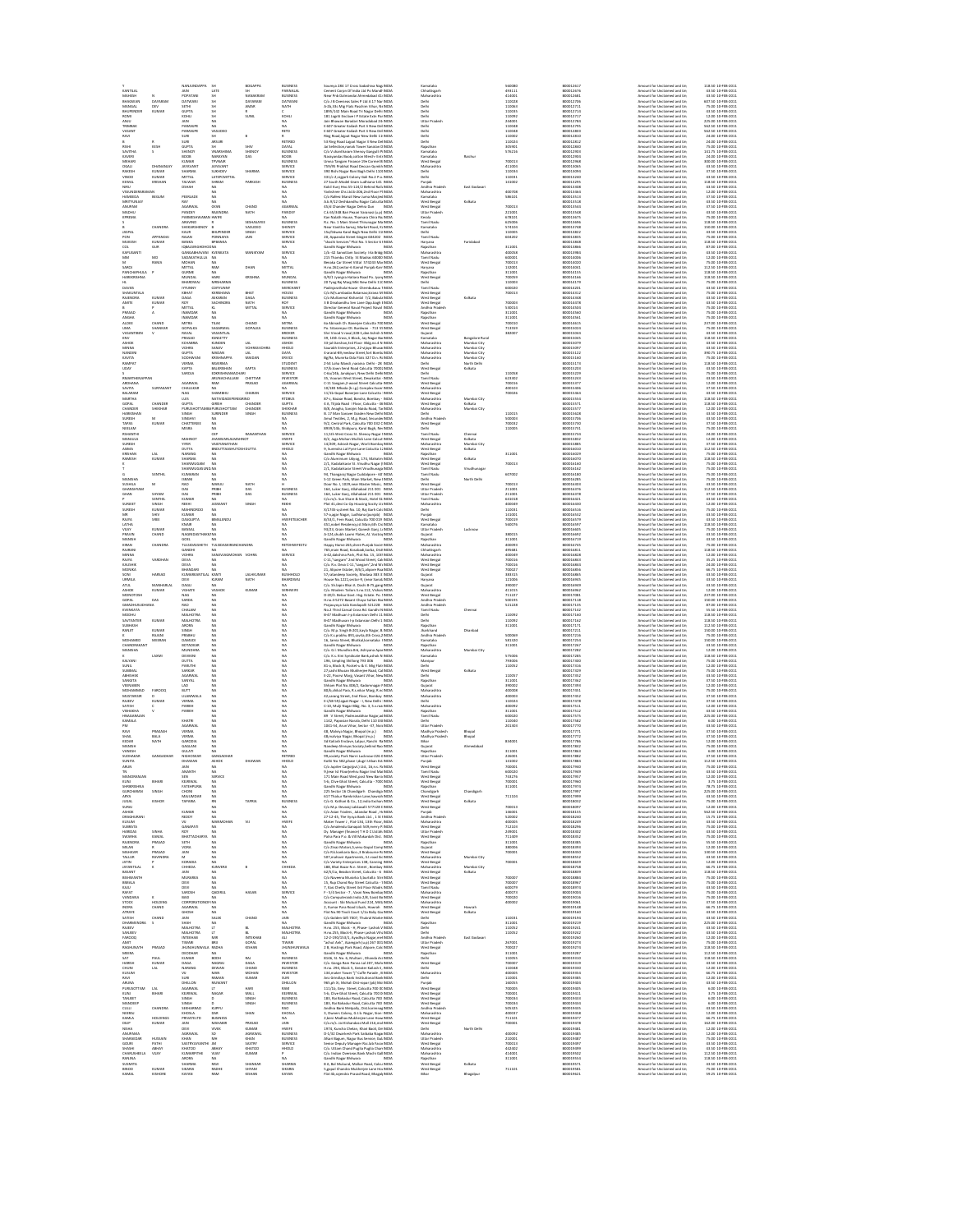| KAUSHAL                                                         | <b>KISHORE</b>                                     | JAGDISH                                       | PARSAD                                  | DOCTOR                                         | 81-b. Block A D. Shalimar Baeh Delhi INDIA                                                                                                                                                                                                 | Delhi                                               |                                      | 110052                               | 800019623                                        | Amount for Unclaimed and Uni                                                                                                | 12.00 10 FEB-2011                                                                 |
|-----------------------------------------------------------------|----------------------------------------------------|-----------------------------------------------|-----------------------------------------|------------------------------------------------|--------------------------------------------------------------------------------------------------------------------------------------------------------------------------------------------------------------------------------------------|-----------------------------------------------------|--------------------------------------|--------------------------------------|--------------------------------------------------|-----------------------------------------------------------------------------------------------------------------------------|-----------------------------------------------------------------------------------|
| TORAL<br>VINOD<br>MALAY<br>KUMAI                                | CHADHA<br>GOEL<br>HAIT                             | RAGHU<br>LTIAG<br>ĽŤ                          | VANSH<br>PAL<br>NARAYAN                 | NARAIN<br>GOEL<br>CHANDRA                      | 22-0, most No., annual sagu benn Nobel<br>20 Chindustan Park, Calcutta 700 025NDIA<br>34, merryland Co-op-hag-soc Near FlorINDIA<br>81-225, sector -2nd Salt Lake City BidhINDIA                                                           | West Bengal<br>Maharashtra<br>West Bengal           | Kolkata                              | 700029<br>100018                     | B00019646<br>B00019661<br>80001967               | Amount for Unclaimed and University<br>Amount for Unclaimed and University<br>Amount for Unclaimed and University           | 37.50 10-FEB-2011<br>12.00 10-FEB-2011<br>12.00 10-FEB-2011                       |
| SHUKLA<br>ADISHWAR                                              | SIBBAD<br>KUMARJAIN                                | NA<br><b>BSJAIN</b>                           |                                         | NA.<br><b>BUSINESS</b>                         | 8-81 & B-82, kssidc Sheds BommasandNDIA<br>C/o Diamand Rubber Co. 2 rehmat MINDIA                                                                                                                                                          | Kamataka<br>Delhi                                   |                                      | 562158<br>110006                     | 800019681<br>800019684                           | Amount for Unclaimed and Un<br>Amount for Unclaimed and Un                                                                  | 112.50 10-FEB-2011<br>6.00 10-FEB-2011                                            |
| <b>BAVI</b><br><b>RAJ</b><br>ASHOK<br>ARVABA<br><b>KUMA</b>     | <b>JAIN</b><br>:<br>KALIMUDD                       | AK.<br>w                                      | <b>JAIN</b><br>CHAND                    | STUDENT<br>JAIN<br>HHOLD                       | C/o Diamand Rubber Co. 2 rehmat M/NDM                                                                                                                                                                                                      | Delhi<br>West Bengal<br>West Bengal<br>West Bengal  | Kolkata                              | 110006<br>70000                      | 800019685<br>B00019720<br>B00019760              | Amount for Unclaimed and Uni<br>Amount for Unclaimed and Un<br>Amount for Unclaimed and Un                                  | 6.00 10 FEB-2011                                                                  |
| SHANTA<br>KUMAI                                                 | TIWARI<br>SHARIMA                                  | PC<br>Ram                                     | TIWARI<br>NATH                          | HWIFE<br>SERVICE                               | C/o Jinendra Kumar Chandra Kumar 3NDIA<br>C/o Jinendra Kumar Chandra Kumar 3NDIA<br>Century Enka Ltd. 9, Water Loo StreetNDIA<br>Iii/104,dharampura Colony, Batala -diNDIA                                                                 | Punjab                                              | Kolkata                              | 14350                                | 80001976<br>B0001976                             | Amount for Unclaimed and Un<br>Amount for Unclaimed and Un                                                                  | 43.50 10.FEB-2011<br>43.50 10.FEB-2011<br>6.00 10.FEB-2011<br>43.50 10.FEB-2011   |
| MADHU<br><b>SUNIL</b><br><b>RAJENDRA</b><br>PANDURANG           | SONI<br>BAWEIA<br>KONDE                            | MK<br>to:<br>PANDURANO                        | SONI<br><b>BAWELA</b><br>KONDE          | HHOLD<br>SERVICE<br>SERVICE                    | N-36, Panch Shila Park New Delhi - 13NDIA<br>State Bank Of India N c ext campus NNDM<br>63. Shukrawar Path New Phule MarkeNDV                                                                                                              | Delhi<br>Delhi<br>Maharashtra                       |                                      | 110017<br>110016<br>411002           | 800019783<br>800019795<br>80001980               | Amount for Unclaimed and Un<br>Amount for Unclaimed and Un<br>Amount for Unclaimed and Un                                   | 43.50 10-FEB-2011<br>75.00 10 FEB-2011<br>12.00.10.658.2011                       |
| ROEPALBER<br>MBISLAL<br>DURGESH                                 | ADANI<br>BAWELA                                    | <b>BABU</b><br>NAND                           | KSHOR                                   | STUDY                                          | Say Journal Patricie Print Materials<br>Fiat No.10, B.d.a. Complex Barelly - 2NDIA<br>207, Golf Links New Delhi - 110003 DNDIA<br>Real Links New Delhi - 110003 DNDIA                                                                      | Gujarat<br><b>Uttar Pradesi</b>                     |                                      | 38000<br>243005                      | 80001980                                         | Amount for Unclaimed and Un                                                                                                 | 43.50 10-FEB-2011                                                                 |
| VIDUR<br>HISCOPE<br>INVESTMENT                                  | PVTLTD                                             | <b>DAWESH</b><br>COMPANY                      | <b>BHARWA</b>                           | BAWÉJA<br>SÉRVICE<br>NA.                       | 198/15, Ramesh Market East Of Kaila/NDIA                                                                                                                                                                                                   | Delhi<br>Delhi                                      |                                      | 110003<br>110065                     | B00019813<br>B00019819<br>800019821              | Amount for Unclaimed and Un<br>Amount for Unclaimed and Un<br>Amount for Unclaimed and Un                                   | 43.50 10-FEB-2011<br>24.00 10-FEB-2011<br>43.50 10-FEB-2011                       |
| SARITA<br><b>SURENDRA</b><br><b>SUSHIL</b><br>KUMAR<br>SUSHIP 4 | VERMA<br>AGARWA<br><b>SARWAI</b>                   | <b>SURENDRA</b><br>PRAKASH                    | <b>BHAI</b><br>CHANDRA<br><b>ANANYA</b> | LICAGENT<br><b>AGARWAL</b><br>HWIFE            | 96/8, Punit Park Main Nagar AhmedalNDIA<br>5, Madan Chatterjee Lane 3rd Floor CINDIA<br>C/o Shri R.p.aganwal 56/12/5,p8r ColiNDIA                                                                                                          | Guiana<br>West Beneal<br>Uttar Pradesi              |                                      | 380008<br>700007<br>28200            | 800019827<br>800019840<br>800019842              | Amount for Unclaimed and Un<br>Amount for Unclaimed and Un<br>Amount for Unclaimed and Un                                   | 37.50 10 FEB-2011<br>43.50 10 FEB 2011<br>75.00 10-FEB-2011                       |
| PRAMOD                                                          | GUPTA<br>PADMAI                                    | <b>IPGUPTA</b>                                | GAMASTINA                               | BUSINESS<br>SERVICE                            | 130,surya Niketan, Vikas Marg ExtensNDIA<br>Flat No.411, Ib Officers Ors.no.14 SelitNDIA                                                                                                                                                   | Delhi<br>West Benga                                 |                                      | 11009<br>700031                      | 80001987<br>80001988                             | Amount for Unclaimed and Un<br>Amount for Unclaimed and Un                                                                  | 12.00 10-FEB-2011<br>37.50 10-FEB-2011                                            |
| SANGITA<br>$\mathbf{I}$<br>RAJEEV<br><b>JAGOISH</b>             | GANDHI<br>SURI<br>SHAH                             | JAYESH<br><b>BAVI</b><br>SHANTILAI            | KUMAR<br>SURI                           | GANDHI<br><b>BUSINESS</b><br><b>INVESTOR</b>   | E-77, Utkarsh Reserve Bank Staff ColoINDM<br>53, Ring Road Lajpat Nagar Iii New DeNDIA<br>134. Ghanchis Pole Manek Chowk AhlNDIA                                                                                                           | Gujarat<br>Delhi<br>Guiana                          | North Delhi                          | 380027<br>380001                     | 800019909<br>800019990<br>800020044              | Amount for Unclaimed and Un<br>Amount for Unclaimed and Un<br>Amount for Unclaimed and Un                                   | 43.50 10-FEB-2011<br>66.75 10 FEB-2011<br>43.50 10 FEB-2011                       |
| BAARES<br>KUMAR<br>VASANTLAI<br>SHAILESH                        | jain<br>Dalal                                      | ea<br>Vasant                                  | U4                                      | NA<br>DALAL<br>SERVICE                         | Saraf Ranjpura Post alone (m.p.) DistUNDIA<br>Gyan Deep 405/b 5th Carter Road BoINDIA<br>Flat No.2,gayatri Building KarumanianNDIA                                                                                                         | Madhya Pradesi<br>Maharashtra<br>West Bengal        |                                      | 457114<br>400066                     | <b>BOODDOOA</b><br>monens                        | Amount for Unclaimed and Un<br>Amount for Unclaimed and Un<br>Amount for Unclaimed and Un                                   | 150.00 10-FEB-2011<br>43.50 10-FEB-2011<br>43.50 10-FEB-2011                      |
| MANGALA<br>RAJEEV<br>KASHINATH                                  | MOORTH<br>VAIDYA                                   | KRN<br>LATEKP                                 | MOORTH                                  | VAIDYA                                         | C/o.benzal Peerless Housing DeveloprNDM                                                                                                                                                                                                    | West Bengal                                         |                                      | 700013<br>700017                     | 800020080<br>800020151                           | Amount for Unclaimed and Un                                                                                                 | 12.00 10 FEB-2011                                                                 |
| DANKINEEDU<br>NISHI<br><b>GINDER</b>                            | PRASAD<br>PANDEY                                   | DHANUNJAYA<br>UPENDRA                         | <b>RAO</b><br>NATH<br>DAS               | <b>BUSINESS</b><br>PANDEY                      | 202 lind Floor amrutha Estates HimavINDIA<br>C/o Premier Industrial 116, Ripon StreNDM                                                                                                                                                     | Andhra Pradesh<br>West Bengal                       |                                      | 500029<br>700016                     | 800020164<br>800020174                           | Amount for Unclaimed and Un<br>Amount for Unclaimed and Un                                                                  | 118.50 10 FEB-2011<br>43.50 10 FEB-2011                                           |
| SHYAM<br>PR<br>RASAAD<br>ANUPAMA                                | DAGA<br>NAO                                        | HANUMAN<br>LT                                 | <b>MAJEEV</b>                           | DAGA<br>RAMA                                   | olo Fremen museum Liu, report Schillips)<br>C/o V.baliah 8-2-293/174/1/6c, B.n.reNDM<br>C/o V.baliah 8-2-293/174/1/6c, B.n.reNDM                                                                                                           | West Bengal<br>Andhra Prades<br>Uttar Pradesh       | East Goday                           | 201301                               | B00020185<br>B00020194<br>80002023               | Amount for Unclaimed and University<br>Amount for Unclaimed and University                                                  | 43.50 10-FEB-2011                                                                 |
| VUAYA<br>RAJEEV<br>AMRISH<br><b>MMNADAS</b>                     | AGARWAL<br>SWAROOP<br><b>GUPTA</b><br><b>GOHIL</b> | SR<br>PV<br>$_{\rm sc}$<br>JAMNADAS           | 0091<br>GUPTA<br><b>JIWABHA</b>         | AGARWAI<br>NATH<br>SERVICE<br><b>GOHIL</b>     | A-247,2nd Floor, Sector-19, Noida (uJNDV<br>21, Vikas Plot 566, S.t. Road ChemburNDV<br>C/o Rajeev Ramesh Chandra Gupta PalNDM<br>84. Naedevi Cross Lane Ground Floor INDV                                                                 | Maharashtra<br>Gujarat<br>Maharashtra               | Mumbai City<br>Kheda<br>Mumbai City  |                                      | 80002025<br>800020268<br>800020305               | Amount for Unclaimed and Un<br>Amount for Unclaimed and Un<br>Amount for Unclaimed and Un<br>Amount for Unclaimed and Un    | 75.00 10-FEB-2011<br>112.50 10-FEB-2011<br>12.00 10 FEB-2011<br>435010-FR2011     |
| <b>SURJIT</b><br>KUMAR<br>SUDERSHAN                             | BANSAL<br>SINGH                                    | GIAN<br><b>TSINGE</b>                         | CHAND                                   | BANSAL                                         | Xx-1187, Krishna Naear Near Arti LudINDM                                                                                                                                                                                                   | Andhra Pradest<br>Uttar Pradesh                     | Krishna                              |                                      | 800020317<br>80002035                            | Amount for Unclaimed and Un<br><b>Imount for Unclaimed and Un</b>                                                           | 12.00 10 FEB 2011<br>75.00 10-FEB-2011                                            |
| SAURABH<br>BHAVNA<br>NIKUN.                                     | KHÉMKA<br>Shastri                                  | PAWAN<br>NIKUNJ                               | KUMAR<br>PRÉM                           | NA<br>KHEMKA<br>SHANKAR                        | Sexanty, some magnetics and someone<br>93, prasad Vihar, (a.w.h.o.colony) Villa(NDIA<br>1/af, Bidhan Nagar B.a.r.c. Vec CenterNDIA<br>Flat No.7, Paresh Bhavan Saainam Na(NDIA                                                             | West Bengal<br>Maharashtra                          |                                      | 247664<br>700064<br>400086           | B00020395<br>B00020396                           | Amount for Unclaimed and Un<br>Amount for Unclaimed and Un                                                                  | 12.00 10-FEB-2011<br>43.50 10-FEB-2011                                            |
| NEELAN<br>TARUN<br>VIKASH<br>$\overline{M}$                     | SHAH<br>BAKSHI<br>BHANGDU                          | SUKETU<br>MANI<br>MOHAN                       | SHAH<br><b>GOPAL</b><br><b>UNL</b>      | HHOLD<br>BAKSHI                                | 14/15, Shobhana Buliding 2nd Floor, INDIA<br>.<br>253/6, Netaji Subhash Ch.basu Road INDIA<br>14, Ashok Griha Nimnan Ganesh NagaNDIA                                                                                                       | Maharashtra<br>West Bengal<br>Maharashtra           | <b>Bhandara</b>                      | 421301<br>700047                     | 800020397<br>800020399<br>800020419              | Amount for Unclaimed and Un<br>Amount for Unclaimed and Un<br>Amount for Unclaimed and Un                                   | 12.00 10 FEB-2011<br>6.00 10 FEB-2011<br>75.00 10 FEB 2011                        |
| ron<br>POOJA                                                    | BHANGDU                                            | MOHAN                                         |                                         | HHOLD<br>PINSAD                                | 14, Ainek Griha Nimnan Ganesh NagalNDIA<br>Flat No.1707, Block -17 Sector - 3, PulNDIA<br>C/o Dr.r.chandrakar S-2, janta QuarterNDIA                                                                                                       | Maharashtri                                         | <b>Bhandar</b>                       |                                      | 800020421                                        | Amount for Unclaimed and Un<br>Amount for Unclaimed and Un                                                                  | 75.00 10-FEB-2011<br>118.50 10-FEB-2011<br>55.50 10-FEB-2011                      |
| KUMAI<br>ARUN<br>PRADE<br>PRAMOD<br>DINANATH                    | SINGH<br>VGUPTA<br>PAI<br>MUSALE                   | GN<br>VISHWA<br>RAM<br>DINANATH               | SINGH<br>NATH<br>NATH<br>SHIV           | PAI<br>RAM                                     | E-120, House No.11 Srirang H. SocietyNDM<br>18, Geeta Kunj, Majas Road Jogeshwa/NDM                                                                                                                                                        | Delhi<br>Chhattisgart<br>Maharashtra<br>Maharashtra |                                      | 110017<br>491001<br>400601<br>400060 | B00020446<br>B00020456<br>800020464<br>800020468 | Amount for Unclaimed and Un<br>Amount for Unclaimed and Un<br>Amount for Unclaimed and Un                                   | 112.50 10-FEB-2011<br>43.50 10-FEB-2011                                           |
| PREAM<br>PRAKASH<br>WALTER<br>GIRDHA                            | PATAWARI                                           | CHATTER                                       | SINGH<br>HEGAN                          | PATAWARI<br>: ALAWA<br>SERVICE<br>NA           | 905, Ratan Park Adalan Patia Surat - 3NDM                                                                                                                                                                                                  | Guiarat                                             |                                      | 395005                               | 800020499<br>80002051                            | Amount for Unclaimed and Un                                                                                                 | 43.50 10 FEB-2011                                                                 |
| $_{\rm LAL}^{\rm LAL}$<br>BAJRANG                               | FRIRNIR<br>HÉGAN<br>SHARMA                         | RA<br>NA<br>MALIRAM                           | SHARM                                   | <b>BUSINESS</b>                                | Medical Officer S.r.p.f. Gr.vii Nadiad - INDIA<br>Gandhi Nagar Bhiwara<br>Ge-8, Janata Market Gole Bazar P.o. XINDIA                                                                                                                       | Gujarat<br>Rajasthan<br>West Bengal                 |                                      | 387001<br>311001<br>721301           | soconos:<br>800020540                            | Amount for Unclaimed and Uni<br>Amount for Unclaimed and Uni<br>Amount for Unclaimed and Uni                                | 18.50 10-FEB-2011<br>48.50 10-FEB-2011<br>48.50 10-FEB-2011                       |
| TM<br>VINOD<br>CHANDRA<br><b>BAL</b><br>KRISHAN                 | <b>USHA</b><br>BANGYNDIYAL<br>CHURIWAL             | NA<br>CHANDRA<br>$\alpha$                     | BEN<br>CHURIWAL                         | NA.<br>GYNDIYAL<br>SERVICE                     | Gandhi Nagar Bhilwara<br>INDM<br>Block No.m/3, Room No.1 Kumar NayNDIA<br>C/o Mandi Sarge Centre 6, Hans PubliNDM                                                                                                                          | Rajasthan<br>Maharashtra<br>West Bengal             |                                      | 311001<br>424001<br>700007           | 800020589<br>800020596<br>800020612              | Amount for Unclaimed and Un<br>Amount for Unclaimed and Un<br>Amount for Unclaimed and Uni                                  | 43.50 10 FEB-2011<br>43.50 10 FEB 2011<br>43.50 10 FEB-2011                       |
| BAL<br>SUBIR<br>KONSHAN<br>KUMAR                                | CHURIWAL<br>DAS                                    | $\frac{\alpha}{\alpha}$                       | CHURIWAI<br>DAS                         | SERVICE<br>SERVICE<br>BHARGAVA<br>AGARWAL      | C/o Mandi Saree Centre 6, Hans PukuNDIA<br>107, U.m. Road Ligh-1, Block-4 Flat-34NDIA<br>2-30,ground Floor, Haux Khas New DeINDIA<br>Bijaypath Aptt, samiran Roy Road,2ndNDIA                                                              | West Benga<br>West Benga                            | Kolkata                              | 70000                                | 800020619<br>800020619                           | Amount for Unclaimed and University<br>Amount for Unclaimed and University                                                  | 6.00 10 FEB 2011<br>37.50 10 FEB 2011                                             |
| REKHA<br><b>KUMA</b><br>SUSHIL                                  | BHARGAVA<br>AGARWAL                                | $A\bar{X}$<br>BANSHIDHA                       |                                         |                                                |                                                                                                                                                                                                                                            | Delhi<br>West Bengal                                |                                      | 110016<br>713301                     | 80002063<br>80002063                             | Amount for Unclaimed and Un<br>Amount for Unclaimed and Un                                                                  | 43.50 10-FEB-2011<br>12.00 10-FEB-2011                                            |
| RAINDER<br>KUMAR<br>AWADHESH<br>KUMAR<br>PATEL<br>HARMAR        | AHLUWALIA<br>SINGH<br>MAHUBHA                      | MANPHOOL<br>MN <sub>3</sub><br>MAH            | SINGH                                   | SINGH<br>SERVICE<br><b>BHAI</b>                | 25,uganda Society, Gurukul Road,metJGANDA<br>9-ae-t-44. Obra Colony Obra - SonebhtNDIA<br>M/s Patel Hira Bhai Ichha Bhai 36, AmINDM                                                                                                        | NA.<br>Uttar Pradesi<br>Gujarat                     | NA                                   | 231215<br>388540                     | 800020637<br>800020646<br>800020656              | Amount for Unclaimed and Un<br>Amount for Unclaimed and Un<br>Amount for Unclaimed and Un                                   | 75.00 10-FEB-2011<br>12.00.10.658.2011<br>4350 10-FFR-2011                        |
| KNANAND<br>ZERIN<br>RAKESH<br>HOMI<br>KUMAR                     | PATEL<br>SHARMA                                    | LATE<br>HOMI<br>NARESH                        | <b>LAXMI</b><br><b>DPATEL</b>           | NARYAN<br>BUSNINESS<br>BUSINESS                | 232 Dpa Comercial Complex-1 JhandeNDIA<br>Hill View Is Floor Flat No.6,4th GoothiNDIA<br>Flat No.8,central Renwer Apartment 2NDIA                                                                                                          | Delhi<br>Maharashtra<br>Maharashtra                 |                                      | 110055<br>400058<br>400006           | <b>BOODDOKK</b><br>B00020668<br>B00020700        | Amount for Unclaimed and Un<br>Amount for Unclaimed and University<br>Amount for Unclaimed and University                   | 75.00 10-FEB-2011<br>43.50 10-FEB-2011<br>75.00 10-FEB-2011                       |
| MANJU<br><b>ALLA</b>                                            | MAITHAN<br>SATYANARAY                              | KAMAL<br><b>JILLA</b>                         | NAND<br>BHADRAIAH                       | HWIFE<br>SERVICE                               | 8-7/1 Sunflag Colony P.o Bhandara RdNDIA<br>H.no.1-3-159 Old Bazar Karim Nasar-INDM                                                                                                                                                        | Maharashtra<br>Andhra Pradest                       |                                      | 441905<br>505001                     | 800020724<br>800020727                           | Amount for Unclaimed and Un                                                                                                 | 37.50 10-FEB-2011<br>43.50 10 FEB-2011                                            |
| PARISH<br>BHARAT<br>RAKES<br>NAVINOR                            | KUMARK<br><b>AGARWAN</b>                           | KANAIYALAI                                    | VPARINH                                 | <b>BUSINESS</b><br>AGARWA                      |                                                                                                                                                                                                                                            | Guiann<br>Maharashtra                               |                                      | 388001<br>444805                     | 800020742<br>800020743                           | Amount for Unclaimed and Un<br>Amount for Unclaimed and Un<br>Amount for Unclaimed and Un                                   | 12.00 10 FEB 2011<br>12.00 10-FEB-2011                                            |
| KUMAR<br>SUSHIL<br>DIVYA                                        | MAHIPAL<br>SING                                    | RAVINDRA<br>LATE<br>PRAVEEN                   | DEOKI<br>SING                           | NANAN<br>HWIFE                                 |                                                                                                                                                                                                                                            | West Bengal<br>Uttar Pradesi                        | Kolkata<br>Varanas                   |                                      | 80002075<br>80002075                             | Amount for Unclaimed and Un<br>Amount for Unclaimed and Un                                                                  | 12.00 10-FEB-2011<br>12.00 10-FEB-2011                                            |
| NIDH<br>RAJESH<br>KUMAR<br>MANMOHAN<br>LAL                      | <b>GUPTA</b><br><b>ATIAHO</b><br><b>BATHI</b>      | SURENDRA<br>KISHON<br>BADRI                   | LAL<br>DAS                              | <b>GUPTA</b><br>KHAITAN<br><b>BATHI</b>        | Flat No.1001,building No.17 SeawoodNDM<br>24/25 Rup Chand Roy Street 3rd FlootNDM<br>C/o Raiesh & Compnay 2 maharshi DeNDM                                                                                                                 | Maharashtra<br>West Bengal<br>West Benea            | Kolkata                              | 400706<br>700003                     | 800020756<br>800020770<br>800020771              | Amount for Unclaimed and Uni<br>Amount for Unclaimed and Un<br>Amount for Unclaimed and Un                                  | 35.25 10 FEB-2011<br>43.50 10 FEB-2011<br>12.00 10 FEB-2011                       |
| VASUDHA<br><b>MADHUKA</b><br>VASUUM<br>SCSINHA<br>PRATIMA       | KANETKA                                            | MADHUKA<br>BPSINHA<br>AVADHUT                 |                                         | KANETKAR<br>SERIVCE                            | Civil Lines Paratp Wada Dist.amravatilNDIA<br>Block 6 Flat No.2 Anand Vihar L.I Rai INDIA<br>C/o.a.s.joshi Sr.engr.o & M D6-7,gipciINDIA                                                                                                   | Maharashtr<br>Chhattisgari<br>Gujarat               | Dung                                 | 444805                               | 80002077<br>monage                               | Amount for Unclaimed and Un<br>Amount for Unclaimed and Un<br>Amount for Unclaimed and Un                                   | 37.50 10-FEB-2011<br>12.00 10-FEB-2011<br>118.50 10-FEB-2011                      |
| SOMA<br>ALKA                                                    | JOSHI<br><b>BHATTACHARYA</b><br>MUNOT              | <b><i>BIOBHATTACHARYA</i></b><br>KANTI        | LAL                                     | JOSHI<br>HWIFE<br><b>BUSINESS</b>              | C/o.sh.r.g.devnath P.o.-chawhati,blocINDM<br>2059 Dani Galli at Post Barshi, Distt.siNDM                                                                                                                                                   | West Bengal<br>West Bengal                          |                                      | 394110<br>743358<br>700013           | 800020813<br>800020818<br>800020820              | Amount for Unclaimed and Un<br>Amount for Unclaimed and Un                                                                  | 112.50 10 FEB-2011<br>75.00 10-FEB-2011                                           |
| GRSUCHETHA<br>PRAMOD<br>JRTHAPAR                                | CHOWDHRY                                           | GVRAJARAO<br>.<br>Naihatray                   | CHOWDHR<br>THAPAR                       | STUDENT<br>SERVICE<br>BUSINESS                 | C/o Shakambari Krupa,gulagovgi Kop/NDIA<br>15 C Shan Mugarayan Street Washar INDIA<br>F4/c2,muxj Vihar Gogol Margao Goa INDIA                                                                                                              | Kamataka                                            |                                      | 580008                               | 800020821<br>B00020824<br>B00020855              | Amount for Horlaimed and Ho<br>Amount for Unclaimed and Un<br>Amount for Unclaimed and Un                                   | 11850 10/FR2011                                                                   |
| PATEL<br><b>NAMES</b>                                           | BHAIBA                                             | PATAL<br>SURAIAH                              | <b>BABAL</b>                            | DAS<br>AGRICULTUR                              | Banglow No.-3,navjivan Co Op Hsg.soINDIA<br>Paras Agro Products,shanti Nagar M.rINDIA                                                                                                                                                      | Tamil Nadu<br>Goa<br>Gujarat<br>West Bengal         |                                      | 600021<br>403601<br>39300            | 800020870                                        | Amount for Unclaimed and Un<br>Amount for Unclaimed and Un                                                                  | 75.00 10-FEB-2011<br>59.25 10-FEB-2011<br>118.50 10-FEB-2011<br>43.50 10-FEB-2011 |
| SEETHA<br><b>ASHOK</b><br><b>SUSHILA</b><br>peyr                | SARAOG<br>DAD                                      | <b>BABULAL</b><br>OM                          | SARADG<br>PRAKASH                       | <b>BUSINESS</b><br><b>DAD</b>                  | 18/1 M.d.road 5th Floor Rno.83 CalcuNDM                                                                                                                                                                                                    | West Bengal<br>Rajasthar                            |                                      | 700013<br>700003<br>311001           | 80002092<br>800020944<br>800020967               | Amount for Unclaimed and Un<br>Amount for Unclaimed and Un                                                                  | 43.50 10-FEB-2011<br>37.50 10 FEB-2011                                            |
| <b>RAJIV</b><br>KAMLESH                                         | <b>GUPTA</b><br><b>OSHAH</b>                       | <b>OM</b><br>dotpr                            | PRAKASE                                 | <b>GUPTA</b><br>SHAH<br>SERVICE                | C/o O.p Dad & Co. (c.a.) Balaji CompleNDIA<br>H.no.21, behind Sumerchand & Sons RNDIA<br>st Floor, Laxmi Niwas Opp. Ambaji MNDV                                                                                                            | Utter Pradest<br>Maharashtra                        |                                      | 247667<br>40006                      | <b>BOODDOGS</b><br>80002101                      | Amount for Unclaimed and Un<br><b>Imount for Unclaimed and Un</b>                                                           | 237.00 10 FEB-2011<br>150.00 10-FEB-2011                                          |
| VINTI<br>MADHULIKA<br>SIVA<br>NANDANI                           | KAPOOR<br>SINGH<br><b>GUPTA</b>                    | VIRENDRA<br>RAJ                               | -<br>KAPOR<br>SHEKHAR<br><b>GUPTA</b>   | SINGH<br>HHOLD                                 | M/s Karoor Medical Stores, hospital RINDIA<br>Anjula Sadan Radha Rani Sinha Road INDIA<br>National Medical Hall 40, South Civil INDIA                                                                                                      | Uttar Pradesi<br>Bihar<br>Uttar Pradesh             | Varanasi                             | 262701                               | 80002104<br>80002104<br>800021057                | Amount for Unclaimed and Un<br>Amount for Unclaimed and Un<br>Amount for Unclaimed and Un                                   | 37.50 10-FEB-2011<br>12.00 10-FEB-2011<br>43.50 10-FEB-2011                       |
| MAHENDRA<br>LAXMI<br><b>BANI</b>                                | BAGROOM<br><b>BISWAS</b>                           | <b>BAM</b><br>LATE                            | NIRANJAN<br>ASIT                        | BAGRODIA<br>KUMAR                              | 6/b Jagabandhu Modak Road Calcutt/NDIA<br>Sailasree,14 Vivekananda Sarani SodeNDIA                                                                                                                                                         | West Bengal<br><b>Silver</b>                        | Saran                                | 700005                               | 800021071<br>800021126                           | Amount for Unclaimed and Un<br>Amount for Unclaimed and Un                                                                  | 37.50 10 FEB-2011<br>37.50 10 FEB 2011                                            |
| GAUTAM<br>SHOBHA<br>RAMSEWAI                                    | <b>BHATTAC</b><br>TANTI<br>PASWAN                  | ICBHATTACH<br>DTANTI                          |                                         | service<br>HWIFE<br>SERVICE                    | Sanaton, 24 Veesanama Saatti Soomee<br>Assistant Manager (Ind) Foundry Meth/DIA<br>C/o Bihari Paswan Railway Electric PoINDIA<br>C/o Bihari Paswan Railway Electric PoINDIA                                                                | West Benga<br>Jharkhand                             |                                      | 713343<br>823001                     | 800021146<br>B00021156<br>B00021164              | Amount for Unclaimed and Un<br>Amount for Unclaimed and Un                                                                  | 75.00 10-FEB-2011<br>43.50 10-FEB-2011<br>75.00 10-FEB-2011                       |
| <b>ANUROOPA</b><br>SAROJ<br>KUMAR                               | MUKHERJEE<br>SAHU                                  | BIHAR<br>LATE<br>TARINI                       | PASWAN<br>AKMUKHERJEE<br>PRASAD         | SOCWORKER<br>SAHU                              | C/o Bharati Nayak, corporation Bank RNDM<br>C/o Akhya Kumar Sahu Bikram Nagar/NDM                                                                                                                                                          | Bihar<br>Kamataka<br>West Bengal                    | Patna                                | 560001<br>700013                     | 800021176<br>800021187                           | Amount for Unclaimed and Un<br>Amount for Unclaimed and Un<br>Amount for Unclaimed and Un                                   | 118.50 10-FEB-2011<br>118.50 10-FEB-2011                                          |
| <b>MFILIDDIN</b><br>INDIRA<br>KPREMA                            |                                                    | NAZIRUDDE<br>.<br>CHANDRAGUP<br>MKRISHNAPPA   | GARG                                    | RETIRED                                        | $14-879/53, \text{generalit Nagar Pydensbad INDM-C/o C.g, \text{arg}, \text{dy}, m s.certral Hospital INDMA-\text{Na}.872,6 Th Main B.E.M L Layout Iii SNDM-8306/5, \text{multani Dhanda}, \text{Pahar Gari}, \text{INDM-$                 | Andhra Pradesh                                      |                                      | 500380<br>826003<br>560035           | 800021188<br>80002119                            | Amount for Unclaimed and Un                                                                                                 | 6.00 10 FEB-2011                                                                  |
| DAYA<br>VISHWAMI                                                | GARG<br>VATHI<br>SHARMA                            | RADHA                                         | KISHAN                                  | SERVICE<br>HWIFE<br>SHARMA                     |                                                                                                                                                                                                                                            | <b>Sharkhand</b><br>Kamataka<br>Delhi               |                                      | 110055                               | B00021212<br>B00021212<br>B00021218              | Amount for Unclaimed and Uni<br>Amount for Unclaimed and Uni<br>Amount for Unclaimed and Uni                                | 43.50 10-FEB-2011<br>43.50 10-FEB-2011<br>37.50 10-FEB-2011                       |
| ANIMA<br>LIRB<br>BHUSAN<br>KETAN                                | SHAW<br><b>GUPTA</b><br>SMANDAVIA                  | LATE<br>LATE<br>SURVA                         | SUKUMAR<br>KISHAN<br>KANT               | SHAW<br>CHAND<br><b>BUSINESS</b>               | 9/5 Suresh Sarkar Road Entaily CalcutINDM<br>C/o Liut Colonel B.b.gupta J-42,south INDM                                                                                                                                                    | West Bengal<br>Delhi<br>Maharashtra                 |                                      | 700014<br>110049<br>400059           | 800021253<br>800021265<br>800021290              | Amount for Unclaimed and Un<br>Amount for Unclaimed and Un<br>Amount for Unclaimed and Uni                                  | 112.50 10-FEB-2011<br>12.00 10 FEB-2011<br>12.00 10 FEB-2011                      |
| KETAN<br>GIRISH                                                 | .<br>SMANDAVIA<br>SMANDAVIA                        | SURYA<br>SURYA<br>SURYA<br>AMAR               | KANT<br>KANT<br>KANT                    | BUSINESS<br>VMANDAVI                           | Co Dragati Finwest Parlat 4/89, nivjavlju Milovič<br>Co Pragati Finwest Parlat 4/89, nivjavlju Milov<br>Co Pragati Finwest Parlat 4/89, NityaWDIA<br>Co Pragati Finwest Parlat 4/89, nivjaWDIA<br>LG Pagati Finwest Parlat 4/89, NityaWDIA | Maharashtri<br>Maharashtri                          |                                      | 400065<br>400065                     | B00021294<br>B00021295                           | Amount for Unclaimed and Un<br>Amount for Unclaimed and Un                                                                  | 12.00 10+10+2<br>12.00 10-FEB-2011<br>12.00 10-FEB-2011                           |
| KETAN<br>ASHA<br>RAI<br>KUMAI                                   | SMANDAVIA<br>PARIHAR<br>AGARWAL                    | BLMITAL                                       | SINGH                                   | VMANDAVM<br>PARIHAR<br>ENGINEER                | 9/24 Indira Nagar Lucknow -226 016 INDIA                                                                                                                                                                                                   | Maharashtra<br>Madhya Prades<br>Uttar Pradesh       |                                      | 400069<br>453441<br>226016           | 80002129<br>B0002130<br>800021303                | Amount for Unclaimed and Un<br>Amount for Unclaimed and Un<br>Amount for Unclaimed and Un                                   | 12.00 10-FEB-2011<br>225.00 10-FEB-2011<br>87.00 10-FEB-2011                      |
| CHETNA<br>PUSPITA                                               | KAJI<br>KUNDU                                      | DINESH<br>MAYAMOY                             | KUNDU                                   | <b>BUSINESS</b><br>HWIFE                       | Flat 2.4th Floor, Mitra Kuni 16.peddarNDM<br>C/o Mayamov Kundu Tsri dvr Ro INDN                                                                                                                                                            | Maharashtra<br><b>Jharkhand</b>                     |                                      | 400026<br>828206                     | 800021342<br>800021356                           | Amount for Unclaimed and Un<br>Amount for Unclaimed and Un                                                                  | 59.25 10 FEB-2011<br>4350 10-FFR-2011                                             |
| SLEEMA<br>DEEPAI                                                | MARRIYA<br>MALHOTRA                                | GRAVI<br>SMARRIYA                             |                                         | NA<br>BUSINESS<br>MALHOTRA                     | Se it and the Chandiger, the internet<br>Seli, cross Street, V.g.n.nagar, phase i INDIA<br>254, Sector 16-a Chandigarh ChandigNDIA<br>8-250, yojna Vihar Delhi -110092. DelNDIA                                                            | .<br>Tamil Nadu<br>Chandigarh<br>Delhi              | Chandigarh<br>North Delhi            | 60009                                | 80002136<br>B00021378<br>B00021391               | Amount for Unclaimed and Un<br>Amount for Unclaimed and Un<br>Amount for Unclaimed and Un                                   | 37.50 10-FEB-2011<br>118.50 10-FEB-2011<br>43.50 10-FEB-2011                      |
| POONAM<br>TAIINDER<br>PARAMJEET                                 | SINGH<br>SINGE                                     | PREM<br>SUKHIIT<br>SARDAF                     | PRAKASH<br>SINGH<br>SINGH               | <b>BUSINESS</b><br><b>BUSINESS</b>             | F-15. Nizamuddin.(w) New Delhi -110NDM                                                                                                                                                                                                     | Delhi<br>Delhi                                      | North Delhi<br>North Delhi           |                                      | 800021406<br>800021407                           | Amount for Unclaimed and Un                                                                                                 | 43.50 10 FEB-2011<br>43.50 10 FEB-2011                                            |
| AMIR<br>AZIZ                                                    | <b>KHAN</b>                                        | CHOTTE<br>снотте                              | KHAN<br>KHAN                            | <b>BUSINESS</b><br><b>BUSINESS</b>             | f-15, Nizamuddin,(w) New Delhi -110NDIA<br>59, manishpuri (saket) Indore -(m.p.)4INDIA<br>59, Manishpuri (saket) Indone-(m.p.)4INDV                                                                                                        | Madhya Pradesh<br>Madhya Pradesh                    | Indon<br>Indon                       |                                      | 800021409<br>800021410                           | Amount for Unclaimed and Un<br>Amount for Unclaimed and Un<br>Amount for Unclaimed and Un                                   | 43.50 10 FEB 2011<br>43.50 10-FEB-2011                                            |
| KIAYALAKSHM<br>SAHERABEN                                        | RAMKRISHNAN                                        | NA                                            | SHANKA                                  | NA<br>SERVICE                                  | Gandhi Nagar Bhilwara<br>33,deep Street Vadiveeswaram NagasNDV                                                                                                                                                                             | Rajasthan<br>West Bengal                            |                                      | 31100<br>70001                       | 80002144<br>80002148                             | Amount for Unclaimed and Un<br>Amount for Unclaimed and Un                                                                  | 75.00 10-FEB-2011<br>43.50 10-FEB-2011                                            |
| TARUN<br>MAHESH                                                 | KUMAR<br><b>GUPTA</b>                              | NOORBHAIMUSA SABBIRAL<br>TC                   | KATHPALIA<br><b>GUPTA</b>               | KUGASHIA<br><b>BUSINESS</b><br><b>BUSINESS</b> | Nr.primary School A/p Kanodar, Ta. -JNDM<br>2nd/e-18 Jajpat Nagar New Delhi - 11INDM<br>4-1/1 model Town Delhi - 110.009 DINDN                                                                                                             | West Bengal<br>Delhi<br>Delhi                       |                                      | 700013<br>110024<br>110009           | 800021487<br>800021492<br>800021554              | Amount for Unclaimed and Un<br>Amount for Unclaimed and Uni<br>Amount for Unclaimed and Un                                  | 43.50 10-FEB-2011<br>37.50 10 FEB 2011<br>43.50 10 FEB-2011                       |
| SHEFALL<br>MOHAN<br>PUSHPA                                      | GUPTA<br>GUPTA<br>GUPTA                            | <br>MGUPTA                                    | <b>GUPTA</b>                            | STUDEN<br>STUDENT                              | A-1/1, model Town Delhi - 110 009 DINDIA<br>A-1/1, Model Town Delhi - 110 009 DINDIA<br>A-1/1, Model Town Delhi - 110 009 DINDIA<br>A-1/1, model Town Delhi - 110 009 DINDIA                                                               | Dehi<br>Dehi<br>Dehi                                |                                      | 110005<br>110005                     | 80002155<br>000215                               | Amount for Unclaimed and Un<br>Amount for Unclaimed and Un<br>Amount for Unclaimed and Un                                   | 43.50 10-FEB-2011<br>43.50 10-FEB-2011<br>12.00 10-FEB-2011                       |
| MANJU<br>PANA<br>DAVI                                           | <b>JALAN</b><br>DUGAR                              | NPIALAN                                       | <b>GUPTA</b><br>DUGAR                   | HWIFE<br>NA.<br>HWIFE                          | 8-378, chittaranjan Park, New Delhi NNDIA<br>C/o Everest Agencies 24, Brabourne RINDIA                                                                                                                                                     | Delhi<br>West Bengal                                |                                      | 110005<br>110019<br>700001           | 800021557<br>800021566<br>800021583              | Amount for Unclaimed and Un<br>Amount for Unclaimed and Un                                                                  | 1657.50 10-FEB-2011<br>24.00 10 FEB 2011                                          |
| b<br>CHANDEI                                                    | MURUGESAN<br>SALUJA<br>GARAE                       | <b>DURAISAMY</b><br>CHARAN<br>GOBIND          | PILLAI<br>DAS<br>PRASAI                 | <b>AGRICULTURE</b><br>SALUJA<br>Kanas          | 40-a, Bazair Street Tittagudi, Sa. Dist. INDIA<br>93, Old Gandhi Nagar Ghaziabad - (u.4NDIA<br>New Central Jute Mills Co. Ltd. 18 A,MNDIA                                                                                                  | <b>Tamil Nadu</b><br>Uttar Prade<br>West Benga      |                                      | 606106                               | 800021595<br>B00021595<br>B00021621              | Amount for Unclaimed and Uni<br>Amount for Unclaimed and Un<br>Amount for Unclaimed and Un                                  | 43.50 10 FEB-2011<br>55.50 10-FEB-2011<br>6.00 10-FEB-2011                        |
| $\cdots$<br>MAHESH<br>GEETHA<br>KUMAI                           | BANG<br>PADA                                       | <b>GHANSHY</b><br>VIPADAN                     | щ                                       | BANG                                           | L9/16, Jal Ratan Deep Co-op/hsg.soc.JINDV<br>"kalki Krupa"b-1,shiv Apartments, PloINDV                                                                                                                                                     | Maharashtra<br>Tamil Nadu                           |                                      | 400091<br>60008                      | 800021638<br>B00021678                           | Amount for Unclaimed and Un<br>Amount for Unclaimed and Un                                                                  | 43.50 10-FEB-2011<br>43.50 10-FEB-2011                                            |
| GEETA<br>KRISHNA<br>MURTI                                       | YADAV<br>SUBRAMANYAN                               | $\circ$<br>KRISHNA                            | MURTI                                   | HWIFE<br>YADAV<br><b>RAJA</b>                  | C/o Sri C.o.vaday 3a\46.mahidhar SadNDM<br>26 indhese Park Coloutta, Calcutta  INDN                                                                                                                                                        | Uttar Pradesh<br>West Bengal                        | <b>Kanpur Naga</b>                   | 700058                               | 800021700<br>800021708                           | Amount for Unclaimed and Un<br>Amount for Unclaimed and Un                                                                  | 43.50 10-FEB-2011<br>43.50 10 FEB-2011                                            |
| SURESH<br>CHANDRA<br>ASHISH                                     | VERMA<br>KANORU                                    | юÜ<br><b>JAGDISH</b>                          | KUMAR<br><b>KANORI</b>                  | LAL<br>SERVICE                                 | 18 earlahat Road 1st Floor Calcutta-7INDM                                                                                                                                                                                                  | West Ben<br>.<br>West Bengal                        |                                      | 700019<br>roon                       | 800021721<br>80002173                            | Amount for Unclaimed and Un<br>mount for Unclaimed and Un                                                                   | 43.50 10 FEB 2011<br>75.00 10-FEB-2011                                            |
| VIJAY<br>MANDIRA<br>BUAY<br>KUMAR                               | <b>BHOOTHRA</b><br>GHOSH<br>SHAH                   | RADHA<br>SASANKA<br>LATE                      | kishan<br>Sekiar<br><b>BISHWA</b>       | <b>BHDOTHIU</b><br>HWIFE<br>NATH               | C/o Anand Agrawal 19,sardar ShankatNDIA<br>House No. 2470, Street No.8, Bagh RaNDIA<br>Cd-41/3, V.k.nagar, Durgapur DurgapiNDIA<br>C/o Durga Yadav G-295-a,ramnagar LINDIA                                                                 | Punjab<br>West Bengal<br>West Bengal                |                                      | 143001<br>713210<br>700024           | B00021743<br>B00021759<br>800021767              | Amount for Unclaimed and Un<br>Amount for Unclaimed and Un<br>Amount for Unclaimed and Un                                   | 118.50 10-FEB-2011<br>37.50 10-FEB-2011<br>118.50 10-FEB-2011                     |
| EMANOHARAN<br>SHISHIR<br>KUMAR                                  | <b>AGRAWAL</b>                                     | SPELLAPPAR<br><b>BAMESHWAI</b>                | PRASAD                                  | SERVICE<br>STUDENT                             | .<br>P-554,panditya Road Extn., Ground FINDIA<br>C/o Rameshwar Prasad Shishir KumarINDIA                                                                                                                                                   | West Bengal<br>Uttar Pradesh                        |                                      | 700029<br>244713                     | 800021772<br>800021780                           | Amount for Unclaimed and Uni<br>Amount for Unclaimed and Un                                                                 | 237.00.10.658.2011<br>955.50.10.FFR.2011                                          |
| LILY<br>MANILA<br>ATUL<br>MAHABIR                               | ROY<br>SHAH<br>AGARWAI                             | DIPTENDRA<br><b>JUGAL</b>                     | kar<br>KISHON                           | HWIFE<br>NA<br>AGARWA                          |                                                                                                                                                                                                                                            | West Bengal<br>Rajasthan<br>West Bengal             |                                      | 712246<br>31100<br>700003            | 800021817<br>B00021827<br>B00021831              | Amount for Unclaimed and Un<br>Amount for Unclaimed and Un<br>Amount for Unclaimed and Un                                   | 112.50 10-FEB-2011<br>43.50 10-FEB-2011<br>43.50 10-FEB-2011                      |
| SANJAY<br>PRITI                                                 | DANG<br>AGARWAL                                    | KIDAR<br>ĸc                                   | NATH<br>AGARWAI                         | <b>BUSINESS</b><br>LAWYER                      | House No. 5833, Shivaji Mohalla AmbNDM<br>15/63. Silver Oaks Civil Lines, Kanpur INDV                                                                                                                                                      | Haryana<br><b>Uttar Pradesh</b>                     |                                      | 133001<br>208001                     | 800021848<br>800021852                           | Amount for Unclaimed and Un<br>Amount for Unclaimed and Uni                                                                 | 37.50 10-FEB-2011<br>118.50 10-FEB-2011                                           |
| CHANDANA<br>SHANTI<br>NEERAJ<br>LAL                             | ROY                                                | SUCHART<br>NAMLA<br>LTVPJAJN                  | xx<br>tн                                | ROY<br>PATEL<br>NA<br>NA<br>NA                 | Fe/267, 2nd Floor serter -3 Salt Lake INDM                                                                                                                                                                                                 | West Bengal                                         |                                      | 700091<br>110006                     | 800021921<br>BOOD21931<br>80002195               | Amount for Unclaimed and Un                                                                                                 | 37.50 10 FEB-2011<br>43.50 10 FEB 2013                                            |
| BABLOO<br>SAMIR                                                 | JAIN<br>SINHA                                      | DKIAIN<br>LTNNSINHA                           |                                         | SERVICE                                        | M. Sarsana Po. Khajad, H. no. 131 Tel. ONDIA<br>C/o Ace Datamatics (p) Ltd, 402-405 INNDIA<br>C/o Ace Datamatics (p) Ltd, 402-405 INNDIA<br>Qtr.no.3/k-3, Unit-1 Old Settlement, pINDM                                                     | Gujarat<br>Delhi<br>Delhi<br>West Bengal            |                                      | 110006<br>721301                     | 800021973<br>800022011                           | Amount for Unclaimed and Uni<br>Amount for Unclaimed and Uni<br>Amount for Unclaimed and Uni<br>Amount for Unclaimed and Un | 4350 107EB-2011<br>130.50 107EB-2011<br>87.00 107EB-2011<br>75.00 10 FEB-2011     |
| MAJOR<br>SAPNA                                                  | <b>UKPATHAK</b><br>PATHAK                          | RAM<br>MAJUKPATHAI                            | PRASAD                                  | <b>PATHAK</b><br>SERVICE                       | O.c.97 (jarty.bde.sig.coy C/o 56 A.p. dNDIA                                                                                                                                                                                                | Chandigarh<br>Chandigarh                            | Chandigart<br>Chandigarh<br>Ludhiana |                                      | 800022013<br>800022014                           | Amount for Unclaimed and Un<br>Amount for Horlaimed and Ho                                                                  | 6.00 10-FEB-2011<br>6.00.10/EE2011                                                |
| .<br>AKSHAY<br>MANISH                                           | <b>MGABWAI</b><br>PODDAR<br>TRIPATH                | LTHEMRAI                                      | KUMAF                                   | BUSINESS<br>PODDAR<br>TRIPATH                  | C/o Maju.k.pathak O.c.97 (i)arty. BdeNDIA<br>Rani Jhansi Road Opp.saagar House,ciNDIA<br>3/b,camac Street 8th Floor,suite No.5NDIA                                                                                                         | Punjab<br>West Bengal                               |                                      | 200016<br>800020                     | B00022021<br>B00022022<br>80002203               | Amount for Unclaimed and Un<br>Amount for Unclaimed and Un<br>Amount for Unclaimed and Un                                   | 162.00 10-FEB-2011<br>12.00 10-FEB-2011<br>37.50 10-FEB-2011                      |
| prem<br>Ratan<br>SHILA<br>CHAND<br><b>SUSHILA</b>               | LODHA<br>DEVI                                      | PARIMAL<br>RAIMAL<br>GOPAL                    | KUMAR<br>LODHA<br>NARAIN                | <b>BUSINESS</b><br>SARADGE                     | 4 revnue Colony Chitragupta Nagar KINDIA<br>36 erullappan Street Sowcar Pet,madiNDIA<br>C/o.manish Fabricators B-37/165-a-5JNDIA                                                                                                           | Bihar<br>Tamil Nadu<br>Uttar Pradesh                |                                      | 600079<br>221010                     | 800022061<br>800022078                           | Amount for Unclaimed and Un<br>Amount for Unclaimed and Un                                                                  | 43.50 10-FEB-2011<br>75.00 10 FEB-2011                                            |
| PRAMOD<br>ANIL<br>KUMAI<br>VITTHAL                              | <b>JALAN</b><br><b>IAIODI</b><br><b>NEEMA</b>      | <b>BAM</b><br>GOURI<br>wa<br>Waynet           | BILAS<br>SHANKAR                        | <b>JALAN</b><br><b>JAJODIA</b>                 | C/o Priadarshini 124.mahatma GandhNDM<br>12/a.ram Chandra Moltra Lane CalcutINDM                                                                                                                                                           | West Bengal<br>Missi Bangal<br>West Ber             |                                      | 700007<br>zonos<br>45200             | 800022089<br>800022091<br>annovano               | Amount for Unclaimed and Un<br>Amount for Unclaimed and Un                                                                  | 37.50 10 FEB-2011<br>6.00 10-FEB-2011<br>12.00 10-FEB-2011                        |
| JOHN<br>KËKA                                                    | SOARES<br>MUKHERJE                                 | ALEXANDE<br>ANANGO                            | LAL<br>SOARES<br>חטינ                   | NEEMA<br>CONSULTANT<br>MUKHERJEE               | 1/5,m.t.cloth Market (vitthaleshwar RNDIA<br>31/6,loyola Layout Bangalore-600 00/NDIA<br>C/o Anango Jyoti Mukherjee Hotal RuINDIA<br>C/o Anango Jyoti Mukherjee Hotal RuINDIA                                                              | Madhya Prade<br>Kamataka<br>West Bengal             | <b>Bangalore Urban</b>               | 713343                               | 800022119<br>800022126                           | Imount for Unclaimed and Un<br>Amount for Unclaimed and Un<br>Amount for Unclaimed and Un                                   | 75.00 10-FEB-2011<br>43.50 10-FEB-2011                                            |
| <b>BHUPENDER</b><br>MANI<br><b>DAVINDER</b>                     | TRIPATHI<br>KALIR                                  | SHAILESH<br>SHAR                              | CHANDRA<br>MOHAN                        | MANI<br>SINGH                                  | Karori Mal Ka Hata Sumer Sagar, GoraNDIA<br>#15, New Punjab Mata Nagar, PakhorNDIA<br>8-19/699, "anupam" Maler Kotla HousNDIA                                                                                                              | Uttar Pradesh                                       |                                      | 273001<br>141002                     | 800022128<br>800022138                           | Amount for Unclaimed and Un<br>Amount for Unclaimed and Uni                                                                 | 118.50 10-FEB-2011<br>75.00 10 FEB-2011                                           |
| ASHWIN<br>ACHINTY<br>KUMA                                       | KUMAR<br>SEN                                       | <b>BAM</b><br>LTRANIO                         | CHAND<br>KUMAF                          | <b>AGRICULTURE</b><br>SEN                      | Critm Division duc Maithon Po.maithsNDI                                                                                                                                                                                                    | Punjab<br>Punjab<br>Jharkhand                       |                                      | 141001<br>82820                      | 800022140<br>800022168                           | Amount for Unclaimed and Un<br>Amount for Unclaimed and Un                                                                  | 150.00 10 FEB-2011<br>43.50 10 FEB 2013                                           |
| SUNITA<br>RAKHEE<br>RASICLA<br><b>ASHOK</b>                     | RRATHORS<br>HAH<br>SARAOG                          | NA<br>RASIKLAL<br>BABU                        | LILACHAND<br>LAL                        | NA<br>SHAH<br>SARADGE                          | Gandhi Nagar Bhilwara<br>568,patan Colony,shaniwar Peth, (n<br>18/1,m.d.road,5th floor Room No.83/NDIA                                                                                                                                     | Rajasthan<br>Maharashtra<br>West Bengal             |                                      | 31100<br>415110<br>700003            | B00022192<br>B00022218<br>800022242              | Amount for Unclaimed and Un<br>Amount for Unclaimed and Un<br>Amount for Unclaimed and Un                                   | 43.50 10-FEB-2011<br>6.00 10-FEB-2011<br>43.50 10 FEB-2011                        |
| DINESH<br>KUMAI<br>RAMESH<br>KUMAR                              | AGARWAL<br><b>AGARWAL</b>                          | NSAGARWA<br>KMAGARWA                          |                                         | <b>BUSINESS</b><br><b>BUSINESS</b>             | C/o Daluram Nathmull 15,b.m.chattelNDM<br>C/o Suraimall Mancharlal Namchi BadNDM                                                                                                                                                           | West Bengal<br>West Benea                           |                                      | 734101<br>700013                     | 800022248<br>800022249                           | Amount for Unclaimed and Un<br>Amount for Unclaimed and Un                                                                  | 162.00 10-FEB-2011<br>134.25 10 FEB-2011                                          |
| <b>RAJESH</b><br>KGOPALA                                        | .<br>Kilishnan<br>Kilishnan<br>LOHANI              | .<br>EKRISHMAN<br><b>MANK</b>                 | MAG<br>CHAND                            | TANK<br>NA<br>LOHANI                           | 33, burtolla Street Calcutta-700 007 0NDIA<br>8-10 / 506 / & T South City Arekere, miNDIA<br>C/o Janta Hardware Store Tekari RoadNDIA                                                                                                      | West Benga<br>Kamataka<br>Jharkhand                 |                                      | ,<br>100003<br>560076<br>823001      | 800022254<br>sonno 225<br>800022285              | Amount for Unclaimed and Un<br>Amount for Unclaimed and Un<br>Amount for Unclaimed and Un                                   | 66.75 10-FEB-2011<br>43.50 10-FEB-2011<br>12.00 10-FEB-2011                       |
| KUMAR<br>SUNIL<br>HIRA<br>LAL<br>NIDH                           | PATNI<br>GOEL                                      | LATE<br>VINOD                                 | LADU<br>KUMAR                           | LAL<br><b>GOEL</b>                             | 18/1,m.d.road,5th Floorr Room No.83NDIA<br>A-2/15 A, Lawrence Road Delhi Delhi INDIA                                                                                                                                                       | West Bengal<br>Delhi                                |                                      | 700003<br>110035                     | 800022298<br>800022304                           | Amount for Unclaimed and Un<br>Amount for Unclaimed and Un                                                                  | 43.50 10 FEB-2011<br>43.50 10 FEB-2011                                            |
| SHIV<br>SHANKAR<br>.<br>SANJAY<br>SKRISHNA                      | MEHRA                                              | LTTARA<br>LTTARA<br>COMPANY                   | SHANKAR<br>SHANKER                      | MEHRA<br>MEHRA<br>NA                           | 2377, chippiwara Kalan Gali Nal Wali. INDM<br>2377,chippiwara Kalan Gali Nal Wali, INDI<br>40,strand Road,2nd Floor Room No.5JNDI                                                                                                          | Delhi<br>Delhi<br>West Benga                        |                                      | 110006<br>110006<br>700001           | 800022319<br>800022320<br>800022323              | Amount for Unclaimed and Un<br>Amount for Unclaimed and Un<br>Amount for Unclaimed and Un                                   | 118.50 10 FEB-2011<br>118.50 10-FEB-2011<br>59.25 10-FEB-2011                     |
| UOSEPH<br><b>KSDHTYANES</b>                                     |                                                    | TYPACKANING<br>KSSUBRAMANIA/                  |                                         | SERVICE<br>BUSINESS                            | D-66,tnpl Colony (post) Po.kagitnapurNDIA<br>60 New Pankajam Colony,kamarajar SNDIA                                                                                                                                                        | Tamil Nadu<br>Tamil Nadu                            |                                      | 639136<br>625009                     | 80002234<br>800022388                            | Amount for Unclaimed and Un<br>Amount for Unclaimed and Un                                                                  | 118.50 10-FEB-2011<br>75.00 10-FEB-2013                                           |
| CMUTHUMARI<br><b>JAGOAMBA</b>                                   | AGARWA                                             | LCHANDRASEKARAN<br>MAHESH                     |                                         | HWIFE<br>AGARWAL                               | Plot No.b-25, municipal Colony, m.c.rc/NDIA<br>C/o Mahesh Meetal "brii Niwas" 342.INDV                                                                                                                                                     | <b>Tamil Nadu</b><br>Uttar Pradesi                  |                                      | 613007<br>226018                     | 800022396<br>800022409                           | Amount for Unclaimed and Un<br>Amount for Unclaimed and Un                                                                  | 12.00 10 FEB-2011<br>43.50 10 FEB-2011                                            |
| HEERA<br>CHAND<br><b>PADMA</b><br>LATHA                         | SINGHI<br>KOLLA                                    | <b>AMOLAK</b><br>RAMA<br>CHUNILAL<br>PRASHANT | CHAND<br>OUSHN                          | SINGHI<br>KOLLA                                | 9 india Exchange Place, 7th Floor, r.ndNDM<br>Colva Financial Services 10-1-20/a,asitNDM                                                                                                                                                   | West Beneal<br><b>Indhra Pradest</b>                |                                      | 70000<br>53000                       | 800022422<br><b>RF002246</b>                     | <b>Amount for Unclaimed and Un</b><br>mount for Unclaimed and Un                                                            | 12.00 10 FEB 2011<br>37.50 10-FEB-2011                                            |
| NIRANJAN<br>MANJU<br>SHABBIR                                    | KARWA<br>SHAH<br>PARVAZ                            | LTTAHER                                       | MIGHTH<br>KARWA<br>SHAH<br>ALI.         | STUDEN<br>SERVICE<br>SERVICE                   | C/o Chunilal Karwa, Post JaswantgarhINDI/<br>205,him Sagar Apartment , Plot No.38NDI/<br>C/o Avagenceis(cal), Block C-211 2ndNDIA                                                                                                          | Rajasthan<br>Maharashtra<br>West Bengal             |                                      | 341304<br>440010<br>700001           | 80002250<br>800022513<br>800022515               | Amount for Unclaimed and Un<br>Amount for Unclaimed and Un<br>Amount for Unclaimed and Un                                   | 6.00 10-FEB-2011<br>225.00 10-FEB-2011<br>43.50 10 FEB-2011                       |
| SHANTI<br>LAL<br>NARESH<br>CHAND                                | PATEL<br><b>JAIN</b>                               | <b>JASRAJ</b><br>LTHEM                        | PATEL<br>CHAND                          | <b>BUSINESS</b><br><b>JAIN</b>                 | Ganesh Timber Mart, New Timber MaNDIA<br>150-dda Office Complex, Phase-i JhanNDIA<br>No.552,near N.Lm.school, Hebbal, baNDIA                                                                                                               | Chhattisgarh<br>Delhi                               |                                      | 492005<br>110055                     | 800022519<br>800022534                           | Amount for Unclaimed and Uni<br>Amount for Unclaimed and Un                                                                 | 43.50 10 FEB-2011<br>162.00 10 FEB-2011                                           |
| <b>BNANILI</b><br>14004<br>REKHA                                | TYAGI                                              | LTBYANNA<br>SANJAY                            | TYAGE                                   | SERVICE<br>HWIFE                               | D/o Maya Prakash Tyagi (/1/3 OrdinalNDM                                                                                                                                                                                                    | Kamataka<br>West Bengal                             |                                      | 56002<br>700013                      | 80002253<br>800022575                            | Amount for Unclaimed and Un<br>Amount for Unclaimed and Un                                                                  | 6.00 10 FEB-2013<br>43.50 10-FEB-2011                                             |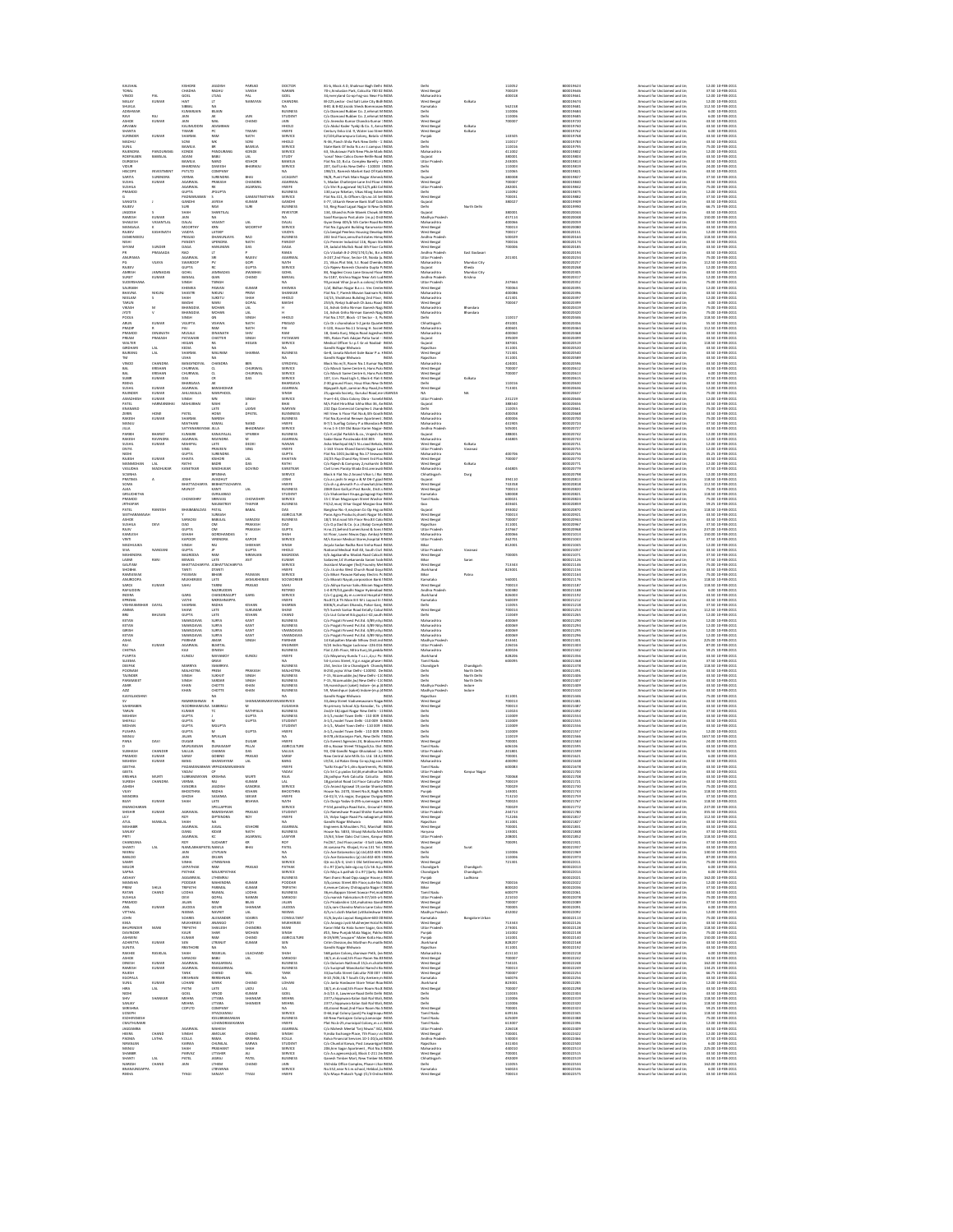| SHARMILA<br>NISHA<br>PATEL                                                                                                                                                                                                                                                                                                                                                             | HARESHBHA                          | <b>RNAIR</b><br>SEN<br>GOVINDBHAI          | RAGHAVAN<br>AIIT<br>GOVINDBHA                             | NAIR<br>KUMAR<br>FULABIN           | HWIFE<br>SEN<br>STUDENT                            | C/o Rashaya Enterprises 2 Patel NasalNDIA<br>C/o Maen T.e.group Rdcis Sail RanchiNDIA<br>10,adhunik Society Po.chhani Dist.barNDIA<br>C/o Lt.jaswant Singh Alo Ins Kunjali,cdNDIA                                                                | Guiarat<br>Gujarah<br>Bihar<br>Gujarat               |                         | 360002<br>834002<br>391740 | 800022583<br>800022588<br>800022607 | Amount for Unclaimed and Uni<br>Amount for Unclaimed and University<br>Amount for Unclaimed and University<br>Amount for Unclaimed and University       | 43.50 10 FEB-2011<br>12.00 10-FEB-2011<br>118.50 10-FEB-2011                                                                                                                                                                                                                                                                                                                                                   |
|----------------------------------------------------------------------------------------------------------------------------------------------------------------------------------------------------------------------------------------------------------------------------------------------------------------------------------------------------------------------------------------|------------------------------------|--------------------------------------------|-----------------------------------------------------------|------------------------------------|----------------------------------------------------|--------------------------------------------------------------------------------------------------------------------------------------------------------------------------------------------------------------------------------------------------|------------------------------------------------------|-------------------------|----------------------------|-------------------------------------|---------------------------------------------------------------------------------------------------------------------------------------------------------|----------------------------------------------------------------------------------------------------------------------------------------------------------------------------------------------------------------------------------------------------------------------------------------------------------------------------------------------------------------------------------------------------------------|
| MANJEET<br>RENU                                                                                                                                                                                                                                                                                                                                                                        |                                    | KALIR<br>MEHTA                             | <b>JASWANT</b><br>BNMEHTA                                 | SINGH                              | HWIFE<br>STUDENT                                   | 13/370 govind Nagar Kanpur 208 001NDIA                                                                                                                                                                                                           | Maharashtra<br><b>Uttar Pradesh</b>                  |                         | 400005<br>208001           | 800022623<br>800022629              | Amount for Unclaimed and Un                                                                                                                             | 12.00 10 FEB 2011<br>43.50 10-FEB-2011                                                                                                                                                                                                                                                                                                                                                                         |
| VISHAKHA<br>SANGEETA                                                                                                                                                                                                                                                                                                                                                                   |                                    | MAHESHWARI                                 | <b>OPMAHESHWAR</b><br>CHANDRAWANSHINKCHANDRAWANSH         |                                    | HHOLD<br>HHOLD                                     | Post Segaon Dist.khargone (m.p.)-45 2NDIA                                                                                                                                                                                                        | Madhya Pradesh<br>Madhya Pradesh                     |                         | 451442<br>451442           | 800022633<br>800022634              | Amount for Unclaimed and Uni<br>Amount for Unclaimed and Uni                                                                                            | 12.00 10-FEB-2011<br>43.50 10 FEB-2011                                                                                                                                                                                                                                                                                                                                                                         |
| NARESH<br>OM                                                                                                                                                                                                                                                                                                                                                                           | <b>CIMAR</b><br>Marines<br>PARKESH | .<br>CHANDRAWAHSH<br>MAHESHWARI            | IIPCCHANDRAWANSH<br>NCMAHESHWARI                          |                                    |                                                    | Post Seghaon Dist.khargone (m.p.) -43NDIA<br>Post Segaon Dist.khargone (m.p.) - 1NDIA<br>Post Segaon Dist.khargone (m.p.) -45 2NDIA                                                                                                              | West Bengal<br>Madhya Prade                          |                         | 700013<br>451442           | B00022635<br>B00022636              | Amount for Unclaimed and Un<br>Amount for Unclaimed and Un                                                                                              | 12.00 10-FEB-2011<br>43.50 10-FEB-2011                                                                                                                                                                                                                                                                                                                                                                         |
| RAM<br>8811                                                                                                                                                                                                                                                                                                                                                                            | KRISHNA<br>KISHORE                 | agarwal<br>Sharma                          | RАJ<br>LTRAGHL                                            | SHARM                              | SERVICE<br>SERVICE<br>AGRAWAL<br>BUSINESS          | 9/24 Indira Nagar Lucknow -226 016 INDIA<br>B.r.packing Industries Wp-553 Vilage INDIA                                                                                                                                                           | <b>Uttar Pradesh</b><br>Delhi                        |                         | 226016<br>110052           | 80002263<br>B0002266                | Amount for Unclaimed and Un<br>Amount for Unclaimed and Un                                                                                              | 55.50 10-FEB-2011<br>3.00 10-FEB-2011                                                                                                                                                                                                                                                                                                                                                                          |
| SUNITA<br><b>BINA</b>                                                                                                                                                                                                                                                                                                                                                                  | DEVI                               | MUSADDI<br>KEDIA                           | NA<br>RICKEDIA<br>NA.                                     |                                    | NA.<br>HWIFE                                       | Gandhi Nagar Bhilwara<br>INDIA<br>G-66 nizamuddin (w) New Delhi 110 (NDM                                                                                                                                                                         | Rajasthan<br>Delhi                                   |                         | 311001<br>110013           | 800022667<br>800022674              | Amount for Unclaimed and Un<br>Amount for Unclaimed and Un                                                                                              | 162.00 10 FEB-2011<br>59.25 10 FEB-2011                                                                                                                                                                                                                                                                                                                                                                        |
| SWAN<br>NEEL                                                                                                                                                                                                                                                                                                                                                                           | COMMERCIAL<br>SUNDER               | COLTD<br>PALRIWA                           | RADHE                                                     | SHYAN                              | PALRIWAL                                           | 89 netta Ji Subhas Road 3rd Floor RodNDIA                                                                                                                                                                                                        | West Beneal<br>West Bengal                           |                         | 70000<br>70000             | 800022677<br>80002267               | <b>Amount for Unclaimed and Un</b><br><b>Imount for Unclaimed and Un</b>                                                                                | 35.25 10 FEB 2011<br>66.75 10-FEB-2011                                                                                                                                                                                                                                                                                                                                                                         |
| SHASH<br>USHA                                                                                                                                                                                                                                                                                                                                                                          | RANI                               | SHARBAF<br>SHARIMA                         | <b>JAIRAM</b><br>DSSHARM                                  | <b>DAS</b>                         | SHARRA<br>NA                                       | Clo Avon Poly Tex Indizio. 2 Hare StreNDIA<br>Sib <sub>a</sub> golf Club Road Calcutta-700 033 INDIA<br>Clo.d.s.sharma E-16,priyadarshni NagNDIA                                                                                                 | West Bengal<br>Uttar Pradesi                         | Barelly                 | 700033                     | 800022716<br>800022736              | Amount for Unclaimed and Un<br>Amount for Unclaimed and Un                                                                                              | 6.00 10-FEB-2011<br>118.50 10-FEB-2011                                                                                                                                                                                                                                                                                                                                                                         |
| PKMADAN<br><b>SUSHMA</b><br>ROY                                                                                                                                                                                                                                                                                                                                                        |                                    | AGARWA<br>MATHEW                           | LATE<br>SUBHASH<br>MATHEW                                 | <b>BRMADAN</b><br><b>AGARWAL</b>   | SERVICE<br><b>BUSINESS</b><br>SERVICE              | 759/sector-37, Faridabad (haryana) FINDIA<br>C/o S.s.consultants Jain Business CentINDIA<br>Penat, Udumbannor P.o. ThodupuzhalNDIA                                                                                                               | Haryana<br>West Bengal<br>Kerala                     |                         | 121003<br>700071<br>685595 | 800022737<br>800022738<br>800022751 | Amount for Unclaimed and Un<br>Amount for Unclaimed and Un<br>Amount for Unclaimed and Un                                                               | 118.50 10-FEB-2011<br>43.50 10 FEB-2011<br>150.00 10 FEB-2011                                                                                                                                                                                                                                                                                                                                                  |
| NIM                                                                                                                                                                                                                                                                                                                                                                                    |                                    | MATANHEL                                   | BANWAR                                                    | i Al                               | <b>BUSINESS</b>                                    |                                                                                                                                                                                                                                                  | Uttar Pradesh                                        | Gorakhpu                |                            | 80002276                            | Amount for Unclaimed and Un                                                                                                                             | 43.50 10-FEB-2011                                                                                                                                                                                                                                                                                                                                                                                              |
| ANITA<br>RAJ                                                                                                                                                                                                                                                                                                                                                                           | KUMAI                              | KALRA<br>BANSAL                            | ravinder<br>Banarsi                                       | KALINA<br>DAS                      | SERVICE<br>BANSAL                                  | Matanhelia Bhawan Ismailpur, GorakliNDIA<br>D-11,takshashila Apts. 67 Lp.ext. DelfINDIA<br>C/o Raj India Electronics 427,mint StxINDIA                                                                                                           | Delhi<br>Tamil Nadu                                  |                         | 110092<br>600079           | 80002277<br>B0002278-               | Amount for Unclaimed and Un<br>Amount for Unclaimed and Un                                                                                              | 12.00 10 FEB 2011<br>43.50 10-FEB-2011                                                                                                                                                                                                                                                                                                                                                                         |
| NAWAL<br>ANJNA                                                                                                                                                                                                                                                                                                                                                                         | KISHORS                            | BANGUR<br>SETHI                            | LATE<br>RAJENDER                                          | <b><i>ENBANGU</i></b><br>KUMAR     | <b>BUSINESS</b><br>SETHI                           | Bihar Print & Pakers Concern Park RoJNDIA<br>P-7 Sriniwaspuri Extr. New Delhi-110INDIA<br>58 vivebanand Bread Calcuma, 700 006NDM                                                                                                                | <b>Bihar</b><br>Delhi                                | Patna                   | 110065                     | 800022799<br>B00022815              | Amount for Unclaimed and Un<br>Amount for Unclaimed and Uni                                                                                             | 118.50 10-FEB-2011<br>75.00 10 FEB-2011<br>6.00.10/FR2011                                                                                                                                                                                                                                                                                                                                                      |
| <b>INDRA</b><br>MANGI<br>VINAY                                                                                                                                                                                                                                                                                                                                                         | DEVI<br><b>KUMA</b>                | <b>GUPTA</b><br>GUPTA<br>IALAN             | GANGA<br>.<br>GANGA<br>RAGHUN                             | PRASAD                             | GUPTA                                              |                                                                                                                                                                                                                                                  | West Beneal<br>West Bengal<br>West Bengal            |                         | 700006<br>700006<br>700001 | 800022819<br>800022828<br>800022821 | Amount for Unclaimed and Un                                                                                                                             |                                                                                                                                                                                                                                                                                                                                                                                                                |
| CPNARULA                                                                                                                                                                                                                                                                                                                                                                               |                                    |                                            | BAHADUR                                                   | PINSAU<br>PRASAD<br>IALAN<br>CHAND | GUPTA<br>SERVICE<br>SERVICE                        | Stylendamin Road Calcutta-700 000NDIA<br>Global Merchandise 10,clive Row, Sth INDIA<br>C/o Bank Of India Po.box 50, N.I.t. FarNDIA                                                                                                               | Haryana                                              |                         | 121001                     | 800022831                           | Amount for Unclaimed and Un<br>Amount for Unclaimed and Un<br>Amount for Unclaimed and Un                                                               | 6.00 10-FEB-2011<br>355.50 10-FEB-2011<br>37.50 10-FEB-2011                                                                                                                                                                                                                                                                                                                                                    |
| KANTA<br>YERRAM                                                                                                                                                                                                                                                                                                                                                                        | PRASAD<br>VIJAY                    | VISHWAKRMA<br><b>RAMUX</b>                 | LTSHANKAR<br>SHANKARAIAN                                  | PRASAD                             | VISHWAKARMA<br><b>BUSINESS</b>                     | Area No.iii Qno.b/6 Maithon Po.mait#NDIA<br>2-2-24, pan Bazar, Secundrabad (ap) SINDIA                                                                                                                                                           | West Bengal<br>Andhra Pradesh                        |                         | 700013<br>500003           | 800022878<br>800022889              | Amount for Unclaimed and Un<br>Amount for Unclaimed and Un                                                                                              | 118.50 10-FEB-2011<br>43.50 10 FEB-2011                                                                                                                                                                                                                                                                                                                                                                        |
| SURESH<br>ASHA<br>MADHU                                                                                                                                                                                                                                                                                                                                                                | <b>CHANDTRA</b>                    | CHAUDHARI<br>KÉWALRAMA<br>DAS              | LTSALIG<br>NAND<br>BAKHAHAN                               | <b>BAM</b><br>LAL<br>DAS           | CHAUDHARI<br>HWIFE<br>SERVICE                      | 25/i Kota Basti, Shakti Nagar Sone BHNDIA<br>oost uses , anno rugar acre anno 1921.<br>8-a jaripatka Nagpur -440 014<br>Dhokra Sahid, Burdwan -713 102 (w.8NDV                                                                                   | Uttar Pradesh<br>Maharashtri<br>West Bengal          |                         | 231222<br>440014           | 800022892<br>B00022912<br>B00022915 | Amount for Unclaimed and Uni<br>Amount for Unclaimed and Un<br>Amount for Unclaimed and Un                                                              | 43.50 10 FEB-2011<br>15.75 10-FEB-2011<br>6.00 10-FEB-2011                                                                                                                                                                                                                                                                                                                                                     |
| SUNITA<br>RESHMI                                                                                                                                                                                                                                                                                                                                                                       | SUDAN                              | SHARMA                                     | ltgrsharma.<br>Raghuramulu                                |                                    | SERVICE                                            | 197, new Park Street, Flat No.12 CalcuNDIA<br>H.no.12/11/1278 Boudha Nagar, wariiNDIA                                                                                                                                                            | West Bengal                                          | <b>Bandha</b>           | 700013                     | 800022918                           | Amount for Unclaimed and Un<br>Amount for Unclaimed and Un                                                                                              | 43.50 10-FEB-2011                                                                                                                                                                                                                                                                                                                                                                                              |
| ROHINI                                                                                                                                                                                                                                                                                                                                                                                 |                                    | CHENNUR<br>CHENNURI                        | RAGURAMULU                                                | CHENNUR                            | STUDEN<br>SERVICE                                  | Hro.12/11/1278 boudha Napar, WarlNDIA                                                                                                                                                                                                            | Andhra Prade<br>Andhra Pradesh                       |                         | 500361<br>500361           | 80002292<br>800022927               | Amount for Unclaimed and Un                                                                                                                             | 6.00 10-FEB-2011<br>6.00 10-FEB-2011                                                                                                                                                                                                                                                                                                                                                                           |
| RABINDRA<br>SANAT<br>MANOJ                                                                                                                                                                                                                                                                                                                                                             | NATH<br>KUMAR                      | DAS<br><b>JAJN</b><br>MOTANI               | SRISHIBPROSAD<br>GYAN<br>SPMOTAN                          | DAS<br>CHAND                       | <b>BUSINESS</b><br><b>JAIN</b><br><b>BUSINESS</b>  | Nutan Ganj,(iswaritala), Burdwan -71JNDIA<br>Qr-10/e,russian Complex, Sector -7,bRNDIA                                                                                                                                                           | West Bengal<br>Chhattis                              | Bardhamar               | 490006                     | 800022934<br>800022935<br>80002295  | Amount for Unclaimed and Un<br><b>Amount for Unclaimed and Un</b>                                                                                       | 6.00 10 FEB-2011<br>75.00 10 FEB 2011                                                                                                                                                                                                                                                                                                                                                                          |
| PRADEE                                                                                                                                                                                                                                                                                                                                                                                 | PRASAD                             | MOTANI<br>MOTANI                           | SPMOTANI                                                  |                                    | BUSINESS<br>MOTANI                                 | 13 Chittaranjan Avenue Calcutta CaNDIA<br>13 Chittaranjan Avenue Calcutta CaNDIA<br>13 Chittaranjan Avenue Calcutta-700NDIA                                                                                                                      | West Bengal<br>West Bengal                           | Kolkata<br>Kolkata      | 700006                     | 800022958                           | <b>Imount for Unclaimed and Un</b><br>Amount for Unclaimed and Un<br>Amount for Unclaimed and Un                                                        | 6.00 10 FEB-2011<br>6.00 10-FEB-2011<br>6.00 10-FEB-2011                                                                                                                                                                                                                                                                                                                                                       |
| SHANKAF<br>MPRASAD<br>JITENDRA                                                                                                                                                                                                                                                                                                                                                         | NATH                               | CHAKAVORTY                                 | biti,<br>SAMBASIVA<br>BHUJANGA                            | MOHAN<br>RAD<br>BHUSHAM            | STUDENT<br>CHAKRARTY                               | C/o V.v.k.rajamohan D-103,krishivihatNDIA                                                                                                                                                                                                        | West Bengal<br>Andhra Pradesh<br>Uttar Pradesh       |                         | 500016<br>231221           | 800022959<br>800022968<br>800022992 | Amount for Unclaimed and Un                                                                                                                             | 37.50 10 FEB-2011<br>43.50 10 FEB-2011                                                                                                                                                                                                                                                                                                                                                                         |
| OM<br>RAJESH                                                                                                                                                                                                                                                                                                                                                                           | PRAKASH                            | MAHESHWAR                                  | <b>HOMAHESHWAR</b><br>SITARAM                             | CHURIWALA                          | SERVICE                                            |                                                                                                                                                                                                                                                  | Madhya Pradesi                                       |                         | 451442<br>221005           | 800022997<br>BODD2300               | .<br>Amount for Unclaimed and Un<br>Amount for Unclaimed and Un                                                                                         | 43.50 10 FEB 2011<br>43.50 10-FEB-2011                                                                                                                                                                                                                                                                                                                                                                         |
| SUUIT<br>RAGANDHI                                                                                                                                                                                                                                                                                                                                                                      | KUMA                               | CHURIWALA<br><b>SAHA</b>                   | LTHARI                                                    | PADA                               | BUSINESS<br>SAMA                                   | Lyo V. X. X. X. Hammer De La Scorebhadri NDIA<br>Post Segaon Dist khargone (m.g.) - 45 200 DA<br>Post Segaon Dist khargone (m.g.) - 45 200 DA<br>C/o Dr. jalan 25 Qurudhan Colony Josef Dist<br>Gandhi Nagar Bhiheara<br>NDIA<br>Gandhi Nagar Bh | Uttar Pradesh<br>West Bengal                         |                         | 700048<br>311001           | 80002300                            | Amount for Unclaimed and Un<br>Amount for Unclaimed and Un<br>Amount for Unclaimed and Un                                                               | 75.00 10-FEB-2011<br>43.50 10-FEB-2011                                                                                                                                                                                                                                                                                                                                                                         |
| PUNJAB                                                                                                                                                                                                                                                                                                                                                                                 | NATIONAL                           | <b>BANK</b>                                | BANKING                                                   |                                    | NA.<br>COMPAN                                      | D-56, defence Colony, New Delhi -110/NDM                                                                                                                                                                                                         | Rajasthar<br>Delhi                                   |                         | 110024                     | 800023012<br>800023027              | Amount for Unclaimed and Un                                                                                                                             | 300.00 10-FEB-2011                                                                                                                                                                                                                                                                                                                                                                                             |
| KNEELAKANTA<br>MBRAMANAND/                                                                                                                                                                                                                                                                                                                                                             |                                    | REDDY<br>REDDY                             | KRANI<br>MMALLKARJUNA                                     | REDDY<br>REDDY                     | <b>BUSINESS</b><br><b>BUSINESS</b>                 | Reddy's Consultents D/no.16/108-F-uJNDIA<br>Reddy's Consultants D/no.16/108-F-uINDIA                                                                                                                                                             | Andhra Pradesh<br>Andhra Pradest                     |                         | 515801<br>515801           | 800023036<br>800023037<br>BOOD23033 | Amount for Unclaimed and Un<br>Amount for Unclaimed and Un                                                                                              | 6.00 10-FEB-2011<br>6.00 10 FEB-2011                                                                                                                                                                                                                                                                                                                                                                           |
| PRAFUL                                                                                                                                                                                                                                                                                                                                                                                 |                                    | <b>PGUPTA</b><br>PERIWAI                   | PAWAN<br>LATE                                             | HORRIMA                            | KGLIPTA<br>BUSINESS                                | Maury a Consuments Synology 2007-01/12004<br>305, shallmar Triumph, Viman Nagar, INDIA<br>C/o Abhishek 3, b.b. ganguli Street CaliNDIA<br>A-19, Subhlaxmi Park, Opp. govind RaINDIA                                                              | Maharashtri<br>West Bengai                           |                         | 411014<br>700012<br>390019 |                                     | Amount for Unclaimed and Un<br>Amount for Unclaimed and Un<br>Amount for Unclaimed and Un                                                               | 48.50 10.FEB.2011<br>48.50 10.FEB.2011<br>48.50 10.FEB.2011                                                                                                                                                                                                                                                                                                                                                    |
| <b>SMITA</b><br>RACHNA                                                                                                                                                                                                                                                                                                                                                                 |                                    | VSHAH<br>MANN                              | VIPIN<br>PARAMULT                                         | CHANDRA<br>MANN                    | GSHAH<br>HWIFE                                     | Finwiz Financial Services Pyt.Itd. 312.JNDIA<br>31 yekataramapuram Street Polichi 6/NDIA                                                                                                                                                         | Gujarat<br>Delhi                                     |                         | 110001                     | 800023077<br>800023082              | Amount for Unclaimed and Un                                                                                                                             | 78.75 10 FEB-2011<br>43.50 10-FEB-2011                                                                                                                                                                                                                                                                                                                                                                         |
| VGOPALASAMY<br>UMESH                                                                                                                                                                                                                                                                                                                                                                   |                                    | STIBREWALA                                 | VENKATACHALAM<br>SUDARSHAN                                | CHETTUADI<br>TIBREWALK             | <b>BUSINESS</b><br><b>BUSINESS</b>                 | Cón Sudarchan It tibrewala 164 sitararNDIA                                                                                                                                                                                                       | <b>Tamil Nadu</b><br>Maharashtra                     |                         | 642001<br>400002           | 800023101<br>800023140              | Amount for Unclaimed and Un<br>Amount for Unclaimed and Uni                                                                                             | 43.50 10 FEB-2011                                                                                                                                                                                                                                                                                                                                                                                              |
| PUNAM<br>ASMAT                                                                                                                                                                                                                                                                                                                                                                         | CHAND                              | AGARWAL<br>ABA                             | SOHAN<br>GHEYAS                                           | $\frac{16}{14MED}$                 | AGARWAY<br>KHAN<br>HWIFE                           | ما المساحة المساحة المساحة المساحة المساحة المساحة المساحة المساحة المساحة المساحة المساحة المساحة المساحة ال<br>139/17.bindu Bldg.,4th Floor Opp.garNDIA<br>C/o M.a.khan Naya Bazar,dhanbad - INDIA<br>C/o M.a.khan Naya Bazar,dhan             | .<br>West Benga<br>Sharkhand                         |                         | 700013<br>826001           | B00023150<br>B00023161              | Amount for Unclaimed and Un<br>Amount for Unclaimed and Un                                                                                              | 591.75 10-FEB-2011<br>43.50 10-FEB-2011                                                                                                                                                                                                                                                                                                                                                                        |
| PREETI<br><b>ASMA</b>                                                                                                                                                                                                                                                                                                                                                                  |                                    | PHAMLAI<br>KHAN                            | PRASHANT<br>GAKHAN                                        |                                    | HWIFE                                              |                                                                                                                                                                                                                                                  | Maharashtra<br>West Bengal                           |                         | 40007<br>700013            | 800023163<br>800023164              | Amount for Unclaimed and Un<br>Amount for Unclaimed and Un                                                                                              | 43.50 10-FEB-2011<br>43.50 10-FEB-2011                                                                                                                                                                                                                                                                                                                                                                         |
| SURESH<br>PRAVIKANTH<br>PSHYAMALA                                                                                                                                                                                                                                                                                                                                                      |                                    | DSHETTY<br>SSHETTY                         | DHARMARAYA<br>PRAJEEVA<br>SURESH                          | SHETTY<br>SHETTY<br><b>DSHETTY</b> | SERVICE<br>STUDENT<br>SERVICE                      | 34,udani Layout,second Cross CambriNDIA<br>34,udani Layout,second Cross CambritNDIA<br>34 udani Layout second Cross CambritNDM                                                                                                                   | Kamataka<br>Kamataka<br>Kamataka                     |                         | 560008<br>560008<br>560008 | 800023188<br>800023189<br>800023190 | Amount for Unclaimed and Un<br>Amount for Unclaimed and Un<br><b>Amount for Unclaimed and Un</b>                                                        | 43.50 10-FEB-2011<br>43.50 10 FEB-2011<br>4350 10-FFR-2011                                                                                                                                                                                                                                                                                                                                                     |
| KANCHAN                                                                                                                                                                                                                                                                                                                                                                                |                                    | PERTWAL<br>PERTWAL                         | SRPERIWAL                                                 |                                    | BUSINESS<br>BUSINESS                               |                                                                                                                                                                                                                                                  | west Bengal<br>West Bengal                           |                         | 700013                     | RF002320                            | <b>Imount for Unclaimed and Un</b>                                                                                                                      | 43.50 10-FEB-2011                                                                                                                                                                                                                                                                                                                                                                                              |
| PAWAN<br>ANJU                                                                                                                                                                                                                                                                                                                                                                          | KUMAR                              | SHAH                                       | LCPERIWAL<br>PAWAN                                        | KUMAR                              | SHAH                                               | Securities in the Securities of the Securities<br>C/o Abhishek 3.b.b.ganguli Street CalifOIA<br>C/o Anind Kumar Roongta E-301,kaniNDIA<br>C/o Anind Kumar Roongta E-301,kaniNDIA                                                                 | Rajasthar                                            |                         | 700012<br>302006           | 80002320<br>800023223               | Amount for Unclaimed and University<br>Amount for Unclaimed and University<br>Amount for Unclaimed and University                                       | 43.50 10-FEB-2011<br>75.00 10-FEB-2011                                                                                                                                                                                                                                                                                                                                                                         |
| SHYAM<br>SHAILENDRA<br><b>SURENDRA</b>                                                                                                                                                                                                                                                                                                                                                 | SUNDAR                             | <b>JALAN</b><br>TKHEMUKA<br>MEHTA          | BIHARI<br>TARACHAND<br>KANHAMALAL                         | LAL<br>MEHTA                       | <b>JALAN</b><br><b>BUSINESS</b><br><b>BUSINESS</b> | Boltola Bazar, P.o.bishnpur -722 122 INDIA<br>.<br>39, Yeshwant Stadium Nagpur (m.s.) INDIA<br>Mehta Pvarchand Kishan Lal Sarafa BINDIA                                                                                                          | West Bengal<br>Maharashtra<br>Madhya Pradesh         | Nagpu                   | 700013<br>458002           | 800023252<br>800023270<br>800023278 | Amount for Unclaimed and Un<br>.<br>Amount for Unclaimed and Un<br>Amount for Unclaimed and Un                                                          | 43.50 10 FEB-2011<br>66.75 10 FEB-2011<br>12.00 10 FEB 2011                                                                                                                                                                                                                                                                                                                                                    |
| VITHAL                                                                                                                                                                                                                                                                                                                                                                                 |                                    | KALAMBE                                    | HARI                                                      | LAXMAN                             | KALAMB                                             | Viswajyoti Sadan,r.no.44,4th Fl., S.b.rINDV                                                                                                                                                                                                      | Maharashtra                                          |                         | 400033<br>523111           | 800023289                           | Amount for Unclaimed and Un                                                                                                                             | 43.50 10-FEB-2011                                                                                                                                                                                                                                                                                                                                                                                              |
| <b>VENKATA</b><br><b>AJPRAKASH</b>                                                                                                                                                                                                                                                                                                                                                     | repor                              | <b>JADDU</b>                               | YUGALA <del>I</del><br>AKJAGADISHA                        | IADDY                              | SERVICE<br>BUSINESS                                | .<br>C/o J.yogi Reddy,cheruvakommu PaleNDIA<br>26,first Street,pudupet Madras - 600 INDIA<br>M/s Mahavir Tea Co. Dari Mohalla, DINDIA                                                                                                            | Andhra Pradesi<br>Tamil Nadu                         |                         |                            | 80002331<br>80002334                | Amount for Unclaimed and Un<br>Amount for Unclaimed and Un<br>Amount for Unclaimed and Uni                                                              | 43.50 10-FEB-2011<br>43.50 10-FEB-2011<br>118.50 10 FEB-2011                                                                                                                                                                                                                                                                                                                                                   |
| RANJEET<br>ASOMANATH<br><b>AMRIK</b>                                                                                                                                                                                                                                                                                                                                                   | KUMAR                              | SARAS<br>NADAR<br>SINGH                    | SAWAR<br>ARUMUGASAMY<br>SJASWANT                          | LAL<br>NADAR<br>SINGH              | SAIMF<br>SERVICE<br>RETIRED                        | Punnai Sathan Kurichi, Mela Outer,pdNDIA<br>2231 sector-15 < Chandigarh-160 015NDM                                                                                                                                                               | <b>Jharkhand</b><br>Tamil Nadu<br>Puniab             |                         | 826001<br>628151<br>160015 | 800023355<br>800023367<br>800023376 | Amount for Unclaimed and Un<br>Amount for Unclaimed and Un                                                                                              | 225.00 10-FEB-2011<br>12.00 10 FEB-2011                                                                                                                                                                                                                                                                                                                                                                        |
| SJEYA<br>LVSRINIVASAI                                                                                                                                                                                                                                                                                                                                                                  |                                    |                                            | SDANIEL<br>LVVENKATA                                      |                                    | HWIFE<br>SERVICE                                   |                                                                                                                                                                                                                                                  | Tamil Nadu<br>Tamil Nadu                             |                         | 628002<br>600106           | <b>BOODY SSE</b><br>80002338        |                                                                                                                                                         |                                                                                                                                                                                                                                                                                                                                                                                                                |
| PUSHPA                                                                                                                                                                                                                                                                                                                                                                                 |                                    | GOLCHHA                                    | PRAKASH                                                   |                                    | GOLDHN                                             | 28. Application Pettal Tuticorin (t.m.) SINDIA<br>31. Valluvar Street Arumbakkam MadsNDIA<br>C/o Prashant Traders Amantran CompINDIA                                                                                                             | Chhattisgart                                         |                         | 492001                     | 800023408                           | Amount for Unclaimed and Un<br>Amount for Unclaimed and Un<br>Amount for Unclaimed and Un                                                               | 118.50 10-FEB-2011<br>43.50 10-FEB-2011<br>43.50 10-FEB-2011                                                                                                                                                                                                                                                                                                                                                   |
| SANJAY                                                                                                                                                                                                                                                                                                                                                                                 |                                    | MOHAN<br>TIWA91                            | RAJENDRA                                                  | KUVCHITHABATHAM<br>TIWARI          | SERVICE<br>SERVICE                                 | C/o Priya Video 103,asdhok Nagar MJNDIA<br>F-93/12 Tulsinagar, 1250 Bhopal<br>INDIA                                                                                                                                                              | <b>Tamil Nadu</b><br>Madhya Pradesh                  | Chenna<br><b>Bhopal</b> |                            | 800023425<br>800023460              | Amount for Unclaimed and Un<br>Amount for Unclaimed and Un                                                                                              | 75.00 10 FEB-2011<br>150.00 10-FEB-2011                                                                                                                                                                                                                                                                                                                                                                        |
| SOUM<br>ASHA<br>MONO                                                                                                                                                                                                                                                                                                                                                                   |                                    | DEY<br>BATRA                               | SAMR<br>.<br>LTHRBATRA<br>RISHNII                         | DEY<br>bana                        | HWIFE<br>HWIFE<br>DEY                              | P-186 lake Town Block "b" calcutta 70NDIA                                                                                                                                                                                                        | West Bengal<br>.<br>West Bengal                      |                         | 700089<br>110048<br>712101 | 800023465<br>800023478<br>800023485 | Amount for Unclaimed and Uni<br>Amount for Unclaimed and Un<br>Amount for Unclaimed and Un                                                              | 43.50 10 FEB-2011<br>591.75 10-FEB-2011<br>118.50 10-FEB-2011                                                                                                                                                                                                                                                                                                                                                  |
| ANJU<br>NIŠMA                                                                                                                                                                                                                                                                                                                                                                          | CHANDRA                            | DARYANAN                                   | PREM                                                      | RDARYANAN<br>KOTHARI               | service                                            | P-180,1801 TOWN BOOK = D ,CHOUNDATED AT STATISTICS STATISTICS State State State State State State State State State State State State State State State State State State State State State State State State State State Stat                   | West Bengal                                          |                         | 700071                     | 80002349                            | Amount for Unclaimed and Un<br>Amount for Unclaimed and Un                                                                                              | 43.50 10-FEB-2011                                                                                                                                                                                                                                                                                                                                                                                              |
| GEETHANIAL                                                                                                                                                                                                                                                                                                                                                                             |                                    | KOTHARI<br>NARASIMHAN                      | PRADEE<br>RV.                                             | LAKSHMI                            | NARASIMHAI                                         | 15, Vii Main Road R.a. Puram, MadrasNDIA                                                                                                                                                                                                         | Maharashtra<br><b>Tamil Nadu</b>                     |                         | 400091<br>600028           | 80002350<br>800023505               | Amount for Unclaimed and Un                                                                                                                             | 6.00 10-FEB-2011<br>37.50 10-FEB-2011                                                                                                                                                                                                                                                                                                                                                                          |
| KRISHNENDU<br>SHASHI                                                                                                                                                                                                                                                                                                                                                                   |                                    | <b>BISWAS</b><br>SALUJA                    | NA.                                                       | CHARANJEET                         | NA<br>SINGH                                        | .<br>Gandhi Nagar Bhilwara<br>C/o, S. Charanjeet Singh Anandpuri, VINDIA                                                                                                                                                                         | Rajasthan<br>nina                                    | Patria                  | 311001                     | 800023519<br>800023548              | Amount for Unclaimed and Un<br><b>Amount for Unclaimed and Un</b>                                                                                       | 75.00 10 FEB-2011<br>87.00 10 FEB 2011                                                                                                                                                                                                                                                                                                                                                                         |
| ARUN<br>ANWAR<br>SARUESHWAI                                                                                                                                                                                                                                                                                                                                                            |                                    | GOYAL<br>MIMDANI<br>TIWARI                 | tτ<br>HUSSEIN                                             | śċ                                 | GOYAL<br>BUSINESS<br>TIWARI                        | Such Chambers, 27- Cher Khatti, NetNDIA<br>C/o A.b.rayani B-34 Yuwan Apts, mouNDIA<br>35/76 Bengali Muhel, Kanpur MDIA                                                                                                                           | Uttar Pradesh<br>Maharashtra<br>Uttar Pradesh        |                         | 251001<br>400050           | 80002357<br>800023576               | <b>Imount for Unclaimed and Un</b><br>Amount for Unclaimed and Un<br>Amount for Unclaimed and Un                                                        | 43.50 10-FEB-2011<br>66.75 10-FEB-2011<br>112.50 10-FEB-2011                                                                                                                                                                                                                                                                                                                                                   |
| SUREKHA                                                                                                                                                                                                                                                                                                                                                                                |                                    | SETH                                       | SHIV<br>KKSETH                                            | GOVIND                             | <b>HHOLD</b>                                       | C/o.decent Estates Mg-1/19 VikaspuriNDIA                                                                                                                                                                                                         | Delhi                                                | Kanpur Naga             | 110018                     | 800023589<br>800023611              | Amount for Unclaimed and Un                                                                                                                             | 75.00 10-FEB-2011                                                                                                                                                                                                                                                                                                                                                                                              |
| RAJESH<br>SARITA                                                                                                                                                                                                                                                                                                                                                                       | <b>CIMA</b>                        | AGARWAL<br>BIDAWATKA<br>BRUWASI            | <b>BISWANATH</b><br>MAHENDRA                              | AGARWALLA<br>KUMAR<br>KEDAR        | <b>BUSINESS</b><br><b>BIDAWATKA</b>                | C/o Anand Distributors Taxi Stand poJNDIA<br>336 canal Street flat No.3a, Block-c.34NDIA                                                                                                                                                         | West Bengal<br>West Benza                            |                         | 723101<br>zonnas           | 800023647<br>800023664<br>BODDZ MAS | Amount for Unclaimed and Un<br>Amount for Unclaimed and Un                                                                                              | 6.00 10 FEB-2011<br>141.75 10 FEB-2011                                                                                                                                                                                                                                                                                                                                                                         |
| SAUAN                                                                                                                                                                                                                                                                                                                                                                                  | KISHAN                             | MODI                                       | LATE<br>LATE                                              | GDMOD                              | NATH<br>BUSINESS<br>GUPTA                          | C/o Lt.kedar Nath Brijwasi Chowk BazINDIA<br>Janta Tubaco Company Gur Mandi,salNDIA<br>P-4/2,irrigation Colony, Singh Dwar,pINDIA                                                                                                                | West Bengal<br>Himachal Pra<br>Uttar Pradesh         |                         | 713324                     | 80002367                            | Amount for Unclaimed and Un<br>Amount for Unclaimed and Un<br>Amount for Unclaimed and Un                                                               | 66.75 10-FEB-2011<br>118.50 10-FEB-2011<br>43.50 10-FEB-2011                                                                                                                                                                                                                                                                                                                                                   |
| SNEH<br>CHITRESH                                                                                                                                                                                                                                                                                                                                                                       |                                    | <b>GUPTA</b><br>MEHTA                      | VUAY<br>SURENDRA                                          | MEHTA                              | <b>BUSINESS</b>                                    | Mehta Pyarchand Kishanlal Sarafa BaJNDIA                                                                                                                                                                                                         | Madhya Pradesh                                       |                         | 249404<br>458002           | B0002368<br>800023692               | Amount for Unclaimed and Un                                                                                                                             | 12.00 10 FEB-2011                                                                                                                                                                                                                                                                                                                                                                                              |
| MAHESH<br>JITENDRA<br><b>DIE 10</b>                                                                                                                                                                                                                                                                                                                                                    | KUMAR<br>NAVINO                    | PRABHUDAS<br><b>JHAVERI</b>                | LA PRABHUDAS<br>NAVINCHANDRA                              | <b>VORA</b><br><b>JHAVER</b>       | <b>BUSINESS</b><br><b>BUSINESS</b>                 | K.p.brothers 46,ezra Street Calcutta-7INDIA<br>82/84 wallenhwar Road Bombay-400NDIA                                                                                                                                                              | West Bengal<br>Maharashtra                           |                         | 700001<br>400006           | 800023709<br>800023716<br>80002371  | Amount for Unclaimed and Un<br>Amount for Unclaimed and Un                                                                                              | 75.00 10 FEB-2011<br>43.50 10 FEB-2011                                                                                                                                                                                                                                                                                                                                                                         |
| MANISH<br>MADAN                                                                                                                                                                                                                                                                                                                                                                        | KUMA                               | PAL<br>AGARWAL                             | LATÉ<br>MADAN                                             |                                    | PAL<br>AGA/IWA)                                    | Co Raja Bhowmick 23/a/6,d.p.p.roadNDIA<br>Gokaran Nath Mishra Street AmlaparINDIA<br>Gokaran Nath Mishra Street AmlaparINDIA<br>Gokaran Nath Mishra Street AmlaparINDIA                                                                          | West Bengal<br>West Bengal<br>West Bengal            |                         | 700043<br>723101           | 80002373                            | Amount for Unclaimed and Un<br>Amount for Unclaimed and Un<br>Amount for Unclaimed and Un                                                               | 43.50 10 FEB-2011<br>81.00 10-FB-2011<br>81.00 10-FB-2011<br>81.00 10-FEB-2011                                                                                                                                                                                                                                                                                                                                 |
| <b>URVASHI</b>                                                                                                                                                                                                                                                                                                                                                                         | LAL                                | AGARWAL<br>TRIVEDI                         | LATE<br>NA                                                | MANGA?                             | RAI<br>NA                                          | 4-gr Floor Dadarkar Apartments LiberINDIA                                                                                                                                                                                                        | Maharashtra                                          | Mumbai City             | 723101                     | 800023734<br>800023740              | Amount for Unclaimed and Un                                                                                                                             | 43.50 10 FEB-2011                                                                                                                                                                                                                                                                                                                                                                                              |
| PATEL<br>VISIONIVA                                                                                                                                                                                                                                                                                                                                                                     | DILIP<br><b>SETHY</b>              | <b>BHAIRAVAILE</b>                         | <b>BAVAII</b><br>HINAAGOPALAN                             | BHAI<br>MFHTA                      | SERVICE                                            | Near Bhojva Kuvani Vadi Kansara BazaNDIA<br>11 Gnanaraj Salai Samraj Nagar SembNDIA                                                                                                                                                              | Gujarat<br>Tamil Nadu                                |                         | 387001<br>600073           | 800023748<br>800023765              | Amount for Unclaimed and Un<br>Amount for Unclaimed and Uni                                                                                             | 43.50 10-FEB-2011<br>37.50 10 FEB-2011                                                                                                                                                                                                                                                                                                                                                                         |
| PADMA<br>OM                                                                                                                                                                                                                                                                                                                                                                            | PRAKAS                             | MEHTA<br>PANDEY                            | NAVIN<br>TIRTH                                            |                                    | HWIFE<br>PANDEY                                    | 50-a Girish Mukherjee Road Bhowani(NDI)<br>C/o B.g Tiwari Achyut Ank 521 SidhariNDI                                                                                                                                                              | West Bengal<br>Uttar Prades                          |                         | 700025<br>276001           | B00023771<br>B00023775              | .<br>Amount for Unclaimed and Un<br>Amount for Unclaimed and Un                                                                                         | 75.00 10-FEB-2011<br>37.50 10-FEB-2011                                                                                                                                                                                                                                                                                                                                                                         |
| MLAKSHM<br>MALTI                                                                                                                                                                                                                                                                                                                                                                       |                                    | VÉNKATÉSHA<br>LALA                         | MUDD/<br>GOPALKRI                                         | SHETTI                             | <b>BUSINESS</b><br>LALA                            | Sri Lakshmi Nivasa No.73 12th Main INDIA<br>Block No.6/1(g-1) Sector-20 Gandhi NNDIA                                                                                                                                                             | Kamataka<br>Gujarat                                  |                         | 570020<br>382020           | 80002379<br>800023868               | Amount for Unclaimed and Un<br>Amount for Unclaimed and Un                                                                                              | 43.50 10-FEB-2011<br>43.50 10-FEB-2011                                                                                                                                                                                                                                                                                                                                                                         |
| SHRIKANT<br>NAYAN                                                                                                                                                                                                                                                                                                                                                                      | TARA                               | MBHIDE<br>pusey                            | MADHUKAR<br>VIJAY                                         | BHDE<br>KUMAR                      | SERVICE<br>puser                                   | 63,guilta Khan Abdul Gaffar Khan RoalNDIA<br>8-503 iffco Aonia Township Barelly-(J/NDIA                                                                                                                                                          | Maharashtra<br>Uttar Pradesh                         | Barelly                 | 400018                     | 800023880<br>800023882              | Amount for Unclaimed and Un<br>Amount for Unclaimed and Un                                                                                              | 75.00 10-FEB-2011<br>43.50 10 FEB-2011                                                                                                                                                                                                                                                                                                                                                                         |
| <b>DHAMMENDRA</b><br>PSKRISHNAN                                                                                                                                                                                                                                                                                                                                                        | KUMAR                              | MUNOTH                                     | PARAS<br>resuen                                           | MAL                                | <b>MUNOTH</b>                                      | <b>Ravindra Plastic Ind. 77 naravana MulNDV</b><br>36/9,"akshaya" 2nd Main Road,r.a.pulNDIA                                                                                                                                                      | Tamil Nadu<br>.<br>Tamil Nadu                        |                         | 600079<br>600028           | 800023887<br>annoy user             | <b>Amount for Unclaimed and Un</b><br><b>Imount for Unclaimed and Un</b>                                                                                | 43.50 10 FEB 2011<br>118.50 10-FEB-2011                                                                                                                                                                                                                                                                                                                                                                        |
| RAMNIVAS<br>NAMRATA                                                                                                                                                                                                                                                                                                                                                                    | <b>ASHOR</b>                       | KASAT<br>CHANDWASKAR                       | RAMDEV<br>ASHOK                                           | KASAT<br>NAJIHARI                  | BUSINESS<br>BUSINESS<br>CHANWASKAR                 | 3-4-1013/17, h.colorry 1st Floor, barlNDIA<br>A-1, chanakyapuri Sama Road, baroda-NDIA                                                                                                                                                           | Andhra Prades<br>Gujarat                             |                         | 500023<br>390008           | 80002392<br>800023938               | Amount for Unclaimed and University<br>Amount for Unclaimed and University                                                                              | 43.50 10-FEB-2011<br>43.50 10-FEB-2011                                                                                                                                                                                                                                                                                                                                                                         |
| SPREETHI<br>SRAMABADRAN                                                                                                                                                                                                                                                                                                                                                                |                                    |                                            | <b><i>BSHANMUGAM</i></b><br>TSSUNDARAJAN                  |                                    | STUDENT<br>SERVICE                                 | 10, sarojini Street Mahalingapuram, pdNDIA<br>First Floor, "malles Manor", 8 periar NINDIA<br>5-9-777 eurofoundry Hyderabad-500 0NDIA                                                                                                            | <b>Tamil Nadu</b><br>Tamil Nadu                      |                         | 642002<br>600017           | 800023955<br>800023968              | Amount for Unclaimed and Un<br>.<br>Amount for Unclaimed and Un<br>Amount for Unclaimed and Un                                                          | 37.50 10-FEB-2011<br>11850 10/FR2011                                                                                                                                                                                                                                                                                                                                                                           |
| DINESH<br><b>SUNITA</b>                                                                                                                                                                                                                                                                                                                                                                |                                    |                                            | PMANOHAR<br>PMANOHA                                       | <b>LAL</b>                         | <b>JAIN</b>                                        | 5-9-777 gunfoundry Hyderabad-500 0NDM                                                                                                                                                                                                            | Andhra Pradesh<br>Andhra Pradest                     |                         | 500001                     | 800023969<br>BODD23970              | Amount for Unclaimed and Un                                                                                                                             | 43.50 10 FEB 2011<br>43.50 10-FEB-2011                                                                                                                                                                                                                                                                                                                                                                         |
| CANDA<br>SANJAY                                                                                                                                                                                                                                                                                                                                                                        |                                    | DEVI                                       | PMANOHAI<br>PMANOHAI                                      | ia<br>ia                           | IAIN<br>IAIN<br>IAIN                               | 5-9-777 gunfoundry Hyderabad-500-8NDIA<br>5-9-777 gunfoundry Hyderabad-500-8NDIA<br>5-9-777 gunfoundry Hyderabad-500 8NDIA                                                                                                                       | Andhra Pradesh<br>Andhra Pradesh                     | East Godava             | 500001                     | 80002397<br>B0002397                | Amount for Unclaimed and Un<br>Amount for Unclaimed and Un                                                                                              | 43.50 10-FEB-2011<br>43.50 10-FEB-2011                                                                                                                                                                                                                                                                                                                                                                         |
| DINESH<br>HARENDRA                                                                                                                                                                                                                                                                                                                                                                     | NATH                               | GHOSH                                      | PMANOHAR<br>LATE                                          | LAL<br>NCGHOSH                     | <b>JAIN</b><br><b>BUSINESS</b>                     | 5-9-777 gunfoundry Hyderabad 500 0NDIA<br>Vill.radha Nagar.po.dwarhatta Distt.hINDIA                                                                                                                                                             | Andhra Pradesh<br>West Bengal                        |                         | 500001<br>712403           | B00023973<br>B00023975              | Amount for Unclaimed and Un<br>Amount for Unclaimed and Un                                                                                              | 43.50 10-FEB-2011<br>118.50 10-FEB-2011                                                                                                                                                                                                                                                                                                                                                                        |
| NILESH<br>PRAKASI<br>MADH                                                                                                                                                                                                                                                                                                                                                              |                                    | MEHTA<br>GPATE                             | <b>VUENDRAJI</b><br>GANESH<br>BIGONDH                     | MEHTA<br>bHA                       | <b>BUSINESS</b>                                    | Mehta Pyarchand Kishanlal Sarafa BaJNDIA                                                                                                                                                                                                         | Madhya Pradesh                                       |                         | 458002<br>364001<br>110015 | 800023976<br>BOOD23988<br>sono ver- | Amount for Unclaimed and Un                                                                                                                             | 12.00 10 FEB-2011                                                                                                                                                                                                                                                                                                                                                                                              |
| MAHESH                                                                                                                                                                                                                                                                                                                                                                                 | KUMAI                              | DAGA                                       | NAND                                                      | LALL                               | PATEL<br>SERVICE<br>DAGA                           | 14. deverage, Shreejpark, anantwedi, INDIA<br>14. deverage, Shreejpark, anantwedi, INDIA<br>14. de Bassel Corporation 18/1, mahariNDIA<br>16. de Bassel Corporation 18/1, mahariNDIA                                                             | Gujarat<br>Delhi<br>West Bengal                      |                         | 700007                     | 800023988                           | Amount for Unclaimed and Un<br>Amount for Unclaimed and Un<br>Amount for Unclaimed and Un                                                               | 12.00 10-FEB-2011<br>12.00 10-FEB-2011<br>12.00 10-FEB-2011                                                                                                                                                                                                                                                                                                                                                    |
| SIMA<br>MANIK                                                                                                                                                                                                                                                                                                                                                                          | CHAND                              | KUMDU<br>NOLKHA                            | LATE<br>PANNA                                             | MHR<br>LAL                         | KUMAR<br>NOLKHA                                    | 173, santospur Avenue Calcutta-700 ONDIA<br>C/o Mahalaxmi Trading Agency 147, rINDIA                                                                                                                                                             | West Bengal<br>West Bengal                           | Kolkata                 | 700075                     | 800023990<br>800024011              | Amount for Unclaimed and Un<br>Amount for Unclaimed and Un                                                                                              | 43.50 10 FEB-2011<br>6.00 10-FEB-2011                                                                                                                                                                                                                                                                                                                                                                          |
| RAMAN                                                                                                                                                                                                                                                                                                                                                                                  | DEVI                               | NOLKHA                                     | MANK                                                      | CHAND<br>GANDE                     | NOLKHA                                             | C/o Mahalaxrri Trading Agency 147, riNDIA<br>Guishjan Khadi Bhandar Khandak BaziNDIA<br>Flat No.1, Karan Apartments BegumpiNDIA                                                                                                                  | West Bengal<br>nes.<br>Uttar Pradesh<br>Andhra Prade |                         | 700001                     | 800024012<br>800024036<br>800024039 | Amount for Unclaimed and Uni<br><b>Imount for Unclaimed and Unit</b><br>Imposed for Unclaimed and Uni                                                   | 6.00 10 FEB-2011<br>12.00 10-FEB-2011<br>55.50 10-FEB-2011                                                                                                                                                                                                                                                                                                                                                     |
| NARESH<br>CH<br>ASIT<br>ASHOK                                                                                                                                                                                                                                                                                                                                                          | KUMAR<br>KUMAR                     | BASURAY<br>AGARWAL                         | t.                                                        | GOUR<br>AGARWAI                    | HARI<br>BUSINESS                                   | 25/c, Jaigirghat Road KshudiramsararINDIA<br>A.k. Investment (stock & Share BrokesNDIA                                                                                                                                                           | West Bengal<br>Uttar Pradesh                         |                         | 70006                      | B00024045<br>B00024062              | Amount for Unclaimed and Un<br>Amount for Unclaimed and Un                                                                                              | 37.50 10-FEB-2011<br>43.50 10-FEB-2011                                                                                                                                                                                                                                                                                                                                                                         |
| MIRA<br>CHAND                                                                                                                                                                                                                                                                                                                                                                          | BATAN                              | <b>VISWANATH</b><br>DAGA                   | \$\$<br>LTPMDAGA                                          | <b><i>VISHWANATH</i></b>           | SERVICE<br><b>BUSINESS</b>                         | debahaya' Flat No 24 460 Jessore RolNDIA                                                                                                                                                                                                         | West Bengal                                          |                         | 243001<br>700074<br>700013 | 800024065<br>800024071              | Amount for Unclaimed and Un<br>Amount for Unclaimed and Un                                                                                              | 37.50 10-FEB-2011<br>25.00.10.6FR.2011                                                                                                                                                                                                                                                                                                                                                                         |
| <b>JAGOISH</b><br>KRISHANDE                                                                                                                                                                                                                                                                                                                                                            | <b>KLIMAR</b><br>GOPALDASS         | MOOLCHAND                                  | ANAND<br>LTGOPA                                           | <b>BAM</b><br>DASS                 | STUDENT<br>CHAWL                                   | Sildcim Sales Agency, 31-a National HINDIA<br>3/543, puiki Mandi, Shahganj, agra -28NDIA<br>39/1, prince Bakhtiar Shah Road (swisiNDIA                                                                                                           | West Bengal<br>Uttar Pradesh                         |                         | 282010<br>700033           | 800024078<br>BODDZADET              | mount for Unclaimed and Un<br><b>Imount for Unclaimed and Un</b>                                                                                        | 118.50.10.FFR.2011<br>55.50 10-FEB-2011                                                                                                                                                                                                                                                                                                                                                                        |
| ABHISAR<br>NIRMAL                                                                                                                                                                                                                                                                                                                                                                      |                                    | CHAWLA<br>UPADHYAY<br>AGARWAL              | SHAILENDRA<br>LTHANUMAN                                   | UPADHYAY<br>PRASAD                 | AGRICULTURE<br><b>AGA/IWAL</b>                     | 29-a avas Evam Vilkas Colony, Mail ANNDIA<br>C/o Bharti Vastralaya Purana Bazar,diINDIA                                                                                                                                                          | West Bengal<br><b>Uttar Pradesi</b><br>West Bengal   |                         | 700013                     | B00024085<br>B00024092              | Amount for Unclaimed and University<br>Amount for Unclaimed and University                                                                              | 112.50 10-FEB-2011<br>43.50 10-FEB-2011                                                                                                                                                                                                                                                                                                                                                                        |
| DILRAI                                                                                                                                                                                                                                                                                                                                                                                 | PRAKASH                            | KABRA<br><b>BHAI</b>                       | <b>DURGA</b><br><b>DALBIR</b>                             | DUTT<br>SINGH                      | KABRA<br>HWIFE                                     | C/o Paras Ram Somani 163.mukta RaINDIA                                                                                                                                                                                                           | West Bengal<br>Maharashtra                           |                         | 700007<br>400016           | 800024093<br>800024109              | Amount for Unclaimed and Uni<br>Amount for Heriaimed and He                                                                                             | 87.00 10-FEB-2011<br>43.50 10 FEB-2011                                                                                                                                                                                                                                                                                                                                                                         |
| DALBER<br>YASOTHARA                                                                                                                                                                                                                                                                                                                                                                    | KALIR<br>SINGH                     | <b>BHA</b><br>bEvi                         | SAUDAGAR<br>PANNER                                        | SINGH<br>SELVAN                    | <b>BHAI</b><br>HWIFE                               | .<br>C-24 nutan Vaishali, Bhagat Road,malINDIA<br>C-24 nutan Vaishali, Bhagat Road,malINDIA<br>37-n Saru Mension Durgalaya Road TINDIA                                                                                                           | Maharashtra<br>Tamil Nadu                            |                         | 400016<br>61000            | 800024110<br>800024113              | Amount for Unclaimed and Un<br>Amount for Unclaimed and Un                                                                                              | 118.50 10 FEB-2011<br>37.50 10-FEB-2011                                                                                                                                                                                                                                                                                                                                                                        |
| DEEPTI                                                                                                                                                                                                                                                                                                                                                                                 |                                    | JAIN<br>JAIN                               | NA<br>JUGRAJ                                              |                                    | NA<br>STUDENT                                      | .<br>Gandhi Nagar Bhilwara<br>A-11 Arvind Kunj 5th Floor 77 Tas                                                                                                                                                                                  | Rajasthan<br>Maharashtra                             |                         | 311001<br>400034           | B00024117<br>B00024118              | Amount for Unclaimed and Un<br>Amount for Unclaimed and Un                                                                                              | 43.50 10-FEB-2011<br>43.50 10-FEB-2011                                                                                                                                                                                                                                                                                                                                                                         |
| VINOD<br>SRAJAGOPALN<br>KRISHNA                                                                                                                                                                                                                                                                                                                                                        |                                    | SAHA                                       | PSSRINIVASA<br>LTSARAT                                    | DESIKAN<br>CHANDRA                 | PROFESSION<br>SAHA                                 | 10,5th Main Road R.a.puram Madras INDIA<br>1/13 Rajendra Prasad Colony, TollygutNDIA                                                                                                                                                             | <b>Tamil Nadu</b><br>West Bengal                     |                         | 600028<br>700033           | 800024119<br>800024133              | Amount for Unclaimed and Un<br>Amount for Unclaimed and Un                                                                                              | 75.00 10 FEB-2011<br>24.00 10 FEB-2011                                                                                                                                                                                                                                                                                                                                                                         |
| SHEELA<br>RAVINDER                                                                                                                                                                                                                                                                                                                                                                     |                                    | SINGHAL<br>BHATIA                          | 1T                                                        | CM                                 | SINGHAL<br>ABUSINESS                               | D-210 anand Vihar, Delhi Delhi<br>INDIA                                                                                                                                                                                                          | Delhi                                                |                         | 110092<br>annozi           | 800024152<br>800024167              | Amount for Horlaimed and Un                                                                                                                             | 37.50 10 FEB-2011<br>24 00 10 FEB-2011                                                                                                                                                                                                                                                                                                                                                                         |
| <b>CMARA</b><br><b>BAMAKAN</b>                                                                                                                                                                                                                                                                                                                                                         |                                    | SIKARIA                                    | --<br>SATYAPAL<br>RCHAND<br>SITARAMN                      |                                    | SIXARIA                                            | 4/12, Borla Co.op. Hig. Society Dr. C. INDIA<br>74, deshbandhu Appartments Kalkaji, INDIA<br>30/a/S7, dr.p. Llaha Street, 2nd Floor, INDIA                                                                                                       | Maharashtra<br>Delhi<br>West Bengal                  |                         | 712248                     | 80002418<br>800024200               | Amount for Unclaimed and Un<br>Amount for Unclaimed and Un<br>Amount for Unclaimed and Un                                                               | 6.00 10 FEB-2011<br>87.00 10 FEB-2011                                                                                                                                                                                                                                                                                                                                                                          |
|                                                                                                                                                                                                                                                                                                                                                                                        |                                    | SIKARIA<br>MAHESHWAR                       | RAMAKANT<br>$_{xx}$                                       |                                    | SIXARIA<br>MAHESHWARI                              | 30/a/57 dr.p.t.laha Street, 2nd Floor INDIA<br>53-sanaram Colony 'c' Scheme JaipurINDIA                                                                                                                                                          | West Bengal<br>Rajasthan                             |                         | 712248<br>302001           | 800024201<br>800024213              | Amount for Unclaimed and Un<br>Amount for Unclaimed and Un                                                                                              | 130.50 10-FEB-2011<br>43.50 10 FEB-2011                                                                                                                                                                                                                                                                                                                                                                        |
|                                                                                                                                                                                                                                                                                                                                                                                        | BA1<br>KUMA                        | NAHATA                                     | <b>NANNA</b>                                              | LAL.                               | NAHATA                                             | C/o Mahalaxmi Trading Agency 147 NNDIA                                                                                                                                                                                                           | West Beneal                                          | Kolkata                 | 700001                     | 800024239                           | Amount for Unclaimed and Uni                                                                                                                            | 6.00 10 FEB-2011                                                                                                                                                                                                                                                                                                                                                                                               |
|                                                                                                                                                                                                                                                                                                                                                                                        |                                    | NAHATA<br>KALIR                            | MEGH<br>JOGINDER                                          | RAJ<br>PAL<br>CHAND                | NAHATA<br>SINGH<br>BORAR<br>BUSINESS               | C/o Mahalaami Trading Agency 147 -iNDIA<br>1232,sector-12, R.k.puram New DelhiNDIA<br>49,rajnarayan Roy, Choudhary Ghat RNDIA<br>No.3,hunters Lane, Vepery,madras -6INDIA<br>No.3,hunters Lane, Vepery,madras -6INDIA                            | West Bengal<br>Delhi                                 |                         | 110022<br>711102           | B00024240<br>B00024247              | Amount for Unclaimed and Un<br>Amount for Unclaimed and Un                                                                                              | 6.00 10-FEB-2011<br>12.00 10-FEB-2011<br>75.00 10-FEB-2011                                                                                                                                                                                                                                                                                                                                                     |
|                                                                                                                                                                                                                                                                                                                                                                                        |                                    | JAIN<br>HPATEL                             | LTMAL<br>HKPATEL<br>RAM                                   | KARAN                              | <b>GUPTA</b>                                       | C/o Shri Ram Karan Guota, The Ganes NDIA                                                                                                                                                                                                         | West Bengal<br>Tamil Nadu<br>West Bengal             |                         | 600112<br>700001           | B00024252<br>B00024262<br>800024277 | Amount for Unclaimed and Un<br>Amount for Unclaimed and Un<br>Amount for Unclaimed and Un                                                               | 75.00 10-FEB-2013<br>55.50 10-FEB-2011                                                                                                                                                                                                                                                                                                                                                                         |
|                                                                                                                                                                                                                                                                                                                                                                                        | CHAND<br>LAL                       |                                            | SURESH<br>LTDNMUKHERJER                                   | CHANDRA                            | SERVICE<br>RETIRED                                 | The Peeraless General Fin.& Investo<br>eners<br>La Indees Court Boad fait No. 7, Calci NDN                                                                                                                                                       | West Bengal<br>West Bengal                           | Kolkata                 | 700027                     | 800024286<br>800024293              | Amount for Unclaimed and Un<br>mount for Unclaimed and Un                                                                                               | 55.50 10 FEB-2011<br>87.00.10.658.2011                                                                                                                                                                                                                                                                                                                                                                         |
|                                                                                                                                                                                                                                                                                                                                                                                        | KUMAR<br>KUMAR                     | <b>GUPTA</b><br><b>BAIPAI</b><br>MUKHERJEE |                                                           |                                    | RETIRED                                            | 8-124, sector 14, Noida -201 301<br>INDIA                                                                                                                                                                                                        | Uttar Pradesh                                        |                         | 201301                     | 800024295                           | Imount for Unclaimed and Un                                                                                                                             | 12.00 10-FEB-2011                                                                                                                                                                                                                                                                                                                                                                                              |
|                                                                                                                                                                                                                                                                                                                                                                                        |                                    |                                            | <b>LTTCKUKREJA</b>                                        |                                    |                                                    | C/o Dr.r.c.mahenda, Near Dr.mr.saxerNDIA<br>No.29,ramachandra Road, R.s.puram,INDIA                                                                                                                                                              | Rajasthan<br>Tamil Nadu<br>Uttar Pradesh             |                         | 324001<br>641002<br>282007 | B00024298<br>B00024317<br>800024329 | Amount for Unclaimed and Un<br>Amount for Unclaimed and Un                                                                                              | 118.50 10-FEB-2011<br>43.50 10-FEB-2011                                                                                                                                                                                                                                                                                                                                                                        |
|                                                                                                                                                                                                                                                                                                                                                                                        |                                    | ARORA<br>KRISHNAM                          | DRIGARORA<br>CSKRISHNAMUR                                 |                                    | HWIFE<br>HWIFE                                     |                                                                                                                                                                                                                                                  |                                                      |                         |                            |                                     |                                                                                                                                                         |                                                                                                                                                                                                                                                                                                                                                                                                                |
|                                                                                                                                                                                                                                                                                                                                                                                        | VATI                               | <b>GUPTA</b><br>KEDIA                      | SATYENDRA<br>OM                                           | CHANDIU<br>PRAKASH                 | <b>GUPTA</b><br>KEDIA                              | 66,sector-9 Avas Vikas Colony, sikandeNDIA                                                                                                                                                                                                       | Delhi                                                |                         | 110002                     | 800024337                           | Amount for Unclaimed and Un<br>Amount for Unclaimed and Uni                                                                                             |                                                                                                                                                                                                                                                                                                                                                                                                                |
|                                                                                                                                                                                                                                                                                                                                                                                        |                                    | BHARDWAI                                   | <b>SKIBHARADWAI</b><br>SBALACHANDRA                       |                                    | SERVICE<br>HWIFE                                   | Bajaj Electricals Ltd., 1/10 Asaf Ali RoaNDIA<br>65-a pocket-"c" Siddhartha Extention INDIA                                                                                                                                                      | Delhi<br><b>Tamil Nadu</b>                           |                         | 110014<br>620003           | 800024345<br>800024349              | Amount for Unclaimed and Un<br>Amount for Unclaimed and Un                                                                                              |                                                                                                                                                                                                                                                                                                                                                                                                                |
|                                                                                                                                                                                                                                                                                                                                                                                        |                                    | CHOUDARAPL                                 | VENKANNA                                                  | SAIN                               | BUSINESS<br>BUSINESS                               | 65-a pocket - c. Sioonarina Extension INDIA<br>C-38 Second Main Ramalinga Nagar TINDIA<br>21/11 Shastri Nagar Meerut -250 002NDIA<br>Indra Investment Consultancy H.no.3-INDM                                                                    | <b>Uttar Pradesi</b><br>West Bengal                  |                         | 700013                     | 800024369<br>800024403              | Amount for Unclaimed and Un<br>Amount for Unclaimed and Un                                                                                              |                                                                                                                                                                                                                                                                                                                                                                                                                |
|                                                                                                                                                                                                                                                                                                                                                                                        |                                    | BHANSALI<br>PARKH                          | DKIAIN<br>SHANTILAL                                       |                                    | <b>BUSINESS</b><br>PARISH                          | Bhansali Jewellers 163 Municipal MarNDIA<br>Purshottam Nivas 4th Floor, block NoJNDIA                                                                                                                                                            | Delhi<br>Maharashtra                                 |                         | 110005<br>400002           | 800024432<br>800024440              | Amount for Unclaimed and Un<br>Amount for Unclaimed and Un                                                                                              |                                                                                                                                                                                                                                                                                                                                                                                                                |
|                                                                                                                                                                                                                                                                                                                                                                                        | HIRALAL                            | CHHANGANI                                  | <b>HIRALAL</b>                                            | CHHANGANI                          | SERVICE<br>FARMING                                 | Garibdas Ki Chal Near Azarwal Nassar INDIA                                                                                                                                                                                                       | Maharashtra                                          |                         | 400050                     | 800024443<br><b>BOODSAAA</b>        | Amount for Unclaimed and Un                                                                                                                             |                                                                                                                                                                                                                                                                                                                                                                                                                |
|                                                                                                                                                                                                                                                                                                                                                                                        | ehai<br>Kumai                      | IPATEL<br>VERMA<br>RAY                     |                                                           | VFRAM<br>KRBAY                     | SERVICE<br>HOUSE                                   |                                                                                                                                                                                                                                                  | West Bengal                                          |                         | 383275<br>390019<br>700054 | 10002445<br>800024460               |                                                                                                                                                         |                                                                                                                                                                                                                                                                                                                                                                                                                |
|                                                                                                                                                                                                                                                                                                                                                                                        | KUMAR<br>KARAN                     | SHARMA<br>AGARWA                           | RAVJIBNA<br>ARIUNLAL<br>SUNINMAL<br>SNSHARMA<br>GRAGARWAY |                                    | SERVICE<br><b>BUSINESS</b>                         | Apliami Pura Kampa Polaomi Pura JNDIA<br>217,chandranager .opp Vrindavan ButNDIA<br>Bd 208 Sait Lake City Calcutta 700 06INDIA<br>A/49,s.b.m.colony New Delhi-110 015NDIA<br>Kousalya,kharagpur Midnapur (w.b.) INDIA                            | Delhi<br>West Bengal                                 |                         | 110015<br>721301           | 800024502<br>800024506              | Amount for Unclaimed and Un<br>Amount for Unclaimed and Un<br>Amount for Unclaimed and Un<br>Amount for Unclaimed and Un<br>Amount for Unclaimed and Un |                                                                                                                                                                                                                                                                                                                                                                                                                |
|                                                                                                                                                                                                                                                                                                                                                                                        |                                    | GADGALA                                    | SSGADGALA                                                 |                                    | HWIFE                                              | Ae 676 sector-i Salt Lake, Calcutta-70INDIA                                                                                                                                                                                                      | West Bengal                                          |                         | 700054                     | 800024524                           | Amount for Unclaimed and Uni                                                                                                                            |                                                                                                                                                                                                                                                                                                                                                                                                                |
|                                                                                                                                                                                                                                                                                                                                                                                        |                                    | <b>BAJAJ</b>                               | AKBAJAJ<br>Mitama                                         | PRASADA                            | STUDENT                                            | .<br>34,d s 1,d-c.complex Wagirpur IndustriNDI<br>C/o R.r.dohare D-1185 Mig Indira NagNDI                                                                                                                                                        | Delhi<br>Uttar Pradesh                               |                         | 110052<br>226016           | B00024527<br>B00024539              | Amount for Unclaimed and Un<br>Amount for Unclaimed and Un                                                                                              |                                                                                                                                                                                                                                                                                                                                                                                                                |
|                                                                                                                                                                                                                                                                                                                                                                                        | <b>UDHA</b>                        | AGARWALA<br>SANYASI                        | <b>FULCHAND</b><br>UDHAV                                  | AGAINWALA<br>SANYASI               | BUSINESS<br>BUSINESS                               | C/o B.Lgoyal, 2,beni Madhav MukherjNDV<br>42/5 Piyush Complex Erandwana,punINDI<br>INDIA                                                                                                                                                         | West Bengal<br>Maharashtra                           |                         | 711101<br>411004           | B00024566<br>B00024568              | Amount for Unclaimed and Un<br>Amount for Unclaimed and Un                                                                                              | 118.50 10-FEB-2011<br>43.50 10 FEB-2011<br>75.00 10 FEB 2011<br>43.50 10 FEB 2013<br>43.50 10-FEB-2011<br>43.50 10-FEB-2011<br>12.00 10 FEB-2011<br>6.00 10-FEB-2011<br>43.50 10 FEB-2011<br>118.50 10-FEB-2011<br>112.50 10-FEB-2011<br>75.00 10-FEB-2011<br>75.00 10-FEB-2011<br>12.00 10-FEB-2011<br>118.50 10 FEB-2011<br>43.50 10-FEB-2011<br>12.00 10-FEB-2011<br>55.50 10-FEB-2011<br>43.50 10-FEB-2011 |
| MANJU<br>KIRTI<br>MEGH<br>rai<br>Sudersh<br>ROOP<br>JAYANT<br>ANIL<br>ATUL.<br><b>SISIR</b><br>SLKUKREJA<br>MRIDULA<br>PARVATHY<br>PRAKASH<br>SANJAY<br><b>AIAY</b><br><b>HFMAVATH</b><br>SSSAINI<br>SRINIVAS<br>ARCHANA<br>MEAN<br>JAIKISHAN<br>VITTHAL<br>RAVI<br>MADHUMIT<br><b>VIVEK</b><br>RAM<br>SANTOSH<br>MAYANK<br>MDURGA<br>RAMOTAL<br>PURSHOTTAM<br>ANITA<br>KINAN<br>KIRAN |                                    | <b>GUPTA</b><br>SHARMA                     | ASHOK<br>MOHAN                                            | KUMAR<br>LAL.                      | <b>GUPTA</b><br>SHARMA                             | 1584 Sector-8 Faridabad<br>C/o Jai Bharat Stores Anand Bazar.pudNDIA                                                                                                                                                                             | Haryana                                              | Faridabad               | 723101                     | 800024581<br>800024605              | Amount for Unclaimed and Un<br>Amount for Unclaimed and Un                                                                                              | 55.50 10-FEB-2011<br>43.50 10 FEB-2011                                                                                                                                                                                                                                                                                                                                                                         |
| KIMAN                                                                                                                                                                                                                                                                                                                                                                                  |                                    | SHARMA<br>SHARMA                           | MOHAN<br>MOHAN                                            | SHARMA<br><b>SHARMA</b>            | HWIFE<br>HWIFE                                     | C/o Jaibharat Stores Anand Bazar P.o INDIA<br>C/o Jai Bharat Sharma Anand Bazar,pINDIA                                                                                                                                                           | West Bengal<br>West Bengal<br>West Bengal            |                         | 723101<br>723101           | 800024606<br>800024607              | mount for Unclaimed and Un<br>Imount for Unclaimed and Un                                                                                               | 43.50 10 FEB 2011<br>43.50 10-FEB-2011                                                                                                                                                                                                                                                                                                                                                                         |
| GIRDHARI<br><b>SUBHRENDL</b>                                                                                                                                                                                                                                                                                                                                                           |                                    | GOSWAM                                     | GIYARSILAI<br>ĽŤ                                          | AGARWALA<br>CHARALKNDL             | BUSINESS<br>GOSWAMI                                | Laomiganj , maidapatty ChandemagorINDIA<br>43, Sardar Sankar Road, Calcutta-700INDIA                                                                                                                                                             | West Bengal<br>West Bengal                           |                         | 712136<br>700029           | B00024632<br>B00024638              | Amount for Unclaimed and Un<br>Amount for Unclaimed and Un                                                                                              | 38.25 10-FEB-2011<br>43.50 10-FEB-2011                                                                                                                                                                                                                                                                                                                                                                         |
| SATYANAND<br>SANGITA<br>AMRIT                                                                                                                                                                                                                                                                                                                                                          |                                    | DHAR<br>MUKHOPADHYAY AMIYA                 | BAL<br>SANJIBAN                                           | MUKAND<br>DHAR<br><b>GOPAL</b>     | CONSULTANTS<br>HWIFE<br>MUKHOPADHYA'               | S-349, Panchsheel Park, New Delhi-1INDIA<br>150. Becharam Chatterii Road CalcuttINDIA<br>1/3. Shyam Bose Road, Calcutta-700 INDIA                                                                                                                | Delhi<br>West Bengal<br>West Bengal<br>West Bengal   |                         | 110017<br>700061<br>700027 | 800024639<br>800024662<br>800024663 | Amount for Unclaimed and Un<br>Amount for Unclaimed and Uni<br>Amount for Unclaimed and Un                                                              | 150.00 10-FEB-2011<br>43.50 10 FEB-2011<br>118.50 10 FEB-2011                                                                                                                                                                                                                                                                                                                                                  |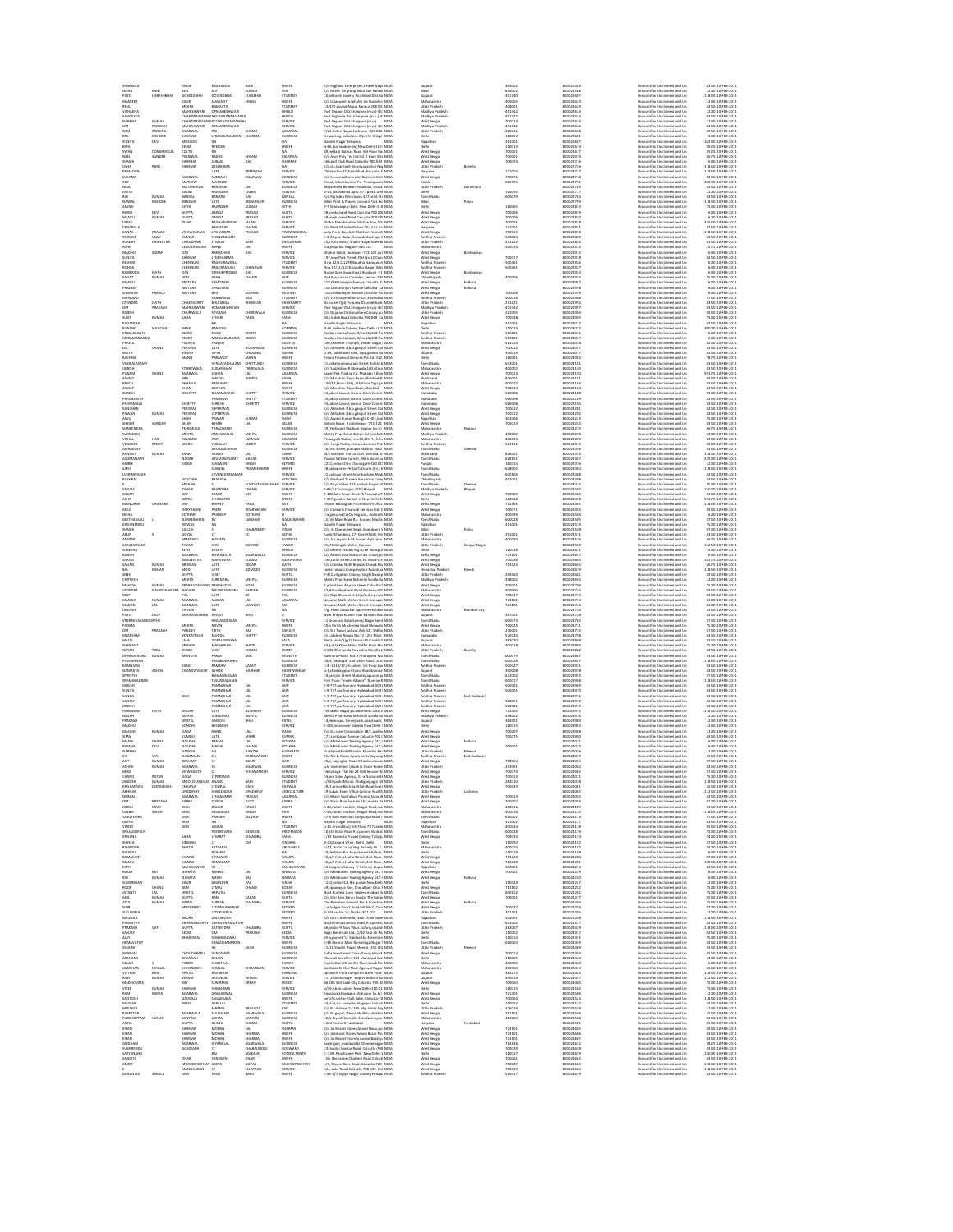| SUMAN                                       |                                  | <b>GUPTA</b>                            | ROSUPTA                                       |                             | HWIFE                                              | A-406 Kalka Ji New Delhi-110 019 DeNDIA                                                                                                                                                                                                                                                                                  | Delhi                                                                       |                                     | 110019                               | 800024684                                                     | Amount for Unclaimed and Un                                                                                                                                | 0.75 10 FEB-2011                                                                                                           |
|---------------------------------------------|----------------------------------|-----------------------------------------|-----------------------------------------------|-----------------------------|----------------------------------------------------|--------------------------------------------------------------------------------------------------------------------------------------------------------------------------------------------------------------------------------------------------------------------------------------------------------------------------|-----------------------------------------------------------------------------|-------------------------------------|--------------------------------------|---------------------------------------------------------------|------------------------------------------------------------------------------------------------------------------------------------------------------------|----------------------------------------------------------------------------------------------------------------------------|
| VIMAL<br>KAMAL                              | KUMAR                            | BHANSALI<br>BAKHRU                      | .<br>СНОПН                                    | RAKÉSH<br>RAM               | <b>BUSINESS</b><br><b>HBAXH</b>                    | S14 Guruwar Peth, Gauri Ali Pune 413NDIA<br>Kg-1-462,vikis Puri New Delhi-110 03NDIA                                                                                                                                                                                                                                     | Maharashtri<br>Delhi                                                        |                                     | 411042<br>110418<br>147002           | 800024692<br>800024695                                        | Amount for Unclaimed and University<br>Amount for Unclaimed and University<br>Amount for Unclaimed and University                                          | 43.50 10-FEB-2011<br>43.50 10-FEB-2011                                                                                     |
| SHASHI<br>KIRTI<br>PRAKASH                  | HOLDINGS                         | GOYAL<br>PVTLTD<br>CHANGEDE             | VKGOYAL<br>NA<br>MOHAN                        | LAL                         | NA<br>NA<br>CHANGEDE                               | Kothi No.329,phase-i, Lirban Estate,neNDM<br>18/1, maharshi Devendra Road Sth FidNDIA<br>Jyoti Saree Centre Tilak Road, Aurang/NDIA                                                                                                                                                                                      | Punjab<br>West Bengal<br>Maharashtra                                        |                                     | 700007<br>431001                     | 800024696<br>800024698<br>800024705                           | Amount for Unclaimed and Uni<br>Amount for Unclaimed and Uni                                                                                               | 37.50 10-FEB-2011<br>35.25 10-FEB-2011<br>237.00 10-FEB-2011                                                               |
| <b>ASHOK</b><br><b>ARUNDHAT</b><br>ARUNDHAT | KUMAR<br>NAMESH<br>NAMESH        | <b>bv</b><br>VAIDYA<br>VAIDYA           | <b>BVISHNU</b><br><b>RAMESH</b>               | KEDILAYA                    | SERVICE<br>HWIFE<br>HWIFE                          | 78/a fout House) 31st <sup>*</sup> a" Cross, JavanINDIA<br>D/2/1.khapar Khoda T P S Colony,khaNDIA<br>D/2/1.khapar Khoda T P S Colony,khaNDIA                                                                                                                                                                            | Kamataka<br>Maharashtr<br>Maharashtr                                        | Banzalore Urbar<br>Nagpur<br>Nagpur |                                      | 800024735<br>800024744<br>800024745                           | Amount for Unclaimed and Un<br>Amount for Unclaimed and Un<br>Amount for Unclaimed and Un                                                                  | 37.50 10-FEB-2011<br>75.00 10-FEB-2011<br>75.00 10-FEB-2011                                                                |
| HEMANT                                      |                                  | KOTAK                                   | CHANDULAL<br>SKIAGANNATHAM                    | KOTAK                       | BUSINESS<br>TEACHER                                | 92, jeera, "kotak-kunj" Secundrabad (aINDIA<br>104, exchequers Court 4th Main Road INDIA                                                                                                                                                                                                                                 | Andhra Pradesh<br>Tamil Nadu                                                |                                     | 500003<br>600085                     | 800024766<br>800024776                                        | Amount for Unclaimed and Un<br>Amount for Unclaimed and Un                                                                                                 | 75.00 10-FEB-2011                                                                                                          |
| PREMA<br>SATISH<br><b>VJPARUKUTTY</b>       |                                  | <b>JAGAN</b><br>VSHASTRI                | VISHNUPRASAD<br>LATE                          | CNARAYANAN                  | <b>BUSINESS</b><br>HHOLD                           | 8-12 gautam Dhan Apts. Bajaj Road,viNDIA                                                                                                                                                                                                                                                                                 | Maharashtra<br>Kerala                                                       |                                     | 400056<br>695523                     | 800024779<br>800024805                                        | Amount for Unclaimed and Un<br>Amount for Unclaimed and Un                                                                                                 | 75.00 10-FEB-2011<br>75.00 10-FEB-2011<br>75.00 10-FEB-2011                                                                |
| PUSPENDU<br>MOHANDRAMOUL                    |                                  | <b>BANERJEE</b><br>SHENOY<br>SELVAN     | SCBANERJEE<br>MVENKATESH                      | SHENOY                      | DIRECTOR                                           | "sreevilas" Po.verganoor, Distt.thiruv/NDIA<br>23.ranigari Bazar Bye Lane Po.& DistUNDIA                                                                                                                                                                                                                                 | West Beneal<br>wen berga<br>Kamataka<br>Tamil Nadu                          |                                     | 713101<br>57500                      | 800024819<br>80002482                                         | Amount for Unclaimed and Un                                                                                                                                | 25.00.10.6FR.2011<br>75.00 10-FEB-2011                                                                                     |
| SJHAMIL<br>ANTRIKSH<br>NEETA                |                                  | KUMBHA<br>KENIYA                        | SUBHASH<br>MANSUKH                            | SWAMY<br>KUMBHAT<br>KENIYA  | BUSINESS<br>BUSINESS<br>BUSINESS<br>HWIFE          | Taylorigan state by Lane Ford Britishino<br>C/o Yuvraj 255 A,9th Extension GandNNDIA<br>Tukvar Tea Estate Darjeeling DarjeelinNDIA<br>3,yamuna Sadan B.p.despande Road, INDIA                                                                                                                                            | West Bengal<br>Maharashtra                                                  |                                     | 642012<br>734104<br>400602           | B00024838<br>B00024867<br>800024903                           | Amount for Unclaimed and Uni<br>Amount for Unclaimed and Uni<br>Amount for Unclaimed and Uni<br>Amount for Unclaimed and Un                                | 75.00 10-FEB-2011<br>75.00 10-FEB-2011<br>75.00 10-FEB-2011                                                                |
| MANSURH<br>LATIKA                           |                                  | KENTYA<br>AHUJA                         | IMBR<br>ANIL                                  | <b>AHUIA</b>                | <b>BUSINESS</b><br>SERVICE                         | .<br>3.yamuna Sadan B.p.despande Road, INDIA<br>C/o City Bank N.a. 293,dr.d.n.road FoINDIA                                                                                                                                                                                                                               | Maharashtra<br>Maharashtra                                                  |                                     | 400602<br>400001                     | 800024904<br>800024907                                        | Amount for Unclaimed and Un<br>Amount for Unclaimed and Un                                                                                                 | 75.00 10-FEB-2011<br>75.00 10-FEB-2011                                                                                     |
| MAHES<br>ANJALI<br>ASHA                     |                                  | MOONDS<br>JGUJARATH<br>GUPTA            | MANGE AL<br>na<br>Opglipta                    | MOONDRA                     | <b>BUSINESS</b><br>NA<br>HWIFE                     | C/o Mangilal Moondra Gole Building, INDIA<br>C/o Rathi Medical Po.saykheda Tel.ntNDIA<br>77 B/b, gandhi Nagar Jammu (j & K) JINDIA                                                                                                                                                                                       | fajasthan<br>West Benga                                                     |                                     | 34200<br>700013<br>180004            | 800024919<br>B00024923<br>B00024925                           | Amount for Unclaimed and Un<br>Amount for Unclaimed and Un<br>Amount for Unclaimed and Un                                                                  | 75.00 10-FEB-2011<br>75.00 10-FEB-2011                                                                                     |
| AIOHILESE<br>RABINDRA                       | KUMAR<br>KUMAR                   | <b>BAI</b><br><b>GUPTA</b>              | SHYAM<br>LATE                                 | NARAYAN                     | RAI<br>PDGUPTA                                     | Triveni Sheet Glass Works Ltd. 2,st.ge/NDIA<br>C/o Vincd Kumar More 17.bal MukuriNDIA                                                                                                                                                                                                                                    | Jammu and Ka<br>West Bengal<br>West Bengal                                  |                                     | 700022<br>700007                     | 800024964<br>800024974                                        | Amount for Unclaimed and Un<br>Amount for Unclaimed and Un                                                                                                 | 150.00 10-FEB-2011<br>75.00 10 FEB-2011<br>75.00 10-FEB-2011                                                               |
| SAROJ<br>CHANDRA<br>ARVINDER                | PRAKAS                           | pevi<br>BANKA<br>SINGH                  | SUBHASH<br><b>GORANKA</b>                     | CHANDER                     | HWIFE<br><b>BUSINESS</b>                           | <b>Shakri Share Senines 4/9 and All Brightfild</b>                                                                                                                                                                                                                                                                       | Delhi                                                                       |                                     | 110002<br>400080<br>700013           | 800024980<br>800025048<br>800025059                           | Amount for Unclaimed and Un                                                                                                                                | 75.00 10 FEB-2011                                                                                                          |
| DOOPALA<br>VINEET                           | w                                | JAIN                                    | asway<br>GDHAMODI<br><b>JKIAIN</b>            | SINGH                       | BOSINES<br>FCA<br>SERVICE<br>SERVICE               | 2/3, nutan Prabha Bailding, Dr. rajendrNDIA<br>Wachel Molla Mansion, 8, lenin SaranINDIA<br>D-4, arabindo Salai, Block -18, neyveli -INDIA<br>D-4, arabindo Salai, Block -18, neyveli -INDIA<br>517, timarpur, Opp. banarsi Dass MarkINDIA                                                                               | Məhərəshtri<br>West Bergal<br>Tamil Nədu<br>Delhi                           |                                     | 607803<br>110054                     | 800025071<br>800025087                                        | Amount for Unclaimed and Uni<br>Amount for Unclaimed and Uni<br>Amount for Unclaimed and Uni<br>Amount for Unclaimed and Un                                | 75.00 10-FEB-2011<br>225.00 10-FEB-2011<br>75.00 10-FEB-2011<br>75.00 10-FEB-2011                                          |
| SONDH<br>VAMANA                             | FINANCE<br>KAMATH                | COPLTD                                  | NA<br>SERVICE                                 |                             | NA.<br>NA.                                         | 21 navivan Vihar, New Delhi Delhi INDIA<br>Madras Chawl No 1 Room No 14 TaniNDIA                                                                                                                                                                                                                                         | Delhi<br>Maharashtra                                                        |                                     | 110017<br>400054                     | 800025117<br>800026034                                        | Amount for Unclaimed and Uni<br>Amount for Unclaimed and Un                                                                                                | 193.50 10-FEB-2011<br>75.00 10-FEB-2011                                                                                    |
| DAYA<br>VIVEK                               | KRISHAN                          | SHARMA<br>BAKLIWA                       | NA<br>RAJENDRA                                | <b>KLIMAR</b>               | NA<br>BAKLIWAI                                     | -<br>Gandhi Nagar Bhilwara<br>S/o R K Bakliwal 80 Abhinav Subhash INDM                                                                                                                                                                                                                                                   | Rajasthan<br>Rajasthan                                                      |                                     | 311001<br>311001                     | 800026070<br>800026095                                        | Amount for Unclaimed and Un<br>Amount for Unclaimed and Un                                                                                                 | 75.00 10-FEB-2011<br>75.00 10-FEB-2011                                                                                     |
| ASHOK<br>NARINDE<br>SATYA                   | KUMAR<br>KUAMR<br>PRAKASH        | MÉHRA<br>CHAUDHA<br>TRIVED              | RAM<br>SH<br>SOHAN                            | NARAYAN<br>LAL              | MEHRA<br>TRIVEDI                                   | Near Union Bank Extention Counter ONDIA<br>C/o Sh V K Chaudhary 54, chanderiok INDIA<br>Near Prabha Gas Gandhi Nagar Pur NINDIA                                                                                                                                                                                          | itajasthan<br>Madhya Pra<br>Rajasthan                                       | <b>Shihwara</b>                     | 452001<br>311001                     | B00026117<br>B00026128<br>800026129                           | Amount for Unclaimed and Un<br>Amount for Unclaimed and Un<br>Amount for Unclaimed and Un                                                                  | 75.00 10-FEB-2011<br>75.00 10-FEB-2011<br>75.00 10-FEB-2011                                                                |
| PANNA<br>RENU                               | LAL                              | MEENA<br>10150                          | NA                                            |                             | NA.<br><b>JAIN</b>                                 | .<br>Gandhi Nagar Bhihwara (NDIA)<br>C/o Shri Vimal Chand Jain Advocate PINDIA                                                                                                                                                                                                                                           | Rajasthan<br><b>Raiasthan</b>                                               |                                     | 311001<br>341001                     | 800026131<br>800026139                                        | Amount for Unclaimed and Un<br>Amount for Unclaimed and Un                                                                                                 | 75.00 10-FEB-2011<br>75.00 10-FEB-2011                                                                                     |
| RATAN                                       | LAL<br>ARLIL                     | CHECHAN<br>PRAGASAM<br>CHACKO           | LATE<br>K<br>JOSEPH                           | ANDREY                      | PALANUAPPAI                                        | Post Bamniya Via Uprera<br>M/s Balkrishna Industries Ltd.(dy.m.) INDIA<br>Variaveettil House, chimar P.o (4th MINDIA                                                                                                                                                                                                     | tajasthan<br>Maharashtri<br>Kerala                                          |                                     | 311408<br>401506<br>685501           | 800026169<br>B00026194<br>B00026200                           | Amount for Unclaimed and Un<br>Amount for Unclaimed and Un<br>Amount for Unclaimed and Un                                                                  | 75.00 10-FEB-2011<br>75.00 10-FEB-2011<br>75.00 10-FEB-2011                                                                |
| PAULOSS<br>VASUDEO                          | THETTALIL<br><b>BAM</b>          | <b>ULAHANNAN</b><br>CHANDANI            | NA<br>NA                                      |                             | SERVICE<br>NA.<br>NA                               | Gandhi Nagar Bhilwara<br>INDIA                                                                                                                                                                                                                                                                                           | Rajasthan                                                                   |                                     | 311001<br>324005                     | 800026210<br>800026239                                        | Amount for Unclaimed and Un                                                                                                                                | 75.00 10-FEB-2011<br>75.00 10-FEB-2011                                                                                     |
| VIKRAM<br>PUSHPENDR<br>MAHENDRA             | KUMAR                            | DADHIOH<br><b>BHARTIMA</b>              | ŚH<br>.<br>SH                                 | bHERU<br>GANESH             | <b>LAL</b><br>PRASAO                               | 5 C 12 Talwandi Housing Board Col ONDIA<br>Shri Nikatan Near Income Tex Office BNDIA<br>D-9/2,aditya Cernent Staff Colony.po.INDIA                                                                                                                                                                                       | .<br>Rajasthan<br>Rajasthan<br><b>Rajastha</b>                              |                                     | 311001<br>312613                     | 800026279<br>80002630                                         | Amount for Unclaimed and Un<br>Amount for Unclaimed and Un<br>Amount for Unclaimed and Un                                                                  | 75.00 10-FEB-2011<br>75.00 10-FEB-2011                                                                                     |
| SHAHABUDI<br>PRAMOD                         | SINGH<br>KUMAR                   | DHABRIA<br>YARGATTI<br>KAPOOR           | NARENDER                                      | KUMAR                       | DHABRIA<br>YARGATTI<br>KAPOOR                      | Pantaloon House, G-11,m.i.d.c, MarolNDIA<br>Plot No.16,rail Nagar, Sadashiv NagarINDIA<br>Flat No.708,6-3-1192/1/1 Block A, KuNDIA                                                                                                                                                                                       | Maharashtr<br>Kamataka<br>Andhra Pradesi                                    | Mumbai City                         | 590001<br>500016                     | 800026357<br>800026359<br>800026362                           | Amount for Unclaimed and Un<br>Amount for Unclaimed and Un<br>Amount for Unclaimed and Un                                                                  | 75.00 10-FEB-2011<br>75.00 10-FEB-2011<br>75.00 10 FEB-2011                                                                |
| RAMAA<br>AJAY                               | KIDSHAN                          | TALLAMINAJU<br>CHAUHAN                  | TALLAMRAJU                                    | <b>JOSRAJU</b>              | SERVICE<br>CHAUHAN                                 |                                                                                                                                                                                                                                                                                                                          | Andhra Pradesh<br>Haryana                                                   |                                     | 500038<br>124001                     | 800026373<br>800026379                                        | Amount for Unclaimed and Un<br>Amount for Unclaimed and Un                                                                                                 | 75.00 10-FEB-2011<br>75.00 10-FEB-2011                                                                                     |
| <b>DHILIBA</b>                              | PRASAD<br>SINGH                  | GHOSH<br>RATHORE                        | LATE<br>SH                                    | SHR                         | SINGH                                              | rian var. Junga-3-1114/11/1 Biotock, Kurianov<br>233, vijay Park Colony, Rohtak (haryariNDIA<br>333, vijay Park Colony, Rohtak (haryariNDIA<br>Rajashin: Spg & Wog Milis Ltd Po GalNDIA<br>C/o Ev Krishan Moha Sharma H No & INDIA<br>C/o Mal                                                                            | rasyon<br>Rajasthan<br>Rajasthan                                            |                                     | 311021<br>311001                     | 800026383<br>800026406                                        | Amount for Unclaimed and Uni<br>Amount for Unclaimed and Uni<br>Amount for Unclaimed and Uni                                                               | 75.00 10-FEB-2011<br>75.00 10-FEB-2011<br>75.00 10-FEB-2011                                                                |
| <b>RAMESH</b><br>PUSHPENDRA<br>DILIP        | KUAMIR<br>SINGH                  | BABU<br>BHARDWAL<br><b>BHADORIA!</b>    | BALU<br>SH<br>LATE                            | GANESH                      | <b>BAMI</b><br>PRASAD                              | D-9/2 aditya Cement Staff Colony.po.INDIA<br>Bhilwara Synthetics Ltd P B No 17 BhilNDIA                                                                                                                                                                                                                                  | Rajasthan<br>Rajasthan                                                      |                                     | 311001<br>312613<br>311001           | 800026470<br>800026473<br>800026480                           | Amount for Unclaimed and Un<br>Amount for Unclaimed and Un                                                                                                 | 75.00 10-FEB-2011<br>75.00 10-FEB-2011                                                                                     |
| M                                           | <b>MASAD</b>                     | SHARMA                                  | ŚH                                            | HAR                         | SHAIMAL<br>NA                                      | C/o D.k.sharma Apartment "b", flat NdNDIA                                                                                                                                                                                                                                                                                | Gujarat                                                                     |                                     | 396195<br>$\frac{311001}{311001}$    | 800026487<br>800026496<br>800026502                           | Amount for Unclaimed and Un                                                                                                                                | 75.00 10 FEB-2011                                                                                                          |
| GOPAL<br>KRISHN<br>RAMES!<br>NARESE         | <b>VTA</b><br>PRASAD             | <b>BHATT</b><br>GUPTA<br>SOMAN<br>MÉHTA | NA<br>SHRI<br>bans<br>Ram                     |                             | SERVICI                                            | Co Ratan Lal Vyas Sophia School Ro (NDIA)<br>Co Ratan Lal Vyas Sophia School Ro (NDIA)<br>C 193 R K Colory Bhilwara Raj (Bhilwara)<br>House Of R C Sharma Behind RE Offi (NDIA)                                                                                                                                          | uujaras<br>Rajastha<br>Rajastha<br>Rajasthan<br>Rajasthan                   |                                     | 31100                                | 800026516                                                     | Amount for Unclaimed and Un<br>Amount for Unclaimed and Un<br>Amount for Unclaimed and Un<br>Amount for Unclaimed and Un                                   | 75.00 10-FEB-2011<br>75.00 10-FEB-2011<br>75.00 10-FEB-2011                                                                |
| HARI<br>ASHOR                               | CHANDRA<br>PRASAD                | MANTR<br>MUTHA                          | ŚH<br>SHRI                                    | <b>KUNWAI</b><br>NARINDER   | SERVICE<br>PRASAD                                  | C/o Shashi Cloth Hous Emain Post-offINDIA                                                                                                                                                                                                                                                                                | <b>Uttar Pradesh</b>                                                        |                                     | 31100<br>250611<br>302017            | 800026520<br>800026528<br>800026532                           | Amount for Unclaimed and Un<br>Amount for Unclaimed and Un                                                                                                 | 75.00 10-FEB-2011<br>75.00 10-FEB-2011<br>75.00 10-FEB-2011                                                                |
| MOHD                                        | <b>AYAUB</b><br>KUMAR            | KHAN                                    | ŠH.<br>RAM                                    | MARTAIA<br>GOPAL            | SERVICE                                            | .<br>C/o A 49opp Calgiri Eye Hospital Ma UNDIA<br>C/o Mohd.nasir Khan.famous Tailors INDIA<br>C/o Tara Chand Rajesh Kumar Sadar BNDIA                                                                                                                                                                                    | Rajasthan<br>Uttar Pradesi<br>West Benga                                    |                                     | 272175<br>700013                     | 800026541<br>800026565                                        | Amount for Unclaimed and Un                                                                                                                                | 75.00 10-FEB-2011<br>75.00 10-FEB-2011                                                                                     |
| HOID<br>ANIL<br>CHAND<br>PADMA              | MAL                              | DHOOT<br>PATWARI<br>RAMANI              | NAND<br>NA                                    | LAL                         | PATWAR<br>NA                                       | 6-c-23,new Housing Board, Shastri NaNDIA<br>F 177 Subhash Marg C Scheme JaipurINDIA                                                                                                                                                                                                                                      | Rajasthan<br>Rajasthan                                                      |                                     | 31100<br>302001                      | 800026585<br>800026588                                        | Amount for Unclaimed and University<br>Amount for Unclaimed and University<br>Amount for Unclaimed and University                                          | 75.00 10-FEB-2011<br>75.00 10-FEB-2011                                                                                     |
| <b>BASANT</b><br>ANUKU<br>SATISH            | KUMAR<br>KUMAR                   | SHRMA<br>MATHUR<br>CHOPRA               | VED<br>SHRI<br>LATE                           | PRAKASH<br>HODI<br>ś'n      | SHARMA<br>SINGH<br>i.                              | C/o Nirmal Kumar Jain 44 Bairane CollNDIA<br>12/197 Near Sessions Court Gujor MdNDIA<br>101, Jahrya Park, behind Arihant Park INDIA<br>C 277 Saneh Deep Near Old Police CHNDIA                                                                                                                                           | Rajasthan<br>Rajasthan<br>Gujarat                                           |                                     | 305624<br>311001<br>395007           | 800026595<br>800026631<br>800026639                           | Amount for Unclaimed and Un<br>Amount for Unclaimed and Un<br>Amount for Unclaimed and Un                                                                  | 75.00 10-FEB-2011<br>75.00 10-FEB-2011<br>75.00 10-FEB-2011                                                                |
| SUDHIN                                      | KUMAI                            | <b>IRADHYA</b><br>SPARAKH<br>MOHNANI    | SH<br>NA                                      | <b>BAMESH</b>               | CHANDRA                                            |                                                                                                                                                                                                                                                                                                                          | <b>Rajastha</b><br>Rajasthan<br>Rajasthan                                   |                                     | 31100<br>30201                       | 800026650                                                     | Amount for Unclaimed and Un                                                                                                                                | 75.00 10-FEB-2011<br>75.00 10-FEB-2011                                                                                     |
| VANDAN<br>NITA<br>MADAN                     | LAL                              | MOHNANI<br>BHATIA                       | BHAGWAI<br>PRAKASH<br>NA                      | DAS<br>MOHNANI              | MOHNAN<br>HOUSE<br>NA.                             | C/o Narendra Kumar Jain A-49, Opp. INDIA<br>2/134 S F S Mansarovar Colony JaipulNDIA<br>2/134 S F S Manearovar Colony JaioulNDIA<br>Mb 1/294 Janakpuri New Delhi DelhiNDIA                                                                                                                                               | Rajasthan<br>Delhi                                                          |                                     | 302020<br>302020<br>110058           | B00026699<br>B00026730<br>800026731<br>800026751              | Amount for Unclaimed and Un<br>Amount for Unclaimed and Un<br>Amount for Unclaimed and Un<br>Amount for Unclaimed and Un                                   | 75.00 10-FEB-2011<br>75.00 10 FEB-2011<br>150.00 10-FEB-2011                                                               |
| LAL                                         | VIJAY<br>VENKATA                 | SINGH<br>BAMANAN                        |                                               | MASEKHARA                   | SINGH                                              |                                                                                                                                                                                                                                                                                                                          | Uttar Prades                                                                |                                     | 211001                               | 800026752<br>000026772                                        | Amount for Unclaimed and Un                                                                                                                                | 75.00 10 FEB-2011                                                                                                          |
| n<br>Amit<br>Satish                         | KUMAR                            | annamus<br>AGGARWA                      | i.                                            | u.                          | SERVICE<br>AGGARW<br>SERVICE                       | 95 Lukergunj Allahabad U P<br>194-Lsector-4,pushpa Vihar New DelitNDIA<br>C/o Mr S K Aggarwal Rajasthan Spg & NYDIA<br>Rajastha Spg & Weg Mills Ltd Bhilwa INDIA                                                                                                                                                         | Delhi<br>Delhi<br>Delhi                                                     |                                     | 110017<br>110065<br>110065           | 800026779<br>800026780                                        | Amount for Unclaimed and Uni<br>Amount for Unclaimed and Uni<br>Amount for Unclaimed and Uni                                                               | 75.00 10-FEB-2011<br>75.00 10-FEB-2011<br>75.00 10-FEB-2011                                                                |
| NARENDRA<br>RANJAN<br>SURESH                | KAR                              | JAIN<br>GUPTA<br><b>BINDAL</b>          | NA<br>NA<br>LATE                              | \$H                         | NA.<br>NA.<br>MURARI                               | 1945 Kecha Challan Khari Bahli Delhi INDIA                                                                                                                                                                                                                                                                               | Rajasthan<br>Delhi<br>Delhi                                                 | Jaipu                               | 110055<br>110006                     | 800026788<br>800026791<br>800026811                           | Amount for Unclaimed and Un<br>Amount for Unclaimed and Uni<br>Amount for Unclaimed and Un                                                                 | 75.00 10-FEB-2011<br>75.00 10-FEB-2011<br>75.00 10 FEB-2011                                                                |
| <b>IYOTI</b><br>SONYA                       |                                  | PANDHI<br>KAROO                         | SH<br>Ravi                                    | VARINDER                    | PANDHI<br>KAPOOI                                   |                                                                                                                                                                                                                                                                                                                          | Punjab<br>Delhi                                                             |                                     | 160015<br>110029                     | 800026821<br>800026824                                        | Amount for Unclaimed and Un<br>Amount for Unclaimed and Un                                                                                                 | 75.00 10-FEB-2011<br>75.00 10-FEB-2011                                                                                     |
| DEEPTI<br>GEETA                             |                                  | GROVER<br>SHUKLA                        | RAMESH<br>SH                                  | CHANDIS                     | GROVER                                             | 1943 Sector 16 D Chandigan Chandigan<br>A-2/139,safdarjung Enclave New DelfiNDIA<br>Green House 126/g/85 Govind Nagar INDIA<br>B-123 A, Bharat Vihar, Gali No.27,rajaNDIA<br>B-123 A, Bharat Vihar, Gali No.27,rajaNDIA                                                                                                  | Uttar Pradesh<br>Delhi                                                      |                                     | 208006<br>110059                     | 800026844<br>800026874                                        | Amount for Unclaimed and Un<br>Amount for Unclaimed and Un                                                                                                 | 75.00 10-FEB-2011<br>75.00 10-FEB-2011                                                                                     |
| VIMLA<br><b>MAHENDRA</b><br>RAMESH          | KUMAR<br>CHAND                   | DEVI<br>SURANA<br>SURANA                | NA<br>NA<br>NA                                |                             | NA<br>NA<br>NA                                     | S 466 Greater Kailash Ii New Delhi DeNDIA<br>S 466 Greater Kailash II New Delhi DeNDIA<br>C-29 ist Floor, Pamposh Enclave New INDM                                                                                                                                                                                       | Delhi<br>Delhi<br>Delhi                                                     |                                     | 110048<br>110048<br>110048           | 800026883<br>800026884<br>800026885                           | Amount for Unclaimed and Un<br>Amount for Unclaimed and Un<br>Amount for Unclaimed and Un                                                                  | 75.00 10-FEB-2011<br>75.00 10-FEB-2011<br>75.00 10-FEB-2011                                                                |
| SEENU                                       |                                  | BADHAKRISHNAN NA                        |                                               | CHDAMBARA                   | BUSINESS                                           | 48/41 Anuna Nagar Puthur Trichy<br>48/41 Anuna Nagar Puthur Trichy<br>48 65th Street Jith Awenue Ashok NaINDIA<br>C/o Tata Varty Venkanna Son BhimariNDIA                                                                                                                                                                | Tamil Nadu<br>Tamil Nadu                                                    |                                     | 620017                               | 800027028                                                     | Amount for Unclaimed and Uni<br>Amount for Unclaimed and Uni<br>Amount for Unclaimed and Uni                                                               | 150.00 10-FEB-2011<br>37.50 10-FEB-2011<br>37.50 10-FEB-2011                                                               |
| KALIDIND                                    |                                  | VENKATA<br><b>BAMACHANDBAN A</b>        | SATYAN                                        | RAIL<br>COVINDACHARI        | NA<br>BUSINESS<br>SERVICE                          | A 52 Hindu Colony Hundred Feet RoalNDIA                                                                                                                                                                                                                                                                                  | Andhra Pradesh<br><b>Tamil Nadu</b>                                         |                                     | 600083<br>534201<br>600051           | 800027031<br>800027064<br>800027081                           | Amount for Unclaimed and Un                                                                                                                                | 37.50 10 FEB-2011                                                                                                          |
| VINITA<br>MANOHAI<br>JANG                   | $\mathbf{M}$<br>BAHADUI          | CHRAWALA<br>LAL<br>SINGH                | MANISH<br>NA                                  | CHRAWALA<br><b>IMA</b>      | HOUSE<br>NA.<br><b>CHANKAR</b>                     | 96 P.D Sadan Near Ram Krishna AshraNDIA<br>1/23 Dda Flat Madan Gir New Delhi INDIA<br>irmen S Mess Air Force Station SectifNDIA                                                                                                                                                                                          | Andhra Pradesh<br>Delhi<br>Gujarat                                          | Krishna                             | 110062<br>382009                     | 800027098<br>800027116<br>800027149                           | Amount for Unclaimed and Un<br>Amount for Unclaimed and Un<br>Amount for Unclaimed and Un                                                                  | 187.50 10-FEB-2011<br>18.75 10 FEB 2011                                                                                    |
| MANJU<br>PAWAN                              |                                  | AGGARWAL<br>KÉDIA                       | SHRI<br>MAN<br>1004019                        | MOHAN<br>PRASAD             | AGARWAI<br>KEDIA                                   | 47/6 Girdhar Bhawan Hatia Kanpur - INDIA<br>77/37 Coolie Bazar Kanpur U P - - INDIA                                                                                                                                                                                                                                      | <b>Uttar Pradesi</b><br><b>Uttar Pradesh</b>                                |                                     | 20800<br>208001                      | 800027154<br>800027160                                        | Amount for Unclaimed and Un<br>Amount for Unclaimed and Un                                                                                                 | 37.50 10-FEB-2011<br>187.50 10-FEB-2011<br>37.50 10-FEB-2011                                                               |
| SARLA<br>SARWAN                             | KUMARI                           | VENUGOPAL<br><b>AGARWAL</b><br>MEENA    | s<br>BHARAT                                   | MEENA                       | <b>JAGADEESAN</b><br>AGARWAL<br>HOUSE              | Emerald -4d,greeen Paradise ApartmeNDIA<br>17/82 L N Mandir Road Near Patika ONDIA<br>W/o Bharat Meena Collector 5/4.mahNDIA                                                                                                                                                                                             | <b>Tamil Nadu</b><br>Rajasthan<br>Raiasthan                                 |                                     | 641028<br>311001<br>302017           | 800027180<br>800027187<br>800027189                           | Amount for Unclaimed and Un<br>Amount for Unclaimed and Un<br>Amount for Unclaimed and Un                                                                  | 37.50 10 FEB 2011<br>75.00 10 FEB-2011<br>150.00 10-FEB-2011                                                               |
| SARWAN                                      | KUMARI<br>CHANDRA                | MEENA<br>CHELAWAT                       | <b>BHARAT</b><br>SHUKILM                      | MEENA<br>LALI               | HOUSE<br>CHELAWAT                                  | Co Bharat Meena Collector 5/4, malviNDIA<br>176 Mukerjee Marg Jawad 1901<br>C/o Bhilwara Synthetics Ltd P.b. No 11NDIA                                                                                                                                                                                                   | Rajasthan<br>Madhya Pra                                                     |                                     | 302017<br>458330                     | 80002719                                                      | Amount for Unclaimed and Uni<br>Amount for Unclaimed and Uni<br>Amount for Unclaimed and Uni                                                               | 150.00 10-FEB-2011<br>37.50 10-FEB-2011<br>75.00 10-FEB-2011                                                               |
| GURSHAF<br>SATISH                           | SINGH<br>KUMAR                   | SINDHIU<br>CHOPRA                       | \$H<br>\$H                                    | нs                          | SIDHU<br>м                                         | 101,ashrya Park,behind Arihant Park INDIA                                                                                                                                                                                                                                                                                | Rajasthar<br>Gujarat                                                        |                                     | 311001<br>395007                     | B00027219<br>B00027219<br>B00027275<br>800027296              | Amount for Unclaimed and Un                                                                                                                                | 75.00 10-FEB-2011                                                                                                          |
| REKHA<br>MIS                                | NARAMESH                         | MENON<br>KALIR<br>TANNIL                | BAL<br>ŚH                                     | KRISHANAN                   | SERVICE<br>.<br>TANNI                              | 7 Jantar Mantar Road New Delhi DeltNDIA                                                                                                                                                                                                                                                                                  | Delhi<br>Delhi                                                              |                                     | 110001<br>110024                     | 800027333<br>800027336                                        | Amount for Unclaimed and Un<br>Amount for Unclaimed and Un                                                                                                 | 75.00 10-FEB-2011<br>112.50 10-FEB-2011                                                                                    |
| n<br>LATHA                                  |                                  | BAONA                                   | SHNMASA<br>VINOD                              | kА<br>BHA                   | HOUSE                                              | W/o Sh G S Malah G S3 Lajpat Nagar INDIA<br>C/o Sarjay Sacheti & Co 1st Floor BazINDIA<br>C/o Sr N S Itao Qtr No 671/4 Nad Col INDIA                                                                                                                                                                                     | .<br>Najasthan<br>Maharashti                                                |                                     | 301001<br>400704<br>388001           | 800027389<br>800027400                                        | Amount for Unclaimed and Un<br>Amount for Unclaimed and Un                                                                                                 | 37.50 10-FEB-2011<br>37.50 10-FEB-2011<br>37.50 10-FEB-2011                                                                |
| KALPANA<br>NICHOLAS<br>M                    | LAWRENC                          | PATEL<br>DSOUZA<br>PRABHAKAI            | JOHN<br>N                                     | NARAYANAIAM                 | SOUZA<br>SETTY                                     | C/o Kalpana Talkies Subhas Road AnaINDIA<br>37 Lloyd Road Cooke Town Bangalon(INDIA<br>No 7 S S S Building I Floor I Cross I M#NDIA                                                                                                                                                                                      | Gujarat<br>Kamataka<br>Kamataka                                             |                                     | 560005<br>560018                     | 800027456<br>800027467<br>800027468                           | Amount for Unclaimed and Un<br>Amount for Unclaimed and Un<br>Amount for Unclaimed and Un                                                                  | 75.00 10-FEB-2011<br>37.50 10-FEB-2011                                                                                     |
| SHIVA                                       | <b>NARENDRA</b><br>SUVARNI       | BABU<br>KUMAF<br>MURTHY                 | <b>BASABARA</b>                               | SRIKANTAIAH                 | <b>BUSINESS</b><br><b>BUSINESS</b><br>SRINIVASACHA |                                                                                                                                                                                                                                                                                                                          | Kamataka<br>Kamataka<br>Kamataka                                            |                                     | 560053<br>572102<br>segger           | 800027475<br>800027479                                        | Amount for Unclaimed and Un<br>Amount for Unclaimed and Un                                                                                                 | 37.50 10 FEB-2011<br>37.50 10-FEB-2011<br>18.75 10-FEB-2011                                                                |
| ANUSHRE<br>SWAPNA                           | KR                               | KANDI<br>GANGULI                        | SADANAND                                      | GANGULI                     | NA<br>HOUSE                                        | NO 7 > S S Summer (Finder Letra International Articles<br>MyS Sri Chamundi Enterprises No 34 BNDIA<br>MyS Sri Chamundi Enterprises No 34 BNDIA<br>No.133.3.jig Khb 2nd Stage, 9th A CrossNUIA<br>Sandhi Nagar Bhihoara<br>SOM M Feeeder                                                                                  | Rajasthan<br>West Bengal                                                    |                                     | 311001<br>700056                     | 800027481<br>800027485<br>800027488                           | Amount for Unclaimed and Uni<br>Amount for Unclaimed and Uni<br>Amount for Unclaimed and Uni                                                               | 75.00 10-FEB-2011<br>75.00 10-FEB-2011                                                                                     |
| ARJUN<br>ASIT                               |                                  | MUKHERJEE<br>MAYOR                      | MADHU                                         | SUDAN                       | MUKHERJEE<br>MAYOR                                 | 4,rajendra Dutta Lane, ----- calcutta---INDIA                                                                                                                                                                                                                                                                            | West Bengal<br>West Bengal<br>West Bengal                                   |                                     | 700012<br>711101                     | 800027504<br>800027512                                        | Amount for Unclaimed and Un<br>Amount for Unclaimed and Un<br>Amount for Unclaimed and Un                                                                  | 37.50 10-FEB-2011<br>37.50 10 FEB-2011<br>3750 10-FFR-2011                                                                 |
| SUBHAS<br>VINOD                             | $_{\text{CH}}$                   | <b>DUTTA</b><br>JAJN                    | KARTICK<br><b>LIGRA</b><br>PRÉM               | $_{\text{CH}}$<br>CHAND     | <b>DUTTA</b><br>stupent                            | 9/4 Baisnab Para 1st Dye Lane HowraiNDIA<br>"mahamaya" Dharampur,po.\$dt. HoolNDIA<br>A-11 Arvind Kunj 5th Floor 77 TaanbelNDIA                                                                                                                                                                                          | Maharasht<br>Maharashtra                                                    |                                     | 710101<br>400034                     | 800027541<br>800027553<br>800027571                           | Amount for Unclaimed and Un                                                                                                                                | 150.00 10 FEB 2011<br>37.50 10 FEB 2011<br>37.50 10 FEB 2011                                                               |
| PANKAJ<br>GHAN<br>RAJU                      | SHYAM                            | AHLUWALM<br>AGARWAL<br>DUDANI           | ŚH                                            |                             | AHLUWALIA<br>NA                                    | Flat No 5023 Sector B Pocket 7 VasarINDIA                                                                                                                                                                                                                                                                                | Rajasthan<br>Delhi                                                          |                                     | 400602<br>311001<br>110030           | 800027605<br>800027606                                        | Amount for Unclaimed and Un<br>Amount for Unclaimed and Un<br>Amount for Unclaimed and Un                                                                  | 37.50 10 FEB 2011                                                                                                          |
| RAJEEV<br>ARUN                              | KUMAR                            | <b>JAIN</b><br><b>AGGARWA</b>           | SUMAT<br>NA.<br>NAROTTAN                      | CHAND                       | <b>JAIN</b><br>NA<br>DAS                           | 12/167 Jain Gali Nai Ki Mandi Agra INDIA<br>6 Rashid Market Extr. Dispensary StreNDIA                                                                                                                                                                                                                                    | <b>Uttar Pradesh</b><br>Delhi                                               |                                     | 282002<br>110051<br>22100            | 800027607<br>800027615<br><b>Innovativ</b>                    | Amount for Unclaimed and Un<br>Amount for Unclaimed and Un                                                                                                 | 37.50 10-FEB-2011<br>37.50 10-FEB-2011                                                                                     |
| <b>BRAJESH</b><br>SUBHASI<br><b>SUMIT</b>   | CHAND                            | GUJKATI<br>GUJKATI<br>PANDEY            | DR                                            |                             |                                                    | Communication Concession V-37/1, services<br>Comdhi Nagar Bhilwara<br>Sumit Pandy B 1u Shakti Nagar Extri DNDIA                                                                                                                                                                                                          | Uttar Pradesi<br>Rajasthan<br>Delhi                                         |                                     | 31100<br>110052                      | 00002764<br>800027655                                         | Amount for Unclaimed and Uni<br>Amount for Unclaimed and Uni<br>Amount for Unclaimed and Uni                                                               | 75.00 10-FEB-2011<br>112.50 10-FEB-2011<br>112.50 10-FEB-2011                                                              |
| RAJ<br>HEMANT                               | KUMAR                            | SHARMA<br><b>ESHAH</b>                  | NA<br>EIPIN                                   | CSHAH                       | NA<br><b>BUSINESS</b>                              | House No.14, Sector-4, Trikula Nagar/NDIA<br>7 Amar Kunj, besant St. 1st Floor, sant/NDIA                                                                                                                                                                                                                                | Jammu and Kashmi<br>Maharashtra                                             |                                     | 180004<br>400054                     | 800027680<br>800027722                                        | Amount for Unclaimed and Un<br>Amount for Unclaimed and Un                                                                                                 | 150.00 10-FEB-2011<br>75.00 10-FEB-2011                                                                                    |
| PANGAL                                      | ANANDA                           | NAYAK                                   | PANGAL                                        | UMANATH                     | NAYAK<br>HWIFE<br>RUSINESS                         | C/o Flat No.301, bldg.no.23, plot No.58NDIA<br>"sreyas"17/1193 Sabha School Cross INDIA<br>Flat No.305, shiva Apartments Dharm INDIA                                                                                                                                                                                     | Maharashtra<br>Kerala                                                       |                                     | 400053<br>67300                      | 800027776<br>800027778<br>800027782                           | Amount for Unclaimed and Un<br>Amount for Unclaimed and Un<br>Amount for Unclaimed and Un                                                                  | 75.00 10-FEB-2011<br>-<br>75.00 10-FEB-2011<br>75.00 10-FEB-2011                                                           |
| DAVID<br>HARI                               | PADA                             | ROYAN<br>GORAI                          | LATE<br>LTHABULAL                             | KTROYAN<br>GORAI            | SERVICE<br>BUSINESS                                | La Martiniere For Boys 11, loudon StreNDIA<br>110, a.g. colony, Kadru Road, ranchi (bilNDIA                                                                                                                                                                                                                              | West Bengal<br>Jharkhand                                                    |                                     | 700017                               | 800027818<br>800027823                                        | Amount for Unclaimed and Un<br>Amount for Unclaimed and Un                                                                                                 | 75.00 10-FEB-2011<br>75.00 10-FEB-2011                                                                                     |
| SUBHA<br>wó<br>HEMANT                       | LAXMI<br><b>CDR</b><br>KUMAR     | <b>ACHARYA</b><br>CMUKHERJEE<br>JAIN    | CSRATH<br><b><i>BWMUKHERJE</i></b><br>MAHABIR | PRASAD                      | HWIFE<br>SERVICE<br><b>JAIN</b>                    | Pension Lane, Cuttack Orissa<br>INDIA<br>27,kagal Nagar, Jamshedpur (bihar) JINDIA<br>C/o B.k.enterprises 68 natini Satt Bornertha                                                                                                                                                                                       | Orissa<br><b>Bihar</b><br>West Beneal                                       |                                     | 753001<br>831011<br>700007           | 800027854<br>800027888<br>800027926                           | Amount for Unclaimed and Un<br>Amount for Unclaimed and Un<br>Amount for Unclaimed and Un                                                                  | 75.00 10-FEB-2011<br>75.00 10-FEB-2011<br>16.50 10-FEB-2011                                                                |
| SHANTA<br>SHANKAF                           | bEVI                             | MGUPTA                                  | LATE<br>VIŠHWANATI                            | MBGUPTA<br>GADRE            | HWIFE<br>RETIRED<br>BUSINESS                       | Lyu account prime university of the MDIA<br>B-21 mandar Co-op Housing Society BNDIA<br>K.k.drycleaners,shop No.2, Khar Pali RNDIA                                                                                                                                                                                        | Maharasi <sup>k</sup><br>Maharashtra                                        |                                     | 400092                               | 800027930                                                     | Amount for Unclaimed and University<br>Amount for Unclaimed and University<br>Amount for Unclaimed and University                                          | 12.00 10-FEB-2011                                                                                                          |
| VUAY<br>SAYER                               | SHVKUMAR<br>DEVI                 | GADRE<br>KHURANA<br>BOKARIA             | SHIVKUMAR<br>KUSUM                            | KUMAR                       | BOKARJA                                            | M.e.road.post.ieyppre Distt.koraput (INDIA                                                                                                                                                                                                                                                                               | Maharashtra<br>Orissa                                                       |                                     | 400081<br>400052<br>764001           | 800027980<br>800027993<br>800028004                           | Amount for Unclaimed and Uni                                                                                                                               | 75.00 10-FEB-2011<br>375.00 10-FEB-2011<br>75.00 10-FEB-2011                                                               |
| VUAY<br><b>RAVINANDA</b><br>VIDHYA          | DEBI                             | NAGPAL<br>MAHANTY<br>PANSAR             | <b>OM</b><br>SMAHANTY                         | PRAKASH                     | <b>NAGPAL</b><br><b>BUSINESS</b><br>RGPANSAR       | C/o Sanjay Gupta 2782,gali Arya SamINDIA<br>2,ramkripa Lt.dilip Gupte Marg, MahilNDIA                                                                                                                                                                                                                                    | Delhi<br>Maharashtra<br>West Benga                                          |                                     | 110006<br>400016<br>700071           | 800028046<br>800028048<br>ennmans                             | Amount for Unclaimed and Un<br>Amount for Unclaimed and Un<br>Amount for Unclaimed and Un                                                                  | 75.00 10 FEB-2011<br>750.00 10-FEB-2011<br>43.50 10-FEB-2011                                                               |
| ANJALI<br>KVKARU                            |                                  | PAUL<br>GUPTA                           | LATE<br>LATE<br>KOVENKA                       | ATHY                        | KISHORE<br>AGRICULTURI                             | Systematic Commodities Put Itd.chatterNDIA<br>5/1f.keyatala Road, Calcutta CalcuttaNDIA<br>6-7.bazaar Street, Baireddi Palli,distt.cNDIA                                                                                                                                                                                 | West Bengal<br>Andhra Prades                                                |                                     | 700029<br>517415                     | B00028074<br>B00028079                                        | Amount for Unclaimed and Un<br>Amount for Unclaimed and Un                                                                                                 | 75.00 10-FEB-2011<br>43.50 10-FEB-2011                                                                                     |
| NAND<br>NILIMA                              | LAL                              | SHAH<br>SVENGSARKAR                     | SITA<br>SBVENGSARKAR                          | RAM                         | SHAH<br>HWIFE                                      | C/o K.agrawal & Co. 34.ezra Street.calNDIA<br>601,best View A1-7, Yashodham,gore/NDIA<br>497 earnewartels / West 1 Flat No. b.S. (NTH)                                                                                                                                                                                   | West Bengal<br>Maharashtra                                                  |                                     | 700001<br>400053                     | 800028103<br>800028121                                        | Amount for Unclaimed and Un<br>Amount for Unclaimed and Un                                                                                                 | 6.75 10 FEB-2011<br>75.00 10-FEB-2011                                                                                      |
| MANJU<br>SNEHAMO<br>VED<br>ARUN             |                                  | <b>GUPTA</b><br>ROY<br>PRAKASSH         | <b>HARISH</b><br>LATE<br>LATE                 | GUPTA<br>GIBENI<br>TRATH    | <b>INVESTOR</b><br>ROY<br>RAM<br>STUDENT           | 497, naneyamtasa ( West ) Fran No.10-5, INDIA<br>H.no.632, kalyan Nagar Co-oprative CaNDIA<br>172-a, Hastings Road, Ashok Nagar AINDIA<br>B.no. - D / 4 P.o. H.cables Dt.bundwartNDIA                                                                                                                                    | West Bengal<br>West Bengal<br>Uttar Prades                                  |                                     | 700059<br>700112<br>211001<br>211001 | 800028141<br>800028189<br>800028261                           | Amount for Unclaimed and Un<br>Amount for Unclaimed and Uni<br>Amount for Unclaimed and Uni<br>Amount for Unclaimed and Uni                                | 75.00 10-FEB-2011<br>-<br>75.00 10.FEB-2011                                                                                |
| <b>STOCK</b>                                | KUMAR<br>HOLDING                 | MISHRA<br>CORPORATIONOFINA              | PKMISHRA                                      |                             | NA.                                                | (A/c-Li.c.mutual Fund ) 44/1.kalicharINDIA                                                                                                                                                                                                                                                                               | West Bengal<br>Maharashtra                                                  |                                     | 400079                               | 800028271<br>800028323                                        | Amount for Unclaimed and Uni                                                                                                                               | 43.50 10-FEB-2011<br>43.50 10-FEB-2011<br>75.00 10-FEB-2011<br>150.00 10-FEB-2011                                          |
| DEBASISH<br><b>SUNITA</b>                   |                                  | DUTTA<br>SLULLA                         | LATE<br>SHRI                                  | <b>GOPAL</b><br>CHAND       | CHANDRA<br>HWIFE                                   | Johury Patty Po.burdwan (W.b.) BurlNDIA                                                                                                                                                                                                                                                                                  | West Bengal<br>Maharashtra                                                  |                                     | 713104<br>400026                     | 800028339<br>800028438                                        | Amount for Unclaimed and Uni<br>Amount for Unclaimed and Un                                                                                                | 12.00 10-FEB-2011<br>25.00.10.698.2011                                                                                     |
| PULAK<br>LACHHM                             | KUMAR<br>$\overline{\text{DAS}}$ | BANERIEE<br>CHHRAHEIA                   | LATE<br>CHHATABAM                             | KCBANERJE                   | SERVICE<br>BUSINESS                                | Johnny Patty Po.<br>David Singa 39, wardend Road BNDIA<br>183/1, block-  New Alipore Calcutta ONDIA<br>193/1, block-  New Alipore Calcutta ONDIA<br>5, animta Niwais, 1st Floor, Kumiar Cot INDIA<br>11/4, rishi Bankim Chandia Road, P.o. IN                                                                            | .<br>West Bengal<br>Kamataka<br>West Bengal                                 |                                     | 700053<br>560001<br>712248           | 800028468<br>800028500                                        | Amount for Unclaimed and University<br>Amount for Unclaimed and Un                                                                                         | 75.00 10-FEB-2011<br>43.50 10-FEB-2011<br>75.00 10-FEB-2011                                                                |
| SHIV<br>TONMOY<br>VUAY                      | MUNI<br>KANTI                    | SINGH<br>DASGUPTA<br>MEHATT             | GORAKHNATH<br>LATE<br>MASHATT                 | SINGH<br>TUSHAR             | BUSINESS<br>KANTI<br>NA.                           | 5th Floor,vidhyanchal Apartment PlotNDIA                                                                                                                                                                                                                                                                                 | West Bengal<br>Maharashtra                                                  |                                     | 700064<br>400050                     | 800028503<br>800028517<br>800028524                           | Amount for Unclaimed and Un<br>Amount for Unclaimed and Un<br>Amount for Unclaimed and Un                                                                  | 75.00 10-FEB-2011<br>75.00 10-FEB-2011                                                                                     |
| TAPAN<br>SSESHAGIR                          | KUMAR                            | CHAKRABORTY<br>MKOTHAR                  | LATE<br>SSITARAMAN<br>MAHESH                  | <b>ATUL</b><br>PEOTHAN      | CHAKKABORTY<br>RETO                                | 7/a,haray Krishna Sett Lane, Calcutta INDIA<br>15/4,oliver Road, Mylapore, Madras INDIA                                                                                                                                                                                                                                  | West Beneal<br>Tamil Nady                                                   |                                     | 700050<br>600004                     | 800028529<br>800028542<br>800028553                           | Amount for Unclaimed and Un<br>Amount for Unclaimed and Un                                                                                                 | 75.00 10-FEB-2011<br>75.00 10-FEB-2011<br>75.00 10-FEB-2011                                                                |
| KINAN<br>kiran<br>Pankaj                    |                                  | CHANDWANI<br>RAY                        | RAMANANO<br>LATE                              | CHANDWAN<br>SUNDARLAL       | HWIFE<br>BUSINESS<br>RAY                           | 23/7,ray Street, Bhawanippen, CalcuttNDIA<br>8-36,subhadra Park Society Behind UINDIA<br>5.froad.bye Lane, P.o.asansol.distt.buNDIA                                                                                                                                                                                      | West Bengal<br>Gujarat<br>West Bengal                                       |                                     | 700020<br>390015<br>713303           | B00028569<br>B00028674                                        | Amount for Unclaimed and Uni<br>Amount for Unclaimed and Uni<br>Amount for Unclaimed and Uni                                                               | 150.00 10-FEB-2011<br>75.00 10-FEB-2011                                                                                    |
|                                             | CHHOTALAL                        | JAISWAL<br>BRAHMBHATT                   | PANALAL<br>CHHOTALAL                          | <b>JAISWAL</b><br>MOHANLAL  | <b>BUSINESS</b><br>RETDGOVTSER                     | 3 raia Gooi Mohan Street, Calcutta CINDIA<br>57, vivekanand Society, Makarpura RdNDIA<br>S.I.patel & Co. New Timber Market, FINDIA                                                                                                                                                                                       | West Bengal<br><b>Gujarat</b><br>Chhattisgarh                               |                                     | 700006<br>390009                     | 800028749<br>800028754                                        | Amount for Unclaimed and Un<br>Amount for Unclaimed and Un                                                                                                 | 12.00 10-FEB-2011<br>75.00 10-FEB-2011                                                                                     |
| NEERAJ<br>MANUBHAI                          |                                  | PATEL<br>DATTA                          | <b>JASRAJ</b>                                 | PATEL                       | <b>BUSINESS</b><br>NA                              | S.i.patel & Co. New Thissee Wallers, 197014<br>Candhi Nagar Society M.highway.pNDIA<br>2.machala.machaltala P.o.raghunathpNDIA                                                                                                                                                                                           | .<br>Najasthar                                                              |                                     | 492009<br>311001                     | 800028762<br><b>RODZESS2</b>                                  | Amount for Unclaimed and Un<br>Amount for Unclaimed and Un                                                                                                 | 75.00 10-FEB-2011<br>6.00 10-FEB-2013                                                                                      |
| SHANTILAL<br>GAUTTAM                        |                                  |                                         | MADHA<br><b>BIMAL</b><br>NA                   | LAL<br>PALIT                | PATEL<br><b>BUSINESS</b><br>$\frac{NA}{NA}$        | No.1, ponnuswamy Road, R.s.puram,cINDIA                                                                                                                                                                                                                                                                                  | Gujarat<br>West Benga<br><b>Tamil Nadu</b>                                  |                                     | 385002<br>712247<br>641002           | 800028861<br>800029005<br>800029117                           | Amount for Unclaimed and Un<br>Amount for Unclaimed and Un<br>Amount for Unclaimed and Un                                                                  | 75.00 10-FEB-2011<br>75.00 10-FEB-2011<br>75.00 10-FEB-2011                                                                |
| GOPAL<br>ARUN<br><b>RIAGADEESAN</b>         | BHA                              | MPATEL<br>PALIT                         |                                               |                             |                                                    | Q.no.204/4,new Tps Colony, Geb Tps INDIA                                                                                                                                                                                                                                                                                 | Gujarat<br>Kerala                                                           |                                     | 361141<br>679338                     | 800029123<br>800029214                                        | Amount for Unclaimed and Un<br>Amount for Unclaimed and Un                                                                                                 | 43.50 10-FEB-2011                                                                                                          |
| ARCHANA<br>VPBALAN                          | <b>BAJENDRA</b>                  | DAVE<br>UNNI                            | NA<br>NA                                      |                             | NA                                                 |                                                                                                                                                                                                                                                                                                                          |                                                                             |                                     |                                      |                                                               |                                                                                                                                                            | 75.00 10 FEB-2011                                                                                                          |
| SURESH<br>DILIP                             | OHANDRA<br><b>CIMAL</b>          | <b>PANDE</b><br>SURAN                   | NA<br>NA                                      |                             |                                                    |                                                                                                                                                                                                                                                                                                                          |                                                                             |                                     | 231219<br>600079                     |                                                               |                                                                                                                                                            |                                                                                                                            |
| NARENDRA<br>TVEERA<br>PUSHPA                | KUMAR<br>DEVI                    | PATI<br>RAGHAVULU<br>LOHA               | PADMALOCHAN<br>LAKSHMI<br><b>SM</b>           |                             | NA<br>NARAYANA<br>LOHIA                            | Marath House P.o.pang Souht, via-koliNDIA<br>2-a-6 obra Colony Sonebhadra ( U.p.) INDIA<br>P.b.no.1980,3, vadamalai ist Lane NealNDIA<br>A-204, neekichi Splendour, Sector-15, INDIA<br>A-204, neekichi Splendour, Sector-15, INDIA<br>S/o Lakshmi Narayana 138,m.g.c.marINDIA<br>C/o Ramawatar Lohia 14 nityadhan MNDIA | Uttar Pradesh<br>Tamil Nadu<br>Maharashtra<br>Andhra Pradesh<br>West Bengal |                                     | 400614<br>523156<br>711101           | 800029230<br>800029231<br>800029261<br>800029263<br>800029292 | Amount for Unclaimed and Uni<br>Amount for Unclaimed and Uni<br>Amount for Unclaimed and Uni<br>Amount for Unclaimed and Un<br>Amount for Unclaimed and Un | 150.00 10 FEB 2011<br>0.75 10 FEB 2011<br>75.00 10 FEB 2011<br>75.00 10 FEB 2011<br>75.00 10-FEB-2011<br>12.00 10-FEB-2011 |
| SHANTILAL                                   |                                  | MALHORA                                 | LATE<br>GRIM                                  | <b>BAM</b>                  | RANG                                               | 847. Madhuyan Vihar Louistn, Delhi INDIA                                                                                                                                                                                                                                                                                 | Delhi                                                                       | North Delhi                         | <b>SEDDAR</b>                        | 800029303                                                     | Amount for Unclaimed and Un                                                                                                                                | 43.50 10-FEB-2011                                                                                                          |
| <br>MANGAL                                  | PRABILI                          | SRIPATHY<br>MÉHTA<br>MAHANTA<br>DEY     | GURU                                          |                             | BUSINESS<br>NA                                     |                                                                                                                                                                                                                                                                                                                          | xamataka<br>Rajasthan<br>West Bengal<br>West Bengal                         |                                     | 31100<br>722122                      | 800029325<br>800029329<br>800029342                           | Amount for Unclaimed and Ur<br>Amount for Unclaimed and Ur                                                                                                 | 6.00 10-FEB-2011<br>16.50 10-FEB-2011<br>75.00 10-FEB-2011<br>225.00 10-FEB-2011                                           |
| SUBHRA<br>SUBIR<br>SIDDHARTH<br>GANTA       |                                  | MITRA<br><b>SATYANAR</b>                | TARLIN                                        | DAS<br>DEY<br>KUMAR         | MAHANT/<br>BUSINESS<br>MITRA<br>NARAYANA           | P/247, Ci.t.road, 2nd floor, Scheme 'INDIA                                                                                                                                                                                                                                                                               | West Bengal<br>Andhra Pradest                                               |                                     | 711401<br>700054<br>516361           | 800029385<br>800029391<br>800029404                           | Amount for Unclaimed and Un<br>Amount for Unclaimed and Un<br>Amount for Unclaimed and Un<br>Amount for Unclaimed and Un                                   | 150.00 10-FEB-2011<br>6.00 10 FEB-2011                                                                                     |
| <b>RACHANA</b><br>MAHESE                    | KUMAR                            | VASA<br>VPRAJAPAT                       | RAJESH<br>VASRAM                              | <b>VASA</b><br>HPRAJAPAT    | STUDENTE                                           | 8/96, 4th Line, Bhagat Singh Colony KNDIA<br>C/o Rashmikant & Company 55/97, CINDIA                                                                                                                                                                                                                                      | West Bengal<br>Gujarat                                                      |                                     | 20001<br>385526                      | 800029419                                                     | Amount for Unclaimed and Un                                                                                                                                | 6.00 10 FEB 2011<br>43.50 10-FEB-2011                                                                                      |
| RAKESH<br><b>BIRD!</b><br>DALIP             | KUMAR<br>CHAND<br>SINGH          | NOLAKHA<br>SURANA<br>RAWAT              | NA<br>LATE<br>xs                              | MAR<br>RAWAT                | NA<br>CHAND<br>SERVICE                             | Containment is company 33, 97, CHORN<br>At polisis Ta vadagam Dt.b.k.(n.g.) BINDIA<br>C/o State Bank Of Bikaner & Jaipur P.(NDIA<br>219-c, Old China Bazar Street, Room INDIA<br>8-101, Kidwai Nagar (east) New DelhitNDIA                                                                                               | Rajasthan<br>West Bengal<br>Delhi                                           | <b>Shihwari</b>                     | 700001<br>110023                     | 800029442<br>800029447<br>800029456<br>800029460              | Amount for Unclaimed and Un<br>Amount for Unclaimed and Un<br>Amount for Unclaimed and Un<br>Amount for Unclaimed and Un                                   | 6.00 10 FEB-2011<br>6.00 10 FEB-2011<br>75.00 10-FEB-2011                                                                  |
| HEMANT<br>GAGNESH<br>INDU<br>GSEETA         | <b>JAGMOHANDAS</b>               | DHANKI<br><b>GUPTA</b><br>VED<br>NAO    | NA<br>BM<br>DEVIES                            | <b>GUPTA</b><br>BHAI<br>RAO | NA.<br>SERVICE<br>PROFESSIONAL<br>SERVICE          | 108/F J.p. Road Sadhana Bldg. AndheNDIA<br>137, Kailash Hills, East Of Kailash NewNDIA<br><b>Shagwati Prasad Bagaria Bagaria HoulNDIA</b><br>Q.no.m-17, kesoram Cement Basant NINDIA                                                                                                                                     | Maharashtra<br>Delhi<br>.<br>Maharashtra                                    |                                     | 400058<br>110065<br>400002<br>505181 | 800029480<br>800029490<br>800029514<br>800029521              | Amount for Unclaimed and Un<br>Amount for Unclaimed and Un<br><b>Amount for Unclaimed and Un</b><br>Amount for Unclaimed and Un                            | 150.00 10-FEB-2011<br>43.50 10 FEB 2011<br>43.50 10-FEB-2011<br>75.00 10-FEB-2011                                          |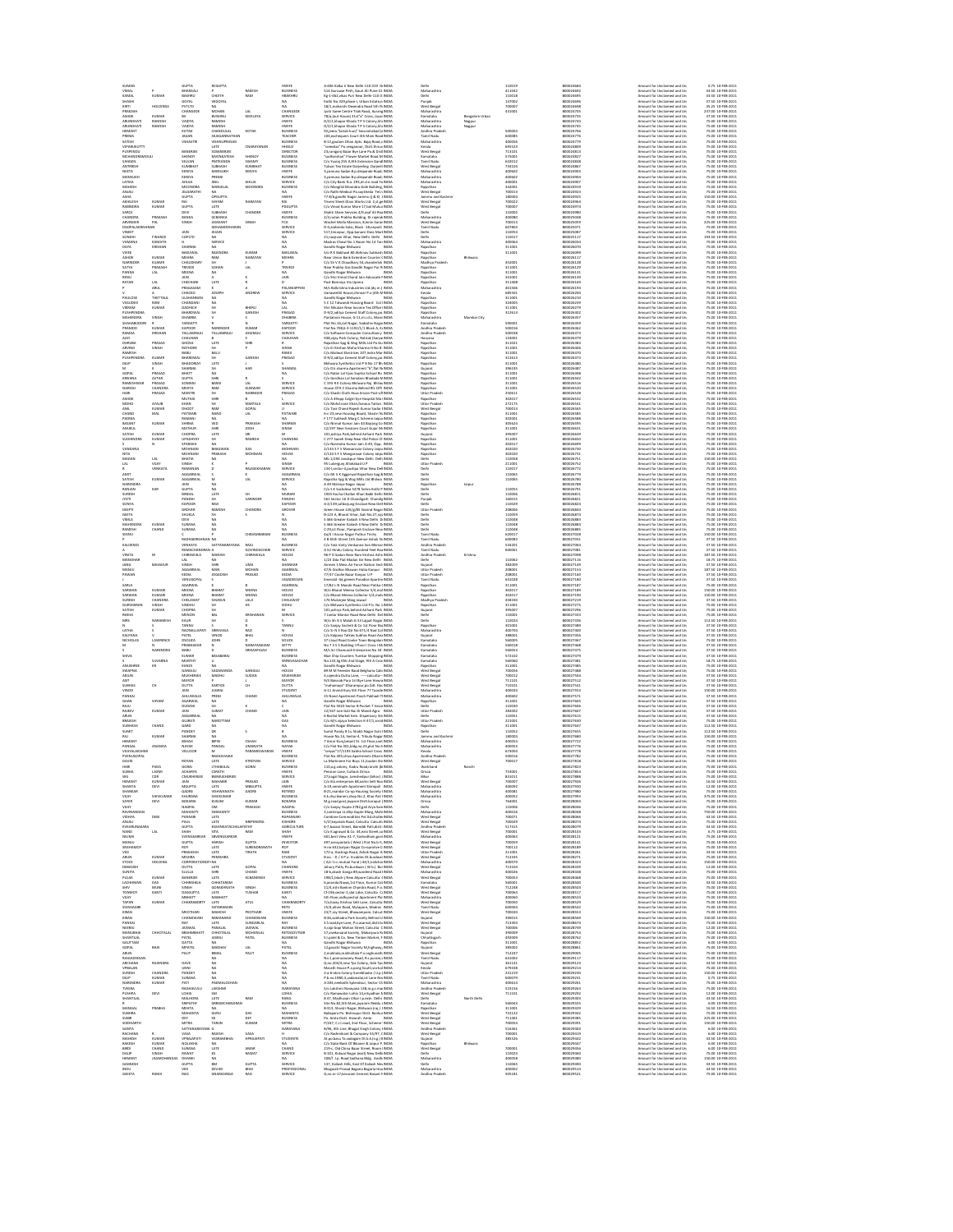| CARTI<br>VINEET<br>TRANSCORE<br>FINANCIAL<br>VUAYANT<br>SHEELA<br><b>STILATE</b><br><b>RUCHIKA</b><br>LAL<br>CHUN<br>SHRI<br>BADRI<br>VINOD<br>KUMAR<br><b>NATH</b><br>suaik<br>NAYANA<br>SUSHEELA<br>MADHU<br>ERIC<br><b>BINDU</b><br>OM<br>SAROJ<br><b>PRAKASE</b><br>ARUNIMA<br>GANANTHARAMAN<br>NEERA<br>PAWAN<br>INDU<br>HSJYOTHI<br>KUMAI<br>KISHOR<br>KULBHUSHAN<br><b>INCORA</b><br>HARIOM<br>JASOTA<br>SKMULLICK<br>ASHA<br>SRAJESWAR<br>NARESH<br>KUMAR<br>SHYAM<br><b>SUNDAR</b><br>VALSALA<br>KINSHNA<br>RAM<br>KAMLESH<br>GOBIND<br>G.<br>PRAMILA<br>NFRASTRI<br>SUDESH<br>SANJAY<br>MANAS<br>NARENDRA<br>ANUPAM<br>PUKHINA<br>P <i>AWAN</i><br>KUMAI<br><b>BYSANI</b><br><b>ASHOK</b><br>CHANDRAKANT<br>BHARATHI<br><b>VIVEK</b><br>PRAKASH<br>VJMATHÉW<br>AWADHÉSH<br>PRASAD<br>REKHA<br>JAYANTA<br>PRIT<br>PAL<br>ANJANA<br>SATYENDRA<br>KUMAR<br>PAWANLATA<br>ASHWIN<br>TAPAN<br>KUMAR<br>PUSHPA<br>PADMA<br>peyr<br>vivex<br>PRAKASH<br>.<br>SUNDAI<br>SHYAM<br>KUMAR<br>BINOD<br>CSANTHOSE<br>THOMAS<br>THEKKEKALAYU<br>SINOD<br>KUMAR | <b>BAWAT</b><br><b>BHUSHAN</b><br>SERVICESLTD<br>MALIK<br>MODE<br>BHATT<br>BHUSHAF<br>AGARWAI<br>NARANG<br>NATHOHANI<br>KHANNA<br>GHOSH<br><b>MAITRA</b><br>DAVE<br>UNNIKRIS<br><b>BERTWAL</b><br>MARTIN<br>SARAOGI<br>KALYAN<br>BORAR<br>KUMAR<br>BAJPAI<br><b>SURI</b><br>KÉJRIWAL<br>AGRAWALA<br>AGARWAL<br>SHARMA<br>MADHAVAN<br>VASWANI<br>TIBREWA<br><b>JAIN</b><br><b>HIKNADIA</b><br><b>VAARRAS</b><br>GHOSHDOS<br>KUMARI<br>RATWAN<br>NATARAJA<br><b>IAIN</b><br>LTD<br>ARORA<br>JAIN<br>CHAKRABARTY<br>KABRA<br><b>MPATEL</b><br><b>JAIN</b><br>MODI<br>SAMANI<br>RAJU<br><b>GUPTA</b><br><b>SINHA</b> | MSDURAI<br>SPSRAWAT<br>LALTA<br>COMPANY<br>LTCOL<br><b>BIPIN</b><br>shri<br>Mitruchi<br>SHRI<br>SHDEWAN<br>SHRI<br><b>SHBRAHMA</b><br><b>SBI</b><br>LATEHARIH<br>SATISH<br>ONNIKRO<br>SANJAY<br>JOSEPH<br><b>UMA</b><br>PA<br>KL<br>NA<br>ATUL<br>AGANESAN<br>VKSURI<br>NA<br>ECAGRAWALA<br>LATE<br>LATETCAGARWAL<br><b>SKSHARMA</b><br>RMADHAVAN<br>⊶MMLMAVA<br>SATISH<br>RSVASWANI<br>NA<br>UMA<br><b>PSAKTHIVADIVEL</b><br><b>BAMESHWAR</b><br>CHANDRAN<br>MINITYUNJOʻ<br><b>GOPALDAS</b><br><b>BIORISHINA</b><br>DEVENDRA<br>NA<br>JUGAL<br>NARESH<br>LATE<br>IAGDISH<br>MANUBHA | PRASAD<br>KLMALB<br>KUMAR<br>AKBHATT<br>KAM<br>RAKESH<br>CHAND<br>RNCHANDA<br>NAND<br>DEBESH<br>MAITRA<br>DAVE<br>PILLAI<br>KUMAR<br>THEOTON<br>SHANKAR<br><b>STRINAMA</b><br>BORAR<br>KUMAI<br>HSSRIDHA<br>CHANDRA<br>SHANKER<br>H<br>DASS<br>NAMBIAR<br>GHOSHDOSTIDA<br><b>BATWANI</b><br>BHATTA<br><b>JAIN</b> | SERVICE<br>HOLD<br>PROFESSIONAL<br><b>BUSINESS</b><br>SERVICE<br>MODI<br>SERVICE<br>JOURNALIST<br>BABU<br><b>BUSINESS</b><br><b>BUSINESS</b><br>SERVICE<br>GHOSH<br>service<br>SERVICE<br>SERVICE<br>BERIWAL<br>MARTIN<br>SARADGE<br><b>BUSINESS</b><br>NA<br>BAJPAI<br>SERVICE<br>SERVICE<br>NA<br>NA<br>ADVOCATE<br>SERVICE<br><b>BUSINESS</b><br>SERVICE<br>HOLD<br>BUSINESS<br>SERVICE<br>NA<br>TIBREWAL<br>HOLD<br>NA.<br><b>HIKNADIA</b><br><br>BUSINESS | tarya Jawainina Gurung Journy Pauricion<br>C - 621, Laxmi Bai Nagar, New Delhi NNDIA<br>A-g-621,shalimar Bagh Delhi - Delhi - INDIA<br>A-g-621,shalimar Bagh Delhi - Delhi - INDIA<br>510, Dalamal Tower, 5th Floor, Narin NDIA<br>C/o Malik House Raja-ii-ka Bae Alwar INDIA<br>C/o Shree Radhika Enterprises, 206,aBNDIA<br>He-98,e-7,extension, Avera Colony, BHNDIA<br>E-297,greater Kallash, Part-i, New DeliNDIA<br>E-297,greater Kallash, Part-i, New DeliNDIA<br>Qtr.11,type-v;vejalpur P & T Complex/NDIA<br>House No.294,block - 5, Greater Kaila/NDIA<br>E-56 greater Kailash-i New Delhi DelhNDIA<br>H.no.1046.sector-63. (phase-ix) ChandNDIA<br>C/o Sri S.n.somani 16-h.iudees Court INDIA<br>Live an announce advisory of the Calcutta NDIA<br>C/o Pabrica Stores 522 gurukripa,s.v. (NDIA<br>C/o Pabrica Stores 522 gurukripa S.v. (NDIA<br>Fb6,anil Abasan,4th Floor,chawal PattNDIA<br>C/o 203,pushpakunj, "a"road,churchij/NDIA<br>M-70, Commercial Complex, Greater INDIA<br>W/o P.a.subramanian Corporation BalNDIA<br>Bearing House B.charali, Sonitpur (assNDIA<br>Wife Of Maj Gen Shamsher Singh  (retNDIA<br>12/3-b, Northern Avenue, Calcutta CINDIA<br>186.block <sup>17</sup> New Alisone Calcutta CaNDIA<br>35c/9,indian Air Lines Colony Kalina, UNDIA<br>C/o Baheti Brothers 15, pagiya Putty SNDIA<br>C-6, anard Vihar Vikas Marg Extr. DellNDIA<br>L-0, amma virar viras neurg cent.<br>L-0, amma virar virar (1991)<br>19-10, somani Nagar Sepen Ltd, dusikhelNDIA<br>14-2475, neurg Neurg New Delhi Delhi Nagar Now<br>2475, neurg New Delhi Delhi Nagar Now<br>Handloom Variety Centre K | Tamil Nadu<br>Delhi<br>Delhi<br>Maharashtra<br>Rajasthan<br>West Beneal<br>Madhya Prade<br>Delhi<br>Gujarat<br>Delhi<br>Delhi<br>Punjab<br>West Benea<br>West Bengal<br>Maharashtra<br>Maharashtra<br>West Bengal<br>Maharashtra<br>Delhi<br><b>Tamil Nadu</b><br>Assam<br>Haryana<br>West Bengal<br>West Bengal<br>Maharashtra<br>Rajasthan<br>Delhi<br>Kamataka<br>West Bengal<br>Delhi<br>Maharashtra | North Delh                               | 600094<br>110052<br>400021<br>301001<br>700059<br>462016<br>110048<br>380015<br>110048<br>110048<br>160053<br>700027<br>700001<br>400004<br>400004<br>700059<br>400020<br>110048<br>636112<br>784176<br>124001<br>700037<br>700053<br>400029 | 800029575<br>capcona<br>800029630<br>800029670<br>800029742<br>800029780<br><b>BOOD25RD</b><br>BOODPRAY<br>80002987<br>B0002987.<br>800029876<br>800029882<br>80002989<br><b>BOODSBREE</b><br>B0002990-<br>B0002990:<br>800029984<br>800029989<br>800030034<br><b>BOODNOOM</b><br>80003006<br>B0003008<br>800030124<br>800030132<br>800030200 | Amount for Unclaimed and University<br>Amount for Unclaimed and University<br>Amount for Unclaimed and University<br>Amount for Unclaimed and Un<br>Amount for Unclaimed and Un<br>Amount for Unclaimed and Un<br>Amount for Unclaimed and Un<br>Amount for Unclaimed and Un<br>Amount for Unclaimed and Un<br>Amount for Unclaimed and Un<br>Amount for Unclaimed and Un<br>Amount for Unclaimed and Un<br>Amount for Unclaimed and Un<br>Amount for Unclaimed and Un<br>Amount for Unclaimed and Un<br>Amount for Unclaimed and Un<br>Amount for Unclaimed and Un<br>Amount for Unclaimed and Un<br>Amount for Unclaimed and Un<br>Amount for Unclaimed and Un<br>Amount for Unclaimed and Un<br>Amount for Unclaimed and Un<br>Amount for Unclaimed and Un<br>Amount for Unclaimed and Un<br>Amount for Unclaimed and Un | 37.50 10-FEB-2011<br>75.00 10-FEB-2011<br>150.00 10-FEB-2011<br>375.00 10-FEB-2011<br>75.00 10 FEB-2011<br>75.00 10-FEB-2011<br>43.50 10-FEB-2011<br>75.00 10-FEB-2011<br>150.00 10 FEB-2011<br>75.00 10-FEB-2013<br>75.00 10 FEB-2011<br>12.00 10 FEB-2011<br>27.75.10.6FR.2011<br>75.00 10-FEB-2011<br>75.00 10-FEB-2011<br>75.00 10 FEB-2011<br>6.00 10-FEB-2011<br>375.00 10 FEB-2011<br>150.00 10 FEB-2011<br>75.00 10-FEB-2011<br>75.00 10-FEB-2011<br>75.00 10-FEB-2013<br>150.00 10-FEB-2011<br>75.00 10-FEB-2011<br>25.00.10.658.2011 |
|-----------------------------------------------------------------------------------------------------------------------------------------------------------------------------------------------------------------------------------------------------------------------------------------------------------------------------------------------------------------------------------------------------------------------------------------------------------------------------------------------------------------------------------------------------------------------------------------------------------------------------------------------------------------------------------------------------------------------------------------------------------------------------------------------------------------------------------------------------------------------------------------------------------------------------------------------------------------------------------------------------------------------------------------------------------|------------------------------------------------------------------------------------------------------------------------------------------------------------------------------------------------------------------------------------------------------------------------------------------------------------------------------------------------------------------------------------------------------------------------------------------------------------------------------------------------------------------------------------------------------------------------------------------------------------------|--------------------------------------------------------------------------------------------------------------------------------------------------------------------------------------------------------------------------------------------------------------------------------------------------------------------------------------------------------------------------------------------------------------------------------------------------------------------------------------------------------------------------------------------------------------------------------------|-------------------------------------------------------------------------------------------------------------------------------------------------------------------------------------------------------------------------------------------------------------------------------------------------------------------|----------------------------------------------------------------------------------------------------------------------------------------------------------------------------------------------------------------------------------------------------------------------------------------------------------------------------------------------------------------------------------------------------------------------------------------------------------------|------------------------------------------------------------------------------------------------------------------------------------------------------------------------------------------------------------------------------------------------------------------------------------------------------------------------------------------------------------------------------------------------------------------------------------------------------------------------------------------------------------------------------------------------------------------------------------------------------------------------------------------------------------------------------------------------------------------------------------------------------------------------------------------------------------------------------------------------------------------------------------------------------------------------------------------------------------------------------------------------------------------------------------------------------------------------------------------------------------------------------------------------------------------------------------------------------------------------------------------------------------------------------------------------------------------------------------------------------------------------------------------------------------------------------------------------------------------------------------------------------------------------------------------------------------------------------------------------------------------------------|----------------------------------------------------------------------------------------------------------------------------------------------------------------------------------------------------------------------------------------------------------------------------------------------------------------------------------------------------------------------------------------------------------|------------------------------------------|----------------------------------------------------------------------------------------------------------------------------------------------------------------------------------------------------------------------------------------------|-----------------------------------------------------------------------------------------------------------------------------------------------------------------------------------------------------------------------------------------------------------------------------------------------------------------------------------------------|-----------------------------------------------------------------------------------------------------------------------------------------------------------------------------------------------------------------------------------------------------------------------------------------------------------------------------------------------------------------------------------------------------------------------------------------------------------------------------------------------------------------------------------------------------------------------------------------------------------------------------------------------------------------------------------------------------------------------------------------------------------------------------------------------------------------------------|------------------------------------------------------------------------------------------------------------------------------------------------------------------------------------------------------------------------------------------------------------------------------------------------------------------------------------------------------------------------------------------------------------------------------------------------------------------------------------------------------------------------------------------------|
|                                                                                                                                                                                                                                                                                                                                                                                                                                                                                                                                                                                                                                                                                                                                                                                                                                                                                                                                                                                                                                                           |                                                                                                                                                                                                                                                                                                                                                                                                                                                                                                                                                                                                                  |                                                                                                                                                                                                                                                                                                                                                                                                                                                                                                                                                                                      |                                                                                                                                                                                                                                                                                                                   |                                                                                                                                                                                                                                                                                                                                                                                                                                                                |                                                                                                                                                                                                                                                                                                                                                                                                                                                                                                                                                                                                                                                                                                                                                                                                                                                                                                                                                                                                                                                                                                                                                                                                                                                                                                                                                                                                                                                                                                                                                                                                                              |                                                                                                                                                                                                                                                                                                                                                                                                          |                                          |                                                                                                                                                                                                                                              |                                                                                                                                                                                                                                                                                                                                               |                                                                                                                                                                                                                                                                                                                                                                                                                                                                                                                                                                                                                                                                                                                                                                                                                             |                                                                                                                                                                                                                                                                                                                                                                                                                                                                                                                                                |
|                                                                                                                                                                                                                                                                                                                                                                                                                                                                                                                                                                                                                                                                                                                                                                                                                                                                                                                                                                                                                                                           |                                                                                                                                                                                                                                                                                                                                                                                                                                                                                                                                                                                                                  |                                                                                                                                                                                                                                                                                                                                                                                                                                                                                                                                                                                      |                                                                                                                                                                                                                                                                                                                   |                                                                                                                                                                                                                                                                                                                                                                                                                                                                |                                                                                                                                                                                                                                                                                                                                                                                                                                                                                                                                                                                                                                                                                                                                                                                                                                                                                                                                                                                                                                                                                                                                                                                                                                                                                                                                                                                                                                                                                                                                                                                                                              |                                                                                                                                                                                                                                                                                                                                                                                                          |                                          |                                                                                                                                                                                                                                              |                                                                                                                                                                                                                                                                                                                                               |                                                                                                                                                                                                                                                                                                                                                                                                                                                                                                                                                                                                                                                                                                                                                                                                                             |                                                                                                                                                                                                                                                                                                                                                                                                                                                                                                                                                |
|                                                                                                                                                                                                                                                                                                                                                                                                                                                                                                                                                                                                                                                                                                                                                                                                                                                                                                                                                                                                                                                           |                                                                                                                                                                                                                                                                                                                                                                                                                                                                                                                                                                                                                  |                                                                                                                                                                                                                                                                                                                                                                                                                                                                                                                                                                                      |                                                                                                                                                                                                                                                                                                                   |                                                                                                                                                                                                                                                                                                                                                                                                                                                                |                                                                                                                                                                                                                                                                                                                                                                                                                                                                                                                                                                                                                                                                                                                                                                                                                                                                                                                                                                                                                                                                                                                                                                                                                                                                                                                                                                                                                                                                                                                                                                                                                              |                                                                                                                                                                                                                                                                                                                                                                                                          |                                          |                                                                                                                                                                                                                                              |                                                                                                                                                                                                                                                                                                                                               |                                                                                                                                                                                                                                                                                                                                                                                                                                                                                                                                                                                                                                                                                                                                                                                                                             |                                                                                                                                                                                                                                                                                                                                                                                                                                                                                                                                                |
|                                                                                                                                                                                                                                                                                                                                                                                                                                                                                                                                                                                                                                                                                                                                                                                                                                                                                                                                                                                                                                                           |                                                                                                                                                                                                                                                                                                                                                                                                                                                                                                                                                                                                                  |                                                                                                                                                                                                                                                                                                                                                                                                                                                                                                                                                                                      |                                                                                                                                                                                                                                                                                                                   |                                                                                                                                                                                                                                                                                                                                                                                                                                                                |                                                                                                                                                                                                                                                                                                                                                                                                                                                                                                                                                                                                                                                                                                                                                                                                                                                                                                                                                                                                                                                                                                                                                                                                                                                                                                                                                                                                                                                                                                                                                                                                                              |                                                                                                                                                                                                                                                                                                                                                                                                          |                                          |                                                                                                                                                                                                                                              |                                                                                                                                                                                                                                                                                                                                               |                                                                                                                                                                                                                                                                                                                                                                                                                                                                                                                                                                                                                                                                                                                                                                                                                             |                                                                                                                                                                                                                                                                                                                                                                                                                                                                                                                                                |
|                                                                                                                                                                                                                                                                                                                                                                                                                                                                                                                                                                                                                                                                                                                                                                                                                                                                                                                                                                                                                                                           |                                                                                                                                                                                                                                                                                                                                                                                                                                                                                                                                                                                                                  |                                                                                                                                                                                                                                                                                                                                                                                                                                                                                                                                                                                      |                                                                                                                                                                                                                                                                                                                   |                                                                                                                                                                                                                                                                                                                                                                                                                                                                |                                                                                                                                                                                                                                                                                                                                                                                                                                                                                                                                                                                                                                                                                                                                                                                                                                                                                                                                                                                                                                                                                                                                                                                                                                                                                                                                                                                                                                                                                                                                                                                                                              |                                                                                                                                                                                                                                                                                                                                                                                                          |                                          |                                                                                                                                                                                                                                              |                                                                                                                                                                                                                                                                                                                                               |                                                                                                                                                                                                                                                                                                                                                                                                                                                                                                                                                                                                                                                                                                                                                                                                                             |                                                                                                                                                                                                                                                                                                                                                                                                                                                                                                                                                |
|                                                                                                                                                                                                                                                                                                                                                                                                                                                                                                                                                                                                                                                                                                                                                                                                                                                                                                                                                                                                                                                           |                                                                                                                                                                                                                                                                                                                                                                                                                                                                                                                                                                                                                  |                                                                                                                                                                                                                                                                                                                                                                                                                                                                                                                                                                                      |                                                                                                                                                                                                                                                                                                                   |                                                                                                                                                                                                                                                                                                                                                                                                                                                                |                                                                                                                                                                                                                                                                                                                                                                                                                                                                                                                                                                                                                                                                                                                                                                                                                                                                                                                                                                                                                                                                                                                                                                                                                                                                                                                                                                                                                                                                                                                                                                                                                              |                                                                                                                                                                                                                                                                                                                                                                                                          |                                          |                                                                                                                                                                                                                                              |                                                                                                                                                                                                                                                                                                                                               |                                                                                                                                                                                                                                                                                                                                                                                                                                                                                                                                                                                                                                                                                                                                                                                                                             |                                                                                                                                                                                                                                                                                                                                                                                                                                                                                                                                                |
|                                                                                                                                                                                                                                                                                                                                                                                                                                                                                                                                                                                                                                                                                                                                                                                                                                                                                                                                                                                                                                                           |                                                                                                                                                                                                                                                                                                                                                                                                                                                                                                                                                                                                                  |                                                                                                                                                                                                                                                                                                                                                                                                                                                                                                                                                                                      |                                                                                                                                                                                                                                                                                                                   |                                                                                                                                                                                                                                                                                                                                                                                                                                                                |                                                                                                                                                                                                                                                                                                                                                                                                                                                                                                                                                                                                                                                                                                                                                                                                                                                                                                                                                                                                                                                                                                                                                                                                                                                                                                                                                                                                                                                                                                                                                                                                                              |                                                                                                                                                                                                                                                                                                                                                                                                          |                                          |                                                                                                                                                                                                                                              |                                                                                                                                                                                                                                                                                                                                               |                                                                                                                                                                                                                                                                                                                                                                                                                                                                                                                                                                                                                                                                                                                                                                                                                             |                                                                                                                                                                                                                                                                                                                                                                                                                                                                                                                                                |
|                                                                                                                                                                                                                                                                                                                                                                                                                                                                                                                                                                                                                                                                                                                                                                                                                                                                                                                                                                                                                                                           |                                                                                                                                                                                                                                                                                                                                                                                                                                                                                                                                                                                                                  |                                                                                                                                                                                                                                                                                                                                                                                                                                                                                                                                                                                      |                                                                                                                                                                                                                                                                                                                   |                                                                                                                                                                                                                                                                                                                                                                                                                                                                |                                                                                                                                                                                                                                                                                                                                                                                                                                                                                                                                                                                                                                                                                                                                                                                                                                                                                                                                                                                                                                                                                                                                                                                                                                                                                                                                                                                                                                                                                                                                                                                                                              |                                                                                                                                                                                                                                                                                                                                                                                                          |                                          |                                                                                                                                                                                                                                              |                                                                                                                                                                                                                                                                                                                                               |                                                                                                                                                                                                                                                                                                                                                                                                                                                                                                                                                                                                                                                                                                                                                                                                                             |                                                                                                                                                                                                                                                                                                                                                                                                                                                                                                                                                |
|                                                                                                                                                                                                                                                                                                                                                                                                                                                                                                                                                                                                                                                                                                                                                                                                                                                                                                                                                                                                                                                           |                                                                                                                                                                                                                                                                                                                                                                                                                                                                                                                                                                                                                  |                                                                                                                                                                                                                                                                                                                                                                                                                                                                                                                                                                                      |                                                                                                                                                                                                                                                                                                                   |                                                                                                                                                                                                                                                                                                                                                                                                                                                                |                                                                                                                                                                                                                                                                                                                                                                                                                                                                                                                                                                                                                                                                                                                                                                                                                                                                                                                                                                                                                                                                                                                                                                                                                                                                                                                                                                                                                                                                                                                                                                                                                              |                                                                                                                                                                                                                                                                                                                                                                                                          |                                          |                                                                                                                                                                                                                                              |                                                                                                                                                                                                                                                                                                                                               |                                                                                                                                                                                                                                                                                                                                                                                                                                                                                                                                                                                                                                                                                                                                                                                                                             |                                                                                                                                                                                                                                                                                                                                                                                                                                                                                                                                                |
|                                                                                                                                                                                                                                                                                                                                                                                                                                                                                                                                                                                                                                                                                                                                                                                                                                                                                                                                                                                                                                                           |                                                                                                                                                                                                                                                                                                                                                                                                                                                                                                                                                                                                                  |                                                                                                                                                                                                                                                                                                                                                                                                                                                                                                                                                                                      |                                                                                                                                                                                                                                                                                                                   |                                                                                                                                                                                                                                                                                                                                                                                                                                                                |                                                                                                                                                                                                                                                                                                                                                                                                                                                                                                                                                                                                                                                                                                                                                                                                                                                                                                                                                                                                                                                                                                                                                                                                                                                                                                                                                                                                                                                                                                                                                                                                                              |                                                                                                                                                                                                                                                                                                                                                                                                          |                                          |                                                                                                                                                                                                                                              |                                                                                                                                                                                                                                                                                                                                               |                                                                                                                                                                                                                                                                                                                                                                                                                                                                                                                                                                                                                                                                                                                                                                                                                             |                                                                                                                                                                                                                                                                                                                                                                                                                                                                                                                                                |
|                                                                                                                                                                                                                                                                                                                                                                                                                                                                                                                                                                                                                                                                                                                                                                                                                                                                                                                                                                                                                                                           |                                                                                                                                                                                                                                                                                                                                                                                                                                                                                                                                                                                                                  |                                                                                                                                                                                                                                                                                                                                                                                                                                                                                                                                                                                      |                                                                                                                                                                                                                                                                                                                   |                                                                                                                                                                                                                                                                                                                                                                                                                                                                |                                                                                                                                                                                                                                                                                                                                                                                                                                                                                                                                                                                                                                                                                                                                                                                                                                                                                                                                                                                                                                                                                                                                                                                                                                                                                                                                                                                                                                                                                                                                                                                                                              |                                                                                                                                                                                                                                                                                                                                                                                                          |                                          |                                                                                                                                                                                                                                              |                                                                                                                                                                                                                                                                                                                                               |                                                                                                                                                                                                                                                                                                                                                                                                                                                                                                                                                                                                                                                                                                                                                                                                                             |                                                                                                                                                                                                                                                                                                                                                                                                                                                                                                                                                |
|                                                                                                                                                                                                                                                                                                                                                                                                                                                                                                                                                                                                                                                                                                                                                                                                                                                                                                                                                                                                                                                           |                                                                                                                                                                                                                                                                                                                                                                                                                                                                                                                                                                                                                  |                                                                                                                                                                                                                                                                                                                                                                                                                                                                                                                                                                                      |                                                                                                                                                                                                                                                                                                                   |                                                                                                                                                                                                                                                                                                                                                                                                                                                                |                                                                                                                                                                                                                                                                                                                                                                                                                                                                                                                                                                                                                                                                                                                                                                                                                                                                                                                                                                                                                                                                                                                                                                                                                                                                                                                                                                                                                                                                                                                                                                                                                              |                                                                                                                                                                                                                                                                                                                                                                                                          |                                          |                                                                                                                                                                                                                                              |                                                                                                                                                                                                                                                                                                                                               |                                                                                                                                                                                                                                                                                                                                                                                                                                                                                                                                                                                                                                                                                                                                                                                                                             |                                                                                                                                                                                                                                                                                                                                                                                                                                                                                                                                                |
|                                                                                                                                                                                                                                                                                                                                                                                                                                                                                                                                                                                                                                                                                                                                                                                                                                                                                                                                                                                                                                                           |                                                                                                                                                                                                                                                                                                                                                                                                                                                                                                                                                                                                                  |                                                                                                                                                                                                                                                                                                                                                                                                                                                                                                                                                                                      |                                                                                                                                                                                                                                                                                                                   |                                                                                                                                                                                                                                                                                                                                                                                                                                                                |                                                                                                                                                                                                                                                                                                                                                                                                                                                                                                                                                                                                                                                                                                                                                                                                                                                                                                                                                                                                                                                                                                                                                                                                                                                                                                                                                                                                                                                                                                                                                                                                                              |                                                                                                                                                                                                                                                                                                                                                                                                          |                                          | 311001<br>110049<br>560085                                                                                                                                                                                                                   | BOORROOM                                                                                                                                                                                                                                                                                                                                      |                                                                                                                                                                                                                                                                                                                                                                                                                                                                                                                                                                                                                                                                                                                                                                                                                             |                                                                                                                                                                                                                                                                                                                                                                                                                                                                                                                                                |
|                                                                                                                                                                                                                                                                                                                                                                                                                                                                                                                                                                                                                                                                                                                                                                                                                                                                                                                                                                                                                                                           |                                                                                                                                                                                                                                                                                                                                                                                                                                                                                                                                                                                                                  |                                                                                                                                                                                                                                                                                                                                                                                                                                                                                                                                                                                      |                                                                                                                                                                                                                                                                                                                   |                                                                                                                                                                                                                                                                                                                                                                                                                                                                |                                                                                                                                                                                                                                                                                                                                                                                                                                                                                                                                                                                                                                                                                                                                                                                                                                                                                                                                                                                                                                                                                                                                                                                                                                                                                                                                                                                                                                                                                                                                                                                                                              |                                                                                                                                                                                                                                                                                                                                                                                                          |                                          |                                                                                                                                                                                                                                              | 800030256                                                                                                                                                                                                                                                                                                                                     | Amount for Unclaimed and Uni<br>Amount for Unclaimed and Uni<br>Amount for Unclaimed and Uni                                                                                                                                                                                                                                                                                                                                                                                                                                                                                                                                                                                                                                                                                                                                | 225.00 10-FEB-2011<br>75.00 10-FEB-2011<br>6.00 10-FEB-2011                                                                                                                                                                                                                                                                                                                                                                                                                                                                                    |
|                                                                                                                                                                                                                                                                                                                                                                                                                                                                                                                                                                                                                                                                                                                                                                                                                                                                                                                                                                                                                                                           |                                                                                                                                                                                                                                                                                                                                                                                                                                                                                                                                                                                                                  |                                                                                                                                                                                                                                                                                                                                                                                                                                                                                                                                                                                      |                                                                                                                                                                                                                                                                                                                   |                                                                                                                                                                                                                                                                                                                                                                                                                                                                |                                                                                                                                                                                                                                                                                                                                                                                                                                                                                                                                                                                                                                                                                                                                                                                                                                                                                                                                                                                                                                                                                                                                                                                                                                                                                                                                                                                                                                                                                                                                                                                                                              |                                                                                                                                                                                                                                                                                                                                                                                                          |                                          | 700007<br>110092<br>425203                                                                                                                                                                                                                   | 800030265<br>800030270<br>800030322                                                                                                                                                                                                                                                                                                           | Amount for Unclaimed and Un<br>Amount for Unclaimed and Un<br>Amount for Unclaimed and Un                                                                                                                                                                                                                                                                                                                                                                                                                                                                                                                                                                                                                                                                                                                                   | 225.00 10-FEB-2011<br>99.00 10 FEB-2011<br>75.00 10 FEB-2011                                                                                                                                                                                                                                                                                                                                                                                                                                                                                   |
|                                                                                                                                                                                                                                                                                                                                                                                                                                                                                                                                                                                                                                                                                                                                                                                                                                                                                                                                                                                                                                                           |                                                                                                                                                                                                                                                                                                                                                                                                                                                                                                                                                                                                                  |                                                                                                                                                                                                                                                                                                                                                                                                                                                                                                                                                                                      |                                                                                                                                                                                                                                                                                                                   |                                                                                                                                                                                                                                                                                                                                                                                                                                                                |                                                                                                                                                                                                                                                                                                                                                                                                                                                                                                                                                                                                                                                                                                                                                                                                                                                                                                                                                                                                                                                                                                                                                                                                                                                                                                                                                                                                                                                                                                                                                                                                                              | Uttar Pradesi<br>Delhi                                                                                                                                                                                                                                                                                                                                                                                   |                                          | 250002<br>110023                                                                                                                                                                                                                             | 80003034<br>BOODSDSS*                                                                                                                                                                                                                                                                                                                         | Amount for Unclaimed and Un<br>Amount for Unclaimed and Un                                                                                                                                                                                                                                                                                                                                                                                                                                                                                                                                                                                                                                                                                                                                                                  | 150.00 10-FEB-2011<br>75.00 10-FEB-2011                                                                                                                                                                                                                                                                                                                                                                                                                                                                                                        |
|                                                                                                                                                                                                                                                                                                                                                                                                                                                                                                                                                                                                                                                                                                                                                                                                                                                                                                                                                                                                                                                           |                                                                                                                                                                                                                                                                                                                                                                                                                                                                                                                                                                                                                  |                                                                                                                                                                                                                                                                                                                                                                                                                                                                                                                                                                                      |                                                                                                                                                                                                                                                                                                                   |                                                                                                                                                                                                                                                                                                                                                                                                                                                                |                                                                                                                                                                                                                                                                                                                                                                                                                                                                                                                                                                                                                                                                                                                                                                                                                                                                                                                                                                                                                                                                                                                                                                                                                                                                                                                                                                                                                                                                                                                                                                                                                              | West Bengal                                                                                                                                                                                                                                                                                                                                                                                              |                                          | 712103<br>812001                                                                                                                                                                                                                             | 800030379<br>B00030395                                                                                                                                                                                                                                                                                                                        | Amount for Unclaimed and Un<br>Amount for Unclaimed and Un                                                                                                                                                                                                                                                                                                                                                                                                                                                                                                                                                                                                                                                                                                                                                                  | 75.00 10-FEB-2011<br>12.00 10-FEB-2011                                                                                                                                                                                                                                                                                                                                                                                                                                                                                                         |
|                                                                                                                                                                                                                                                                                                                                                                                                                                                                                                                                                                                                                                                                                                                                                                                                                                                                                                                                                                                                                                                           |                                                                                                                                                                                                                                                                                                                                                                                                                                                                                                                                                                                                                  |                                                                                                                                                                                                                                                                                                                                                                                                                                                                                                                                                                                      |                                                                                                                                                                                                                                                                                                                   |                                                                                                                                                                                                                                                                                                                                                                                                                                                                | 19,rukhmani Nagar RamanathapuranINDIA<br>C/o Rk.kankaria & Co. 33 Brabourne INDIA                                                                                                                                                                                                                                                                                                                                                                                                                                                                                                                                                                                                                                                                                                                                                                                                                                                                                                                                                                                                                                                                                                                                                                                                                                                                                                                                                                                                                                                                                                                                            | <b>Tamil Nadu</b><br>West Bengal                                                                                                                                                                                                                                                                                                                                                                         |                                          | 641045<br>700001                                                                                                                                                                                                                             | 800030408<br>800030435                                                                                                                                                                                                                                                                                                                        | Amount for Unclaimed and Un<br>Amount for Unclaimed and Un                                                                                                                                                                                                                                                                                                                                                                                                                                                                                                                                                                                                                                                                                                                                                                  | 75.00 10-FEB-2011<br>43.50 10 FEB-2011                                                                                                                                                                                                                                                                                                                                                                                                                                                                                                         |
|                                                                                                                                                                                                                                                                                                                                                                                                                                                                                                                                                                                                                                                                                                                                                                                                                                                                                                                                                                                                                                                           |                                                                                                                                                                                                                                                                                                                                                                                                                                                                                                                                                                                                                  |                                                                                                                                                                                                                                                                                                                                                                                                                                                                                                                                                                                      |                                                                                                                                                                                                                                                                                                                   |                                                                                                                                                                                                                                                                                                                                                                                                                                                                | Cin Vitari Bharati & sheetal Market, BNDIA                                                                                                                                                                                                                                                                                                                                                                                                                                                                                                                                                                                                                                                                                                                                                                                                                                                                                                                                                                                                                                                                                                                                                                                                                                                                                                                                                                                                                                                                                                                                                                                   | <b>Balactha</b><br>Maharashtr                                                                                                                                                                                                                                                                                                                                                                            |                                          | 332001<br>40070                                                                                                                                                                                                                              | 800030456<br><b>BOODNOSCH</b>                                                                                                                                                                                                                                                                                                                 | Amount for Unclaimed and Un                                                                                                                                                                                                                                                                                                                                                                                                                                                                                                                                                                                                                                                                                                                                                                                                 | 87.00 10 FEB 2011<br>12.00 10-FEB-2011                                                                                                                                                                                                                                                                                                                                                                                                                                                                                                         |
|                                                                                                                                                                                                                                                                                                                                                                                                                                                                                                                                                                                                                                                                                                                                                                                                                                                                                                                                                                                                                                                           |                                                                                                                                                                                                                                                                                                                                                                                                                                                                                                                                                                                                                  |                                                                                                                                                                                                                                                                                                                                                                                                                                                                                                                                                                                      |                                                                                                                                                                                                                                                                                                                   | <b>BUSINESS</b><br>AGARWAI                                                                                                                                                                                                                                                                                                                                                                                                                                     | Namfin (i) Investment PvLtd. Shop NINDIA<br>C/o.smt.paramita Singh,6/1,ist Floor INDIA<br>671,new Millenium Apartment Plot NINDIA                                                                                                                                                                                                                                                                                                                                                                                                                                                                                                                                                                                                                                                                                                                                                                                                                                                                                                                                                                                                                                                                                                                                                                                                                                                                                                                                                                                                                                                                                            | West Bengal                                                                                                                                                                                                                                                                                                                                                                                              |                                          | 700032<br>110075                                                                                                                                                                                                                             | B00030525<br>B00030537                                                                                                                                                                                                                                                                                                                        | Amount for Unclaimed and Un<br>Amount for Unclaimed and University<br>Amount for Unclaimed and University                                                                                                                                                                                                                                                                                                                                                                                                                                                                                                                                                                                                                                                                                                                   | 12.00 10-FEB-2011<br>6.00 10-FEB-2011                                                                                                                                                                                                                                                                                                                                                                                                                                                                                                          |
|                                                                                                                                                                                                                                                                                                                                                                                                                                                                                                                                                                                                                                                                                                                                                                                                                                                                                                                                                                                                                                                           |                                                                                                                                                                                                                                                                                                                                                                                                                                                                                                                                                                                                                  |                                                                                                                                                                                                                                                                                                                                                                                                                                                                                                                                                                                      |                                                                                                                                                                                                                                                                                                                   | RETIRED<br>TEACHING                                                                                                                                                                                                                                                                                                                                                                                                                                            | 305, Vrindawan Park Plot-20, Sector-1NDIA                                                                                                                                                                                                                                                                                                                                                                                                                                                                                                                                                                                                                                                                                                                                                                                                                                                                                                                                                                                                                                                                                                                                                                                                                                                                                                                                                                                                                                                                                                                                                                                    | Gujarat<br>Kamataka                                                                                                                                                                                                                                                                                                                                                                                      |                                          | 370201<br>577139                                                                                                                                                                                                                             | 800030545<br>800030559                                                                                                                                                                                                                                                                                                                        | Amount for Unclaimed and Un                                                                                                                                                                                                                                                                                                                                                                                                                                                                                                                                                                                                                                                                                                                                                                                                 | 75.00 10 FEB-2011<br>43.50 10 FEB-2011                                                                                                                                                                                                                                                                                                                                                                                                                                                                                                         |
|                                                                                                                                                                                                                                                                                                                                                                                                                                                                                                                                                                                                                                                                                                                                                                                                                                                                                                                                                                                                                                                           |                                                                                                                                                                                                                                                                                                                                                                                                                                                                                                                                                                                                                  |                                                                                                                                                                                                                                                                                                                                                                                                                                                                                                                                                                                      |                                                                                                                                                                                                                                                                                                                   |                                                                                                                                                                                                                                                                                                                                                                                                                                                                | 300, virmanust varit (* 1101–20. second Madha Myhtei Bilg), Hari Hara StreetJNDIA<br>C-60,shaatri Nagar Bhihurar RajasthariNDIA<br>C-60,shaatri Nagar Bhihurar RajasthariNDIA<br>C-60 industrial Investment Trust CorporNDIA<br>Pal Apartm                                                                                                                                                                                                                                                                                                                                                                                                                                                                                                                                                                                                                                                                                                                                                                                                                                                                                                                                                                                                                                                                                                                                                                                                                                                                                                                                                                                   | Raiasthan<br>Maharasht                                                                                                                                                                                                                                                                                                                                                                                   |                                          | 311001                                                                                                                                                                                                                                       | 80003056<br><b>BOODNOSS</b>                                                                                                                                                                                                                                                                                                                   | Amount for Unclaimed and Un<br>Amount for Unclaimed and Un                                                                                                                                                                                                                                                                                                                                                                                                                                                                                                                                                                                                                                                                                                                                                                  | 75.00 10 FEB 2011                                                                                                                                                                                                                                                                                                                                                                                                                                                                                                                              |
|                                                                                                                                                                                                                                                                                                                                                                                                                                                                                                                                                                                                                                                                                                                                                                                                                                                                                                                                                                                                                                                           |                                                                                                                                                                                                                                                                                                                                                                                                                                                                                                                                                                                                                  |                                                                                                                                                                                                                                                                                                                                                                                                                                                                                                                                                                                      | KISHORE<br>CHAND                                                                                                                                                                                                                                                                                                  | ARORA                                                                                                                                                                                                                                                                                                                                                                                                                                                          |                                                                                                                                                                                                                                                                                                                                                                                                                                                                                                                                                                                                                                                                                                                                                                                                                                                                                                                                                                                                                                                                                                                                                                                                                                                                                                                                                                                                                                                                                                                                                                                                                              | Delhi<br>Delhi                                                                                                                                                                                                                                                                                                                                                                                           |                                          | 400001<br>11003                                                                                                                                                                                                                              | B00030614<br>B00030623                                                                                                                                                                                                                                                                                                                        | Amount for Unclaimed and Un<br>Amount for Unclaimed and Un                                                                                                                                                                                                                                                                                                                                                                                                                                                                                                                                                                                                                                                                                                                                                                  | 375.00 10-FEB-2011<br>75.00 10-FEB-2011                                                                                                                                                                                                                                                                                                                                                                                                                                                                                                        |
|                                                                                                                                                                                                                                                                                                                                                                                                                                                                                                                                                                                                                                                                                                                                                                                                                                                                                                                                                                                                                                                           |                                                                                                                                                                                                                                                                                                                                                                                                                                                                                                                                                                                                                  |                                                                                                                                                                                                                                                                                                                                                                                                                                                                                                                                                                                      | MMCHAKE                                                                                                                                                                                                                                                                                                           | JAIN<br><b>BUSINESS</b>                                                                                                                                                                                                                                                                                                                                                                                                                                        | C/o Dna Pharmaceuticals P.o.domjur.)NDIA                                                                                                                                                                                                                                                                                                                                                                                                                                                                                                                                                                                                                                                                                                                                                                                                                                                                                                                                                                                                                                                                                                                                                                                                                                                                                                                                                                                                                                                                                                                                                                                     | West Bengal                                                                                                                                                                                                                                                                                                                                                                                              |                                          | 110092<br>711405                                                                                                                                                                                                                             | 800030626                                                                                                                                                                                                                                                                                                                                     | Amount for Unclaimed and Un<br>Amount for Unclaimed and Un                                                                                                                                                                                                                                                                                                                                                                                                                                                                                                                                                                                                                                                                                                                                                                  | 75.00 10-FEB-2013<br>75.00 10 FEB-2011                                                                                                                                                                                                                                                                                                                                                                                                                                                                                                         |
|                                                                                                                                                                                                                                                                                                                                                                                                                                                                                                                                                                                                                                                                                                                                                                                                                                                                                                                                                                                                                                                           |                                                                                                                                                                                                                                                                                                                                                                                                                                                                                                                                                                                                                  |                                                                                                                                                                                                                                                                                                                                                                                                                                                                                                                                                                                      | CHNDRA<br><b>PATEL</b>                                                                                                                                                                                                                                                                                            | KABRA<br><b>BUSINESS</b>                                                                                                                                                                                                                                                                                                                                                                                                                                       | C/o N.k.testile Near Hotel Vijay,bazarINDIA<br>1.tulsi Baue Society Manialpur, BarodINDIA                                                                                                                                                                                                                                                                                                                                                                                                                                                                                                                                                                                                                                                                                                                                                                                                                                                                                                                                                                                                                                                                                                                                                                                                                                                                                                                                                                                                                                                                                                                                    | Rajasthar<br>Gujarat                                                                                                                                                                                                                                                                                                                                                                                     |                                          | 311001<br>390011                                                                                                                                                                                                                             | 800030654<br>800030790                                                                                                                                                                                                                                                                                                                        | Amount for Unclaimed and Un<br>Amount for Unclaimed and Un                                                                                                                                                                                                                                                                                                                                                                                                                                                                                                                                                                                                                                                                                                                                                                  | 75.00 10 FEB-2011<br>6.00 10 FEB-2011                                                                                                                                                                                                                                                                                                                                                                                                                                                                                                          |
|                                                                                                                                                                                                                                                                                                                                                                                                                                                                                                                                                                                                                                                                                                                                                                                                                                                                                                                                                                                                                                                           |                                                                                                                                                                                                                                                                                                                                                                                                                                                                                                                                                                                                                  | <b>MAMAL</b><br>PMOD                                                                                                                                                                                                                                                                                                                                                                                                                                                                                                                                                                 | GOLCHHA                                                                                                                                                                                                                                                                                                           | SERVICE<br>BUSINESS                                                                                                                                                                                                                                                                                                                                                                                                                                            | Co Oswal Paper Prints 922, Justin RollNDIA<br>Ec-158, salt Lake Sector-1 Calcutta CallNDIA<br>C/o Sri G. narappa Sri KanyakaparamelNDIA                                                                                                                                                                                                                                                                                                                                                                                                                                                                                                                                                                                                                                                                                                                                                                                                                                                                                                                                                                                                                                                                                                                                                                                                                                                                                                                                                                                                                                                                                      | Delhi<br>West Bengal                                                                                                                                                                                                                                                                                                                                                                                     |                                          | 110002<br>700064                                                                                                                                                                                                                             | <b>BOOTSTRO</b><br>mmense                                                                                                                                                                                                                                                                                                                     | Amount for Unclaimed and Uni<br>Amount for Unclaimed and Uni<br>Amount for Unclaimed and Uni                                                                                                                                                                                                                                                                                                                                                                                                                                                                                                                                                                                                                                                                                                                                | 75.00 10-FEB-2011<br>0.75 10-FEB-2011<br>118.50 10-FEB-2011                                                                                                                                                                                                                                                                                                                                                                                                                                                                                    |
|                                                                                                                                                                                                                                                                                                                                                                                                                                                                                                                                                                                                                                                                                                                                                                                                                                                                                                                                                                                                                                                           |                                                                                                                                                                                                                                                                                                                                                                                                                                                                                                                                                                                                                  | VLATE<br>CHANDRAKANT                                                                                                                                                                                                                                                                                                                                                                                                                                                                                                                                                                 | SHARE                                                                                                                                                                                                                                                                                                             | BYELLA<br>BROKER                                                                                                                                                                                                                                                                                                                                                                                                                                               | 1207.b 12th Floor Stock Each towers INDIA                                                                                                                                                                                                                                                                                                                                                                                                                                                                                                                                                                                                                                                                                                                                                                                                                                                                                                                                                                                                                                                                                                                                                                                                                                                                                                                                                                                                                                                                                                                                                                                    | Andhra Prades<br>Maharashtra                                                                                                                                                                                                                                                                                                                                                                             |                                          | 518599<br>400023                                                                                                                                                                                                                             | 800030873<br>800030890                                                                                                                                                                                                                                                                                                                        | Amount for Unclaimed and Un                                                                                                                                                                                                                                                                                                                                                                                                                                                                                                                                                                                                                                                                                                                                                                                                 | 75.00 10 FEB-2011                                                                                                                                                                                                                                                                                                                                                                                                                                                                                                                              |
|                                                                                                                                                                                                                                                                                                                                                                                                                                                                                                                                                                                                                                                                                                                                                                                                                                                                                                                                                                                                                                                           |                                                                                                                                                                                                                                                                                                                                                                                                                                                                                                                                                                                                                  | NDBRAJU<br>SHKNGUPTA                                                                                                                                                                                                                                                                                                                                                                                                                                                                                                                                                                 |                                                                                                                                                                                                                                                                                                                   | HOLD<br><b>BUSINESS</b>                                                                                                                                                                                                                                                                                                                                                                                                                                        | W/o N.o.b.raju 183-5 Block 38th CrosNDIA<br>Khandelwal & Associates E-2/16.iii RdNDIA                                                                                                                                                                                                                                                                                                                                                                                                                                                                                                                                                                                                                                                                                                                                                                                                                                                                                                                                                                                                                                                                                                                                                                                                                                                                                                                                                                                                                                                                                                                                        | Kamataka<br>Delhi                                                                                                                                                                                                                                                                                                                                                                                        |                                          | 560040<br>110002                                                                                                                                                                                                                             | 800030920<br>800030986                                                                                                                                                                                                                                                                                                                        | Amount for Unclaimed and Un<br>Amount for Unclaimed and Un                                                                                                                                                                                                                                                                                                                                                                                                                                                                                                                                                                                                                                                                                                                                                                  | 75.00 10-FEB-2011<br>75.00 10 FEB-2011                                                                                                                                                                                                                                                                                                                                                                                                                                                                                                         |
|                                                                                                                                                                                                                                                                                                                                                                                                                                                                                                                                                                                                                                                                                                                                                                                                                                                                                                                                                                                                                                                           |                                                                                                                                                                                                                                                                                                                                                                                                                                                                                                                                                                                                                  | VMICKFOR<br>VINHAMESAN                                                                                                                                                                                                                                                                                                                                                                                                                                                                                                                                                               | PRASAD                                                                                                                                                                                                                                                                                                            | BUSINESS<br>EX                                                                                                                                                                                                                                                                                                                                                                                                                                                 | Assume the School Complex KacherinalNDIA<br>204,<br>c & E Brokers Complex KacherinalNDIA<br>2, C/o Anil Kumar Telephone Exchange BNDIA<br>8-5/317,<br>                                                                                                                                                                                                                                                                                                                                                                                                                                                                                                                                                                                                                                                                                                                                                                                                                                                                                                                                                                                                                                                                                                                                                                                                                                                                                                                                                                                                                                                                       | Kerala<br>Jharkhand                                                                                                                                                                                                                                                                                                                                                                                      |                                          | 828207                                                                                                                                                                                                                                       | <b>BOODNOOM</b><br><b>BOODS100</b>                                                                                                                                                                                                                                                                                                            | Amount for Unclaimed and Un<br>Amount for Unclaimed and Un                                                                                                                                                                                                                                                                                                                                                                                                                                                                                                                                                                                                                                                                                                                                                                  | 43.50 10-FEB-2011                                                                                                                                                                                                                                                                                                                                                                                                                                                                                                                              |
|                                                                                                                                                                                                                                                                                                                                                                                                                                                                                                                                                                                                                                                                                                                                                                                                                                                                                                                                                                                                                                                           | rani<br>Pal                                                                                                                                                                                                                                                                                                                                                                                                                                                                                                                                                                                                      | AJUDDHI                                                                                                                                                                                                                                                                                                                                                                                                                                                                                                                                                                              | IRISHIKESI                                                                                                                                                                                                                                                                                                        | LAL<br>PA                                                                                                                                                                                                                                                                                                                                                                                                                                                      |                                                                                                                                                                                                                                                                                                                                                                                                                                                                                                                                                                                                                                                                                                                                                                                                                                                                                                                                                                                                                                                                                                                                                                                                                                                                                                                                                                                                                                                                                                                                                                                                                              | Delhi<br>West Bengal                                                                                                                                                                                                                                                                                                                                                                                     |                                          | 110008<br>700035                                                                                                                                                                                                                             | 80003102<br>80003103                                                                                                                                                                                                                                                                                                                          | Amount for Unclaimed and Un<br>Amount for Unclaimed and Un                                                                                                                                                                                                                                                                                                                                                                                                                                                                                                                                                                                                                                                                                                                                                                  | 75.00 10-FEB-2011<br>43.50 10-FEB-2011                                                                                                                                                                                                                                                                                                                                                                                                                                                                                                         |
|                                                                                                                                                                                                                                                                                                                                                                                                                                                                                                                                                                                                                                                                                                                                                                                                                                                                                                                                                                                                                                                           | SINGH<br><b>JHAVERI</b>                                                                                                                                                                                                                                                                                                                                                                                                                                                                                                                                                                                          | LATESTRILOR<br>KISHORBHA                                                                                                                                                                                                                                                                                                                                                                                                                                                                                                                                                             | SINGH                                                                                                                                                                                                                                                                                                             | <b>BUSINESS</b><br>HOLD                                                                                                                                                                                                                                                                                                                                                                                                                                        | Davindera Enterprises 12 new Market/NDIA<br>Block 7,4th Floor,nagindas Mansion, SNDIA<br>S.k.jain,6/168,sector-2, Rajendra NagiNDIA                                                                                                                                                                                                                                                                                                                                                                                                                                                                                                                                                                                                                                                                                                                                                                                                                                                                                                                                                                                                                                                                                                                                                                                                                                                                                                                                                                                                                                                                                          | <b>Himachal Pradest</b><br>Maharashtra                                                                                                                                                                                                                                                                                                                                                                   |                                          | 175001<br>400004                                                                                                                                                                                                                             | 800031040<br>800031066                                                                                                                                                                                                                                                                                                                        | Amount for Unclaimed and Un<br>Amount for Unclaimed and Un                                                                                                                                                                                                                                                                                                                                                                                                                                                                                                                                                                                                                                                                                                                                                                  | 37.50 10 FEB-2011<br>37.50 10 FEB-2011<br>3.75.10.668.2011                                                                                                                                                                                                                                                                                                                                                                                                                                                                                     |
|                                                                                                                                                                                                                                                                                                                                                                                                                                                                                                                                                                                                                                                                                                                                                                                                                                                                                                                                                                                                                                                           | <b>JAIN</b><br>:AIN                                                                                                                                                                                                                                                                                                                                                                                                                                                                                                                                                                                              | SHACIAIN<br>LATESHRI                                                                                                                                                                                                                                                                                                                                                                                                                                                                                                                                                                 | TCIAIN<br>MEHTA                                                                                                                                                                                                                                                                                                   | <b>BUSINESS</b>                                                                                                                                                                                                                                                                                                                                                                                                                                                |                                                                                                                                                                                                                                                                                                                                                                                                                                                                                                                                                                                                                                                                                                                                                                                                                                                                                                                                                                                                                                                                                                                                                                                                                                                                                                                                                                                                                                                                                                                                                                                                                              | Uttar Pradesh                                                                                                                                                                                                                                                                                                                                                                                            |                                          | 201005<br>311001                                                                                                                                                                                                                             | 80003106<br>80003108                                                                                                                                                                                                                                                                                                                          | Amount for Unclaimed and Un<br>Amount for Unclaimed and Un                                                                                                                                                                                                                                                                                                                                                                                                                                                                                                                                                                                                                                                                                                                                                                  | 118.50 10 FEB-2011                                                                                                                                                                                                                                                                                                                                                                                                                                                                                                                             |
|                                                                                                                                                                                                                                                                                                                                                                                                                                                                                                                                                                                                                                                                                                                                                                                                                                                                                                                                                                                                                                                           | SMEHTA<br>BASU                                                                                                                                                                                                                                                                                                                                                                                                                                                                                                                                                                                                   | LATESHANTILAL<br>LATESKBASU                                                                                                                                                                                                                                                                                                                                                                                                                                                                                                                                                          |                                                                                                                                                                                                                                                                                                                   | <b>BUSINESS</b><br>SERVICE                                                                                                                                                                                                                                                                                                                                                                                                                                     | Clo Vardhman Traders Choudhary MaNDIA<br>Gik StOcks & Shares, bikaner Buidg, 8, NDIA<br>Clo Woodland Service Station 8/1, ali(NDIA                                                                                                                                                                                                                                                                                                                                                                                                                                                                                                                                                                                                                                                                                                                                                                                                                                                                                                                                                                                                                                                                                                                                                                                                                                                                                                                                                                                                                                                                                           | Rajasthan<br>West Bengal<br>West Bengal                                                                                                                                                                                                                                                                                                                                                                  |                                          | 700001<br>700027                                                                                                                                                                                                                             | B00031094<br>B00031106                                                                                                                                                                                                                                                                                                                        | Amount for Unclaimed and University<br>Amount for Unclaimed and University<br>Amount for Unclaimed and University                                                                                                                                                                                                                                                                                                                                                                                                                                                                                                                                                                                                                                                                                                           | 43.50 10-FEB-2011<br>75.00 10-FEB-2011                                                                                                                                                                                                                                                                                                                                                                                                                                                                                                         |
|                                                                                                                                                                                                                                                                                                                                                                                                                                                                                                                                                                                                                                                                                                                                                                                                                                                                                                                                                                                                                                                           | MOHAN<br>BHUWALKA                                                                                                                                                                                                                                                                                                                                                                                                                                                                                                                                                                                                | MOHAN<br><b>BNBHUWALKA</b>                                                                                                                                                                                                                                                                                                                                                                                                                                                                                                                                                           | VISWANATH                                                                                                                                                                                                                                                                                                         | HOLD                                                                                                                                                                                                                                                                                                                                                                                                                                                           | 451.Lo.nasar.il Phase, 9 Th Cross, BarlNDIA<br><b>3a,new Road, Alipore, Calcutta CalcutINDIA</b><br>Khandelwal & Associates, E-2/16,ii RdNDIA                                                                                                                                                                                                                                                                                                                                                                                                                                                                                                                                                                                                                                                                                                                                                                                                                                                                                                                                                                                                                                                                                                                                                                                                                                                                                                                                                                                                                                                                                | Kamataka<br>West Bengal                                                                                                                                                                                                                                                                                                                                                                                  |                                          | 560078<br>700027                                                                                                                                                                                                                             | 800031107<br>800031118                                                                                                                                                                                                                                                                                                                        | Amount for Unclaimed and Un<br>Amount for Unclaimed and Un<br>Amount for Unclaimed and Un                                                                                                                                                                                                                                                                                                                                                                                                                                                                                                                                                                                                                                                                                                                                   | 75.00 10 FEB-2011<br>39.75 10 FEB-2011                                                                                                                                                                                                                                                                                                                                                                                                                                                                                                         |
|                                                                                                                                                                                                                                                                                                                                                                                                                                                                                                                                                                                                                                                                                                                                                                                                                                                                                                                                                                                                                                                           | <b>GUPTA</b><br>DAS                                                                                                                                                                                                                                                                                                                                                                                                                                                                                                                                                                                              | SHKNGUPTA<br>.<br>Némai                                                                                                                                                                                                                                                                                                                                                                                                                                                                                                                                                              | CHANDER                                                                                                                                                                                                                                                                                                           | <b>BUSINESS</b><br>DAS<br>SIKARIA                                                                                                                                                                                                                                                                                                                                                                                                                              |                                                                                                                                                                                                                                                                                                                                                                                                                                                                                                                                                                                                                                                                                                                                                                                                                                                                                                                                                                                                                                                                                                                                                                                                                                                                                                                                                                                                                                                                                                                                                                                                                              | Delhi<br>West Bengal                                                                                                                                                                                                                                                                                                                                                                                     |                                          | 110002<br>711302                                                                                                                                                                                                                             | 800031142<br>80003116                                                                                                                                                                                                                                                                                                                         | Amount for Unclaimed and Un                                                                                                                                                                                                                                                                                                                                                                                                                                                                                                                                                                                                                                                                                                                                                                                                 | 75.00 10 FEB 2011<br>75.00 10-FEB-2011                                                                                                                                                                                                                                                                                                                                                                                                                                                                                                         |
|                                                                                                                                                                                                                                                                                                                                                                                                                                                                                                                                                                                                                                                                                                                                                                                                                                                                                                                                                                                                                                                           | SIKARI<br>KUMAR                                                                                                                                                                                                                                                                                                                                                                                                                                                                                                                                                                                                  | RADHESHYAN<br>ROCURLIF                                                                                                                                                                                                                                                                                                                                                                                                                                                                                                                                                               |                                                                                                                                                                                                                                                                                                                   | BUSINESS                                                                                                                                                                                                                                                                                                                                                                                                                                                       | Nikiapo Gorminjapur P.o.mashila Dist.HNDIA<br>C/o Nilesh Sikarias.m.bajaj OS,gopal ONDIA<br>Janatha Tyre Works Godown Road, NINDIA                                                                                                                                                                                                                                                                                                                                                                                                                                                                                                                                                                                                                                                                                                                                                                                                                                                                                                                                                                                                                                                                                                                                                                                                                                                                                                                                                                                                                                                                                           | West Bengal<br>Andhra Prade                                                                                                                                                                                                                                                                                                                                                                              |                                          | 711101<br>50300                                                                                                                                                                                                                              | 80003118<br>80003119                                                                                                                                                                                                                                                                                                                          | Amount for Unclaimed and Un<br>Amount for Unclaimed and Un                                                                                                                                                                                                                                                                                                                                                                                                                                                                                                                                                                                                                                                                                                                                                                  | 12.00 10 FEB-2011<br>75.00 10-FEB-2013                                                                                                                                                                                                                                                                                                                                                                                                                                                                                                         |
|                                                                                                                                                                                                                                                                                                                                                                                                                                                                                                                                                                                                                                                                                                                                                                                                                                                                                                                                                                                                                                                           | MATHEW<br><b>JAIN</b>                                                                                                                                                                                                                                                                                                                                                                                                                                                                                                                                                                                            | LATETCMATHEW<br>MINALAL                                                                                                                                                                                                                                                                                                                                                                                                                                                                                                                                                              | 1AIN                                                                                                                                                                                                                                                                                                              | SERVICE<br><b>BUSINESS</b>                                                                                                                                                                                                                                                                                                                                                                                                                                     | Thekkekalayil House" (near Tens HatrNDIA<br>C/o Banechand Sobachand 16.jamun/NDIA                                                                                                                                                                                                                                                                                                                                                                                                                                                                                                                                                                                                                                                                                                                                                                                                                                                                                                                                                                                                                                                                                                                                                                                                                                                                                                                                                                                                                                                                                                                                            | West Bengal<br>West Bengal                                                                                                                                                                                                                                                                                                                                                                               |                                          | 700013<br>700003                                                                                                                                                                                                                             | 800031193<br>800031250                                                                                                                                                                                                                                                                                                                        | Amount for Unclaimed and Un<br>Amount for Unclaimed and Un                                                                                                                                                                                                                                                                                                                                                                                                                                                                                                                                                                                                                                                                                                                                                                  | 75.00 10 FEB-2011<br>0.75 10-FEB-2011                                                                                                                                                                                                                                                                                                                                                                                                                                                                                                          |
| SANJEET<br>KUMAR<br>AYAL<br>JEBASHIS                                                                                                                                                                                                                                                                                                                                                                                                                                                                                                                                                                                                                                                                                                                                                                                                                                                                                                                                                                                                                      | SHARMA<br>MODI<br>NANA                                                                                                                                                                                                                                                                                                                                                                                                                                                                                                                                                                                           | SRL.                                                                                                                                                                                                                                                                                                                                                                                                                                                                                                                                                                                 | BHARAT                                                                                                                                                                                                                                                                                                            | LAL.<br>SERVICE<br>RANA                                                                                                                                                                                                                                                                                                                                                                                                                                        | 217/10 epimphor Avenue Railway ColNDIA                                                                                                                                                                                                                                                                                                                                                                                                                                                                                                                                                                                                                                                                                                                                                                                                                                                                                                                                                                                                                                                                                                                                                                                                                                                                                                                                                                                                                                                                                                                                                                                       | West Benea                                                                                                                                                                                                                                                                                                                                                                                               |                                          | 711101                                                                                                                                                                                                                                       | 800031252<br>80003125                                                                                                                                                                                                                                                                                                                         | Amount for Unclaimed and Un                                                                                                                                                                                                                                                                                                                                                                                                                                                                                                                                                                                                                                                                                                                                                                                                 | 0.25.10/EE2011                                                                                                                                                                                                                                                                                                                                                                                                                                                                                                                                 |
| RANJANA                                                                                                                                                                                                                                                                                                                                                                                                                                                                                                                                                                                                                                                                                                                                                                                                                                                                                                                                                                                                                                                   | MODI                                                                                                                                                                                                                                                                                                                                                                                                                                                                                                                                                                                                             | SUBHASH<br>NÉMAI<br>SUDHIR                                                                                                                                                                                                                                                                                                                                                                                                                                                                                                                                                           | MODI<br>CHANDRA<br>MODI                                                                                                                                                                                                                                                                                           |                                                                                                                                                                                                                                                                                                                                                                                                                                                                | 217/20. gomeone Mont-Schild Schild Council<br>157, new Alipone Block "k"i St Floor, CNDIA<br>Thanamakua (south) P.o. dannih SakhNDIA<br>85/1, ballygung Place I St Floor, CalculNDIA<br>C/o Dina Nath Kanodia & Co. 133, cotINDIA                                                                                                                                                                                                                                                                                                                                                                                                                                                                                                                                                                                                                                                                                                                                                                                                                                                                                                                                                                                                                                                                                                                                                                                                                                                                                                                                                                                            | West Bengal<br>West Bengal<br>West Bengal                                                                                                                                                                                                                                                                                                                                                                |                                          | 700053<br>711109<br>700019                                                                                                                                                                                                                   | B00031254<br>B00031254<br>B00031256                                                                                                                                                                                                                                                                                                           | Amount for Unclaimed and Uni<br>Amount for Unclaimed and Uni<br>Amount for Unclaimed and Uni                                                                                                                                                                                                                                                                                                                                                                                                                                                                                                                                                                                                                                                                                                                                | 0.75 10-FEB-2011<br>0.75 10-FEB-2011<br>0.75 10-FEB-2011                                                                                                                                                                                                                                                                                                                                                                                                                                                                                       |
| MANOJ<br>KUMAR<br>SHALWI                                                                                                                                                                                                                                                                                                                                                                                                                                                                                                                                                                                                                                                                                                                                                                                                                                                                                                                                                                                                                                  | GUPTA<br>MODE                                                                                                                                                                                                                                                                                                                                                                                                                                                                                                                                                                                                    | SR1<br>SUBHASH                                                                                                                                                                                                                                                                                                                                                                                                                                                                                                                                                                       | RAJESH<br>MODI                                                                                                                                                                                                                                                                                                    | CHANDRA<br>SERVICE                                                                                                                                                                                                                                                                                                                                                                                                                                             | 457,new Alipore, Block "k" I St Floor, INDIA                                                                                                                                                                                                                                                                                                                                                                                                                                                                                                                                                                                                                                                                                                                                                                                                                                                                                                                                                                                                                                                                                                                                                                                                                                                                                                                                                                                                                                                                                                                                                                                 | West Bengal<br>West Bengal                                                                                                                                                                                                                                                                                                                                                                               |                                          | 700007<br>700053                                                                                                                                                                                                                             | 800031257<br>800031258                                                                                                                                                                                                                                                                                                                        | Amount for Unclaimed and Un<br>Amount for Unclaimed and Un                                                                                                                                                                                                                                                                                                                                                                                                                                                                                                                                                                                                                                                                                                                                                                  | 0.75 10-FEB-2011<br>0.75 10-FEB-2011                                                                                                                                                                                                                                                                                                                                                                                                                                                                                                           |
| SANJAY<br>YASMEEEN<br>ALOKE                                                                                                                                                                                                                                                                                                                                                                                                                                                                                                                                                                                                                                                                                                                                                                                                                                                                                                                                                                                                                               | KUMAR<br>DAMUM                                                                                                                                                                                                                                                                                                                                                                                                                                                                                                                                                                                                   | SHANTILAL                                                                                                                                                                                                                                                                                                                                                                                                                                                                                                                                                                            | MEERAZ                                                                                                                                                                                                                                                                                                            | SERVICE<br>.<br>Damudi<br>Na                                                                                                                                                                                                                                                                                                                                                                                                                                   | 152.mint Street Madras Madras INDIA                                                                                                                                                                                                                                                                                                                                                                                                                                                                                                                                                                                                                                                                                                                                                                                                                                                                                                                                                                                                                                                                                                                                                                                                                                                                                                                                                                                                                                                                                                                                                                                          | <b>Tamil Nadu</b>                                                                                                                                                                                                                                                                                                                                                                                        |                                          | 600079                                                                                                                                                                                                                                       | 800031273                                                                                                                                                                                                                                                                                                                                     | Amount for Unclaimed and Uni<br>,<br>Amount for Unclaimed and Un<br>Amount for Unclaimed and Un                                                                                                                                                                                                                                                                                                                                                                                                                                                                                                                                                                                                                                                                                                                             | 6.00.10/FR2011<br>12.00 10-FEB-2011<br>75.00 10-FEB-2011                                                                                                                                                                                                                                                                                                                                                                                                                                                                                       |
| BANU<br>KUMAR                                                                                                                                                                                                                                                                                                                                                                                                                                                                                                                                                                                                                                                                                                                                                                                                                                                                                                                                                                                                                                             | <b>BANES</b>                                                                                                                                                                                                                                                                                                                                                                                                                                                                                                                                                                                                     | MOHAMED<br>MOHAMED<br>DEBI<br>DEBI                                                                                                                                                                                                                                                                                                                                                                                                                                                                                                                                                   |                                                                                                                                                                                                                                                                                                                   | LADIA<br>BAHATI                                                                                                                                                                                                                                                                                                                                                                                                                                                | - Alciswan Main Road, Bhatkal Joannat Nich<br>Gandhi Nagar Bhihwara<br>- INDIA<br>- Co Sapna Traders Bapu Nagar P.o.rayNDIA<br>C/o Sapna Traders Bapu Nagar P.o.rayNDIA                                                                                                                                                                                                                                                                                                                                                                                                                                                                                                                                                                                                                                                                                                                                                                                                                                                                                                                                                                                                                                                                                                                                                                                                                                                                                                                                                                                                                                                      | Kamataka<br>Rajasthan                                                                                                                                                                                                                                                                                                                                                                                    |                                          | 581320<br>311001                                                                                                                                                                                                                             | B0003127:<br>B0003131<br>80003132                                                                                                                                                                                                                                                                                                             |                                                                                                                                                                                                                                                                                                                                                                                                                                                                                                                                                                                                                                                                                                                                                                                                                             | 150.00 10 FEB-2011                                                                                                                                                                                                                                                                                                                                                                                                                                                                                                                             |
| KANT<br>NARAYAN<br>KAMAL<br>SATYA<br>SATYA<br>NARAYAN                                                                                                                                                                                                                                                                                                                                                                                                                                                                                                                                                                                                                                                                                                                                                                                                                                                                                                                                                                                                     | LADIA<br>BAHATI<br>BAHATI                                                                                                                                                                                                                                                                                                                                                                                                                                                                                                                                                                                        | RAM<br>so                                                                                                                                                                                                                                                                                                                                                                                                                                                                                                                                                                            | DUTT<br>NIVASJI<br>RAMNIVASJI                                                                                                                                                                                                                                                                                     | BAHETI                                                                                                                                                                                                                                                                                                                                                                                                                                                         | C/o Sapna Traders Bapu Nagar P.o.rayNDIA                                                                                                                                                                                                                                                                                                                                                                                                                                                                                                                                                                                                                                                                                                                                                                                                                                                                                                                                                                                                                                                                                                                                                                                                                                                                                                                                                                                                                                                                                                                                                                                     | West Bengal<br>West Bengal<br>Rajasthar                                                                                                                                                                                                                                                                                                                                                                  | <b>Bhiheara</b>                          | 700001<br>700013                                                                                                                                                                                                                             | 80003132<br>800031327                                                                                                                                                                                                                                                                                                                         | Amount for Unclaimed and Un<br>Amount for Unclaimed and Un<br>Amount for Unclaimed and Un                                                                                                                                                                                                                                                                                                                                                                                                                                                                                                                                                                                                                                                                                                                                   | 75.00 10-FEB-2011<br>75.00 10 FEB-2011                                                                                                                                                                                                                                                                                                                                                                                                                                                                                                         |
| RATAN<br><b>SRIKRISHNA</b>                                                                                                                                                                                                                                                                                                                                                                                                                                                                                                                                                                                                                                                                                                                                                                                                                                                                                                                                                                                                                                | SINGH<br>KANKAN                                                                                                                                                                                                                                                                                                                                                                                                                                                                                                                                                                                                  | sm<br>MOTILAL                                                                                                                                                                                                                                                                                                                                                                                                                                                                                                                                                                        | NARSINGH<br>KANKANI                                                                                                                                                                                                                                                                                               | DAS<br><b>BUSINESS</b>                                                                                                                                                                                                                                                                                                                                                                                                                                         | Singhi & Associates 46,b b.ganguly StINDIA<br>13,halwasia Road, Calcutta Calcutta INDIA                                                                                                                                                                                                                                                                                                                                                                                                                                                                                                                                                                                                                                                                                                                                                                                                                                                                                                                                                                                                                                                                                                                                                                                                                                                                                                                                                                                                                                                                                                                                      | West Beneal<br>West Benzi                                                                                                                                                                                                                                                                                                                                                                                |                                          | 700012<br>700007                                                                                                                                                                                                                             | 800031377<br>800031410                                                                                                                                                                                                                                                                                                                        | Amount for Unclaimed and Un<br>Amount for Unclaimed and Un                                                                                                                                                                                                                                                                                                                                                                                                                                                                                                                                                                                                                                                                                                                                                                  | 75.00 10 FEB-2011<br>0.75 10-FEB-2011                                                                                                                                                                                                                                                                                                                                                                                                                                                                                                          |
| <b>EVNGUPTA</b>                                                                                                                                                                                                                                                                                                                                                                                                                                                                                                                                                                                                                                                                                                                                                                                                                                                                                                                                                                                                                                           |                                                                                                                                                                                                                                                                                                                                                                                                                                                                                                                                                                                                                  | VENKATABATNAN                                                                                                                                                                                                                                                                                                                                                                                                                                                                                                                                                                        |                                                                                                                                                                                                                                                                                                                   | ADVOCATE                                                                                                                                                                                                                                                                                                                                                                                                                                                       | 27, rewaren Koll St Tindiversion TemildNDIA<br>E/92, kiri Nagar, New Delhi Delhi MDIA<br>C/o Satish Patil Real Deal Investment INDIA                                                                                                                                                                                                                                                                                                                                                                                                                                                                                                                                                                                                                                                                                                                                                                                                                                                                                                                                                                                                                                                                                                                                                                                                                                                                                                                                                                                                                                                                                         | <b>Tamil Nadu</b>                                                                                                                                                                                                                                                                                                                                                                                        |                                          | 604001                                                                                                                                                                                                                                       | 800031414                                                                                                                                                                                                                                                                                                                                     | Amount for Unclaimed and Un                                                                                                                                                                                                                                                                                                                                                                                                                                                                                                                                                                                                                                                                                                                                                                                                 | 0.75 10-FEB-2011<br>37.50 10-FEB-2011<br>87.00 10-FEB-2011                                                                                                                                                                                                                                                                                                                                                                                                                                                                                     |
| HKGUPTA<br>SANJAY<br>KUSHBOO                                                                                                                                                                                                                                                                                                                                                                                                                                                                                                                                                                                                                                                                                                                                                                                                                                                                                                                                                                                                                              | POMAJE<br><b>HIRAWA</b>                                                                                                                                                                                                                                                                                                                                                                                                                                                                                                                                                                                          | LTSHKCGUPTA<br>DADASO<br>KAMAL                                                                                                                                                                                                                                                                                                                                                                                                                                                                                                                                                       | POMAJ<br>KUMAR                                                                                                                                                                                                                                                                                                    | BUSINESS<br>SERVICE<br>HIRAWAT                                                                                                                                                                                                                                                                                                                                                                                                                                 | C/o Spices India Ltd. 10,amartolla LanNDIA                                                                                                                                                                                                                                                                                                                                                                                                                                                                                                                                                                                                                                                                                                                                                                                                                                                                                                                                                                                                                                                                                                                                                                                                                                                                                                                                                                                                                                                                                                                                                                                   | Delhi<br>Maharashtra<br>West Bengal                                                                                                                                                                                                                                                                                                                                                                      |                                          | 110015<br>416002<br>700001                                                                                                                                                                                                                   | B00031418<br>B00031425<br>800031483                                                                                                                                                                                                                                                                                                           | Amount for Unclaimed and University<br>Amount for Unclaimed and University<br>Amount for Unclaimed and Un                                                                                                                                                                                                                                                                                                                                                                                                                                                                                                                                                                                                                                                                                                                   | 0.75 10-FEB-2011                                                                                                                                                                                                                                                                                                                                                                                                                                                                                                                               |
| SARITA<br><b>RANJANA</b>                                                                                                                                                                                                                                                                                                                                                                                                                                                                                                                                                                                                                                                                                                                                                                                                                                                                                                                                                                                                                                  | <b>JALAN</b><br>MODE                                                                                                                                                                                                                                                                                                                                                                                                                                                                                                                                                                                             | VKJALAN<br>SUDHIR                                                                                                                                                                                                                                                                                                                                                                                                                                                                                                                                                                    | MODI                                                                                                                                                                                                                                                                                                              | <b>BUSINESS</b>                                                                                                                                                                                                                                                                                                                                                                                                                                                | C/o Shree Testiles Corporation 178,mINDIA<br>457,new Alipore Block "k" I St Floor, 0NDIA                                                                                                                                                                                                                                                                                                                                                                                                                                                                                                                                                                                                                                                                                                                                                                                                                                                                                                                                                                                                                                                                                                                                                                                                                                                                                                                                                                                                                                                                                                                                     | West Bengal<br>West Bengal                                                                                                                                                                                                                                                                                                                                                                               |                                          | 700007<br>700053                                                                                                                                                                                                                             | 80003148<br>800031487                                                                                                                                                                                                                                                                                                                         | Amount for Unclaimed and Un<br>Amount for Unclaimed and Un                                                                                                                                                                                                                                                                                                                                                                                                                                                                                                                                                                                                                                                                                                                                                                  | 0.75 10-FEB-2011<br>0.75 10 FEB-2011                                                                                                                                                                                                                                                                                                                                                                                                                                                                                                           |
| SANDEER<br>GOPAL                                                                                                                                                                                                                                                                                                                                                                                                                                                                                                                                                                                                                                                                                                                                                                                                                                                                                                                                                                                                                                          | <b>BAID</b>                                                                                                                                                                                                                                                                                                                                                                                                                                                                                                                                                                                                      | CHUNILA<br>LATELAXM                                                                                                                                                                                                                                                                                                                                                                                                                                                                                                                                                                  | BAID<br>NARAYAN                                                                                                                                                                                                                                                                                                   | STUDENTE                                                                                                                                                                                                                                                                                                                                                                                                                                                       | Roop Shree,37,dr Abani Dutta Road, ONDIA                                                                                                                                                                                                                                                                                                                                                                                                                                                                                                                                                                                                                                                                                                                                                                                                                                                                                                                                                                                                                                                                                                                                                                                                                                                                                                                                                                                                                                                                                                                                                                                     | West Benga                                                                                                                                                                                                                                                                                                                                                                                               |                                          | 711106<br>70000                                                                                                                                                                                                                              | 80003148                                                                                                                                                                                                                                                                                                                                      | Amount for Unclaimed and Un                                                                                                                                                                                                                                                                                                                                                                                                                                                                                                                                                                                                                                                                                                                                                                                                 | 0.75 10 FEB-2011<br>0.75 10-FEB-2011                                                                                                                                                                                                                                                                                                                                                                                                                                                                                                           |
| PRADE<br>VADILAI<br>HRAM                                                                                                                                                                                                                                                                                                                                                                                                                                                                                                                                                                                                                                                                                                                                                                                                                                                                                                                                                                                                                                  | RATHI<br>MÉHTA<br>RAJ                                                                                                                                                                                                                                                                                                                                                                                                                                                                                                                                                                                            | VADILAL<br>HVISHWANADHAN                                                                                                                                                                                                                                                                                                                                                                                                                                                                                                                                                             |                                                                                                                                                                                                                                                                                                                   | RATHI<br>SERVICI<br>SERVICE                                                                                                                                                                                                                                                                                                                                                                                                                                    | C/o Naresh Kumar Shree Kant 214/23NDIA<br>Room No.25,3 Rd Floor, Hem BhuvanINDIA<br>23-6-868 Sha-ali-banda Hyderabad HKNDIA                                                                                                                                                                                                                                                                                                                                                                                                                                                                                                                                                                                                                                                                                                                                                                                                                                                                                                                                                                                                                                                                                                                                                                                                                                                                                                                                                                                                                                                                                                  | West Bengal<br>Maharashtra<br>Andhra Pradesh                                                                                                                                                                                                                                                                                                                                                             |                                          | 400019<br>500265                                                                                                                                                                                                                             | B00031490<br>B00031497<br>800031498                                                                                                                                                                                                                                                                                                           | Amount for Unclaimed and Un<br>Amount for Unclaimed and Un<br>Amount for Unclaimed and Un                                                                                                                                                                                                                                                                                                                                                                                                                                                                                                                                                                                                                                                                                                                                   | 3.75 10-FEB-2011<br>0.75 10-FEB-2011                                                                                                                                                                                                                                                                                                                                                                                                                                                                                                           |
| <b>RVENKATA</b><br>MOHAN                                                                                                                                                                                                                                                                                                                                                                                                                                                                                                                                                                                                                                                                                                                                                                                                                                                                                                                                                                                                                                  | SOBRAMANI<br>KUMAR                                                                                                                                                                                                                                                                                                                                                                                                                                                                                                                                                                                               | SRAMACHANDRAN<br>MKMASILAWANI                                                                                                                                                                                                                                                                                                                                                                                                                                                                                                                                                        |                                                                                                                                                                                                                                                                                                                   | NA<br>ĊÀ                                                                                                                                                                                                                                                                                                                                                                                                                                                       | 2b, visvamoda Apts., 64, warren Road, INDIA<br>Chartered Accountant ah-151. Third SNDM                                                                                                                                                                                                                                                                                                                                                                                                                                                                                                                                                                                                                                                                                                                                                                                                                                                                                                                                                                                                                                                                                                                                                                                                                                                                                                                                                                                                                                                                                                                                       | <b>Tamil Nadu</b><br><b>Tamil Nadu</b>                                                                                                                                                                                                                                                                                                                                                                   |                                          | 600004<br>600040                                                                                                                                                                                                                             | 800031499<br>800031500                                                                                                                                                                                                                                                                                                                        | Amount for Unclaimed and Un<br>Amount for Unclaimed and Un                                                                                                                                                                                                                                                                                                                                                                                                                                                                                                                                                                                                                                                                                                                                                                  | 3.75 10-FEB-2011<br>3.75 10-FEB-2011                                                                                                                                                                                                                                                                                                                                                                                                                                                                                                           |
| SSHOBA<br>KRUKMIN                                                                                                                                                                                                                                                                                                                                                                                                                                                                                                                                                                                                                                                                                                                                                                                                                                                                                                                                                                                                                                         |                                                                                                                                                                                                                                                                                                                                                                                                                                                                                                                                                                                                                  | <b>ISOLINDARAS</b><br>LATESH                                                                                                                                                                                                                                                                                                                                                                                                                                                                                                                                                         | HASKARA                                                                                                                                                                                                                                                                                                           | HOLD                                                                                                                                                                                                                                                                                                                                                                                                                                                           | Plot C-1 Vijay Gardens Melur Road,sriINDIA<br>1395,"h" Block 14 Th Street Anna NapNDIA<br>14-6-10 Begum Bazar Hyderabad HydNDIA                                                                                                                                                                                                                                                                                                                                                                                                                                                                                                                                                                                                                                                                                                                                                                                                                                                                                                                                                                                                                                                                                                                                                                                                                                                                                                                                                                                                                                                                                              | .<br>Famil Nadu<br>Famil Nadu                                                                                                                                                                                                                                                                                                                                                                            |                                          | 62000A<br>mou                                                                                                                                                                                                                                | 800031511                                                                                                                                                                                                                                                                                                                                     | Amount for Unclaimed and Uni<br>Amount for Unclaimed and Uni<br>Amount for Unclaimed and Uni                                                                                                                                                                                                                                                                                                                                                                                                                                                                                                                                                                                                                                                                                                                                | 37.50 10. FEB 2011<br>118.50 10. FEB 2011<br>0.75 10. FEB 2011                                                                                                                                                                                                                                                                                                                                                                                                                                                                                 |
| RAIARAM<br>PERUMALLA                                                                                                                                                                                                                                                                                                                                                                                                                                                                                                                                                                                                                                                                                                                                                                                                                                                                                                                                                                                                                                      | LADDHA<br>PURUSHOTTAM                                                                                                                                                                                                                                                                                                                                                                                                                                                                                                                                                                                            | MOHANLAL<br>NA                                                                                                                                                                                                                                                                                                                                                                                                                                                                                                                                                                       | LADDHA                                                                                                                                                                                                                                                                                                            | <b>BUSINESS</b>                                                                                                                                                                                                                                                                                                                                                                                                                                                | 'ansuya Nilayam",sai Residency 45-53NDIA                                                                                                                                                                                                                                                                                                                                                                                                                                                                                                                                                                                                                                                                                                                                                                                                                                                                                                                                                                                                                                                                                                                                                                                                                                                                                                                                                                                                                                                                                                                                                                                     | Andhra Prade<br>Andhra Pradesh                                                                                                                                                                                                                                                                                                                                                                           |                                          | 500012<br>530024                                                                                                                                                                                                                             | B00031510<br>B00031513<br>B00031513<br>800031546                                                                                                                                                                                                                                                                                              | Amount for Unclaimed and Un                                                                                                                                                                                                                                                                                                                                                                                                                                                                                                                                                                                                                                                                                                                                                                                                 | 112.50 10-FEB-2011                                                                                                                                                                                                                                                                                                                                                                                                                                                                                                                             |
| ALPANA<br>SWARUP<br>KUMAR                                                                                                                                                                                                                                                                                                                                                                                                                                                                                                                                                                                                                                                                                                                                                                                                                                                                                                                                                                                                                                 | SHAH<br><b>SIKDAR</b>                                                                                                                                                                                                                                                                                                                                                                                                                                                                                                                                                                                            | NA<br><b>HARIPADA</b>                                                                                                                                                                                                                                                                                                                                                                                                                                                                                                                                                                | SIKDAR                                                                                                                                                                                                                                                                                                            | NA<br>NA<br>SERVICE                                                                                                                                                                                                                                                                                                                                                                                                                                            | Gandhi Nagar Bhilwara<br>INDIA                                                                                                                                                                                                                                                                                                                                                                                                                                                                                                                                                                                                                                                                                                                                                                                                                                                                                                                                                                                                                                                                                                                                                                                                                                                                                                                                                                                                                                                                                                                                                                                               | Rajasthan<br>West Beneal                                                                                                                                                                                                                                                                                                                                                                                 |                                          | 311001<br>700056                                                                                                                                                                                                                             | 800031554<br>800031586                                                                                                                                                                                                                                                                                                                        | Amount for Unclaimed and Un<br>Amount for Unclaimed and Un                                                                                                                                                                                                                                                                                                                                                                                                                                                                                                                                                                                                                                                                                                                                                                  | 75.00 10 FEB-2011<br>0.75 10-FEB-2011                                                                                                                                                                                                                                                                                                                                                                                                                                                                                                          |
| SHAMBHU<br>SHAMBHU<br>SHARATH<br>KUMAI                                                                                                                                                                                                                                                                                                                                                                                                                                                                                                                                                                                                                                                                                                                                                                                                                                                                                                                                                                                                                    | DEBNATH<br>SHENOY                                                                                                                                                                                                                                                                                                                                                                                                                                                                                                                                                                                                | LATESURENDR                                                                                                                                                                                                                                                                                                                                                                                                                                                                                                                                                                          | CHANDRA                                                                                                                                                                                                                                                                                                           | .<br>Na                                                                                                                                                                                                                                                                                                                                                                                                                                                        | 12, vivekananda Nagar P.o.belgharia ONDIA<br>Udatpur Olai Chandi Tala, first Lane, PINDIA<br>$\operatorname{S}/a.h.r.v.$ shenoy Flat No.904, abhimariNDIA                                                                                                                                                                                                                                                                                                                                                                                                                                                                                                                                                                                                                                                                                                                                                                                                                                                                                                                                                                                                                                                                                                                                                                                                                                                                                                                                                                                                                                                                    | West Bengal<br>Kamataka<br>Tamil Nadu                                                                                                                                                                                                                                                                                                                                                                    |                                          | 700049<br>575003                                                                                                                                                                                                                             | 800031587<br>800031595                                                                                                                                                                                                                                                                                                                        | Amount for Unclaimed and Un<br>Amount for Unclaimed and Un                                                                                                                                                                                                                                                                                                                                                                                                                                                                                                                                                                                                                                                                                                                                                                  | 0.75 10-FEB-2011<br>6.00 10-FEB-2011                                                                                                                                                                                                                                                                                                                                                                                                                                                                                                           |
| RVENKATESAN<br>MANUEL                                                                                                                                                                                                                                                                                                                                                                                                                                                                                                                                                                                                                                                                                                                                                                                                                                                                                                                                                                                                                                     | <b>ALEX</b>                                                                                                                                                                                                                                                                                                                                                                                                                                                                                                                                                                                                      | KRAJENDRAN<br><b>AJALEX</b>                                                                                                                                                                                                                                                                                                                                                                                                                                                                                                                                                          |                                                                                                                                                                                                                                                                                                                   | BUSINESS<br>STUDENTE                                                                                                                                                                                                                                                                                                                                                                                                                                           | 69,thammannan Street, Gugai, SalemINDIA<br>No.692/1, ht Stage, Syndicate Bank RINDIA                                                                                                                                                                                                                                                                                                                                                                                                                                                                                                                                                                                                                                                                                                                                                                                                                                                                                                                                                                                                                                                                                                                                                                                                                                                                                                                                                                                                                                                                                                                                         | Kamataka                                                                                                                                                                                                                                                                                                                                                                                                 |                                          | 636006<br>560038                                                                                                                                                                                                                             | B00031600<br>B00031756                                                                                                                                                                                                                                                                                                                        | Amount for Unclaimed and Un<br>Amount for Unclaimed and Un                                                                                                                                                                                                                                                                                                                                                                                                                                                                                                                                                                                                                                                                                                                                                                  | 43.50 10-FEB-2011<br>150.00 10-FEB-2011                                                                                                                                                                                                                                                                                                                                                                                                                                                                                                        |
| RAKESH<br>SANJAY<br>KUMAR                                                                                                                                                                                                                                                                                                                                                                                                                                                                                                                                                                                                                                                                                                                                                                                                                                                                                                                                                                                                                                 | AHUJA<br>MODE                                                                                                                                                                                                                                                                                                                                                                                                                                                                                                                                                                                                    | SHHARI<br>LATE                                                                                                                                                                                                                                                                                                                                                                                                                                                                                                                                                                       | CHAND<br>KISHON                                                                                                                                                                                                                                                                                                   | SERVICE<br>LAL                                                                                                                                                                                                                                                                                                                                                                                                                                                 | H.no.3151,sector 46-c, Chandigarh CINDIA                                                                                                                                                                                                                                                                                                                                                                                                                                                                                                                                                                                                                                                                                                                                                                                                                                                                                                                                                                                                                                                                                                                                                                                                                                                                                                                                                                                                                                                                                                                                                                                     | Punjab<br>West Bengal                                                                                                                                                                                                                                                                                                                                                                                    |                                          | 160047<br>700001                                                                                                                                                                                                                             | 800031801<br>800031855                                                                                                                                                                                                                                                                                                                        | Amount for Unclaimed and Un<br>Amount for Unclaimed and Un                                                                                                                                                                                                                                                                                                                                                                                                                                                                                                                                                                                                                                                                                                                                                                  | 0.75 10 FEB-2011<br>37.50 10 FEB-2011                                                                                                                                                                                                                                                                                                                                                                                                                                                                                                          |
| NILESH<br>TAPAN<br>KUMAI                                                                                                                                                                                                                                                                                                                                                                                                                                                                                                                                                                                                                                                                                                                                                                                                                                                                                                                                                                                                                                  | <b>OJHA</b><br>PAN                                                                                                                                                                                                                                                                                                                                                                                                                                                                                                                                                                                               | SHBLOJHA<br>ANANDA                                                                                                                                                                                                                                                                                                                                                                                                                                                                                                                                                                   | KUMAF                                                                                                                                                                                                                                                                                                             | SERVICE                                                                                                                                                                                                                                                                                                                                                                                                                                                        | 4th Floor, P-35, India Exchange Place INDIA<br>C-80,shastri Nagar, Bhilwara (raj) BhilNDIA                                                                                                                                                                                                                                                                                                                                                                                                                                                                                                                                                                                                                                                                                                                                                                                                                                                                                                                                                                                                                                                                                                                                                                                                                                                                                                                                                                                                                                                                                                                                   | falasthar<br>West Bengal                                                                                                                                                                                                                                                                                                                                                                                 |                                          | 311001<br>712148                                                                                                                                                                                                                             | 80003188<br>80003194                                                                                                                                                                                                                                                                                                                          | Amount for Unclaimed and Un<br>Amount for Unclaimed and Un                                                                                                                                                                                                                                                                                                                                                                                                                                                                                                                                                                                                                                                                                                                                                                  | 75.00 10-FEB-2011<br>0.75 10 FEB-2011                                                                                                                                                                                                                                                                                                                                                                                                                                                                                                          |
| VUAY<br>BRINDA                                                                                                                                                                                                                                                                                                                                                                                                                                                                                                                                                                                                                                                                                                                                                                                                                                                                                                                                                                                                                                            | BIYANI<br>MISHIN                                                                                                                                                                                                                                                                                                                                                                                                                                                                                                                                                                                                 | SHNARAYAN<br>SHAJAI                                                                                                                                                                                                                                                                                                                                                                                                                                                                                                                                                                  | BIYANI                                                                                                                                                                                                                                                                                                            | PAN<br>BUSINESS<br>MISHRA                                                                                                                                                                                                                                                                                                                                                                                                                                      | Vill-rutangram Post-moges Joogaly HINDIA<br>D/S-6,ganga Jyoti Co.op.hig.soc., BanjNDIA<br>18-b,kanchan Junga, Anushakti NagasNDIA                                                                                                                                                                                                                                                                                                                                                                                                                                                                                                                                                                                                                                                                                                                                                                                                                                                                                                                                                                                                                                                                                                                                                                                                                                                                                                                                                                                                                                                                                            | Maharashtra<br>Maharashtra                                                                                                                                                                                                                                                                                                                                                                               |                                          | 400090<br>400094                                                                                                                                                                                                                             | B00031965<br>B00031970                                                                                                                                                                                                                                                                                                                        | Amount for Unclaimed and Un<br>Amount for Unclaimed and Un                                                                                                                                                                                                                                                                                                                                                                                                                                                                                                                                                                                                                                                                                                                                                                  | 4.50 10-FEB-2011<br>75.00 10-FEB-2011                                                                                                                                                                                                                                                                                                                                                                                                                                                                                                          |
| SANJAY<br><b>BANI</b>                                                                                                                                                                                                                                                                                                                                                                                                                                                                                                                                                                                                                                                                                                                                                                                                                                                                                                                                                                                                                                     | KOGATA<br><b>GUPTA</b>                                                                                                                                                                                                                                                                                                                                                                                                                                                                                                                                                                                           | SHSATYANARAYAN<br>MUKESH                                                                                                                                                                                                                                                                                                                                                                                                                                                                                                                                                             | KOGATA<br>KUMAR                                                                                                                                                                                                                                                                                                   | <b>BUSINESS</b><br><b>BUSINESS</b>                                                                                                                                                                                                                                                                                                                                                                                                                             | Near Kamala Niwas Nand Bhawan, GJNDIA                                                                                                                                                                                                                                                                                                                                                                                                                                                                                                                                                                                                                                                                                                                                                                                                                                                                                                                                                                                                                                                                                                                                                                                                                                                                                                                                                                                                                                                                                                                                                                                        | Rajasthan<br>Uttar Pradesh                                                                                                                                                                                                                                                                                                                                                                               | Finnsylvan                               | 311001                                                                                                                                                                                                                                       | 800031988<br>800032007                                                                                                                                                                                                                                                                                                                        | Amount for Unclaimed and Un                                                                                                                                                                                                                                                                                                                                                                                                                                                                                                                                                                                                                                                                                                                                                                                                 | 75.00 10-FEB-2011<br>75.00 10 FEB-2011                                                                                                                                                                                                                                                                                                                                                                                                                                                                                                         |
| HARCHARAN                                                                                                                                                                                                                                                                                                                                                                                                                                                                                                                                                                                                                                                                                                                                                                                                                                                                                                                                                                                                                                                 | SINGH<br>KUMA                                                                                                                                                                                                                                                                                                                                                                                                                                                                                                                                                                                                    | SAROOF<br>MBULAL                                                                                                                                                                                                                                                                                                                                                                                                                                                                                                                                                                     |                                                                                                                                                                                                                                                                                                                   | SINGH<br>SERVICE                                                                                                                                                                                                                                                                                                                                                                                                                                               | .<br>Yukti Bangle Store Near Urvashi TalkieNDIA<br>Flat No.83./first Floor) Kamakshi ApttiNDIA<br>No 89 li Nd Floor Mamulpet BangaldNDIA                                                                                                                                                                                                                                                                                                                                                                                                                                                                                                                                                                                                                                                                                                                                                                                                                                                                                                                                                                                                                                                                                                                                                                                                                                                                                                                                                                                                                                                                                     | Delhi<br>Kamataka                                                                                                                                                                                                                                                                                                                                                                                        | Bangalore Urba                           | 110045                                                                                                                                                                                                                                       | 80003200<br>ennezos                                                                                                                                                                                                                                                                                                                           | Amount for Unclaimed and Un<br>Amount for Unclaimed and Un                                                                                                                                                                                                                                                                                                                                                                                                                                                                                                                                                                                                                                                                                                                                                                  | 75.00 10 FEB 2011<br>75.00 10-FEB-2011                                                                                                                                                                                                                                                                                                                                                                                                                                                                                                         |
| PRASAD<br>KALPANA                                                                                                                                                                                                                                                                                                                                                                                                                                                                                                                                                                                                                                                                                                                                                                                                                                                                                                                                                                                                                                         | VARUGHESE<br>GALA                                                                                                                                                                                                                                                                                                                                                                                                                                                                                                                                                                                                | NA<br>MANOJ                                                                                                                                                                                                                                                                                                                                                                                                                                                                                                                                                                          |                                                                                                                                                                                                                                                                                                                   | NA<br>GALA                                                                                                                                                                                                                                                                                                                                                                                                                                                     | Gandhi Nagar Bhihwara<br>11 Uma Sadan Revati Co Op Soc M D INDIA                                                                                                                                                                                                                                                                                                                                                                                                                                                                                                                                                                                                                                                                                                                                                                                                                                                                                                                                                                                                                                                                                                                                                                                                                                                                                                                                                                                                                                                                                                                                                             | Rajasthan<br>Maharashtra                                                                                                                                                                                                                                                                                                                                                                                 |                                          | 311001                                                                                                                                                                                                                                       | 80003210                                                                                                                                                                                                                                                                                                                                      | Amount for Unclaimed and Un<br>Amount for Unclaimed and Un<br>Amount for Unclaimed and Un                                                                                                                                                                                                                                                                                                                                                                                                                                                                                                                                                                                                                                                                                                                                   | 75.00 10-FEB-2011                                                                                                                                                                                                                                                                                                                                                                                                                                                                                                                              |
| RAJESH<br>KUMAR                                                                                                                                                                                                                                                                                                                                                                                                                                                                                                                                                                                                                                                                                                                                                                                                                                                                                                                                                                                                                                           | <b>JAIN</b><br>RATHAK                                                                                                                                                                                                                                                                                                                                                                                                                                                                                                                                                                                            | CHANDAN                                                                                                                                                                                                                                                                                                                                                                                                                                                                                                                                                                              | NAVIN<br>MAL<br>LAKSHM                                                                                                                                                                                                                                                                                            | NARAYANA                                                                                                                                                                                                                                                                                                                                                                                                                                                       | Quari Road Guruyes Bhawan MaharasNDIA<br>1669 Trichy Road - Ramanatha PurantNDIA                                                                                                                                                                                                                                                                                                                                                                                                                                                                                                                                                                                                                                                                                                                                                                                                                                                                                                                                                                                                                                                                                                                                                                                                                                                                                                                                                                                                                                                                                                                                             | Maharashtra<br><b>Tamil Nadu</b>                                                                                                                                                                                                                                                                                                                                                                         | Mumbai City<br>Mumbai City<br>Coimbatore |                                                                                                                                                                                                                                              | B00032155<br>800032160<br>800032214                                                                                                                                                                                                                                                                                                           | Amount for Unclaimed and Un<br>Amount for Unclaimed and Un                                                                                                                                                                                                                                                                                                                                                                                                                                                                                                                                                                                                                                                                                                                                                                  | 75.00 10-FEB-2011<br>75.00 10 FEB-2011<br>75.00 10 FEB 2011                                                                                                                                                                                                                                                                                                                                                                                                                                                                                    |
| JAGDIP<br>BHAVSURE                                                                                                                                                                                                                                                                                                                                                                                                                                                                                                                                                                                                                                                                                                                                                                                                                                                                                                                                                                                                                                        | DOSHI                                                                                                                                                                                                                                                                                                                                                                                                                                                                                                                                                                                                            | BHAVSUKH                                                                                                                                                                                                                                                                                                                                                                                                                                                                                                                                                                             |                                                                                                                                                                                                                                                                                                                   | DOSHI                                                                                                                                                                                                                                                                                                                                                                                                                                                          | C/o International Trading Co 28/17 OINDIA                                                                                                                                                                                                                                                                                                                                                                                                                                                                                                                                                                                                                                                                                                                                                                                                                                                                                                                                                                                                                                                                                                                                                                                                                                                                                                                                                                                                                                                                                                                                                                                    | West Beneal                                                                                                                                                                                                                                                                                                                                                                                              | Kolkata                                  |                                                                                                                                                                                                                                              | 800032237<br>800032232                                                                                                                                                                                                                                                                                                                        | Amount for Unclaimed and Un                                                                                                                                                                                                                                                                                                                                                                                                                                                                                                                                                                                                                                                                                                                                                                                                 | 150.00 10 FEB-2011<br>150.00 10 FEB-2013                                                                                                                                                                                                                                                                                                                                                                                                                                                                                                       |
| MANOJ<br>IHYAM<br>SUNDAI                                                                                                                                                                                                                                                                                                                                                                                                                                                                                                                                                                                                                                                                                                                                                                                                                                                                                                                                                                                                                                  | DOSHI<br>PAL<br>SUR                                                                                                                                                                                                                                                                                                                                                                                                                                                                                                                                                                                              | BHAVSUKH<br>PANCHANO                                                                                                                                                                                                                                                                                                                                                                                                                                                                                                                                                                 |                                                                                                                                                                                                                                                                                                                   | .<br>DOSHI<br>BUSINESS                                                                                                                                                                                                                                                                                                                                                                                                                                         | C/O Internasional Trading Co 28/17 CINDIA<br>36 Deshbandhu Road East - Alam BaziNDIA<br>10/1a Radha Nath Bose Lane CalcuttaINDIA                                                                                                                                                                                                                                                                                                                                                                                                                                                                                                                                                                                                                                                                                                                                                                                                                                                                                                                                                                                                                                                                                                                                                                                                                                                                                                                                                                                                                                                                                             | .<br>Nest Benga<br>Nest Benga                                                                                                                                                                                                                                                                                                                                                                            | Kolkata<br>Kolkata<br>Kolkata            |                                                                                                                                                                                                                                              | 0003225                                                                                                                                                                                                                                                                                                                                       | Amount for Unclaimed and Uni<br>Amount for Unclaimed and Uni<br>Amount for Unclaimed and Uni                                                                                                                                                                                                                                                                                                                                                                                                                                                                                                                                                                                                                                                                                                                                | 150.00 10-FEB-2011<br>75.00 10-FEB-2011<br>75.00 10-FEB-2011                                                                                                                                                                                                                                                                                                                                                                                                                                                                                   |
| MRINAL<br>KANTI<br>RASHM<br>PRAHLAD<br>KUMAR                                                                                                                                                                                                                                                                                                                                                                                                                                                                                                                                                                                                                                                                                                                                                                                                                                                                                                                                                                                                              | BAJORIA<br>TODI                                                                                                                                                                                                                                                                                                                                                                                                                                                                                                                                                                                                  | LATE<br>SHANKAR<br>RAM                                                                                                                                                                                                                                                                                                                                                                                                                                                                                                                                                               | NIRMA<br>LAL<br>LAL                                                                                                                                                                                                                                                                                               | KUMAR<br><b>BAJORIA</b><br>TODI                                                                                                                                                                                                                                                                                                                                                                                                                                | C/o S S Poddar 54/a Zakaria Street 2r/NDIA<br>Prahalad Kumar Todi Post Box 21 PosINDIA                                                                                                                                                                                                                                                                                                                                                                                                                                                                                                                                                                                                                                                                                                                                                                                                                                                                                                                                                                                                                                                                                                                                                                                                                                                                                                                                                                                                                                                                                                                                       | West Bengal<br>West Bengal<br><b>Bihan</b>                                                                                                                                                                                                                                                                                                                                                               | Kolkata<br>Araria                        |                                                                                                                                                                                                                                              | 80003225<br>800032286<br>800032310                                                                                                                                                                                                                                                                                                            | Amount for Unclaimed and Un<br>Amount for Unclaimed and Un                                                                                                                                                                                                                                                                                                                                                                                                                                                                                                                                                                                                                                                                                                                                                                  | 75.00 10-FEB-2011<br>75.00 10-FEB-2011                                                                                                                                                                                                                                                                                                                                                                                                                                                                                                         |
| KAMAL<br>KUMAR                                                                                                                                                                                                                                                                                                                                                                                                                                                                                                                                                                                                                                                                                                                                                                                                                                                                                                                                                                                                                                            | TODI                                                                                                                                                                                                                                                                                                                                                                                                                                                                                                                                                                                                             | <b>BAM</b>                                                                                                                                                                                                                                                                                                                                                                                                                                                                                                                                                                           | <b>LAL</b>                                                                                                                                                                                                                                                                                                        | TOOL                                                                                                                                                                                                                                                                                                                                                                                                                                                           | C/o Prahlad Kumar Todi Post Box 21 RNDIA                                                                                                                                                                                                                                                                                                                                                                                                                                                                                                                                                                                                                                                                                                                                                                                                                                                                                                                                                                                                                                                                                                                                                                                                                                                                                                                                                                                                                                                                                                                                                                                     | <b>Sihan</b>                                                                                                                                                                                                                                                                                                                                                                                             | Araria                                   |                                                                                                                                                                                                                                              | 800032311                                                                                                                                                                                                                                                                                                                                     | Amount for Unclaimed and Un                                                                                                                                                                                                                                                                                                                                                                                                                                                                                                                                                                                                                                                                                                                                                                                                 | 75.00 10 FEB-2011                                                                                                                                                                                                                                                                                                                                                                                                                                                                                                                              |
|                                                                                                                                                                                                                                                                                                                                                                                                                                                                                                                                                                                                                                                                                                                                                                                                                                                                                                                                                                                                                                                           | TODI                                                                                                                                                                                                                                                                                                                                                                                                                                                                                                                                                                                                             |                                                                                                                                                                                                                                                                                                                                                                                                                                                                                                                                                                                      | KUM<br>RAM                                                                                                                                                                                                                                                                                                        | root                                                                                                                                                                                                                                                                                                                                                                                                                                                           | op - Lemma Koman - 001 POSt BOX 21 RNDH<br>C/o Prahlad Kumar Todi Post Box 21 RNDH<br>C/o Saligram Rupchand Bara Bazar PolNDH                                                                                                                                                                                                                                                                                                                                                                                                                                                                                                                                                                                                                                                                                                                                                                                                                                                                                                                                                                                                                                                                                                                                                                                                                                                                                                                                                                                                                                                                                                | Sihar<br>West Bengal<br>Meng                                                                                                                                                                                                                                                                                                                                                                             |                                          |                                                                                                                                                                                                                                              | B0003231                                                                                                                                                                                                                                                                                                                                      | .<br>Amount for Unclaimed and Un<br>Amount for Unclaimed and Un                                                                                                                                                                                                                                                                                                                                                                                                                                                                                                                                                                                                                                                                                                                                                             | 75.00 10-FEB-2011<br>75.00 10-FEB-2011                                                                                                                                                                                                                                                                                                                                                                                                                                                                                                         |
| ASHIM<br>ABHESING<br><b>SHANKAR</b><br>DEEPAK                                                                                                                                                                                                                                                                                                                                                                                                                                                                                                                                                                                                                                                                                                                                                                                                                                                                                                                                                                                                             | MITRA<br>CHAUHAN<br>SEHGAL                                                                                                                                                                                                                                                                                                                                                                                                                                                                                                                                                                                       | LATE<br>SHANKARJ<br>NA                                                                                                                                                                                                                                                                                                                                                                                                                                                                                                                                                               | DR<br>PUNJAJ                                                                                                                                                                                                                                                                                                      | PRAFULLA<br>CHAUHAN<br>NA                                                                                                                                                                                                                                                                                                                                                                                                                                      | C/o Western Pharmacy Maligacn ChatNDIA<br>Sector No 6 Block No 48/2 J-1 Type GINDIA<br>Gandhi Nagar Bhilwara<br>INDIA                                                                                                                                                                                                                                                                                                                                                                                                                                                                                                                                                                                                                                                                                                                                                                                                                                                                                                                                                                                                                                                                                                                                                                                                                                                                                                                                                                                                                                                                                                        | Gujarat<br>Rajasthar                                                                                                                                                                                                                                                                                                                                                                                     |                                          | 700013<br>311001                                                                                                                                                                                                                             | 80003232<br>B0003233<br>800032337                                                                                                                                                                                                                                                                                                             | Amount for Unclaimed and Un<br>Amount for Unclaimed and Un<br>Amount for Unclaimed and Un                                                                                                                                                                                                                                                                                                                                                                                                                                                                                                                                                                                                                                                                                                                                   | 75.00 10-FEB-2011<br>75.00 10-FEB-2011<br>75.00 10 FEB-2011                                                                                                                                                                                                                                                                                                                                                                                                                                                                                    |
| PURSHOTTAN<br>HAMEED<br>AHMED                                                                                                                                                                                                                                                                                                                                                                                                                                                                                                                                                                                                                                                                                                                                                                                                                                                                                                                                                                                                                             | GORANTYAL<br><b>SUBHANI</b>                                                                                                                                                                                                                                                                                                                                                                                                                                                                                                                                                                                      | KISHAN<br>MOHAMMAD                                                                                                                                                                                                                                                                                                                                                                                                                                                                                                                                                                   | <b>BAO</b><br>OMER                                                                                                                                                                                                                                                                                                | <b>GORANTYAL</b><br>SERVICE                                                                                                                                                                                                                                                                                                                                                                                                                                    | Majoor Bidi Factory Vazirabad NandINDIA<br>22-7-379/b Purani Hawii Opp NationINDIA                                                                                                                                                                                                                                                                                                                                                                                                                                                                                                                                                                                                                                                                                                                                                                                                                                                                                                                                                                                                                                                                                                                                                                                                                                                                                                                                                                                                                                                                                                                                           | Maharashtra<br>Andhra Pradest                                                                                                                                                                                                                                                                                                                                                                            | Nanded<br>East God                       |                                                                                                                                                                                                                                              | 800032341<br>800032356                                                                                                                                                                                                                                                                                                                        | Amount for Unclaimed and Un<br><b>Amount for Unclaimed and Un</b>                                                                                                                                                                                                                                                                                                                                                                                                                                                                                                                                                                                                                                                                                                                                                           | 25.00.10.6FR.2011<br>150.00 10-FEB-2011                                                                                                                                                                                                                                                                                                                                                                                                                                                                                                        |
| WKUSH                                                                                                                                                                                                                                                                                                                                                                                                                                                                                                                                                                                                                                                                                                                                                                                                                                                                                                                                                                                                                                                     | CHITLANGIYA                                                                                                                                                                                                                                                                                                                                                                                                                                                                                                                                                                                                      | GOPAL                                                                                                                                                                                                                                                                                                                                                                                                                                                                                                                                                                                | CHITLANGIY                                                                                                                                                                                                                                                                                                        | STUDENT                                                                                                                                                                                                                                                                                                                                                                                                                                                        |                                                                                                                                                                                                                                                                                                                                                                                                                                                                                                                                                                                                                                                                                                                                                                                                                                                                                                                                                                                                                                                                                                                                                                                                                                                                                                                                                                                                                                                                                                                                                                                                                              | Rajasthar                                                                                                                                                                                                                                                                                                                                                                                                | Jaipur                                   |                                                                                                                                                                                                                                              | 800032429                                                                                                                                                                                                                                                                                                                                     | Imount for Unclaimed and Un                                                                                                                                                                                                                                                                                                                                                                                                                                                                                                                                                                                                                                                                                                                                                                                                 | 75.00 10-FEB-2011                                                                                                                                                                                                                                                                                                                                                                                                                                                                                                                              |
| RADHE!<br>SHYAM<br>SHASHI                                                                                                                                                                                                                                                                                                                                                                                                                                                                                                                                                                                                                                                                                                                                                                                                                                                                                                                                                                                                                                 | SOMANI<br>SHARMA                                                                                                                                                                                                                                                                                                                                                                                                                                                                                                                                                                                                 | GOPAL<br>NA                                                                                                                                                                                                                                                                                                                                                                                                                                                                                                                                                                          | SOMANI                                                                                                                                                                                                                                                                                                            | BUSINESS<br>NA.                                                                                                                                                                                                                                                                                                                                                                                                                                                | 1955 Chitlangiya Bhawan M.R.Ka RashNDIA<br>1955 Chitlangiya Bhawan M.R.Ka RashNDIA<br>1976/1 Dhingra Bhawan Premganj DINDIA                                                                                                                                                                                                                                                                                                                                                                                                                                                                                                                                                                                                                                                                                                                                                                                                                                                                                                                                                                                                                                                                                                                                                                                                                                                                                                                                                                                                                                                                                                  | <b>Rajasthan</b><br>Uttar Pradesh                                                                                                                                                                                                                                                                                                                                                                        | Jaipur                                   | 284003                                                                                                                                                                                                                                       | 80003243<br>80003245                                                                                                                                                                                                                                                                                                                          | Amount for Unclaimed and Un<br>Amount for Unclaimed and Un                                                                                                                                                                                                                                                                                                                                                                                                                                                                                                                                                                                                                                                                                                                                                                  | 75.00 10-FEB-2011<br>75.00 10-FEB-2011                                                                                                                                                                                                                                                                                                                                                                                                                                                                                                         |
| <b>TRILOK</b><br>NATH                                                                                                                                                                                                                                                                                                                                                                                                                                                                                                                                                                                                                                                                                                                                                                                                                                                                                                                                                                                                                                     | CHADHA<br>SELVATHAYAL                                                                                                                                                                                                                                                                                                                                                                                                                                                                                                                                                                                            | NA                                                                                                                                                                                                                                                                                                                                                                                                                                                                                                                                                                                   | KULANDANEL                                                                                                                                                                                                                                                                                                        | NA<br>PANDYAN                                                                                                                                                                                                                                                                                                                                                                                                                                                  | Gandhi Nagar Bhilwara<br>INDIA<br>.<br>Door No.yaa Subramaniya Shiva St. MNDIA<br>No 8 Chinna Naikaran Street Ist FloorINDIA                                                                                                                                                                                                                                                                                                                                                                                                                                                                                                                                                                                                                                                                                                                                                                                                                                                                                                                                                                                                                                                                                                                                                                                                                                                                                                                                                                                                                                                                                                 | Rajasthan<br>Tamil Nadu                                                                                                                                                                                                                                                                                                                                                                                  | Madural                                  | 311001                                                                                                                                                                                                                                       | 800032469<br>800032497                                                                                                                                                                                                                                                                                                                        | Amount for Unclaimed and Un<br>Amount for Horlaimed and Ho<br>America for Unclaimed and Un                                                                                                                                                                                                                                                                                                                                                                                                                                                                                                                                                                                                                                                                                                                                  | 150.00 10-FEB-2011<br>150.00 10 FEB-2011                                                                                                                                                                                                                                                                                                                                                                                                                                                                                                       |
| BHARAT                                                                                                                                                                                                                                                                                                                                                                                                                                                                                                                                                                                                                                                                                                                                                                                                                                                                                                                                                                                                                                                    | KUMAR                                                                                                                                                                                                                                                                                                                                                                                                                                                                                                                                                                                                            | PEODULU                                                                                                                                                                                                                                                                                                                                                                                                                                                                                                                                                                              |                                                                                                                                                                                                                                                                                                                   | <b>JAIN</b><br><b>BERGNESS</b>                                                                                                                                                                                                                                                                                                                                                                                                                                 | C/o Khazana Jewellery 52 N S C Bose INDIA                                                                                                                                                                                                                                                                                                                                                                                                                                                                                                                                                                                                                                                                                                                                                                                                                                                                                                                                                                                                                                                                                                                                                                                                                                                                                                                                                                                                                                                                                                                                                                                    | Tamil Nadu<br><b>Tamil Nadu</b>                                                                                                                                                                                                                                                                                                                                                                          | Chernai<br>Chenna                        |                                                                                                                                                                                                                                              | 800032520<br>80003254                                                                                                                                                                                                                                                                                                                         | Amount for Unclaimed and Un                                                                                                                                                                                                                                                                                                                                                                                                                                                                                                                                                                                                                                                                                                                                                                                                 | 75.00 10 FEB 2011<br>75.00 10-FEB-2011                                                                                                                                                                                                                                                                                                                                                                                                                                                                                                         |
| MUKUND<br>MANA<br>CHAND                                                                                                                                                                                                                                                                                                                                                                                                                                                                                                                                                                                                                                                                                                                                                                                                                                                                                                                                                                                                                                   | PRADHA?<br>SETHIA                                                                                                                                                                                                                                                                                                                                                                                                                                                                                                                                                                                                | MUKUND<br>RAMLALJI                                                                                                                                                                                                                                                                                                                                                                                                                                                                                                                                                                   | DATTATRAYA<br>SETHIA                                                                                                                                                                                                                                                                                              | PRADHAN<br>BUSINESS                                                                                                                                                                                                                                                                                                                                                                                                                                            | Abhyankar Road End Dhantoli NagpiNDIA<br>C/o Amolak Chand Purohi At & Po JoyNDIA                                                                                                                                                                                                                                                                                                                                                                                                                                                                                                                                                                                                                                                                                                                                                                                                                                                                                                                                                                                                                                                                                                                                                                                                                                                                                                                                                                                                                                                                                                                                             | Maharashtra<br>Bihar                                                                                                                                                                                                                                                                                                                                                                                     | Nagpur<br>Araria                         |                                                                                                                                                                                                                                              | 80003255<br>B0003256                                                                                                                                                                                                                                                                                                                          | Amount for Unclaimed and Un<br>Amount for Unclaimed and Un                                                                                                                                                                                                                                                                                                                                                                                                                                                                                                                                                                                                                                                                                                                                                                  | 75.00 10-FEB-2011<br>75.00 10-FEB-2011                                                                                                                                                                                                                                                                                                                                                                                                                                                                                                         |
| BINAY<br>KUMAR                                                                                                                                                                                                                                                                                                                                                                                                                                                                                                                                                                                                                                                                                                                                                                                                                                                                                                                                                                                                                                            | ROY<br>VARAIYA                                                                                                                                                                                                                                                                                                                                                                                                                                                                                                                                                                                                   | LATE<br>MANILAL                                                                                                                                                                                                                                                                                                                                                                                                                                                                                                                                                                      | RAMII                                                                                                                                                                                                                                                                                                             | PRASAD<br>VARAIYA                                                                                                                                                                                                                                                                                                                                                                                                                                              | Village Kothwan Post Khagaul Dist PaINDIA<br>201 Shilp Appt Opp Gokulam Dairy AINDIA                                                                                                                                                                                                                                                                                                                                                                                                                                                                                                                                                                                                                                                                                                                                                                                                                                                                                                                                                                                                                                                                                                                                                                                                                                                                                                                                                                                                                                                                                                                                         | <b>Bihan</b><br>Gujarat                                                                                                                                                                                                                                                                                                                                                                                  | Patna<br>Surat                           |                                                                                                                                                                                                                                              | 800032568<br>800032629                                                                                                                                                                                                                                                                                                                        | Amount for Unclaimed and Un<br>Amount for Unclaimed and Uni<br>Amount for Unclaimed and Un                                                                                                                                                                                                                                                                                                                                                                                                                                                                                                                                                                                                                                                                                                                                  | 75.00 10 FEB-2011<br>75.00 10 FEB 2011                                                                                                                                                                                                                                                                                                                                                                                                                                                                                                         |
| DEVASHIBHA<br>CHANABHA<br>/INODRAI<br>IUNDER<br>CHHAGAN                                                                                                                                                                                                                                                                                                                                                                                                                                                                                                                                                                                                                                                                                                                                                                                                                                                                                                                                                                                                   | GEDIYA<br>GNOTH                                                                                                                                                                                                                                                                                                                                                                                                                                                                                                                                                                                                  | NA.<br>CHHAGAN<br>LATE                                                                                                                                                                                                                                                                                                                                                                                                                                                                                                                                                               | LAL<br>SH                                                                                                                                                                                                                                                                                                         | NA.                                                                                                                                                                                                                                                                                                                                                                                                                                                            | 2012 - State Mariagne Society B/h 1 C (NDIA)<br>B No 104 Udaynagar Society B/h 1 C (NDIA)<br>Puja Apartments Block No A 12 StatioNDIA<br>A 31a Ramdutt Enclave Uttam Nagar INDIA<br>Gi 951 Sarojini Nagar New Delhi 1100NDIA                                                                                                                                                                                                                                                                                                                                                                                                                                                                                                                                                                                                                                                                                                                                                                                                                                                                                                                                                                                                                                                                                                                                                                                                                                                                                                                                                                                                 | Guiarat                                                                                                                                                                                                                                                                                                                                                                                                  | Surat<br>Rajkot<br>North Delhi           |                                                                                                                                                                                                                                              | 800032636<br><b>BOODS2665</b><br>montake                                                                                                                                                                                                                                                                                                      |                                                                                                                                                                                                                                                                                                                                                                                                                                                                                                                                                                                                                                                                                                                                                                                                                             | 75.00 10 FEB-2011<br>25.00.10.6FR.2011<br>150.00 10-FEB-2013                                                                                                                                                                                                                                                                                                                                                                                                                                                                                   |
| PAL                                                                                                                                                                                                                                                                                                                                                                                                                                                                                                                                                                                                                                                                                                                                                                                                                                                                                                                                                                                                                                                       | SINGH                                                                                                                                                                                                                                                                                                                                                                                                                                                                                                                                                                                                            | NA                                                                                                                                                                                                                                                                                                                                                                                                                                                                                                                                                                                   |                                                                                                                                                                                                                                                                                                                   | IN<br>PUNJA<br>SERVICE                                                                                                                                                                                                                                                                                                                                                                                                                                         |                                                                                                                                                                                                                                                                                                                                                                                                                                                                                                                                                                                                                                                                                                                                                                                                                                                                                                                                                                                                                                                                                                                                                                                                                                                                                                                                                                                                                                                                                                                                                                                                                              | Gujarat<br>Delhi<br>Delhi                                                                                                                                                                                                                                                                                                                                                                                | North Delhi                              |                                                                                                                                                                                                                                              | 800032694                                                                                                                                                                                                                                                                                                                                     | Amount for Unclaimed and University<br>Amount for Unclaimed and University<br>Amount for Unclaimed and University                                                                                                                                                                                                                                                                                                                                                                                                                                                                                                                                                                                                                                                                                                           | 75.00 10-FEB-2011                                                                                                                                                                                                                                                                                                                                                                                                                                                                                                                              |
| DURGA<br>DEVI<br><b>JITENDRA</b>                                                                                                                                                                                                                                                                                                                                                                                                                                                                                                                                                                                                                                                                                                                                                                                                                                                                                                                                                                                                                          | GOENKA<br>KUMAR                                                                                                                                                                                                                                                                                                                                                                                                                                                                                                                                                                                                  | LAXMI<br>NAND                                                                                                                                                                                                                                                                                                                                                                                                                                                                                                                                                                        | NARAIN                                                                                                                                                                                                                                                                                                            | H<br>KISHORE                                                                                                                                                                                                                                                                                                                                                                                                                                                   | 188 Tilak Bazar Delhi 110006 Delhi INDIA<br>Aggarwal Investment & Finance ConstNDIA                                                                                                                                                                                                                                                                                                                                                                                                                                                                                                                                                                                                                                                                                                                                                                                                                                                                                                                                                                                                                                                                                                                                                                                                                                                                                                                                                                                                                                                                                                                                          | Delhi<br>Uttar Pradesh                                                                                                                                                                                                                                                                                                                                                                                   | North Delhi                              | 249407                                                                                                                                                                                                                                       | 800032720<br>800032737                                                                                                                                                                                                                                                                                                                        | Amount for Unclaimed and Un<br>Amount for Unclaimed and Uni                                                                                                                                                                                                                                                                                                                                                                                                                                                                                                                                                                                                                                                                                                                                                                 | 150.00 10-FEB-2011<br>150.00 10-FEB-2011                                                                                                                                                                                                                                                                                                                                                                                                                                                                                                       |
| JOHNY                                                                                                                                                                                                                                                                                                                                                                                                                                                                                                                                                                                                                                                                                                                                                                                                                                                                                                                                                                                                                                                     | MATHEW<br>SETH                                                                                                                                                                                                                                                                                                                                                                                                                                                                                                                                                                                                   | MATHEW<br>NA                                                                                                                                                                                                                                                                                                                                                                                                                                                                                                                                                                         |                                                                                                                                                                                                                                                                                                                   | SERVICE<br>.<br>SHAH                                                                                                                                                                                                                                                                                                                                                                                                                                           |                                                                                                                                                                                                                                                                                                                                                                                                                                                                                                                                                                                                                                                                                                                                                                                                                                                                                                                                                                                                                                                                                                                                                                                                                                                                                                                                                                                                                                                                                                                                                                                                                              | Delhi                                                                                                                                                                                                                                                                                                                                                                                                    | Jalandha                                 | 110030                                                                                                                                                                                                                                       | 800032777<br>B00032791<br>B00032801                                                                                                                                                                                                                                                                                                           | Amount for Unclaimed and Uni<br>Amount for Unclaimed and Un<br>Amount for Unclaimed and Un                                                                                                                                                                                                                                                                                                                                                                                                                                                                                                                                                                                                                                                                                                                                  | 75.00 10 FEB-2011<br>75.00 10-FEB-2011<br>75.00 10-FEB-2011                                                                                                                                                                                                                                                                                                                                                                                                                                                                                    |
|                                                                                                                                                                                                                                                                                                                                                                                                                                                                                                                                                                                                                                                                                                                                                                                                                                                                                                                                                                                                                                                           | MOMIN<br>SUDHAR                                                                                                                                                                                                                                                                                                                                                                                                                                                                                                                                                                                                  | jamal<br>Bagvanda:                                                                                                                                                                                                                                                                                                                                                                                                                                                                                                                                                                   | BHA                                                                                                                                                                                                                                                                                                               | <b>BUSINESS</b>                                                                                                                                                                                                                                                                                                                                                                                                                                                | C/o.mrs.anniamma Johny L.r.s. InstitutNDIA<br>Qr No 15/8 M E S Qrs Nahva Road JaliNDIA<br>Mrl Barc Zakura Naseem Bagh Sri NagiNDIA<br>Shop 3 Abad Cloth Market Kapda BaziNDIA<br>Shop 3 Abad Cloth Market Kapda BaziNDIA                                                                                                                                                                                                                                                                                                                                                                                                                                                                                                                                                                                                                                                                                                                                                                                                                                                                                                                                                                                                                                                                                                                                                                                                                                                                                                                                                                                                     | Gujarat                                                                                                                                                                                                                                                                                                                                                                                                  | Ahmedabad<br>Ahmedabad                   | 700013                                                                                                                                                                                                                                       | 800032823                                                                                                                                                                                                                                                                                                                                     | Amount for Unclaimed and Un<br>Amount for Unclaimed and Un                                                                                                                                                                                                                                                                                                                                                                                                                                                                                                                                                                                                                                                                                                                                                                  | 75.00 10-FEB-2011                                                                                                                                                                                                                                                                                                                                                                                                                                                                                                                              |
| <b>RAMANLAL</b><br>PRABHATEMA<br>s                                                                                                                                                                                                                                                                                                                                                                                                                                                                                                                                                                                                                                                                                                                                                                                                                                                                                                                                                                                                                        | DESAI                                                                                                                                                                                                                                                                                                                                                                                                                                                                                                                                                                                                            | BHABABHAI                                                                                                                                                                                                                                                                                                                                                                                                                                                                                                                                                                            | DESH                                                                                                                                                                                                                                                                                                              | SUDHAR<br>FARMER                                                                                                                                                                                                                                                                                                                                                                                                                                               | 8 Sarvoday Nagar Soceaity Shah Pur BNDM<br>Karad Bazar Kadi 71 Maheshan Ng 3INDIA                                                                                                                                                                                                                                                                                                                                                                                                                                                                                                                                                                                                                                                                                                                                                                                                                                                                                                                                                                                                                                                                                                                                                                                                                                                                                                                                                                                                                                                                                                                                            | Gujarat<br>West Bengal                                                                                                                                                                                                                                                                                                                                                                                   |                                          | 700013                                                                                                                                                                                                                                       | B0003283I<br>800032835                                                                                                                                                                                                                                                                                                                        | Amount for Unclaimed and Un                                                                                                                                                                                                                                                                                                                                                                                                                                                                                                                                                                                                                                                                                                                                                                                                 | 75.00 10-FEB-2011<br>75.00 10 FEB-2011                                                                                                                                                                                                                                                                                                                                                                                                                                                                                                         |
| CHAMPABEN<br><b>RAMESH</b>                                                                                                                                                                                                                                                                                                                                                                                                                                                                                                                                                                                                                                                                                                                                                                                                                                                                                                                                                                                                                                | DESAI<br>DESAL                                                                                                                                                                                                                                                                                                                                                                                                                                                                                                                                                                                                   | <b>BAMESH</b><br>PRABHATBHAI                                                                                                                                                                                                                                                                                                                                                                                                                                                                                                                                                         | <b>BHAI</b><br>DESA                                                                                                                                                                                                                                                                                               | DESHI<br><b>BUSINESS</b>                                                                                                                                                                                                                                                                                                                                                                                                                                       | Saraf Bazar Kadi Mahesanar 382715 INDIA<br>Chohsi Bazar Kadi Mahesanar 38271INDM                                                                                                                                                                                                                                                                                                                                                                                                                                                                                                                                                                                                                                                                                                                                                                                                                                                                                                                                                                                                                                                                                                                                                                                                                                                                                                                                                                                                                                                                                                                                             | Gujarat<br>Gujarat                                                                                                                                                                                                                                                                                                                                                                                       | Mahesan<br>Mahesana                      |                                                                                                                                                                                                                                              | 800032836<br>800032837                                                                                                                                                                                                                                                                                                                        | Amount for Unclaimed and Un<br>Amount for Unclaimed and Un                                                                                                                                                                                                                                                                                                                                                                                                                                                                                                                                                                                                                                                                                                                                                                  | 75.00 10 FEB-2011<br>75.00 10-FEB-2011                                                                                                                                                                                                                                                                                                                                                                                                                                                                                                         |
| SAHADEV                                                                                                                                                                                                                                                                                                                                                                                                                                                                                                                                                                                                                                                                                                                                                                                                                                                                                                                                                                                                                                                   | DESA                                                                                                                                                                                                                                                                                                                                                                                                                                                                                                                                                                                                             | NARANBHA<br>MOHAMMED<br>MOHAMMED<br>ASAD                                                                                                                                                                                                                                                                                                                                                                                                                                                                                                                                             | DESAL                                                                                                                                                                                                                                                                                                             | SERVICE                                                                                                                                                                                                                                                                                                                                                                                                                                                        | Nanavat Bazar Kadi Mahesanar 3823NDIA                                                                                                                                                                                                                                                                                                                                                                                                                                                                                                                                                                                                                                                                                                                                                                                                                                                                                                                                                                                                                                                                                                                                                                                                                                                                                                                                                                                                                                                                                                                                                                                        | Gujarat                                                                                                                                                                                                                                                                                                                                                                                                  | Mahesan                                  | 380055                                                                                                                                                                                                                                       | 80003283                                                                                                                                                                                                                                                                                                                                      | Amount for Unclaimed and Un                                                                                                                                                                                                                                                                                                                                                                                                                                                                                                                                                                                                                                                                                                                                                                                                 | 75.00 10-FEB-2011<br>75.00 10-FEB-2011                                                                                                                                                                                                                                                                                                                                                                                                                                                                                                         |
| HUMERA<br>ZAKARIYA<br>RAGHUVAR<br>DAYA                                                                                                                                                                                                                                                                                                                                                                                                                                                                                                                                                                                                                                                                                                                                                                                                                                                                                                                                                                                                                    | KAGDI<br>KAGDI<br><b>IPUROHIT</b>                                                                                                                                                                                                                                                                                                                                                                                                                                                                                                                                                                                | <b>JANKIPRASAD</b>                                                                                                                                                                                                                                                                                                                                                                                                                                                                                                                                                                   |                                                                                                                                                                                                                                                                                                                   | KAGDI<br>KAGDI<br>PURDHIT                                                                                                                                                                                                                                                                                                                                                                                                                                      | 7 prachina Society Sarkhej Road, AhmNDIA<br>7 prachina Society Sarkhej Road AhmINDIA<br>@45/prabhuvir Co.co.soc.cop.s.b.i. InNDIA                                                                                                                                                                                                                                                                                                                                                                                                                                                                                                                                                                                                                                                                                                                                                                                                                                                                                                                                                                                                                                                                                                                                                                                                                                                                                                                                                                                                                                                                                            | Gujarat<br>Gujarat<br>Gujarat                                                                                                                                                                                                                                                                                                                                                                            |                                          | 380055<br>380024                                                                                                                                                                                                                             | B00032866<br>B00032861<br>800032880                                                                                                                                                                                                                                                                                                           | Amount for Unclaimed and Un<br>Amount for Unclaimed and Un<br>Amount for Unclaimed and Un                                                                                                                                                                                                                                                                                                                                                                                                                                                                                                                                                                                                                                                                                                                                   | 75.00 10-FEB-2011<br>75.00 10-FEB-2011                                                                                                                                                                                                                                                                                                                                                                                                                                                                                                         |
| <b>HEMLATTABEN</b><br>M<br><b>IDRISH</b>                                                                                                                                                                                                                                                                                                                                                                                                                                                                                                                                                                                                                                                                                                                                                                                                                                                                                                                                                                                                                  | PATEL<br>BENGALI                                                                                                                                                                                                                                                                                                                                                                                                                                                                                                                                                                                                 | MANGANBHAI<br>MOHMEDBAH                                                                                                                                                                                                                                                                                                                                                                                                                                                                                                                                                              | <b>PATEL</b><br>BENGAL                                                                                                                                                                                                                                                                                            | HOUSEWIFE<br>PROFESSIONAL                                                                                                                                                                                                                                                                                                                                                                                                                                      | .<br>I/15 Manmohan Apartmert PourshotINDIA<br>17/a Kuresh Nagar Society B/h Sonal INDIA                                                                                                                                                                                                                                                                                                                                                                                                                                                                                                                                                                                                                                                                                                                                                                                                                                                                                                                                                                                                                                                                                                                                                                                                                                                                                                                                                                                                                                                                                                                                      | Gujarat<br>Gujarat                                                                                                                                                                                                                                                                                                                                                                                       | Ahmedabad<br>Ahmedabad                   |                                                                                                                                                                                                                                              | 800032886<br>800032914                                                                                                                                                                                                                                                                                                                        | Amount for Unclaimed and Uni<br>Amount for Unclaimed and Un                                                                                                                                                                                                                                                                                                                                                                                                                                                                                                                                                                                                                                                                                                                                                                 | 75.00 10 FEB-2011<br>75.00 10 FEB 2011                                                                                                                                                                                                                                                                                                                                                                                                                                                                                                         |
| FREAHN<br>MD<br>DEVENDRA                                                                                                                                                                                                                                                                                                                                                                                                                                                                                                                                                                                                                                                                                                                                                                                                                                                                                                                                                                                                                                  | ANIS                                                                                                                                                                                                                                                                                                                                                                                                                                                                                                                                                                                                             | MD<br>MD<br>JAMNADAS<br>SIDDAFFA                                                                                                                                                                                                                                                                                                                                                                                                                                                                                                                                                     | ANIS<br>SONI                                                                                                                                                                                                                                                                                                      | ABDUL<br>SERVICE                                                                                                                                                                                                                                                                                                                                                                                                                                               | 2 Y M C A Road, Mohamr<br><b>markali ManviNDI</b>                                                                                                                                                                                                                                                                                                                                                                                                                                                                                                                                                                                                                                                                                                                                                                                                                                                                                                                                                                                                                                                                                                                                                                                                                                                                                                                                                                                                                                                                                                                                                                            | Maharashtri                                                                                                                                                                                                                                                                                                                                                                                              | Mumbai City                              | 400008                                                                                                                                                                                                                                       | 80003292<br>80003293                                                                                                                                                                                                                                                                                                                          | Amount for Unclaimed and Un                                                                                                                                                                                                                                                                                                                                                                                                                                                                                                                                                                                                                                                                                                                                                                                                 | 75.00 10 FEB-2013<br>75.00 10-FEB-2011                                                                                                                                                                                                                                                                                                                                                                                                                                                                                                         |
|                                                                                                                                                                                                                                                                                                                                                                                                                                                                                                                                                                                                                                                                                                                                                                                                                                                                                                                                                                                                                                                           | SONI<br>HALGER                                                                                                                                                                                                                                                                                                                                                                                                                                                                                                                                                                                                   | PREM                                                                                                                                                                                                                                                                                                                                                                                                                                                                                                                                                                                 | CHAND                                                                                                                                                                                                                                                                                                             | OTHERS<br>PROFESSIONAL                                                                                                                                                                                                                                                                                                                                                                                                                                         | A 28 Toma Coop Hing Society Plot S4NDIA<br>1053 10th Main West O F Chard RoadNDIA<br>J P Jain & Co Ca S Netkalappa Market/NDIA                                                                                                                                                                                                                                                                                                                                                                                                                                                                                                                                                                                                                                                                                                                                                                                                                                                                                                                                                                                                                                                                                                                                                                                                                                                                                                                                                                                                                                                                                               | Maharashtra<br>Kamataka<br>Kamataka                                                                                                                                                                                                                                                                                                                                                                      | Bangalore Liri<br>Bangalore Urban        |                                                                                                                                                                                                                                              | 800032972<br>800032975                                                                                                                                                                                                                                                                                                                        | Amount for Unclaimed and Un<br>Amount for Unclaimed and Un<br>Amount for Unclaimed and Un                                                                                                                                                                                                                                                                                                                                                                                                                                                                                                                                                                                                                                                                                                                                   | 75.00 10-FEB-2011<br>225.00 10-FEB-2011                                                                                                                                                                                                                                                                                                                                                                                                                                                                                                        |
|                                                                                                                                                                                                                                                                                                                                                                                                                                                                                                                                                                                                                                                                                                                                                                                                                                                                                                                                                                                                                                                           | <b>JAIN</b><br>PRASAD<br>PRASAD                                                                                                                                                                                                                                                                                                                                                                                                                                                                                                                                                                                  | SHIVLOCHAN                                                                                                                                                                                                                                                                                                                                                                                                                                                                                                                                                                           | PRASAD                                                                                                                                                                                                                                                                                                            | SERVICE<br>SERVICE                                                                                                                                                                                                                                                                                                                                                                                                                                             | Infront Of Chetana Kangan Opp:ganesNDIA<br>Fias Birth India Ltd. Sarora raipur (m.dNDIA                                                                                                                                                                                                                                                                                                                                                                                                                                                                                                                                                                                                                                                                                                                                                                                                                                                                                                                                                                                                                                                                                                                                                                                                                                                                                                                                                                                                                                                                                                                                      | Rajasthan<br>West Beneal                                                                                                                                                                                                                                                                                                                                                                                 |                                          | 311001<br>700013                                                                                                                                                                                                                             | 800033047<br>800033048                                                                                                                                                                                                                                                                                                                        | Amount for Unclaimed and Un<br>Amount for Unclaimed and Un                                                                                                                                                                                                                                                                                                                                                                                                                                                                                                                                                                                                                                                                                                                                                                  | 225.00 10-FEB-2011<br>150.00 10 FEB-2011                                                                                                                                                                                                                                                                                                                                                                                                                                                                                                       |
|                                                                                                                                                                                                                                                                                                                                                                                                                                                                                                                                                                                                                                                                                                                                                                                                                                                                                                                                                                                                                                                           | <b>DITIWAL</b>                                                                                                                                                                                                                                                                                                                                                                                                                                                                                                                                                                                                   | NA<br>BANSHI<br>RAGHUNAT                                                                                                                                                                                                                                                                                                                                                                                                                                                                                                                                                             |                                                                                                                                                                                                                                                                                                                   |                                                                                                                                                                                                                                                                                                                                                                                                                                                                |                                                                                                                                                                                                                                                                                                                                                                                                                                                                                                                                                                                                                                                                                                                                                                                                                                                                                                                                                                                                                                                                                                                                                                                                                                                                                                                                                                                                                                                                                                                                                                                                                              |                                                                                                                                                                                                                                                                                                                                                                                                          |                                          |                                                                                                                                                                                                                                              | enneves<br>0003306                                                                                                                                                                                                                                                                                                                            |                                                                                                                                                                                                                                                                                                                                                                                                                                                                                                                                                                                                                                                                                                                                                                                                                             | 75.00 10 FEB-2013                                                                                                                                                                                                                                                                                                                                                                                                                                                                                                                              |
|                                                                                                                                                                                                                                                                                                                                                                                                                                                                                                                                                                                                                                                                                                                                                                                                                                                                                                                                                                                                                                                           | NUMAL                                                                                                                                                                                                                                                                                                                                                                                                                                                                                                                                                                                                            | VUAY                                                                                                                                                                                                                                                                                                                                                                                                                                                                                                                                                                                 | LAL<br>SINGH<br>KUMAR                                                                                                                                                                                                                                                                                             | DIDWANIA<br>DIDWANIA<br>NUWAL                                                                                                                                                                                                                                                                                                                                                                                                                                  | risa untuk katalon katalongan perjekuksa.<br>Kajesh Didwaria S/o B1, Didwaria SarNDIA<br>123a Shastri Nagar - Bhilwara - 31100/NDIA<br>123a Shastri Nagar - Bhilwara - 31100/NDIA                                                                                                                                                                                                                                                                                                                                                                                                                                                                                                                                                                                                                                                                                                                                                                                                                                                                                                                                                                                                                                                                                                                                                                                                                                                                                                                                                                                                                                            | Rajasthan<br>Rajasthan<br>Rajasthan                                                                                                                                                                                                                                                                                                                                                                      | Bhilwara<br>Bhilwara<br>Bhilwara         |                                                                                                                                                                                                                                              | 800033072                                                                                                                                                                                                                                                                                                                                     | Amount for Unclaimed and Uni<br>Amount for Unclaimed and Uni<br>Amount for Unclaimed and Uni                                                                                                                                                                                                                                                                                                                                                                                                                                                                                                                                                                                                                                                                                                                                | 75.00 10-FEB-2011                                                                                                                                                                                                                                                                                                                                                                                                                                                                                                                              |
| SINGE<br>DEVI                                                                                                                                                                                                                                                                                                                                                                                                                                                                                                                                                                                                                                                                                                                                                                                                                                                                                                                                                                                                                                             | NUMAL<br>MELANA                                                                                                                                                                                                                                                                                                                                                                                                                                                                                                                                                                                                  | <b>BHARAT</b><br>SOHAN                                                                                                                                                                                                                                                                                                                                                                                                                                                                                                                                                               | NUWAI<br>LAL                                                                                                                                                                                                                                                                                                      | HOUSE<br>MÉLANA                                                                                                                                                                                                                                                                                                                                                                                                                                                | 123a Shastri Nagar Bhilwara 31100/NDIA<br>Maheshwari Electricals 11/21 MahauINDIA                                                                                                                                                                                                                                                                                                                                                                                                                                                                                                                                                                                                                                                                                                                                                                                                                                                                                                                                                                                                                                                                                                                                                                                                                                                                                                                                                                                                                                                                                                                                            | Rajasthan<br>Madhya Pradesh                                                                                                                                                                                                                                                                                                                                                                              | <b>Shihwara</b><br><b>Bhopal</b>         |                                                                                                                                                                                                                                              | 800033073<br>800033088                                                                                                                                                                                                                                                                                                                        | Amount for Unclaimed and Un<br>Amount for Unclaimed and Un                                                                                                                                                                                                                                                                                                                                                                                                                                                                                                                                                                                                                                                                                                                                                                  | 75.00 10 FEB-2011<br>75.00 10-FEB-2011                                                                                                                                                                                                                                                                                                                                                                                                                                                                                                         |
| PARSAD                                                                                                                                                                                                                                                                                                                                                                                                                                                                                                                                                                                                                                                                                                                                                                                                                                                                                                                                                                                                                                                    | MELANA                                                                                                                                                                                                                                                                                                                                                                                                                                                                                                                                                                                                           | SOHAN<br>NA                                                                                                                                                                                                                                                                                                                                                                                                                                                                                                                                                                          | <b>LAL</b>                                                                                                                                                                                                                                                                                                        | MELANA<br>BUSINESS                                                                                                                                                                                                                                                                                                                                                                                                                                             | 11/21 Mahayeer Mohalla Bhogal GalNDIA                                                                                                                                                                                                                                                                                                                                                                                                                                                                                                                                                                                                                                                                                                                                                                                                                                                                                                                                                                                                                                                                                                                                                                                                                                                                                                                                                                                                                                                                                                                                                                                        | Madhya Pradesh                                                                                                                                                                                                                                                                                                                                                                                           | <b>Bhogail</b><br><b>Bhihwan</b>         |                                                                                                                                                                                                                                              | 800033089<br>800033092<br>800033112                                                                                                                                                                                                                                                                                                           | Amount for Unclaimed and Un                                                                                                                                                                                                                                                                                                                                                                                                                                                                                                                                                                                                                                                                                                                                                                                                 | 75.00 10 FEB-2011                                                                                                                                                                                                                                                                                                                                                                                                                                                                                                                              |
| SINGE                                                                                                                                                                                                                                                                                                                                                                                                                                                                                                                                                                                                                                                                                                                                                                                                                                                                                                                                                                                                                                                     | PADAM<br>BABU                                                                                                                                                                                                                                                                                                                                                                                                                                                                                                                                                                                                    | MATHA                                                                                                                                                                                                                                                                                                                                                                                                                                                                                                                                                                                |                                                                                                                                                                                                                                                                                                                   |                                                                                                                                                                                                                                                                                                                                                                                                                                                                | 22 A 2 Opp Community Hall Bagu Na(ND)<br>6-39/10 Laxmi Residency Flat 5-102 RND)<br>Maliwal Electricals 107 Indira MarketNDIA                                                                                                                                                                                                                                                                                                                                                                                                                                                                                                                                                                                                                                                                                                                                                                                                                                                                                                                                                                                                                                                                                                                                                                                                                                                                                                                                                                                                                                                                                                | Rajasthan<br>Andhra Pradesh                                                                                                                                                                                                                                                                                                                                                                              |                                          | 500011                                                                                                                                                                                                                                       | 800033128                                                                                                                                                                                                                                                                                                                                     | Amount for Unclaimed and Un<br>Amount for Unclaimed and Un<br>Amount for Unclaimed and Un                                                                                                                                                                                                                                                                                                                                                                                                                                                                                                                                                                                                                                                                                                                                   | 75.00 10-FEB-2011<br>75.00 10-FEB-2011<br>75.00 10-FEB-2011                                                                                                                                                                                                                                                                                                                                                                                                                                                                                    |
|                                                                                                                                                                                                                                                                                                                                                                                                                                                                                                                                                                                                                                                                                                                                                                                                                                                                                                                                                                                                                                                           |                                                                                                                                                                                                                                                                                                                                                                                                                                                                                                                                                                                                                  | SUNDER<br>NA                                                                                                                                                                                                                                                                                                                                                                                                                                                                                                                                                                         | M<br>LAL                                                                                                                                                                                                                                                                                                          | <br>SERVICE<br>SARASWAT<br>NA                                                                                                                                                                                                                                                                                                                                                                                                                                  | Ajay Sanaswat Bhilwara Spinners LtdINDM<br>C/o Sritara Chand Agarwal 18 Gaytri INDIA                                                                                                                                                                                                                                                                                                                                                                                                                                                                                                                                                                                                                                                                                                                                                                                                                                                                                                                                                                                                                                                                                                                                                                                                                                                                                                                                                                                                                                                                                                                                         | Rajasthan<br>Rajasthan<br>Madhya Pradesh                                                                                                                                                                                                                                                                                                                                                                 | Bhilwara<br>Bhilwara<br><b>Bhopal</b>    |                                                                                                                                                                                                                                              | B0003319<br>800033207                                                                                                                                                                                                                                                                                                                         | Amount for Unclaimed and Un<br>Amount for Unclaimed and Un                                                                                                                                                                                                                                                                                                                                                                                                                                                                                                                                                                                                                                                                                                                                                                  | 75.00 10-FEB-2013<br>300.00 10-FEB-2011                                                                                                                                                                                                                                                                                                                                                                                                                                                                                                        |
|                                                                                                                                                                                                                                                                                                                                                                                                                                                                                                                                                                                                                                                                                                                                                                                                                                                                                                                                                                                                                                                           | M<br>SARASWAT                                                                                                                                                                                                                                                                                                                                                                                                                                                                                                                                                                                                    | NA                                                                                                                                                                                                                                                                                                                                                                                                                                                                                                                                                                                   |                                                                                                                                                                                                                                                                                                                   | NA<br>NA                                                                                                                                                                                                                                                                                                                                                                                                                                                       | M/s Indra Textiles C/o Sritara Chand JINDIA<br>C/o Vallabh Polly Pack (p) Ltd. 901 eigNDIA                                                                                                                                                                                                                                                                                                                                                                                                                                                                                                                                                                                                                                                                                                                                                                                                                                                                                                                                                                                                                                                                                                                                                                                                                                                                                                                                                                                                                                                                                                                                   | Madhya Pradesh<br>Guiarat                                                                                                                                                                                                                                                                                                                                                                                | <b>Bhopal</b>                            | 388121                                                                                                                                                                                                                                       | 800033216<br>800033219                                                                                                                                                                                                                                                                                                                        | Amount for Unclaimed and Un<br>Amount for Unclaimed and Un                                                                                                                                                                                                                                                                                                                                                                                                                                                                                                                                                                                                                                                                                                                                                                  | 300.00 10 FEB-2011<br>75.00 10 FEB 2011                                                                                                                                                                                                                                                                                                                                                                                                                                                                                                        |
| KRISHNA<br>DHARMENDRA<br>u<br>Gurender<br>ANJANA<br><b>USHA</b><br>JADISH<br>SATAYNARAYAN<br>S <mark>ukhvinder</mark><br>Ramesh<br>THOMAS<br>MANJU<br>DEVI<br>SOHAN<br>peyr                                                                                                                                                                                                                                                                                                                                                                                                                                                                                                                                                                                                                                                                                                                                                                                                                                                                               | <b>AGARWAL</b><br><b>AGARWAL</b>                                                                                                                                                                                                                                                                                                                                                                                                                                                                                                                                                                                 | RAKHILA                                                                                                                                                                                                                                                                                                                                                                                                                                                                                                                                                                              | KHANDELWA                                                                                                                                                                                                                                                                                                         | <b>BUSINESS</b>                                                                                                                                                                                                                                                                                                                                                                                                                                                | M/s Patel Berking House L N Mandi                                                                                                                                                                                                                                                                                                                                                                                                                                                                                                                                                                                                                                                                                                                                                                                                                                                                                                                                                                                                                                                                                                                                                                                                                                                                                                                                                                                                                                                                                                                                                                                            | <b>Himachal Prades</b>                                                                                                                                                                                                                                                                                                                                                                                   | Mandi                                    |                                                                                                                                                                                                                                              | 80003323                                                                                                                                                                                                                                                                                                                                      | Imount for Unclaimed and Un                                                                                                                                                                                                                                                                                                                                                                                                                                                                                                                                                                                                                                                                                                                                                                                                 | 150.00 10 FEB-2011                                                                                                                                                                                                                                                                                                                                                                                                                                                                                                                             |
| <b>ITENDRA</b><br>KAILASH<br><b>CHANDR</b>                                                                                                                                                                                                                                                                                                                                                                                                                                                                                                                                                                                                                                                                                                                                                                                                                                                                                                                                                                                                                | <b>CHAPIA</b><br>CHANDELWA                                                                                                                                                                                                                                                                                                                                                                                                                                                                                                                                                                                       |                                                                                                                                                                                                                                                                                                                                                                                                                                                                                                                                                                                      | NARAYAN                                                                                                                                                                                                                                                                                                           | SODANI<br>SERVICE                                                                                                                                                                                                                                                                                                                                                                                                                                              | Krishan Gopal Vishnu Gopal Sarkari DINDIA<br>S/o Sh Shar Chand V & Po AsmanpurNDIA                                                                                                                                                                                                                                                                                                                                                                                                                                                                                                                                                                                                                                                                                                                                                                                                                                                                                                                                                                                                                                                                                                                                                                                                                                                                                                                                                                                                                                                                                                                                           | Rajasthan<br>West Bengal<br><b>Tamil Nadu</b>                                                                                                                                                                                                                                                                                                                                                            | <b>Shihwara</b>                          | 700013                                                                                                                                                                                                                                       | 80003325<br>800033289                                                                                                                                                                                                                                                                                                                         | Amount for Unclaimed and Un<br>Amount for Unclaimed and Un                                                                                                                                                                                                                                                                                                                                                                                                                                                                                                                                                                                                                                                                                                                                                                  | 75.00 10-FEB-2011<br>75.00 10-FEB-2011                                                                                                                                                                                                                                                                                                                                                                                                                                                                                                         |
| PRAKASE<br>OM<br>MOHAN<br>LAL                                                                                                                                                                                                                                                                                                                                                                                                                                                                                                                                                                                                                                                                                                                                                                                                                                                                                                                                                                                                                             | SODANI<br>TANÉJA                                                                                                                                                                                                                                                                                                                                                                                                                                                                                                                                                                                                 | HER<br>SHAR                                                                                                                                                                                                                                                                                                                                                                                                                                                                                                                                                                          | CHAND                                                                                                                                                                                                                                                                                                             |                                                                                                                                                                                                                                                                                                                                                                                                                                                                |                                                                                                                                                                                                                                                                                                                                                                                                                                                                                                                                                                                                                                                                                                                                                                                                                                                                                                                                                                                                                                                                                                                                                                                                                                                                                                                                                                                                                                                                                                                                                                                                                              |                                                                                                                                                                                                                                                                                                                                                                                                          |                                          |                                                                                                                                                                                                                                              |                                                                                                                                                                                                                                                                                                                                               |                                                                                                                                                                                                                                                                                                                                                                                                                                                                                                                                                                                                                                                                                                                                                                                                                             |                                                                                                                                                                                                                                                                                                                                                                                                                                                                                                                                                |
| <b>IMOHAMED</b><br>t.<br>TEHMINA                                                                                                                                                                                                                                                                                                                                                                                                                                                                                                                                                                                                                                                                                                                                                                                                                                                                                                                                                                                                                          | ANEEZ<br>GHOSH<br>KHANAM                                                                                                                                                                                                                                                                                                                                                                                                                                                                                                                                                                                         | NA<br><b>OAMAR</b>                                                                                                                                                                                                                                                                                                                                                                                                                                                                                                                                                                   | <b>JAFFAR</b><br>SHAH                                                                                                                                                                                                                                                                                             | ALI<br>NA<br>KHAN                                                                                                                                                                                                                                                                                                                                                                                                                                              | 22 Md Hussain Khan Lane RoyapettaNDIA<br>U-108,upper Ground Floor, ShakarpurNDIA<br>W/o Mr Qamar Shah Khan Po Sarai 1NDIA                                                                                                                                                                                                                                                                                                                                                                                                                                                                                                                                                                                                                                                                                                                                                                                                                                                                                                                                                                                                                                                                                                                                                                                                                                                                                                                                                                                                                                                                                                    | Delhi<br>Uttar Pradesh                                                                                                                                                                                                                                                                                                                                                                                   | Chernai<br>Moradabad                     | 110092                                                                                                                                                                                                                                       | 800033297<br>800033310<br>80003331                                                                                                                                                                                                                                                                                                            | Amount for Unclaimed and Un<br>Amount for Unclaimed and Uni<br>Amount for Unclaimed and Un                                                                                                                                                                                                                                                                                                                                                                                                                                                                                                                                                                                                                                                                                                                                  | 150.00 10-FEB-2011<br>75.00 10 FEB-2011<br>150.00 10 FEB-2011                                                                                                                                                                                                                                                                                                                                                                                                                                                                                  |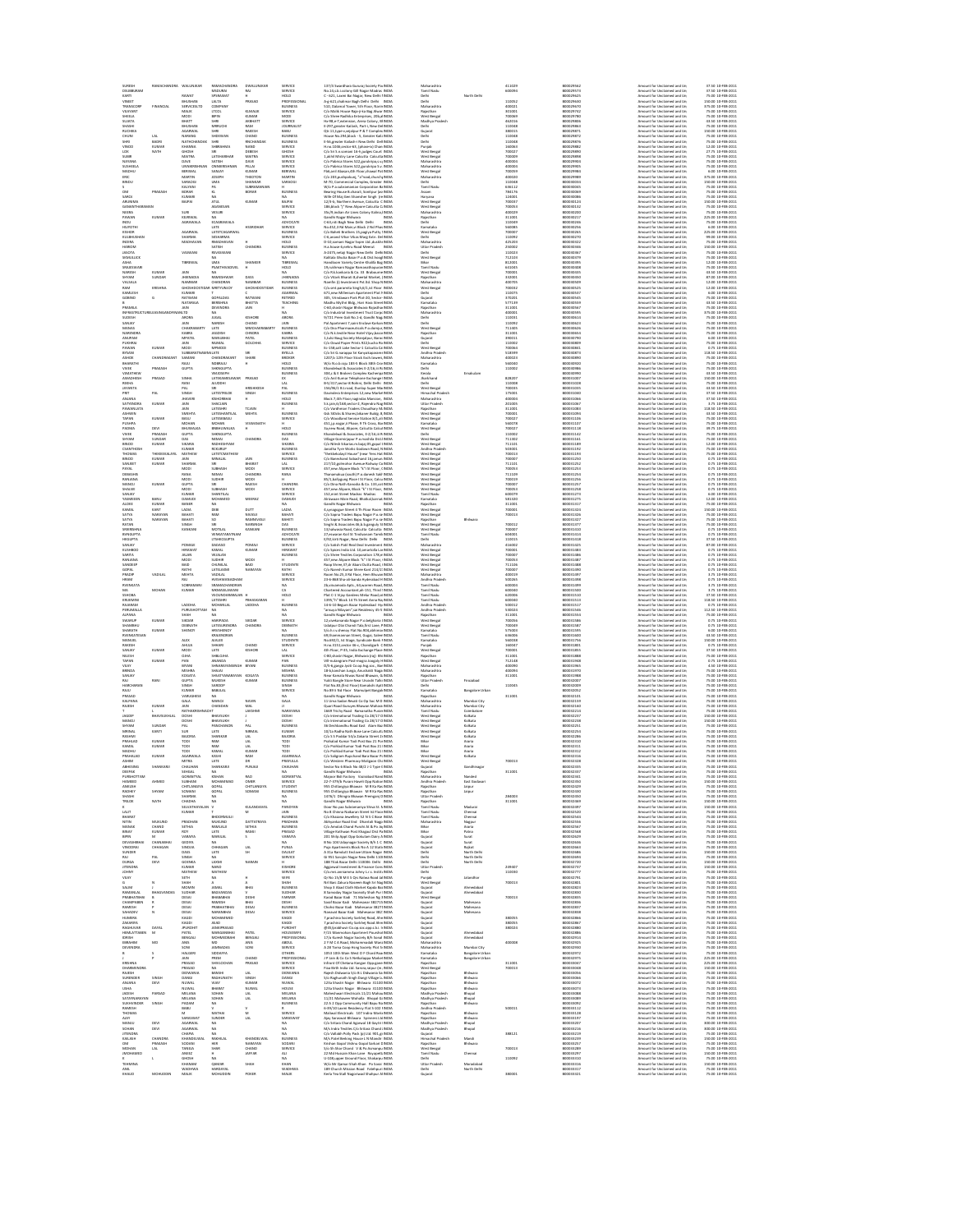| VUAYA<br>BALKISHAN<br>MOHINI                                                                                                         |                           | AHLUWALIA<br>NAGAR<br>MAURYA      | <b>BAMESH</b><br>GOVERDHA<br>RAMDHAN       | KUMAR                        | $\frac{0}{2}$                                | 29 Sawan Society Ghodasar AhmedaBNDIA                                                                                                                                                                                                         | Guiarat                                                           | Ahmedahar                      |                            | 800033341<br>800033356<br>800033359 | Amount for Unclaimed and Uni                                                                                             | 75.00 10 FEB-2011<br>75.00 10-FEB-2011<br>225.00 10-FEB-2011                     |
|--------------------------------------------------------------------------------------------------------------------------------------|---------------------------|-----------------------------------|--------------------------------------------|------------------------------|----------------------------------------------|-----------------------------------------------------------------------------------------------------------------------------------------------------------------------------------------------------------------------------------------------|-------------------------------------------------------------------|--------------------------------|----------------------------|-------------------------------------|--------------------------------------------------------------------------------------------------------------------------|----------------------------------------------------------------------------------|
| DEVI<br>RAJENDRA                                                                                                                     |                           | UPADHYAY                          |                                            | MAURY<br>M                   | UPADHYAY                                     | 23 Ahilya Pura Indone 452002<br>Wil Ajitpura Po Kaseru Jhunjhunu 333NDIA<br>C/o Bhilwara Processors Ltd Post Box INDIA                                                                                                                        | uuyaran<br>Madhya Prade<br>Rajasthan<br>Rajasthan                 | Indore<br>Jhunjhur<br>Bhilwara |                            | 800033445                           | Amount for Unclaimed and University<br>Amount for Unclaimed and University<br>Amount for Unclaimed and University        | 75.00 10-FEB-2011                                                                |
| ARLE<br>RATAN<br>LAL                                                                                                                 |                           | PRAGASAM<br><b>SALLID</b>         | NARUJI                                     | A                            | PALANUAPPAN<br><b>BUSINESS</b>               | M/s Balkrishna Industries Ltd. (dy.m.)INDIA<br>Guwardi Po Swarup Ganj Via HamughINDIA                                                                                                                                                         | Maharashtra<br>Rajasthan                                          | <b>Shihwara</b>                | 401506                     | 800033462<br>800033475              | Amount for Unclaimed and Un<br>Amount for Unclaimed and Uni                                                              | 75.00 10-FEB-2011<br>75.00 10-FEB-2011                                           |
| NIBEDITA                                                                                                                             |                           | CHATTERII                         | <b>ALOKE</b>                               | KUMAR                        | CHATTERJI                                    | 12 Aswini Dutta Road Calcutta 7000INDIA                                                                                                                                                                                                       | West Beneal                                                       | Kolkata                        |                            | 800033483                           | Amount for Unclaimed and Uni                                                                                             | 75.00 10 FEB-2011                                                                |
| PRENA<br>RAJIV                                                                                                                       | <b>BANJAN</b>             | BANSAL<br>MÉHTA                   | .<br>BABU<br>RAMAWATAI                     | RAM<br>RADHA                 | BANSAL<br>KRISHAN                            | Prem Bhiwain Near Chitter Walo IS HINDIA<br>C/o Rajasthan Dye Chem - 28 PanchwINDIA<br>C/o Bhilwara Processors Ltd EngineeriNDIA<br>C/o Rajasthan Dyeg Chemical 41 A PisNDIA                                                                  | wes: Dengar<br>Madhya Prac<br>Rajasthan<br>Rajasthan              | Bhopal<br>Jaipur               |                            | 800033505<br>800033516              | Amount for Unclaimed and Un<br>Amount for Unclaimed and Un                                                               | 75.00 10-FEB-2011<br>150.00 10-FEB-2011                                          |
| RAMAWATAR<br><b>BADHA</b>                                                                                                            |                           | arininini<br>MÉHTA                | RADHA                                      | KRISHA                       | NARSIMHA<br>MEHTA                            |                                                                                                                                                                                                                                               |                                                                   | <b>Shihwara</b><br>Jaipur      |                            | 80003353<br>800033544               | Amount for Unclaimed and Un<br>Amount for Unclaimed and Un                                                               | 75.00 10-FEB-2011<br>375.00 10-FEB-2011                                          |
| PRAVEEN<br>ANU                                                                                                                       | KUMAR                     | CHOUDHARY<br>SINGHAL              | TARA<br>ANIL                               | CHAND<br>KUMAR               | CHOUDHAIN<br>SINGHAL                         | 112 A Shastri Nagar Bhilwara 31100INDIA<br>Gupta Sadan Talwara Banswara 321NDIA                                                                                                                                                               | Rajasthan<br>taiasthan                                            | <b>Shihwara</b><br>Banswara    |                            | 800033589<br>B00033665              | Amount for Unclaimed and Un<br>Amount for Unclaimed and Un                                                               | 75.00 10-FEB-2011<br>150.00.10/ER-2011                                           |
| JAYA                                                                                                                                 |                           | SEN<br>ANEJA                      | HIRANMOV<br>Harisaa                        | séw<br>.<br>ANEJA            | <br>¤usinėss                                 | 31 Grand Trunk Road South HowrahlNDM                                                                                                                                                                                                          | West Beneal                                                       | Howrah<br>East Goday           |                            | 800033713<br>80003374               | <b>Amount for Unclaimed and Un</b><br><b>Imount for Unclaimed and Un</b>                                                 | 75.00 10 FEB 2011<br>75.00 10 FEB-2011                                           |
| JANKI<br>DEVI                                                                                                                        |                           | ANÉJA<br>ANÉJA                    |                                            |                              | ANÉJA<br>ANÉJA                               | 31 unano irunk koaa soutri Howsenivuuv<br>6-3-456/20 Dwarkapuri Colony Panja(NDIA<br>6-3-456/20 Dwarkapuri Colony Panja(NDIA<br>6-3-456/20 Dwarkapuri Colony Panja(NDIA                                                                       | xven uergar<br>Andhra Pradesh<br>Andhra Pradesh<br>Andhra Pradesh | East Godavan<br>East Godavan   |                            | B00033746<br>B00033741              | Amount for Unclaimed and Un<br>Amount for Unclaimed and Un                                                               | 75.00 10-FEB-2011<br>75.00 10-FEB-2011                                           |
| DHARMEND<br>GITA                                                                                                                     |                           | ANEJA                             |                                            |                              | ANEJA                                        | 6-3-456/20 Dwarkapuri Colony Panja/NDIA                                                                                                                                                                                                       | Andhra Pradesh                                                    | East Godavan                   |                            | 800033748                           | Amount for Unclaimed and Un                                                                                              | 75.00 10-FEB-2011                                                                |
| <b>NAGENORA</b><br>VERMA<br>SANDEEP                                                                                                  |                           | KRAPA<br><b>KUMARDEY</b>          |                                            | NAGESHWARA<br>è              | SARMA<br>btr                                 | Q No A-443 H A L Colony Balanagar INDIA<br>A-1/20 Mohan Garden N Delhi 1100INDIA                                                                                                                                                              | West Bengal<br>Delhi                                              | North Delhi                    | 700013                     | 800033749<br>800033764              | .<br>Amount for Unclaimed and Un<br>Amount for Unclaimed and Un                                                          | 75.00 10 FEB-2011<br>75.00 10 FEB 2011                                           |
| RAVINDER                                                                                                                             | KUMA                      | BAHL<br>alswa                     |                                            |                              | NA<br>NA<br>SERVICE                          | .<br>Gandhi Nagar Bhilwara                                                                                                                                                                                                                    | Delhi                                                             | North Delh                     | 311001                     | 800033770<br>80003378               | Amount for Unclaimed and Un                                                                                              | 75.00 10-FEB-2011                                                                |
| SUSHMA<br>DIMPLE                                                                                                                     |                           | CHADHA                            | GOVINO<br>RAKESH                           | PRASAD<br>CHADHA             |                                              | Samoni Nager unterwere<br>1663 Gali Madria Mir Jumla Lal KualNDIA<br>156 Sector 14 Gurgaon 122001 - INDIA                                                                                                                                     | Haryana                                                           | Gurgaon                        |                            | 80003379                            | Amount for Unclaimed and Un<br>Amount for Unclaimed and Un                                                               | 150.00 10-FEB-2011<br>150.00 10-FEB-2011                                         |
| DEEW<br>MAHALINGAPPA                                                                                                                 | CHANDRA                   | SEKHAR                            | BASAPIA                                    | KOTI                         | CHANDIV<br>FARMER                            | 393 A & B Block Kuvempu Nagar MysINDIA<br>62 Basawakrupa Opp Vinayaka Park BINDIA                                                                                                                                                             | Kamataka<br>Kamataka                                              | Mysore<br>Shimoga              |                            | 800033816<br>800033819              | Amount for Unclaimed and Un<br>Amount for Unclaimed and Un                                                               | 150.00 10-FEB-2011<br>150.00 10-FEB-2011                                         |
| SANTI<br>AVANTIKA<br>SANTOSH                                                                                                         |                           | HALDER                            | LATE<br><sub>wai</sub> t<br>Ram<br>Bhushan | ŚH                           | <b>BISHNUPADA</b>                            | At & Po Salchi Gopal Dt Puri Orissa 75/NDIA                                                                                                                                                                                                   | Orissa                                                            | Cuttack<br>Angul<br>Dhamhar    |                            | 800033851<br>80003385-              | Amount for Unclaimed and Un                                                                                              | 375.00 10 FEB-2011                                                               |
| DEVI<br>KAVITA                                                                                                                       |                           | TOMER<br>VIJAN<br>CHANCHANI       | <b>SHITUL</b>                              | SINGH<br>LAL                 | TOMER<br>VIIAN<br>CHANCHANI                  | At & Po Salon Gopal Dt Port Onsia 75/NDM<br>C/o R S Tomer S Q X McI Talcher AreaMDIA<br>Hind Medical Store Hanuman MensiolNDIA<br>Ra 10,manas Sarovar Garmal Tekri,dhNDIA                                                                     | Orissa<br>Jharkhand<br>Maharashtra                                |                                | 411041                     | 800033871                           | Amount for Unclaimed and University<br>Amount for Unclaimed and University<br>Amount for Unclaimed and University        | 75.00 10-FEB-2011<br>75.00 10-FEB-2011<br>75.00 10-FEB-2011                      |
| MANOJ                                                                                                                                |                           | <b>CAZAR</b>                      | SHANKAR                                    | KUMAR                        | AGAINVAL                                     | C/o Home Collection New Market BarINDIA                                                                                                                                                                                                       | Bihar                                                             | Patna                          |                            | 800033879                           | Amount for Unclaimed and Un                                                                                              | 75.00 10 FEB-2011                                                                |
| <b>SURAMPALL!</b><br>RAMA                                                                                                            | SIVAYYA<br>CHANDRA        | SETTY<br>MURTHYM                  | <b>NA</b>                                  | NARAYANA                     | <b>BUSINESS</b><br><b>BUSINESS</b>           | Atmacore A Mahabubnager Dt 50913INDIA                                                                                                                                                                                                         | West Bengal<br>Andhra Pradest                                     | East Godayar                   | 700013                     | 800033893<br>800033908              | Amount for Unclaimed and Un<br>Amount for Unclaimed and Uni                                                              | 75.00 10-FEB-2011<br>150.00 10 FEB-2011                                          |
| ESWARANA                                                                                                                             |                           | .<br>Bungarsaa                    |                                            | <b>STRINGER</b><br>sariare   | BUSINESS<br>FARMER                           | Assumed a Manuscrippe of Southernov<br>C/o Sri Sai Engg & Electricals Station INDIA<br>13/119 Raja Bata Street Proddatur SSINDIA                                                                                                              | West Bengal<br>West Bengal<br>West Bengal                         |                                | zonos                      | 800033914<br>800033918              | Amount for Unclaimed and Un<br>Amount for Unclaimed and Un                                                               | 75.00 10-FEB-2011<br>300.00 10-FEB-2011                                          |
| LAXMI<br>CHAND<br><b>RANJENA</b>                                                                                                     |                           | SONI<br>SAXÉNA                    | SHT<br><b>BAJENDRA</b>                     | LAL<br>SAXENA                | SONI<br>HOUSE                                | S/o Shri Shivlal Soni Piplia Bazar Beau/NDIA<br>C/o Dr T N Saxena 21/215 Shanti Niki/NDIA                                                                                                                                                     | Rajasthar                                                         | Kota                           | 700013                     | 80003393<br>B00033932               | Amount for Unclaimed and Un<br>Amount for Unclaimed and Un                                                               | 75.00 10-FEB-2011<br>75.00 10-FEB-2011                                           |
| MUKESH                                                                                                                               | KUMAR<br>PRAKASH          | <b>JAGETIA</b><br>HANWAR          | RAM<br><b>RAMGOPALI</b>                    | KUVAR                        | <b>JAGETIA</b><br><b>JHANWAR</b>             | V & Po Koshithal Dist Bhilwara Raj 31/NDIA                                                                                                                                                                                                    | Rajasthan                                                         | <b>Shihwara</b>                | 700013                     | 800033934<br>B00033935              | Amount for Unclaimed and Un<br>Amount for Unclaimed and Un                                                               | 75.00 10 FEB-2011<br>75.00 10 FEB-2011                                           |
| pevi<br><b>BHACK</b>                                                                                                                 |                           | DUGAR<br>CUMAWAT                  | SURESH<br>KALURAM                          | KUMAR<br>KUMAWA <sup>1</sup> | <b>DUGAR</b><br>service                      |                                                                                                                                                                                                                                               | West Bengal<br>West Bengal                                        | Chittorgi                      | 700013                     | 800033944<br>800033946              | <b>Amount for Unclaimed and Un</b>                                                                                       | 25.00.10.6FR.2011<br>75.00 10-FEB-2011                                           |
| PANNA<br>LAL                                                                                                                         |                           | MÉÉNA<br>NGUPTA                   | NA<br>VENKAT                               |                              | NA<br>PROFESSIONAI                           | Sjo Shri Kalu Ram Kumawat Purbio KINDIA<br>Gandhi Nagar Bhiwara<br>27 Eswaran Koli Street Tindivanam TaINDIA                                                                                                                                  | <b>Rajasthar</b><br>Rajasthan<br>West Bengal                      |                                | 311001                     | B00033953<br>B00033982              | Amount for Unclaimed and University<br>Amount for Unclaimed and University<br>Amount for Unclaimed and University        | 150.00 10-FEB-2011<br>150.00 10-FEB-2011                                         |
| GURUSWAMY<br>NAIDU                                                                                                                   |                           | PATURU                            | <b>BAMASWAMY</b>                           | RATNAM<br>NAIDU              | PATURU                                       | 14-1-92 Nehru Street i Floor Tirupati INDIA                                                                                                                                                                                                   | West Bengal                                                       |                                | 700013<br>700013           | 800033985                           | Amount for Unclaimed and Un                                                                                              | 75.00 10 FEB-2011                                                                |
| KANALAKANA<br>FEROJ                                                                                                                  |                           | PATURU<br>KHAN                    | GURUSWAMY                                  | NAIDU<br><b>BABA</b>         | PATURU<br>KHAN                               | 14-1-92 Nehru Street II Floor Tinupati INDIA<br>Pyaru Bhai Complex Korada Street NeINDIA<br>C/o Haryana Bartan Bhandar Ravi BazINDIA                                                                                                          | .<br>West Bengal<br>Andhra Pradesi                                | Nellore                        | 700013                     | 800033986<br>800033987              | .<br>Amount for Unclaimed and Un<br>Amount for Unclaimed and Un                                                          | 75.00 10 FEB-2011<br>75.00 10 FEB 2011                                           |
| BENI                                                                                                                                 |                           | <b>CIMAR</b>                      | <b>NIBANIAN</b>                            | LAL                          | <b>BUSINESS</b>                              |                                                                                                                                                                                                                                               | Haryana                                                           | Faridabac                      |                            | <b>BOODS40S</b>                     | Amount for Unclaimed and Un                                                                                              | 75.00 10-FEB-2011                                                                |
| HEMINAJANI<br>RAJESHWAR                                                                                                              |                           | GOVINO                            | UDHARAM<br>NARSAIAH                        |                              | RETIRED<br><b>BUSINESS</b>                   | 5,murli Appts.udhaw Nagar Opp.shivjINDIA<br>C/o Maruthi & Sons Bus Stand Po NiriNDIA                                                                                                                                                          | Gujarat<br>West Bengal                                            |                                | 380013<br>700013           | B0003407<br>800034190               | Amount for Unclaimed and Un<br>Amount for Unclaimed and Un                                                               | 75.00 10-FEB-2011<br>75.00 10-FEB-2011                                           |
| JAISINGH<br>M<br>HARISHANKAR                                                                                                         |                           | PAWAR<br>SETHYARAMAN              | NA<br>NA                                   |                              | NA<br>NA                                     | 245 North Point Street Apartment 40INDIA<br>C/o.r.sethuraman, F.S., vijaya Santhi ApINDIA                                                                                                                                                     | West Bengal<br>Tamil Nadu                                         |                                | 700013<br>600004           | 800035011<br>800035025              | Amount for Unclaimed and Un<br>Amount for Unclaimed and Un                                                               | 75.00 10 FEB-2011<br>75.00 10 FEB-2011                                           |
| SANJAY                                                                                                                               |                           | <b>BALL</b>                       | SHSUBHASH<br>DANARAN                       | <b>RAMCHANDRA</b>            | RAUL                                         | 2/6 eanesh Smriti Dr.ambedkar Road INDIA                                                                                                                                                                                                      | Maharashtra                                                       |                                | 400012                     | 800035138                           | Amount for Unclaimed and Un                                                                                              | 150.00 10 FEB-2011                                                               |
| NAGAR<br>VINAY<br>RACHNA<br><b>KUMA</b>                                                                                              |                           | YADA\<br>IALAN                    | SHRIALAN                                   | YADAV                        |                                              |                                                                                                                                                                                                                                               | Rajasthan<br>West Bengal                                          |                                | 311001<br>700007           | BOOTSS140                           |                                                                                                                          |                                                                                  |
| ADEESHWAR<br><b>BAI</b>                                                                                                              |                           | <b>JAJN</b><br>SINGHAL            | TCIAN<br><b>ADITIA</b>                     | KUMAR                        | BUSINESS<br>BUSINESS<br>STUDENTE<br>STUDENTE | 1-b-1, Chandie Sekhar Azad Nagar, BHNDIA<br>Shree Textiles Corporation 178,mahatNDIA<br>C/o T.c.jain 69,shanti Kunj Alwar (raj.)NDIA<br>8-299 voiana Vihar, Delhi Delhi<br><b>INDIA</b>                                                       | Rajasthan<br>Delhi                                                |                                | 301001<br>110092           | 800035238<br>800035246              | Amount for Unclaimed and Un<br>Amount for Unclaimed and Un<br>Amount for Unclaimed and Un<br>Amount for Unclaimed and Un | 150.00 10-FEB-2011<br>0.75 10-FEB-2011<br>75.00 10-FEB-2011<br>75.00 10 FEB-2011 |
| HANI<br>MOHAMMAD                                                                                                                     |                           | LAKARIA                           | MOHAMMAD                                   | ZAKARIA                      | <b>BUSINESS</b>                              | C/o Dhara Oil And Soap Center, 98 zalNDIA                                                                                                                                                                                                     | Maharashtra                                                       |                                | 400009                     | 800035256                           | Amount for Unclaimed and Un                                                                                              | 75.00 10-FEB-2011                                                                |
| TMSRINIVAS<br>SYEDA<br>MUBINA<br>SARTA                                                                                               |                           | KUMAR                             | TMADANAGOPA                                | sair                         | <b>BUSINESS</b><br>ALI<br>Réhman             | Door-no-18-1-128 M.froad hindupur INDIA                                                                                                                                                                                                       | Andhra Pradesh<br>.<br>Rajasthan<br>Maharashtra                   |                                | 515201<br>311001<br>400049 | 800035263<br>800035274<br>800035366 | Amount for Unclaimed and Uni<br>Amount for Unclaimed and Un<br>Amount for Unclaimed and Un                               | 75.00 10 FEB-2011<br>150.00 10-FEB-2011<br>37.50 10-FEB-2011                     |
| SARIAL<br>IQBAL<br>IQBAL<br>KUMAI<br>MUSINA                                                                                          |                           | BANO<br>ULDE                      | SYED<br>IQBAL                              |                              |                                              | sour-more and all in 104 shares happens to the Western September 1988<br>S/48, practhana, Vidya Nidhi Marg, JulNDIA<br>S/48, Practhana, Vidya Nidhi Marg, JulNDIA<br>1-a, Basak Bagan Lane Calcutta CalcutNDIA                                | Maharashtra                                                       |                                | 400045                     |                                     |                                                                                                                          | 43.50 10-FEB-2011                                                                |
|                                                                                                                                      |                           | ULDE<br>DOKANIA                   | IQBAL<br>RAMAWATAR                         | DOKANU                       | RAHMAN<br>BUSINESS                           |                                                                                                                                                                                                                                               | West Bengal                                                       |                                | 70000                      | 800035372<br>B00035373              | Amount for Unclaimed and Un<br>Amount for Unclaimed and Un                                                               | 55.50 10-FEB-2011                                                                |
| NEERAJ<br>RCSURANA                                                                                                                   |                           | GOEL                              | SHRAM<br>LT.                               | NARAIN<br>SHYMSLIP           | GOEL<br>SERVICE                              | Classic Capital Consultants, 259, SoutINDIA<br>40/41. Bhilwara Bhawan, Community/NDIA                                                                                                                                                         | <b>Uttar Pradesh</b><br>Delhi                                     |                                | 251001<br>110065           | 800035378<br>800035412              | Amount for Unclaimed and Un<br>Amount for Unclaimed and Un                                                               | 75.00 10 FEB-2011<br>75.00 10 FEB-2011                                           |
| YOGESH                                                                                                                               |                           | VTAVKAR                           | VUAY<br>PRAVEEN                            | TAVKAR<br>KUMAR              | <b>BUSINESS</b>                              |                                                                                                                                                                                                                                               | Maharashtra                                                       |                                | 405028<br>110058           | 800035415<br>800035422              | <b>Amount for Unclaimed and Un</b>                                                                                       | 25.00.10.6FR.2011<br>75.00 10-FEB-2011                                           |
| ANJU<br>HARISH<br>RPCHATURVED                                                                                                        |                           | DUGH                              | SHIGDUGH<br>SHRAM                          |                              | SERVICE<br>STUDENTE<br>CHATURVED             | "version international procession of Popular Investment gr. floor, Bapat BulNDIA<br>C-Sa/209, Janakpuri New Delhi New BNDIA<br>A-46, Sec-14, Noida — Dist-ghaziabadINDIA<br>Manabarrie Tea Co.Itd. 28/1, ShakespINDIA                         | Delhi<br>Uttar Pradesh                                            |                                | 201301                     | B00035457<br>B00035458              | Amount for Unclaimed and University<br>Amount for Unclaimed and University<br>Amount for Unclaimed and University        | 150.00 10-FEB-2011<br>0.75 10-FEB-2011                                           |
| RAJENDRA                                                                                                                             |                           | PSHINDE                           | SHPANDURANO                                | LAKHAN<br>KSHNDE             | SERVICE                                      | 78/b, Narendra Niwas, Kamgar NagarINDIA                                                                                                                                                                                                       | West Bengal<br>Maharashtra                                        |                                | 700017<br>400024           | 800035464                           | Amount for Unclaimed and Un                                                                                              | 75.00 10 FEB-2011                                                                |
| SOHAN<br>pey<br>LAXMI                                                                                                                | DEVINAL                   | AGRAWAL<br>TEJANI                 | NA<br>DEVRAJ                               |                              | NA.<br>TEIANI                                | 18 gayatri Nagar, Qwallor Qwallor INDIA<br>C/o Kirti Kumar M.shah,neelkanth SadNDIA                                                                                                                                                           | Madhya Pradesh<br>Maharashtra                                     |                                | 474002<br>400077           | 800035483<br>800035484              | .<br>Amount for Unclaimed and Un<br>Amount for Unclaimed and Un                                                          | 375.00 10 FEB-2011<br>75.00 10 FEB 2011                                          |
| ASHOR                                                                                                                                | KUMA                      | GUPTA<br>PRABIN                   | SHTDGUPTA                                  |                              | <b>BUSINESS</b>                              | Ess Pee Investment, Suneja Bhawan,iiINDIA<br>3571,raja Park Shakur Basti, Delhi DelNDIA<br>Vasudha Apartment,block Cif,i St FlocNDIA                                                                                                          | Haryana                                                           | Faridabac                      |                            | 800035493                           | Amount for Unclaimed and Un                                                                                              | 24.00 10-FEB-2011                                                                |
| SMEEL<br>BINA                                                                                                                        | KUMA                      | SHARMA                            | SURAJ<br>SARJU                             | PRAKASH<br>PRASAD            | H<br>SHARMA                                  |                                                                                                                                                                                                                                               | Delhi<br>West Bengal                                              |                                | 110034<br>700051           | 80003552<br>B0003553                | Amount for Unclaimed and Un<br>Amount for Unclaimed and Un                                                               | 6.00 10-FEB-2011<br>0.75 10-FEB-2011                                             |
| <b>BISWA</b><br>NATH<br>SONAL                                                                                                        |                           | MAJILLA<br><b>KSHAH</b>           | GOPAL<br>KARTIK                            | CHMAJILLA<br>SHAH            | SERVICE<br>STUDENTE                          | Memari Nabopalli Dist burdwan (w.b.INDIA<br>1,amartalla Lane, Calcutta Calcutta INDIA                                                                                                                                                         | West Bengal<br>West Bengal                                        |                                | 713146<br>700001           | 800035538<br>B00035546              | Amount for Unclaimed and Un<br>Amount for Unclaimed and Un                                                               | 12.00 10 FEB-2011<br>75.00 10 FEB 2011                                           |
| SIDDHARTHA                                                                                                                           | SANKAR                    | SEN                               | LATERNSEN                                  |                              | SERVICE<br><b>ENGINEER</b>                   | C/o Raisey Tandon & Co. 1St Floor, FUNDIA                                                                                                                                                                                                     | West Beneal                                                       |                                | 700014                     | 800035551<br><b>BOOTSSSE</b>        | Amount for Unclaimed and Un                                                                                              | 25.00.10.6FR.2011                                                                |
| LIDAYA<br>RAMIRATAN<br>ASHOK                                                                                                         |                           | SHETTY<br>GMGMA                   | RAGHAI<br>LTRAMOTAI                        | MSHETTY<br>SINGHAN           | <b>BUSINESS</b>                              | 27th Linking Road, medi Villa Bldg, 1 SINDIA<br>Paras Market P.o.barakar Dt.burdwarlNDIA<br>42, sir Hariram Goenka Street, CalcuttINDIA<br>42, sir Hariram Goenka Street, CalcuttINDIA                                                        | Maharashtra<br>West Bengal<br>West Bengal                         |                                | 713324                     |                                     | Amount for Unclaimed and Un<br>Amount for Unclaimed and Un<br>Amount for Unclaimed and Un                                |                                                                                  |
|                                                                                                                                      | KUMAR<br>GOVIND           | DAGA<br>PRASAD                    | KISHAN<br>SHRI                             | щ<br>MAHAVIE                 | DAGA<br>PRASAD                               | 307 paras Chambur, Opp.h S E HimayINDIA                                                                                                                                                                                                       | Andhra Pradesi                                                    |                                | 700003<br>500027           | 800035590<br>800035602              | Amount for Unclaimed and Un                                                                                              | 43.50 10 FEB-2011                                                                |
| CHHAGANMAL<br>GOPAL                                                                                                                  | KUMAR                     | CHOPRA<br>AGARWA                  | LATEFALIX<br>GIRDHARI                      | CHAND<br>ue.                 | CHOPRA<br><b>AGARWAY</b>                     | 47,purusottam Ray Street, Calcutta ONDIA<br>Vasudha Appartment Block-cif.p.o.deINDIA                                                                                                                                                          | West Bengal<br>West Bengal                                        |                                | 700007<br>700059           | 800035622<br>800035658              | Amount for Unclaimed and Un<br>Amount for Unclaimed and Uni                                                              | 43.50 10 FEB-2011<br>2.25 10-FEB-2011                                            |
| BMA<br>NILU                                                                                                                          |                           | BOSE<br>CHOPRA                    | NA<br>MAKÉSH                               | IAIN                         | NA<br>H                                      | الكاتا المستوردة المستوردة المستوردة المستوردة<br>C/o.r.k.kankaria & Co. 33.brabourn NoNDI                                                                                                                                                    | .<br>Najasthan<br>West Bengai                                     |                                | 311001<br>20001            | 800035678<br>800035685              | Amount for Unclaimed and Un<br>Amount for Unclaimed and Un                                                               | 75.00 10-FEB-2011<br>0.75 10-FEB-2011                                            |
| DEVI<br>KESHR                                                                                                                        |                           | JAIN<br>GUPTA                     | SHIITMAL<br>VKGLIPTA                       | <b>JAIN</b>                  | <b>BUSINESS</b>                              | C/o Sarrjay Cloth Stores. P.o.kesinga DNDIA<br>W/o V.k.gupta (lecturer) Mohta CollepNDIA                                                                                                                                                      | Orissa<br>Rajasthan                                               |                                | 766012<br>331023           | 80003568                            | Amount for Unclaimed and Un<br>Amount for Unclaimed and Un                                                               | 0.75 10-FEB-2011                                                                 |
| RENU                                                                                                                                 |                           | NARAYAN                           | CHTARMAL                                   |                              | HOLD<br>SERVICE                              | C/o Smtradha Bagriya M-70,ana SagaNDIA                                                                                                                                                                                                        | Rajasthan                                                         |                                | 305001                     | 800035700<br>800035793              | Amount for Unclaimed and Un                                                                                              | 75.00 10-FEB-2011<br>450.00 10-FEB-2011                                          |
| RAMA<br>LAL<br>KAILASH                                                                                                               |                           | CHOUDHARY<br>MANTRY               | SLOHOUDHAR<br>SHANKARLAI                   | MANTRY                       | NA.<br><b>BUSINESS</b>                       |                                                                                                                                                                                                                                               | West Bengal<br>Maharashtra                                        |                                | 700054<br>400001           | 800035802<br>800035810              | Amount for Unclaimed and Un<br><b>Amount for Unclaimed and Un</b>                                                        | 0.75 10 FEB-2011<br>43.50 10 FEB 2011                                            |
| RAJESE                                                                                                                               |                           | KOTHAR                            | TRKOTHAR                                   |                              |                                              |                                                                                                                                                                                                                                               | Tamil Nadu                                                        |                                | 600071                     | 80003586                            |                                                                                                                          |                                                                                  |
| RAJESH<br>LALIT                                                                                                                      |                           | KOTHARI<br>DOSHI                  | TRKOTHARI<br>RLDOSHI                       |                              | BUSINESS<br>BUSINESS<br>SERVICE              | Co amtrasma sagrya M-70 ami a sagryund<br>Ambica Kunj Buildings,flat No.21 2ndiNDIA<br>48-b,hanuman Building, 808,perin NaNDIA<br>C/o Vinod Textiles 48,elephant Gate 9NDIA<br>1-20,tagore Nagar, Ajmer Road,heera INDIA<br>1-20,tagore Nagar | Tamil Nadu                                                        | Ajme                           | 600079                     | B00035867<br>B00035884              | Amount for Unclaimed and University<br>Amount for Unclaimed and University<br>Amount for Unclaimed and University        | 0.75 10-FEB-2011<br>0.75 10-FEB-2011<br>75.00 10-FEB-2011                        |
| SHYAMA<br><b>ASHOK</b>                                                                                                               | KUMAR                     | AGARWALA<br>BANKA                 | GOPAL<br>LATE                              | PRASAD<br>SHYAM              | AGAINWALA<br>SUNDER                          | C/o Mehra Brothers, 2-b, tara Chand DNDIA                                                                                                                                                                                                     | West Bengal                                                       |                                | 700073<br>711202           | 800035916<br>800035917              | Amount for Unclaimed and Un                                                                                              | 0.75 10-FEB-2011<br>0.75 10-FEB-2011                                             |
| <b>IWAN</b>                                                                                                                          |                           | BHANGADIA<br><b>MAHESHWAR</b>     | SHMOHAN<br>SHSLMAHE                        | <b>BHANGAON</b>              | PROFESSION<br><b>BUSINESS</b>                | 147, Girish Ghosh Road, Block-n,r.no. INDIA<br>14, Ashok Colony, Ganesh Nagar, GoriNDIA<br>C/o Sensex Co.krishna Kr.daga MartiniNDIA                                                                                                          | West Bengal<br>Maharashtra                                        |                                | 441601<br>70000            | 800035953<br>800036012              | .<br>Amount for Unclaimed and Un<br>Amount for Unclaimed and Un<br>Amount for Unclaimed and Un                           | 75.00 10 FEB 2011<br>75.00 10 FEB-2011                                           |
| AJOY<br>TARA                                                                                                                         | KUMA                      | SEN                               | SHGOUR<br>SHCHAMAN                         | CHANDLA                      | SEN                                          | Mahismardini Tala P.o.kalna Dist-bursNDIA<br>Chaman Lal, 12 Ram Jiwan Nagar, ChiNDIA                                                                                                                                                          | West Bengal<br>West Bengal<br>Uttar Pradesh                       |                                | 71340                      | 800036028                           | Amount for Unclaimed and Un<br>Amount for Unclaimed and Un                                                               | 150.00 10-FEB-2011<br>150.00 10-FEB-2011                                         |
| ROCKET                                                                                                                               | INVESTMENT                | DEVI<br>PLTD                      | NA                                         | LAL                          | NA                                           | 134, m.g.road, Calcutta Calcutta<br>INDIA                                                                                                                                                                                                     | West Bengal                                                       |                                | 247001<br>700007           | B0003603<br>800036043               | Amount for Unclaimed and Un                                                                                              | 0.75 10-FEB-2011                                                                 |
| SAMPAT<br>LINGANT                                                                                                                    |                           | DALMIA<br>SRINIVASULU             | RAMIOSHAN<br>LVENKATESWARLU                |                              | <b>BUSINESS</b><br><b>BUSINESS</b>           | 9 poddar House, 2 Nd Fanaswadi BonNDIA                                                                                                                                                                                                        | Maharashtra<br>Andhra Pradest                                     |                                | 400002<br>522003           | 800036184<br>800036189              | Amount for Unclaimed and Un<br>Amount for Unclaimed and Un                                                               | 75.00 10 FEB-2011<br>75.00 10 FEB-2011                                           |
| KANTA<br>BANK<br>PUSHAP                                                                                                              |                           | KANJHLIA<br>RAROOA                | ILANII<br>UATESHIN<br>                     | <b>MEFNOE</b>                |                                              |                                                                                                                                                                                                                                               | Delhi<br>Maharashtra                                              |                                | 110053<br>400023           | BOOTS619                            |                                                                                                                          |                                                                                  |
|                                                                                                                                      | CAPITAL                   | ANDSECURITIESPVNA                 |                                            |                              | <b>KUMAR</b><br>KUMAR<br>NA                  | Gandhi Nagar,S Th Cross, door No.19-INDIA<br>C-7/111, yamuna Vihar, Delhi Delhi INDIA<br>Securities Dept., i St Floor, Jeejeebhoy(NDIA<br>C/o Anand Rathi & Co. Union Co Op INNDIA                                                            | Maharashtra                                                       |                                | 400001                     | 800036240                           | Amount for Unclaimed and University<br>Amount for Unclaimed and University<br>Amount for Unclaimed and University        | 118.50 10-FEB-2011<br>43.50 10-FEB-2011<br>43.50 10-FEB-2011                     |
| MEENA<br>SKRANJAN                                                                                                                    |                           | NCHAUDHARY                        | NIKHLESH<br>HARBHAGWAN                     |                              | SERVICE<br>RANJAN                            | Alankar Cleaners & Dyers B-3,vijay VilNDIA<br>Flat No.303-b,ghs-60, Saru ApartmenINDIA                                                                                                                                                        | Maharashtra<br>Haryana                                            |                                | 400071<br>134116           | 800036246<br>800036263              | Amount for Unclaimed and Un<br>Amount for Unclaimed and Un                                                               | 43.50 10-FEB-2011<br>0.75 10-FEB-2011                                            |
| KUNDAN<br>MAL                                                                                                                        |                           | BENGANI                           | LATEICBENGANI                              |                              | <b>BUSINESS</b>                              |                                                                                                                                                                                                                                               | West Beneal                                                       |                                | 700001                     | 800036301                           | Amount for Unclaimed and Uni                                                                                             | 0.75 10 FEB-2011                                                                 |
| SSREEVATSA<br>VKGUPTA                                                                                                                |                           |                                   | LATESUBRAMON<br>VED                        | <b>PARKAS</b>                | LAWYER                                       |                                                                                                                                                                                                                                               |                                                                   |                                | 331023                     | 800036317<br>800036329              | Amount for Unclaimed and Uni<br>Amount for Unclaimed and Uni                                                             | 225.00 10-FEB-2011<br>75.00 10-FEB-2011                                          |
| SBHAGAVATH                                                                                                                           |                           | PORE                              | AVSANKA<br>SHANKAR                         |                              | <b>BUSINESS</b><br>PORE                      | run rea.suo-agm-au), suomen parumentrarian<br>235/1,7 Th Main H.a.Lii Stage, BargaliNDIA<br>335/1,7 Th Main H.a.Lii Stage, BargaliNDIA<br>3.8. S. gupta (Bettere) Mohai. College P.4NDIA<br>2.42, venus Apartments, Coffe Parade, MNDIA<br>24 | ken berga<br>Kamataka<br>Rajasthan<br>Tamil Nadu                  |                                | 625010<br>400005           | 800036332<br>B00036379              | Amount for Unclaimed and Un<br>Amount for Unclaimed and Un                                                               | 75.00 10-FEB-2011<br>150.00 10-FEB-2011                                          |
| NEELAM<br>SHEELA                                                                                                                     |                           | MATHUR<br>DOGRA                   | VINOD<br>SHBKDOGRA                         | KUMAR<br>Ĥ                   | MATHUR<br>HOLD                               | 5 Jha 21, Jawahar Nagar, Jaipur (raj) JNDIA<br>454 sector A Pocket-c D.d.a.flat.vasarrNDIA                                                                                                                                                    | Rajasthan<br>Delhi                                                | Jaipu                          | 110070                     | 800036405<br>800036455              | Amount for Unclaimed and Un<br>Amount for Unclaimed and Un                                                               | 75.00 10-FEB-2011<br>43.50 10 FEB-2011                                           |
| <b>RASIKLAL</b>                                                                                                                      |                           | NMEHTA                            | NPMEHTA                                    |                              | BUSINESS<br>MANDHYAN                         | C/o.photovisual 27a.circus Avenue CalNDM                                                                                                                                                                                                      | West Beneal                                                       |                                | 700017                     | 800036523                           | <b>Amount for Unclaimed and Un</b>                                                                                       | 75.00 10 FEB 2011                                                                |
| LAKSHM<br>KAILASH                                                                                                                    | CHAND                     | MANDHYA<br>PURDHIT                | MADHAV                                     | nas<br>RAMLA                 | SERVICE                                      | Cro.photowiasi 27a,circus Hermet Candov<br>7h-ajanta Apartments, 10,gurusaday INDIA<br>Neelkanth Road, P.o.-pur Bhilwara BhNDIA<br>Jain Medical Store Hospital Road BhilNDIA                                                                  | West Bengal                                                       |                                | 70001                      | 80003654                            | Amount for Unclaimed and University<br>Amount for Unclaimed and University<br>Amount for Unclaimed and University        | 150.00 10-FEB-2011                                                               |
| PARAS                                                                                                                                | CHANDRA<br>KUMAR<br>KUMAR | BABEL<br><b>MALPANI</b>           | SHRI<br>MPBABEL<br>SHRATAN                 | LAL                          | <b>BUSINESS</b><br>MALPAN                    | Rno.68,3rd FL,161/1 M.g.rd.,bangur INDIA                                                                                                                                                                                                      | Rajasthan<br>Rajasthan<br>West Bengal                             |                                | 311802<br>311001<br>700007 | B00036626<br>B00036637<br>800036644 | Amount for Unclaimed and Un                                                                                              | 75.00 10-FEB-2011<br>150.00 10-FEB-2011<br>75.00 10 FEB-2011                     |
| PAWAN                                                                                                                                | KUMAR                     | <b>MALPANI</b>                    | BATAN                                      | LAL.                         | MALPANI                                      | n no na "sare re "sas je "saregu" ne prosegur neuna<br>1930. giri Rosidency i h. nagar andheri (RNDIA)<br>1931. giri Rosidency i h. nagar andheri (RNDIA)<br>1940. giri Rosidency i h. nagar grabus<br>1940. giri da daripa di Nigar Bhiha    | West Bengal<br>Maharashtra                                        |                                | 700007                     | 800036669                           | .<br>Amount for Unclaimed and Un<br>Amount for Unclaimed and Un                                                          | 75.00 10 FEB-2011                                                                |
| OPCHECHANI<br>NEWLAND                                                                                                                | <b>INVESTMEN</b>          | ANOTRAL                           | SHROCHECHAN                                |                              | NA<br>NA                                     |                                                                                                                                                                                                                                               | <b>Rajasthan</b>                                                  |                                | 400093<br>30590            | 800036689<br>800036715              | Amount for Unclaimed and Un                                                                                              | 75.00 10 FEB 2011<br>75.00 10-FEB-2011                                           |
| SATISH                                                                                                                               | KUMAR                     | MITRA<br>GMARU                    | NA<br>GOVINO                               |                              | NA<br><b>BUSINESS</b>                        |                                                                                                                                                                                                                                               | Rajasthan<br>Maharashtra                                          |                                | 311001<br>400028           | B00036753<br>B00036891              | Amount for Unclaimed and Un<br>Amount for Unclaimed and Un                                                               | 150.00 10-FEB-2011<br>75.00 10-FEB-2011                                          |
| MEENA                                                                                                                                |                           | AGARWA                            | SRI                                        | SUSHIL                       | KRAGA/IWAL                                   | C/o.divyadrishti Traders P.ltd. 1.r.n.mINDIA                                                                                                                                                                                                  | West Bengal                                                       |                                | 700001                     | 800036978                           | Amount for Unclaimed and Un                                                                                              | 24.00 10-FEB-2011                                                                |
| NIRMAL<br><b>BANI</b>                                                                                                                | KUMAR                     | GANGULI<br>CHUGH                  | JIBONDHON<br><b>BKCHUGH</b>                | GANGULI                      | RETIRED<br>SERVICE                           | 89,m.m.peeder Road, Belghoria, CalcuNDIA                                                                                                                                                                                                      | West Bengal<br>Harvana                                            |                                | 700056<br>122001           | 800037022<br>800037075              | Amount for Unclaimed and Un<br>Amount for Unclaimed and Un                                                               | 75.00 10 FEB-2011<br>75.00 10 FEB-2011                                           |
| <b>AMITA</b>                                                                                                                         |                           | MÉHTA<br>MALANI                   | BHUSHAN<br>SHRI                            | MEHTA<br>wvEx                | ADVOCATE                                     | 25/18 Jaconi Garden Gurgace (haryantNDIA)<br>52-53 C-c II II New Mandi, Sirsa (haryiNDIA)<br>20-21 garqati Plaza Bhagat Choraha, INDIA<br>Manager Loan Centre (north) PersonatNDIA                                                            | .<br>Haryana<br>Rajastha                                          |                                | 125055<br>305901           | BOODS 2082<br>0003718               | Amount for Unclaimed and Un<br>Amount for Unclaimed and Un<br>Amount for Unclaimed and Un                                | 43.50 10-FEB-2011<br>75.00 10-FEB-2011<br>75.00 10-FEB-2011                      |
| STANDARD                                                                                                                             | CHARTERED                 | <b>BANK</b>                       | NA                                         |                              | NA                                           |                                                                                                                                                                                                                                               |                                                                   |                                | 110001                     | 800037384                           |                                                                                                                          |                                                                                  |
| MYTHILL<br>CHUNNI<br>LAL                                                                                                             |                           | SRINIVASAN<br>MOHNOT              | RSRINIVASAN<br>KISTOOR                     | CHANDII                      | HOLD<br>RETIRED                              | Flat No.6,ram Flats, 14,duraisamy RoJNDIA<br>Kawedia Vass, Po sadri dist-pali (rai) 1NDIA                                                                                                                                                     | Tamil Nadu<br>Rajasthan                                           |                                | 600017<br>306702           | 800037425<br>800037430              | Amount for Unclaimed and Un<br>Amount for Unclaimed and Un                                                               | 87.00 10-FEB-2011<br>75.00 10-FEB-2011                                           |
| KALUCHAND<br>ANANDRAO<br>RIOMANATH                                                                                                   |                           | <b>BARD</b>                       | LAL                                        | CHAND                        | NA<br>BETIBED                                | Prathvi Sales Corporation 16-6-15,nutNDIA                                                                                                                                                                                                     | Andhra Pradesh                                                    |                                | 515201                     | 800037462<br>B00037467<br>B00037485 | Amount for Unclaimed and Uni<br><b>Imount for Unclaimed and University</b>                                               | 7.50 10-FEB-2011<br>1125.00 10-FEB-2011<br>75.00 10-FEB-2011                     |
|                                                                                                                                      |                           | $\alpha$                          | <b>INFORMATION</b><br>KRAMAKRISHAN.        |                              | SERVICE                                      | .<br>P.o.box 806,ajman U.a.e. Ajman UNITEI<br>4,mohajan-patty-lane P.o.-bhadreawaINDIA                                                                                                                                                        |                                                                   |                                | 712124<br>583103           |                                     |                                                                                                                          |                                                                                  |
| KRAVINDRA<br>SUKHSAMPA'<br>RA.<br>KAMALA                                                                                             |                           | KUMAR<br>MÉHTA<br>KHAITAN         | NA<br>LTSHKAMAL                            | KHAITAN                      | NA                                           | C/o.r.part Hasarathi lii Cross,satya NaINDIA<br>8-66,anand Vihar Delhi - Delhi - - INDIA<br>W/o.lt.sh.kamal Khaitan A4/13 paschINDIA                                                                                                          | Kamataka<br>Delhi<br>Delhi                                        |                                | 110092<br>110053           | B00037513<br>B00037532<br>800037596 | Amount for Unclaimed and Un<br>Amount for Unclaimed and Un<br>Amount for Unclaimed and Un                                | 75.00 10-FEB-2011<br>280.50 10-FEB-2011<br>12.00 10 FEB-2011                     |
| <b>JUGRAJ</b><br>SHOBHA<br><b>ASHOR</b>                                                                                              |                           | SURANA<br>MEHROTRA                | PREM<br><b>ASHOK</b>                       | BATAN                        | SURANA<br>HOLD                               | C/o eastern Trucking Co. 28 strend Britainia<br>no 11 takshila Bida.no 2 Mahakali ONDIA                                                                                                                                                       | West Beneal<br>Maharashtra                                        | Mumbai City                    | 700001                     | 800037618<br>800037688              | Amount for Unclaimed and Un<br>mount for Unclaimed and Un                                                                | 0.75 10-FEB-2011<br>43.50 10 FEB 2011                                            |
| <b>BAJA</b>                                                                                                                          |                           | <b>KAHTON</b>                     | <b>LTSHRAM</b>                             |                              | MKOTHAR                                      |                                                                                                                                                                                                                                               | Maharashtra                                                       |                                | 411052                     | 800037749                           | mount for Unclaimed and Un                                                                                               | 75.00 10-FEB-2011                                                                |
| PUSHPA<br>SUSHMA<br>SUBHASH                                                                                                          |                           | SHARMA<br>CHANDER                 | MAHÉNDRA<br>LTSHBHAGWA                     | SHARM                        | HWIFE                                        | r.no.11,satoma wag.no.2 numasa UNDIA<br>A-3/53,girja Shankar Whar Karen NagNDIA<br>17,charu Avenue Calcutta-700 033 CINDIA<br>329-a,(ff),lig H.b.clony,kalka Dist.pandNDIA<br>C/o Bhagchard Luhariya Near Tar GhJNDIA                         | West Bengal                                                       |                                | 700033<br>133302           | B00037871<br>B00037924              | Amount for Unclaimed and Un<br>Amount for Unclaimed and Un                                                               | 1125.00 10-FEB-2011<br>3.75 10-FEB-2011                                          |
| <b>JAGOISH</b>                                                                                                                       | CHANDRA                   | SHARMA                            | LAXMI                                      | LAL                          | DAS<br>SHARMA                                |                                                                                                                                                                                                                                               | Haryana<br>Rajasthan                                              |                                | 311001                     | 800037931                           | Amount for Unclaimed and Un                                                                                              | 75.00 10 FEB-2011                                                                |
| VIKASH<br>RASHEEDA                                                                                                                   | KUMAR                     | SHARMA<br>BEGUM                   | SHRI<br>MAKUDDOOS                          | <b>BAM</b>                   | GOPAL<br><b>NA</b>                           | C/o Bam Gonal Sharma North FasterHNDIA<br>663 raniar<br>nivar Street Perivar NaealNDIA                                                                                                                                                        | Manipur<br>Tamil Nadu                                             |                                | 795001<br>600039           | 800037961<br>800037984              | Amount for Unclaimed and Uni<br>Amount for Unclaimed and Un                                                              | 375.00.10/FB-2011<br>75.00 10 FEB 2011                                           |
| HARI<br>URMILA                                                                                                                       | <b>CHANKAR</b><br>VAMAN   | TIWAR<br>BHAVE                    | RSTIWARI                                   |                              | NA                                           | C/o Balaji Exports 196,old China BazalNDIA                                                                                                                                                                                                    | West Bengal                                                       |                                | 70000<br>411037            | 800038026                           | Amount for Unclaimed and Un<br>Amount for Unclaimed and Un                                                               | 75.00 10-FEB-2011<br>75.00 10-FEB-2011                                           |
| DCHAND                                                                                                                               |                           |                                   | VAMAN<br>VÉNKATÉSAN                        |                              | BHAVE<br>NA                                  | "kedar" 94, Sangam Society, PadmawINDIA<br>Komalanagar,challapalli, Krishma (dt.)NDIA                                                                                                                                                         | Maharashtra<br>Andhra Prades                                      |                                | 521126                     | 80003809<br>80003809                | Amount for Unclaimed and Un                                                                                              | 43.50 10-FEB-2011                                                                |
| MUNGARA<br>SUNIL                                                                                                                     | KUMAR                     | <b>VENUGOPAI</b>                  | MRAMA<br>LATERATAN                         |                              | MURTHY<br>DE                                 | T-307,holmespet Proddatur A.p. ProdINDIA<br>C/o.moolchand Choradia 73,n.s.road,INDIA                                                                                                                                                          | Andhra Pradesh<br>West Bengal                                     |                                | 516361<br>700001           | 800038117<br>800038334              | Amount for Unclaimed and Un<br>Amount for Unclaimed and Un                                                               | 43.50 10-FEB-2011<br>3.75 10-FEB-2011                                            |
| ANAND<br>SURINDER                                                                                                                    |                           | AKENKARI<br>MEHTA                 | NA                                         |                              | NA                                           | Clo.meridian Shipping Co.llc Po Box 70MAN                                                                                                                                                                                                     | NA.                                                               | NA                             |                            | 800038465<br><b>BOOTSBARS</b>       | Amount for Unclaimed and Un                                                                                              | 66.75.10.698.2011                                                                |
|                                                                                                                                      |                           |                                   | LATESURENDRA                               |                              | HPMEHTA<br>JAIN<br>TEIWANI                   | -<br>1992, Firmal Tower Barakhamba Road INDIA<br>Mig-52, Padmanabhpur Durg (c.g.) DUNDIA<br>68\2441,tilak Nagar Mumbai MumbiNDIA                                                                                                              | ish<br>Delhi<br>Maharashtra                                       |                                | 110019<br>491001           | sonnexe >                           | Amount for Unclaimed and Un<br>Amount for Unclaimed and Un<br>Amount for Unclaimed and Un                                | 37.50 10-FEB-2011<br>112.50 10-FEB-2011<br>43.50 10-FEB-2011                     |
| GGURUMANICKAM                                                                                                                        | GHANS                     | TEJWAN                            | GHANSHYAMDA<br>NA                          |                              | NA                                           | 66,pillaiyar Koil Street, Pattukottai INDIA                                                                                                                                                                                                   | <b>Tamil Nadu</b>                                                 |                                | 400085<br>614001           | 800038827<br>800038862              | Amount for Unclaimed and Un                                                                                              | 118.50 10-FEB-2011                                                               |
| SURESH<br>GURU                                                                                                                       | KUMAR<br>CHARAN           | JAIN<br>SINGH                     | LTJORAWAR<br><b>NA</b>                     | MAL                          | <b>JAIN</b>                                  | P-25 raja Sir Radha Kanta Deo Lane C/NDIA                                                                                                                                                                                                     | West Bengal<br>Uttar Pradesh                                      |                                | 700005<br>221010           | 800038871<br>800038894              | Amount for Unclaimed and Un<br>Amount for Unclaimed and Uni                                                              | 75.00 10-FEB-2011<br>43.50 10 FEB-2011                                           |
| ALOK<br>KSSAVITHR                                                                                                                    | <b>KUMA</b>               | SHARMA                            | NA<br>NA                                   |                              | NA<br>NA<br>NA<br>NA<br>NA                   | $P$ -27, pay are resents names average and the M2/1 Gandhi Nagar $S$ ign<br>Kib Capital Services Ltd. Meerut 2500NDIA<br>Co.a.g janakinath, no.45, Ath Const. ENDIA<br>Construya Bidg block No.a-104 ThanNDIA<br>Garukrupa Bidg block No.a-   | Uttar Pradesh<br>Kamataka                                         |                                | 250001<br>560078           | B00038937<br>B00038987              | .<br>Amount for Unclaimed and Un<br>Amount for Unclaimed and Un                                                          | 75.00 10-FEB-2011<br>43.50 10-FEB-2011                                           |
| PRAMEA                                                                                                                               |                           | SHARMA<br>KULKARNI                | NA<br>NA                                   |                              |                                              |                                                                                                                                                                                                                                               | Rajasthan<br>Maharashtra                                          |                                | 311001                     | 800038999                           | Amount for Unclaimed and Un                                                                                              | 75.00 10-FEB-2011                                                                |
| KRISHNA<br>SARIIT<br>SINGH                                                                                                           | GANGARA                   | CHANI                             | NA                                         |                              | NA                                           | K-6-d Sfs Flats New Delhi 110017 NevNDIA                                                                                                                                                                                                      | Delhi                                                             |                                | 110017                     | B00039000<br>800039040              | Amount for Unclaimed and Un<br>Amount for Unclaimed and Un                                                               | 75.00 10-FEB-2011<br>12.00 10 FEB-2011                                           |
| KALPAGAM<br>SHRIDHAR                                                                                                                 |                           | SREEDHAR<br>MANDAL                | NA<br>NA                                   |                              | NA<br>NA                                     | New No.43.old No.21 Chennai<br>INDM<br>House No-11 Patria 800001 Patria<br>INDIA                                                                                                                                                              | Tamil Nadu<br>sina.                                               |                                | 600034<br>800001           | 800039055<br>800039066              | Amount for Unclaimed and Un<br>mount for Unclaimed and Un                                                                | 43.50 10 FEB-2011<br>87.00 10 FEB 2011                                           |
| RAJESH                                                                                                                               |                           | HIOSHI                            | NA                                         |                              |                                              | C/o.dhawal P. Joshi Anand (gujarat)<br>awnu                                                                                                                                                                                                   | Gujarat                                                           |                                |                            | 800039090                           | Imount for Unclaimed and Un                                                                                              | 75.00 10-FEB-2011                                                                |
| VEENA<br>PRASHANT                                                                                                                    |                           | CHANGULANI<br>APIMPALWAR          | NA<br>NA                                   |                              | NA<br>NA<br>NA                               | lind Floor,ramratan Chamber Baroda INDIA<br>35, income Tax Colony, Nagpur 44002NDIA                                                                                                                                                           | Gujarat<br>Maharashtra                                            |                                | 390001<br>440022           | B00039091<br>B00039126              | Amount for Unclaimed and Un<br>Amount for Unclaimed and Un                                                               | 75.00 10-FEB-2011<br>24.00 10-FEB-2011                                           |
| SITARAM                                                                                                                              |                           | MAHESHWARI                        | LALCHAND                                   |                              | MAHESHWARI                                   | 20, mullick Street, 4th Floor, Kolkata KNDIA                                                                                                                                                                                                  | West Bengal                                                       |                                | 700007                     | 800039332                           | Amount for Unclaimed and Uni                                                                                             | 12.00 10 FEB-2011                                                                |
| <b>SURENDRA</b><br>SHRUKRISHNA                                                                                                       | KUMAR                     | CHOUHAN<br>MAHESHWARY             | NA<br>NA                                   |                              | NA<br><b>NA</b>                              | <b>Gandhi Nagar Bhilwara</b><br>102,sahyog Apartment Mayur Vihar-iINDIA<br>102,sahyog Apartment Mayur Vihar-iINDIA                                                                                                                            | Rajasthan<br>Delhi                                                |                                | 311001<br>110091           | 800039336<br>800039382              | Amount for Unclaimed and Uni<br>Amount for Unclaimed and Uni                                                             | 87.00 10 FEB-2011<br>75.00 10 FEB 2011                                           |
|                                                                                                                                      | KUMAI                     | ZAHID                             | ZAHID                                      | <b>MAM</b><br><b>NATHMAI</b> | JAN                                          | 1. Jacobissor Colony Naseem Bagh, SriINDIA<br>Ganga Babu Ki Theki Patna City PatniNDIA<br>11/84 Mansarovar, Kawel Patu JaipurNDIA                                                                                                             |                                                                   |                                | 19000                      | 800039443                           | Amount for Unclaimed and Un<br>Amount for Unclaimed and Un                                                               | 150.00 10 FEB-2013                                                               |
| PAWAN<br>VPADMM                                                                                                                      |                           | AGRAWAI<br>NAYAR                  | SRI<br>SHRI                                |                              | AGRAWAL<br>NAYAR                             |                                                                                                                                                                                                                                               | Bihar<br>Rajasthar                                                |                                | 800001<br>302020           | B00039454<br>B00039472              | Amount for Unclaimed and Un                                                                                              | 118.50 10-FEB-2011<br>59.25 10-FEB-2011                                          |
| VINOD                                                                                                                                |                           | CPARISON<br>KIN                   | NA<br>ASARVOTHAM                           |                              | NA<br>KIN                                    | Gandhi Nagar Bhilwara<br>INDIA<br>V.t.road, Udupi Karnataka Karnataka INDIA                                                                                                                                                                   | Rajasthan<br>Kamataka                                             |                                | 311001<br>576101           | 800039569<br>800039585              | Amount for Unclaimed and Un<br>Amount for Unclaimed and Un                                                               | 43.50 10 FEB-2011<br>75.00 10 FEB-2011                                           |
|                                                                                                                                      | securimes                 | PLTD<br>THUKRA                    | NA                                         |                              | NA                                           | 338, ist Floor, prabhat Complex K.g.roaNDIA                                                                                                                                                                                                   | Kamataka                                                          |                                | 560005                     | 800039587<br>800039595              | Amount for Unclaimed and Un                                                                                              | 0.75 10-FEB-2011                                                                 |
|                                                                                                                                      |                           | INUMML<br>GHOSH<br>ROORIGVES      | MESH<br>2W1F*                              | KUMAF                        | THUKRAL<br>GHOSH                             | Satyat Floor, praises, Compan exploration<br>17, rastra Guru Avenue, Flat No. 2a jimiNDIA<br>1-302, millinium Park, sector-25, NerulNDIA<br>1-302, millinium Park, sector-25, NerulNDIA                                                       | .<br>West Bengal                                                  |                                | 110013<br>700028           |                                     | Amount for Unclaimed and Un<br>Amount for Unclaimed and Un<br>Amount for Unclaimed and Un                                | 75.00 10-FEB-2011<br>18.75 10-FEB-2011                                           |
|                                                                                                                                      |                           | <b>BHOWMIK</b>                    | NA<br>LTSHAKTI                             | PRASAD                       | NA<br><b>BHOWMIK</b>                         | 31/7,danesh Shaik Lane, P.o.danesh SNDIA                                                                                                                                                                                                      | Maharashtra<br>West Bengal                                        |                                | 400706<br>711109           | 800039635<br>800039651              | Amount for Unclaimed and Un                                                                                              | 118.50 10-FEB-2011<br>112.50 10-FEB-2011                                         |
|                                                                                                                                      |                           | CHAND                             | LATE                                       | AIR                          | CONDRECHAND                                  | 221-d gymkhana Road, Secunderbad INDIA                                                                                                                                                                                                        | Andhra Pradesh                                                    |                                | 500003                     | 800039666                           | Amount for Unclaimed and Un                                                                                              | 43.50 10 FEB-2011                                                                |
|                                                                                                                                      |                           | NATH<br>KHANDÉLWA<br>SHAH         | HANS                                       |                              | <b>RAI</b>                                   | Prayeen Tea Co. Tea Merchants, P.o.r/NDIA                                                                                                                                                                                                     | Punjab                                                            |                                | 151103<br>828114           | 800039687                           | Amount for Unclaimed and Uni                                                                                             | 87.00 10 FEB-2011                                                                |
|                                                                                                                                      |                           |                                   | GOVING<br>RATILAL                          | KISHOR<br>KALIDAS            | KHANDELWAL<br>SHAH<br>SINGH                  | Rajbari Road, Katras Bazar, Dhanbad (INDIA<br>Ajanta Apartments,flat No.20, 10th FINDIA<br>Ajanta Apartments,flat No.20, 10th FINDIA                                                                                                          | Purjau<br>Jharkhand<br>Jharkhand<br>Jharkhand                     |                                | 828207                     | B00039701<br>B00039711              | Amount for Unclaimed and Un<br>Amount for Unclaimed and Un                                                               | 43.50 10-FEB-2011<br>00.00 10-FEB-2011<br>43.50 10 FEB-2011                      |
|                                                                                                                                      | RATILAL                   |                                   |                                            |                              |                                              |                                                                                                                                                                                                                                               |                                                                   |                                | 700013                     | 800039715                           | Amount for Unclaimed and Un                                                                                              |                                                                                  |
| AMURALIDHAF<br>PRECIOUS<br>SHUBHAM<br>AMIT<br>RUDOLDH<br>KRISHNA<br>PREMILA<br>JAGAN<br>INDIRA<br>NANALAL<br>ANITA<br>RATAN<br>CHAND |                           | SINGH<br>DAGA                     | PRADEE<br>LTPMDAGA                         | KUMAR                        | <b>BUSINESS</b>                              | C/o.pradeep Kumar Singh,qtr.no.29-aINDIA<br>Sildcim Sales Agency, 31-a National HINDIA                                                                                                                                                        | West Bengal                                                       |                                |                            | B00039715                           | Amount for Unclaimed and Un                                                                                              | 162.00 10-FEB-2011                                                               |
| <b>ASTHA</b><br>VUAY                                                                                                                 | KUMAR                     | SHARMA<br><b>BINANI</b>           | <b>RAINDER</b><br>LATE                     | KUMAR                        | SHARMA<br>MCBINANI                           | D-2,esic Nikunj, Nehru Nagar, Opp: MNDIA                                                                                                                                                                                                      | Madhya Pradesh                                                    |                                | 452008<br>700007           | 800039717<br>800039771              | Amount for Unclaimed and Un<br>Amount for Unclaimed and Un                                                               | 37.50 10-FEB-2011<br>6.00 10-FEB-2011                                            |
| MANSAGAR                                                                                                                             |                           | <b>GUPTA</b>                      | VIDYA                                      | SAGAR                        | <b>GUPTA</b>                                 | .<br>C/o.handloom Lungi Agency Pvt.ltd. SNDIA<br>M/s.gupta Stores, P.o.mukundgarh, DINDIA                                                                                                                                                     | West Bengal<br>Rajasthan                                          | the endbanne                   |                            | 800040045                           | mount for Unclaimed and Un                                                                                               |                                                                                  |
|                                                                                                                                      | SUNDER                    | AKETM<br>MUKHERJE                 | KESHARIMA<br>ALOKE                         | MUKHERJEE                    | JAKETIA<br>HWIFE                             |                                                                                                                                                                                                                                               | Rajasthan                                                         |                                | 311001<br>700029           | <b>BOODAOOAS</b><br>80023145A       | Imount for Unclaimed and Un                                                                                              |                                                                                  |
|                                                                                                                                      | CHANDRA                   | MUKHOPADI                         | LTNILKHANTH                                |                              | <b>MUKHO</b>                                 | My Egopia Josen, P.C. (Matematik, MICHA)<br>20/c Lake Road Calcutta - 700 029 CJNDIA<br>89, m. m. feeder Road, Belgharia, CalcutNDIA                                                                                                          | West Bengal<br>West Bengal                                        |                                | 700056                     | 80024116A                           | Amount for Unclaimed and Un<br>Amount for Unclaimed and Un                                                               | 3.75 10-FEB-2011<br>3.75 10-FEB-2011<br>43.50 10-FEB-2011<br>150.00 10-FEB-2011  |
| SHYAM<br>BABY<br>JADAB<br>NATHMAL<br>YASMIN<br>VILAS<br>DIPTI                                                                        |                           | CIAIN<br>CHAWAN<br><b>SINGHAL</b> | CHHAGAN<br>NA<br>NA                        | LAL                          | <b>JAIN</b><br>NA<br>NA                      | Kaveri Shanti Nagar, flat No 104 BuildINDIA<br>Gandhi Nagar Bhilwara<br>Gandhi Nagar Bhilwara<br>Gandhi Nagar Bhilwara<br>INDM<br>INDM                                                                                                        | Maharashtra<br>Rajasthan<br>Rajasthan                             |                                | 401102<br>311001<br>311001 | B0024233A<br>810141080<br>810317498 | Amount for Unclaimed and Un<br>Amount for Unclaimed and Uni<br>Amount for Unclaimed and Un                               | 43.50 10 FEB-2011<br>45.00 10 FEB-2011<br>1500.00 10-FEB-2011                    |
|                                                                                                                                      |                           |                                   |                                            |                              |                                              |                                                                                                                                                                                                                                               |                                                                   |                                |                            |                                     |                                                                                                                          |                                                                                  |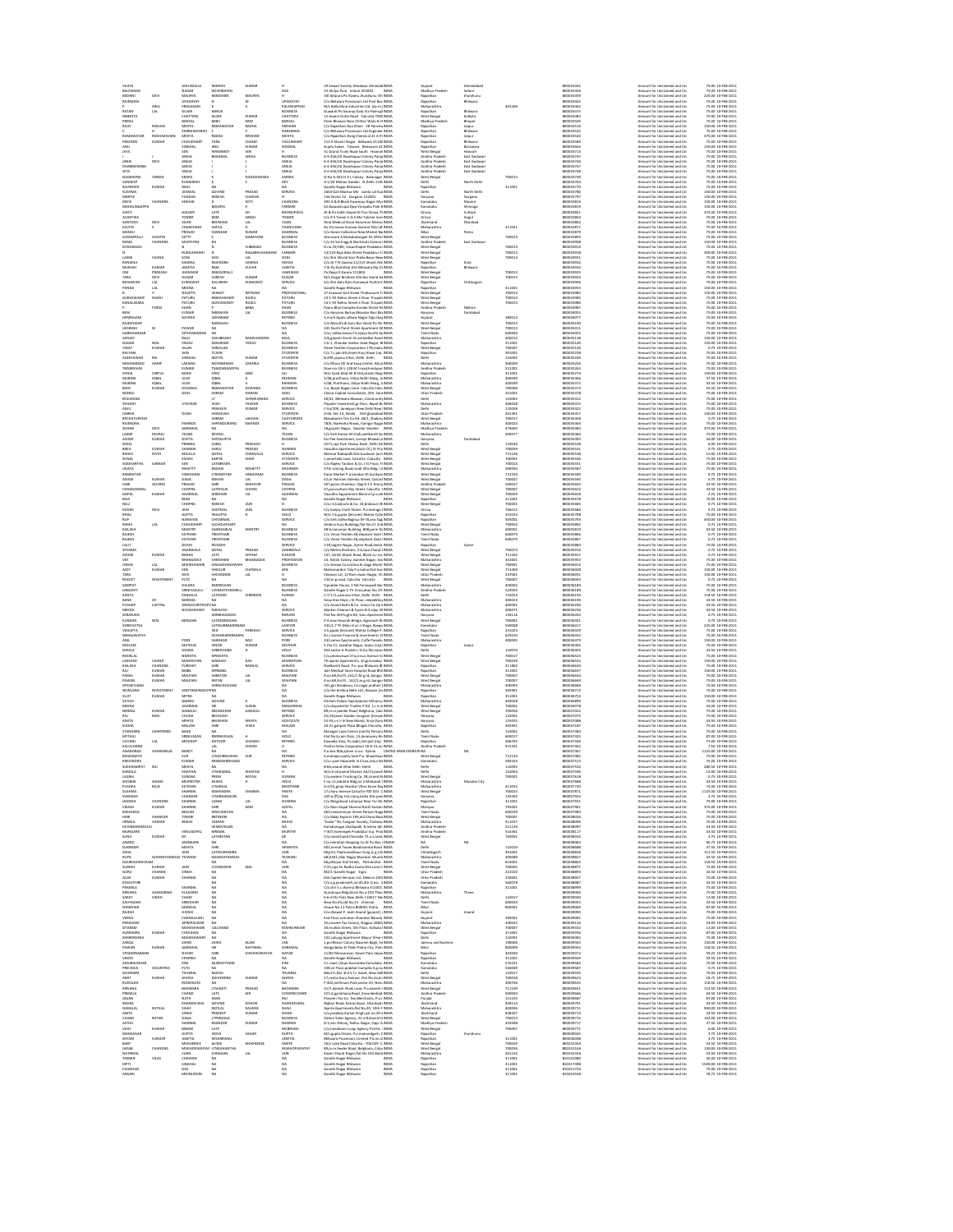| VUAY<br>LAXMI<br>CHANDRA<br>MEENAKH<br>SHEKHA                         | KABRA<br>PRASAD                           | NA                                                                                                            |                                              | NA                                    | Gandhi Nagar Bhilwar<br>INDM                                                                                                                                                                                                                   | Rajastha<br>najasthar<br>Rajasthar<br>Rajasthar  |                                    | 311001                               | 810506304<br>816059798<br>816378453                      | Amount for Unclaimed and Uni                                                                                                                            | 118.50 10-FEB-2011                                                                |
|-----------------------------------------------------------------------|-------------------------------------------|---------------------------------------------------------------------------------------------------------------|----------------------------------------------|---------------------------------------|------------------------------------------------------------------------------------------------------------------------------------------------------------------------------------------------------------------------------------------------|--------------------------------------------------|------------------------------------|--------------------------------------|----------------------------------------------------------|---------------------------------------------------------------------------------------------------------------------------------------------------------|-----------------------------------------------------------------------------------|
| MAYA<br>TANYA<br>AGNES                                                | bevi<br>MACHADO                           | NA<br>NA<br>NA                                                                                                |                                              | NA<br>NA<br>NA                        | INDIA<br>INDIA<br>INDIA<br>Gandhi Nagar Bhilwara<br>Gandhi Nagar Bhilwara<br>INDIA                                                                                                                                                             | Rajasthar<br>Rajasthar                           |                                    | 311001<br>311001<br>311001<br>311001 | 81658686<br>816995416                                    | Amount for Unclaimed and University<br>Amount for Unclaimed and University<br>Amount for Unclaimed and University<br>Amount for Unclaimed and Un        | 37.50 10-FEB-2011<br>50.00 10-FEB-2011<br>75.00 10-FEB-2011<br>75.00 10-FEB-2011  |
| AVINASH<br>KUMAR<br>GAVHANS<br>SHIVAJI                                | <b>JAISWAL</b><br>DAMU                    | NA<br>NA                                                                                                      |                                              | NA<br>NA                              | Gandhi Nagar Bhilwara<br>INDIA<br>INDIA                                                                                                                                                                                                        | Rajasthar<br>taiasthar                           |                                    | 311001<br>311001                     | 817122684<br>817918717                                   | Amount for Unclaimed and Un<br>Amount for Unclaimed and Uni                                                                                             | 75.00 10-FEB-2011<br>18.75 10 FEB 2011                                            |
| .<br>Sanjaya<br>MOHAN<br>KUMAR                                        | REDDYK<br>SAHU                            | NA<br>NA<br>NA<br>NA<br>NA                                                                                    |                                              | NA<br>NA<br>NA<br>NA<br>NA            | Gandhi Nagar Bhilwara<br>Gandhi Nagar Bhilwara<br>Gandhi Nagar Bhilwara                                                                                                                                                                        | najastiva<br>Rajastha<br>Rajastha                |                                    | 311001<br>311001                     | 819275545<br>819328073                                   | Amount for Unclaimed and University<br>Amount for Unclaimed and Un                                                                                      |                                                                                   |
| virendra<br>Manukumar<br>KUMAI                                        | SRIVASTAVI                                |                                                                                                               |                                              |                                       | INDIA<br>INDIA<br>INDIA<br>INDIA<br>Gandhi Nagar Bhilwara<br>Gandhi Nagar Bhilwara                                                                                                                                                             | Rajasthar<br>Rajasthar                           |                                    | 311001<br>311001                     | 828840552<br>830190817                                   | Amount for Unclaimed and Un<br>Amount for Unclaimed and Un                                                                                              | 63.75 10-FEB-2011<br>75.00 10-FEB-2011<br>118.50 10-FEB-2011<br>11.25 10-FEB-2011 |
| VASUDA<br>KRISHNAMI<br>SHEETAL<br>DHONDL                              | RAIKAR<br>HEGDE<br>PARAB                  | NA<br>NA<br>NA                                                                                                |                                              | NA<br>NA<br>NA                        | Gandhi Nasar Bhilwara<br>INDIA<br>Gandhi Nagar Bhilwara<br>Gandhi Nagar Bhilwara<br>INDM<br>INDM                                                                                                                                               | Rajasthan<br>taiasthar<br><b>Raiasthan</b>       |                                    | 311001<br>311001<br>311001           | 830403964<br>830803729<br>835714067                      | Amount for Unclaimed and Uni<br>Amount for Unclaimed and Un<br>Amount for Unclaimed and Un                                                              | 36.75 10-FEB-2011<br>18.75 10 FEB-2011<br>112.50 10 FEB-2011                      |
| NOEL<br>MARVIN<br>KUMAR                                               | <b>psouz</b>                              | na<br>NA<br>BATAN<br>AMBA                                                                                     |                                              | NA                                    | Gandhi Nagar Bhilwara<br>C/o Bhilwara Textile Traders Patch AreNDIA<br>6 Sommath Nagar Camp Road ShahibaNDIA                                                                                                                                   | tajastha                                         |                                    | 311001                               | 850784867                                                | <b>Imount for Unclaimed and Un</b>                                                                                                                      | 150.00 10-FEB-2011                                                                |
| ASHOK<br>ANILKUMAR<br>ASHA                                            | SOMANI<br>PATEL<br>CHOPRA                 | SURINDER                                                                                                      | LAL<br>LAL<br>CHOPRA                         | ii<br>H<br>HOUSE                      | V-682 Rishi Nagar Shakur Basti Delhi INDIA                                                                                                                                                                                                     | Rajasthar<br>Gujarat<br>Delhi                    |                                    | 311001<br>380004<br>110034           | BA0000105<br>BA0000209<br>840000223                      | Amount for Unclaimed and University<br>Amount for Unclaimed and University<br>Amount for Unclaimed and Un                                               | 237.00 10-FEB-2011<br>37.50 10-FEB-2011<br>87.00 10-FEB-2011                      |
| ARIAN<br>DAS<br>ANABINDA                                              | CGULAN<br><b>DUTTA</b>                    | CHHABILORS                                                                                                    | GULANI<br>SHIVAKEDA                          | <b>BUSINESS</b><br>DUTT               | vosz mar wager american kardina INDIA<br>1921/1 Ram Mehan Mekherjes Land INDIA<br>32/1/1 Ram Mehan Mekherjes Lane INDIA<br>39 Saraswall Society Menjalpur BarosWDIA<br>6031 Gali Bastashan Khari Bacil DelhiNDIA<br>0-12/497.yamuna Vihar, De  | Maharashtra<br>West Benga                        | Howrah                             | 400050                               | 840000230<br>840000234                                   | .<br>Amount for Unclaimed and Un<br>Amount for Unclaimed and Un                                                                                         | 225.00 10 FEB-2011<br>118.50 10 FEB-2011                                          |
| <b>AMKT</b><br>GOVIND                                                 | PATEL<br>KASERA                           | covwo.<br>ASHOK                                                                                               | KUMAR                                        | PATEL                                 |                                                                                                                                                                                                                                                | Gujarat                                          |                                    | 390011                               | 840000252                                                | Amount for Unclaimed and Un                                                                                                                             | 75.00 10-FEB-2011<br>75.00 10-FEB-2011                                            |
| ARUNA<br>ASHQI<br>KUMA<br><b>ASHOR</b><br>KUMAR                       | <b>JAJN</b><br>RASIKLALMEHTA              | SHRI<br>RASIK                                                                                                 | PAL<br>LAL                                   | HOUSEHOLD<br><b>BUSINESS</b>          | H K Hasmukhlal Shrof Back Block, 4th/NDIA                                                                                                                                                                                                      | Delhi<br>Delhi<br>Maharashtra                    | Mumbai City                        | 110006<br>110053                     | BA0000279<br>BA0000336<br>840000356                      | Amount for Unclaimed and Un<br>Amount for Unclaimed and Un<br>Amount for Unclaimed and Un                                                               | 75.00 10-FEB-2011<br>118.50 10-FEB-2011                                           |
| ANOCE<br>KALIR<br><b>ASHOR</b><br>KUMAR                               | <b>RANHOTRA</b><br><b>SIKA</b>            |                                                                                                               | IAGET                                        | SINGH<br><b>SIKKA</b>                 | C-135 Nanak Pura South Moti Bagh NNDIA<br>H No. 760 W No. 6 Pratan Mohalla Boltschia                                                                                                                                                           | Delhi                                            | North Delhi<br>Rohtak              |                                      | 840000357<br>840000366<br>840000399                      | Amount for Unclaimed and Un<br>Amount for Unclaimed and Un                                                                                              | 75.00 10-FEB-2011<br>118.50 10 FEB-2011                                           |
| ARUN<br>ASHA<br>ANAND                                                 | .<br>Natula<br>Nanali<br>PRAKASE          | ARVIND<br>NAKLI                                                                                               | SINGH                                        | NINJLA<br>NAVALE<br>SERVICE           | 11 No. 7 No. 8 Paul De Maria Maria Maria 11<br>52 Indradhanu H.M. Patel Road ShivajiNDIA<br>M/s Nakli Singh Tea Stall Old Bus StarNDIA                                                                                                         | Haryana<br>Delhi<br>Maharashtra<br>Uttar Pradesh | Mumbai City                        | 110017<br>249407                     | BAODOAC<br>840000412                                     | Amount for Unclaimed and University<br>Amount for Unclaimed and University<br>Amount for Unclaimed and University                                       | 48.50 10-FEB-2011<br>75.00 10-FEB-2011<br>75.00 10-FEB-2011                       |
| ARCHANA<br>ALIAZGAR                                                   | SHARMA<br>SABUWALA                        | OM<br>ABSEALLY                                                                                                | PRAKASH<br>SABUWALA                          | SHARMA<br><b>BUSINESS</b>             | F-6.mitradeep Apartments I P ExtensioNDIA<br>D-23,2 Nd Floor,kalpataru ApartmentINDIA                                                                                                                                                          | Delhi<br>Maharashtra                             |                                    | 110092<br>411001                     | 840000434<br>840000445                                   | Amount for Unclaimed and Un<br>Amount for Unclaimed and Un                                                                                              | 150.00 10-FEB-2011<br>118.50 10-FEB-2011                                          |
| MISS<br>ARADHANA<br>MIS<br>ANJU<br>AMAR                               | SARAOGI<br>BANSAL<br>IAIN                 | SHRI                                                                                                          | VSSARADGI                                    | STUDENT<br>BANSAL<br>JAIN             | C/o Data Systems M-70.comm.com JINDIA                                                                                                                                                                                                          | Delhi<br>.<br>West Bengal                        |                                    | 110048<br>151505<br>700013           | 840000467<br>BA0000484<br>BA0000550                      | Amount for Unclaimed and Uni<br>Amount for Unclaimed and University<br>Amount for Unclaimed and University                                              | 75.00 10 FEB-2011<br>112.50 10-FEB-2011<br>225.00 10-FEB-2011                     |
| AMRIT<br>AMARIIT                                                      | LAL<br>DUTTA                              | n<br>Partuu<br>SERVICE                                                                                        | .<br>Kumar                                   | NA<br>NA                              | Co Prof.r.k. Bansal Ningg College MathDIA<br>Lain Bhawan Baradari Muradabad — INDIA<br>F-360 Street No 23 Sadh Nagar Ii,palaINDIA<br>F-360 Street No 23 Sadh Nagar Ii,palaINDIA<br>6130 Willstane Drive,APT NO.1,Falls cUNITED STATES OF       | Delhi<br>1 NA                                    | North Delh                         |                                      | BA0000606<br>BA0002011                                   | Amount for Unclaimed and Un<br>Amount for Unclaimed and Un                                                                                              | 6.00 10-FEB-2011<br>300.00 10-FEB-2011                                            |
| KUMAR<br>ANANDRAO<br>SHANKER<br>BHARAT                                | LALBAROT<br>BHUSAN                        | NA<br>SHANKER                                                                                                 | NA<br>LAL<br>MAHESH                          | N<br><b>BUSINESS</b>                  | Post Box No.806, Aiman (u.a.e.) AimaNDIA<br>Bharat Bhusan & Co 107 Rohit House INDIA                                                                                                                                                           | West Bengal<br>Delhi                             | North Delhi                        | NA<br>700013                         | 840002024<br>880000015                                   | Amount for Unclaimed and Un<br>Amount for Unclaimed and Un                                                                                              | 1125.00 10-FEB-2011<br>375.00 10 FEB-2011                                         |
| <b>BALAMURUGESS</b><br>KALAMAN                                        | KULANDAVELU<br><b>BALAMURUGE</b>          | M                                                                                                             |                                              | KULANDAVELO<br>BALAMURUGES            | No 1e Gandhi Awmue Ganzadeeswar/NDV                                                                                                                                                                                                            | <b>Tamil Nadu</b><br>Tamil Nadu                  |                                    | 600084<br>sooon                      | 880000242<br><b>RR000025</b>                             | Amount for Unclaimed and Un<br><b>Imount for Unclaimed and Un</b>                                                                                       | 150.00 10 FEB-2011<br>150.00 10-FEB-2011                                          |
| ВІСНІТВА<br>MOHAN                                                     | IINDAL<br>KAR                             | SR<br><b>INDRAMCHAN</b>                                                                                       | PRAKASH<br>KAR                               | CHAND<br>RETD                         | no ar saman Premar Sangaressanti (1995)<br>Near Lal Nishan Press Mathura Gate BNDIA<br>10, Ram Hari Mistry Lane Ist Floor CalNDIA<br>10, Ram Hari Mistry Lane Ist Floor CalNDIA                                                                | Rajasthan<br>West Bengal                         | Kolkata                            | 321001                               | BB0000256<br>BB0000276                                   | Amount for Unclaimed and University<br>Amount for Unclaimed and University<br>Amount for Unclaimed and University                                       | 75.00 10-FEB-2011<br>162.00 10-FEB-2011                                           |
| BASANT<br>MALA<br>BISWA<br>NATH                                       | PATNI<br>suit                             | NA<br>LATE                                                                                                    | <b>GDOR</b>                                  | NA<br>MOHAN                           | C/o Chandanmal Sunil Kumar 69 TharNDIA                                                                                                                                                                                                         | West Bengal<br>West Bengal<br>Maharashtra        | Hooghly                            | 700013                               | 880000279<br>880000288                                   | Amount for Unclaimed and Un<br>.<br>Amount for Unclaimed and Un<br>Amount for Unclaimed and Un                                                          | 150.00 10-FEB-2011<br>43.50 10 FEB-2011                                           |
| <b>BABU</b><br><b>NAO</b><br>BALIT                                    | SAPKAL<br>SINGH                           | PARVAT<br>DILIP                                                                                               | SINGH                                        | <b>BAD</b><br>BUSINESS                | Crommanman Santi Kuma to BhadresonNDIA<br>Samangal 11 B State Employees SocieNDIA<br>Samangal 11 B State Employees SocieNDIA<br>15/40a Njaron Garden New Delhi 11000104<br>H.no 3105 Sector 32-d Chandigarh 16NDIA<br>C/o Vikas Textile B-119  | Delhi                                            |                                    | 414003<br>110027                     | 880000302<br>880000311                                   | Amount for Unclaimed and Un                                                                                                                             | 43.50 10 FEB-2011<br>75.00 10-FEB-2011                                            |
| SINGH<br>SWARDOI<br><b>BHUPP</b><br>BISHAN<br>BELA<br><b>USHIR</b>    | CHIMN<br>GUPTA<br>SHAH                    | RETD<br>OM<br>USHIR                                                                                           | PRAKASE<br>SHAH                              | OFFIC<br>GUPTA<br>HOUSEHOLD           | 2058 Katakiyawad Kalupur AhmedabNDIA                                                                                                                                                                                                           | Punjab<br>Delhi<br>Gujarat                       |                                    | 160031<br>110052<br>380001           | BB0000315<br>BB0000316<br>880000327                      | Amount for Unclaimed and Un<br>Amount for Unclaimed and Un<br>Amount for Unclaimed and Un                                                               | 75.00 10-FEB-2011<br>43.50 10-FEB-2011<br>150.00 10-FEB-2011                      |
| BEENA<br>KUMARI<br>MISBHAGA<br>HARIHAR                                | VASUDEVAN<br>mER                          | VASUDEVAN<br>HARIHAR                                                                                          | nex                                          | HOUSEWIFE                             | W/o A S Vasudevan Headcashier BankNDIA<br>99d/1 Kankulia Road 3rd Floor Yol PaINDIA                                                                                                                                                            | Kerala<br>West Bengal                            | Kolkata                            | 695141                               | 880000329<br>880000345                                   | Amount for Unclaimed and Un<br>Amount for Unclaimed and Un                                                                                              | 43.50 10-FEB-2011<br>162.00 10 FEB-2011                                           |
| MERAKE A<br><b>BATEAL</b><br>HAVNA                                    | SHAH<br>JMEHTA<br>KALA                    | NA<br>IVMEHTA                                                                                                 |                                              | NA<br>SERVICE<br>HHOLD                | Final American Hotel Channel Portugal<br>205 Ankit Chambers Near Chanta PodNDIA<br>3 Putlibai Kapol Nivas, grd Fir S.v.roadINDIA<br>C/o Sh Pritam Lal Ji Gali No 9,house NNDIA                                                                 | Gujarat<br>Maharashtra<br>West Bengal            |                                    | 395003<br>400056                     | <b>BRODONS</b><br>unnones                                | Amount for Unclaimed and Un<br>Amount for Unclaimed and Un<br>Amount for Unclaimed and Un                                                               | 75.00 10-FEB-2011<br>12.00 10-FEB-2011<br>37.50 10-FEB-2011                       |
| MIS<br>CHANDRA                                                        | GEORGE                                    | PRITAM                                                                                                        | u                                            | <b>IYAPPAN</b>                        | Chathely House Aloor P O Via KallettuNDIA                                                                                                                                                                                                      | Kerala                                           |                                    | 700013<br>680683                     | <b>BCDDDDDD</b><br>BC0000222                             | Amount for Unclaimed and Un                                                                                                                             | 118.50 10-FEB-2011                                                                |
| .<br>иет<br>CHARAN<br>MIS<br>CHANDRA                                  | SINGH<br>AGNANI                           | BHAGWANDAI                                                                                                    | BHAGA1<br>AGNAN                              | SINGH<br><b>BUSINESS</b>              | Medical Officer Govt Disp Kesari SingINDIA                                                                                                                                                                                                     | Rajasthan<br>Maharashtra                         | Mumbai City                        | 335027                               | BC0000226<br>800000298                                   | Amount for Unclaimed and Un<br>Amount for Unclaimed and Uni                                                                                             | 150.00 10-FEB-2011<br>25.00.10.658.2011                                           |
| DHARAM<br>DIWAN<br>ALI<br>DAUD                                        | DAS<br>SINGH<br>DAWOOD                    | HASMATMAL<br>SJAI                                                                                             | sindh<br>AΠ                                  | BUSINESS<br>DAWOOD                    | Mexical Omber soon unig Mexica State<br>174/4863 Parit Nagar Ghabbopar (e) BNDIA<br>172/552 Shindhi Colony Sastri Nagar JNDIA<br>M/s Perfection Silk&iaree Hou. Kienel NDIA<br>62 O B Jawahar Nagar Dalhi 110007 BNDIA<br>62 O B Jawahar Naga  | West Bengal<br>Delhi<br>Maharashtra              | North Delhi<br>Mumbai City         | 700013                               | BD0000004<br>BD0000011                                   | Amount for Unclaimed and University<br>Amount for Unclaimed and University                                                                              | 37.50 10-FEB-2011<br>75.00 10-FEB-2011                                            |
| DIMPY<br><b>DAVINDER</b>                                              | <b>JAJN</b><br>KUMAR                      | ABDE<br>BUSINESS<br>SHRI                                                                                      | GIAN                                         | NA.<br>CHAND                          | 387 Ehai Parmanad Nagar Delhi-1100NDIA                                                                                                                                                                                                         | Delhi<br>Delhi                                   |                                    | 110007<br>110009                     | BD0000204<br>BD0000241<br>8D0000247                      | Amount for Unclaimed and Un<br>Amount for Unclaimed and Un<br>Amount for Unclaimed and Un                                                               | 75.00 10-FEB-2013<br>150.00 10-FEB-2011                                           |
| DINESH<br>KUMAR<br>DEEPAN                                             | BHATIA<br>MARWAHA                         | LAL<br>SH                                                                                                     | CHAND                                        | SERVICE                               | R-7/b-28 Old Raj Nagar Ghaziabad 20/NDIA<br>18/2 Madan Mohan Mahiva Mare LufNDIA                                                                                                                                                               | Uttar Pradesi<br>Uttar Pradesh                   |                                    | 201002<br>226001                     | 800000256<br>800000282                                   | Amount for Unclaimed and Un<br>Amount for Unclaimed and Un                                                                                              | 75.00 10 FEB-2011<br>75.00 10 FEB 2011                                            |
| DEBASIS<br><b>BAM</b><br>DAULAT                                       | NANDY<br>BALI<br>TEWANI                   | <b>UKASH</b><br>SH<br>SHAMDAS                                                                                 | KUMAR<br>D<br>TEWANI                         | NANDI                                 | 18/2 Matam Monan Maraya Marg Luivius<br>121/c, mancharpukur Road Second FIINDIA<br>8-151 Rampark Lori Distt Ghaziabad INDIA<br>K/99-b Dda Flats Sheikh Sarai-ii TriweNDIA                                                                      | West Bengal<br><b>Uttar Pradesi</b>              |                                    | 70002<br>201102                      | <b>BDDDDD28</b><br>BD0000313<br>BD0000331                | Amount for Unclaimed and Un<br>Amount for Unclaimed and University<br>Amount for Unclaimed and University<br>Amount for Unclaimed and University        | 75.00 10-FEB-2011<br>75.00 10-FEB-2011<br>118.50 10-FEB-2011                      |
| DEEPAK<br>DILIP                                                       | <b>JAIN</b>                               | JETHMAI                                                                                                       |                                              | R<br>SERVICE<br>SERVICE               | Veer Bharat Society Flat No.7 Block NINDIA                                                                                                                                                                                                     | Delhi<br>West Bengal                             |                                    | 110017<br>700013                     | 8D0000390                                                | Amount for Unclaimed and Un                                                                                                                             | 43.50 10 FEB-2011                                                                 |
| DAMI<br>DALOHAND<br>DALSINGH<br>BHAULA                                | SHIVJI<br>NAGALIA<br><b>CHAUDHAR</b>      | SHIVAIL<br>LATE<br>$\begin{bmatrix} 1 \\ 0 \\ 1 \end{bmatrix} \begin{bmatrix} 1 \\ 0 \\ 0 \\ 0 \end{bmatrix}$ | <b>BAVJI</b><br><b>JOHARMULL</b><br>CHAUDHAN | <b>BUSINESS</b><br>NAGALIA<br>service | .<br>2-jamnadass Haridas Chawl Station RINDIA<br>C/o Dalchand Mahesh Kumar Hasting/NDIA<br><b>Ingional Stores Office Gujarat Electri INDIA</b>                                                                                                 | Maharashtra<br>West Bengal<br>Gujarat            |                                    | 400064<br>700013<br>395424           | 800000398<br>800000417<br>8D0000433                      | .<br>Amount for Unclaimed and Un<br>Amount for Unclaimed and Un<br>Amount for Unclaimed and Un                                                          | 118.50 10 FEB-2011<br>21.75 10 FEB-2011<br>37.50 10-FEB-2011                      |
| DASHRATH<br>DILIP<br>raj<br>Kumar                                     | BHAR<br>RATILAL                           | DASHRATH<br>NA                                                                                                | RAJ<br>NA                                    | BHAR<br>NA                            |                                                                                                                                                                                                                                                | West Bengal<br>ENA                               |                                    | 700013                               | BD0000433<br>BD000200                                    | Amount for Unclaimed and Un<br>Amount for Unclaimed and Un                                                                                              | 43.50 10-FEB-2011<br>140.00 10-FEB-2011                                           |
| GANPATRA<br>GEETA<br>AMRIT                                            | AGARWALA<br>PATEL                         | NA<br>AMRIT                                                                                                   | GOVINDJ                                      | NA<br>PATEL                           | Gandhi Nagar Bhilwara<br>39 Saraswati Society Manjalpur BarosNDIA                                                                                                                                                                              | Rajasthar<br>Gujarat                             |                                    | 311001<br>390011                     | BG0000207<br>800000209                                   | Amount for Unclaimed and Un<br>Amount for Unclaimed and Un                                                                                              | 280.50 10-FEB-2011<br>75.00 10-FEB-2011                                           |
| GITA<br><b>DEVI</b><br>.<br>GURDEEP<br>PRASAD<br>SINGH                | <b>BAGRI</b>                              | LATE                                                                                                          | HARHAN<br>PURAN                              | DAS<br>GOPAL<br>KRISHAN               | 42 Sir Hari Ram Goenka Street CalcuttINDIA                                                                                                                                                                                                     | West Beneal                                      |                                    | 700007                               | 800000223<br>BODDD27                                     | Amount for Unclaimed and Un                                                                                                                             | 43.50 10 FEB-2011<br>150.00 10 FEB-2013                                           |
| GITABEN                                                               | SHUKLA<br>GUGNAN<br>TRIVEDI               | SRI<br>RAM<br>NA                                                                                              |                                              | NA                                    | 42 Sir Hari Rüm Gəmirə Xiret CatoulPuble<br>1105 Pachori Gali Ghiya Məndi MəthiNDIA<br>C-151-162 Lajpat Nagar New Delhi 3NDIA<br>220 K.v. Sabstaton Gujrat Electrichy INDIA<br>Post Box No 52, Old Exchange Road, INDIA<br>Dr.s.c.joshi Villa  | Himachal Pra<br>Delhi<br>Gujarat                 | Valsad                             | 110024                               | 800000368                                                | Amount for Unclaimed and Un<br>Amount for Unclaimed and Un<br>Amount for Unclaimed and Un                                                               | 75.00 10-FEB-2011<br>75.00 10-FEB-2011                                            |
| GOP!<br>HEM<br>KINSHNA<br>HARSHKANT                                   | SIKARIA<br>SANWAL<br>DHOKA                | DWARKA<br>TRLOCHAN<br>NARAK                                                                                   | PRASAD<br>CHAND                              | SIXARIA<br>SANWAL<br>PROFESSION       | Liomi Sadan Topkhana Ahmednagar (NDIA                                                                                                                                                                                                          | Jharkhand<br>Uttarakhand<br>Maharashtra          | Almora                             | 845305<br>414001                     | BG0002006<br>BH0000214<br>BH0000215                      | Amount for Unclaimed and Un<br>Amount for Unclaimed and Un<br>Amount for Unclaimed and Uni                                                              | 75.00 10 FEB-2011<br>75.00 10-FEB-2011<br>75.00 10 FEB-2011                       |
| HARSHAND<br>HOMATHUR<br>HARMESH                                       | MALHI                                     | NA<br>NA                                                                                                      |                                              | NA<br>NA<br>JAMAL<br>Gudu             |                                                                                                                                                                                                                                                | Rajasthar<br>Delhi                               |                                    | 311001<br>110024                     | BH0000218<br>BH0000242                                   | Amount for Unclaimed and University<br>Amount for Unclaimed and University                                                                              | 225.00 10-FEB-2011                                                                |
| KALIR<br>RAM<br>SINGP<br>HARI<br>HAKIM                                | <b>JAMAL</b><br>THING                     | \$H                                                                                                           | CHINTARAN<br><b>JAIMA</b>                    | SINGH                                 | Candhi Nagar Bhihaara<br>Wo Sh G S Malhi G-53 Lajpat Nagar -NDIA<br>29-c Rhi Colony Shalimar Bagh Delhi JNDIA<br>Lt.col H.s.third, 112.g L Ses. Type "b" INDIA<br>Lt.col H.s.third, 112.g L Ses. Type "b" INDIA                                | Delhi<br>Chandigarh                              | Chandigart                         | 110052                               | BH0000269<br>BH0000288                                   | Amount for Unclaimed and Un<br>Amount for Unclaimed and Un                                                                                              | 75.00 10-FEB-2011<br>75.00 10-FEB-2011                                            |
| HAVABAI<br>YUSUF<br>HARDEEP<br>SINGH                                  | SIWANI<br>BAKSHI                          | YUSU!<br>KS.                                                                                                  | KASAM<br>BAKSHI                              | HOUSE<br>SERVICE                      | No 122 5th Main Road Jaymahal ExteNDIA<br>.<br>29 J, Anand Parbat Opp.post Office NINDIA<br>C/o Bargir Automobiles Opp Civil HoseNDIA                                                                                                          | Kamataka<br>Delhi                                | North Delhi                        | 560046                               | BH0000293<br><b>BH0000319</b>                            | Amount for Unclaimed and Un<br>Amount for Unclaimed and Un                                                                                              | 75.00 10-FEB-2011<br>225.00 10 FEB-2011                                           |
| HAIL<br><b>ABDUL</b>                                                  | KADARHAITR<br>SHARMA                      | HAIL                                                                                                          | nsur                                         | <b>BUSINESS</b><br>SHARMA             | Crowing Passensees Opp Can respirate<br>1577 Hari Singh Nalwa St No. 30 KarolNDIA<br>6 Th Floor pratisthan Complex, Opp:sINDIA<br>6 Th Floor pratisthan Complex, Opp:sINDIA                                                                    | Maharashtra<br>Delhi                             | North Delh                         | 416416                               | <b>BH0000367</b><br><b>BODDD20</b>                       | Amount for Unclaimed and Un<br>Amount for Unclaimed and University<br>Amount for Unclaimed and University<br>Amount for Unclaimed and University        | 150.00 10-FEB-2011<br>150.00 10-FEB-2011                                          |
| <b>JEET</b><br>INDER<br><b>SMTINDRA</b><br>BEN<br><b>JAG</b><br>MOHAN | KALIR<br>UPADHYA<br>SINGHKATARIA          | PRITPAL<br>PRAMOD<br>HARDIT                                                                                   | SINGH<br>CHANDRA<br>SINGH                    | BUSINESS<br>BUSINESS<br>KATARIA       | B/2/9 Safdarjang Enclave New-delhi-1NDIA                                                                                                                                                                                                       | <b>Uttar Prades</b><br>Gujarat<br>Delhi          | North Delhi                        | 243001<br>395001                     | 80000212<br>80000238<br>8J0000001                        | Amount for Unclaimed and Un                                                                                                                             | 43.50 10-FEB-2011<br>43.50 10-FEB-2011<br>75.00 10 FEB-2011                       |
| JASWANT<br>JOGINDER                                                   | SINGH<br>SINGH                            | SDIWAN<br>SDIWAN                                                                                              | SINGH<br>SINGH                               | <b>BUSINESS</b><br><b>BUSINESS</b>    | M/s Perfect.slik & Saree House KarolisNDIA<br>M/s Prefect. Silk & Saree Hou. Karol BNDIA                                                                                                                                                       | Delhi<br>Delhi                                   | North Delhi<br>North Delhi         |                                      | 810000005<br>830000001                                   | .<br>Amount for Unclaimed and Un<br>Amount for Unclaimed and Un                                                                                         | 37.50 10 FEB-2011<br>37.50 10 FEB 2011                                            |
| <b>JOSEPH</b><br>ïм.                                                  |                                           | ANTONY<br><b>BUSINESS</b>                                                                                     |                                              |                                       | Ambooken House Thumboor P O TrichNDIA<br>C/o Ram Labhaya Parshotam Lal G.t.HNDIA<br>Flat-6i,diamond Enclawi, 113,diamorINDIA                                                                                                                   | .<br>Kerala                                      |                                    | 680662<br>143505                     | 810000202<br>8J0000318<br>8J0000396                      | Amount for Unclaimed and Un                                                                                                                             | 118.50 10-FEB-2011<br>48.50 10-FEB-2011<br>118.50 10-FEB-2011                     |
| JAGOISH<br>JAYASREE<br>MIS<br>KAUSHALAYA                              | MAITY<br>DEVI                             | KUNTI                                                                                                         | LAL                                          | NA<br>NA<br>HWIFE                     | C/o Kanti Lal 6-1, Amar Colony LajpatINDIA                                                                                                                                                                                                     | Punjab<br>West Bengal<br>Delhi                   | North Delhi                        | 700034                               | <b>BKD000005</b>                                         | Amount for Unclaimed and Un<br>Amount for Unclaimed and Un<br>Amount for Unclaimed and Un                                                               | 37.50 10-FEB-2011                                                                 |
| KAWAL<br>KISHAN<br>KRISHNA<br>MURARI                                  | ANAND<br>AWASTHI                          | SADANAND<br>VIJAY                                                                                             | BAHADUR                                      | <b>BUSINESS</b><br>AWASTH             | C/o Sagar Suiting And Shirting 6/90, wNDIA<br>118/563, Kasushal Puri Kangur<br>INDIA                                                                                                                                                           | Delhi<br>Orissa                                  | North Delhi<br>Puri<br>.<br>Milaas |                                      | 8K0000006<br>880000009<br>sentonos.                      | Amount for Unclaimed and Un<br>Amount for Unclaimed and Un                                                                                              | 37.50 10 FEB 2011<br>75.00 10 FEB-2011                                            |
| KRISHNA<br>GOPAL<br>KEZAR<br>KRISHNA<br>CHANDRA                       | KABRA<br><b>GUPTA</b>                     | EHURA<br>SAIFUDDIN<br>LATE                                                                                    | щ<br>RAMSARU                                 | AWASTHI<br><b>AGARWAL</b>             | Co R.s. kabra Rajendra Marg, BhilwariNDIA<br>64 Dr Zakir Hussain Marg, Udaipur RajNDIA<br>C/o Radha Pustakalaya 8 Shyam CharlNDIA                                                                                                              | Rajasthan<br>Rajasthan<br>West Bengal            |                                    | 313001<br>700073                     | skonnon?<br>880000221                                    | Amount for Unclaimed and Un<br>Amount for Unclaimed and Un<br>Amount for Unclaimed and Un                                                               | 59.25 10-FEB-2011<br>75.00 10-FEB-2011<br>225.00 10-FEB-2011                      |
| KANTILAL<br>LAL<br>KRISHAN                                            | <b>JAIN</b><br>GOYAL                      | <b>BUSINESS</b><br>\$H                                                                                        | TARA                                         | NA.<br>CHAND                          | Cement Corpn Of India Ltd Po MandhINDIA<br>Bharat Stores Sunam Naya Bazar SonJNDIA                                                                                                                                                             | Chhattisgart<br>Punjab                           |                                    | 493111<br>148025                     | BK0000275<br>BK0000331                                   | Amount for Unclaimed and Un<br>Amount for Unclaimed and Un                                                                                              | 43.50 10-FEB-2011<br>43.50 10 FEB-2011                                            |
| KUMAR<br>KRIŠHAP<br>KRIŠHNJ<br>MOHAN                                  | MALLECHERY                                | MRMANI<br>SHANTI<br>RAMCHANDR                                                                                 | SARLD                                        | SERVICE                               | Block No.64 Room No 1523 Ag QuartINDIA                                                                                                                                                                                                         | Guiarat                                          |                                    | 380016<br>400078<br>390001           | 880000349<br>BK0000352<br>BK0000394                      | Amount for Unclaimed and Uni                                                                                                                            | 118.50 10 FEB-2011                                                                |
| KRISMAA<br>KRISMAA<br>KLSHARAA                                        | CHOPRA<br>BHAVE<br>VARMA                  |                                                                                                               | PERSAD                                       | CHOPIU<br>BHAVE<br>VARMA<br>SERVICE   | usuka masa katalung Bernbay MDIA<br>Bapat House Opp Dr Hindia's DispensiNDIA<br>E 182 Naraina Viahr New Delhi 11002NDIA<br>B-310 Padmaxti Apt. Narayan Nagar BNDIA                                                                             | uujarin<br>Maharashtra<br>Gujarat                |                                    | 110028                               | 8K0000431                                                | Amount for Unclaimed and Uni<br>Amount for Unclaimed and Uni<br>Amount for Unclaimed and Un<br>Amount for Unclaimed and Un                              | 75.00 10-FEB-2011<br>150.00 10-FEB-2011<br>75.00 10-FEB-2011                      |
| KANTILAL<br>CHIMAN                                                    | LALKUVADIA                                | MAHAVIR<br>SUWALAL<br>CHMANLAI                                                                                | SHARMA                                       | NA.                                   | 502, meghdoot Chs Ltd. 23, khandelwaNDIA                                                                                                                                                                                                       | Delhi<br>West Bengal<br>Maharashtra              |                                    | 700013<br>400054                     | BK0000464<br>BK0000527                                   | Amount for Unclaimed and Un                                                                                                                             | 150.00 10-FEB-2011<br>43.50 10-FEB-2011                                           |
| KUNTI<br>KUSUM<br>NARYAN                                              | DEVI<br>СНОРВА<br><b>AGARWAI</b>          | DEEPAK                                                                                                        | CHOPRA                                       | HOLD<br>BUSINESS                      | 17/431 garg Mohalla Nala Bazar AjmeNDIA<br>A-11 Neeti Bagh New Dihi 110049 NDIA                                                                                                                                                                | Rajasthan<br>Delhi                               |                                    | 305001<br>110045<br>110048           | BKDDDDSB4<br>880002002<br>RI000003                       | Amount for Unclaimed and Un<br>Amount for Unclaimed and Un                                                                                              | 12.00 10 FEB-2011<br>1184.25.10.FFR.2011                                          |
| LAXMI<br>MANOHAR<br>MANJU<br>LAL                                      | MUKHUA<br>AGARWAL                         | RATI<br>HARDASS<br>MAN                                                                                        | END NA                                       | AGARWAL<br>BUSINESS<br>AGARWAL        |                                                                                                                                                                                                                                                | Delhi<br>Delhi<br>West Bengal                    |                                    | 110062<br>700013                     | BM0000005<br>BM0000007                                   | <b>Imount for Unclaimed and Un</b><br>Amount for Unclaimed and University<br>Amount for Unclaimed and University<br>Amount for Unclaimed and University | 37.50 10-FEB-2011<br>37.50 10-FEB-2011<br>37.50 10-FEB-2011                       |
| MANMOHAN<br>MISMEENA                                                  | AGARWAL<br>NWASTHE                        | <b>BAMESHWAI</b><br>KISHAN                                                                                    | PRASAD<br>MURARE                             | <b>AGA/tWAL</b><br>AWASTH             | Girdhar Bhawan Hatta,kanpur<br>INDIA                                                                                                                                                                                                           | West Bengal<br>Uttar Pradesh                     | <b>Kanpur Naga</b>                 | 700013                               | <b>BM0000008</b><br>BM0000010                            | Amount for Unclaimed and Un                                                                                                                             | 562.50 10-FEB-2011<br>25.00.10.658.2011                                           |
| MUNISH<br>CHANDRA<br>MAYA                                             | <b>GUPTA</b><br><b>MUNDRA</b>             | BABU<br>LAKSHAMI                                                                                              | ue.<br>VARAIN                                | GUPTA<br>HWIFE                        | 118/563, Kaushalpuri Karpur MDIA<br>House No C-ii/31 Tilak Marg New DellNDIA<br>50,hill Park,a.g.bell Marg, Malabar HillNDIA                                                                                                                   | Delhi<br>Maharashtra                             |                                    | 110001                               | BM0000104<br>BM0000119                                   | .<br>Amount for Unclaimed and Un<br>Amount for Unclaimed and Un<br>Amount for Unclaimed and Un                                                          | 355.50 10 FEB-2011<br>355.50 10-FEB-2011                                          |
| MANGU<br>MOHAMED<br>JAVED                                             | GOYAL<br>WARIS                            | HARIKISHAN<br>NASEEVUDE                                                                                       | GOYAL<br>SOLEJA                              | HOUSE<br><b>BUSINESS</b>              | C/o Dr H K Goyal Govt Hospital P.o. AINDM<br>C/o 88/382 Safeer Marzil Chaman GaNDM                                                                                                                                                             | Rajasthan<br>Uttar Pradesi                       | Sirohi                             | 208001                               | BM0000253<br>BM0000282                                   | Amount for Unclaimed and Un<br>Amount for Unclaimed and Un                                                                                              | 43.50 10-FEB-2011<br>237.00 10-FEB-2011                                           |
| MANJU<br>MANORMA<br>MANAT                                             | MEHTA<br><b>MOHINDRA</b><br><b>NARULA</b> | NA                                                                                                            | M<br>SANT                                    | NA<br>MOHNDRA<br>RAM                  | 8-4/304 mahadkar Residency, 101/c.rNDM<br>A 1 Govt Colony Jalandhar Road HoshINDIA                                                                                                                                                             | Maharashtra<br>Punjab<br>Delhi                   |                                    | 411029<br>146001<br>110008           | BM0000327<br>BM0000332<br>BM0000341                      | Amount for Unclaimed and Un<br>Amount for Unclaimed and Uni<br>Amount for Unclaimed and Un                                                              | 43.50 10-FEB-2011<br>43.50 10 FEB-2011<br>75.00 10 FEB-2011                       |
| MAHAVIE<br>PRASAD                                                     | <b>ABBAA</b>                              | \$H<br>PARS<br>LATE                                                                                           | RAM<br>M                                     | RETIRED                               | 28/68 West Patel Nagar New Delhi 13NDIA<br>E 182 Naraina Vihar New Delhi 11002NDIA<br>12 Harin Bari 2nd Lane Thana Mali CaNDIA<br>759 33a Cross Road Iv Block JayanagaNDIA                                                                     | .<br>West Bengal                                 | Kolkata                            | 110028                               | <b>BMODOOSS</b><br>850000089                             | Amount for Unclaimed and University<br>Amount for Unclaimed and University<br>Amount for Unclaimed and University                                       | 75.00 10-FEB-2011<br>43.50 10-FEB-2011<br>43.50 10-FEB-2011                       |
| ZAHUR                                                                 | YAWAN<br>SHAFI<br>UMADEVI<br>LLAHI        |                                                                                                               | <b>ILLAHI</b>                                | CAR<br><b>BUSINESS</b>                | Prop National Furniture Works Opp NNDIA                                                                                                                                                                                                        | Kamataka<br>Maharashtra                          |                                    | 560011<br>400054                     | BM0000423<br>BM0000427                                   | Amount for Unclaimed and Un                                                                                                                             | 75.00 10-FEB-2011                                                                 |
| MUKTA<br>MISMARGARET                                                  | SHARMA<br><b>FRANCIS</b>                  | <b>DWARIKA</b><br>JOHN                                                                                        | PRASAD<br><b>FRANCIS</b>                     | HOUSEWIFE                             | No.15, baidyanath Hermes Center SecINDIA<br>14/14, sharkar Nagar, Wadala, BombaNDIA                                                                                                                                                            | Maharashtra<br>Maharashtra                       |                                    | 400705<br>400031                     | BM0000489<br><b>BM0000510</b>                            | Amount for Unclaimed and Un<br>Amount for Unclaimed and Uni                                                                                             | 43.50 10-FEB-2011<br>75.00 10 FEB-2011                                            |
| MILIND<br>MAHESE<br>SURESH                                            |                                           | SURESI<br>ISWAR                                                                                               | garas<br>Lal                                 | SERVICE<br>PATEL                      | C/o Prakem Investments 1249, deccariNDM<br>9. prafful Soc.nr.prashant Soc. Opp.shiNDM<br>9. prafful Soc.nr.prashant Soc. Opp.shiNDM                                                                                                            | Maharasht<br>Gujarat                             |                                    | 41100                                |                                                          | <b>Amount for Unclaimed and Unit</b><br>Amount for Unclaimed and Uni                                                                                    | 43.50 10-FEB-2011                                                                 |
| MADHAV<br>MADAN<br>RAMCHA<br>MOHAN<br>MADAN<br>MOHAN                  | GOKHALE<br>TALWAR<br><b>TALWAR</b>        | RAMCHAN<br>CHUNILAL<br>CHUNILAL                                                                               | TALWA<br>TALWAR                              | NA<br>SERVICE<br>SERVICE              | 84/11, appolo House, 2nd Floor, MumINDIA<br>C/o Sh. Jagdish Talwar Advocate HighINDIA<br>C/o Sh.jagdish Talwar Advocate High INDIA                                                                                                             | Maharashtra<br>Maharashtra<br>Maharashtra        |                                    | 400023<br>400003<br>400003           | <b>BM0000586</b><br><b>BM0000589</b><br><b>BM0000593</b> | Amount for Unclaimed and Un<br>Amount for Unclaimed and Un<br>Amount for Unclaimed and Un                                                               | 150.00 10 FEB-2011<br>118.50 10-FEB-2013<br>118.50 10-FEB-2011                    |
| NARENDRA<br>PAL<br>NARESH<br>KUMAR                                    | ANAND<br>NANDA                            | SHSADANAND<br>VED                                                                                             | ANAND<br>PRAKASH                             | <b>BUSINESS</b><br>NANDA              | C/o Sagar Suiting & Shirting 6/90 W. INDIA<br>19,dibagh Nagar, P.o.basti Guzan, JaliNDIA                                                                                                                                                       | Delhi<br>Punjab                                  | North Delhi                        | 144002                               | BN0000004<br>BN0000006                                   | Amount for Horlaimed and Un<br>mount for Unclaimed and Un                                                                                               | 37.50 10 FEB-2011<br>37.50 10 FEB 2011                                            |
| NAVIN<br><b>KUMA</b><br>NEELAN                                        | <b>ANANO</b><br>BHATM                     | HABI<br>DINESH                                                                                                | KISHAN                                       | ANAND<br>KUMAR                        | 17/5, west Patel Nagar, New Delhi DelNDIA<br>8-7/5-28 Old Naj Nagar Ghaziabad (upNDIA<br>8-2590 Netaji Nagar New Delhi 11003NDIA                                                                                                               | <b>Uttar Pradesh</b>                             | North Delh                         | 201002                               | <b>BMODDOOD</b>                                          | Imount for Unclaimed and Un                                                                                                                             | 37.50 10-FEB-2011<br>75.00 10-FEB-2011                                            |
| NEELAM<br>NAND                                                        | CHOPRA<br>KUMAR                           | JUGAL                                                                                                         | KISHORE                                      | CHOPRA<br><b>BUSINESS</b>             | V-2287 gali Pahar Wali Kallan DharantNDIA                                                                                                                                                                                                      | Delh<br>Delhi                                    |                                    | 110023<br>110006                     | BN0000216<br>BN0000256                                   | Amount for Unclaimed and Un<br>Amount for Unclaimed and Un<br>Amount for Unclaimed and Uni                                                              | 75.00 10-FEB-2011<br>75.00 10-FEB-2011                                            |
| <b>NANINDER</b><br>KUMAR<br>NITIN<br>KUMAR<br>NAND                    | HARPALANI<br>MEHTA<br>GNISHAL             | SERVICE<br>DHIMAIL                                                                                            | b.<br><b>KSHOM</b>                           | NA.<br><b>MEHTA</b>                   | E-132 Masjid Moth New Delhi 11004NDIA<br>C/o Mahabir Trading Company 103 CINDIA                                                                                                                                                                | Delhi<br>West Bengal                             |                                    | 110048<br>721301                     | <b>BN0000264</b><br>BN0000272<br><b>BNOODD283</b>        | Amount for Unclaimed and Uni<br>America for Hockinsed and Un                                                                                            | 75.00 10 FEB-2011<br>75.00 10 FEB 2011<br>75.00 10-FEB-2011                       |
| KUMA<br>NATARAJA                                                      | MERAVANIGI                                | <b>JUGAL</b><br>м                                                                                             | <b>HALAPPA</b>                               | SINGHAL<br>BUSINESS<br>NA             | V 2287 Gali Paharwali Kallan Dharam/NDIA<br>.<br>Natraja M Minerya Service Station HdNDIA<br>5./sadampalli Society, Timaliyawad,naINDIA                                                                                                        | Delhi<br>West Bengal                             |                                    | 700013                               | BN0000293                                                | Amount for Unclaimed and Un<br>Amount for Unclaimed and Un                                                                                              | 75.00 10-FEB-2011<br>6.00 10-FEB-2011                                             |
| MISS<br>NAVIN<br>AMBALAL<br><b>NAGRAJ</b>                             | NITA<br>PATEL<br>DAGA                     | AMBALAL<br>NA                                                                                                 |                                              | NA<br>NA                              | Flat No.33,2nf Floor,a6/16,jollyjeevarINDIA<br>Panchsheel Apartment 493/b/1-g.t.rolNDIA                                                                                                                                                        | Gujarat<br>Maharashtra<br>West Bengal            |                                    | 395001<br>400103<br>711102           | <b>BNO000358</b><br>BN0000371<br><b>BN0000436</b>        | Amount for Unclaimed and Un<br>Amount for Unclaimed and Un<br>Amount for Unclaimed and Uni                                                              | 112.50 10 FEB-2011<br>280.50 10-FEB-2011                                          |
| NEELKANT<br><b>JANARDAN</b>                                           | GANPLILE<br>BHAGIA<br>AN AND              | <b>BUSINESS</b><br>SHEWAK<br>SHSADANAND                                                                       | <b>RAM</b>                                   | NA                                    | A/3.nankyihar Co.op.society Near Dr.(NDIA<br>, Aramco Po Box 11008 Dhahran 35AUDI ANABIA<br>5 Aramco Po Box 11008 Dhahran 35AUDI ANABIA<br>5 Sagar Suiting & Shirting 6/90 WeINDIA                                                             | Maharashtra                                      |                                    | 400602                               | <b>BN0000446</b><br>BN0002013                            | Amount for Unclaimed and Un                                                                                                                             | 150.00 10 FEB-2011                                                                |
| NANIK<br>ONKAR<br>.<br>NATH<br><b>PRAKASE</b><br>OM                   | MALIK                                     | TOPAN                                                                                                         | DAS                                          | BHAGIA<br>BUSINESS<br>BUSINESS        | 37/270 Acharya Nagar Kanpur 20800/NDIA                                                                                                                                                                                                         | NA<br>Delhi<br><b>Uttar Pradesi</b>              | corth Delh                         | 208003                               | innnn<br>800000215                                       | Amount for Unclaimed and University<br>Amount for Unclaimed and University<br>Amount for Unclaimed and University                                       | 591.75 10-FEB-2011<br>37.50 10-FEB-2011<br>355.50 10-FEB-2011                     |
| MISSPRAMILA<br>PRAMOD<br>KUMAR                                        | BHANDARI<br>AGARWAL                       | SHER<br>SANT                                                                                                  | SINGH<br>RAM                                 | <b>BHANDAR</b><br><b>AGA/tWAL</b>     | 67-a, Vithal Nagar Road No.12 Jypd SINDIA<br>15, Bansari Dass Estate Lucknow RoadNDIA                                                                                                                                                          | Maharashtra<br>Delhi                             |                                    | 400049<br>110007                     | BP0000009<br>8P0000011                                   | Amount for Unclaimed and Un<br>Amount for Unclaimed and Un                                                                                              | 59.25 10 FEB-2011<br>130.50 10-FEB-2011                                           |
| PRVEEN<br>KUMAR<br>PUKHRAJ<br>PUSHPA                                  | <b>CIANA</b><br>iain<br>Sharma            | HARI<br>LTSHRATTAN<br>SKSHARMA                                                                                | KISHAN<br>CHANE                              | ANAND<br>BUSINESS<br>HWIFE            |                                                                                                                                                                                                                                                | Delhi<br>Kamataka<br>Delhi                       | North Delhi                        | 560011<br>110048                     | 8P0000012<br>BP0000017<br>BP0000021                      | Amount for Unclaimed and Uni<br>Amount for Unclaimed and Un<br>Amount for Unclaimed and Un                                                              | 112.50.10.658.2011<br>112.50 10-FEB-2011<br>37.50 10-FEB-2011                     |
| LATA<br>PARMANANI<br><b>KUMA</b>                                      | CHHABRA<br>ALIWAB                         | THAKUR<br>ROSHAN                                                                                              | DASS                                         | CHHABIS<br>BAWEJA                     | $12,$ paman usas Estate uscense means<br>$12/7$ S West Patel Nagar New Delhi DelNDIA<br>Vandana No.21,9th Main Rd 4th BlociNDIA<br>$C$ 274 Greate Kaliah New Delhi 110 NDIA<br>26 Gher shatti New Mandi Muzafir INDIA<br>Baba Electronics Subh | <b>Uttar Pradesi</b>                             |                                    | 251001<br>342001                     | BP0000229<br>BP0000288                                   | Amount for Unclaimed and Un<br>Amount for Unclaimed and Un                                                                                              | 355.50 10-FEB-2011<br>43.50 10-FEB-2011                                           |
| PRAVESH<br>PRADIP<br>KUMAR<br>PRADI<br>KUMAR                          | CHETLANGIA<br><b>BAY</b>                  | BANSHIDHA<br>SRI.                                                                                             | щ<br>CHETLANGIA<br>BENOY                     | <b>BUSINESS</b><br>KRRAY              | Chetlangia House Krishnagar (w B) 74NDIA<br>7/3 K.b.saranifmall Road) Dum-dum ONDIA                                                                                                                                                            | Rajasthan<br>West Bengal<br>West Bengal          |                                    | 741101<br>700080                     | 8P0000296<br>8P0000308                                   | Amount for Unclaimed and Un<br>Amount for Unclaimed and Un                                                                                              | 75.00 10 FEB-2011<br>75.00 10 FEB-2011                                            |
| PHATAK<br>KALYAN<br>PRATIBIV<br>PREMO                                 | GERMANY<br><b>FULFAGER</b>                | PRATIBH                                                                                                       | <b>BHAL</b>                                  | CHANDRA                               | 10/2 Sadhana Nagar Society Kareli BalNDM                                                                                                                                                                                                       | Guiarat<br>Maharashtra                           | Markerkan                          | 431001                               | 8P0000319<br><b>BRODONS</b>                              | <b>Immered for Unclaimed and Un</b><br>Imount for Unclaimed and Un                                                                                      | 75.00 10-FEB-2011<br>118.50 10-FEB-2011                                           |
| PREM<br>PAL<br>PREM                                                   | GROVER<br>SINGH                           | SHTHAKER<br>NA                                                                                                | DASS                                         | NA<br>SERVICE<br>NA.                  | Shree Provision Stores Rajabazar AurulNDIA<br>C/o Sh.h.r. Karla 104/1, Ballupur ChovNDIA<br>dhi Nagar Bhilwari<br>INDV                                                                                                                         | <b>Uttar Pradesh</b><br>Rajasthan                |                                    | 311001                               | BP0000362<br>BP0000378                                   | Amount for Unclaimed and Un<br>Amount for Unclaimed and Un                                                                                              | 37.50 10-FEB-2011<br>150.00 10-FEB-2011                                           |
| PREMA<br>SRINIVAS<br>PUSHPA                                           | ts.<br>VOHRA                              |                                                                                                               | ś                                            | SRINIVASA<br>VOHRA                    | Balaji Drug House Ho A S Char St Banj/NDIA<br>3 Priva Enclave I P Ext Part Ii Delhi 118NDIA                                                                                                                                                    | Kamataka<br>Delhi                                |                                    | 560053<br>110092                     | BP0000390<br>8P0000408                                   | Amount for Unclaimed and Un<br>Amount for Unclaimed and Uni                                                                                             | 75.00 10-FEB-2011<br>43.50 10 FEB-2011                                            |
| POONAM<br>PUSHPA<br>ASHOR                                             | RALLAN<br><b>JADHAV</b>                   | <b>ASHOK</b><br>ASHOK                                                                                         | RALLAN<br><b>JADHAV</b>                      | HOUSEWIFE<br><b>BUSINESS</b>          | 3 Phys Enclave IV EXT Part II Denni 118NDIA<br>39 Lajpat Kunj Civil Lines Agra - 2 INDIA<br>1/10 Sagar Society Next 10 Raheja HoNDIA                                                                                                           | Uttar Pradesh<br>Maharashtra                     | Agra                               | 40001f                               | 8P0000427<br>REDODDAA                                    | Amount for Unclaimed and Un<br>Amount for Unclaimed and Un                                                                                              | 118.50 10 FEB-2011<br>55.50 10-FEB-2011                                           |
| PRAVEEN<br>KUMAR<br>PRALHAD<br>RAKESH<br>KUMAR                        | SHARMA<br>DOESHPAND<br>NANDA              | MURARI<br>DHIRENDRA<br>VED                                                                                    | щ<br><b>HDESHP</b><br>PRAKASH                | SHARMA<br>SERVICE<br>NANDA            | C/o Akash Deep Cloth Store Circular RNDIA                                                                                                                                                                                                      | <b>Uttar Pradesi</b><br>Maharashtra<br>Punjab    | Jalandha                           | 263139<br>400091                     | BP0000486<br>BP0000495<br><b>BRODDDDDS</b>               | Amount for Unclaimed and Un<br>Amount for Unclaimed and Un<br>Amount for Unclaimed and Un                                                               | 43.50 10-FEB-2011<br>37.50 10-FEB-2011<br>37.50 10-FEB-2011                       |
| RATAN<br>SINGH<br>RATANSHI                                            | MOHTA<br>BAHNSAL                          | EVI<br>SHRAMA                                                                                                 | SINGH<br>BHANSALI                            | MOHTA<br><b>BUSINESS</b>              | C/o M/s Arvind Enterprises, 23 godowNDIA<br>8/31-32 jalaram Ashish Davi Daval RdNDIA                                                                                                                                                           | Tamil Nadu<br>Maharashtra                        |                                    | 600001<br>400080                     | 880000012<br>880000017                                   | Amount for Unclaimed and Un<br>Amount for Unclaimed and Un                                                                                              | 75.00 10 FEB-2011<br>75.00 10 FEB-2011                                            |
| RAM<br>Raju<br>CHANDR                                                 | SOMRA<br>AGARWAL                          | KISOMIN<br>NA<br>SANTLAL                                                                                      |                                              | service                               | Village-malpura, P.o.saree, Dist.jhunjiNDIA<br>C/o Ram Kishore Rajendraprasad BaraWDIA<br>Hari Chand Amar Nath Juneja JagdishNDIA                                                                                                              | itajasthan<br>Uttar Pradesh                      |                                    | 333027<br>333027<br>251201<br>121004 | <b>BRODODIC</b><br>unnnnon                               | Amount for Unclaimed and Un<br>Amount for Unclaimed and Un<br>Amount for Unclaimed and Un                                                               | 150.00.10.658.2011<br>75.00 10-FEB-2011<br>43.50 10-FEB-2011                      |
| RAMESH<br>RATNA                                                       | BREJA<br><b>DUVVURI</b>                   |                                                                                                               | BREIA<br>MURALI                              | <b>BUSINESS</b><br>SERVICE            | 208, Akash Darshan Apartments, PlotINDIA                                                                                                                                                                                                       | Haryana<br>Delhi                                 |                                    | 110092                               | 880000222<br>BR0000273                                   | Amount for Unclaimed and Un                                                                                                                             | 75.00 10-FEB-2011                                                                 |
| RAJRAN<br>RAMESH<br>×                                                 | GARG<br>PATEL                             | VINCO<br><b>HAYANTILAL</b>                                                                                    | GARG                                         | <b>BUSINESS</b><br>SERVICE            | W/o Vinod Kumar Garg (adv) Bazaria INDIA                                                                                                                                                                                                       | Uttar Pradesh<br>Gujarat                         |                                    | 283203<br>380050                     | BR0000283<br>880000317                                   | Amount for Unclaimed and Un<br>Amount for Unclaimed and Uni                                                                                             | 162.00 10-FEB-2011<br>225.00 10 FEB-2011                                          |
| RAM<br>RAJESH<br>KUMA                                                 | KRISHAN<br>ARORA                          | LATE<br>SH<br>LATE                                                                                            | SH<br>RAM                                    | SANT<br>DITTA                         | B-133 Ghamhyam Nagar Soc. On CarlNDIA<br>L-107 Kiri Nagar New Delhi 110015 BNDIA<br>R/o Kothi Ram Niwas Near State BankNDIA                                                                                                                    | Oqean<br>Delhi<br>Haryana                        |                                    | 110015<br>132118                     | 880000338<br>880000349                                   | Amount for Unclaimed and Un<br>Amount for Unclaimed and Un                                                                                              | 112.50 10-FEB-2011<br>75.00 10-FEB-2011                                           |
| RAVI<br>RAM<br>NATH<br>RAKESH<br>NANDAN                               | mehna<br>Kalila<br>KHANNA                 | SH<br>NA                                                                                                      | SHRI<br>CHAMAR                               | MADAN<br>RAM<br>NA                    | A-164 Dayanand Colony Lajpat NagariNDIA<br>441-ind Phase Sector 54 Mohali CharNDIA<br>C/o United India Ins Co Ltd Station RINDIA                                                                                                               | Delhi<br>Punjab<br>Uttar Pradesh                 | Binor                              | 110024<br>160055                     | BR0000418<br>BR0000439<br>880000440                      | Amount for Unclaimed and Un<br>Amount for Unclaimed and Un<br>Amount for Unclaimed and Un                                                               | 37.50 10-FEB-2011<br>75.00 10-FEB-2011<br>6.00 10-FEB-2011                        |
| RANBINDER<br>NATH                                                     | MALIK<br>NAGARAJAG                        | NARAYAN                                                                                                       | SETTY                                        | MALIK<br>SERVICE                      | T 50/5 Railway Colony Nr Subzi MandNDIA<br>1107 upstairs, 10th Main r.o.c.layout/NDM                                                                                                                                                           | Delhi<br>Kamataka                                |                                    | 110007<br>560040                     | 880000441<br>880000443                                   | Amount for Unclaimed and Un<br>mount for Unclaimed and Un                                                                                               | 75.00 10 FEB-2011<br>118.50 10-FEB-2011                                           |
|                                                                       | SHARMA                                    | KRISHNA                                                                                                       | .<br>Multan<br>SWAMY                         | LAL<br>DOCTOR                         | 2/12, panna Bhawan, swadeshi Bimani NDIA<br>Quarter No 8 Regional College Of EduNDIA<br>7/602, vikas Nagar Lucknow Lucknow INDIA                                                                                                               | Uttar Pradesh<br>Kamataka<br>Uttar Pradesh       |                                    | 282002<br>570006                     | <b>BROTODIA</b><br>BR0000457<br>BR0000462                | Imount for Unclaimed and Un<br>Amount for Unclaimed and Un<br>Amount for Unclaimed and Un                                                               | 355.50 10-FEB-2011                                                                |
| RAJ<br>NALINI                                                         | PRABHAKAR                                 | GOVINO                                                                                                        |                                              |                                       |                                                                                                                                                                                                                                                |                                                  |                                    |                                      |                                                          |                                                                                                                                                         |                                                                                   |
| n<br>Raw<br>PRASAD<br>RAINEETI                                        | <b>GUPTA</b><br>SINGH                     | RAM<br>ERUINDRA                                                                                               | NIHOR                                        | SERVICE<br>SINGH                      | 94 Sector-16a Faridabad Faridabad INDIA                                                                                                                                                                                                        | Haryana                                          |                                    | 226022<br>121202                     | BR0000497                                                | Amount for Unclaimed and Un                                                                                                                             | 75.00 10-FEB-2011<br>37.50 10-FEB-2011<br>75.00 10-FEB-2011                       |
| <b>RAJENDRA</b><br>RUHI<br><b>RRMAHESHWAR</b>                         | SHARMA<br>ZAMIR                           | SHRAVI<br>STUDENT<br>LATESHLADL                                                                               | DUTT<br>i Al                                 | <b>JOURNALIST</b><br><b>NA</b>        | Staff Correspondent The Tribune CharlNDIA<br>C/o Prof Zamir.undu Book Center NealNDIA<br>12.gangwal Park Moti Dungari Road JINDIA                                                                                                              | Punjab<br>West Bengal                            |                                    | 160020<br>700013                     | 880000502<br>880000541<br><b>BRODODSK</b>                | Amount for Unclaimed and Uni<br>Amount for Unclaimed and Un<br>Imount for Unclaimed and Un                                                              | 75.00 10 FEB-2011<br>118.50 10 FEB-2011<br>75.00 10-FEB-2011                      |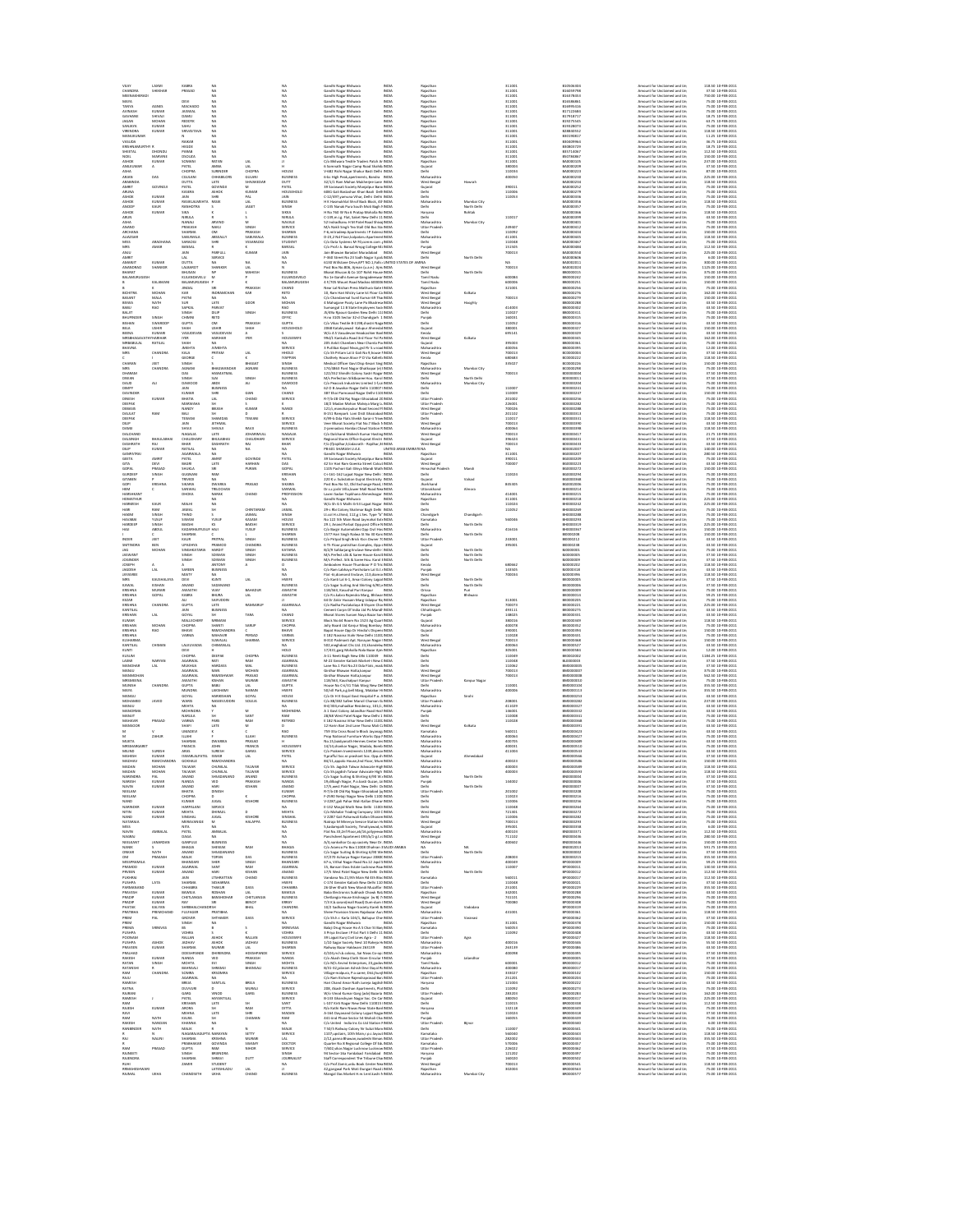| <b>RAJENDRA</b>                                  | NATH                           | SAXENA                                                      | RAI                                   | BAHADUR                | RETIRED                                          | 223.c-block Govind Nanar, Kanpur (u.JNDIA                                                                                                                                                                                                                                   | Uttar Pradesh                                                        | Kanpur Naga              |                                      | 880000638                                        | Amount for Unclaimed and Un                                                                                                                                                                                                                                                       | 150.00 10-FEB-2011                                                                   |
|--------------------------------------------------|--------------------------------|-------------------------------------------------------------|---------------------------------------|------------------------|--------------------------------------------------|-----------------------------------------------------------------------------------------------------------------------------------------------------------------------------------------------------------------------------------------------------------------------------|----------------------------------------------------------------------|--------------------------|--------------------------------------|--------------------------------------------------|-----------------------------------------------------------------------------------------------------------------------------------------------------------------------------------------------------------------------------------------------------------------------------------|--------------------------------------------------------------------------------------|
| RSGOEL<br>RAMESH<br>RATILAL                      | BABU                           | KAGZI<br>BHAI                                               | SHRI<br>SHSPKAGZ<br>NA                | KASHI<br>NA            | RAM<br><b>NOI KTRIAI IST</b><br>NA               | UNITED ARAB EN                                                                                                                                                                                                                                                              | Delhi<br>Məhərəshtri<br>i NA                                         |                          | 110092<br>400006<br>NA               | BR0000649<br>88000200-                           | Amount for Unclaimed and University<br>Amount for Unclaimed and University<br>Amount for Unclaimed and University                                                                                                                                                                 | 75.00 10-FEB-2011<br>75.00 10-FEB-2011<br>1650.00 10 FEB-2011                        |
| RAMSWARDOP<br>SARABIT<br>SATCHIDANANO            | SINGH                          | KALWAR<br>THUKRA<br>MISHRA                                  | GLKALWAF<br>NA<br>NA                  |                        | NA<br>NA<br><b>NA</b>                            | C/o Jandish Swaroop Kalwar indira CoNDIA<br>E-150 East Of Kailash New Delhi 24 DNDIA<br>Old No.44.(new No.87) Mint Street.(irRDIA                                                                                                                                           | Rajasthan<br>Delhi<br><b>Tamil Nadu</b>                              | North Delhi              | 305404<br>600079                     | 880002011<br>850000003<br>85000000               | Amount for Unclaimed and Uni<br>Amount for Unclaimed and Un<br>Amount for Unclaimed and Un                                                                                                                                                                                        | 150.00 10-FEB-2011<br>59.25 10 FEB-2011<br>59.25 10-FEB-2011                         |
| GROOM<br>SUNDER                                  | <b>CHANDR</b>                  |                                                             |                                       |                        | NA<br>NA<br>NA<br>NA                             | 11, sarvana Perumal Street, PurshawalNDIA<br>122/552 Sindhi Colony Shastri Nagar INDIA<br>C-174 Greaterkailash New Delhi 1100NDIA<br>Duduwala Building Bhilwara -311 001NDIA                                                                                                | <b>Tamil Nadu<br/>Uttar Prade</b>                                    |                          | 500084                               | 85000002<br>esconono                             | Amount for Unclaimed and Ur<br>Amount for Unclaimed and Ur                                                                                                                                                                                                                        | 59.25 10 FEB-2011<br>37.50 10 FEB-2011                                               |
| SURENDEI<br>SANTOSH<br>SURESH                    | KUMAR<br>DEVI<br>CHANDAF       | SHARMA<br>GODHA<br>CHELAWAT                                 | NA<br>NA<br>NA<br>NA<br>NA            |                        | NA                                               | 176 Mukeriee Marg Jawad 458330 INDIA                                                                                                                                                                                                                                        | Delhi<br>Rajasthi<br>Madhya Pradesh                                  |                          | 110048<br>311001<br>458330           | 85000002<br>850000051<br>850000105               | Amount for Unclaimed and Un<br>Amount for Unclaimed and Un<br>Amount for Unclaimed and Un                                                                                                                                                                                         | 37.50 10-FEB-2011<br>75.00 10-FEB-2013<br>75.00 10-FEB-2011                          |
| SHIVE<br>SATYA                                   | NARAYAN<br>NARAYAN             | BAJAJ<br>SOMAN<br>BAWELA                                    | NA<br>NA                              |                        | NA<br>NA                                         | C/o Bhibeara Textile Traders Patch Archibia<br>C/o Bhilwara Textile Traders Patch ArrNDIA                                                                                                                                                                                   | Rajasti<br><b>Balactha</b>                                           |                          | 311001<br>311001<br>311001           | 850000139<br>85000014<br>850000236               | Amount for Unclaimed and Un<br>Amount for Unclaimed and Un                                                                                                                                                                                                                        | 118.50.10.FFR.2011<br>237.00 10-FEB-2011<br>43.50 10-FEB-2011                        |
| SARITA<br>SATWANT<br>SASHI                       | BALA                           | BEDI<br>GUPTA                                               | NA<br>NA<br>NA<br>NA                  |                        | NA<br>NA<br>NA                                   | Gredhi Nagar Bhiwara<br>617 Sec 11 B Chandigath 160011 ChalNDIA<br>817 Sec 11 B Chandigath 160011 ChalNDIA<br>86 A Laxmi Nagar Delhi 110092 DelNDIA                                                                                                                         | Punjab<br>Delhi                                                      |                          | 160011<br>110092                     | 850000243<br>850000251                           | Amount for Unclaimed and Uni<br>Amount for Unclaimed and Uni<br>Amount for Unclaimed and Uni                                                                                                                                                                                      | 43.50 10-FEB-2011<br>118.50 10-FEB-2011                                              |
| SURENDRA<br>SUPREET<br><b>SUNIL</b>              | <b>BHAN</b><br>CHANDRA         | PANDEY<br>CHRAI<br><b>GUHA</b>                              |                                       |                        | NA<br>NA<br>NA                                   | 8-11 Shakti Nagar Extn Delhi 110052 INDIA<br>li-g/82,( 2nd Floor ) Lajpat Nagar-ii, NINDIA<br>43 Sarat Bose Road 4 Th Floor 5/e CalINDIA                                                                                                                                    | Delhi<br>Delhi<br>West Benea                                         |                          | 110052<br>110024<br>700020           | 850000253<br>BS000026<br>850000283               | Amount for Unclaimed and Un<br>Amount for Unclaimed and Un<br>Amount for Unclaimed and Un                                                                                                                                                                                         | 225.00 10-FEB-2011<br>75.00 10-FEB-2011<br>37.50 10-FEB-2011                         |
| SATISH<br>SHAGUI)<br>SUNITA                      | CHANDER                        | SAINI<br>GUPTA<br>GOENKA                                    | NA NA NA NA                           |                        | NA<br>NA<br>NA                                   | Hm 727/2 Pb Housing Board Colony ONDIA<br>A-77,south Extension, Part-ii New DelINDIA<br>C/o Umesh Goenka Neamatpur P O SiNDIA                                                                                                                                               | Punjab<br>Delhi<br>West Benga                                        |                          | 110049<br>713359                     | esonnos<br>850000351<br>850000363                | Amount for Unclaimed and Un<br>Amount for Unclaimed and Un<br>Amount for Unclaimed and Un                                                                                                                                                                                         | 225.00 10 FEB 2011<br>75.00 10-FEB-2011<br>112.50 10-FEB-2011                        |
| SUDHA<br><b>SUSHMA</b><br>SARABIT                |                                | <b>JAIN</b><br>KUMARI<br>KALIR                              | NA<br>NA<br>NA                        |                        | NA<br>NA<br>NA                                   | Gandhi Nagar Bhilwara<br><b>INDIA</b><br>T-50 Room 2-3 Lower Anand Parbat NNDIA<br>23 New Market West Patel Nagar NetNDIA                                                                                                                                                   | Rajasthan<br>Delhi<br>Delhi                                          |                          | 311001<br>110005<br>110008           | 850000373<br>850000396<br>850000408              | Amount for Unclaimed and Un<br>Amount for Unclaimed and Un<br>Amount for Unclaimed and Un                                                                                                                                                                                         | 12.00 10 FEB-2011<br>225.00 10-FEB-2011<br>112.50.10.698.2011                        |
| SHIRAVAN<br>SANJAY                               | KUMAR<br>KUMAR<br>KUMAR        | AGARWAL<br>JAIN<br>PASRICHA                                 | NA<br>NA<br>NA                        |                        | NA<br>NA<br>NA                                   | 23 New Hutson, Vess, Face Page, Newsler<br>41 Parmeshwari Dass Estate Model HINDIA<br>387 Bhai Parmanamd Nagar Delhi 110NDIA<br>387 Bhai Parmanamd Nagar Delhi 110NDIA                                                                                                      | Uttar Prade<br>Haryana                                               |                          | 226001<br>134002                     | 85000043<br>monore                               | Amount for Unclaimed and Uni<br>Amount for Unclaimed and Uni<br>Amount for Unclaimed and Uni                                                                                                                                                                                      | 112.50 10-FEB-2011<br>75.00 10-FEB-2011<br>150.00 10-FEB-2011                        |
| SUNIL<br>SURJIT<br>SATYANARAYANA                 | KALIR                          | SETHI<br>MOOLAM                                             | NA<br>NA                              |                        | NA<br>NA                                         | Ii/i-77 Lajpat Nagar New Delhi 11002/NDIA<br>9-e Jiasarai Near I I T Hauz Khas New INDIA                                                                                                                                                                                    | Delhi<br>Delhi<br>Delhi                                              |                          | 110009<br>110024<br>110016           | 850000491<br>850000509<br>850000549              | Amount for Unclaimed and Un<br>Amount for Unclaimed and Uni                                                                                                                                                                                                                       | 55.50 10-FEB-2011<br>75.00 10 FEB-2011                                               |
| SHAMEEM<br>SAMBATH                               | MAL                            | MOHAMMAD<br>NAHAR<br>BIXXAMCHA                              | NA<br>NA<br>NA                        |                        | NA<br>NA<br>NA<br>NA<br>NA                       | 9-11 International Carl Kennet II<br>24 Haines R.A.D Bangalore 560051 BaNDIA<br>24 Haines R.A.D Bangalore 560053 BaNDIA<br>181 Chilpet Bangalore 560053 BangalNDIA<br>183, apper Circular Road Block-i, CalcaNDIA<br>183, apper Circular Road                               | Uttar Pradesh<br>Kamataka<br>Kamataka                                | <b>Kanpur Naga</b>       | 560051<br>560053<br>834008           | <b>BS0000556</b><br>BS000057                     | Amount for Unclaimed and Un<br>Amount for Unclaimed and Ur<br>Amount for Unclaimed and Ur                                                                                                                                                                                         | 75.00 10-FEB-2011<br>150.00 10-FEB-2011<br>355.50 10-FEB-2011                        |
| SURENDRA<br>SANKAR                               | PRASAD<br>RANJAN               | SINGH<br>BANNERJEE                                          | NA<br>NA                              |                        |                                                  |                                                                                                                                                                                                                                                                             | Bihar<br>West Bengal                                                 |                          | 70000                                | 85000062<br>850000641                            | Amount for Unclaimed and Un<br>Amount for Unclaimed and Un                                                                                                                                                                                                                        | 75.00 10-FEB-2011<br>118.50 10-FEB-2011                                              |
| SHRIRAM<br>SHRINIWAS<br><b>SUBHADRA</b>          |                                | SANE<br>SHARMA<br>SHARMA                                    | NA<br>NA<br>NA                        |                        | NA<br>NA<br>NA                                   | 12/6 Best Quarters Ghatkopar East BoINDIA<br>F-53 D E S U Colony Tripolia GurmandNDIA<br>D 50 Ashok Vihar Phase I Delhi 11005INDIA                                                                                                                                          | Maharashtra<br>Delhi<br>Delhi                                        |                          | 400075<br>110007<br>110052           | 850000668<br><b>BS0000680</b><br>85000070        | Amount for Unclaimed and Un<br>Amount for Unclaimed and Un<br>Amount for Unclaimed and Un                                                                                                                                                                                         | 75.00 10-FEB-2011<br>225.00 10 FEB-2011<br>12.00 10 FEB-2011                         |
| SAVITA<br>SHAKUNTALA<br>SKMISHRA                 |                                | TREHAM<br><b>GUPTA</b>                                      | NA<br>NA<br>NA                        |                        | NA<br>NA<br>NA                                   | 634 Sanginahan Street Pahar Gang NINDIA<br>Wa-930 (d-144) Sodh Nagar Palam CoNDIA<br>Bg-5,13c Paschimpuri New Delhi-63 INDIA                                                                                                                                                | Delhi<br>Delhi<br>Delhi                                              | North Delh               | 10055<br>110045                      | 85000073<br>85000075<br>850000805                | Amount for Unclaimed and Un<br>Amount for Unclaimed and Un<br>Amount for Unclaimed and Un                                                                                                                                                                                         | 118.50 10-FEB-2011<br>48.50 10-FEB-2011<br>150.00 10-FEB-2011                        |
| SHANKAR<br>MISSUDES<br><b>SUDHA</b>              | VISHWANTH                      | GADRE<br>BAGGA<br>SENGAL                                    | NA<br>NA<br>NA                        |                        | NA                                               | 8-21 Mandar Housing Soc. GawanpadNDIA                                                                                                                                                                                                                                       | Maharashtra<br>.<br>Punjab<br>Maharashtra                            | Mumbai City              | 400081<br>144001                     | 850000820<br>850000826<br>850000873              | Amount for Unclaimed and Un<br>Amount for Unclaimed and Un<br>Amount for Unclaimed and Un                                                                                                                                                                                         | 75.00 10 FEB-2011<br>43.50 10 FEB-2011<br>225.00 10-FEB-2011                         |
| <b>SAROS</b><br>SHAMB<br>SURESH                  |                                | ARORA<br>PRANDA<br>CHANDAK                                  | NA<br>NA<br>NA                        |                        | NA<br>NA<br>NA<br>NA<br>NA                       | n-ar muman roosung soc. Gawamparusus<br>286 (), model Town Jalanchar PurijabiNDIA<br>67, Sabarigiri Anu Shakti Nagar BombINDIA<br>D-2 Jalancy Vihar Afris Colony Sector INDIA<br>Bibatia Street Danda Bazar Bhuj 37000NDIA<br>A/6, keshamidhi                               | <b>Uttar Pradesi</b><br>Gujarat<br>Maharashtra                       | .<br>Gautam Buddha Naga  | 370001                               | <b>RSOODDSR</b><br>BS0000999<br>BS0001035        | Amount for Unclaimed and Un<br>Amount for Unclaimed and Un<br>Amount for Unclaimed and Un                                                                                                                                                                                         | 43.50 10-FEB-2011<br>75.00 10-FEB-2011                                               |
| SUNIL<br><b>SK</b>                               | KUMAI                          | JAIN<br>KAYAN                                               | NA<br>NA                              |                        | NA<br>NA                                         | K-15/69 Sudia Bulavala Varanasi 2210NDIA<br>40, Strand Road 4th Floor Room No. 1NDIA                                                                                                                                                                                        | Uttar Pradesh<br>West Bengal                                         | Kolkata                  | 100092<br>221001                     | 850001056<br>850001103                           | Amount for Unclaimed and Un<br>Amount for Unclaimed and Un                                                                                                                                                                                                                        | 150.00 10-FEB-2011<br>43.50 10-FEB-2011<br>150.00 10-FEB-2011                        |
| SKASHYAR<br>SUBHSH<br>SULCHETA                   | CHAND                          | GOEL<br>JAIN<br>SANKHLA                                     | NA<br>NA<br>NA<br>NA                  |                        | <b>NA</b><br>NA<br>NA<br>NA                      | Gandhi Nasar Bhilwara<br>INDIA<br>Generi Neger universitet No. 20784 KHNDIA<br>C/o M H J & Sons Katra Choban ChannNDIA<br>C/o Suresh Gentle 51 West Minister DNDIA                                                                                                          | Raiastha<br>West Bengal<br>Delhi<br>Delhi                            |                          | 311001<br>700013<br>110006           | 850001139<br>esconzon<br>8364666.0.<br>PS0002011 | Amount for Unclaimed and Un<br>Amount for Unclaimed and Uni<br>Amount for Unclaimed and Uni<br>Amount for Unclaimed and Uni                                                                                                                                                       | 237.00 10-FEB-2011<br>150.00 10-FEB-2011<br>750.00 10-FEB-2011<br>225.00 10-FEB-2011 |
| SINDHU<br>SURYA<br>SHARDA                        |                                | SHAH<br>SAWHNEY                                             | NA<br>NA                              |                        | NA<br>NA                                         | 12 Cringle Drive Cheadle Cheshire Uk INDIA<br>C/o Ashraf Distributors Walial Ahad R&AHRAIN                                                                                                                                                                                  | Maharashtra<br>West Bengal<br>NA                                     | NA                       | 400022<br>700013                     | 850002039<br>850002044<br>850002047              | Amount for Unclaimed and Un<br>Amount for Unclaimed and Uni                                                                                                                                                                                                                       | 900.00 10-FEB-2011<br>375.00 10-FEB-2011                                             |
| TWILIGHT<br>rarun<br>Iribhuv                     | PRINTS<br>KUMAR<br>DAS         | PVTLTD<br><br>*******                                       | COMPANY<br>SERVICE<br>NA              |                        | <b>NA</b><br>NA<br>NA                            | 336-a Kalbadovi Boad, Sol Floor BomHNDIA                                                                                                                                                                                                                                    | Maharashtra<br>Uttar Pradesh<br>Uttar Pradesh                        | Mumbai City              | 201001                               | 81000000<br>BT000022                             | Amount for Unclaimed and Un<br>Amount for Unclaimed and Ur<br>Amount for Unclaimed and Ur                                                                                                                                                                                         | 59.25 10-FEB-2011<br>237.00 10-FEB-2011                                              |
| THARA                                            | SATH                           | HARM<br>RAO                                                 | NA<br>SADASHIV                        | SRINIVAS               | NA<br>KAMOTH                                     | No.375/h,9th "j" Main Road, Pipeline/NDIA<br>Flat No.210 Gamesh Apts 3-6-440 HaINDIA                                                                                                                                                                                        | Kamataka<br>Andhra Prades                                            | East Godavar             | 282002<br>560040                     | 870000246<br>BT0000263                           | Amount for Unclaimed and Un<br>Amount for Unclaimed and Un                                                                                                                                                                                                                        | 75.00 10-FEB-2011<br>37.50 10-FEB-2011                                               |
| ΤĠ<br>URMEA<br><b>USHA</b>                       | <b>BANI</b>                    | BALASUBRAM<br>MAHESHWARI<br><b>GUPTA</b>                    | <b>IMP</b><br>GDMAHES<br>RAIN         | <b>GOPAL</b><br>LOCHAN | KRISHNAN<br>NA.<br><b>GUPTA</b>                  | 4-iv Main Road Kesturba Nasar AdvartNDIA<br>3126,garden Nagar, Ludhiana LudhialNDIA<br>92 Jatwara Pull Mithai Delhi-110006 INDIA                                                                                                                                            | <b>Tamil Nadu</b><br>Punjab<br>Delhi                                 | Chennai<br>Endbiana      | 110006                               | 810000269<br>BU0000230<br>BU0000243              | Amount for Unclaimed and Un<br>Amount for Unclaimed and Un<br>Amount for Unclaimed and Un                                                                                                                                                                                         | 75.00 10-FEB-2011<br>150.00.10.658.2011<br>118.50 10-FEB-2011                        |
| <b>USHA</b><br>VED                               | <b>PRAKASE</b>                 | anaswar<br>NANDA<br>JOSHI                                   | BUSINESS<br>MOHAN<br>LTSHHANL         | LAL<br>BAX             | NANDA                                            | x2 xwwmi Pur wasan benn-12000 mood<br>X-1 Greenpark Extr. New Delhi 11003NDIA<br>C/o Joshi Bhawan F-2 Kantichandra NNDIA<br>C/o Joshi Bhawan F-2 Kantichandra NNDIA                                                                                                         | Delhi<br>Punjab                                                      | Jalandha                 | 10016                                | BU0000252<br>8V0000003<br>8V0000006              | Amount for Unclaimed and Uni<br>Amount for Unclaimed and Uni<br>Amount for Unclaimed and Uni                                                                                                                                                                                      | 12.00 10 FEB-2011<br>37.50 10-FEB-2011                                               |
| VIDHYAD<br>VIDYA<br>VIMLABEN                     | SAGAR<br>SHANTILAL             | ANAND<br>SHAH                                               | SADA<br>SHANTI                        | NAND<br><b>LAL</b>     | <b>BUSINESS</b><br>KACHRA                        | C/o Sanar Suiting & Shirting 6/90 W. (INDIA)<br>Ground Floor Sambhar Apartment ShINDIA                                                                                                                                                                                      | Rajastha<br>Delhi<br>Gujarat                                         | North Delhi<br>Ahmedabad | 302006                               | 8V0000007<br>8V0000011                           | Amount for Unclaimed and Un<br>Amount for Unclaimed and Un                                                                                                                                                                                                                        | 150.00 10-FEB-2011<br>37.50 10 FEB-2011<br>37.50 10 FEB-2011                         |
| VIMLA<br>VISHWA                                  | <b>NATH</b><br><b>CHANDRA</b>  | BHANSALI<br>AGARWA<br><b>JAGUBHAPA</b>                      | <b>NA</b><br>RATTAN<br>SERVICE        | LЫ,                    | <b>NA</b><br>AGGARWA                             | Gandhi Nasar Bhilwara<br>INDIA<br>250, ajanta Shoping Centre, Ring RoadNDIA                                                                                                                                                                                                 | Raiasthi<br>Gujarat<br>Gujarat                                       | Surat                    | 311001<br>195002                     | 8V0000012<br>By0000122                           | Amount for Unclaimed and Un<br>Amount for Unclaimed and Un                                                                                                                                                                                                                        | 75.00 10 FEB 2011<br>75.00 10-FEB-2011<br>75.00 10-FEB-2011                          |
| vinod<br>Vkšhari<br>VINOD                        | KUMAR                          | NARULA                                                      | SLNARULA                              |                        | NA<br>SERVICE<br>SERVICE                         | Behind Paniwad At&po Amroli St. UtrNDIA<br>Bhilwara Synthetics Ltd Post Box No 1NDIA<br>8-112. Amar Colony, Laipat Nasar-ii NNDIA<br>A13/14 Malka Gani Main Road Doubl/NDIA                                                                                                 | Rajastha<br>Delhi                                                    | North Delhi              | 311001                               | BV0000211<br>BV000026A<br>BV0000293              | Amount for Unclaimed and Un<br>Amount for Unclaimed and Un<br>Amount for Unclaimed and Un                                                                                                                                                                                         | 37.50 10-FEB-2013<br>87.00 10-FEB-2011                                               |
| VINOD<br>VIDYA                                   | Sanae<br>CHELLARAM             | <b>MALHOTRA</b><br><b>KULSHRESTHA</b><br>SUGHAND<br>AGARWAL | LATE<br>CHELLA<br>DEVENDIV            | ŚH<br><b>BAM</b>       | MALHOTRA<br>LOCHAN<br>SUGHAND<br>AGAINVAL        | E-7,in.a.colory, New Delhi Delhi INDIA<br>10/2 Shri Ramakrishna Society Ltd RoINDIA<br>C/o Ajanta Trophies Pvt.Itd Chauraha INDIA<br>403,"prashant" Rushi Complex,holy CINDIA                                                                                               | Delhi<br>Delhi<br>Maharashtra<br>Uttar Pradesi                       |                          | 110007<br>110023<br>100045           | 8V0000307<br>8V0000347<br>6000037                | Amount for Unclaimed and Un<br>Amount for Unclaimed and Un                                                                                                                                                                                                                        | 75.00 10-FEB-2011<br>75.00 10 FEB-2011                                               |
| VINOD<br>VIBHA<br>VICTORIGATIUS<br>VEGESNA       | LAKSHMANA                      | DIAS<br>MURTYRAIU                                           | IGNATIUS<br>KRISHNAM                  | <b>KUMAI</b><br>RAIU   | SERVICE<br><b>AGRICULTURE</b>                    | C/o Tata Varty Mounrao Door No.22-INDIA                                                                                                                                                                                                                                     | Maharashtra<br>West Bengal                                           |                          | 400103<br>700013                     | <b>BOODNA</b><br>810000450<br>8V0000464          | Amount for Unclaimed and Uni<br>Amount for Unclaimed and Uni<br>Amount for Unclaimed and Uni<br>Amount for Unclaimed and Un                                                                                                                                                       | 3.75 10-FEB-2011<br>225.00 10-FEB-2011<br>43.50 10-FEB-2011<br>43.50 10 FEB-2011     |
| VASANTHA<br>vik<br>YATHIRAJ                      | SAGAR                          | DEVI<br><b>JAIN</b>                                         | SHRI                                  | SKIAIN                 | wife<br>RETIRED                                  | 12/20 li A Cross 6th Block Rajail Nana(NDIA<br>118.babubali Enclave Near KarkardoolNDIA                                                                                                                                                                                     | Kamataka<br>Delhi                                                    |                          | 560010<br>110092                     | 8V0000477<br>8V0000492                           | Amount for Unclaimed and Un<br>Amount for Unclaimed and Un                                                                                                                                                                                                                        | 37.50 10-FEB-2011<br>75.00 10-FEB-2011                                               |
| YÉLIN                                            | ANTHON                         | AGARWAL<br>RAJ<br>PUTHIAD.<br>DAMÉRA                        | BUSINESS<br>NA<br>ANTON               | IACOB                  | HOUSE<br>DAMERA                                  | c/o Ya Training Private Limited NorthINDIA<br>Gandhi Nagar Bhilwara<br>INDIA<br>Puthiadam House,karoor P/o Palai -61NDIA<br>10 1 660 Marredpally West SecunderNDIA                                                                                                          | Tamil Nadu<br>Rajasthan<br>Kerala<br>Andhra Pradesi                  |                          | 600035<br>311001<br>686575           | BY0000201<br>BY0000224<br>BY000023               | Amount for Unclaimed and Ur<br>Amount for Unclaimed and Ur<br>Amount for Unclaimed and Un<br>IN301549-17331415-17Amount for Unclaimed and Un                                                                                                                                      | 118.50 10-FEB-2011<br>37.50 10-FEB-2011<br>112.50 10-FEB-2011                        |
| UMAN<br>SHAIL<br>NAHID                           | <b>JRAO</b><br>AHMED           | DEVI<br>MANSUR                                              | RANGA<br><b>FAYAZUDIN</b>             | RAO                    | SINHA<br>MANSUR                                  | 110 C/sec   Ukkunagaram VisakhapatNDIA<br>13-1-67-13-1653 P No 12 AvanthinaetNDIA                                                                                                                                                                                           | Andhra Pradesh<br>Andhra Pradest                                     |                          | 500026<br>530032<br>500018           |                                                  | IN300484-12760966-12 Amount for Unclaimed and Un<br>IN300214-15035654-15 Amount for Unclaimed and Un                                                                                                                                                                              | 75.00 10-FEB-2011<br>75.00 10 FEB-2011<br>150.00 10-FEB-2011                         |
| MADD<br>KEENAL                                   | SHALINI<br>.<br>SANKARA        | REDDY<br>NO.<br>NRAJU                                       | MADDY<br><b>SUBBA</b>                 | SATYANA/MAYANA         | REDDY<br>tАÓ                                     | 16/11/741/d89 Dsnr MoosarambashINDIA<br>16-12-1 Cheerala Munisipaliti Che<br>vasina                                                                                                                                                                                         | Andhra Pradest<br>Andhra Prades                                      |                          | 500036<br>523155<br>530022           |                                                  | C12044700-04818010-0Amount for Unclaimed and Un<br>EXECUTIVE DESIGNEES OF A MODEL INTO A REAL PROPERTY OF THE RESIDENCE OF THE REAL PROPERTY OF THE REAL PROPERTY OF THE REAL PROPERTY OF THE REAL PROPERTY OF THE REAL PROPERTY OF THE REAL PROPERTY OF THE REAL PROPERTY OF THE | 10.50 10 FEB 2011<br>37.50 10-FEB-2011                                               |
| n<br>SAWRI<br>ANANTHA                            | <b>BAJAN</b><br>LAKSHMI        | <b>JAGANNADI</b><br>VASIREDOY                               | VENKATESWARA                          | RAD                    | CHITTYYA<br>JAGANNATHAN<br>GOLAKOTI              | 17 22 Simhadripuram H B Colony VisiNDIA<br>18 - 70/f1 Sri Sai Krishna Homes NaradNDIA<br>18 - 70/f1 Sri Sai Krishna Homes NaradNDIA<br>2 1 283 D Sai Vishnu Apts Nallakunta NDIA                                                                                            | Andhra Pradesh<br>Andhra Pradesh<br>Andhra Pradesh                   |                          | 500015<br>500044                     |                                                  | IN300513-15037745-15Amount for Unclaimed and Un                                                                                                                                                                                                                                   | 60.00 10-FEB-2011<br>22.50 10-FEB-2011<br>18.75 10-FEB-2011                          |
| CHINTALAPUDE<br>/IMAL/                           | ABBUS<br>SRINIVAS/             | <b>MO</b><br>MO                                             | BOORA<br>ANJANEYULU<br>VENKATESH      | GADDA                  | RAVI<br>NA.                                      | 21/389, Veera Swamy Mandi Street, INDIA<br>23 1 89 Santha Bazar Chirala Ap 1101A                                                                                                                                                                                            | Andhra Pradest<br>Andhra Pradest<br>Andhra Prades                    |                          | 516001<br>523155                     |                                                  | IN302269-11264348-11 Amount for Unclaimed and Un<br>IN301022-20830657-20 Amount for Unclaimed and Un                                                                                                                                                                              | 1.50 10 FEB-2011<br>75.00 10 FEB-2011<br>174.00 10-FEB-2011                          |
| CH<br>SUBBA<br>SRIVASTAV                         | LALITHA<br>LAKSHMI             | KUMARI<br>SUSEELAAKI<br>BHARTI                              | œ<br>VENKATA<br>RAMLAKHAN             | SURYANARAYANA          | SRINIVAS<br>AKI<br>PRASAD                        | 23 1 87 2000 Mear R And D Bill SeNDIA<br>3/92 Main Road Nawabpet Nellore MDIA<br>3-4-90/a-20 College Road AmalapuratNDIA                                                                                                                                                    | Andhra Pradesh<br>Andhra Pradesh<br>Andhra Pradesh                   |                          | 500004<br>524002<br>533201<br>530007 |                                                  | 1800214-11826693-11Amount for Unclaimed and Unit<br>18300214-11826693-11Amount for Unclaimed and Unit<br>18300394-13645182-13Amount for Unclaimed and Unit<br>IN302679-33419790-33 Amount for Unclaimed and Un                                                                    | 75.00 10-FEB-2011<br>75.00 10-FEB-2011<br>0.75 10-FEB-2011                           |
| SENTHIL<br>ARUNA                                 | KUMAR<br><b>STOCK</b>          | MURUGESAN<br>GADAMSETTY<br><b>IROKINGLTDFOM/NA</b>          | MURUGESAN<br>GANGADHANA               |                        | NA<br>GADAMSETTY                                 | 39 6 24/2 Muralinagar Industrial EstaINDIA<br>403 Venkata Sai Nivas 28/39 Sri Ram INDIA                                                                                                                                                                                     | Andhra Pradesh<br>Andhra Pradesh                                     |                          | 500038<br>515761                     |                                                  | IN302902-42724246-42 Amount for Unclaimed and Un<br>IN300610-10793642-10 Amount for Unclaimed and Un                                                                                                                                                                              | 18.75 10-FEB-2011<br>37.50 10 FEB-2011                                               |
| KARVY<br>GANDH<br>NORTHEAST                      | EROKING                        | SERVICESLIMITED NA                                          | <b>SAMBAMURTH</b>                     |                        | NA<br>GAVINI<br>NA                               | $\begin{array}{c} 4-41, \text{Main Road } \text{Kajyandurg} \text{ AnartagNDIA} \\ 529 \text{ Road No-4 Barjar Hills } \text{HyderadNDIA} \\ 5-79-1, \text{ 2rd Lane Ashok Naggr } \text{GuntINDNA} \\ 5-9-22 \text{ My Home Server Plana } 301 \text{ 3INDIA} \end{array}$ | Andhra Pradesi<br>Andhra Pradesi<br>Andhra Pradest                   |                          | 500034<br>522007<br>500063           |                                                  | IN300394-11832204-11Amount for Unclaimed and Unit<br>IN300394-11832204-11Amount for Unclaimed and Unit<br>IN300569-10071917-10Amount for Unclaimed and Unit                                                                                                                       | 503.25 10-FEB-2011<br>150.00 10-FEB-2011<br>678.00 10-FEB-2011                       |
| VENKATRAV<br>RAHAT                               | SITA                           | KOTA.<br><b>RAMIREDDY</b><br><b>SULTANA</b>                 | G<br>NA                               | NAGI                   | REDDY<br>NA.                                     | 8 - 3 - 976 / 41, Viswasanti ShaliyaharNDIA<br>808/2 Vivekananda Nagar Kukatpally INDIA                                                                                                                                                                                     | Andhra Pradesh<br>Andhra Pradesh<br>Andhra Pradesh                   |                          | 500073<br>500072<br>500034           |                                                  | IN300476-41635358-41 Amount for Unclaimed and Un<br>IN301022-20545295-20 Amount for Unclaimed and Un<br>IN300394-15506494-15 Amount for Unclaimed and Un                                                                                                                          | 3.75 10-FEB-2011<br>112.50 10-FEB-2011<br>18.75 10-FEB-2011                          |
| <b>RAMESH</b>                                    | Genn<br>VENKOBARAC             | CAPITALSERVICESPNA<br>JYOTHI CH<br>couus                    | VENIO                                 | RADHA<br>SRINIVASARA   | NA<br>KRISHNA                                    | aus/2 www.marmar wager Kunstepartyruux<br>8-2-703/bk/B-5 B-block Banjara KiraiNDIA<br>Admn Office 27-20-40, I St Floor, MuriNDIA<br>Astra Microwave Products Ltd Survey/INDIA<br>Brilliant Securities K <sub>J</sub> .complex BhagyaNDIA<br>Brilliant Se                    | Andhra Pradesi<br>Andhra Pradesi                                     |                          | 520002<br>500005<br>500032           |                                                  | =1003165-10000868-10Amount for Unclaimed and United R103165-10000868-10Amount for Unclaimed and United R102579-32423269-32Amount for Unclaimed and United R1020513-13582157-13Amount for Unclaimed and United R102022-20640849                                                    | 3.00 10 FEB 2011<br>37.50 10 FEB 2011<br>52.50 10-FEB-2011                           |
| SINGH<br>NAGESWARA                               |                                | VKRISHN<br><b>JTENDAR</b><br>KOMMINENI                      | SINGH<br>HANUMANTHA                   | <b>SUBB</b>            | CAULIGI<br>LAKSHMAIAH<br>GNANESHWAR<br>KOMMINENI | C/o Gopal Singh, 8-2-293/82/b/42.galNDIA<br>C/o Tamilnad Mercantile Bank Ltd., 11NDIA                                                                                                                                                                                       | Andhra Pradesh<br>Andhra Pradesh<br>Andhra Pradesh<br>Andhra Pradest |                          | 518002<br>500045<br>520001           |                                                  | C12065100-00037020-0Amount for Unclaimed and Un<br>IN303069-10030251-10Amount for Unclaimed and Un                                                                                                                                                                                | 37.50 10-FEB-2013<br>375.00 10-FEB-2011<br>150.00 10-FEB-2011                        |
| MALLADI<br>SHANKER                               | <b>NAO</b><br><b>BASAVESW</b>  | <b>NAO</b><br>YELLANK                                       | MALLADI<br><b>YRAJESHAM</b>           | <b>BAO</b><br>BHASKARA | RAD<br>NA                                        | C/o V Nitvananda Rao H No 1 155/1 INDIA                                                                                                                                                                                                                                     | Andhra Pradest<br>Andhra Prades                                      |                          | soposc<br>505001                     |                                                  | IN302679-31930760-31 Amount for Unclaimed and Un                                                                                                                                                                                                                                  | 0.75 10 FEB-2011<br>75.00 10-FEB-2011                                                |
| PERLIN<br>SRINIVASULL<br>RAMANA                  | LAKSHM<br><b>RAO</b>           | NARAYANA<br>INALA<br>CHINNI                                 | GANI<br>SATYANARAYANA<br>SURYA        | PRAKASA                | RAJU<br>INALA<br>RAD                             | Lyo v netyä Cernara Hao II No 1 15571 ENDIA<br>Choka: A Cernaray Kothi Ramporr INDIA<br>D No 3 144 Main Road Opp. Ramalay(NDIA<br>D No 33 3 1/1 FS Apurupa Apts MaruNDIA<br>D No -32 -22 -9 Netaji Nagar Area BorNDIA                                                       | Andhra Pradesh<br>Andhra Pradesh<br>Andhra Pradesh                   |                          | 533235<br>520001<br>530001           |                                                  | <b>E12023303-00009912-0Amount for Unclaimed and United States</b><br>IN301022-20708455-20Amount for Unclaimed and United<br>IN300513-16796952-16Amount for Unclaimed and United<br>IN302324-10088084-10 Amount for Unclaimed and Un                                               | 112.50 10-FEB-2011<br>75.00 10-FEB-2011<br>300.00 10-FEB-2011                        |
| AREEF                                            | <b>BASHA</b>                   | VPRASANNAKUR<br>SYED<br>PRASANT                             | <b>UNAGESWARAC</b><br>MAHABOOB        | SUBHANI                | CHAKKA<br>SYED<br>PRAKASA                        | D No 35/3/69 (22f) C R P Quatress OrINDIA<br>D No 37/2/46 6 Islampeta 1 Oneole 2NDIA<br>D. No. 1 - 47 Polipalli Post Via ChittiwiNDI                                                                                                                                        | Andhra Pradesh<br>Andhra Pradest<br>Andhra Prades                    |                          | 523002<br>523002<br>531162           |                                                  | C12033200.03244935.04mount for Unclaimed and Un<br>IN302236-10327700-10 Amount for Unclaimed and Un<br>IN302324-10092573-10 Amount for Unclaimed and Ur                                                                                                                           | 18750 10-FFR-2011<br>0.75.10.658.2011<br>0.75 10-FEB-2011                            |
| LINGA<br>SUDHA<br>VUAYALAKSHMI                   | RANI                           | YENDLUR<br>KOLLI                                            | $\frac{c}{A NIL}$<br>REDDYPIC         | VEERA<br>KUMAR         | REDDY<br>YENDLUR                                 | Dno 14/759 Maruthi Nagar KamalapuNDIA<br>Door No 8-2-293/k-26 Plot No 26 PhaNDIA<br>E7/13 Drdl Colony Pinakini Nagar SulINDIA                                                                                                                                               | Andhra Pradesh<br>Andhra Pradesh<br>Andhra Pradesh                   |                          | 51628<br>500073<br>524121            |                                                  | IN302324-10353314-10 Amount for Unclaimed and Un<br>IN302863-10272414-10 Amount for Unclaimed and Un<br>IN301696-10107357-10 Amount for Unclaimed and Un                                                                                                                          | 7.50 10-FEB-2011<br>474.00 10-FEB-2011<br>75.00 10-FEB-2011                          |
| ASHRUFF<br>POONAM                                |                                | MADANI<br>VALUMMANI                                         | SYED<br>TULSIDAS                      | BASHEER                | NA.<br>AHMED<br>TOLANI                           | Flat 2/c Azeem Towers 10/1/891/203NDIA<br>Flat No 304 Tahasaiman Chambers In/NDIA                                                                                                                                                                                           | Andhra Pradesh<br>Andhra Pradesh                                     |                          | 500004<br>500003                     |                                                  | IN301313-20746623-20 Amount for Unclaimed and Un<br>IN100394-17740358-17.6mount for Unclaimed and Un                                                                                                                                                                              | 118.50 10-FEB-2011<br>112.50 10-FEB-2011                                             |
| .<br>ADAVIKOLAN<br>SANGAM                        | SNARAMA<br>SRINIVASA           | GOENKA<br>KITISHIW<br>REDDY                                 | <b>IARESH</b><br>PUTTA                | <b>ACHYUTHA</b>        | GOENKA<br>RAMA<br>REDOY                          | Fiat No 304 Tanasaman Chambers HINDIA<br>Fiat No 104, Hema Chandra Apts 2/2 6/NDIA<br>Occantia Po Guntur Mandal District INDIA                                                                                                                                              | Andhra Pradesi<br>Andhra Pradesi<br>Andhra Pradest                   |                          | 500034<br>500013<br>522035           |                                                  | IN300484-10685385-10Amount for Unclaimed and Un<br>IN300484-11685385-10Amount for Unclaimed and Un<br>IN300484-11490029-11Amount for Unclaimed and Un<br>IN301313-20046201-20Amount for Unclaimed and Un                                                                          | 150.00 10-FEB-2011<br>118.50 10-FEB-2011<br>118.50 10-FEB-2011                       |
| SREERAM<br>CHANNAGINI<br>AMURA                   | NARASIMHA<br>LAKSHMI           | <b>BAO</b><br>VENKATARAMACHCH<br>LAXMANH                    | JANARDHAN<br>AMURA                    | v                      | NA.<br>SATYA<br>SHANKARIAE                       | H No 6 2 99/3 Ist Floor Advocate C/NDIA<br>H No 1-2/3 S B H Colony Mohan NagaNDIA<br>H No. 12-5-143/1 Mrh No.460 South INDIA                                                                                                                                                | Andhra Pradesh<br>Andhra Pradesh<br>Andhra Pradesh                   |                          | 505101<br>500035<br>500017           |                                                  | IN301022-20350733-20 Amount for Unclaimed and Un<br>IN300020-10581853-10 Amount for Unclaimed and Un<br>IN300484-10674359-10 Amount for Unclaimed and Un                                                                                                                          | 225.00 10-FEB-2011<br>112.50 10-FEB-2011<br>150.00 10-FEB-2011                       |
|                                                  |                                | GUDIKANDULA<br>SULOCHANA                                    |                                       |                        |                                                  | H No 13-167/2 Bapu Nagar Asifabad INDI<br>H No 18-1-20 Baneachai Dat ShambhdNDI                                                                                                                                                                                             |                                                                      |                          | 504293                               |                                                  | IN300394-15913429-15 Amount for Unclaim<br>IN302863-10182738-10 Amount for Unclaim                                                                                                                                                                                                | 37.50 10-FEB-2011<br>75.00 10-FEB-2011                                               |
| PRAVEER                                          | SANDEEI<br>KUMAR<br>SUDERSHANA | CHINNAPPARAJ<br>THOTA<br>CHARY                              | NA<br>THOTA<br>VISHWA                 |                        | NA.<br><br>VENKATARAJAN<br>NADHAM                | H No 19-30/2 Flat No 5 Plot No 200 0NDM<br>H No 23/383 Bhoodevi Nagar TirumalNDM<br>H No 24/6/232 Fathima Nagar KhazipNDIA                                                                                                                                                  | Andhra Pradesh<br>Andhra Pradesh<br>Andhra Pradesh                   | East Oc                  | 500015<br>506004                     |                                                  | C12044700-05432130-0Amount for Unclaimed and Un<br>IN302902-47246640-47Amount for Unclaimed and Un<br>IN300513-12218892-12 Amount for Unclaimed and Un                                                                                                                            | 75.00 10-FEB-2011<br>37.50 10-FEB-2011<br>150.00 10-FEB-2011                         |
| <b>UPPALA</b><br><b>VENKATESWAN</b><br>VUAYA     | BAO                            | NAGARAJU<br>YALAMANCHILI<br>YALAMANCHILI                    | UPPALA<br><b>SUBM</b><br>VENKATESWARA |                        | BIKSHAPATHI<br>RAO<br>вю                         | H No 35/142, Kalawathi Nagar, Ida JeeNDIA<br>H No 4 37 Yalamanchili Enikepadu PINDIA<br>H No 4 37 Yalamanchili Enikepedu INDIA                                                                                                                                              | Andhra Pradesh<br>Andhra Pradest<br>Andhra Pradesh                   |                          | soposs<br>521108<br>521108           |                                                  | IN302269-10071047-10Amount for Unclaimed and Un<br>IN301022-20178259-20 Amount for Unclaimed and Un                                                                                                                                                                               | 2.25 10-FEB-2011<br>118.50 10-FEB-2011<br>118.50 10-FEB-2011                         |
| HARI<br>NUNE<br>PENMETSA                         | VENKATAPATHI                   | HEERAVATH<br>ANANTH<br>RAJU                                 | HAMU<br>RAJANNA<br>RAMA               | MURTHY                 | DHEERAVATE<br>NA.<br>RAIU                        | H No 41-c Vengal Rao Nagar HyderabNDIA<br>H No 8-1-97 Q No A/12 Dharur CampINDIA<br>H No.2, 1st Floor Acharya Ranga NagaNDIA                                                                                                                                                | Andhra Pradesh<br>Andhra Pradesh<br>Andhra Pradesh                   |                          | 500038<br>505327<br>520010           |                                                  | IN303022-20178242-20 Amount for Unclaimed and Unit<br>IN303034-17545475-17 Amount for Unclaimed and Unit<br>IN300569-10119265-10 Amount for Unclaimed and Unit<br>IN300378-10056356-10 Amount for Unclaimed and Un                                                                | 75.00 10-FEB-2011<br>1.50 10-FEB-2011<br>112.50 10-FEB-2011                          |
| <b>JITENDER</b><br>GABOON<br>ASHA                | KUMAR                          | HAWAR<br>MACHINDER<br>iAIN                                  | KISHAN<br>$\alpha$                    | <b>GOPAL</b>           | <b>JHAWAR</b><br>NARAYAN                         | H No: 20-1-313/2 Koka Bazar HyderatNDIA<br>H No. 10.1.682 S.M.C.Rivek, No.10/20004                                                                                                                                                                                          | Andhra Pradesh<br>Andhra Pradest<br>Andhra Pradest                   |                          | 500064<br>500026<br>500019           |                                                  | C12030200.0095911.04mmmf for Unrisingel and Un<br>IN300159-10275048-10 Amount for Unclaimed and Un<br>IN300450-10546434-10 Amount for Unclaimed and Un                                                                                                                            | 231.00 10-FEB-2011<br>75.00 10 FEB 2011<br>12.00 10-FEB-2011                         |
| CHENNI<br>JANNU                                  |                                | KAMALAKERRAD<br>PRABHUDAS                                   | NA<br>LATE                            |                        | NA.<br>NA<br>SAMUÉI                              | Hill Ridge Springs Block 12 Flat 303 GINDIA<br>Hin 14 222 Aravind Nagar Jagtial KarNDIA<br>H-no-2 -9 -1169 Waddepally (v) HanatNDIA                                                                                                                                         | Andhra Pradesh<br>Andhra Pradesh                                     |                          | 505323<br>506370                     |                                                  | IN301022-10615438-10 Amount for Unclaimed and Univ 101023-10615438-10 Amount for Unclaimed and Uni                                                                                                                                                                                | 75.00 10-FEB-2011<br>75.00 10-FEB-2011                                               |
| DEEPAK<br><b>RENIKING</b><br><b>BOLLAPRAGADA</b> |                                | PANDIT<br>KARTHIKA<br>SATYANARAYAN                          | OM<br>SURKANANAYANA                   | PRAKASH<br>NAGENDRA    | PANDIT<br>NATH<br>NA                             | House No. 1-4-4-232 Baiderwadi Begi/NDIA<br>House No. 8-4-380 Ganeshnagar KarisNDIA                                                                                                                                                                                         | Andhra Pradesh<br>Andhra Pradesh<br>Andhra Pradesh                   |                          | 500012<br>505001<br>531116           |                                                  | C12019101-01578199-0Amount for Unclaimed and Un<br>IN300079-10074069-10 Amount for Unclaimed and Un<br>IN302324-10032626-10Amount for Unclaimed and Un                                                                                                                            | 75.00 10 FEB-2011<br>45.00 10 FEB-2011<br>6.00 10 FEB-2011                           |
| KINAN<br>MAHESH                                  | PLARAN<br><b>NAMES</b>         | .<br>GAMBHIR<br>BABU                                        | DAMODHA<br>RAGHAVALL                  |                        | NA<br>CHITLA<br>NA<br>NA                         | The Sandanagar Nasipateam<br>Infosys Technologies Ltd 210 ManikotNDIA<br>M/5, Krishna Graphics, G-17, Hari HarNDIA<br>Near Post Office Main Road DuggiralaNDIA                                                                                                              | Andhra Pradesh<br>Andhra Pradesh<br>Andhra Pradesh                   |                          | 500019<br>522330                     |                                                  | =1003028-52147018-52Amount for Unclaimed and Unit<br>=1003028-52147018-52Amount for Unclaimed and Unit<br>=12041500-00055088-0Amount for Unclaimed and Unit                                                                                                                       | 15.00 10 FEB 2013<br>75.00 10-FEB-2011<br>75.00 10-FEB-2011<br>150.00 10-FEB-2011    |
| KANDUKURI<br>IMRAN                               | ALI                            | SYED<br>DHANALAKSHMI B                                      | MALLIKARJUNARASURYAPRASARAD<br>NA     |                        | KANDUKUR<br>NA<br>KANNAIAH                       | No 17-1-161/3, Rusthumbada Near NINDIA<br>No 9 9 36 Qilla Ward 19 Nizamabad ANDIA<br>Old No.2-316.c New 3-1-135 Navak-INDIA                                                                                                                                                 | Andhra Pradesh<br>Andhra Pradesh<br>Andhra Pradesh                   | East Godavari            | 534275<br>524002                     |                                                  | IN301895-10968898-10 Amount for Unclaimed and Un<br>C13041400-05920521-0Amount for Unclaimed and Un<br>IN100304-15230728-15 Amount for Unclaimed and Un                                                                                                                           | 37.50 10 FEB-2011<br>15.00 10 FEB-2011<br>37.50 10-FEB-2011                          |
| MUKESH<br>MUKESH<br>CHINTALA<br>BHASKARA         | cos                            | ROSHANLAL<br>PRASAD                                         | POORNAL<br>SIVARAMA                   | <b>CRISHAL</b>         | ROSHANLAI<br>CHINTALA<br>MURTHY<br>PAL           | Opp Sesha Mahal Guest House Jolly ONDIA<br>P No 34 34 A Ncl Enclave Kompaily RINDIA<br>Plot No 125 Road No 3 Doctors ColonNDIA<br>Plot No 37 Flat No G 1 HimaginidelightNDIA                                                                                                | Andhra Pradest                                                       |                          | 530026<br>500055                     |                                                  | INSOCIST-13230728-13Amount for Unclaimed and Un<br>IN302236-10028837-10Amount for Unclaimed and Un                                                                                                                                                                                | 0.75 10-FEB-2011<br>0.75 10-FEB-2011                                                 |
| NITIN<br>VEMARAJU                                | <b>RAO</b>                     | TADIKONDA<br>SAREEN<br>ANASUYA                              | TADIKONDA<br>SURINDER<br>SARVESWAR    | SREERAMA               | RAD                                              | Plot No 45, 6-296/a Aeronatics EnclarNDIA                                                                                                                                                                                                                                   | Andhra Pradesh<br>Andhra Pradesh<br>Andhra Pradesh                   |                          | 500035<br>500008<br>500058           |                                                  | IN101151-23444092-23 Amount for Unclaimed and Unit<br>C12054500-00052185-0Amount for Unclaimed and Unit<br>IN302201-10066252-10Amount for Unclaimed and Un                                                                                                                        | 150.00 10-FEB-2011<br>75.00 10-FEB-2011<br>112.50 10-FEB-2011                        |
| RITESH<br>ARCHANA                                | <b>BAM</b>                     | BHAWSAR<br>KODATI<br>PRASAD                                 | ASHOK<br><b>SATYANARAYANA</b>         | <b>MO</b>              | BHAWSAR<br>KODATI                                | <b>Satyam Technology Centere Bahadur/NDIA</b><br>Semantic Space Technologies Ltd P NINDIA<br>Sri Rama Marbles Kurnool Road BetarINDIA                                                                                                                                       | <b>Anthra Draded</b><br>Andhra Pradest<br>Andhra Pradest             |                          | 500043<br>500033<br>518595           |                                                  | IN300513-13926414-13 Amount for Unclaimed and Un<br>IN303028-54660090-54 Amount for Unclaimed and Un                                                                                                                                                                              | 3.75 10 FEB-2011<br>75.00 10 FEB-2011<br>225.00 10-FEB-2011                          |
| SARASH<br>TAHIR                                  | RANJAP                         | das<br>Hussain                                              | LATE<br>NURUL                         | SUDHIE                 | RAM<br>CHANDRA<br>HUSSAIN                        | an Kama Marows Kurnool Koao betaniyolik<br>Birubari Udaypur Bye Lane No 6 GuwiNDIA<br>C/o Alankar Store Near Sbi Namrup PINDIA                                                                                                                                              | Assam<br>Assam                                                       |                          | 781016<br>786623                     |                                                  | IN303022-23032328-23Amount for Unclaimed and Unit<br>IN303022-23032328-23Amount for Unclaimed and Unit<br>IN300394-16795206-16Amount for Unclaimed and Unit                                                                                                                       | 120.00 10-FEB-2011<br>37.50 10-FEB-2011                                              |
| TAHIR<br>PRADIE<br>ANJAN                         | KUMAR                          | HUSSAIN<br>BHATTACHARIYY<br>SEN                             | NURUL<br>RAMA<br><b>BIDHL</b>         | NATH<br>BHUSAN         | HUSSAIN<br><b>BHATTACHARIYA</b><br>SEN           | C/o Alankar Store Near Sbi Namrup PINDIA<br>C/o Parthana Homen Clinic, Po., RannelNDIA<br>Loan Office Lane W / No - 6 Dhubri INDIA                                                                                                                                          | Assam<br>Assam<br>Assam                                              |                          | 786623<br>781315<br>783301           |                                                  | IN302269-12633933-12 Amount for Unclaimed and Un<br>C12010900-01477829-0Amount for Unclaimed and Un<br>C12010101-01528/SSR-hammer for Horlaimed and the                                                                                                                           | 7.50 10-FEB-2011<br>1950 10/FR2011<br>150.00 10-FEB-2011                             |
| MEENA<br>SRINARAYAN<br>TARUN                     |                                | OBRARIAN<br>SONSHUF<br>GOGOI                                | NITYA<br>NA<br>PURNA                  | NANDA<br>KANTA         | BORBORUA<br>NA<br>GOGOI                          | Nazira Giris Hs School Sivasagar MDIA<br>Piyali Phukan Road, Rehabari Daga BilNDIA<br>Vill Po Chakimukh Nazira Sivasagar INDIA<br>Vill Po Chakimukh Nazira Sivasagar INDIA                                                                                                  | Assan<br>Assam<br>Assam                                              |                          | 785685<br>781008<br>785685           |                                                  | N300394-17752408-17 Amount for Unclaimed and Ur<br>C12010900-01971608-0Amount for Unclaimed and Un<br>IN300394-17703336-17 Amount for Unclaimed and Un                                                                                                                            | 3.75 10-FEB-2011<br>150.00 10-FEB-2011<br>1.50 10 FEB-2011                           |
| KRISHAN<br>MADHU<br>SUNITA                       | KUMAR                          | AGGARWAL<br>MALOO<br>KUMARI                                 | KALICHARAN<br>NA<br>sm                | ANJANI                 | AGGARWAI<br>NA<br>KUMAR                          | 10, Gurudwara Road P.o.- Mango Jan/NDIA<br>3 prakash Colony Gayatri Nagar AjmelNDIA<br>At Bajrang Bali Chowk Nayagaon P.o INDIA                                                                                                                                             | <b>Bihar</b><br><b>Bihar</b><br><b>Sihan</b>                         | Gaya                     | 831012<br>811214                     |                                                  | IN301740-10313657-10 Amount for Unclaimed and Un<br>C13017600-00057710-0Amount for Unclaimed and Un<br>IN300888-13520331-13 Amount for Unclaimed and Un                                                                                                                           | 75.00 10-FEB-2011<br>158.25 10-FEB-2011<br>75.00 10 FEB-2011                         |
| SUBHADE<br>PRADIP                                |                                | DEVI<br>CHIRANIA<br>SAHAY                                   | --<br>VUAY<br>HANUMAN                 | KUMAF<br>RASAD         | <b>JUNARI</b><br>GUPTA<br>CHIRANIA               | At Subhalaya K.P. Sarkar Road MithapINDIA<br>At-kashim Bazar Po-rajmahal Dist-sahNDIA<br>B-140 Police Colony Anisabad Patna BNDIA                                                                                                                                           | Bihar<br>Bihar<br>Bihar                                              |                          | 800001<br>816108                     |                                                  | =1200384-14370285-14Amount for Unclaimed and Unit<br>=1200394-14370285-14Amount for Unclaimed and Unit<br>=12038400-00044907-0Amount for Unclaimed and Unit                                                                                                                       | 31.50 10-FEB-2011<br>12.00 10-FEB-2011<br>120.00 10-FEB-2011                         |
| <b>BRAJESHWAI</b><br>RAKESH<br><b>BINOD</b>      | KUMAR                          | KUMAR<br>JAIN                                               | NA<br><b>BINDESHWAI</b><br>NA         | PRASAD                 | NA<br>SINGH<br>NA.                               | C/o Bindeshwar Pd Singh Near Durga INDIA<br>C/o Madanial Jain Kankarbagh Road INDIA                                                                                                                                                                                         | <b>Bihan</b><br><b>Bihan</b>                                         | Patna                    | 800014<br>800020                     |                                                  | IN302679-35764736-35 Amount for Unclaimed and Un<br>IN300011-10580897-10 Amount for Unclaimed and Un                                                                                                                                                                              | 3.75 10-FEB-2011<br>75.00 10 FEB-2011                                                |
| SHOBHA<br>ADITYA<br>NITIN                        | KUMAI                          | pevi<br>DLTTA<br>AGARWAL<br>KARKHEDKAR                      | LATE<br>LATE<br>DEEPAS                | KISHON<br>BIDYA        | SHAH                                             | C/o Raviendra Kr. Gupta Gems MarketNDIA<br>C11/8, Aditya Home Road No.- 7 ExtelNDIA<br>Deepak Bangle Store Churi Market KatNDIA                                                                                                                                             | <b>Sihan</b>                                                         |                          | 800004<br>831011<br>80003            |                                                  | IN301127-16259659-16 Amount for Unclaimed and Un<br>IN301740-10409495-10 Amount for Unclaimed and Un<br>IN301696-10253940-10 Amount for Unclaimed and Un                                                                                                                          | 900.00 10-FEB-2011<br>43.50 10-FEB-2011<br>75.00 10-FEB-2011                         |
| ADITI<br>RAJEEV<br>VINOD                         |                                | KUMAI<br>KUMAR                                              | ASHOK<br>GULAB<br>NA                  | MADHAV                 | NATH<br>AGAINNAL<br>KARKHEDKAR<br>CHAND<br>NA.   | Duplex Burglow No 9 Kamdhenu EnclNDIA<br>H No 48 Ashok Rajpath Bankipur DistINDIA<br>H No-106 Moholla-chhoti Pahari GulzINDIA                                                                                                                                               | Sihar<br>Sihar<br>Sihar<br><b>Bihan</b>                              | Patria                   | 831004<br>800001                     |                                                  | IN300450-10651505-10 Amount for Unclaimed and Un<br>IN300214-13029184-13 Amount for Unclaimed and Un<br>C12059400-00001101-0Amount for Unclaimed and Un                                                                                                                           | 112.50 10-FEB-2011<br>75.00 10-FEB-2011<br>75.00 10-FEB-2011                         |
| KHAGENDRA<br><b>MAJUNA</b>                       | HAMDAN                         | HART<br>KHAN<br>BOTHR                                       | SHASHI<br><b>NA</b><br>PREM           | BHUSAN                 | <b>HARIT</b><br>NA.                              | Hanuman Ngr Moharram Toli Ps SadatNDIA<br>House No 567 Milan Chowk Po: LaibaNDIA                                                                                                                                                                                            | <b>Sihan</b><br><b>Silver</b>                                        | Darbhane                 | 834009<br>800016                     |                                                  | IN302902-49269456-49 Amount for Unclaimed and Un<br>C12018901-00022975-0Amount for Unclaimed and Un                                                                                                                                                                               | 90.00 10 FEB 2011<br>150.00 10-FEB-2011                                              |
| RATNI<br>NIKAJ<br>SHAKUNTLA                      | cevi<br>KUMAI                  | ROHATGI<br>pew                                              | <b>MPROHATO</b><br><b>SR</b>          | CHAND<br>KISHOR        | BUCHA<br>NA<br>LAL                               | -<br>Iagamanyan Lal Road Kadamkuan Ja/NDIA<br>Lallu Babu Lane P.o - Begumpur PatriNDIA<br>Marwari Prathmik Vidyalay Papad Ha(NDIA                                                                                                                                           | Sihar<br>Bihar<br>Bihar                                              |                          | 800009<br>833102                     |                                                  | EXECUTION CONTRACT CONTRACT INTERFERING AND UNITED IN 192203-10226130-10 Amount for Unclaimed and United International Contract International Contract International Contract International Contract International Contract In                                                    | 153.75 10-FEB-2011<br>150.00 10-FEB-2011<br>300.00 10-FEB-2011                       |
| PAPPU<br>AJAY                                    | peyr                           | SINGH<br>KUMAR<br><b>FULFAGAR</b>                           | NA<br>HIRA<br>NA                      | KANT                   | NA<br>JHA<br>NA                                  | Rani Chandra Vati Kothi Adampur BhINDIA<br>S O Late Dr Hira Kant Jha Road No 14 INDIA<br>Seeta Sadan ,2 Nd Floor Road No - 6 INDIA                                                                                                                                          | <b>Bihan</b><br>Bihar<br>Bihar                                       | Bhagalpu<br>Patria       | 800024                               |                                                  | C12038400-00032931-0Amount for Unclaimed and Un<br>IN300513-13367898-13 Amount for Unclaimed and Un<br>C13023400-00322096-0Amount for Unclaimed and Un                                                                                                                            | 75.00 10 FEB-2011<br>22.50 10 FEB-2011<br>150.00 10-FEB-2011                         |
| SAROI<br>ANIL                                    |                                | <b>CUMAR</b>                                                |                                       | SHEKHAI                | SINGH<br>KHETAN                                  | South Mandiri Patria Patria                                                                                                                                                                                                                                                 | <b>Situ</b>                                                          |                          | soons                                |                                                  | C12034500-00613811-0Amount for Unclaimed and Un<br>IN300450-13406872-13 Amount for Unclaimed and Un                                                                                                                                                                               | 112.50 10 FEB 2011                                                                   |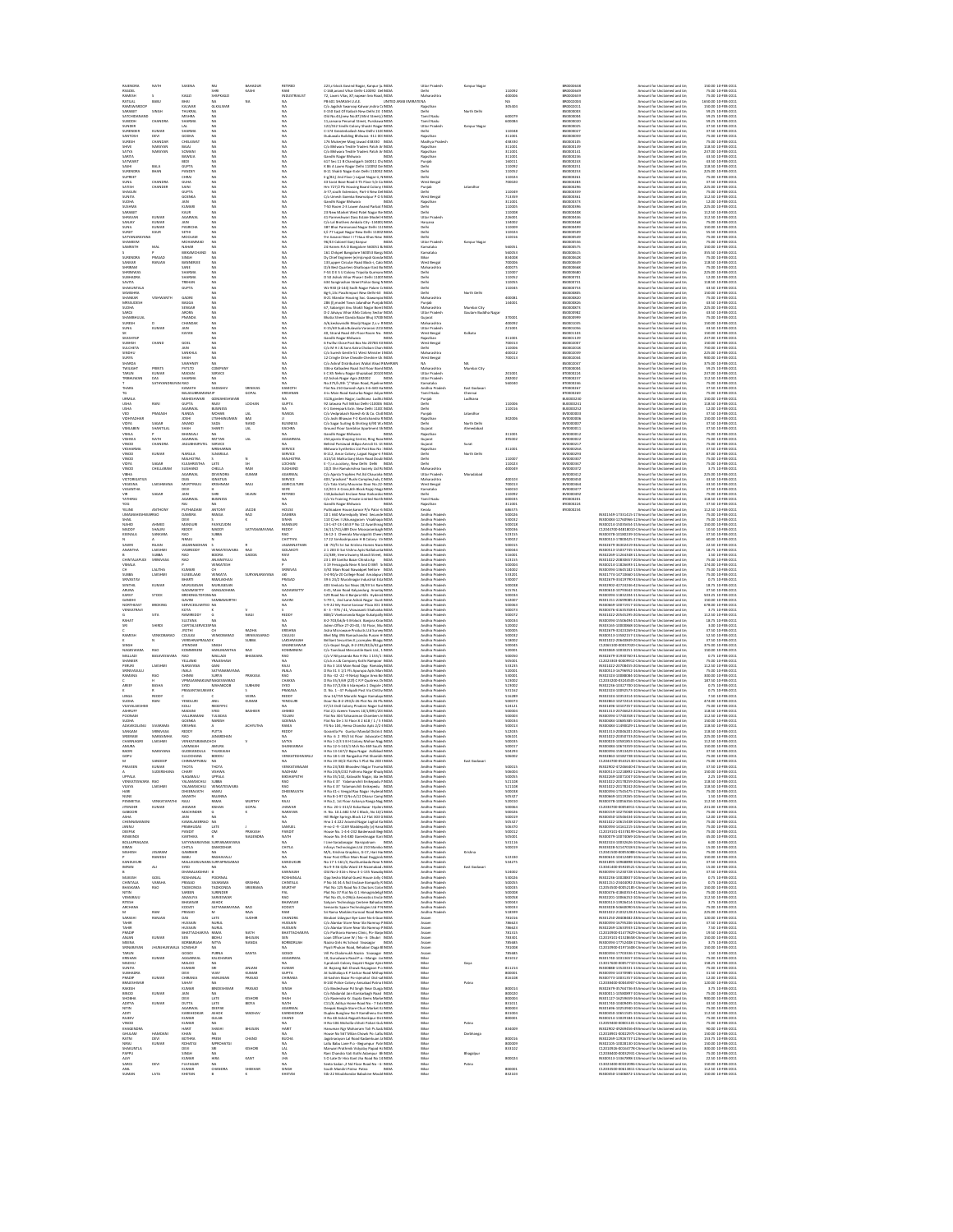| PRITI<br>RAM<br>LIPIKA                                                                                  | SINGE                                      | CHOUDHARY<br>KAJLA<br>GHOSH                                        | NA<br>NA<br>SKGHOSH<br>UMA              |                              | NA<br>INA<br>NA<br>SAHU               | W/o Sri Sanjay Kumar Bangali Tola P.(NDM<br>Prys an amply numer semper root Partish<br>Dalhapura Shir Modhupur Sikar 91 TaWDIA<br>185, Russian Complex, Sector-7, BhilaWDIA<br>8 717 Block 2 Yamuna Vihar Nipc TovINDIA                          | <b>Bihan</b>                                 | Darbhane<br>Chandiga   | sonne                                                     | C13023400-00342923-0Amount for Unclaimed and Un<br>C12019101-01447258-0Amount for Unclaimed and Un<br>C12019101-01447258-0Amount for Unclaimed and Un<br>C13019300-00479814-0Amount for Unclaimed and Un<br>IN302679-33164392-33 Amount for Unclaimed and Un                       | 1012.50 10-FEB-2011<br>22.50 10-FEB-2011<br>37.50 10-FEB-2011<br>3.75 10-FEB-2011   |
|---------------------------------------------------------------------------------------------------------|--------------------------------------------|--------------------------------------------------------------------|-----------------------------------------|------------------------------|---------------------------------------|--------------------------------------------------------------------------------------------------------------------------------------------------------------------------------------------------------------------------------------------------|----------------------------------------------|------------------------|-----------------------------------------------------------|------------------------------------------------------------------------------------------------------------------------------------------------------------------------------------------------------------------------------------------------------------------------------------|-------------------------------------------------------------------------------------|
| SATYANI<br>Geeta                                                                                        | Devi                                       | SAHU<br>Karwa                                                      | NA                                      | DAYAL                        | NA                                    | C/o V.dharma Rao 11/258/1 ShivanarNDIA                                                                                                                                                                                                           | Chhattisgarh                                 | Raipur                 | 495450                                                    | C12017503-00015904-0Amount for Unclaimed and Un                                                                                                                                                                                                                                    | 6.00 10-FEB-2011                                                                    |
| BASANT<br>Saniee                                                                                        | SOBHRA                                     | PREMOHANDANI<br>Kuma                                               | SOBHA<br>NA                             | MAL.                         | PREMCHANDANI<br>NA                    | H N-6 Telibandha Raipur Raipur<br><b>INDIA</b><br>Jindal Steel & Power Ltd. Raigarh ChINDIA                                                                                                                                                      | Chhattisgarh<br>Chhattisgarh                 | Raissich               | 492001                                                    | IN303116-10411979-10 Amount for Unclaimed and Un<br>C12010600-00103826-0Amount for Unclaimed and Un                                                                                                                                                                                | 3000.00 10-FEB-2011<br>375.00 10-FEB-2011                                           |
| SHANTI                                                                                                  | LA                                         | IAIN<br>KOTHARI                                                    | FRLODHA<br>HUKUM<br>LATE<br>TANKESHWER  | CHAND                        |                                       | sman seem a Yoren susanno (1980)<br>Kemthi Line - Rajnandgaon Cg, - INDIA<br>Pharmadeal Shyam Talkies Road - RajpArDIA<br>Post- Aasna Vil-dongaghat, JagdalpurNDIA<br>Post- Aasna Vil-dongaghat, JagdalpurNDIA                                   | <b>Chhattisgari</b><br>Chhattisgari          |                        | sson:<br>491441                                           | C12018600-00011070-0Amount for Unclaimed and United States (21018600-00011070-0Amount for Unclaimed and United States (21018600-00011070-0Amount for Unclaimed and United States (21018600-00012927-0Amount for Unclaimed and                                                      | 150.00 10-FEB-2011<br>75.00 10-FEB-2011<br>43.50 10-FEB-2011<br>75.00 10-FEB-2011   |
| PREMCHAND<br>CHANDRA                                                                                    | KANT                                       | BAGREE<br>PANIGRAHI                                                |                                         | SHREE                        | -<br>RATAN<br>PANIGRAH                |                                                                                                                                                                                                                                                  | Chhattisgarh<br>Chhattisgarh                 |                        | 492001<br>494221                                          | IN301557-21912691-21 Amount for Unclaimed and Un                                                                                                                                                                                                                                   |                                                                                     |
| DEEPAK<br><b>NITA</b><br>RUCHE                                                                          |                                            | SROHZDI<br>PREMOHANDANI BACHUMAI<br>PREMOHANDANI DINESH            | SHRI                                    | DAYAWANI                     | KISHORE<br>PREMCHANDAN<br>PREMCHANDAN | Qr No Mo-12 Htps Colony Korba WelNDIA<br>Quality Cement Pipes Opp Anandour INDIA<br>Quality Cement Pipes Opp. AnandpurINDIA                                                                                                                      | Chhattisgarh<br>Chhattisgarh<br>Chhattisgarh |                        | 495451<br>492006<br>492006                                | IN301330-18047926-18 Amount for Unclaimed and Un<br>IN301127-16160045-164mmmt for Unclaimed and Un                                                                                                                                                                                 | 75.00 10-FEB-2011<br>1755.00 10-FEB-2011<br>3217.50 10-FEB-2011                     |
| SOBHAMA                                                                                                 |                                            | PREMOHANDANI PRITAM                                                |                                         | DAS                          | PREMCHANDAN                           | Quality Cement Pipes Opp. AnandpuriNDIA<br>Quality Cement Pipes Ravigram RaipsNDIA<br>Ravigram Opp Anandpur Satsang AshiNDIA                                                                                                                     | Chhattisgart                                 |                        | 492001<br>49200                                           | IN301127-16540345-16 Amount for Unculating and Unit<br>IN301127-16546874-16 Amount for Unclaimed and Unit<br>IN301127-16185264-16 Amount for Unclaimed and Unit                                                                                                                    | 243.75 10-FEB-2011                                                                  |
| DINESH<br>BASANT<br>KASHISH                                                                             | SOBHRA                                     | PREMOHANDANI BACHUMAL<br>PREMOHANDANI SOBHA<br>PREMOHANDANI SATISH |                                         | MAG                          | PREMCHANDAN<br>PREMCHANDAN            | Telebandha Ravigram Raipur Raipur INDIA                                                                                                                                                                                                          | Chhattisgarh<br>Chhattisgarh<br>Chhattisgarh |                        | 492001<br>492006                                          | IN303116-10403088-10Amount for Unclaimed and Un                                                                                                                                                                                                                                    | 750.00 10-FEB-2011<br>750.00 10-FEB-2011<br>1500.00 10-FEB-2011                     |
| MANOJ<br>PRAHLAD                                                                                        | KUMAR                                      | PRADHAN<br>OBEROI                                                  | SHRI<br><b>JASWANT</b>                  | SINGH                        | RPPRADHAN<br>OBERDI                   | Wardens Residence Hostel-f EngineerINDIA<br>1 Maharaja Lal Lane Civil Lines Delhi INDIA                                                                                                                                                          | Chhattiseach<br>Delhi                        |                        | 492010<br>110054                                          | C12011802-00015950-0Amount for Unclaimed and Un<br>IN300966-10240122-10 Amount for Unclaimed and Un                                                                                                                                                                                | 43.50 10 FEB-2011<br>3105.00 10-FEB-2011                                            |
| ROHIT<br>PANCHANAN                                                                                      |                                            | CHURANA                                                            | ŚH                                      | HIRA                         | LАL                                   | 1/6334 Gali No - 5 East Rohtas Nagar/NDIA                                                                                                                                                                                                        | Delhi                                        |                        | 110032<br>110074                                          | IN300206-10892061-10Amount for Unclaimed and Un<br>C12033503-00131934-0Amount for Unclaimed and Un<br>IN300118-10075096-10Amount for Unclaimed and Un                                                                                                                              | 75.00 10-FEB-2011                                                                   |
| RENU<br>GEETA                                                                                           |                                            | BERA<br>GUPTA<br>AGRAWA                                            | JHARDESUR<br>KAPIL<br>AKHELESH          | KUMAR                        | BERA<br>GUPTA<br>AGGARWAI             | 103 Fatehpur Beri Village Fatehpur BdNDIA<br>109 Anarkali Bazar Jhandewalan ExtriNDIA<br>110 Sangam Apartment Paschim VihlNDIA<br>112 Ff Kohat Enclave Pitampura New INDIA                                                                       | Delhi<br>Delhi<br>Delh                       |                        | 110055<br>110087                                          | IN300484-12696089-12 Amount for Unclaimed and Un                                                                                                                                                                                                                                   | 90.00 10-FEB-2011<br>75.00 10-FEB-2011<br>225.00 10-FEB-2011                        |
| DILIP<br>VUAY                                                                                           | KUMAR                                      | DETWANI<br>DHINGRA                                                 | SUKHRAMDASS<br>LATE                     | SHR                          | NA<br>KUNJ                            | 139, Savita Vihar, Delhi<br>INDIA                                                                                                                                                                                                                | Delh<br>Delh                                 |                        | 110034<br>110092                                          | IN300020-30153316-30 Amount for Unclaimed and Un<br>C12018800-00001691-0Amount for Unclaimed and Un                                                                                                                                                                                | 75.00 10-FEB-2011<br>150.00.10/ER-2011                                              |
| PERVEEN                                                                                                 |                                            | PANDA<br>MEHTA                                                     | VK<br>LATE                              |                              | PANDA<br>MÉHTA                        | 186, AV9, Il Floor Mahalasmi Apartr<br>16/65 Subhash Nagar New Delhi<br>165 lind Floor Bhera Enclave Delhi                                                                                                                                       | Delhi<br>Delhi<br>Delhi                      |                        | 110070<br>110027                                          | C. 2018800-00001091-044100111 for Unclaimed and Unit<br>IN101356-20358300-204 Amount for Unclaimed and Unit<br>IN100340-10038472-10 Amount for Unclaimed and Unit                                                                                                                  | 75.00 10 FEB 2013<br>450.00 10-FEB-2011<br>150.00 10-FEB-2011                       |
| SHANTI<br>RAHUL                                                                                         |                                            | DEVI<br>CHHABRA                                                    | SH<br>NA                                | D<br>N                       |                                       | 165, lind Floor, Bhera Enclave, New DINDIA                                                                                                                                                                                                       | Delh                                         |                        | 110087<br>110087                                          | C12020600-00052486-0Amount for Unclaimed and Un                                                                                                                                                                                                                                    | 150.00 10-FEB-2011                                                                  |
| RELIGARE<br>SANTOSH                                                                                     | FINVEST                                    | LTD<br>KUMAR                                                       | DASHRATH                                |                              | NA<br>PRASAD                          | 19 Nehru Place New Delhi<br>INDIA<br>19/26 Trilokress Dharshila Hoseital DINDIA                                                                                                                                                                  | Delh<br>Delh                                 |                        | 110019<br>110091                                          | IN301774-10567245-10 Amount for Unclaimed and Un<br>IN300513-18450709-18 Amount for Unclaimed and Un                                                                                                                                                                               | 22500.00 10-FEB-2011<br>75.00 10-FEB-2011                                           |
| .<br>Jai<br>Shakuntala                                                                                  |                                            | NARAIN<br>INANI                                                    | NA<br>MAHADEV                           | PRASAD                       | NA<br>LADHA                           | 2019 Bahadur Garh Delhi Delhi<br>22/303 Bahadur Garh Delhi Delhi<br>22/303 East End Appartment M V PhiNDIA<br>22/44 West Patel Nagar New Delhi INDIA                                                                                             | Dehi<br>Dehi<br>Dehi<br>Dehi                 | North Delh             | 110096                                                    | =120239000-03759098-0Amount los Unclaimed and Unit<br>C12029000-03759098-0Amount for Unclaimed and Unit<br>N300214-10820184-10Amount for Unclaimed and Unit<br>N300513-12603387-12Amount for Unclaimed and Unit                                                                    | 100.50 10-FEB-2011<br>18.75 10-FEB-2011<br>75.00 10-FEB-2011<br>1784.25 10-FEB-2011 |
| PRAKASH<br><b>TRANSWORL</b><br>RADHA                                                                    | ohand<br>Securities<br>KRISHAN             | INANI<br>LT<br>CHURANA                                             | RAM<br>LATE                             | <b>NIWAS</b><br>NARAYAN      | INANI<br>NA<br>DASS                   | 2347 Ist Floor Hudson Line Kingsway (NDIA                                                                                                                                                                                                        | Delh                                         |                        | 110096<br>110008<br>110009                                | IN300118-10061827-10 Amount for Unclaimed and Un                                                                                                                                                                                                                                   | 75.00 10-FEB-2011                                                                   |
| MANU<br>sunes-                                                                                          | ś                                          | MAHESHWAA<br>TRIPATHI                                              | NAVEEN<br>SABHAPATI                     | <b>MAILEY</b>                | MAHESHWAR<br>TRIPATHI                 | 26 Jai Apartment   P Extension Plot NINDIA<br>26/806 Dda Flats Madaneir New DelhNDM                                                                                                                                                              | Delh<br>Delh                                 |                        | 110092<br>110062                                          | IN301436-10366217-10 Amount for Unclaimed and Un<br>IN302679-33489812-33 Amount for Unclaimed and Un                                                                                                                                                                               | 675.00.10.658.2011<br>0.25.10.668.2011                                              |
| <b>MANJL</b>                                                                                            |                                            | CHOUSE <sup>1</sup>                                                | SHOBH                                   | NATH<br>CHAND                | сноиве<br><b>BIHANI</b>               | Statistics Hart Handley Help Dentroise<br>308/sector II R K Puram New Delhi INDIA<br>32 Agaroha Kunj Sector- 13 Rohini NKNDIA<br>401 Nipun Tower 15 Community CentRDIA                                                                           | Delhi<br>Delhi<br>Delhi                      |                        | 110022<br>110085                                          | 8200708-10041203-10Amount for Unclaimed and University 000106-10377787-10Amount for Unclaimed and University 000118-11239432-11Amount for Unclaimed and University 000118-11239432-11Amount for Unclaimed and Univ                                                                 | 112.50 10-FEB-2011<br>150.00 10-FEB-2011<br>15.75 10-FEB-2011                       |
| GANGA<br>DIVYA<br>DILIP                                                                                 | PORTFOLIO                                  | BHANI<br>PVTLTD<br><b>KAMUX</b>                                    | INDER<br>NA<br><b>JAWAHAR</b>           |                              | NA<br>LAL                             | 415 Air Force Station Near Aps ColonINDIA                                                                                                                                                                                                        | Delh                                         |                        | 110092<br>110010                                          | IN301774-11658167-11 Amount for Unclaimed and Un                                                                                                                                                                                                                                   | 18.75 10-FEB-2011                                                                   |
| SHANTI<br>SAURABE                                                                                       |                                            | DEVI<br>SHIROMANY                                                  | NA<br>DR                                | ò.                           | NA<br>A                               | $418$ Arr rotes station from the AS Poisse AS $\frac{1}{2}$ And $\frac{1}{2}$ And As $\frac{1}{2}$ And As $\frac{1}{2}$ And As $\frac{1}{2}$ And Agartments Problem from the SA Mall Agartments Problem and Time Day Road Pinnary School NDA 671 | Delhi<br>Delhi                               | North Delhi            | 110088                                                    | C12041900-00011059-0Amount for Unclaimed and Un<br>IN301209-10048473-10Amount for Unclaimed and Un                                                                                                                                                                                 | 75.00 10 FEB-2011<br>225.00 10 FEB-2011                                             |
| DHARAMY<br>MUKESH                                                                                       |                                            | CHATRE                                                             | DALEL<br>ŚH                             |                              | n<br>Singh<br>Nainwal<br>Againwal     |                                                                                                                                                                                                                                                  | Delhi                                        |                        | 110054<br>110005                                          | IN302236-10383347-10 Amount for Unclaimed and Unit<br>IN302236-10383347-10 Amount for Unclaimed and Unit<br>IN300351-50051052-50 Amount for Unclaimed and Unit                                                                                                                     | 1.50 10-FEB-2011                                                                    |
| TRILOR<br>VUENDER                                                                                       |                                            | NAINWAL<br>CHANDAG<br><b>KUMAR</b>                                 | SHBN<br>VED                             | MOHAN<br>KISHORE<br>PERKASH  | <b>GUPTA</b>                          | 699 Bhola Nagar, Kotla Mubarakpur DNDIA                                                                                                                                                                                                          | Delhi<br>Delhi<br>Delhi                      |                        | 110075<br>110003                                          | IN300206-10378840-10 Amount for Unclaimed and Un                                                                                                                                                                                                                                   | 1.50 10-FEB-2011<br>37.50 10-FEB-2011<br>150.00 10-FEB-2011                         |
| VEENA<br>VAISHAU                                                                                        |                                            | 5000<br>MANOCHA                                                    | NA                                      |                              | NA.<br>MANOCHA                        | 7867, Roshanara Road, Delhi Delhi INDIA<br>7999 . 1st Floor Kharian Street RosharNDIA                                                                                                                                                            | Delhi<br>Delh                                | North Delhi            | 110007                                                    | C12020600-00034344-0Amount for Unclaimed and Un<br>IN301209-10115400-10 Amount for Unclaimed and Un                                                                                                                                                                                | 237.00 10-FEB-2011<br>1.50 10 FEB-2011                                              |
| BAINI<br>Shankar                                                                                        | PARSHAD                                    | GOEL<br>LAL                                                        | CHET<br>NARAI                           |                              | RAM<br>DAS                            | 7999 , tat Hoor Kharian Street HoshalMDIA<br>8.8 Navieria Appartments West EnclahMDIA<br>8.1/5728 Raigar Pura Karol Bagh NewINDIA<br>8.11 Nechniclopy Apartments I P ExterPIDIA<br>9.05, Arunachal Building 19 BarakhamINDIA<br>9.06, Arunach    | Delhi<br>Delhi<br>Delhi                      |                        | 110034<br>110005                                          | 8200118-10989782-10 Amount for Unclaimed and University 200118-10989782-10 Amount for Unclaimed and University 200055-11208953-11 Amount for Unclaimed and University 2000953-11208953-11 Amount for Unclaimed and University                                                      | 225.00 10-FEB-2011<br>375.00 10-FEB-2011<br>600.00 10-FEB-2011                      |
| <b>AMITA</b>                                                                                            |                                            | SINGH                                                              | Sumat<br>SHRI                           | SUBE                         | Prasad<br>SINGH                       |                                                                                                                                                                                                                                                  | Delh                                         |                        | 110092<br>110091                                          | IN301670-10093530-10Amount for Unclaimed and Un                                                                                                                                                                                                                                    | 7.50 10-FEB-2011                                                                    |
| NDA<br><b>NDA</b>                                                                                       | securimes<br><b>SECURITIES</b>             | LTD<br>LTD                                                         | NA<br><b>NA</b>                         |                              | NA<br>NA                              |                                                                                                                                                                                                                                                  | Delh<br>Delh                                 |                        | 110001<br>110001                                          | IN303663-10005857-10 Amount for Unclaimed and Un<br>INTO 9663-10005865-10-Amount for Unclaimed and Uni                                                                                                                                                                             | 75.00 10-FEB-2011<br>37.50 10 FEB-2011                                              |
| PUG<br>SHEETAL                                                                                          | securimes                                  | PLTD<br>KAPOOR<br>KAUR                                             | NA<br>SURESH                            |                              | NA<br>KAPOOR                          | 905, Arunachal Bailding 19 BarakhamPulus<br>1905, Arunachal Bailding New DelWDIA<br>1945 Sector 1 Pushp Vihar Near SaketNDIA<br>1945 Sector 1 Pushp Vihar Near SaketNDIA<br>1947 A 200 Yankant Vihar Delhi<br>1940 A 200 Yankant Vihar Delhi<br> | Deh<br>Deh                                   |                        | 110001<br>110013                                          | =120347906 00000013-0Amount for Unclaimed and University 0000013-0Amount for Unclaimed and University 0000013-0Amount for Unclaimed and University 0000023-108-mount for Unclaimed and University 000033-10832334-10Amount for                                                     | 750.00 10-FEB-2011<br>1.50 10-FEB-2011<br>0.75 10-FEB-2011<br>75.00 10-FEB-2011     |
| JASMINI                                                                                                 |                                            | HARIHARAN                                                          |                                         | GURIN                        | SINGH<br><b>SUBRAT</b>                |                                                                                                                                                                                                                                                  | Delhi<br>Delhi                               |                        | 110063<br>110019                                          |                                                                                                                                                                                                                                                                                    |                                                                                     |
| ARVINO                                                                                                  | KUMAR<br>M                                 | <b>GUPTA</b><br>GOSSAIN                                            | BASESHAR<br>LATE                        | DAYAL                        | <b>GUPTA</b>                          | A-42 Hauz Khas New Delhi<br>INDM                                                                                                                                                                                                                 | Delh<br>Delh                                 |                        | 110085<br>110016                                          | IN302404-10173132-10 Amount for Unclaimed and Un<br>IN300781-10055589-10 Amount for Unclaimed and Un                                                                                                                                                                               | 43.50 10-FEB-2011<br>225.00.10.658.2011<br>56.25.10.658.2011                        |
| SWATI<br>KULDEER                                                                                        |                                            | <b>UPADHYAY</b><br>.<br>Kumar                                      | AVINASH<br>MAHESH                       | KUMAR<br>CHAND               | UPADHYAY<br><b>GYAN</b><br>BIDALIA    | A 6/20 Gali No 6 A Block Daval Pur DiNDIA<br>A 6/20 Gall NO 6 A BIOCK Dayal Por DINDIA<br>A 7/42 Dayal Pur Ext Tukmir P O GokiNDIA<br>A 827 Arjun Nagar Kotla Mubarik PuriNDIA<br>Ap. Gupta Bw 96 A Shalimar Bagh DeINDIA                        | Delh<br>Delhi                                |                        | 110095<br>110094                                          | IN302902-47053754-47Amount for Unclaimed and Un                                                                                                                                                                                                                                    | 750.00 10-FEB-2011                                                                  |
| MEENU<br>KUSUM                                                                                          |                                            | AGGARWAL<br>GUPTA                                                  | PRABHA'<br>NA                           |                              | AGGARWA<br>NA                         |                                                                                                                                                                                                                                                  | Delhi<br>Delhi                               |                        | 110003<br>110088                                          | <b>Example 2021</b><br>C12036000-00589540-0 <i>Amount</i> for Unclaimed and Unit<br>M302902-47740426-47 <i>Amount</i> for Unclaimed and Unit                                                                                                                                       | 15.00 10-FEB-2011<br>2.25 10-FEB-2011                                               |
| SATYA<br>SUMAN<br>RAM                                                                                   | NARAYAN<br><b>RUP</b>                      | GAUR<br>BHARGAVA<br>GOYAL                                          | NA<br><b>JWALA</b>                      | x                            | NA<br>BHARGAVA<br>PRASAD              | A-2/33b 1st floor Keshayouram DelhiNDIA<br>A6/23 Sec 16 Rohini Delhi<br>INDIA<br>Aditi Aptts Flat C-1/3 D Block JanakouNDM                                                                                                                       | Delh<br>Delh<br>Delh                         | North Delhi            | 110085<br>110058                                          | C13041400-00806268-0Amount for Unclaimed and Un<br>IN300484-11651649-11 Amount for Unclaimed and Un<br>IN301436-10141923-10 Amount for Unclaimed and Un                                                                                                                            | 37.50 10-FEB-2011<br>112.50 10 FEB-2011<br>130 SO 10-FEB-2011                       |
| NAVERS                                                                                                  |                                            | <b>MITTAL</b>                                                      |                                         |                              | AGARWAL                               | INDIA                                                                                                                                                                                                                                            | Delh                                         |                        | 110051                                                    |                                                                                                                                                                                                                                                                                    | 75.00 10-FEB-2011                                                                   |
| RAJESHKUMAI<br>YASH                                                                                     | PAL                                        | DANAK<br>SINGH                                                     | MAN<br>BANI                             | SOMES                        | DANAK<br>SINGH                        | 12 174 Yamuna Vihar Delhi<br>8 2 174 Yamuna Vihar Delhi<br>8 249-250 Jahangir Puri Delhi<br>INDV<br>INDV                                                                                                                                         | Delhi<br>Delhi                               |                        | 110021<br>110033                                          | 8200183-13326936-138 Amount for Unclaimed and University PA100183-13326936-138<br>Photom for Unclaimed and University PA100118-10659715-10 Amount for Unclaimed and University P                                                                                                   | 150.00 10-FEB-2011<br>75.00 10-FEB-2011                                             |
| SALIL<br>DEEN                                                                                           | DAYAL                                      | BHANDARI<br><b>GUPTA</b><br>AGRAWA                                 | SHRI                                    | BALLABH                      | BHANDARI<br><b>GUPTA</b><br>DAS       | B 381 Chittaranjan Park New Delhi<br>INDIA<br>8 W-96-a Shalimar Bagh Delhi<br>INDIA<br>8-1202, Ground Floor Shastri Nazar DINDIA                                                                                                                 | Delh<br>Delh<br>Delh                         |                        | 110019<br>110088<br>110088                                | IN301549-14382454-14 Amount for Unclaimed and Un<br>IN301356-30056779-30 Amount for Unclaimed and Un<br>IN301766-10049899-10Amount for Unclaimed and Un                                                                                                                            | 75.00 10-FEB-2011<br>115.50 10-FEB-2011<br>18.75 10 FEB-2011                        |
| YOGENDRA<br>JAGOISH                                                                                     | CHAND                                      | PRAKASH<br>JHURANI                                                 | SH<br>NA                                |                              |                                       |                                                                                                                                                                                                                                                  |                                              |                        | 110024<br>110070                                          |                                                                                                                                                                                                                                                                                    | 1875 10-FEB-2011<br>225.00 10-FEB-2011<br>12.00 10-FEB-2011                         |
| <b>BRINDHA</b>                                                                                          |                                            | TRIVEDI                                                            | PANKAL                                  |                              | M<br>M<br>TRIVEDI                     | C-4h/170 A Pkt 9 Janak Puri New DellINDIA                                                                                                                                                                                                        | Delhi<br>Delhi<br>Delhi                      |                        | 110058                                                    | IN300165-10050480-100 Amount for Unclaimed and University IN300183-10050480-100 Amount for Unclaimed and University IN300579-32632903-324 mount for Unclaimed and University IN302679-32632903-324 mount for Unclaimed and Uni<br>IN303028-53705184-53 Amount for Unclaimed and Un |                                                                                     |
| <b>ADITI</b><br>RAM<br>PAWAN                                                                            | KUMAR                                      | OBEROI<br>KANWAS<br>SURANA                                         | OM<br>MOHAN<br>so                       | PRAKASH<br>MOHAN             | OBEROI<br>LAL<br><b>LAL</b>           | C 744 Lig Flats Loni Road Delhi<br>INDIA<br>C-92, 1st floor, Vivek Vihar-1, DelNDIA                                                                                                                                                              | Delh<br>Delh<br>Delh                         |                        | 110058<br>110093<br>110095                                | IN301774-11306547-11 Amount for Unclaimed and Un<br>IN300708-10075340-10 Amount for Unclaimed and Un                                                                                                                                                                               | 112.50 10-FEB-2011<br>150.00 10-FEB-2011<br>150.00.10/EE2011                        |
| SATISH<br>SANJAY                                                                                        |                                            | ARORA<br>BAKSHI                                                    |                                         | uu.                          | ARORA                                 |                                                                                                                                                                                                                                                  | Deh<br>Deh                                   |                        | $\begin{array}{c} 110052 \\ 110013 \\ 111111 \end{array}$ |                                                                                                                                                                                                                                                                                    | 118.50 10-FEB-2011<br>0.75 10-FEB-2011                                              |
| SATINDER<br>COM                                                                                         | KRISHN                                     | kumar<br>Sikaria                                                   | SU<br>KISHOR<br>Late<br>DES<br>NA       |                              | RAJ<br>NA                             | C/2/17 F F Ashek Vihar Phase II Dalhi INDIA<br>C/33, Nizamuddin East New Delhi - INDIA<br>C/53, Nizamuddin East New Delhi - INDIA<br>C/6 Mr. Dinesh Kumar Kedia First FlorINDIA                                                                  | Delhi<br>Delhi                               |                        | 110048                                                    | =1000164-12979512-12Amount los Unclaimed and Unit<br>N300484-12979512-12Amount for Unclaimed and Unit<br>N300395-11039187-11Amount for Unclaimed and Unit<br>N3002902-40810216-40Amount for Unclaimed and Unit                                                                     | 1.50 10-FEB-2011<br>130.50 10-FEB-2011                                              |
| MEENA<br><b>BIKRAMJEET</b>                                                                              | SINGH                                      | <b>HA</b><br>CHADHA                                                | GANESH<br>INDERIO                       | CHANDIU                      | <b>JHA</b><br>SINGH                   | C/o Shri Ganesh Chandra Jha Ch 12 FINDIA<br>C-117 Ashok Vihar I Delhi<br>INDIA                                                                                                                                                                   | Delh<br>Delh                                 |                        | 110001<br>110052                                          | IN301330-17642916-17 Amount for Unclaimed and Un<br>IN300118-10646726-10 Amount for Unclaimed and Un                                                                                                                                                                               | 75.00 10-FEB-2011<br>225.00 10 FEB-2011                                             |
| LATA<br>RAKESE                                                                                          | <b>CIMA</b>                                | SHARMA                                                             | som                                     | SHANKA                       | <b>SHARMA</b>                         | C-22/14 pali No-9, Sadh Nasar, PalamINDIA                                                                                                                                                                                                        | Delh                                         |                        | 110045<br>110052                                          | C12019101-00147304-0Amount for Unclaimed and Un                                                                                                                                                                                                                                    | 37.50 10 FEB-2011                                                                   |
| PREM                                                                                                    | CHAND<br>BALWANT                           | <b>GUPTA</b><br>GUPTA<br>SINGHBED                                  | DALIP<br>SARDAR                         | SINGH<br>POORAN              | GUPTA<br>GUPTA<br>SINGH               | C-Layenger New Jean Pager, Pennisson<br>C-3-A/81 A Janakpuri New Delhi MDIA<br>C-38 Block-c Green Park Main Delhi MDIA<br>C4d 41 A Janakpuri New Delhi MDIA                                                                                      | Delhi<br>Delhi<br>Delhi                      |                        | 110016<br>110058                                          | Exposure 2004-2004 and the Unclaimed and University 2003594-13263730-13 Amount for Unclaimed and University 2004550-13820785-13 Amount for Unclaimed and University 200183-10647324-10 Amount for Unclaimed and University                                                         | 118.50 10-FEB-2011<br>3.75 10-FEB-2011<br>118.50 10-FEB-2011                        |
| PANKAJ<br><b>DHRUN</b>                                                                                  | KUMAR                                      | MAHAJAN<br>AGRAWA                                                  | ASHOK                                   | KUMAR                        | MAHAJAN                               | D - 14 / 172, Sector - 8, Rohini, Delhi INDIA                                                                                                                                                                                                    | Delh<br>Delh                                 |                        | 110085<br>110021                                          | IN302269-11739083-11 Amount for Unclaimed and Un<br>IN301330-20256246-20 Amount for Unclaimed and Un                                                                                                                                                                               | 37.50 10-FEB-2011<br>118.50 10 FEB-2011                                             |
| ANSHUMAN<br><b>BHUVNESH</b>                                                                             | KUMA                                       | MAGAZINE<br><b>BANSAL</b>                                          | <b>DRMKMAGAZINE</b>                     |                              | .<br>NA<br>BANSAL                     | D 1 / 120 Satya Marg Chanakyapuri, INDIA<br>D 1 Girdhar Apartments Ferozeshah INDIA<br>D 11/35 Sector 7 Rohini Delhi<br>INDV                                                                                                                     | Delh<br>Delhi                                |                        | 110001                                                    | IN301127-16186432-16 Amount for Unclaimed and Un                                                                                                                                                                                                                                   | 75.00 10 FEB 2011                                                                   |
| ankita<br>Sapna                                                                                         |                                            | SOOD<br>VERMA                                                      | AIAY<br>UPENDRA                         | NATH                         | soop<br>VERMA                         | D 50 Ground Floor Anand Niketan NelNDIA<br>D-10/32 Sector-15 Rohini Delhi NDIA                                                                                                                                                                   | Delhi<br>Delhi                               |                        | 110085<br>110021<br>110085                                | IN301143-10114666-10 Amount for Unclaimed and Unit<br>IN301151-28034518-28Amount for Unclaimed and Unit<br>IN301781-10048169-10 Amount for Unclaimed and Unit                                                                                                                      | 75.00 10-FEB-2011<br>4.50 10-FEB-2011<br>37.50 10-FEB-2011                          |
| NUTAN<br>SWATI                                                                                          |                                            | PANDIT<br>NARAYAN                                                  | DD<br>NARAYAN                           | SIVARAMAN                    | LAKHANPAL<br>ANANT                    | D-178, Defence Colony, New Delhi INDIA<br>E 433 2nd Floor Greater Kailash 2 DeltNDIA                                                                                                                                                             | Delhi<br>Delh                                |                        | 110024<br>110048                                          | C12041000-00002249-0Amount for Unclaimed and Un<br>IN301151-28295404-28 Amount for Unclaimed and Un                                                                                                                                                                                | 118.50 10-FEB-2011<br>187.50 10-FEB-2011                                            |
| UPMA<br><b>BAVI</b>                                                                                     | KUMA                                       | GOYAL                                                              | VIRENDER                                | PARSHAI                      | GOYAL                                 | E/21 Salort New Delhi Delhi<br>INDIA                                                                                                                                                                                                             | Delh                                         |                        | 110017                                                    | IN300476-43560634-43 Amount for Unclaimed and Un                                                                                                                                                                                                                                   | 75.00 10 FEB-2011<br>150.00 10 FEB-2011                                             |
| KARTAE<br>VIKAS                                                                                         |                                            | GUPTA<br>GUPTA<br>MITTAL                                           | KAMESHI<br>FATEH<br>KUL.                | BHUSHAI                      | GUPTA<br>SINGH<br>MITTAL              | E-20 American Detri Detri<br>E-29 American Valgar Nagar-iv NetNDIA<br>E-202 Rashmi Apts Harsh Vihar Pitam(NDIA<br>F-202 Rashmi Apts Harsh Vihar Pitam(NDIA                                                                                       | Dehi<br>Dehi<br>Dehi                         |                        | 110024<br>110054<br>110034                                | 8200118-11073322-116/mount for Unclaimed and University PA100118-11073322-116/mount for Unclaimed and University PA102679-32754006-324 mount for Unclaimed and University PA102679-32754006-324 mount for Unclaimed and Univer                                                     | 11.25 10-FEB-2011<br>75.00 10-FEB-2011                                              |
| ANUP<br>1AL                                                                                             |                                            | GOYAL<br>KUMAR                                                     | RAMESH                                  | WAL                          | GOYAL<br>LAL                          | F 447 Kotla Mubarakpur New Delhi INDIA<br>Flat No - 233 Pocket - 7 Sector - 23, RINDIA                                                                                                                                                           | Delh<br>Delh                                 |                        | 110003<br>110085                                          | IN301436-10516340-10 Amount for Unclaimed and Un<br>IN300206-10355813-10 Amount for Unclaimed and Un                                                                                                                                                                               | 375.00 10-FEB-2011<br>75.00 10 FEB-2011                                             |
| COBIND<br>.<br>SANDEEP                                                                                  |                                            | BHAMBHANI<br>SHANKER<br>KUMAR                                      | LATE<br><b>PARIM</b><br>RAJ             | SH.                          | <b>DWARKADAS</b><br>MISTRY<br>DAWARA  | Flat No 10 A Street E M.i.g. Flats May(NDIA                                                                                                                                                                                                      | Delh                                         |                        | 110064<br>110001<br>110085                                | IN300159-10792963-10 Amount for Unclaimed and Un                                                                                                                                                                                                                                   | 150.00 10 FEB-2011                                                                  |
| KALASH<br>GAGAN                                                                                         |                                            | CHANDRA                                                            | GOVING                                  | PAL                          | RAM<br>KUMAR                          | Filir No 244/5d P K Road Riy Officers INDIA<br>6-1/62, ii Nd Floor Sector 15 Rohini DNDIA<br>H No - 1/6177 - A Street No - 2 East RNDIA<br>H No - 1/6177 - A Street No - 2 East RNDIA                                                            | Dehi<br>Dehi<br>Dehi<br>Dehi                 |                        | 110005                                                    | 8302902-43388895-43Amount for Unclaimed and University R302902-43388895-43Amount for Unclaimed and University R302903-110Amount for Unclaimed and University R300183-10766677-10Amount for Unclaimed and University R300205-10                                                     | 0.75 10-FEB-2011<br>75.00 10-FEB-2011<br>75.00 10-FEB-2011<br>37.50 10-FEB-2011     |
| RAJENDER                                                                                                | KUMA<br>SINGH                              | KUMAR<br>GOSAIN                                                    | \$H<br>SHRI                             | SATISH<br>PARVEEN            | SINGH                                 | H No - 178 Block - 18 Trilok Puri DelhiNDIA                                                                                                                                                                                                      | Delh                                         |                        | 110032<br>110091                                          | IN301670-10106002-10 Amount for Unclaimed and Un                                                                                                                                                                                                                                   | 37.50 10-FEB-2011                                                                   |
| SATISH<br>SAVITA                                                                                        | KUMAR                                      | KUMAR<br>PRAKASE                                                   | SH<br>HANS                              | MULAKH<br><b>KAJ</b>         | RAI<br>SINGHA                         | H No - 6177 Street No - 2 East Rohtas/NDIA<br>H No 47 Ground Floor Hernkunt ColorNDIA                                                                                                                                                            | Delh<br>Delh                                 |                        | 110032<br>110048                                          | IN300206-10925443-10 Amount for Unclaimed and Un<br>IN300484-13857808-13 Amount for Unclaimed and Un                                                                                                                                                                               | 37.50 10 FEB-2011<br>112.50.10.658.2011                                             |
| HARIT<br>MITRA                                                                                          |                                            | SINGH<br>rani<br>Kumar                                             | NA<br>DHALLA<br>LATE                    | RAM                          | NA<br>BALI<br>LAKHI                   | H No 472 Vgo Pehladpur Banger DeliNDIA<br>H No-25, C-2 C-Block, Pocket-2, JanaINDIA<br>H. No. 29 A , Ward No. 1 , Mehrauli (INDIA                                                                                                                | Delhi<br>Delhi<br>Delhi                      | North Delh             | 110058                                                    | <b>Exposure Case of the Contract Contract Contract C12044700-04815290-0/emount for Unclaimed and University C12049100-00239631-0/emount for Unclaimed and University R001055-10057867-10/emount for Unclaimed and University</b>                                                   | 87.75 10-FEB-2011<br>112.50 10-FEB-2011<br>296.25 10-FEB-2011                       |
| MAHANDEI<br>NARESH                                                                                      |                                            | <b>GUPTA</b>                                                       | LATE                                    | ŚН<br>KRISHAN                | CHAND                                 | H.no.e-2/3/18, Ground Floor, Sector-JNDIA                                                                                                                                                                                                        | Delh                                         |                        | 110030<br>110089                                          | IN302365-10395119-10 Amount for Unclaimed and Un                                                                                                                                                                                                                                   | 300.00 10-FEB-2011                                                                  |
| ROSHAN<br>ANITA                                                                                         | LAL                                        | PIPLANI<br><b>AGGARAIA</b>                                         | DHARM                                   | bar                          | PIPLANI<br>AGGARWAI                   | House No 13 Block No 4 W E A KarolBNDIA<br>House No 194 Dayanand Vihar DayanNDIA<br>House No 62 X I Block C Dilshad GardINDIA                                                                                                                    | Delhi<br>Delhi                               |                        | 110005<br>110092                                          | IN301549-16886710-16 Amount for Unclaimed and Un<br>IN300441-10772595-10 Amount for Unclaimed and Un                                                                                                                                                                               | 75.00 10 FEB-2011<br>43.50 10 FEB 2011                                              |
| ASHWAN                                                                                                  | KALIR                                      | MARKANDAN                                                          | KOMARLI<br>KULDIP<br>SURUIT             |                              | MARCANDAR                             |                                                                                                                                                                                                                                                  | Delh<br>Delhi<br>Delhi                       |                        | 11009<br>110024                                           | IN302679-33204998-33 Amount for Unclaimed and Un<br>IN301143-10287704-10Amount for Unclaimed and University 3101143-10287704-10Amount for Unclaimed and University                                                                                                                 | 18.75 10-FEB-2011<br>150.00 10-FEB-2011<br>75.00 10-FEB-2011                        |
| SURUIT<br>SUPREET<br>RAVINDER                                                                           |                                            | SETHI<br>CHRAI<br>VASHISHT                                         | <b>SH</b>                               | SINGH<br>RAM                 | SINGH<br>CHRAI<br>SINGH               | J-139 Dharampura Najafgarh New DeINDIA                                                                                                                                                                                                           | Delh                                         |                        | 110024<br>110043                                          | IN301590-10047140-10Amount for Unclaimed and Un                                                                                                                                                                                                                                    | 375.00 10-FEB-2011                                                                  |
| KRISHAN<br>PUNAM                                                                                        |                                            | LAL<br>CHOPRA                                                      | VISHAN                                  |                              | DASS<br>CHOPRA                        | Krishan & Shakun Phase I Delhi<br><b>INDIA</b><br>L 3 Kalkaji New Delhi<br>INDIA                                                                                                                                                                 | Delh<br>Delh                                 |                        | 110052<br>110014                                          | IN300118-10345484-10 Amount for Unclaimed and Un<br>IN100360-22445622-22-Amount for Unclaimed and Un                                                                                                                                                                               | 75.00 10-FEB-2011<br>22.50 10 FEB-2011                                              |
| CWARG<br><b>MARK</b>                                                                                    | <b>CIMA</b><br>01344                       | .<br>BASU<br>KHURANA                                               | SATYENDRJ<br>SOMDEV                     | NATH                         | BASU<br>KHURANA                       | L. 35 Kaikaji Kalkaji New Delhi Delhi<br>M. 20 G. 5 Apartments Plot No. 38 SeeNDIA<br>N- 2 Ff Partap Nagar Andha Mughal DNDIA                                                                                                                    | Delhi<br>Delhi<br>Delhi                      |                        | 110019<br>110085                                          | IN100360-2244-2424-2424 In Distribution of the United States (N102679-3050392-30404-2010)<br>IN102579-30503107-33 Amount for Unclaimed and United States (N102902-43003197-43 Amount for Unclaimed and Uni                                                                         | 150.00 10 FEB 2011<br>750.00 10 FEB 2011<br>43.50 10 FEB 2011                       |
| SHASH<br>SATISH                                                                                         | CHANDRA                                    | SETHI<br>JHA.                                                      | SH<br>NA                                | GIRISH                       | SETHI<br>NA.                          | No 79 B Mithapur Village Nr Agarwal INDIA<br>Perfect Systems, 1/574. Moti Ram MJNDIA                                                                                                                                                             | Delh                                         | North Delhi            | 110007                                                    | C13041400-04209533-0Amount for Unclaimed and Un                                                                                                                                                                                                                                    | 7.50 10-FEB-2011                                                                    |
| VIKASH<br>PRATIBINA                                                                                     | DEVIDAS                                    | BAID<br>PAWAR                                                      | BABU<br>DEVIDAS                         | LAL<br>KRISHNARAO            | BAID<br>PAWAR                         | Sabarmati Ride Brown No.1C1 D ColorNDIA                                                                                                                                                                                                          | Delhi<br>Delhi                               |                        | 110032<br>111111                                          | IN302269-10592815-10 Amount for Unclaimed and Un<br>IN100183-11563164-11 Amount for Unclaimed and Un                                                                                                                                                                               | 150.00 10-FEB-2011<br>0.75 10 FEB-2011                                              |
| ANIL<br>KAMLESH                                                                                         |                                            |                                                                    | PUTH<br>MOH                             |                              |                                       | Sd 50 Block Sd South Pitampura DellNDM                                                                                                                                                                                                           |                                              |                        | 110034<br>110034                                          | IN300214-15119139-15 Amount for Unclaim<br>IN300450-13739456-13 Amount for Unclaim                                                                                                                                                                                                 | -<br>15.00 10-FEB-2011<br>55.50 10-FEB-2011                                         |
| NARENDRA<br>URMIL<br>HARISH                                                                             | KUMAI<br>KUMAR                             | KHATEI<br>AGRAWA<br><b>ARORA</b>                                   | CHUNN<br>DAULAT                         | LAL<br><b>RAM</b>            | KHATER<br>AGRAWAI<br><b>ARORA</b>     | T 33 563 Third Floor Karan Mot Mkt 0NDIA<br>Type 5b120 Satya Marg ChanakyapurINDI<br>Vo-18 B Pitamoura Delhi<br>INDIA                                                                                                                            | Delhi<br>Delhi<br>Delh                       |                        | 110006<br>110021<br>110088                                | IN301151-22839538-22 Amount for Unclaimed and Un<br>IN301330-20537463-20 Amount for Unclaimed and Un<br>IN300118-11048013-11Amount for Unclaimed and Un                                                                                                                            | 37.50 10-FEB-2011<br>118.50 10-FEB-2011<br>75.00 10-FEB-2011                        |
| PRADEEP<br>ANADE                                                                                        |                                            | GARG<br><b>GUPTA</b>                                               | ŚN<br><b>MAHESH</b>                     |                              | GARG<br>CHANDRA                       | .<br>2-606, Siddartha Apartments M.p. EnINDIA<br>Bldg No 1/54 Models Paradise Tonca INDIA                                                                                                                                                        | Delh<br>Goa                                  |                        | 110034<br>403001                                          | IN301356-30064975-30 Amount for Unclaimed and Un<br>IN101926-93893623-30 Amount for Unclaimed and Un                                                                                                                                                                               | 0.75 10-FEB-2011<br>75.00 10 FEB 2011                                               |
| MINGUEL                                                                                                 | FRANCKCO<br>ASHOKKUMAR                     | FEBRANDES<br>MOHANDAS                                              | FRANCISCO                               |                              | FERNANDES<br>PATEL                    | New Educational Institute Babgue/NDM                                                                                                                                                                                                             | .<br>Goa<br>Gujarat                          |                        | 403701<br>384170                                          | N300450-11144825-11 Amount for Unclaimed and Un                                                                                                                                                                                                                                    | 0.75 10-FEB-2011                                                                    |
| PATEL<br>PATEL<br>RASILA                                                                                | KANTIBHAI<br>PRAVINCHANDRA SHAH            | MAGANLAI                                                           | MOHANLAL<br>MAGANLAL<br>PRAVINCHANDRA   | PREMCHAND                    | NA.<br>SHAH                           | .<br>1 / Sudarshan Bunglow Patan Road UNDIA<br>1 Ganga Park Novino Tarsali Rd Opp. (NDIA<br>1, Ambicanagar Society - 1 Nizampur/NDIA                                                                                                             | Gujarat<br>Gujarat                           |                        | 390010<br>390002                                          | C12028900-00276397-0Amount for Unclaimed and Un<br>C13016700-00282919-0Amount for Unclaimed and Un<br>IN300982-10420815-10 Amount for Unclaimed and Un                                                                                                                             | 75.00 10-FEB-2011<br>12.00 10-FEB-2011<br>75.00 10-FEB-2011                         |
| SUDHIRKUMA<br>KISHORE                                                                                   | <b>INDUPRASAD</b>                          | BHATT<br>THAKKER                                                   | <b>INDUPRASAD</b><br>LAXMIDAS           |                              | <b>BHATT</b><br>NA                    | 10/a Hirabaug Society Bhairvnath RoaNDIA<br>103 Venice Apts 38/39 Punitnagar CNDIA<br>105, M D Tower, Varachha Road, SuraNDIA                                                                                                                    | .<br>Gujarat<br>Gujarat                      |                        | 380008<br>390015                                          | C12033200-00806008-04mount for Unclaimed and Un<br>IN300513-10483283-10 Amount for Unclaimed and Un                                                                                                                                                                                | 56.25 10 FEB-2011<br>25.00.10.6FR.2011                                              |
| <b>BHILDFNOR</b>                                                                                        | <b>DAMIRHA</b>                             | <b>IVANI</b>                                                       | DAMUBHA                                 |                              | <b>JIVANI</b>                         |                                                                                                                                                                                                                                                  | Gujarat                                      |                        | 39500                                                     | IN302269-10404220-10 Amount for Unclaimed and Un                                                                                                                                                                                                                                   | 7.50 10-FEB-2011                                                                    |
| PARKASH<br>RAJESH<br>ALKA                                                                               | SITARAM<br>SITARAM<br>KIRAN                | KAKAI<br>KAKAI<br>PATEL                                            | NA<br>KIRAN                             |                              | NA<br>NA<br>PATEL                     | 10-a Nidhivan Apts Brijwasi Estate B/INDIA<br>10-a, Nidhivan Near Holiday Inn Umr <i>il</i> NDIA                                                                                                                                                 | Gujarat<br>Gujarat<br>Gujarat                | Ahmedabad<br>Ahmedabad | 380007                                                    | C12033200-00307220-0Amount for Unclaimed and Unit<br>C12042100-00016857-0Amount for Unclaimed and Un                                                                                                                                                                               | 300.00 10-FEB-2011<br>139.50 10-FEB-2011<br>75.00 10 FEB-2011                       |
| <b>BHAVIK</b><br><b>BIMAL</b>                                                                           | MANHARBHAI<br><b>PRAFFUL</b>               | PATEL<br>CHANDRASHAH                                               | PRAFFULCHANDRA RATILAL                  |                              | КАСННИ<br>SHAH                        | 11, Mani Ratnam Bunglow Part-i, OppNDIA<br>12-158-1, Limbakui, Petlad MDIA                                                                                                                                                                       | Gujarat<br>Guiarat                           |                        | 388450<br>390009                                          | IN300974-11588244-11 Amount for Unclaimed and Un<br>IN301557-21190380-21 Amount for Unclaimed and Un                                                                                                                                                                               | 75.00 10 FEB-2011<br>25.00.10.6FR.2011                                              |
| AMIL<br><b>CHAM AT</b>                                                                                  | MOTILA<br>HANTILAI                         | CHAUDHARY                                                          | MOTILAL<br>NA                           | OMKA                         | CHAUDHA<br>NA<br>NA                   | 1971-1974, Luisensen, Tennis<br>1982 Akashganga Soc B/In Air Station INDIA<br>14 Vrandavan Park Lilanagar Cross RdNDIA<br>202 G Towers Swastik Society Jamna/NDIA<br>216-219, Glacier Complex, Near PizzalNDIA                                   | uujara<br>Gujarat<br>Gujarat                 |                        | sanna.<br>36100                                           | <b>IN200513-11093733-1104mount for Unclaimed and University IN200513-11093733-1104mount for Unclaimed and University IN201039-10238832-10Amount for Unclaimed and University IN201039-10238832-10Amount for Unclaimed and Univ</b>                                                 | 5.00.10/FR2011<br>375.00 10-FEB-2011                                                |
| MARFATIA<br><b>ASMABIBI</b>                                                                             | <b>STOCK</b><br><b>ABDUL</b>               | BROKINGPRIVATELNA<br>HAMIDANSARI                                   | ABDUL                                   |                              | AMID                                  | 26-K. Madresa Faliyu, Tarai Tal - PalsiNDIA                                                                                                                                                                                                      | Gujarat<br>Gujarat                           |                        | 390005<br>394315                                          | C12010705-00038251-0Amount for Unclaimed and Un                                                                                                                                                                                                                                    | 56.25 10-FEB-2011<br>0.75 10-FEB-2011                                               |
| RAJESH<br>KIRT                                                                                          | HARIBHAI                                   | SHAH<br><b>BANPARIYA</b>                                           | CHAMPAKLAL<br><b>HARIBHAL</b>           |                              | SHAH<br>NA                            | 3 Mansuri Park Co Oo Hou Society LtdNDIA<br>348 Shantiniketan Residency Nr AaladNDIA                                                                                                                                                             | Gujarat<br>Guiarat                           |                        | 380013<br>360005                                          | IN301485-10101370-10 Amount for Unclaimed and Un<br>C12033200-05017651-0Amount for Unclaimed and Un                                                                                                                                                                                | 1.50 10-FEB-2011<br>37.50 10 FEB-2011                                               |
| <b>BHIDATRHA</b><br>PATEL                                                                               | RANCHHOD                                   | KIKANI<br>ASHMIT                                                   | <b>UANCHHODBH</b>                       | HARIBHAI<br>POONAMBHA        | KIKAN<br>PATEL                        | awa amammanan mumamman masanan ka Sanada PreNDIA<br>4/b Bharat Samaj Society B/4 PrabhurNDIA<br>40, Chander Puri - Ghazaibad Gujarat INDIA<br>40, Gopinath Row House, Mota VaracINDIA                                                            | uujara<br>Gujarat<br>Gujarat                 |                        | 395006<br>390001                                          | IN301604-10357237-10Amount for Unclaimed and U<br>IN300513-12225626-12Amount for Unclaimed and U                                                                                                                                                                                   | 1500.00 10 FEB-2013<br>3.75 10 FEB 2011                                             |
| SANJEEY<br>CHALALIYA                                                                                    |                                            | PARULBER                                                           |                                         | <b>TAPUBHA</b>               | NA<br>GOHIL                           |                                                                                                                                                                                                                                                  | Gujarat<br>Gujarat                           |                        | 394101                                                    | C12019101-00417808-0Amount for Unclaimed and Un<br>C12011300-00307148-0Amount for Unclaimed and Un                                                                                                                                                                                 | 150.00 10 FEB-2011<br>37.50 10-FEB-2011                                             |
| NIGAIN<br>MOHDHANI                                                                                      | USMANBHA                                   | MODAN                                                              | SUGAN<br>USMANBHA                       | CHAND                        | <b>JAIN</b><br>MODAN                  | 404 A Vaibhav Appartment Opp Nut/INDIA<br>4883 Printed Chasel Nr Raikhart Print Children                                                                                                                                                         | Gujarat                                      |                        | 395007<br>380001                                          | IN300888-14399912-14 Amount for Unclaimed and Un<br>C12034100-00113669-0Amount for Unclaimed and Un                                                                                                                                                                                | 75.00 10 FEB-2011<br>375.00.10.FFR.2011                                             |
| <b>SUDHIRKUMAR</b><br>PARUL                                                                             | JAGOISHBHAI<br>ANIL                        | AMIN<br><b>CIMAR</b>                                               | <b>JAGDISHBHA</b><br><b>NA</b>          | <b>MANINHA</b>               | <b>AMIN</b><br>NA                     | 4-anuradha Soc-3 Ta : Deheam Dist : INDV<br>S Sriniwas Apt Opp Red Rose RestauraNDIA                                                                                                                                                             | Ğujarat<br>Gujarat<br>Gujara                 |                        | 382305                                                    | C12026800-00041623-0Amount for Unclaimed and Un                                                                                                                                                                                                                                    | 7.50 10-FEB-2011<br>150.00 10 FEB-2011                                              |
| <b>FARUK</b><br>JAYESHKUMAR                                                                             | YUNUSBHA<br>VRAILAL                        | HAMINAN<br>LAKHANI                                                 | <b>YUNUSBHA</b><br>VRAJLAL              | KANJIBHA                     | HAMIRAN<br>LAKHANI                    | 514 B 2 Sisuvihar Road Sisuvihar BhaINDIA<br>57, Yogeshwe Park, V-1, Pune Village INDIA                                                                                                                                                          | Gujarat<br>Gujarat                           |                        | 364001<br>394211                                          | C12033200-00511845-0Amount for Unclaimed and Unit<br>N301151-26629026-26 Amount for Unclaimed and Unit<br>C12044700-01488864-0Amount for Unclaimed and Unit                                                                                                                        | 750.00 10 FEB-2011<br>75.00 10 FEB 2011                                             |
| NAINESH                                                                                                 | BHAVNESHKUMAFNATUBHA<br>VINODOHANDI        | PATEL<br>PARKH                                                     | NATUBHAI<br>VINODCHAND                  |                              | PATEL<br>PARISH                       | 6 / Shakti Krupa Society Near Borsad INDIA<br>601 Neel Deep Tower Nr Navrang SchNDIA<br>62 Neminath Nasar Model Town RoalNDIA                                                                                                                    | Gujarat                                      |                        | 388540<br>380013                                          | IN300636-10284158-10 Amount for Unclaimed and Un<br>INTO 9328-51871400-51 Amount for Unriaimed and Un                                                                                                                                                                              | 150.00 10-FEB-2011<br>8.25 10-FEB-2011                                              |
| KALAVATIBEN<br>KETAN                                                                                    |                                            | KELAWALA                                                           | CHAMPAKLAI<br><b>BAMMOHAM</b>           | AMBARAM<br>CHIMANLAL         | MODI<br>SHAH                          | 70 Vardhaman Flat Nr Jain Merchant INDV                                                                                                                                                                                                          | .<br>Gujarat<br>Gujarat<br>Gujarat           |                        | 395010<br>senno                                           | IN303028-54757582-54 Amount for Unclaimed and Un<br>C12044700-00375392-0Amount for Unclaimed and Un                                                                                                                                                                                | 75.00 10 FEB 2011<br>12.00 10 FEB-2011                                              |
| AJAVALIBEN<br>MAHESHBHA                                                                                 | BABUBHAI<br>NATVARLAL                      | BALAJ<br>SHAH                                                      | BABUBHAI<br>NATVARLAL                   |                              | BALAR<br>NA                           | 803 Jay Complex Nr Shree Ram PetroNDIA<br>86, Hira Nagar Soc, Nr. Mangalya HallNDIA                                                                                                                                                              | Gujarat<br>Gujarat                           |                        | 395001<br>390022                                          | IN302679-33013670-33 Amount for Unclaimed and Un<br>C13016700-00658980-0Amount for Unclaimed and Un                                                                                                                                                                                | 75.00 10-FEB-2011<br>7.50 10-FEB-2011                                               |
| PATEL<br><b>BIKRAM</b>                                                                                  | KHIMJIBHAI                                 | GANESHBHAI<br>MOHANTY                                              | GANESHEHA<br>SRRAM                      | CHANDER                      | PATEL<br>MOHANTY                      | 90, Malvan, Dhrangadhra, SurendrariNDIA<br>A 1 Gokul Vihar First Floor TokarkhadNDIA                                                                                                                                                             | Gujarat<br>Gujarat                           |                        | 363310<br>396230                                          | IN302582-10037363-10Amount for Unclaimed and Un<br>IN301151-26696936-26 Amount for Unclaimed and Un                                                                                                                                                                                | 75.00 10 FEB-2011<br>37.50 10 FEB 2011                                              |
| PANKAJ                                                                                                  | M<br>IVRAISHA                              | NAHATAHUF                                                          | NA<br><b>INRAISHAI</b>                  |                              | NA                                    | A-207 . Anand Laymi Soc. Nr. Shahibi/NDIA                                                                                                                                                                                                        | Guiarat                                      | Ahmedahar              | 395006                                                    | C12042100-00038309-0Amount for Unclaimed and Un                                                                                                                                                                                                                                    | 375.00 10 FEB-2011                                                                  |
|                                                                                                         | JIVRAIBINH<br>MANU<br>ASHOKKUMAR           | PATEL<br>PATEL<br>JOITARAM                                         | <b>JOITARAM</b>                         |                              | PATEL<br>PATEL<br>PATEL               | A 22 Vithal Nagar Soc Hiranag VarachiNDIA<br>A 34 Shiv Shanti Park Nr Mipco ChowINDIA<br>At & Po: Thakrasan Ta: Sidhpur Di: PaINDIA                                                                                                              | uujara<br>Gujarat<br>Gujarat                 |                        | 384151                                                    | Exposition 2020 and 22 Million of Michael and Unit<br>000394-17496512-174m curt for Unclaimed and Unit<br>01041400-00121273-04m curt for Unclaimed and Unit                                                                                                                        | 18.75 10-FEB-2011<br>0.75 10-FEB-2011<br>225.00 10-FEB-2011                         |
|                                                                                                         | MAYURKUMAR<br>SANDEEP                      | POPATLAL<br>JOSHI                                                  | NA<br>SANDEEP                           | RAMKISHOR                    | NA.<br>JOSHI                          | At Po Punjpur Ta Danta Di B K Danta (NDIA<br>B 14 301 Priyanka Intercity Magob 5 INDIA                                                                                                                                                           | Gujarat<br>Gujarat<br>Gujarat                | Ahmedabas              | 394211                                                    | C12033200-01431459-0Amount for Unclaimed and Un<br>IN301604-10280860-10 Amount for Unclaimed and Un                                                                                                                                                                                | 75.00 10-FEB-2011<br>150.00 10-FEB-2011                                             |
|                                                                                                         | <b>BABULAL</b>                             | MEHTA                                                              | <b>BABULAL</b><br>NARANIN               | <b>BAMILBHA</b>              | MEHTA                                 | <b>8 904 Simghar Building Sentpark ContNDIA</b>                                                                                                                                                                                                  | Guiarat                                      |                        | 395009                                                    | IN300845-10532792-10 Amount for Unclaimed and Un                                                                                                                                                                                                                                   | 225.00 10 FEB-2011<br>150.00 10 FEB-2011                                            |
|                                                                                                         |                                            | DESAI<br>Nation                                                    | CANAVAL A                               |                              | DESAI<br>AHUJA                        | 8/1, Vardhaman Raw House Kosad RdNDIA<br>8/13 Nav Durga Society Patia, S.t. WINDIA<br>8/13 Nav Durga Society Patia, S.t. WINDIA                                                                                                                  | ovjara<br>Gujarat<br>Gujarat                 |                        | 395001<br>382345<br>382480                                | IN3D0845-10532792-10PMhoens no sunsering account<br>IN301991-10459482-10Pmount for Unclaimed and Un<br>IN302461-10188650-10Pmount for Unclaimed and Un                                                                                                                             | 150 10 FEB 201<br>150.00 10 FEB-2011                                                |
|                                                                                                         |                                            |                                                                    |                                         |                              |                                       |                                                                                                                                                                                                                                                  |                                              |                        |                                                           |                                                                                                                                                                                                                                                                                    |                                                                                     |
| <b>BAVINDE</b><br>HAVESH<br>PATEL<br>MODE<br>DIMPAL<br>VINODKUMAR<br>LALCHANDE<br>SMITABEN<br>LALIIBHAI | PRAFULKUMA<br>NARAYANBHAI                  | DARII<br>PATEL                                                     | PRAFULKUMA                              |                              | NA<br>NA                              | 8/16 Shyamrank Society Near Nav NilNDIA<br>8/h Deep Provision Stores 8/h S T StalNDIA                                                                                                                                                            | Gujarat<br>Gujarat                           |                        |                                                           | IN301151-20214077-20 Amount for Unclaimed and Un<br>C12033200-04090784-0Amount for Unclaimed and Un                                                                                                                                                                                | 1.50 10-FEB-2011                                                                    |
| ANAND<br><b>ASHISH</b>                                                                                  | NARENDRAKUMAFDURGASHANKAR SHARMA<br>KUMAR  | SANCHETI                                                           | DURGASHANKAI<br><b>DULI</b>             | <b>HARRAM</b><br>CHAND       | <b>SHARMA</b><br>SANCHET              | 8-5 ganesh Society, Rajpur Road, . BalINDIA<br>Block B FIt No 6 Simul Co Oo H Soc OINDIA                                                                                                                                                         | Gujarat                                      |                        | 388255<br>380004                                          | C12026800-00111097-0Amount for Unclaimed and Un<br>IN302902-45324705-45 Amount for Unclaimed and Un                                                                                                                                                                                | 150.00 10-FEB-2011<br>750.00 10 FEB-2011                                            |
|                                                                                                         | <b>JASWANTLAL</b>                          | SHAH<br>.<br>LALANI                                                | <b>JASWANTLAL</b><br>SHANTILAL          |                              | SHAH                                  | Block No A B2 Rushabh Flat Opp. SwaINDM<br><b>Bung no.10 Karimabad Co Op.society INDV</b>                                                                                                                                                        | .<br>Gujarat<br>Gujarat<br>Gujara            |                        | 380013<br>39500                                           | IN301645-10264090-10 Amount for Unclaimed and Un                                                                                                                                                                                                                                   | 75.00 10 FEB 2011<br>112.50 10-FEB-2011                                             |
|                                                                                                         | UMAKANT<br>VASUDEV                         | GAJANAM<br><b>BHATT</b>                                            | GAIANAN<br>NA                           | BHAVANISHANKER               | SHUKLA<br>NA                          | C 8 Shilp Bunglows Near Rameshwar SNDIA<br>C/o Aptudet Ind., Danilimda Narsinh INDIA                                                                                                                                                             | Gujarat<br>Gujarat                           |                        | 390021                                                    | 8100345-10177686-10 Amount for Unclaimed and University 000345-10177686-10 Amount for Unclaimed and University 0100300-00314820-0 Amount for Unclaimed and University 01020800-00314820-0 Amount for Unclaimed and Univ                                                            |                                                                                     |
|                                                                                                         | CHANDRABHAGA MANSUKH                       | BUTANI<br>THACKER                                                  | NA<br>VINESHBHA                         | CHATRABHAI                   | NA<br>THACKER                         | C/o C.m. Butani Station Road Near AHNDIA                                                                                                                                                                                                         | Gujarat                                      | Ahmedabad              | 370110                                                    | C12018000-00064306-0Amount for Unclaimed and Un<br>IN300974-11640594-11 Amount for Unclaimed and Un                                                                                                                                                                                | 6.00 10-FEB-2011<br>18.75 10-FEB-2011<br>12.00 10-FEB-2011<br>75.00 10 FEB-2011     |
| NASEEN<br>SHUKLA<br>RAJU<br>AMOL.<br>LAXMI<br>BALKRISHNA<br><b>BHATT</b>                                | MURLIDHAR<br><b>BABALDAS</b><br>YOGINKUMAI | DEWNAN<br><b>BAMI</b><br>Ġ                                         | MURLIDHAR<br>MBALDAS<br><b>GOPALIHA</b> | NATHURAM<br><b>GUNVANTRA</b> | <b>DEMNAN</b><br>RAMI<br><b>BHATT</b> | Dada Wadi, Khushal Nagar, Plot 29, ANDIA<br>H 002 Sarjan Tower Memnagar AhmeNDIA<br>H. No. 739, Near Jain Temple At And INDIA<br>Hostel No 9/10 Reliance Greens Moti INDIA                                                                       | .<br>Gujarat<br>Gujarat<br>Gujara<br>Gujarat |                        | sannsz<br>382421<br>361140                                | IN301151-24302285-24 Amount for Unclaimed and Un<br>IN303052-10049190-10 Amount for Unclaimed and Un<br>IN300513-17979878-17 Amount for Unclaimed and Un                                                                                                                           | 37.50 10 FEB 2011<br>6.00 10 FEB-2013<br>18.00 10-FEB-2011                          |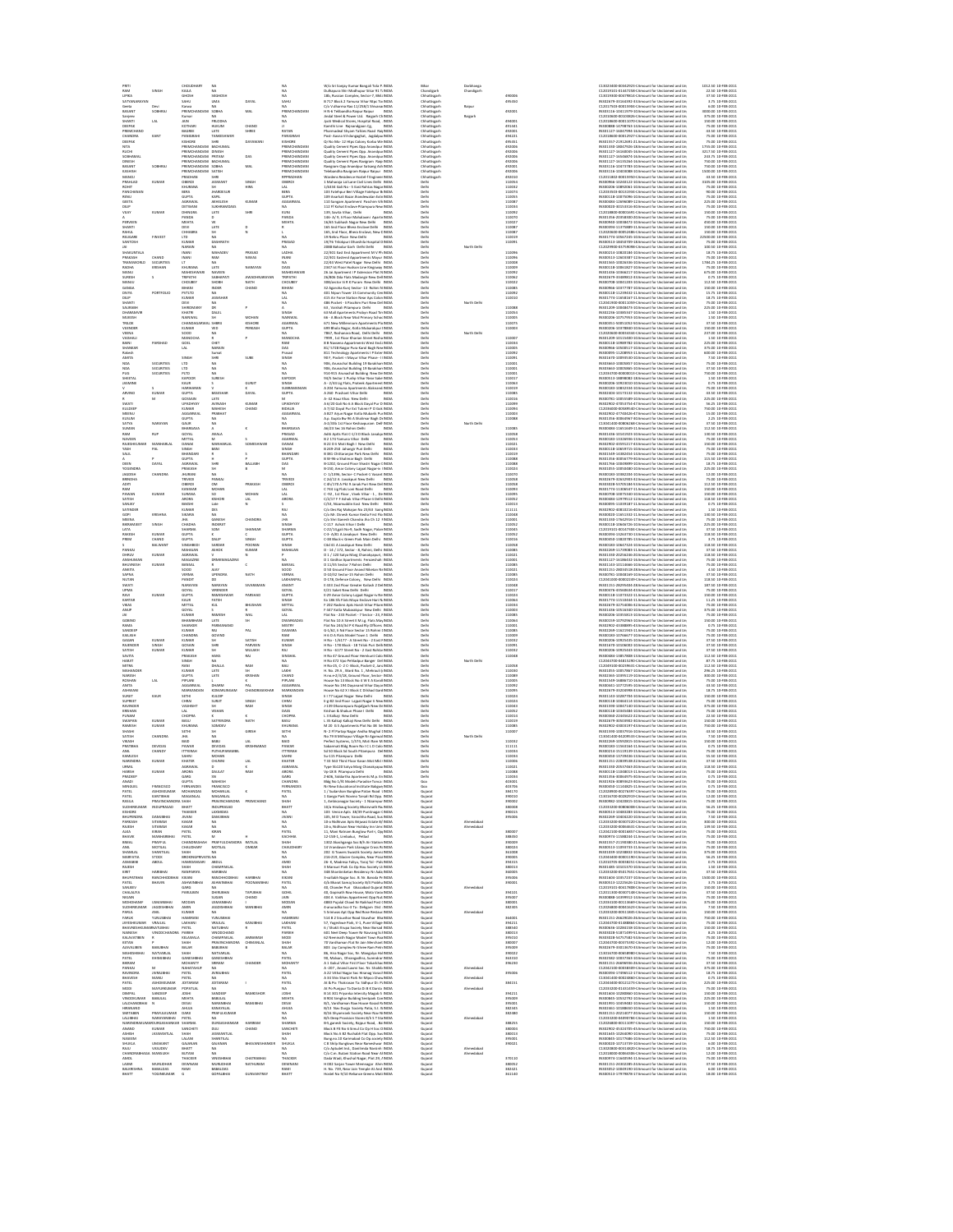| <b>YOGESHKUMAR</b>                                    | DAHYALAI                         | VORALIA                                           | NA<br>VADILAI                       | MAGANI A                                              | <b>NA</b>                                    | Housing Complex, Quarter No. 60, MINDIA                                                                                                                                                                                                                                    | Guiarat                                                                | Also<br>entation         |                                      | C12035100-00021779-0Amount for Unclaimed and Un                                                                                                                                                                                                                                      | 37.50 10 FEB-2011                                                                                      |
|-------------------------------------------------------|----------------------------------|---------------------------------------------------|-------------------------------------|-------------------------------------------------------|----------------------------------------------|----------------------------------------------------------------------------------------------------------------------------------------------------------------------------------------------------------------------------------------------------------------------------|------------------------------------------------------------------------|--------------------------|--------------------------------------|--------------------------------------------------------------------------------------------------------------------------------------------------------------------------------------------------------------------------------------------------------------------------------------|--------------------------------------------------------------------------------------------------------|
| DIPAK<br>SUKHADIA<br>SUNIL                            | VADILAL<br>SHIVLAL<br>DUTT       | SONI<br>DEVSHIBHAI<br>TYAGI                       | SR                                  | DEVSHIBHA                                             | SONI<br>BHIMAB<br>TKAGI                      | Kadia Society Street No 1 B/h Amba DNDIA<br>Khodiyar Bhuxan, New Subhash NagaINDIA<br>Lips Sqn B 57 Asp Af Af Station Makar/NDIA                                                                                                                                           | Gujarat<br>Gujarat<br>Gujarat<br>Gujarat                               |                          | 363001<br>360001<br>390014           | C12044700-054227823-0Amount for Unclaimed and Un<br>IN300974-10908512-10Amount for Unclaimed and Un<br>IN300239-30044240-30Amount for Unclaimed and Un                                                                                                                               |                                                                                                        |
| Balvinder<br>SURESHBHAI                               | PARSHOTAMI                       | Singh<br>U PATEL                                  | Kitabsing<br>PARSHOTTAMBHAI         | Ratansingh<br>BHAGVANBHA                              | Singh<br>PATEL                               | N 04 Akansha Appartment Nr SattaditNDIA<br>Nanavat, Jagisdar Tekra, Surat<br><b>INDIA</b>                                                                                                                                                                                  | Gujarat<br>Gujarat                                                     |                          | 380053<br>395002                     | IN302871-20838059-20 Amount for Unclaimed and Un<br>C12010700-00303280-0Amount for Unclaimed and Un                                                                                                                                                                                  | 15.00 10 FEB-2011<br>150.00 10-FEB-2011                                                                |
| LALIT                                                 | <b>ANAKY IMAR</b>                | BUDDHADEV<br>KALPESHO<br>OZA                      | NA                                  | DINESHKUMAR                                           | NA.<br>HARIC<br>NA                           | New Plot, Bhavayadar, Dist, Raikot, INDIA                                                                                                                                                                                                                                  | Gujara<br>uujara<br>Gujarat<br>Gujarat                                 |                          | 360450<br>185515                     | IN300974-10165542-10 Amount for Unclaimed and Un                                                                                                                                                                                                                                     | 225.00 10-FEB-2011<br>0.75 10-FEB-2011                                                                 |
| DILIPIQUMAL<br>LIKVI                                  | CHIMANISHAI<br>SANDIPEHAI        | THAKKAR<br>DAVE                                   |                                     |                                                       | NA<br>NA                                     | Nr Old Police Line Shreeji Chowk: DeelNDIA<br>Raghuvir: Ternament Huriyana Plot NINDIA<br>Samparan Socalety Block M 10 GaytriNDIA<br>Shiv Plot No-46, Jagganath Park 2, B/INDIA                                                                                            | Gujarat<br>Gujarat                                                     | Ahmedabad                |                                      | 8000343-11152029-12<br>R100343-11152029-12<br>R100343-11152029-12<br>Amount for Unclaimed and United 200034300-04989160-04mount for Unclaimed and United<br>C12029900-02647599-0Amount for Unclaimed and United                                                                      | 60.00 10-FEB-2011<br>37.50 10-FEB-2011                                                                 |
| JANI<br>YUNUS                                         | VUAY<br>MUSA                     | CHAMPAKLAI<br><b>BALASUBRA</b><br><b>FULWALA</b>  | CHAMPAKLAL<br>MUSA                  | <b>JAGJIVAN</b>                                       | <b>JAN</b><br><b>BAMASWAM</b><br>NA.         | State Bank Society Plot No 2 Vilay VillNDIA<br>Torrent House Off Ashram Road Navr/NDIA<br>Vera Vad Mollamedi Boad Vanda Fali NDA                                                                                                                                           | Gujarat<br>.<br>Gujarat                                                |                          | 362560<br>380009<br>361001           | IN301039-24043765-24 Amount for Unclaimed and Un<br>IN300513-10417789-10 Amount for Unclaimed and Un<br>C12033200-04042024-0Amount for Unclaimed and Un                                                                                                                              | 38.25 10 FEB-2011<br>118.50 10-FEB-2011<br>150.00 10-FEB-2011                                          |
| KALPAN                                                | JAYENDRA<br>AYENDRA              | ARKH<br>PARKH                                     | NA                                  |                                                       |                                              | <b>Indavan Society Street 3 Nr Rupali INDIA</b>                                                                                                                                                                                                                            | Sujara                                                                 |                          |                                      | C12044700-00871301-0Amount for Unclaimed and Unit<br>C12044700-00871301-0Amount for Unclaimed and Unit<br>C12044700-00740753-0Amount for Unclaimed and Unit                                                                                                                          | 3.75 10-FEB-2011                                                                                       |
| DHAVAL<br>JAYËNDRA<br>ANIL                            | CHATRABHU                        | PARKH<br>CHAUDHARY                                | NA<br>NA<br>SHAMSHER                |                                                       | NA<br>NA<br><b>JANG</b>                      | Vrundavan Society Street-3 Nr Rupali INDIA<br>Vrundavan,street No,3 Gokul Near RuINDIA<br>1031 Sector 13 Kamal<br><b>INDIA</b>                                                                                                                                             | Gujarat<br>Gujarat<br>Haryana                                          | Ahmedabad<br>Ahmedabad   | 132001                               | IN301846-10304066-10 Amount for Unclaimed and Un                                                                                                                                                                                                                                     | 3.75 10-FEB-2011<br>3.75 10-FEB-2011<br>75.00 10-FEB-2011                                              |
| <b>JITENDER</b><br>VIPAN<br>MULAKH                    | <b>BAJ</b>                       | <b>DAHTA</b><br>JAIN                              | KARAN<br><b>JWAHAR</b><br>LAL       | <b>LAL</b>                                            | SINGH<br>JAIN<br>CHAND                       | 115/22 Gandhi Nagar Near Hgc KathINDIA<br>1353 Sector-25 Panchkula MDIA<br>5/32 Subhash Gate Kamal<br>INDIA                                                                                                                                                                | Haryana<br>Haryana<br>Haryana                                          |                          | 131001<br>134112<br>132001           | IN301557-21963803-21 Amount for Unclaimed and Un<br>IN300183-13057548-13 Amount for Unclaimed and Un                                                                                                                                                                                 | 18.75 10 FEB 2011<br>75.00 10 FEB 2011<br>37.50 10-FEB-2011                                            |
| HARDIP<br>KULWANT                                     | SINGH<br>KALIR                   | WADHWA<br>MANHAS<br>MANHAS                        | HARDIS                              | SHANGAI<br>SINGH                                      | SINGH<br>MANHAS                              | 1918 Sector 4 Urban Estate  Gurgaon INDIA<br>1918 Sector 4 Urban Estate Gurgaon INDIA                                                                                                                                                                                      | Haryana<br>Haryana                                                     |                          | 122001<br>122001                     | IN301557-21432404-21 Amount for Unclaimed and U<br>IN300183-12877504-12 Amount for Unclaimed and Un<br>IN300183-12877512-12 Amount for Unclaimed and Un                                                                                                                              | 75.00 10-FEB-2011<br>75.00 10-FEB-2011                                                                 |
| LALIT<br>PRASHANT                                     |                                  | NAGPAL<br>SHARMA                                  | LATE<br>RAMESH                      | BD.<br>CHANDRA                                        | NAGPAL<br>SHARMA                             | 21, Municipal Colony Sonepat HaryarINDIA<br>2nd Floor Tower A And B Canon IndiaNDIA                                                                                                                                                                                        | Haryana<br>Haryana                                                     |                          | 131001<br>122002                     | IN301330-17356399-17 Amount for Unclaimed and Un<br>IN303028-50852347-50 Amount for Unclaimed and Un<br>C12019101-01557153-04mmmf for Unriained and Un                                                                                                                               | 75.00 10 FEB-2011<br>75.00 10 FEB 2011                                                                 |
| VINEY<br><br>Umasha                                   |                                  | <b>AGARWAL</b><br>SINGH<br>VENKATESH<br>PARASHARI | SATISH<br>VENKAT                    | <b>KLIMAR</b><br>AMIVER                               | AGARWAL<br>SINGH<br>KONDIAN                  | 7096 Baluwara Rewari Rewari<br>INDIA<br>A 304 Guimehar Garden Co-Op SocietNDIA<br>C 131 Mayfield Gardens (today Villa) INDIA<br>D/1, loc Colony G T Road A/cantt HarsNDIA                                                                                                  | Haryana<br>ran yana<br>Haryana<br>Haryana                              |                          | 123401<br>122001<br>122001<br>133001 | 0001186-10221534-10.<br>Amount for Unclaimed and University PA301436-10221534-10.<br>Amount for Unclaimed and University PA300484-12607782-12.<br>Amount for Unclaimed and University PA300484-12607782-12.<br>Amount for Unclaimed and Un                                           | 37.50 10 FEB-2011<br>75.00 10-FEB-2011<br>43.50 10-FEB-2011<br>112.50 10-FEB-2011                      |
| SUDHAKAR<br>DR                                        | KIRAN                            | AGRAWAL                                           | SHRI<br>DR                          | DEVSHARA<br>as                                        | PARASHARI<br><b>RAJ</b>                      | Drishti Medical Centre H.no-771,sectdNDIA                                                                                                                                                                                                                                  | Haryana<br>Haryana<br>Haryana                                          |                          | 121002                               | IN300183-10685481-10 Amount for Unclaimed and Un                                                                                                                                                                                                                                     | 6.00 10 FEB-2011                                                                                       |
| HARBIR<br>NARENDRA                                    | KUMAI                            | SINGH<br><b>GUPTA</b>                             | DHARA<br>LATE                       | \$H                                                   | singer<br>GAIADHAR                           | G 2/201 Charmwood Village SurajkulNDIA                                                                                                                                                                                                                                     |                                                                        |                          | 121009<br>122017                     | IN300118-10225394-10 Amount for Unclaimed and Un<br>IN300118-10476824-10-Amount for Unclaimed and Un                                                                                                                                                                                 | 75.00 10 FEB-2011<br>78.75 10-FEB-2011                                                                 |
| AJAY<br>INDER                                         |                                  | MUKHUA<br>PAL                                     | OM<br>LAXMAN                        | PRAKASE                                               | MUKHUA<br>DASS                               | H 45 Palam Vihar Gurgaon<br>H No 195 Sf South City 2 Vill Teeksi TANDIA<br>H No 2381 Sector 7/a H B Colony FariNDIA                                                                                                                                                        | Haryana<br>Haryana<br>Haryana<br>Haryana                               |                          | 122002<br>121006                     | R300394-17577609-127Amount for Unclaimed and Unit<br>R300394-17577609-127Amount for Unclaimed and Unit<br>R300394-17577609-17Amount for Unclaimed and Unit<br>R303028-54588408-54Amount for Unclaimed and Unit                                                                       | 375.00 10-FEB-2011<br>52.50 10-FEB-2011                                                                |
| HARCHARA<br>SATISH<br>RAIMAL                          | SINGH                            | KUMAJ<br>LATHER                                   | BUDH<br>MOHISHEI<br>NA              |                                                       | SINGH<br>NATH<br>NA.                         | H No 981 Kamla Nagar Opp City PolinYDIA<br>H No 986 Sector 8 Faridabad HatyanaNDIA<br>H No C 42 Dif Colony Sector 14 GurgulNDIA                                                                                                                                            | Haryana<br>Haryana                                                     | Faridabac                | 135001<br>121006                     | C12018600-00217089-0Amount for Unclaimed and Un                                                                                                                                                                                                                                      | 22.50 10-FEB-2011<br>112.50 10-FEB-2011<br>75.00 10 FEB-2011                                           |
| <b>SUNIL</b><br><b>JANENDER</b><br>SHWAN              | KUMAI                            | <b>GUPTA</b><br><b>JAIN</b><br>.<br>NACIPA        | LATE<br>SURESH<br><b>BAM</b>        | PREM<br>CHAND<br>SARAN                                | <b>SAGAR</b><br><b>JAIN</b><br><b>VAGPAI</b> | H.no-4181. D.I. Road, Ambala Cantt, HNDIA                                                                                                                                                                                                                                  | Haryana<br>Haryana<br>Haryana                                          |                          | 133001<br>124507<br>133003           | IN302365-10277305-10 Amount for Unclaimed and Un<br>IN302365-10016496-10Amount for Unclaimed and Un                                                                                                                                                                                  | 37.50 10 FEB-2011<br>750.00 10-FEB-2011                                                                |
| SAROJ<br>KARAMBEER                                    |                                  | <b>GUPTA</b>                                      | RAMOHARAN<br>ISHWAN                 |                                                       | <b>GUPTA</b><br>SINGH                        |                                                                                                                                                                                                                                                                            | Haryana<br>Haryana                                                     |                          | 123106<br>122001                     | IN300513-19261530-19 Amount for Unclaimed and University IN300513-19261530-18 Amount for Unclaimed and University IN301549-18807516-18 Amount for Unclaimed and University IN301549-08005524-0Amount for Unclaimed and Univ                                                          | 1.50 10-FEB-2011<br>37.50 10-FEB-2011<br>22.50 10-FEB-2011                                             |
| ASHUDEEP<br><b>BHANWARLA</b>                          | KALIR<br>KAMLESHKUR              | CHADHA<br><b>HUF</b>                              | NA                                  | s                                                     | CHADHA<br>NA<br>KRISHNA                      | Winwins Villa E 2099 Palam Vihar GulNDIA                                                                                                                                                                                                                                   | Haryana<br><b>Himachal Pradesh</b><br>Himachal Pradesh                 | Mandi                    | 122017                               | IN300476-42034383-42 Amount for Unclaimed and Un<br>C12033200-00348561-0Amount for Unclaimed and Un                                                                                                                                                                                  | 37.50 10-FEB-2011<br>75.00 10 FEB-2011                                                                 |
| PRAVEEN<br>MANJU                                      | KUMAR<br>LALITKUMAS              | GAUR<br>PODDA                                     | VUAY<br>NA                          |                                                       | NA                                           | www.win visue Causel Wales (Wales Causel Marine Causel School Mark<br>H No 28, Basanti Bagh Sai Road BaddilNDIA<br>Kali Mandir Road Bardwan Composter/IDIA<br>Main Road Opp To Jain Mandir KottulNDIA<br>Moh. Ganesh Mandi Chouk: MoradalN                                 | Himachal Pradest                                                       | Mandi                    | 173205                               | IN300484-12907767-12 Amount for Unclaimed and Un<br>=12035000-00852436-0Amount-for Unclaimed and Unit<br>C12035000-00852436-0Amount-for Unclaimed and Unit<br>C12031300-00103424-0Amount-for Unclaimed and Unit                                                                      | 75.00 10 FEB 2011<br>225.00 10-FEB-2011                                                                |
| MEENA<br>BEENU<br>MOHAN                               |                                  | SHAH<br>MEHROTR<br>LAL                            | $_{\rm NA}^{\rm NA}$                |                                                       | NA<br>NA                                     | Sadhana Ghati Chhota Shimla ShimlaNDIA                                                                                                                                                                                                                                     | <b>Himachal Pradesh</b><br>Himachal Pradesh<br><b>Himachal Pradesh</b> | Mandi<br>Mandi<br>Shimla |                                      | C12022900-00194815-0Amount for Unclaimed and Un                                                                                                                                                                                                                                      | 75.00 10-FEB-2011<br>7.50 10-FEB-2011<br>112.50 10-FEB-2011                                            |
| ANKUSH<br>SHIVASHAP                                   |                                  | GARG<br>PANDAY<br><b>VARAYAN</b>                  | NA<br>NA<br>SATYADEO                |                                                       | NA<br>NA<br>PANDAY                           | Ward No. 4 Shastri Nagar Mandi GobiNDIA<br>25 . Vill- Adamapur Town-Alampur, ANDIA                                                                                                                                                                                         | <b>Himachal Pradesh</b><br><b>Jharkhand</b>                            | Mandi                    | 844114                               | C12025400-00343939-0Amount for Unclaimed and Un<br>C12034500-00523694-0Amount for Unclaimed and Un                                                                                                                                                                                   | 18.00 10-FEB-2011<br>112.50 10 FEB-2011                                                                |
| SANTOSH<br>VIKASH<br>SUBODH                           |                                  | 01344<br>KUMAR                                    | SRI<br>BADHA<br>KAPIL               | DEO                                                   | MNDEY<br>SINGH<br>RAM                        | At Adampur Po Katarmala Dist VaishaNDIA<br>At And Po Dharmpur Ps And Dist VaishaNDIA<br>At-Pirol, Po- Pirol Goraul, Dist-VaishaNDIA<br>At-Pirol, Po- Pirol Goraul, Dist-VaishaNDIA                                                                                         | Thankhand<br>Thankhand<br>Thankhand                                    |                          | 844114<br>844111<br>844114           | Exposits of the United States in Millet and City<br>IN100394-17194846-17 Amount for Unclaimed and Unit<br>C12034500-00570519-0Amount for Unclaimed and Unit                                                                                                                          | 150.00 10-FEB-2011<br>112.50 10-FEB-2011<br>112.50 10-FEB-2011                                         |
| TARAK<br><b>RAJENDRA</b>                              | NATH<br>SINGH                    | SAH                                               | MUNN<br>LATE                        | LAL<br>AMRIK                                          | SAH<br>SINGH                                 | Bihar State Electric Board Binodpur, KNDIA<br>C/o M/s Bachpan B-S,city Centre SectINDIA                                                                                                                                                                                    | Jharkhand<br>Jharkhand                                                 |                          | 854105<br>827004                     | C12010926-00274202-0Amount for Unclaimed and Un<br>C12023500-00061932-0Amount for Unclaimed and Un                                                                                                                                                                                   | 37.50 10-FEB-2011<br>188.25 10-FEB-2011                                                                |
| SAURABH<br>LAL<br>RAJESH                              |                                  | <b>AGARWAL</b><br><b>TALREJA</b><br>AGRAVIVAL     | NA                                  | MAL                                                   | NA.                                          | H.no. 132 Bhaura Bazar Bhaura DhantINDIA                                                                                                                                                                                                                                   | <b>Jharkhand</b>                                                       | Dhanhar                  | 854105                               | C12010600-01542983-0Amount for Unclaimed and Un                                                                                                                                                                                                                                      | 75.00 10-FEB-2011<br>$\begin{array}{c} 43.50 \ 10.688 \, 2011 \\ 150.00 \ 10.688 \, 2011 \end{array}$  |
| SUNIL<br>AMOO                                         | CHAND<br>KUMAR<br>KUMAR<br>KUMAR | CHOUCHAR<br>SINGE                                 | THA<br>BARYANA<br>BRU<br>BIRENDRA   | PRATAP<br>BIHARI<br>PRASAD                            | TALREJA<br>AGARWAL<br>CHOUDHARY<br>SINGH     |                                                                                                                                                                                                                                                                            | Thackhard<br>Thackhard<br>Thackhard<br>Thackhard                       |                          | 854105<br>827013<br>827013<br>827013 | EXPOSITO TRESPASS-TRANSPORT for Unclaimed and Unit<br>IN300510-11033733-11Amount for Unclaimed and Unit<br>IN300484-11951485-11Amount for Unclaimed and Unit<br>IN300484-11743047-11Amount for Unclaimed and Unit                                                                    | 75.00 10-FEB-2011<br>131.25 10-FEB-2011                                                                |
| SANKAR<br>RAINISH                                     |                                  | GHATAK<br>KUMAR                                   | NA<br>KEDAR                         | PRASAD                                                | NA<br><b>SHARMA</b>                          | Qtr No 2185 St/04 Sector 4 A Bokaro INDIA<br>S/o Kedar Prasad Sharma Asha NiwasiNDIA                                                                                                                                                                                       | Jharkhand<br><b>Jharkhand</b>                                          |                          | 827004<br>842004                     | IN300476-43516430-43 Amount for Unclaimed and Un<br>INTOOLSO, 13825756, 13 Amount for Unclaimed and Un                                                                                                                                                                               | 37.50 10-FEB-2011<br>18.75 10 FEB-2011                                                                 |
| BIDYA<br>SAVITR                                       | SAGAR<br>DEVI                    | SINGH<br>.<br>SUNDA                               | <b>BRU</b><br><b>ITWAN</b>          | VIHARI<br>щ                                           | SINGH<br>.<br>SUNDA                          | Serter 12.6 Otr No. 1180 Bokers SteelNDIA                                                                                                                                                                                                                                  | <b>thankhan</b>                                                        |                          | 827012<br>826001                     | IN303028-53787410-53 Amount for Unclaimed and Un                                                                                                                                                                                                                                     | 18.75 10 FEB 2011<br>37.50 10-FEB-2011                                                                 |
| JITLAL<br>SANJEEV<br>DIGVUAY                          | KUMAR                            | SINGH<br>KUMAR<br>SINGH                           | NA<br>TIPU<br><b>RAMESHWAR</b>      | NARAIP                                                | NA<br>SAH<br>SINGH                           | Senda House Joraphatak Road DhanBNDIA<br>VII Gorabal Po Bs Oty Local Or 1252 INDIA<br>VIII-Gurmishama Po-Chaksikandar DINDIA<br><b>INDIA</b>                                                                                                                               | Thankhand<br>Thankhand<br>Thankhand<br>Jharkhand                       | Bokard                   | 844115<br>824101                     | =1203350-00807539-0Amount for Unclaimed and Unit<br>200394-14851123-14 Amount for Unclaimed and Unit<br>20038500-00807539-0Amount for Unclaimed and Unit<br>IN301774-15457638-15 Amount for Unclaimed and Un                                                                         | 75.00 10-FEB-2011<br>112.50 10-FEB-2011<br>2.25 10-FEB-2011                                            |
| MEHTA                                                 | $\cup$                           | <b>BAMAIAH</b>                                    | POTHALAPPA                          |                                                       | NA<br>NA                                     | Vill Pogar Rafiganj Aurangabad<br>1977 Acharya Layout R.v. Road Cross BNDIA<br>107 Challaghatta Hal Post Bangalore INDIA<br>137 Ath Cross 7th Main 2nd Block JayNDIA                                                                                                       | Kamataka<br>Kamataka                                                   | <b>Bangalore Lichar</b>  | 560017                               | C12029900-00346378-0Amount for Unclaimed and Un<br>IN301926-30957499-30 Amount for Unclaimed and Un                                                                                                                                                                                  | 75.00 10 FEB-2011<br>75.00 10 FEB 2011                                                                 |
| LALITHA<br>PRASAD                                     | KADABA                           | MINLE<br>VARADARAJN<br>GANGADHAR                  | MRLE                                |                                                       | .<br>NA                                      |                                                                                                                                                                                                                                                                            | Kamataki<br>Kamataka<br>Kamataka                                       |                          | 560011<br>560010                     | N300441-10684472-10 Amount for Unclaimed and U<br>IN301774-13859177-13 Amount for Unclaimed and Un<br>IN301926-30545054-30 Amount for Unclaimed and Un                                                                                                                               | 75.00 10-FEB-2011                                                                                      |
| MUKESH<br>VIMALA                                      |                                  | KUMAR<br>PADIYAR                                  | BORAIAH<br>NA                       | D                                                     | JAIN<br>NA                                   | 15/3 55 12th Main Shiva Nagar RajajiNDIA<br>188-1 1st Main 10th Cross Bapujinag/NDIA<br>2/357, 1st Floor 3rd D Cross.ombr LarINDIA<br>201 Prithi Towers Sulthan Battery RoaNDIA                                                                                            | Kamataka<br>Kamataka                                                   | Mysory                   | 560026<br>560043                     | IN301653-10013360-10 Amount for Unclaimed and Un<br>C12011300-00041311-0Amount for Unclaimed and Un                                                                                                                                                                                  | 15.00 10-FEB-2011<br>75.00 10-FEB-2011<br>3205.50 10-FEB-2011<br>18.75 10-FEB-2011                     |
| HRISH                                                 | $\overline{M}$                   | <b>DIVAKAR</b><br>HARANSH                         | NA                                  |                                                       | <b>NA</b>                                    |                                                                                                                                                                                                                                                                            | Kamataka                                                               | <b>Banzalore Urban</b>   |                                      | C1203020000019392-04mount for Unriaimed and Un                                                                                                                                                                                                                                       | 0.75.10.658.2011                                                                                       |
| DLETI                                                 |                                  |                                                   |                                     |                                                       | NA<br>OR<br>Veera                            | 24 narjappa Road Shanthi Nagar BarlNDIA<br>28 Deskpande Layout Beh Almel HourNDIA<br>42 Muniga Layout Maruti Seva NagariNDIA<br>489, Sth Main Jagadishnagar New ThiNDIA                                                                                                    | Kamataka<br>Kamataka<br>Kamataka                                       |                          | 586104<br>560033<br>560075           | Exposition 2003/23-13/Amount for Unclaimed and University 2010/0441-10196148-10 Amount for Unclaimed and University 2010/05-111394285-11 Amount for Unclaimed and University 2010/05-111394285-11 Amount for Unclaimed and Uni                                                       | 112.50 10. FEB 2011<br>118.50 10. FEB 2011<br>75.00 10. FEB 2011                                       |
| PURUSHOTTAMA<br>BHARATH                               | BHUSHAN                          | c<br>z<br>KUMAR                                   | VIGNESHWARA<br>SOMA                 | SHEKAR                                                | ADIGA<br>JADE                                | 5 8th A Cross Near Om Shakthi KallalaNDIA<br>55/1 Apk Rd Basayanaeudi Banealor/NDIA                                                                                                                                                                                        | Kamataki<br>Kamataka<br>Kamataka                                       |                          | 560079<br>560028<br>560004           | IN300394-16614196-16 Amount for Unclaimed and Un<br>IN300214-14889137-14 Amount for Unclaimed and Un<br>C12044 200.03233203.04mount for Unriained and Un                                                                                                                             | 18.75 10-FEB-2011<br>75.00 10 FEB-2011<br>5.25 10 FEB-2011                                             |
| UMADEV                                                | PRAVEEN                          |                                                   | м                                   |                                                       | CC<br>NATRAJAN                               |                                                                                                                                                                                                                                                                            | Kamataka<br>Kamataka                                                   |                          | 560011<br>560075                     |                                                                                                                                                                                                                                                                                      | 75.00 10-FEB-2011<br>75.00 10-FEB-2011                                                                 |
| ANANTHA                                               |                                  | TULASI                                            | KRISHNAN                            |                                                       | NA<br>NATARA                                 | 2011 Apple manusculatur Dender Parameteri<br>1741 Ramaiyengar Road V V Puram BINDIA<br>1759 33a Cross Road Iv Block Jayanag/INDIA<br>1791 24d Main Bith Cross Kuwertru Rambia<br>1792 26th Cross Ramanuja Rasthe B.b. (INDIA<br>18.0 Sai Colo                              | Kamataka<br>Kamataka                                                   |                          | 570004<br>560067                     | EXERCISE DRAINS CONTINUES IN A UNIVERSE OF A UNIVERSE CONTINUES IN A UNIVERSE OF A SUBSERVIAL CONTINUES IN A UNIVERSE OF A SUBSERVIAL CONTINUES IN A UNIVERSE OF A UNIVERSE OF A UNIVERSE OF A UNIVERSE OF A UNIVERSE OF A UNI                                                       | 37.50 10-FEB-2011<br>118.50 10-FEB-2011                                                                |
| KALYANI<br>VEERESH                                    |                                  | BARDOLOI<br><b>MJAYADEVAIAE</b>                   | NIRANJAN<br>NA                      | $\mathbf{H}$                                          | BARDOLO<br>NA                                | 8 007 Tripura Nest 11 Cross 7 Main MNDIA<br>C/o B Basagoa And Sons Cloth MerchINDIA<br>Door No 255/2 6th Division DavennetNDIA                                                                                                                                             | Kamataka<br>Kamataka<br>Kamataka                                       | Myson                    | 560003<br>577001                     | IN300476-42660872-42 Amount for Unclaimed and Un<br>C16010100-00224543-0Amount for Unclaimed and Un<br>IN301926-30654397-30 Amount for Unclaimed and Un                                                                                                                              | 225.00 10-FEB-2011<br>112.50 10 FEB-2011<br>150.00 10-FEB-2011                                         |
| KUKKADAPL<br>VENUGOPALAN                              |                                  | <br>iusmmu<br>OUTHIVASAN                          | VENUGOPALAN                         |                                                       | NA<br>NA.                                    | F. No. 8004, valshmani Nakshtra No. 9/NDIA<br>Flat No. 3004, valshmani Nakshtra No. 9/NDIA<br>Flat No. 304 9th Street 9th Avenue ApINDIA                                                                                                                                   | Kamataki                                                               |                          | 560072                               | <b>E1204700-03092175-0Amount for Unclaimed and United States</b><br>IN300394-17426939-17Amount for Unclaimed and United<br>IN300394-17426939-17Amount for Unclaimed and United                                                                                                       | 0.75 10-FEB-2011                                                                                       |
| VINU                                                  | HANUMANTH                        | <b>BAO</b>                                        | NA                                  |                                                       | KONDAYI<br>NA                                | Flat No 95 Room 301, Sapthadri AptsINDIA                                                                                                                                                                                                                                   | Kamataka<br>Kamataka<br>Kamataka                                       |                          | 560043<br>560003                     | IN302269-10218200-10 Amount for Unclaimed and Un                                                                                                                                                                                                                                     | 37.50 10-FEB-2011<br>150.00 10-FEB-2011<br>0.75 10-FEB-2011                                            |
| PUNEET<br>MANOJ<br>koor                               |                                  | SRIVASTAVA                                        | SURENDRA<br>мà.<br><b>SHANKARA</b>  | NATH                                                  | SRIVASTAVA<br>.<br>NA                        | Flat No.303 Lakemont Regency Opp. UNDIA<br>Flat No-d-1206, brigade Gateway ApteNDIA                                                                                                                                                                                        | Kamataka<br>Kamataka<br>Kamataka                                       | Banzalore Urbar          | 560032<br>573201                     | IN302269-11113846-11 Amount for Unclaimed and Un<br>C12010900-04449238-0Amount for Unclaimed and Un                                                                                                                                                                                  | 75.00 10 FEB-2011<br>0.75 10-FEB-2011<br>356.25 10-FEB-2011                                            |
| SINHA                                                 | NIKHI                            | SALAM<br>RANJAN                                   | YAQUB<br><b>DIVES-</b>              | KUMAI                                                 | m<br>Sinha                                   | Goldsmith Kalikamba Temple Street INDIA<br>H G No 148 4th Cross Hussain GardenNDIA<br>H No 1350 18th A Main J P Nagar 2ndNDIA                                                                                                                                              | Kamataka<br>Kamataka                                                   |                          | 585103<br>560078                     | IN300394-17158729-17 Amount for Unclaimed and U<br>IN300394-16897309-16 Amount for Unclaimed and Un<br>IN303719-10206214-10 Amount for Unclaimed and Un                                                                                                                              | 7.50 10-FEB-2011<br>0.75 10-FEB-2011                                                                   |
| SASHA<br><b>SHAIK</b>                                 |                                  | SAMBI<br>MOHILDOIN                                | SAMBI<br>SAYEEDUDDIN                | DALIT                                                 | SINGH<br>NA                                  | H No 203-c Abhinav Golden Palm Apt/NDIA<br>H No 5-992/26/1 Siraj House YadullahNDIA                                                                                                                                                                                        | Kamataka<br>Kamataka                                                   |                          | 560093<br>585104                     | IN300394-17438779-17-Amount for Unclaimed and Un<br>IN301926-30784435-30 Amount for Unclaimed and Un                                                                                                                                                                                 | 37.50 10-FEB-2011<br>7.50 10-FEB-2011                                                                  |
| <b>ANDHY</b>                                          | M                                | KOTRESHA<br>ANI<br>HAGAWATSEN                     |                                     | M                                                     | SHEKRAPPA<br>.<br>SRINIVASA<br>NA            | Mecon Limited Basayangudi 89 SouthINDIA<br>Nanjundeswara Nilaya Vasavi KalyanaNDIA<br>No - 1, 2nd Cross Swimming Pool ExteNDIA<br>No 10 Syno22 Jaishnee 8th Main HandNDIA                                                                                                  | Kamataka                                                               | ngalore Lirba            | 560004<br>563125                     | IN300394-16766764-16 Amount for Unclaimed and Un<br>IN300610-10182690-10 Amount for Unclaimed and University IN300610-10182690-10 Amount for Unclaimed and University C12044700-03586970-0Amount for Unclaimed and University C12044700-03586970-0Amount for Unclaimed and Univ      | 75.00 10 FEB-2011                                                                                      |
| VINAY<br>RAVINDRANATH                                 |                                  | <b>GOPINATH</b>                                   | RAMACHANDRAGOWDA                    |                                                       | NA<br>NA                                     | No 126 2nd Cross South Anikethana #NDIA                                                                                                                                                                                                                                    | Kamataka<br>Kamataka<br>Kamataka<br>Kamataka                           | Bangalore Urbar          | 570023                               | IN300394-17052439-17 Amount for Unclaimed and Un                                                                                                                                                                                                                                     | 187.50 10-FEB-2011<br>43.50 10-FEB-2011<br>56.25 10-FEB-2011<br>75.00 10-FEB-2011                      |
| NARAYANASWAMSRINIVAS<br>RAGHU                         | CHAR                             | $\boldsymbol{u}$                                  | NARAYANA<br>NARASHIMACHAR           |                                                       | SWAMY<br>NA.                                 | No 14 3rd Cross 5th Main Sampangir/NDIA<br>No 17 2nd Floor Near Goyt School SidNDIA                                                                                                                                                                                        | Kamataka<br>Kamataka                                                   |                          | 560027<br>560066                     | C12010900-03618347-0Amount for Unclaimed and Un<br>IN300513-19007133-19 Amount for Unclaimed and Un                                                                                                                                                                                  | 33.75 10-FEB-2011<br>15.00 10 FEB-2011                                                                 |
| DEEPRAJ<br>SHIVAYOG                                   |                                  | MUKHA<br>JEEVARA                                  | MANIRAM                             | SARANGAPAN                                            | <b>ALISONIA</b><br>SETTY                     | No. 219 4th B.Cross Hele Layout 3rd FINDIA<br>No. 219 4th B.Cross Hele Layout 3rd FINDIA<br>No. 23 3th Cross A. Block Vinayakanag/NDIA<br>No. 25 6th Main Road Shamanna LaydNDIA                                                                                           | Kamataka<br>Kamataka                                                   |                          | <b>GOOLS</b><br>58310                | =10001542-2307839-23Amount los Unclaimed and Unit<br>N301151-23107839-23Amount for Unclaimed and Unit<br>N301151-28398775-28Amount for Unclaimed and Unit<br>N301151-28398775-28Amount for Unclaimed and Unit                                                                        | 273.75 10-FEB-2011<br>43.50 10-FEB-2011                                                                |
| HARI<br>SRINIVAS                                      |                                  | DANDIN<br>LOGANATH<br>KESANA                      | SHEKHARAPPA<br>KANNAPPA<br>SURENDRA | BABU                                                  | DANDIN<br>LOGANATHAN<br>KESANA               | No 253 Rajarajeswari Nagar Bang 2ndNDIA                                                                                                                                                                                                                                    | Kamataka<br>Kamataka<br>Kamataka                                       |                          | 56001<br>560043<br>560098            | C12044700-04803122-0Amount for Unclaimed and Un                                                                                                                                                                                                                                      | 375.00 10-FEB-2011<br>7.50 10-FEB-2011<br>86.25 10-FEB-2011                                            |
| NANDISH<br>PONNARAS                                   |                                  |                                                   | THAMENDRAN                          |                                                       | CHIKKAVEERANAKOPAL                           | No 330 5th Main Vilayakaya Hou<br>ing INDIA<br>No 402a Shivaraniani 12/2   East MainNDIA                                                                                                                                                                                   | Kamataka<br>Kamataka                                                   |                          | 560040<br>560085                     | IN302679-36372508-36 Amount for Unclaimed and Un<br>IN300513-13169376-13 Amount for Unclaimed and Un                                                                                                                                                                                 | 82.50 10 FEB-2011<br>0.75 10-FEB-2011                                                                  |
| <b>CNAMA</b><br>MEENAKSHI                             | VILAS                            | KOTEKAR<br>MURALIDHAR                             | ASSICUANAR<br>AXXAMMA<br>VENKATA    | CHHAYAPPA                                             | CHITRAGAE<br><b>QARABSUZ</b>                 | No 5/1 4th Main Khm Block Ganga NINDIA<br>No 65 4th Cross Gmr Layout Near VsrINDIA<br>No 847 Site Extri 12th Cross Tumkur INDIA                                                                                                                                            | Kamataka<br>Kamataka<br>Kamataka                                       |                          | 60032<br>560094<br>572102            | 8101549-15210460-15 Amount for Unclaimed and University 0.01549-15210460-15 Amount for Unclaimed and University 0.101926-30446297-30 Amount for Unclaimed and University 0.101926-30446297-30 Amount for Unclaimed and Univers                                                       | 43.50 10-FEB-2011<br>112.50 10-FEB-2011<br>37.50 10-FEB-2011                                           |
| <b>JATIN</b>                                          |                                  | BALACHANDRAN<br>MANEK                             | ASHOK                               | RAMAKRISHNA                                           | PELAI<br>MANEK                               | No 95 Sowbhanya Chalthanya PuramINDIA<br>No. 258 7th C Main 3rd Stage 4th BloMDIA<br>No.17-19-1388/1 Britto Lane Folhir MNDIA                                                                                                                                              | Kamataka<br>Kamataka                                                   |                          | 563115<br>560079                     | IN301926-30314959-30 Amount for Unclaimed and Un<br>IN300610-10570712-10 Amount for Unclaimed and Un                                                                                                                                                                                 | 75.00 10 FEB-2011<br>55.50 10 FEB-2011                                                                 |
| KATAPADI<br>MOKSH                                     | PREMANAND<br>VENKATASU           | SHENOY<br><b>ALIBALITY</b>                        | KATAPADI<br>MVVENKATASUBBA          | ANANTH                                                | SHENOY<br>tAO                                |                                                                                                                                                                                                                                                                            | Kamataka<br>Kamataki                                                   |                          | 575001                               | IN301696-10127435-10 Amount for Unclaimed and Un<br>C12030700-00253488-0Amount for Unclaimed and U                                                                                                                                                                                   | 75.00 10 FEB 2011<br>75.00 10-FEB-2011                                                                 |
| VUAYA                                                 | COMMERCIAL                       | <b>CREDITLTD</b><br>YASHODA<br>PADMANA            | NA<br><b>LIPANAMESWARAN</b>         |                                                       | NA<br>NAK<br>NAIR                            | No.347 Sri 12thcross St Extri TurnkurtNDIA<br>Office Of The Official Liquidator High (NDIA<br>Prashanthi 6th Cross T P. K Road SaptiNDIA                                                                                                                                   |                                                                        |                          | 572102                               |                                                                                                                                                                                                                                                                                      |                                                                                                        |
| MD<br>RAVI                                            | MADAR                            | KHAN<br>SHARRAF                                   | HUSSAIN<br>JAIRAM                   |                                                       |                                              |                                                                                                                                                                                                                                                                            | Kamataka<br>Kamataka                                                   |                          | 560034<br>572103                     | IN300610-10266153-10 Amount for Unclaimed and Un<br>IN301926-30522222-30 Amount for Unclaimed and Un                                                                                                                                                                                 | 43.50 10-FEB-2011<br>37.50 10-FEB-2011                                                                 |
| <br>Vijayalakshiv<br>Shivaklimar                      |                                  | soce                                              |                                     | DAS                                                   | KHAN<br>SHARRA                               | Professor National Law School Of IndiINDIA<br>Puttraju Building H No 477 3rd Cross INDIA<br>Rc 401, Purva Riviera Varthur Main RdNDIA                                                                                                                                      | Kamataka<br>Kamataka<br>Kamataka                                       |                          | 560072<br>560037<br>560037           | IN301135-26460720-26 Amount for Unclaimed and Un<br>C13019300-01478377-0Amount for Unclaimed and Un<br>IN301549-16622994-16 Amount for Unclaimed and Un                                                                                                                              | 150.00 10-FEB-2011<br>150.00 10-FEB-2011<br>6.00 10-FEB-2011                                           |
| ARUN<br>DAYANAND<br>MANJULA                           | NNASAHEB                         |                                                   | .<br>MAMANLUDAS<br>NNAYO            |                                                       | 1008<br>POQJAR                               |                                                                                                                                                                                                                                                                            |                                                                        |                          | isnna:                               |                                                                                                                                                                                                                                                                                      |                                                                                                        |
| DEEPU<br>SUNESH<br>Navid                              | DEVAPPA                          | GHODGIRE<br>SHETTI                                | ANNASAHEB<br>DEVAPPA<br>GANADARPPA  | LAXMAN                                                | NA.<br>SHETTI<br>NA                          | Station Road, Ugar Khurd<br>INDV<br>Sunday Market Karwar<br><b>INDIA</b><br>Swastik, State Bank Colony, Badami, INDIA                                                                                                                                                      | Kamataka<br>Kamataka<br>Kamataka<br>Kamataka<br>Kamataka               |                          | 591316<br>581301<br>587201           | #100476-40756447-40 Amount for Unclaimed and University PA100476-40756447-40 Amount for Unclaimed and University PA101330-17739959-17 Amount for Unclaimed and University P<br>IN301774-10677884-10 Amount for Unclaimed and Un<br>IN302269-11474448-11 Amount for Unclaimed and Un  | 87.00 10-FEB-2011<br>37.50 10-FEB-2011<br>75.00 10-FEB-2011<br>75.00 10-FEB-2011<br>187.50 10-FEB-2011 |
|                                                       |                                  | PALE                                              | PAILY                               | WELLI                                                 | <b>ALAPP</b>                                 | Tcs Explorer Building 10th Floor Itpl VINDIA                                                                                                                                                                                                                               | Kamataka                                                               |                          | 560056                               | IN300214-12148283-12 Amount for Unclaimed and Un                                                                                                                                                                                                                                     | 6.00 10 FEB-2011                                                                                       |
| SEIAL                                                 | PARIMA                           | DOSH                                              | PARIMA                              |                                                       | DOSH                                         | .<br>Unisys Global Services Siri Park Level INDM<br>Vilay Enclave 9th Main No 57/37 7th INDM                                                                                                                                                                               |                                                                        |                          |                                      | IN300513-18941387-18 Amount for Unclaims                                                                                                                                                                                                                                             | 18.75 10-FEB-2011<br>37.50 10-FEB-2011                                                                 |
| NGCHA                                                 | JAI<br>SEKHPILLAI<br>SREE        | PRAKASE<br>LEELA                                  | GOVINDAPILLA<br>SHEE                |                                                       | PURUSHO<br>NA.<br>LEELA                      | 308 Katari Bagh Naval Base Kochi KerNDIA<br>32/1119 Deepti Palarivattom Kochi INDIA<br>38/2181 'srevas' Kalpor P.o Kochi INDIA<br>44/1746 Sweet Corner Kaloor Cochin INDIA                                                                                                 | Kerala<br>Kerala<br>Kerala<br>Kerala                                   | Emakulam                 | 682004<br>682025<br>682017           | IN300513-14114012-14 Amount for Unclaimed and Un<br>C12023900-00093342-0Amount for Unclaimed and Un<br>C12032800-00004723-0Amount for Unclaimed and Un<br>IN300126-10410351-10 Amount for Unclaimed and Un                                                                           | 262.50 10-FEB-2011<br>118.50 10-FEB-2011<br>75.00 10 FEB-2011<br>37.50 10 FEB-2011                     |
| SHYAM                                                 | <b>SUNDER</b>                    | GOPALAN<br><b>MAARS</b>                           | <b>GOPALAN</b>                      | GANESH                                                | ELEDATH<br><b>CUMAR</b>                      | Ardra Thevarakkayu Road TripunithurINDIA                                                                                                                                                                                                                                   | Kerala                                                                 |                          | 682301<br>683104                     | IN300239-10258296-10 Amount for Unclaimed and Un<br>N301895-10025553-10 Amount for Unclaimed and U                                                                                                                                                                                   | 150.00 10-FEB-2011<br>97.50 10 FEB-2011                                                                |
| HAMZA<br><b>JASMINI</b>                               |                                  | CHELEKKODAN                                       | MOHAMMED                            |                                                       | NA<br>HANEEFA                                | Asura International Hotel Injeaning INCOLA<br>Chelekkodan Chandakunnu .p . O NiliNDIA<br>Jasmin Manzil Nedumparambu PathisNDIA                                                                                                                                             | nevara<br>Kerala<br>Kerala<br>Kerala                                   |                          | 689695                               | C12032800-00079403-0Amount for Unclaimed and Un<br>IN301895-10570983-10Amount for Unclaimed and Un                                                                                                                                                                                   | 75.00 10-FEB-2011<br>8.25 10-FEB-2011                                                                  |
| KOMPANAL<br>ELIZABETH                                 | JOSEPH                           | SUMESH<br>GEORGE<br>CHANDY                        | ARAMUKHAN<br>OUSEPH<br>THOMAS       |                                                       | NA<br>VARKEY<br>CHANDY                       | Kizhakkeputhiyaparambil A R Nagar ONDIA<br>.<br>Kompanal, Kanjirathanam, Manjoor, INDIA<br>Muthukulathu House Chembakkavu TNDIA                                                                                                                                            | Kerala<br>Kerala<br>Kerala                                             |                          | 676306<br>686603<br>680020           | IN301895-10131060-10 Amount for Unclaimed and Un<br>C12010600-01350971-0Amount for Unclaimed and Un<br>IN101637-00135036-40 Amount for Unclaimed and Un                                                                                                                              | 15.00 10 FEB-2011<br>25.00.10.6FR.2011<br>75.00 10 FEB 2011                                            |
| <b>KOYALMAN</b><br>PRAVEEN                            |                                  | SREERAM                                           | LAKSHMIT<br>PREMAN                  |                                                       | NA                                           |                                                                                                                                                                                                                                                                            |                                                                        |                          | 678701<br>673591                     |                                                                                                                                                                                                                                                                                      | 90.00 10-FEB-2011<br>37.50 10-FEB-2011                                                                 |
| SACHINDRA                                             | ADI<br>NATH                      | LAKSHM<br>PRASAD                                  | <b>KUPPA</b><br>RAJENDRA            |                                                       | MURTH<br>PRASAD                              | Mutrisksuems result Chembassavo IIVOM<br>Pandiode Kalam Kannadi P.O PalakkaINDIA<br>Praveen Nivas Karachal Po MeenangaINDIA<br>Quarter No D 17 Nipc Township Po CINDIA<br>S N Prasad Sub - Inspector Cisf Unit LitNDIA<br>S V House Mill Road P O Pavaneadi R INDIA        | xerala<br>Kerala<br>Kerala<br>Kerala                                   |                          | 690506<br>695008                     | =100183-12106856-12 Amount for Unclaimed and University PA100183-12106856-12 Amount for Unclaimed and University PA100239-13109976-13 Amount for Unclaimed and University PA103028-50716747-50 Amount for Unclaimed and Univ<br>IN302902-41433852-41 Amount for Unclaimed and Un     | 375.00 10-FEB-2011<br>150.00 10-FEB-2011                                                               |
| MEETHALE<br><b>AITH</b>                               | PURAYE<br>KUMAR                  | ABOOBACKER<br>ss<br><b>ISAC</b>                   | MOIDEEN<br>SIVADASAN                |                                                       | HAII<br>NA                                   | <b>Seppailan Mudablal P.O Attineal Thirs Dia</b>                                                                                                                                                                                                                           | Kerala<br>Kerala                                                       |                          | 670358<br>695103                     | IN302679-31148550-31 Amount for Unclaimed and Un<br>IN301895-10157596-10 Amount for Unclaimed and Un<br>N300239-10903042-10 Amount for Unclaimed and U                                                                                                                               | 6.00 10-FEB-2011<br>75.00 10 FEB-2011                                                                  |
| RÉJI<br>FASEL<br>MUKUND                               | HAR                              | PANDYA                                            | .<br>Mohamed<br>NATHULAL            |                                                       | .<br>VARIKKODA!<br>PADYA                     | Thathuthekudy House Keszhillam P ONDIA<br>Varikkodan House Palthiniparamba DINDIA<br>101 Nav Regency Navratan Bag 9 3 SINDIA                                                                                                                                               | Kerala<br>Kerala<br>Madhya Pradesh                                     |                          | 683541<br>683541<br>452001           | IN100239-10903042-10 Amount for Unclaimed and Unit<br>C12051800-00050806-0Amount for Unclaimed and Unit<br>C13019300-00804500-0Amount for Unclaimed and Uni                                                                                                                          | 112.50 10-FEB-2011<br>27.75 10-FEB-2011<br>1050.00 10-FEB-2011                                         |
| ROSHITA<br>SHAILESH<br>EDWIN                          |                                  | AGRAWAL<br>MEHTA<br>PINTO                         | MANOJ<br>SURENDRA<br>NA             | KUMAR                                                 | <b>AGRAWAL</b><br>MEHTA<br>NA                | 105/3 Vallabh Nagar Indone MDIA<br>13 B Patrakar Colony Near Saket IndoNDIA                                                                                                                                                                                                | Madhya Pradesh<br>Madhya Pradesh<br>Madhya Pradesh                     | <b>Bhogai</b>            | 452001<br>452001                     | IN302902-42155949-42 Amount for Unclaimed and Un<br>IN301127-15940916-15 Amount for Unclaimed and Un<br>C12044700.04352195.04mount for Unriaimed and Un                                                                                                                              | 18.75 10-FEB-2011<br>12.00 10 FEB-2011<br>33.75 10-FEB-2011                                            |
|                                                       |                                  | KHATRI<br>KHATRI                                  |                                     |                                                       | NA<br>NA                                     |                                                                                                                                                                                                                                                                            | Madhya Pradesh<br>Madhya Pradesh                                       |                          | 462001                               |                                                                                                                                                                                                                                                                                      | 37.50 10-FEB-2011                                                                                      |
| PURSHOTTAM<br>PURUSHOTTAM<br>PURUSHOTTAM<br>ANAND     | KUMAI                            | KHATRI<br>MITTAL                                  | LEXHINA<br>BHAWANIKAN               |                                                       | NA<br>MITTAL                                 | 13 D'Autaucar Comty Peaul Schacht Innstrument<br>1377 Bangali Colony Ranjel Jabalper INDIA<br>1574b, Idgah Hili Ridge Road BhopJAYDIA<br>1547b, Idgah Hili Ridge Road Innput<br>154 Garga Nagar Dewas<br>1880-1881 - INDIA<br>184 Garga Nagar De                           | Madhya Pradesh<br>Madhya Pradesh                                       |                          | 462001<br>462001<br>455001           | EXERCISES-10205235-10 Amount for Unclaimed and Unit<br>M300183-10205235-10 Amount for Unclaimed and Unit<br>M300183-10422668-10 Amount for Unclaimed and Unit<br>M301340-15874531-15 Amount for Unclaimed and Unit                                                                   | 75.00 10-FEB-2011<br>93.75 10-FEB-2011                                                                 |
| RAJESH<br>SURESH<br>VEENA                             | KUMAR<br>SINGH                   | PANDEY<br><b>BAGHUWA</b><br><b>BAKHECHA</b>       | SURYA<br>GANESH<br><b>SUNIL</b>     | MANI<br>SINGH                                         | PANDEY<br>RAGHUWANSH<br>RAKHECHA             | 199 Manakahri Gram Manakahri TehsNDIA<br>1st Floor 7 Race Course Rd CommerceNDIA<br>502 Usha Naer Ext Indoneim P1<br>INDIA                                                                                                                                                 | Madhya Pradesh<br>Madhya Pradesh<br>Madhya Pradesh                     |                          | 485111<br>452001<br>452005           | C12036000-00695587-0Amount for Unclaimed and Un<br>IN302902-44091695-44 Amount for Unclaimed and Un<br>IN101151-13461273-134mmmt for Unriained and Un                                                                                                                                | 37.50 10 FEB-2011<br>75.00 10 FEB-2011<br>375.00 10 FEB-2011                                           |
| PRAKASH                                               | KISHORS                          | NAGAR<br>VERMA                                    | MR<br>GIRIJA                        | <b>INDER</b><br>PRASAD                                | SINGH<br>VERMA                               |                                                                                                                                                                                                                                                                            | Madhya Pradesh                                                         |                          | 455001<br>462016                     | N300484-12697215-12 Amount for Unclaimed and U                                                                                                                                                                                                                                       | 3.75 10-FEB-2011                                                                                       |
| SHYAM<br>MANISH<br>SAGAR                              | SHANTARAN                        | CHOPRA.<br>PATIL                                  | Sh<br>NA                            |                                                       | Chopra<br>NA                                 | Sus Gara Hagy Extended In President Press<br>A 11 Priyadarshini Nilyam Tilak NagarNDIA<br>Ahuja Complex 1st Floor Pili Kothi Rol/NDIA<br>At/po Sanar Society Tal Pen Rainad NNDIA                                                                                          | Madhya Pradesh<br>Madhya Pradesh<br>Madhya Pradesh                     | Sagar                    | 486001                               | IN300214-11419999-11 Amount for Unclaimed and Un<br>IN301758-10003143-10 Amount for Unclaimed and Un<br>C12036000-00996642-0Amount for Unclaimed and Un                                                                                                                              | 75.00 10-FEB-2011<br>7.50 10-FEB-2011<br>52.50 10 FEB-2011                                             |
| <b>RAJA</b><br>SATYAM                                 | <b>CIMA</b>                      | AGRAWAL<br>SINGH<br><b>GUPTA</b>                  | SHRI<br>BHAGWAN<br>LATE             | <b>BAM</b><br><b>SHR</b>                              | KINKAR<br>SINGH<br>kunu                      | 8-95 Lig Colony Khandwa M P INDIA<br>C 10 Phase I Gail Complex Vijaipur GuINDIA                                                                                                                                                                                            | Madhya Pradesh<br>Madhya Pradesh<br>Madhya Pradesh                     |                          | 450001<br>473112                     | IN300888-14683280-14 Amount for Unclaimed and Un<br>IN302679-33235746-33 Amount for Unclaimed and Un<br>N300513-10888805-10Amount for Unclaimed and U                                                                                                                                | 75.00 10 FEB-2011<br>75.00 10 FEB 2011<br>225.00 10 FEB-2011                                           |
| ARLIN<br>MANINORI<br>SHELI                            | KUMAR                            | JAIN<br>JAIN                                      | PHOOL<br>AKHILESH                   | CHAND                                                 | JAIN<br>JAIN                                 | C/o J P Gupta 533-y-1 West ManorariNDIA<br>C/o Network Marketing & Const. 10-@NDIA<br>C/o,dr.virendra Jain Hatt Road  Guna  INDIA                                                                                                                                          | Madhya Pradesh<br>Madhya Pradesh                                       |                          | 476444<br>452001<br>473001           | C12024901-00001179-0Amount for Unclaimed and Un<br>C12031600-00017231-0Amount for Unclaimed and Un                                                                                                                                                                                   | 0.75 10-FEB-2011<br>75.00 10-FEB-2011                                                                  |
| PANKAJ<br>SUSHMA<br><b>SHAKUNTALA</b>                 |                                  | MEHTA<br>SHARMA<br>MITTAL                         | NA<br>BALDEV<br>LAXMICHAND          | KISHORE                                               | NA<br>SHARMA                                 | Civil Hospital, - - Khachraud Madhya RNDIA<br>D - 2, Esik Nikunj, Nehru Nagar, IndoINDIA<br>Dahi Mandi Topi Bazar Lashkar GwalirNDIA                                                                                                                                       | Madhya Pradesh<br>Madhya Pradesh<br>Madhya Pradesh                     | <b>Bhogai</b>            | 452008<br>474001                     | C12044700-02967421-0Amount for Unclaimed and Un<br>C12017000-00042222-0Amount for Unclaimed and Un<br>IN301330-20004246-20 Amount for Unclaimed and Un                                                                                                                               | 37.50 10-FEB-2011<br>75.00 10 FEB-2011<br>150.00 10-FEB-2011                                           |
|                                                       |                                  | PRAKASI:<br>MÉHTA                                 | NA<br>ATUL                          | CIBAAR                                                | GARG<br>NA<br>SHUKLA                         |                                                                                                                                                                                                                                                                            |                                                                        |                          | 450001                               | C12031600/000356604mmm for Unriained and U                                                                                                                                                                                                                                           |                                                                                                        |
| BINA<br>SHACHI<br>BRUESH<br>SAMIR                     | KUMAR<br><b>BAMAKANT</b>         | 00LDA8<br>AWAD                                    | PARITOSH<br>RMAKANT                 | KUMAR                                                 | GOLDAR<br>AVHAD                              | G-3/447 Gulmahar Colony, E-8, ShahpNDIA<br>Main Hospital Campus Khandwa MadNDIA<br>Naresh Towar, Naveen Nagar, AishbayNDIA                                                                                                                                                 | Madhya Pradesi<br>Madhya Pradesi<br>Madhya Pradesh<br>Madhya Pradesh   |                          | 462010<br>455001                     | IN302902-45907192-45 Amount for Unclaimed and Unit<br>IN302902-45907192-45 Amount for Unclaimed and Unit<br>IN300394-17099488-17 Amount for Unclaimed and Un                                                                                                                         | 300.00 10-FEB-2011<br>112.50 10-FEB-2011<br>1.50 10-FEB-2011<br>0.75 10-FEB-2011                       |
| BRAJENDRA<br>RAGA                                     | PRATAP<br>securimes              | SINGH<br><b>ANDFINANC</b>                         | LATE<br>TENA                        | <b>RAMROOK</b>                                        | SINGH<br>NA.                                 | Plot No 81/2 Sada Shivnagar Civil LineNDIA<br>Plot No. 62/156 E-8 Gulmohar ColonsNDIA<br>Rana Complex Behind Amrit Complex INDIA                                                                                                                                           | Madhya Pradesh<br>Madhya Pradesh                                       | <b>Dha</b>               | 462039<br>482002                     | C12031600-00061165-0Amount for Unclaimed and Un<br>C12056900-00003415-0Amount for Unclaimed and Un                                                                                                                                                                                   | 37.50 10 FEB-2011<br>300.00 10-FEB-2011                                                                |
|                                                       | DHAR<br>BASHA                    | .<br>BHURIYA<br>MOHIDEEN                          | NA<br>Shankarlal                    |                                                       | NA<br>BHURIYA<br>ABDULSATTAE                 |                                                                                                                                                                                                                                                                            | Madhya Pradesh<br>Madhya Pradesh                                       |                          | 452001<br>400705                     |                                                                                                                                                                                                                                                                                      | 75.00 10-FEB-2011<br>75.00 10-FEB-2011<br>75.00 10-FEB-2011                                            |
| MURALI<br>DINESH<br>AKBAR<br>HARSHADA<br><b>PATIL</b> | MUKUL<br>ABHINANDAF              | BHISE<br>DHANAPAL                                 | $_{\rm NA}^{\rm M}$<br>PATIL        | DHANAPAL                                              | NA<br>DADA                                   | napp composition Dea Sharma VIII & PolNDIA<br>VIIIage Moz Post Bilpark Ratiam MadNDIA<br>OS 6th Fir B/3 Millenium Towers SectiNDIA<br>10, Rohit Cisi, Sant Dnaneshwar Path INDIA<br>10, Rohit Cisi, Sant Dnaneshwar Path INDIA<br>1006 Bld A Pariwar Housing Society NNDIA | Maharashtra<br>Maharashtra<br>Maharashtra                              | bai City                 | 400042                               | C12018600-00303993-0Amount for Unclaimed and United 201020202-65749917-46 Amount for Unclaimed and United 2010<br>IN302902-46749917-46 Amount for Unclaimed and United 20102579-36368610-36 Amount for Unclaimed and United 2010<br>IN301151-27624617-27 Amount for Unclaimed and Un | 150.00 10-FEB-2011<br>75.00 10 FEB-2011                                                                |
| MEHTA<br>HARSHA<br>MEIND                              | <b>INDRAIT</b><br>NITIN          | MAGANLAL<br>MEHTA<br>MEHTA                        | MAGANLAI<br>NITIN<br>NITIN          | PRANJIVAN<br><b>JUGALIOSHO!</b><br><b>JUGALIOSHOI</b> | MEHTA<br>MEHTA<br>MEHTA                      | 101 Anuradha A S V Road Irla Bridge ANDIA<br>101 Parijat Link Road , Mith Chowki INDIA                                                                                                                                                                                     | Maharashtra<br>Maharashtra                                             |                          | 400058<br>400054<br>400064           | IN300476-41017055-41Amount for Unclaimed and Un<br>IN300020-10389011-10 Amount for Unclaimed and Un                                                                                                                                                                                  | 75.00 10-FEB-2011<br>75.00 10 FEB 2011<br>75.00 10-FEB-2011                                            |
| LAHERCHAND<br>VELUMANI                                | utin<br>D                        | GALA<br>PALANIŚWAMY                               | DUNGARSHI<br>PALANISWAMY            |                                                       | NA<br>NA                                     | 101 Parijat Link Road Mith Chowki MINDIA<br>101, Pooja Nagar, 5-a, Cabin Cross RolNDIA<br>101/11 Western Railway Colony MatiNDIA                                                                                                                                           | Maharashtri<br>Maharashtra<br>Maharashtra                              |                          | 401105<br>400019                     | =100020-2048641-10Amount for Unclaimed and Unit<br>202020-10414641-10Amount for Unclaimed and Unit<br>202039500-00012528-0Amount for Unclaimed and Unit                                                                                                                              | 150.00 10-FEB-2011<br>86.25 10-FEB-2011                                                                |
| MOHD<br>SHAILA<br>KASHMINA<br>MR<br>CENTRE            | HASAN<br>PARESHKUMAR             | SHAIKH<br>SADASHIVTHINGAISADASHIV<br>SHAH         | ABDULLA<br>NA<br>RAMGULAM           | MOHAMMED                                              | SHAIKH<br>THINGALAXA<br>NA.                  | 102 Shariff Mansion 3rd Fir R No 49 INDIA<br>103, Anita Ch.s. Ltd., Behind NeelyINDIA<br>103, Rajlaomi Chs, Royal Complex, BoINDIA<br>104 Jai Bhavani Nagar Jai Shankar Ya INDIA                                                                                           | Maharashtra<br>Maharashtra<br>Maharashtra<br>Maharashtri               | Mumbai City              | 400009<br>421501                     | IN303028-50522607-50 Amount for Unclaimed and Un<br>IN300351-10050998-10Amount for Unclaimed and Un<br>C12028900-00464974-0Amount for Unclaimed and Un<br>N300513-12376996-12 Amount for Unclaimed and U                                                                             | 15.00 10 FEB-2011<br>112.50 10 FEB-2011<br>75.00 10 FEB 2011                                           |

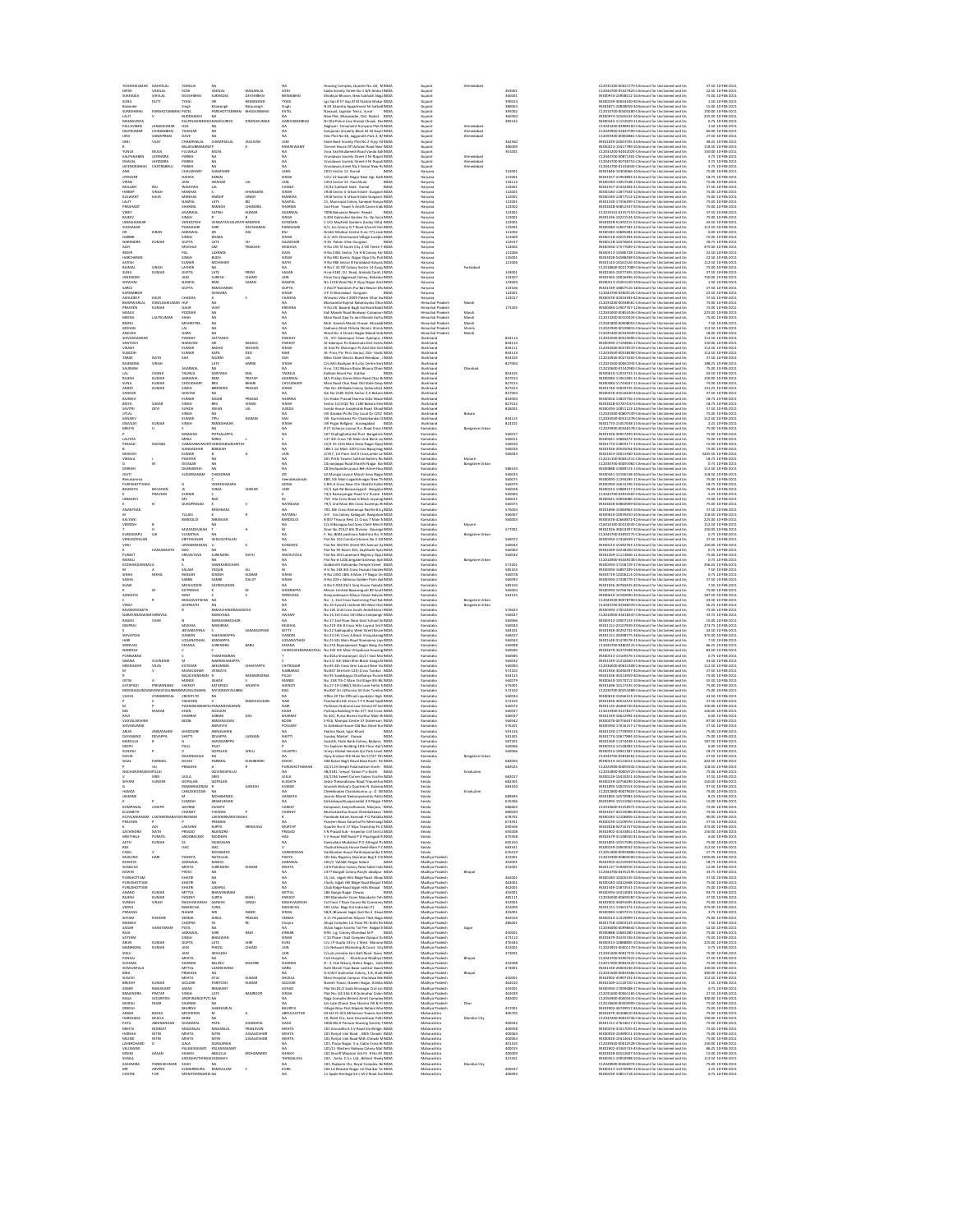| 14 Juli Mariel 104-106, Saida MadNDIA<br>112 Princeton Main Street HiranandalNDIA<br>114 Marine Lines 1st Marine Street 2/INDIA<br>IN300409-10003631-10Amount for Unclaimed and Unit<br>IN300409-10003631-10Amount for Unclaimed and Unit<br>IN301071-10064581-10Amount for Unclaimed and Unit<br>MANSUR<br>NISARAHM<br>Maharashtri<br>400002<br>NA<br>NA.<br>MUKUND<br>BHAGWAN<br>JAHAGIRDAR<br>BHAGWAN<br>SHANKAR<br>JAHAGIRDAR<br>12, 8 Sanjivan Socy, Shahaji Raje Mar/NDIA<br>Maharashtra<br>400059<br>IN302269-11216422-11 Amount for Unclaimed and Un<br>SANDEEP<br>BALASAHEB<br>SHEDGE<br>BALASAHEB<br>DAGADU<br>SHEDGE<br>12/a Jaibhavani Nagar Kothrud Pune INDIA<br>Maharashtra<br>411029<br>IN302269-12925327-12 Amount for Unclaimed and Un<br>MAGHRAB<br>SHADAAB<br>MAGHINA<br>SYED<br>246 AB<br>1201 B Wine Asmita Ascon   Nr AsmilNDIA<br>Maharashtra<br>401107<br>IN302902-43469685-43 Amount for Unclaimed and Un<br>SYED<br><b>MESH</b><br>MMELA<br>126<br>126 12 Diska Building Avs No OS World NDIA<br>137 Sham Nivas Rvikar Cly Kolhapur INDIA<br>14, Sai Krupa Soc Murbad Road KalyatNDIA<br>14, Sai Krupa Soc Murbad Road KalyatNDIA<br>C13041400-03662672-0Amount for Unclaimed and United States<br>RAKASH<br>PASI<br>RODERICKS<br>Maharashtri<br>Maharashtri<br>Mumbai City<br>NA<br>LATE<br>400050<br>VIRENDRA<br>SUBODE<br>PRABHL<br>Maharashtra<br>Maharashtra<br>IN300280-10221260-10 Amount for Unclaimed and Un<br>C12017500-00162294-0Amount for Unclaimed and Un<br><b>SUBOD!</b><br>416002<br>421301<br>PRABHU<br>BAROT<br>BAROT<br>VINODIN<br>NARHARI<br>NARHARIB<br>NEENA<br>MILIND<br>BANE<br>MILIND<br>BANE<br>14/450 Nehru Nagar Kurla (e) MumbINDIA<br>Maharashtra<br>400024<br>IN302390-10073103-10Amount for Unclaimed and Un<br>SHETTY<br><b>NATHA</b><br>NARAYAN<br>SHETTI<br>14/8 Shradda Society Shivai Nasar TINDIA<br>Maharashtra<br>400606<br>IN302902-41894885-41Amount for Unclaimed and Un<br>SANTOSH<br>$\overline{N}$<br>14/8 Shradda Society Shivai Nagar TINDIA<br>15 Kumwar Baugh Chedda Road DomBNDIA<br>159/26 Tamakuwala Bidg B S Road DINDIA<br>17/19 Veer Vithal Chandan St Sth Fir INDIA<br>1702 Solitaire Hiranandani Gardens RNDIA<br><b>SWATI</b><br>CHANDRAN<br>.<br>NA<br>Maharashtra<br>C12020900/IS132951-04mmm for Unriained and Un<br>Mumbai City<br>400028<br>C12010600-00211247-0Amount for Unclaimed and Un<br>IN300829-11441586-11Amount for Unclaimed and Un<br>IN300829-11441586-11Amount for Unclaimed and Un<br>IN302679-31710452-31Amount for Unclaimed and Un<br>KISHOR<br><b>IFTHALAI</b><br>MEHTA<br><b>JETHALAI</b><br>MEHTA<br>Maharashtri<br>HIRALAL<br><b>HIMALAL</b><br>VIRENDR<br>shah<br>Bhatia<br>LAHERCHAND<br>SHAH<br>BHATIA<br>Maharashtra<br>Maharashtra<br>400003<br>400076<br><b>JITENDRA</b><br>SUDHA<br>ZODIAC<br><b>FINSTOCK</b><br>PVTLTD<br>NA.<br>176, Vaidya Wadi, Ground Floor, ThaINDIA<br>Maharashtra<br>400002<br>C12027000-00000571-0Amount for Unclaimed and Un<br>NA.<br>NINMALA<br><b>BIPIN</b><br><b>GALA</b><br>196/6, Shri Nandadeep Bidg Gavthan INDIA<br>1st Floor Popular Market Gandhibag INDIA<br>Maharashtra<br>IN302603-10078516-10Amount for Unclaimed and Un<br>GALA<br>AGRAWAL<br>×<br>400071<br>NARAYANDAS<br>JAMANADAS<br><b>JAMANADAS</b><br><b>AGRAWAL</b><br>Maharashtra<br>440002<br>IN300888-14996305-14 Amount for Unclaimed and Un<br>201 Gokul Vatikar, M.g.cross Road, NINDIA<br>Maharashtri<br>400051<br>IN300907-19310573-10 Amount for Unclaimed and Unit<br>IN300907-10110573-10 Amount for Unclaimed and Unit<br>C12032100-00081548-0Amount for Unclaimed and Unit<br>HARSHAD<br>SHAH<br>DWARKADAS<br>NA<br>SHANKAR<br>WADEKAR<br>THAKUR<br>WADEKAN<br>VINAY<br>SACHIN<br>SHANKAR<br>201 Swami Samarth Apt Apte Wadi RINDIA<br>202 Shivshakti V S Marg Virar East TaiNDIA<br>Maharashtra<br>Maharashtra<br>421503<br>PRABHANAN<br>THAKUR<br>YASHAWAN <sup>*</sup><br>401305<br>KANCHAN<br>PAHLAJANI<br>ASHOKKUMAR<br>PAHLAJANI<br>203 A Chand Ganga Gorai 1 Borivali VINDIA<br>Maharashtra<br>400091<br>IN301774-13429554-13 Amount for Unclaimed and Un<br>ALKA<br>KANTILAL<br>MUNOT<br>KANTILAL<br>NA<br>2059 Dane Galli Barsi Solapur<br>Maharashtra<br>413401<br>IN301330-17936011-17 Amount for Unclaimed and Un<br><b>INDIA</b><br><b>BIHAN</b><br>DILIP<br><b>JAMANADAS</b><br>NA.<br><b>NA</b><br>207 Bizy Land 776 Sadashiy Peth KumINDIA<br>Maharashtra<br>411030<br>IN300280-10005311-10Amount for Unclaimed and Un<br>213 Shrish Makarand Society S Bapat RNDIA<br>212, Ravi Industrial Estate Opp MahalNDIA<br>212/14, Sitaram Bhuvan Opp. Sion HdNDIA<br>=100183-10736339-10Amount for Unclaimed and Unit<br>00183-10736339-10Amount for Unclaimed and Unit<br>012034100-00003342-0Amount for Unclaimed and Uni<br>ASHISH<br>HEMANT<br>GOPAL<br>KUMAR<br>DEODHEKAR<br>GUPTA<br>SHAH<br>GOPAL<br>NA<br>NA<br>NARAYAN<br>Maharashtri<br>Maharashtri<br>annos<br>PASHVIR<br>PANKAJ<br>Maharashtri<br><b>Aumbai City</b><br>NA<br>NIRMALA<br><b>NAMANLAL</b><br>KARWA<br>NA<br>2151 Sarda Sadan Vijaynagar Colony INDIA<br>2163 Laxrni Mahal Sadashiv Peth Pun/NDIA<br>Maharashtra<br>Mumbai City<br>C12029900-03389830-0Amount for Unclaimed and Un<br>NA<br>CHANDAN<br>NARAYAN<br>SAWANT<br>NARAYAN<br>NATHU<br>SAWANT<br>Maharashtra<br>411030<br>IN302902-41944506-41 Amount for Unclaimed and Un<br>SITARAM<br><b>BAWKAR</b><br>ARILIN<br>LAXMAN<br>BAWKAR<br>$23/178$ Mhb Colony Sarveday Nagar JNDIA<br>$24/3,$ Parakh Bidg. Sadashiv Lane<br>MuNDIA<br>$25/767, 3$ ed Floor Sector 7 Antop Hill INDIA<br>$\,$<br>Maharashtra<br>IN300829-11350842-11 Amount for Unclaimed and Un<br>ARJUN<br>400050<br>SURESH<br>DEEPA<br>MÉHTAHU<br>HANDA<br>VALCHAND<br>Maharashtri<br>Maharashtri<br>VALCHAND<br>NA<br>LAL<br>Mumbai City<br>400037<br>PRIVATEUM<br>CAPITALS<br>Maharashtra<br>Maharashtra<br>ABHISHEK<br>DUDHEDIA<br>NA<br>NA<br>NA<br>25-c Gyan Bldg Ground Floor RamwadNDIA<br>26/5, Geetanjali Bldg Flat No.11, ShivINDIA<br>400002<br>411030<br>MONALI<br>KAMUSYKUMA<br>NA<br>SACHIN<br>M<br>VYAVAHARE<br>M<br>VYAVAHARS<br>267 Sulaxmi Ramnagar Nagpur MahalNDIA<br>Maharashtra<br>440010<br>IN302902-45711506-45 Amount for Unclaimed and Un<br>PARUL<br>UPADHYAYA<br>KAMLESH<br>UPADHYAYA<br>297 Vadgadi Samuel Street Mumbai INDIA<br>Maharashtra<br>IN300360-20904514-20 Amount for Unclaimed and Un<br>400003<br>ASHIT<br>KANTILAL<br>SHAH<br>KANTILAL<br><b>SHAH</b><br>2b/S, Sangam Park Apartments, MahiNDIA<br>3, Jankiprasad Dr. Govind Rao, Palvi RINDIA<br>Maharashtra<br>411037<br>C12058100/0005161/Jammed for Unriained and Un<br>DILIP<br>PARAB<br>.<br>Pabal<br>annoss<br>DINKAS<br><b>DINKAR</b><br>Maharashtri<br>NAMITA<br>301, Paras Apartment, Pratna Samaj INDIA<br>302, B- 22, Kapila Shantinagar Sector-INDIA<br>MAHESP<br>jain<br>Thanvi<br>MAHESH<br>JAIN<br>THANV<br>Maharashtra<br>Maharashtra<br>400052<br>CHAND<br><b>BHAWARL</b><br>BHAWARLA<br>401107<br>ShahHUfShah<br>NA<br>NA<br>303 Tower-a, Peninsula Business Park/NDIA<br>Maharashtra<br>Mumbai City<br>C12045100-00000521-0Amount for Unclaimed and Un<br>s<br>PRAFUL<br>MANILALDADIA<br>NA<br>328/31, Surbhi Co Op Soc. Hingalw/NDIA<br>33 Shrin Manzil 4th Floor Shrikant PaINDIA<br>Maharashtra<br>400075<br>IN300749-10065357-10 Amount for Unclaimed and Un<br>NA<br>NA<br>GURDEEP<br>MOHAN<br>SINGH<br>MOHAN<br>Maharashtra<br>400001<br>C13041400-03968761-0Amount for Unclaimed and Un<br>ROOPCHAN<br>CHHAIFP<br>CHAUTMAI<br>aa ammi waatuu 4th Filoce Setteant PalNDIA<br>342 28 Rasha Peth, Pune III III III III<br>4 H/bidg Nootan Nagar Turner Road BNDIA<br>402 Grand Canyon Pali Hill Bandra WINDIA<br>Maharashtri<br>411011<br>C2101269-11027612-11Amount for Unclaimed and University 02102269-11027612-11Amount for Unclaimed and University<br>0200757-11015048-11Amount for Unclaimed and University 021151-12122290-12Amount for Unclaimed and Uni<br>CHAUTMA<br><b>BHMBA</b><br>CHHAIED<br>ramaswan<br>Madan<br>DAMODARA<br>RAMASWAM<br>Maharashtra<br>Maharashtra<br>NA<br>KHANNA<br>400050<br>GOPAL<br>400050<br>KHANNA<br>MOHANLAL<br><b>SUNIL</b><br>MADHUSUDI<br>MANGAONKAR<br>MADHUSUDHAN<br>MANGAONKAR<br>403/c/7 Sevenseas Chs Ashokvan ShivINDIA<br>Maharashtra<br>400056<br>IN300757-11752037-11 Amount for Unclaimed and Un<br>NIRMALA<br>KIRIT<br>GANDHI<br>KIRT<br>GANDHI<br>405/406, Devshrusti B Wing, 60 Feet RNDIA<br>Maharashtra<br>401101<br>IN300183-10631551-10 Amount for Unclaimed and Un<br>KIRIT<br>CHUNNILA<br>GANDHI<br>CHUNNLAL<br>GANDHI<br>405/406, Devshrusti, B-wing 60 Feet INDIA<br>Maharashtra<br>401101<br>IN300183-10631560-10 Amount for Unclaimed and Un<br>410/Husenhausha, S.v.road AndheritNDIA<br>410/Husenhausha, S.v.road AndheritNDIA<br>416 Super Dhanraj Co-op Hig Soc Nr.INDIA<br>416 Super Dhanraj Co-op Hig Soc Nr.INDIA<br>IN300749-1003059-10 Amount for Unclaimed and Unit<br>IN300749-10140939-10 Amount for Unclaimed and Unit<br>IN300450-10033676-10 Amount for Unclaimed and Unit<br>.<br>Hari<br>Hari<br>ADAVIIDE<br>IADAVII<br>Maharashtri<br>Maharashtri<br><b>ADDOSS</b><br><b>CWMB</b><br>0007<br><b>NANA</b><br>MAIA<br>411017<br>RAMCHAND<br>KISHANG<br>BAJAJ<br>KISHANCHANI<br>Maharashtri<br>SCIARDE<br>KHARDE<br>45/a Somnath Nagar B/h Silver Oak WNDIA<br>Maharashtra<br>411014<br>IN303028-50776834-50 Amount for Unclaimed and Un<br>DHARMESH<br>THAKKAR<br>THAKKAR<br>5 21 Neha Majithia Park Aachol RoadINDIA<br>Maharashtra<br>401209<br>C13019300-01073926-0Amount for Unclaimed and Un<br><b>GITA</b><br><b>ASHOK</b><br><b>NAO</b><br><b>ASHOK</b><br><b>RAD</b><br>5 A Nandkumar Nanda Patkar Road VINDIA<br>Maharashtra<br>400057<br>IN303028-54047450-54 Amount for Unclaimed and Un<br>urin<br>NAINA<br>Rajiv<br>SHAH<br>Gupta<br>NA<br>Gupta<br>5 Yesunt Vilas Jain Denssar Marg SantiNDIA<br>501 Kalpana 11th Rd Khar W. MumbaWDIA<br>manarashtri<br>Maharashtri<br>Maharashtri<br>400054<br>400052<br>IN100450-10384066-10 Amount for Unclaimed and Unit 000450-10384066-10 Amount for Unclaimed and Unit<br>SHANTILAI<br>Chary<br>PRASAD<br>502, Panchmahal Panchshriti CompletNDIA<br>503 5th Fir Mi Riddhi Garden Film CHINDIA<br>SHANKER<br>Subhash<br>OZHA<br>SURAJ<br>Maharashtra<br>Maharashtra<br>400072<br>IN300183-11837260-11 Amount for Unclaimed and Un<br>IN301151-28511428-28 Amount for Unclaimed and Un<br>NAGWANSHI<br>GUPTA<br>NAGWANSH<br>PRAKASH<br>CHANDER<br>NARAI<br>400097<br>GRD<br>securimes<br>LIMITED<br>NA<br>NA<br>5th Floor Mafatlal Centre Nariman PINDIA<br>Maharashtra<br>400021<br>IN300079-10000004-10Amount for Unclaimed and Un<br><b>SUNIL</b><br>CHOKHANI<br>LAXMIKANT<br>CHOKHAN<br>Maharashtra<br>445001<br>IN301127-16067653-16Amount for Unclaimed and Un<br>HIMANSHIL<br>MEHTA<br>KIRAN<br>MAHASUKHLAL<br>MEHTA<br>Maharashtra<br>400057<br>IN302902-47397144-47 Amount for Unclaimed and Un<br>PRASAD<br>KANCHARLA<br>MAYEKAR<br>KAPADIA<br>SARADE<br>2022 This Floor June Blossom Manuel ONDIA<br>2022 This Floor June Blossom Manuel ONDIA<br>2023 Juniergal-11, 3rd Floor, It A KidNDIA<br>annosn<br>IN302302-422872494-47 Amount for Unclaimed and Unit<br>IN303155-20375293-20 Amount for Unclaimed and Unit<br>IN300888-14076874-14 Amount for Unclaimed and Unit<br>NA<br>Maharashtri<br>MAYEKAR<br>400068<br>RAVINDR<br>PRANAY<br>SADANANI<br>Maharashtra<br>Maharashtra<br>SURESH<br>Mumbai City<br>NA<br>NA<br>ROHIT<br>SANJAY<br>DESHPANDE<br>NA<br>NA<br>79-b/32 Brindaban Society Near ShrinNDIA<br>Maharashtra<br>Mumbai City<br>C12032100-00087351-0Amount for Unclaimed and Un<br>GAUTAM<br>PILLAI<br>8 Kumar Sadan New Hall Road Kuda VNDIA<br>Maharashtra<br>Mumbai City<br>C12036000-00480756-0Amount for Unclaimed and Un<br>NA<br>coos<br>NAVAL<br>ANKALESARIA<br>NAVAL<br><b>ANKLESARIA</b><br>804 C, Ratty Lodge, Flat No.4, 1st FloriNDIA<br>804 C, Ratty Lodge, Flat No.4, 1st FloriNDIA<br>Maharashtra<br>400014<br>IN300829-10195348-10 Amount for Unclaimed and Un<br>M<br><b>UAVAL</b><br>WKLESARIA<br>MEHRI<br>Maharashtri<br>400014<br>IN300829-10195356-10 Amount for Unclaimed and Un<br>SHAH<br>9 A 002 Aashish Complex C S C Road INDIA<br>92-1 Amadari Amadari Tehsil - ManosNDIA<br>IN300214-13443658-13 Amount for Unclaimed and Un<br>C12048000-00043372-0Amount for Unclaimed and Un<br>MAYUE<br>SHAH<br>CHAVHAN<br>NAVINO<br>Maharashtra<br>Maharashtra<br>400068<br>444404<br>HIRAMAN<br><b>GOVERDHAM</b><br>CHAVHAN<br><b>AWANK</b><br>NITESH<br>BALARAM<br>CHAUDHARI<br>BALARAM<br>UNDRYA<br>CHAUDHAR<br>98. Mansi Apt. R.no.303. 3rd Floor, TRNDIA<br>Maharashtra<br>421032<br>C12013700-00110089-0Amount for Unclaimed and Un<br>RAJENDRA<br>KUMAR<br>NAVHAD<br>NAMDEO<br>SAKHARAM<br>AVHAD<br>A 501 Shubham D N Mhatre Rd DharlNDIA<br>Maharashtra<br>400091<br>C13019300-00695469-0Amount for Unclaimed and Un<br>BHISHAM<br>TARACHAND<br>BHO/WANI<br>TARACHAND<br>GERIMAL<br>BHOJWANI<br>4 - 601 Mafair Manuel Near Madhur INDIA<br>Maharashtra<br>400064<br>IN301151-23566474-23 Amount for Unclaimed and Un<br>IN102679-30937057-30Amount for Unclaimed and Unit<br>IN102679-30937057-30Amount for Unclaimed and Unit<br>IN100450-80350265-80Amount for Unclaimed and Unit<br>DAMYANT<br>DEVENDRA<br>.<br>Agarwal<br>DEVENDRA<br>BHERO<br>ULHAS<br>.<br>Againnal<br>$\label{eq:1} \begin{array}{ll} \textit{A 1} \textit{Lavhush Shopping Center DattipdNDNA}\\ \textit{A - 102}, \textit{1st Floor, Sarnidhi Park Hari ONDIA}\\ \textit{A/24 Kumier Paragan Near Alarkar PoINDIA} \end{array}$<br>Maharashtri<br>Maharashtri<br>400066<br>PAWANKL<br>PRASAD<br>SATHAYE<br>SATHAYE<br>JAYASHRI<br>411052<br>ULHAS<br>Maharashtri<br>VISHNU<br><b>DESHMUKH</b><br>KULDEEP<br>VASANTRAO<br>VASANTRAD<br>A/p Dahigaon Bolava Taluka KopargasNDIA<br>Maharashtra<br>414001<br>IN300513-13510243-13 Amount for Unclaimed and Un<br>NA.<br>SAYYED<br>KAMIL<br>NOOR<br>SAYYED<br>NOOR<br><b>HAJIRASUL</b><br>A/p Vambori Tal Rahuri AhmednagarINDIA<br>Maharashtra<br>413705<br>IN300513-17998327-17 Amount for Unclaimed and Un<br><b>IM</b><br>MENON<br>NA<br>A-11 Sai Vihar Complex Belavali BadlaNDIA<br>Maharashtra<br>Mumbai City<br>C12044700-05559048-0Amount for Unclaimed and Un<br>NA<br>PATIL<br>NA<br>A2-23 Mahesh Paradise D.p. Rd.aundNDIA<br>A-502, Achal Leela Khushboo Near NaINDIA<br>manarashtri<br>Maharashtri<br>Maharashtri<br>C12019900-00005486-0Amount for Unclaimed and United 201019700-00005486-0Amount for Unclaimed and United 20101870-00213577-0Amount for Unclaimed and United 201013100-00057976-0Amount for Unclaimed and United 20101104236-0Am<br><b>HAMBA</b><br>aasti D<br>PATIL<br>RAPERTIWAR<br>AMRUT<br>NA<br>411007<br>VISHAL<br>VISHAL<br>Mumbai City<br>minus, militti Leesa Kristinoon retär NaINDIA<br>Adarsh Vastragar Cinema Road - MalkiNDIA<br>Ambika Ngr A P Jalochi Nr Sudit HotelNDIA<br>NAVNEET<br>SUNIL<br><b>KISANLAL</b><br>Maharashtra<br>Maharashtra<br>BHUTADA<br>DHORGE<br>NA<br>NA<br>NA<br>NA<br>Yavatmal<br>Mumbai City<br>MAHADEORAD<br>CHANDRAKUMAR PARASMAL<br>CHORDIYA<br>PARASMA<br>PREMINAL<br>CHORDINA<br>At Post Wani Near State Bank Road WNDIA<br>Maharashtra<br>445304<br>C12010601-00095557-0Amount for Unclaimed and Un<br>MADHUSUDAN<br>DAMODARI<br><b>RAMCHANDRA</b><br>PEDNEKAR<br>B / 9 New Wadala Market Bldg. BhaNDIA<br>B 36 7 Governent Colony Bandra EastNDIA<br>Maharashtra<br>400031<br>IN300749-10518663-10 Amount for Unclaimed and Un<br>DAMODAE<br>SANGEETA<br>DHUWAU<br>SANDESH<br>TUKARAM<br><b>DHUWAL</b><br>Maharashtra<br>400051<br>IN300214-11322371-11 Amount for Unclaimed and Un<br>SANDESH<br>MADHUSUDAN<br>PEDNEKAI<br>KAPADIA<br>8.307 Government Cottey sames Cannon<br>8,9, New Wadala Market Bldg, BhairsWDIA<br>8/14 Gurupushyamnit Co Soc VidyalasNDIA<br>IN300749-10519421-10 Amount for Unclaimed and Unit<br>IN300749-10519421-10 Amount for Unclaimed and Unit<br>C12020000-00060448-0 Amount for Unclaimed and Unit<br>DAMODAL<br>navona<br>MACHANNe<br>PEDNEKA<br>Maharashtr<br>400031<br>YOGESE<br>NA<br>Maharashtra<br>Maharashtra<br>Mumbai City<br>NA<br>400081<br>Gundu<br><b>Shogte</b><br>Nagesl<br>Bhogte<br>VEENA<br><b>NIKHIL</b><br>KOTHARI<br>NIKHL<br>KOTHARI<br>8/704, Ruby Aprt. Opp. Saraswati Co-INDIA<br>Maharashtra<br>400067<br>C12011200-00142925-0Amount for Unclaimed and Un<br>LEENA<br><b>NARENDRA</b><br>PATEL<br>8/707, Highwaypark-e/3, Thakur ContNDIA<br>8-29/202 Plaza Vihar Chs Lt Santi ParlNDIA<br>Maharashtra<br>IN300513-10002489-10Amount for Unclaimed and Un<br>NA<br>NA.<br>400101<br>SANGEETA<br>VIJAY<br>CHAVAN<br>UTTAM<br>SARJERAD<br>JADHAV<br>Maharashtra<br>401107<br>C12044700-04028072-0Amount for Unclaimed and Un<br>VARSHA<br>8-47204 Press Visit Visit Collect James Particular<br>B-4/18, New India Staff Otrs Juhu LaniNDIA<br>Bajrangi Chawl Room No-12 Ganesh RNDIA<br>Maharashtri<br><b>ANANT</b><br>MINTKA<br>ANANG<br>AMRITKAR<br>INGCLE<br>SUHAGIYA<br>annoss<br>RAIARAM<br>CHATURBHAI<br>NAVNATH<br>RAJANISH<br>RAJARAM<br>CHATURBHAI<br>INGOLE<br>Maharashtra<br>Maharashtra<br>413101<br>SUHAGIYA<br>400068<br>SWEETY<br><b>BAJESH</b><br>BHANDAR<br>RAJESH<br>Bhandari And Sons, Wakil - Wadi, MalNDIA<br>Maharashtra<br>443101<br>C12020000-00180461-0Amount for Unclaimed and Un<br>NA<br><b>JAYA</b><br>NANDKUMAR<br>KULKARNI<br>NANDKUMAF<br>s<br>KULKARNI<br>Bidg 21 Flat 11 Sector V Pratiknagar ONDIA<br>Maharashtra<br>411006<br>IN300757-11684999-11 Amount for Unclaimed and Un<br>DAKE<br>MANOJKUMAR<br>8m 110 Po Petro Chemical Township INDIA<br>Maharashtra<br>402125<br>IN303028-54263570-54 Amount for Unclaimed and Un<br>NA.<br>NA<br>C / 312 Raj Crystal Bidg Royal CompletNDIA<br>C 401 Galaxy Classique Mitha Ngr M (NDIA<br>C-405, Atmanagar, Kharakwadi, PimpiNDIA<br>=1000000-00085659-0Amount for Unclaimed and Un<br>IN301151-22097432-22Amount for Unclaimed and Un<br>IN301151-22097432-22Amount for Unclaimed and Un<br>ASHWIN<br>MAHESH<br>MOHANLA<br>MEHTA<br>FOGLA<br>KATKAR<br>MOHANI A<br>MEHTA<br>FOGLA<br>KATKAR<br>Maharashtri<br>Maharashtri<br>400091<br>SHYAMLA<br>400104<br>411018<br><b>VIVEK</b><br>BHAGWAN<br>BHAGWAN<br>PANDURANG<br>Maharashtri<br>SINDHU<br>SURESH<br>NIKAM<br>SURESH<br>WAMAN<br>NIKAM<br>C 44 Shrenik Nagar Hsg Society AmruINDIA<br>C/1 Ashirwad Building Acharya Marg INDIA<br>Maharashtra<br>400086<br>IN300888-14540357-14 Amount for Unclaimed and Un<br>HARSHAD<br>HEMRAI<br>MEHTA<br>HEMRAJ<br>ARJUNLAL<br>MEHTA<br>Maharashtra<br>400071<br>C12010600-01751132-0Amount for Unclaimed and Un<br>SARIKA<br>MANE<br><b>RAMCHANDRA</b><br>DINKARRAO<br>MANE<br>C/1 Shanti Apt No 1 Mathuradas ExtelNDIA<br>Maharashtra<br>400057<br>IN300513-18620796-18 Amount for Unclaimed and Un<br>OMPRAKAS<br>TARVINDER<br>GOPALDAS<br>MUNDHAD<br>ARORA<br>C/o Geetai Nursing Home Maltekadi INDIA<br>C/o Geetai Nursing Home Maltekadi INDIA<br>C/o Gelden Star Industries 1 Sunaj ApJNDIA<br>C/o Jm Financial Products Pvt Ltd 4thINDIA<br>C/o Jm Financial Products Pvt Ltd 4thINDIA<br>manarashtri<br>Maharashtri<br>Maharashtri<br>=1003028-53415814-53 <i>Amount</i> for Unclaimed and Unit<br>R303028-53415814-53 <i>Amount</i> for Unclaimed and Unit<br>R303151-12413603-12 <i>Amount</i> for Unclaimed and Unit<br>R302927-10144030-10 <i>Amount</i> for Unclaimed and Unit<br>-<br>GOPALDAS<br>MULTITRADE<br>MULTITRADE<br>MUNDHADA<br>ARORA<br>MADAMO<br>444601<br>400602<br>PRIVATEUMITED<br>400064<br>400064<br>vENUS<br>NA<br>NA<br>Maharashtra<br>Maharashtra<br>NA<br>NA<br>SHARMILA<br>SAHA<br>PRADE<br>SAHA<br>C/o Pradip Saha Glen Classic Flat No 1NDIA<br>Maharashtra<br>400076<br>IN300183-11038925-11 Amount for Unclaimed and Un<br>SAPNA<br>NAINA<br>SANDEER<br>BAFNA<br>SANDEEP<br><b>BAFNA</b><br>C/o Raiesh And Co 9th Lane Subhash INDIA<br>Maharashtra<br>416106<br>IN300513-12760695-12 Amount for Unclaimed and Un<br>THAKKAR<br>NA<br>C-301. Panchrati Agartment S. V. Roj/NDIA<br>Maharashtra<br>400058<br>IN100183-10523830-10 Amount for Unclaimed and Un<br>C-307 Kamla Nagar M G Road KandiviNDIA<br>12010900-01174616-0Amount for Unclaimed and Unit<br>C12010900-01174616-0Amount for Unclaimed and Unit<br>C13015400-00164392-0Amount for Unclaimed and Unit<br>virshi<br>HEENA<br>VINITA<br>katudia<br>Maharashtri<br>C-5, sharda Plaza.opp.greater- Bank, mINDIA<br>Chamadia Distributors Kumar Corner INDIA<br><b>BINDESH</b><br>SHAH<br>RCHAMADI<br>SHAH<br>CHAMADIA<br>BINESH<br>RAIKUMAR<br><b>DINES?</b><br>Maharashtra<br>Maharashtra<br>Than<br>411001<br><b>SUDHANSHL</b><br>PRABHAKAR<br>GANGA<br>PRABHAKAR<br>Cognizant Technology Solutions Plot INDIA<br>Maharashtra<br>411057<br>IN302902-42172387-42 Amount for Unclaimed and Un<br>NA<br>MADHURI<br><b>BAUT</b><br>BAJARANO<br>Cwing Flat No. 35, Bhosale Gardens 8NDIA<br>D 106, Ushanagar, Bhandup West, MeNDIA<br>D 201 Godavari Chs Shantivan Borivii INDIA<br>Maharashtra<br>411028<br>C12045200-00035904-0Amount for Unclaimed and Un<br>BAJARANG<br>NA<br>MURLIDHAR<br><b>WAMAN</b><br>AKERKAR<br><b>WAMAN</b><br>ANAN'T<br>AKERKAR<br>Maharashtra<br>400078<br>IN302269-10962341-104mmm for Unriained and Un<br>PRABHAVAT<br><b>IRAWIT</b><br>Maharashtri<br>400066<br>IN303028-52857007-52 Amount for Unclaimed and Un<br>SABHAJO<br>SARHAID<br>TIWARI<br>SAVLA<br>LAKDAW,<br>IN103026-52657007-52Amount for Unclaimed and Unit<br>IN100907-10157464-10Amount for Unclaimed and Unit<br>IN100360-22060632-22Amount for Unclaimed and Un<br>MULCHAND<br>SAVLA<br>SHIVJI<br>D 502 Dharam Palace Chs Shantivan INDIA<br>Dalal Estate O Block 5th Floor Rm No INDIA<br>SHIVII<br>Maharashtra<br>Maharashtra<br>400066<br><b>LAREF</b><br>LAKDAWALL<br>ANJUM<br>400008<br>BHARAT<br>PANDU<br>SHETTY<br>PANDU<br>LINGU<br>SHETTY<br>Devi Prasad Bunglow Tipkol Wadi MulNDIA<br>E 85 N C L Colony Pashan Rd Pashan INDIA<br>Maharashtra<br>401201<br>IN302902-43803176-43 Amount for Unclaimed and Un<br>GAJENDRA<br>TUKARAM<br>KAMBLE<br>NA<br>NA<br>Maharashtra<br>Mumbai City<br>C12029900-03780700-0Amount for Unclaimed and Un<br>SHRIRAM<br><b><i>RAGHAVENDRA</i></b><br>HALLUR<br>RAGHAVENDR<br>NA<br>F 1 Chintamani Apts 6 7 And 8 B WanlNDIA<br>Maharashtra<br>416012<br>C12013200-00692149-0Amount for Unclaimed and Un<br>Fit Qurter No E/2 Mide Wareha Warinbin<br>Fit Qurter No E/2 Mide Wareha Warinbin<br>File 131 13th Floor Best Officers OrtsinDIA<br>C12010601-00136244-0Amount for Unclaimed and Un<br>IN300214-12783311-12 Amount for Unclaimed and Un<br>IN300450-10547636-10 Amount for Unclaimed and Un<br>SHWARDA<br><b>BALARAMAJI</b><br>BORKAR<br>PUNJAB<br>na<br>Punjabi<br>Maharashtri<br>Maharashtri<br>Mumbai City<br>NA<br>LACHMAN<br>ANOHA<br>411001<br>DASS<br>PURANIK<br>SHRIPAD<br>SHUBHADA<br>NA<br>Maharashtri<br>400001<br>SHUBHADA<br>SHRIPAD<br>PURANIK<br>Flat 131, 13th Floor Best Officers OrteNDIA<br>Maharashtra<br>400001<br>IN300450-10124256-10 Amount for Unclaimed and Un<br>NA<br>NA<br>TAMBOLI<br>MUSHTAQUE<br><b>GULABBHA</b><br>TAMBOLI<br>GULABBHA<br>BABULAL<br>Flat No 104 Swagat Residency Guru ONDIA<br>Maharashtra<br>411038<br>IN300394-15826410-15 Amount for Unclaimed and Un<br>NAYANA<br>SATISH<br>DAVE<br>SATISH<br>MITHALAL<br>DAVE<br>Flat No. 71 6th Fir Snah Anand Lane NINDIA<br>Maharashtra<br>411038<br>IN102269-12739991-12 Amount for Unriaimed and Un<br>IN300513-14057397-14 Amount for Unclaim<br>IN302679-31639103-31 Amount for Unclaim<br>AYDEEP<br>SURESH<br>HAKKÉR<br>ÆHTA<br>THAKKER<br>MEHTA<br>Flat No 43 6th Floor Mulund BalrajeshNDIA<br>Flat No 5 2nd Floor Roop Sagar 132 VINDIA<br>.<br>Maharashtr<br>Maharashtr<br>KISHOR<br>KIRITLAL<br>VIKAS<br>CHAND<br>PRASAD<br>Flat No A 8 Tulips 4th Floor Kalyani NINDM<br>Maharashtra<br>Maharashtra<br>IN300214-12301634-12 Amount for Unclaimed and Un<br>C12036000-00483396-0Amount for Unclaimed and Un<br>BIYANI<br>ALLUR<br>BIYANI<br>ALLUR<br>411006<br>411028<br>RAGHURAI<br><b>SUBRAM</b><br>Flat No P 401 Jasmenium 4th Floor MNDIA<br>SACHIN<br>SURESH<br>JOSHI<br>SURESH<br>TRIMBA<br>JOSHI<br>Flat No. 606 Uma Building Sector 662NDIA<br>Maharashtra<br>411037<br>IN302902-40481357-40 Amount for Unclaimed and Un<br><b>DILIP</b><br>NENUMAL<br>BABANI<br>NENUMA<br>BABAN<br>Flat No.52, A-wing, orchid Towers, yardNDIA<br>Flat-201 B2-bldg Lunkad Colonade - 1INDIA<br>Maharashtra<br>C12023000-00748350-0Amount for Unclaimed and Un<br>N.<br>400053<br><b>MUNESWARA</b><br><b>NAO</b><br>GURRAIAE<br>TIRUMALLA<br>Maharashtra<br>411014<br>IN303028-51636545-51 Amount for Unclaimed and Un<br>1870101 New Saptashri Soc SectorNDIA<br>6 57 01 01 New Saptashri Soc SectorNDIA<br>6 0 1/v Customs Opts Ademuala RoadNDIA<br>Gandhi Chowk, Kopargace, Dist-ahmINDIA<br>IN303151-22870491-22Amount for Unclaimed and Unit<br>IN303151-22870491-22Amount for Unclaimed and Unit<br>IN302579-33858267-33Amount for Unclaimed and Unit<br>VARSHA<br>CANTILAL<br><b>LIJAMSH</b><br>MEHTA<br>Maharashtri<br>400701<br>SHAH<br>MAHMOOD<br>SHAH<br>KALE<br>Maharashtra<br>Maharashtra<br>400019<br>M<br>DIPAK<br>MADANLAI<br>KALE<br>MADANLAI<br>423601<br>PAWAN<br>GANGADAS<br>PARWAL<br>NA<br>Gandhi Chowk, Ward No 16, NanduralNDIA<br>Maharashtra<br>Mumbai City<br>C12033900-00040001-0Amount for Unclaimed and Un<br>NA<br><b>BRAJESH</b><br>PRASAD<br>SINHA<br>Gf 1 Raghukul Appt 41 Karve Nagar WNDIA<br>Ghorpadigaon Riy B.no.246/1 Pune PINDIA<br>Maharashtra<br>Mumbai City<br>C12047200-00126885-0Amount for Unclaimed and Un<br>NA<br>NA<br><b>SUNIL</b><br>SOMAI<br>GAIKWAD<br>SOMAIL<br>PANDURANO<br>GAIKWAD<br>Maharashtra<br>411001<br>IN100239-12816633-12-Amount for Unclaimed and Un<br>ASHOK<br>SANJAY<br>VASTIMAL<br>.<br>NA<br>Glen Height-202 Hiranandani Gardent/NDIA<br>Maharashtri<br>N300183-10058108-10 Amount for Unclaimed and Un<br>KUMA<br>BHATTACH<br>NA<br>400076<br>HAR<br>Gulmohar Co Op Hig Soc 209/8 SectoNDIA<br>Habib Bldg 2nd Floor Room No 33 2n/NDIA<br>Maharashtra<br>Maharashtra<br>Mumbai City<br>C12063000-00000380-0Amount for Unclaimed and Un<br>IN300360-21455964-21 Amount for Unclaimed and Un<br>MORE<br>NA<br>NA<br>CHOWDHAR<br>400004<br>OOKHCHAND<br><b>CHOWDHA</b><br>VASUDEO<br>MAYINA<br>MARYAL<br>House No 195 A/1 S T Stand Savda TalNDIA<br>Maharashtra<br>425502<br>IN300513-10605420-10 Amount for Unclaimed and Un<br>WARKE<br>NA<br>GANESH<br><b>RAMCHANDRA</b><br>MAHAJAN<br><b>RAMCHANDRA</b><br>MAHAJAN<br>House No-2422, Kalkar Galli, Erandol/NDIA<br>Maharashtra<br>425109<br>C12028901-00007791-0Amount for Unclaimed and Un<br>ASHISH<br><b>AMRUTLAL</b><br><b>MUTHA</b><br>AMRUTLAL<br>Imarat Company M.g. road . Ahmedna/NDIA<br>Imarat Company M.g. road . Ahmedna/NDIA<br>Imary: Technology Ltd Rajive Gandhi INDIA<br>Kaiathiparambil Mouse Christain Lane(NDIA<br>Kinchapa Chinchpada Rd KatemanivalNDIA<br>Maharashtra<br>414001<br>C13021900-00082432-0Amount for Unclaimed and Un<br>NA<br>411057<br>400061<br>421306<br>Castration counter-successible in the contrainment and Diversify (2010)<br>1920/23-46686110-464 Amount for Unclaimed and Div<br>1920/23-11949538-11Amount for Unclaimed and Div<br>C13041400-06377239-0Amount for Unclaimed and Div<br><b>MAGHVEN</b><br>SINGH<br>VIRAJ<br>AMHAR<br><b>PRAHLAD</b><br>sindh<br>Maharashtri<br>Maharashtri<br>ASUDEVAL<br><b>ASUDEVAN</b><br>ANITA<br><b>RAM</b><br>BACHAN<br>PANDEY<br>Maharashtra<br>KAMLESH<br>HASSANAND<br>MAKHUA<br>HASSANAND<br>MAXHUA<br>Krusha Videotech Chothram Chs 1st FINDIA<br>Maharashtra<br>421001<br>IN302902-42476214-42 Amount for Unclaimed and Un<br>SURESH<br>SHIVRAM<br>PHALKE<br>SHIVRAM<br>HARI<br>PHALKE<br>M S E B Colony Near Sai Mandir GoddNDIA<br>Maharashtra<br>415002<br>IN303028-50412410-50 Amount for Unclaimed and Un<br>LAXMIBAL<br><b>FULCHAND</b><br><b>JAINSOLANKY</b><br><b>FULCHAND</b><br>M. Alefolia Chawl No. 2. Boom No. 8. HNDIA<br>Maharashtra<br>400083<br>C12017500-00102445-0Amount for Unclaimed and Un<br>MA<br>RAJESH<br>JAIN<br>CHANDRA<br>GOSAVI<br>UNIOCIME<br>GOSAVI<br>MOHANLAI<br>m. reenent Utawi No 2, noom No 8, HNDIA<br>N 8 Sci Co Op Housing Board Society INDIA<br>Near Ahliyabai Vihar Behind Janata BINDIA<br>manarashtri<br>Maharashtri<br>Maharashtri<br>EXPOSES -12151450-12 Amount for Unclaimed and Unit<br>M300183-12151450-12 Amount for Unclaimed and Unit<br>M300360-10203732-10 Amount for Unclaimed and Unit<br>C12010900-00202362-0Amount for Unclaimed and Unit<br><b>ITHAL</b><br><b>CHAMBER ISS</b><br>440021<br>425412<br>Near Navrang Cinema 4, Annapuma SINDIA<br>New Azad Body Garage Highway RoadNDIA<br>Maharashtra<br>Maharashtra<br>MOHANLA<br>SHAH<br>SATTAR<br>NA<br>NA<br>NA<br>Mumbai City<br>400050<br>ABDUL<br>NA<br>RUKMINI<br>GAITONDE<br>CHANDRAKANT<br>GAITONDE<br>No. 3 Masalwawala Bigd. No. 1 MoguNDIA<br>Maharashtra<br>400016<br>IN300159-10734793-10 Amount for Unclaimed and Un<br>ABREO<br>GLEASON<br>NORMAN<br>JOHN<br>ABREO<br>Norman House 313 Cheral Thane WelNTH<br>Maharashtra<br>400601<br>IN301330-20242146-20 Amount for Unriained and Un<br>SARALA<br>GOPAL<br>CHAUDHAR<br><b>GOPAL</b><br>CHAUDHAR<br>Nins Colony Neworld's S.G. Fidebara, NINDIA<br>Maharashtra<br>422105<br>IN301774-13229321-13 Amount for Unclaimed and Un<br>JAYASHIN<br>HEMANTICUMAI<br><b>PRAINLINE</b><br>Palavi B/h Niwant Bunglow Vedant NINDIA<br>Plant 14 Pirojsha Nagar M S GeometriNDIA<br>Plot No 10 Hindustan Colony WarshalNDIA<br>IN302679-33528523-33 Amount for Unclaimed and Unit<br>IN302679-33528523-33 Amount for Unclaimed and Unit<br>IN300214-10730785-10 Amount for Unclaimed and Unit<br>SUDHAKAF<br><b>RABHUN</b><br>SUDHAKAR<br>JAINARAYAN<br>NARAYANDAS<br>Maharashtri<br>411052<br>GOTHWAL<br>GOTHWAL<br>Maharashtra<br>Maharashtra<br>400079<br>NARAYAND<br>SHAKUNTALA<br>AGRAWAL<br>440015<br>Plot No 1490/2 Valiwade Tal Karveer INDIA<br>KIRAN<br>VASANT<br>DEBAJE<br>VASANT<br>DEBAJE<br>Maharashtra<br>IN302902-48460970-48 Amount for Unclaimed and Un | 48.50 10-FEB-2011<br>90.00 10-FEB-2011<br>48.50 10-FEB-2011<br>6.75 10-FEB-2011<br>5.25 10-FEB-2011<br>0.75 10-FEB-2011<br>21.00 10-FEB-2011<br>118.50 10-FEB-2011<br>75.00 10-FEB-2011<br>75.00 10-FEB-2011<br>375.00 10 FEB-2011<br>75.00 10 FEB-2011<br>37.50 10 FEB 2011<br>75.00 10-FEB-2011<br>525.00 10-FEB-2011<br>43.50 10-FEB-2011<br>375.00 10-FEB-2011<br>118.50 10 FEB-2011<br>450.00 10-FEB-2011<br>12.00 10-FEB-2011<br>82.50 10-FEB-2011<br>18.00 10-FEB-2011<br>75.00 10 FEB-2011<br>37.50 10 FEB 2011<br>26.25 10 FEB-2011<br>54.00 10-FEB-2011<br>37.50 10-FEB-2011<br>118.50 10-FEB-2011<br>43.50 10 FEB-2011<br>75.00 10-FEB-2011<br>0.25.10/ER2011<br>150.00 10-FEB-2011<br>87.00 10-FEB-2011<br>0.75 10-FEB-2011<br>37.50 10-FEB-2011<br>22.50 10-FEB-2011<br>6.75.10/FR2011<br>118.50 10 FEB-2011<br>75.00 10-FEB-2011<br>448.50 10-FEB-2011<br>337.50 10-FEB-2011<br>0.75 10-FEB-2011<br>75.00 10 FEB-2011<br>37.50 10 FEB 2011<br>62.25 10-FEB-2011<br>75.00 10-FEB-2011<br>412.50 10-FEB-2011<br>86.25 10-FEB-2011<br>150.00 10-FEB-2011<br>150.00 10 FEB-2011<br>118.50 10-FEB-2011<br>525.00 10-FEB-2011<br>73.50 10-FEB-2011<br>3.75 10-FEB-2011<br>18.75 10-FEB-2011<br>15.00 10 FEB-2011<br>55.50 10-FEB-2011<br>75.00 10-FEB-2011<br>105.75 10-FEB-2011<br>112.50 10-FEB-2011<br>75.00 10-FEB-2011<br>33.00 10 FEB 2011<br>75.00 10-FEB-2011<br>0.75 10 FEB-2011<br>243.75 10-FEB-2011<br>0.75 10-FEB-2011<br>18.75 10-FEB-2011<br>56.25 10 FEB-2011<br>112.50 10 FEB-2011<br>112.50 10-FEB-2011<br>27.00 10-FEB-2011<br>75.00 10-FEB-2011<br>37.50 10-FEB-2011<br>150.00 10-FEB-2011<br>0.25.10/EE2011<br>75.00 10-FEB-2011<br>12.00 10-FEB-2011<br>87.00 10-FEB-2011<br>22.50 10 FEB-2011<br>225.00 10-FEB-2011<br>997.50.10.FFR.2011<br>7.50 10-FEB-2011<br>0.75 10-FEB-2011<br>37.50 10-FEB-2011<br>0.75 10-FEB-2011<br>12.00 10 FEB-2011<br>37.50 10 FEB-2011<br>150.00 10-FEB-2011<br>75.00 10-FEB-2011<br>48.50 10-FEB-2011<br>975.00 10-FEB-2011<br>75.00 10 FEB-2011<br>225.00 10 FEB-2011<br>3.00 10 FEB 2011<br>225.00 10-FEB-2011<br>1.50 10-FEB-2011<br>37.50 10-FEB-2011<br>45.00 10 FEB-2011<br>3.75 10-FEB-2011<br>48.00 10 FEB-2011<br>375.00 10 FEB-2011<br>0.75 10 FEB-2011<br>37.50 10 FEB-2011<br>150.00 10-FEB-2011<br>14.25 10 FEB-2011<br>2.25 10-FEB-2011<br>43.50 10-FEB-2011<br>43.50 10-FEB-2011<br>3750.00 10-FEB-2011<br>3750.00 10-FEB-2011<br>75.00 10-FEB-2011<br>187.50 10 FEB-2011<br>87.00 10 FEB 2011<br>75.00 10-FEB-2011<br>150.00 10-FEB-2011<br>75.00 10-FEB-2011<br>15.00 10 FEB-2011<br>75.00 10 FEB-2011<br>150.00 10 FEB-2011<br>37.50 10-FEB-2011<br>150.00 10-FEB-2011<br>75.00 10-FEB-2011<br>1950.00 10 FEB-2011<br>60.00 10 FEB-2011<br>75.00 10 FEB-2011<br>75.00 10-FEB-2011<br>75.00 10-FEB-2011<br>37.50 10-FEB-2011<br>75.00 10 FEB-2011<br>859.50 10-FEB-2011<br>210.00 10 FEB-2011<br>75.00 10-FEB-2011<br>18.75 10-FEB-2011<br>75.00 10-FEB-2011<br>1.50 10-FEB-2011<br>30.00 10-FEB-2011<br>37.50 10 FEB-2011<br>6.00 10-FEB-2011<br>105.00 10 FEB-2011<br>75.00 10-FEB-2011<br>75.00 10-FEB-2011<br>37.50 10-FEB-2011<br>66.75 10 FEB-2011<br>0.75 10-FEB-2011<br>225.00 10 FEB 2011<br>150.00 10 FEB-2011<br>375.00 10-FEB-2013<br>87.00 10-FEB-2011<br>225.00 10-FEB-2011<br>0.75 10 FEB-2011<br>225.00 10 FEB-2013<br>150.00 10 FEB-2011<br>150.00 10 FEB-2011<br>7.50 10 FEB-2011<br>75.00 10 FEB-2011<br>975.00 10-FEB-2011<br>675.00 10 FEB-2011 |
|-----------------------------------------------------------------------------------------------------------------------------------------------------------------------------------------------------------------------------------------------------------------------------------------------------------------------------------------------------------------------------------------------------------------------------------------------------------------------------------------------------------------------------------------------------------------------------------------------------------------------------------------------------------------------------------------------------------------------------------------------------------------------------------------------------------------------------------------------------------------------------------------------------------------------------------------------------------------------------------------------------------------------------------------------------------------------------------------------------------------------------------------------------------------------------------------------------------------------------------------------------------------------------------------------------------------------------------------------------------------------------------------------------------------------------------------------------------------------------------------------------------------------------------------------------------------------------------------------------------------------------------------------------------------------------------------------------------------------------------------------------------------------------------------------------------------------------------------------------------------------------------------------------------------------------------------------------------------------------------------------------------------------------------------------------------------------------------------------------------------------------------------------------------------------------------------------------------------------------------------------------------------------------------------------------------------------------------------------------------------------------------------------------------------------------------------------------------------------------------------------------------------------------------------------------------------------------------------------------------------------------------------------------------------------------------------------------------------------------------------------------------------------------------------------------------------------------------------------------------------------------------------------------------------------------------------------------------------------------------------------------------------------------------------------------------------------------------------------------------------------------------------------------------------------------------------------------------------------------------------------------------------------------------------------------------------------------------------------------------------------------------------------------------------------------------------------------------------------------------------------------------------------------------------------------------------------------------------------------------------------------------------------------------------------------------------------------------------------------------------------------------------------------------------------------------------------------------------------------------------------------------------------------------------------------------------------------------------------------------------------------------------------------------------------------------------------------------------------------------------------------------------------------------------------------------------------------------------------------------------------------------------------------------------------------------------------------------------------------------------------------------------------------------------------------------------------------------------------------------------------------------------------------------------------------------------------------------------------------------------------------------------------------------------------------------------------------------------------------------------------------------------------------------------------------------------------------------------------------------------------------------------------------------------------------------------------------------------------------------------------------------------------------------------------------------------------------------------------------------------------------------------------------------------------------------------------------------------------------------------------------------------------------------------------------------------------------------------------------------------------------------------------------------------------------------------------------------------------------------------------------------------------------------------------------------------------------------------------------------------------------------------------------------------------------------------------------------------------------------------------------------------------------------------------------------------------------------------------------------------------------------------------------------------------------------------------------------------------------------------------------------------------------------------------------------------------------------------------------------------------------------------------------------------------------------------------------------------------------------------------------------------------------------------------------------------------------------------------------------------------------------------------------------------------------------------------------------------------------------------------------------------------------------------------------------------------------------------------------------------------------------------------------------------------------------------------------------------------------------------------------------------------------------------------------------------------------------------------------------------------------------------------------------------------------------------------------------------------------------------------------------------------------------------------------------------------------------------------------------------------------------------------------------------------------------------------------------------------------------------------------------------------------------------------------------------------------------------------------------------------------------------------------------------------------------------------------------------------------------------------------------------------------------------------------------------------------------------------------------------------------------------------------------------------------------------------------------------------------------------------------------------------------------------------------------------------------------------------------------------------------------------------------------------------------------------------------------------------------------------------------------------------------------------------------------------------------------------------------------------------------------------------------------------------------------------------------------------------------------------------------------------------------------------------------------------------------------------------------------------------------------------------------------------------------------------------------------------------------------------------------------------------------------------------------------------------------------------------------------------------------------------------------------------------------------------------------------------------------------------------------------------------------------------------------------------------------------------------------------------------------------------------------------------------------------------------------------------------------------------------------------------------------------------------------------------------------------------------------------------------------------------------------------------------------------------------------------------------------------------------------------------------------------------------------------------------------------------------------------------------------------------------------------------------------------------------------------------------------------------------------------------------------------------------------------------------------------------------------------------------------------------------------------------------------------------------------------------------------------------------------------------------------------------------------------------------------------------------------------------------------------------------------------------------------------------------------------------------------------------------------------------------------------------------------------------------------------------------------------------------------------------------------------------------------------------------------------------------------------------------------------------------------------------------------------------------------------------------------------------------------------------------------------------------------------------------------------------------------------------------------------------------------------------------------------------------------------------------------------------------------------------------------------------------------------------------------------------------------------------------------------------------------------------------------------------------------------------------------------------------------------------------------------------------------------------------------------------------------------------------------------------------------------------------------------------------------------------------------------------------------------------------------------------------------------------------------------------------------------------------------------------------------------------------------------------------------------------------------------------------------------------------------------------------------------------------------------------------------------------------------------------------------------------------------------------------------------------------------------------------------------------------------------------------------------------------------------------------------------------------------------------------------------------------------------------------------------------------------------------------------------------------------------------------------------------------------------------------------------------------------------------------------------------------------------------------------------------------------------------------------------------------------------------------------------------------------------------------------------------------------------------------------------------------------------------------------------------------------------------------------------------------------------------------------------------------------------------------------------------------------------------------------------------------------------------------------------------------------------------------------------------------------------------------------------------------------------------------------------------------------------------------------------------------------------------------------------------------------------------------------------------------------------------------------------------------------------------------------------------------------------------------------------------------------------------------------------------------------------------------------------------------------------------------------------------------------------------------------------------------------------------------------------------------------------------------------------------------------------------------------------------------------------------------------------------------------------------------------------------------------------------------------------------------------------------------------------------------------------------------------------------------------------------------------------------------------------------------------------------------------------------------------------------------------------------------------------------------------------------------------------------------------------------------------------------------------------------------------------------------------------------------------------------------------------------------------------------------------------------------------------------------------------------------------------------------------------------------------------------------------------------------------------------------------------------------------------------------------------------------------------------------------------------------------------------------------------------------------------------------------------------------------------------------------------------------------------------------------------------------------------------------------------------------------------------------------------------------------------------------------------------------------------------------------------------------------------------------------------------------------------------------------------------------------------------------------------------------------------------------------------------------------------------------------------------------------------------------------------------------------------------------------------------------------------------------------------------------------------------------------------------------------------------------------------------------------------------------------------------------------------------------------------------------------------------------------------------------------------------------------------------------------------------------------------------------------------------------------------------------------------------------------------------------------------------------------------------------------------------------------------------------------------------------------------------------------------------------------------------------------------------------------------------------------------------------------------------------------------------------------------------------------------------------------------------------------------------------------------------------------------------------------------------------------------------------------------------------------------------------------------------------------------------------------------------------------------------------------------------------------------------------------------------------------------------------------------------------------------------------------------------------------------------------------------------------------------------------------------------------------------------------------------------------------------------------------------------------------------------------------------------------------------------------------------------------------------------------------------------------------------------------------------------------------------------------------------------------------------------------------------------------------------------------------------------------------------------------------------------------------------------------------------------------------------------------------------------------------------------------------------------------------------------------------------------------------------------------------------------------------------------------------------------------------------------------------------------------------------------------------------------------------------------------------------------------------------------------------------------------------------------------------------------------------------------------------------------------------------------------------------------------------------------------------------------------------------------------------------------------------------------------------------------------------------------------------------------------------------------------------------------------------------------------------------------------------------------------------------------------------------------------------------------------------------------------------------------------------------------------------------------------------------------------------------------------------------------------------------------------------------------------------------------------------------------------------------------------------------------------------------------------------------------------------------------------------------------------------------------------------------------------------------------------------------------------------------------------------------------------------------------------------------------------------------------------------------------------------------------------------------------------------------------------------------------------------------------------------------------------------------------------------------------------------------------------------------------------------------------------------------------------------------------------------------------------------------------------------------------------------------------------------------------------------------------------------------------------------------------------------------------------------------------------------------------------------------------------------------------------------------------------------------------------------------------------------------------------------------------------------------------------------------------------------------------------------------------------------------------------------------------------------------------------------------------------------------------------------------------------------------------------------------------------------------------------------------------------------------------------------------------------------------------------------------------------------------------------------------------------------------------------------------------------------------------------------------------------------------------------------------------------------------------------------------------------------------------------------------------------------------------------------------------------------------------------------------------------------------------------------------------------------------------------------------------------------------------------------------------------------------------------------------------------------------------------------------------------------------------------------------------------------------------------------------------------------------------------------------------------------------------------------------------------------------------------------------------------------------------------------------------------------------------------------------------------------------------------------------------------------------------------------------------------------------------------------------------------------------------------------------------------------------------------------------------------------------------------------------------------------------------------------------------------------------------------------------------------------------------------------------------------------------------------------------------------------------------------------------------------------------------------------------------------------------------------------------------------------------------------------------------------------------------------------------------------------------------------------------------------------------------------------------------------------------------------------------------------------------------------------------------------------------------------------------------------------------------------------------------------------------------------------------------------------------------------------------------------------------------------------------------------------------------------------------------------------------------------------------------------------------------------------------------------------------------------------------------------------------------------------------------------------------------------------------------------------------------------------------------------------------------------------------------------------------------------------------------------------------------------------------------------------------------------------------------------------------------------------------------------------------------------------------------------------------------------------------------------------------------------------------------------------------------------------------------------------------------------------------------------------------------------------------------------------------------------------------------------------------------------------------------------------------------------------------------------------------------------------------------------------------------------------------------------------------------------------------------------------------------------------------------------------------------------------------------------------------------------------------------------------------------------------------------------------------------------------------------------------------------------------------------------------------------------------------------------------------------------------------------------------------------------------------------------------------------------------------------------------------------------------------------------------------------------------------------------------------------------------------------------------------------------------------------------------------------------------------------------------------------------------------------------------------------------------------------------------------------------------------------------------------------------------------------------------------------------------------------------------------------------------------------------------------------------------------------------------------------------------------------------------------------------------------------------------------------------------------------------------------------------------------------------------------------------------------------------------------------------------------------------------------------------------------------------------------------------------------------------------------------------------------------------------------------------------------------------------------------------------------------------------------------------------------------------------------------------------------------------------------------------------------------------------------------------------------------------------------------------------------------------------------------------------------------------------------------------------------------------------------------------------------------------------------------------------------------------------------------------------------------------------------------------------------------------------------------------------------------------------------------------------------------------------------------------------------------------------------------------------------------------------------------------------------------------------------------------------------------------------------------------------------------------------------------------------------------------------------------------------------------------------------------------------------------------------------------------------------------------------------------------------------------------------------------------------------------------------------------------------------------------------------------------------------------------------------------------------------------------------------------------------------------------------------------------------------------------------------------------------------------------------------------------------------------------------------------------------------------------------------------------------------------------------------------------------------------------------------------------------------------------------------------------------------------------------------------------------------------------------------------------------------------------------------------------------------------------------------------------------------------------------------------------------------------------------------------------------------------------------------------------------------------------------------------------------------------------------------------------------------------------------------------------------------------------------------------------------------------------------------------------------------------------------------------------------------------------------------------------------------------------------------------------------------------------------------------------------------------------------------------------------------------------------------------------------------------------------------------------------------------------------------------------------------------------------------------------------------------------------------------------------------------------------------------------------------------------------------------------------------------------------------------------------------------------------------------------------------------------------------------------------------------------------------------------------------------------------------------------------------------------------------------------------------------------------------------------------------------------------------------------------------------------------------------------------------------------------------------------------------------------------------------------------------------------------------------------------------------------------------------------------------------------------------------------------------------------------------------------------------------------------------------------------------------------------------------------------------------------------------------------------------------------------------------------------------------------------------------------------------------------------------------------------------------------------------------------------------------------------------------------------------------------------------------------------------------------------------------------------------------------------------------------------------------------------------------------------------------------------------------------------------------------------------------------------------------------------------------------------------------------------------------------------------------------------------------------------------------------------------------------------------------------------------------------------------------------------------------------------------------------------------------------------------------------------------------------------------------------------------------------------------------------------------------------------------------------------------------------------------------------------------------------|-----------------------------------------------------------------------------------------------------------------------------------------------------------------------------------------------------------------------------------------------------------------------------------------------------------------------------------------------------------------------------------------------------------------------------------------------------------------------------------------------------------------------------------------------------------------------------------------------------------------------------------------------------------------------------------------------------------------------------------------------------------------------------------------------------------------------------------------------------------------------------------------------------------------------------------------------------------------------------------------------------------------------------------------------------------------------------------------------------------------------------------------------------------------------------------------------------------------------------------------------------------------------------------------------------------------------------------------------------------------------------------------------------------------------------------------------------------------------------------------------------------------------------------------------------------------------------------------------------------------------------------------------------------------------------------------------------------------------------------------------------------------------------------------------------------------------------------------------------------------------------------------------------------------------------------------------------------------------------------------------------------------------------------------------------------------------------------------------------------------------------------------------------------------------------------------------------------------------------------------------------------------------------------------------------------------------------------------------------------------------------------------------------------------------------------------------------------------------------------------------------------------------------------------------------------------------------------------------------------------------------------------------------------------------------------------------------------------------------------------------------------------------------------------------------------------------------------------------------------------------------------------------------------------------------------------------------------------------------------------------------------------------------------------------------------------------------------------------------------------------------------------------------------------------------------------------------------------------------------------------------------------------------------------------------------------------------------------------------------------------------------------------------------------------------------------------------|
|                                                                                                                                                                                                                                                                                                                                                                                                                                                                                                                                                                                                                                                                                                                                                                                                                                                                                                                                                                                                                                                                                                                                                                                                                                                                                                                                                                                                                                                                                                                                                                                                                                                                                                                                                                                                                                                                                                                                                                                                                                                                                                                                                                                                                                                                                                                                                                                                                                                                                                                                                                                                                                                                                                                                                                                                                                                                                                                                                                                                                                                                                                                                                                                                                                                                                                                                                                                                                                                                                                                                                                                                                                                                                                                                                                                                                                                                                                                                                                                                                                                                                                                                                                                                                                                                                                                                                                                                                                                                                                                                                                                                                                                                                                                                                                                                                                                                                                                                                                                                                                                                                                                                                                                                                                                                                                                                                                                                                                                                                                                                                                                                                                                                                                                                                                                                                                                                                                                                                                                                                                                                                                                                                                                                                                                                                                                                                                                                                                                                                                                                                                                                                                                                                                                                                                                                                                                                                                                                                                                                                                                                                                                                                                                                                                                                                                                                                                                                                                                                                                                                                                                                                                                                                                                                                                                                                                                                                                                                                                                                                                                                                                                                                                                                                                                                                                                                                                                                                                                                                                                                                                                                                                                                                                                                                                                                                                                                                                                                                                                                                                                                                                                                                                                                                                                                                                                                                                                                                                                                                                                                                                                                                                                                                                                                                                                                                                                                                                                                                                                                                                                                                                                                                                                                                                                                                                                                                                                                                                                                                                                                                                                                                                                                                                                                                                                                                                                                                                                                                                                                                                                                                                                                                                                                                                                                                                                                                                                                                                                                                                                                                                                                                                                                                                                                                                                                                                                                                                                                                                                                                                                                                                                                                                                                                                                                                                                                                                                                                                                                                                                                                                                                                                                                                                                                                                                                                                                                                                                                                                                                                                                                                                                                                                                                                                                                                                                                                                                                                                                                                                                                                                                                                                                                                                                                                                                                                                                                                                                                                                                                                                                                                                                                                                                                                                                                                                                                                                                                                                                                                                                                                                                                                                                                                                                                                                                                                                                                                                                                                                                                                                                                                                                                                                                                                                                                                                                                                                                                                                                                                                                                                                                                                                                                                                                                                                                                                                                                                                                                                                                                                                                                                                                                                                                                                                                                                                                                                                                                                                                                                                                                                                                                                                                                                                                                                                                                                                                                                                                                                                                                                                                                                                                                                                                                                                                                                                                                                                                                                                                                                                                                                                                                                                                                                                                                                                                                                                                                                                                                                                                                                                                                                                                                                                                                                                                                                                                                                                                                                                                                                                                                                                                                                                                                                                                                                                                                                                                                                                                                                                                                                                                                                                                                                                                                                                                                                                                                                                                                                                                                                                                                                                                                                                                                                                                                                                                                                                                                                                                                                                                                                                                                                                                                                                                                                                                                                                                                                                                                                                                                                                                                                                                                                                                                                                                                                                                                                                                                                                                                                                                                                                                                                                                                                                                                                                                                                                                                                                                                                                                                                                                                                                                                                                                                                                                                                                                                                                                                                                                                                                                                                                                                                                                                                                                                                                                                                                                                                                                                                                                                                                                                                                                                                                                                                                                                                                                                                                                                                                                                                                                                                                                                                                                                                                                                                                                                                                                                                                                                                                                                                                                                                                                                                                                                                                                                                                                                                                                                                                                                                                                                                                                                                                                                                                                                                                                                                                                                                                                                                                                                                                                                                                                                                                                                                                                                                                                                                                                                                                                                                                                                                                                                                                                                                                                                                                                                                                                                                                                                                                                                                                                                                                                                                                                                                                                                                                                                                                                                                                                                                                                                                                                                                                                                                                                                                                                                                                                                                                                                                                                                                                                                                                                                                                                                                                                                                                                                                                                                                                                                                                                                                                                                                                                                                                                                                                                                                                                                                                                                                                                                                                                                                                                                                                                                                                                                                                                                                                                                                                                                                                                                                                                                                                                                                                                                                                                                                                                                                                                                                                                                                                                                                                                                                                                                                                                                                                                                                                                                                                                                                                                                                                                                                                                                                                                                                                                                                                                                                                                                                                                                                                                                                                                                                                                                                                                                                                                                                                                                                                                                                                                                                                                                                                                                               |                                                                                                                                                                                                                                                                                                                                                                                                                                                                                                                                                                                                                                                                                                                                                                                                                                                                                                                                                                                                                                                                                                                                                                                                                                                                                                                                                                                                                                                                                                                                                                                                                                                                                                                                                                                                                                                                                                                                                                                                                                                                                                                                                                                                                                                                                                                                                                                                                                                                                                                                                                                                                                                                                                                                                                                                                                                                                                                                                                                                                                                                                                                                                                                                                                                                                                                                                                                                                                                     |
|                                                                                                                                                                                                                                                                                                                                                                                                                                                                                                                                                                                                                                                                                                                                                                                                                                                                                                                                                                                                                                                                                                                                                                                                                                                                                                                                                                                                                                                                                                                                                                                                                                                                                                                                                                                                                                                                                                                                                                                                                                                                                                                                                                                                                                                                                                                                                                                                                                                                                                                                                                                                                                                                                                                                                                                                                                                                                                                                                                                                                                                                                                                                                                                                                                                                                                                                                                                                                                                                                                                                                                                                                                                                                                                                                                                                                                                                                                                                                                                                                                                                                                                                                                                                                                                                                                                                                                                                                                                                                                                                                                                                                                                                                                                                                                                                                                                                                                                                                                                                                                                                                                                                                                                                                                                                                                                                                                                                                                                                                                                                                                                                                                                                                                                                                                                                                                                                                                                                                                                                                                                                                                                                                                                                                                                                                                                                                                                                                                                                                                                                                                                                                                                                                                                                                                                                                                                                                                                                                                                                                                                                                                                                                                                                                                                                                                                                                                                                                                                                                                                                                                                                                                                                                                                                                                                                                                                                                                                                                                                                                                                                                                                                                                                                                                                                                                                                                                                                                                                                                                                                                                                                                                                                                                                                                                                                                                                                                                                                                                                                                                                                                                                                                                                                                                                                                                                                                                                                                                                                                                                                                                                                                                                                                                                                                                                                                                                                                                                                                                                                                                                                                                                                                                                                                                                                                                                                                                                                                                                                                                                                                                                                                                                                                                                                                                                                                                                                                                                                                                                                                                                                                                                                                                                                                                                                                                                                                                                                                                                                                                                                                                                                                                                                                                                                                                                                                                                                                                                                                                                                                                                                                                                                                                                                                                                                                                                                                                                                                                                                                                                                                                                                                                                                                                                                                                                                                                                                                                                                                                                                                                                                                                                                                                                                                                                                                                                                                                                                                                                                                                                                                                                                                                                                                                                                                                                                                                                                                                                                                                                                                                                                                                                                                                                                                                                                                                                                                                                                                                                                                                                                                                                                                                                                                                                                                                                                                                                                                                                                                                                                                                                                                                                                                                                                                                                                                                                                                                                                                                                                                                                                                                                                                                                                                                                                                                                                                                                                                                                                                                                                                                                                                                                                                                                                                                                                                                                                                                                                                                                                                                                                                                                                                                                                                                                                                                                                                                                                                                                                                                                                                                                                                                                                                                                                                                                                                                                                                                                                                                                                                                                                                                                                                                                                                                                                                                                                                                                                                                                                                                                                                                                                                                                                                                                                                                                                                                                                                                                                                                                                                                                                                                                                                                                                                                                                                                                                                                                                                                                                                                                                                                                                                                                                                                                                                                                                                                                                                                                                                                                                                                                                                                                                                                                                                                                                                                                                                                                                                                                                                                                                                                                                                                                                                                                                                                                                                                                                                                                                                                                                                                                                                                                                                                                                                                                                                                                                                                                                                                                                                                                                                                                                                                                                                                                                                                                                                                                                                                                                                                                                                                                                                                                                                                                                                                                                                                                                                                                                                                                                                                                                                                                                                                                                                                                                                                                                                                                                                                                                                                                                                                                                                                                                                                                                                                                                                                                                                                                                                                                                                                                                                                                                                                                                                                                                                                                                                                                                                                                                                                                                                                                                                                                                                                                                                                                                                                                                                                                                                                                                                                                                                                                                                                                                                                                                                                                                                                                                                                                                                                                                                                                                                                                                                                                                                                                                                                                                                                                                                                                                                                                                                                                                                                                                                                                                                                                                                                                                                                                                                                                                                                                                                                                                                                                                                                                                                                                                                                                                                                                                                                                                                                                                                                                                                                                                                                                                                                                                                                                                                                                                                                                                                                                                                                                                                                                                                                                                                                                                                                                                                                                                                                                                                                                                                                                                                                                                                                                                                                                                                                                                                                                                                                                                                                                                                                                                                                                                                                                                                                                                                                                                                                                                                                                                                                                                                                                                                                                                                                                                                                                                                                                                                                                                                                                                                                                                                                                                                                                                                                                                                                                                                                                                                                                                                                                                                                                                                                                                                                                                                                                                                                                                                                                                                                                                                                                                                                                                                                                                                                                                                                                                                                                                                                                                               |                                                                                                                                                                                                                                                                                                                                                                                                                                                                                                                                                                                                                                                                                                                                                                                                                                                                                                                                                                                                                                                                                                                                                                                                                                                                                                                                                                                                                                                                                                                                                                                                                                                                                                                                                                                                                                                                                                                                                                                                                                                                                                                                                                                                                                                                                                                                                                                                                                                                                                                                                                                                                                                                                                                                                                                                                                                                                                                                                                                                                                                                                                                                                                                                                                                                                                                                                                                                                                                     |
|                                                                                                                                                                                                                                                                                                                                                                                                                                                                                                                                                                                                                                                                                                                                                                                                                                                                                                                                                                                                                                                                                                                                                                                                                                                                                                                                                                                                                                                                                                                                                                                                                                                                                                                                                                                                                                                                                                                                                                                                                                                                                                                                                                                                                                                                                                                                                                                                                                                                                                                                                                                                                                                                                                                                                                                                                                                                                                                                                                                                                                                                                                                                                                                                                                                                                                                                                                                                                                                                                                                                                                                                                                                                                                                                                                                                                                                                                                                                                                                                                                                                                                                                                                                                                                                                                                                                                                                                                                                                                                                                                                                                                                                                                                                                                                                                                                                                                                                                                                                                                                                                                                                                                                                                                                                                                                                                                                                                                                                                                                                                                                                                                                                                                                                                                                                                                                                                                                                                                                                                                                                                                                                                                                                                                                                                                                                                                                                                                                                                                                                                                                                                                                                                                                                                                                                                                                                                                                                                                                                                                                                                                                                                                                                                                                                                                                                                                                                                                                                                                                                                                                                                                                                                                                                                                                                                                                                                                                                                                                                                                                                                                                                                                                                                                                                                                                                                                                                                                                                                                                                                                                                                                                                                                                                                                                                                                                                                                                                                                                                                                                                                                                                                                                                                                                                                                                                                                                                                                                                                                                                                                                                                                                                                                                                                                                                                                                                                                                                                                                                                                                                                                                                                                                                                                                                                                                                                                                                                                                                                                                                                                                                                                                                                                                                                                                                                                                                                                                                                                                                                                                                                                                                                                                                                                                                                                                                                                                                                                                                                                                                                                                                                                                                                                                                                                                                                                                                                                                                                                                                                                                                                                                                                                                                                                                                                                                                                                                                                                                                                                                                                                                                                                                                                                                                                                                                                                                                                                                                                                                                                                                                                                                                                                                                                                                                                                                                                                                                                                                                                                                                                                                                                                                                                                                                                                                                                                                                                                                                                                                                                                                                                                                                                                                                                                                                                                                                                                                                                                                                                                                                                                                                                                                                                                                                                                                                                                                                                                                                                                                                                                                                                                                                                                                                                                                                                                                                                                                                                                                                                                                                                                                                                                                                                                                                                                                                                                                                                                                                                                                                                                                                                                                                                                                                                                                                                                                                                                                                                                                                                                                                                                                                                                                                                                                                                                                                                                                                                                                                                                                                                                                                                                                                                                                                                                                                                                                                                                                                                                                                                                                                                                                                                                                                                                                                                                                                                                                                                                                                                                                                                                                                                                                                                                                                                                                                                                                                                                                                                                                                                                                                                                                                                                                                                                                                                                                                                                                                                                                                                                                                                                                                                                                                                                                                                                                                                                                                                                                                                                                                                                                                                                                                                                                                                                                                                                                                                                                                                                                                                                                                                                                                                                                                                                                                                                                                                                                                                                                                                                                                                                                                                                                                                                                                                                                                                                                                                                                                                                                                                                                                                                                                                                                                                                                                                                                                                                                                                                                                                                                                                                                                                                                                                                                                                                                                                                                                                                                                                                                                                                                                                                                                                                                                                                                                                                                                                                                                                                                                                                                                                                                                                                                                                                                                                                                                                                                                                                                                                                                                                                                                                                                                                                                                                                                                                                                                                                                                                                                                                                                                                                                                                                                                                                                                                                                                                                                                                                                                                                                                                                                                                                                                                                                                                                                                                                                                                                                                                                                                                                                                                                                                                                                                                                                                                                                                                                                                                                                                                                                                                                                                                                                                                                                                                                                                                                                                                                                                                                                                                                                                                                                                                                                                                                                                                                                                                                                                                                                                                                                                                                                                                                                                                                                                                                                                                                                                                                                                                                                                                                                                                                                                                                                                                                                                                                                                                                                                                                                                                                                                                                                                                                                                                                                                                                                                                                                                                                                                                                                                                                                                                                                                                                                                                                                                                                                                                                                                                                                                                                                                                                                                                                                                                                                                                                                                                                                                                                                                                                                                                                                                                                                                                                                                                                                                                                                                                                                                                                                                                                                                                                                                                                                                                                                                                                                                                                                                                                                                                                                                                                                                                                                                                                                                                                                                                                                                                                                                                                                                                                                                                                                                                                                                                                                                                               |                                                                                                                                                                                                                                                                                                                                                                                                                                                                                                                                                                                                                                                                                                                                                                                                                                                                                                                                                                                                                                                                                                                                                                                                                                                                                                                                                                                                                                                                                                                                                                                                                                                                                                                                                                                                                                                                                                                                                                                                                                                                                                                                                                                                                                                                                                                                                                                                                                                                                                                                                                                                                                                                                                                                                                                                                                                                                                                                                                                                                                                                                                                                                                                                                                                                                                                                                                                                                                                     |
|                                                                                                                                                                                                                                                                                                                                                                                                                                                                                                                                                                                                                                                                                                                                                                                                                                                                                                                                                                                                                                                                                                                                                                                                                                                                                                                                                                                                                                                                                                                                                                                                                                                                                                                                                                                                                                                                                                                                                                                                                                                                                                                                                                                                                                                                                                                                                                                                                                                                                                                                                                                                                                                                                                                                                                                                                                                                                                                                                                                                                                                                                                                                                                                                                                                                                                                                                                                                                                                                                                                                                                                                                                                                                                                                                                                                                                                                                                                                                                                                                                                                                                                                                                                                                                                                                                                                                                                                                                                                                                                                                                                                                                                                                                                                                                                                                                                                                                                                                                                                                                                                                                                                                                                                                                                                                                                                                                                                                                                                                                                                                                                                                                                                                                                                                                                                                                                                                                                                                                                                                                                                                                                                                                                                                                                                                                                                                                                                                                                                                                                                                                                                                                                                                                                                                                                                                                                                                                                                                                                                                                                                                                                                                                                                                                                                                                                                                                                                                                                                                                                                                                                                                                                                                                                                                                                                                                                                                                                                                                                                                                                                                                                                                                                                                                                                                                                                                                                                                                                                                                                                                                                                                                                                                                                                                                                                                                                                                                                                                                                                                                                                                                                                                                                                                                                                                                                                                                                                                                                                                                                                                                                                                                                                                                                                                                                                                                                                                                                                                                                                                                                                                                                                                                                                                                                                                                                                                                                                                                                                                                                                                                                                                                                                                                                                                                                                                                                                                                                                                                                                                                                                                                                                                                                                                                                                                                                                                                                                                                                                                                                                                                                                                                                                                                                                                                                                                                                                                                                                                                                                                                                                                                                                                                                                                                                                                                                                                                                                                                                                                                                                                                                                                                                                                                                                                                                                                                                                                                                                                                                                                                                                                                                                                                                                                                                                                                                                                                                                                                                                                                                                                                                                                                                                                                                                                                                                                                                                                                                                                                                                                                                                                                                                                                                                                                                                                                                                                                                                                                                                                                                                                                                                                                                                                                                                                                                                                                                                                                                                                                                                                                                                                                                                                                                                                                                                                                                                                                                                                                                                                                                                                                                                                                                                                                                                                                                                                                                                                                                                                                                                                                                                                                                                                                                                                                                                                                                                                                                                                                                                                                                                                                                                                                                                                                                                                                                                                                                                                                                                                                                                                                                                                                                                                                                                                                                                                                                                                                                                                                                                                                                                                                                                                                                                                                                                                                                                                                                                                                                                                                                                                                                                                                                                                                                                                                                                                                                                                                                                                                                                                                                                                                                                                                                                                                                                                                                                                                                                                                                                                                                                                                                                                                                                                                                                                                                                                                                                                                                                                                                                                                                                                                                                                                                                                                                                                                                                                                                                                                                                                                                                                                                                                                                                                                                                                                                                                                                                                                                                                                                                                                                                                                                                                                                                                                                                                                                                                                                                                                                                                                                                                                                                                                                                                                                                                                                                                                                                                                                                                                                                                                                                                                                                                                                                                                                                                                                                                                                                                                                                                                                                                                                                                                                                                                                                                                                                                                                                                                                                                                                                                                                                                                                                                                                                                                                                                                                                                                                                                                                                                                                                                                                                                                                                                                                                                                                                                                                                                                                                                                                                                                                                                                                                                                                                                                                                                                                                                                                                                                                                                                                                                                                                                                                                                                                                                                                                                                                                                                                                                                                                                                                                                                                                                                                                                                                                                                                                                                                                                                                                                                                                                                                                                                                                                                                                                                                                                                                                                                                                                                                                                                                                                                                                                                                                                                                                                                                                                                                                                                                                                                                                                                                                                                                                                                                                                                                                                                                                                                                                                                                                                                                                                                                                                                                                                                                                                                                                                                                                                                                                                                                                                                                                                                                                                                                                                                                                                                                                                                                                                                                                                                                                                                                                                                                                                                                                                                                                                                                                                                                                                                                                                                                                                                                                                                                                                                                                                                                                                                                                                                                                                                                                                                                                                                                                                                                                                                                                                                                                                                                                                                                                                                                                                                                                                                                                                                                                                                                                                                                                                                                                                                                                                                                                                                                                                                                                                                                                                                                                                                                                                                                                                                                                                                                                               |                                                                                                                                                                                                                                                                                                                                                                                                                                                                                                                                                                                                                                                                                                                                                                                                                                                                                                                                                                                                                                                                                                                                                                                                                                                                                                                                                                                                                                                                                                                                                                                                                                                                                                                                                                                                                                                                                                                                                                                                                                                                                                                                                                                                                                                                                                                                                                                                                                                                                                                                                                                                                                                                                                                                                                                                                                                                                                                                                                                                                                                                                                                                                                                                                                                                                                                                                                                                                                                     |
|                                                                                                                                                                                                                                                                                                                                                                                                                                                                                                                                                                                                                                                                                                                                                                                                                                                                                                                                                                                                                                                                                                                                                                                                                                                                                                                                                                                                                                                                                                                                                                                                                                                                                                                                                                                                                                                                                                                                                                                                                                                                                                                                                                                                                                                                                                                                                                                                                                                                                                                                                                                                                                                                                                                                                                                                                                                                                                                                                                                                                                                                                                                                                                                                                                                                                                                                                                                                                                                                                                                                                                                                                                                                                                                                                                                                                                                                                                                                                                                                                                                                                                                                                                                                                                                                                                                                                                                                                                                                                                                                                                                                                                                                                                                                                                                                                                                                                                                                                                                                                                                                                                                                                                                                                                                                                                                                                                                                                                                                                                                                                                                                                                                                                                                                                                                                                                                                                                                                                                                                                                                                                                                                                                                                                                                                                                                                                                                                                                                                                                                                                                                                                                                                                                                                                                                                                                                                                                                                                                                                                                                                                                                                                                                                                                                                                                                                                                                                                                                                                                                                                                                                                                                                                                                                                                                                                                                                                                                                                                                                                                                                                                                                                                                                                                                                                                                                                                                                                                                                                                                                                                                                                                                                                                                                                                                                                                                                                                                                                                                                                                                                                                                                                                                                                                                                                                                                                                                                                                                                                                                                                                                                                                                                                                                                                                                                                                                                                                                                                                                                                                                                                                                                                                                                                                                                                                                                                                                                                                                                                                                                                                                                                                                                                                                                                                                                                                                                                                                                                                                                                                                                                                                                                                                                                                                                                                                                                                                                                                                                                                                                                                                                                                                                                                                                                                                                                                                                                                                                                                                                                                                                                                                                                                                                                                                                                                                                                                                                                                                                                                                                                                                                                                                                                                                                                                                                                                                                                                                                                                                                                                                                                                                                                                                                                                                                                                                                                                                                                                                                                                                                                                                                                                                                                                                                                                                                                                                                                                                                                                                                                                                                                                                                                                                                                                                                                                                                                                                                                                                                                                                                                                                                                                                                                                                                                                                                                                                                                                                                                                                                                                                                                                                                                                                                                                                                                                                                                                                                                                                                                                                                                                                                                                                                                                                                                                                                                                                                                                                                                                                                                                                                                                                                                                                                                                                                                                                                                                                                                                                                                                                                                                                                                                                                                                                                                                                                                                                                                                                                                                                                                                                                                                                                                                                                                                                                                                                                                                                                                                                                                                                                                                                                                                                                                                                                                                                                                                                                                                                                                                                                                                                                                                                                                                                                                                                                                                                                                                                                                                                                                                                                                                                                                                                                                                                                                                                                                                                                                                                                                                                                                                                                                                                                                                                                                                                                                                                                                                                                                                                                                                                                                                                                                                                                                                                                                                                                                                                                                                                                                                                                                                                                                                                                                                                                                                                                                                                                                                                                                                                                                                                                                                                                                                                                                                                                                                                                                                                                                                                                                                                                                                                                                                                                                                                                                                                                                                                                                                                                                                                                                                                                                                                                                                                                                                                                                                                                                                                                                                                                                                                                                                                                                                                                                                                                                                                                                                                                                                                                                                                                                                                                                                                                                                                                                                                                                                                                                                                                                                                                                                                                                                                                                                                                                                                                                                                                                                                                                                                                                                                                                                                                                                                                                                                                                                                                                                                                                                                                                                                                                                                                                                                                                                                                                                                                                                                                                                                                                                                                                                                                                                                                                                                                                                                                                                                                                                                                                                                                                                                                                                                                                                                                                                                                                                                                                                                                                                                                                                                                                                                                                                                                                                                                                                                                                                                                                                                                                                                                                                                                                                                                                                                                                                                                                                                                                                                                                                                                                                                                                                                                                                                                                                                                                                                                                                                                                                                                                                                                                                                                                                                                                                                                                                                                                                                                                                                                                                                                                                                                                                                                                                                                                                                                                                                                                                                                                                                                                                                                                                                                                                                                                                                                                                                                                                                                                                                                                                                                                                                                                                                                                                                                                                                                                                                                                                                                                                                                                                                                                                                                                                                                                                                                                                                                                                                                                                                                                                                                                                                                                                                                                                                                                                                                                                                                                                                                                                                                                                                                                                                                                                                                                                                                                                                                               |                                                                                                                                                                                                                                                                                                                                                                                                                                                                                                                                                                                                                                                                                                                                                                                                                                                                                                                                                                                                                                                                                                                                                                                                                                                                                                                                                                                                                                                                                                                                                                                                                                                                                                                                                                                                                                                                                                                                                                                                                                                                                                                                                                                                                                                                                                                                                                                                                                                                                                                                                                                                                                                                                                                                                                                                                                                                                                                                                                                                                                                                                                                                                                                                                                                                                                                                                                                                                                                     |
|                                                                                                                                                                                                                                                                                                                                                                                                                                                                                                                                                                                                                                                                                                                                                                                                                                                                                                                                                                                                                                                                                                                                                                                                                                                                                                                                                                                                                                                                                                                                                                                                                                                                                                                                                                                                                                                                                                                                                                                                                                                                                                                                                                                                                                                                                                                                                                                                                                                                                                                                                                                                                                                                                                                                                                                                                                                                                                                                                                                                                                                                                                                                                                                                                                                                                                                                                                                                                                                                                                                                                                                                                                                                                                                                                                                                                                                                                                                                                                                                                                                                                                                                                                                                                                                                                                                                                                                                                                                                                                                                                                                                                                                                                                                                                                                                                                                                                                                                                                                                                                                                                                                                                                                                                                                                                                                                                                                                                                                                                                                                                                                                                                                                                                                                                                                                                                                                                                                                                                                                                                                                                                                                                                                                                                                                                                                                                                                                                                                                                                                                                                                                                                                                                                                                                                                                                                                                                                                                                                                                                                                                                                                                                                                                                                                                                                                                                                                                                                                                                                                                                                                                                                                                                                                                                                                                                                                                                                                                                                                                                                                                                                                                                                                                                                                                                                                                                                                                                                                                                                                                                                                                                                                                                                                                                                                                                                                                                                                                                                                                                                                                                                                                                                                                                                                                                                                                                                                                                                                                                                                                                                                                                                                                                                                                                                                                                                                                                                                                                                                                                                                                                                                                                                                                                                                                                                                                                                                                                                                                                                                                                                                                                                                                                                                                                                                                                                                                                                                                                                                                                                                                                                                                                                                                                                                                                                                                                                                                                                                                                                                                                                                                                                                                                                                                                                                                                                                                                                                                                                                                                                                                                                                                                                                                                                                                                                                                                                                                                                                                                                                                                                                                                                                                                                                                                                                                                                                                                                                                                                                                                                                                                                                                                                                                                                                                                                                                                                                                                                                                                                                                                                                                                                                                                                                                                                                                                                                                                                                                                                                                                                                                                                                                                                                                                                                                                                                                                                                                                                                                                                                                                                                                                                                                                                                                                                                                                                                                                                                                                                                                                                                                                                                                                                                                                                                                                                                                                                                                                                                                                                                                                                                                                                                                                                                                                                                                                                                                                                                                                                                                                                                                                                                                                                                                                                                                                                                                                                                                                                                                                                                                                                                                                                                                                                                                                                                                                                                                                                                                                                                                                                                                                                                                                                                                                                                                                                                                                                                                                                                                                                                                                                                                                                                                                                                                                                                                                                                                                                                                                                                                                                                                                                                                                                                                                                                                                                                                                                                                                                                                                                                                                                                                                                                                                                                                                                                                                                                                                                                                                                                                                                                                                                                                                                                                                                                                                                                                                                                                                                                                                                                                                                                                                                                                                                                                                                                                                                                                                                                                                                                                                                                                                                                                                                                                                                                                                                                                                                                                                                                                                                                                                                                                                                                                                                                                                                                                                                                                                                                                                                                                                                                                                                                                                                                                                                                                                                                                                                                                                                                                                                                                                                                                                                                                                                                                                                                                                                                                                                                                                                                                                                                                                                                                                                                                                                                                                                                                                                                                                                                                                                                                                                                                                                                                                                                                                                                                                                                                                                                                                                                                                                                                                                                                                                                                                                                                                                                                                                                                                                                                                                                                                                                                                                                                                                                                                                                                                                                                                                                                                                                                                                                                                                                                                                                                                                                                                                                                                                                                                                                                                                                                                                                                                                                                                                                                                                                                                                                                                                                                                                                                                                                                                                                                                                                                                                                                                                                                                                                                                                                                                                                                                                                                                                                                                                                                                                                                                                                                                                                                                                                                                                                                                                                                                                                                                                                                                                                                                                                                                                                                                                                                                                                                                                                                                                                                                                                                                                                                                                                                                                                                                                                                                                                                                                                                                                                                                                                                                                                                                                                                                                                                                                                                                                                                                                                                                                                                                                                                                                                                                                                                                                                                                                                                                                                                                                                                                                                                                                                                                                                                                                                                                                                                                                                                                                                                                                                                                                                                                                                                                                                                                                                                                                                                                                                                                                                                                                                                                                                                                                                                                                                                                                                                                                                                                                                                                                                                                                                                                                                                                                                                                                                                                                                                               |                                                                                                                                                                                                                                                                                                                                                                                                                                                                                                                                                                                                                                                                                                                                                                                                                                                                                                                                                                                                                                                                                                                                                                                                                                                                                                                                                                                                                                                                                                                                                                                                                                                                                                                                                                                                                                                                                                                                                                                                                                                                                                                                                                                                                                                                                                                                                                                                                                                                                                                                                                                                                                                                                                                                                                                                                                                                                                                                                                                                                                                                                                                                                                                                                                                                                                                                                                                                                                                     |
|                                                                                                                                                                                                                                                                                                                                                                                                                                                                                                                                                                                                                                                                                                                                                                                                                                                                                                                                                                                                                                                                                                                                                                                                                                                                                                                                                                                                                                                                                                                                                                                                                                                                                                                                                                                                                                                                                                                                                                                                                                                                                                                                                                                                                                                                                                                                                                                                                                                                                                                                                                                                                                                                                                                                                                                                                                                                                                                                                                                                                                                                                                                                                                                                                                                                                                                                                                                                                                                                                                                                                                                                                                                                                                                                                                                                                                                                                                                                                                                                                                                                                                                                                                                                                                                                                                                                                                                                                                                                                                                                                                                                                                                                                                                                                                                                                                                                                                                                                                                                                                                                                                                                                                                                                                                                                                                                                                                                                                                                                                                                                                                                                                                                                                                                                                                                                                                                                                                                                                                                                                                                                                                                                                                                                                                                                                                                                                                                                                                                                                                                                                                                                                                                                                                                                                                                                                                                                                                                                                                                                                                                                                                                                                                                                                                                                                                                                                                                                                                                                                                                                                                                                                                                                                                                                                                                                                                                                                                                                                                                                                                                                                                                                                                                                                                                                                                                                                                                                                                                                                                                                                                                                                                                                                                                                                                                                                                                                                                                                                                                                                                                                                                                                                                                                                                                                                                                                                                                                                                                                                                                                                                                                                                                                                                                                                                                                                                                                                                                                                                                                                                                                                                                                                                                                                                                                                                                                                                                                                                                                                                                                                                                                                                                                                                                                                                                                                                                                                                                                                                                                                                                                                                                                                                                                                                                                                                                                                                                                                                                                                                                                                                                                                                                                                                                                                                                                                                                                                                                                                                                                                                                                                                                                                                                                                                                                                                                                                                                                                                                                                                                                                                                                                                                                                                                                                                                                                                                                                                                                                                                                                                                                                                                                                                                                                                                                                                                                                                                                                                                                                                                                                                                                                                                                                                                                                                                                                                                                                                                                                                                                                                                                                                                                                                                                                                                                                                                                                                                                                                                                                                                                                                                                                                                                                                                                                                                                                                                                                                                                                                                                                                                                                                                                                                                                                                                                                                                                                                                                                                                                                                                                                                                                                                                                                                                                                                                                                                                                                                                                                                                                                                                                                                                                                                                                                                                                                                                                                                                                                                                                                                                                                                                                                                                                                                                                                                                                                                                                                                                                                                                                                                                                                                                                                                                                                                                                                                                                                                                                                                                                                                                                                                                                                                                                                                                                                                                                                                                                                                                                                                                                                                                                                                                                                                                                                                                                                                                                                                                                                                                                                                                                                                                                                                                                                                                                                                                                                                                                                                                                                                                                                                                                                                                                                                                                                                                                                                                                                                                                                                                                                                                                                                                                                                                                                                                                                                                                                                                                                                                                                                                                                                                                                                                                                                                                                                                                                                                                                                                                                                                                                                                                                                                                                                                                                                                                                                                                                                                                                                                                                                                                                                                                                                                                                                                                                                                                                                                                                                                                                                                                                                                                                                                                                                                                                                                                                                                                                                                                                                                                                                                                                                                                                                                                                                                                                                                                                                                                                                                                                                                                                                                                                                                                                                                                                                                                                                                                                                                                                                                                                                                                                                                                                                                                                                                                                                                                                                                                                                                                                                                                                                                                                                                                                                                                                                                                                                                                                                                                                                                                                                                                                                                                                                                                                                                                                                                                                                                                                                                                                                                                                                                                                                                                                                                                                                                                                                                                                                                                                                                                                                                                                                                                                                                                                                                                                                                                                                                                                                                                                                                                                                                                                                                                                                                                                                                                                                                                                                                                                                                                                                                                                                                                                                                                                                                                                                                                                                                                                                                                                                                                                                                                                                                                                                                                                                                                                                                                                                                                                                                                                                                                                                                                                                                                                                                                                                                                                                                                                                                                                                                                                                                                                                                                                                                                                                                                                                                                                                                                                                                                                                                                                                                                                                                                                                                                                                                                                                                                                                                                                                                                                                                                                                                                                                                                                                                                                                                                                                                                                                                                                                                                                                                                                                                                                                                                                                                                                                                                                                                                                                                                                                                                                                                                                                                                                                                                                                                                                                                                                                                                                                                                                                                                                                                               |                                                                                                                                                                                                                                                                                                                                                                                                                                                                                                                                                                                                                                                                                                                                                                                                                                                                                                                                                                                                                                                                                                                                                                                                                                                                                                                                                                                                                                                                                                                                                                                                                                                                                                                                                                                                                                                                                                                                                                                                                                                                                                                                                                                                                                                                                                                                                                                                                                                                                                                                                                                                                                                                                                                                                                                                                                                                                                                                                                                                                                                                                                                                                                                                                                                                                                                                                                                                                                                     |
|                                                                                                                                                                                                                                                                                                                                                                                                                                                                                                                                                                                                                                                                                                                                                                                                                                                                                                                                                                                                                                                                                                                                                                                                                                                                                                                                                                                                                                                                                                                                                                                                                                                                                                                                                                                                                                                                                                                                                                                                                                                                                                                                                                                                                                                                                                                                                                                                                                                                                                                                                                                                                                                                                                                                                                                                                                                                                                                                                                                                                                                                                                                                                                                                                                                                                                                                                                                                                                                                                                                                                                                                                                                                                                                                                                                                                                                                                                                                                                                                                                                                                                                                                                                                                                                                                                                                                                                                                                                                                                                                                                                                                                                                                                                                                                                                                                                                                                                                                                                                                                                                                                                                                                                                                                                                                                                                                                                                                                                                                                                                                                                                                                                                                                                                                                                                                                                                                                                                                                                                                                                                                                                                                                                                                                                                                                                                                                                                                                                                                                                                                                                                                                                                                                                                                                                                                                                                                                                                                                                                                                                                                                                                                                                                                                                                                                                                                                                                                                                                                                                                                                                                                                                                                                                                                                                                                                                                                                                                                                                                                                                                                                                                                                                                                                                                                                                                                                                                                                                                                                                                                                                                                                                                                                                                                                                                                                                                                                                                                                                                                                                                                                                                                                                                                                                                                                                                                                                                                                                                                                                                                                                                                                                                                                                                                                                                                                                                                                                                                                                                                                                                                                                                                                                                                                                                                                                                                                                                                                                                                                                                                                                                                                                                                                                                                                                                                                                                                                                                                                                                                                                                                                                                                                                                                                                                                                                                                                                                                                                                                                                                                                                                                                                                                                                                                                                                                                                                                                                                                                                                                                                                                                                                                                                                                                                                                                                                                                                                                                                                                                                                                                                                                                                                                                                                                                                                                                                                                                                                                                                                                                                                                                                                                                                                                                                                                                                                                                                                                                                                                                                                                                                                                                                                                                                                                                                                                                                                                                                                                                                                                                                                                                                                                                                                                                                                                                                                                                                                                                                                                                                                                                                                                                                                                                                                                                                                                                                                                                                                                                                                                                                                                                                                                                                                                                                                                                                                                                                                                                                                                                                                                                                                                                                                                                                                                                                                                                                                                                                                                                                                                                                                                                                                                                                                                                                                                                                                                                                                                                                                                                                                                                                                                                                                                                                                                                                                                                                                                                                                                                                                                                                                                                                                                                                                                                                                                                                                                                                                                                                                                                                                                                                                                                                                                                                                                                                                                                                                                                                                                                                                                                                                                                                                                                                                                                                                                                                                                                                                                                                                                                                                                                                                                                                                                                                                                                                                                                                                                                                                                                                                                                                                                                                                                                                                                                                                                                                                                                                                                                                                                                                                                                                                                                                                                                                                                                                                                                                                                                                                                                                                                                                                                                                                                                                                                                                                                                                                                                                                                                                                                                                                                                                                                                                                                                                                                                                                                                                                                                                                                                                                                                                                                                                                                                                                                                                                                                                                                                                                                                                                                                                                                                                                                                                                                                                                                                                                                                                                                                                                                                                                                                                                                                                                                                                                                                                                                                                                                                                                                                                                                                                                                                                                                                                                                                                                                                                                                                                                                                                                                                                                                                                                                                                                                                                                                                                                                                                                                                                                                                                                                                                                                                                                                                                                                                                                                                                                                                                                                                                                                                                                                                                                                                                                                                                                                                                                                                                                                                                                                                                                                                                                                                                                                                                                                                                                                                                                                                                                                                                                                                                                                                                                                                                                                                                                                                                                                                                                                                                                                                                                                                                                                                                                                                                                                                                                                                                                                                                                                                                                                                                                                                                                                                                                                                                                                                                                                                                                                                                                                                                                                                                                                                                                                                                                                                                                                                                                                                                                                                                                                                                                                                                                                                                                                                                                                                                                                                                                                                                                                                                                                                                                                                                                                                                                                                                                                                                                                                                                                                                                                                                                                                                                                                                                                                                                                                                                                                                                                                                                                                                                                                                                                                                                                                                                                                                                                                                                                                                                                                                                                                                                                                                                                                                                                                                                                                                                                                                                                                                                                                                                                                                                                                                                                                                                                                                                                                                                                                                                                                                                                                                                                                                                                                                                               |                                                                                                                                                                                                                                                                                                                                                                                                                                                                                                                                                                                                                                                                                                                                                                                                                                                                                                                                                                                                                                                                                                                                                                                                                                                                                                                                                                                                                                                                                                                                                                                                                                                                                                                                                                                                                                                                                                                                                                                                                                                                                                                                                                                                                                                                                                                                                                                                                                                                                                                                                                                                                                                                                                                                                                                                                                                                                                                                                                                                                                                                                                                                                                                                                                                                                                                                                                                                                                                     |
|                                                                                                                                                                                                                                                                                                                                                                                                                                                                                                                                                                                                                                                                                                                                                                                                                                                                                                                                                                                                                                                                                                                                                                                                                                                                                                                                                                                                                                                                                                                                                                                                                                                                                                                                                                                                                                                                                                                                                                                                                                                                                                                                                                                                                                                                                                                                                                                                                                                                                                                                                                                                                                                                                                                                                                                                                                                                                                                                                                                                                                                                                                                                                                                                                                                                                                                                                                                                                                                                                                                                                                                                                                                                                                                                                                                                                                                                                                                                                                                                                                                                                                                                                                                                                                                                                                                                                                                                                                                                                                                                                                                                                                                                                                                                                                                                                                                                                                                                                                                                                                                                                                                                                                                                                                                                                                                                                                                                                                                                                                                                                                                                                                                                                                                                                                                                                                                                                                                                                                                                                                                                                                                                                                                                                                                                                                                                                                                                                                                                                                                                                                                                                                                                                                                                                                                                                                                                                                                                                                                                                                                                                                                                                                                                                                                                                                                                                                                                                                                                                                                                                                                                                                                                                                                                                                                                                                                                                                                                                                                                                                                                                                                                                                                                                                                                                                                                                                                                                                                                                                                                                                                                                                                                                                                                                                                                                                                                                                                                                                                                                                                                                                                                                                                                                                                                                                                                                                                                                                                                                                                                                                                                                                                                                                                                                                                                                                                                                                                                                                                                                                                                                                                                                                                                                                                                                                                                                                                                                                                                                                                                                                                                                                                                                                                                                                                                                                                                                                                                                                                                                                                                                                                                                                                                                                                                                                                                                                                                                                                                                                                                                                                                                                                                                                                                                                                                                                                                                                                                                                                                                                                                                                                                                                                                                                                                                                                                                                                                                                                                                                                                                                                                                                                                                                                                                                                                                                                                                                                                                                                                                                                                                                                                                                                                                                                                                                                                                                                                                                                                                                                                                                                                                                                                                                                                                                                                                                                                                                                                                                                                                                                                                                                                                                                                                                                                                                                                                                                                                                                                                                                                                                                                                                                                                                                                                                                                                                                                                                                                                                                                                                                                                                                                                                                                                                                                                                                                                                                                                                                                                                                                                                                                                                                                                                                                                                                                                                                                                                                                                                                                                                                                                                                                                                                                                                                                                                                                                                                                                                                                                                                                                                                                                                                                                                                                                                                                                                                                                                                                                                                                                                                                                                                                                                                                                                                                                                                                                                                                                                                                                                                                                                                                                                                                                                                                                                                                                                                                                                                                                                                                                                                                                                                                                                                                                                                                                                                                                                                                                                                                                                                                                                                                                                                                                                                                                                                                                                                                                                                                                                                                                                                                                                                                                                                                                                                                                                                                                                                                                                                                                                                                                                                                                                                                                                                                                                                                                                                                                                                                                                                                                                                                                                                                                                                                                                                                                                                                                                                                                                                                                                                                                                                                                                                                                                                                                                                                                                                                                                                                                                                                                                                                                                                                                                                                                                                                                                                                                                                                                                                                                                                                                                                                                                                                                                                                                                                                                                                                                                                                                                                                                                                                                                                                                                                                                                                                                                                                                                                                                                                                                                                                                                                                                                                                                                                                                                                                                                                                                                                                                                                                                                                                                                                                                                                                                                                                                                                                                                                                                                                                                                                                                                                                                                                                                                                                                                                                                                                                                                                                                                                                                                                                                                                                                                                                                                                                                                                                                                                                                                                                                                                                                                                                                                                                                                                                                                                                                                                                                                                                                                                                                                                                                                                                                                                                                                                                                                                                                                                                                                                                                                                                                                                                                                                                                                                                                                                                                                                                                                                                                                                                                                                                                                                                                                                                                                                                                                                                                                                                                                                                                                                                                                                                                                                                                                                                                                                                                                                                                                                                                                                                                                                                                                                                                                                                                                                                                                                                                                                                                                                                                                                                                                                                                                                                                                                                                                                                                                                                                                                                                                                                                                                                                                                                                                                                                                                                                                                                                                                                                                                                                                                                                                                                                                                                                                                                                                                                                                                                                                                                                                                                                                                                                                                                                                                                                                                                                                                                                                                                                                                                                                                                                                                                                                                                                                                                                                                                                                                                                                                                                                                                                                                                                                                                               |                                                                                                                                                                                                                                                                                                                                                                                                                                                                                                                                                                                                                                                                                                                                                                                                                                                                                                                                                                                                                                                                                                                                                                                                                                                                                                                                                                                                                                                                                                                                                                                                                                                                                                                                                                                                                                                                                                                                                                                                                                                                                                                                                                                                                                                                                                                                                                                                                                                                                                                                                                                                                                                                                                                                                                                                                                                                                                                                                                                                                                                                                                                                                                                                                                                                                                                                                                                                                                                     |
|                                                                                                                                                                                                                                                                                                                                                                                                                                                                                                                                                                                                                                                                                                                                                                                                                                                                                                                                                                                                                                                                                                                                                                                                                                                                                                                                                                                                                                                                                                                                                                                                                                                                                                                                                                                                                                                                                                                                                                                                                                                                                                                                                                                                                                                                                                                                                                                                                                                                                                                                                                                                                                                                                                                                                                                                                                                                                                                                                                                                                                                                                                                                                                                                                                                                                                                                                                                                                                                                                                                                                                                                                                                                                                                                                                                                                                                                                                                                                                                                                                                                                                                                                                                                                                                                                                                                                                                                                                                                                                                                                                                                                                                                                                                                                                                                                                                                                                                                                                                                                                                                                                                                                                                                                                                                                                                                                                                                                                                                                                                                                                                                                                                                                                                                                                                                                                                                                                                                                                                                                                                                                                                                                                                                                                                                                                                                                                                                                                                                                                                                                                                                                                                                                                                                                                                                                                                                                                                                                                                                                                                                                                                                                                                                                                                                                                                                                                                                                                                                                                                                                                                                                                                                                                                                                                                                                                                                                                                                                                                                                                                                                                                                                                                                                                                                                                                                                                                                                                                                                                                                                                                                                                                                                                                                                                                                                                                                                                                                                                                                                                                                                                                                                                                                                                                                                                                                                                                                                                                                                                                                                                                                                                                                                                                                                                                                                                                                                                                                                                                                                                                                                                                                                                                                                                                                                                                                                                                                                                                                                                                                                                                                                                                                                                                                                                                                                                                                                                                                                                                                                                                                                                                                                                                                                                                                                                                                                                                                                                                                                                                                                                                                                                                                                                                                                                                                                                                                                                                                                                                                                                                                                                                                                                                                                                                                                                                                                                                                                                                                                                                                                                                                                                                                                                                                                                                                                                                                                                                                                                                                                                                                                                                                                                                                                                                                                                                                                                                                                                                                                                                                                                                                                                                                                                                                                                                                                                                                                                                                                                                                                                                                                                                                                                                                                                                                                                                                                                                                                                                                                                                                                                                                                                                                                                                                                                                                                                                                                                                                                                                                                                                                                                                                                                                                                                                                                                                                                                                                                                                                                                                                                                                                                                                                                                                                                                                                                                                                                                                                                                                                                                                                                                                                                                                                                                                                                                                                                                                                                                                                                                                                                                                                                                                                                                                                                                                                                                                                                                                                                                                                                                                                                                                                                                                                                                                                                                                                                                                                                                                                                                                                                                                                                                                                                                                                                                                                                                                                                                                                                                                                                                                                                                                                                                                                                                                                                                                                                                                                                                                                                                                                                                                                                                                                                                                                                                                                                                                                                                                                                                                                                                                                                                                                                                                                                                                                                                                                                                                                                                                                                                                                                                                                                                                                                                                                                                                                                                                                                                                                                                                                                                                                                                                                                                                                                                                                                                                                                                                                                                                                                                                                                                                                                                                                                                                                                                                                                                                                                                                                                                                                                                                                                                                                                                                                                                                                                                                                                                                                                                                                                                                                                                                                                                                                                                                                                                                                                                                                                                                                                                                                                                                                                                                                                                                                                                                                                                                                                                                                                                                                                                                                                                                                                                                                                                                                                                                                                                                                                                                                                                                                                                                                                                                                                                                                                                                                                                                                                                                                                                                                                                                                                                                                                                                                                                                                                                                                                                                                                                                                                                                                                                                                                                                                                                                                                                                                                                                                                                                                                                                                                                                                                                                                                                                                                                                                                                                                                                                                                                                                                                                                                                                                                                                                                                                                                                                                                                                                                                                                                                                                                                                                                                                                                                                                                                                                                                                                                                                                                                                                                                                                                                                                                                                                                                                                                                                                                                                                                                                                                                                                                                                                                                                                                                                                                                                                                                                                                                                                                                                                                                                                                                                                                                                                                                                                                                                                                                                                                                                                                                                                                                                                                                                                                                                                                                                                                                                                                                                                                                                                                                                                                                                                                                                                                                                                                                                                                                                                                                                                                                                                                                                                                                                                                                                                                                                                                                                                                                                                                                                                                                                                                                                                                                                                                                                                                                                                                                                                                                                                                                                                                                                                                                                                                                                                                                                                                                                                                                                                                                                                                                                                                                                                                                                                               |                                                                                                                                                                                                                                                                                                                                                                                                                                                                                                                                                                                                                                                                                                                                                                                                                                                                                                                                                                                                                                                                                                                                                                                                                                                                                                                                                                                                                                                                                                                                                                                                                                                                                                                                                                                                                                                                                                                                                                                                                                                                                                                                                                                                                                                                                                                                                                                                                                                                                                                                                                                                                                                                                                                                                                                                                                                                                                                                                                                                                                                                                                                                                                                                                                                                                                                                                                                                                                                     |
|                                                                                                                                                                                                                                                                                                                                                                                                                                                                                                                                                                                                                                                                                                                                                                                                                                                                                                                                                                                                                                                                                                                                                                                                                                                                                                                                                                                                                                                                                                                                                                                                                                                                                                                                                                                                                                                                                                                                                                                                                                                                                                                                                                                                                                                                                                                                                                                                                                                                                                                                                                                                                                                                                                                                                                                                                                                                                                                                                                                                                                                                                                                                                                                                                                                                                                                                                                                                                                                                                                                                                                                                                                                                                                                                                                                                                                                                                                                                                                                                                                                                                                                                                                                                                                                                                                                                                                                                                                                                                                                                                                                                                                                                                                                                                                                                                                                                                                                                                                                                                                                                                                                                                                                                                                                                                                                                                                                                                                                                                                                                                                                                                                                                                                                                                                                                                                                                                                                                                                                                                                                                                                                                                                                                                                                                                                                                                                                                                                                                                                                                                                                                                                                                                                                                                                                                                                                                                                                                                                                                                                                                                                                                                                                                                                                                                                                                                                                                                                                                                                                                                                                                                                                                                                                                                                                                                                                                                                                                                                                                                                                                                                                                                                                                                                                                                                                                                                                                                                                                                                                                                                                                                                                                                                                                                                                                                                                                                                                                                                                                                                                                                                                                                                                                                                                                                                                                                                                                                                                                                                                                                                                                                                                                                                                                                                                                                                                                                                                                                                                                                                                                                                                                                                                                                                                                                                                                                                                                                                                                                                                                                                                                                                                                                                                                                                                                                                                                                                                                                                                                                                                                                                                                                                                                                                                                                                                                                                                                                                                                                                                                                                                                                                                                                                                                                                                                                                                                                                                                                                                                                                                                                                                                                                                                                                                                                                                                                                                                                                                                                                                                                                                                                                                                                                                                                                                                                                                                                                                                                                                                                                                                                                                                                                                                                                                                                                                                                                                                                                                                                                                                                                                                                                                                                                                                                                                                                                                                                                                                                                                                                                                                                                                                                                                                                                                                                                                                                                                                                                                                                                                                                                                                                                                                                                                                                                                                                                                                                                                                                                                                                                                                                                                                                                                                                                                                                                                                                                                                                                                                                                                                                                                                                                                                                                                                                                                                                                                                                                                                                                                                                                                                                                                                                                                                                                                                                                                                                                                                                                                                                                                                                                                                                                                                                                                                                                                                                                                                                                                                                                                                                                                                                                                                                                                                                                                                                                                                                                                                                                                                                                                                                                                                                                                                                                                                                                                                                                                                                                                                                                                                                                                                                                                                                                                                                                                                                                                                                                                                                                                                                                                                                                                                                                                                                                                                                                                                                                                                                                                                                                                                                                                                                                                                                                                                                                                                                                                                                                                                                                                                                                                                                                                                                                                                                                                                                                                                                                                                                                                                                                                                                                                                                                                                                                                                                                                                                                                                                                                                                                                                                                                                                                                                                                                                                                                                                                                                                                                                                                                                                                                                                                                                                                                                                                                                                                                                                                                                                                                                                                                                                                                                                                                                                                                                                                                                                                                                                                                                                                                                                                                                                                                                                                                                                                                                                                                                                                                                                                                                                                                                                                                                                                                                                                                                                                                                                                                                                                                                                                                                                                                                                                                                                                                                                                                                                                                                                                                                                                                                                                                                                                                                                                                                                                                                                                                                                                                                                                                                                                                                                                                                                                                                                                                                                                                                                                                                                                                                                                                                                                                                                                                                                                                                                                                                                                                                                                                                                                                                                                                                                                                                                                                                                                                                                                                                                                                                                                                                                                                                                                                                                                                                                                                                                                                                                                                                                                                                                                                                                                                                                                                                                                                                                                                                                                                                                                                                                                                                                                                                                                                                                                                                                                                                                                                                                                                                                                                                                                                                                                                                                                                                                                                                                                                                                                                                                                                                                                                                                                                                                                                                                                                                                                                                                                                                                                                                                                                                                                                                                                                                                                                                                                                                                                                                                                                                                                                                                                                                                                                                                                                                                                                                                                                                                                                                                                                                                                                                                                                                                                                                                                                                                                                                                                                                                                                                                                                                                                                                                                                                                                                                                                                                                                                                                                                                                                                                                                                                                                                                                                                                                                                                                                                                                                                                               |                                                                                                                                                                                                                                                                                                                                                                                                                                                                                                                                                                                                                                                                                                                                                                                                                                                                                                                                                                                                                                                                                                                                                                                                                                                                                                                                                                                                                                                                                                                                                                                                                                                                                                                                                                                                                                                                                                                                                                                                                                                                                                                                                                                                                                                                                                                                                                                                                                                                                                                                                                                                                                                                                                                                                                                                                                                                                                                                                                                                                                                                                                                                                                                                                                                                                                                                                                                                                                                     |
|                                                                                                                                                                                                                                                                                                                                                                                                                                                                                                                                                                                                                                                                                                                                                                                                                                                                                                                                                                                                                                                                                                                                                                                                                                                                                                                                                                                                                                                                                                                                                                                                                                                                                                                                                                                                                                                                                                                                                                                                                                                                                                                                                                                                                                                                                                                                                                                                                                                                                                                                                                                                                                                                                                                                                                                                                                                                                                                                                                                                                                                                                                                                                                                                                                                                                                                                                                                                                                                                                                                                                                                                                                                                                                                                                                                                                                                                                                                                                                                                                                                                                                                                                                                                                                                                                                                                                                                                                                                                                                                                                                                                                                                                                                                                                                                                                                                                                                                                                                                                                                                                                                                                                                                                                                                                                                                                                                                                                                                                                                                                                                                                                                                                                                                                                                                                                                                                                                                                                                                                                                                                                                                                                                                                                                                                                                                                                                                                                                                                                                                                                                                                                                                                                                                                                                                                                                                                                                                                                                                                                                                                                                                                                                                                                                                                                                                                                                                                                                                                                                                                                                                                                                                                                                                                                                                                                                                                                                                                                                                                                                                                                                                                                                                                                                                                                                                                                                                                                                                                                                                                                                                                                                                                                                                                                                                                                                                                                                                                                                                                                                                                                                                                                                                                                                                                                                                                                                                                                                                                                                                                                                                                                                                                                                                                                                                                                                                                                                                                                                                                                                                                                                                                                                                                                                                                                                                                                                                                                                                                                                                                                                                                                                                                                                                                                                                                                                                                                                                                                                                                                                                                                                                                                                                                                                                                                                                                                                                                                                                                                                                                                                                                                                                                                                                                                                                                                                                                                                                                                                                                                                                                                                                                                                                                                                                                                                                                                                                                                                                                                                                                                                                                                                                                                                                                                                                                                                                                                                                                                                                                                                                                                                                                                                                                                                                                                                                                                                                                                                                                                                                                                                                                                                                                                                                                                                                                                                                                                                                                                                                                                                                                                                                                                                                                                                                                                                                                                                                                                                                                                                                                                                                                                                                                                                                                                                                                                                                                                                                                                                                                                                                                                                                                                                                                                                                                                                                                                                                                                                                                                                                                                                                                                                                                                                                                                                                                                                                                                                                                                                                                                                                                                                                                                                                                                                                                                                                                                                                                                                                                                                                                                                                                                                                                                                                                                                                                                                                                                                                                                                                                                                                                                                                                                                                                                                                                                                                                                                                                                                                                                                                                                                                                                                                                                                                                                                                                                                                                                                                                                                                                                                                                                                                                                                                                                                                                                                                                                                                                                                                                                                                                                                                                                                                                                                                                                                                                                                                                                                                                                                                                                                                                                                                                                                                                                                                                                                                                                                                                                                                                                                                                                                                                                                                                                                                                                                                                                                                                                                                                                                                                                                                                                                                                                                                                                                                                                                                                                                                                                                                                                                                                                                                                                                                                                                                                                                                                                                                                                                                                                                                                                                                                                                                                                                                                                                                                                                                                                                                                                                                                                                                                                                                                                                                                                                                                                                                                                                                                                                                                                                                                                                                                                                                                                                                                                                                                                                                                                                                                                                                                                                                                                                                                                                                                                                                                                                                                                                                                                                                                                                                                                                                                                                                                                                                                                                                                                                                                                                                                                                                                                                                                                                                                                                                                                                                                                                                                                                                                                                                                                                                                                                                                                                                                                                                                                                                                                                                                                                                                                                                                                                                                                                                                                                                                                                                                                                                                                                                                                                                                                                                                                                                                                                                                                                                                                                                                                                                                                                                                                                                                                                                                                                                                                                                                                                                                                                                                                                                                                                                                                                                                                                                                                                                                                                                                                                                                                                                                                                                                                                                                                                                                                                                                                                                                                                                                                                                                                                                                                                                                                                                                                                                                                                                                                                                                                                                                                                                                                                                                                                                                                                                                                                                                                                                                                                                                                                                                                                                                                                                                                                                                                                                                                                                                                                                                                                                                                                                                                                                                                                                                                                                                                                                                                                                                                                                                                                                                                                                                                                                                                                                                                                                                                                                                                                                                                                                                                                                                                                                                                                                                                                                                                                                                                                                                                                                                                                                                                                                                                                                                                                                                                                                                                                                                               |                                                                                                                                                                                                                                                                                                                                                                                                                                                                                                                                                                                                                                                                                                                                                                                                                                                                                                                                                                                                                                                                                                                                                                                                                                                                                                                                                                                                                                                                                                                                                                                                                                                                                                                                                                                                                                                                                                                                                                                                                                                                                                                                                                                                                                                                                                                                                                                                                                                                                                                                                                                                                                                                                                                                                                                                                                                                                                                                                                                                                                                                                                                                                                                                                                                                                                                                                                                                                                                     |
|                                                                                                                                                                                                                                                                                                                                                                                                                                                                                                                                                                                                                                                                                                                                                                                                                                                                                                                                                                                                                                                                                                                                                                                                                                                                                                                                                                                                                                                                                                                                                                                                                                                                                                                                                                                                                                                                                                                                                                                                                                                                                                                                                                                                                                                                                                                                                                                                                                                                                                                                                                                                                                                                                                                                                                                                                                                                                                                                                                                                                                                                                                                                                                                                                                                                                                                                                                                                                                                                                                                                                                                                                                                                                                                                                                                                                                                                                                                                                                                                                                                                                                                                                                                                                                                                                                                                                                                                                                                                                                                                                                                                                                                                                                                                                                                                                                                                                                                                                                                                                                                                                                                                                                                                                                                                                                                                                                                                                                                                                                                                                                                                                                                                                                                                                                                                                                                                                                                                                                                                                                                                                                                                                                                                                                                                                                                                                                                                                                                                                                                                                                                                                                                                                                                                                                                                                                                                                                                                                                                                                                                                                                                                                                                                                                                                                                                                                                                                                                                                                                                                                                                                                                                                                                                                                                                                                                                                                                                                                                                                                                                                                                                                                                                                                                                                                                                                                                                                                                                                                                                                                                                                                                                                                                                                                                                                                                                                                                                                                                                                                                                                                                                                                                                                                                                                                                                                                                                                                                                                                                                                                                                                                                                                                                                                                                                                                                                                                                                                                                                                                                                                                                                                                                                                                                                                                                                                                                                                                                                                                                                                                                                                                                                                                                                                                                                                                                                                                                                                                                                                                                                                                                                                                                                                                                                                                                                                                                                                                                                                                                                                                                                                                                                                                                                                                                                                                                                                                                                                                                                                                                                                                                                                                                                                                                                                                                                                                                                                                                                                                                                                                                                                                                                                                                                                                                                                                                                                                                                                                                                                                                                                                                                                                                                                                                                                                                                                                                                                                                                                                                                                                                                                                                                                                                                                                                                                                                                                                                                                                                                                                                                                                                                                                                                                                                                                                                                                                                                                                                                                                                                                                                                                                                                                                                                                                                                                                                                                                                                                                                                                                                                                                                                                                                                                                                                                                                                                                                                                                                                                                                                                                                                                                                                                                                                                                                                                                                                                                                                                                                                                                                                                                                                                                                                                                                                                                                                                                                                                                                                                                                                                                                                                                                                                                                                                                                                                                                                                                                                                                                                                                                                                                                                                                                                                                                                                                                                                                                                                                                                                                                                                                                                                                                                                                                                                                                                                                                                                                                                                                                                                                                                                                                                                                                                                                                                                                                                                                                                                                                                                                                                                                                                                                                                                                                                                                                                                                                                                                                                                                                                                                                                                                                                                                                                                                                                                                                                                                                                                                                                                                                                                                                                                                                                                                                                                                                                                                                                                                                                                                                                                                                                                                                                                                                                                                                                                                                                                                                                                                                                                                                                                                                                                                                                                                                                                                                                                                                                                                                                                                                                                                                                                                                                                                                                                                                                                                                                                                                                                                                                                                                                                                                                                                                                                                                                                                                                                                                                                                                                                                                                                                                                                                                                                                                                                                                                                                                                                                                                                                                                                                                                                                                                                                                                                                                                                                                                                                                                                                                                                                                                                                                                                                                                                                                                                                                                                                                                                                                                                                                                                                                                                                                                                                                                                                                                                                                                                                                                                                                                                                                                                                                                                                                                                                                                                                                                                                                                                                                                                                                                                                                                                                                                                                                                                                                                                                                                                                                                                                                                                                                                                                                                                                                                                                                                                                                                                                                                                                                                                                                                                                                                                                                                                                                                                                                                                                                                                                                                                                                                                                                                                                                                                                                                                                                                                                                                                                                                                                                                                                                                                                                                                                                                                                                                                                                                                                                                                                                                                                                                                                                                                                                                                                                                                                                                                                                                                                                                                                                                                                                                                                                                                                                                                                                                                                                                                                                                                                                                                                                                                                                                                                                                                                                                                                                                                                                                                                                                                                                                                                                                                                                                                                                                                                                                                                                                                                                                                                                                                                                                                                                                                                                                                                                                                                                                                                                                                                                                                                                                                                                                                                                                                                                                                                                                                                                                                                                                                                                                                                                                                                                                                                                                                                                                                               |                                                                                                                                                                                                                                                                                                                                                                                                                                                                                                                                                                                                                                                                                                                                                                                                                                                                                                                                                                                                                                                                                                                                                                                                                                                                                                                                                                                                                                                                                                                                                                                                                                                                                                                                                                                                                                                                                                                                                                                                                                                                                                                                                                                                                                                                                                                                                                                                                                                                                                                                                                                                                                                                                                                                                                                                                                                                                                                                                                                                                                                                                                                                                                                                                                                                                                                                                                                                                                                     |
|                                                                                                                                                                                                                                                                                                                                                                                                                                                                                                                                                                                                                                                                                                                                                                                                                                                                                                                                                                                                                                                                                                                                                                                                                                                                                                                                                                                                                                                                                                                                                                                                                                                                                                                                                                                                                                                                                                                                                                                                                                                                                                                                                                                                                                                                                                                                                                                                                                                                                                                                                                                                                                                                                                                                                                                                                                                                                                                                                                                                                                                                                                                                                                                                                                                                                                                                                                                                                                                                                                                                                                                                                                                                                                                                                                                                                                                                                                                                                                                                                                                                                                                                                                                                                                                                                                                                                                                                                                                                                                                                                                                                                                                                                                                                                                                                                                                                                                                                                                                                                                                                                                                                                                                                                                                                                                                                                                                                                                                                                                                                                                                                                                                                                                                                                                                                                                                                                                                                                                                                                                                                                                                                                                                                                                                                                                                                                                                                                                                                                                                                                                                                                                                                                                                                                                                                                                                                                                                                                                                                                                                                                                                                                                                                                                                                                                                                                                                                                                                                                                                                                                                                                                                                                                                                                                                                                                                                                                                                                                                                                                                                                                                                                                                                                                                                                                                                                                                                                                                                                                                                                                                                                                                                                                                                                                                                                                                                                                                                                                                                                                                                                                                                                                                                                                                                                                                                                                                                                                                                                                                                                                                                                                                                                                                                                                                                                                                                                                                                                                                                                                                                                                                                                                                                                                                                                                                                                                                                                                                                                                                                                                                                                                                                                                                                                                                                                                                                                                                                                                                                                                                                                                                                                                                                                                                                                                                                                                                                                                                                                                                                                                                                                                                                                                                                                                                                                                                                                                                                                                                                                                                                                                                                                                                                                                                                                                                                                                                                                                                                                                                                                                                                                                                                                                                                                                                                                                                                                                                                                                                                                                                                                                                                                                                                                                                                                                                                                                                                                                                                                                                                                                                                                                                                                                                                                                                                                                                                                                                                                                                                                                                                                                                                                                                                                                                                                                                                                                                                                                                                                                                                                                                                                                                                                                                                                                                                                                                                                                                                                                                                                                                                                                                                                                                                                                                                                                                                                                                                                                                                                                                                                                                                                                                                                                                                                                                                                                                                                                                                                                                                                                                                                                                                                                                                                                                                                                                                                                                                                                                                                                                                                                                                                                                                                                                                                                                                                                                                                                                                                                                                                                                                                                                                                                                                                                                                                                                                                                                                                                                                                                                                                                                                                                                                                                                                                                                                                                                                                                                                                                                                                                                                                                                                                                                                                                                                                                                                                                                                                                                                                                                                                                                                                                                                                                                                                                                                                                                                                                                                                                                                                                                                                                                                                                                                                                                                                                                                                                                                                                                                                                                                                                                                                                                                                                                                                                                                                                                                                                                                                                                                                                                                                                                                                                                                                                                                                                                                                                                                                                                                                                                                                                                                                                                                                                                                                                                                                                                                                                                                                                                                                                                                                                                                                                                                                                                                                                                                                                                                                                                                                                                                                                                                                                                                                                                                                                                                                                                                                                                                                                                                                                                                                                                                                                                                                                                                                                                                                                                                                                                                                                                                                                                                                                                                                                                                                                                                                                                                                                                                                                                                                                                                                                                                                                                                                                                                                                                                                                                                                                                                                                                                                                                                                                                                                                                                                                                                                                                                                                                                                                                                                                                                                                                                                                                                                                                                                                                                                                                                                                                                                                                                                                                                                                                                                                                                                                                                                                                                                                                                                                                                                                                                                                                                                                                                                                                                                                                                                                                                                                                                                                                                                                                                                                                                                                                                                                                                                                                                                                                                                                                                                                                                                                                                                                                                                                                                                                                                                                                                                                                                                                                                                                                                                                                                                                                                                                                                                                                                                                                                                                                                                                                                                                                                                                                                                                                                                                                                                                                                                                                                                                                                                                                                                                                                                                                                                                                                                                                                                                                                                                                                                                                                                                                                                                                                                                                                                                                                                                                                                                                                                                                                                                                                                                                                                                                                                                                                                                                                                                                                                                                                                                                                                                                                                                                                                                                                                                                                                                                                                                                                                                                                                                                                                                                                                                                                                                                                                                                                                                                                                                                                                                                                                                                                               |                                                                                                                                                                                                                                                                                                                                                                                                                                                                                                                                                                                                                                                                                                                                                                                                                                                                                                                                                                                                                                                                                                                                                                                                                                                                                                                                                                                                                                                                                                                                                                                                                                                                                                                                                                                                                                                                                                                                                                                                                                                                                                                                                                                                                                                                                                                                                                                                                                                                                                                                                                                                                                                                                                                                                                                                                                                                                                                                                                                                                                                                                                                                                                                                                                                                                                                                                                                                                                                     |
|                                                                                                                                                                                                                                                                                                                                                                                                                                                                                                                                                                                                                                                                                                                                                                                                                                                                                                                                                                                                                                                                                                                                                                                                                                                                                                                                                                                                                                                                                                                                                                                                                                                                                                                                                                                                                                                                                                                                                                                                                                                                                                                                                                                                                                                                                                                                                                                                                                                                                                                                                                                                                                                                                                                                                                                                                                                                                                                                                                                                                                                                                                                                                                                                                                                                                                                                                                                                                                                                                                                                                                                                                                                                                                                                                                                                                                                                                                                                                                                                                                                                                                                                                                                                                                                                                                                                                                                                                                                                                                                                                                                                                                                                                                                                                                                                                                                                                                                                                                                                                                                                                                                                                                                                                                                                                                                                                                                                                                                                                                                                                                                                                                                                                                                                                                                                                                                                                                                                                                                                                                                                                                                                                                                                                                                                                                                                                                                                                                                                                                                                                                                                                                                                                                                                                                                                                                                                                                                                                                                                                                                                                                                                                                                                                                                                                                                                                                                                                                                                                                                                                                                                                                                                                                                                                                                                                                                                                                                                                                                                                                                                                                                                                                                                                                                                                                                                                                                                                                                                                                                                                                                                                                                                                                                                                                                                                                                                                                                                                                                                                                                                                                                                                                                                                                                                                                                                                                                                                                                                                                                                                                                                                                                                                                                                                                                                                                                                                                                                                                                                                                                                                                                                                                                                                                                                                                                                                                                                                                                                                                                                                                                                                                                                                                                                                                                                                                                                                                                                                                                                                                                                                                                                                                                                                                                                                                                                                                                                                                                                                                                                                                                                                                                                                                                                                                                                                                                                                                                                                                                                                                                                                                                                                                                                                                                                                                                                                                                                                                                                                                                                                                                                                                                                                                                                                                                                                                                                                                                                                                                                                                                                                                                                                                                                                                                                                                                                                                                                                                                                                                                                                                                                                                                                                                                                                                                                                                                                                                                                                                                                                                                                                                                                                                                                                                                                                                                                                                                                                                                                                                                                                                                                                                                                                                                                                                                                                                                                                                                                                                                                                                                                                                                                                                                                                                                                                                                                                                                                                                                                                                                                                                                                                                                                                                                                                                                                                                                                                                                                                                                                                                                                                                                                                                                                                                                                                                                                                                                                                                                                                                                                                                                                                                                                                                                                                                                                                                                                                                                                                                                                                                                                                                                                                                                                                                                                                                                                                                                                                                                                                                                                                                                                                                                                                                                                                                                                                                                                                                                                                                                                                                                                                                                                                                                                                                                                                                                                                                                                                                                                                                                                                                                                                                                                                                                                                                                                                                                                                                                                                                                                                                                                                                                                                                                                                                                                                                                                                                                                                                                                                                                                                                                                                                                                                                                                                                                                                                                                                                                                                                                                                                                                                                                                                                                                                                                                                                                                                                                                                                                                                                                                                                                                                                                                                                                                                                                                                                                                                                                                                                                                                                                                                                                                                                                                                                                                                                                                                                                                                                                                                                                                                                                                                                                                                                                                                                                                                                                                                                                                                                                                                                                                                                                                                                                                                                                                                                                                                                                                                                                                                                                                                                                                                                                                                                                                                                                                                                                                                                                                                                                                                                                                                                                                                                                                                                                                                                                                                                                                                                                                                                                                                                                                                                                                                                                                                                                                                                                                                                                                                                                                                                                                                                                                                                                                                                                                                                                                                                                                                                                                                                                                                                                                                                                                                                                                                                                                                                                                                                                                                                                                                                                                                                                                                                                                                                                                                                                                                                                                                                                                                                                                                                                                                                                                                                                                                                                                                                                                                                                                                                                                                                                                                                                                                                                                                                                                                                                                                                                                                                                                                                                                                                                                                                                                                                                                                                                                                                                                                                                                                                                                                                                                                                                                                                                                                                                                                                                                                                                                                                                                                                                                                                                                                                                                                                                                                                                                                                                                                                                                                                                                                                                                                                                                                                                                                                                                                                                                                                                                                                                                                                                                                                                                                                                                                                                                                                                                                                                                                                                                                                                                                                                                                                                                                                                                                                                                                                                                                                                                                                                                                                                                                                                                                                                                                                                                                                                                                                                                                                                                                                                                                                                                                                                                               |                                                                                                                                                                                                                                                                                                                                                                                                                                                                                                                                                                                                                                                                                                                                                                                                                                                                                                                                                                                                                                                                                                                                                                                                                                                                                                                                                                                                                                                                                                                                                                                                                                                                                                                                                                                                                                                                                                                                                                                                                                                                                                                                                                                                                                                                                                                                                                                                                                                                                                                                                                                                                                                                                                                                                                                                                                                                                                                                                                                                                                                                                                                                                                                                                                                                                                                                                                                                                                                     |
|                                                                                                                                                                                                                                                                                                                                                                                                                                                                                                                                                                                                                                                                                                                                                                                                                                                                                                                                                                                                                                                                                                                                                                                                                                                                                                                                                                                                                                                                                                                                                                                                                                                                                                                                                                                                                                                                                                                                                                                                                                                                                                                                                                                                                                                                                                                                                                                                                                                                                                                                                                                                                                                                                                                                                                                                                                                                                                                                                                                                                                                                                                                                                                                                                                                                                                                                                                                                                                                                                                                                                                                                                                                                                                                                                                                                                                                                                                                                                                                                                                                                                                                                                                                                                                                                                                                                                                                                                                                                                                                                                                                                                                                                                                                                                                                                                                                                                                                                                                                                                                                                                                                                                                                                                                                                                                                                                                                                                                                                                                                                                                                                                                                                                                                                                                                                                                                                                                                                                                                                                                                                                                                                                                                                                                                                                                                                                                                                                                                                                                                                                                                                                                                                                                                                                                                                                                                                                                                                                                                                                                                                                                                                                                                                                                                                                                                                                                                                                                                                                                                                                                                                                                                                                                                                                                                                                                                                                                                                                                                                                                                                                                                                                                                                                                                                                                                                                                                                                                                                                                                                                                                                                                                                                                                                                                                                                                                                                                                                                                                                                                                                                                                                                                                                                                                                                                                                                                                                                                                                                                                                                                                                                                                                                                                                                                                                                                                                                                                                                                                                                                                                                                                                                                                                                                                                                                                                                                                                                                                                                                                                                                                                                                                                                                                                                                                                                                                                                                                                                                                                                                                                                                                                                                                                                                                                                                                                                                                                                                                                                                                                                                                                                                                                                                                                                                                                                                                                                                                                                                                                                                                                                                                                                                                                                                                                                                                                                                                                                                                                                                                                                                                                                                                                                                                                                                                                                                                                                                                                                                                                                                                                                                                                                                                                                                                                                                                                                                                                                                                                                                                                                                                                                                                                                                                                                                                                                                                                                                                                                                                                                                                                                                                                                                                                                                                                                                                                                                                                                                                                                                                                                                                                                                                                                                                                                                                                                                                                                                                                                                                                                                                                                                                                                                                                                                                                                                                                                                                                                                                                                                                                                                                                                                                                                                                                                                                                                                                                                                                                                                                                                                                                                                                                                                                                                                                                                                                                                                                                                                                                                                                                                                                                                                                                                                                                                                                                                                                                                                                                                                                                                                                                                                                                                                                                                                                                                                                                                                                                                                                                                                                                                                                                                                                                                                                                                                                                                                                                                                                                                                                                                                                                                                                                                                                                                                                                                                                                                                                                                                                                                                                                                                                                                                                                                                                                                                                                                                                                                                                                                                                                                                                                                                                                                                                                                                                                                                                                                                                                                                                                                                                                                                                                                                                                                                                                                                                                                                                                                                                                                                                                                                                                                                                                                                                                                                                                                                                                                                                                                                                                                                                                                                                                                                                                                                                                                                                                                                                                                                                                                                                                                                                                                                                                                                                                                                                                                                                                                                                                                                                                                                                                                                                                                                                                                                                                                                                                                                                                                                                                                                                                                                                                                                                                                                                                                                                                                                                                                                                                                                                                                                                                                                                                                                                                                                                                                                                                                                                                                                                                                                                                                                                                                                                                                                                                                                                                                                                                                                                                                                                                                                                                                                                                                                                                                                                                                                                                                                                                                                                                                                                                                                                                                                                                                                                                                                                                                                                                                                                                                                                                                                                                                                                                                                                                                                                                                                                                                                                                                                                                                                                                                                                                                                                                                                                                                                                                                                                                                                                                                                                                                                                                                                                                                                                                                                                                                                                                                                                                                                                                                                                                                                                                                                                                                                                                                                                                                                                                                                                                                                                                                                                                                                                                                                                                                                                                                                                                                                                                                                                                                                                                                                                                                                                                                                                                                                                                                                                                                                                                                                                                                                                                                                                                                                                                                                                                                                                                                                                                                                                                                                                                                                                                                                                                                                                                                                                                                                                                                                                                                                                                                                                                                                                                                                                                                                                                                                                                                                                                                                                                                                                                                                                                                                                                                                                                                                                                                                                                                                                                                                                                                                                                                                                                                                                                                                                                                                                                                                                                                                                                                                                                                                                                                                                                               |                                                                                                                                                                                                                                                                                                                                                                                                                                                                                                                                                                                                                                                                                                                                                                                                                                                                                                                                                                                                                                                                                                                                                                                                                                                                                                                                                                                                                                                                                                                                                                                                                                                                                                                                                                                                                                                                                                                                                                                                                                                                                                                                                                                                                                                                                                                                                                                                                                                                                                                                                                                                                                                                                                                                                                                                                                                                                                                                                                                                                                                                                                                                                                                                                                                                                                                                                                                                                                                     |
|                                                                                                                                                                                                                                                                                                                                                                                                                                                                                                                                                                                                                                                                                                                                                                                                                                                                                                                                                                                                                                                                                                                                                                                                                                                                                                                                                                                                                                                                                                                                                                                                                                                                                                                                                                                                                                                                                                                                                                                                                                                                                                                                                                                                                                                                                                                                                                                                                                                                                                                                                                                                                                                                                                                                                                                                                                                                                                                                                                                                                                                                                                                                                                                                                                                                                                                                                                                                                                                                                                                                                                                                                                                                                                                                                                                                                                                                                                                                                                                                                                                                                                                                                                                                                                                                                                                                                                                                                                                                                                                                                                                                                                                                                                                                                                                                                                                                                                                                                                                                                                                                                                                                                                                                                                                                                                                                                                                                                                                                                                                                                                                                                                                                                                                                                                                                                                                                                                                                                                                                                                                                                                                                                                                                                                                                                                                                                                                                                                                                                                                                                                                                                                                                                                                                                                                                                                                                                                                                                                                                                                                                                                                                                                                                                                                                                                                                                                                                                                                                                                                                                                                                                                                                                                                                                                                                                                                                                                                                                                                                                                                                                                                                                                                                                                                                                                                                                                                                                                                                                                                                                                                                                                                                                                                                                                                                                                                                                                                                                                                                                                                                                                                                                                                                                                                                                                                                                                                                                                                                                                                                                                                                                                                                                                                                                                                                                                                                                                                                                                                                                                                                                                                                                                                                                                                                                                                                                                                                                                                                                                                                                                                                                                                                                                                                                                                                                                                                                                                                                                                                                                                                                                                                                                                                                                                                                                                                                                                                                                                                                                                                                                                                                                                                                                                                                                                                                                                                                                                                                                                                                                                                                                                                                                                                                                                                                                                                                                                                                                                                                                                                                                                                                                                                                                                                                                                                                                                                                                                                                                                                                                                                                                                                                                                                                                                                                                                                                                                                                                                                                                                                                                                                                                                                                                                                                                                                                                                                                                                                                                                                                                                                                                                                                                                                                                                                                                                                                                                                                                                                                                                                                                                                                                                                                                                                                                                                                                                                                                                                                                                                                                                                                                                                                                                                                                                                                                                                                                                                                                                                                                                                                                                                                                                                                                                                                                                                                                                                                                                                                                                                                                                                                                                                                                                                                                                                                                                                                                                                                                                                                                                                                                                                                                                                                                                                                                                                                                                                                                                                                                                                                                                                                                                                                                                                                                                                                                                                                                                                                                                                                                                                                                                                                                                                                                                                                                                                                                                                                                                                                                                                                                                                                                                                                                                                                                                                                                                                                                                                                                                                                                                                                                                                                                                                                                                                                                                                                                                                                                                                                                                                                                                                                                                                                                                                                                                                                                                                                                                                                                                                                                                                                                                                                                                                                                                                                                                                                                                                                                                                                                                                                                                                                                                                                                                                                                                                                                                                                                                                                                                                                                                                                                                                                                                                                                                                                                                                                                                                                                                                                                                                                                                                                                                                                                                                                                                                                                                                                                                                                                                                                                                                                                                                                                                                                                                                                                                                                                                                                                                                                                                                                                                                                                                                                                                                                                                                                                                                                                                                                                                                                                                                                                                                                                                                                                                                                                                                                                                                                                                                                                                                                                                                                                                                                                                                                                                                                                                                                                                                                                                                                                                                                                                                                                                                                                                                                                                                                                                                                                                                                                                                                                                                                                                                                                                                                                                                                                                                                                                                                                                                                                                                                                                                                                                                                                                                                                                                                                                                                                                                                                                                                                                                                                                                                                                                                                                                                                                                                                                                                                                                                                                                                                                                                                                                                                                                                                                                                                                                                                                                                                                                                                                                                                                                                                                                                                                                                                                                                                                                                                                                                                                                                                                                                                                                                                                                                                                                                                                                                                                                                                                                                                                                                                                                                                                                                                                                                                                                                                                                                                                                                                                                                                                                                                                                                                                                                                                                                                                                                                                                                                                                                                                                                                                                                                                                                                                                                                                                                                                                                                                                                                                                                                                                                                                                                                                                                                                                                                                                                                                                                                                                                                                                                                                                                                                                                                                                                                                                                                                                                                                                                                                                                                                                                                                                                                                                                                                                                                                                                                                                                                                                                                                                                                                                               |                                                                                                                                                                                                                                                                                                                                                                                                                                                                                                                                                                                                                                                                                                                                                                                                                                                                                                                                                                                                                                                                                                                                                                                                                                                                                                                                                                                                                                                                                                                                                                                                                                                                                                                                                                                                                                                                                                                                                                                                                                                                                                                                                                                                                                                                                                                                                                                                                                                                                                                                                                                                                                                                                                                                                                                                                                                                                                                                                                                                                                                                                                                                                                                                                                                                                                                                                                                                                                                     |
|                                                                                                                                                                                                                                                                                                                                                                                                                                                                                                                                                                                                                                                                                                                                                                                                                                                                                                                                                                                                                                                                                                                                                                                                                                                                                                                                                                                                                                                                                                                                                                                                                                                                                                                                                                                                                                                                                                                                                                                                                                                                                                                                                                                                                                                                                                                                                                                                                                                                                                                                                                                                                                                                                                                                                                                                                                                                                                                                                                                                                                                                                                                                                                                                                                                                                                                                                                                                                                                                                                                                                                                                                                                                                                                                                                                                                                                                                                                                                                                                                                                                                                                                                                                                                                                                                                                                                                                                                                                                                                                                                                                                                                                                                                                                                                                                                                                                                                                                                                                                                                                                                                                                                                                                                                                                                                                                                                                                                                                                                                                                                                                                                                                                                                                                                                                                                                                                                                                                                                                                                                                                                                                                                                                                                                                                                                                                                                                                                                                                                                                                                                                                                                                                                                                                                                                                                                                                                                                                                                                                                                                                                                                                                                                                                                                                                                                                                                                                                                                                                                                                                                                                                                                                                                                                                                                                                                                                                                                                                                                                                                                                                                                                                                                                                                                                                                                                                                                                                                                                                                                                                                                                                                                                                                                                                                                                                                                                                                                                                                                                                                                                                                                                                                                                                                                                                                                                                                                                                                                                                                                                                                                                                                                                                                                                                                                                                                                                                                                                                                                                                                                                                                                                                                                                                                                                                                                                                                                                                                                                                                                                                                                                                                                                                                                                                                                                                                                                                                                                                                                                                                                                                                                                                                                                                                                                                                                                                                                                                                                                                                                                                                                                                                                                                                                                                                                                                                                                                                                                                                                                                                                                                                                                                                                                                                                                                                                                                                                                                                                                                                                                                                                                                                                                                                                                                                                                                                                                                                                                                                                                                                                                                                                                                                                                                                                                                                                                                                                                                                                                                                                                                                                                                                                                                                                                                                                                                                                                                                                                                                                                                                                                                                                                                                                                                                                                                                                                                                                                                                                                                                                                                                                                                                                                                                                                                                                                                                                                                                                                                                                                                                                                                                                                                                                                                                                                                                                                                                                                                                                                                                                                                                                                                                                                                                                                                                                                                                                                                                                                                                                                                                                                                                                                                                                                                                                                                                                                                                                                                                                                                                                                                                                                                                                                                                                                                                                                                                                                                                                                                                                                                                                                                                                                                                                                                                                                                                                                                                                                                                                                                                                                                                                                                                                                                                                                                                                                                                                                                                                                                                                                                                                                                                                                                                                                                                                                                                                                                                                                                                                                                                                                                                                                                                                                                                                                                                                                                                                                                                                                                                                                                                                                                                                                                                                                                                                                                                                                                                                                                                                                                                                                                                                                                                                                                                                                                                                                                                                                                                                                                                                                                                                                                                                                                                                                                                                                                                                                                                                                                                                                                                                                                                                                                                                                                                                                                                                                                                                                                                                                                                                                                                                                                                                                                                                                                                                                                                                                                                                                                                                                                                                                                                                                                                                                                                                                                                                                                                                                                                                                                                                                                                                                                                                                                                                                                                                                                                                                                                                                                                                                                                                                                                                                                                                                                                                                                                                                                                                                                                                                                                                                                                                                                                                                                                                                                                                                                                                                                                                                                                                                                                                                                                                                                                                                                                                                                                                                                                                                                                                                                                                                                                                                                                                                                                                                                                                                                                                                                                                                                                                                                                                                                                                                                                                                                                                                                                                                                                                                                                                                                                                                                                                                                                                                                                                                                                                                                                                                                                                                                                                                                                                                                                                                                                                                                                                                                                                                                                                                                                                                                                                                                                                                                                                                                                                                                                                                                                                                                                                                                                                                                                                                                                                                                                                                                                                                                                                                                                                                                                                                                                                                                                                                                                                                                                                                                                                                                                                                                                                                                                                                                                                                                                                                                                                                                                                                                                                                                                                                                                                                                                                                                                                                                                                                                                                                                                                                                                                                                                                                                                                                                                                                                                                                                                                                                                                                                                                                                                                                                                                                                                                                                                                                                                                                                                                                                                                                                                                                                                                                                                                                                                                                                                                                                                                                                                                                                                                                                                                                                                                                                                                                                                                                                                                                               |                                                                                                                                                                                                                                                                                                                                                                                                                                                                                                                                                                                                                                                                                                                                                                                                                                                                                                                                                                                                                                                                                                                                                                                                                                                                                                                                                                                                                                                                                                                                                                                                                                                                                                                                                                                                                                                                                                                                                                                                                                                                                                                                                                                                                                                                                                                                                                                                                                                                                                                                                                                                                                                                                                                                                                                                                                                                                                                                                                                                                                                                                                                                                                                                                                                                                                                                                                                                                                                     |
|                                                                                                                                                                                                                                                                                                                                                                                                                                                                                                                                                                                                                                                                                                                                                                                                                                                                                                                                                                                                                                                                                                                                                                                                                                                                                                                                                                                                                                                                                                                                                                                                                                                                                                                                                                                                                                                                                                                                                                                                                                                                                                                                                                                                                                                                                                                                                                                                                                                                                                                                                                                                                                                                                                                                                                                                                                                                                                                                                                                                                                                                                                                                                                                                                                                                                                                                                                                                                                                                                                                                                                                                                                                                                                                                                                                                                                                                                                                                                                                                                                                                                                                                                                                                                                                                                                                                                                                                                                                                                                                                                                                                                                                                                                                                                                                                                                                                                                                                                                                                                                                                                                                                                                                                                                                                                                                                                                                                                                                                                                                                                                                                                                                                                                                                                                                                                                                                                                                                                                                                                                                                                                                                                                                                                                                                                                                                                                                                                                                                                                                                                                                                                                                                                                                                                                                                                                                                                                                                                                                                                                                                                                                                                                                                                                                                                                                                                                                                                                                                                                                                                                                                                                                                                                                                                                                                                                                                                                                                                                                                                                                                                                                                                                                                                                                                                                                                                                                                                                                                                                                                                                                                                                                                                                                                                                                                                                                                                                                                                                                                                                                                                                                                                                                                                                                                                                                                                                                                                                                                                                                                                                                                                                                                                                                                                                                                                                                                                                                                                                                                                                                                                                                                                                                                                                                                                                                                                                                                                                                                                                                                                                                                                                                                                                                                                                                                                                                                                                                                                                                                                                                                                                                                                                                                                                                                                                                                                                                                                                                                                                                                                                                                                                                                                                                                                                                                                                                                                                                                                                                                                                                                                                                                                                                                                                                                                                                                                                                                                                                                                                                                                                                                                                                                                                                                                                                                                                                                                                                                                                                                                                                                                                                                                                                                                                                                                                                                                                                                                                                                                                                                                                                                                                                                                                                                                                                                                                                                                                                                                                                                                                                                                                                                                                                                                                                                                                                                                                                                                                                                                                                                                                                                                                                                                                                                                                                                                                                                                                                                                                                                                                                                                                                                                                                                                                                                                                                                                                                                                                                                                                                                                                                                                                                                                                                                                                                                                                                                                                                                                                                                                                                                                                                                                                                                                                                                                                                                                                                                                                                                                                                                                                                                                                                                                                                                                                                                                                                                                                                                                                                                                                                                                                                                                                                                                                                                                                                                                                                                                                                                                                                                                                                                                                                                                                                                                                                                                                                                                                                                                                                                                                                                                                                                                                                                                                                                                                                                                                                                                                                                                                                                                                                                                                                                                                                                                                                                                                                                                                                                                                                                                                                                                                                                                                                                                                                                                                                                                                                                                                                                                                                                                                                                                                                                                                                                                                                                                                                                                                                                                                                                                                                                                                                                                                                                                                                                                                                                                                                                                                                                                                                                                                                                                                                                                                                                                                                                                                                                                                                                                                                                                                                                                                                                                                                                                                                                                                                                                                                                                                                                                                                                                                                                                                                                                                                                                                                                                                                                                                                                                                                                                                                                                                                                                                                                                                                                                                                                                                                                                                                                                                                                                                                                                                                                                                                                                                                                                                                                                                                                                                                                                                                                                                                                                                                                                                                                                                                                                                                                                                                                                                                                                                                                                                                                                                                                                                                                                                                                                                                                                                                                                                                                                                                                                                                                                                                                                                                                                                                                                                                                                                                                                                                                                                                                                                                                                                                                                                                                                                                                                                                                                                                                                                                                                                                                                                                                                                                                                                                                                                                                                                                                                                                                                                                                                                                                                                                                                                                                                                                                                                                                                                                                                                                                                                                                                                                                                                                                                                                                                                                                                                                                                                                                                                                                                                                                                                                                                                                                                                                                                                                                                                                                                                                                                                                                                                                                                                                                                                                                                                                                                                                                                                                                                                                                                                                                                                                                                                                                                                                                                                                                                                                                                                                                                                                                                                                                                                                                                                                                                                                                                                                                                                                                                                                                                                                                                                                                                                                                                                                                                                                                                                                                                                                                                                                                                                                                                                                                                                                                                                                                                                                                                                                                                                                                                                                                                                                                                                                                                                                                                                                                                                                                                                                                               |                                                                                                                                                                                                                                                                                                                                                                                                                                                                                                                                                                                                                                                                                                                                                                                                                                                                                                                                                                                                                                                                                                                                                                                                                                                                                                                                                                                                                                                                                                                                                                                                                                                                                                                                                                                                                                                                                                                                                                                                                                                                                                                                                                                                                                                                                                                                                                                                                                                                                                                                                                                                                                                                                                                                                                                                                                                                                                                                                                                                                                                                                                                                                                                                                                                                                                                                                                                                                                                     |
|                                                                                                                                                                                                                                                                                                                                                                                                                                                                                                                                                                                                                                                                                                                                                                                                                                                                                                                                                                                                                                                                                                                                                                                                                                                                                                                                                                                                                                                                                                                                                                                                                                                                                                                                                                                                                                                                                                                                                                                                                                                                                                                                                                                                                                                                                                                                                                                                                                                                                                                                                                                                                                                                                                                                                                                                                                                                                                                                                                                                                                                                                                                                                                                                                                                                                                                                                                                                                                                                                                                                                                                                                                                                                                                                                                                                                                                                                                                                                                                                                                                                                                                                                                                                                                                                                                                                                                                                                                                                                                                                                                                                                                                                                                                                                                                                                                                                                                                                                                                                                                                                                                                                                                                                                                                                                                                                                                                                                                                                                                                                                                                                                                                                                                                                                                                                                                                                                                                                                                                                                                                                                                                                                                                                                                                                                                                                                                                                                                                                                                                                                                                                                                                                                                                                                                                                                                                                                                                                                                                                                                                                                                                                                                                                                                                                                                                                                                                                                                                                                                                                                                                                                                                                                                                                                                                                                                                                                                                                                                                                                                                                                                                                                                                                                                                                                                                                                                                                                                                                                                                                                                                                                                                                                                                                                                                                                                                                                                                                                                                                                                                                                                                                                                                                                                                                                                                                                                                                                                                                                                                                                                                                                                                                                                                                                                                                                                                                                                                                                                                                                                                                                                                                                                                                                                                                                                                                                                                                                                                                                                                                                                                                                                                                                                                                                                                                                                                                                                                                                                                                                                                                                                                                                                                                                                                                                                                                                                                                                                                                                                                                                                                                                                                                                                                                                                                                                                                                                                                                                                                                                                                                                                                                                                                                                                                                                                                                                                                                                                                                                                                                                                                                                                                                                                                                                                                                                                                                                                                                                                                                                                                                                                                                                                                                                                                                                                                                                                                                                                                                                                                                                                                                                                                                                                                                                                                                                                                                                                                                                                                                                                                                                                                                                                                                                                                                                                                                                                                                                                                                                                                                                                                                                                                                                                                                                                                                                                                                                                                                                                                                                                                                                                                                                                                                                                                                                                                                                                                                                                                                                                                                                                                                                                                                                                                                                                                                                                                                                                                                                                                                                                                                                                                                                                                                                                                                                                                                                                                                                                                                                                                                                                                                                                                                                                                                                                                                                                                                                                                                                                                                                                                                                                                                                                                                                                                                                                                                                                                                                                                                                                                                                                                                                                                                                                                                                                                                                                                                                                                                                                                                                                                                                                                                                                                                                                                                                                                                                                                                                                                                                                                                                                                                                                                                                                                                                                                                                                                                                                                                                                                                                                                                                                                                                                                                                                                                                                                                                                                                                                                                                                                                                                                                                                                                                                                                                                                                                                                                                                                                                                                                                                                                                                                                                                                                                                                                                                                                                                                                                                                                                                                                                                                                                                                                                                                                                                                                                                                                                                                                                                                                                                                                                                                                                                                                                                                                                                                                                                                                                                                                                                                                                                                                                                                                                                                                                                                                                                                                                                                                                                                                                                                                                                                                                                                                                                                                                                                                                                                                                                                                                                                                                                                                                                                                                                                                                                                                                                                                                                                                                                                                                                                                                                                                                                                                                                                                                                                                                                                                                                                                                                                                                                                                                                                                                                                                                                                                                                                                                                                                                                                                                                                                                                                                                                                                                                                                                                                                                                                                                                                                                                                                                                                                                                                                                                                                                                                                                                                                                                                                                                                                                                                                                                                                                                                                                                                                                                                                                                                                                                                                                                                                                                                                                                                                                                                                                                                                                                                                                                                                                                                                                                                                                                                                                                                                                                                                                                                                                                                                                                                                                                                                                                                                                                                                                                                                                                                                                                                                                                                                                                                                                                                                                                                                                                                                                                                                                                                                                                                                                                                                                                                                                                                                                                                                                                                                                                                                                                                                                                                                                                                                                                                                                                                                                                                                                                                                                                                                                                                                                                                                                                                                                                                                                                                                                                                                                                                                                                                                                                                                                                                                                                                                                                                                                                                                                                                                                                                                                                                                                                                                                                                                                                                                                                                                                                                                                                                                                                                                                                                                                                                                                                                                                                                                               |                                                                                                                                                                                                                                                                                                                                                                                                                                                                                                                                                                                                                                                                                                                                                                                                                                                                                                                                                                                                                                                                                                                                                                                                                                                                                                                                                                                                                                                                                                                                                                                                                                                                                                                                                                                                                                                                                                                                                                                                                                                                                                                                                                                                                                                                                                                                                                                                                                                                                                                                                                                                                                                                                                                                                                                                                                                                                                                                                                                                                                                                                                                                                                                                                                                                                                                                                                                                                                                     |
|                                                                                                                                                                                                                                                                                                                                                                                                                                                                                                                                                                                                                                                                                                                                                                                                                                                                                                                                                                                                                                                                                                                                                                                                                                                                                                                                                                                                                                                                                                                                                                                                                                                                                                                                                                                                                                                                                                                                                                                                                                                                                                                                                                                                                                                                                                                                                                                                                                                                                                                                                                                                                                                                                                                                                                                                                                                                                                                                                                                                                                                                                                                                                                                                                                                                                                                                                                                                                                                                                                                                                                                                                                                                                                                                                                                                                                                                                                                                                                                                                                                                                                                                                                                                                                                                                                                                                                                                                                                                                                                                                                                                                                                                                                                                                                                                                                                                                                                                                                                                                                                                                                                                                                                                                                                                                                                                                                                                                                                                                                                                                                                                                                                                                                                                                                                                                                                                                                                                                                                                                                                                                                                                                                                                                                                                                                                                                                                                                                                                                                                                                                                                                                                                                                                                                                                                                                                                                                                                                                                                                                                                                                                                                                                                                                                                                                                                                                                                                                                                                                                                                                                                                                                                                                                                                                                                                                                                                                                                                                                                                                                                                                                                                                                                                                                                                                                                                                                                                                                                                                                                                                                                                                                                                                                                                                                                                                                                                                                                                                                                                                                                                                                                                                                                                                                                                                                                                                                                                                                                                                                                                                                                                                                                                                                                                                                                                                                                                                                                                                                                                                                                                                                                                                                                                                                                                                                                                                                                                                                                                                                                                                                                                                                                                                                                                                                                                                                                                                                                                                                                                                                                                                                                                                                                                                                                                                                                                                                                                                                                                                                                                                                                                                                                                                                                                                                                                                                                                                                                                                                                                                                                                                                                                                                                                                                                                                                                                                                                                                                                                                                                                                                                                                                                                                                                                                                                                                                                                                                                                                                                                                                                                                                                                                                                                                                                                                                                                                                                                                                                                                                                                                                                                                                                                                                                                                                                                                                                                                                                                                                                                                                                                                                                                                                                                                                                                                                                                                                                                                                                                                                                                                                                                                                                                                                                                                                                                                                                                                                                                                                                                                                                                                                                                                                                                                                                                                                                                                                                                                                                                                                                                                                                                                                                                                                                                                                                                                                                                                                                                                                                                                                                                                                                                                                                                                                                                                                                                                                                                                                                                                                                                                                                                                                                                                                                                                                                                                                                                                                                                                                                                                                                                                                                                                                                                                                                                                                                                                                                                                                                                                                                                                                                                                                                                                                                                                                                                                                                                                                                                                                                                                                                                                                                                                                                                                                                                                                                                                                                                                                                                                                                                                                                                                                                                                                                                                                                                                                                                                                                                                                                                                                                                                                                                                                                                                                                                                                                                                                                                                                                                                                                                                                                                                                                                                                                                                                                                                                                                                                                                                                                                                                                                                                                                                                                                                                                                                                                                                                                                                                                                                                                                                                                                                                                                                                                                                                                                                                                                                                                                                                                                                                                                                                                                                                                                                                                                                                                                                                                                                                                                                                                                                                                                                                                                                                                                                                                                                                                                                                                                                                                                                                                                                                                                                                                                                                                                                                                                                                                                                                                                                                                                                                                                                                                                                                                                                                                                                                                                                                                                                                                                                                                                                                                                                                                                                                                                                                                                                                                                                                                                                                                                                                                                                                                                                                                                                                                                                                                                                                                                                                                                                                                                                                                                                                                                                                                                                                                                                                                                                                                                                                                                                                                                                                                                                                                                                                                                                                                                                                                                                                                                                                                                                                                                                                                                                                                                                                                                                                                                                                                                                                                                                                                                                                                                                                                                                                                                                                                                                                                                                                                                                                                                                                                                                                                                                                                                                                                                                                                                                                                                                                                                                                                                                                                                                                                                                                                                                                                                                                                                                                                                                                                                                                                                                                                                                                                                                                                                                                                                                                                                                                                                                                                                                                                                                                                                                                                                                                                                                                                                                                                                                                                                                                                                                                                                                                                                                                                                                                                                                                                                                                                                                                                                                                                                                                                                                                                                                                                                                                                                                                                                                                                                                                                                                                                                                                                                                                                                                                                                                                                                                                                                                                                                                                                                                                                                                                                                                                                                                                                                                                                                                                                                                                                               |                                                                                                                                                                                                                                                                                                                                                                                                                                                                                                                                                                                                                                                                                                                                                                                                                                                                                                                                                                                                                                                                                                                                                                                                                                                                                                                                                                                                                                                                                                                                                                                                                                                                                                                                                                                                                                                                                                                                                                                                                                                                                                                                                                                                                                                                                                                                                                                                                                                                                                                                                                                                                                                                                                                                                                                                                                                                                                                                                                                                                                                                                                                                                                                                                                                                                                                                                                                                                                                     |
|                                                                                                                                                                                                                                                                                                                                                                                                                                                                                                                                                                                                                                                                                                                                                                                                                                                                                                                                                                                                                                                                                                                                                                                                                                                                                                                                                                                                                                                                                                                                                                                                                                                                                                                                                                                                                                                                                                                                                                                                                                                                                                                                                                                                                                                                                                                                                                                                                                                                                                                                                                                                                                                                                                                                                                                                                                                                                                                                                                                                                                                                                                                                                                                                                                                                                                                                                                                                                                                                                                                                                                                                                                                                                                                                                                                                                                                                                                                                                                                                                                                                                                                                                                                                                                                                                                                                                                                                                                                                                                                                                                                                                                                                                                                                                                                                                                                                                                                                                                                                                                                                                                                                                                                                                                                                                                                                                                                                                                                                                                                                                                                                                                                                                                                                                                                                                                                                                                                                                                                                                                                                                                                                                                                                                                                                                                                                                                                                                                                                                                                                                                                                                                                                                                                                                                                                                                                                                                                                                                                                                                                                                                                                                                                                                                                                                                                                                                                                                                                                                                                                                                                                                                                                                                                                                                                                                                                                                                                                                                                                                                                                                                                                                                                                                                                                                                                                                                                                                                                                                                                                                                                                                                                                                                                                                                                                                                                                                                                                                                                                                                                                                                                                                                                                                                                                                                                                                                                                                                                                                                                                                                                                                                                                                                                                                                                                                                                                                                                                                                                                                                                                                                                                                                                                                                                                                                                                                                                                                                                                                                                                                                                                                                                                                                                                                                                                                                                                                                                                                                                                                                                                                                                                                                                                                                                                                                                                                                                                                                                                                                                                                                                                                                                                                                                                                                                                                                                                                                                                                                                                                                                                                                                                                                                                                                                                                                                                                                                                                                                                                                                                                                                                                                                                                                                                                                                                                                                                                                                                                                                                                                                                                                                                                                                                                                                                                                                                                                                                                                                                                                                                                                                                                                                                                                                                                                                                                                                                                                                                                                                                                                                                                                                                                                                                                                                                                                                                                                                                                                                                                                                                                                                                                                                                                                                                                                                                                                                                                                                                                                                                                                                                                                                                                                                                                                                                                                                                                                                                                                                                                                                                                                                                                                                                                                                                                                                                                                                                                                                                                                                                                                                                                                                                                                                                                                                                                                                                                                                                                                                                                                                                                                                                                                                                                                                                                                                                                                                                                                                                                                                                                                                                                                                                                                                                                                                                                                                                                                                                                                                                                                                                                                                                                                                                                                                                                                                                                                                                                                                                                                                                                                                                                                                                                                                                                                                                                                                                                                                                                                                                                                                                                                                                                                                                                                                                                                                                                                                                                                                                                                                                                                                                                                                                                                                                                                                                                                                                                                                                                                                                                                                                                                                                                                                                                                                                                                                                                                                                                                                                                                                                                                                                                                                                                                                                                                                                                                                                                                                                                                                                                                                                                                                                                                                                                                                                                                                                                                                                                                                                                                                                                                                                                                                                                                                                                                                                                                                                                                                                                                                                                                                                                                                                                                                                                                                                                                                                                                                                                                                                                                                                                                                                                                                                                                                                                                                                                                                                                                                                                                                                                                                                                                                                                                                                                                                                                                                                                                                                                                                                                                                                                                                                                                                                                                                                                                                                                                                                                                                                                                                                                                                                                                                                                                                                                                                                                                                                                                                                                                                                                                                                                                                                                                                                                                                                                                                                                                                                                                                                                                                                                                                                                                                                                                                                                                                                                                                                                                                                                                                                                                                                                                                                                                                                                                                                                                                                                                                                                                                                                                                                                                                                                                                                                                                                                                                                                                                                                                                                                                                                                                                                                                                                                                                                                                                                                                                                                                                                                                                                                                                                                                                                                                                                                                                                                                                                                                                                                                                                                                                                                                                                                                                                                                                                                                                                                                                                                                                                                                                                                                                                                                                                                                                                                                                                                                                                                                                                                                                                                                                                                                                                                                                                                                                                                                                                                                                                                                                                                                                                                                                                                                                                                                                                                                                                                                                                                                                                                                                                                                                                                                                                                                                                                                                                                                                                                                                                                                                                                                                                                                                                                                                                                                                                                                                                                                                                                                                                                                                                                                                                                                                                                                                                                                                                               |                                                                                                                                                                                                                                                                                                                                                                                                                                                                                                                                                                                                                                                                                                                                                                                                                                                                                                                                                                                                                                                                                                                                                                                                                                                                                                                                                                                                                                                                                                                                                                                                                                                                                                                                                                                                                                                                                                                                                                                                                                                                                                                                                                                                                                                                                                                                                                                                                                                                                                                                                                                                                                                                                                                                                                                                                                                                                                                                                                                                                                                                                                                                                                                                                                                                                                                                                                                                                                                     |
|                                                                                                                                                                                                                                                                                                                                                                                                                                                                                                                                                                                                                                                                                                                                                                                                                                                                                                                                                                                                                                                                                                                                                                                                                                                                                                                                                                                                                                                                                                                                                                                                                                                                                                                                                                                                                                                                                                                                                                                                                                                                                                                                                                                                                                                                                                                                                                                                                                                                                                                                                                                                                                                                                                                                                                                                                                                                                                                                                                                                                                                                                                                                                                                                                                                                                                                                                                                                                                                                                                                                                                                                                                                                                                                                                                                                                                                                                                                                                                                                                                                                                                                                                                                                                                                                                                                                                                                                                                                                                                                                                                                                                                                                                                                                                                                                                                                                                                                                                                                                                                                                                                                                                                                                                                                                                                                                                                                                                                                                                                                                                                                                                                                                                                                                                                                                                                                                                                                                                                                                                                                                                                                                                                                                                                                                                                                                                                                                                                                                                                                                                                                                                                                                                                                                                                                                                                                                                                                                                                                                                                                                                                                                                                                                                                                                                                                                                                                                                                                                                                                                                                                                                                                                                                                                                                                                                                                                                                                                                                                                                                                                                                                                                                                                                                                                                                                                                                                                                                                                                                                                                                                                                                                                                                                                                                                                                                                                                                                                                                                                                                                                                                                                                                                                                                                                                                                                                                                                                                                                                                                                                                                                                                                                                                                                                                                                                                                                                                                                                                                                                                                                                                                                                                                                                                                                                                                                                                                                                                                                                                                                                                                                                                                                                                                                                                                                                                                                                                                                                                                                                                                                                                                                                                                                                                                                                                                                                                                                                                                                                                                                                                                                                                                                                                                                                                                                                                                                                                                                                                                                                                                                                                                                                                                                                                                                                                                                                                                                                                                                                                                                                                                                                                                                                                                                                                                                                                                                                                                                                                                                                                                                                                                                                                                                                                                                                                                                                                                                                                                                                                                                                                                                                                                                                                                                                                                                                                                                                                                                                                                                                                                                                                                                                                                                                                                                                                                                                                                                                                                                                                                                                                                                                                                                                                                                                                                                                                                                                                                                                                                                                                                                                                                                                                                                                                                                                                                                                                                                                                                                                                                                                                                                                                                                                                                                                                                                                                                                                                                                                                                                                                                                                                                                                                                                                                                                                                                                                                                                                                                                                                                                                                                                                                                                                                                                                                                                                                                                                                                                                                                                                                                                                                                                                                                                                                                                                                                                                                                                                                                                                                                                                                                                                                                                                                                                                                                                                                                                                                                                                                                                                                                                                                                                                                                                                                                                                                                                                                                                                                                                                                                                                                                                                                                                                                                                                                                                                                                                                                                                                                                                                                                                                                                                                                                                                                                                                                                                                                                                                                                                                                                                                                                                                                                                                                                                                                                                                                                                                                                                                                                                                                                                                                                                                                                                                                                                                                                                                                                                                                                                                                                                                                                                                                                                                                                                                                                                                                                                                                                                                                                                                                                                                                                                                                                                                                                                                                                                                                                                                                                                                                                                                                                                                                                                                                                                                                                                                                                                                                                                                                                                                                                                                                                                                                                                                                                                                                                                                                                                                                                                                                                                                                                                                                                                                                                                                                                                                                                                                                                                                                                                                                                                                                                                                                                                                                                                                                                                                                                                                                                                                                                                                                                                                                                                                                                                                                                                                                                                                                                                                                                                                                                                                                                                                                                                                                                                                                                                                                                                                                                                                                                                                                                                                                                                                                                                                                                                                                                                                                                                                                                                                                                                                                                                                                                                                                                                                                                                                                                                                                                                                                                                                                                                                                                                                                                                                                                                                                                                                                                                                                                                                                                                                                                                                                                                                                                                                                                                                                                                                                                                                                                                                                                                                                                                                                                                                                                                                                                                                                                                                                                                                                                                                                                                                                                                                                                                                                                                                                                                                                                                                                                                                                                                                                                                                                                                                                                                                                                                                                                                                                                                                                                                                                                                                                                                                                                                                                                                                                                                                                                                                                                                                                                                                                                                                                                                                                                                                                                                                                                                                                                                                                                                                                                                                                                                                                                                                                                                                                                                                                                                                                                                                                                                                                                                                                                                                                                                                                                                                                                                                                                                                                                                                                                                               |                                                                                                                                                                                                                                                                                                                                                                                                                                                                                                                                                                                                                                                                                                                                                                                                                                                                                                                                                                                                                                                                                                                                                                                                                                                                                                                                                                                                                                                                                                                                                                                                                                                                                                                                                                                                                                                                                                                                                                                                                                                                                                                                                                                                                                                                                                                                                                                                                                                                                                                                                                                                                                                                                                                                                                                                                                                                                                                                                                                                                                                                                                                                                                                                                                                                                                                                                                                                                                                     |
|                                                                                                                                                                                                                                                                                                                                                                                                                                                                                                                                                                                                                                                                                                                                                                                                                                                                                                                                                                                                                                                                                                                                                                                                                                                                                                                                                                                                                                                                                                                                                                                                                                                                                                                                                                                                                                                                                                                                                                                                                                                                                                                                                                                                                                                                                                                                                                                                                                                                                                                                                                                                                                                                                                                                                                                                                                                                                                                                                                                                                                                                                                                                                                                                                                                                                                                                                                                                                                                                                                                                                                                                                                                                                                                                                                                                                                                                                                                                                                                                                                                                                                                                                                                                                                                                                                                                                                                                                                                                                                                                                                                                                                                                                                                                                                                                                                                                                                                                                                                                                                                                                                                                                                                                                                                                                                                                                                                                                                                                                                                                                                                                                                                                                                                                                                                                                                                                                                                                                                                                                                                                                                                                                                                                                                                                                                                                                                                                                                                                                                                                                                                                                                                                                                                                                                                                                                                                                                                                                                                                                                                                                                                                                                                                                                                                                                                                                                                                                                                                                                                                                                                                                                                                                                                                                                                                                                                                                                                                                                                                                                                                                                                                                                                                                                                                                                                                                                                                                                                                                                                                                                                                                                                                                                                                                                                                                                                                                                                                                                                                                                                                                                                                                                                                                                                                                                                                                                                                                                                                                                                                                                                                                                                                                                                                                                                                                                                                                                                                                                                                                                                                                                                                                                                                                                                                                                                                                                                                                                                                                                                                                                                                                                                                                                                                                                                                                                                                                                                                                                                                                                                                                                                                                                                                                                                                                                                                                                                                                                                                                                                                                                                                                                                                                                                                                                                                                                                                                                                                                                                                                                                                                                                                                                                                                                                                                                                                                                                                                                                                                                                                                                                                                                                                                                                                                                                                                                                                                                                                                                                                                                                                                                                                                                                                                                                                                                                                                                                                                                                                                                                                                                                                                                                                                                                                                                                                                                                                                                                                                                                                                                                                                                                                                                                                                                                                                                                                                                                                                                                                                                                                                                                                                                                                                                                                                                                                                                                                                                                                                                                                                                                                                                                                                                                                                                                                                                                                                                                                                                                                                                                                                                                                                                                                                                                                                                                                                                                                                                                                                                                                                                                                                                                                                                                                                                                                                                                                                                                                                                                                                                                                                                                                                                                                                                                                                                                                                                                                                                                                                                                                                                                                                                                                                                                                                                                                                                                                                                                                                                                                                                                                                                                                                                                                                                                                                                                                                                                                                                                                                                                                                                                                                                                                                                                                                                                                                                                                                                                                                                                                                                                                                                                                                                                                                                                                                                                                                                                                                                                                                                                                                                                                                                                                                                                                                                                                                                                                                                                                                                                                                                                                                                                                                                                                                                                                                                                                                                                                                                                                                                                                                                                                                                                                                                                                                                                                                                                                                                                                                                                                                                                                                                                                                                                                                                                                                                                                                                                                                                                                                                                                                                                                                                                                                                                                                                                                                                                                                                                                                                                                                                                                                                                                                                                                                                                                                                                                                                                                                                                                                                                                                                                                                                                                                                                                                                                                                                                                                                                                                                                                                                                                                                                                                                                                                                                                                                                                                                                                                                                                                                                                                                                                                                                                                                                                                                                                                                                                                                                                                                                                                                                                                                                                                                                                                                                                                                                                                                                                                                                                                                                                                                                                                                                                                                                                                                                                                                                                                                                                                                                                                                                                                                                                                                                                                                                                                                                                                                                                                                                                                                                                                                                                                                                                                                                                                                                                                                                                                                                                                                                                                                                                                                                                                                                                                                                                                                                                                                                                                                                                                                                                                                                                                                                                                                                                                                                                                                                                                                                                                                                                                                                                                                                                                                                                                                                                                                                                                                                                                                                                                                                                                                                                                                                                                                                                                                                                                                                                                                                                                                                                                                                                                                                                                                                                                                                                                                                                                                                                                                                                                                                                                                                                                                                                                                                                                                                                                                                                                                                                                                                                                                                                                                                                                                                                                                                                                                                                                                                                                                                                                                                                                                                                                                                                                                                                                                                                                                                                                                                                                                                                                                                                                                                                                                                                                                                                                                                                                                                                                                                                                                                                                                                                                                                                               |                                                                                                                                                                                                                                                                                                                                                                                                                                                                                                                                                                                                                                                                                                                                                                                                                                                                                                                                                                                                                                                                                                                                                                                                                                                                                                                                                                                                                                                                                                                                                                                                                                                                                                                                                                                                                                                                                                                                                                                                                                                                                                                                                                                                                                                                                                                                                                                                                                                                                                                                                                                                                                                                                                                                                                                                                                                                                                                                                                                                                                                                                                                                                                                                                                                                                                                                                                                                                                                     |
|                                                                                                                                                                                                                                                                                                                                                                                                                                                                                                                                                                                                                                                                                                                                                                                                                                                                                                                                                                                                                                                                                                                                                                                                                                                                                                                                                                                                                                                                                                                                                                                                                                                                                                                                                                                                                                                                                                                                                                                                                                                                                                                                                                                                                                                                                                                                                                                                                                                                                                                                                                                                                                                                                                                                                                                                                                                                                                                                                                                                                                                                                                                                                                                                                                                                                                                                                                                                                                                                                                                                                                                                                                                                                                                                                                                                                                                                                                                                                                                                                                                                                                                                                                                                                                                                                                                                                                                                                                                                                                                                                                                                                                                                                                                                                                                                                                                                                                                                                                                                                                                                                                                                                                                                                                                                                                                                                                                                                                                                                                                                                                                                                                                                                                                                                                                                                                                                                                                                                                                                                                                                                                                                                                                                                                                                                                                                                                                                                                                                                                                                                                                                                                                                                                                                                                                                                                                                                                                                                                                                                                                                                                                                                                                                                                                                                                                                                                                                                                                                                                                                                                                                                                                                                                                                                                                                                                                                                                                                                                                                                                                                                                                                                                                                                                                                                                                                                                                                                                                                                                                                                                                                                                                                                                                                                                                                                                                                                                                                                                                                                                                                                                                                                                                                                                                                                                                                                                                                                                                                                                                                                                                                                                                                                                                                                                                                                                                                                                                                                                                                                                                                                                                                                                                                                                                                                                                                                                                                                                                                                                                                                                                                                                                                                                                                                                                                                                                                                                                                                                                                                                                                                                                                                                                                                                                                                                                                                                                                                                                                                                                                                                                                                                                                                                                                                                                                                                                                                                                                                                                                                                                                                                                                                                                                                                                                                                                                                                                                                                                                                                                                                                                                                                                                                                                                                                                                                                                                                                                                                                                                                                                                                                                                                                                                                                                                                                                                                                                                                                                                                                                                                                                                                                                                                                                                                                                                                                                                                                                                                                                                                                                                                                                                                                                                                                                                                                                                                                                                                                                                                                                                                                                                                                                                                                                                                                                                                                                                                                                                                                                                                                                                                                                                                                                                                                                                                                                                                                                                                                                                                                                                                                                                                                                                                                                                                                                                                                                                                                                                                                                                                                                                                                                                                                                                                                                                                                                                                                                                                                                                                                                                                                                                                                                                                                                                                                                                                                                                                                                                                                                                                                                                                                                                                                                                                                                                                                                                                                                                                                                                                                                                                                                                                                                                                                                                                                                                                                                                                                                                                                                                                                                                                                                                                                                                                                                                                                                                                                                                                                                                                                                                                                                                                                                                                                                                                                                                                                                                                                                                                                                                                                                                                                                                                                                                                                                                                                                                                                                                                                                                                                                                                                                                                                                                                                                                                                                                                                                                                                                                                                                                                                                                                                                                                                                                                                                                                                                                                                                                                                                                                                                                                                                                                                                                                                                                                                                                                                                                                                                                                                                                                                                                                                                                                                                                                                                                                                                                                                                                                                                                                                                                                                                                                                                                                                                                                                                                                                                                                                                                                                                                                                                                                                                                                                                                                                                                                                                                                                                                                                                                                                                                                                                                                                                                                                                                                                                                                                                                                                                                                                                                                                                                                                                                                                                                                                                                                                                                                                                                                                                                                                                                                                                                                                                                                                                                                                                                                                                                                                                                                                                                                                                                                                                                                                                                                                                                                                                                                                                                                                                                                                                                                                                                                                                                                                                                                                                                                                                                                                                                                                                                                                                                                                                                                                                                                                                                                                                                                                                                                                                                                                                                                                                                                                                                                                                                                                                                                                                                                                                                                                                                                                                                                                                                                                                                                                                                                                                                                                                                                                                                                                                                                                                                                                                                                                                                                                                                                                                                                                                                                                                                                                                                                                                                                                                                                                                                                                                                                                                                                                                                                                                                                                                                                                                                                                                                                                                                                                                                                                                                                                                                                                                                                                                                                                                                                                                                                                                                                                                                                                                                                                                                                                                                                                                                                                                                                                                                                                                                                                                                                                                                                                                                                                                                                                                                                                                                                                                                                                                                                                                                                                                                                                                                                                                                                                                                                                                                                                                                                                                                                                                                                                                                                                                                               |                                                                                                                                                                                                                                                                                                                                                                                                                                                                                                                                                                                                                                                                                                                                                                                                                                                                                                                                                                                                                                                                                                                                                                                                                                                                                                                                                                                                                                                                                                                                                                                                                                                                                                                                                                                                                                                                                                                                                                                                                                                                                                                                                                                                                                                                                                                                                                                                                                                                                                                                                                                                                                                                                                                                                                                                                                                                                                                                                                                                                                                                                                                                                                                                                                                                                                                                                                                                                                                     |
|                                                                                                                                                                                                                                                                                                                                                                                                                                                                                                                                                                                                                                                                                                                                                                                                                                                                                                                                                                                                                                                                                                                                                                                                                                                                                                                                                                                                                                                                                                                                                                                                                                                                                                                                                                                                                                                                                                                                                                                                                                                                                                                                                                                                                                                                                                                                                                                                                                                                                                                                                                                                                                                                                                                                                                                                                                                                                                                                                                                                                                                                                                                                                                                                                                                                                                                                                                                                                                                                                                                                                                                                                                                                                                                                                                                                                                                                                                                                                                                                                                                                                                                                                                                                                                                                                                                                                                                                                                                                                                                                                                                                                                                                                                                                                                                                                                                                                                                                                                                                                                                                                                                                                                                                                                                                                                                                                                                                                                                                                                                                                                                                                                                                                                                                                                                                                                                                                                                                                                                                                                                                                                                                                                                                                                                                                                                                                                                                                                                                                                                                                                                                                                                                                                                                                                                                                                                                                                                                                                                                                                                                                                                                                                                                                                                                                                                                                                                                                                                                                                                                                                                                                                                                                                                                                                                                                                                                                                                                                                                                                                                                                                                                                                                                                                                                                                                                                                                                                                                                                                                                                                                                                                                                                                                                                                                                                                                                                                                                                                                                                                                                                                                                                                                                                                                                                                                                                                                                                                                                                                                                                                                                                                                                                                                                                                                                                                                                                                                                                                                                                                                                                                                                                                                                                                                                                                                                                                                                                                                                                                                                                                                                                                                                                                                                                                                                                                                                                                                                                                                                                                                                                                                                                                                                                                                                                                                                                                                                                                                                                                                                                                                                                                                                                                                                                                                                                                                                                                                                                                                                                                                                                                                                                                                                                                                                                                                                                                                                                                                                                                                                                                                                                                                                                                                                                                                                                                                                                                                                                                                                                                                                                                                                                                                                                                                                                                                                                                                                                                                                                                                                                                                                                                                                                                                                                                                                                                                                                                                                                                                                                                                                                                                                                                                                                                                                                                                                                                                                                                                                                                                                                                                                                                                                                                                                                                                                                                                                                                                                                                                                                                                                                                                                                                                                                                                                                                                                                                                                                                                                                                                                                                                                                                                                                                                                                                                                                                                                                                                                                                                                                                                                                                                                                                                                                                                                                                                                                                                                                                                                                                                                                                                                                                                                                                                                                                                                                                                                                                                                                                                                                                                                                                                                                                                                                                                                                                                                                                                                                                                                                                                                                                                                                                                                                                                                                                                                                                                                                                                                                                                                                                                                                                                                                                                                                                                                                                                                                                                                                                                                                                                                                                                                                                                                                                                                                                                                                                                                                                                                                                                                                                                                                                                                                                                                                                                                                                                                                                                                                                                                                                                                                                                                                                                                                                                                                                                                                                                                                                                                                                                                                                                                                                                                                                                                                                                                                                                                                                                                                                                                                                                                                                                                                                                                                                                                                                                                                                                                                                                                                                                                                                                                                                                                                                                                                                                                                                                                                                                                                                                                                                                                                                                                                                                                                                                                                                                                                                                                                                                                                                                                                                                                                                                                                                                                                                                                                                                                                                                                                                                                                                                                                                                                                                                                                                                                                                                                                                                                                                                                                                                                                                                                                                                                                                                                                                                                                                                                                                                                                                                                                                                                                                                                                                                                                                                                                                                                                                                                                                                                                                                                                                                                                                                                                                                                                                                                                                                                                                                                                                                                                                                                                                                                                                                                                                                                                                                                                                                                                                                                                                                                                                                                                                                                                                                                                                                                                                                                                                                                                                                                                                                                                                                                                                                                                                                                                                                                                                                                                                                                                                                                                                                                                                                                                                                                                                                                                                                                                                                                                                                                                                                                                                                                                                                                                                                                                                                                                                                                                                                                                                                                                                                                                                                                                                                                                                                                                                                                                                                                                                                                                                                                                                                                                                                                                                                                                                                                                                                                                                                                                                                                                                                                                                                                                                                                                                                                                                                                                                                                                                                                                                                                                                                                                                                                                                                                                                                                                                                                                                                                                                                                                                                                                                                                                                                                                                                                                                                                                                                                                                                                                                                                                                                                                                                                                                                                                                                                                                                                                                                                                                                                                                                                                                                                               |                                                                                                                                                                                                                                                                                                                                                                                                                                                                                                                                                                                                                                                                                                                                                                                                                                                                                                                                                                                                                                                                                                                                                                                                                                                                                                                                                                                                                                                                                                                                                                                                                                                                                                                                                                                                                                                                                                                                                                                                                                                                                                                                                                                                                                                                                                                                                                                                                                                                                                                                                                                                                                                                                                                                                                                                                                                                                                                                                                                                                                                                                                                                                                                                                                                                                                                                                                                                                                                     |
|                                                                                                                                                                                                                                                                                                                                                                                                                                                                                                                                                                                                                                                                                                                                                                                                                                                                                                                                                                                                                                                                                                                                                                                                                                                                                                                                                                                                                                                                                                                                                                                                                                                                                                                                                                                                                                                                                                                                                                                                                                                                                                                                                                                                                                                                                                                                                                                                                                                                                                                                                                                                                                                                                                                                                                                                                                                                                                                                                                                                                                                                                                                                                                                                                                                                                                                                                                                                                                                                                                                                                                                                                                                                                                                                                                                                                                                                                                                                                                                                                                                                                                                                                                                                                                                                                                                                                                                                                                                                                                                                                                                                                                                                                                                                                                                                                                                                                                                                                                                                                                                                                                                                                                                                                                                                                                                                                                                                                                                                                                                                                                                                                                                                                                                                                                                                                                                                                                                                                                                                                                                                                                                                                                                                                                                                                                                                                                                                                                                                                                                                                                                                                                                                                                                                                                                                                                                                                                                                                                                                                                                                                                                                                                                                                                                                                                                                                                                                                                                                                                                                                                                                                                                                                                                                                                                                                                                                                                                                                                                                                                                                                                                                                                                                                                                                                                                                                                                                                                                                                                                                                                                                                                                                                                                                                                                                                                                                                                                                                                                                                                                                                                                                                                                                                                                                                                                                                                                                                                                                                                                                                                                                                                                                                                                                                                                                                                                                                                                                                                                                                                                                                                                                                                                                                                                                                                                                                                                                                                                                                                                                                                                                                                                                                                                                                                                                                                                                                                                                                                                                                                                                                                                                                                                                                                                                                                                                                                                                                                                                                                                                                                                                                                                                                                                                                                                                                                                                                                                                                                                                                                                                                                                                                                                                                                                                                                                                                                                                                                                                                                                                                                                                                                                                                                                                                                                                                                                                                                                                                                                                                                                                                                                                                                                                                                                                                                                                                                                                                                                                                                                                                                                                                                                                                                                                                                                                                                                                                                                                                                                                                                                                                                                                                                                                                                                                                                                                                                                                                                                                                                                                                                                                                                                                                                                                                                                                                                                                                                                                                                                                                                                                                                                                                                                                                                                                                                                                                                                                                                                                                                                                                                                                                                                                                                                                                                                                                                                                                                                                                                                                                                                                                                                                                                                                                                                                                                                                                                                                                                                                                                                                                                                                                                                                                                                                                                                                                                                                                                                                                                                                                                                                                                                                                                                                                                                                                                                                                                                                                                                                                                                                                                                                                                                                                                                                                                                                                                                                                                                                                                                                                                                                                                                                                                                                                                                                                                                                                                                                                                                                                                                                                                                                                                                                                                                                                                                                                                                                                                                                                                                                                                                                                                                                                                                                                                                                                                                                                                                                                                                                                                                                                                                                                                                                                                                                                                                                                                                                                                                                                                                                                                                                                                                                                                                                                                                                                                                                                                                                                                                                                                                                                                                                                                                                                                                                                                                                                                                                                                                                                                                                                                                                                                                                                                                                                                                                                                                                                                                                                                                                                                                                                                                                                                                                                                                                                                                                                                                                                                                                                                                                                                                                                                                                                                                                                                                                                                                                                                                                                                                                                                                                                                                                                                                                                                                                                                                                                                                                                                                                                                                                                                                                                                                                                                                                                                                                                                                                                                                                                                                                                                                                                                                                                                                                                                                                                                                                                                                                                                                                                                                                                                                                                                                                                                                                                                                                                                                                                                                                                                                                                                                                                                                                                                                                                                                                                                                                                                                                                                                                                                                                                                                                                                                                                                                                                                                                                                                                                                                                                                                                                                                                                                                                                                                                                                                                                                                                                                                                                                                                                                                                                                                                                                                                                                                                                                                                                                                                                                                                                                                                                                                                                                                                                                                                                                                                                                                                                                                                                                                                                                                                                                                                                                                                                                                                                                                                                                                                                                                                                                                                                                                                                                                                                                                                                                                                                                                                                                                                                                                                                                                                                                                                                                                                                                                                                                                                                                                                                                                                                                                                                                                                                                                                                                                                                                                                                                                                                                                                                                                                                                                                                                                                                                                                                                                                                                                                                                                                                                                                                                                                                                                                                                                                                                                                                                                                                                                                                                                                                                                                                                                                                                                                                                                                               |                                                                                                                                                                                                                                                                                                                                                                                                                                                                                                                                                                                                                                                                                                                                                                                                                                                                                                                                                                                                                                                                                                                                                                                                                                                                                                                                                                                                                                                                                                                                                                                                                                                                                                                                                                                                                                                                                                                                                                                                                                                                                                                                                                                                                                                                                                                                                                                                                                                                                                                                                                                                                                                                                                                                                                                                                                                                                                                                                                                                                                                                                                                                                                                                                                                                                                                                                                                                                                                     |
|                                                                                                                                                                                                                                                                                                                                                                                                                                                                                                                                                                                                                                                                                                                                                                                                                                                                                                                                                                                                                                                                                                                                                                                                                                                                                                                                                                                                                                                                                                                                                                                                                                                                                                                                                                                                                                                                                                                                                                                                                                                                                                                                                                                                                                                                                                                                                                                                                                                                                                                                                                                                                                                                                                                                                                                                                                                                                                                                                                                                                                                                                                                                                                                                                                                                                                                                                                                                                                                                                                                                                                                                                                                                                                                                                                                                                                                                                                                                                                                                                                                                                                                                                                                                                                                                                                                                                                                                                                                                                                                                                                                                                                                                                                                                                                                                                                                                                                                                                                                                                                                                                                                                                                                                                                                                                                                                                                                                                                                                                                                                                                                                                                                                                                                                                                                                                                                                                                                                                                                                                                                                                                                                                                                                                                                                                                                                                                                                                                                                                                                                                                                                                                                                                                                                                                                                                                                                                                                                                                                                                                                                                                                                                                                                                                                                                                                                                                                                                                                                                                                                                                                                                                                                                                                                                                                                                                                                                                                                                                                                                                                                                                                                                                                                                                                                                                                                                                                                                                                                                                                                                                                                                                                                                                                                                                                                                                                                                                                                                                                                                                                                                                                                                                                                                                                                                                                                                                                                                                                                                                                                                                                                                                                                                                                                                                                                                                                                                                                                                                                                                                                                                                                                                                                                                                                                                                                                                                                                                                                                                                                                                                                                                                                                                                                                                                                                                                                                                                                                                                                                                                                                                                                                                                                                                                                                                                                                                                                                                                                                                                                                                                                                                                                                                                                                                                                                                                                                                                                                                                                                                                                                                                                                                                                                                                                                                                                                                                                                                                                                                                                                                                                                                                                                                                                                                                                                                                                                                                                                                                                                                                                                                                                                                                                                                                                                                                                                                                                                                                                                                                                                                                                                                                                                                                                                                                                                                                                                                                                                                                                                                                                                                                                                                                                                                                                                                                                                                                                                                                                                                                                                                                                                                                                                                                                                                                                                                                                                                                                                                                                                                                                                                                                                                                                                                                                                                                                                                                                                                                                                                                                                                                                                                                                                                                                                                                                                                                                                                                                                                                                                                                                                                                                                                                                                                                                                                                                                                                                                                                                                                                                                                                                                                                                                                                                                                                                                                                                                                                                                                                                                                                                                                                                                                                                                                                                                                                                                                                                                                                                                                                                                                                                                                                                                                                                                                                                                                                                                                                                                                                                                                                                                                                                                                                                                                                                                                                                                                                                                                                                                                                                                                                                                                                                                                                                                                                                                                                                                                                                                                                                                                                                                                                                                                                                                                                                                                                                                                                                                                                                                                                                                                                                                                                                                                                                                                                                                                                                                                                                                                                                                                                                                                                                                                                                                                                                                                                                                                                                                                                                                                                                                                                                                                                                                                                                                                                                                                                                                                                                                                                                                                                                                                                                                                                                                                                                                                                                                                                                                                                                                                                                                                                                                                                                                                                                                                                                                                                                                                                                                                                                                                                                                                                                                                                                                                                                                                                                                                                                                                                                                                                                                                                                                                                                                                                                                                                                                                                                                                                                                                                                                                                                                                                                                                                                                                                                                                                                                                                                                                                                                                                                                                                                                                                                                                                                                                                                                                                                                                                                                                                                                                                                                                                                                                                                                                                                                                                                                                                                                                                                                                                                                                                                                                                                                                                                                                                                                                                                                                                                                                                                                                                                                                                                                                                                                                                                                                                                                                                                                                                                                                                                                                                                                                                                                                                                                                                                                                                                                                                                                                                                                                                                                                                                                                                                                                                                                                                                                                                                                                                                                                                                                                                                                                                                                                                                                                                                                                                                                                                                                                                                                                                                                                                                                                                                                                                                                                                                                                                                                                                                                                                                                                                                                                                                                                                                                                                                                                                                                                                                                                                                                                                                                                                                                                                                                                                                                                                                                                                                                                                                                                                                                                                                                                                                                                                                                                                                                                                                                                                                                                                                                                                                                                                                                                                                                                                                                                                                                                                                                                                                                                                                                                                                                                                                                                                                                                                                                                                                                                                                                                                                                                                                                                                                                               |                                                                                                                                                                                                                                                                                                                                                                                                                                                                                                                                                                                                                                                                                                                                                                                                                                                                                                                                                                                                                                                                                                                                                                                                                                                                                                                                                                                                                                                                                                                                                                                                                                                                                                                                                                                                                                                                                                                                                                                                                                                                                                                                                                                                                                                                                                                                                                                                                                                                                                                                                                                                                                                                                                                                                                                                                                                                                                                                                                                                                                                                                                                                                                                                                                                                                                                                                                                                                                                     |
|                                                                                                                                                                                                                                                                                                                                                                                                                                                                                                                                                                                                                                                                                                                                                                                                                                                                                                                                                                                                                                                                                                                                                                                                                                                                                                                                                                                                                                                                                                                                                                                                                                                                                                                                                                                                                                                                                                                                                                                                                                                                                                                                                                                                                                                                                                                                                                                                                                                                                                                                                                                                                                                                                                                                                                                                                                                                                                                                                                                                                                                                                                                                                                                                                                                                                                                                                                                                                                                                                                                                                                                                                                                                                                                                                                                                                                                                                                                                                                                                                                                                                                                                                                                                                                                                                                                                                                                                                                                                                                                                                                                                                                                                                                                                                                                                                                                                                                                                                                                                                                                                                                                                                                                                                                                                                                                                                                                                                                                                                                                                                                                                                                                                                                                                                                                                                                                                                                                                                                                                                                                                                                                                                                                                                                                                                                                                                                                                                                                                                                                                                                                                                                                                                                                                                                                                                                                                                                                                                                                                                                                                                                                                                                                                                                                                                                                                                                                                                                                                                                                                                                                                                                                                                                                                                                                                                                                                                                                                                                                                                                                                                                                                                                                                                                                                                                                                                                                                                                                                                                                                                                                                                                                                                                                                                                                                                                                                                                                                                                                                                                                                                                                                                                                                                                                                                                                                                                                                                                                                                                                                                                                                                                                                                                                                                                                                                                                                                                                                                                                                                                                                                                                                                                                                                                                                                                                                                                                                                                                                                                                                                                                                                                                                                                                                                                                                                                                                                                                                                                                                                                                                                                                                                                                                                                                                                                                                                                                                                                                                                                                                                                                                                                                                                                                                                                                                                                                                                                                                                                                                                                                                                                                                                                                                                                                                                                                                                                                                                                                                                                                                                                                                                                                                                                                                                                                                                                                                                                                                                                                                                                                                                                                                                                                                                                                                                                                                                                                                                                                                                                                                                                                                                                                                                                                                                                                                                                                                                                                                                                                                                                                                                                                                                                                                                                                                                                                                                                                                                                                                                                                                                                                                                                                                                                                                                                                                                                                                                                                                                                                                                                                                                                                                                                                                                                                                                                                                                                                                                                                                                                                                                                                                                                                                                                                                                                                                                                                                                                                                                                                                                                                                                                                                                                                                                                                                                                                                                                                                                                                                                                                                                                                                                                                                                                                                                                                                                                                                                                                                                                                                                                                                                                                                                                                                                                                                                                                                                                                                                                                                                                                                                                                                                                                                                                                                                                                                                                                                                                                                                                                                                                                                                                                                                                                                                                                                                                                                                                                                                                                                                                                                                                                                                                                                                                                                                                                                                                                                                                                                                                                                                                                                                                                                                                                                                                                                                                                                                                                                                                                                                                                                                                                                                                                                                                                                                                                                                                                                                                                                                                                                                                                                                                                                                                                                                                                                                                                                                                                                                                                                                                                                                                                                                                                                                                                                                                                                                                                                                                                                                                                                                                                                                                                                                                                                                                                                                                                                                                                                                                                                                                                                                                                                                                                                                                                                                                                                                                                                                                                                                                                                                                                                                                                                                                                                                                                                                                                                                                                                                                                                                                                                                                                                                                                                                                                                                                                                                                                                                                                                                                                                                                                                                                                                                                                                                                                                                                                                                                                                                                                                                                                                                                                                                                                                                                                                                                                                                                                                                                                                                                                                                                                                                                                                                                                                                                                                                                                                                                                                                                                                                                                                                                                                                                                                                                                                                                                                                                                                                                                                                                                                                                                                                                                                                                                                                                                                                                                                                                                                                                                                                                                                                                                                                                                                                                                                                                                                                                                                                                                                                                                                                                                                                                                                                                                                                                                                                                                                                                                                                                                                                                                                                                                                                                                                                                                                                                                                                                                                                                                                                                                                                                                                                                                                                                                                                                                                                                                                                                                                                                                                                                                                                                                                                                                                                                                                                                                                                                                                                                                                                                                                                                                                                                                                                                                                                                                                                                                                                                                                                                                                                                                                                                                                                                                                                                                                                                                                                                                                                                                                                                                                                                                                                                                                                                                                                                                                                                                                                                                                                                                                                                                                                                                                                                                                                                                                                                                                                                                                                                                                                                                                                                                                                                                                               |                                                                                                                                                                                                                                                                                                                                                                                                                                                                                                                                                                                                                                                                                                                                                                                                                                                                                                                                                                                                                                                                                                                                                                                                                                                                                                                                                                                                                                                                                                                                                                                                                                                                                                                                                                                                                                                                                                                                                                                                                                                                                                                                                                                                                                                                                                                                                                                                                                                                                                                                                                                                                                                                                                                                                                                                                                                                                                                                                                                                                                                                                                                                                                                                                                                                                                                                                                                                                                                     |
|                                                                                                                                                                                                                                                                                                                                                                                                                                                                                                                                                                                                                                                                                                                                                                                                                                                                                                                                                                                                                                                                                                                                                                                                                                                                                                                                                                                                                                                                                                                                                                                                                                                                                                                                                                                                                                                                                                                                                                                                                                                                                                                                                                                                                                                                                                                                                                                                                                                                                                                                                                                                                                                                                                                                                                                                                                                                                                                                                                                                                                                                                                                                                                                                                                                                                                                                                                                                                                                                                                                                                                                                                                                                                                                                                                                                                                                                                                                                                                                                                                                                                                                                                                                                                                                                                                                                                                                                                                                                                                                                                                                                                                                                                                                                                                                                                                                                                                                                                                                                                                                                                                                                                                                                                                                                                                                                                                                                                                                                                                                                                                                                                                                                                                                                                                                                                                                                                                                                                                                                                                                                                                                                                                                                                                                                                                                                                                                                                                                                                                                                                                                                                                                                                                                                                                                                                                                                                                                                                                                                                                                                                                                                                                                                                                                                                                                                                                                                                                                                                                                                                                                                                                                                                                                                                                                                                                                                                                                                                                                                                                                                                                                                                                                                                                                                                                                                                                                                                                                                                                                                                                                                                                                                                                                                                                                                                                                                                                                                                                                                                                                                                                                                                                                                                                                                                                                                                                                                                                                                                                                                                                                                                                                                                                                                                                                                                                                                                                                                                                                                                                                                                                                                                                                                                                                                                                                                                                                                                                                                                                                                                                                                                                                                                                                                                                                                                                                                                                                                                                                                                                                                                                                                                                                                                                                                                                                                                                                                                                                                                                                                                                                                                                                                                                                                                                                                                                                                                                                                                                                                                                                                                                                                                                                                                                                                                                                                                                                                                                                                                                                                                                                                                                                                                                                                                                                                                                                                                                                                                                                                                                                                                                                                                                                                                                                                                                                                                                                                                                                                                                                                                                                                                                                                                                                                                                                                                                                                                                                                                                                                                                                                                                                                                                                                                                                                                                                                                                                                                                                                                                                                                                                                                                                                                                                                                                                                                                                                                                                                                                                                                                                                                                                                                                                                                                                                                                                                                                                                                                                                                                                                                                                                                                                                                                                                                                                                                                                                                                                                                                                                                                                                                                                                                                                                                                                                                                                                                                                                                                                                                                                                                                                                                                                                                                                                                                                                                                                                                                                                                                                                                                                                                                                                                                                                                                                                                                                                                                                                                                                                                                                                                                                                                                                                                                                                                                                                                                                                                                                                                                                                                                                                                                                                                                                                                                                                                                                                                                                                                                                                                                                                                                                                                                                                                                                                                                                                                                                                                                                                                                                                                                                                                                                                                                                                                                                                                                                                                                                                                                                                                                                                                                                                                                                                                                                                                                                                                                                                                                                                                                                                                                                                                                                                                                                                                                                                                                                                                                                                                                                                                                                                                                                                                                                                                                                                                                                                                                                                                                                                                                                                                                                                                                                                                                                                                                                                                                                                                                                                                                                                                                                                                                                                                                                                                                                                                                                                                                                                                                                                                                                                                                                                                                                                                                                                                                                                                                                                                                                                                                                                                                                                                                                                                                                                                                                                                                                                                                                                                                                                                                                                                                                                                                                                                                                                                                                                                                                                                                                                                                                                                                                                                                                                                                                                                                                                                                                                                                                                                                                                                                                                                                                                                                                                                                                                                                                                                                                                                                                                                                                                                                                                                                                                                                                                                                                                                                                                                                                                                                                                                                                                                                                                                                                                                                                                                                                                                                                                                                                                                                                                                                                                                                                                                                                                                                                                                                                                                                                                                                                                                                                                                                                                                                                                                                                                                                                                                                                                                                                                                                                                                                                                                                                                                                                                                                                                                                                                                                                                                                                                                                                                                                                                                                                                                                                                                                                                                                                                                                                                                                                                                                                                                                                                                                                                                                                                                                                                                                                                                                                                                                                                                                                                                                                                                                                                                                                                                                                                                                                                                                                                                                                                                                                                                                                                                                                                                                                                                                                                                                                                                                                                                                                                                                                                                                                                                                                                                                                                                                                                                                                                                                                                                                                                                                                                                                                                                                                                                                                                                                                                                                                                                                                                                                                                               |                                                                                                                                                                                                                                                                                                                                                                                                                                                                                                                                                                                                                                                                                                                                                                                                                                                                                                                                                                                                                                                                                                                                                                                                                                                                                                                                                                                                                                                                                                                                                                                                                                                                                                                                                                                                                                                                                                                                                                                                                                                                                                                                                                                                                                                                                                                                                                                                                                                                                                                                                                                                                                                                                                                                                                                                                                                                                                                                                                                                                                                                                                                                                                                                                                                                                                                                                                                                                                                     |
|                                                                                                                                                                                                                                                                                                                                                                                                                                                                                                                                                                                                                                                                                                                                                                                                                                                                                                                                                                                                                                                                                                                                                                                                                                                                                                                                                                                                                                                                                                                                                                                                                                                                                                                                                                                                                                                                                                                                                                                                                                                                                                                                                                                                                                                                                                                                                                                                                                                                                                                                                                                                                                                                                                                                                                                                                                                                                                                                                                                                                                                                                                                                                                                                                                                                                                                                                                                                                                                                                                                                                                                                                                                                                                                                                                                                                                                                                                                                                                                                                                                                                                                                                                                                                                                                                                                                                                                                                                                                                                                                                                                                                                                                                                                                                                                                                                                                                                                                                                                                                                                                                                                                                                                                                                                                                                                                                                                                                                                                                                                                                                                                                                                                                                                                                                                                                                                                                                                                                                                                                                                                                                                                                                                                                                                                                                                                                                                                                                                                                                                                                                                                                                                                                                                                                                                                                                                                                                                                                                                                                                                                                                                                                                                                                                                                                                                                                                                                                                                                                                                                                                                                                                                                                                                                                                                                                                                                                                                                                                                                                                                                                                                                                                                                                                                                                                                                                                                                                                                                                                                                                                                                                                                                                                                                                                                                                                                                                                                                                                                                                                                                                                                                                                                                                                                                                                                                                                                                                                                                                                                                                                                                                                                                                                                                                                                                                                                                                                                                                                                                                                                                                                                                                                                                                                                                                                                                                                                                                                                                                                                                                                                                                                                                                                                                                                                                                                                                                                                                                                                                                                                                                                                                                                                                                                                                                                                                                                                                                                                                                                                                                                                                                                                                                                                                                                                                                                                                                                                                                                                                                                                                                                                                                                                                                                                                                                                                                                                                                                                                                                                                                                                                                                                                                                                                                                                                                                                                                                                                                                                                                                                                                                                                                                                                                                                                                                                                                                                                                                                                                                                                                                                                                                                                                                                                                                                                                                                                                                                                                                                                                                                                                                                                                                                                                                                                                                                                                                                                                                                                                                                                                                                                                                                                                                                                                                                                                                                                                                                                                                                                                                                                                                                                                                                                                                                                                                                                                                                                                                                                                                                                                                                                                                                                                                                                                                                                                                                                                                                                                                                                                                                                                                                                                                                                                                                                                                                                                                                                                                                                                                                                                                                                                                                                                                                                                                                                                                                                                                                                                                                                                                                                                                                                                                                                                                                                                                                                                                                                                                                                                                                                                                                                                                                                                                                                                                                                                                                                                                                                                                                                                                                                                                                                                                                                                                                                                                                                                                                                                                                                                                                                                                                                                                                                                                                                                                                                                                                                                                                                                                                                                                                                                                                                                                                                                                                                                                                                                                                                                                                                                                                                                                                                                                                                                                                                                                                                                                                                                                                                                                                                                                                                                                                                                                                                                                                                                                                                                                                                                                                                                                                                                                                                                                                                                                                                                                                                                                                                                                                                                                                                                                                                                                                                                                                                                                                                                                                                                                                                                                                                                                                                                                                                                                                                                                                                                                                                                                                                                                                                                                                                                                                                                                                                                                                                                                                                                                                                                                                                                                                                                                                                                                                                                                                                                                                                                                                                                                                                                                                                                                                                                                                                                                                                                                                                                                                                                                                                                                                                                                                                                                                                                                                                                                                                                                                                                                                                                                                                                                                                                                                                                                                                                                                                                                                                                                                                                                                                                                                                                                                                                                                                                                                                                                                                                                                                                                                                                                                                                                                                                                                                                                                                                                                                                                                                                                                                                                                                                                                                                                                                                                                                                                                                                                                                                                                                                                                                                                                                                                                                                                                                                                                                                                                                                                                                                                                                                                                                                                                                                                                                                                                                                                                                                                                                                                                                                                                                                                                                                                                                                                                                                                                                                                                                                                                                                                                                                                                                                                                                                                                                                                                                                                                                                                                                                                                                                                                                                                                                                                                                                                                                                                                                                                                                                                                                                                                                                                                                                                                                                                                                                                                                                                                                                                                                                                                                                                                                                                                                                                                                                                                                                                                                                                                                                                                                                                                                                                                                                                                                                                                                                                                                                                                                                                                                                                                                                                                                                                                                                                                                                                                                                                                                                                                                               |                                                                                                                                                                                                                                                                                                                                                                                                                                                                                                                                                                                                                                                                                                                                                                                                                                                                                                                                                                                                                                                                                                                                                                                                                                                                                                                                                                                                                                                                                                                                                                                                                                                                                                                                                                                                                                                                                                                                                                                                                                                                                                                                                                                                                                                                                                                                                                                                                                                                                                                                                                                                                                                                                                                                                                                                                                                                                                                                                                                                                                                                                                                                                                                                                                                                                                                                                                                                                                                     |
|                                                                                                                                                                                                                                                                                                                                                                                                                                                                                                                                                                                                                                                                                                                                                                                                                                                                                                                                                                                                                                                                                                                                                                                                                                                                                                                                                                                                                                                                                                                                                                                                                                                                                                                                                                                                                                                                                                                                                                                                                                                                                                                                                                                                                                                                                                                                                                                                                                                                                                                                                                                                                                                                                                                                                                                                                                                                                                                                                                                                                                                                                                                                                                                                                                                                                                                                                                                                                                                                                                                                                                                                                                                                                                                                                                                                                                                                                                                                                                                                                                                                                                                                                                                                                                                                                                                                                                                                                                                                                                                                                                                                                                                                                                                                                                                                                                                                                                                                                                                                                                                                                                                                                                                                                                                                                                                                                                                                                                                                                                                                                                                                                                                                                                                                                                                                                                                                                                                                                                                                                                                                                                                                                                                                                                                                                                                                                                                                                                                                                                                                                                                                                                                                                                                                                                                                                                                                                                                                                                                                                                                                                                                                                                                                                                                                                                                                                                                                                                                                                                                                                                                                                                                                                                                                                                                                                                                                                                                                                                                                                                                                                                                                                                                                                                                                                                                                                                                                                                                                                                                                                                                                                                                                                                                                                                                                                                                                                                                                                                                                                                                                                                                                                                                                                                                                                                                                                                                                                                                                                                                                                                                                                                                                                                                                                                                                                                                                                                                                                                                                                                                                                                                                                                                                                                                                                                                                                                                                                                                                                                                                                                                                                                                                                                                                                                                                                                                                                                                                                                                                                                                                                                                                                                                                                                                                                                                                                                                                                                                                                                                                                                                                                                                                                                                                                                                                                                                                                                                                                                                                                                                                                                                                                                                                                                                                                                                                                                                                                                                                                                                                                                                                                                                                                                                                                                                                                                                                                                                                                                                                                                                                                                                                                                                                                                                                                                                                                                                                                                                                                                                                                                                                                                                                                                                                                                                                                                                                                                                                                                                                                                                                                                                                                                                                                                                                                                                                                                                                                                                                                                                                                                                                                                                                                                                                                                                                                                                                                                                                                                                                                                                                                                                                                                                                                                                                                                                                                                                                                                                                                                                                                                                                                                                                                                                                                                                                                                                                                                                                                                                                                                                                                                                                                                                                                                                                                                                                                                                                                                                                                                                                                                                                                                                                                                                                                                                                                                                                                                                                                                                                                                                                                                                                                                                                                                                                                                                                                                                                                                                                                                                                                                                                                                                                                                                                                                                                                                                                                                                                                                                                                                                                                                                                                                                                                                                                                                                                                                                                                                                                                                                                                                                                                                                                                                                                                                                                                                                                                                                                                                                                                                                                                                                                                                                                                                                                                                                                                                                                                                                                                                                                                                                                                                                                                                                                                                                                                                                                                                                                                                                                                                                                                                                                                                                                                                                                                                                                                                                                                                                                                                                                                                                                                                                                                                                                                                                                                                                                                                                                                                                                                                                                                                                                                                                                                                                                                                                                                                                                                                                                                                                                                                                                                                                                                                                                                                                                                                                                                                                                                                                                                                                                                                                                                                                                                                                                                                                                                                                                                                                                                                                                                                                                                                                                                                                                                                                                                                                                                                                                                                                                                                                                                                                                                                                                                                                                                                                                                                                                                                                                                                                                                                                                                                                                                                                                                                                                                                                                                                                                                                                                                                                                                                                                                                                                                                                                                                                                                                                                                                                                                                                                                                                                                                                                                                                                                                                                                                                                                                                                                                                                                                                                                                                                                                                                                                                                                                                                                                                                                                                                                                                                                                                                                                                                                                                                                                                                                                                                                                                                                                                                                                                                                                                                                                                                                                                                                                                                                                                                                                                                                                                                                                                                                                                                                                                                                                                                                                                                                                                                                                                                                                                                                                                                                                                                                                                                                                                                                                                                                                                                                                                                                                                                                                                                                                                                                                                                                                                                                                                                                                                                                                                                                                                                                                                                                                                                                                                                                                                                                                                                                                                                                                                                                                                                                                                                                                                                                                                                                                                                                                                                                                                                                                                                                                                                                                                                                                                                                                                                                                                                                                                                                                                                                                                                                                                                                                                                                                                                                                                                                                                                                                                                                                                                               |                                                                                                                                                                                                                                                                                                                                                                                                                                                                                                                                                                                                                                                                                                                                                                                                                                                                                                                                                                                                                                                                                                                                                                                                                                                                                                                                                                                                                                                                                                                                                                                                                                                                                                                                                                                                                                                                                                                                                                                                                                                                                                                                                                                                                                                                                                                                                                                                                                                                                                                                                                                                                                                                                                                                                                                                                                                                                                                                                                                                                                                                                                                                                                                                                                                                                                                                                                                                                                                     |
|                                                                                                                                                                                                                                                                                                                                                                                                                                                                                                                                                                                                                                                                                                                                                                                                                                                                                                                                                                                                                                                                                                                                                                                                                                                                                                                                                                                                                                                                                                                                                                                                                                                                                                                                                                                                                                                                                                                                                                                                                                                                                                                                                                                                                                                                                                                                                                                                                                                                                                                                                                                                                                                                                                                                                                                                                                                                                                                                                                                                                                                                                                                                                                                                                                                                                                                                                                                                                                                                                                                                                                                                                                                                                                                                                                                                                                                                                                                                                                                                                                                                                                                                                                                                                                                                                                                                                                                                                                                                                                                                                                                                                                                                                                                                                                                                                                                                                                                                                                                                                                                                                                                                                                                                                                                                                                                                                                                                                                                                                                                                                                                                                                                                                                                                                                                                                                                                                                                                                                                                                                                                                                                                                                                                                                                                                                                                                                                                                                                                                                                                                                                                                                                                                                                                                                                                                                                                                                                                                                                                                                                                                                                                                                                                                                                                                                                                                                                                                                                                                                                                                                                                                                                                                                                                                                                                                                                                                                                                                                                                                                                                                                                                                                                                                                                                                                                                                                                                                                                                                                                                                                                                                                                                                                                                                                                                                                                                                                                                                                                                                                                                                                                                                                                                                                                                                                                                                                                                                                                                                                                                                                                                                                                                                                                                                                                                                                                                                                                                                                                                                                                                                                                                                                                                                                                                                                                                                                                                                                                                                                                                                                                                                                                                                                                                                                                                                                                                                                                                                                                                                                                                                                                                                                                                                                                                                                                                                                                                                                                                                                                                                                                                                                                                                                                                                                                                                                                                                                                                                                                                                                                                                                                                                                                                                                                                                                                                                                                                                                                                                                                                                                                                                                                                                                                                                                                                                                                                                                                                                                                                                                                                                                                                                                                                                                                                                                                                                                                                                                                                                                                                                                                                                                                                                                                                                                                                                                                                                                                                                                                                                                                                                                                                                                                                                                                                                                                                                                                                                                                                                                                                                                                                                                                                                                                                                                                                                                                                                                                                                                                                                                                                                                                                                                                                                                                                                                                                                                                                                                                                                                                                                                                                                                                                                                                                                                                                                                                                                                                                                                                                                                                                                                                                                                                                                                                                                                                                                                                                                                                                                                                                                                                                                                                                                                                                                                                                                                                                                                                                                                                                                                                                                                                                                                                                                                                                                                                                                                                                                                                                                                                                                                                                                                                                                                                                                                                                                                                                                                                                                                                                                                                                                                                                                                                                                                                                                                                                                                                                                                                                                                                                                                                                                                                                                                                                                                                                                                                                                                                                                                                                                                                                                                                                                                                                                                                                                                                                                                                                                                                                                                                                                                                                                                                                                                                                                                                                                                                                                                                                                                                                                                                                                                                                                                                                                                                                                                                                                                                                                                                                                                                                                                                                                                                                                                                                                                                                                                                                                                                                                                                                                                                                                                                                                                                                                                                                                                                                                                                                                                                                                                                                                                                                                                                                                                                                                                                                                                                                                                                                                                                                                                                                                                                                                                                                                                                                                                                                                                                                                                                                                                                                                                                                                                                                                                                                                                                                                                                                                                                                                                                                                                                                                                                                                                                                                                                                                                                                                                                                                                                                                                                                                                                                                                                                                                                                                                                                                                                                                                                                                                                                                                                                                                                                                                                                                                                                                                                                                                                                                                                                                                                                                                                                                                                                                                                                                                                                                                                                                                                                                                                                                                                                                                                                                                                                                                                                                                                                                                                                                                                                                                                                                                                                                                                                                                                                                                                                                                                                                                                                                                                                                                                                                                                                                                                                                                                                                                                                                                                                                                                                                                                                                                                                                                                                                                                                                                                                                                                                                                                                                                                                                                                                                                                                                                                                                                                                                                                                                                                                                                                                                                                                                                                                                                                                                                                                                                                                                                                                                                                                                                                                                                                                                                                                                                                                                                                                                                                                                                                                                                                                                                                                                                                                                                                                                                                                                                                                                                                                                                                                                                                                                                                                                                                                                                                                                                                                                                                                                                                                                                                                                                                                                                                                                                                                                                                                                                                                                                                                                                                                                                                                                                                                                                                                               |                                                                                                                                                                                                                                                                                                                                                                                                                                                                                                                                                                                                                                                                                                                                                                                                                                                                                                                                                                                                                                                                                                                                                                                                                                                                                                                                                                                                                                                                                                                                                                                                                                                                                                                                                                                                                                                                                                                                                                                                                                                                                                                                                                                                                                                                                                                                                                                                                                                                                                                                                                                                                                                                                                                                                                                                                                                                                                                                                                                                                                                                                                                                                                                                                                                                                                                                                                                                                                                     |
|                                                                                                                                                                                                                                                                                                                                                                                                                                                                                                                                                                                                                                                                                                                                                                                                                                                                                                                                                                                                                                                                                                                                                                                                                                                                                                                                                                                                                                                                                                                                                                                                                                                                                                                                                                                                                                                                                                                                                                                                                                                                                                                                                                                                                                                                                                                                                                                                                                                                                                                                                                                                                                                                                                                                                                                                                                                                                                                                                                                                                                                                                                                                                                                                                                                                                                                                                                                                                                                                                                                                                                                                                                                                                                                                                                                                                                                                                                                                                                                                                                                                                                                                                                                                                                                                                                                                                                                                                                                                                                                                                                                                                                                                                                                                                                                                                                                                                                                                                                                                                                                                                                                                                                                                                                                                                                                                                                                                                                                                                                                                                                                                                                                                                                                                                                                                                                                                                                                                                                                                                                                                                                                                                                                                                                                                                                                                                                                                                                                                                                                                                                                                                                                                                                                                                                                                                                                                                                                                                                                                                                                                                                                                                                                                                                                                                                                                                                                                                                                                                                                                                                                                                                                                                                                                                                                                                                                                                                                                                                                                                                                                                                                                                                                                                                                                                                                                                                                                                                                                                                                                                                                                                                                                                                                                                                                                                                                                                                                                                                                                                                                                                                                                                                                                                                                                                                                                                                                                                                                                                                                                                                                                                                                                                                                                                                                                                                                                                                                                                                                                                                                                                                                                                                                                                                                                                                                                                                                                                                                                                                                                                                                                                                                                                                                                                                                                                                                                                                                                                                                                                                                                                                                                                                                                                                                                                                                                                                                                                                                                                                                                                                                                                                                                                                                                                                                                                                                                                                                                                                                                                                                                                                                                                                                                                                                                                                                                                                                                                                                                                                                                                                                                                                                                                                                                                                                                                                                                                                                                                                                                                                                                                                                                                                                                                                                                                                                                                                                                                                                                                                                                                                                                                                                                                                                                                                                                                                                                                                                                                                                                                                                                                                                                                                                                                                                                                                                                                                                                                                                                                                                                                                                                                                                                                                                                                                                                                                                                                                                                                                                                                                                                                                                                                                                                                                                                                                                                                                                                                                                                                                                                                                                                                                                                                                                                                                                                                                                                                                                                                                                                                                                                                                                                                                                                                                                                                                                                                                                                                                                                                                                                                                                                                                                                                                                                                                                                                                                                                                                                                                                                                                                                                                                                                                                                                                                                                                                                                                                                                                                                                                                                                                                                                                                                                                                                                                                                                                                                                                                                                                                                                                                                                                                                                                                                                                                                                                                                                                                                                                                                                                                                                                                                                                                                                                                                                                                                                                                                                                                                                                                                                                                                                                                                                                                                                                                                                                                                                                                                                                                                                                                                                                                                                                                                                                                                                                                                                                                                                                                                                                                                                                                                                                                                                                                                                                                                                                                                                                                                                                                                                                                                                                                                                                                                                                                                                                                                                                                                                                                                                                                                                                                                                                                                                                                                                                                                                                                                                                                                                                                                                                                                                                                                                                                                                                                                                                                                                                                                                                                                                                                                                                                                                                                                                                                                                                                                                                                                                                                                                                                                                                                                                                                                                                                                                                                                                                                                                                                                                                                                                                                                                                                                                                                                                                                                                                                                                                                                                                                                                                                                                                                                                                                                                                                                                                                                                                                                                                                                                                                                                                                                                                                                                                                                                                                                                                                                                                                                                                                                                                                                                                                                                                                                                                                                                                                                                                                                                                                                                                                                                                                                                                                                                                                                                                                                                                                                                                                                                                                                                                                                                                                                                                                                                                                                                                                                                                                                                                                                                                                                                                                                                                                                                                                                                                                                                                                                                                                                                                                                                                                                                                                                                                                                                                                                                                                                                                                                                                                                                                                                                                                                                                                                                                                                                                                                                                                                                                                                                                                                                                                                                                                                                                                                                                                                                                                                                                                                                                                                                                                                                                                                                                                                                                                                                                                                                                                                                                                                                                                                                                                                                                                                                                                                                                                                                                                                                                                                                                                                                                                                                                                                                                                                                                                                                                                                                                                                                                                                                                                                                                                                                                                                                                                                                                                                                                                                                                                                                                                                                                                                                                                                                                                                                                                                               |                                                                                                                                                                                                                                                                                                                                                                                                                                                                                                                                                                                                                                                                                                                                                                                                                                                                                                                                                                                                                                                                                                                                                                                                                                                                                                                                                                                                                                                                                                                                                                                                                                                                                                                                                                                                                                                                                                                                                                                                                                                                                                                                                                                                                                                                                                                                                                                                                                                                                                                                                                                                                                                                                                                                                                                                                                                                                                                                                                                                                                                                                                                                                                                                                                                                                                                                                                                                                                                     |
|                                                                                                                                                                                                                                                                                                                                                                                                                                                                                                                                                                                                                                                                                                                                                                                                                                                                                                                                                                                                                                                                                                                                                                                                                                                                                                                                                                                                                                                                                                                                                                                                                                                                                                                                                                                                                                                                                                                                                                                                                                                                                                                                                                                                                                                                                                                                                                                                                                                                                                                                                                                                                                                                                                                                                                                                                                                                                                                                                                                                                                                                                                                                                                                                                                                                                                                                                                                                                                                                                                                                                                                                                                                                                                                                                                                                                                                                                                                                                                                                                                                                                                                                                                                                                                                                                                                                                                                                                                                                                                                                                                                                                                                                                                                                                                                                                                                                                                                                                                                                                                                                                                                                                                                                                                                                                                                                                                                                                                                                                                                                                                                                                                                                                                                                                                                                                                                                                                                                                                                                                                                                                                                                                                                                                                                                                                                                                                                                                                                                                                                                                                                                                                                                                                                                                                                                                                                                                                                                                                                                                                                                                                                                                                                                                                                                                                                                                                                                                                                                                                                                                                                                                                                                                                                                                                                                                                                                                                                                                                                                                                                                                                                                                                                                                                                                                                                                                                                                                                                                                                                                                                                                                                                                                                                                                                                                                                                                                                                                                                                                                                                                                                                                                                                                                                                                                                                                                                                                                                                                                                                                                                                                                                                                                                                                                                                                                                                                                                                                                                                                                                                                                                                                                                                                                                                                                                                                                                                                                                                                                                                                                                                                                                                                                                                                                                                                                                                                                                                                                                                                                                                                                                                                                                                                                                                                                                                                                                                                                                                                                                                                                                                                                                                                                                                                                                                                                                                                                                                                                                                                                                                                                                                                                                                                                                                                                                                                                                                                                                                                                                                                                                                                                                                                                                                                                                                                                                                                                                                                                                                                                                                                                                                                                                                                                                                                                                                                                                                                                                                                                                                                                                                                                                                                                                                                                                                                                                                                                                                                                                                                                                                                                                                                                                                                                                                                                                                                                                                                                                                                                                                                                                                                                                                                                                                                                                                                                                                                                                                                                                                                                                                                                                                                                                                                                                                                                                                                                                                                                                                                                                                                                                                                                                                                                                                                                                                                                                                                                                                                                                                                                                                                                                                                                                                                                                                                                                                                                                                                                                                                                                                                                                                                                                                                                                                                                                                                                                                                                                                                                                                                                                                                                                                                                                                                                                                                                                                                                                                                                                                                                                                                                                                                                                                                                                                                                                                                                                                                                                                                                                                                                                                                                                                                                                                                                                                                                                                                                                                                                                                                                                                                                                                                                                                                                                                                                                                                                                                                                                                                                                                                                                                                                                                                                                                                                                                                                                                                                                                                                                                                                                                                                                                                                                                                                                                                                                                                                                                                                                                                                                                                                                                                                                                                                                                                                                                                                                                                                                                                                                                                                                                                                                                                                                                                                                                                                                                                                                                                                                                                                                                                                                                                                                                                                                                                                                                                                                                                                                                                                                                                                                                                                                                                                                                                                                                                                                                                                                                                                                                                                                                                                                                                                                                                                                                                                                                                                                                                                                                                                                                                                                                                                                                                                                                                                                                                                                                                                                                                                                                                                                                                                                                                                                                                                                                                                                                                                                                                                                                                                                                                                                                                                                                                                                                                                                                                                                                                                                                                                                                                                                                                                                                                                                                                                                                                                                                                                                                                                                                                                                                                                                                                                                                                                                                                                                                                                                                                                                                                                                                                                                                                                                                                                                                                                                                                                                                                                                                                                                                                                                                                                                                                                                                                                                                                                                                                                                                                                                                                                                                                                                                                                                                                                                                                                                                                                                                                                                                                                                                                                                                                                                                                                                                                                                                                                                                                                                                                                                                                                                                                                                                                                                                                                                                                                                                                                                                                                                                                                                                                                                                                                                                                                                                                                                                                                                                                                                                                                                                                                                                                                                                                                                                                                                                                                                                                                                                                                                                                                                                                                                                                                                                                                                                                                                                                                                                                                                                                                                                                                                                                                                                                                                                                                                                                                                                                                                                                                                                                                                                                                                                                                                                                                                                                                                                                                                                                                                                                                                                                                                                                                                                                                                                                                                                                               |                                                                                                                                                                                                                                                                                                                                                                                                                                                                                                                                                                                                                                                                                                                                                                                                                                                                                                                                                                                                                                                                                                                                                                                                                                                                                                                                                                                                                                                                                                                                                                                                                                                                                                                                                                                                                                                                                                                                                                                                                                                                                                                                                                                                                                                                                                                                                                                                                                                                                                                                                                                                                                                                                                                                                                                                                                                                                                                                                                                                                                                                                                                                                                                                                                                                                                                                                                                                                                                     |
|                                                                                                                                                                                                                                                                                                                                                                                                                                                                                                                                                                                                                                                                                                                                                                                                                                                                                                                                                                                                                                                                                                                                                                                                                                                                                                                                                                                                                                                                                                                                                                                                                                                                                                                                                                                                                                                                                                                                                                                                                                                                                                                                                                                                                                                                                                                                                                                                                                                                                                                                                                                                                                                                                                                                                                                                                                                                                                                                                                                                                                                                                                                                                                                                                                                                                                                                                                                                                                                                                                                                                                                                                                                                                                                                                                                                                                                                                                                                                                                                                                                                                                                                                                                                                                                                                                                                                                                                                                                                                                                                                                                                                                                                                                                                                                                                                                                                                                                                                                                                                                                                                                                                                                                                                                                                                                                                                                                                                                                                                                                                                                                                                                                                                                                                                                                                                                                                                                                                                                                                                                                                                                                                                                                                                                                                                                                                                                                                                                                                                                                                                                                                                                                                                                                                                                                                                                                                                                                                                                                                                                                                                                                                                                                                                                                                                                                                                                                                                                                                                                                                                                                                                                                                                                                                                                                                                                                                                                                                                                                                                                                                                                                                                                                                                                                                                                                                                                                                                                                                                                                                                                                                                                                                                                                                                                                                                                                                                                                                                                                                                                                                                                                                                                                                                                                                                                                                                                                                                                                                                                                                                                                                                                                                                                                                                                                                                                                                                                                                                                                                                                                                                                                                                                                                                                                                                                                                                                                                                                                                                                                                                                                                                                                                                                                                                                                                                                                                                                                                                                                                                                                                                                                                                                                                                                                                                                                                                                                                                                                                                                                                                                                                                                                                                                                                                                                                                                                                                                                                                                                                                                                                                                                                                                                                                                                                                                                                                                                                                                                                                                                                                                                                                                                                                                                                                                                                                                                                                                                                                                                                                                                                                                                                                                                                                                                                                                                                                                                                                                                                                                                                                                                                                                                                                                                                                                                                                                                                                                                                                                                                                                                                                                                                                                                                                                                                                                                                                                                                                                                                                                                                                                                                                                                                                                                                                                                                                                                                                                                                                                                                                                                                                                                                                                                                                                                                                                                                                                                                                                                                                                                                                                                                                                                                                                                                                                                                                                                                                                                                                                                                                                                                                                                                                                                                                                                                                                                                                                                                                                                                                                                                                                                                                                                                                                                                                                                                                                                                                                                                                                                                                                                                                                                                                                                                                                                                                                                                                                                                                                                                                                                                                                                                                                                                                                                                                                                                                                                                                                                                                                                                                                                                                                                                                                                                                                                                                                                                                                                                                                                                                                                                                                                                                                                                                                                                                                                                                                                                                                                                                                                                                                                                                                                                                                                                                                                                                                                                                                                                                                                                                                                                                                                                                                                                                                                                                                                                                                                                                                                                                                                                                                                                                                                                                                                                                                                                                                                                                                                                                                                                                                                                                                                                                                                                                                                                                                                                                                                                                                                                                                                                                                                                                                                                                                                                                                                                                                                                                                                                                                                                                                                                                                                                                                                                                                                                                                                                                                                                                                                                                                                                                                                                                                                                                                                                                                                                                                                                                                                                                                                                                                                                                                                                                                                                                                                                                                                                                                                                                                                                                                                                                                                                                                                                                                                                                                                                                                                                                                                                                                                                                                                                                                                                                                                                                                                                                                                                                                                                                                                                                                                                                                                                                                                                                                                                                                                                                                                                                                                                                                                                                                                                                                                                                                                                                                                                                                                                                                                                                                                                                                                                                                                                                                                                                                                                                                                                                                                                                                                                                                                                                                                                                                                                                                                                                                                                                                                                                                                                                                                                                                                                                                                                                                                                                                                                                                                                                                                                                                                                                                                                                                                                                                                                                                                                                                                                                                                                                                                                                                                                                                                                                                                                                                                                                                                                                                                                                                                                                                                                                                                                                                                                                                                                                                                                                                                                                                                                                                                                                                                                                                                                                                                                                                                                                                                                                                                                                                                                                                                                                                                                                                                                                                                                                                                                                                                                                                                                                                                                                                                                                                                                                                                                                                                                                                                                                                                                                                                                                                                                                                                                                                                                                                                                                                                                                                                                                                                                                                                                                                                                                                                                                                                                                                                                               |                                                                                                                                                                                                                                                                                                                                                                                                                                                                                                                                                                                                                                                                                                                                                                                                                                                                                                                                                                                                                                                                                                                                                                                                                                                                                                                                                                                                                                                                                                                                                                                                                                                                                                                                                                                                                                                                                                                                                                                                                                                                                                                                                                                                                                                                                                                                                                                                                                                                                                                                                                                                                                                                                                                                                                                                                                                                                                                                                                                                                                                                                                                                                                                                                                                                                                                                                                                                                                                     |
|                                                                                                                                                                                                                                                                                                                                                                                                                                                                                                                                                                                                                                                                                                                                                                                                                                                                                                                                                                                                                                                                                                                                                                                                                                                                                                                                                                                                                                                                                                                                                                                                                                                                                                                                                                                                                                                                                                                                                                                                                                                                                                                                                                                                                                                                                                                                                                                                                                                                                                                                                                                                                                                                                                                                                                                                                                                                                                                                                                                                                                                                                                                                                                                                                                                                                                                                                                                                                                                                                                                                                                                                                                                                                                                                                                                                                                                                                                                                                                                                                                                                                                                                                                                                                                                                                                                                                                                                                                                                                                                                                                                                                                                                                                                                                                                                                                                                                                                                                                                                                                                                                                                                                                                                                                                                                                                                                                                                                                                                                                                                                                                                                                                                                                                                                                                                                                                                                                                                                                                                                                                                                                                                                                                                                                                                                                                                                                                                                                                                                                                                                                                                                                                                                                                                                                                                                                                                                                                                                                                                                                                                                                                                                                                                                                                                                                                                                                                                                                                                                                                                                                                                                                                                                                                                                                                                                                                                                                                                                                                                                                                                                                                                                                                                                                                                                                                                                                                                                                                                                                                                                                                                                                                                                                                                                                                                                                                                                                                                                                                                                                                                                                                                                                                                                                                                                                                                                                                                                                                                                                                                                                                                                                                                                                                                                                                                                                                                                                                                                                                                                                                                                                                                                                                                                                                                                                                                                                                                                                                                                                                                                                                                                                                                                                                                                                                                                                                                                                                                                                                                                                                                                                                                                                                                                                                                                                                                                                                                                                                                                                                                                                                                                                                                                                                                                                                                                                                                                                                                                                                                                                                                                                                                                                                                                                                                                                                                                                                                                                                                                                                                                                                                                                                                                                                                                                                                                                                                                                                                                                                                                                                                                                                                                                                                                                                                                                                                                                                                                                                                                                                                                                                                                                                                                                                                                                                                                                                                                                                                                                                                                                                                                                                                                                                                                                                                                                                                                                                                                                                                                                                                                                                                                                                                                                                                                                                                                                                                                                                                                                                                                                                                                                                                                                                                                                                                                                                                                                                                                                                                                                                                                                                                                                                                                                                                                                                                                                                                                                                                                                                                                                                                                                                                                                                                                                                                                                                                                                                                                                                                                                                                                                                                                                                                                                                                                                                                                                                                                                                                                                                                                                                                                                                                                                                                                                                                                                                                                                                                                                                                                                                                                                                                                                                                                                                                                                                                                                                                                                                                                                                                                                                                                                                                                                                                                                                                                                                                                                                                                                                                                                                                                                                                                                                                                                                                                                                                                                                                                                                                                                                                                                                                                                                                                                                                                                                                                                                                                                                                                                                                                                                                                                                                                                                                                                                                                                                                                                                                                                                                                                                                                                                                                                                                                                                                                                                                                                                                                                                                                                                                                                                                                                                                                                                                                                                                                                                                                                                                                                                                                                                                                                                                                                                                                                                                                                                                                                                                                                                                                                                                                                                                                                                                                                                                                                                                                                                                                                                                                                                                                                                                                                                                                                                                                                                                                                                                                                                                                                                                                                                                                                                                                                                                                                                                                                                                                                                                                                                                                                                                                                                                                                                                                                                                                                                                                                                                                                                                                                                                                                                                                                                                                                                                                                                                                                                                                                                                                                                                                                                                                                                                                                                                                                                                                                                                                                                                                                                                                                                                                                                                                                                                                                                                                                                                                                                                                                                                                                                                                                                                                                                                                                                                                                                                                                                                                                                                                                                                                                                                                                                                                                                                                                                                                                                                                                                                                                                                                                                                                                                                                                                                                                                                                                                                                                                                                                                                                                                                                                                                                                                                                                                                                                                                                                                                                                                                                                                                                                                                                                                                                                                                                                                                                                                                                                                                                                                                                                                                                                                                                                                                                                                                                                                                                                                                                                                                                                                                                                                                                                                                                                                                                                                                                                                                                                                                                                                                                                                                                                                                                                                                                                                                                                                                                                                                                                                                                                                                                                                                                                                                                                                                                                                                                                                                                                                                                                                                                                                                                                                                                                                                                                                                                                                                                                                                                                                                                                                                                                                                                                                                                                                                                                                                                                                                               |                                                                                                                                                                                                                                                                                                                                                                                                                                                                                                                                                                                                                                                                                                                                                                                                                                                                                                                                                                                                                                                                                                                                                                                                                                                                                                                                                                                                                                                                                                                                                                                                                                                                                                                                                                                                                                                                                                                                                                                                                                                                                                                                                                                                                                                                                                                                                                                                                                                                                                                                                                                                                                                                                                                                                                                                                                                                                                                                                                                                                                                                                                                                                                                                                                                                                                                                                                                                                                                     |
|                                                                                                                                                                                                                                                                                                                                                                                                                                                                                                                                                                                                                                                                                                                                                                                                                                                                                                                                                                                                                                                                                                                                                                                                                                                                                                                                                                                                                                                                                                                                                                                                                                                                                                                                                                                                                                                                                                                                                                                                                                                                                                                                                                                                                                                                                                                                                                                                                                                                                                                                                                                                                                                                                                                                                                                                                                                                                                                                                                                                                                                                                                                                                                                                                                                                                                                                                                                                                                                                                                                                                                                                                                                                                                                                                                                                                                                                                                                                                                                                                                                                                                                                                                                                                                                                                                                                                                                                                                                                                                                                                                                                                                                                                                                                                                                                                                                                                                                                                                                                                                                                                                                                                                                                                                                                                                                                                                                                                                                                                                                                                                                                                                                                                                                                                                                                                                                                                                                                                                                                                                                                                                                                                                                                                                                                                                                                                                                                                                                                                                                                                                                                                                                                                                                                                                                                                                                                                                                                                                                                                                                                                                                                                                                                                                                                                                                                                                                                                                                                                                                                                                                                                                                                                                                                                                                                                                                                                                                                                                                                                                                                                                                                                                                                                                                                                                                                                                                                                                                                                                                                                                                                                                                                                                                                                                                                                                                                                                                                                                                                                                                                                                                                                                                                                                                                                                                                                                                                                                                                                                                                                                                                                                                                                                                                                                                                                                                                                                                                                                                                                                                                                                                                                                                                                                                                                                                                                                                                                                                                                                                                                                                                                                                                                                                                                                                                                                                                                                                                                                                                                                                                                                                                                                                                                                                                                                                                                                                                                                                                                                                                                                                                                                                                                                                                                                                                                                                                                                                                                                                                                                                                                                                                                                                                                                                                                                                                                                                                                                                                                                                                                                                                                                                                                                                                                                                                                                                                                                                                                                                                                                                                                                                                                                                                                                                                                                                                                                                                                                                                                                                                                                                                                                                                                                                                                                                                                                                                                                                                                                                                                                                                                                                                                                                                                                                                                                                                                                                                                                                                                                                                                                                                                                                                                                                                                                                                                                                                                                                                                                                                                                                                                                                                                                                                                                                                                                                                                                                                                                                                                                                                                                                                                                                                                                                                                                                                                                                                                                                                                                                                                                                                                                                                                                                                                                                                                                                                                                                                                                                                                                                                                                                                                                                                                                                                                                                                                                                                                                                                                                                                                                                                                                                                                                                                                                                                                                                                                                                                                                                                                                                                                                                                                                                                                                                                                                                                                                                                                                                                                                                                                                                                                                                                                                                                                                                                                                                                                                                                                                                                                                                                                                                                                                                                                                                                                                                                                                                                                                                                                                                                                                                                                                                                                                                                                                                                                                                                                                                                                                                                                                                                                                                                                                                                                                                                                                                                                                                                                                                                                                                                                                                                                                                                                                                                                                                                                                                                                                                                                                                                                                                                                                                                                                                                                                                                                                                                                                                                                                                                                                                                                                                                                                                                                                                                                                                                                                                                                                                                                                                                                                                                                                                                                                                                                                                                                                                                                                                                                                                                                                                                                                                                                                                                                                                                                                                                                                                                                                                                                                                                                                                                                                                                                                                                                                                                                                                                                                                                                                                                                                                                                                                                                                                                                                                                                                                                                                                                                                                                                                                                                                                                                                                                                                                                                                                                                                                                                                                                                                                                                                                                                                                                                                                                                                                                                                                                                                                                                                                                                                                                                                                                                                                                                                                                                                                                                                                                                                                                                                                                                                                                                                                                                                                                                                                                                                                                                                                                                                                                                                                                                                                                                                                                                                                                                                                                                                                                                                                                                                                                                                                                                                                                                                                                                                                                                                                                                                                                                                                                                                                                                                                                                                                                                                                                                                                                                                                                                                                                                                                                                                                                                                                                                                                                                                                                                                                                                                                                                                                                                                                                                                                                                                                                                                                                                                                                                                                                                                                                                                                                                                                                                                                                                                                                                                                                                                                                                                                                                                                                                                                                                                                                                                                                                                                                                                                                                                                                                                                                                                                                                                                                                                                                                                                                                                                                                                                                                                                                                                                                                                                                                                                                                                                                                                                                                                                                                                                                                                                                                                                                                                                                                                                                                                                                               |                                                                                                                                                                                                                                                                                                                                                                                                                                                                                                                                                                                                                                                                                                                                                                                                                                                                                                                                                                                                                                                                                                                                                                                                                                                                                                                                                                                                                                                                                                                                                                                                                                                                                                                                                                                                                                                                                                                                                                                                                                                                                                                                                                                                                                                                                                                                                                                                                                                                                                                                                                                                                                                                                                                                                                                                                                                                                                                                                                                                                                                                                                                                                                                                                                                                                                                                                                                                                                                     |
|                                                                                                                                                                                                                                                                                                                                                                                                                                                                                                                                                                                                                                                                                                                                                                                                                                                                                                                                                                                                                                                                                                                                                                                                                                                                                                                                                                                                                                                                                                                                                                                                                                                                                                                                                                                                                                                                                                                                                                                                                                                                                                                                                                                                                                                                                                                                                                                                                                                                                                                                                                                                                                                                                                                                                                                                                                                                                                                                                                                                                                                                                                                                                                                                                                                                                                                                                                                                                                                                                                                                                                                                                                                                                                                                                                                                                                                                                                                                                                                                                                                                                                                                                                                                                                                                                                                                                                                                                                                                                                                                                                                                                                                                                                                                                                                                                                                                                                                                                                                                                                                                                                                                                                                                                                                                                                                                                                                                                                                                                                                                                                                                                                                                                                                                                                                                                                                                                                                                                                                                                                                                                                                                                                                                                                                                                                                                                                                                                                                                                                                                                                                                                                                                                                                                                                                                                                                                                                                                                                                                                                                                                                                                                                                                                                                                                                                                                                                                                                                                                                                                                                                                                                                                                                                                                                                                                                                                                                                                                                                                                                                                                                                                                                                                                                                                                                                                                                                                                                                                                                                                                                                                                                                                                                                                                                                                                                                                                                                                                                                                                                                                                                                                                                                                                                                                                                                                                                                                                                                                                                                                                                                                                                                                                                                                                                                                                                                                                                                                                                                                                                                                                                                                                                                                                                                                                                                                                                                                                                                                                                                                                                                                                                                                                                                                                                                                                                                                                                                                                                                                                                                                                                                                                                                                                                                                                                                                                                                                                                                                                                                                                                                                                                                                                                                                                                                                                                                                                                                                                                                                                                                                                                                                                                                                                                                                                                                                                                                                                                                                                                                                                                                                                                                                                                                                                                                                                                                                                                                                                                                                                                                                                                                                                                                                                                                                                                                                                                                                                                                                                                                                                                                                                                                                                                                                                                                                                                                                                                                                                                                                                                                                                                                                                                                                                                                                                                                                                                                                                                                                                                                                                                                                                                                                                                                                                                                                                                                                                                                                                                                                                                                                                                                                                                                                                                                                                                                                                                                                                                                                                                                                                                                                                                                                                                                                                                                                                                                                                                                                                                                                                                                                                                                                                                                                                                                                                                                                                                                                                                                                                                                                                                                                                                                                                                                                                                                                                                                                                                                                                                                                                                                                                                                                                                                                                                                                                                                                                                                                                                                                                                                                                                                                                                                                                                                                                                                                                                                                                                                                                                                                                                                                                                                                                                                                                                                                                                                                                                                                                                                                                                                                                                                                                                                                                                                                                                                                                                                                                                                                                                                                                                                                                                                                                                                                                                                                                                                                                                                                                                                                                                                                                                                                                                                                                                                                                                                                                                                                                                                                                                                                                                                                                                                                                                                                                                                                                                                                                                                                                                                                                                                                                                                                                                                                                                                                                                                                                                                                                                                                                                                                                                                                                                                                                                                                                                                                                                                                                                                                                                                                                                                                                                                                                                                                                                                                                                                                                                                                                                                                                                                                                                                                                                                                                                                                                                                                                                                                                                                                                                                                                                                                                                                                                                                                                                                                                                                                                                                                                                                                                                                                                                                                                                                                                                                                                                                                                                                                                                                                                                                                                                                                                                                                                                                                                                                                                                                                                                                                                                                                                                                                                                                                                                                                                                                                                                                                                                                                                                                                                                                                                                                                                                                                                                                                                                                                                                                                                                                                                                                                                                                                                                                                                                                                                                                                                                                                                                                                                                                                                                                                                                                                                                                                                                                                                                                                                                                                                                                                                                                                                                                                                                                                                                                                                                                                                                                                                                                                                                                                                                                                                                                                                                                                                                                                                                                                                                                                                                                                                                                                                                                                                                                                                                                                                                                                                                                                                                                                                                                                                                                                                                                                                                                                                                                                                                                                                                                                                                                                                                                                                                                                                                                                                                                                                                                                                                                                                                                                                                                                                                                                                                                                                                                                                                                                                                                                                                                                                                                                                                                                                                                                                                                                                                                                                                                                                                                                                                                                                                                                                                                                                                                                                                                                                                                                                                                                                                                                                                                                                                                                                                                                                                                                                                                                               |                                                                                                                                                                                                                                                                                                                                                                                                                                                                                                                                                                                                                                                                                                                                                                                                                                                                                                                                                                                                                                                                                                                                                                                                                                                                                                                                                                                                                                                                                                                                                                                                                                                                                                                                                                                                                                                                                                                                                                                                                                                                                                                                                                                                                                                                                                                                                                                                                                                                                                                                                                                                                                                                                                                                                                                                                                                                                                                                                                                                                                                                                                                                                                                                                                                                                                                                                                                                                                                     |
|                                                                                                                                                                                                                                                                                                                                                                                                                                                                                                                                                                                                                                                                                                                                                                                                                                                                                                                                                                                                                                                                                                                                                                                                                                                                                                                                                                                                                                                                                                                                                                                                                                                                                                                                                                                                                                                                                                                                                                                                                                                                                                                                                                                                                                                                                                                                                                                                                                                                                                                                                                                                                                                                                                                                                                                                                                                                                                                                                                                                                                                                                                                                                                                                                                                                                                                                                                                                                                                                                                                                                                                                                                                                                                                                                                                                                                                                                                                                                                                                                                                                                                                                                                                                                                                                                                                                                                                                                                                                                                                                                                                                                                                                                                                                                                                                                                                                                                                                                                                                                                                                                                                                                                                                                                                                                                                                                                                                                                                                                                                                                                                                                                                                                                                                                                                                                                                                                                                                                                                                                                                                                                                                                                                                                                                                                                                                                                                                                                                                                                                                                                                                                                                                                                                                                                                                                                                                                                                                                                                                                                                                                                                                                                                                                                                                                                                                                                                                                                                                                                                                                                                                                                                                                                                                                                                                                                                                                                                                                                                                                                                                                                                                                                                                                                                                                                                                                                                                                                                                                                                                                                                                                                                                                                                                                                                                                                                                                                                                                                                                                                                                                                                                                                                                                                                                                                                                                                                                                                                                                                                                                                                                                                                                                                                                                                                                                                                                                                                                                                                                                                                                                                                                                                                                                                                                                                                                                                                                                                                                                                                                                                                                                                                                                                                                                                                                                                                                                                                                                                                                                                                                                                                                                                                                                                                                                                                                                                                                                                                                                                                                                                                                                                                                                                                                                                                                                                                                                                                                                                                                                                                                                                                                                                                                                                                                                                                                                                                                                                                                                                                                                                                                                                                                                                                                                                                                                                                                                                                                                                                                                                                                                                                                                                                                                                                                                                                                                                                                                                                                                                                                                                                                                                                                                                                                                                                                                                                                                                                                                                                                                                                                                                                                                                                                                                                                                                                                                                                                                                                                                                                                                                                                                                                                                                                                                                                                                                                                                                                                                                                                                                                                                                                                                                                                                                                                                                                                                                                                                                                                                                                                                                                                                                                                                                                                                                                                                                                                                                                                                                                                                                                                                                                                                                                                                                                                                                                                                                                                                                                                                                                                                                                                                                                                                                                                                                                                                                                                                                                                                                                                                                                                                                                                                                                                                                                                                                                                                                                                                                                                                                                                                                                                                                                                                                                                                                                                                                                                                                                                                                                                                                                                                                                                                                                                                                                                                                                                                                                                                                                                                                                                                                                                                                                                                                                                                                                                                                                                                                                                                                                                                                                                                                                                                                                                                                                                                                                                                                                                                                                                                                                                                                                                                                                                                                                                                                                                                                                                                                                                                                                                                                                                                                                                                                                                                                                                                                                                                                                                                                                                                                                                                                                                                                                                                                                                                                                                                                                                                                                                                                                                                                                                                                                                                                                                                                                                                                                                                                                                                                                                                                                                                                                                                                                                                                                                                                                                                                                                                                                                                                                                                                                                                                                                                                                                                                                                                                                                                                                                                                                                                                                                                                                                                                                                                                                                                                                                                                                                                                                                                                                                                                                                                                                                                                                                                                                                                                                                                                                                                                                                                                                                                                                                                                                                                                                                                                                                                                                                                                                                                                                                                                                                                                                                                                                                                                                                                                                                                                                                                                                                                                                                                                                                                                                                                                                                                                                                                                                                                                                                                                                                                                                                                                                                                                                                                                                                                                                                                                                                                                                                                                                                                                                                                                                                                                                                                                                                                                                                                                                                                                                                                                                                                                                                                                                                                                                                                                                                                                                                                                                                                                                                                                                                                                                                                                                                                                                                                                                                                                                                                                                                                                                                                                                                                                                                                                                                                                                                                                                                                                                                                                                                                                                                                                                                                                                                                                                                                                                                                                                                                                                                                                                                                                                                                                                                                                                                                                                                                                                                                                                                                                                                                                                                                                                                                                                                                                                                                                                                                                                                                                                                                                                                                                                                                                                                                                                                                                                                                                                                                                                                                                                                                                                                                                                                                                                                                                                                                                                                                                                                                                                                                                                                                                                                               |                                                                                                                                                                                                                                                                                                                                                                                                                                                                                                                                                                                                                                                                                                                                                                                                                                                                                                                                                                                                                                                                                                                                                                                                                                                                                                                                                                                                                                                                                                                                                                                                                                                                                                                                                                                                                                                                                                                                                                                                                                                                                                                                                                                                                                                                                                                                                                                                                                                                                                                                                                                                                                                                                                                                                                                                                                                                                                                                                                                                                                                                                                                                                                                                                                                                                                                                                                                                                                                     |
|                                                                                                                                                                                                                                                                                                                                                                                                                                                                                                                                                                                                                                                                                                                                                                                                                                                                                                                                                                                                                                                                                                                                                                                                                                                                                                                                                                                                                                                                                                                                                                                                                                                                                                                                                                                                                                                                                                                                                                                                                                                                                                                                                                                                                                                                                                                                                                                                                                                                                                                                                                                                                                                                                                                                                                                                                                                                                                                                                                                                                                                                                                                                                                                                                                                                                                                                                                                                                                                                                                                                                                                                                                                                                                                                                                                                                                                                                                                                                                                                                                                                                                                                                                                                                                                                                                                                                                                                                                                                                                                                                                                                                                                                                                                                                                                                                                                                                                                                                                                                                                                                                                                                                                                                                                                                                                                                                                                                                                                                                                                                                                                                                                                                                                                                                                                                                                                                                                                                                                                                                                                                                                                                                                                                                                                                                                                                                                                                                                                                                                                                                                                                                                                                                                                                                                                                                                                                                                                                                                                                                                                                                                                                                                                                                                                                                                                                                                                                                                                                                                                                                                                                                                                                                                                                                                                                                                                                                                                                                                                                                                                                                                                                                                                                                                                                                                                                                                                                                                                                                                                                                                                                                                                                                                                                                                                                                                                                                                                                                                                                                                                                                                                                                                                                                                                                                                                                                                                                                                                                                                                                                                                                                                                                                                                                                                                                                                                                                                                                                                                                                                                                                                                                                                                                                                                                                                                                                                                                                                                                                                                                                                                                                                                                                                                                                                                                                                                                                                                                                                                                                                                                                                                                                                                                                                                                                                                                                                                                                                                                                                                                                                                                                                                                                                                                                                                                                                                                                                                                                                                                                                                                                                                                                                                                                                                                                                                                                                                                                                                                                                                                                                                                                                                                                                                                                                                                                                                                                                                                                                                                                                                                                                                                                                                                                                                                                                                                                                                                                                                                                                                                                                                                                                                                                                                                                                                                                                                                                                                                                                                                                                                                                                                                                                                                                                                                                                                                                                                                                                                                                                                                                                                                                                                                                                                                                                                                                                                                                                                                                                                                                                                                                                                                                                                                                                                                                                                                                                                                                                                                                                                                                                                                                                                                                                                                                                                                                                                                                                                                                                                                                                                                                                                                                                                                                                                                                                                                                                                                                                                                                                                                                                                                                                                                                                                                                                                                                                                                                                                                                                                                                                                                                                                                                                                                                                                                                                                                                                                                                                                                                                                                                                                                                                                                                                                                                                                                                                                                                                                                                                                                                                                                                                                                                                                                                                                                                                                                                                                                                                                                                                                                                                                                                                                                                                                                                                                                                                                                                                                                                                                                                                                                                                                                                                                                                                                                                                                                                                                                                                                                                                                                                                                                                                                                                                                                                                                                                                                                                                                                                                                                                                                                                                                                                                                                                                                                                                                                                                                                                                                                                                                                                                                                                                                                                                                                                                                                                                                                                                                                                                                                                                                                                                                                                                                                                                                                                                                                                                                                                                                                                                                                                                                                                                                                                                                                                                                                                                                                                                                                                                                                                                                                                                                                                                                                                                                                                                                                                                                                                                                                                                                                                                                                                                                                                                                                                                                                                                                                                                                                                                                                                                                                                                                                                                                                                                                                                                                                                                                                                                                                                                                                                                                                                                                                                                                                                                                                                                                                                                                                                                                                                                                                                                                                                                                                                                                                                                                                                                                                                                                                                                                                                                                                                                                                                                                                                                                                                                                                                                                                                                                                                                                                                                                                                                                                                                                                                                                                                                                                                                                                                                                                                                                                                                                                                                                                                                                                                                                                                                                                                                                                                                                                                                                                                                                                                                                                                                                                                                                                                                                                                                                                                                                                                                                                                                                                                                                                                                                                                                                                                                                                                                                                                                                                                                                                                                                                                                                                                                                                                                                                                                                                                                                                                                                                                                                                                                                                                                                                                                                                                                                                                                                                                                                                                                                                                                                                                                                                                                                                                                                                                                                                                                                                                                                                                                                                                                                                                                                                                                                                                                                                                                                                                                                                                                                                                                                                                                                                                                                                                                                                                                                                                                                                                                                                                                                                                                                                                                                                                                                                                                                                                                                                                                                                               |                                                                                                                                                                                                                                                                                                                                                                                                                                                                                                                                                                                                                                                                                                                                                                                                                                                                                                                                                                                                                                                                                                                                                                                                                                                                                                                                                                                                                                                                                                                                                                                                                                                                                                                                                                                                                                                                                                                                                                                                                                                                                                                                                                                                                                                                                                                                                                                                                                                                                                                                                                                                                                                                                                                                                                                                                                                                                                                                                                                                                                                                                                                                                                                                                                                                                                                                                                                                                                                     |
|                                                                                                                                                                                                                                                                                                                                                                                                                                                                                                                                                                                                                                                                                                                                                                                                                                                                                                                                                                                                                                                                                                                                                                                                                                                                                                                                                                                                                                                                                                                                                                                                                                                                                                                                                                                                                                                                                                                                                                                                                                                                                                                                                                                                                                                                                                                                                                                                                                                                                                                                                                                                                                                                                                                                                                                                                                                                                                                                                                                                                                                                                                                                                                                                                                                                                                                                                                                                                                                                                                                                                                                                                                                                                                                                                                                                                                                                                                                                                                                                                                                                                                                                                                                                                                                                                                                                                                                                                                                                                                                                                                                                                                                                                                                                                                                                                                                                                                                                                                                                                                                                                                                                                                                                                                                                                                                                                                                                                                                                                                                                                                                                                                                                                                                                                                                                                                                                                                                                                                                                                                                                                                                                                                                                                                                                                                                                                                                                                                                                                                                                                                                                                                                                                                                                                                                                                                                                                                                                                                                                                                                                                                                                                                                                                                                                                                                                                                                                                                                                                                                                                                                                                                                                                                                                                                                                                                                                                                                                                                                                                                                                                                                                                                                                                                                                                                                                                                                                                                                                                                                                                                                                                                                                                                                                                                                                                                                                                                                                                                                                                                                                                                                                                                                                                                                                                                                                                                                                                                                                                                                                                                                                                                                                                                                                                                                                                                                                                                                                                                                                                                                                                                                                                                                                                                                                                                                                                                                                                                                                                                                                                                                                                                                                                                                                                                                                                                                                                                                                                                                                                                                                                                                                                                                                                                                                                                                                                                                                                                                                                                                                                                                                                                                                                                                                                                                                                                                                                                                                                                                                                                                                                                                                                                                                                                                                                                                                                                                                                                                                                                                                                                                                                                                                                                                                                                                                                                                                                                                                                                                                                                                                                                                                                                                                                                                                                                                                                                                                                                                                                                                                                                                                                                                                                                                                                                                                                                                                                                                                                                                                                                                                                                                                                                                                                                                                                                                                                                                                                                                                                                                                                                                                                                                                                                                                                                                                                                                                                                                                                                                                                                                                                                                                                                                                                                                                                                                                                                                                                                                                                                                                                                                                                                                                                                                                                                                                                                                                                                                                                                                                                                                                                                                                                                                                                                                                                                                                                                                                                                                                                                                                                                                                                                                                                                                                                                                                                                                                                                                                                                                                                                                                                                                                                                                                                                                                                                                                                                                                                                                                                                                                                                                                                                                                                                                                                                                                                                                                                                                                                                                                                                                                                                                                                                                                                                                                                                                                                                                                                                                                                                                                                                                                                                                                                                                                                                                                                                                                                                                                                                                                                                                                                                                                                                                                                                                                                                                                                                                                                                                                                                                                                                                                                                                                                                                                                                                                                                                                                                                                                                                                                                                                                                                                                                                                                                                                                                                                                                                                                                                                                                                                                                                                                                                                                                                                                                                                                                                                                                                                                                                                                                                                                                                                                                                                                                                                                                                                                                                                                                                                                                                                                                                                                                                                                                                                                                                                                                                                                                                                                                                                                                                                                                                                                                                                                                                                                                                                                                                                                                                                                                                                                                                                                                                                                                                                                                                                                                                                                                                                                                                                                                                                                                                                                                                                                                                                                                                                                                                                                                                                                                                                                                                                                                                                                                                                                                                                                                                                                                                                                                                                                                                                                                                                                                                                                                                                                                                                                                                                                                                                                                                                                                                                                                                                                                                                                                                                                                                                                                                                                                                                                                                                                                                                                                                                                                                                                                                                                                                                                                                                                                                                                                                                                                                                                                                                                                                                                                                                                                                                                                                                                                                                                                                                                                                                                                                                                                                                                                                                                                                                                                                                                                                                                                                                                                                                                                                                                                                                                                                                                                                                                                                                                                                                                                                                                                                                                                                                                                                                                                                                                                                                                                                                                                                                                                                                                                                                                                                                                                                                                                                                                                                                                                                                                                                                                                                                                                                                                                                                                                                                                                                                                                                                                                                                                                                                                                                                                                                                                                                                                                                                                                                                                                                                                                                                                                                                                                                                                                                                                                                                                                                                                                                                                                                                                                                                                                                                                                                                                                                                                                                                                                                                                                                                               |                                                                                                                                                                                                                                                                                                                                                                                                                                                                                                                                                                                                                                                                                                                                                                                                                                                                                                                                                                                                                                                                                                                                                                                                                                                                                                                                                                                                                                                                                                                                                                                                                                                                                                                                                                                                                                                                                                                                                                                                                                                                                                                                                                                                                                                                                                                                                                                                                                                                                                                                                                                                                                                                                                                                                                                                                                                                                                                                                                                                                                                                                                                                                                                                                                                                                                                                                                                                                                                     |
|                                                                                                                                                                                                                                                                                                                                                                                                                                                                                                                                                                                                                                                                                                                                                                                                                                                                                                                                                                                                                                                                                                                                                                                                                                                                                                                                                                                                                                                                                                                                                                                                                                                                                                                                                                                                                                                                                                                                                                                                                                                                                                                                                                                                                                                                                                                                                                                                                                                                                                                                                                                                                                                                                                                                                                                                                                                                                                                                                                                                                                                                                                                                                                                                                                                                                                                                                                                                                                                                                                                                                                                                                                                                                                                                                                                                                                                                                                                                                                                                                                                                                                                                                                                                                                                                                                                                                                                                                                                                                                                                                                                                                                                                                                                                                                                                                                                                                                                                                                                                                                                                                                                                                                                                                                                                                                                                                                                                                                                                                                                                                                                                                                                                                                                                                                                                                                                                                                                                                                                                                                                                                                                                                                                                                                                                                                                                                                                                                                                                                                                                                                                                                                                                                                                                                                                                                                                                                                                                                                                                                                                                                                                                                                                                                                                                                                                                                                                                                                                                                                                                                                                                                                                                                                                                                                                                                                                                                                                                                                                                                                                                                                                                                                                                                                                                                                                                                                                                                                                                                                                                                                                                                                                                                                                                                                                                                                                                                                                                                                                                                                                                                                                                                                                                                                                                                                                                                                                                                                                                                                                                                                                                                                                                                                                                                                                                                                                                                                                                                                                                                                                                                                                                                                                                                                                                                                                                                                                                                                                                                                                                                                                                                                                                                                                                                                                                                                                                                                                                                                                                                                                                                                                                                                                                                                                                                                                                                                                                                                                                                                                                                                                                                                                                                                                                                                                                                                                                                                                                                                                                                                                                                                                                                                                                                                                                                                                                                                                                                                                                                                                                                                                                                                                                                                                                                                                                                                                                                                                                                                                                                                                                                                                                                                                                                                                                                                                                                                                                                                                                                                                                                                                                                                                                                                                                                                                                                                                                                                                                                                                                                                                                                                                                                                                                                                                                                                                                                                                                                                                                                                                                                                                                                                                                                                                                                                                                                                                                                                                                                                                                                                                                                                                                                                                                                                                                                                                                                                                                                                                                                                                                                                                                                                                                                                                                                                                                                                                                                                                                                                                                                                                                                                                                                                                                                                                                                                                                                                                                                                                                                                                                                                                                                                                                                                                                                                                                                                                                                                                                                                                                                                                                                                                                                                                                                                                                                                                                                                                                                                                                                                                                                                                                                                                                                                                                                                                                                                                                                                                                                                                                                                                                                                                                                                                                                                                                                                                                                                                                                                                                                                                                                                                                                                                                                                                                                                                                                                                                                                                                                                                                                                                                                                                                                                                                                                                                                                                                                                                                                                                                                                                                                                                                                                                                                                                                                                                                                                                                                                                                                                                                                                                                                                                                                                                                                                                                                                                                                                                                                                                                                                                                                                                                                                                                                                                                                                                                                                                                                                                                                                                                                                                                                                                                                                                                                                                                                                                                                                                                                                                                                                                                                                                                                                                                                                                                                                                                                                                                                                                                                                                                                                                                                                                                                                                                                                                                                                                                                                                                                                                                                                                                                                                                                                                                                                                                                                                                                                                                                                                                                                                                                                                                                                                                                                                                                                                                                                                                                                                                                                                                                                                                                                                                                                                                                                                                                                                                                                                                                                                                                                                                                                                                                                                                                                                                                                                                                                                                                                                                                                                                                                                                                                                                                                                                                                                                                                                                                                                                                                                                                                                                                                                                                                                                                                                                                                                                                                                                                                                                                                                                                                                                                                                                                                                                                                                                                                                                                                                                                                                                                                                                                                                                                                                                                                                                                                                                                                                                                                                                                                                                                                                                                                                                                                                                                                                                                                                                                                                                                                                                                                                                                                                                                                                                                                                                                                                                                                                                                                                                                                                                                                                                                                                                                                                                                                                                                                                                                                                                                                                                                                                                                                                                                                                                                                                                                                                                                                                                                                                                                                                                                                                                                                                                                                                                                                                                                                                                                                                                                                                                                                                                                                                                                                                                                                                                                                                                                                                                                                                                                                                                                                                                                                                                                                                                                                                                                                                                                                                                                                                                                                                                                                                                                                                                               |                                                                                                                                                                                                                                                                                                                                                                                                                                                                                                                                                                                                                                                                                                                                                                                                                                                                                                                                                                                                                                                                                                                                                                                                                                                                                                                                                                                                                                                                                                                                                                                                                                                                                                                                                                                                                                                                                                                                                                                                                                                                                                                                                                                                                                                                                                                                                                                                                                                                                                                                                                                                                                                                                                                                                                                                                                                                                                                                                                                                                                                                                                                                                                                                                                                                                                                                                                                                                                                     |
|                                                                                                                                                                                                                                                                                                                                                                                                                                                                                                                                                                                                                                                                                                                                                                                                                                                                                                                                                                                                                                                                                                                                                                                                                                                                                                                                                                                                                                                                                                                                                                                                                                                                                                                                                                                                                                                                                                                                                                                                                                                                                                                                                                                                                                                                                                                                                                                                                                                                                                                                                                                                                                                                                                                                                                                                                                                                                                                                                                                                                                                                                                                                                                                                                                                                                                                                                                                                                                                                                                                                                                                                                                                                                                                                                                                                                                                                                                                                                                                                                                                                                                                                                                                                                                                                                                                                                                                                                                                                                                                                                                                                                                                                                                                                                                                                                                                                                                                                                                                                                                                                                                                                                                                                                                                                                                                                                                                                                                                                                                                                                                                                                                                                                                                                                                                                                                                                                                                                                                                                                                                                                                                                                                                                                                                                                                                                                                                                                                                                                                                                                                                                                                                                                                                                                                                                                                                                                                                                                                                                                                                                                                                                                                                                                                                                                                                                                                                                                                                                                                                                                                                                                                                                                                                                                                                                                                                                                                                                                                                                                                                                                                                                                                                                                                                                                                                                                                                                                                                                                                                                                                                                                                                                                                                                                                                                                                                                                                                                                                                                                                                                                                                                                                                                                                                                                                                                                                                                                                                                                                                                                                                                                                                                                                                                                                                                                                                                                                                                                                                                                                                                                                                                                                                                                                                                                                                                                                                                                                                                                                                                                                                                                                                                                                                                                                                                                                                                                                                                                                                                                                                                                                                                                                                                                                                                                                                                                                                                                                                                                                                                                                                                                                                                                                                                                                                                                                                                                                                                                                                                                                                                                                                                                                                                                                                                                                                                                                                                                                                                                                                                                                                                                                                                                                                                                                                                                                                                                                                                                                                                                                                                                                                                                                                                                                                                                                                                                                                                                                                                                                                                                                                                                                                                                                                                                                                                                                                                                                                                                                                                                                                                                                                                                                                                                                                                                                                                                                                                                                                                                                                                                                                                                                                                                                                                                                                                                                                                                                                                                                                                                                                                                                                                                                                                                                                                                                                                                                                                                                                                                                                                                                                                                                                                                                                                                                                                                                                                                                                                                                                                                                                                                                                                                                                                                                                                                                                                                                                                                                                                                                                                                                                                                                                                                                                                                                                                                                                                                                                                                                                                                                                                                                                                                                                                                                                                                                                                                                                                                                                                                                                                                                                                                                                                                                                                                                                                                                                                                                                                                                                                                                                                                                                                                                                                                                                                                                                                                                                                                                                                                                                                                                                                                                                                                                                                                                                                                                                                                                                                                                                                                                                                                                                                                                                                                                                                                                                                                                                                                                                                                                                                                                                                                                                                                                                                                                                                                                                                                                                                                                                                                                                                                                                                                                                                                                                                                                                                                                                                                                                                                                                                                                                                                                                                                                                                                                                                                                                                                                                                                                                                                                                                                                                                                                                                                                                                                                                                                                                                                                                                                                                                                                                                                                                                                                                                                                                                                                                                                                                                                                                                                                                                                                                                                                                                                                                                                                                                                                                                                                                                                                                                                                                                                                                                                                                                                                                                                                                                                                                                                                                                                                                                                                                                                                                                                                                                                                                                                                                                                                                                                                                                                                                                                                                                                                                                                                                                                                                                                                                                                                                                                                                                                                                                                                                                                                                                                                                                                                                                                                                                                                                                                                                                                                                                                                                                                                                                                                                                                                                                                                                                                                                                                                                                                                                                                                                                                                                                                                                                                                                                                                                                                                                                                                                                                                                                                                                                                                                                                                                                                                                                                                                                                                                                                                                                                                                                                                                                                                                                                                                                                                                                                                                                                                                                                                                                                                                                                                                                                                                                                                                                                                                                                                                                                                                                                                                                                                                                                                                                                                                                                                                                                                                                                                                                                                                                                                                                                                                                                                                                                                                                                                                                                                                                                                                                                                                                                                                                                                                                                                                                                                                                                                                                                                                                                                                                                                                                                                                                                                                                                                                                                                                                                                                                                                                                                                                                                                                                                                                                                                                                                                                                                                                                                                                                                                                                                                                                                                                                                                                                                                                                                                                                                                                                               |                                                                                                                                                                                                                                                                                                                                                                                                                                                                                                                                                                                                                                                                                                                                                                                                                                                                                                                                                                                                                                                                                                                                                                                                                                                                                                                                                                                                                                                                                                                                                                                                                                                                                                                                                                                                                                                                                                                                                                                                                                                                                                                                                                                                                                                                                                                                                                                                                                                                                                                                                                                                                                                                                                                                                                                                                                                                                                                                                                                                                                                                                                                                                                                                                                                                                                                                                                                                                                                     |
|                                                                                                                                                                                                                                                                                                                                                                                                                                                                                                                                                                                                                                                                                                                                                                                                                                                                                                                                                                                                                                                                                                                                                                                                                                                                                                                                                                                                                                                                                                                                                                                                                                                                                                                                                                                                                                                                                                                                                                                                                                                                                                                                                                                                                                                                                                                                                                                                                                                                                                                                                                                                                                                                                                                                                                                                                                                                                                                                                                                                                                                                                                                                                                                                                                                                                                                                                                                                                                                                                                                                                                                                                                                                                                                                                                                                                                                                                                                                                                                                                                                                                                                                                                                                                                                                                                                                                                                                                                                                                                                                                                                                                                                                                                                                                                                                                                                                                                                                                                                                                                                                                                                                                                                                                                                                                                                                                                                                                                                                                                                                                                                                                                                                                                                                                                                                                                                                                                                                                                                                                                                                                                                                                                                                                                                                                                                                                                                                                                                                                                                                                                                                                                                                                                                                                                                                                                                                                                                                                                                                                                                                                                                                                                                                                                                                                                                                                                                                                                                                                                                                                                                                                                                                                                                                                                                                                                                                                                                                                                                                                                                                                                                                                                                                                                                                                                                                                                                                                                                                                                                                                                                                                                                                                                                                                                                                                                                                                                                                                                                                                                                                                                                                                                                                                                                                                                                                                                                                                                                                                                                                                                                                                                                                                                                                                                                                                                                                                                                                                                                                                                                                                                                                                                                                                                                                                                                                                                                                                                                                                                                                                                                                                                                                                                                                                                                                                                                                                                                                                                                                                                                                                                                                                                                                                                                                                                                                                                                                                                                                                                                                                                                                                                                                                                                                                                                                                                                                                                                                                                                                                                                                                                                                                                                                                                                                                                                                                                                                                                                                                                                                                                                                                                                                                                                                                                                                                                                                                                                                                                                                                                                                                                                                                                                                                                                                                                                                                                                                                                                                                                                                                                                                                                                                                                                                                                                                                                                                                                                                                                                                                                                                                                                                                                                                                                                                                                                                                                                                                                                                                                                                                                                                                                                                                                                                                                                                                                                                                                                                                                                                                                                                                                                                                                                                                                                                                                                                                                                                                                                                                                                                                                                                                                                                                                                                                                                                                                                                                                                                                                                                                                                                                                                                                                                                                                                                                                                                                                                                                                                                                                                                                                                                                                                                                                                                                                                                                                                                                                                                                                                                                                                                                                                                                                                                                                                                                                                                                                                                                                                                                                                                                                                                                                                                                                                                                                                                                                                                                                                                                                                                                                                                                                                                                                                                                                                                                                                                                                                                                                                                                                                                                                                                                                                                                                                                                                                                                                                                                                                                                                                                                                                                                                                                                                                                                                                                                                                                                                                                                                                                                                                                                                                                                                                                                                                                                                                                                                                                                                                                                                                                                                                                                                                                                                                                                                                                                                                                                                                                                                                                                                                                                                                                                                                                                                                                                                                                                                                                                                                                                                                                                                                                                                                                                                                                                                                                                                                                                                                                                                                                                                                                                                                                                                                                                                                                                                                                                                                                                                                                                                                                                                                                                                                                                                                                                                                                                                                                                                                                                                                                                                                                                                                                                                                                                                                                                                                                                                                                                                                                                                                                                                                                                                                                                                                                                                                                                                                                                                                                                                                                                                                                                                                                                                                                                                                                                                                                                                                                                                                                                                                                                                                                                                                                                                                                                                                                                                                                                                                                                                                                                                                                                                                                                                                                                                                                                                                                                                                                                                                                                                                                                                                                                                                                                                                                                                                                                                                                                                                                                                                                                                                                                                                                                                                                                                                                                                                                                                                                                                                                                                                                                                                                                                                                                                                                                                                                                                                                                                                                                                                                                                                                                                                                                                                                                                                                                                                                                                                                                                                                                                                                                                                                                                                                                                                                                                                                                                                                                                                                                                                                                                                                                                                                                                                                                                                                                                                                                                                                                                                                                                                                                                                                                                                                                                                                                                                                                                                                                                                                                                                                                                                                                                                                                                                                                                                                                                                                                                                                                                                                                                                                                                                                                                                                                                                                                                                                                                                                                                                                                                                                                                                                                                                                                                                                                                                                                                                                                                                                                                                                                                                                                                                                                                                                               |                                                                                                                                                                                                                                                                                                                                                                                                                                                                                                                                                                                                                                                                                                                                                                                                                                                                                                                                                                                                                                                                                                                                                                                                                                                                                                                                                                                                                                                                                                                                                                                                                                                                                                                                                                                                                                                                                                                                                                                                                                                                                                                                                                                                                                                                                                                                                                                                                                                                                                                                                                                                                                                                                                                                                                                                                                                                                                                                                                                                                                                                                                                                                                                                                                                                                                                                                                                                                                                     |
|                                                                                                                                                                                                                                                                                                                                                                                                                                                                                                                                                                                                                                                                                                                                                                                                                                                                                                                                                                                                                                                                                                                                                                                                                                                                                                                                                                                                                                                                                                                                                                                                                                                                                                                                                                                                                                                                                                                                                                                                                                                                                                                                                                                                                                                                                                                                                                                                                                                                                                                                                                                                                                                                                                                                                                                                                                                                                                                                                                                                                                                                                                                                                                                                                                                                                                                                                                                                                                                                                                                                                                                                                                                                                                                                                                                                                                                                                                                                                                                                                                                                                                                                                                                                                                                                                                                                                                                                                                                                                                                                                                                                                                                                                                                                                                                                                                                                                                                                                                                                                                                                                                                                                                                                                                                                                                                                                                                                                                                                                                                                                                                                                                                                                                                                                                                                                                                                                                                                                                                                                                                                                                                                                                                                                                                                                                                                                                                                                                                                                                                                                                                                                                                                                                                                                                                                                                                                                                                                                                                                                                                                                                                                                                                                                                                                                                                                                                                                                                                                                                                                                                                                                                                                                                                                                                                                                                                                                                                                                                                                                                                                                                                                                                                                                                                                                                                                                                                                                                                                                                                                                                                                                                                                                                                                                                                                                                                                                                                                                                                                                                                                                                                                                                                                                                                                                                                                                                                                                                                                                                                                                                                                                                                                                                                                                                                                                                                                                                                                                                                                                                                                                                                                                                                                                                                                                                                                                                                                                                                                                                                                                                                                                                                                                                                                                                                                                                                                                                                                                                                                                                                                                                                                                                                                                                                                                                                                                                                                                                                                                                                                                                                                                                                                                                                                                                                                                                                                                                                                                                                                                                                                                                                                                                                                                                                                                                                                                                                                                                                                                                                                                                                                                                                                                                                                                                                                                                                                                                                                                                                                                                                                                                                                                                                                                                                                                                                                                                                                                                                                                                                                                                                                                                                                                                                                                                                                                                                                                                                                                                                                                                                                                                                                                                                                                                                                                                                                                                                                                                                                                                                                                                                                                                                                                                                                                                                                                                                                                                                                                                                                                                                                                                                                                                                                                                                                                                                                                                                                                                                                                                                                                                                                                                                                                                                                                                                                                                                                                                                                                                                                                                                                                                                                                                                                                                                                                                                                                                                                                                                                                                                                                                                                                                                                                                                                                                                                                                                                                                                                                                                                                                                                                                                                                                                                                                                                                                                                                                                                                                                                                                                                                                                                                                                                                                                                                                                                                                                                                                                                                                                                                                                                                                                                                                                                                                                                                                                                                                                                                                                                                                                                                                                                                                                                                                                                                                                                                                                                                                                                                                                                                                                                                                                                                                                                                                                                                                                                                                                                                                                                                                                                                                                                                                                                                                                                                                                                                                                                                                                                                                                                                                                                                                                                                                                                                                                                                                                                                                                                                                                                                                                                                                                                                                                                                                                                                                                                                                                                                                                                                                                                                                                                                                                                                                                                                                                                                                                                                                                                                                                                                                                                                                                                                                                                                                                                                                                                                                                                                                                                                                                                                                                                                                                                                                                                                                                                                                                                                                                                                                                                                                                                                                                                                                                                                                                                                                                                                                                                                                                                                                                                                                                                                                                                                                                                                                                                                                                                                                                                                                                                                                                                                                                                                                                                                                                                                                                                                                                                                                                                                                                                                                                                                                                                                                                                                                                                                                                                                                                                                                                                                                                                                                                                                                                                                                                                                                                                                                                                                                                                                                                                                                                                                                                                                                                                                                                                                                                                                                                                                                                                                                                                                                                                                                                                                                                                                                                                                                                                                                                                                                                                                                                                                                                                                                                                                                                                                                                                                                                                                                                                                                                                                                                                                                                                                                                                                                                                                                                                                                                                                                                                                                                                                                                                                                                                                                                                                                                                                                                                                                                                                                                                                                                                                                                                                                                                                                                                                                                                                                                                                                                                                                                                                                                                                                                                                                                                                                                                                                                                                                                                                                                                                                                                                                                                                                                                                                                                                                                                                                                                                                                                                                                                                                                                                                                                                                                                                                                                                                                                                                                                                                                                                                                                                                                                                                                                                                                                                                                                                                                                                                                                                                                                                                                                               |                                                                                                                                                                                                                                                                                                                                                                                                                                                                                                                                                                                                                                                                                                                                                                                                                                                                                                                                                                                                                                                                                                                                                                                                                                                                                                                                                                                                                                                                                                                                                                                                                                                                                                                                                                                                                                                                                                                                                                                                                                                                                                                                                                                                                                                                                                                                                                                                                                                                                                                                                                                                                                                                                                                                                                                                                                                                                                                                                                                                                                                                                                                                                                                                                                                                                                                                                                                                                                                     |
|                                                                                                                                                                                                                                                                                                                                                                                                                                                                                                                                                                                                                                                                                                                                                                                                                                                                                                                                                                                                                                                                                                                                                                                                                                                                                                                                                                                                                                                                                                                                                                                                                                                                                                                                                                                                                                                                                                                                                                                                                                                                                                                                                                                                                                                                                                                                                                                                                                                                                                                                                                                                                                                                                                                                                                                                                                                                                                                                                                                                                                                                                                                                                                                                                                                                                                                                                                                                                                                                                                                                                                                                                                                                                                                                                                                                                                                                                                                                                                                                                                                                                                                                                                                                                                                                                                                                                                                                                                                                                                                                                                                                                                                                                                                                                                                                                                                                                                                                                                                                                                                                                                                                                                                                                                                                                                                                                                                                                                                                                                                                                                                                                                                                                                                                                                                                                                                                                                                                                                                                                                                                                                                                                                                                                                                                                                                                                                                                                                                                                                                                                                                                                                                                                                                                                                                                                                                                                                                                                                                                                                                                                                                                                                                                                                                                                                                                                                                                                                                                                                                                                                                                                                                                                                                                                                                                                                                                                                                                                                                                                                                                                                                                                                                                                                                                                                                                                                                                                                                                                                                                                                                                                                                                                                                                                                                                                                                                                                                                                                                                                                                                                                                                                                                                                                                                                                                                                                                                                                                                                                                                                                                                                                                                                                                                                                                                                                                                                                                                                                                                                                                                                                                                                                                                                                                                                                                                                                                                                                                                                                                                                                                                                                                                                                                                                                                                                                                                                                                                                                                                                                                                                                                                                                                                                                                                                                                                                                                                                                                                                                                                                                                                                                                                                                                                                                                                                                                                                                                                                                                                                                                                                                                                                                                                                                                                                                                                                                                                                                                                                                                                                                                                                                                                                                                                                                                                                                                                                                                                                                                                                                                                                                                                                                                                                                                                                                                                                                                                                                                                                                                                                                                                                                                                                                                                                                                                                                                                                                                                                                                                                                                                                                                                                                                                                                                                                                                                                                                                                                                                                                                                                                                                                                                                                                                                                                                                                                                                                                                                                                                                                                                                                                                                                                                                                                                                                                                                                                                                                                                                                                                                                                                                                                                                                                                                                                                                                                                                                                                                                                                                                                                                                                                                                                                                                                                                                                                                                                                                                                                                                                                                                                                                                                                                                                                                                                                                                                                                                                                                                                                                                                                                                                                                                                                                                                                                                                                                                                                                                                                                                                                                                                                                                                                                                                                                                                                                                                                                                                                                                                                                                                                                                                                                                                                                                                                                                                                                                                                                                                                                                                                                                                                                                                                                                                                                                                                                                                                                                                                                                                                                                                                                                                                                                                                                                                                                                                                                                                                                                                                                                                                                                                                                                                                                                                                                                                                                                                                                                                                                                                                                                                                                                                                                                                                                                                                                                                                                                                                                                                                                                                                                                                                                                                                                                                                                                                                                                                                                                                                                                                                                                                                                                                                                                                                                                                                                                                                                                                                                                                                                                                                                                                                                                                                                                                                                                                                                                                                                                                                                                                                                                                                                                                                                                                                                                                                                                                                                                                                                                                                                                                                                                                                                                                                                                                                                                                                                                                                                                                                                                                                                                                                                                                                                                                                                                                                                                                                                                                                                                                                                                                                                                                                                                                                                                                                                                                                                                                                                                                                                                                                                                                                                                                                                                                                                                                                                                                                                                                                                                                                                                                                                                                                                                                                                                                                                                                                                                                                                                                                                                                                                                                                                                                                                                                                                                                                                                                                                                                                                                                                                                                                                                                                                                                                                                                                                                                                                                                                                                                                                                                                                                                                                                                                                                                                                                                                                                                                                                                                                                                                                                                                                                                                                                                                                                                                                                                                                                                                                                                                                                                                                                                                                                                                                                                                                                                                                                                                                                                                                                                                                                                                                                                                                                                                                                                                                                                                                                                                                                                                                                                                                                                                                                                                                                                                                                                                                                                                                                                                                                                                                                                                                                                                                                                                                                                                                                                                                                                                                                                                                                                                                                                                                                                                                                                                                                                                                                                                                                                                                                                                                                                                                                                                                                                                                                                                                                                                                                                                                                                                                                                                                                                                                                                                                               |                                                                                                                                                                                                                                                                                                                                                                                                                                                                                                                                                                                                                                                                                                                                                                                                                                                                                                                                                                                                                                                                                                                                                                                                                                                                                                                                                                                                                                                                                                                                                                                                                                                                                                                                                                                                                                                                                                                                                                                                                                                                                                                                                                                                                                                                                                                                                                                                                                                                                                                                                                                                                                                                                                                                                                                                                                                                                                                                                                                                                                                                                                                                                                                                                                                                                                                                                                                                                                                     |
|                                                                                                                                                                                                                                                                                                                                                                                                                                                                                                                                                                                                                                                                                                                                                                                                                                                                                                                                                                                                                                                                                                                                                                                                                                                                                                                                                                                                                                                                                                                                                                                                                                                                                                                                                                                                                                                                                                                                                                                                                                                                                                                                                                                                                                                                                                                                                                                                                                                                                                                                                                                                                                                                                                                                                                                                                                                                                                                                                                                                                                                                                                                                                                                                                                                                                                                                                                                                                                                                                                                                                                                                                                                                                                                                                                                                                                                                                                                                                                                                                                                                                                                                                                                                                                                                                                                                                                                                                                                                                                                                                                                                                                                                                                                                                                                                                                                                                                                                                                                                                                                                                                                                                                                                                                                                                                                                                                                                                                                                                                                                                                                                                                                                                                                                                                                                                                                                                                                                                                                                                                                                                                                                                                                                                                                                                                                                                                                                                                                                                                                                                                                                                                                                                                                                                                                                                                                                                                                                                                                                                                                                                                                                                                                                                                                                                                                                                                                                                                                                                                                                                                                                                                                                                                                                                                                                                                                                                                                                                                                                                                                                                                                                                                                                                                                                                                                                                                                                                                                                                                                                                                                                                                                                                                                                                                                                                                                                                                                                                                                                                                                                                                                                                                                                                                                                                                                                                                                                                                                                                                                                                                                                                                                                                                                                                                                                                                                                                                                                                                                                                                                                                                                                                                                                                                                                                                                                                                                                                                                                                                                                                                                                                                                                                                                                                                                                                                                                                                                                                                                                                                                                                                                                                                                                                                                                                                                                                                                                                                                                                                                                                                                                                                                                                                                                                                                                                                                                                                                                                                                                                                                                                                                                                                                                                                                                                                                                                                                                                                                                                                                                                                                                                                                                                                                                                                                                                                                                                                                                                                                                                                                                                                                                                                                                                                                                                                                                                                                                                                                                                                                                                                                                                                                                                                                                                                                                                                                                                                                                                                                                                                                                                                                                                                                                                                                                                                                                                                                                                                                                                                                                                                                                                                                                                                                                                                                                                                                                                                                                                                                                                                                                                                                                                                                                                                                                                                                                                                                                                                                                                                                                                                                                                                                                                                                                                                                                                                                                                                                                                                                                                                                                                                                                                                                                                                                                                                                                                                                                                                                                                                                                                                                                                                                                                                                                                                                                                                                                                                                                                                                                                                                                                                                                                                                                                                                                                                                                                                                                                                                                                                                                                                                                                                                                                                                                                                                                                                                                                                                                                                                                                                                                                                                                                                                                                                                                                                                                                                                                                                                                                                                                                                                                                                                                                                                                                                                                                                                                                                                                                                                                                                                                                                                                                                                                                                                                                                                                                                                                                                                                                                                                                                                                                                                                                                                                                                                                                                                                                                                                                                                                                                                                                                                                                                                                                                                                                                                                                                                                                                                                                                                                                                                                                                                                                                                                                                                                                                                                                                                                                                                                                                                                                                                                                                                                                                                                                                                                                                                                                                                                                                                                                                                                                                                                                                                                                                                                                                                                                                                                                                                                                                                                                                                                                                                                                                                                                                                                                                                                                                                                                                                                                                                                                                                                                                                                                                                                                                                                                                                                                                                                                                                                                                                                                                                                                                                                                                                                                                                                                                                                                                                                                                                                                                                                                                                                                                                                                                                                                                                                                                                                                                                                                                                                                                                                                                                                                                                                                                                                                                                                                                                                                                                                                                                                                                                                                                                                                                                                                                                                                                                                                                                                                                                                                                                                                                                                                                                                                                                                                                                                                                                                                                                                                                                                                                                                                                                                                                                                                                                                                                                                                                                                                                                                                                                                                                                                                                                                                                                                                                                                                                                                                                                                                                                                                                                                                                                                                                                                                                                                                                                                                                                                                                                                                                                                                                                                                                                                                                                                                                                                                                                                                                                                                                                                                                                                                                                                                                                                                                                                                                                                                                                                                                                                                                                                                                                                                                                                                                                                                                                                                                                                                                                                                                                                                                                                                                                                                                                                                                                                                                                                                                                                                                                                                                                                                                                                                                                                                                                                                                                                                                                                                                                                                                                                                                                                                                                                                                                                                                                                                                                                                                                                                                                                               |                                                                                                                                                                                                                                                                                                                                                                                                                                                                                                                                                                                                                                                                                                                                                                                                                                                                                                                                                                                                                                                                                                                                                                                                                                                                                                                                                                                                                                                                                                                                                                                                                                                                                                                                                                                                                                                                                                                                                                                                                                                                                                                                                                                                                                                                                                                                                                                                                                                                                                                                                                                                                                                                                                                                                                                                                                                                                                                                                                                                                                                                                                                                                                                                                                                                                                                                                                                                                                                     |
|                                                                                                                                                                                                                                                                                                                                                                                                                                                                                                                                                                                                                                                                                                                                                                                                                                                                                                                                                                                                                                                                                                                                                                                                                                                                                                                                                                                                                                                                                                                                                                                                                                                                                                                                                                                                                                                                                                                                                                                                                                                                                                                                                                                                                                                                                                                                                                                                                                                                                                                                                                                                                                                                                                                                                                                                                                                                                                                                                                                                                                                                                                                                                                                                                                                                                                                                                                                                                                                                                                                                                                                                                                                                                                                                                                                                                                                                                                                                                                                                                                                                                                                                                                                                                                                                                                                                                                                                                                                                                                                                                                                                                                                                                                                                                                                                                                                                                                                                                                                                                                                                                                                                                                                                                                                                                                                                                                                                                                                                                                                                                                                                                                                                                                                                                                                                                                                                                                                                                                                                                                                                                                                                                                                                                                                                                                                                                                                                                                                                                                                                                                                                                                                                                                                                                                                                                                                                                                                                                                                                                                                                                                                                                                                                                                                                                                                                                                                                                                                                                                                                                                                                                                                                                                                                                                                                                                                                                                                                                                                                                                                                                                                                                                                                                                                                                                                                                                                                                                                                                                                                                                                                                                                                                                                                                                                                                                                                                                                                                                                                                                                                                                                                                                                                                                                                                                                                                                                                                                                                                                                                                                                                                                                                                                                                                                                                                                                                                                                                                                                                                                                                                                                                                                                                                                                                                                                                                                                                                                                                                                                                                                                                                                                                                                                                                                                                                                                                                                                                                                                                                                                                                                                                                                                                                                                                                                                                                                                                                                                                                                                                                                                                                                                                                                                                                                                                                                                                                                                                                                                                                                                                                                                                                                                                                                                                                                                                                                                                                                                                                                                                                                                                                                                                                                                                                                                                                                                                                                                                                                                                                                                                                                                                                                                                                                                                                                                                                                                                                                                                                                                                                                                                                                                                                                                                                                                                                                                                                                                                                                                                                                                                                                                                                                                                                                                                                                                                                                                                                                                                                                                                                                                                                                                                                                                                                                                                                                                                                                                                                                                                                                                                                                                                                                                                                                                                                                                                                                                                                                                                                                                                                                                                                                                                                                                                                                                                                                                                                                                                                                                                                                                                                                                                                                                                                                                                                                                                                                                                                                                                                                                                                                                                                                                                                                                                                                                                                                                                                                                                                                                                                                                                                                                                                                                                                                                                                                                                                                                                                                                                                                                                                                                                                                                                                                                                                                                                                                                                                                                                                                                                                                                                                                                                                                                                                                                                                                                                                                                                                                                                                                                                                                                                                                                                                                                                                                                                                                                                                                                                                                                                                                                                                                                                                                                                                                                                                                                                                                                                                                                                                                                                                                                                                                                                                                                                                                                                                                                                                                                                                                                                                                                                                                                                                                                                                                                                                                                                                                                                                                                                                                                                                                                                                                                                                                                                                                                                                                                                                                                                                                                                                                                                                                                                                                                                                                                                                                                                                                                                                                                                                                                                                                                                                                                                                                                                                                                                                                                                                                                                                                                                                                                                                                                                                                                                                                                                                                                                                                                                                                                                                                                                                                                                                                                                                                                                                                                                                                                                                                                                                                                                                                                                                                                                                                                                                                                                                                                                                                                                                                                                                                                                                                                                                                                                                                                                                                                                                                                                                                                                                                                                                                                                                                                                                                                                                                                                                                                                                                                                                                                                                                                                                                                                                                                                                                                                                                                                                                                                                                                                                                                                                                                                                                                                                                                                                                                                                                                                                                                                                                                                                                                                                                                                                                                                                                                                                                                                                                                                                                                                                                                                                                                                                                                                                                                                                                                                                                                                                                                                                                                                                                                                                                                                                                                                                                                                                                                                                                                                                                                                                                                                                                                                                                                                                                                                                                                                                                                                                                                                                                                                                                                                                                                                                                                                                                                                                                                                                                                                                                                                                                                                                                                                                                                                                                                                                                                                                                                                                                                                                                                                                                                                                                                                                                                                                                                                                                                                                                                                                                                                                                                                                                                                                                                                                                                                                                                                                                                                                                                                                                                                                                                                                                                                                                                                                                                                                                                                                                                                                                                                                                                                                                                                                                                                               |                                                                                                                                                                                                                                                                                                                                                                                                                                                                                                                                                                                                                                                                                                                                                                                                                                                                                                                                                                                                                                                                                                                                                                                                                                                                                                                                                                                                                                                                                                                                                                                                                                                                                                                                                                                                                                                                                                                                                                                                                                                                                                                                                                                                                                                                                                                                                                                                                                                                                                                                                                                                                                                                                                                                                                                                                                                                                                                                                                                                                                                                                                                                                                                                                                                                                                                                                                                                                                                     |
|                                                                                                                                                                                                                                                                                                                                                                                                                                                                                                                                                                                                                                                                                                                                                                                                                                                                                                                                                                                                                                                                                                                                                                                                                                                                                                                                                                                                                                                                                                                                                                                                                                                                                                                                                                                                                                                                                                                                                                                                                                                                                                                                                                                                                                                                                                                                                                                                                                                                                                                                                                                                                                                                                                                                                                                                                                                                                                                                                                                                                                                                                                                                                                                                                                                                                                                                                                                                                                                                                                                                                                                                                                                                                                                                                                                                                                                                                                                                                                                                                                                                                                                                                                                                                                                                                                                                                                                                                                                                                                                                                                                                                                                                                                                                                                                                                                                                                                                                                                                                                                                                                                                                                                                                                                                                                                                                                                                                                                                                                                                                                                                                                                                                                                                                                                                                                                                                                                                                                                                                                                                                                                                                                                                                                                                                                                                                                                                                                                                                                                                                                                                                                                                                                                                                                                                                                                                                                                                                                                                                                                                                                                                                                                                                                                                                                                                                                                                                                                                                                                                                                                                                                                                                                                                                                                                                                                                                                                                                                                                                                                                                                                                                                                                                                                                                                                                                                                                                                                                                                                                                                                                                                                                                                                                                                                                                                                                                                                                                                                                                                                                                                                                                                                                                                                                                                                                                                                                                                                                                                                                                                                                                                                                                                                                                                                                                                                                                                                                                                                                                                                                                                                                                                                                                                                                                                                                                                                                                                                                                                                                                                                                                                                                                                                                                                                                                                                                                                                                                                                                                                                                                                                                                                                                                                                                                                                                                                                                                                                                                                                                                                                                                                                                                                                                                                                                                                                                                                                                                                                                                                                                                                                                                                                                                                                                                                                                                                                                                                                                                                                                                                                                                                                                                                                                                                                                                                                                                                                                                                                                                                                                                                                                                                                                                                                                                                                                                                                                                                                                                                                                                                                                                                                                                                                                                                                                                                                                                                                                                                                                                                                                                                                                                                                                                                                                                                                                                                                                                                                                                                                                                                                                                                                                                                                                                                                                                                                                                                                                                                                                                                                                                                                                                                                                                                                                                                                                                                                                                                                                                                                                                                                                                                                                                                                                                                                                                                                                                                                                                                                                                                                                                                                                                                                                                                                                                                                                                                                                                                                                                                                                                                                                                                                                                                                                                                                                                                                                                                                                                                                                                                                                                                                                                                                                                                                                                                                                                                                                                                                                                                                                                                                                                                                                                                                                                                                                                                                                                                                                                                                                                                                                                                                                                                                                                                                                                                                                                                                                                                                                                                                                                                                                                                                                                                                                                                                                                                                                                                                                                                                                                                                                                                                                                                                                                                                                                                                                                                                                                                                                                                                                                                                                                                                                                                                                                                                                                                                                                                                                                                                                                                                                                                                                                                                                                                                                                                                                                                                                                                                                                                                                                                                                                                                                                                                                                                                                                                                                                                                                                                                                                                                                                                                                                                                                                                                                                                                                                                                                                                                                                                                                                                                                                                                                                                                                                                                                                                                                                                                                                                                                                                                                                                                                                                                                                                                                                                                                                                                                                                                                                                                                                                                                                                                                                                                                                                                                                                                                                                                                                                                                                                                                                                                                                                                                                                                                                                                                                                                                                                                                                                                                                                                                                                                                                                                                                                                                                                                                                                                                                                                                                                                                                                                                                                                                                                                                                                                                                                                                                                                                                                                                                                                                                                                                                                                                                                                                                                                                                                                                                                                                                                                                                                                                                                                                                                                                                                                                                                                                                                                                                                                                                                                                                                                                                                                                                                                                                                                                                                                                                                                                                                                                                                                                                                                                                                                                                                                                                                                                                                                                                                                                                                                                                                                                                                                                                                                                                                                                                                                                                                                                                                                                                                                                                                                                                                                                                                                                                                                                                                                                                                                                                                                                                                                                                                                                                                                                                                                                                                                                                                                                                                                                                                                                                                                                                                                                                                                                                                                                                                                                                                                                                                                                                                                                                                                                                                                                                                                                                                                                                                                                                                                                                                                                                                                                                                                                                                                                                                                                                                                                                                                                                                                                                                                                                                                                                                                                                                                                                                                                                                                                                                                                                                                                                               |                                                                                                                                                                                                                                                                                                                                                                                                                                                                                                                                                                                                                                                                                                                                                                                                                                                                                                                                                                                                                                                                                                                                                                                                                                                                                                                                                                                                                                                                                                                                                                                                                                                                                                                                                                                                                                                                                                                                                                                                                                                                                                                                                                                                                                                                                                                                                                                                                                                                                                                                                                                                                                                                                                                                                                                                                                                                                                                                                                                                                                                                                                                                                                                                                                                                                                                                                                                                                                                     |
|                                                                                                                                                                                                                                                                                                                                                                                                                                                                                                                                                                                                                                                                                                                                                                                                                                                                                                                                                                                                                                                                                                                                                                                                                                                                                                                                                                                                                                                                                                                                                                                                                                                                                                                                                                                                                                                                                                                                                                                                                                                                                                                                                                                                                                                                                                                                                                                                                                                                                                                                                                                                                                                                                                                                                                                                                                                                                                                                                                                                                                                                                                                                                                                                                                                                                                                                                                                                                                                                                                                                                                                                                                                                                                                                                                                                                                                                                                                                                                                                                                                                                                                                                                                                                                                                                                                                                                                                                                                                                                                                                                                                                                                                                                                                                                                                                                                                                                                                                                                                                                                                                                                                                                                                                                                                                                                                                                                                                                                                                                                                                                                                                                                                                                                                                                                                                                                                                                                                                                                                                                                                                                                                                                                                                                                                                                                                                                                                                                                                                                                                                                                                                                                                                                                                                                                                                                                                                                                                                                                                                                                                                                                                                                                                                                                                                                                                                                                                                                                                                                                                                                                                                                                                                                                                                                                                                                                                                                                                                                                                                                                                                                                                                                                                                                                                                                                                                                                                                                                                                                                                                                                                                                                                                                                                                                                                                                                                                                                                                                                                                                                                                                                                                                                                                                                                                                                                                                                                                                                                                                                                                                                                                                                                                                                                                                                                                                                                                                                                                                                                                                                                                                                                                                                                                                                                                                                                                                                                                                                                                                                                                                                                                                                                                                                                                                                                                                                                                                                                                                                                                                                                                                                                                                                                                                                                                                                                                                                                                                                                                                                                                                                                                                                                                                                                                                                                                                                                                                                                                                                                                                                                                                                                                                                                                                                                                                                                                                                                                                                                                                                                                                                                                                                                                                                                                                                                                                                                                                                                                                                                                                                                                                                                                                                                                                                                                                                                                                                                                                                                                                                                                                                                                                                                                                                                                                                                                                                                                                                                                                                                                                                                                                                                                                                                                                                                                                                                                                                                                                                                                                                                                                                                                                                                                                                                                                                                                                                                                                                                                                                                                                                                                                                                                                                                                                                                                                                                                                                                                                                                                                                                                                                                                                                                                                                                                                                                                                                                                                                                                                                                                                                                                                                                                                                                                                                                                                                                                                                                                                                                                                                                                                                                                                                                                                                                                                                                                                                                                                                                                                                                                                                                                                                                                                                                                                                                                                                                                                                                                                                                                                                                                                                                                                                                                                                                                                                                                                                                                                                                                                                                                                                                                                                                                                                                                                                                                                                                                                                                                                                                                                                                                                                                                                                                                                                                                                                                                                                                                                                                                                                                                                                                                                                                                                                                                                                                                                                                                                                                                                                                                                                                                                                                                                                                                                                                                                                                                                                                                                                                                                                                                                                                                                                                                                                                                                                                                                                                                                                                                                                                                                                                                                                                                                                                                                                                                                                                                                                                                                                                                                                                                                                                                                                                                                                                                                                                                                                                                                                                                                                                                                                                                                                                                                                                                                                                                                                                                                                                                                                                                                                                                                                                                                                                                                                                                                                                                                                                                                                                                                                                                                                                                                                                                                                                                                                                                                                                                                                                                                                                                                                                                                                                                                                                                                                                                                                                                                                                                                                                                                                                                                                                                                                                                                                                                                                                                                                                                                                                                                                                                                                                                                                                                                                                                                                                                                                                                                                                                                                                                                                                                                                                                                                                                                                                                                                                                                                                                                                                                                                                                                                                                                                                                                                                                                                                                                                                                                                                                                                                                                                                                                                                                                                                                                                                                                                                                                                                                                                                                                                                                                                                                                                                                                                                                                                                                                                                                                                                                                                                                                                                                                                                                                                                                                                                                                                                                                                                                                                                                                                                                                                                                                                                                                                                                                                                                                                                                                                                                                                                                                                                                                                                                                                                                                                                                                                                                                                                                                                                                                                                                                                                                                                                                                                                                                                                                                                                                                                                                                                                                                                                                                                                                                                                                                                                                                                                                                                                                                                                                                                                                                                                                                                                                                                                                                                                                                                                                                                                                                                                                                                                                                                                                                                                                                                                                                                                                                                                                                                                                                                                                                                                                                                                                                                                               |                                                                                                                                                                                                                                                                                                                                                                                                                                                                                                                                                                                                                                                                                                                                                                                                                                                                                                                                                                                                                                                                                                                                                                                                                                                                                                                                                                                                                                                                                                                                                                                                                                                                                                                                                                                                                                                                                                                                                                                                                                                                                                                                                                                                                                                                                                                                                                                                                                                                                                                                                                                                                                                                                                                                                                                                                                                                                                                                                                                                                                                                                                                                                                                                                                                                                                                                                                                                                                                     |
|                                                                                                                                                                                                                                                                                                                                                                                                                                                                                                                                                                                                                                                                                                                                                                                                                                                                                                                                                                                                                                                                                                                                                                                                                                                                                                                                                                                                                                                                                                                                                                                                                                                                                                                                                                                                                                                                                                                                                                                                                                                                                                                                                                                                                                                                                                                                                                                                                                                                                                                                                                                                                                                                                                                                                                                                                                                                                                                                                                                                                                                                                                                                                                                                                                                                                                                                                                                                                                                                                                                                                                                                                                                                                                                                                                                                                                                                                                                                                                                                                                                                                                                                                                                                                                                                                                                                                                                                                                                                                                                                                                                                                                                                                                                                                                                                                                                                                                                                                                                                                                                                                                                                                                                                                                                                                                                                                                                                                                                                                                                                                                                                                                                                                                                                                                                                                                                                                                                                                                                                                                                                                                                                                                                                                                                                                                                                                                                                                                                                                                                                                                                                                                                                                                                                                                                                                                                                                                                                                                                                                                                                                                                                                                                                                                                                                                                                                                                                                                                                                                                                                                                                                                                                                                                                                                                                                                                                                                                                                                                                                                                                                                                                                                                                                                                                                                                                                                                                                                                                                                                                                                                                                                                                                                                                                                                                                                                                                                                                                                                                                                                                                                                                                                                                                                                                                                                                                                                                                                                                                                                                                                                                                                                                                                                                                                                                                                                                                                                                                                                                                                                                                                                                                                                                                                                                                                                                                                                                                                                                                                                                                                                                                                                                                                                                                                                                                                                                                                                                                                                                                                                                                                                                                                                                                                                                                                                                                                                                                                                                                                                                                                                                                                                                                                                                                                                                                                                                                                                                                                                                                                                                                                                                                                                                                                                                                                                                                                                                                                                                                                                                                                                                                                                                                                                                                                                                                                                                                                                                                                                                                                                                                                                                                                                                                                                                                                                                                                                                                                                                                                                                                                                                                                                                                                                                                                                                                                                                                                                                                                                                                                                                                                                                                                                                                                                                                                                                                                                                                                                                                                                                                                                                                                                                                                                                                                                                                                                                                                                                                                                                                                                                                                                                                                                                                                                                                                                                                                                                                                                                                                                                                                                                                                                                                                                                                                                                                                                                                                                                                                                                                                                                                                                                                                                                                                                                                                                                                                                                                                                                                                                                                                                                                                                                                                                                                                                                                                                                                                                                                                                                                                                                                                                                                                                                                                                                                                                                                                                                                                                                                                                                                                                                                                                                                                                                                                                                                                                                                                                                                                                                                                                                                                                                                                                                                                                                                                                                                                                                                                                                                                                                                                                                                                                                                                                                                                                                                                                                                                                                                                                                                                                                                                                                                                                                                                                                                                                                                                                                                                                                                                                                                                                                                                                                                                                                                                                                                                                                                                                                                                                                                                                                                                                                                                                                                                                                                                                                                                                                                                                                                                                                                                                                                                                                                                                                                                                                                                                                                                                                                                                                                                                                                                                                                                                                                                                                                                                                                                                                                                                                                                                                                                                                                                                                                                                                                                                                                                                                                                                                                                                                                                                                                                                                                                                                                                                                                                                                                                                                                                                                                                                                                                                                                                                                                                                                                                                                                                                                                                                                                                                                                                                                                                                                                                                                                                                                                                                                                                                                                                                                                                                                                                                                                                                                                                                                                                                                                                                                                                                                                                                                                                                                                                                                                                                                                                                                                                                                                                                                                                                                                                                                                                                                                                                                                                                                                                                                                                                                                                                                                                                                                                                                                                                                                                                                                                                                                                                                                                                                                                                                                                                                                                                                                                                                                                                                                                                                                                                                                                                                                                                                                                                                                                                                                                                                                                                                                                                                                                                                                                                                                                                                                                                                                                                                                                                                                                                                                                                                                                                                                                                                                                                                                                                                                                                                                                                                                                                                                                                                                                                                                                                                                                                                                                                                                                                                                                                                                                                                                                                                                                                                                                                                                                                                                                                                                                                                                                                                                                                                                                                                                                                                                                                                                                                                                                                                                                                                                                                                                                                                                                                                                                                                                                                                                                                                                                                                                                                                                                                                                                                                                                                                                                                                                                                                                                                                                                                                                                                                                                                                                                                                                                                                                                                                               |                                                                                                                                                                                                                                                                                                                                                                                                                                                                                                                                                                                                                                                                                                                                                                                                                                                                                                                                                                                                                                                                                                                                                                                                                                                                                                                                                                                                                                                                                                                                                                                                                                                                                                                                                                                                                                                                                                                                                                                                                                                                                                                                                                                                                                                                                                                                                                                                                                                                                                                                                                                                                                                                                                                                                                                                                                                                                                                                                                                                                                                                                                                                                                                                                                                                                                                                                                                                                                                     |
|                                                                                                                                                                                                                                                                                                                                                                                                                                                                                                                                                                                                                                                                                                                                                                                                                                                                                                                                                                                                                                                                                                                                                                                                                                                                                                                                                                                                                                                                                                                                                                                                                                                                                                                                                                                                                                                                                                                                                                                                                                                                                                                                                                                                                                                                                                                                                                                                                                                                                                                                                                                                                                                                                                                                                                                                                                                                                                                                                                                                                                                                                                                                                                                                                                                                                                                                                                                                                                                                                                                                                                                                                                                                                                                                                                                                                                                                                                                                                                                                                                                                                                                                                                                                                                                                                                                                                                                                                                                                                                                                                                                                                                                                                                                                                                                                                                                                                                                                                                                                                                                                                                                                                                                                                                                                                                                                                                                                                                                                                                                                                                                                                                                                                                                                                                                                                                                                                                                                                                                                                                                                                                                                                                                                                                                                                                                                                                                                                                                                                                                                                                                                                                                                                                                                                                                                                                                                                                                                                                                                                                                                                                                                                                                                                                                                                                                                                                                                                                                                                                                                                                                                                                                                                                                                                                                                                                                                                                                                                                                                                                                                                                                                                                                                                                                                                                                                                                                                                                                                                                                                                                                                                                                                                                                                                                                                                                                                                                                                                                                                                                                                                                                                                                                                                                                                                                                                                                                                                                                                                                                                                                                                                                                                                                                                                                                                                                                                                                                                                                                                                                                                                                                                                                                                                                                                                                                                                                                                                                                                                                                                                                                                                                                                                                                                                                                                                                                                                                                                                                                                                                                                                                                                                                                                                                                                                                                                                                                                                                                                                                                                                                                                                                                                                                                                                                                                                                                                                                                                                                                                                                                                                                                                                                                                                                                                                                                                                                                                                                                                                                                                                                                                                                                                                                                                                                                                                                                                                                                                                                                                                                                                                                                                                                                                                                                                                                                                                                                                                                                                                                                                                                                                                                                                                                                                                                                                                                                                                                                                                                                                                                                                                                                                                                                                                                                                                                                                                                                                                                                                                                                                                                                                                                                                                                                                                                                                                                                                                                                                                                                                                                                                                                                                                                                                                                                                                                                                                                                                                                                                                                                                                                                                                                                                                                                                                                                                                                                                                                                                                                                                                                                                                                                                                                                                                                                                                                                                                                                                                                                                                                                                                                                                                                                                                                                                                                                                                                                                                                                                                                                                                                                                                                                                                                                                                                                                                                                                                                                                                                                                                                                                                                                                                                                                                                                                                                                                                                                                                                                                                                                                                                                                                                                                                                                                                                                                                                                                                                                                                                                                                                                                                                                                                                                                                                                                                                                                                                                                                                                                                                                                                                                                                                                                                                                                                                                                                                                                                                                                                                                                                                                                                                                                                                                                                                                                                                                                                                                                                                                                                                                                                                                                                                                                                                                                                                                                                                                                                                                                                                                                                                                                                                                                                                                                                                                                                                                                                                                                                                                                                                                                                                                                                                                                                                                                                                                                                                                                                                                                                                                                                                                                                                                                                                                                                                                                                                                                                                                                                                                                                                                                                                                                                                                                                                                                                                                                                                                                                                                                                                                                                                                                                                                                                                                                                                                                                                                                                                                                                                                                                                                                                                                                                                                                                                                                                                                                                                                                                                                                                                                                                                                                                                                                                                                                                                                                                                                                                                                                                                                                                                                                                                                                                                                                                                                                                                                                                                                                                                                                                                                                                                                                                                                                                                                                                                                                                                                                                                                                                                                                                                                                                                                                                                                                                                                                                                                                                                                                                                                                                                                                                                                                                                                                                                                                                                                                                                                                                                                                                                                                                                                                                                                                                                                                                                                                                                                                                                                                                                                                                                                                                                                                                                                                                                                                                                                                                                                                                                                                                                                                                                                                                                                                                                                                                                                                                                                                                                                                                                                                                                                                                                                                                                                                                                                                                                                                                                                                                                                                                                                                                                                                                                                                                                                                                                                                                                                                                                                                                                                                                                                                                                                                                                                                                                                                                                                                                                                                                                                                                                                                                                                                                                                                                                                                                                                                                                                                                                                                                                                                                                                                                                                                                                                                                                                                                                                                                                                                                                                                                                                                                                                                                                                                                                                                               |                                                                                                                                                                                                                                                                                                                                                                                                                                                                                                                                                                                                                                                                                                                                                                                                                                                                                                                                                                                                                                                                                                                                                                                                                                                                                                                                                                                                                                                                                                                                                                                                                                                                                                                                                                                                                                                                                                                                                                                                                                                                                                                                                                                                                                                                                                                                                                                                                                                                                                                                                                                                                                                                                                                                                                                                                                                                                                                                                                                                                                                                                                                                                                                                                                                                                                                                                                                                                                                     |
|                                                                                                                                                                                                                                                                                                                                                                                                                                                                                                                                                                                                                                                                                                                                                                                                                                                                                                                                                                                                                                                                                                                                                                                                                                                                                                                                                                                                                                                                                                                                                                                                                                                                                                                                                                                                                                                                                                                                                                                                                                                                                                                                                                                                                                                                                                                                                                                                                                                                                                                                                                                                                                                                                                                                                                                                                                                                                                                                                                                                                                                                                                                                                                                                                                                                                                                                                                                                                                                                                                                                                                                                                                                                                                                                                                                                                                                                                                                                                                                                                                                                                                                                                                                                                                                                                                                                                                                                                                                                                                                                                                                                                                                                                                                                                                                                                                                                                                                                                                                                                                                                                                                                                                                                                                                                                                                                                                                                                                                                                                                                                                                                                                                                                                                                                                                                                                                                                                                                                                                                                                                                                                                                                                                                                                                                                                                                                                                                                                                                                                                                                                                                                                                                                                                                                                                                                                                                                                                                                                                                                                                                                                                                                                                                                                                                                                                                                                                                                                                                                                                                                                                                                                                                                                                                                                                                                                                                                                                                                                                                                                                                                                                                                                                                                                                                                                                                                                                                                                                                                                                                                                                                                                                                                                                                                                                                                                                                                                                                                                                                                                                                                                                                                                                                                                                                                                                                                                                                                                                                                                                                                                                                                                                                                                                                                                                                                                                                                                                                                                                                                                                                                                                                                                                                                                                                                                                                                                                                                                                                                                                                                                                                                                                                                                                                                                                                                                                                                                                                                                                                                                                                                                                                                                                                                                                                                                                                                                                                                                                                                                                                                                                                                                                                                                                                                                                                                                                                                                                                                                                                                                                                                                                                                                                                                                                                                                                                                                                                                                                                                                                                                                                                                                                                                                                                                                                                                                                                                                                                                                                                                                                                                                                                                                                                                                                                                                                                                                                                                                                                                                                                                                                                                                                                                                                                                                                                                                                                                                                                                                                                                                                                                                                                                                                                                                                                                                                                                                                                                                                                                                                                                                                                                                                                                                                                                                                                                                                                                                                                                                                                                                                                                                                                                                                                                                                                                                                                                                                                                                                                                                                                                                                                                                                                                                                                                                                                                                                                                                                                                                                                                                                                                                                                                                                                                                                                                                                                                                                                                                                                                                                                                                                                                                                                                                                                                                                                                                                                                                                                                                                                                                                                                                                                                                                                                                                                                                                                                                                                                                                                                                                                                                                                                                                                                                                                                                                                                                                                                                                                                                                                                                                                                                                                                                                                                                                                                                                                                                                                                                                                                                                                                                                                                                                                                                                                                                                                                                                                                                                                                                                                                                                                                                                                                                                                                                                                                                                                                                                                                                                                                                                                                                                                                                                                                                                                                                                                                                                                                                                                                                                                                                                                                                                                                                                                                                                                                                                                                                                                                                                                                                                                                                                                                                                                                                                                                                                                                                                                                                                                                                                                                                                                                                                                                                                                                                                                                                                                                                                                                                                                                                                                                                                                                                                                                                                                                                                                                                                                                                                                                                                                                                                                                                                                                                                                                                                                                                                                                                                                                                                                                                                                                                                                                                                                                                                                                                                                                                                                                                                                                                                                                                                                                                                                                                                                                                                                                                                                                                                                                                                                                                                                                                                                                                                                                                                                                                                                                                                                                                                                                                                                                                                                                                                                                                                                                                                                                                                                                                                                                                                                                                                                                                                                                                                                                                                                                                                                                                                                                                                                                                                                                                                                                                                                                                                                                                                                                                                                                                                                                                                                                                                                                                                                                                                                                                                                                                                                                                                                                                                                                                                                                                                                                                                                                                                                                                                                                                                                                                                                                                                                                                                                                                                                                                                                                                                                                                                                                                                                                                                                                                                                                                                                                                                                                                                                                                                                                                                                                                                                                                                                                                                                                                                                                                                                                                                                                                                                                                                                                                                                                                                                                                                                                                                                                                                                                                                                                                                                                                                                                                                                                                                                                                                                                                                                                                                                                                                                                                                                                                                                                                                                                                                                                                                                                                                                                                                                                                                                                                                                                                                                                                                                                                                                                                                                                                                                                                                                                                                                                                                                                                                                                                                                                                                                               |                                                                                                                                                                                                                                                                                                                                                                                                                                                                                                                                                                                                                                                                                                                                                                                                                                                                                                                                                                                                                                                                                                                                                                                                                                                                                                                                                                                                                                                                                                                                                                                                                                                                                                                                                                                                                                                                                                                                                                                                                                                                                                                                                                                                                                                                                                                                                                                                                                                                                                                                                                                                                                                                                                                                                                                                                                                                                                                                                                                                                                                                                                                                                                                                                                                                                                                                                                                                                                                     |
|                                                                                                                                                                                                                                                                                                                                                                                                                                                                                                                                                                                                                                                                                                                                                                                                                                                                                                                                                                                                                                                                                                                                                                                                                                                                                                                                                                                                                                                                                                                                                                                                                                                                                                                                                                                                                                                                                                                                                                                                                                                                                                                                                                                                                                                                                                                                                                                                                                                                                                                                                                                                                                                                                                                                                                                                                                                                                                                                                                                                                                                                                                                                                                                                                                                                                                                                                                                                                                                                                                                                                                                                                                                                                                                                                                                                                                                                                                                                                                                                                                                                                                                                                                                                                                                                                                                                                                                                                                                                                                                                                                                                                                                                                                                                                                                                                                                                                                                                                                                                                                                                                                                                                                                                                                                                                                                                                                                                                                                                                                                                                                                                                                                                                                                                                                                                                                                                                                                                                                                                                                                                                                                                                                                                                                                                                                                                                                                                                                                                                                                                                                                                                                                                                                                                                                                                                                                                                                                                                                                                                                                                                                                                                                                                                                                                                                                                                                                                                                                                                                                                                                                                                                                                                                                                                                                                                                                                                                                                                                                                                                                                                                                                                                                                                                                                                                                                                                                                                                                                                                                                                                                                                                                                                                                                                                                                                                                                                                                                                                                                                                                                                                                                                                                                                                                                                                                                                                                                                                                                                                                                                                                                                                                                                                                                                                                                                                                                                                                                                                                                                                                                                                                                                                                                                                                                                                                                                                                                                                                                                                                                                                                                                                                                                                                                                                                                                                                                                                                                                                                                                                                                                                                                                                                                                                                                                                                                                                                                                                                                                                                                                                                                                                                                                                                                                                                                                                                                                                                                                                                                                                                                                                                                                                                                                                                                                                                                                                                                                                                                                                                                                                                                                                                                                                                                                                                                                                                                                                                                                                                                                                                                                                                                                                                                                                                                                                                                                                                                                                                                                                                                                                                                                                                                                                                                                                                                                                                                                                                                                                                                                                                                                                                                                                                                                                                                                                                                                                                                                                                                                                                                                                                                                                                                                                                                                                                                                                                                                                                                                                                                                                                                                                                                                                                                                                                                                                                                                                                                                                                                                                                                                                                                                                                                                                                                                                                                                                                                                                                                                                                                                                                                                                                                                                                                                                                                                                                                                                                                                                                                                                                                                                                                                                                                                                                                                                                                                                                                                                                                                                                                                                                                                                                                                                                                                                                                                                                                                                                                                                                                                                                                                                                                                                                                                                                                                                                                                                                                                                                                                                                                                                                                                                                                                                                                                                                                                                                                                                                                                                                                                                                                                                                                                                                                                                                                                                                                                                                                                                                                                                                                                                                                                                                                                                                                                                                                                                                                                                                                                                                                                                                                                                                                                                                                                                                                                                                                                                                                                                                                                                                                                                                                                                                                                                                                                                                                                                                                                                                                                                                                                                                                                                                                                                                                                                                                                                                                                                                                                                                                                                                                                                                                                                                                                                                                                                                                                                                                                                                                                                                                                                                                                                                                                                                                                                                                                                                                                                                                                                                                                                                                                                                                                                                                                                                                                                                                                                                                                                                                                                                                                                                                                                                                                                                                                                                                                                                                                                                                                                                                                                                                                                                                                                                                                                                                                                                                                                                                                                                                                                                                                                                                                                                                                                                                                                                                                                                                                                                                                                                                                                                                                                                                                                                                                                                                                                                                                                                                                                                                                                                                                                                                                                                                                                                                                                                                                                                                                                                                                                                                                                                                                                                                                                                                                                                                                                                                                                                                                                                                                                                                                                                                                                                                                                                                                                                                                                                                                                                                                                                                                                                                                                                                                                                                                                                                                                                                                                                                                                                                                                                                                                                                                                                                                                                                                                                                                                                                                                                                                                                                                                                                                                                                                                                                                                                                                                                                                                                                                                                                                                                                                                                                                                                                                                                                                                                                                                                                                                                                                                                                                                                                                                                                                                                                                                                                                                                                                                                                                                                                                                                                                                                                                                                                                                                                                                                                                                                                                                                                                                                                                                                                                                                                                                                                                                                                                                                                                                                                                                                                                                                                                                                                                                                                                                                                                                                                                                                                                                                                                                                                                                                                                                                                                                                                               |                                                                                                                                                                                                                                                                                                                                                                                                                                                                                                                                                                                                                                                                                                                                                                                                                                                                                                                                                                                                                                                                                                                                                                                                                                                                                                                                                                                                                                                                                                                                                                                                                                                                                                                                                                                                                                                                                                                                                                                                                                                                                                                                                                                                                                                                                                                                                                                                                                                                                                                                                                                                                                                                                                                                                                                                                                                                                                                                                                                                                                                                                                                                                                                                                                                                                                                                                                                                                                                     |
|                                                                                                                                                                                                                                                                                                                                                                                                                                                                                                                                                                                                                                                                                                                                                                                                                                                                                                                                                                                                                                                                                                                                                                                                                                                                                                                                                                                                                                                                                                                                                                                                                                                                                                                                                                                                                                                                                                                                                                                                                                                                                                                                                                                                                                                                                                                                                                                                                                                                                                                                                                                                                                                                                                                                                                                                                                                                                                                                                                                                                                                                                                                                                                                                                                                                                                                                                                                                                                                                                                                                                                                                                                                                                                                                                                                                                                                                                                                                                                                                                                                                                                                                                                                                                                                                                                                                                                                                                                                                                                                                                                                                                                                                                                                                                                                                                                                                                                                                                                                                                                                                                                                                                                                                                                                                                                                                                                                                                                                                                                                                                                                                                                                                                                                                                                                                                                                                                                                                                                                                                                                                                                                                                                                                                                                                                                                                                                                                                                                                                                                                                                                                                                                                                                                                                                                                                                                                                                                                                                                                                                                                                                                                                                                                                                                                                                                                                                                                                                                                                                                                                                                                                                                                                                                                                                                                                                                                                                                                                                                                                                                                                                                                                                                                                                                                                                                                                                                                                                                                                                                                                                                                                                                                                                                                                                                                                                                                                                                                                                                                                                                                                                                                                                                                                                                                                                                                                                                                                                                                                                                                                                                                                                                                                                                                                                                                                                                                                                                                                                                                                                                                                                                                                                                                                                                                                                                                                                                                                                                                                                                                                                                                                                                                                                                                                                                                                                                                                                                                                                                                                                                                                                                                                                                                                                                                                                                                                                                                                                                                                                                                                                                                                                                                                                                                                                                                                                                                                                                                                                                                                                                                                                                                                                                                                                                                                                                                                                                                                                                                                                                                                                                                                                                                                                                                                                                                                                                                                                                                                                                                                                                                                                                                                                                                                                                                                                                                                                                                                                                                                                                                                                                                                                                                                                                                                                                                                                                                                                                                                                                                                                                                                                                                                                                                                                                                                                                                                                                                                                                                                                                                                                                                                                                                                                                                                                                                                                                                                                                                                                                                                                                                                                                                                                                                                                                                                                                                                                                                                                                                                                                                                                                                                                                                                                                                                                                                                                                                                                                                                                                                                                                                                                                                                                                                                                                                                                                                                                                                                                                                                                                                                                                                                                                                                                                                                                                                                                                                                                                                                                                                                                                                                                                                                                                                                                                                                                                                                                                                                                                                                                                                                                                                                                                                                                                                                                                                                                                                                                                                                                                                                                                                                                                                                                                                                                                                                                                                                                                                                                                                                                                                                                                                                                                                                                                                                                                                                                                                                                                                                                                                                                                                                                                                                                                                                                                                                                                                                                                                                                                                                                                                                                                                                                                                                                                                                                                                                                                                                                                                                                                                                                                                                                                                                                                                                                                                                                                                                                                                                                                                                                                                                                                                                                                                                                                                                                                                                                                                                                                                                                                                                                                                                                                                                                                                                                                                                                                                                                                                                                                                                                                                                                                                                                                                                                                                                                                                                                                                                                                                                                                                                                                                                                                                                                                                                                                                                                                                                                                                                                                                                                                                                                                                                                                                                                                                                                                                                                                                                                                                                                                                                                                                                                                                                                                                                                                                                                                                                                                                                                                                                                                                                                                                                                                                                                                                                                                                                                                                                                                                                                                                                                                                                                                                                                                                                                                                                                                                                                                                                                                                                                                                                                                                                                                                                                                                                                                                                                                                                                                                                                                                                                                                                                                                                                                                                                                                                                                                                                                                                                                                                                                                                                                                                                                                                                                                                                                                                                                                                                                                                                                                                                                                                                                                                                                                                                                                                                                                                                                                                                                                                                                                                                                                                                                                                                                                                                                                                                                                                                                                                                                                                                                                                                                                                                                                                                                                                                                                                                                                                                                                                                                                                                                                                                                                                                                                                                                                                                                                                                                                                                                                                                                                                                                                                                                                                                                                                                                                                                                                                                                                                                                                                                                                                                                                                                                                                                                                                                                                                                                                                                                                                                                                                                                                                                                                                                                                                                                                                                                                                                                                                                                                                                                                                                                                                                                                                                                                                                                                                                                                                                                                                                                                                                                                               |                                                                                                                                                                                                                                                                                                                                                                                                                                                                                                                                                                                                                                                                                                                                                                                                                                                                                                                                                                                                                                                                                                                                                                                                                                                                                                                                                                                                                                                                                                                                                                                                                                                                                                                                                                                                                                                                                                                                                                                                                                                                                                                                                                                                                                                                                                                                                                                                                                                                                                                                                                                                                                                                                                                                                                                                                                                                                                                                                                                                                                                                                                                                                                                                                                                                                                                                                                                                                                                     |
|                                                                                                                                                                                                                                                                                                                                                                                                                                                                                                                                                                                                                                                                                                                                                                                                                                                                                                                                                                                                                                                                                                                                                                                                                                                                                                                                                                                                                                                                                                                                                                                                                                                                                                                                                                                                                                                                                                                                                                                                                                                                                                                                                                                                                                                                                                                                                                                                                                                                                                                                                                                                                                                                                                                                                                                                                                                                                                                                                                                                                                                                                                                                                                                                                                                                                                                                                                                                                                                                                                                                                                                                                                                                                                                                                                                                                                                                                                                                                                                                                                                                                                                                                                                                                                                                                                                                                                                                                                                                                                                                                                                                                                                                                                                                                                                                                                                                                                                                                                                                                                                                                                                                                                                                                                                                                                                                                                                                                                                                                                                                                                                                                                                                                                                                                                                                                                                                                                                                                                                                                                                                                                                                                                                                                                                                                                                                                                                                                                                                                                                                                                                                                                                                                                                                                                                                                                                                                                                                                                                                                                                                                                                                                                                                                                                                                                                                                                                                                                                                                                                                                                                                                                                                                                                                                                                                                                                                                                                                                                                                                                                                                                                                                                                                                                                                                                                                                                                                                                                                                                                                                                                                                                                                                                                                                                                                                                                                                                                                                                                                                                                                                                                                                                                                                                                                                                                                                                                                                                                                                                                                                                                                                                                                                                                                                                                                                                                                                                                                                                                                                                                                                                                                                                                                                                                                                                                                                                                                                                                                                                                                                                                                                                                                                                                                                                                                                                                                                                                                                                                                                                                                                                                                                                                                                                                                                                                                                                                                                                                                                                                                                                                                                                                                                                                                                                                                                                                                                                                                                                                                                                                                                                                                                                                                                                                                                                                                                                                                                                                                                                                                                                                                                                                                                                                                                                                                                                                                                                                                                                                                                                                                                                                                                                                                                                                                                                                                                                                                                                                                                                                                                                                                                                                                                                                                                                                                                                                                                                                                                                                                                                                                                                                                                                                                                                                                                                                                                                                                                                                                                                                                                                                                                                                                                                                                                                                                                                                                                                                                                                                                                                                                                                                                                                                                                                                                                                                                                                                                                                                                                                                                                                                                                                                                                                                                                                                                                                                                                                                                                                                                                                                                                                                                                                                                                                                                                                                                                                                                                                                                                                                                                                                                                                                                                                                                                                                                                                                                                                                                                                                                                                                                                                                                                                                                                                                                                                                                                                                                                                                                                                                                                                                                                                                                                                                                                                                                                                                                                                                                                                                                                                                                                                                                                                                                                                                                                                                                                                                                                                                                                                                                                                                                                                                                                                                                                                                                                                                                                                                                                                                                                                                                                                                                                                                                                                                                                                                                                                                                                                                                                                                                                                                                                                                                                                                                                                                                                                                                                                                                                                                                                                                                                                                                                                                                                                                                                                                                                                                                                                                                                                                                                                                                                                                                                                                                                                                                                                                                                                                                                                                                                                                                                                                                                                                                                                                                                                                                                                                                                                                                                                                                                                                                                                                                                                                                                                                                                                                                                                                                                                                                                                                                                                                                                                                                                                                                                                                                                                                                                                                                                                                                                                                                                                                                                                                                                                                                                                                                                                                                                                                                                                                                                                                                                                                                                                                                                                                                                                                                                                                                                                                                                                                                                                                                                                                                                                                                                                                                                                                                                                                                                                                                                                                                                                                                                                                                                                                                                                                                                                                                                                                                                                                                                                                                                                                                                                                                                                                                                                                                                                                                                                                                                                                                                                                                                                                                                                                                                                                                                                                                                                                                                                                                                                                                                                                                                                                                                                                                                                                                                                                                                                                                                                                                                                                                                                                                                                                                                                                                                                                                                                                                                                                                                                                                                                                                                                                                                                                                                                                                                                                                                                                                                                                                                                                                                                                                                                                                                                                                                                                                                                                                                                                                                                                                                                                                                                                                                                                                                                                                                                                                                                                                                                                                                                                                                                                                                                                                                                                                                                                                                                                                                                                                                                                                                                                                                                                                                                                                                                                                                                                                                                                                                                                                                                                                                                                                                                                                                                                                                                                                                                                                                                                                                                                                                                                                                                                                                                                                                                                                                                                                                                                                                                                                               |                                                                                                                                                                                                                                                                                                                                                                                                                                                                                                                                                                                                                                                                                                                                                                                                                                                                                                                                                                                                                                                                                                                                                                                                                                                                                                                                                                                                                                                                                                                                                                                                                                                                                                                                                                                                                                                                                                                                                                                                                                                                                                                                                                                                                                                                                                                                                                                                                                                                                                                                                                                                                                                                                                                                                                                                                                                                                                                                                                                                                                                                                                                                                                                                                                                                                                                                                                                                                                                     |
|                                                                                                                                                                                                                                                                                                                                                                                                                                                                                                                                                                                                                                                                                                                                                                                                                                                                                                                                                                                                                                                                                                                                                                                                                                                                                                                                                                                                                                                                                                                                                                                                                                                                                                                                                                                                                                                                                                                                                                                                                                                                                                                                                                                                                                                                                                                                                                                                                                                                                                                                                                                                                                                                                                                                                                                                                                                                                                                                                                                                                                                                                                                                                                                                                                                                                                                                                                                                                                                                                                                                                                                                                                                                                                                                                                                                                                                                                                                                                                                                                                                                                                                                                                                                                                                                                                                                                                                                                                                                                                                                                                                                                                                                                                                                                                                                                                                                                                                                                                                                                                                                                                                                                                                                                                                                                                                                                                                                                                                                                                                                                                                                                                                                                                                                                                                                                                                                                                                                                                                                                                                                                                                                                                                                                                                                                                                                                                                                                                                                                                                                                                                                                                                                                                                                                                                                                                                                                                                                                                                                                                                                                                                                                                                                                                                                                                                                                                                                                                                                                                                                                                                                                                                                                                                                                                                                                                                                                                                                                                                                                                                                                                                                                                                                                                                                                                                                                                                                                                                                                                                                                                                                                                                                                                                                                                                                                                                                                                                                                                                                                                                                                                                                                                                                                                                                                                                                                                                                                                                                                                                                                                                                                                                                                                                                                                                                                                                                                                                                                                                                                                                                                                                                                                                                                                                                                                                                                                                                                                                                                                                                                                                                                                                                                                                                                                                                                                                                                                                                                                                                                                                                                                                                                                                                                                                                                                                                                                                                                                                                                                                                                                                                                                                                                                                                                                                                                                                                                                                                                                                                                                                                                                                                                                                                                                                                                                                                                                                                                                                                                                                                                                                                                                                                                                                                                                                                                                                                                                                                                                                                                                                                                                                                                                                                                                                                                                                                                                                                                                                                                                                                                                                                                                                                                                                                                                                                                                                                                                                                                                                                                                                                                                                                                                                                                                                                                                                                                                                                                                                                                                                                                                                                                                                                                                                                                                                                                                                                                                                                                                                                                                                                                                                                                                                                                                                                                                                                                                                                                                                                                                                                                                                                                                                                                                                                                                                                                                                                                                                                                                                                                                                                                                                                                                                                                                                                                                                                                                                                                                                                                                                                                                                                                                                                                                                                                                                                                                                                                                                                                                                                                                                                                                                                                                                                                                                                                                                                                                                                                                                                                                                                                                                                                                                                                                                                                                                                                                                                                                                                                                                                                                                                                                                                                                                                                                                                                                                                                                                                                                                                                                                                                                                                                                                                                                                                                                                                                                                                                                                                                                                                                                                                                                                                                                                                                                                                                                                                                                                                                                                                                                                                                                                                                                                                                                                                                                                                                                                                                                                                                                                                                                                                                                                                                                                                                                                                                                                                                                                                                                                                                                                                                                                                                                                                                                                                                                                                                                                                                                                                                                                                                                                                                                                                                                                                                                                                                                                                                                                                                                                                                                                                                                                                                                                                                                                                                                                                                                                                                                                                                                                                                                                                                                                                                                                                                                                                                                                                                                                                                                                                                                                                                                                                                                                                                                                                                                                                                                                                                                                                                                                                                                                                                                                                                                                                                                                                                                                                                                                                                                                                                                                                                                                                                                                                                                                                                                                                                                                                                                                                                                                                                                                                                                                                                                                                                                                                                                                                                                                                                                                                                                                                                                                                                                                                                                                                                                                                                                                                                                                                                                                                                                                                                                                                                                                                                                                                                                                                                                                                                                                                                                                                                                                                                                                                                                                                                                                                                                                                                                                                                                                                                                                                                                                                                                                                                                                                                                                                                                                                                                                                                                                                                                                                                                                                                                                                                                                                                                                                                                                                                                                                                                                                                                                                                                                                                                                                                                                                                                                                                                                                                                                                                                                                                                                                                                                                                                                                                                                                                                                                                                                                                                                                                                                                                                                                                                                                                                                                                                                                                                                                                                                                                                                                                                                                                                                                                                                                                                                                                                                                                                                                                                                                                                                                                                                                                                                                                                                                                                                                                                                                                                                                                                                                                                                                                                                                                                                                                                                                                                                                                                                                                                                                                                                                               |                                                                                                                                                                                                                                                                                                                                                                                                                                                                                                                                                                                                                                                                                                                                                                                                                                                                                                                                                                                                                                                                                                                                                                                                                                                                                                                                                                                                                                                                                                                                                                                                                                                                                                                                                                                                                                                                                                                                                                                                                                                                                                                                                                                                                                                                                                                                                                                                                                                                                                                                                                                                                                                                                                                                                                                                                                                                                                                                                                                                                                                                                                                                                                                                                                                                                                                                                                                                                                                     |
|                                                                                                                                                                                                                                                                                                                                                                                                                                                                                                                                                                                                                                                                                                                                                                                                                                                                                                                                                                                                                                                                                                                                                                                                                                                                                                                                                                                                                                                                                                                                                                                                                                                                                                                                                                                                                                                                                                                                                                                                                                                                                                                                                                                                                                                                                                                                                                                                                                                                                                                                                                                                                                                                                                                                                                                                                                                                                                                                                                                                                                                                                                                                                                                                                                                                                                                                                                                                                                                                                                                                                                                                                                                                                                                                                                                                                                                                                                                                                                                                                                                                                                                                                                                                                                                                                                                                                                                                                                                                                                                                                                                                                                                                                                                                                                                                                                                                                                                                                                                                                                                                                                                                                                                                                                                                                                                                                                                                                                                                                                                                                                                                                                                                                                                                                                                                                                                                                                                                                                                                                                                                                                                                                                                                                                                                                                                                                                                                                                                                                                                                                                                                                                                                                                                                                                                                                                                                                                                                                                                                                                                                                                                                                                                                                                                                                                                                                                                                                                                                                                                                                                                                                                                                                                                                                                                                                                                                                                                                                                                                                                                                                                                                                                                                                                                                                                                                                                                                                                                                                                                                                                                                                                                                                                                                                                                                                                                                                                                                                                                                                                                                                                                                                                                                                                                                                                                                                                                                                                                                                                                                                                                                                                                                                                                                                                                                                                                                                                                                                                                                                                                                                                                                                                                                                                                                                                                                                                                                                                                                                                                                                                                                                                                                                                                                                                                                                                                                                                                                                                                                                                                                                                                                                                                                                                                                                                                                                                                                                                                                                                                                                                                                                                                                                                                                                                                                                                                                                                                                                                                                                                                                                                                                                                                                                                                                                                                                                                                                                                                                                                                                                                                                                                                                                                                                                                                                                                                                                                                                                                                                                                                                                                                                                                                                                                                                                                                                                                                                                                                                                                                                                                                                                                                                                                                                                                                                                                                                                                                                                                                                                                                                                                                                                                                                                                                                                                                                                                                                                                                                                                                                                                                                                                                                                                                                                                                                                                                                                                                                                                                                                                                                                                                                                                                                                                                                                                                                                                                                                                                                                                                                                                                                                                                                                                                                                                                                                                                                                                                                                                                                                                                                                                                                                                                                                                                                                                                                                                                                                                                                                                                                                                                                                                                                                                                                                                                                                                                                                                                                                                                                                                                                                                                                                                                                                                                                                                                                                                                                                                                                                                                                                                                                                                                                                                                                                                                                                                                                                                                                                                                                                                                                                                                                                                                                                                                                                                                                                                                                                                                                                                                                                                                                                                                                                                                                                                                                                                                                                                                                                                                                                                                                                                                                                                                                                                                                                                                                                                                                                                                                                                                                                                                                                                                                                                                                                                                                                                                                                                                                                                                                                                                                                                                                                                                                                                                                                                                                                                                                                                                                                                                                                                                                                                                                                                                                                                                                                                                                                                                                                                                                                                                                                                                                                                                                                                                                                                                                                                                                                                                                                                                                                                                                                                                                                                                                                                                                                                                                                                                                                                                                                                                                                                                                                                                                                                                                                                                                                                                                                                                                                                                                                                                                                                                                                                                                                                                                                                                                                                                                                                                                                                                                                                                                                                                                                                                                                                                                                                                                                                                                                                                                                                                                                                                                                                                                                                                                                                                                                                                                                                                                                                                                                                                                                                                                                                                                                                                                                                                                                                                                                                                                                                                                                                                                                                                                                                                                                                                                                                                                                                                                                                                                                                                                                                                                                                                                                                                                                                                                                                                                                                                                                                                                                                                                                                                                                                                                                                                                                                                                                                                                                                                                                                                                                                                                                                                                                                                                                                                                                                                                                                                                                                                                                                                                                                                                                                                                                                                                                                                                                                                                                                                                                                                                                                                                                                                                                                                                                                                                                                                                                                                                                                                                                                                                                                                                                                                                                                                                                                                                                                                                                                                                                                                                                                                                                                                                                                                                                                                                                                                                                                                                                                                                                                                                                                                                                                                                                                                                                                                                                                                                                                                                                                                                                                                                                                                                                                                                                                                                                                                                                                                                                                                                                                                                                                                                                                                                                                                                                                                                                                                                                                                                                                                                               |                                                                                                                                                                                                                                                                                                                                                                                                                                                                                                                                                                                                                                                                                                                                                                                                                                                                                                                                                                                                                                                                                                                                                                                                                                                                                                                                                                                                                                                                                                                                                                                                                                                                                                                                                                                                                                                                                                                                                                                                                                                                                                                                                                                                                                                                                                                                                                                                                                                                                                                                                                                                                                                                                                                                                                                                                                                                                                                                                                                                                                                                                                                                                                                                                                                                                                                                                                                                                                                     |
|                                                                                                                                                                                                                                                                                                                                                                                                                                                                                                                                                                                                                                                                                                                                                                                                                                                                                                                                                                                                                                                                                                                                                                                                                                                                                                                                                                                                                                                                                                                                                                                                                                                                                                                                                                                                                                                                                                                                                                                                                                                                                                                                                                                                                                                                                                                                                                                                                                                                                                                                                                                                                                                                                                                                                                                                                                                                                                                                                                                                                                                                                                                                                                                                                                                                                                                                                                                                                                                                                                                                                                                                                                                                                                                                                                                                                                                                                                                                                                                                                                                                                                                                                                                                                                                                                                                                                                                                                                                                                                                                                                                                                                                                                                                                                                                                                                                                                                                                                                                                                                                                                                                                                                                                                                                                                                                                                                                                                                                                                                                                                                                                                                                                                                                                                                                                                                                                                                                                                                                                                                                                                                                                                                                                                                                                                                                                                                                                                                                                                                                                                                                                                                                                                                                                                                                                                                                                                                                                                                                                                                                                                                                                                                                                                                                                                                                                                                                                                                                                                                                                                                                                                                                                                                                                                                                                                                                                                                                                                                                                                                                                                                                                                                                                                                                                                                                                                                                                                                                                                                                                                                                                                                                                                                                                                                                                                                                                                                                                                                                                                                                                                                                                                                                                                                                                                                                                                                                                                                                                                                                                                                                                                                                                                                                                                                                                                                                                                                                                                                                                                                                                                                                                                                                                                                                                                                                                                                                                                                                                                                                                                                                                                                                                                                                                                                                                                                                                                                                                                                                                                                                                                                                                                                                                                                                                                                                                                                                                                                                                                                                                                                                                                                                                                                                                                                                                                                                                                                                                                                                                                                                                                                                                                                                                                                                                                                                                                                                                                                                                                                                                                                                                                                                                                                                                                                                                                                                                                                                                                                                                                                                                                                                                                                                                                                                                                                                                                                                                                                                                                                                                                                                                                                                                                                                                                                                                                                                                                                                                                                                                                                                                                                                                                                                                                                                                                                                                                                                                                                                                                                                                                                                                                                                                                                                                                                                                                                                                                                                                                                                                                                                                                                                                                                                                                                                                                                                                                                                                                                                                                                                                                                                                                                                                                                                                                                                                                                                                                                                                                                                                                                                                                                                                                                                                                                                                                                                                                                                                                                                                                                                                                                                                                                                                                                                                                                                                                                                                                                                                                                                                                                                                                                                                                                                                                                                                                                                                                                                                                                                                                                                                                                                                                                                                                                                                                                                                                                                                                                                                                                                                                                                                                                                                                                                                                                                                                                                                                                                                                                                                                                                                                                                                                                                                                                                                                                                                                                                                                                                                                                                                                                                                                                                                                                                                                                                                                                                                                                                                                                                                                                                                                                                                                                                                                                                                                                                                                                                                                                                                                                                                                                                                                                                                                                                                                                                                                                                                                                                                                                                                                                                                                                                                                                                                                                                                                                                                                                                                                                                                                                                                                                                                                                                                                                                                                                                                                                                                                                                                                                                                                                                                                                                                                                                                                                                                                                                                                                                                                                                                                                                                                                                                                                                                                                                                                                                                                                                                                                                                                                                                                                                                                                                                                                                                                                                                                                                                                                                                                                                                                                                                                                                                                                                                                                                                                                                                                                                                                                                                                                                                                                                                                                                                                                                                                                                                                                                                                                                                                                                                                                                                                                                                                                                                                                                                                                                                                                                                                                                                                                                                                                                                                                                                                                                                                                                                                                                                                                                                                                                                                                                                                                                                                                                                                                                                                                                                                                                                                                                                                                                                                                                                                                                                                                                                                                                                                                                                                                                                                                                                                                                                                                                                                                                                                                                                                                                                                                                                                                                                                                                                                                                                                                                                                                                                                                                                                                                                                                                                                                                                                                                                                                                                                                                                                                                                                                                                                                                                                                                                                                                                                                                                                                                                                                                                                                                                                                                                                                                                                                                                                                                                                                                                                                                                                                                                                                                                                                                                                                                                                                                                                                                                                                                                                                                                                                                                                                                                                                                                                                                                                                                                                                                                                                                                                                                                                                                                                                                                                                                                                                                                                                                                                                                                                                                                                                                                                                                                                                                                                                                                                                                                                                                                                                                                               |                                                                                                                                                                                                                                                                                                                                                                                                                                                                                                                                                                                                                                                                                                                                                                                                                                                                                                                                                                                                                                                                                                                                                                                                                                                                                                                                                                                                                                                                                                                                                                                                                                                                                                                                                                                                                                                                                                                                                                                                                                                                                                                                                                                                                                                                                                                                                                                                                                                                                                                                                                                                                                                                                                                                                                                                                                                                                                                                                                                                                                                                                                                                                                                                                                                                                                                                                                                                                                                     |
|                                                                                                                                                                                                                                                                                                                                                                                                                                                                                                                                                                                                                                                                                                                                                                                                                                                                                                                                                                                                                                                                                                                                                                                                                                                                                                                                                                                                                                                                                                                                                                                                                                                                                                                                                                                                                                                                                                                                                                                                                                                                                                                                                                                                                                                                                                                                                                                                                                                                                                                                                                                                                                                                                                                                                                                                                                                                                                                                                                                                                                                                                                                                                                                                                                                                                                                                                                                                                                                                                                                                                                                                                                                                                                                                                                                                                                                                                                                                                                                                                                                                                                                                                                                                                                                                                                                                                                                                                                                                                                                                                                                                                                                                                                                                                                                                                                                                                                                                                                                                                                                                                                                                                                                                                                                                                                                                                                                                                                                                                                                                                                                                                                                                                                                                                                                                                                                                                                                                                                                                                                                                                                                                                                                                                                                                                                                                                                                                                                                                                                                                                                                                                                                                                                                                                                                                                                                                                                                                                                                                                                                                                                                                                                                                                                                                                                                                                                                                                                                                                                                                                                                                                                                                                                                                                                                                                                                                                                                                                                                                                                                                                                                                                                                                                                                                                                                                                                                                                                                                                                                                                                                                                                                                                                                                                                                                                                                                                                                                                                                                                                                                                                                                                                                                                                                                                                                                                                                                                                                                                                                                                                                                                                                                                                                                                                                                                                                                                                                                                                                                                                                                                                                                                                                                                                                                                                                                                                                                                                                                                                                                                                                                                                                                                                                                                                                                                                                                                                                                                                                                                                                                                                                                                                                                                                                                                                                                                                                                                                                                                                                                                                                                                                                                                                                                                                                                                                                                                                                                                                                                                                                                                                                                                                                                                                                                                                                                                                                                                                                                                                                                                                                                                                                                                                                                                                                                                                                                                                                                                                                                                                                                                                                                                                                                                                                                                                                                                                                                                                                                                                                                                                                                                                                                                                                                                                                                                                                                                                                                                                                                                                                                                                                                                                                                                                                                                                                                                                                                                                                                                                                                                                                                                                                                                                                                                                                                                                                                                                                                                                                                                                                                                                                                                                                                                                                                                                                                                                                                                                                                                                                                                                                                                                                                                                                                                                                                                                                                                                                                                                                                                                                                                                                                                                                                                                                                                                                                                                                                                                                                                                                                                                                                                                                                                                                                                                                                                                                                                                                                                                                                                                                                                                                                                                                                                                                                                                                                                                                                                                                                                                                                                                                                                                                                                                                                                                                                                                                                                                                                                                                                                                                                                                                                                                                                                                                                                                                                                                                                                                                                                                                                                                                                                                                                                                                                                                                                                                                                                                                                                                                                                                                                                                                                                                                                                                                                                                                                                                                                                                                                                                                                                                                                                                                                                                                                                                                                                                                                                                                                                                                                                                                                                                                                                                                                                                                                                                                                                                                                                                                                                                                                                                                                                                                                                                                                                                                                                                                                                                                                                                                                                                                                                                                                                                                                                                                                                                                                                                                                                                                                                                                                                                                                                                                                                                                                                                                                                                                                                                                                                                                                                                                                                                                                                                                                                                                                                                                                                                                                                                                                                                                                                                                                                                                                                                                                                                                                                                                                                                                                                                                                                                                                                                                                                                                                                                                                                                                                                                                                                                                                                                                                                                                                                                                                                                                                                                                                                                                                                                                                                                                                                                                                                                                                                                                                                                                                                                                                                                                                                                                                                                                                                                                                                                                                                                                                                                                                                                                                                                                                                                                                                                                                                                                                                                                                                                                                                                                                                                                                                                                                                                                                                                                                                                                                                                                                                                                                                                                                                                                                                                                                                                                                                                                                                                                                                                                                                                                                                                                                                                                                                                                                                                                                                                                                                                                                                                                                                                                                                                                                                                                                                                                                                                                                                                                                                                                                                                                                                                                                                                                                                                                                                                                                                                                                                                                                                                                                                                                                                                                                                                                                                                                                                                                                                                                                                                                                                                                                                                                                                                                                                                                                                                                                                                                                                                                                                                                                                                                                                                                                                                                                                                                                                                                                                                                                                                                                                                                                                                                                                                                                                                                                                                                                                                                                                                                                                                                                                                                                                                                                                                                                                                                                                                                                               |                                                                                                                                                                                                                                                                                                                                                                                                                                                                                                                                                                                                                                                                                                                                                                                                                                                                                                                                                                                                                                                                                                                                                                                                                                                                                                                                                                                                                                                                                                                                                                                                                                                                                                                                                                                                                                                                                                                                                                                                                                                                                                                                                                                                                                                                                                                                                                                                                                                                                                                                                                                                                                                                                                                                                                                                                                                                                                                                                                                                                                                                                                                                                                                                                                                                                                                                                                                                                                                     |
|                                                                                                                                                                                                                                                                                                                                                                                                                                                                                                                                                                                                                                                                                                                                                                                                                                                                                                                                                                                                                                                                                                                                                                                                                                                                                                                                                                                                                                                                                                                                                                                                                                                                                                                                                                                                                                                                                                                                                                                                                                                                                                                                                                                                                                                                                                                                                                                                                                                                                                                                                                                                                                                                                                                                                                                                                                                                                                                                                                                                                                                                                                                                                                                                                                                                                                                                                                                                                                                                                                                                                                                                                                                                                                                                                                                                                                                                                                                                                                                                                                                                                                                                                                                                                                                                                                                                                                                                                                                                                                                                                                                                                                                                                                                                                                                                                                                                                                                                                                                                                                                                                                                                                                                                                                                                                                                                                                                                                                                                                                                                                                                                                                                                                                                                                                                                                                                                                                                                                                                                                                                                                                                                                                                                                                                                                                                                                                                                                                                                                                                                                                                                                                                                                                                                                                                                                                                                                                                                                                                                                                                                                                                                                                                                                                                                                                                                                                                                                                                                                                                                                                                                                                                                                                                                                                                                                                                                                                                                                                                                                                                                                                                                                                                                                                                                                                                                                                                                                                                                                                                                                                                                                                                                                                                                                                                                                                                                                                                                                                                                                                                                                                                                                                                                                                                                                                                                                                                                                                                                                                                                                                                                                                                                                                                                                                                                                                                                                                                                                                                                                                                                                                                                                                                                                                                                                                                                                                                                                                                                                                                                                                                                                                                                                                                                                                                                                                                                                                                                                                                                                                                                                                                                                                                                                                                                                                                                                                                                                                                                                                                                                                                                                                                                                                                                                                                                                                                                                                                                                                                                                                                                                                                                                                                                                                                                                                                                                                                                                                                                                                                                                                                                                                                                                                                                                                                                                                                                                                                                                                                                                                                                                                                                                                                                                                                                                                                                                                                                                                                                                                                                                                                                                                                                                                                                                                                                                                                                                                                                                                                                                                                                                                                                                                                                                                                                                                                                                                                                                                                                                                                                                                                                                                                                                                                                                                                                                                                                                                                                                                                                                                                                                                                                                                                                                                                                                                                                                                                                                                                                                                                                                                                                                                                                                                                                                                                                                                                                                                                                                                                                                                                                                                                                                                                                                                                                                                                                                                                                                                                                                                                                                                                                                                                                                                                                                                                                                                                                                                                                                                                                                                                                                                                                                                                                                                                                                                                                                                                                                                                                                                                                                                                                                                                                                                                                                                                                                                                                                                                                                                                                                                                                                                                                                                                                                                                                                                                                                                                                                                                                                                                                                                                                                                                                                                                                                                                                                                                                                                                                                                                                                                                                                                                                                                                                                                                                                                                                                                                                                                                                                                                                                                                                                                                                                                                                                                                                                                                                                                                                                                                                                                                                                                                                                                                                                                                                                                                                                                                                                                                                                                                                                                                                                                                                                                                                                                                                                                                                                                                                                                                                                                                                                                                                                                                                                                                                                                                                                                                                                                                                                                                                                                                                                                                                                                                                                                                                                                                                                                                                                                                                                                                                                                                                                                                                                                                                                                                                                                                                                                                                                                                                                                                                                                                                                                                                                                                                                                                                                                                                                                                                                                                                                                                                                                                                                                                                                                                                                                                                                                                                                                                                                                                                                                                                                                                                                                                                                                                                                                                                                                                                                                                                                                                                                                                                                                                                                                                                                                                                                                                                                                                                                                                                                                                                                                                                                                                                                                                                                                                                                                                                                                                                                                                                                                                                                                                                                                                                                                                                                                                                                                                                                                                                                                                                                                                                                                                                                                                                                                                                                                                                                                                                                                                                                                                                                                                                                                                                                                                                                                                                                                                                                                                                                                                                                                                                                                                                                                                                                                                                                                                                                                                                                                                                                                                                                                                                                                                                                                                                                                                                                                                                                                                                                                                                                                                                                                                                                                                                                                                                                                                                                                                                                                                                                                                                                                                                                                                                                                                                                                                                                                                                                                                                                                                                                                                                                                                                                                                                                                                                                                                                                                                                                                                                                                                                                                                                                                                                                                                                                                                                                                                                                                                                                                                                                                                                                                                                                                                                                                                                                                                                                                                                                                                                               |                                                                                                                                                                                                                                                                                                                                                                                                                                                                                                                                                                                                                                                                                                                                                                                                                                                                                                                                                                                                                                                                                                                                                                                                                                                                                                                                                                                                                                                                                                                                                                                                                                                                                                                                                                                                                                                                                                                                                                                                                                                                                                                                                                                                                                                                                                                                                                                                                                                                                                                                                                                                                                                                                                                                                                                                                                                                                                                                                                                                                                                                                                                                                                                                                                                                                                                                                                                                                                                     |
|                                                                                                                                                                                                                                                                                                                                                                                                                                                                                                                                                                                                                                                                                                                                                                                                                                                                                                                                                                                                                                                                                                                                                                                                                                                                                                                                                                                                                                                                                                                                                                                                                                                                                                                                                                                                                                                                                                                                                                                                                                                                                                                                                                                                                                                                                                                                                                                                                                                                                                                                                                                                                                                                                                                                                                                                                                                                                                                                                                                                                                                                                                                                                                                                                                                                                                                                                                                                                                                                                                                                                                                                                                                                                                                                                                                                                                                                                                                                                                                                                                                                                                                                                                                                                                                                                                                                                                                                                                                                                                                                                                                                                                                                                                                                                                                                                                                                                                                                                                                                                                                                                                                                                                                                                                                                                                                                                                                                                                                                                                                                                                                                                                                                                                                                                                                                                                                                                                                                                                                                                                                                                                                                                                                                                                                                                                                                                                                                                                                                                                                                                                                                                                                                                                                                                                                                                                                                                                                                                                                                                                                                                                                                                                                                                                                                                                                                                                                                                                                                                                                                                                                                                                                                                                                                                                                                                                                                                                                                                                                                                                                                                                                                                                                                                                                                                                                                                                                                                                                                                                                                                                                                                                                                                                                                                                                                                                                                                                                                                                                                                                                                                                                                                                                                                                                                                                                                                                                                                                                                                                                                                                                                                                                                                                                                                                                                                                                                                                                                                                                                                                                                                                                                                                                                                                                                                                                                                                                                                                                                                                                                                                                                                                                                                                                                                                                                                                                                                                                                                                                                                                                                                                                                                                                                                                                                                                                                                                                                                                                                                                                                                                                                                                                                                                                                                                                                                                                                                                                                                                                                                                                                                                                                                                                                                                                                                                                                                                                                                                                                                                                                                                                                                                                                                                                                                                                                                                                                                                                                                                                                                                                                                                                                                                                                                                                                                                                                                                                                                                                                                                                                                                                                                                                                                                                                                                                                                                                                                                                                                                                                                                                                                                                                                                                                                                                                                                                                                                                                                                                                                                                                                                                                                                                                                                                                                                                                                                                                                                                                                                                                                                                                                                                                                                                                                                                                                                                                                                                                                                                                                                                                                                                                                                                                                                                                                                                                                                                                                                                                                                                                                                                                                                                                                                                                                                                                                                                                                                                                                                                                                                                                                                                                                                                                                                                                                                                                                                                                                                                                                                                                                                                                                                                                                                                                                                                                                                                                                                                                                                                                                                                                                                                                                                                                                                                                                                                                                                                                                                                                                                                                                                                                                                                                                                                                                                                                                                                                                                                                                                                                                                                                                                                                                                                                                                                                                                                                                                                                                                                                                                                                                                                                                                                                                                                                                                                                                                                                                                                                                                                                                                                                                                                                                                                                                                                                                                                                                                                                                                                                                                                                                                                                                                                                                                                                                                                                                                                                                                                                                                                                                                                                                                                                                                                                                                                                                                                                                                                                                                                                                                                                                                                                                                                                                                                                                                                                                                                                                                                                                                                                                                                                                                                                                                                                                                                                                                                                                                                                                                                                                                                                                                                                                                                                                                                                                                                                                                                                                                                                                                                                                                                                                                                                                                                                                                                                                                                                                                                                                                                                                                                                                                                                                                                                                                                                                                                                                                                                                                                                                                                                                                                                                                                                                                                                                                                                                                                                                                                                                                                                                                                                                                                                                                                                                                                                                                                                                                                                                                                                                                                                                                                                                                                                                                                                                                                                                                                                                                                                                                                                                                                                                                                                                                                                                                                                                                                                                                                                                                                                                                                                                                                                                                                                                                                                                                                                                                                                                                                                                                                                                                                                                                                                                                                                                                                                                                                                                                                                                                                                                                                                                                                                                                                                                                                                                                                                                                                                                                                                                                                                                                                                                                                                                                                                                                                                                                                                                                                                                                                                                                                                                                                                                                                                                                                                                                                                                                                                                                                                                                                                                                                                                                                                                                                                                                                                                                                                                                                                                                                                                                                                                                                                                                                                                                                                                                                                                                                                                                                                                                                                                                                                                                                                                                                                                                                                                                                                                                                                                                                                                                                                                                                                                                                                                                                                                                                                                                                                                                                                                                                                                                                                                                                                                                                                               |                                                                                                                                                                                                                                                                                                                                                                                                                                                                                                                                                                                                                                                                                                                                                                                                                                                                                                                                                                                                                                                                                                                                                                                                                                                                                                                                                                                                                                                                                                                                                                                                                                                                                                                                                                                                                                                                                                                                                                                                                                                                                                                                                                                                                                                                                                                                                                                                                                                                                                                                                                                                                                                                                                                                                                                                                                                                                                                                                                                                                                                                                                                                                                                                                                                                                                                                                                                                                                                     |
|                                                                                                                                                                                                                                                                                                                                                                                                                                                                                                                                                                                                                                                                                                                                                                                                                                                                                                                                                                                                                                                                                                                                                                                                                                                                                                                                                                                                                                                                                                                                                                                                                                                                                                                                                                                                                                                                                                                                                                                                                                                                                                                                                                                                                                                                                                                                                                                                                                                                                                                                                                                                                                                                                                                                                                                                                                                                                                                                                                                                                                                                                                                                                                                                                                                                                                                                                                                                                                                                                                                                                                                                                                                                                                                                                                                                                                                                                                                                                                                                                                                                                                                                                                                                                                                                                                                                                                                                                                                                                                                                                                                                                                                                                                                                                                                                                                                                                                                                                                                                                                                                                                                                                                                                                                                                                                                                                                                                                                                                                                                                                                                                                                                                                                                                                                                                                                                                                                                                                                                                                                                                                                                                                                                                                                                                                                                                                                                                                                                                                                                                                                                                                                                                                                                                                                                                                                                                                                                                                                                                                                                                                                                                                                                                                                                                                                                                                                                                                                                                                                                                                                                                                                                                                                                                                                                                                                                                                                                                                                                                                                                                                                                                                                                                                                                                                                                                                                                                                                                                                                                                                                                                                                                                                                                                                                                                                                                                                                                                                                                                                                                                                                                                                                                                                                                                                                                                                                                                                                                                                                                                                                                                                                                                                                                                                                                                                                                                                                                                                                                                                                                                                                                                                                                                                                                                                                                                                                                                                                                                                                                                                                                                                                                                                                                                                                                                                                                                                                                                                                                                                                                                                                                                                                                                                                                                                                                                                                                                                                                                                                                                                                                                                                                                                                                                                                                                                                                                                                                                                                                                                                                                                                                                                                                                                                                                                                                                                                                                                                                                                                                                                                                                                                                                                                                                                                                                                                                                                                                                                                                                                                                                                                                                                                                                                                                                                                                                                                                                                                                                                                                                                                                                                                                                                                                                                                                                                                                                                                                                                                                                                                                                                                                                                                                                                                                                                                                                                                                                                                                                                                                                                                                                                                                                                                                                                                                                                                                                                                                                                                                                                                                                                                                                                                                                                                                                                                                                                                                                                                                                                                                                                                                                                                                                                                                                                                                                                                                                                                                                                                                                                                                                                                                                                                                                                                                                                                                                                                                                                                                                                                                                                                                                                                                                                                                                                                                                                                                                                                                                                                                                                                                                                                                                                                                                                                                                                                                                                                                                                                                                                                                                                                                                                                                                                                                                                                                                                                                                                                                                                                                                                                                                                                                                                                                                                                                                                                                                                                                                                                                                                                                                                                                                                                                                                                                                                                                                                                                                                                                                                                                                                                                                                                                                                                                                                                                                                                                                                                                                                                                                                                                                                                                                                                                                                                                                                                                                                                                                                                                                                                                                                                                                                                                                                                                                                                                                                                                                                                                                                                                                                                                                                                                                                                                                                                                                                                                                                                                                                                                                                                                                                                                                                                                                                                                                                                                                                                                                                                                                                                                                                                                                                                                                                                                                                                                                                                                                                                                                                                                                                                                                                                                                                                                                                                                                                                                                                                                                                                                                                                                                                                                                                                                                                                                                                                                                                                                                                                                                                                                                                                                                                                                                                                                                                                                                                                                                                                                                                                                                                                                                                                                                                                                                                                                                                                                                                                                                                                                                                                                                                                                                                                                                                                                                                                                                                                                                                                                                                                                                                                                                                                                                                                                                                                                                                                                                                                                                                                                                                                                                                                                                                                                                                                                                                                                                                                                                                                                                                                                                                                                                                                                                                                                                                                                                                                                                                                                                                                                                                                                                                                                                                                                                                                                                                                                                                                                                                                                                                                                                                                                                                                                                                                                                                                                                                                                                                                                                                                                                                                                                                                                                                                                                                                                                                                                                                                                                                                                                                                                                                                                                                                                                                                                                                                                                                                                                                                                                                                                                                                                                                                                                                                                                                                                                                                                                                                                                                                                                                                                                                                                                                                                                                                                                                                                                                                                                                                                                                                                                                                                                                                                                                                                                                                                                                                                                                                                                                                                                                                                                                                                                                                                                                                                                                                                                                                                                                                                                                                                                                                                                                                                                                                                                                                                                               |                                                                                                                                                                                                                                                                                                                                                                                                                                                                                                                                                                                                                                                                                                                                                                                                                                                                                                                                                                                                                                                                                                                                                                                                                                                                                                                                                                                                                                                                                                                                                                                                                                                                                                                                                                                                                                                                                                                                                                                                                                                                                                                                                                                                                                                                                                                                                                                                                                                                                                                                                                                                                                                                                                                                                                                                                                                                                                                                                                                                                                                                                                                                                                                                                                                                                                                                                                                                                                                     |
|                                                                                                                                                                                                                                                                                                                                                                                                                                                                                                                                                                                                                                                                                                                                                                                                                                                                                                                                                                                                                                                                                                                                                                                                                                                                                                                                                                                                                                                                                                                                                                                                                                                                                                                                                                                                                                                                                                                                                                                                                                                                                                                                                                                                                                                                                                                                                                                                                                                                                                                                                                                                                                                                                                                                                                                                                                                                                                                                                                                                                                                                                                                                                                                                                                                                                                                                                                                                                                                                                                                                                                                                                                                                                                                                                                                                                                                                                                                                                                                                                                                                                                                                                                                                                                                                                                                                                                                                                                                                                                                                                                                                                                                                                                                                                                                                                                                                                                                                                                                                                                                                                                                                                                                                                                                                                                                                                                                                                                                                                                                                                                                                                                                                                                                                                                                                                                                                                                                                                                                                                                                                                                                                                                                                                                                                                                                                                                                                                                                                                                                                                                                                                                                                                                                                                                                                                                                                                                                                                                                                                                                                                                                                                                                                                                                                                                                                                                                                                                                                                                                                                                                                                                                                                                                                                                                                                                                                                                                                                                                                                                                                                                                                                                                                                                                                                                                                                                                                                                                                                                                                                                                                                                                                                                                                                                                                                                                                                                                                                                                                                                                                                                                                                                                                                                                                                                                                                                                                                                                                                                                                                                                                                                                                                                                                                                                                                                                                                                                                                                                                                                                                                                                                                                                                                                                                                                                                                                                                                                                                                                                                                                                                                                                                                                                                                                                                                                                                                                                                                                                                                                                                                                                                                                                                                                                                                                                                                                                                                                                                                                                                                                                                                                                                                                                                                                                                                                                                                                                                                                                                                                                                                                                                                                                                                                                                                                                                                                                                                                                                                                                                                                                                                                                                                                                                                                                                                                                                                                                                                                                                                                                                                                                                                                                                                                                                                                                                                                                                                                                                                                                                                                                                                                                                                                                                                                                                                                                                                                                                                                                                                                                                                                                                                                                                                                                                                                                                                                                                                                                                                                                                                                                                                                                                                                                                                                                                                                                                                                                                                                                                                                                                                                                                                                                                                                                                                                                                                                                                                                                                                                                                                                                                                                                                                                                                                                                                                                                                                                                                                                                                                                                                                                                                                                                                                                                                                                                                                                                                                                                                                                                                                                                                                                                                                                                                                                                                                                                                                                                                                                                                                                                                                                                                                                                                                                                                                                                                                                                                                                                                                                                                                                                                                                                                                                                                                                                                                                                                                                                                                                                                                                                                                                                                                                                                                                                                                                                                                                                                                                                                                                                                                                                                                                                                                                                                                                                                                                                                                                                                                                                                                                                                                                                                                                                                                                                                                                                                                                                                                                                                                                                                                                                                                                                                                                                                                                                                                                                                                                                                                                                                                                                                                                                                                                                                                                                                                                                                                                                                                                                                                                                                                                                                                                                                                                                                                                                                                                                                                                                                                                                                                                                                                                                                                                                                                                                                                                                                                                                                                                                                                                                                                                                                                                                                                                                                                                                                                                                                                                                                                                                                                                                                                                                                                                                                                                                                                                                                                                                                                                                                                                                                                                                                                                                                                                                                                                                                                                                                                                                                                                                                                                                                                                                                                                                                                                                                                                                                                                                                                                                                                                                                                                                                                                                                                                                                                                                                                                                                                                                                                                                                                                                                                                                                                                                                                                                                                                                                                                                                                                                                                                                                                                                                                                                                                                                                                                                                                                                                                                                                                                                                                                                                                                                                                                                                                                                                                                                                                                                                                                                                                                                                                                                                                                                                                                                                                                                                                                                                                                                                                                                                                                                                                                                                                                                                                                                                                                                                                                                                                                                                                                                                                                                                                                                                                                                                                                                                                                                                                                                                                                                                                                                                                                                                                                                                                                                                                                                                                                                                                                                                                                                                                                                                                                                                                                                                                                                                                                                                                                                                                                                                                                                                                                                                                                                                                                                                                                                                                                                                                                                                                                                                                                                                                                                                                                                                                                                                                                                                                                                                                                                                                                                                                                                                                                                                                                                                                                                                                                                                                                                                                                                                                                                                                                                                                                                                                                                                                                                                                                                                                                                                                                                                                                                                               |                                                                                                                                                                                                                                                                                                                                                                                                                                                                                                                                                                                                                                                                                                                                                                                                                                                                                                                                                                                                                                                                                                                                                                                                                                                                                                                                                                                                                                                                                                                                                                                                                                                                                                                                                                                                                                                                                                                                                                                                                                                                                                                                                                                                                                                                                                                                                                                                                                                                                                                                                                                                                                                                                                                                                                                                                                                                                                                                                                                                                                                                                                                                                                                                                                                                                                                                                                                                                                                     |
|                                                                                                                                                                                                                                                                                                                                                                                                                                                                                                                                                                                                                                                                                                                                                                                                                                                                                                                                                                                                                                                                                                                                                                                                                                                                                                                                                                                                                                                                                                                                                                                                                                                                                                                                                                                                                                                                                                                                                                                                                                                                                                                                                                                                                                                                                                                                                                                                                                                                                                                                                                                                                                                                                                                                                                                                                                                                                                                                                                                                                                                                                                                                                                                                                                                                                                                                                                                                                                                                                                                                                                                                                                                                                                                                                                                                                                                                                                                                                                                                                                                                                                                                                                                                                                                                                                                                                                                                                                                                                                                                                                                                                                                                                                                                                                                                                                                                                                                                                                                                                                                                                                                                                                                                                                                                                                                                                                                                                                                                                                                                                                                                                                                                                                                                                                                                                                                                                                                                                                                                                                                                                                                                                                                                                                                                                                                                                                                                                                                                                                                                                                                                                                                                                                                                                                                                                                                                                                                                                                                                                                                                                                                                                                                                                                                                                                                                                                                                                                                                                                                                                                                                                                                                                                                                                                                                                                                                                                                                                                                                                                                                                                                                                                                                                                                                                                                                                                                                                                                                                                                                                                                                                                                                                                                                                                                                                                                                                                                                                                                                                                                                                                                                                                                                                                                                                                                                                                                                                                                                                                                                                                                                                                                                                                                                                                                                                                                                                                                                                                                                                                                                                                                                                                                                                                                                                                                                                                                                                                                                                                                                                                                                                                                                                                                                                                                                                                                                                                                                                                                                                                                                                                                                                                                                                                                                                                                                                                                                                                                                                                                                                                                                                                                                                                                                                                                                                                                                                                                                                                                                                                                                                                                                                                                                                                                                                                                                                                                                                                                                                                                                                                                                                                                                                                                                                                                                                                                                                                                                                                                                                                                                                                                                                                                                                                                                                                                                                                                                                                                                                                                                                                                                                                                                                                                                                                                                                                                                                                                                                                                                                                                                                                                                                                                                                                                                                                                                                                                                                                                                                                                                                                                                                                                                                                                                                                                                                                                                                                                                                                                                                                                                                                                                                                                                                                                                                                                                                                                                                                                                                                                                                                                                                                                                                                                                                                                                                                                                                                                                                                                                                                                                                                                                                                                                                                                                                                                                                                                                                                                                                                                                                                                                                                                                                                                                                                                                                                                                                                                                                                                                                                                                                                                                                                                                                                                                                                                                                                                                                                                                                                                                                                                                                                                                                                                                                                                                                                                                                                                                                                                                                                                                                                                                                                                                                                                                                                                                                                                                                                                                                                                                                                                                                                                                                                                                                                                                                                                                                                                                                                                                                                                                                                                                                                                                                                                                                                                                                                                                                                                                                                                                                                                                                                                                                                                                                                                                                                                                                                                                                                                                                                                                                                                                                                                                                                                                                                                                                                                                                                                                                                                                                                                                                                                                                                                                                                                                                                                                                                                                                                                                                                                                                                                                                                                                                                                                                                                                                                                                                                                                                                                                                                                                                                                                                                                                                                                                                                                                                                                                                                                                                                                                                                                                                                                                                                                                                                                                                                                                                                                                                                                                                                                                                                                                                                                                                                                                                                                                                                                                                                                                                                                                                                                                                                                                                                                                                                                                                                                                                                                                                                                                                                                                                                                                                                                                                                                                                                                                                                                                                                                                                                                                                                                                                                                                                                                                                                                                                                                                                                                                                                                                                                                                                                                                                                                                                                                                                                                                                                                                                                                                                                                                                                                                                                                                                                                                                                                                                                                                                                                                                                                                                                                                                                                                                                                                                                                                                                                                                                                                                                                                                                                                                                                                                                                                                                                                                                                                                                                                                                                                                                                                                                                                                                                                                                                                                                                                                                                                                                                                                                                                                                                                                                                                                                                                                                                                                                                                                                                                                                                                                                                                                                                                                                                                                                                                                                                                                                                                                                                                                                                                                                                                                                                                                                                                                                                                                                                                                                                                                                                                                                                                                                                                                                                                                                                                                                                                                                                                                                                                                                                                                                                                                                                                                                                                                                                                                                                                                                                                                                                                                                                                                                                                                                                                                                                                                                                                                                                                                                                                                                                                                                                                                                                                               |                                                                                                                                                                                                                                                                                                                                                                                                                                                                                                                                                                                                                                                                                                                                                                                                                                                                                                                                                                                                                                                                                                                                                                                                                                                                                                                                                                                                                                                                                                                                                                                                                                                                                                                                                                                                                                                                                                                                                                                                                                                                                                                                                                                                                                                                                                                                                                                                                                                                                                                                                                                                                                                                                                                                                                                                                                                                                                                                                                                                                                                                                                                                                                                                                                                                                                                                                                                                                                                     |
|                                                                                                                                                                                                                                                                                                                                                                                                                                                                                                                                                                                                                                                                                                                                                                                                                                                                                                                                                                                                                                                                                                                                                                                                                                                                                                                                                                                                                                                                                                                                                                                                                                                                                                                                                                                                                                                                                                                                                                                                                                                                                                                                                                                                                                                                                                                                                                                                                                                                                                                                                                                                                                                                                                                                                                                                                                                                                                                                                                                                                                                                                                                                                                                                                                                                                                                                                                                                                                                                                                                                                                                                                                                                                                                                                                                                                                                                                                                                                                                                                                                                                                                                                                                                                                                                                                                                                                                                                                                                                                                                                                                                                                                                                                                                                                                                                                                                                                                                                                                                                                                                                                                                                                                                                                                                                                                                                                                                                                                                                                                                                                                                                                                                                                                                                                                                                                                                                                                                                                                                                                                                                                                                                                                                                                                                                                                                                                                                                                                                                                                                                                                                                                                                                                                                                                                                                                                                                                                                                                                                                                                                                                                                                                                                                                                                                                                                                                                                                                                                                                                                                                                                                                                                                                                                                                                                                                                                                                                                                                                                                                                                                                                                                                                                                                                                                                                                                                                                                                                                                                                                                                                                                                                                                                                                                                                                                                                                                                                                                                                                                                                                                                                                                                                                                                                                                                                                                                                                                                                                                                                                                                                                                                                                                                                                                                                                                                                                                                                                                                                                                                                                                                                                                                                                                                                                                                                                                                                                                                                                                                                                                                                                                                                                                                                                                                                                                                                                                                                                                                                                                                                                                                                                                                                                                                                                                                                                                                                                                                                                                                                                                                                                                                                                                                                                                                                                                                                                                                                                                                                                                                                                                                                                                                                                                                                                                                                                                                                                                                                                                                                                                                                                                                                                                                                                                                                                                                                                                                                                                                                                                                                                                                                                                                                                                                                                                                                                                                                                                                                                                                                                                                                                                                                                                                                                                                                                                                                                                                                                                                                                                                                                                                                                                                                                                                                                                                                                                                                                                                                                                                                                                                                                                                                                                                                                                                                                                                                                                                                                                                                                                                                                                                                                                                                                                                                                                                                                                                                                                                                                                                                                                                                                                                                                                                                                                                                                                                                                                                                                                                                                                                                                                                                                                                                                                                                                                                                                                                                                                                                                                                                                                                                                                                                                                                                                                                                                                                                                                                                                                                                                                                                                                                                                                                                                                                                                                                                                                                                                                                                                                                                                                                                                                                                                                                                                                                                                                                                                                                                                                                                                                                                                                                                                                                                                                                                                                                                                                                                                                                                                                                                                                                                                                                                                                                                                                                                                                                                                                                                                                                                                                                                                                                                                                                                                                                                                                                                                                                                                                                                                                                                                                                                                                                                                                                                                                                                                                                                                                                                                                                                                                                                                                                                                                                                                                                                                                                                                                                                                                                                                                                                                                                                                                                                                                                                                                                                                                                                                                                                                                                                                                                                                                                                                                                                                                                                                                                                                                                                                                                                                                                                                                                                                                                                                                                                                                                                                                                                                                                                                                                                                                                                                                                                                                                                                                                                                                                                                                                                                                                                                                                                                                                                                                                                                                                                                                                                                                                                                                                                                                                                                                                                                                                                                                                                                                                                                                                                                                                                                                                                                                                                                                                                                                                                                                                                                                                                                                                                                                                                                                                                                                                                                                                                                                                                                                                                                                                                                                                                                                                                                                                                                                                                                                                                                                                                                                                                                                                                                                                                                                                                                                                                                                                                                                                                                                                                                                                                                                                                                                                                                                                                                                                                                                                                                                                                                                                                                                                                                                                                                                                                                                                                                                                                                                                                                                                                                                                                                                                                                                                                                                                                                                                                                                                                                                                                                                                                                                                                                                                                                                                                                                                                                                                                                                                                                                                                                                                                                                                                                                                                                                                                                                                                                                                                                                                                                                                                                                                                                                                                                                                                                                                                                                                                                                                                                                                                                                                                                                                                                                                                                                                                                                                                                                                                                                                                                                                                                                                                                                                                                                                                                                                                                                                                                                                                                                                                                                                                                                                                                                                                                                                                                                                                                                                                                                                                                                                                                                                                                                                                                                                                                                                                                                                                                               |                                                                                                                                                                                                                                                                                                                                                                                                                                                                                                                                                                                                                                                                                                                                                                                                                                                                                                                                                                                                                                                                                                                                                                                                                                                                                                                                                                                                                                                                                                                                                                                                                                                                                                                                                                                                                                                                                                                                                                                                                                                                                                                                                                                                                                                                                                                                                                                                                                                                                                                                                                                                                                                                                                                                                                                                                                                                                                                                                                                                                                                                                                                                                                                                                                                                                                                                                                                                                                                     |
|                                                                                                                                                                                                                                                                                                                                                                                                                                                                                                                                                                                                                                                                                                                                                                                                                                                                                                                                                                                                                                                                                                                                                                                                                                                                                                                                                                                                                                                                                                                                                                                                                                                                                                                                                                                                                                                                                                                                                                                                                                                                                                                                                                                                                                                                                                                                                                                                                                                                                                                                                                                                                                                                                                                                                                                                                                                                                                                                                                                                                                                                                                                                                                                                                                                                                                                                                                                                                                                                                                                                                                                                                                                                                                                                                                                                                                                                                                                                                                                                                                                                                                                                                                                                                                                                                                                                                                                                                                                                                                                                                                                                                                                                                                                                                                                                                                                                                                                                                                                                                                                                                                                                                                                                                                                                                                                                                                                                                                                                                                                                                                                                                                                                                                                                                                                                                                                                                                                                                                                                                                                                                                                                                                                                                                                                                                                                                                                                                                                                                                                                                                                                                                                                                                                                                                                                                                                                                                                                                                                                                                                                                                                                                                                                                                                                                                                                                                                                                                                                                                                                                                                                                                                                                                                                                                                                                                                                                                                                                                                                                                                                                                                                                                                                                                                                                                                                                                                                                                                                                                                                                                                                                                                                                                                                                                                                                                                                                                                                                                                                                                                                                                                                                                                                                                                                                                                                                                                                                                                                                                                                                                                                                                                                                                                                                                                                                                                                                                                                                                                                                                                                                                                                                                                                                                                                                                                                                                                                                                                                                                                                                                                                                                                                                                                                                                                                                                                                                                                                                                                                                                                                                                                                                                                                                                                                                                                                                                                                                                                                                                                                                                                                                                                                                                                                                                                                                                                                                                                                                                                                                                                                                                                                                                                                                                                                                                                                                                                                                                                                                                                                                                                                                                                                                                                                                                                                                                                                                                                                                                                                                                                                                                                                                                                                                                                                                                                                                                                                                                                                                                                                                                                                                                                                                                                                                                                                                                                                                                                                                                                                                                                                                                                                                                                                                                                                                                                                                                                                                                                                                                                                                                                                                                                                                                                                                                                                                                                                                                                                                                                                                                                                                                                                                                                                                                                                                                                                                                                                                                                                                                                                                                                                                                                                                                                                                                                                                                                                                                                                                                                                                                                                                                                                                                                                                                                                                                                                                                                                                                                                                                                                                                                                                                                                                                                                                                                                                                                                                                                                                                                                                                                                                                                                                                                                                                                                                                                                                                                                                                                                                                                                                                                                                                                                                                                                                                                                                                                                                                                                                                                                                                                                                                                                                                                                                                                                                                                                                                                                                                                                                                                                                                                                                                                                                                                                                                                                                                                                                                                                                                                                                                                                                                                                                                                                                                                                                                                                                                                                                                                                                                                                                                                                                                                                                                                                                                                                                                                                                                                                                                                                                                                                                                                                                                                                                                                                                                                                                                                                                                                                                                                                                                                                                                                                                                                                                                                                                                                                                                                                                                                                                                                                                                                                                                                                                                                                                                                                                                                                                                                                                                                                                                                                                                                                                                                                                                                                                                                                                                                                                                                                                                                                                                                                                                                                                                                                                                                                                                                                                                                                                                                                                                                                                                                                                                                                                                                                                                                                                                                                                                                                                                                                                                                                                                                                                                                                                                                                                                                                                                                                                                                                                                                                                                                                                                                                                                                                                                                                                                                                                                                                                                                                                                                                                                                                                                                                                                                                                                                                                                                                                                                                                                                                                                                                                                                                                                                                                                                                                                                                                                                                                                                                                                                                                                                                                                                                                                                                                                                                                                                                                                                                                                                                                                                                                                                                                                                                                                                                                                                                                                                                                                                                                                                                                                                                                                                                                                                                                                                                                                                                                                                                                                                                                                                                                                                                                                                                                                                                                                                                                                                                                                                                                                                                                                                                                                                                                                                                                                                                                                                                                                                                                                                                                                                                                                                                                                                                                                                                                                                                                                                                                                                                                                                                                                                                                                                                                                                                                                                                                                                                                                                                                                                                                                                                                                                                                                                                                                                                                                                                                                                                                                                                                                                                                                                                                                                                                                                                                                                                                                                                                                                                                                                                                                                                                                                                                                                                                                                                                                                                                                                                                                                                                                                                               |                                                                                                                                                                                                                                                                                                                                                                                                                                                                                                                                                                                                                                                                                                                                                                                                                                                                                                                                                                                                                                                                                                                                                                                                                                                                                                                                                                                                                                                                                                                                                                                                                                                                                                                                                                                                                                                                                                                                                                                                                                                                                                                                                                                                                                                                                                                                                                                                                                                                                                                                                                                                                                                                                                                                                                                                                                                                                                                                                                                                                                                                                                                                                                                                                                                                                                                                                                                                                                                     |
|                                                                                                                                                                                                                                                                                                                                                                                                                                                                                                                                                                                                                                                                                                                                                                                                                                                                                                                                                                                                                                                                                                                                                                                                                                                                                                                                                                                                                                                                                                                                                                                                                                                                                                                                                                                                                                                                                                                                                                                                                                                                                                                                                                                                                                                                                                                                                                                                                                                                                                                                                                                                                                                                                                                                                                                                                                                                                                                                                                                                                                                                                                                                                                                                                                                                                                                                                                                                                                                                                                                                                                                                                                                                                                                                                                                                                                                                                                                                                                                                                                                                                                                                                                                                                                                                                                                                                                                                                                                                                                                                                                                                                                                                                                                                                                                                                                                                                                                                                                                                                                                                                                                                                                                                                                                                                                                                                                                                                                                                                                                                                                                                                                                                                                                                                                                                                                                                                                                                                                                                                                                                                                                                                                                                                                                                                                                                                                                                                                                                                                                                                                                                                                                                                                                                                                                                                                                                                                                                                                                                                                                                                                                                                                                                                                                                                                                                                                                                                                                                                                                                                                                                                                                                                                                                                                                                                                                                                                                                                                                                                                                                                                                                                                                                                                                                                                                                                                                                                                                                                                                                                                                                                                                                                                                                                                                                                                                                                                                                                                                                                                                                                                                                                                                                                                                                                                                                                                                                                                                                                                                                                                                                                                                                                                                                                                                                                                                                                                                                                                                                                                                                                                                                                                                                                                                                                                                                                                                                                                                                                                                                                                                                                                                                                                                                                                                                                                                                                                                                                                                                                                                                                                                                                                                                                                                                                                                                                                                                                                                                                                                                                                                                                                                                                                                                                                                                                                                                                                                                                                                                                                                                                                                                                                                                                                                                                                                                                                                                                                                                                                                                                                                                                                                                                                                                                                                                                                                                                                                                                                                                                                                                                                                                                                                                                                                                                                                                                                                                                                                                                                                                                                                                                                                                                                                                                                                                                                                                                                                                                                                                                                                                                                                                                                                                                                                                                                                                                                                                                                                                                                                                                                                                                                                                                                                                                                                                                                                                                                                                                                                                                                                                                                                                                                                                                                                                                                                                                                                                                                                                                                                                                                                                                                                                                                                                                                                                                                                                                                                                                                                                                                                                                                                                                                                                                                                                                                                                                                                                                                                                                                                                                                                                                                                                                                                                                                                                                                                                                                                                                                                                                                                                                                                                                                                                                                                                                                                                                                                                                                                                                                                                                                                                                                                                                                                                                                                                                                                                                                                                                                                                                                                                                                                                                                                                                                                                                                                                                                                                                                                                                                                                                                                                                                                                                                                                                                                                                                                                                                                                                                                                                                                                                                                                                                                                                                                                                                                                                                                                                                                                                                                                                                                                                                                                                                                                                                                                                                                                                                                                                                                                                                                                                                                                                                                                                                                                                                                                                                                                                                                                                                                                                                                                                                                                                                                                                                                                                                                                                                                                                                                                                                                                                                                                                                                                                                                                                                                                                                                                                                                                                                                                                                                                                                                                                                                                                                                                                                                                                                                                                                                                                                                                                                                                                                                                                                                                                                                                                                                                                                                                                                                                                                                                                                                                                                                                                                                                                                                                                                                                                                                                                                                                                                                                                                                                                                                                                                                                                                                                                                                                                                                                                                                                                                                                                                                                                                                                                                                                                                                                                                                                                                                                                                                                                                                                                                                                                                                                                                                                                                                                                                                                                                                                                                                                                                                                                                                                                                                                                                                                                                                                                                                                                                                                                                                                                                                                                                                                                                                                                                                                                                                                                                                                                                                                                                                                                                                                                                                                                                                                                                                                                                                                                                                                                                                                                                                                                                                                                                                                                                                                                                                                                                                                                                                                                                                                                                                                                                                                                                                                                                                                                                                                                                                                                                                                                                                                                                                                                                                                                                                                                                                                                                                                                                                                                                                                                                                                                                                                                                                                                                                                                                                                                                                                                                                                                                                                                                                                                                                                                                                                                                                                                                                                                                                                                                                                                                                                                                                                                                                                                                                                                                                                                                                                                                                                                                                                                                                                                                                                                                                                                                                                                                                                                                                                                                                                                                                                                                                                                                                                                                                                                                                                                                                                               |                                                                                                                                                                                                                                                                                                                                                                                                                                                                                                                                                                                                                                                                                                                                                                                                                                                                                                                                                                                                                                                                                                                                                                                                                                                                                                                                                                                                                                                                                                                                                                                                                                                                                                                                                                                                                                                                                                                                                                                                                                                                                                                                                                                                                                                                                                                                                                                                                                                                                                                                                                                                                                                                                                                                                                                                                                                                                                                                                                                                                                                                                                                                                                                                                                                                                                                                                                                                                                                     |
|                                                                                                                                                                                                                                                                                                                                                                                                                                                                                                                                                                                                                                                                                                                                                                                                                                                                                                                                                                                                                                                                                                                                                                                                                                                                                                                                                                                                                                                                                                                                                                                                                                                                                                                                                                                                                                                                                                                                                                                                                                                                                                                                                                                                                                                                                                                                                                                                                                                                                                                                                                                                                                                                                                                                                                                                                                                                                                                                                                                                                                                                                                                                                                                                                                                                                                                                                                                                                                                                                                                                                                                                                                                                                                                                                                                                                                                                                                                                                                                                                                                                                                                                                                                                                                                                                                                                                                                                                                                                                                                                                                                                                                                                                                                                                                                                                                                                                                                                                                                                                                                                                                                                                                                                                                                                                                                                                                                                                                                                                                                                                                                                                                                                                                                                                                                                                                                                                                                                                                                                                                                                                                                                                                                                                                                                                                                                                                                                                                                                                                                                                                                                                                                                                                                                                                                                                                                                                                                                                                                                                                                                                                                                                                                                                                                                                                                                                                                                                                                                                                                                                                                                                                                                                                                                                                                                                                                                                                                                                                                                                                                                                                                                                                                                                                                                                                                                                                                                                                                                                                                                                                                                                                                                                                                                                                                                                                                                                                                                                                                                                                                                                                                                                                                                                                                                                                                                                                                                                                                                                                                                                                                                                                                                                                                                                                                                                                                                                                                                                                                                                                                                                                                                                                                                                                                                                                                                                                                                                                                                                                                                                                                                                                                                                                                                                                                                                                                                                                                                                                                                                                                                                                                                                                                                                                                                                                                                                                                                                                                                                                                                                                                                                                                                                                                                                                                                                                                                                                                                                                                                                                                                                                                                                                                                                                                                                                                                                                                                                                                                                                                                                                                                                                                                                                                                                                                                                                                                                                                                                                                                                                                                                                                                                                                                                                                                                                                                                                                                                                                                                                                                                                                                                                                                                                                                                                                                                                                                                                                                                                                                                                                                                                                                                                                                                                                                                                                                                                                                                                                                                                                                                                                                                                                                                                                                                                                                                                                                                                                                                                                                                                                                                                                                                                                                                                                                                                                                                                                                                                                                                                                                                                                                                                                                                                                                                                                                                                                                                                                                                                                                                                                                                                                                                                                                                                                                                                                                                                                                                                                                                                                                                                                                                                                                                                                                                                                                                                                                                                                                                                                                                                                                                                                                                                                                                                                                                                                                                                                                                                                                                                                                                                                                                                                                                                                                                                                                                                                                                                                                                                                                                                                                                                                                                                                                                                                                                                                                                                                                                                                                                                                                                                                                                                                                                                                                                                                                                                                                                                                                                                                                                                                                                                                                                                                                                                                                                                                                                                                                                                                                                                                                                                                                                                                                                                                                                                                                                                                                                                                                                                                                                                                                                                                                                                                                                                                                                                                                                                                                                                                                                                                                                                                                                                                                                                                                                                                                                                                                                                                                                                                                                                                                                                                                                                                                                                                                                                                                                                                                                                                                                                                                                                                                                                                                                                                                                                                                                                                                                                                                                                                                                                                                                                                                                                                                                                                                                                                                                                                                                                                                                                                                                                                                                                                                                                                                                                                                                                                                                                                                                                                                                                                                                                                                                                                                                                                                                                                                                                                                                                                                                                                                                                                                                                                                                                                                                                                                                                                                                                                                                                                                                                                                                                                                                                                                                                                                                                                                                                                                                                                                                                                                                                                                                                                                                                                                                                                                                                                                                                                                                                                                                                                                                                                                                                                                                                                                                                                                                                                                                                                                                                                                                                                                                                                                                                                                                                                                                                                                                                                                                                                                                                                                                                                                                                                                                                                                                                                                                                                                                                                                                                                                                                                                                                                                                                                                                                                                                                                                                                                                                                                                                                                                                                                                                                                                                                                                                                                                                                                                                                                                                                                                                                                                                                                                                                                                                                                                                                                                                                                                                                                                                                                                                                                                                                                                                                                                                                                                                                                                                                                                                                                                                                                                                                                                                                                                                                                                                                                                                                                                                                                                                                                                                                                                                                                                                                                                                                                                                                                                                                                                                                                                                                                                                                                                                                                                                                                                                                                                                                                                                                                                                                                                                                                                               |                                                                                                                                                                                                                                                                                                                                                                                                                                                                                                                                                                                                                                                                                                                                                                                                                                                                                                                                                                                                                                                                                                                                                                                                                                                                                                                                                                                                                                                                                                                                                                                                                                                                                                                                                                                                                                                                                                                                                                                                                                                                                                                                                                                                                                                                                                                                                                                                                                                                                                                                                                                                                                                                                                                                                                                                                                                                                                                                                                                                                                                                                                                                                                                                                                                                                                                                                                                                                                                     |
|                                                                                                                                                                                                                                                                                                                                                                                                                                                                                                                                                                                                                                                                                                                                                                                                                                                                                                                                                                                                                                                                                                                                                                                                                                                                                                                                                                                                                                                                                                                                                                                                                                                                                                                                                                                                                                                                                                                                                                                                                                                                                                                                                                                                                                                                                                                                                                                                                                                                                                                                                                                                                                                                                                                                                                                                                                                                                                                                                                                                                                                                                                                                                                                                                                                                                                                                                                                                                                                                                                                                                                                                                                                                                                                                                                                                                                                                                                                                                                                                                                                                                                                                                                                                                                                                                                                                                                                                                                                                                                                                                                                                                                                                                                                                                                                                                                                                                                                                                                                                                                                                                                                                                                                                                                                                                                                                                                                                                                                                                                                                                                                                                                                                                                                                                                                                                                                                                                                                                                                                                                                                                                                                                                                                                                                                                                                                                                                                                                                                                                                                                                                                                                                                                                                                                                                                                                                                                                                                                                                                                                                                                                                                                                                                                                                                                                                                                                                                                                                                                                                                                                                                                                                                                                                                                                                                                                                                                                                                                                                                                                                                                                                                                                                                                                                                                                                                                                                                                                                                                                                                                                                                                                                                                                                                                                                                                                                                                                                                                                                                                                                                                                                                                                                                                                                                                                                                                                                                                                                                                                                                                                                                                                                                                                                                                                                                                                                                                                                                                                                                                                                                                                                                                                                                                                                                                                                                                                                                                                                                                                                                                                                                                                                                                                                                                                                                                                                                                                                                                                                                                                                                                                                                                                                                                                                                                                                                                                                                                                                                                                                                                                                                                                                                                                                                                                                                                                                                                                                                                                                                                                                                                                                                                                                                                                                                                                                                                                                                                                                                                                                                                                                                                                                                                                                                                                                                                                                                                                                                                                                                                                                                                                                                                                                                                                                                                                                                                                                                                                                                                                                                                                                                                                                                                                                                                                                                                                                                                                                                                                                                                                                                                                                                                                                                                                                                                                                                                                                                                                                                                                                                                                                                                                                                                                                                                                                                                                                                                                                                                                                                                                                                                                                                                                                                                                                                                                                                                                                                                                                                                                                                                                                                                                                                                                                                                                                                                                                                                                                                                                                                                                                                                                                                                                                                                                                                                                                                                                                                                                                                                                                                                                                                                                                                                                                                                                                                                                                                                                                                                                                                                                                                                                                                                                                                                                                                                                                                                                                                                                                                                                                                                                                                                                                                                                                                                                                                                                                                                                                                                                                                                                                                                                                                                                                                                                                                                                                                                                                                                                                                                                                                                                                                                                                                                                                                                                                                                                                                                                                                                                                                                                                                                                                                                                                                                                                                                                                                                                                                                                                                                                                                                                                                                                                                                                                                                                                                                                                                                                                                                                                                                                                                                                                                                                                                                                                                                                                                                                                                                                                                                                                                                                                                                                                                                                                                                                                                                                                                                                                                                                                                                                                                                                                                                                                                                                                                                                                                                                                                                                                                                                                                                                                                                                                                                                                                                                                                                                                                                                                                                                                                                                                                                                                                                                                                                                                                                                                                                                                                                                                                                                                                                                                                                                                                                                                                                                                                                                                                                                                                                                                                                                                                                                                                                                                                                                                                                                                                                                                                                                                                                                                                                                                                                                                                                                                                                                                                                                                                                                                                                                                                                                                                                                                                                                                                                                                                                                                                                                                                                                                                                                                                                                                                                                                                                                                                                                                                                                                                                                                                                                                                                                                                                                                                                                                                                                                                                                                                                                                                                                                                                                                                                                                                                                                                                                                                                                                                                                                                                                                                                                                                                                                                                                                                                                                                                                                                                                                                                                                                                                                                                                                                                                                                                                                                                                                                                                                                                                                                                                                                                                                                                                                                                                                                                                                                                                                                                                                                                                                                                                                                                                                                                                                                                                                                                                                                                                                                                                                                                                                                                                                                                                                                                                                                                                                                                                                                                                                                                                                                                                                                                                                                                                                                                                                                                                                                                                                                                                                                                                                                                                                                                                                                                                                                                                                                                                                                                                                                                                                                                                                                                                                                                                                                                                                                                                                                                                                                                                                                                                                                                                                                                                                                                                                                               |                                                                                                                                                                                                                                                                                                                                                                                                                                                                                                                                                                                                                                                                                                                                                                                                                                                                                                                                                                                                                                                                                                                                                                                                                                                                                                                                                                                                                                                                                                                                                                                                                                                                                                                                                                                                                                                                                                                                                                                                                                                                                                                                                                                                                                                                                                                                                                                                                                                                                                                                                                                                                                                                                                                                                                                                                                                                                                                                                                                                                                                                                                                                                                                                                                                                                                                                                                                                                                                     |
|                                                                                                                                                                                                                                                                                                                                                                                                                                                                                                                                                                                                                                                                                                                                                                                                                                                                                                                                                                                                                                                                                                                                                                                                                                                                                                                                                                                                                                                                                                                                                                                                                                                                                                                                                                                                                                                                                                                                                                                                                                                                                                                                                                                                                                                                                                                                                                                                                                                                                                                                                                                                                                                                                                                                                                                                                                                                                                                                                                                                                                                                                                                                                                                                                                                                                                                                                                                                                                                                                                                                                                                                                                                                                                                                                                                                                                                                                                                                                                                                                                                                                                                                                                                                                                                                                                                                                                                                                                                                                                                                                                                                                                                                                                                                                                                                                                                                                                                                                                                                                                                                                                                                                                                                                                                                                                                                                                                                                                                                                                                                                                                                                                                                                                                                                                                                                                                                                                                                                                                                                                                                                                                                                                                                                                                                                                                                                                                                                                                                                                                                                                                                                                                                                                                                                                                                                                                                                                                                                                                                                                                                                                                                                                                                                                                                                                                                                                                                                                                                                                                                                                                                                                                                                                                                                                                                                                                                                                                                                                                                                                                                                                                                                                                                                                                                                                                                                                                                                                                                                                                                                                                                                                                                                                                                                                                                                                                                                                                                                                                                                                                                                                                                                                                                                                                                                                                                                                                                                                                                                                                                                                                                                                                                                                                                                                                                                                                                                                                                                                                                                                                                                                                                                                                                                                                                                                                                                                                                                                                                                                                                                                                                                                                                                                                                                                                                                                                                                                                                                                                                                                                                                                                                                                                                                                                                                                                                                                                                                                                                                                                                                                                                                                                                                                                                                                                                                                                                                                                                                                                                                                                                                                                                                                                                                                                                                                                                                                                                                                                                                                                                                                                                                                                                                                                                                                                                                                                                                                                                                                                                                                                                                                                                                                                                                                                                                                                                                                                                                                                                                                                                                                                                                                                                                                                                                                                                                                                                                                                                                                                                                                                                                                                                                                                                                                                                                                                                                                                                                                                                                                                                                                                                                                                                                                                                                                                                                                                                                                                                                                                                                                                                                                                                                                                                                                                                                                                                                                                                                                                                                                                                                                                                                                                                                                                                                                                                                                                                                                                                                                                                                                                                                                                                                                                                                                                                                                                                                                                                                                                                                                                                                                                                                                                                                                                                                                                                                                                                                                                                                                                                                                                                                                                                                                                                                                                                                                                                                                                                                                                                                                                                                                                                                                                                                                                                                                                                                                                                                                                                                                                                                                                                                                                                                                                                                                                                                                                                                                                                                                                                                                                                                                                                                                                                                                                                                                                                                                                                                                                                                                                                                                                                                                                                                                                                                                                                                                                                                                                                                                                                                                                                                                                                                                                                                                                                                                                                                                                                                                                                                                                                                                                                                                                                                                                                                                                                                                                                                                                                                                                                                                                                                                                                                                                                                                                                                                                                                                                                                                                                                                                                                                                                                                                                                                                                                                                                                                                                                                                                                                                                                                                                                                                                                                                                                                                                                                                                                                                                                                                                                                                                                                                                                                                                                                                                                                                                                                                                                                                                                                                                                                                                                                                                                                                                                                                                                                                                                                                                                                                                                                                                                                                                                                                                                                                                                                                                                                                                                                                                                                                                                                                                                                                                                                                                                                                                                                                                                                                                                                                                                                                                                                                                                                                                                                                                                                                                                                                                                                                                                                                                                                                                                                                                                                                                                                                                                                                                                                                                                                                                                                                                                                                                                                                                                                                                                                                                                                                                                                                                                                                                                                                                                                                                                                                                                                                                                                                                                                                                                                                                                                                                                                                                                                                                                                                                                                                                                                                                                                                                                                                                                                                                                                                                                                                                                                                                                                                                                                                                                                                                                                                                                                                                                                                                                                                                                                                                                                                                                                                                                                                                                                                                                                                                                                                                                                                                                                                                                                                                                                                                                                                                                                                                                                                                                                                                                                                                                                                                                                                                                                                                                                                                                                                                                                                                                                                                                                                                                                                                                                                                                                                                                                                                                                                                                                                                                                                                                                                                                                                                                                                                                                                                                                                                                                                                                                                                                                                                                                                                                                                                                                                                                                                                                                                                               |                                                                                                                                                                                                                                                                                                                                                                                                                                                                                                                                                                                                                                                                                                                                                                                                                                                                                                                                                                                                                                                                                                                                                                                                                                                                                                                                                                                                                                                                                                                                                                                                                                                                                                                                                                                                                                                                                                                                                                                                                                                                                                                                                                                                                                                                                                                                                                                                                                                                                                                                                                                                                                                                                                                                                                                                                                                                                                                                                                                                                                                                                                                                                                                                                                                                                                                                                                                                                                                     |
|                                                                                                                                                                                                                                                                                                                                                                                                                                                                                                                                                                                                                                                                                                                                                                                                                                                                                                                                                                                                                                                                                                                                                                                                                                                                                                                                                                                                                                                                                                                                                                                                                                                                                                                                                                                                                                                                                                                                                                                                                                                                                                                                                                                                                                                                                                                                                                                                                                                                                                                                                                                                                                                                                                                                                                                                                                                                                                                                                                                                                                                                                                                                                                                                                                                                                                                                                                                                                                                                                                                                                                                                                                                                                                                                                                                                                                                                                                                                                                                                                                                                                                                                                                                                                                                                                                                                                                                                                                                                                                                                                                                                                                                                                                                                                                                                                                                                                                                                                                                                                                                                                                                                                                                                                                                                                                                                                                                                                                                                                                                                                                                                                                                                                                                                                                                                                                                                                                                                                                                                                                                                                                                                                                                                                                                                                                                                                                                                                                                                                                                                                                                                                                                                                                                                                                                                                                                                                                                                                                                                                                                                                                                                                                                                                                                                                                                                                                                                                                                                                                                                                                                                                                                                                                                                                                                                                                                                                                                                                                                                                                                                                                                                                                                                                                                                                                                                                                                                                                                                                                                                                                                                                                                                                                                                                                                                                                                                                                                                                                                                                                                                                                                                                                                                                                                                                                                                                                                                                                                                                                                                                                                                                                                                                                                                                                                                                                                                                                                                                                                                                                                                                                                                                                                                                                                                                                                                                                                                                                                                                                                                                                                                                                                                                                                                                                                                                                                                                                                                                                                                                                                                                                                                                                                                                                                                                                                                                                                                                                                                                                                                                                                                                                                                                                                                                                                                                                                                                                                                                                                                                                                                                                                                                                                                                                                                                                                                                                                                                                                                                                                                                                                                                                                                                                                                                                                                                                                                                                                                                                                                                                                                                                                                                                                                                                                                                                                                                                                                                                                                                                                                                                                                                                                                                                                                                                                                                                                                                                                                                                                                                                                                                                                                                                                                                                                                                                                                                                                                                                                                                                                                                                                                                                                                                                                                                                                                                                                                                                                                                                                                                                                                                                                                                                                                                                                                                                                                                                                                                                                                                                                                                                                                                                                                                                                                                                                                                                                                                                                                                                                                                                                                                                                                                                                                                                                                                                                                                                                                                                                                                                                                                                                                                                                                                                                                                                                                                                                                                                                                                                                                                                                                                                                                                                                                                                                                                                                                                                                                                                                                                                                                                                                                                                                                                                                                                                                                                                                                                                                                                                                                                                                                                                                                                                                                                                                                                                                                                                                                                                                                                                                                                                                                                                                                                                                                                                                                                                                                                                                                                                                                                                                                                                                                                                                                                                                                                                                                                                                                                                                                                                                                                                                                                                                                                                                                                                                                                                                                                                                                                                                                                                                                                                                                                                                                                                                                                                                                                                                                                                                                                                                                                                                                                                                                                                                                                                                                                                                                                                                                                                                                                                                                                                                                                                                                                                                                                                                                                                                                                                                                                                                                                                                                                                                                                                                                                                                                                                                                                                                                                                                                                                                                                                                                                                                                                                                                                                                                                                                                                                                                                                                                                                                                                                                                                                                                                                                                                                                                                                                                                                                                                                                                                                                                                                                                                                                                                                                                                                                                                                                                                                                                                                                                                                                                                                                                                                                                                                                                                                                                                                                                                                                                                                                                                                                                                                                                                                                                                                                                                                                                                                                                                                                                                                                                                                                                                                                                                                                                                                                                                                                                                                                                                                                                                                                                                                                                                                                                                                                                                                                                                                                                                                                                                                                                                                                                                                                                                                                                                                                                                                                                                                                                                                                                                                                                                                                                                                                                                                                                                                                                                                                                                                                                                                                                                                                                                                                                                                                                                                                                                                                                                                                                                                                                                                                                                                                                                                                                                                                                                                                                                                                                                                                                                                                                                                                                                                                                                                                                                                                                                                                                                                                                                                                                                                                                                                                                                                                                                                                                                                                                                                                                                                                                                                                                                                                                                                                                                                                                                                                                                                                                                                                                                                                                                                                                                                                                                                                                                                                                                                                                                                                                                                                                                                                                                                                                                                                                                                                                                                                                                                                                                                                                                                                                               |                                                                                                                                                                                                                                                                                                                                                                                                                                                                                                                                                                                                                                                                                                                                                                                                                                                                                                                                                                                                                                                                                                                                                                                                                                                                                                                                                                                                                                                                                                                                                                                                                                                                                                                                                                                                                                                                                                                                                                                                                                                                                                                                                                                                                                                                                                                                                                                                                                                                                                                                                                                                                                                                                                                                                                                                                                                                                                                                                                                                                                                                                                                                                                                                                                                                                                                                                                                                                                                     |
|                                                                                                                                                                                                                                                                                                                                                                                                                                                                                                                                                                                                                                                                                                                                                                                                                                                                                                                                                                                                                                                                                                                                                                                                                                                                                                                                                                                                                                                                                                                                                                                                                                                                                                                                                                                                                                                                                                                                                                                                                                                                                                                                                                                                                                                                                                                                                                                                                                                                                                                                                                                                                                                                                                                                                                                                                                                                                                                                                                                                                                                                                                                                                                                                                                                                                                                                                                                                                                                                                                                                                                                                                                                                                                                                                                                                                                                                                                                                                                                                                                                                                                                                                                                                                                                                                                                                                                                                                                                                                                                                                                                                                                                                                                                                                                                                                                                                                                                                                                                                                                                                                                                                                                                                                                                                                                                                                                                                                                                                                                                                                                                                                                                                                                                                                                                                                                                                                                                                                                                                                                                                                                                                                                                                                                                                                                                                                                                                                                                                                                                                                                                                                                                                                                                                                                                                                                                                                                                                                                                                                                                                                                                                                                                                                                                                                                                                                                                                                                                                                                                                                                                                                                                                                                                                                                                                                                                                                                                                                                                                                                                                                                                                                                                                                                                                                                                                                                                                                                                                                                                                                                                                                                                                                                                                                                                                                                                                                                                                                                                                                                                                                                                                                                                                                                                                                                                                                                                                                                                                                                                                                                                                                                                                                                                                                                                                                                                                                                                                                                                                                                                                                                                                                                                                                                                                                                                                                                                                                                                                                                                                                                                                                                                                                                                                                                                                                                                                                                                                                                                                                                                                                                                                                                                                                                                                                                                                                                                                                                                                                                                                                                                                                                                                                                                                                                                                                                                                                                                                                                                                                                                                                                                                                                                                                                                                                                                                                                                                                                                                                                                                                                                                                                                                                                                                                                                                                                                                                                                                                                                                                                                                                                                                                                                                                                                                                                                                                                                                                                                                                                                                                                                                                                                                                                                                                                                                                                                                                                                                                                                                                                                                                                                                                                                                                                                                                                                                                                                                                                                                                                                                                                                                                                                                                                                                                                                                                                                                                                                                                                                                                                                                                                                                                                                                                                                                                                                                                                                                                                                                                                                                                                                                                                                                                                                                                                                                                                                                                                                                                                                                                                                                                                                                                                                                                                                                                                                                                                                                                                                                                                                                                                                                                                                                                                                                                                                                                                                                                                                                                                                                                                                                                                                                                                                                                                                                                                                                                                                                                                                                                                                                                                                                                                                                                                                                                                                                                                                                                                                                                                                                                                                                                                                                                                                                                                                                                                                                                                                                                                                                                                                                                                                                                                                                                                                                                                                                                                                                                                                                                                                                                                                                                                                                                                                                                                                                                                                                                                                                                                                                                                                                                                                                                                                                                                                                                                                                                                                                                                                                                                                                                                                                                                                                                                                                                                                                                                                                                                                                                                                                                                                                                                                                                                                                                                                                                                                                                                                                                                                                                                                                                                                                                                                                                                                                                                                                                                                                                                                                                                                                                                                                                                                                                                                                                                                                                                                                                                                                                                                                                                                                                                                                                                                                                                                                                                                                                                                                                                                                                                                                                                                                                                                                                                                                                                                                                                                                                                                                                                                                                                                                                                                                                                                                                                                                                                                                                                                                                                                                                                                                                                                                                                                                                                                                                                                                                                                                                                                                                                                                                                                                                                                                                                                                                                                                                                                                                                                                                                                                                                                                                                                                                                                                                                                                                                                                                                                                                                                                                                                                                                                                                                                                                                                                                                                                                                                                                                                                                                                                                                                                                                                                                                                                                                                                                                                                                                                                                                                                                                                                                                                                                                                                                                                                                                                                                                                                                                                                                                                                                                                                                                                                                                                                                                                                                                                                                                                                                                                                                                                                                                                                                                                                                                                                                                                                                                                                                                                                                                                                                                                                                                                                                                                                                                                                                                                                                                                                                                                                                                                                                                                                                                                                                                                                                                                                                                                                                                                                                                                                                                                                                                                                                                                                                                                                                                                                                                                                                                                                                                                                                                                                                                                                                                                                                                                                                                                                                                                                                                                                                                                                                                                                                                                                                                                                                                                                                                                                                                                                                                                                                                                                                                                                                                                                               |                                                                                                                                                                                                                                                                                                                                                                                                                                                                                                                                                                                                                                                                                                                                                                                                                                                                                                                                                                                                                                                                                                                                                                                                                                                                                                                                                                                                                                                                                                                                                                                                                                                                                                                                                                                                                                                                                                                                                                                                                                                                                                                                                                                                                                                                                                                                                                                                                                                                                                                                                                                                                                                                                                                                                                                                                                                                                                                                                                                                                                                                                                                                                                                                                                                                                                                                                                                                                                                     |
|                                                                                                                                                                                                                                                                                                                                                                                                                                                                                                                                                                                                                                                                                                                                                                                                                                                                                                                                                                                                                                                                                                                                                                                                                                                                                                                                                                                                                                                                                                                                                                                                                                                                                                                                                                                                                                                                                                                                                                                                                                                                                                                                                                                                                                                                                                                                                                                                                                                                                                                                                                                                                                                                                                                                                                                                                                                                                                                                                                                                                                                                                                                                                                                                                                                                                                                                                                                                                                                                                                                                                                                                                                                                                                                                                                                                                                                                                                                                                                                                                                                                                                                                                                                                                                                                                                                                                                                                                                                                                                                                                                                                                                                                                                                                                                                                                                                                                                                                                                                                                                                                                                                                                                                                                                                                                                                                                                                                                                                                                                                                                                                                                                                                                                                                                                                                                                                                                                                                                                                                                                                                                                                                                                                                                                                                                                                                                                                                                                                                                                                                                                                                                                                                                                                                                                                                                                                                                                                                                                                                                                                                                                                                                                                                                                                                                                                                                                                                                                                                                                                                                                                                                                                                                                                                                                                                                                                                                                                                                                                                                                                                                                                                                                                                                                                                                                                                                                                                                                                                                                                                                                                                                                                                                                                                                                                                                                                                                                                                                                                                                                                                                                                                                                                                                                                                                                                                                                                                                                                                                                                                                                                                                                                                                                                                                                                                                                                                                                                                                                                                                                                                                                                                                                                                                                                                                                                                                                                                                                                                                                                                                                                                                                                                                                                                                                                                                                                                                                                                                                                                                                                                                                                                                                                                                                                                                                                                                                                                                                                                                                                                                                                                                                                                                                                                                                                                                                                                                                                                                                                                                                                                                                                                                                                                                                                                                                                                                                                                                                                                                                                                                                                                                                                                                                                                                                                                                                                                                                                                                                                                                                                                                                                                                                                                                                                                                                                                                                                                                                                                                                                                                                                                                                                                                                                                                                                                                                                                                                                                                                                                                                                                                                                                                                                                                                                                                                                                                                                                                                                                                                                                                                                                                                                                                                                                                                                                                                                                                                                                                                                                                                                                                                                                                                                                                                                                                                                                                                                                                                                                                                                                                                                                                                                                                                                                                                                                                                                                                                                                                                                                                                                                                                                                                                                                                                                                                                                                                                                                                                                                                                                                                                                                                                                                                                                                                                                                                                                                                                                                                                                                                                                                                                                                                                                                                                                                                                                                                                                                                                                                                                                                                                                                                                                                                                                                                                                                                                                                                                                                                                                                                                                                                                                                                                                                                                                                                                                                                                                                                                                                                                                                                                                                                                                                                                                                                                                                                                                                                                                                                                                                                                                                                                                                                                                                                                                                                                                                                                                                                                                                                                                                                                                                                                                                                                                                                                                                                                                                                                                                                                                                                                                                                                                                                                                                                                                                                                                                                                                                                                                                                                                                                                                                                                                                                                                                                                                                                                                                                                                                                                                                                                                                                                                                                                                                                                                                                                                                                                                                                                                                                                                                                                                                                                                                                                                                                                                                                                                                                                                                                                                                                                                                                                                                                                                                                                                                                                                                                                                                                                                                                                                                                                                                                                                                                                                                                                                                                                                                                                                                                                                                                                                                                                                                                                                                                                                                                                                                                                                                                                                                                                                                                                                                                                                                                                                                                                                                                                                                                                                                                                                                                                                                                                                                                                                                                                                                                                                                                                                                                                                                                                                                                                                                                                                                                                                                                                                                                                                                                                                                                                                                                                                                                                                                                                                                                                                                                                                                                                                                                                                                                                                                                                                                                                                                                                                                                                                                                                                                                                                                                                                                                                                                                                                                                                                                                                                                                                                                                                                                                                                                                                                                                                                                                                                                                                                                                                                                                                                                                                                                                                                                                                                                                                                                                                                                                                                                                                                                                                                                                                                                                                                                                                                                                                                                                                                                                                                                                                                                                                                                                                                                                                                                                                                                                                                                                                                                                                                                                                                                                                                                                                                                                                                                                                                                                                                                                                                                                                                                                                                                                                                                                                                                                                                                                                                                                                                                                                                                                                                                                                                                                                                                                                                                                                                                                                                                                                                                                                                                                                                                                                                                                                                                                                                                               |                                                                                                                                                                                                                                                                                                                                                                                                                                                                                                                                                                                                                                                                                                                                                                                                                                                                                                                                                                                                                                                                                                                                                                                                                                                                                                                                                                                                                                                                                                                                                                                                                                                                                                                                                                                                                                                                                                                                                                                                                                                                                                                                                                                                                                                                                                                                                                                                                                                                                                                                                                                                                                                                                                                                                                                                                                                                                                                                                                                                                                                                                                                                                                                                                                                                                                                                                                                                                                                     |
|                                                                                                                                                                                                                                                                                                                                                                                                                                                                                                                                                                                                                                                                                                                                                                                                                                                                                                                                                                                                                                                                                                                                                                                                                                                                                                                                                                                                                                                                                                                                                                                                                                                                                                                                                                                                                                                                                                                                                                                                                                                                                                                                                                                                                                                                                                                                                                                                                                                                                                                                                                                                                                                                                                                                                                                                                                                                                                                                                                                                                                                                                                                                                                                                                                                                                                                                                                                                                                                                                                                                                                                                                                                                                                                                                                                                                                                                                                                                                                                                                                                                                                                                                                                                                                                                                                                                                                                                                                                                                                                                                                                                                                                                                                                                                                                                                                                                                                                                                                                                                                                                                                                                                                                                                                                                                                                                                                                                                                                                                                                                                                                                                                                                                                                                                                                                                                                                                                                                                                                                                                                                                                                                                                                                                                                                                                                                                                                                                                                                                                                                                                                                                                                                                                                                                                                                                                                                                                                                                                                                                                                                                                                                                                                                                                                                                                                                                                                                                                                                                                                                                                                                                                                                                                                                                                                                                                                                                                                                                                                                                                                                                                                                                                                                                                                                                                                                                                                                                                                                                                                                                                                                                                                                                                                                                                                                                                                                                                                                                                                                                                                                                                                                                                                                                                                                                                                                                                                                                                                                                                                                                                                                                                                                                                                                                                                                                                                                                                                                                                                                                                                                                                                                                                                                                                                                                                                                                                                                                                                                                                                                                                                                                                                                                                                                                                                                                                                                                                                                                                                                                                                                                                                                                                                                                                                                                                                                                                                                                                                                                                                                                                                                                                                                                                                                                                                                                                                                                                                                                                                                                                                                                                                                                                                                                                                                                                                                                                                                                                                                                                                                                                                                                                                                                                                                                                                                                                                                                                                                                                                                                                                                                                                                                                                                                                                                                                                                                                                                                                                                                                                                                                                                                                                                                                                                                                                                                                                                                                                                                                                                                                                                                                                                                                                                                                                                                                                                                                                                                                                                                                                                                                                                                                                                                                                                                                                                                                                                                                                                                                                                                                                                                                                                                                                                                                                                                                                                                                                                                                                                                                                                                                                                                                                                                                                                                                                                                                                                                                                                                                                                                                                                                                                                                                                                                                                                                                                                                                                                                                                                                                                                                                                                                                                                                                                                                                                                                                                                                                                                                                                                                                                                                                                                                                                                                                                                                                                                                                                                                                                                                                                                                                                                                                                                                                                                                                                                                                                                                                                                                                                                                                                                                                                                                                                                                                                                                                                                                                                                                                                                                                                                                                                                                                                                                                                                                                                                                                                                                                                                                                                                                                                                                                                                                                                                                                                                                                                                                                                                                                                                                                                                                                                                                                                                                                                                                                                                                                                                                                                                                                                                                                                                                                                                                                                                                                                                                                                                                                                                                                                                                                                                                                                                                                                                                                                                                                                                                                                                                                                                                                                                                                                                                                                                                                                                                                                                                                                                                                                                                                                                                                                                                                                                                                                                                                                                                                                                                                                                                                                                                                                                                                                                                                                                                                                                                                                                                                                                                                                                                                                                                                                                                                                                                                                                                                                                                                                                                                                                                                                                                                                                                                                                                                                                                                                                                                                                                                                                                                                                                                                                                                                                                                                                                                                                                                                                                                                                                                                                                                                                                                                                                                                                                                                                                                                                                                                                                                                                                                                                                                                                                                                                                                                                                                                                                                                                                                                                                                                                                                                                                                                                                                                                                                                                                                                                                                                                                                                                                                                                                                                                                                                                                                                                                                                                                                                                                                                                                                                                                                                                                                                                                                                                                                                                                                                                                                                                                                                                                                                                                                                                                                                                                                                                                                                                                                                                                                                                                                                                                                                                                                                                                                                                                                                                                                                                                                                                                                                                                                                                                                                                                                                                                                                                                                                                                                                                                                                                                                                                                                                                                                                                                                                                                                                                                                                                                                                                                                                                                                                                                                                                                                                                                                                                                                                                                                                                                                                                                                                                                                                                                                                                                                                                                                                                                                                                                                                                                                                                                                                                                                                                                                                                                                                                                                                                                                                                                                                                                                                                                                                                                                                                                                                                                                                                               |                                                                                                                                                                                                                                                                                                                                                                                                                                                                                                                                                                                                                                                                                                                                                                                                                                                                                                                                                                                                                                                                                                                                                                                                                                                                                                                                                                                                                                                                                                                                                                                                                                                                                                                                                                                                                                                                                                                                                                                                                                                                                                                                                                                                                                                                                                                                                                                                                                                                                                                                                                                                                                                                                                                                                                                                                                                                                                                                                                                                                                                                                                                                                                                                                                                                                                                                                                                                                                                     |
|                                                                                                                                                                                                                                                                                                                                                                                                                                                                                                                                                                                                                                                                                                                                                                                                                                                                                                                                                                                                                                                                                                                                                                                                                                                                                                                                                                                                                                                                                                                                                                                                                                                                                                                                                                                                                                                                                                                                                                                                                                                                                                                                                                                                                                                                                                                                                                                                                                                                                                                                                                                                                                                                                                                                                                                                                                                                                                                                                                                                                                                                                                                                                                                                                                                                                                                                                                                                                                                                                                                                                                                                                                                                                                                                                                                                                                                                                                                                                                                                                                                                                                                                                                                                                                                                                                                                                                                                                                                                                                                                                                                                                                                                                                                                                                                                                                                                                                                                                                                                                                                                                                                                                                                                                                                                                                                                                                                                                                                                                                                                                                                                                                                                                                                                                                                                                                                                                                                                                                                                                                                                                                                                                                                                                                                                                                                                                                                                                                                                                                                                                                                                                                                                                                                                                                                                                                                                                                                                                                                                                                                                                                                                                                                                                                                                                                                                                                                                                                                                                                                                                                                                                                                                                                                                                                                                                                                                                                                                                                                                                                                                                                                                                                                                                                                                                                                                                                                                                                                                                                                                                                                                                                                                                                                                                                                                                                                                                                                                                                                                                                                                                                                                                                                                                                                                                                                                                                                                                                                                                                                                                                                                                                                                                                                                                                                                                                                                                                                                                                                                                                                                                                                                                                                                                                                                                                                                                                                                                                                                                                                                                                                                                                                                                                                                                                                                                                                                                                                                                                                                                                                                                                                                                                                                                                                                                                                                                                                                                                                                                                                                                                                                                                                                                                                                                                                                                                                                                                                                                                                                                                                                                                                                                                                                                                                                                                                                                                                                                                                                                                                                                                                                                                                                                                                                                                                                                                                                                                                                                                                                                                                                                                                                                                                                                                                                                                                                                                                                                                                                                                                                                                                                                                                                                                                                                                                                                                                                                                                                                                                                                                                                                                                                                                                                                                                                                                                                                                                                                                                                                                                                                                                                                                                                                                                                                                                                                                                                                                                                                                                                                                                                                                                                                                                                                                                                                                                                                                                                                                                                                                                                                                                                                                                                                                                                                                                                                                                                                                                                                                                                                                                                                                                                                                                                                                                                                                                                                                                                                                                                                                                                                                                                                                                                                                                                                                                                                                                                                                                                                                                                                                                                                                                                                                                                                                                                                                                                                                                                                                                                                                                                                                                                                                                                                                                                                                                                                                                                                                                                                                                                                                                                                                                                                                                                                                                                                                                                                                                                                                                                                                                                                                                                                                                                                                                                                                                                                                                                                                                                                                                                                                                                                                                                                                                                                                                                                                                                                                                                                                                                                                                                                                                                                                                                                                                                                                                                                                                                                                                                                                                                                                                                                                                                                                                                                                                                                                                                                                                                                                                                                                                                                                                                                                                                                                                                                                                                                                                                                                                                                                                                                                                                                                                                                                                                                                                                                                                                                                                                                                                                                                                                                                                                                                                                                                                                                                                                                                                                                                                                                                                                                                                                                                                                                                                                                                                                                                                                                                                                                                                                                                                                                                                                                                                                                                                                                                                                                                                                                                                                                                                                                                                                                                                                                                                                                                                                                                                                                                                                                                                                                                                                                                                                                                                                                                                                                                                                                                                                                                                                                                                                                                                                                                                                                                                                                                                                                                                                                                                                                                                                                                                                                                                                                                                                                                                                                                                                                                                                                                                                                                                                                                                                                                                                                                                                                                                                                                                                                                                                                                                                                                                                                                                                                                                                                                                                                                                                                                                                                                                                                                                                                                                                                                                                                                                                                                                                                                                                                                                                                                                                                                                                                                                                                                                                                                                                                                                                                                                                                                                                                                                                                                                                                                                                                                                                                                                                                                                                                                                                                                                                                                                                                                                                                                                                                                                                                                                                                                                                                                                                                                                                                                                                                                                                                                                                                                                                                                                                                                                                                                                                                                                                                                                                                                                                                                                                                                                                                                                                                                                                                                                                                                                                                                                                                                                                                                                                                                                                                                                                                                                                                                                                                                                                                                                                                                                                                                                                                                                                                                                                                                                                                                                                                                                                               |                                                                                                                                                                                                                                                                                                                                                                                                                                                                                                                                                                                                                                                                                                                                                                                                                                                                                                                                                                                                                                                                                                                                                                                                                                                                                                                                                                                                                                                                                                                                                                                                                                                                                                                                                                                                                                                                                                                                                                                                                                                                                                                                                                                                                                                                                                                                                                                                                                                                                                                                                                                                                                                                                                                                                                                                                                                                                                                                                                                                                                                                                                                                                                                                                                                                                                                                                                                                                                                     |
|                                                                                                                                                                                                                                                                                                                                                                                                                                                                                                                                                                                                                                                                                                                                                                                                                                                                                                                                                                                                                                                                                                                                                                                                                                                                                                                                                                                                                                                                                                                                                                                                                                                                                                                                                                                                                                                                                                                                                                                                                                                                                                                                                                                                                                                                                                                                                                                                                                                                                                                                                                                                                                                                                                                                                                                                                                                                                                                                                                                                                                                                                                                                                                                                                                                                                                                                                                                                                                                                                                                                                                                                                                                                                                                                                                                                                                                                                                                                                                                                                                                                                                                                                                                                                                                                                                                                                                                                                                                                                                                                                                                                                                                                                                                                                                                                                                                                                                                                                                                                                                                                                                                                                                                                                                                                                                                                                                                                                                                                                                                                                                                                                                                                                                                                                                                                                                                                                                                                                                                                                                                                                                                                                                                                                                                                                                                                                                                                                                                                                                                                                                                                                                                                                                                                                                                                                                                                                                                                                                                                                                                                                                                                                                                                                                                                                                                                                                                                                                                                                                                                                                                                                                                                                                                                                                                                                                                                                                                                                                                                                                                                                                                                                                                                                                                                                                                                                                                                                                                                                                                                                                                                                                                                                                                                                                                                                                                                                                                                                                                                                                                                                                                                                                                                                                                                                                                                                                                                                                                                                                                                                                                                                                                                                                                                                                                                                                                                                                                                                                                                                                                                                                                                                                                                                                                                                                                                                                                                                                                                                                                                                                                                                                                                                                                                                                                                                                                                                                                                                                                                                                                                                                                                                                                                                                                                                                                                                                                                                                                                                                                                                                                                                                                                                                                                                                                                                                                                                                                                                                                                                                                                                                                                                                                                                                                                                                                                                                                                                                                                                                                                                                                                                                                                                                                                                                                                                                                                                                                                                                                                                                                                                                                                                                                                                                                                                                                                                                                                                                                                                                                                                                                                                                                                                                                                                                                                                                                                                                                                                                                                                                                                                                                                                                                                                                                                                                                                                                                                                                                                                                                                                                                                                                                                                                                                                                                                                                                                                                                                                                                                                                                                                                                                                                                                                                                                                                                                                                                                                                                                                                                                                                                                                                                                                                                                                                                                                                                                                                                                                                                                                                                                                                                                                                                                                                                                                                                                                                                                                                                                                                                                                                                                                                                                                                                                                                                                                                                                                                                                                                                                                                                                                                                                                                                                                                                                                                                                                                                                                                                                                                                                                                                                                                                                                                                                                                                                                                                                                                                                                                                                                                                                                                                                                                                                                                                                                                                                                                                                                                                                                                                                                                                                                                                                                                                                                                                                                                                                                                                                                                                                                                                                                                                                                                                                                                                                                                                                                                                                                                                                                                                                                                                                                                                                                                                                                                                                                                                                                                                                                                                                                                                                                                                                                                                                                                                                                                                                                                                                                                                                                                                                                                                                                                                                                                                                                                                                                                                                                                                                                                                                                                                                                                                                                                                                                                                                                                                                                                                                                                                                                                                                                                                                                                                                                                                                                                                                                                                                                                                                                                                                                                                                                                                                                                                                                                                                                                                                                                                                                                                                                                                                                                                                                                                                                                                                                                                                                                                                                                                                                                                                                                                                                                                                                                                                                                                                                                                                                                                                                                                                                                                                                                                                                                                                                                                                                                                                                                                                                                                                                                                                                                                                                                                                                                                                                                                                                                                                                                                                                                                                                                                                                                                                                                                                                                                                                                                                                                                                                                                                                                                                                                                                                                                                                                                                                                                                                                                                                                                                                                                                                                                                                                                                                                                                                                                                                                                                                                                                                                                                                                                                                                                                                                                                                                                                                                                                                                                                                                                                                                                                                                                                                                                                                                                                                                                                                                                                                                                                                                                                                                                                                                                                                                                                                                                                                                                                                                                                                                                                                                                                                                                                                                                                                                                                                                                                                                                                                                                                                                                                                                                                                                                                                                                                                                                                                                                                                                                                                                                                                                                                                                                                                                                                                                                                                                                                                                                                                                                                                                                                                                                                                                                                                                                                                                                                                                                                                                                                                                                                                                                                                                                                                                                                                                                                                                                                                                                                                                                                                                                                                                                                                                                                                                                                               |                                                                                                                                                                                                                                                                                                                                                                                                                                                                                                                                                                                                                                                                                                                                                                                                                                                                                                                                                                                                                                                                                                                                                                                                                                                                                                                                                                                                                                                                                                                                                                                                                                                                                                                                                                                                                                                                                                                                                                                                                                                                                                                                                                                                                                                                                                                                                                                                                                                                                                                                                                                                                                                                                                                                                                                                                                                                                                                                                                                                                                                                                                                                                                                                                                                                                                                                                                                                                                                     |
|                                                                                                                                                                                                                                                                                                                                                                                                                                                                                                                                                                                                                                                                                                                                                                                                                                                                                                                                                                                                                                                                                                                                                                                                                                                                                                                                                                                                                                                                                                                                                                                                                                                                                                                                                                                                                                                                                                                                                                                                                                                                                                                                                                                                                                                                                                                                                                                                                                                                                                                                                                                                                                                                                                                                                                                                                                                                                                                                                                                                                                                                                                                                                                                                                                                                                                                                                                                                                                                                                                                                                                                                                                                                                                                                                                                                                                                                                                                                                                                                                                                                                                                                                                                                                                                                                                                                                                                                                                                                                                                                                                                                                                                                                                                                                                                                                                                                                                                                                                                                                                                                                                                                                                                                                                                                                                                                                                                                                                                                                                                                                                                                                                                                                                                                                                                                                                                                                                                                                                                                                                                                                                                                                                                                                                                                                                                                                                                                                                                                                                                                                                                                                                                                                                                                                                                                                                                                                                                                                                                                                                                                                                                                                                                                                                                                                                                                                                                                                                                                                                                                                                                                                                                                                                                                                                                                                                                                                                                                                                                                                                                                                                                                                                                                                                                                                                                                                                                                                                                                                                                                                                                                                                                                                                                                                                                                                                                                                                                                                                                                                                                                                                                                                                                                                                                                                                                                                                                                                                                                                                                                                                                                                                                                                                                                                                                                                                                                                                                                                                                                                                                                                                                                                                                                                                                                                                                                                                                                                                                                                                                                                                                                                                                                                                                                                                                                                                                                                                                                                                                                                                                                                                                                                                                                                                                                                                                                                                                                                                                                                                                                                                                                                                                                                                                                                                                                                                                                                                                                                                                                                                                                                                                                                                                                                                                                                                                                                                                                                                                                                                                                                                                                                                                                                                                                                                                                                                                                                                                                                                                                                                                                                                                                                                                                                                                                                                                                                                                                                                                                                                                                                                                                                                                                                                                                                                                                                                                                                                                                                                                                                                                                                                                                                                                                                                                                                                                                                                                                                                                                                                                                                                                                                                                                                                                                                                                                                                                                                                                                                                                                                                                                                                                                                                                                                                                                                                                                                                                                                                                                                                                                                                                                                                                                                                                                                                                                                                                                                                                                                                                                                                                                                                                                                                                                                                                                                                                                                                                                                                                                                                                                                                                                                                                                                                                                                                                                                                                                                                                                                                                                                                                                                                                                                                                                                                                                                                                                                                                                                                                                                                                                                                                                                                                                                                                                                                                                                                                                                                                                                                                                                                                                                                                                                                                                                                                                                                                                                                                                                                                                                                                                                                                                                                                                                                                                                                                                                                                                                                                                                                                                                                                                                                                                                                                                                                                                                                                                                                                                                                                                                                                                                                                                                                                                                                                                                                                                                                                                                                                                                                                                                                                                                                                                                                                                                                                                                                                                                                                                                                                                                                                                                                                                                                                                                                                                                                                                                                                                                                                                                                                                                                                                                                                                                                                                                                                                                                                                                                                                                                                                                                                                                                                                                                                                                                                                                                                                                                                                                                                                                                                                                                                                                                                                                                                                                                                                                                                                                                                                                                                                                                                                                                                                                                                                                                                                                                                                                                                                                                                                                                                                                                                                                                                                                                                                                                                                                                                                                                                                                                                                                                                                                                                                                                                                                                                                                                                                                                                                                                                                                                                                                                                                                                                                                                                                                                                                                                                                                                                                                                                                                                                                                                                                                                                                                                                                                                                                                                                                                                                                                                                                                                                                                                                                                                                                                                                                                                                                                                                                                                                                                                                                                                                                                                                                                                                                                                                                                                                                                                                                                                                                                                                                                                                                                                                                                                                                                                                                                                                                                                                                                                                                                                                                                                                                                                                                                                                                                                                                                                                                                                                                                                                                                                                                                                                                                                                                                                                                                                                                                                                                                                                                                                                                                                                                                                                                                                                                                                                                                                                                                                                                                                                                                                                                                                                                                                                                                                                                                                                                                                                                                                                                                                                                                                                                                                                                                                                                                                                                                                                                                                                                                                                                                                                                                                                                                                                                                                                                                                                                                                                                                                                                                                                                                                                                                                                                                                                                                                                                                                                                                                                                                                                                                                                                               |                                                                                                                                                                                                                                                                                                                                                                                                                                                                                                                                                                                                                                                                                                                                                                                                                                                                                                                                                                                                                                                                                                                                                                                                                                                                                                                                                                                                                                                                                                                                                                                                                                                                                                                                                                                                                                                                                                                                                                                                                                                                                                                                                                                                                                                                                                                                                                                                                                                                                                                                                                                                                                                                                                                                                                                                                                                                                                                                                                                                                                                                                                                                                                                                                                                                                                                                                                                                                                                     |
|                                                                                                                                                                                                                                                                                                                                                                                                                                                                                                                                                                                                                                                                                                                                                                                                                                                                                                                                                                                                                                                                                                                                                                                                                                                                                                                                                                                                                                                                                                                                                                                                                                                                                                                                                                                                                                                                                                                                                                                                                                                                                                                                                                                                                                                                                                                                                                                                                                                                                                                                                                                                                                                                                                                                                                                                                                                                                                                                                                                                                                                                                                                                                                                                                                                                                                                                                                                                                                                                                                                                                                                                                                                                                                                                                                                                                                                                                                                                                                                                                                                                                                                                                                                                                                                                                                                                                                                                                                                                                                                                                                                                                                                                                                                                                                                                                                                                                                                                                                                                                                                                                                                                                                                                                                                                                                                                                                                                                                                                                                                                                                                                                                                                                                                                                                                                                                                                                                                                                                                                                                                                                                                                                                                                                                                                                                                                                                                                                                                                                                                                                                                                                                                                                                                                                                                                                                                                                                                                                                                                                                                                                                                                                                                                                                                                                                                                                                                                                                                                                                                                                                                                                                                                                                                                                                                                                                                                                                                                                                                                                                                                                                                                                                                                                                                                                                                                                                                                                                                                                                                                                                                                                                                                                                                                                                                                                                                                                                                                                                                                                                                                                                                                                                                                                                                                                                                                                                                                                                                                                                                                                                                                                                                                                                                                                                                                                                                                                                                                                                                                                                                                                                                                                                                                                                                                                                                                                                                                                                                                                                                                                                                                                                                                                                                                                                                                                                                                                                                                                                                                                                                                                                                                                                                                                                                                                                                                                                                                                                                                                                                                                                                                                                                                                                                                                                                                                                                                                                                                                                                                                                                                                                                                                                                                                                                                                                                                                                                                                                                                                                                                                                                                                                                                                                                                                                                                                                                                                                                                                                                                                                                                                                                                                                                                                                                                                                                                                                                                                                                                                                                                                                                                                                                                                                                                                                                                                                                                                                                                                                                                                                                                                                                                                                                                                                                                                                                                                                                                                                                                                                                                                                                                                                                                                                                                                                                                                                                                                                                                                                                                                                                                                                                                                                                                                                                                                                                                                                                                                                                                                                                                                                                                                                                                                                                                                                                                                                                                                                                                                                                                                                                                                                                                                                                                                                                                                                                                                                                                                                                                                                                                                                                                                                                                                                                                                                                                                                                                                                                                                                                                                                                                                                                                                                                                                                                                                                                                                                                                                                                                                                                                                                                                                                                                                                                                                                                                                                                                                                                                                                                                                                                                                                                                                                                                                                                                                                                                                                                                                                                                                                                                                                                                                                                                                                                                                                                                                                                                                                                                                                                                                                                                                                                                                                                                                                                                                                                                                                                                                                                                                                                                                                                                                                                                                                                                                                                                                                                                                                                                                                                                                                                                                                                                                                                                                                                                                                                                                                                                                                                                                                                                                                                                                                                                                                                                                                                                                                                                                                                                                                                                                                                                                                                                                                                                                                                                                                                                                                                                                                                                                                                                                                                                                                                                                                                                                                                                                                                                                                                                                                                                                                                                                                                                                                                                                                                                                                                                                                                                                                                                                                                                                                                                                                                                                                                                                                                                                                                                                                                                                                                                                                                                                                                                                                                                                                                                                                                                                                                                                                                                                                                                                                                                                                                                                                                                                                                                                                                                                                                                                                                                                                                                                                                                                                                                                                                                                                                                                                                                                                                                                                                                                                                                                                                                                                                                                                                                                                                                                                                                                                                                                                                                                                                                                                                                                                                                                                                                                                                                                                                                                                                                                                                                                                                                                                                                                                                                                                                                                                                                                                                                                                                                                                                                                                                                                                                                                                                                                                                                                                                                                                                                                                                                                                                                                                                                                                                                                                                                                                                                                                                                                                                                                                                                                                                                                                                                                                                                                                                                                                                                                                                                                                                                                                                                                                                                                                                                                                                                                                                                                                                                                                                                                                                                                                                                                                                                                                                                                                                                                                                                                                                                                                                                                                                                                                                                                                                                                                                                                                                                                                                                                                                                                                                                                                                                                                                                                                                                                                                                                                                                                                                                                                                                                                                                                                                                                                                                                                                                                                                                                                                                                                                                                                                                               |                                                                                                                                                                                                                                                                                                                                                                                                                                                                                                                                                                                                                                                                                                                                                                                                                                                                                                                                                                                                                                                                                                                                                                                                                                                                                                                                                                                                                                                                                                                                                                                                                                                                                                                                                                                                                                                                                                                                                                                                                                                                                                                                                                                                                                                                                                                                                                                                                                                                                                                                                                                                                                                                                                                                                                                                                                                                                                                                                                                                                                                                                                                                                                                                                                                                                                                                                                                                                                                     |
|                                                                                                                                                                                                                                                                                                                                                                                                                                                                                                                                                                                                                                                                                                                                                                                                                                                                                                                                                                                                                                                                                                                                                                                                                                                                                                                                                                                                                                                                                                                                                                                                                                                                                                                                                                                                                                                                                                                                                                                                                                                                                                                                                                                                                                                                                                                                                                                                                                                                                                                                                                                                                                                                                                                                                                                                                                                                                                                                                                                                                                                                                                                                                                                                                                                                                                                                                                                                                                                                                                                                                                                                                                                                                                                                                                                                                                                                                                                                                                                                                                                                                                                                                                                                                                                                                                                                                                                                                                                                                                                                                                                                                                                                                                                                                                                                                                                                                                                                                                                                                                                                                                                                                                                                                                                                                                                                                                                                                                                                                                                                                                                                                                                                                                                                                                                                                                                                                                                                                                                                                                                                                                                                                                                                                                                                                                                                                                                                                                                                                                                                                                                                                                                                                                                                                                                                                                                                                                                                                                                                                                                                                                                                                                                                                                                                                                                                                                                                                                                                                                                                                                                                                                                                                                                                                                                                                                                                                                                                                                                                                                                                                                                                                                                                                                                                                                                                                                                                                                                                                                                                                                                                                                                                                                                                                                                                                                                                                                                                                                                                                                                                                                                                                                                                                                                                                                                                                                                                                                                                                                                                                                                                                                                                                                                                                                                                                                                                                                                                                                                                                                                                                                                                                                                                                                                                                                                                                                                                                                                                                                                                                                                                                                                                                                                                                                                                                                                                                                                                                                                                                                                                                                                                                                                                                                                                                                                                                                                                                                                                                                                                                                                                                                                                                                                                                                                                                                                                                                                                                                                                                                                                                                                                                                                                                                                                                                                                                                                                                                                                                                                                                                                                                                                                                                                                                                                                                                                                                                                                                                                                                                                                                                                                                                                                                                                                                                                                                                                                                                                                                                                                                                                                                                                                                                                                                                                                                                                                                                                                                                                                                                                                                                                                                                                                                                                                                                                                                                                                                                                                                                                                                                                                                                                                                                                                                                                                                                                                                                                                                                                                                                                                                                                                                                                                                                                                                                                                                                                                                                                                                                                                                                                                                                                                                                                                                                                                                                                                                                                                                                                                                                                                                                                                                                                                                                                                                                                                                                                                                                                                                                                                                                                                                                                                                                                                                                                                                                                                                                                                                                                                                                                                                                                                                                                                                                                                                                                                                                                                                                                                                                                                                                                                                                                                                                                                                                                                                                                                                                                                                                                                                                                                                                                                                                                                                                                                                                                                                                                                                                                                                                                                                                                                                                                                                                                                                                                                                                                                                                                                                                                                                                                                                                                                                                                                                                                                                                                                                                                                                                                                                                                                                                                                                                                                                                                                                                                                                                                                                                                                                                                                                                                                                                                                                                                                                                                                                                                                                                                                                                                                                                                                                                                                                                                                                                                                                                                                                                                                                                                                                                                                                                                                                                                                                                                                                                                                                                                                                                                                                                                                                                                                                                                                                                                                                                                                                                                                                                                                                                                                                                                                                                                                                                                                                                                                                                                                                                                                                                                                                                                                                                                                                                                                                                                                                                                                                                                                                                                                                                                                                                                                                                                                                                                                                                                                                                                                                                                                                                                                                                                                                                                                                                                                                                                                                                                                                                                                                                                                                                                                                                                                                                                                                                                                                                                                                                                                                                                                                                                                                                                                                                                                                                                                                                                                                                                                                                                                                                                                                                                                                                                                                                                                                                                                                                                                                                                                                                                                                                                                                                                                                                                                                                                                                                                                                                                                                                                                                                                                                                                                                                                                                                                                                                                                                                                                                                                                                                                                                                                                                                                                                                                                                                                                                                                                                                                                                                                                                                                                                                                                                                                                                                                                                                                                                                                                                                                                                                                                                                                                                                                                                                                                                                                                                                                                                                                                                                                                                                                                                                                                                                                                                                                                                                                                                                                                                                                                                                                                                                                                                                                                                                                                                                                                                                                                                                                                                                                                                                                                                                                                                                                                                                                                                                                                                                                                                                                                                                                                                                                                                                                                                                                                                                                                                                                                                                                                                                                                                                                                                                                                                                                                                                                                                                                                               |                                                                                                                                                                                                                                                                                                                                                                                                                                                                                                                                                                                                                                                                                                                                                                                                                                                                                                                                                                                                                                                                                                                                                                                                                                                                                                                                                                                                                                                                                                                                                                                                                                                                                                                                                                                                                                                                                                                                                                                                                                                                                                                                                                                                                                                                                                                                                                                                                                                                                                                                                                                                                                                                                                                                                                                                                                                                                                                                                                                                                                                                                                                                                                                                                                                                                                                                                                                                                                                     |
|                                                                                                                                                                                                                                                                                                                                                                                                                                                                                                                                                                                                                                                                                                                                                                                                                                                                                                                                                                                                                                                                                                                                                                                                                                                                                                                                                                                                                                                                                                                                                                                                                                                                                                                                                                                                                                                                                                                                                                                                                                                                                                                                                                                                                                                                                                                                                                                                                                                                                                                                                                                                                                                                                                                                                                                                                                                                                                                                                                                                                                                                                                                                                                                                                                                                                                                                                                                                                                                                                                                                                                                                                                                                                                                                                                                                                                                                                                                                                                                                                                                                                                                                                                                                                                                                                                                                                                                                                                                                                                                                                                                                                                                                                                                                                                                                                                                                                                                                                                                                                                                                                                                                                                                                                                                                                                                                                                                                                                                                                                                                                                                                                                                                                                                                                                                                                                                                                                                                                                                                                                                                                                                                                                                                                                                                                                                                                                                                                                                                                                                                                                                                                                                                                                                                                                                                                                                                                                                                                                                                                                                                                                                                                                                                                                                                                                                                                                                                                                                                                                                                                                                                                                                                                                                                                                                                                                                                                                                                                                                                                                                                                                                                                                                                                                                                                                                                                                                                                                                                                                                                                                                                                                                                                                                                                                                                                                                                                                                                                                                                                                                                                                                                                                                                                                                                                                                                                                                                                                                                                                                                                                                                                                                                                                                                                                                                                                                                                                                                                                                                                                                                                                                                                                                                                                                                                                                                                                                                                                                                                                                                                                                                                                                                                                                                                                                                                                                                                                                                                                                                                                                                                                                                                                                                                                                                                                                                                                                                                                                                                                                                                                                                                                                                                                                                                                                                                                                                                                                                                                                                                                                                                                                                                                                                                                                                                                                                                                                                                                                                                                                                                                                                                                                                                                                                                                                                                                                                                                                                                                                                                                                                                                                                                                                                                                                                                                                                                                                                                                                                                                                                                                                                                                                                                                                                                                                                                                                                                                                                                                                                                                                                                                                                                                                                                                                                                                                                                                                                                                                                                                                                                                                                                                                                                                                                                                                                                                                                                                                                                                                                                                                                                                                                                                                                                                                                                                                                                                                                                                                                                                                                                                                                                                                                                                                                                                                                                                                                                                                                                                                                                                                                                                                                                                                                                                                                                                                                                                                                                                                                                                                                                                                                                                                                                                                                                                                                                                                                                                                                                                                                                                                                                                                                                                                                                                                                                                                                                                                                                                                                                                                                                                                                                                                                                                                                                                                                                                                                                                                                                                                                                                                                                                                                                                                                                                                                                                                                                                                                                                                                                                                                                                                                                                                                                                                                                                                                                                                                                                                                                                                                                                                                                                                                                                                                                                                                                                                                                                                                                                                                                                                                                                                                                                                                                                                                                                                                                                                                                                                                                                                                                                                                                                                                                                                                                                                                                                                                                                                                                                                                                                                                                                                                                                                                                                                                                                                                                                                                                                                                                                                                                                                                                                                                                                                                                                                                                                                                                                                                                                                                                                                                                                                                                                                                                                                                                                                                                                                                                                                                                                                                                                                                                                                                                                                                                                                                                                                                                                                                                                                                                                                                                                                                                                                                                                                                                                                                                                                                                                                                                                                                                                                                                                                                                                                                                                                                                                                                                                                                                                                                                                                                                                                                                                                                                                                                                                                                                                                                                                                                                                                                                                                                                                                                                                                                                                                                                                                                                                                                                                                                                                                                                                                                                                                                                                                                                                                                                                                                                                                                                                                                                                                                                                                                                                                                                                                                                                                                                                                                                                                                                                                                                                                                                                                                                                                                                                                                                                                                                                                                                                                                                                                                                                                                                                                                                                                                                                                                                                                                                                                                                                                                                                                                                                                                                                                                                                                                                                                                                                                                                                                                                                                                                                                                                                                                                                                                                                                                                                                                                                                                                                                                                                                                                                                                                                                                                                                                                                                                                                                                                                                                                                                                                                                                                                                                                                                                                                                                                                                                                                                                                                                                                                                                                                                                                                                                                                                                                                                                                                                                                                                                                                                                                                                                                                                                                                                                                                                                                                                                                                                                                                                                                                                                                                                                                                                                                                                                                                                                                                                                                                                                                                                                                                                                               |                                                                                                                                                                                                                                                                                                                                                                                                                                                                                                                                                                                                                                                                                                                                                                                                                                                                                                                                                                                                                                                                                                                                                                                                                                                                                                                                                                                                                                                                                                                                                                                                                                                                                                                                                                                                                                                                                                                                                                                                                                                                                                                                                                                                                                                                                                                                                                                                                                                                                                                                                                                                                                                                                                                                                                                                                                                                                                                                                                                                                                                                                                                                                                                                                                                                                                                                                                                                                                                     |
|                                                                                                                                                                                                                                                                                                                                                                                                                                                                                                                                                                                                                                                                                                                                                                                                                                                                                                                                                                                                                                                                                                                                                                                                                                                                                                                                                                                                                                                                                                                                                                                                                                                                                                                                                                                                                                                                                                                                                                                                                                                                                                                                                                                                                                                                                                                                                                                                                                                                                                                                                                                                                                                                                                                                                                                                                                                                                                                                                                                                                                                                                                                                                                                                                                                                                                                                                                                                                                                                                                                                                                                                                                                                                                                                                                                                                                                                                                                                                                                                                                                                                                                                                                                                                                                                                                                                                                                                                                                                                                                                                                                                                                                                                                                                                                                                                                                                                                                                                                                                                                                                                                                                                                                                                                                                                                                                                                                                                                                                                                                                                                                                                                                                                                                                                                                                                                                                                                                                                                                                                                                                                                                                                                                                                                                                                                                                                                                                                                                                                                                                                                                                                                                                                                                                                                                                                                                                                                                                                                                                                                                                                                                                                                                                                                                                                                                                                                                                                                                                                                                                                                                                                                                                                                                                                                                                                                                                                                                                                                                                                                                                                                                                                                                                                                                                                                                                                                                                                                                                                                                                                                                                                                                                                                                                                                                                                                                                                                                                                                                                                                                                                                                                                                                                                                                                                                                                                                                                                                                                                                                                                                                                                                                                                                                                                                                                                                                                                                                                                                                                                                                                                                                                                                                                                                                                                                                                                                                                                                                                                                                                                                                                                                                                                                                                                                                                                                                                                                                                                                                                                                                                                                                                                                                                                                                                                                                                                                                                                                                                                                                                                                                                                                                                                                                                                                                                                                                                                                                                                                                                                                                                                                                                                                                                                                                                                                                                                                                                                                                                                                                                                                                                                                                                                                                                                                                                                                                                                                                                                                                                                                                                                                                                                                                                                                                                                                                                                                                                                                                                                                                                                                                                                                                                                                                                                                                                                                                                                                                                                                                                                                                                                                                                                                                                                                                                                                                                                                                                                                                                                                                                                                                                                                                                                                                                                                                                                                                                                                                                                                                                                                                                                                                                                                                                                                                                                                                                                                                                                                                                                                                                                                                                                                                                                                                                                                                                                                                                                                                                                                                                                                                                                                                                                                                                                                                                                                                                                                                                                                                                                                                                                                                                                                                                                                                                                                                                                                                                                                                                                                                                                                                                                                                                                                                                                                                                                                                                                                                                                                                                                                                                                                                                                                                                                                                                                                                                                                                                                                                                                                                                                                                                                                                                                                                                                                                                                                                                                                                                                                                                                                                                                                                                                                                                                                                                                                                                                                                                                                                                                                                                                                                                                                                                                                                                                                                                                                                                                                                                                                                                                                                                                                                                                                                                                                                                                                                                                                                                                                                                                                                                                                                                                                                                                                                                                                                                                                                                                                                                                                                                                                                                                                                                                                                                                                                                                                                                                                                                                                                                                                                                                                                                                                                                                                                                                                                                                                                                                                                                                                                                                                                                                                                                                                                                                                                                                                                                                                                                                                                                                                                                                                                                                                                                                                                                                                                                                                                                                                                                                                                                                                                                                                                                                                                                                                                                                                                                                                                                                                                                                                                                                                                                                                                                                                                                                                                                                                                                                                                                                                                                                                                                                                                                                                                                                                                                                                                                                                                                                                                                                                                                                                                                                                                                                                                                                                                                                                                                                                                                                                                                                                                                                                                                                                                                                                                                                                                                                                                                                                                                                                                                                                                                                                                                                                                                                                                                                                                                                                                                                                                                                                                                                                                                                                                                                                                                                                                                                                                                                                                                                                                                                                                                                                                                                                                                                                                                                                                                                                                                                                                                                                                                                                                                                                                                                                                                                                                                                                                                                                                                                                                                                                                                                                                                                                                                                                                                                                                                                                                                                                                                                                                                                                                                                                                                                                                                                                                                                                                                                                                                                                                                                                                                                                                                                                                                                                                                                                                                                                                                                                                                                                                                                                                                                                                                                                                                                                                                                                                                                                                                                                                                                                                                                                                                                                                                                                                                                                                                                                                                                                                                                                                                                                                                                                                                                                                                                                                                                                                                                                                                                                                                                                                                                                                                               |                                                                                                                                                                                                                                                                                                                                                                                                                                                                                                                                                                                                                                                                                                                                                                                                                                                                                                                                                                                                                                                                                                                                                                                                                                                                                                                                                                                                                                                                                                                                                                                                                                                                                                                                                                                                                                                                                                                                                                                                                                                                                                                                                                                                                                                                                                                                                                                                                                                                                                                                                                                                                                                                                                                                                                                                                                                                                                                                                                                                                                                                                                                                                                                                                                                                                                                                                                                                                                                     |
|                                                                                                                                                                                                                                                                                                                                                                                                                                                                                                                                                                                                                                                                                                                                                                                                                                                                                                                                                                                                                                                                                                                                                                                                                                                                                                                                                                                                                                                                                                                                                                                                                                                                                                                                                                                                                                                                                                                                                                                                                                                                                                                                                                                                                                                                                                                                                                                                                                                                                                                                                                                                                                                                                                                                                                                                                                                                                                                                                                                                                                                                                                                                                                                                                                                                                                                                                                                                                                                                                                                                                                                                                                                                                                                                                                                                                                                                                                                                                                                                                                                                                                                                                                                                                                                                                                                                                                                                                                                                                                                                                                                                                                                                                                                                                                                                                                                                                                                                                                                                                                                                                                                                                                                                                                                                                                                                                                                                                                                                                                                                                                                                                                                                                                                                                                                                                                                                                                                                                                                                                                                                                                                                                                                                                                                                                                                                                                                                                                                                                                                                                                                                                                                                                                                                                                                                                                                                                                                                                                                                                                                                                                                                                                                                                                                                                                                                                                                                                                                                                                                                                                                                                                                                                                                                                                                                                                                                                                                                                                                                                                                                                                                                                                                                                                                                                                                                                                                                                                                                                                                                                                                                                                                                                                                                                                                                                                                                                                                                                                                                                                                                                                                                                                                                                                                                                                                                                                                                                                                                                                                                                                                                                                                                                                                                                                                                                                                                                                                                                                                                                                                                                                                                                                                                                                                                                                                                                                                                                                                                                                                                                                                                                                                                                                                                                                                                                                                                                                                                                                                                                                                                                                                                                                                                                                                                                                                                                                                                                                                                                                                                                                                                                                                                                                                                                                                                                                                                                                                                                                                                                                                                                                                                                                                                                                                                                                                                                                                                                                                                                                                                                                                                                                                                                                                                                                                                                                                                                                                                                                                                                                                                                                                                                                                                                                                                                                                                                                                                                                                                                                                                                                                                                                                                                                                                                                                                                                                                                                                                                                                                                                                                                                                                                                                                                                                                                                                                                                                                                                                                                                                                                                                                                                                                                                                                                                                                                                                                                                                                                                                                                                                                                                                                                                                                                                                                                                                                                                                                                                                                                                                                                                                                                                                                                                                                                                                                                                                                                                                                                                                                                                                                                                                                                                                                                                                                                                                                                                                                                                                                                                                                                                                                                                                                                                                                                                                                                                                                                                                                                                                                                                                                                                                                                                                                                                                                                                                                                                                                                                                                                                                                                                                                                                                                                                                                                                                                                                                                                                                                                                                                                                                                                                                                                                                                                                                                                                                                                                                                                                                                                                                                                                                                                                                                                                                                                                                                                                                                                                                                                                                                                                                                                                                                                                                                                                                                                                                                                                                                                                                                                                                                                                                                                                                                                                                                                                                                                                                                                                                                                                                                                                                                                                                                                                                                                                                                                                                                                                                                                                                                                                                                                                                                                                                                                                                                                                                                                                                                                                                                                                                                                                                                                                                                                                                                                                                                                                                                                                                                                                                                                                                                                                                                                                                                                                                                                                                                                                                                                                                                                                                                                                                                                                                                                                                                                                                                                                                                                                                                                                                                                                                                                                                                                                                                                                                                                                                                                                                                                                                                                                                                                                                                                                                                                                                                                                                                                                                                                                                                                                                                                                                                                                                                                                                                                                                                                                                                                                                                                                                                                                                                                                                                                                                                                                                                                                                                                                                                                                                                                                                                                                                                                                                                                                                                                                                                                                                                                                                                                                                                                                                                                                                                                                                                                                                                                                                                                                                                                                                                                                                                                                                                                                                                                                                                                                                                                                                                                                                                                                                                                                                                                                                                                                                                                                                                                                                                                                                                                                                                                                                                                                                                                                                                                                                                                                                                                                                                                                                                                                                                                                                                                                                                                                                                                                                                                                                                                                                                                                                                                                                                                                                                                                                                                                                                                                                                                                                                                                                                                                                                                                                                                                                                                                                                                                                                                                                                                                                                                                                                                                                                                                                                                                                                                                                                                                                                                                                                                                                                                                                                                                                                                                                                                                                                                                                                                                                                                                                                                                                                                                                                                                                                                                                                                                                                                                                                                                                                                                                                                                                                                                                                                                                                                                                                               |                                                                                                                                                                                                                                                                                                                                                                                                                                                                                                                                                                                                                                                                                                                                                                                                                                                                                                                                                                                                                                                                                                                                                                                                                                                                                                                                                                                                                                                                                                                                                                                                                                                                                                                                                                                                                                                                                                                                                                                                                                                                                                                                                                                                                                                                                                                                                                                                                                                                                                                                                                                                                                                                                                                                                                                                                                                                                                                                                                                                                                                                                                                                                                                                                                                                                                                                                                                                                                                     |
|                                                                                                                                                                                                                                                                                                                                                                                                                                                                                                                                                                                                                                                                                                                                                                                                                                                                                                                                                                                                                                                                                                                                                                                                                                                                                                                                                                                                                                                                                                                                                                                                                                                                                                                                                                                                                                                                                                                                                                                                                                                                                                                                                                                                                                                                                                                                                                                                                                                                                                                                                                                                                                                                                                                                                                                                                                                                                                                                                                                                                                                                                                                                                                                                                                                                                                                                                                                                                                                                                                                                                                                                                                                                                                                                                                                                                                                                                                                                                                                                                                                                                                                                                                                                                                                                                                                                                                                                                                                                                                                                                                                                                                                                                                                                                                                                                                                                                                                                                                                                                                                                                                                                                                                                                                                                                                                                                                                                                                                                                                                                                                                                                                                                                                                                                                                                                                                                                                                                                                                                                                                                                                                                                                                                                                                                                                                                                                                                                                                                                                                                                                                                                                                                                                                                                                                                                                                                                                                                                                                                                                                                                                                                                                                                                                                                                                                                                                                                                                                                                                                                                                                                                                                                                                                                                                                                                                                                                                                                                                                                                                                                                                                                                                                                                                                                                                                                                                                                                                                                                                                                                                                                                                                                                                                                                                                                                                                                                                                                                                                                                                                                                                                                                                                                                                                                                                                                                                                                                                                                                                                                                                                                                                                                                                                                                                                                                                                                                                                                                                                                                                                                                                                                                                                                                                                                                                                                                                                                                                                                                                                                                                                                                                                                                                                                                                                                                                                                                                                                                                                                                                                                                                                                                                                                                                                                                                                                                                                                                                                                                                                                                                                                                                                                                                                                                                                                                                                                                                                                                                                                                                                                                                                                                                                                                                                                                                                                                                                                                                                                                                                                                                                                                                                                                                                                                                                                                                                                                                                                                                                                                                                                                                                                                                                                                                                                                                                                                                                                                                                                                                                                                                                                                                                                                                                                                                                                                                                                                                                                                                                                                                                                                                                                                                                                                                                                                                                                                                                                                                                                                                                                                                                                                                                                                                                                                                                                                                                                                                                                                                                                                                                                                                                                                                                                                                                                                                                                                                                                                                                                                                                                                                                                                                                                                                                                                                                                                                                                                                                                                                                                                                                                                                                                                                                                                                                                                                                                                                                                                                                                                                                                                                                                                                                                                                                                                                                                                                                                                                                                                                                                                                                                                                                                                                                                                                                                                                                                                                                                                                                                                                                                                                                                                                                                                                                                                                                                                                                                                                                                                                                                                                                                                                                                                                                                                                                                                                                                                                                                                                                                                                                                                                                                                                                                                                                                                                                                                                                                                                                                                                                                                                                                                                                                                                                                                                                                                                                                                                                                                                                                                                                                                                                                                                                                                                                                                                                                                                                                                                                                                                                                                                                                                                                                                                                                                                                                                                                                                                                                                                                                                                                                                                                                                                                                                                                                                                                                                                                                                                                                                                                                                                                                                                                                                                                                                                                                                                                                                                                                                                                                                                                                                                                                                                                                                                                                                                                                                                                                                                                                                                                                                                                                                                                                                                                                                                                                                                                                                                                                                                                                                                                                                                                                                                                                                                                                                                                                                                                                                                                                                                                                                                                                                                                                                                                                                                                                                                                                                                                                                                                                                                                                                                                                                                                                                                                                                                                                                                                                                                                                                                                                                                                                                                                                                                                                                                                                                                                                                                                                                                                                                                                                                                                                                                                                                                                                                                                                                                                                                                                                                                                                                                                                                                                                                                                                                                                                                                                                                                                                                                                                                                                                                                                                                                                                                                                                                                                                                                                                                                                                                                                                                                                                                                                                                                                                                                                                                                                                                                                                                                                                                                                                                                                                                                                                                                                                                                                                                                                                                                                                                                                                                                                                                                                                                                                                                                                                                                                                                                                                                                                                                                                                                                                                                                                                                                                                                                                                                                                                                                                                                                                                                                                                                                                                                                                                                                                                                                                                                                                                                                                                                                                                                                                                                                                                                                                                                                                                                                                                                                                                                                                                                                                                                                                                                                                                                                                                                                                                                                                                                                                                                                                                                                                                                                                                                                                                                                                                                                                                                                                                                                                                                                                                                                                                               |                                                                                                                                                                                                                                                                                                                                                                                                                                                                                                                                                                                                                                                                                                                                                                                                                                                                                                                                                                                                                                                                                                                                                                                                                                                                                                                                                                                                                                                                                                                                                                                                                                                                                                                                                                                                                                                                                                                                                                                                                                                                                                                                                                                                                                                                                                                                                                                                                                                                                                                                                                                                                                                                                                                                                                                                                                                                                                                                                                                                                                                                                                                                                                                                                                                                                                                                                                                                                                                     |
|                                                                                                                                                                                                                                                                                                                                                                                                                                                                                                                                                                                                                                                                                                                                                                                                                                                                                                                                                                                                                                                                                                                                                                                                                                                                                                                                                                                                                                                                                                                                                                                                                                                                                                                                                                                                                                                                                                                                                                                                                                                                                                                                                                                                                                                                                                                                                                                                                                                                                                                                                                                                                                                                                                                                                                                                                                                                                                                                                                                                                                                                                                                                                                                                                                                                                                                                                                                                                                                                                                                                                                                                                                                                                                                                                                                                                                                                                                                                                                                                                                                                                                                                                                                                                                                                                                                                                                                                                                                                                                                                                                                                                                                                                                                                                                                                                                                                                                                                                                                                                                                                                                                                                                                                                                                                                                                                                                                                                                                                                                                                                                                                                                                                                                                                                                                                                                                                                                                                                                                                                                                                                                                                                                                                                                                                                                                                                                                                                                                                                                                                                                                                                                                                                                                                                                                                                                                                                                                                                                                                                                                                                                                                                                                                                                                                                                                                                                                                                                                                                                                                                                                                                                                                                                                                                                                                                                                                                                                                                                                                                                                                                                                                                                                                                                                                                                                                                                                                                                                                                                                                                                                                                                                                                                                                                                                                                                                                                                                                                                                                                                                                                                                                                                                                                                                                                                                                                                                                                                                                                                                                                                                                                                                                                                                                                                                                                                                                                                                                                                                                                                                                                                                                                                                                                                                                                                                                                                                                                                                                                                                                                                                                                                                                                                                                                                                                                                                                                                                                                                                                                                                                                                                                                                                                                                                                                                                                                                                                                                                                                                                                                                                                                                                                                                                                                                                                                                                                                                                                                                                                                                                                                                                                                                                                                                                                                                                                                                                                                                                                                                                                                                                                                                                                                                                                                                                                                                                                                                                                                                                                                                                                                                                                                                                                                                                                                                                                                                                                                                                                                                                                                                                                                                                                                                                                                                                                                                                                                                                                                                                                                                                                                                                                                                                                                                                                                                                                                                                                                                                                                                                                                                                                                                                                                                                                                                                                                                                                                                                                                                                                                                                                                                                                                                                                                                                                                                                                                                                                                                                                                                                                                                                                                                                                                                                                                                                                                                                                                                                                                                                                                                                                                                                                                                                                                                                                                                                                                                                                                                                                                                                                                                                                                                                                                                                                                                                                                                                                                                                                                                                                                                                                                                                                                                                                                                                                                                                                                                                                                                                                                                                                                                                                                                                                                                                                                                                                                                                                                                                                                                                                                                                                                                                                                                                                                                                                                                                                                                                                                                                                                                                                                                                                                                                                                                                                                                                                                                                                                                                                                                                                                                                                                                                                                                                                                                                                                                                                                                                                                                                                                                                                                                                                                                                                                                                                                                                                                                                                                                                                                                                                                                                                                                                                                                                                                                                                                                                                                                                                                                                                                                                                                                                                                                                                                                                                                                                                                                                                                                                                                                                                                                                                                                                                                                                                                                                                                                                                                                                                                                                                                                                                                                                                                                                                                                                                                                                                                                                                                                                                                                                                                                                                                                                                                                                                                                                                                                                                                                                                                                                                                                                                                                                                                                                                                                                                                                                                                                                                                                                                                                                                                                                                                                                                                                                                                                                                                                                                                                                                                                                                                                                                                                                                                                                                                                                                                                                                                                                                                                                                                                                                                                                                                                                                                                                                                                                                                                                                                                                                                                                                                                                                                                                                                                                                                                                                                                                                                                                                                                                                                                                                                                                                                                                                                                                                                                                                                                                                                                                                                                                                                                                                                                                                                                                                                                                                                                                                                                                                                                                                                                                                                                                                                                                                                                                                                                                                                                                                                                                                                                                                                                                                                                                                                                                                                                                                                                                                                                                                                                                                                                                                                                                                                                                                                                                                                                                                                                                                                                                                                                                                                                                                                                                                                                                                                                                                                                                                                                                                                                                                                                                                                                                                                                                                                                                                                                                                                                                                                                                                                                                                                                                                                                                                                                                                                                                                                                                                                                                                                                                                                                                                                                                                                                                                                                                                                                                                                                                                                                                                                                                                                                                                                                                                                                                                                                                                                                                                                                                                                                                                                                                                                                                                                                                                               |                                                                                                                                                                                                                                                                                                                                                                                                                                                                                                                                                                                                                                                                                                                                                                                                                                                                                                                                                                                                                                                                                                                                                                                                                                                                                                                                                                                                                                                                                                                                                                                                                                                                                                                                                                                                                                                                                                                                                                                                                                                                                                                                                                                                                                                                                                                                                                                                                                                                                                                                                                                                                                                                                                                                                                                                                                                                                                                                                                                                                                                                                                                                                                                                                                                                                                                                                                                                                                                     |
|                                                                                                                                                                                                                                                                                                                                                                                                                                                                                                                                                                                                                                                                                                                                                                                                                                                                                                                                                                                                                                                                                                                                                                                                                                                                                                                                                                                                                                                                                                                                                                                                                                                                                                                                                                                                                                                                                                                                                                                                                                                                                                                                                                                                                                                                                                                                                                                                                                                                                                                                                                                                                                                                                                                                                                                                                                                                                                                                                                                                                                                                                                                                                                                                                                                                                                                                                                                                                                                                                                                                                                                                                                                                                                                                                                                                                                                                                                                                                                                                                                                                                                                                                                                                                                                                                                                                                                                                                                                                                                                                                                                                                                                                                                                                                                                                                                                                                                                                                                                                                                                                                                                                                                                                                                                                                                                                                                                                                                                                                                                                                                                                                                                                                                                                                                                                                                                                                                                                                                                                                                                                                                                                                                                                                                                                                                                                                                                                                                                                                                                                                                                                                                                                                                                                                                                                                                                                                                                                                                                                                                                                                                                                                                                                                                                                                                                                                                                                                                                                                                                                                                                                                                                                                                                                                                                                                                                                                                                                                                                                                                                                                                                                                                                                                                                                                                                                                                                                                                                                                                                                                                                                                                                                                                                                                                                                                                                                                                                                                                                                                                                                                                                                                                                                                                                                                                                                                                                                                                                                                                                                                                                                                                                                                                                                                                                                                                                                                                                                                                                                                                                                                                                                                                                                                                                                                                                                                                                                                                                                                                                                                                                                                                                                                                                                                                                                                                                                                                                                                                                                                                                                                                                                                                                                                                                                                                                                                                                                                                                                                                                                                                                                                                                                                                                                                                                                                                                                                                                                                                                                                                                                                                                                                                                                                                                                                                                                                                                                                                                                                                                                                                                                                                                                                                                                                                                                                                                                                                                                                                                                                                                                                                                                                                                                                                                                                                                                                                                                                                                                                                                                                                                                                                                                                                                                                                                                                                                                                                                                                                                                                                                                                                                                                                                                                                                                                                                                                                                                                                                                                                                                                                                                                                                                                                                                                                                                                                                                                                                                                                                                                                                                                                                                                                                                                                                                                                                                                                                                                                                                                                                                                                                                                                                                                                                                                                                                                                                                                                                                                                                                                                                                                                                                                                                                                                                                                                                                                                                                                                                                                                                                                                                                                                                                                                                                                                                                                                                                                                                                                                                                                                                                                                                                                                                                                                                                                                                                                                                                                                                                                                                                                                                                                                                                                                                                                                                                                                                                                                                                                                                                                                                                                                                                                                                                                                                                                                                                                                                                                                                                                                                                                                                                                                                                                                                                                                                                                                                                                                                                                                                                                                                                                                                                                                                                                                                                                                                                                                                                                                                                                                                                                                                                                                                                                                                                                                                                                                                                                                                                                                                                                                                                                                                                                                                                                                                                                                                                                                                                                                                                                                                                                                                                                                                                                                                                                                                                                                                                                                                                                                                                                                                                                                                                                                                                                                                                                                                                                                                                                                                                                                                                                                                                                                                                                                                                                                                                                                                                                                                                                                                                                                                                                                                                                                                                                                                                                                                                                                                                                                                                                                                                                                                                                                                                                                                                                                                                                                                                                                                                                                                                                                                                                                                                                                                                                                                                                                                                                                                                                                                                                                                                                                                                                                                                                                                                                                                                                                                                                                                                                                                                                                                                                                                                                                                                                                                                                                                                                                                                                                                                                                                                                                                                                                                                                                                                                                                                                                                                                                                                                                                                                                                                                                                                                                                                                                                                                                                                                                                                                                                                                                                                                                                                                                                                                                                                                                                                                                                                                                                                                                                                                                                                                                                                                                                                                                                                                                                                                                                                                                                                                                                                                                                                                                                                                                                                                                                                                                                                                                                                                                                                                                                                                                                                                                                                                                                                                                                                                                                                                                                                                                                                                                                                                                                                                                                                                                                                                                                                                                                                                                                                                                                                                                                                                                                                                                                                                                                                                                                                                                                                                                                                                                                                                                                                                                                                                                                                                                                                                                                                                                                                                                                                                                                                                                                                                                                                                                                                                                                                                                                                                                                                                                                                                                                                                                                                                                                                                                                                                                                                                                                                                                                                                                                                               |                                                                                                                                                                                                                                                                                                                                                                                                                                                                                                                                                                                                                                                                                                                                                                                                                                                                                                                                                                                                                                                                                                                                                                                                                                                                                                                                                                                                                                                                                                                                                                                                                                                                                                                                                                                                                                                                                                                                                                                                                                                                                                                                                                                                                                                                                                                                                                                                                                                                                                                                                                                                                                                                                                                                                                                                                                                                                                                                                                                                                                                                                                                                                                                                                                                                                                                                                                                                                                                     |
|                                                                                                                                                                                                                                                                                                                                                                                                                                                                                                                                                                                                                                                                                                                                                                                                                                                                                                                                                                                                                                                                                                                                                                                                                                                                                                                                                                                                                                                                                                                                                                                                                                                                                                                                                                                                                                                                                                                                                                                                                                                                                                                                                                                                                                                                                                                                                                                                                                                                                                                                                                                                                                                                                                                                                                                                                                                                                                                                                                                                                                                                                                                                                                                                                                                                                                                                                                                                                                                                                                                                                                                                                                                                                                                                                                                                                                                                                                                                                                                                                                                                                                                                                                                                                                                                                                                                                                                                                                                                                                                                                                                                                                                                                                                                                                                                                                                                                                                                                                                                                                                                                                                                                                                                                                                                                                                                                                                                                                                                                                                                                                                                                                                                                                                                                                                                                                                                                                                                                                                                                                                                                                                                                                                                                                                                                                                                                                                                                                                                                                                                                                                                                                                                                                                                                                                                                                                                                                                                                                                                                                                                                                                                                                                                                                                                                                                                                                                                                                                                                                                                                                                                                                                                                                                                                                                                                                                                                                                                                                                                                                                                                                                                                                                                                                                                                                                                                                                                                                                                                                                                                                                                                                                                                                                                                                                                                                                                                                                                                                                                                                                                                                                                                                                                                                                                                                                                                                                                                                                                                                                                                                                                                                                                                                                                                                                                                                                                                                                                                                                                                                                                                                                                                                                                                                                                                                                                                                                                                                                                                                                                                                                                                                                                                                                                                                                                                                                                                                                                                                                                                                                                                                                                                                                                                                                                                                                                                                                                                                                                                                                                                                                                                                                                                                                                                                                                                                                                                                                                                                                                                                                                                                                                                                                                                                                                                                                                                                                                                                                                                                                                                                                                                                                                                                                                                                                                                                                                                                                                                                                                                                                                                                                                                                                                                                                                                                                                                                                                                                                                                                                                                                                                                                                                                                                                                                                                                                                                                                                                                                                                                                                                                                                                                                                                                                                                                                                                                                                                                                                                                                                                                                                                                                                                                                                                                                                                                                                                                                                                                                                                                                                                                                                                                                                                                                                                                                                                                                                                                                                                                                                                                                                                                                                                                                                                                                                                                                                                                                                                                                                                                                                                                                                                                                                                                                                                                                                                                                                                                                                                                                                                                                                                                                                                                                                                                                                                                                                                                                                                                                                                                                                                                                                                                                                                                                                                                                                                                                                                                                                                                                                                                                                                                                                                                                                                                                                                                                                                                                                                                                                                                                                                                                                                                                                                                                                                                                                                                                                                                                                                                                                                                                                                                                                                                                                                                                                                                                                                                                                                                                                                                                                                                                                                                                                                                                                                                                                                                                                                                                                                                                                                                                                                                                                                                                                                                                                                                                                                                                                                                                                                                                                                                                                                                                                                                                                                                                                                                                                                                                                                                                                                                                                                                                                                                                                                                                                                                                                                                                                                                                                                                                                                                                                                                                                                                                                                                                                                                                                                                                                                                                                                                                                                                                                                                                                                                                                                                                                                                                                                                                                                                                                                                                                                                                                                                                                                                                                                                                                                                                                                                                                                                                                                                                                                                                                                                                                                                                                                                                                                                                                                                                                                                                                                                                                                                                                                                                                                                                                                                                                                                                                                                                                                                                                                                                                                                                                                                                                                                                                                                                                                                                                                                                                                                                                                                                                                                                                                                                                                                                                                                                                                                                                                                                                                                                                                                                                                                                                                                                                                                                                                                                                                                                                                                                                                                                                                                                                                                                                                                                                                                                                                                                                                                                                                                                                                                                                                                                                                                                                                                                                                                                                                                                                                                                                                                                                                                                                                                                                                                                                                                                                                                                                                                                                                                                                                                                                                                                                                                                                                                                                                                                                                                                                                                                                                                                                                                                                                                                                                                                                                                                                                                                                                                                                                                                                                                                                                                                                                                                                                                                                                                                                                                                                                                                                                                                                                                                                                                                                                                                                                                                                                                                                                                                                                                                                                                                                                                                                                                                                                                                                                                                                                                                                                                                                                                                                                                                                                                                                                                                                                                                                                                                                                                                                                                                                                                                                                                                                                                                                                                                                                                                                                                                                                               |                                                                                                                                                                                                                                                                                                                                                                                                                                                                                                                                                                                                                                                                                                                                                                                                                                                                                                                                                                                                                                                                                                                                                                                                                                                                                                                                                                                                                                                                                                                                                                                                                                                                                                                                                                                                                                                                                                                                                                                                                                                                                                                                                                                                                                                                                                                                                                                                                                                                                                                                                                                                                                                                                                                                                                                                                                                                                                                                                                                                                                                                                                                                                                                                                                                                                                                                                                                                                                                     |
|                                                                                                                                                                                                                                                                                                                                                                                                                                                                                                                                                                                                                                                                                                                                                                                                                                                                                                                                                                                                                                                                                                                                                                                                                                                                                                                                                                                                                                                                                                                                                                                                                                                                                                                                                                                                                                                                                                                                                                                                                                                                                                                                                                                                                                                                                                                                                                                                                                                                                                                                                                                                                                                                                                                                                                                                                                                                                                                                                                                                                                                                                                                                                                                                                                                                                                                                                                                                                                                                                                                                                                                                                                                                                                                                                                                                                                                                                                                                                                                                                                                                                                                                                                                                                                                                                                                                                                                                                                                                                                                                                                                                                                                                                                                                                                                                                                                                                                                                                                                                                                                                                                                                                                                                                                                                                                                                                                                                                                                                                                                                                                                                                                                                                                                                                                                                                                                                                                                                                                                                                                                                                                                                                                                                                                                                                                                                                                                                                                                                                                                                                                                                                                                                                                                                                                                                                                                                                                                                                                                                                                                                                                                                                                                                                                                                                                                                                                                                                                                                                                                                                                                                                                                                                                                                                                                                                                                                                                                                                                                                                                                                                                                                                                                                                                                                                                                                                                                                                                                                                                                                                                                                                                                                                                                                                                                                                                                                                                                                                                                                                                                                                                                                                                                                                                                                                                                                                                                                                                                                                                                                                                                                                                                                                                                                                                                                                                                                                                                                                                                                                                                                                                                                                                                                                                                                                                                                                                                                                                                                                                                                                                                                                                                                                                                                                                                                                                                                                                                                                                                                                                                                                                                                                                                                                                                                                                                                                                                                                                                                                                                                                                                                                                                                                                                                                                                                                                                                                                                                                                                                                                                                                                                                                                                                                                                                                                                                                                                                                                                                                                                                                                                                                                                                                                                                                                                                                                                                                                                                                                                                                                                                                                                                                                                                                                                                                                                                                                                                                                                                                                                                                                                                                                                                                                                                                                                                                                                                                                                                                                                                                                                                                                                                                                                                                                                                                                                                                                                                                                                                                                                                                                                                                                                                                                                                                                                                                                                                                                                                                                                                                                                                                                                                                                                                                                                                                                                                                                                                                                                                                                                                                                                                                                                                                                                                                                                                                                                                                                                                                                                                                                                                                                                                                                                                                                                                                                                                                                                                                                                                                                                                                                                                                                                                                                                                                                                                                                                                                                                                                                                                                                                                                                                                                                                                                                                                                                                                                                                                                                                                                                                                                                                                                                                                                                                                                                                                                                                                                                                                                                                                                                                                                                                                                                                                                                                                                                                                                                                                                                                                                                                                                                                                                                                                                                                                                                                                                                                                                                                                                                                                                                                                                                                                                                                                                                                                                                                                                                                                                                                                                                                                                                                                                                                                                                                                                                                                                                                                                                                                                                                                                                                                                                                                                                                                                                                                                                                                                                                                                                                                                                                                                                                                                                                                                                                                                                                                                                                                                                                                                                                                                                                                                                                                                                                                                                                                                                                                                                                                                                                                                                                                                                                                                                                                                                                                                                                                                                                                                                                                                                                                                                                                                                                                                                                                                                                                                                                                                                                                                                                                                                                                                                                                                                                                                                                                                                                                                                                                                                                                                                                                                                                                                                                                                                                                                                                                                                                                                                                                                                                                                                                                                                                                                                                                                                                                                                                                                                                                                                                                                                                                                                                                                                                                                                                                                                                                                                                                                                                                                                                                                                                                                                                                                                                                                                                                                                                                                                                                                                                                                                                                                                                                                                                                                                                                                                                                                                                                                                                                                                                                                                                                                                                                                                                                                                                                                                                                                                                                                                                                                                                                                                                                                                                                                                                                                                                                                                                                                                                                                                                                                                                                                                                                                                                                                                                                                                                                                                                                                                                                                                                                                                                                                                                                                                                                                                                                                                                                                                                                                                                                                                                                                                                                                                                                                                                                                                                                                                                                                                                                                                                                                                                                                                                                                                                                                                                                                                                                                                                                                                                                                                                                                                                                                                                                                                                                                                                                                                                                                                                                                                                                                                                                                                                                                                                                                                                                                                                                                                                                                                                                                                                                                                                                                                                                                                                                                                                                                                                                                                                                                                                                                                                                                                                                               |                                                                                                                                                                                                                                                                                                                                                                                                                                                                                                                                                                                                                                                                                                                                                                                                                                                                                                                                                                                                                                                                                                                                                                                                                                                                                                                                                                                                                                                                                                                                                                                                                                                                                                                                                                                                                                                                                                                                                                                                                                                                                                                                                                                                                                                                                                                                                                                                                                                                                                                                                                                                                                                                                                                                                                                                                                                                                                                                                                                                                                                                                                                                                                                                                                                                                                                                                                                                                                                     |
|                                                                                                                                                                                                                                                                                                                                                                                                                                                                                                                                                                                                                                                                                                                                                                                                                                                                                                                                                                                                                                                                                                                                                                                                                                                                                                                                                                                                                                                                                                                                                                                                                                                                                                                                                                                                                                                                                                                                                                                                                                                                                                                                                                                                                                                                                                                                                                                                                                                                                                                                                                                                                                                                                                                                                                                                                                                                                                                                                                                                                                                                                                                                                                                                                                                                                                                                                                                                                                                                                                                                                                                                                                                                                                                                                                                                                                                                                                                                                                                                                                                                                                                                                                                                                                                                                                                                                                                                                                                                                                                                                                                                                                                                                                                                                                                                                                                                                                                                                                                                                                                                                                                                                                                                                                                                                                                                                                                                                                                                                                                                                                                                                                                                                                                                                                                                                                                                                                                                                                                                                                                                                                                                                                                                                                                                                                                                                                                                                                                                                                                                                                                                                                                                                                                                                                                                                                                                                                                                                                                                                                                                                                                                                                                                                                                                                                                                                                                                                                                                                                                                                                                                                                                                                                                                                                                                                                                                                                                                                                                                                                                                                                                                                                                                                                                                                                                                                                                                                                                                                                                                                                                                                                                                                                                                                                                                                                                                                                                                                                                                                                                                                                                                                                                                                                                                                                                                                                                                                                                                                                                                                                                                                                                                                                                                                                                                                                                                                                                                                                                                                                                                                                                                                                                                                                                                                                                                                                                                                                                                                                                                                                                                                                                                                                                                                                                                                                                                                                                                                                                                                                                                                                                                                                                                                                                                                                                                                                                                                                                                                                                                                                                                                                                                                                                                                                                                                                                                                                                                                                                                                                                                                                                                                                                                                                                                                                                                                                                                                                                                                                                                                                                                                                                                                                                                                                                                                                                                                                                                                                                                                                                                                                                                                                                                                                                                                                                                                                                                                                                                                                                                                                                                                                                                                                                                                                                                                                                                                                                                                                                                                                                                                                                                                                                                                                                                                                                                                                                                                                                                                                                                                                                                                                                                                                                                                                                                                                                                                                                                                                                                                                                                                                                                                                                                                                                                                                                                                                                                                                                                                                                                                                                                                                                                                                                                                                                                                                                                                                                                                                                                                                                                                                                                                                                                                                                                                                                                                                                                                                                                                                                                                                                                                                                                                                                                                                                                                                                                                                                                                                                                                                                                                                                                                                                                                                                                                                                                                                                                                                                                                                                                                                                                                                                                                                                                                                                                                                                                                                                                                                                                                                                                                                                                                                                                                                                                                                                                                                                                                                                                                                                                                                                                                                                                                                                                                                                                                                                                                                                                                                                                                                                                                                                                                                                                                                                                                                                                                                                                                                                                                                                                                                                                                                                                                                                                                                                                                                                                                                                                                                                                                                                                                                                                                                                                                                                                                                                                                                                                                                                                                                                                                                                                                                                                                                                                                                                                                                                                                                                                                                                                                                                                                                                                                                                                                                                                                                                                                                                                                                                                                                                                                                                                                                                                                                                                                                                                                                                                                                                                                                                                                                                                                                                                                                                                                                                                                                                                                                                                                                                                                                                                                                                                                                                                                                                                                                                                                                                                                                                                                                                                                                                                                                                                                                                                                                                                                                                                                                                                                                                                                                                                                                                                                                                                                                                                                                                                                                                                                                                                                                                                                                                                                                                                                                                                                                                                                                                                                                                                                                                                                                                                                                                                                                                                                                                                                                                                                                                                                                                                                                                                                                                                                                                                                                                                                                                                                                                                                                                                                                                                                                                                                                                                                                                                                                                                                                                                                                                                                                                                                                                                                                                                                                                                                                                                                                                                                                                                                                                                                                                                                                                                                                                                                                                                                                                                                                                                                                                                                                                                                                                                                                                                                                                                                                                                                                                                                                                                                                                                                                                                                                                                                                                                                                                                                                                                                                                                                                                                                                                                                                                                                                                                                                                                                                                                                                                                                                                                                                                                                                                                                                                                                                                                                                                                                                                                                                                                                                                                                                                                                                                                                                                                                                                                                                                                                                                                                                                                                                                                                                                                                                                                                                                                                                                                                                                                                                                                                                                                                                                                                                                                                                                                                                                                               |                                                                                                                                                                                                                                                                                                                                                                                                                                                                                                                                                                                                                                                                                                                                                                                                                                                                                                                                                                                                                                                                                                                                                                                                                                                                                                                                                                                                                                                                                                                                                                                                                                                                                                                                                                                                                                                                                                                                                                                                                                                                                                                                                                                                                                                                                                                                                                                                                                                                                                                                                                                                                                                                                                                                                                                                                                                                                                                                                                                                                                                                                                                                                                                                                                                                                                                                                                                                                                                     |
|                                                                                                                                                                                                                                                                                                                                                                                                                                                                                                                                                                                                                                                                                                                                                                                                                                                                                                                                                                                                                                                                                                                                                                                                                                                                                                                                                                                                                                                                                                                                                                                                                                                                                                                                                                                                                                                                                                                                                                                                                                                                                                                                                                                                                                                                                                                                                                                                                                                                                                                                                                                                                                                                                                                                                                                                                                                                                                                                                                                                                                                                                                                                                                                                                                                                                                                                                                                                                                                                                                                                                                                                                                                                                                                                                                                                                                                                                                                                                                                                                                                                                                                                                                                                                                                                                                                                                                                                                                                                                                                                                                                                                                                                                                                                                                                                                                                                                                                                                                                                                                                                                                                                                                                                                                                                                                                                                                                                                                                                                                                                                                                                                                                                                                                                                                                                                                                                                                                                                                                                                                                                                                                                                                                                                                                                                                                                                                                                                                                                                                                                                                                                                                                                                                                                                                                                                                                                                                                                                                                                                                                                                                                                                                                                                                                                                                                                                                                                                                                                                                                                                                                                                                                                                                                                                                                                                                                                                                                                                                                                                                                                                                                                                                                                                                                                                                                                                                                                                                                                                                                                                                                                                                                                                                                                                                                                                                                                                                                                                                                                                                                                                                                                                                                                                                                                                                                                                                                                                                                                                                                                                                                                                                                                                                                                                                                                                                                                                                                                                                                                                                                                                                                                                                                                                                                                                                                                                                                                                                                                                                                                                                                                                                                                                                                                                                                                                                                                                                                                                                                                                                                                                                                                                                                                                                                                                                                                                                                                                                                                                                                                                                                                                                                                                                                                                                                                                                                                                                                                                                                                                                                                                                                                                                                                                                                                                                                                                                                                                                                                                                                                                                                                                                                                                                                                                                                                                                                                                                                                                                                                                                                                                                                                                                                                                                                                                                                                                                                                                                                                                                                                                                                                                                                                                                                                                                                                                                                                                                                                                                                                                                                                                                                                                                                                                                                                                                                                                                                                                                                                                                                                                                                                                                                                                                                                                                                                                                                                                                                                                                                                                                                                                                                                                                                                                                                                                                                                                                                                                                                                                                                                                                                                                                                                                                                                                                                                                                                                                                                                                                                                                                                                                                                                                                                                                                                                                                                                                                                                                                                                                                                                                                                                                                                                                                                                                                                                                                                                                                                                                                                                                                                                                                                                                                                                                                                                                                                                                                                                                                                                                                                                                                                                                                                                                                                                                                                                                                                                                                                                                                                                                                                                                                                                                                                                                                                                                                                                                                                                                                                                                                                                                                                                                                                                                                                                                                                                                                                                                                                                                                                                                                                                                                                                                                                                                                                                                                                                                                                                                                                                                                                                                                                                                                                                                                                                                                                                                                                                                                                                                                                                                                                                                                                                                                                                                                                                                                                                                                                                                                                                                                                                                                                                                                                                                                                                                                                                                                                                                                                                                                                                                                                                                                                                                                                                                                                                                                                                                                                                                                                                                                                                                                                                                                                                                                                                                                                                                                                                                                                                                                                                                                                                                                                                                                                                                                                                                                                                                                                                                                                                                                                                                                                                                                                                                                                                                                                                                                                                                                                                                                                                                                                                                                                                                                                                                                                                                                                                                                                                                                                                                                                                                                                                                                                                                                                                                                                                                                                                                                                                                                                                                                                                                                                                                                                                                                                                                                                                                                                                                                                                                                                                                                                                                                                                                                                                                                                                                                                                                                                                                                                                                                                                                                                                                                                                                                                                                                                                                                                                                                                                                                                                                                                                                                                                                                                                                                                                                                                                                                                                                                                                                                                                                                                                                                                                                                                                                                                                                                                                                                                                                                                                                                                                                                                                                                                                                                                                                                                                                                                                                                                                                                                                                                                                                                                                                                                                                                                                                                                                                                                                                                                                                                                                                                                                                                                                                                                                                                                                                                                                                                                                                                                                                                                                                                                                                                                                                                                                                                                                                                                                                                                                                                                                                                                                                                                                                                                                                                                                                                                                                                                                                                                                                                                                                                                                                                                                                                                                                                                                                                                                                                                                                                                                                                                                                                                                                                                                                                                                                                                                                                                                                                                                                                                                               |                                                                                                                                                                                                                                                                                                                                                                                                                                                                                                                                                                                                                                                                                                                                                                                                                                                                                                                                                                                                                                                                                                                                                                                                                                                                                                                                                                                                                                                                                                                                                                                                                                                                                                                                                                                                                                                                                                                                                                                                                                                                                                                                                                                                                                                                                                                                                                                                                                                                                                                                                                                                                                                                                                                                                                                                                                                                                                                                                                                                                                                                                                                                                                                                                                                                                                                                                                                                                                                     |
|                                                                                                                                                                                                                                                                                                                                                                                                                                                                                                                                                                                                                                                                                                                                                                                                                                                                                                                                                                                                                                                                                                                                                                                                                                                                                                                                                                                                                                                                                                                                                                                                                                                                                                                                                                                                                                                                                                                                                                                                                                                                                                                                                                                                                                                                                                                                                                                                                                                                                                                                                                                                                                                                                                                                                                                                                                                                                                                                                                                                                                                                                                                                                                                                                                                                                                                                                                                                                                                                                                                                                                                                                                                                                                                                                                                                                                                                                                                                                                                                                                                                                                                                                                                                                                                                                                                                                                                                                                                                                                                                                                                                                                                                                                                                                                                                                                                                                                                                                                                                                                                                                                                                                                                                                                                                                                                                                                                                                                                                                                                                                                                                                                                                                                                                                                                                                                                                                                                                                                                                                                                                                                                                                                                                                                                                                                                                                                                                                                                                                                                                                                                                                                                                                                                                                                                                                                                                                                                                                                                                                                                                                                                                                                                                                                                                                                                                                                                                                                                                                                                                                                                                                                                                                                                                                                                                                                                                                                                                                                                                                                                                                                                                                                                                                                                                                                                                                                                                                                                                                                                                                                                                                                                                                                                                                                                                                                                                                                                                                                                                                                                                                                                                                                                                                                                                                                                                                                                                                                                                                                                                                                                                                                                                                                                                                                                                                                                                                                                                                                                                                                                                                                                                                                                                                                                                                                                                                                                                                                                                                                                                                                                                                                                                                                                                                                                                                                                                                                                                                                                                                                                                                                                                                                                                                                                                                                                                                                                                                                                                                                                                                                                                                                                                                                                                                                                                                                                                                                                                                                                                                                                                                                                                                                                                                                                                                                                                                                                                                                                                                                                                                                                                                                                                                                                                                                                                                                                                                                                                                                                                                                                                                                                                                                                                                                                                                                                                                                                                                                                                                                                                                                                                                                                                                                                                                                                                                                                                                                                                                                                                                                                                                                                                                                                                                                                                                                                                                                                                                                                                                                                                                                                                                                                                                                                                                                                                                                                                                                                                                                                                                                                                                                                                                                                                                                                                                                                                                                                                                                                                                                                                                                                                                                                                                                                                                                                                                                                                                                                                                                                                                                                                                                                                                                                                                                                                                                                                                                                                                                                                                                                                                                                                                                                                                                                                                                                                                                                                                                                                                                                                                                                                                                                                                                                                                                                                                                                                                                                                                                                                                                                                                                                                                                                                                                                                                                                                                                                                                                                                                                                                                                                                                                                                                                                                                                                                                                                                                                                                                                                                                                                                                                                                                                                                                                                                                                                                                                                                                                                                                                                                                                                                                                                                                                                                                                                                                                                                                                                                                                                                                                                                                                                                                                                                                                                                                                                                                                                                                                                                                                                                                                                                                                                                                                                                                                                                                                                                                                                                                                                                                                                                                                                                                                                                                                                                                                                                                                                                                                                                                                                                                                                                                                                                                                                                                                                                                                                                                                                                                                                                                                                                                                                                                                                                                                                                                                                                                                                                                                                                                                                                                                                                                                                                                                                                                                                                                                                                                                                                                                                                                                                                                                                                                                                                                                                                                                                                                                                                                                                                                                                                                                                                                                                                                                                                                                                                                                                                                                                                                                                                                                                                                                                                                                                                                                                                                                                                                                                                                                                                                                                                                                                                                                                                                                                                                                                                                                                                                                                                                                                                                                                                                                                                                                                                                                                                                                                                                                                                                                                                                                                                                                                                                                                                                                                                                                                                                                                                                                                                                                                                                                                                                                                                                                                                                                                                                                                                                                                                                                                                                                                                                                                                                                                                                                                                                                                                                                                                                                                                                                                                                                                                                                                                                                                                                                                                                                                                                                                                                                                                                                                                                                                                                                                                                                                                                                                                                                                                                                                                                                                                                                                                                                                                                                                                                                                                                                                                                                                                                                                                                                                                                                                                                                                                                                                                                                                                                                                                                                                                                                                                                                                                                                                                                                                                                                                                                                                                                                                                                                                                                                                                                                                                                                                                                                                                                                                                                                                                                                                                                                                                                                                                                                                                                                                                                                                                                                                                                                                                                                                                                                                                                                                                                                                                               |                                                                                                                                                                                                                                                                                                                                                                                                                                                                                                                                                                                                                                                                                                                                                                                                                                                                                                                                                                                                                                                                                                                                                                                                                                                                                                                                                                                                                                                                                                                                                                                                                                                                                                                                                                                                                                                                                                                                                                                                                                                                                                                                                                                                                                                                                                                                                                                                                                                                                                                                                                                                                                                                                                                                                                                                                                                                                                                                                                                                                                                                                                                                                                                                                                                                                                                                                                                                                                                     |
|                                                                                                                                                                                                                                                                                                                                                                                                                                                                                                                                                                                                                                                                                                                                                                                                                                                                                                                                                                                                                                                                                                                                                                                                                                                                                                                                                                                                                                                                                                                                                                                                                                                                                                                                                                                                                                                                                                                                                                                                                                                                                                                                                                                                                                                                                                                                                                                                                                                                                                                                                                                                                                                                                                                                                                                                                                                                                                                                                                                                                                                                                                                                                                                                                                                                                                                                                                                                                                                                                                                                                                                                                                                                                                                                                                                                                                                                                                                                                                                                                                                                                                                                                                                                                                                                                                                                                                                                                                                                                                                                                                                                                                                                                                                                                                                                                                                                                                                                                                                                                                                                                                                                                                                                                                                                                                                                                                                                                                                                                                                                                                                                                                                                                                                                                                                                                                                                                                                                                                                                                                                                                                                                                                                                                                                                                                                                                                                                                                                                                                                                                                                                                                                                                                                                                                                                                                                                                                                                                                                                                                                                                                                                                                                                                                                                                                                                                                                                                                                                                                                                                                                                                                                                                                                                                                                                                                                                                                                                                                                                                                                                                                                                                                                                                                                                                                                                                                                                                                                                                                                                                                                                                                                                                                                                                                                                                                                                                                                                                                                                                                                                                                                                                                                                                                                                                                                                                                                                                                                                                                                                                                                                                                                                                                                                                                                                                                                                                                                                                                                                                                                                                                                                                                                                                                                                                                                                                                                                                                                                                                                                                                                                                                                                                                                                                                                                                                                                                                                                                                                                                                                                                                                                                                                                                                                                                                                                                                                                                                                                                                                                                                                                                                                                                                                                                                                                                                                                                                                                                                                                                                                                                                                                                                                                                                                                                                                                                                                                                                                                                                                                                                                                                                                                                                                                                                                                                                                                                                                                                                                                                                                                                                                                                                                                                                                                                                                                                                                                                                                                                                                                                                                                                                                                                                                                                                                                                                                                                                                                                                                                                                                                                                                                                                                                                                                                                                                                                                                                                                                                                                                                                                                                                                                                                                                                                                                                                                                                                                                                                                                                                                                                                                                                                                                                                                                                                                                                                                                                                                                                                                                                                                                                                                                                                                                                                                                                                                                                                                                                                                                                                                                                                                                                                                                                                                                                                                                                                                                                                                                                                                                                                                                                                                                                                                                                                                                                                                                                                                                                                                                                                                                                                                                                                                                                                                                                                                                                                                                                                                                                                                                                                                                                                                                                                                                                                                                                                                                                                                                                                                                                                                                                                                                                                                                                                                                                                                                                                                                                                                                                                                                                                                                                                                                                                                                                                                                                                                                                                                                                                                                                                                                                                                                                                                                                                                                                                                                                                                                                                                                                                                                                                                                                                                                                                                                                                                                                                                                                                                                                                                                                                                                                                                                                                                                                                                                                                                                                                                                                                                                                                                                                                                                                                                                                                                                                                                                                                                                                                                                                                                                                                                                                                                                                                                                                                                                                                                                                                                                                                                                                                                                                                                                                                                                                                                                                                                                                                                                                                                                                                                                                                                                                                                                                                                                                                                                                                                                                                                                                                                                                                                                                                                                                                                                                                                                                                                                                                                                                                                                                                                                                                                                                                                                                                                                                                                                                                                                                                                                                                                                                                                                                                                                                                                                                                                                                                                                                                                                                                                                                                                                                                                                                                                                                                                                                                                                                                                                                                                                                                                                                                                                                                                                                                                                                                                                                                                                                                                                                                                                                                                                                                                                                                                                                                                                                                                                                                                                                                                                                                                                                                                                                                                                                                                                                                                                                                                                                                                                                                                                                                                                                                                                                                                                                                                                                                                                                                                                                                                                                                                                                                                                                                                                                                                                                                                                                                                                                                                                                                                                                                                                                                                                                                                                                                                                                                                                                                                                                                                                                                                                                                                                                                                                                                                                                                                                                                                                                                                                                                                                                                                                                                                                                                                                                                                                                                                                                                                                                                                                                                                                                                                                                                                                                                                                                                                                                                                                                                                                                                                                                                                                                                                                                                                                                                                                                                                                                                                                                                                                                                                                                                                                                                                                                                                                                                                                                                                                                                                                                                                                                                                                                                                                                                                                                               |                                                                                                                                                                                                                                                                                                                                                                                                                                                                                                                                                                                                                                                                                                                                                                                                                                                                                                                                                                                                                                                                                                                                                                                                                                                                                                                                                                                                                                                                                                                                                                                                                                                                                                                                                                                                                                                                                                                                                                                                                                                                                                                                                                                                                                                                                                                                                                                                                                                                                                                                                                                                                                                                                                                                                                                                                                                                                                                                                                                                                                                                                                                                                                                                                                                                                                                                                                                                                                                     |
|                                                                                                                                                                                                                                                                                                                                                                                                                                                                                                                                                                                                                                                                                                                                                                                                                                                                                                                                                                                                                                                                                                                                                                                                                                                                                                                                                                                                                                                                                                                                                                                                                                                                                                                                                                                                                                                                                                                                                                                                                                                                                                                                                                                                                                                                                                                                                                                                                                                                                                                                                                                                                                                                                                                                                                                                                                                                                                                                                                                                                                                                                                                                                                                                                                                                                                                                                                                                                                                                                                                                                                                                                                                                                                                                                                                                                                                                                                                                                                                                                                                                                                                                                                                                                                                                                                                                                                                                                                                                                                                                                                                                                                                                                                                                                                                                                                                                                                                                                                                                                                                                                                                                                                                                                                                                                                                                                                                                                                                                                                                                                                                                                                                                                                                                                                                                                                                                                                                                                                                                                                                                                                                                                                                                                                                                                                                                                                                                                                                                                                                                                                                                                                                                                                                                                                                                                                                                                                                                                                                                                                                                                                                                                                                                                                                                                                                                                                                                                                                                                                                                                                                                                                                                                                                                                                                                                                                                                                                                                                                                                                                                                                                                                                                                                                                                                                                                                                                                                                                                                                                                                                                                                                                                                                                                                                                                                                                                                                                                                                                                                                                                                                                                                                                                                                                                                                                                                                                                                                                                                                                                                                                                                                                                                                                                                                                                                                                                                                                                                                                                                                                                                                                                                                                                                                                                                                                                                                                                                                                                                                                                                                                                                                                                                                                                                                                                                                                                                                                                                                                                                                                                                                                                                                                                                                                                                                                                                                                                                                                                                                                                                                                                                                                                                                                                                                                                                                                                                                                                                                                                                                                                                                                                                                                                                                                                                                                                                                                                                                                                                                                                                                                                                                                                                                                                                                                                                                                                                                                                                                                                                                                                                                                                                                                                                                                                                                                                                                                                                                                                                                                                                                                                                                                                                                                                                                                                                                                                                                                                                                                                                                                                                                                                                                                                                                                                                                                                                                                                                                                                                                                                                                                                                                                                                                                                                                                                                                                                                                                                                                                                                                                                                                                                                                                                                                                                                                                                                                                                                                                                                                                                                                                                                                                                                                                                                                                                                                                                                                                                                                                                                                                                                                                                                                                                                                                                                                                                                                                                                                                                                                                                                                                                                                                                                                                                                                                                                                                                                                                                                                                                                                                                                                                                                                                                                                                                                                                                                                                                                                                                                                                                                                                                                                                                                                                                                                                                                                                                                                                                                                                                                                                                                                                                                                                                                                                                                                                                                                                                                                                                                                                                                                                                                                                                                                                                                                                                                                                                                                                                                                                                                                                                                                                                                                                                                                                                                                                                                                                                                                                                                                                                                                                                                                                                                                                                                                                                                                                                                                                                                                                                                                                                                                                                                                                                                                                                                                                                                                                                                                                                                                                                                                                                                                                                                                                                                                                                                                                                                                                                                                                                                                                                                                                                                                                                                                                                                                                                                                                                                                                                                                                                                                                                                                                                                                                                                                                                                                                                                                                                                                                                                                                                                                                                                                                                                                                                                                                                                                                                                                                                                                                                                                                                                                                                                                                                                                                                                                                                                                                                                                                                                                                                                                                                                                                                                                                                                                                                                                                                                                                                                                                                                                                                                                                                                                                                                                                                                                                                                                                                                                                                                                                                                                                                                                                                                                                                                                                                                                                                                                                                                                                                                                                                                                                                                                                                                                                                                                                                                                                                                                                                                                                                                                                                                                                                                                                                                                                                                                                                                                                                                                                                                                                                                                                                                                                                                                                                                                                                                                                                                                                                                                                                                                                                                                                                                                                                                                                                                                                                                                                                                                                                                                                                                                                                                                                                                                                                                                                                                                                                                                                                                                                                                                                                                                                                                                                                                                                                                                                                                                                                                                                                                                                                                                                                                                                                                                                                                                                                                                                                                                                                                                                                                                                                                                                                                                                                                                                                                                                                                                                                                                                                                                                                                                                                                                                                                                                                                                                                                                                                                                                                                                                                                                                                                                                                                                                                                                                                                                                                                                                                                                                                                                                                                                                                                                                                                                                                                                                                                                                                                                                                                                                                                                                                               | 118.50 10-FEB-2011<br>75.00 10-FEB-2011                                                                                                                                                                                                                                                                                                                                                                                                                                                                                                                                                                                                                                                                                                                                                                                                                                                                                                                                                                                                                                                                                                                                                                                                                                                                                                                                                                                                                                                                                                                                                                                                                                                                                                                                                                                                                                                                                                                                                                                                                                                                                                                                                                                                                                                                                                                                                                                                                                                                                                                                                                                                                                                                                                                                                                                                                                                                                                                                                                                                                                                                                                                                                                                                                                                                                                                                                                                                             |
|                                                                                                                                                                                                                                                                                                                                                                                                                                                                                                                                                                                                                                                                                                                                                                                                                                                                                                                                                                                                                                                                                                                                                                                                                                                                                                                                                                                                                                                                                                                                                                                                                                                                                                                                                                                                                                                                                                                                                                                                                                                                                                                                                                                                                                                                                                                                                                                                                                                                                                                                                                                                                                                                                                                                                                                                                                                                                                                                                                                                                                                                                                                                                                                                                                                                                                                                                                                                                                                                                                                                                                                                                                                                                                                                                                                                                                                                                                                                                                                                                                                                                                                                                                                                                                                                                                                                                                                                                                                                                                                                                                                                                                                                                                                                                                                                                                                                                                                                                                                                                                                                                                                                                                                                                                                                                                                                                                                                                                                                                                                                                                                                                                                                                                                                                                                                                                                                                                                                                                                                                                                                                                                                                                                                                                                                                                                                                                                                                                                                                                                                                                                                                                                                                                                                                                                                                                                                                                                                                                                                                                                                                                                                                                                                                                                                                                                                                                                                                                                                                                                                                                                                                                                                                                                                                                                                                                                                                                                                                                                                                                                                                                                                                                                                                                                                                                                                                                                                                                                                                                                                                                                                                                                                                                                                                                                                                                                                                                                                                                                                                                                                                                                                                                                                                                                                                                                                                                                                                                                                                                                                                                                                                                                                                                                                                                                                                                                                                                                                                                                                                                                                                                                                                                                                                                                                                                                                                                                                                                                                                                                                                                                                                                                                                                                                                                                                                                                                                                                                                                                                                                                                                                                                                                                                                                                                                                                                                                                                                                                                                                                                                                                                                                                                                                                                                                                                                                                                                                                                                                                                                                                                                                                                                                                                                                                                                                                                                                                                                                                                                                                                                                                                                                                                                                                                                                                                                                                                                                                                                                                                                                                                                                                                                                                                                                                                                                                                                                                                                                                                                                                                                                                                                                                                                                                                                                                                                                                                                                                                                                                                                                                                                                                                                                                                                                                                                                                                                                                                                                                                                                                                                                                                                                                                                                                                                                                                                                                                                                                                                                                                                                                                                                                                                                                                                                                                                                                                                                                                                                                                                                                                                                                                                                                                                                                                                                                                                                                                                                                                                                                                                                                                                                                                                                                                                                                                                                                                                                                                                                                                                                                                                                                                                                                                                                                                                                                                                                                                                                                                                                                                                                                                                                                                                                                                                                                                                                                                                                                                                                                                                                                                                                                                                                                                                                                                                                                                                                                                                                                                                                                                                                                                                                                                                                                                                                                                                                                                                                                                                                                                                                                                                                                                                                                                                                                                                                                                                                                                                                                                                                                                                                                                                                                                                                                                                                                                                                                                                                                                                                                                                                                                                                                                                                                                                                                                                                                                                                                                                                                                                                                                                                                                                                                                                                                                                                                                                                                                                                                                                                                                                                                                                                                                                                                                                                                                                                                                                                                                                                                                                                                                                                                                                                                                                                                                                                                                                                                                                                                                                                                                                                                                                                                                                                                                                                                                                                                                                                                                                                                                                                                                                                                                                                                                                                                                                                                                                                                                                                                                                                                                                                                                                                                                                                                                                                                                                                                                                                                                                                                                                                                                                                                                                                                                                                                                                                                                                                                                                                                                                                                                                                                                                                                                                                                                                                                                                                                                                                                                                                                                                                                                                                                                                                                                                                                                                                                                                                                                                                                                                                                                                                                                                                                                                                                                                                                                                                                                                                                                                                                                                                                                                                                                                                                                                                                                                                                                                                                                                                                                                                                                                                                                                                                                                                                                                                                                                                                                                                                                                                                                                                                                                                                                                                                                                                                                                                                                                                                                                                                                                                                                                                                                                                                                                                                                                                                                                                                                                                                                                                                                                                                                                                                                                                                                                                                                                                                                                                                                                                                                                                                                                                                                                                                                                                                                                                                                                                                                                                                                                                                                                                                                                                                                                                                                                                                                                                                                                                                                                                                                                                                                                                                                                                                                                                                                                                                                                                                                                                                                                                                                                                                                                                                                                                                                                                                                                                                                                                                                                                                                                                                                                                                                                                                                                                                                                                                                                                                                                                                                                                                                                                                                                                                                                                                                               | 75.00 10-FEB-2011<br>12.00 10-FEB-2011                                                                                                                                                                                                                                                                                                                                                                                                                                                                                                                                                                                                                                                                                                                                                                                                                                                                                                                                                                                                                                                                                                                                                                                                                                                                                                                                                                                                                                                                                                                                                                                                                                                                                                                                                                                                                                                                                                                                                                                                                                                                                                                                                                                                                                                                                                                                                                                                                                                                                                                                                                                                                                                                                                                                                                                                                                                                                                                                                                                                                                                                                                                                                                                                                                                                                                                                                                                                              |
|                                                                                                                                                                                                                                                                                                                                                                                                                                                                                                                                                                                                                                                                                                                                                                                                                                                                                                                                                                                                                                                                                                                                                                                                                                                                                                                                                                                                                                                                                                                                                                                                                                                                                                                                                                                                                                                                                                                                                                                                                                                                                                                                                                                                                                                                                                                                                                                                                                                                                                                                                                                                                                                                                                                                                                                                                                                                                                                                                                                                                                                                                                                                                                                                                                                                                                                                                                                                                                                                                                                                                                                                                                                                                                                                                                                                                                                                                                                                                                                                                                                                                                                                                                                                                                                                                                                                                                                                                                                                                                                                                                                                                                                                                                                                                                                                                                                                                                                                                                                                                                                                                                                                                                                                                                                                                                                                                                                                                                                                                                                                                                                                                                                                                                                                                                                                                                                                                                                                                                                                                                                                                                                                                                                                                                                                                                                                                                                                                                                                                                                                                                                                                                                                                                                                                                                                                                                                                                                                                                                                                                                                                                                                                                                                                                                                                                                                                                                                                                                                                                                                                                                                                                                                                                                                                                                                                                                                                                                                                                                                                                                                                                                                                                                                                                                                                                                                                                                                                                                                                                                                                                                                                                                                                                                                                                                                                                                                                                                                                                                                                                                                                                                                                                                                                                                                                                                                                                                                                                                                                                                                                                                                                                                                                                                                                                                                                                                                                                                                                                                                                                                                                                                                                                                                                                                                                                                                                                                                                                                                                                                                                                                                                                                                                                                                                                                                                                                                                                                                                                                                                                                                                                                                                                                                                                                                                                                                                                                                                                                                                                                                                                                                                                                                                                                                                                                                                                                                                                                                                                                                                                                                                                                                                                                                                                                                                                                                                                                                                                                                                                                                                                                                                                                                                                                                                                                                                                                                                                                                                                                                                                                                                                                                                                                                                                                                                                                                                                                                                                                                                                                                                                                                                                                                                                                                                                                                                                                                                                                                                                                                                                                                                                                                                                                                                                                                                                                                                                                                                                                                                                                                                                                                                                                                                                                                                                                                                                                                                                                                                                                                                                                                                                                                                                                                                                                                                                                                                                                                                                                                                                                                                                                                                                                                                                                                                                                                                                                                                                                                                                                                                                                                                                                                                                                                                                                                                                                                                                                                                                                                                                                                                                                                                                                                                                                                                                                                                                                                                                                                                                                                                                                                                                                                                                                                                                                                                                                                                                                                                                                                                                                                                                                                                                                                                                                                                                                                                                                                                                                                                                                                                                                                                                                                                                                                                                                                                                                                                                                                                                                                                                                                                                                                                                                                                                                                                                                                                                                                                                                                                                                                                                                                                                                                                                                                                                                                                                                                                                                                                                                                                                                                                                                                                                                                                                                                                                                                                                                                                                                                                                                                                                                                                                                                                                                                                                                                                                                                                                                                                                                                                                                                                                                                                                                                                                                                                                                                                                                                                                                                                                                                                                                                                                                                                                                                                                                                                                                                                                                                                                                                                                                                                                                                                                                                                                                                                                                                                                                                                                                                                                                                                                                                                                                                                                                                                                                                                                                                                                                                                                                                                                                                                                                                                                                                                                                                                                                                                                                                                                                                                                                                                                                                                                                                                                                                                                                                                                                                                                                                                                                                                                                                                                                                                                                                                                                                                                                                                                                                                                                                                                                                                                                                                                                                                                                                                                                                                                                                                                                                                                                                                                                                                                                                                                                                                                                                                                                                                                                                                                                                                                                                                                                                                                                                                                                                                                                                                                                                                                                                                                                                                                                                                                                                                                                                                                                                                                                                                                                                                                                                                                                                                                                                                                                                                                                                                                                                                                                                                                                                                                                                                                                                                                                                                                                                                                                                                                                                                                                                                                                                                                                                                                                                                                                                                                                                                                                                                                                                                                                                                                                                                                                                                                                                                                                                                                                                                                                                                                                                                                                                                                                                                                                                                                                                                                                                                                                                                                                                                                                                                                                                                                                                                                                                                                                                                                                                                                                                                                                                                                                                                                                                                                                                                                                                                                                                                                                                                                                                                                                                                                                                                                                                                                                                                                                                                                                                                                                                                                                                                                                                                                                                                                                                                                                                               | 37.50 10-FEB-2011                                                                                                                                                                                                                                                                                                                                                                                                                                                                                                                                                                                                                                                                                                                                                                                                                                                                                                                                                                                                                                                                                                                                                                                                                                                                                                                                                                                                                                                                                                                                                                                                                                                                                                                                                                                                                                                                                                                                                                                                                                                                                                                                                                                                                                                                                                                                                                                                                                                                                                                                                                                                                                                                                                                                                                                                                                                                                                                                                                                                                                                                                                                                                                                                                                                                                                                                                                                                                                   |
|                                                                                                                                                                                                                                                                                                                                                                                                                                                                                                                                                                                                                                                                                                                                                                                                                                                                                                                                                                                                                                                                                                                                                                                                                                                                                                                                                                                                                                                                                                                                                                                                                                                                                                                                                                                                                                                                                                                                                                                                                                                                                                                                                                                                                                                                                                                                                                                                                                                                                                                                                                                                                                                                                                                                                                                                                                                                                                                                                                                                                                                                                                                                                                                                                                                                                                                                                                                                                                                                                                                                                                                                                                                                                                                                                                                                                                                                                                                                                                                                                                                                                                                                                                                                                                                                                                                                                                                                                                                                                                                                                                                                                                                                                                                                                                                                                                                                                                                                                                                                                                                                                                                                                                                                                                                                                                                                                                                                                                                                                                                                                                                                                                                                                                                                                                                                                                                                                                                                                                                                                                                                                                                                                                                                                                                                                                                                                                                                                                                                                                                                                                                                                                                                                                                                                                                                                                                                                                                                                                                                                                                                                                                                                                                                                                                                                                                                                                                                                                                                                                                                                                                                                                                                                                                                                                                                                                                                                                                                                                                                                                                                                                                                                                                                                                                                                                                                                                                                                                                                                                                                                                                                                                                                                                                                                                                                                                                                                                                                                                                                                                                                                                                                                                                                                                                                                                                                                                                                                                                                                                                                                                                                                                                                                                                                                                                                                                                                                                                                                                                                                                                                                                                                                                                                                                                                                                                                                                                                                                                                                                                                                                                                                                                                                                                                                                                                                                                                                                                                                                                                                                                                                                                                                                                                                                                                                                                                                                                                                                                                                                                                                                                                                                                                                                                                                                                                                                                                                                                                                                                                                                                                                                                                                                                                                                                                                                                                                                                                                                                                                                                                                                                                                                                                                                                                                                                                                                                                                                                                                                                                                                                                                                                                                                                                                                                                                                                                                                                                                                                                                                                                                                                                                                                                                                                                                                                                                                                                                                                                                                                                                                                                                                                                                                                                                                                                                                                                                                                                                                                                                                                                                                                                                                                                                                                                                                                                                                                                                                                                                                                                                                                                                                                                                                                                                                                                                                                                                                                                                                                                                                                                                                                                                                                                                                                                                                                                                                                                                                                                                                                                                                                                                                                                                                                                                                                                                                                                                                                                                                                                                                                                                                                                                                                                                                                                                                                                                                                                                                                                                                                                                                                                                                                                                                                                                                                                                                                                                                                                                                                                                                                                                                                                                                                                                                                                                                                                                                                                                                                                                                                                                                                                                                                                                                                                                                                                                                                                                                                                                                                                                                                                                                                                                                                                                                                                                                                                                                                                                                                                                                                                                                                                                                                                                                                                                                                                                                                                                                                                                                                                                                                                                                                                                                                                                                                                                                                                                                                                                                                                                                                                                                                                                                                                                                                                                                                                                                                                                                                                                                                                                                                                                                                                                                                                                                                                                                                                                                                                                                                                                                                                                                                                                                                                                                                                                                                                                                                                                                                                                                                                                                                                                                                                                                                                                                                                                                                                                                                                                                                                                                                                                                                                                                                                                                                                                                                                                                                                                                                                                                                                                                                                                                                                                                                                                                                                                                                                                                                                                                                                                                                                                                                                                                                                                                                                                                                                                                                                                                                                                                                                                                                                                                                                                                                                                                                                                                                                                                                                                                                                                                                                                                                                                                                                                                                                                                                                                                                                                                                                                                                                                                                                                                                                                                                                                                                                                                                                                                                                                                                                                                                                                                                                                                                                                                                                                                                                                                                                                                                                                                                                                                                                                                                                                                                                                                                                                                                                                                                                                                                                                                                                                                                                                                                                                                                                                                                                                                                                                                                                                                                                                                                                                                                                                                                                                                                                                                                                                                                                                                                                                                                                                                                                                                                                                                                                                                                                                                                                                                                                                                                                                                                                                                                                                                                                                                                                                                                                                                                                                                                                                                                                                                                                                                                                                                                                                                                                                                                                                                                                                                                                                                                                                                                                                                                                                                                                                                                                                                                                                                                                                                                                                                                                                                                                                                                                                                                                                                                                                                                                                                                                                                                                                                                                                                                                                                                                                                                                                                                                                                                                                                                                                                                                                                                                               | 825.00 10 FEB-2011<br>3750 10-FFR-2011                                                                                                                                                                                                                                                                                                                                                                                                                                                                                                                                                                                                                                                                                                                                                                                                                                                                                                                                                                                                                                                                                                                                                                                                                                                                                                                                                                                                                                                                                                                                                                                                                                                                                                                                                                                                                                                                                                                                                                                                                                                                                                                                                                                                                                                                                                                                                                                                                                                                                                                                                                                                                                                                                                                                                                                                                                                                                                                                                                                                                                                                                                                                                                                                                                                                                                                                                                                                              |
|                                                                                                                                                                                                                                                                                                                                                                                                                                                                                                                                                                                                                                                                                                                                                                                                                                                                                                                                                                                                                                                                                                                                                                                                                                                                                                                                                                                                                                                                                                                                                                                                                                                                                                                                                                                                                                                                                                                                                                                                                                                                                                                                                                                                                                                                                                                                                                                                                                                                                                                                                                                                                                                                                                                                                                                                                                                                                                                                                                                                                                                                                                                                                                                                                                                                                                                                                                                                                                                                                                                                                                                                                                                                                                                                                                                                                                                                                                                                                                                                                                                                                                                                                                                                                                                                                                                                                                                                                                                                                                                                                                                                                                                                                                                                                                                                                                                                                                                                                                                                                                                                                                                                                                                                                                                                                                                                                                                                                                                                                                                                                                                                                                                                                                                                                                                                                                                                                                                                                                                                                                                                                                                                                                                                                                                                                                                                                                                                                                                                                                                                                                                                                                                                                                                                                                                                                                                                                                                                                                                                                                                                                                                                                                                                                                                                                                                                                                                                                                                                                                                                                                                                                                                                                                                                                                                                                                                                                                                                                                                                                                                                                                                                                                                                                                                                                                                                                                                                                                                                                                                                                                                                                                                                                                                                                                                                                                                                                                                                                                                                                                                                                                                                                                                                                                                                                                                                                                                                                                                                                                                                                                                                                                                                                                                                                                                                                                                                                                                                                                                                                                                                                                                                                                                                                                                                                                                                                                                                                                                                                                                                                                                                                                                                                                                                                                                                                                                                                                                                                                                                                                                                                                                                                                                                                                                                                                                                                                                                                                                                                                                                                                                                                                                                                                                                                                                                                                                                                                                                                                                                                                                                                                                                                                                                                                                                                                                                                                                                                                                                                                                                                                                                                                                                                                                                                                                                                                                                                                                                                                                                                                                                                                                                                                                                                                                                                                                                                                                                                                                                                                                                                                                                                                                                                                                                                                                                                                                                                                                                                                                                                                                                                                                                                                                                                                                                                                                                                                                                                                                                                                                                                                                                                                                                                                                                                                                                                                                                                                                                                                                                                                                                                                                                                                                                                                                                                                                                                                                                                                                                                                                                                                                                                                                                                                                                                                                                                                                                                                                                                                                                                                                                                                                                                                                                                                                                                                                                                                                                                                                                                                                                                                                                                                                                                                                                                                                                                                                                                                                                                                                                                                                                                                                                                                                                                                                                                                                                                                                                                                                                                                                                                                                                                                                                                                                                                                                                                                                                                                                                                                                                                                                                                                                                                                                                                                                                                                                                                                                                                                                                                                                                                                                                                                                                                                                                                                                                                                                                                                                                                                                                                                                                                                                                                                                                                                                                                                                                                                                                                                                                                                                                                                                                                                                                                                                                                                                                                                                                                                                                                                                                                                                                                                                                                                                                                                                                                                                                                                                                                                                                                                                                                                                                                                                                                                                                                                                                                                                                                                                                                                                                                                                                                                                                                                                                                                                                                                                                                                                                                                                                                                                                                                                                                                                                                                                                                                                                                                                                                                                                                                                                                                                                                                                                                                                                                                                                                                                                                                                                                                                                                                                                                                                                                                                                                                                                                                                                                                                                                                                                                                                                                                                                                                                                                                                                                                                                                                                                                                                                                                                                                                                                                                                                                                                                                                                                                                                                                                                                                                                                                                                                                                                                                                                                                                                                                                                                                                                                                                                                                                                                                                                                                                                                                                                                                                                                                                                                                                                                                                                                                                                                                                                                                                                                                                                                                                                                                                                                                                                                                                                                                                                                                                                                                                                                                                                                                                                                                                                                                                                                                                                                                                                                                                                                                                                                                                                                                                                                                                                                                                                                                                                                                                                                                                                                                                                                                                                                                                                                                                                                                                                                                                                                                                                                                                                                                                                                                                                                                                                                                                                                                                                                                                                                                                                                                                                                                                                                                                                                                                                                                                                                                                                                                                                                                                                                                                                                                                                                                                                                                                                                                                                                                                                                                                                                                                                                                                                                                                                                                                                                                                                                                                                                                                                                                                                                                                                                                                                                                                                                                                                                                                                                                                                                                                                                                                                                                                                                                                                                                                                                                                                                                                                                                                                                               |                                                                                                                                                                                                                                                                                                                                                                                                                                                                                                                                                                                                                                                                                                                                                                                                                                                                                                                                                                                                                                                                                                                                                                                                                                                                                                                                                                                                                                                                                                                                                                                                                                                                                                                                                                                                                                                                                                                                                                                                                                                                                                                                                                                                                                                                                                                                                                                                                                                                                                                                                                                                                                                                                                                                                                                                                                                                                                                                                                                                                                                                                                                                                                                                                                                                                                                                                                                                                                                     |
|                                                                                                                                                                                                                                                                                                                                                                                                                                                                                                                                                                                                                                                                                                                                                                                                                                                                                                                                                                                                                                                                                                                                                                                                                                                                                                                                                                                                                                                                                                                                                                                                                                                                                                                                                                                                                                                                                                                                                                                                                                                                                                                                                                                                                                                                                                                                                                                                                                                                                                                                                                                                                                                                                                                                                                                                                                                                                                                                                                                                                                                                                                                                                                                                                                                                                                                                                                                                                                                                                                                                                                                                                                                                                                                                                                                                                                                                                                                                                                                                                                                                                                                                                                                                                                                                                                                                                                                                                                                                                                                                                                                                                                                                                                                                                                                                                                                                                                                                                                                                                                                                                                                                                                                                                                                                                                                                                                                                                                                                                                                                                                                                                                                                                                                                                                                                                                                                                                                                                                                                                                                                                                                                                                                                                                                                                                                                                                                                                                                                                                                                                                                                                                                                                                                                                                                                                                                                                                                                                                                                                                                                                                                                                                                                                                                                                                                                                                                                                                                                                                                                                                                                                                                                                                                                                                                                                                                                                                                                                                                                                                                                                                                                                                                                                                                                                                                                                                                                                                                                                                                                                                                                                                                                                                                                                                                                                                                                                                                                                                                                                                                                                                                                                                                                                                                                                                                                                                                                                                                                                                                                                                                                                                                                                                                                                                                                                                                                                                                                                                                                                                                                                                                                                                                                                                                                                                                                                                                                                                                                                                                                                                                                                                                                                                                                                                                                                                                                                                                                                                                                                                                                                                                                                                                                                                                                                                                                                                                                                                                                                                                                                                                                                                                                                                                                                                                                                                                                                                                                                                                                                                                                                                                                                                                                                                                                                                                                                                                                                                                                                                                                                                                                                                                                                                                                                                                                                                                                                                                                                                                                                                                                                                                                                                                                                                                                                                                                                                                                                                                                                                                                                                                                                                                                                                                                                                                                                                                                                                                                                                                                                                                                                                                                                                                                                                                                                                                                                                                                                                                                                                                                                                                                                                                                                                                                                                                                                                                                                                                                                                                                                                                                                                                                                                                                                                                                                                                                                                                                                                                                                                                                                                                                                                                                                                                                                                                                                                                                                                                                                                                                                                                                                                                                                                                                                                                                                                                                                                                                                                                                                                                                                                                                                                                                                                                                                                                                                                                                                                                                                                                                                                                                                                                                                                                                                                                                                                                                                                                                                                                                                                                                                                                                                                                                                                                                                                                                                                                                                                                                                                                                                                                                                                                                                                                                                                                                                                                                                                                                                                                                                                                                                                                                                                                                                                                                                                                                                                                                                                                                                                                                                                                                                                                                                                                                                                                                                                                                                                                                                                                                                                                                                                                                                                                                                                                                                                                                                                                                                                                                                                                                                                                                                                                                                                                                                                                                                                                                                                                                                                                                                                                                                                                                                                                                                                                                                                                                                                                                                                                                                                                                                                                                                                                                                                                                                                                                                                                                                                                                                                                                                                                                                                                                                                                                                                                                                                                                                                                                                                                                                                                                                                                                                                                                                                                                                                                                                                                                                                                                                                                                                                                                                                                                                                                                                                                                                                                                                                                                                                                                                                                                                                                                                                                                                                                                                                                                                                                                                                                                                                                                                                                                                                                                                                                                                                                                                                                                                                                                                                                                                                                                                                                                                                                                                                                                                                                                                                                                                                                                                                                                                                                                                                                                                                                                                                                                                                                                                                                                                                                                                                                                                                                                                                                                                                                                                                                                                                                                                                                                                                                                                                                                                                                                                                                                                                                                                                                                                                                                                                                                                                                                                                                                                                                                                                                                                                                                                                                                                                                                                                                                                                                                                                                                                                                                                                                                                                                                                                                                                                                                                                                                                                                                                                                                                                                                                                                                                                                                                                                                                                                                                                                                                                                                                                                                                                                                                                                                                                                                                                                                                                                                                                                                                                                                                                                                                                                                                                                                                                                                                                                                                                                                                                                                                                                                                                                                                                                                                                                                                                                                                                                                                                                                                                                                                                                                                                                                                                                                                                                                                                                                                                                                                                                                                                                                                                                                                                                                                                                                                                                                                                                                                                                                                                                                               |                                                                                                                                                                                                                                                                                                                                                                                                                                                                                                                                                                                                                                                                                                                                                                                                                                                                                                                                                                                                                                                                                                                                                                                                                                                                                                                                                                                                                                                                                                                                                                                                                                                                                                                                                                                                                                                                                                                                                                                                                                                                                                                                                                                                                                                                                                                                                                                                                                                                                                                                                                                                                                                                                                                                                                                                                                                                                                                                                                                                                                                                                                                                                                                                                                                                                                                                                                                                                                                     |
|                                                                                                                                                                                                                                                                                                                                                                                                                                                                                                                                                                                                                                                                                                                                                                                                                                                                                                                                                                                                                                                                                                                                                                                                                                                                                                                                                                                                                                                                                                                                                                                                                                                                                                                                                                                                                                                                                                                                                                                                                                                                                                                                                                                                                                                                                                                                                                                                                                                                                                                                                                                                                                                                                                                                                                                                                                                                                                                                                                                                                                                                                                                                                                                                                                                                                                                                                                                                                                                                                                                                                                                                                                                                                                                                                                                                                                                                                                                                                                                                                                                                                                                                                                                                                                                                                                                                                                                                                                                                                                                                                                                                                                                                                                                                                                                                                                                                                                                                                                                                                                                                                                                                                                                                                                                                                                                                                                                                                                                                                                                                                                                                                                                                                                                                                                                                                                                                                                                                                                                                                                                                                                                                                                                                                                                                                                                                                                                                                                                                                                                                                                                                                                                                                                                                                                                                                                                                                                                                                                                                                                                                                                                                                                                                                                                                                                                                                                                                                                                                                                                                                                                                                                                                                                                                                                                                                                                                                                                                                                                                                                                                                                                                                                                                                                                                                                                                                                                                                                                                                                                                                                                                                                                                                                                                                                                                                                                                                                                                                                                                                                                                                                                                                                                                                                                                                                                                                                                                                                                                                                                                                                                                                                                                                                                                                                                                                                                                                                                                                                                                                                                                                                                                                                                                                                                                                                                                                                                                                                                                                                                                                                                                                                                                                                                                                                                                                                                                                                                                                                                                                                                                                                                                                                                                                                                                                                                                                                                                                                                                                                                                                                                                                                                                                                                                                                                                                                                                                                                                                                                                                                                                                                                                                                                                                                                                                                                                                                                                                                                                                                                                                                                                                                                                                                                                                                                                                                                                                                                                                                                                                                                                                                                                                                                                                                                                                                                                                                                                                                                                                                                                                                                                                                                                                                                                                                                                                                                                                                                                                                                                                                                                                                                                                                                                                                                                                                                                                                                                                                                                                                                                                                                                                                                                                                                                                                                                                                                                                                                                                                                                                                                                                                                                                                                                                                                                                                                                                                                                                                                                                                                                                                                                                                                                                                                                                                                                                                                                                                                                                                                                                                                                                                                                                                                                                                                                                                                                                                                                                                                                                                                                                                                                                                                                                                                                                                                                                                                                                                                                                                                                                                                                                                                                                                                                                                                                                                                                                                                                                                                                                                                                                                                                                                                                                                                                                                                                                                                                                                                                                                                                                                                                                                                                                                                                                                                                                                                                                                                                                                                                                                                                                                                                                                                                                                                                                                                                                                                                                                                                                                                                                                                                                                                                                                                                                                                                                                                                                                                                                                                                                                                                                                                                                                                                                                                                                                                                                                                                                                                                                                                                                                                                                                                                                                                                                                                                                                                                                                                                                                                                                                                                                                                                                                                                                                                                                                                                                                                                                                                                                                                                                                                                                                                                                                                                                                                                                                                                                                                                                                                                                                                                                                                                                                                                                                                                                                                                                                                                                                                                                                                                                                                                                                                                                                                                                                                                                                                                                                                                                                                                                                                                                                                                                                                                                                                                                                                                                                                                                                                                                                                                                                                                                                                                                                                                                                                                                                                                                                                                                                                                                                                                                                                                                                                                                                                                                                                                                                                                                                                                                                                                                                                                                                                                                                                                                                                                                                                                                                                                                                                                                                                                                                                                                                                                                                                                                                                                                                                                                                                                                                                                                                                                                                                                                                                                                                                                                                                                                                                                                                                                                                                                                                                                                                                                                                                                                                                                                                                                                                                                                                                                                                                                                                                                                                                                                                                                                                                                                                                                                                                                                                                                                                                                                                                                                                                                                                                                                                                                                                                                                                                                                                                                                                                                                                                                                                                                                                                                                                                                                                                                                                                                                                                                                                                                                                                                                                                                                                                                                                                                                                                                                                                                                                                                                                                                                                                                                                                                                                                                                                                                                                                                                                                                                                                                                                                                                                                                                                                                                                                                                                                                                                                                                                                                                                                                                                                                                                                                                                                                                                                                                                                                                                                                                                                                                                                                                                                                                                                                                                                                                                                                                                                                                                                                               |                                                                                                                                                                                                                                                                                                                                                                                                                                                                                                                                                                                                                                                                                                                                                                                                                                                                                                                                                                                                                                                                                                                                                                                                                                                                                                                                                                                                                                                                                                                                                                                                                                                                                                                                                                                                                                                                                                                                                                                                                                                                                                                                                                                                                                                                                                                                                                                                                                                                                                                                                                                                                                                                                                                                                                                                                                                                                                                                                                                                                                                                                                                                                                                                                                                                                                                                                                                                                                                     |
| MALEWA<br>SUHAS<br>MALEWAR<br>Plot No 21 Cement Road War Sujata INDIA<br>Plot No 21 Cement Road War Sujata INDIA<br>Plot No 36 Vatan Nagar Off Chakan NINDIA<br>Plot No 46, First Floor Samata LayoutINDIA<br>Maharashtra<br>KAVITA<br>KATDARE<br>GANESH<br>KRISHNAJ<br>KATOARE<br>KRISHNAJ<br>ANANT<br>Maharashtra<br>410507<br>IN300450-80447207-80 Amount for Unclaimed and Un                                                                                                                                                                                                                                                                                                                                                                                                                                                                                                                                                                                                                                                                                                                                                                                                                                                                                                                                                                                                                                                                                                                                                                                                                                                                                                                                                                                                                                                                                                                                                                                                                                                                                                                                                                                                                                                                                                                                                                                                                                                                                                                                                                                                                                                                                                                                                                                                                                                                                                                                                                                                                                                                                                                                                                                                                                                                                                                                                                                                                                                                                                                                                                                                                                                                                                                                                                                                                                                                                                                                                                                                                                                                                                                                                                                                                                                                                                                                                                                                                                                                                                                                                                                                                                                                                                                                                                                                                                                                                                                                                                                                                                                                                                                                                                                                                                                                                                                                                                                                                                                                                                                                                                                                                                                                                                                                                                                                                                                                                                                                                                                                                                                                                                                                                                                                                                                                                                                                                                                                                                                                                                                                                                                                                                                                                                                                                                                                                                                                                                                                                                                                                                                                                                                                                                                                                                                                                                                                                                                                                                                                                                                                                                                                                                                                                                                                                                                                                                                                                                                                                                                                                                                                                                                                                                                                                                                                                                                                                                                                                                                                                                                                                                                                                                                                                                                                                                                                                                                                                                                                                                                                                                                                                                                                                                                                                                                                                                                                                                                                                                                                                                                                                                                                                                                                                                                                                                                                                                                                                                                                                                                                                                                                                                                                                                                                                                                                                                                                                                                                                                                                                                                                                                                                                                                                                                                                                                                                                                                                                                                                                                                                                                                                                                                                                                                                                                                                                                                                                                                                                                                                                                                                                                                                                                                                                                                                                                                                                                                                                                                                                                                                                                                                                                                                                                                                                                                                                                                                                                                                                                                                                                                                                                                                                                                                                                                                                                                                                                                                                                                                                                                                                                                                                                                                                                                                                                                                                                                                                                                                                                                                                                                                                                                                                                                                                                                                                                                                                                                                                                                                                                                                                                                                                                                                                                                                                                                                                                                                                                                                                                                                                                                                                                                                                                                                                                                                                                                                                                                                                                                                                                                                                                                                                                                                                                                                                                                                                                                                                                                                                                                                                                                                                                                                                                                                                                                                                                                                                                                                                                                                                                                                                                                                                                                                                                                                                                                                                                                                                                                                                                                                                                                                                                                                                                                                                                                                                                                                                                                                                                                                                                                                                                                                                                                                                                                                                                                                                                                                                                                                                                                                                                                                                                                                                                                                                                                                                                                                                                                                                                                                                                                                                                                                                                                                                                                                                                                                                                                                                                                                                                                                                                                                                                                                                                                                                                                                                                                                                                                                                                                                                                                                                                                                                                                                                                                                                                                                                                                                                                                                                                                                                                                                                                                                                                                                                                                                                                                                                                                                                                                                                                                                                                                                                                                                                                                                                                                                                                                                                                                                                                                                                                                                                                                                                                                                                                                                                                                                                                                                                                                                                                                                                                                                                                                                                                                                                                                                                                                                                                                                                                                                                                                                                                                                                                                                                                                                                                                                                                                                                                                                                                                                                                                                                                                                                                                                                                                                                                                                                                                                                                                                                                                                                                                                                                                                                                                                                                                                                                                                                                                                                                                                                                                                                                                                                                                                                                                                                                                                                                                                                                                                                                                                                                                                                                                                                                                                                                                                                                                                                                                                                                                                                                                                                                                                                                                                                                                                                                                                                                                                                                                                                                                                                                                                                                                                                                                                                                                                                                                                                                                                                                                                                                                                                                                                                                                                                                                                                                                                                                                                                                                                                                                                                                                                                                                                                                                                                                                                                                                                                                                                                                                                                                                                                                                                                                                                                                                                                                                                                                                                                                                                                                                                                                                                                                                                                                                                                                                                                                                                                                                                                                                                                                                                                                                                                                                                                                                                                                                                                                                                                                                                                                                                                                                                                                                                                                                                                                                                                                                                                                                                                                                                                                                                                                                                                                                                                                                                                                                                                                                                                                                                                                                                                                                                                                                                                                                                                                                                                                                                                                                                                                                                                                                                                                                                                                                                                                                                                                                                                                                                                                                                                                                                                                                                                                                                                                                                                                                                                                                                                                                                                                                                                                                                                                                                                             | 416010                                                                                                                                                                                                                                                                                                                                                                                                                                                                                                                                                                                                                                                                                                                                                                                                                                                                                                                                                                                                                                                                                                                                                                                                                                                                                                                                                                                                                                                                                                                                                                                                                                                                                                                                                                                                                                                                                                                                                                                                                                                                                                                                                                                                                                                                                                                                                                                                                                                                                                                                                                                                                                                                                                                                                                                                                                                                                                                                                                                                                                                                                                                                                                                                                                                                                                                                                                                                                                              |
| WALANAN<br>VEMULA<br>VEMULA<br>Maharashtra<br>N301696-10543457-10 Amount for Unclaimed and Un<br>PRABHAK<br>вAО<br>440011                                                                                                                                                                                                                                                                                                                                                                                                                                                                                                                                                                                                                                                                                                                                                                                                                                                                                                                                                                                                                                                                                                                                                                                                                                                                                                                                                                                                                                                                                                                                                                                                                                                                                                                                                                                                                                                                                                                                                                                                                                                                                                                                                                                                                                                                                                                                                                                                                                                                                                                                                                                                                                                                                                                                                                                                                                                                                                                                                                                                                                                                                                                                                                                                                                                                                                                                                                                                                                                                                                                                                                                                                                                                                                                                                                                                                                                                                                                                                                                                                                                                                                                                                                                                                                                                                                                                                                                                                                                                                                                                                                                                                                                                                                                                                                                                                                                                                                                                                                                                                                                                                                                                                                                                                                                                                                                                                                                                                                                                                                                                                                                                                                                                                                                                                                                                                                                                                                                                                                                                                                                                                                                                                                                                                                                                                                                                                                                                                                                                                                                                                                                                                                                                                                                                                                                                                                                                                                                                                                                                                                                                                                                                                                                                                                                                                                                                                                                                                                                                                                                                                                                                                                                                                                                                                                                                                                                                                                                                                                                                                                                                                                                                                                                                                                                                                                                                                                                                                                                                                                                                                                                                                                                                                                                                                                                                                                                                                                                                                                                                                                                                                                                                                                                                                                                                                                                                                                                                                                                                                                                                                                                                                                                                                                                                                                                                                                                                                                                                                                                                                                                                                                                                                                                                                                                                                                                                                                                                                                                                                                                                                                                                                                                                                                                                                                                                                                                                                                                                                                                                                                                                                                                                                                                                                                                                                                                                                                                                                                                                                                                                                                                                                                                                                                                                                                                                                                                                                                                                                                                                                                                                                                                                                                                                                                                                                                                                                                                                                                                                                                                                                                                                                                                                                                                                                                                                                                                                                                                                                                                                                                                                                                                                                                                                                                                                                                                                                                                                                                                                                                                                                                                                                                                                                                                                                                                                                                                                                                                                                                                                                                                                                                                                                                                                                                                                                                                                                                                                                                                                                                                                                                                                                                                                                                                                                                                                                                                                                                                                                                                                                                                                                                                                                                                                                                                                                                                                                                                                                                                                                                                                                                                                                                                                                                                                                                                                                                                                                                                                                                                                                                                                                                                                                                                                                                                                                                                                                                                                                                                                                                                                                                                                                                                                                                                                                                                                                                                                                                                                                                                                                                                                                                                                                                                                                                                                                                                                                                                                                                                                                                                                                                                                                                                                                                                                                                                                                                                                                                                                                                                                                                                                                                                                                                                                                                                                                                                                                                                                                                                                                                                                                                                                                                                                                                                                                                                                                                                                                                                                                                                                                                                                                                                                                                                                                                                                                                                                                                                                                                                                                                                                                                                                                                                                                                                                                                                                                                                                                                                                                                                                                                                                                                                                                                                                                                                                                                                                                                                                                                                                                                                                                                                                                                                                                                                                                                                                                                                                                                                                                                                                                                                                                                                                                                                                                                                                                                                                                                                                                                                                                                                                                                                                                                                                                                                                                                                                                                                                                                                                                                                                                                                                                                                                                                                                                                                                                                                                                                                                                                                                                                                                                                                                                                                                                                                                                                                                                                                                                                                                                                                                                                                                                                                                                                                                                                                                                                                                                                                                                                                                                                                                                                                                                                                                                                                                                                                                                                                                                                                                                                                                                                                                                                                                                                                                                                                                                                                                                                                                                                                                                                                                                                                                                                                                                                                                                                                                                                                                                                                                                                                                                                                                                                                                                                                                                                                                                                                                                                                                                                                                                                                                                                                                                                                                                                                                                                                                                                                                                                                                                                                                                                                                                                                                                                                                                                                                                                                                                                                                                                                                                                                                                                                                                                                                                                                                                                                                                                                                                                                                                                                                                                                                                                                                                                                                                                                                                                                                                                                                                                                                                                                                                                                                                                                                                                                                                                                                                                                                                                                                                                                                                                                                                                                                                                                                                                                                                                                                                                                                                                                                                                                                                                                                                                                                                                                                                                                                                                                                                                                                                                                                                                                                                                                                                                                                                                                                                                                                                                                                                                                                                                                                                                                                                                                                                                                                                                                                                                                                                                                                                                                                                     | IN300513-11266119-11 Amount for Unclaimed and Un<br>440022                                                                                                                                                                                                                                                                                                                                                                                                                                                                                                                                                                                                                                                                                                                                                                                                                                                                                                                                                                                                                                                                                                                                                                                                                                                                                                                                                                                                                                                                                                                                                                                                                                                                                                                                                                                                                                                                                                                                                                                                                                                                                                                                                                                                                                                                                                                                                                                                                                                                                                                                                                                                                                                                                                                                                                                                                                                                                                                                                                                                                                                                                                                                                                                                                                                                                                                                                                                          |
| udayprata<br>Satappa<br>VIJAY<br>NA<br>VIJAY<br>DATTATRAY<br>SINGH<br>CHOUGALI<br>BAHADU<br>SINGH<br>NA<br>Plot No. 46, Prasad Layout New Sone/NDIA<br>Plot No-33, Suryawanshi Colony, SaniNDIA<br>Maharashtra<br>Maharashtra<br>Nagpur<br>Kolhapu                                                                                                                                                                                                                                                                                                                                                                                                                                                                                                                                                                                                                                                                                                                                                                                                                                                                                                                                                                                                                                                                                                                                                                                                                                                                                                                                                                                                                                                                                                                                                                                                                                                                                                                                                                                                                                                                                                                                                                                                                                                                                                                                                                                                                                                                                                                                                                                                                                                                                                                                                                                                                                                                                                                                                                                                                                                                                                                                                                                                                                                                                                                                                                                                                                                                                                                                                                                                                                                                                                                                                                                                                                                                                                                                                                                                                                                                                                                                                                                                                                                                                                                                                                                                                                                                                                                                                                                                                                                                                                                                                                                                                                                                                                                                                                                                                                                                                                                                                                                                                                                                                                                                                                                                                                                                                                                                                                                                                                                                                                                                                                                                                                                                                                                                                                                                                                                                                                                                                                                                                                                                                                                                                                                                                                                                                                                                                                                                                                                                                                                                                                                                                                                                                                                                                                                                                                                                                                                                                                                                                                                                                                                                                                                                                                                                                                                                                                                                                                                                                                                                                                                                                                                                                                                                                                                                                                                                                                                                                                                                                                                                                                                                                                                                                                                                                                                                                                                                                                                                                                                                                                                                                                                                                                                                                                                                                                                                                                                                                                                                                                                                                                                                                                                                                                                                                                                                                                                                                                                                                                                                                                                                                                                                                                                                                                                                                                                                                                                                                                                                                                                                                                                                                                                                                                                                                                                                                                                                                                                                                                                                                                                                                                                                                                                                                                                                                                                                                                                                                                                                                                                                                                                                                                                                                                                                                                                                                                                                                                                                                                                                                                                                                                                                                                                                                                                                                                                                                                                                                                                                                                                                                                                                                                                                                                                                                                                                                                                                                                                                                                                                                                                                                                                                                                                                                                                                                                                                                                                                                                                                                                                                                                                                                                                                                                                                                                                                                                                                                                                                                                                                                                                                                                                                                                                                                                                                                                                                                                                                                                                                                                                                                                                                                                                                                                                                                                                                                                                                                                                                                                                                                                                                                                                                                                                                                                                                                                                                                                                                                                                                                                                                                                                                                                                                                                                                                                                                                                                                                                                                                                                                                                                                                                                                                                                                                                                                                                                                                                                                                                                                                                                                                                                                                                                                                                                                                                                                                                                                                                                                                                                                                                                                                                                                                                                                                                                                                                                                                                                                                                                                                                                                                                                                                                                                                                                                                                                                                                                                                                                                                                                                                                                                                                                                                                                                                                                                                                                                                                                                                                                                                                                                                                                                                                                                                                                                                                                                                                                                                                                                                                                                                                                                                                                                                                                                                                                                                                                                                                                                                                                                                                                                                                                                                                                                                                                                                                                                                                                                                                                                                                                                                                                                                                                                                                                                                                                                                                                                                                                                                                                                                                                                                                                                                                                                                                                                                                                                                                                                                                                                                                                                                                                                                                                                                                                                                                                                                                                                                                                                                                                                                                                                                                                                                                                                                                                                                                                                                                                                                                                                                                                                                                                                                                                                                                                                                                                                                                                                                                                                                                                                                                                                                                                                                                                                                                                                                                                                                                                                                                                                                                                                                                                                                                                                                                                                                                                                                                                                                                                                                                                                                                                                                                                                                                                                                                                                                                                                                                                                                                                                                                                                                                                                                                                                                                                                                                                                                                                                                                                                                                                                                                                                                                                                                                                                                                                                                                                                                                                                                                                                                                                                                                                                                                                                                                                                                                                                                                                                                                                                                                                                                                                                                                                                                                                                                                                                                                                                                                                                                                                                                                                                                                                                                                                                                                                                                                                                                                                                                                                                                                                                                                                                                                                                                                                                                                                                                                                                                                                                                                                                                                                                                                                                                                                                                                                                                                                                                                                                                                                                                                                                                                                                                                                                                                                                                                                                                                                                                                                                                                                                                                                                                                                                                                                                                                                                                                                                                                                                                                                                                                                                                                                                                                                                                                                                                                                                                                                                                                                                                                                                                                                                                                                                                                                                                                                                                                                                                                                                                                                                                                                                                                                                                                                                                                                                                                                                                                                                                                                                                                                                                                                                                                                                                                                                                                                                                                                                                                                                                            |                                                                                                                                                                                                                                                                                                                                                                                                                                                                                                                                                                                                                                                                                                                                                                                                                                                                                                                                                                                                                                                                                                                                                                                                                                                                                                                                                                                                                                                                                                                                                                                                                                                                                                                                                                                                                                                                                                                                                                                                                                                                                                                                                                                                                                                                                                                                                                                                                                                                                                                                                                                                                                                                                                                                                                                                                                                                                                                                                                                                                                                                                                                                                                                                                                                                                                                                                                                                                                                     |
| VINOD<br>MEHTA<br><b>BHAWARLA</b><br>NA<br>Prayas 484/13 Mitramandal Colony ONDIA<br>Maharashtra<br>411009<br>IN300450-80112165-80 Amount for Unclaimed and Un<br>SHARAD<br>NANALAL<br>MEHTA<br>NANALALA<br>NA<br>Pushpa Park Road No 4, Daftary RoadNDIA<br>Maharashtra                                                                                                                                                                                                                                                                                                                                                                                                                                                                                                                                                                                                                                                                                                                                                                                                                                                                                                                                                                                                                                                                                                                                                                                                                                                                                                                                                                                                                                                                                                                                                                                                                                                                                                                                                                                                                                                                                                                                                                                                                                                                                                                                                                                                                                                                                                                                                                                                                                                                                                                                                                                                                                                                                                                                                                                                                                                                                                                                                                                                                                                                                                                                                                                                                                                                                                                                                                                                                                                                                                                                                                                                                                                                                                                                                                                                                                                                                                                                                                                                                                                                                                                                                                                                                                                                                                                                                                                                                                                                                                                                                                                                                                                                                                                                                                                                                                                                                                                                                                                                                                                                                                                                                                                                                                                                                                                                                                                                                                                                                                                                                                                                                                                                                                                                                                                                                                                                                                                                                                                                                                                                                                                                                                                                                                                                                                                                                                                                                                                                                                                                                                                                                                                                                                                                                                                                                                                                                                                                                                                                                                                                                                                                                                                                                                                                                                                                                                                                                                                                                                                                                                                                                                                                                                                                                                                                                                                                                                                                                                                                                                                                                                                                                                                                                                                                                                                                                                                                                                                                                                                                                                                                                                                                                                                                                                                                                                                                                                                                                                                                                                                                                                                                                                                                                                                                                                                                                                                                                                                                                                                                                                                                                                                                                                                                                                                                                                                                                                                                                                                                                                                                                                                                                                                                                                                                                                                                                                                                                                                                                                                                                                                                                                                                                                                                                                                                                                                                                                                                                                                                                                                                                                                                                                                                                                                                                                                                                                                                                                                                                                                                                                                                                                                                                                                                                                                                                                                                                                                                                                                                                                                                                                                                                                                                                                                                                                                                                                                                                                                                                                                                                                                                                                                                                                                                                                                                                                                                                                                                                                                                                                                                                                                                                                                                                                                                                                                                                                                                                                                                                                                                                                                                                                                                                                                                                                                                                                                                                                                                                                                                                                                                                                                                                                                                                                                                                                                                                                                                                                                                                                                                                                                                                                                                                                                                                                                                                                                                                                                                                                                                                                                                                                                                                                                                                                                                                                                                                                                                                                                                                                                                                                                                                                                                                                                                                                                                                                                                                                                                                                                                                                                                                                                                                                                                                                                                                                                                                                                                                                                                                                                                                                                                                                                                                                                                                                                                                                                                                                                                                                                                                                                                                                                                                                                                                                                                                                                                                                                                                                                                                                                                                                                                                                                                                                                                                                                                                                                                                                                                                                                                                                                                                                                                                                                                                                                                                                                                                                                                                                                                                                                                                                                                                                                                                                                                                                                                                                                                                                                                                                                                                                                                                                                                                                                                                                                                                                                                                                                                                                                                                                                                                                                                                                                                                                                                                                                                                                                                                                                                                                                                                                                                                                                                                                                                                                                                                                                                                                                                                                                                                                                                                                                                                                                                                                                                                                                                                                                                                                                                                                                                                                                                                                                                                                                                                                                                                                                                                                                                                                                                                                                                                                                                                                                                                                                                                                                                                                                                                                                                                                                                                                                                                                                                                                                                                                                                                                                                                                                                                                                                                                                                                                                                                                                                                                                                                                                                                                                                                                                                                                                                                                                                                                                                                                                                                                                                                                                                                                                                                                                                                                                                                                                                                                                                                                                                                                                                                                                                                                                                                                                                                                                                                                                                                                                                                                                                                                                                                                                                                                                                                                                                                                                                                                                                                                                                                                                                                                                                                                                                                                                                                                                                                                                                                                                                                                                                                                                                                                                                                                                                                                                                                                                                                                                                                                                                                                                                                                                                                                                                                                                                                                                                                                                                                                                                                                                                                                                                                                                                                                                                                                                                                                                                                                                                                                                                                                                                                                                                                                                                                                                                                                                                                                                                                                                                                                                                                                                                                                                                                                                                                                                                                                                                                                                                                                                                                                                                                                                                                                                                                                                                                                                                                                                                                                                                                                                                                                                                                                                                                                                                                                                                                                                                                                                                                                                                                                                                                                                                                                                                                                                                                                                                                                                                                                                                                                                                                                                                                                                                                                                                                                                                                                                                                                                                                                                                                                                                                                                                      | C12028400-00029085-0Amount for Unclaimed and Un<br>C12010919-00067954-0Amount for Unclaimed and Un                                                                                                                                                                                                                                                                                                                                                                                                                                                                                                                                                                                                                                                                                                                                                                                                                                                                                                                                                                                                                                                                                                                                                                                                                                                                                                                                                                                                                                                                                                                                                                                                                                                                                                                                                                                                                                                                                                                                                                                                                                                                                                                                                                                                                                                                                                                                                                                                                                                                                                                                                                                                                                                                                                                                                                                                                                                                                                                                                                                                                                                                                                                                                                                                                                                                                                                                                  |
| NILESH<br>DATTATRAY<br>LADE<br><b>DATTATRAY</b><br>NAROTAM<br>LADE<br>R N 3 Jay Hanuman W Soc Hanuman INDIA<br>Maharashtra<br>400057<br>C12029900-05186940-0Amount for Unclaimed and Un                                                                                                                                                                                                                                                                                                                                                                                                                                                                                                                                                                                                                                                                                                                                                                                                                                                                                                                                                                                                                                                                                                                                                                                                                                                                                                                                                                                                                                                                                                                                                                                                                                                                                                                                                                                                                                                                                                                                                                                                                                                                                                                                                                                                                                                                                                                                                                                                                                                                                                                                                                                                                                                                                                                                                                                                                                                                                                                                                                                                                                                                                                                                                                                                                                                                                                                                                                                                                                                                                                                                                                                                                                                                                                                                                                                                                                                                                                                                                                                                                                                                                                                                                                                                                                                                                                                                                                                                                                                                                                                                                                                                                                                                                                                                                                                                                                                                                                                                                                                                                                                                                                                                                                                                                                                                                                                                                                                                                                                                                                                                                                                                                                                                                                                                                                                                                                                                                                                                                                                                                                                                                                                                                                                                                                                                                                                                                                                                                                                                                                                                                                                                                                                                                                                                                                                                                                                                                                                                                                                                                                                                                                                                                                                                                                                                                                                                                                                                                                                                                                                                                                                                                                                                                                                                                                                                                                                                                                                                                                                                                                                                                                                                                                                                                                                                                                                                                                                                                                                                                                                                                                                                                                                                                                                                                                                                                                                                                                                                                                                                                                                                                                                                                                                                                                                                                                                                                                                                                                                                                                                                                                                                                                                                                                                                                                                                                                                                                                                                                                                                                                                                                                                                                                                                                                                                                                                                                                                                                                                                                                                                                                                                                                                                                                                                                                                                                                                                                                                                                                                                                                                                                                                                                                                                                                                                                                                                                                                                                                                                                                                                                                                                                                                                                                                                                                                                                                                                                                                                                                                                                                                                                                                                                                                                                                                                                                                                                                                                                                                                                                                                                                                                                                                                                                                                                                                                                                                                                                                                                                                                                                                                                                                                                                                                                                                                                                                                                                                                                                                                                                                                                                                                                                                                                                                                                                                                                                                                                                                                                                                                                                                                                                                                                                                                                                                                                                                                                                                                                                                                                                                                                                                                                                                                                                                                                                                                                                                                                                                                                                                                                                                                                                                                                                                                                                                                                                                                                                                                                                                                                                                                                                                                                                                                                                                                                                                                                                                                                                                                                                                                                                                                                                                                                                                                                                                                                                                                                                                                                                                                                                                                                                                                                                                                                                                                                                                                                                                                                                                                                                                                                                                                                                                                                                                                                                                                                                                                                                                                                                                                                                                                                                                                                                                                                                                                                                                                                                                                                                                                                                                                                                                                                                                                                                                                                                                                                                                                                                                                                                                                                                                                                                                                                                                                                                                                                                                                                                                                                                                                                                                                                                                                                                                                                                                                                                                                                                                                                                                                                                                                                                                                                                                                                                                                                                                                                                                                                                                                                                                                                                                                                                                                                                                                                                                                                                                                                                                                                                                                                                                                                                                                                                                                                                                                                                                                                                                                                                                                                                                                                                                                                                                                                                                                                                                                                                                                                                                                                                                                                                                                                                                                                                                                                                                                                                                                                                                                                                                                                                                                                                                                                                                                                                                                                                                                                                                                                                                                                                                                                                                                                                                                                                                                                                                                                                                                                                                                                                                                                                                                                                                                                                                                                                                                                                                                                                                                                                                                                                                                                                                                                                                                                                                                                                                                                                                                                                                                                                                                                                                                                                                                                                                                                                                                                                                                                                                                                                                                                                                                                                                                                                                                                                                                                                                                                                                                                                                                                                                                                                                                                                                                                                                                                                                                                                                                                                                                                                                                                                                                                                                                                                                                                                                                                                                                                                                                                                                                                                                                                                                                                                                                                                                                                                                                                                                                                                                                                                                                                                                                                                                                                                                                                                                                                                                                                                                                                                                                                                                                                                                                                                                                                                                                                                                                                                                                                                                                                                                                                                                                                                                                                                                                                                                                                                                                                                                                                                                                                                                                                                                                                                                                                                                                                                                                                                                                                                                                                                                                                                                                                                                                                                                                                                                                                                                                                                                                                                                                                                                                                                                                                                                                                                                                                                                                                                                                                                                                                                                                                                                                                                                                                                                                                                                                                                                                                                                                                                                                                                                                                                                                                       |                                                                                                                                                                                                                                                                                                                                                                                                                                                                                                                                                                                                                                                                                                                                                                                                                                                                                                                                                                                                                                                                                                                                                                                                                                                                                                                                                                                                                                                                                                                                                                                                                                                                                                                                                                                                                                                                                                                                                                                                                                                                                                                                                                                                                                                                                                                                                                                                                                                                                                                                                                                                                                                                                                                                                                                                                                                                                                                                                                                                                                                                                                                                                                                                                                                                                                                                                                                                                                                     |
| Radha Apt-a-room No 13 3rd Floor KuNDIA<br>Rh/11-40 B, Kshetra Mahuli, Satara, RNDIA<br>Rm No. 3, Lotus Society Or Fir, VincerINDIA<br>BAPU<br>SHARADA<br>BABURAO<br>DNYANU<br>ADHAV<br>KAMBLE<br>SANAS<br>ADHA\<br>NA<br>DNYANU<br>CHANDRI.<br>NA<br>Maharashtri<br>Maharashtri                                                                                                                                                                                                                                                                                                                                                                                                                                                                                                                                                                                                                                                                                                                                                                                                                                                                                                                                                                                                                                                                                                                                                                                                                                                                                                                                                                                                                                                                                                                                                                                                                                                                                                                                                                                                                                                                                                                                                                                                                                                                                                                                                                                                                                                                                                                                                                                                                                                                                                                                                                                                                                                                                                                                                                                                                                                                                                                                                                                                                                                                                                                                                                                                                                                                                                                                                                                                                                                                                                                                                                                                                                                                                                                                                                                                                                                                                                                                                                                                                                                                                                                                                                                                                                                                                                                                                                                                                                                                                                                                                                                                                                                                                                                                                                                                                                                                                                                                                                                                                                                                                                                                                                                                                                                                                                                                                                                                                                                                                                                                                                                                                                                                                                                                                                                                                                                                                                                                                                                                                                                                                                                                                                                                                                                                                                                                                                                                                                                                                                                                                                                                                                                                                                                                                                                                                                                                                                                                                                                                                                                                                                                                                                                                                                                                                                                                                                                                                                                                                                                                                                                                                                                                                                                                                                                                                                                                                                                                                                                                                                                                                                                                                                                                                                                                                                                                                                                                                                                                                                                                                                                                                                                                                                                                                                                                                                                                                                                                                                                                                                                                                                                                                                                                                                                                                                                                                                                                                                                                                                                                                                                                                                                                                                                                                                                                                                                                                                                                                                                                                                                                                                                                                                                                                                                                                                                                                                                                                                                                                                                                                                                                                                                                                                                                                                                                                                                                                                                                                                                                                                                                                                                                                                                                                                                                                                                                                                                                                                                                                                                                                                                                                                                                                                                                                                                                                                                                                                                                                                                                                                                                                                                                                                                                                                                                                                                                                                                                                                                                                                                                                                                                                                                                                                                                                                                                                                                                                                                                                                                                                                                                                                                                                                                                                                                                                                                                                                                                                                                                                                                                                                                                                                                                                                                                                                                                                                                                                                                                                                                                                                                                                                                                                                                                                                                                                                                                                                                                                                                                                                                                                                                                                                                                                                                                                                                                                                                                                                                                                                                                                                                                                                                                                                                                                                                                                                                                                                                                                                                                                                                                                                                                                                                                                                                                                                                                                                                                                                                                                                                                                                                                                                                                                                                                                                                                                                                                                                                                                                                                                                                                                                                                                                                                                                                                                                                                                                                                                                                                                                                                                                                                                                                                                                                                                                                                                                                                                                                                                                                                                                                                                                                                                                                                                                                                                                                                                                                                                                                                                                                                                                                                                                                                                                                                                                                                                                                                                                                                                                                                                                                                                                                                                                                                                                                                                                                                                                                                                                                                                                                                                                                                                                                                                                                                                                                                                                                                                                                                                                                                                                                                                                                                                                                                                                                                                                                                                                                                                                                                                                                                                                                                                                                                                                                                                                                                                                                                                                                                                                                                                                                                                                                                                                                                                                                                                                                                                                                                                                                                                                                                                                                                                                                                                                                                                                                                                                                                                                                                                                                                                                                                                                                                                                                                                                                                                                                                                                                                                                                                                                                                                                                                                                                                                                                                                                                                                                                                                                                                                                                                                                                                                                                                                                                                                                                                                                                                                                                                                                                                                                                                                                                                                                                                                                                                                                                                                                                                                                                                                                                                                                                                                                                                                                                                                                                                                                                                                                                                                                                                                                                                                                                                                                                                                                                                                                                                                                                                                                                                                                                                                                                                                                                                                                                                                                                                                                                                                                                                                                                                                                                                                                                                                                                                                                                                                                                                                                                                                                                                                                                                                                                                                                                                                                                                                                                                                                                                                                                                                                                                                                                                                                                                                                                                                                                                                                                                                                                                                                                                                                                                                                                                                                                                                                                                                                                                                                                                                                                                                                                                                                                                                                                                                                                                                                                                                                                                                                                                                                                                                                                                                                                                                                                                                                                                                                                                                                                                                                                                                                                                                                                                                                                                                                                                                                                                                                                                                                                                                                                                                                                                                                                                                                                                                                                                                                                                                                                                                                                                                                                                                                                                                                                                                                                                                                                                                                                                                                                                                                                                                                                                                                                                                                                                                                                                                                                                                                                                                                                              | 400097<br>IN300484-11357409-11 Amount for Unclaimed and Un                                                                                                                                                                                                                                                                                                                                                                                                                                                                                                                                                                                                                                                                                                                                                                                                                                                                                                                                                                                                                                                                                                                                                                                                                                                                                                                                                                                                                                                                                                                                                                                                                                                                                                                                                                                                                                                                                                                                                                                                                                                                                                                                                                                                                                                                                                                                                                                                                                                                                                                                                                                                                                                                                                                                                                                                                                                                                                                                                                                                                                                                                                                                                                                                                                                                                                                                                                                          |
| SARJERAO<br>Maharashtra<br>NA<br>NA<br>Mumbai City                                                                                                                                                                                                                                                                                                                                                                                                                                                                                                                                                                                                                                                                                                                                                                                                                                                                                                                                                                                                                                                                                                                                                                                                                                                                                                                                                                                                                                                                                                                                                                                                                                                                                                                                                                                                                                                                                                                                                                                                                                                                                                                                                                                                                                                                                                                                                                                                                                                                                                                                                                                                                                                                                                                                                                                                                                                                                                                                                                                                                                                                                                                                                                                                                                                                                                                                                                                                                                                                                                                                                                                                                                                                                                                                                                                                                                                                                                                                                                                                                                                                                                                                                                                                                                                                                                                                                                                                                                                                                                                                                                                                                                                                                                                                                                                                                                                                                                                                                                                                                                                                                                                                                                                                                                                                                                                                                                                                                                                                                                                                                                                                                                                                                                                                                                                                                                                                                                                                                                                                                                                                                                                                                                                                                                                                                                                                                                                                                                                                                                                                                                                                                                                                                                                                                                                                                                                                                                                                                                                                                                                                                                                                                                                                                                                                                                                                                                                                                                                                                                                                                                                                                                                                                                                                                                                                                                                                                                                                                                                                                                                                                                                                                                                                                                                                                                                                                                                                                                                                                                                                                                                                                                                                                                                                                                                                                                                                                                                                                                                                                                                                                                                                                                                                                                                                                                                                                                                                                                                                                                                                                                                                                                                                                                                                                                                                                                                                                                                                                                                                                                                                                                                                                                                                                                                                                                                                                                                                                                                                                                                                                                                                                                                                                                                                                                                                                                                                                                                                                                                                                                                                                                                                                                                                                                                                                                                                                                                                                                                                                                                                                                                                                                                                                                                                                                                                                                                                                                                                                                                                                                                                                                                                                                                                                                                                                                                                                                                                                                                                                                                                                                                                                                                                                                                                                                                                                                                                                                                                                                                                                                                                                                                                                                                                                                                                                                                                                                                                                                                                                                                                                                                                                                                                                                                                                                                                                                                                                                                                                                                                                                                                                                                                                                                                                                                                                                                                                                                                                                                                                                                                                                                                                                                                                                                                                                                                                                                                                                                                                                                                                                                                                                                                                                                                                                                                                                                                                                                                                                                                                                                                                                                                                                                                                                                                                                                                                                                                                                                                                                                                                                                                                                                                                                                                                                                                                                                                                                                                                                                                                                                                                                                                                                                                                                                                                                                                                                                                                                                                                                                                                                                                                                                                                                                                                                                                                                                                                                                                                                                                                                                                                                                                                                                                                                                                                                                                                                                                                                                                                                                                                                                                                                                                                                                                                                                                                                                                                                                                                                                                                                                                                                                                                                                                                                                                                                                                                                                                                                                                                                                                                                                                                                                                                                                                                                                                                                                                                                                                                                                                                                                                                                                                                                                                                                                                                                                                                                                                                                                                                                                                                                                                                                                                                                                                                                                                                                                                                                                                                                                                                                                                                                                                                                                                                                                                                                                                                                                                                                                                                                                                                                                                                                                                                                                                                                                                                                                                                                                                                                                                                                                                                                                                                                                                                                                                                                                                                                                                                                                                                                                                                                                                                                                                                                                                                                                                                                                                                                                                                                                                                                                                                                                                                                                                                                                                                                                                                                                                                                                                                                                                                                                                                                                                                                                                                                                                                                                                                                                                                                                                                                                                                                                                                                                                                                                                                                                                                                                                                                                                                                                                                                                                                                                                                                                                                                                                                                                                                                                                                                                                                                                                                                                                                                                                                                                                                                                                                                                                                                                                                                                                                                                                                                                                                                                                                                                                                                                                                                                                                                                                                                                                                                                                                                                                                                                                                                                                                                                                                                                                                                                                                                                                                                                                                                                                                                                                                                                                                                                                                                                                                                                                                                                                                                                                                                                                                                                                                                                                                                                                                                                                                                                                                                                                                                                                                                                                                                                                                                                                                                                                                                                                                                                                                                                                                                                                                                                                                                                                                                                                                                                                                                                                                                                                                                                                                                                                                                                                                                                                                                                                                                                                                                                                                                                                                                                                                                                                                                                                                                                                                                                                                                                                                                                                                                                                                                                                                                                                                                                                                                                                                                                                                                                                                                                                                                                                                                                                                                                                                                                                                                                                                                                                                            | 400605                                                                                                                                                                                                                                                                                                                                                                                                                                                                                                                                                                                                                                                                                                                                                                                                                                                                                                                                                                                                                                                                                                                                                                                                                                                                                                                                                                                                                                                                                                                                                                                                                                                                                                                                                                                                                                                                                                                                                                                                                                                                                                                                                                                                                                                                                                                                                                                                                                                                                                                                                                                                                                                                                                                                                                                                                                                                                                                                                                                                                                                                                                                                                                                                                                                                                                                                                                                                                                              |
| TUSHAR<br>SITARAM<br>MAYEKAR<br>SITARAM<br>MAYEKAR<br>Room No 6 Kisan Dhobi Chawl ChincHNDIA<br>Maharashtra<br>400054<br>IN300757-11798440-11 Amount for Unclaimed and Un<br>ABDURRAH<br>AAZMI<br><b>ABULQAS</b><br>NAJMILHASAN<br>AAZMI<br>Room No-7,2nd Floor 230-232 A.i.r. RNDIA<br>Maharashtra<br>400003<br>C12023000-00546993-0Amount for Unclaimed and Un                                                                                                                                                                                                                                                                                                                                                                                                                                                                                                                                                                                                                                                                                                                                                                                                                                                                                                                                                                                                                                                                                                                                                                                                                                                                                                                                                                                                                                                                                                                                                                                                                                                                                                                                                                                                                                                                                                                                                                                                                                                                                                                                                                                                                                                                                                                                                                                                                                                                                                                                                                                                                                                                                                                                                                                                                                                                                                                                                                                                                                                                                                                                                                                                                                                                                                                                                                                                                                                                                                                                                                                                                                                                                                                                                                                                                                                                                                                                                                                                                                                                                                                                                                                                                                                                                                                                                                                                                                                                                                                                                                                                                                                                                                                                                                                                                                                                                                                                                                                                                                                                                                                                                                                                                                                                                                                                                                                                                                                                                                                                                                                                                                                                                                                                                                                                                                                                                                                                                                                                                                                                                                                                                                                                                                                                                                                                                                                                                                                                                                                                                                                                                                                                                                                                                                                                                                                                                                                                                                                                                                                                                                                                                                                                                                                                                                                                                                                                                                                                                                                                                                                                                                                                                                                                                                                                                                                                                                                                                                                                                                                                                                                                                                                                                                                                                                                                                                                                                                                                                                                                                                                                                                                                                                                                                                                                                                                                                                                                                                                                                                                                                                                                                                                                                                                                                                                                                                                                                                                                                                                                                                                                                                                                                                                                                                                                                                                                                                                                                                                                                                                                                                                                                                                                                                                                                                                                                                                                                                                                                                                                                                                                                                                                                                                                                                                                                                                                                                                                                                                                                                                                                                                                                                                                                                                                                                                                                                                                                                                                                                                                                                                                                                                                                                                                                                                                                                                                                                                                                                                                                                                                                                                                                                                                                                                                                                                                                                                                                                                                                                                                                                                                                                                                                                                                                                                                                                                                                                                                                                                                                                                                                                                                                                                                                                                                                                                                                                                                                                                                                                                                                                                                                                                                                                                                                                                                                                                                                                                                                                                                                                                                                                                                                                                                                                                                                                                                                                                                                                                                                                                                                                                                                                                                                                                                                                                                                                                                                                                                                                                                                                                                                                                                                                                                                                                                                                                                                                                                                                                                                                                                                                                                                                                                                                                                                                                                                                                                                                                                                                                                                                                                                                                                                                                                                                                                                                                                                                                                                                                                                                                                                                                                                                                                                                                                                                                                                                                                                                                                                                                                                                                                                                                                                                                                                                                                                                                                                                                                                                                                                                                                                                                                                                                                                                                                                                                                                                                                                                                                                                                                                                                                                                                                                                                                                                                                                                                                                                                                                                                                                                                                                                                                                                                                                                                                                                                                                                                                                                                                                                                                                                                                                                                                                                                                                                                                                                                                                                                                                                                                                                                                                                                                                                                                                                                                                                                                                                                                                                                                                                                                                                                                                                                                                                                                                                                                                                                                                                                                                                                                                                                                                                                                                                                                                                                                                                                                                                                                                                                                                                                                                                                                                                                                                                                                                                                                                                                                                                                                                                                                                                                                                                                                                                                                                                                                                                                                                                                                                                                                                                                                                                                                                                                                                                                                                                                                                                                                                                                                                                                                                                                                                                                                                                                                                                                                                                                                                                                                                                                                                                                                                                                                                                                                                                                                                                                                                                                                                                                                                                                                                                                                                                                                                                                                                                                                                                                                                                                                                                                                                                                                                                                                                                                                                                                                                                                                                                                                                                                                                                                                                                                                                                                                                                                                                                                                                                                                                                                                                                                                                                                                                                                                                                                                                                                                                                                                                                                                                                                                                                                                                                                                                                                                                                                                                                                                                                                                                                                                                                                                                                                                                                                                                                                                                                                                                                                                                                                                                                                                                                                                                                                                                                                                                                                                                                                                                                                                                                                                                                                                                                                                                                                                                                                                                                                                                                                                                                                                                                                                                                                                                                                                                                                                                                                                                                                                                                                                                                                                                                                                                                                                                                                                                                                                                                                                                                                                                                                                                                                                                                                                                                                                                                                                                                                                                                                                                                                                                                                                                                                                                                                                                                                                                                                                                                                                                                                                                                                                                                                                                                                                                                                                                                                                                                                                                                                                                                              | Exposition of the Material Photoshop Research Inc.<br>2017/14-15542111-15 Amount for Unclaimed and Unit<br>2018/01/2019 00:28417-0Amount for Unclaimed and Unit                                                                                                                                                                                                                                                                                                                                                                                                                                                                                                                                                                                                                                                                                                                                                                                                                                                                                                                                                                                                                                                                                                                                                                                                                                                                                                                                                                                                                                                                                                                                                                                                                                                                                                                                                                                                                                                                                                                                                                                                                                                                                                                                                                                                                                                                                                                                                                                                                                                                                                                                                                                                                                                                                                                                                                                                                                                                                                                                                                                                                                                                                                                                                                                                                                                                                     |
| SURENDRA<br><b>HAJELA</b><br>HAJELA<br>Maharashtra<br>411007<br>C12054600-00056351-0Amount for Unclaimed and Un<br><b>INHALL</b>                                                                                                                                                                                                                                                                                                                                                                                                                                                                                                                                                                                                                                                                                                                                                                                                                                                                                                                                                                                                                                                                                                                                                                                                                                                                                                                                                                                                                                                                                                                                                                                                                                                                                                                                                                                                                                                                                                                                                                                                                                                                                                                                                                                                                                                                                                                                                                                                                                                                                                                                                                                                                                                                                                                                                                                                                                                                                                                                                                                                                                                                                                                                                                                                                                                                                                                                                                                                                                                                                                                                                                                                                                                                                                                                                                                                                                                                                                                                                                                                                                                                                                                                                                                                                                                                                                                                                                                                                                                                                                                                                                                                                                                                                                                                                                                                                                                                                                                                                                                                                                                                                                                                                                                                                                                                                                                                                                                                                                                                                                                                                                                                                                                                                                                                                                                                                                                                                                                                                                                                                                                                                                                                                                                                                                                                                                                                                                                                                                                                                                                                                                                                                                                                                                                                                                                                                                                                                                                                                                                                                                                                                                                                                                                                                                                                                                                                                                                                                                                                                                                                                                                                                                                                                                                                                                                                                                                                                                                                                                                                                                                                                                                                                                                                                                                                                                                                                                                                                                                                                                                                                                                                                                                                                                                                                                                                                                                                                                                                                                                                                                                                                                                                                                                                                                                                                                                                                                                                                                                                                                                                                                                                                                                                                                                                                                                                                                                                                                                                                                                                                                                                                                                                                                                                                                                                                                                                                                                                                                                                                                                                                                                                                                                                                                                                                                                                                                                                                                                                                                                                                                                                                                                                                                                                                                                                                                                                                                                                                                                                                                                                                                                                                                                                                                                                                                                                                                                                                                                                                                                                                                                                                                                                                                                                                                                                                                                                                                                                                                                                                                                                                                                                                                                                                                                                                                                                                                                                                                                                                                                                                                                                                                                                                                                                                                                                                                                                                                                                                                                                                                                                                                                                                                                                                                                                                                                                                                                                                                                                                                                                                                                                                                                                                                                                                                                                                                                                                                                                                                                                                                                                                                                                                                                                                                                                                                                                                                                                                                                                                                                                                                                                                                                                                                                                                                                                                                                                                                                                                                                                                                                                                                                                                                                                                                                                                                                                                                                                                                                                                                                                                                                                                                                                                                                                                                                                                                                                                                                                                                                                                                                                                                                                                                                                                                                                                                                                                                                                                                                                                                                                                                                                                                                                                                                                                                                                                                                                                                                                                                                                                                                                                                                                                                                                                                                                                                                                                                                                                                                                                                                                                                                                                                                                                                                                                                                                                                                                                                                                                                                                                                                                                                                                                                                                                                                                                                                                                                                                                                                                                                                                                                                                                                                                                                                                                                                                                                                                                                                                                                                                                                                                                                                                                                                                                                                                                                                                                                                                                                                                                                                                                                                                                                                                                                                                                                                                                                                                                                                                                                                                                                                                                                                                                                                                                                                                                                                                                                                                                                                                                                                                                                                                                                                                                                                                                                                                                                                                                                                                                                                                                                                                                                                                                                                                                                                                                                                                                                                                                                                                                                                                                                                                                                                                                                                                                                                                                                                                                                                                                                                                                                                                                                                                                                                                                                                                                                                                                                                                                                                                                                                                                                                                                                                                                                                                                                                                                                                                                                                                                                                                                                                                                                                                                                                                                                                                                                                                                                                                                                                                                                                                                                                                                                                                                                                                                                                                                                                                                                                                                                                                                                                                                                                                                                                                                                                                                                                                                                                                                                                                                                                                                                                                                                                                                                                                                                                                                                                                                                                                                                                                                                                                                                                                                                                                                                                                                                                                                                                                                                                                                                                                                                                                                                                                                                                                                                                                                                                                                                                                                                                                                                                                                                                                                                                                                                                                                                                                                                                                                                                                                                                                                                                                                                                                                                                                                                                                                                                                                                                                                                                                                                                                                                                                                                                                                                                                                                                                                                                                                                                                                                                                                                                                                                                                                                                                                                                                                                                                                                                                                                                                                                                                                                                                                                                                                                                                                                                                                                                                                                                                                                                                                                                                                                                                                                                                                                                                                                                                                                                                                                                                                                                                                                                                                                                                                                                                                                                                                                                                                                                                                                                                              |                                                                                                                                                                                                                                                                                                                                                                                                                                                                                                                                                                                                                                                                                                                                                                                                                                                                                                                                                                                                                                                                                                                                                                                                                                                                                                                                                                                                                                                                                                                                                                                                                                                                                                                                                                                                                                                                                                                                                                                                                                                                                                                                                                                                                                                                                                                                                                                                                                                                                                                                                                                                                                                                                                                                                                                                                                                                                                                                                                                                                                                                                                                                                                                                                                                                                                                                                                                                                                                     |
| Hoom Ho- A, 2010 PLOT 230-242 ALLET. HYUNDA S No 25/1/12 / 1/7<br>S No 25/1/12 / 1/7 Yishal Nagar Xalpa TanNDIA<br>S No 25/1/12 / 1/7 Yishal Nagar JagtaiNDIA<br>S No 35 4 Kamaldeng Aangan A 16 MNDIA<br>Salpaderi Pada OS, Gaikar Chard<br>HAN<br>SANJAY<br>KRISHNARAJ<br>Maharashtri<br>Maharashtri<br>GADRI<br>JOSHI<br>NA<br>NA<br>TIMARAM                                                                                                                                                                                                                                                                                                                                                                                                                                                                                                                                                                                                                                                                                                                                                                                                                                                                                                                                                                                                                                                                                                                                                                                                                                                                                                                                                                                                                                                                                                                                                                                                                                                                                                                                                                                                                                                                                                                                                                                                                                                                                                                                                                                                                                                                                                                                                                                                                                                                                                                                                                                                                                                                                                                                                                                                                                                                                                                                                                                                                                                                                                                                                                                                                                                                                                                                                                                                                                                                                                                                                                                                                                                                                                                                                                                                                                                                                                                                                                                                                                                                                                                                                                                                                                                                                                                                                                                                                                                                                                                                                                                                                                                                                                                                                                                                                                                                                                                                                                                                                                                                                                                                                                                                                                                                                                                                                                                                                                                                                                                                                                                                                                                                                                                                                                                                                                                                                                                                                                                                                                                                                                                                                                                                                                                                                                                                                                                                                                                                                                                                                                                                                                                                                                                                                                                                                                                                                                                                                                                                                                                                                                                                                                                                                                                                                                                                                                                                                                                                                                                                                                                                                                                                                                                                                                                                                                                                                                                                                                                                                                                                                                                                                                                                                                                                                                                                                                                                                                                                                                                                                                                                                                                                                                                                                                                                                                                                                                                                                                                                                                                                                                                                                                                                                                                                                                                                                                                                                                                                                                                                                                                                                                                                                                                                                                                                                                                                                                                                                                                                                                                                                                                                                                                                                                                                                                                                                                                                                                                                                                                                                                                                                                                                                                                                                                                                                                                                                                                                                                                                                                                                                                                                                                                                                                                                                                                                                                                                                                                                                                                                                                                                                                                                                                                                                                                                                                                                                                                                                                                                                                                                                                                                                                                                                                                                                                                                                                                                                                                                                                                                                                                                                                                                                                                                                                                                                                                                                                                                                                                                                                                                                                                                                                                                                                                                                                                                                                                                                                                                                                                                                                                                                                                                                                                                                                                                                                                                                                                                                                                                                                                                                                                                                                                                                                                                                                                                                                                                                                                                                                                                                                                                                                                                                                                                                                                                                                                                                                                                                                                                                                                                                                                                                                                                                                                                                                                                                                                                                                                                                                                                                                                                                                                                                                                                                                                                                                                                                                                                                                                                                                                                                                                                                                                                                                                                                                                                                                                                                                                                                                                                                                                                                                                                                                                                                                                                                                                                                                                                                                                                                                                                                                                                                                                                                                                                                                                                                                                                                                                                                                                                                                                                                                                                                                                                                                                                                                                                                                                                                                                                                                                                                                                                                                                                                                                                                                                                                                                                                                                                                                                                                                                                                                                                                                                                                                                                                                                                                                                                                                                                                                                                                                                                                                                                                                                                                                                                                                                                                                                                                                                                                                                                                                                                                                                                                                                                                                                                                                                                                                                                                                                                                                                                                                                                                                                                                                                                                                                                                                                                                                                                                                                                                                                                                                                                                                                                                                                                                                                                                                                                                                                                                                                                                                                                                                                                                                                                                                                                                                                                                                                                                                                                                                                                                                                                                                                                                                                                                                                                                                                                                                                                                                                                                                                                                                                                                                                                                                                                                                                                                                                                                                                                                                                                                                                                                                                                                                                                                                                                                                                                                                                                                                                                                                                                                                                                                                                                                                                                                                                                                                                                                                                                                                                                                                                                                                                                                                                                                                                                                                                                                                                                                                                                                                                                                                                                                                                                                                                                                                                                                                                                                                                                                                                                                                                                                                                                                                                                                                                                                                                                                                                                                                                                                                                                                                                                                                                                                                                                                                                                                                                                                                                                                                                                                                                                                                                                                                                                                                                                                                                                                                                                                                                                                                                                                                                                                                                                                                                                                                                                                                                                                                                                                                                                                                                                                                                                                                                                                                                                                                                                                                                                                                                                                                                                                                                                                                                                                                                                                                                                                                                                                                                                                                                                                                                                                                                                                                                                                                                                                                                                                                                                                                                                                                                                                                                                                                                                                                                                                                                                                                                                                                                                                                                                                                                                                                                                                                                                                                                                                                                                                                                                                                                                                                                                                                                                                                                                                                                                                                                                                                                                                                                                                                                                                                                                                                                               |                                                                                                                                                                                                                                                                                                                                                                                                                                                                                                                                                                                                                                                                                                                                                                                                                                                                                                                                                                                                                                                                                                                                                                                                                                                                                                                                                                                                                                                                                                                                                                                                                                                                                                                                                                                                                                                                                                                                                                                                                                                                                                                                                                                                                                                                                                                                                                                                                                                                                                                                                                                                                                                                                                                                                                                                                                                                                                                                                                                                                                                                                                                                                                                                                                                                                                                                                                                                                                                     |
| MAHADEO<br>JAYANTILAL<br>Maharashtra<br>Maharashtra<br>MAHADEO<br>JAYANTILAL<br>400066<br>WAINGA<br>THAKOR                                                                                                                                                                                                                                                                                                                                                                                                                                                                                                                                                                                                                                                                                                                                                                                                                                                                                                                                                                                                                                                                                                                                                                                                                                                                                                                                                                                                                                                                                                                                                                                                                                                                                                                                                                                                                                                                                                                                                                                                                                                                                                                                                                                                                                                                                                                                                                                                                                                                                                                                                                                                                                                                                                                                                                                                                                                                                                                                                                                                                                                                                                                                                                                                                                                                                                                                                                                                                                                                                                                                                                                                                                                                                                                                                                                                                                                                                                                                                                                                                                                                                                                                                                                                                                                                                                                                                                                                                                                                                                                                                                                                                                                                                                                                                                                                                                                                                                                                                                                                                                                                                                                                                                                                                                                                                                                                                                                                                                                                                                                                                                                                                                                                                                                                                                                                                                                                                                                                                                                                                                                                                                                                                                                                                                                                                                                                                                                                                                                                                                                                                                                                                                                                                                                                                                                                                                                                                                                                                                                                                                                                                                                                                                                                                                                                                                                                                                                                                                                                                                                                                                                                                                                                                                                                                                                                                                                                                                                                                                                                                                                                                                                                                                                                                                                                                                                                                                                                                                                                                                                                                                                                                                                                                                                                                                                                                                                                                                                                                                                                                                                                                                                                                                                                                                                                                                                                                                                                                                                                                                                                                                                                                                                                                                                                                                                                                                                                                                                                                                                                                                                                                                                                                                                                                                                                                                                                                                                                                                                                                                                                                                                                                                                                                                                                                                                                                                                                                                                                                                                                                                                                                                                                                                                                                                                                                                                                                                                                                                                                                                                                                                                                                                                                                                                                                                                                                                                                                                                                                                                                                                                                                                                                                                                                                                                                                                                                                                                                                                                                                                                                                                                                                                                                                                                                                                                                                                                                                                                                                                                                                                                                                                                                                                                                                                                                                                                                                                                                                                                                                                                                                                                                                                                                                                                                                                                                                                                                                                                                                                                                                                                                                                                                                                                                                                                                                                                                                                                                                                                                                                                                                                                                                                                                                                                                                                                                                                                                                                                                                                                                                                                                                                                                                                                                                                                                                                                                                                                                                                                                                                                                                                                                                                                                                                                                                                                                                                                                                                                                                                                                                                                                                                                                                                                                                                                                                                                                                                                                                                                                                                                                                                                                                                                                                                                                                                                                                                                                                                                                                                                                                                                                                                                                                                                                                                                                                                                                                                                                                                                                                                                                                                                                                                                                                                                                                                                                                                                                                                                                                                                                                                                                                                                                                                                                                                                                                                                                                                                                                                                                                                                                                                                                                                                                                                                                                                                                                                                                                                                                                                                                                                                                                                                                                                                                                                                                                                                                                                                                                                                                                                                                                                                                                                                                                                                                                                                                                                                                                                                                                                                                                                                                                                                                                                                                                                                                                                                                                                                                                                                                                                                                                                                                                                                                                                                                                                                                                                                                                                                                                                                                                                                                                                                                                                                                                                                                                                                                                                                                                                                                                                                                                                                                                                                                                                                                                                                                                                                                                                                                                                                                                                                                                                                                                                                                                                                                                                                                                                                                                                                                                                                                                                                                                                                                                                                                                                                                                                                                                                                                                                                                                                                                                                                                                                                                                                                                                                                                                                                                                                                                                                                                                                                                                                                                                                                                                                                                                                                                                                                                                                                                                                                                                                                                                                                                                                                                                                                                                                                                                                                                                                                                                                                                                                                                                                                                                                                                                                                                                                                                                                                                                                                                                                                                                                                                                                                                                                                                                                                                                                                                                                                                                                                                                                                                                                                                                                                                                                                                                                                                                                                                                                                                                                                                                                                                                                                                                                                                                                                                                                                                                                                                                                                                                                                                                                                                                                                                                                                                                                                                                                                                                                                                                                                                                                                                                                                                                                                                                                                                                                                                                                                                                                                                                                                                                                                                                                                                                                                                                                                                                                                                                                                                                                                                                                                                                                                                                                                                                                                                                                                                                                                                                                                                                                                                                                                                                                                                                                                                                                                                                                                                                                                                                                                                                                                                                                                                                                                                                                                                                                                                                                                                                                                                                                                                                                                                                                                                                                                                                                                                                                                                                                    | $411027$<br>$411043$<br>IN300450-80125562-80 Amount for Unclaimed and Ur<br>C13019300-01248331-0Amount for Unclaimed and Ur                                                                                                                                                                                                                                                                                                                                                                                                                                                                                                                                                                                                                                                                                                                                                                                                                                                                                                                                                                                                                                                                                                                                                                                                                                                                                                                                                                                                                                                                                                                                                                                                                                                                                                                                                                                                                                                                                                                                                                                                                                                                                                                                                                                                                                                                                                                                                                                                                                                                                                                                                                                                                                                                                                                                                                                                                                                                                                                                                                                                                                                                                                                                                                                                                                                                                                                         |
|                                                                                                                                                                                                                                                                                                                                                                                                                                                                                                                                                                                                                                                                                                                                                                                                                                                                                                                                                                                                                                                                                                                                                                                                                                                                                                                                                                                                                                                                                                                                                                                                                                                                                                                                                                                                                                                                                                                                                                                                                                                                                                                                                                                                                                                                                                                                                                                                                                                                                                                                                                                                                                                                                                                                                                                                                                                                                                                                                                                                                                                                                                                                                                                                                                                                                                                                                                                                                                                                                                                                                                                                                                                                                                                                                                                                                                                                                                                                                                                                                                                                                                                                                                                                                                                                                                                                                                                                                                                                                                                                                                                                                                                                                                                                                                                                                                                                                                                                                                                                                                                                                                                                                                                                                                                                                                                                                                                                                                                                                                                                                                                                                                                                                                                                                                                                                                                                                                                                                                                                                                                                                                                                                                                                                                                                                                                                                                                                                                                                                                                                                                                                                                                                                                                                                                                                                                                                                                                                                                                                                                                                                                                                                                                                                                                                                                                                                                                                                                                                                                                                                                                                                                                                                                                                                                                                                                                                                                                                                                                                                                                                                                                                                                                                                                                                                                                                                                                                                                                                                                                                                                                                                                                                                                                                                                                                                                                                                                                                                                                                                                                                                                                                                                                                                                                                                                                                                                                                                                                                                                                                                                                                                                                                                                                                                                                                                                                                                                                                                                                                                                                                                                                                                                                                                                                                                                                                                                                                                                                                                                                                                                                                                                                                                                                                                                                                                                                                                                                                                                                                                                                                                                                                                                                                                                                                                                                                                                                                                                                                                                                                                                                                                                                                                                                                                                                                                                                                                                                                                                                                                                                                                                                                                                                                                                                                                                                                                                                                                                                                                                                                                                                                                                                                                                                                                                                                                                                                                                                                                                                                                                                                                                                                                                                                                                                                                                                                                                                                                                                                                                                                                                                                                                                                                                                                                                                                                                                                                                                                                                                                                                                                                                                                                                                                                                                                                                                                                                                                                                                                                                                                                                                                                                                                                                                                                                                                                                                                                                                                                                                                                                                                                                                                                                                                                                                                                                                                                                                                                                                                                                                                                                                                                                                                                                                                                                                                                                                                                                                                                                                                                                                                                                                                                                                                                                                                                                                                                                                                                                                                                                                                                                                                                                                                                                                                                                                                                                                                                                                                                                                                                                                                                                                                                                                                                                                                                                                                                                                                                                                                                                                                                                                                                                                                                                                                                                                                                                                                                                                                                                                                                                                                                                                                                                                                                                                                                                                                                                                                                                                                                                                                                                                                                                                                                                                                                                                                                                                                                                                                                                                                                                                                                                                                                                                                                                                                                                                                                                                                                                                                                                                                                                                                                                                                                                                                                                                                                                                                                                                                                                                                                                                                                                                                                                                                                                                                                                                                                                                                                                                                                                                                                                                                                                                                                                                                                                                                                                                                                                                                                                                                                                                                                                                                                                                                                                                                                                                                                                                                                                                                                                                                                                                                                                                                                                                                                                                                                                                                                                                                                                                                                                                                                                                                                                                                                                                                                                                                                                                                                                                                                                                                                                                                                                                                                                                                                                                                                                                                                                                                                                                                                                                                                                                                                                                                                                                                                                                                                                                                                                                                                                                                                                                                                                                                                                                                                                                                                                                                                                                                                                                                                                                                                                                                                                                                                                                                                                                                                                                                                                                                                                                                                                                                                                                                                                                                                                                                                                                                                                                                                                                                                                                                                                                                                                                                                                                                                                                                                                                                                                                                                                                                                                                                                                                                                                                                                                                                                                                                                                                                                                                                                                                                                                                                                                                                                                                                                                                                                                                                                                                                                                                                                                                                                                                                                                                                                                                                                                                                                                                                                                                                                                                                                                                                                                                                                                                                                                                                                                                                                                                                                                                                                                                                                                                                                                                                                                                                                                                                                                                                                                                                                                                                                                                                                                                                                                                                                                                                                                                                                                                                                                                                                                                                                                                                                                                                                                                                                                                                                                                                                                                                                                                                                                                                                                                                                                                                                                                                                                                                                                                                                                                                                                                                                                                                                                                                                                                                                                                                                                                                                                                                                                                                                                                                               | 400080                                                                                                                                                                                                                                                                                                                                                                                                                                                                                                                                                                                                                                                                                                                                                                                                                                                                                                                                                                                                                                                                                                                                                                                                                                                                                                                                                                                                                                                                                                                                                                                                                                                                                                                                                                                                                                                                                                                                                                                                                                                                                                                                                                                                                                                                                                                                                                                                                                                                                                                                                                                                                                                                                                                                                                                                                                                                                                                                                                                                                                                                                                                                                                                                                                                                                                                                                                                                                                              |
| AJIT<br>DIXIT<br>THAKOF<br>SAGAR<br><b>JAGOISH</b><br><b>UTWAL</b><br><b>JAGDISH</b><br><b>BABULAL</b><br>UTWAL<br>Sarafa Bazaar Mahavir Path Manmad INDIA<br>Maharashtra<br>423104<br>C12033300-00202672-0Amount for Unclaimed and Un                                                                                                                                                                                                                                                                                                                                                                                                                                                                                                                                                                                                                                                                                                                                                                                                                                                                                                                                                                                                                                                                                                                                                                                                                                                                                                                                                                                                                                                                                                                                                                                                                                                                                                                                                                                                                                                                                                                                                                                                                                                                                                                                                                                                                                                                                                                                                                                                                                                                                                                                                                                                                                                                                                                                                                                                                                                                                                                                                                                                                                                                                                                                                                                                                                                                                                                                                                                                                                                                                                                                                                                                                                                                                                                                                                                                                                                                                                                                                                                                                                                                                                                                                                                                                                                                                                                                                                                                                                                                                                                                                                                                                                                                                                                                                                                                                                                                                                                                                                                                                                                                                                                                                                                                                                                                                                                                                                                                                                                                                                                                                                                                                                                                                                                                                                                                                                                                                                                                                                                                                                                                                                                                                                                                                                                                                                                                                                                                                                                                                                                                                                                                                                                                                                                                                                                                                                                                                                                                                                                                                                                                                                                                                                                                                                                                                                                                                                                                                                                                                                                                                                                                                                                                                                                                                                                                                                                                                                                                                                                                                                                                                                                                                                                                                                                                                                                                                                                                                                                                                                                                                                                                                                                                                                                                                                                                                                                                                                                                                                                                                                                                                                                                                                                                                                                                                                                                                                                                                                                                                                                                                                                                                                                                                                                                                                                                                                                                                                                                                                                                                                                                                                                                                                                                                                                                                                                                                                                                                                                                                                                                                                                                                                                                                                                                                                                                                                                                                                                                                                                                                                                                                                                                                                                                                                                                                                                                                                                                                                                                                                                                                                                                                                                                                                                                                                                                                                                                                                                                                                                                                                                                                                                                                                                                                                                                                                                                                                                                                                                                                                                                                                                                                                                                                                                                                                                                                                                                                                                                                                                                                                                                                                                                                                                                                                                                                                                                                                                                                                                                                                                                                                                                                                                                                                                                                                                                                                                                                                                                                                                                                                                                                                                                                                                                                                                                                                                                                                                                                                                                                                                                                                                                                                                                                                                                                                                                                                                                                                                                                                                                                                                                                                                                                                                                                                                                                                                                                                                                                                                                                                                                                                                                                                                                                                                                                                                                                                                                                                                                                                                                                                                                                                                                                                                                                                                                                                                                                                                                                                                                                                                                                                                                                                                                                                                                                                                                                                                                                                                                                                                                                                                                                                                                                                                                                                                                                                                                                                                                                                                                                                                                                                                                                                                                                                                                                                                                                                                                                                                                                                                                                                                                                                                                                                                                                                                                                                                                                                                                                                                                                                                                                                                                                                                                                                                                                                                                                                                                                                                                                                                                                                                                                                                                                                                                                                                                                                                                                                                                                                                                                                                                                                                                                                                                                                                                                                                                                                                                                                                                                                                                                                                                                                                                                                                                                                                                                                                                                                                                                                                                                                                                                                                                                                                                                                                                                                                                                                                                                                                                                                                                                                                                                                                                                                                                                                                                                                                                                                                                                                                                                                                                                                                                                                                                                                                                                                                                                                                                                                                                                                                                                                                                                                                                                                                                                                                                                                                                                                                                                                                                                                                                                                                                                                                                                                                                                                                                                                                                                                                                                                                                                                                                                                                                                                                                                                                                                                                                                                                                                                                                                                                                                                                                                                                                                                                                                                                                                                                                                                                                                                                                                                                                                                                                                                                                                                                                                                                                                                                                                                                                                                                                                                                                                                                                                                                                                                                                                                                                                                                                                                                                                                                                                                                                                                                                                                                                                                                                                                                                                                                                                                                                                                                                                                                                                                                                                                                                                                                                                                                                                                                                                                                                                                                                                                                                                                                                                                                                                                                                                                                                                                                                                                                                                                                                                                                                                                                                                                                                                                                                                                                                                                                                                                                                                                                                                                                                                                                                                                                                                                                                                                                                                                                                                                                                                                                                                                                                                                                                                                                                                                                                                                                                                                                                                                                                                                                                                                                                                                                                                                                                                                                                                                                                                                                                                                                                                                                                                                                                                                                                                                                                                                                                                                                                                                                                                                                                                                                                                                                                                                                                                                                                                                                                                                                                                                                                                                                                                                                                                                        | 51.00 10-FEB-2011<br>149.25 10-FEB-2011<br>450.00 10-FEB-2011<br>37.50 10 FEB-2011<br>118.50 10 FEB-2011<br>118.50 10 FEB-2011<br>225.00 10 FEB-2011<br>75.00 10-FEB-2011<br>75.00 10-FEB-2013<br>150.00 10-FEB-2011<br>75.00 10-FEB-2011<br>7.50 10-FEB-2011<br>75.00 10-FEB-2011<br>37.50 10-FEB-2011<br>300.00 10-FEB-2011<br>7.50 10-FEB-2011<br>18.75 10-FEB-2011<br>118.50 10 FEB-2011<br>150.00 10-FEB-2011<br>5.25 10-FEB-2011<br>C12044700-06117366-0Amount for Unclaimed and Un<br>IN302269-11603924-11 Amount for Unclaimed and Un<br>96.75 10-FEB-2011<br>37.50 10-FEB-2011<br>6.75 10-FEB-2011                                                                                                                                                                                                                                                                                                                                                                                                                                                                                                                                                                                                                                                                                                                                                                                                                                                                                                                                                                                                                                                                                                                                                                                                                                                                                                                                                                                                                                                                                                                                                                                                                                                                                                                                                                                                                                                                                                                                                                                                                                                                                                                                                                                                                                                                                                                                                                                                                                                                                                                                                                                                                                                                                                                                                                                                                                         |
| ARCHANA<br>SHARAD<br><b>GUPTA</b><br>SHARAD<br>GUPTA<br>Shop 6. Vetosker Vihar, Goddeo NakalNDIA<br>Maharashtra<br>401105<br>C12033900-00006587-0Amount for Unclaimed and Un<br>kikh<br>GANGAR<br><b>NA</b><br>Shop No.8, Gr Flr. Sadeuru Pride, PlotINDIA<br>Maharashtra<br>C12011300-00271488-0Amount for Unclaimed and Un<br>Mumbai City                                                                                                                                                                                                                                                                                                                                                                                                                                                                                                                                                                                                                                                                                                                                                                                                                                                                                                                                                                                                                                                                                                                                                                                                                                                                                                                                                                                                                                                                                                                                                                                                                                                                                                                                                                                                                                                                                                                                                                                                                                                                                                                                                                                                                                                                                                                                                                                                                                                                                                                                                                                                                                                                                                                                                                                                                                                                                                                                                                                                                                                                                                                                                                                                                                                                                                                                                                                                                                                                                                                                                                                                                                                                                                                                                                                                                                                                                                                                                                                                                                                                                                                                                                                                                                                                                                                                                                                                                                                                                                                                                                                                                                                                                                                                                                                                                                                                                                                                                                                                                                                                                                                                                                                                                                                                                                                                                                                                                                                                                                                                                                                                                                                                                                                                                                                                                                                                                                                                                                                                                                                                                                                                                                                                                                                                                                                                                                                                                                                                                                                                                                                                                                                                                                                                                                                                                                                                                                                                                                                                                                                                                                                                                                                                                                                                                                                                                                                                                                                                                                                                                                                                                                                                                                                                                                                                                                                                                                                                                                                                                                                                                                                                                                                                                                                                                                                                                                                                                                                                                                                                                                                                                                                                                                                                                                                                                                                                                                                                                                                                                                                                                                                                                                                                                                                                                                                                                                                                                                                                                                                                                                                                                                                                                                                                                                                                                                                                                                                                                                                                                                                                                                                                                                                                                                                                                                                                                                                                                                                                                                                                                                                                                                                                                                                                                                                                                                                                                                                                                                                                                                                                                                                                                                                                                                                                                                                                                                                                                                                                                                                                                                                                                                                                                                                                                                                                                                                                                                                                                                                                                                                                                                                                                                                                                                                                                                                                                                                                                                                                                                                                                                                                                                                                                                                                                                                                                                                                                                                                                                                                                                                                                                                                                                                                                                                                                                                                                                                                                                                                                                                                                                                                                                                                                                                                                                                                                                                                                                                                                                                                                                                                                                                                                                                                                                                                                                                                                                                                                                                                                                                                                                                                                                                                                                                                                                                                                                                                                                                                                                                                                                                                                                                                                                                                                                                                                                                                                                                                                                                                                                                                                                                                                                                                                                                                                                                                                                                                                                                                                                                                                                                                                                                                                                                                                                                                                                                                                                                                                                                                                                                                                                                                                                                                                                                                                                                                                                                                                                                                                                                                                                                                                                                                                                                                                                                                                                                                                                                                                                                                                                                                                                                                                                                                                                                                                                                                                                                                                                                                                                                                                                                                                                                                                                                                                                                                                                                                                                                                                                                                                                                                                                                                                                                                                                                                                                                                                                                                                                                                                                                                                                                                                                                                                                                                                                                                                                                                                                                                                                                                                                                                                                                                                                                                                                                                                                                                                                                                                                                                                                                                                                                                                                                                                                                                                                                                                                                                                                                                                                                                                                                                                                                                                                                                                                                                                                                                                                                                                                                                                                                                                                                                                                                                                                                                                                                                                                                                                                                                                                                                                                                                                                                                                                                                                                                                                                                                                                                                                                                                                                                                                                                                                                                                                                                                                                                                                                                                                                                                                                                                                                                                                                                                                                                                                                                                                                                                                                                                                                                                                                                                                                                                                                                                                                                                                                                                                                                                                                                                                                                                                                                                                                                                                                                                                                                                                                                                                                                                                                                                                                                                                                                                                                                                                                                                                                                                                                                                                                                                                                                                                                                                                                                                                                                                                                                                                                                                                                                                                                                                                                                                                                                                                                                                                                                                                                                                                                                                                                                                                                                                                                                                                                                                                                                                                                                                                                                                                                                                                                                                                                                                                                                                                                                                                                                                                                                                                                                                                                                                                                                                                                                                                                                                                                                                                                                                                                                                                                                                                                                                                                                                                                                                                                                                                                                                                                                                                                                                                                                                                                                                                                                                                                                                                                                                                                                                                                                                                                                                                                                                                                                                                                                                                                                                                                                                                                                                                                                                                                                                                                                                                                                                                                                                                                                                                                                                                                                                                                                                                                                                                                                                                                                                                                                                                                                                                                                                                                                                                                                                                                                                                                                                                                                                                                                                                                                                                                                                   | 75.00 10 FEB-2011<br>1.50 10-FEB-2011                                                                                                                                                                                                                                                                                                                                                                                                                                                                                                                                                                                                                                                                                                                                                                                                                                                                                                                                                                                                                                                                                                                                                                                                                                                                                                                                                                                                                                                                                                                                                                                                                                                                                                                                                                                                                                                                                                                                                                                                                                                                                                                                                                                                                                                                                                                                                                                                                                                                                                                                                                                                                                                                                                                                                                                                                                                                                                                                                                                                                                                                                                                                                                                                                                                                                                                                                                                                               |
| AIODIA<br>LILADHA<br>LEADHAR<br><b>JAJODE</b><br>Maharashtri<br>444601                                                                                                                                                                                                                                                                                                                                                                                                                                                                                                                                                                                                                                                                                                                                                                                                                                                                                                                                                                                                                                                                                                                                                                                                                                                                                                                                                                                                                                                                                                                                                                                                                                                                                                                                                                                                                                                                                                                                                                                                                                                                                                                                                                                                                                                                                                                                                                                                                                                                                                                                                                                                                                                                                                                                                                                                                                                                                                                                                                                                                                                                                                                                                                                                                                                                                                                                                                                                                                                                                                                                                                                                                                                                                                                                                                                                                                                                                                                                                                                                                                                                                                                                                                                                                                                                                                                                                                                                                                                                                                                                                                                                                                                                                                                                                                                                                                                                                                                                                                                                                                                                                                                                                                                                                                                                                                                                                                                                                                                                                                                                                                                                                                                                                                                                                                                                                                                                                                                                                                                                                                                                                                                                                                                                                                                                                                                                                                                                                                                                                                                                                                                                                                                                                                                                                                                                                                                                                                                                                                                                                                                                                                                                                                                                                                                                                                                                                                                                                                                                                                                                                                                                                                                                                                                                                                                                                                                                                                                                                                                                                                                                                                                                                                                                                                                                                                                                                                                                                                                                                                                                                                                                                                                                                                                                                                                                                                                                                                                                                                                                                                                                                                                                                                                                                                                                                                                                                                                                                                                                                                                                                                                                                                                                                                                                                                                                                                                                                                                                                                                                                                                                                                                                                                                                                                                                                                                                                                                                                                                                                                                                                                                                                                                                                                                                                                                                                                                                                                                                                                                                                                                                                                                                                                                                                                                                                                                                                                                                                                                                                                                                                                                                                                                                                                                                                                                                                                                                                                                                                                                                                                                                                                                                                                                                                                                                                                                                                                                                                                                                                                                                                                                                                                                                                                                                                                                                                                                                                                                                                                                                                                                                                                                                                                                                                                                                                                                                                                                                                                                                                                                                                                                                                                                                                                                                                                                                                                                                                                                                                                                                                                                                                                                                                                                                                                                                                                                                                                                                                                                                                                                                                                                                                                                                                                                                                                                                                                                                                                                                                                                                                                                                                                                                                                                                                                                                                                                                                                                                                                                                                                                                                                                                                                                                                                                                                                                                                                                                                                                                                                                                                                                                                                                                                                                                                                                                                                                                                                                                                                                                                                                                                                                                                                                                                                                                                                                                                                                                                                                                                                                                                                                                                                                                                                                                                                                                                                                                                                                                                                                                                                                                                                                                                                                                                                                                                                                                                                                                                                                                                                                                                                                                                                                                                                                                                                                                                                                                                                                                                                                                                                                                                                                                                                                                                                                                                                                                                                                                                                                                                                                                                                                                                                                                                                                                                                                                                                                                                                                                                                                                                                                                                                                                                                                                                                                                                                                                                                                                                                                                                                                                                                                                                                                                                                                                                                                                                                                                                                                                                                                                                                                                                                                                                                                                                                                                                                                                                                                                                                                                                                                                                                                                                                                                                                                                                                                                                                                                                                                                                                                                                                                                                                                                                                                                                                                                                                                                                                                                                                                                                                                                                                                                                                                                                                                                                                                                                                                                                                                                                                                                                                                                                                                                                                                                                                                                                                                                                                                                                                                                                                                                                                                                                                                                                                                                                                                                                                                                                                                                                                                                                                                                                                                                                                                                                                                                                                                                                                                                                                                                                                                                                                                                                                                                                                                                                                                                                                                                                                                                                                                                                                                                                                                                                                                                                                                                                                                                                                                                                                                                                                                                                                                                                                                                                                                                                                                                                                                                                                                                                                                                                                                                                                                                                                                                                                                                                                                                                                                                                                                                                                                                                                                                                                                                                                                                                                                                                                                                                                                                                                                                                                                                                                                                                                                                                                                                                                                                                                                                                                                                                                                                                                                                                                                                                                                                                                                                                                                                                                                                                                                                                                                                                                                                                                                                                                                                                                                                                                                                                                                                                                                                                                                                                                                                                                                                                                                                                                                                                                                                                                                                                                                                                                                                                                                                                                                                                                                                                                                                                                                                                                                                                                                                                                                                                                                                                                                                                                                                                                                                                                                                                                                                                                                                                                                                                                                                                                                                                                                                                                                                                                                                                                                                        | 6.00 10 FEB-2011                                                                                                                                                                                                                                                                                                                                                                                                                                                                                                                                                                                                                                                                                                                                                                                                                                                                                                                                                                                                                                                                                                                                                                                                                                                                                                                                                                                                                                                                                                                                                                                                                                                                                                                                                                                                                                                                                                                                                                                                                                                                                                                                                                                                                                                                                                                                                                                                                                                                                                                                                                                                                                                                                                                                                                                                                                                                                                                                                                                                                                                                                                                                                                                                                                                                                                                                                                                                                                    |
| <b>RAJENDRA</b><br>Shop was, urrin, suggera Princ, Prosiecole<br>Shreyas Lengare Road Tal Khanapur EINDIA<br>Shubham Centre, B-2 Sth Floor CardinNDIA<br>EXECUTION CONTRACT DESCRIPTION IN A UNITED MANUSCRIPT OF UNITED MANUSCRIPT (IN USED MANUSCRIPT OF UNITED MANUSCRIPT OF UNITED MANUSCRIPT (IN USED OF UNITED MANUSCRIPT OF UNITED MANUSCRIPT (IN USED OF UNITED MANUSCRIPT OF U<br>DEVAPPA<br>MULIK<br>415311<br>BABASAHEB<br>MULIK<br>DEVAPPA<br>KRISHN<br>Maharashtra<br>Maharashtra<br>SHARESTO<br>ANAND<br>RATH<br>cNA<br>NA.<br>400099<br>PANDHARINATH<br>MOTIRAM<br>GAWADE<br>NA<br>NA<br>Smitangan At Po Varse Tal Roha Raig/NDIA<br>Maharashtra<br>Mumbai City<br>C12013200-00763631-0Amount for Unclaimed and Un                                                                                                                                                                                                                                                                                                                                                                                                                                                                                                                                                                                                                                                                                                                                                                                                                                                                                                                                                                                                                                                                                                                                                                                                                                                                                                                                                                                                                                                                                                                                                                                                                                                                                                                                                                                                                                                                                                                                                                                                                                                                                                                                                                                                                                                                                                                                                                                                                                                                                                                                                                                                                                                                                                                                                                                                                                                                                                                                                                                                                                                                                                                                                                                                                                                                                                                                                                                                                                                                                                                                                                                                                                                                                                                                                                                                                                                                                                                                                                                                                                                                                                                                                                                                                                                                                                                                                                                                                                                                                                                                                                                                                                                                                                                                                                                                                                                                                                                                                                                                                                                                                                                                                                                                                                                                                                                                                                                                                                                                                                                                                                                                                                                                                                                                                                                                                                                                                                                                                                                                                                                                                                                                                                                                                                                                                                                                                                                                                                                                                                                                                                                                                                                                                                                                                                                                                                                                                                                                                                                                                                                                                                                                                                                                                                                                                                                                                                                                                                                                                                                                                                                                                                                                                                                                                                                                                                                                                                                                                                                                                                                                                                                                                                                                                                                                                                                                                                                                                                                                                                                                                                                                                                                                                                                                                                                                                                                                                                                                                                                                                                                                                                                                                                                                                                                                                                                                                                                                                                                                                                                                                                                                                                                                                                                                                                                                                                                                                                                                                                                                                                                                                                                                                                                                                                                                                                                                                                                                                                                                                                                                                                                                                                                                                                                                                                                                                                                                                                                                                                                                                                                                                                                                                                                                                                                                                                                                                                                                                                                                                                                                                                                                                                                                                                                                                                                                                                                                                                                                                                                                                                                                                                                                                                                                                                                                                                                                                                                                                                                                                                                                                                                                                                                                                                                                                                                                                                                                                                                                                                                                                                                                                                                                                                                                                                                                                                                                                                                                                                                                                                                                                                                                                                                                                                                                                                                                                                                                                                                                                                                                                                                                                                                                                                                                                                                                                                                                                                                                                                                                                                                                                                                                                                                                                                                                                                                                                                                                                                                                                                                                                                                                                                                                                                                                                                                                                                                                                                                                                                                                                                                                                                                                                                                                                                                                                                                                                                                                                                                                                                                                                                                                                                                                                                                                                                                                                                                                                                                                                                                                                                                                                                                                                                                                                                                                                                                                                                                                                                                                                                                                                                                                                                                                                                                                                                                                                                                                                                                                                                                                                                                                                                                                                                                                                                                                                                                                                                                                                                                                                                                                                                                                                                                                                                                                                                                                                                                                                                                                                                                                                                                                                                                                                                                                                                                                                                                                                                                                                                                                                                                                                                                                                                                                                                                                                                                                                                                                                                                                                                                                                                                                                                                                                                                                                                                                                                                                                                                                                                                                                                                                                                                                                                                                                                                                                                                                                                                                                                                                                                                                                                                                                                                                                                                                                                                                                                                                                                                                                                                                                                                                                                                                                                                                                                                                                                                                                                                                                                                                                                                                                                                                                                                                                                                                                                                                                                                                                                                                                                                                                                                                                                                                                                                                                                                                                                                                                                                                                                                                                                                                                                                                                                                                                                                                                                                                                                                                                                                                                                                                                                                                                                                                                                                                                                                                                                                                                                                                                                                                                                                                                                                                                                                                                                                                                                                                                                                                                                                                                                                                                                                                                                                                                                                                                                                                                                                                                                                                                                                                                                                                                                                                                                                                                                                                                                                                                                                                                                                                                                                                                                                                                                                                                                                                                                                                                                                                                                                                                                                                                                                                                                                                                                                                                                                                                                                                                                                                                                                                                                                                                                                                                                                                                                                                                                                                                                                                                                                                                                                                                                                                                                                                                                                                                                                                                                                                                                                                                                                                                                                                                                                                                                                                                                                                                                                                                                                                                                                                                                                                                                                                                                                                                                                                                                                                                                                                                                                                                                                                                                                                                                                                                                                                                                                                                                                                                                                                                                                                                                                                                                                                                                                                                                                                                                                                                                                                                                                                                                                                                                                                                                                                                                                                                                                                                                                                                                                                                                                                                                                                             | 75.00 10-FEB-2011<br>150.00 10-FEB-2011<br>75.00 10 FEB-2011                                                                                                                                                                                                                                                                                                                                                                                                                                                                                                                                                                                                                                                                                                                                                                                                                                                                                                                                                                                                                                                                                                                                                                                                                                                                                                                                                                                                                                                                                                                                                                                                                                                                                                                                                                                                                                                                                                                                                                                                                                                                                                                                                                                                                                                                                                                                                                                                                                                                                                                                                                                                                                                                                                                                                                                                                                                                                                                                                                                                                                                                                                                                                                                                                                                                                                                                                                                        |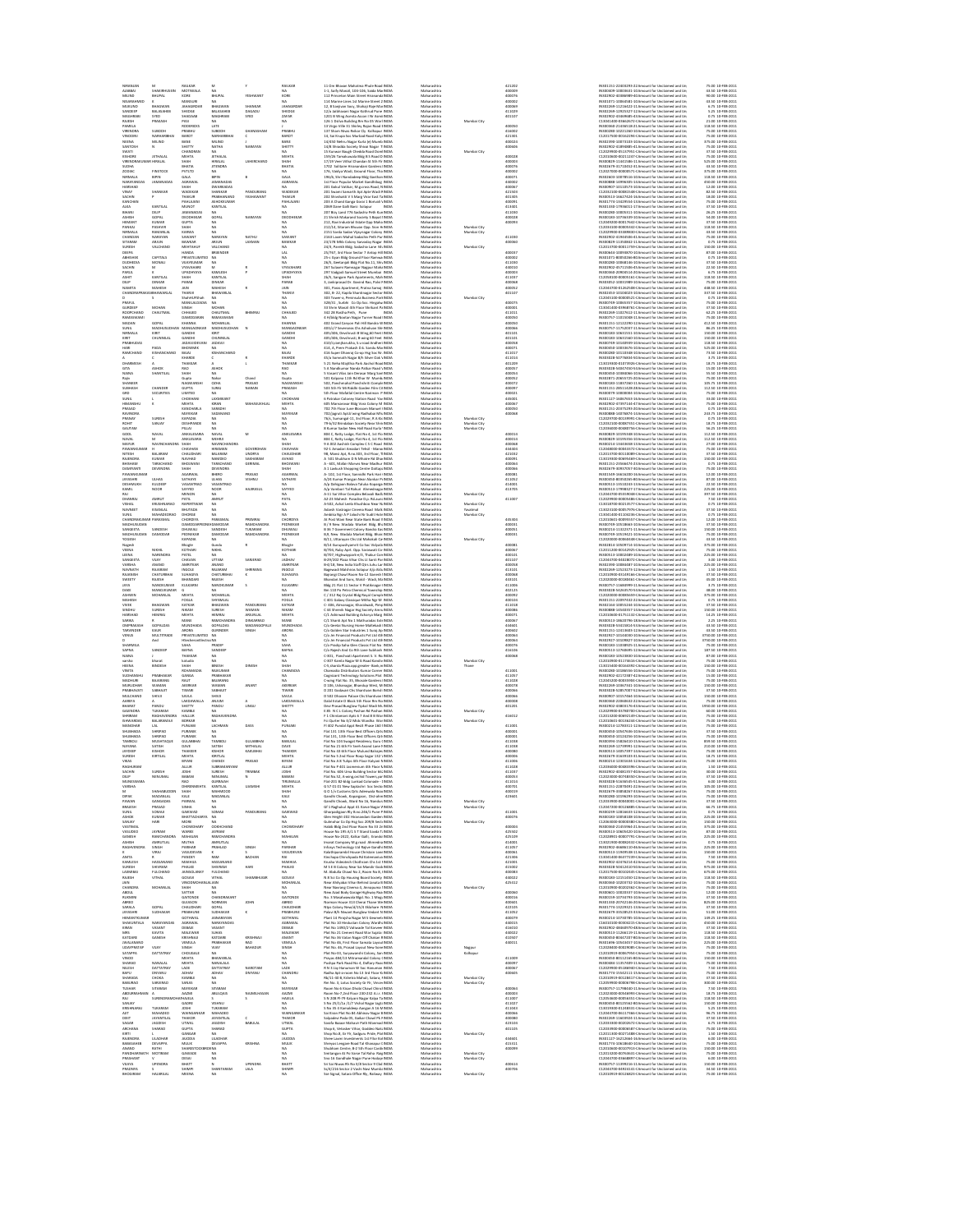| SMITA<br>HARAC<br>DIPAK<br>ZUBEDA                                                                                                                            | MAHADEO<br>SANGEETA<br>SHESHRAO<br>zora | TILLU<br>ILLU<br>BALRAM<br>MAPARI<br>CHINWALA | NA<br>IN<br>BALRAM<br>SHESHRAD<br>ZOEB  | EKOJI<br>ABBAS                          | NA<br>HARAD<br>MAPARI<br>CHINWALA      | Swasthya Prashant Nagar Naupada TINDIA<br>Uhasdarshan Kalyan  Road At And PoINDIA<br>Vankatesh Nagar Behind Gaikwad KurNDIA<br>Vaswani House, 3rd Flr., Flat No 12, BNDIA                                                                                                                                   | Maharashtra<br>Maharashtra<br>Maharashtra<br>Maharashtra |                 | 400602<br>421301<br>443001<br>400001 | IN301127-15461504-15 Amount for Unclaimed and Un<br>81012679-35065754-35Amount for Unclaimed and Unit<br>R102679-35065754-35Amount for Unclaimed and Unit<br>C12027000-00099302-0Amount for Unclaimed and Unit                       | 1125.00 10-FEB-2011<br>375.00 10-FEB-2011<br>18.75 10-FEB-2011<br>0.75 10-FEB-2011                      |
|--------------------------------------------------------------------------------------------------------------------------------------------------------------|-----------------------------------------|-----------------------------------------------|-----------------------------------------|-----------------------------------------|----------------------------------------|-------------------------------------------------------------------------------------------------------------------------------------------------------------------------------------------------------------------------------------------------------------------------------------------------------------|----------------------------------------------------------|-----------------|--------------------------------------|--------------------------------------------------------------------------------------------------------------------------------------------------------------------------------------------------------------------------------------|---------------------------------------------------------------------------------------------------------|
| BHKU<br>SPANDAN                                                                                                                                              | <b>BHAILAL</b>                          | BARALIYA<br>SENGUPTA                          | <b>BHAILAL</b><br>SUKHENDU              |                                         | BARALIYA<br>SENGUPTA                   | Ward No.2, Durga Nagar, Nandura INDIA<br>Wing E Flat No 504 New Mayur SocietNDIA                                                                                                                                                                                                                            | Maharashtra<br>Maharashtra                               |                 | 443404<br>400093                     | C12033900-00053251-0Amount for Unclaimed and Un<br>IN301151-26901846-26 Amount for Unclaimed and Un                                                                                                                                  | 225.00 10-FEB-2011<br>7.50 10-FEB-2011                                                                  |
| <b>SUNITA</b><br>MADHUSUD                                                                                                                                    | JANARDHAN                               | <b>BABAR</b><br><b>ROYSAFAI</b><br>LONDHE     | KONDIBA<br>LATÉ<br>VISHWAŚ              | RAGHU                                   | SHINDE<br><b>ROYSAFAI</b><br>LONDHE    | 2 302 B 1 Jahrenvihar Defence EnclaveINDIA                                                                                                                                                                                                                                                                  | Maharashtra                                              |                 | 410210                               | IN302902-48298278-48 Amount for Unclaimed and Un                                                                                                                                                                                     | 21.00 10-FEB-2011                                                                                       |
| MAULTUSS<br>PHANANIAN                                                                                                                                        | VISHWAS<br>LATHIF                       |                                               | ABDULLA                                 | BATAKRISHNA<br>DATTATRAYA<br>VALIYAKATH | MAMBARATH                              | A solution P.O. Pallan Wa-Jolap P.S. BINDIA<br>12739 - Whisper Bidge Drive Freehand UNITED STATES OF AATA AREA<br>12739 - Whisper Bidge Drive Freehand UNITED STATES OF AATA AREA<br>P.O. Box 9505 - Sharjah Uae<br>P.O. Box 9505 - Sh                                                                      |                                                          |                 |                                      | =12027890-00020728-0Amount lot Unclaimed and Unit<br>TC1207890-00020728-0Amount for Unclaimed and Unit<br>TR303028-50404364-50Amount for Unclaimed and Unit<br>TR302902-49441028-49Amount for Unclaimed and Unit                     | 75.00 10:FEB-2011<br>150.00 10:FEB-2011<br>75.00 10:FEB-2011<br>150.00 10:FEB-2011                      |
| ABDUL<br>VAUAYANTHE<br>KOTHARI                                                                                                                               |                                         | VALIYAKATI<br>RAJA<br>HARISHKUMAR             | RAIA<br>PRABHAKAE                       |                                         | NAIDU<br>NA.                           | P.O. Box 2025 Muscat Pc 112 Ruwi COMAN                                                                                                                                                                                                                                                                      | NA                                                       | NA<br>NA<br>NA  |                                      | IN300142-10344084-10 Amount for Unclaimed and Un                                                                                                                                                                                     | 562.50 10 FEB-2011                                                                                      |
| <b>RIYAZ</b><br>VASUDEV                                                                                                                                      | AHAMED<br>NARANDAY                      | MAJEED<br>MANKANI                             | MAJEED<br>NA                            | THONDEBHAV                              | ABDUL<br>NA.                           | Po Box 73448 Thougha Khobar K S A SAUDI ARABIA<br>Post Box 25483 Dubai Uae UNITED ARAB<br>UNITED ARAB EMIRA                                                                                                                                                                                                 | NA<br><b>YNA</b>                                         | NA<br>NA        |                                      | INTO 2007-03/07/644-43 Amount for Unrisingel and Un<br>IN100183-10369996-10 Amount for Unclaimed and Un                                                                                                                              | 75.00 10 FEB-2011<br>225.00 10 FEB-2011                                                                 |
| PRAWIN<br><b><i>FRANTIN</i></b><br>SWAGATIKA<br>CHAITANYA                                                                                                    | <b>KUMAR</b>                            |                                               | <b>NA</b>                               |                                         |                                        | For use 23-ray bound to the United St. Anglished P.O. Talcher Dist. Anglished At Nac Road Electric Colony Lane PhulNDIA                                                                                                                                                                                     | Naga                                                     |                 | 759100                               | <b>Example 2008053 DAmount for Unclaimed and United States</b><br>C12010900-04049533 DAmount for Unclaimed and United<br>C12010900-03201941-0Amount for Unclaimed and United                                                         | 261.00 10-FEB-2011                                                                                      |
| SANJIT                                                                                                                                                       | KUMAR                                   | MISHRA<br>MALLIK<br>MOHAPATRA                 | SARBESWAR<br>MATIA<br>RAIKISHORE        |                                         | MISHRA<br>MALLIK<br>MOHAPATRA          | At-cement Nagar Post-bardol Dist-bartNDIA                                                                                                                                                                                                                                                                   | Orissa<br>Orissa<br>Orissa                               |                 | 762001<br>768038                     | IN300394-11826617-11 Amount for Unclaimed and Un                                                                                                                                                                                     | 7.50 10-FEB-2011<br>7.50 10-FEB-2011<br>75.00 10-FEB-2011                                               |
| NAMITA<br>MHR                                                                                                                                                | <b>BANJAN</b>                           | MOHAPATRA<br>PANIGRAHI                        | MANORANJAR<br>NIRANJAN                  | PANIGRAH                                | MOHAPATRA<br>LATE                      | At-jail Road Balasore Orissa (NDIA)<br>Barahi Bhawan Nilakantha Nagar At/pINDIA                                                                                                                                                                                                                             | Orissa<br>Orissa                                         |                 | 756001<br>760003                     | IN302898-10004660-10 Amount for Unclaimed and Un<br>IN302324-10226464-10 Amount for Unclaimed and Un                                                                                                                                 | 75.00 10-FEB-2011<br>37.50 10 FEB 2011                                                                  |
| SAROIN                                                                                                                                                       | KUMAR                                   | senin<br>SAHU                                 | GIBENDRA                                | KLIMAR                                  | SETHI                                  | uman unavan renssanna ragar rayperuso<br>C/o Surendra Kumar Sethi Andhra BaeNDIA<br>Cire-jagdamba Industries P.o.-rainangNDIA                                                                                                                                                                               | Orissa                                                   |                 | 753007                               | IN300394-12994117-12 Amount for Unclaimed and Un                                                                                                                                                                                     | 37.50 10-FEB-2011                                                                                       |
| DILIP<br>KANTA<br>KISHOR                                                                                                                                     | DEVI<br>CHANDRA                         | AGRAWA<br>SAMAL                               | CHAITANYA<br>LATE<br>NARESH             | EINOD<br>CHANDIU                        | SAHU<br>KUMAR<br>SAMAL                 |                                                                                                                                                                                                                                                                                                             | Orissa<br>Orissa<br>Orissa                               |                 | 760002<br>757043<br>759122           | C12034600-00211351-0Amount for Unclaimed and Un<br>IN300327-10076785-10Amount for Unclaimed and Un<br>IN302902-43092500-43 Amount for Unclaimed and Un                                                                               | 375.00 10-FEB-2011<br>75.00 10-FEB-2011<br>75.00 10 FEB-2011                                            |
| DEBASIS<br>RAMESH                                                                                                                                            | DAS<br>KUMAR                            | PATTNAIS<br>AGRAWALLA                         | PRARANSU<br>SHANKAR                     | DAS<br>LAL.                             | PATTNAI<br>AGRAWALLA                   | Huluri Singha Angul<br>Plot No 514 Bhoisahi Laomisagar NealNDIA                                                                                                                                                                                                                                             | Orissa<br>Orissa                                         |                 | 751006<br>757043                     | IN302902-41906358-41 Amount for Unclaimed and Un<br>IN300394-17566088-17 Amount for Unclaimed and Un                                                                                                                                 | 28.50 10 FEB-2011<br>22.50 10 FEB-2011                                                                  |
| VIKBAN<br>SWETA                                                                                                                                              |                                         | VUH<br>KUMARI                                 | DAYANAND                                |                                         | VUH<br>KUMAR                           | - Ward No 15 Link Road - Raisangpur - INDIA<br>108 New Jawahar Nagar - Jalandhar ONDIA<br>1099 B Sector SS B - Chandigarh - INDIA<br>114 Phase 1 Mohali Punjab - INDIA<br>114 Phase 1 Mohali Punjab - INDIA                                                                                                 | Punjal<br>Punjal                                         |                 | 144001<br>160036                     | #100185-10075357-10Amount for Unclaimed and University PA102679-34743946-34 Amount for Unclaimed and University PA102679-12226779-12 Amount for Unclaimed and University PA102644-34                                                 | 75.00 10-FEB-2011<br>150.00 10-FEB-2011<br>75.00 10-FEB-2011                                            |
| SANJAY                                                                                                                                                       | ĸ                                       | MUIRAL<br>MALHAN                              | SH<br>MUNI                              | DES<br>LAL                              | RAJ<br>MALHAN                          | 1498 lind Floor Sector 43 B ChandigarNDIA                                                                                                                                                                                                                                                                   | Punjab<br>Punjab                                         |                 | 160055<br>160022                     | IN300183-11569782-11 Amount for Unclaimed and Un                                                                                                                                                                                     | 18.75 10-FEB-2011                                                                                       |
| PANKAJ<br>SHIVAN                                                                                                                                             |                                         | GABA<br>BANSAL                                | RAMESH<br><b>BAMESH</b>                 | KUMAR                                   | LAL<br><b>BANSAL</b>                   | 330, Hargobird Nagar Phagwara PuriNDIA<br>346 Shaheed Udham Singh Nagar JaliNDIA<br>407-c Urban Estate Phase -1, Dugri RdNDIA<br>58 Street No 12 New Pawan Nagar AdNDIA                                                                                                                                     | Punjab                                                   |                 | 144401<br>144001                     | IN300450-11977735-11 Amount for Unclaimed and Un<br>IN101330-20312730-20 Amount for Unclaimed and Un                                                                                                                                 | 262.50 10-FEB-2011<br>191.25 10-FEB-2011                                                                |
| DP<br>ROHIT                                                                                                                                                  |                                         | ajian<br>Kalia                                | AJUDHIA<br>RAJINDE                      | PRASHAI                                 | NATH<br>KALIA                          |                                                                                                                                                                                                                                                                                                             | Punjab<br>Punjab<br>Punjab                               |                 | 141001<br>143001<br>141002           | 01301380-20312739-2024 material for Unclaimed and Unit<br>01301386-20005751-10-Amount for Unclaimed and Unit<br>020202-42634497-42Amount for Unclaimed and Unit<br>020143-10005196-10Amount for Unclaimed and Unit                   | 487.50 10-FEB-2011<br>0.75 10-FEB-2011                                                                  |
| SURINDER<br>BALDEV                                                                                                                                           | KUMAR<br>INDÉRIT                        | GARG<br>SINGHKAPOC                            | PURAN<br>NA                             |                                         | CHAND<br>NA                            | 720, Phase-i Urban Estate, Dugri RoadNDIA<br>787 - Phase-ii Urban-Estate Focal-PrNDIA                                                                                                                                                                                                                       | Punjab<br>Punjab                                         |                 |                                      |                                                                                                                                                                                                                                      | 225.00 10-FEB-2011<br>8.25 10-FEB-2011                                                                  |
| RAINDER<br>JATINDER                                                                                                                                          | KUMAR<br>PAL                            | SINGLA<br>SINGH                               | MADAN<br>SANTOSH                        | LAL                                     | SINGLA<br>SINGH                        | A-16, Civil Station, Officers Colony, BaNDIA<br>B - 10 /579 Igbal Ganj Chowk LudhiaINDIA<br>Birla Vxl Ltd Ocm Woollen Mills G T RINDIA                                                                                                                                                                      | Punjab                                                   |                 | 151001<br>141001                     | IN302365-10056089-10Amount for Unclaimed and Un<br>IN301846-10054628-10 Amount for Unclaimed and Un                                                                                                                                  | 55.50 10-FEB-2011<br>75.00 10 FEB-2011                                                                  |
| LALIT<br>PRINCE                                                                                                                                              | MOHAN                                   | BHATNAGAE                                     | <b>NA</b><br>SATPAL                     |                                         | NA.<br>SINGH                           |                                                                                                                                                                                                                                                                                                             | Punjab<br>Punjab<br>Punjab                               |                 | 143001<br>141008                     | IN301549-18862160-18 Amount for Unclaimed and Un                                                                                                                                                                                     | 75.00 10 FEB 2011                                                                                       |
| DILAWAR<br>MALKIYAT                                                                                                                                          | since                                   | PARMAR<br>SINGH                               | MALKIT<br>SOHAN                         | SINGH                                   | PARMAI<br>SINGH                        | Sina va Lui Guin vecanon minis di Forcesco<br>B-iv-876 Kucha Laemi Narain Partap BNDIA<br>B.7/80. Sandhu Farm New Model TorNDIA<br>E 96 Ionnor Solutions Phase & IndustriNDIA                                                                                                                               | Punjab<br>Punjab                                         |                 | 144401<br>160071                     | <b>Example 2022-2022</b> Change in Contract Section 2022<br>T12025400-00097638-0Amount for Unclaimed and Un<br>IN300159-10430930-10Amount for Unclaimed and Un<br>IN303028-51065724-51Amount for Unclaimed and Un                    | 150.00 10-FEB-2011<br>75.00 10-FEB-2011<br>195.75 10-FEB-2011                                           |
| DEEPAK<br><b>RAVINDER</b>                                                                                                                                    | SINGH                                   | KOHLI<br>кнокная                              | KLKOHLI                                 |                                         | NA<br>NA                               | Flat No 4 hth Floor Venus Apartment/NDIA                                                                                                                                                                                                                                                                    | Punjab                                                   |                 | 144001<br>160047                     | C12010900-00246383-0Amount for Unclaimed and Un<br>IN300450-10316446-10 Amount for Unclaimed and Un                                                                                                                                  | 0.75 10-FEB-2011<br>187.50 10 FEB-2011                                                                  |
| PHULDEEP<br>SUKHBI                                                                                                                                           |                                         | SINGH<br>PUN                                  | NA<br>MANJEET<br>MANMC                  | SINGH                                   | SINGH                                  | .<br>Flat No 867, Escel Co Op Hig Society INDIA<br>Guru Nanak Pura Doraha Mandi Teh INDIA                                                                                                                                                                                                                   | Punjab<br>Punjab<br>Punjab                               |                 | 141421                               | IN301774-14182905-14 Amount for Unclaimed and Un                                                                                                                                                                                     | 225.00 10 FEB-2011<br>87.00 10-FEB-2011                                                                 |
| VINAY<br>MAHESH                                                                                                                                              | CHANDRA                                 | GARG<br>SHARMA                                | UPDESH<br><b>INDRA</b>                  | klmar<br>Raj                            | PURI<br>PURI<br>AGGARWA<br>SHARMA      | H No 2016 Phase X Mchail ChandigariNDIA<br>H No 3513 Calcutta Street Ward No 3NDIA<br>H No 56 Sector 21 Chandigarh U T - INDIA                                                                                                                                                                              | Punjab<br>Punjab                                         |                 | 160064<br>151001<br>160022           | IN301151-12479191-12Amount for Unclaimed and Unit<br>IN301151-12479191-12Amount for Unclaimed and Unit<br>IN300394-15629769-15Amount for Unclaimed and Unit                                                                          | 1.50 10-FEB-2011<br>591.75 10-FEB-2011                                                                  |
| KAMLA<br><b>SUBHASE</b>                                                                                                                                      | CHANDER                                 | THAKUR<br>KOHLI                               |                                         |                                         | THAKUR<br>KOHLI                        | H No. 2008 A Sector 66 Mohali<br>INDIA<br>H.no. 232, Sector - 9c, Chandigarh ChINDIA                                                                                                                                                                                                                        | Punjab<br>Punjab                                         |                 | 160053<br>160009                     | IN300450-10702332-10 Amount for Unclaimed and Un<br>IN300476-10148953-10 Amount for Unclaimed and Un                                                                                                                                 | 118.50 10-FEB-2011<br>375.00 10-FEB-2011                                                                |
| TEINDER<br>SOHINDE                                                                                                                                           |                                         | KALIR                                         | HARJEET                                 | SINGH                                   | KALRA                                  | H.no.1695 Phase 3b2 Sector 60 . SNDM                                                                                                                                                                                                                                                                        |                                                          |                 | 160050                               | IN301330-20901883-20 Amount for Unclaimed and Un                                                                                                                                                                                     | 0.75 10-FEB-2011                                                                                        |
| SURENDE                                                                                                                                                      | PAL<br>PAL                              |                                               | <b><i>HATEET</i></b><br>LATE<br>MANOHAI | ŚH                                      | BALWANT<br>SINGH<br>CHOWDHURY          | Historical Pinchem Housing Completing<br>Highland 423 Phase X Mohali<br>House No 1, Block No 4 O C M Mills ONDIA                                                                                                                                                                                            | Punjab<br>Punjab<br>Punjab<br>Punjab                     |                 | 160061<br>160061                     | #101143-10249505-10 Amount for Unclaimed and University PA101143-10249505-10 Amount for Unclaimed and University PA101596-10946482-10 Amount for Unclaimed and University P                                                          | 75.00 10-FEB-2011<br>118.50 10-FEB-2011<br>75.00 10-FEB-2011                                            |
| SUDIPTA<br>RAJESH                                                                                                                                            |                                         | CHOWDHUR<br><b>RAMUX</b>                      | SUKUMAR<br>YASH                         |                                         | PAL                                    | R/o Andora Road Amb Teh Amb Dist INDIA                                                                                                                                                                                                                                                                      | Punjab                                                   |                 | 143105<br>160035                     | IN300394-16846037-16 Amount for Unclaimed and Un                                                                                                                                                                                     | 7.50 10-FEB-2011                                                                                        |
| PUNAM<br>RANVIR                                                                                                                                              |                                         | AGGARWAL<br>KAUSHAL                           | INDER<br>NA.                            | KUMAR                                   | AGGARWAL<br>NA                         | Rajiv Colony Rajiv Colony Mukerian MNDIA<br><b>Ranvir Kaushal Kaushal Nursing HomeNDIA</b>                                                                                                                                                                                                                  | Punjab                                                   |                 | 144211<br>144601                     | C12033503-00162705-0Amount for Unclaimed and Un<br>IN301127-15515218-15 Amount for Unclaimed and Un                                                                                                                                  | 37.50 10 FEB-2011<br>87.00 10 FEB-2011                                                                  |
| SHREE<br>AMARII                                                                                                                                              | <b>BAM</b>                              | SHAKYA<br>SINGH                               |                                         |                                         | SINGH<br>SINGH                         |                                                                                                                                                                                                                                                                                                             | Punjab<br>Punjab<br>Punjab                               |                 | 160003<br>143534                     |                                                                                                                                                                                                                                      | 75.00 10-FEB-2011<br>75.00 10-FEB-2011                                                                  |
| VIMAL<br>RACHIT                                                                                                                                              | KUMA                                    | iain<br>Vijaywargi                            | NA<br>KUBER<br>ANCHAI<br>LATE<br>SHYAM  | SHR<br>LAL                              | GORDHAN<br>VUAYWARGIA                  |                                                                                                                                                                                                                                                                                                             | Rajasthar<br>Rajasthar                                   |                 | 302016<br>311001                     | C12044790-01086046-0Amount for Unclaimed and United States (21044790-01086046-0Amount for Unclaimed and United States (21038000-00055847-0Amount for Unclaimed and United States (20047729-20Amount for Unclaimed and United S       | 75.00 10-FEB-2011<br>1668.75 10-FEB-2011                                                                |
| SANJEEV<br>peyr                                                                                                                                              | KUMAR                                   | LALWANI<br>MENARIA                            | ATMARAM<br>NARAIN                       | LAL                                     | LALWAN<br>MENARIA                      | 10/79 Chogasni Housine Board JodheNDIA                                                                                                                                                                                                                                                                      | Rajasthar<br>Raiasthan                                   |                 | 342008<br>313001                     | IN303028-51052158-51 Amount for Unclaimed and Un<br>IN302679-30381455-30 Amount for Unclaimed and Un                                                                                                                                 | 75.00 10-FEB-2011<br>150.00.10/ER-2011                                                                  |
| <b>AMBA</b>                                                                                                                                                  | LAL<br>LAL<br>KUMA                      | DEWAST                                        | GAMNA                                   | <b>BAM</b>                              | DEWASI                                 | 247 - Compani monaire point and the Samuel Capital Nicolas<br>122 - Opp Tudal Nicolas Series (a Dhari TINDIA<br>129, Rebariyo Ka Bas Shrissia Dhari TINDIA<br>278, Shopping Centre, Konai Kola Najer Dila<br>28 Bhatti Nicolas Valid Cip -                                                                  | <b>Raiastha</b>                                          |                 | 305701                               | C12012500-00331512-04mount for Unclaimed and Un                                                                                                                                                                                      | 37.50 10 FEB-2011                                                                                       |
| VUAY<br>NIKHI.<br>SHAMSUDD                                                                                                                                   |                                         | BHATT                                         | NA<br>OM<br>HAII                        | PRAKASE                                 | BHATT<br>ANSARI                        |                                                                                                                                                                                                                                                                                                             | <b>Rajasthar</b><br>Rajasthar<br>Rajasthar               | Jaips           | 311001                               | C12012107-00000501-0Amount for Unclaimed and University Philosopher C12012107-00000501-0Amount for Unclaimed and University Philosopher State Philosopher Philosopher State Philosopher Philosopher Philosopher Philosopher Ph       | 0.75 10 FEB-2011<br>75.00 10-FEB-2011<br>75.00 10-FEB-2011                                              |
| PRAKASH                                                                                                                                                      | CHAND                                   | ANSARI<br>KOTHARI                             | LATE                                    | JOKHU<br>RAIMAL                         |                                        | 3838, Kothari Bhawan Naiyon Ki GalilNDIA                                                                                                                                                                                                                                                                    | Rajasthar                                                |                 | 302002<br>302003                     | IN300888-13696756-13 Amount for Unclaimed and Un                                                                                                                                                                                     | 12.00 10 FEB-2011                                                                                       |
| ANAMIKA<br>KHM                                                                                                                                               | <b>BAJ</b>                              | ARYA<br>SHARMA                                | NA<br>NA                                |                                         | NA<br>NA                               | 388 B Ist C Road Sardarpura JodhpudNDIA<br>41 43 1st Floor New Market Sikaria CINDIA                                                                                                                                                                                                                        | itajasthar<br>Itajasthar                                 | Jaiou           | 332301                               | C12044700-05928971-0Amount for Unclaimed and Un<br>C12033500-00395854-0Amount for Unclaimed and Un                                                                                                                                   | 1.50 10 FEB-2011<br>150.00.10.658.2011                                                                  |
| SATISH                                                                                                                                                       |                                         | aven<br>BAHET                                 | KANTILAI                                | KUMAR                                   | BAHETI<br>MOHTA                        | 414 % and the term masses and in Circulate<br>438, Bhatton Ka Rasta, Tripolia Bazar, JINDIA<br>418, Bhatton Ka Rasta In Front Of PuriNDIA<br>4th Floor, Baid House 1-tara Nagar AjiNDIA                                                                                                                     | <b>Rajasthar</b>                                         |                 | 302001<br>302002                     | C12044700-00627361-0Amount for Unclaimed and Un<br>IN301696-11140132-11 Amount for Unclaimed and Un<br>C12065900-00000037-0Amount for Unclaimed and Un                                                                               | 37.50 10-FEB-2011                                                                                       |
| SHIVANI<br>TRADESWIFT<br>HAART                                                                                                                               | BROKIN                                  | PRIVATELI<br>SISODIA                          | DINESH<br>NA<br>CHAITEN                 | KUMAR                                   | NA.<br>SISODIA                         |                                                                                                                                                                                                                                                                                                             | Rajasthar<br>Rajasthar<br>Rajasthar                      | Ajme            | 313001                               | IN302902-40940986-40 Amount for Unclaimed and Un                                                                                                                                                                                     | 37.50 10-FEB-2011<br>262.50 10-FEB-2011<br>126.00 10 FEB-2011                                           |
| <b>SUSHILA</b><br>UTTAM                                                                                                                                      | DEVI<br>KUMAR                           | DAD<br>SHARAF                                 | NA<br><b>JUGAL</b>                      | KISHOR                                  | NA                                     | 87 Panchwati Udaipur MDIA<br>A-291 R.k.colony Opp. Love Garden INDIA<br>A3, S/o Late Shri Jugal Kishore Ji SaratNDIA                                                                                                                                                                                        | Rajasthar<br>Raiasthar                                   | <b>Bhiheara</b> | 311001                               | C13017600-00170933-0Amount for Unclaimed and Un<br>IN301055-10106670-10 Amount for Unclaimed and Un                                                                                                                                  | 6.00 10-FEB-2011<br>25.00.10.658.2011                                                                   |
| ANIL<br>ANIL<br>RAMESHWAR                                                                                                                                    |                                         | <b>UPADHYAY</b><br>SUKHWAL<br>SHARMA          | NA<br>SHBAGTAWAI<br>KRIPA               |                                         | NA<br>                                 | As, are seen sugar conservations<br>A-34, Jain Temple, Opp. Subhas NagaiNDIA<br>Bohro-ka-bas - Po.parbatsar (raj) - - INDIA<br>Bohro-ka-bas - Po.parbatsar (raj) - - INDIA                                                                                                                                  | Rajasthan<br>Rajasthan<br>Rajasthan                      |                 | 311001                               | <b>E12034600-00120861-0Amount for Unclaimed and University C12034600-00120861-0Amount for Unclaimed and University PS01160-30194605-30 Amount for Unclaimed and University PS01160-30194605-30 Amount for Unclaimed and Universi</b> | 75.00 10-FEB-2011<br>75.00 10-FEB-2011<br>37.50 10-FEB-2011                                             |
| GAIANAND<br>PRADEEP                                                                                                                                          | KUMAR                                   | GOENKA                                        | SHYAM                                   | <b>SUNDAR</b>                           | SHANKER<br>GOENKA                      |                                                                                                                                                                                                                                                                                                             | Rajasthar                                                |                 | 341512<br>311001                     | IN301055-10437719-10 Amount for Unclaimed and Un                                                                                                                                                                                     | 12.00 10 FEB 2011                                                                                       |
| MOTLAL<br><b>SUSHIL</b>                                                                                                                                      | KUMAR                                   | MENARIA<br>SETHIA                             | KESURAM<br>NA                           |                                         | MENARIA<br>NA                          | C 189 R K Colony Near Chotti Pulia BHNDIA<br>C 9 Janakpuri Tekri Paneriyon Ki MadINDIA<br>C/o Abir Chand Khaianchi Golchhaon INDIA                                                                                                                                                                          | Rajasthar<br>Rajasthar                                   | <b>Bikane</b>   | 313002                               | IN300476-41818794-41 Amount for Unclaimed and Un<br>C12031500-00120261-04mount for Unclaimed and Un                                                                                                                                  | 75.00 10 FEB-2011<br>205.50 10 FEB-2011                                                                 |
| ABHISHE<br>INDU                                                                                                                                              |                                         | .<br>Sharma<br>Khanda                         | D<br>BAJRANC                            |                                         | SHARMA                                 |                                                                                                                                                                                                                                                                                                             | najasthar<br>Rajasthar<br>Rajasthar                      |                 | soson<br>32000                       |                                                                                                                                                                                                                                      | 75.00 10-FEB-2011<br>75.00 10-FEB-2011                                                                  |
|                                                                                                                                                              | KUMAI<br>AVTAR                          | GARG<br>GUPTA                                 | NA<br>NA                                |                                         | NA<br>NA                               | C/o D. P. Shama 707-8-1, Vikas Puri, INDIA<br>C/o Ramawatar Agarwal Plot No. 33 AJNDIA<br>C/orajasthan Spinning & Weavin MillsNDIA<br>C-18-d Kumawat Colony Jhotwara JaipNDIA                                                                                                                               | Rajasthan<br>Rajasthan                                   | Jaipu           |                                      | EXECUTIVE INTERFERENCE IN A UNITED MANUSCRIPT OF THE INCONSIDENT OF THE UNITED STATES OF THE UNITED STATES OF THE UNITED STATES OF CALCULATION CONTINUES OF THE UNITED STATES OF THE UNITED STATES OF THE UNITED STATES OF THE       | 75.00 10-FEB-2011<br>150.00 10-FEB-2011                                                                 |
| RAM<br>KAMAL                                                                                                                                                 | KISHORS                                 | KABRA                                         | KANHAIYA                                | LAL                                     | KABRA                                  | D-17 Adarash Colony Kumbhanagar ONDIA                                                                                                                                                                                                                                                                       | Rajasthar                                                | Jaipu           | 312001                               | IN300450-13289287-13 Amount for Unclaimed and Un                                                                                                                                                                                     | 1.50 10 FEB 2011                                                                                        |
| RAJESH<br>RANJEET                                                                                                                                            | KUMAR<br>PRATAI                         | PATWA<br><b>GNISHMET A</b>                    | MR                                      | PSARA                                   | KARNIDAR<br>SINGH                      | D-17, Banglow No : 13, Jodhpur<br>D-69 S P Marg C Scheme Jaipur<br>INDM<br>INDIA                                                                                                                                                                                                                            | taiasthar<br><b>Raiastha</b>                             |                 | 342003<br>302001                     | C12021600-00007553-0Amount for Unclaimed and Un<br>N300183-13298186-13 Amount for Unclaimed and Un                                                                                                                                   | 75.00 10 FEB-2011<br>150.00 10-FEB-2011                                                                 |
| <b>RAJENDRA</b>                                                                                                                                              | KUMAR                                   | GUPTA<br>RUPANI                               |                                         |                                         | NA<br>NA<br>NA                         | INDV<br>INDV                                                                                                                                                                                                                                                                                                | Rajastha                                                 |                 | 311001                               | 10017600-00207071-0Amount for Unclaimed and Unit<br>C13017600-00207071-0Amount for Unclaimed and Unit<br>C12010600-01914098-0Amount for Unclaimed and Unit                                                                           | 75.00 10-FEB-2011                                                                                       |
| MADHU<br>LAVEENA<br>SUMIT                                                                                                                                    | ASHOK<br>LALIT<br>KUMAR                 | <b>JAJN</b><br>SHRIVASTAVA                    | NA<br>NA<br>NA                          |                                         | NA                                     | INDM<br>Gandhi Nagar Bhilwara<br>INDIA                                                                                                                                                                                                                                                                      | Rajasthar<br>Rajasthar<br>Rajasthar                      |                 | 311001<br>311001                     | C12010601-00226184-0Amount for Unclaimed and Un                                                                                                                                                                                      | 118.50 10-FEB-2011<br>375.00 10-FEB-2011<br>37.50 10 FEB-2011                                           |
| DEEPAK<br>SUBHASH                                                                                                                                            | EMALAL<br>KIRAN                         | DESAI<br><b>KUMARNAYAK</b>                    | NA<br>NA                                |                                         |                                        | Gandhi Nagar Bhilwara<br>Gandhi Nagar Bhilwara<br>INDM<br>INDM                                                                                                                                                                                                                                              | .<br>Najasthan<br>Najasthan                              |                 | 311001<br>311001                     | C12011200-00030885-0Amount for Unclaimed and Un<br>C12018600-00114526-0Amount for Unclaimed and Un                                                                                                                                   | 1350.00 10-FEB-2011<br>2.25 10 FEB-2011                                                                 |
| <b>VIRMAL</b>                                                                                                                                                | <b>KUMA</b>                             | DUGGAL                                        | NA<br>NA<br>NA                          |                                         | NA<br>NA<br>NA<br>NA<br>NA             | INDIA<br>Gandhi Nagar Bhilwar                                                                                                                                                                                                                                                                               | .<br>Najasthar                                           |                 | 311001                               | C12025400-00352641-0Amount for Unclaimed and Unit<br>C12025400-00352641-0Amount for Unclaimed and Unit<br>C12053500-00568045-0Amount for Unclaimed and Unit                                                                          | 43.50 10-FEB-2011                                                                                       |
| BAYYAVAR<br>RAVI                                                                                                                                             | GANA                                    | SURYAVARMA<br>GUPTA                           |                                         |                                         |                                        | Gandhi Nagar Bhilwara<br>Gandhi Nagar Bhilwara<br>INDIA<br>INDIA                                                                                                                                                                                                                                            | Rajasthan<br>Rajasthan                                   |                 | 311001<br>311001                     |                                                                                                                                                                                                                                      | 1.50 10-FEB-2011<br>32.25 10-FEB-2011                                                                   |
| PRAMOD<br>SHARE                                                                                                                                              | KUMAR<br><b>INDIA</b>                   | PANDEY<br>SECURITIESLIMITEENA                 | NA                                      |                                         | NA<br>NA                               | Gandhi Nagar Bhilwara<br>INDIA<br>Gandhi Nagar Bhilwara<br>INDIA                                                                                                                                                                                                                                            | Rajasthan<br>Rajasthar                                   |                 | 311001<br>311001                     | C12059100-00039871-0Amount for Unclaimed and Un<br>C12038000-00000168-0Amount for Unclaimed and Un                                                                                                                                   | 525.00 10-FEB-2011<br>150.00 10-FEB-2011                                                                |
| MULTI<br>SANGEETA                                                                                                                                            | <b>STOCK</b>                            | BROKINGPVTLTD NA<br>iain<br>Tripathi          |                                         |                                         | NA                                     | Gandhi Nagar Bhilwara<br>INDIA                                                                                                                                                                                                                                                                              | Raiasthar                                                | Jaips           | 311001                               | C12061200-00304562-0Amount for Unclaimed and Un                                                                                                                                                                                      | 0.75 10-FEB-2011                                                                                        |
| REKHA                                                                                                                                                        | SWARD                                   | SINGH                                         | AMRENDRA                                | BAHADU                                  | NA<br>TRIPATH<br>SINGH                 | H.no 225/226,shivaji Nagar MadangalNDIA<br>House Number 820 Dhandholai BhilaNDIA<br>J.K.Power Chittor Garh Village BarnanINDIA                                                                                                                                                                              | Rajasthan<br>Rajasthan<br>Rajasthan                      |                 | 311001<br>312612                     | C13028600-00030302-0Amount for Unclaimed and University PS1028600-00030302-0Amount for Unclaimed and University PS100476-41865594-41Amount for Unclaimed and University                                                              | 375.00 10-FEB-2011<br>225.00 10-FEB-2011<br>118.50 10-FEB-2011                                          |
| RAJESH<br>SUNITA                                                                                                                                             |                                         | BANDI<br>AGAL                                 | NA<br>SH                                | BADRI                                   | NA.<br><b>AGAL</b>                     | Lohar Gali Pratapgarh Pratapgarh RajNDIA<br>Mithai Market Gandhi Chowk . Chitto/NDIA                                                                                                                                                                                                                        | Rajasthar<br>Rajasthar                                   | Jaipur          | 312001                               | C12028900-00556172-0Amount for Unclaimed and Un<br>C12025700-00142001-0Amount for Unclaimed and Un                                                                                                                                   | 123.75 10-FEB-2011<br>150.00 10-FEB-2011                                                                |
| <b>NAMUDOIN</b><br>BHAGWATI<br>CHAND                                                                                                                         | PRASAD                                  | <b>NANDER</b>                                 | MAINUDDIN<br>MADAN<br>MADAN             |                                         | RANDER                                 | -<br>Near Home Signal - Makrana Dist - NagNDIA<br>Near Shanta Press Modi Road - RunjhINDIA<br>Purana Bazar ,near Jain Sthana - GulalNDIA                                                                                                                                                                    | Rajasthar                                                |                 | 341505                               | IN301160-30276234-30 Amount for Unclaimed and Un                                                                                                                                                                                     | 150.00 10 FEB-2011                                                                                      |
| <b>VIPUL</b>                                                                                                                                                 |                                         | REENGUSIA<br>MEHTA                            |                                         | SINGH<br>CHAND                          | LAL<br>MÉHTA                           |                                                                                                                                                                                                                                                                                                             | najasthar<br>Rajasthar<br>Rajasthar                      |                 | 333001<br>311021<br>31320            | 12010605-00038265-0Amount for Unclaimed and Unit<br>C12010605-00038265-0Amount for Unclaimed and Unit<br>C12012605-00038265-0Amount for Unclaimed and Unit<br>C12013300-00150611-0Amount for Unclaimed and Unit                      | 7.50 10-FEB-2011<br>150.00 10-FEB-2011<br>37.50 10-FEB-2011<br>150.00 10-FEB-2011                       |
| YOGENDRA                                                                                                                                                     | BHARAT                                  | jain<br>Baghayan<br><b>JADHAV</b>             | DAL<br>KUNJAN<br><b>BHARAT</b>          | BALWANT                                 | JI<br>NA<br>JADHAV                     | R/o Po. Fatehnagar Teh Mavii UdaipulNDIA<br>S 41 R K Colony Bhilwara<br>Secole Mic Trump Bhilwara<br>South Western Command Counter InfNDIA                                                                                                                                                                  | Rajasthan<br>Rajasthan<br>Rajasthan                      |                 | 311001<br>302012                     | C13019300-01775763-0Amount for Unclaimed and Un                                                                                                                                                                                      | 37.50 10-FEB-2011                                                                                       |
| ANWAR<br>PRAGYA                                                                                                                                              | BALKISHAM                               | <b>BATHI</b>                                  | ABDUL<br>BALKISHAN                      |                                         | WAHD<br>RATHI                          | Sourn weatern communications of Taiwan Control Taiwan<br>Taiwan Ki Bagichi Janta Colony, Jaipunki<br>Di Taiwan Ki Bagichi Janta Celony, Jaipunki<br>Di Wilo Sh praween Kumar Leora Gord balki<br>Di Wilo Shaviennia Kumar Leora, Jaipulki<br>                                                               | taiasthar<br><b>Raiastha</b>                             |                 | 302003<br>sosan-                     | IN301160-30216977-30 Amount for Unclaimed and Un<br>C13017600-00544202-0Amount for Unclaimed and Un                                                                                                                                  | 75.00 10 FEB-2011<br>59.25 10 FEB 2011                                                                  |
| DIPTI                                                                                                                                                        |                                         | ARORA                                         | PRAVEEN                                 | KUMAI                                   | ARORA                                  |                                                                                                                                                                                                                                                                                                             | .<br>Najasthar                                           |                 | 311001                               | C13017600-00253329-0Amount for Unclaimed and Unit<br>C13017600-00253396-0Amount for Unclaimed and Unit<br>C13017600-00253360-0Amount for Unclaimed and Unit                                                                          | 75.00 10-FEB-2011                                                                                       |
| REKHA                                                                                                                                                        | PAL                                     | LODHA<br>CHOUDHARY                            | NA<br>NATHU                             | RAM                                     | NA<br>CHOUDHAR                         |                                                                                                                                                                                                                                                                                                             | Rajasthar<br>Rajasthar                                   |                 | 303704                               |                                                                                                                                                                                                                                      | 37.50 10-FEB-2011<br>225.00 10-FEB-2011                                                                 |
| LAKSHMINARAYANAN                                                                                                                                             | PON                                     | GANESAN                                       | <b>BAMANLIJAM</b>                       |                                         | M                                      | 1/205s/m Sm Ramasamy Kamaraj NaINDIA                                                                                                                                                                                                                                                                        | <b>Tamil Nadu</b><br>Tamil Nadu                          |                 | 626188<br>600005                     | IN303028-51926865-51 Amount for Unclaimed and Un<br>IN302902-42890162-42 Amount for Unclaimed and Un<br>IN300394-16847656-16 Amount for Unclaimed and Un                                                                             | 300.00 10-FEB-2011<br>0.75 10 FEB-2011                                                                  |
|                                                                                                                                                              |                                         | MATHESWARAN<br>DEENADAYALU                    | MARI<br>LATE                            |                                         | MUTHU                                  | 10/3 East Tank Square Tank Street TriNDIA<br>10/3 East Tank Square Tank Street TriNDIA<br>13/6 Kandappa Achari Street PurasawNDIA                                                                                                                                                                           | Tamil Nady<br>Tamil Nady                                 |                 | 637205<br>60000                      |                                                                                                                                                                                                                                      | 37.50 10 FEB-2011<br>225.00 10-FEB-2011                                                                 |
| RAJENG<br>JAYASHREE                                                                                                                                          | ARMOTIC                                 | SHAH<br>AJAY                                  | MOTICHAND<br>AIAY                       |                                         | POON<br>RANGABHASYAM                   | 136 A Ponnurangam Road /east Post INDIA<br>146-a Vellalar Street Lakshmi   Apt F-3INDIA                                                                                                                                                                                                                     | Tamil Nadu<br>Tamil Nadu                                 |                 | 641002<br>600037                     | IN300394-13889199-13 Amount for Unclaimed and University 200394-13889199-13 Amount for Unclaimed and University 200394-17028834-17Amount for Unclaimed and University                                                                | 225.00 10-FEB-2011<br>75.00 10-FEB-2011                                                                 |
| KANAGARAJ                                                                                                                                                    | PALAN                                   | KANAGARAJ<br>ASRINIVASARAJA ALAGAR            | NA                                      |                                         | NA<br><b>RAJA</b>                      | 15a Anjal Nagar 3rd Street Ward 5 VilNDIA<br>180 - B - Vivekananda Street . T.o MillNDIA                                                                                                                                                                                                                    | Tamil Nadu<br>Tamil Nadu                                 | Cherna          | 626117                               | C13041400-02556227-0Amount for Unclaimed and Un<br>C12035000-00426904-0Amount for Unclaimed and Un                                                                                                                                   | 2.25 10-FEB-2011<br>43.50 10 FEB-2011                                                                   |
| PALANIAPPA                                                                                                                                                   |                                         | PRABAGARAN                                    | .<br>NARAYANAN                          | M                                       | ARUMUGAM                               | 20 Sri Vasiori Nagar Udamalpet UdamaVDIA<br>24 Sth Avenue West Banu Nagar PudaNDIA<br>25 Chamiers Road Teynampet ChenniNDIA<br>3/350 Natesian Pillai Thottam PalanisiNDIA                                                                                                                                   | Tamil Nadu                                               |                 | 642126                               | IN301080-22200232-22 Amount for Unriaimed and Un                                                                                                                                                                                     | 11850 10/FR2011                                                                                         |
| CHOLARAN<br>YOHARANI                                                                                                                                         |                                         |                                               | SUBRAMANIA                              |                                         | CHETTIAR<br>RAM<br>NA.                 |                                                                                                                                                                                                                                                                                                             | rami Nadu<br>Tamil Nadu<br>Tamil Nadu                    |                 | 600053<br>600018<br>636015           | <b>IN201313-20144226-20 Amount for Unclaimed and University PM301696-11671052-11 Amount for Unclaimed and University PM301696-11671052-11 Amount for Unclaimed and University PM301696121-0 Amount for Unclaimed and University </b> | 6.00 10-FEB-2011<br>50.25 10-FEB-2011<br>75.00 10-FEB-2011                                              |
|                                                                                                                                                              | HAMSHA                                  | MANICKAM                                      | LATE<br>NA                              |                                         | <b>KANNAPPAN</b><br>NA.                | 30/16 Ganesh Nagar Teachers ColonyINDIA<br>317 Nagalakshmi Nagar Vayaloor SaliNDIA                                                                                                                                                                                                                          | Tamil Nadu<br><b>Tamil Nadu</b>                          | Chennai         | 641104                               | IN300394-14993140-14 Amount for Unclaimed and Un<br>C12010900-01618745-0Amount for Unclaimed and Un                                                                                                                                  | 112.50 10-FEB-2011<br>150.00 10-FEB-2011                                                                |
|                                                                                                                                                              |                                         | HARIHARAN                                     | $\mathbf{M}$                            |                                         | SUBRAMANIAN                            | 32 Old No 53/1 Beach Boad Kalakshatt/DIA                                                                                                                                                                                                                                                                    | Tamil Nadu                                               |                 | 600090                               | IN301080-22217233-22 Amount for Unclaimed and Un                                                                                                                                                                                     | 6.00 10-FEB-2011                                                                                        |
| SELVAN                                                                                                                                                       |                                         |                                               |                                         |                                         | NA<br>NA<br>NA<br>NA                   | 32/267 Sithi Vinayagar Koll Street SarNDIA<br>444 E Jagir Ammapalayam . Salem 1901                                                                                                                                                                                                                          | .<br>Tamil Nad<br>Tamil Nad                              |                 |                                      | IN303028-53368426-53 Amount for Unclaim<br>C12013300-00265494-0Amount for Unclaim                                                                                                                                                    | 225.00 10-FEB-2011                                                                                      |
| SENTHIL<br>NIRMAL                                                                                                                                            | KUMAR<br>CHAND                          | <b>BAMASUBRAMANIV</b>                         | PANDIAN                                 |                                         |                                        | 5/13 Ranga Apts Vengeeswarar NagarNDIA<br>85 Thirupallai Street Sowcarpet . CherNDIA<br>88 East Colony Lakshmipuram KoviloaNDIA                                                                                                                                                                             | Tamil Nadu<br>Tamil Nadu                                 |                 | 600026                               | IN302902-47821146-47.Amount for Unclaimed and Un<br>C13017600-00008510-0Amount for Unclaimed and Un<br>IN300394-14937556-14 Amount for Unclaimed and Un                                                                              | 15.00 10-FEB-2011<br>75.00 10-FEB-2011                                                                  |
| SELVAGANAPATH!                                                                                                                                               | Eutune                                  |                                               | <b>NA</b>                               |                                         | VISWANATHAN<br>KARPAGAVEL<br><b>NA</b> | 88/1 4th New Street David Cottage P/NDIA<br>A 6. Nelson Chambers No 115. Nel<br>netritu                                                                                                                                                                                                                     | <b>Tamil Nadu</b><br>Tamil Nadu<br>Tamil Nadu            |                 | 628502<br>606601<br>600025           | IN300214-12835260-12 Amount for Unclaimed and Un<br>IN300095-11436529-11-Amount for Unclaimed and Un                                                                                                                                 | 30.75 10 FEB-2011<br>150.00 10 FEB-2011<br>768.75 10-FEB-2011                                           |
| <b>SHAIRS</b>                                                                                                                                                |                                         |                                               | SREEDHARA                               |                                         |                                        |                                                                                                                                                                                                                                                                                                             | Tamil Nadu                                               |                 | 600042                               |                                                                                                                                                                                                                                      | 37.50 10-FEB-2011                                                                                       |
| RANGASAMYS                                                                                                                                                   |                                         |                                               | SENGODA<br>PATTABIRAMANI                |                                         | GOUNDER<br>NA                          | A u, weason Comment You 223, weason to be<br>Ad Shammaga Apartments 09 Gandi RNDIA<br>B-13, Vidyodaya Apts 54, Vidyodaya INDIA<br>B-13, Vidyodaya Apts 54, Vidyodaya INDIA                                                                                                                                  | Tamil Nadu<br>Tamil Nadu                                 |                 | 638301<br>600017                     | IN100020-1144202-20-11-Amount for Uncustment and Unit<br>IN103028-50286590-50Amount for Unclaimed and Unit<br>IN101696-10123763-10 Amount for Unclaimed and Unit                                                                     | 118.50 10-FEB-2011<br>0.75 10-FEB-2011                                                                  |
| DEEPAK                                                                                                                                                       | KUMAR                                   | Sabarinathan<br><b>BSANI</b>                  | Venkatachalam<br><b>MOHANLAL</b>        |                                         | <b>Ramara</b><br>BISANI                | C 48 /28, Lig Colony E, MahalingapulNDIA<br>C/o Textile India No 58 PressouallisetNDIA                                                                                                                                                                                                                      | <b>Tamil Nadu</b><br>Tamil Nadu                          |                 | 642002<br>600007                     | IN302871-20710048-20 Amount for Unclaimed and Un<br>C12010600-00530940-04mmmf for Unriaimed and Un                                                                                                                                   | 18.75 10-FEB-2011<br>1184.25 10-FEB-2011                                                                |
| VENKATACHALAM<br>PREM                                                                                                                                        | LATA                                    | haria                                         | MANI<br>SURESH                          | KUMAI                                   | nana                                   |                                                                                                                                                                                                                                                                                                             | Tamil Nadu<br>Tamil Nadu                                 |                 | 613007<br>626189                     | IN300175-10386374-10 Amount for Unclaimed and Un<br>IN301637-40663004-40 Amount for Unclaimed and Un                                                                                                                                 | 225.00.10.658.2011<br>6.00 10-FEB-2011                                                                  |
| SIDDHARTH                                                                                                                                                    | KUMAI                                   | DAGA<br><b>JAMUN</b>                          | NAURATAN                                | MAL.                                    | DAGA<br>Balasun                        | Co. Kannan Nagar V O C Nagar Post. 1NDIA<br>Daga Bhawan 566, Palaniandavar PuriNDIA<br>Daga Bhawan New No 566 Old No181NDIA<br>Door No 230, 9th Avenue, PudhupattiNDIA                                                                                                                                      | Tamil Nadu<br>Tamil Nadu                                 |                 | 626189<br>603102                     | IN301637-40589082-40 Amount for Unclaimed and Unit                                                                                                                                                                                   | 75.00 10-FEB-2011<br>3.75 10-FEB-2011                                                                   |
| RAMALINGAM                                                                                                                                                   |                                         | DHIYANESH                                     | SUBRAMANIAN<br>ANANCHA                  | PERUMA                                  | NA<br>PELAI                            | Door No 60 New Pankajam Colony KaNDIA<br>E 3 414f E3 Sector Township KailasapINDIA                                                                                                                                                                                                                          | <b>Tamil Nadu</b><br>Tamil Nadu                          |                 | 625009<br>620014                     | IN301895-10952853-10 Amount for Unclaimed and Un<br>IN300513-14068375-14 Amount for Unclaimed and Un                                                                                                                                 | 43.50 10 FEB-2011<br>18.75 10-FEB-2011                                                                  |
|                                                                                                                                                              |                                         | NELSON<br><b>BHI NANFOWAR</b>                 |                                         |                                         | AMALDAS                                | Flat No & St Andrenws Church Street (NDIA                                                                                                                                                                                                                                                                   | Tamil Nadu                                               |                 | 620021                               | INTOTENA-13882019-13 Amount for Unriaimed and Un                                                                                                                                                                                     | 150.00 10 FEB-2011<br>150.00 10 FEB-2013                                                                |
|                                                                                                                                                              | BADR                                    | UVANESWA                                      | $\alpha$                                |                                         | NA<br>SARAVANAN<br>RAGHUNATHAN         | File No Af1 Bringha Palace Plot 122 DNDIA<br>G 5 Yamuna Flats 15 Thangavelu StreeNDIA<br>H & R Steel Detailing Pvt. Ltd No. 1, VINDIA                                                                                                                                                                       | Tamil Nadu<br>Tamil Nadu<br>Tamil Nadu                   |                 | 600073<br>600091                     |                                                                                                                                                                                                                                      | 0.75 10-FEB-2011<br>375.00 10-FEB-2011                                                                  |
|                                                                                                                                                              |                                         | THIRLINAVUKKARAPONNAJAH<br><b>JEEVANLAL</b>   | M                                       |                                         | NA<br>JOTHSWARAN                       | Lb 15 Nh I Seethalai Sathanar Street RNDIA<br>New No 234 Old No 611 Namo Villa 1NDIA                                                                                                                                                                                                                        | Tamil Nadu<br><b>Tamil Nadu</b>                          |                 | 603209<br>641012                     | IN300513-13722977-13 Amount for Unclaimed and Un<br>IN300513-10571259-10 Amount for Unclaimed and Un                                                                                                                                 | 37.50 10-FEB-2011<br>0.75 10-FEB-2011                                                                   |
| GEETH                                                                                                                                                        |                                         | MURUGAVEL                                     | MONAVAN                                 |                                         | KRSHNAMOORTHY                          | New No. 7 Old No. 5 Sol Main Board Kritish                                                                                                                                                                                                                                                                  | Tamil Nadu                                               |                 | 600044                               | IN301637-41074937-41Amount for Unclaimed and Un                                                                                                                                                                                      | 225.00 10 FEB-2011                                                                                      |
|                                                                                                                                                              |                                         |                                               | <b>CAMIA</b>                            |                                         | NA<br>NA                               | Nidyana Consulting Associates 7th FIANDIA<br>No 10 Adhiseshan Nagar Main Street INDIA                                                                                                                                                                                                                       | .<br>Tamil Nadu<br>Tamil Nadu                            |                 | 600034<br>600012                     | R300533-4107-933-410-mount for Unclaimed and Un<br>R300533-17090046-17Amount for Unclaimed and Un<br>R301696-11362135-11Amount for Unclaimed and Un                                                                                  | 15.00 10-FEB-2011<br>37.50 10-FEB-2011                                                                  |
| SAINATHAN                                                                                                                                                    |                                         |                                               | KANNAPP<br>KRISHNAN                     |                                         | v<br>Na                                | No 10, Thiruvalluvar Street 2nd Lane, INDIA<br>No 134, 135, Lankarkana Road Ii SecoNDIA                                                                                                                                                                                                                     | Tamil Nadu<br>Tamil Nadu                                 |                 | 600088<br>641001                     | IN301895-10360957-10Amount for Unclaimed and Un<br>C12044700-01976057-0Amount for Unclaimed and Un                                                                                                                                   | 3.75 10-FEB-2011                                                                                        |
| ASHA                                                                                                                                                         | <b>SUNDAR</b>                           | <b>FREDERICK</b><br><b>BAJAN</b>              | FREDERICK<br>TIRUVENKATACHAR            |                                         | NA<br>NA<br>NA                         | No 17/1 C Soodamani Street DharmaNDIA<br>No 2 Athivaman Street Muthamil NatNDIA                                                                                                                                                                                                                             | <b>Tamil Nadu</b><br>Tamil Nadu                          |                 | 636701<br>600075                     | IN301696-12001775-12 Amount for Unclaimed and Un<br>IN302269-13029820-13 Amount for Unclaimed and Un                                                                                                                                 | 75.00 10-FEB-2011<br>225.00.10.658.2011                                                                 |
| CREENIVAASAR                                                                                                                                                 | <b>DENES</b>                            | KUMAR                                         | <b>GOPALARATHMAN</b>                    |                                         |                                        | No. 2/134 Denveral Knil Street Mathuritathia                                                                                                                                                                                                                                                                | Tamil Nadu<br>Tamil Nadu                                 | Channa          | soona                                | C12044700-05412221-04mount for Unclaimed and Un                                                                                                                                                                                      | 22.50 10 FEB-2011<br>375.00 10-FEB-2011                                                                 |
| KULASEKARAN<br>THIRUNAVUKARASL                                                                                                                               |                                         | MANOHARAN<br>SUBRAMANIAN                      | KULASEKARAN<br>THIRLINAVUKARASI         |                                         | S<br>NA<br>NA                          | No 245/41 Viswakamal Apts R K MutiNDIA<br>No 27 / 11 Beach Road Ranganathan INDIA<br>No 28 3rd Street West Nanjappa NagiNDIA                                                                                                                                                                                | Tamil Nadu<br>Tamil Nadu                                 |                 | 607001<br>641005                     | EXECUTIVE DESIGNATION IN THE UNIVERSITY OF THE UNIVERSITY OF THE UNIVERSITY OF THE UNIVERSITY OF THE UNIVERSITY OF THE UNIVERSITY OF THE UNIVERSITY OF THE UNIVERSITY OF THE UNIVERSITY OF THE UNIVERSITY OF THE UNIVERSITY OF       | 75.00 10-FEB-2011<br>75.00 10-FEB-2011                                                                  |
|                                                                                                                                                              |                                         | <b>SUNDARAMBAL</b><br><b>NATARAJAN</b>        | VEEZHINATHA<br>VELLAIKASI               |                                         | IYER                                   | No 35 Karunanichi Road Salieramam INDIA<br>No 38 10 N No 20 Soma Sundaram NINDIA                                                                                                                                                                                                                            | <b>Tamil Nadu</b><br>Tamil Nadu                          |                 | 600093<br>600019                     | IN300394-16596118-16 Amount for Unclaimed and Un<br>IN301151-25251749-25 Amount for Unclaimed and Un                                                                                                                                 | 4.50 10-FEB-2011<br>3.00 10 FEB-2011                                                                    |
| KINSHNAN                                                                                                                                                     | BALAI                                   | SAMBATH<br>.<br>VIMALA                        | PAUL<br>MANYKAM                         |                                         | NA<br>PANDIAN<br>NA                    | No.57 Post Office Street Streethunter(NDM<br>No 63 Thiruvilandur Thoppu Street THNDIA                                                                                                                                                                                                                       | Tamil Nadu<br>Tamil Nadu                                 |                 | 628601                               | IN301774-13898016-13 Amount for Unclaimed and Un<br>IN301774-11220575-11 Amount for Unclaimed and Un                                                                                                                                 | 75.00 10 FEB 2011<br>75.00 10 FEB 2011                                                                  |
| RAMKUMA                                                                                                                                                      |                                         |                                               | DHANUSH<br>UMÉDMALI                     | KOD                                     | A<br>KHANDELWA                         | No 7 Thiruvalluvar Street ChinnandimINDIA<br>No A1 4th Floor Krishna Iyer Street SINDIA                                                                                                                                                                                                                     | Tamil Nadu<br>Tamil Nadu                                 |                 | 600118                               | IN300214-14021240-14 Amount for Unclaimed and Un<br>IN301080-22729073-22 Amount for Unclaimed and Un                                                                                                                                 | 3.75 10-FEB-2011                                                                                        |
| GIRDHARILA<br>MIRUNALINI                                                                                                                                     |                                         | KHANDELWAI                                    |                                         |                                         | NA                                     | O No 20 N No 41 Mariamman Koil St/NDIA                                                                                                                                                                                                                                                                      | <b>Tamil Nadu</b>                                        | Cherna          | 600079                               | C13041400-05648234-0Amount for Unclaimed and Un                                                                                                                                                                                      | 0.75 10-FEB-2011<br>7.50 10-FEB-2011                                                                    |
| HARI<br>JEGADEV                                                                                                                                              | RANJITH                                 | KUMAR                                         | SHANMUGANANDAN                          |                                         | HAN<br>NA                              | Old No 140 Gandhi Adigal Salai KumINDIA<br>Old No 5/3/18 New No 2/2/14 Alana(NDM                                                                                                                                                                                                                            | Tamil Nadu<br>Tamil Nadu                                 |                 | 612001<br>624210                     | IN301774-11688901-11 Amount for Unclaimed and Un<br>IN302902-44236839-44 Amount for Unclaimed and Un                                                                                                                                 | 150.00 10-FEB-2011<br>286.50 10 FEB-2011                                                                |
|                                                                                                                                                              | LAKSHM                                  | LAKSHM                                        | <b>MMM</b><br><b>MUNACHALAN</b>         |                                         | NA<br>NA                               | Old No DS4 New No D25 Thillai NagarNDIA<br>Old No 30a,new No D25 Thillai NagarNDIA<br>Old No 3/184 New No-554 P T Usha SNDIA                                                                                                                                                                                | rami Nadu<br>Tamil Nadu<br>Tamil Nadu<br>Tamil Nadu      |                 | szons<br>627426                      | IN302369-194-200887-13 Amount for Unclaimed and Un<br>IN302569-13204357-13 Amount for Unclaimed and Un<br>IN300394-140674938-40 Amount for Unclaimed and Un<br>IN300394-14067493-14 Amount for Unclaimed and Un                      | 375.00 10 FEB-2011                                                                                      |
|                                                                                                                                                              | YADHU                                   | KUMAR<br>PUNITHA                              |                                         |                                         | SUBRAMANIAN<br>RAMANATHAN              | P B No 928 Sa Anthoni Samy St SwanNDIA                                                                                                                                                                                                                                                                      | Tamil Nadu                                               |                 | 604407<br>636009                     | IN300394-11590723-11 Amount for Unclaimed and Un                                                                                                                                                                                     | 150.00 10-FEB-2011<br>75.00 10-FEB-2011<br>75.00 10 FEB-2011                                            |
|                                                                                                                                                              | GANESAN                                 | AARTHI                                        | GANESAN                                 |                                         | RAMASAMY<br>SHANMUGAM                  | P No 16 Muthumariamman Street JarlNDIA                                                                                                                                                                                                                                                                      | <b>Tamil Nadu</b><br>Tamil Nadu                          |                 | 600087<br>603202                     | IN301774-13752107-13 Amount for Unclaimed and Un<br>IN300484-12432999-12-Amount for Unclaimed and Un                                                                                                                                 | 0.75 10-FEB-2011<br>75.00 10 FEB-2011                                                                   |
|                                                                                                                                                              |                                         | NITHYAL 4                                     | PALANI                                  |                                         | NA<br>NA                               | -<br>Plot No 2 2nd Street Priya Nagar II GINDIA<br>Plot S Marugan Kudil Brindhavan NagNDIA<br>Second Floor Flat No.2b Gummadi SHNDIA                                                                                                                                                                        | .<br>Tamil Nadu<br>Tamil Nadu                            |                 | 600087<br>600017                     | N300513-11118998-11 Amount for Unclaimed and Uni<br>N300360-10006966-10 Amount for Unclaimed and Un                                                                                                                                  | 37.50 10-FEB-2011<br>18.75 10-FEB-2011                                                                  |
|                                                                                                                                                              | PRIYA                                   |                                               |                                         |                                         |                                        |                                                                                                                                                                                                                                                                                                             |                                                          |                 |                                      |                                                                                                                                                                                                                                      |                                                                                                         |
|                                                                                                                                                              |                                         | BANSAL                                        | RAM                                     |                                         |                                        |                                                                                                                                                                                                                                                                                                             | <b>Uttar Prades</b>                                      |                 | 209601                               |                                                                                                                                                                                                                                      |                                                                                                         |
|                                                                                                                                                              | RAJ<br>CHANDRA                          | بمبمع<br>SAIGAL                               | GURAN<br>NA                             | GOPAL<br>DITTAL                         | BANSAL<br>MAL<br>NA                    | 1/57, Mohl-sangat Fatehgarh Dist. FaitNDM<br>1/57, Mohl-sangat Fatehgarh Dist. FaitNDM<br>1005 Sumeru Tower Kaushambi GhaiNDM<br>105 1 Floor Raj Tower Opp Chandani INDIA                                                                                                                                   | <b>Uttar Pradesi</b><br>Uttar Pradesh                    |                 | 201010<br>208001                     | C12030400-00002545-0Amount for Unclaimed and Un<br>IN303028-51623854-51Amount for Unclaimed and Un<br>IN300360-20122058-20 Amount for Unclaimed and Un                                                                               | 18.75 10-FEB-2011<br>118.50 10-FEB-2011<br>59.25 10-FEB-2011                                            |
|                                                                                                                                                              | SINGE                                   | ALI.<br><b>ARORA</b>                          | <b>NA</b><br><b>BAM</b>                 | LAL.                                    | NA<br>asneg                            | 106 Shafi Manzil Paharpur Azamganh INDIA<br>118/327 Kaushalpuri Kanpur<br>INDIA                                                                                                                                                                                                                             | Uttar Pradesh<br>Uttar Pradesh                           |                 | 208012                               | C12061400-00031562-0Amount for Unclaimed and Un<br>N301055-10225978-10 Amount for Unclaimed and Un                                                                                                                                   | 206.25 10 FEB-2011<br>37.50 10 FEB-2011                                                                 |
|                                                                                                                                                              | since                                   | <b>OHAMESRA</b>                               | KESAR                                   | SINGHJ                                  | KHAMSER                                |                                                                                                                                                                                                                                                                                                             | <b>Uttar Pradesi</b>                                     |                 | 208013                               |                                                                                                                                                                                                                                      | 750.00 10-FEB-2011                                                                                      |
|                                                                                                                                                              | KUMAR<br>SECURITIE                      | TANDON<br>LTD                                 | LATE<br>NA                              | KISHOR                                  | LAL<br>NA                              |                                                                                                                                                                                                                                                                                                             | Uttar Pradesh<br>Uttar Pradesh                           |                 | 208013<br>208001                     | 8202269-10043422-10 <i>Amount</i> for Unclaimed and Unit<br>N302269-10043422-10 <i>Amount</i> for Unclaimed and Unit<br>N301557-21066569-21Amount for Unclaimed and Unit                                                             |                                                                                                         |
| MUTHU<br>RAMASAMY<br><b>NITHYA</b><br>nneu a<br>VIŠHAL<br>MULKH<br>SHYAM<br>MANSOOR<br>AJEET<br>MANOHAR<br>SANTOSH<br>GIGANTIC<br>SHETTAL<br>SAROJ<br>HARISH |                                         | GARG<br>AGRAWAL<br>KUMAR                      | SHGAUR<br><b>GOPAL</b><br>LATE          | SHANKER<br>KRISHNA<br>sein              | GARG<br>AGRAWAL<br><b>AMAR</b>         | 118/535-a, Kaushalpuri Kaushalpuri IRNDIA<br>118/535-a, Kaushalpuri Kaushalpuri IRNDIA<br>15/240 I Civil Lines Keepur III IRNDIA<br>154, Chander Puri, Ghaziabad(u.p.) IRDIA<br>183/3 Runi Bazar Bargaon Gonda Up INDIA<br>209 Sujanpura Om Nagar Road AlamBNDIA<br>22, Adarsh Nagar, Maholi Mathura, UNDIA | Uttar Pradesh<br>Uttar Pradesh<br>Uttar Pradesh          |                 | 201001<br>271002<br>226005           | IN302050-10047361-10Amount for Unclaimed and Un<br>IN300513-10691674-10 Amount for Unclaimed and Un<br>IN300556-10223458-10 Amount for Unclaimed and Un                                                                              | 118.50 10-FEB-2011<br>412.50 10-FEB-2011<br>37.50 10 FEB-2011<br>75.00 10 FEB-2011<br>37.50 10 FEB 2011 |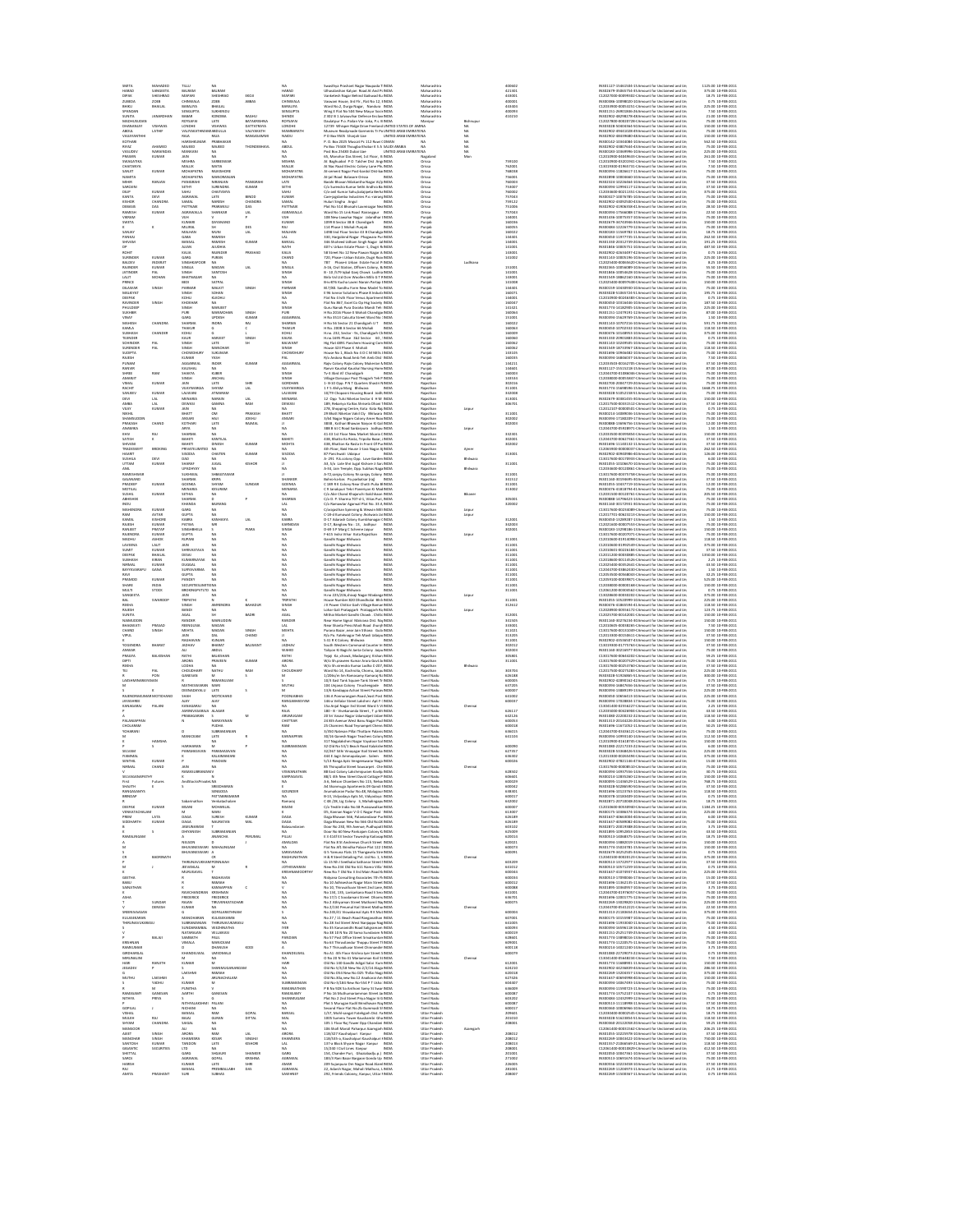| BHINEET<br>KUMAR                                             | SINGH                                 | VIKRAM                             | SINGH                              | VASHIST                                   | 2nd Floor Magnum Plaza Eldeco GreetNDIA                                                                                                                                                                                                       | Uttar Pradesh                                                           |         | 226010                                                     | IN302902-41034614-41Amount for Unclaimed and Un                                                                                                                                                                                                                       | 371.25 10-FEB-2011                                                                                                              |
|--------------------------------------------------------------|---------------------------------------|------------------------------------|------------------------------------|-------------------------------------------|-----------------------------------------------------------------------------------------------------------------------------------------------------------------------------------------------------------------------------------------------|-------------------------------------------------------------------------|---------|------------------------------------------------------------|-----------------------------------------------------------------------------------------------------------------------------------------------------------------------------------------------------------------------------------------------------------------------|---------------------------------------------------------------------------------------------------------------------------------|
| MASOODA<br>MAYA<br>KHATOOM                                   | WASTEE<br>NIGAM<br>NASTOGI            | NA<br>KRISHNA                      | <b>SWARL</b>                       | NA<br>NA<br>NISAM                         | 4/1316 a New S.s.nagar Dodhpur, ChiNDIA<br>448/48(a), Thakurganj Nagaria LuckniNDIA<br>45 Mahadevan Tola Fatehpur Up FaniNDIA                                                                                                                 | Uttar Pradesh<br>Uttar Pradesh                                          | Aligart | 226003                                                     | =12023900-00851027-0Amount for Unclaimed and Un<br>C12038900-00851027-0Amount for Unclaimed and Un<br>R100011-10197575-10Amount for Unclaimed and Un                                                                                                                  | 48.50 10-FEB-2011<br>75.00 10-FEB-2011<br>112.50 10-FEB-2011                                                                    |
| SUNIL<br>KUMA<br>DHAMMENDER<br>KUMAR                         | AGARWA                                | NA                                 | ĸ                                  | NA<br><b>AGARWAL</b>                      | 476, Sadar Bazar Ranikhet Almora INDIA                                                                                                                                                                                                        | <b>Uttar Pradesh</b><br><b>Uttar Pradesh</b>                            |         | 212601<br>263645                                           | IN301186-20072154-20 Amount for Unclaimed and Un                                                                                                                                                                                                                      | 75.00 10 FEB-2011                                                                                                               |
| MANJU<br>KAMLESH                                             | AGRAWA<br>GATTANI                     | <b>JWALA</b><br>ASHOK              | KUMAR                              | PRASAD<br>GATTANI                         | 49, Pushpanjali Bagh Phase- 2 Dayal INDIA<br>505 Gali Churi Wali Mendu Gate HatlINDIA                                                                                                                                                         | <b>Uttar Pradesh</b><br>Uttar Pradesh                                   |         | 282004<br>204101                                           | IN300556-10358790-10 Amount for Unclaimed and Un<br>C12038000-00024263-0Amount for Unclaimed and Un                                                                                                                                                                   | 75.00 10 FEB-2011<br>75.00 10-FEB-2011                                                                                          |
| RAJ<br>CHHAYA<br><b>CIMA</b>                                 | .<br>SUPTA                            | .<br>Katu                          | ĩц                                 | GUPTA<br>GUPTA                            | 58/65 Neel Wall Gall Birbana Road KINDIA<br>6/235 Vineet Khand Gomti Nager LucINDIA<br>621 A/2, W Block Juhi Scheme II P.o. INDIA<br>75 B Ganga Vihar Society Chinhat LucINDIA                                                                | Uttar Pradesh<br>Uttar Pradesh                                          |         | 208001<br>226010                                           | EXPOSITION CONTROL IS Amount for Unclaimed and Unit<br>R101330-13766459-18 Amount for Unclaimed and Unit<br>R100513-15193674-15 Amount for Unclaimed and Unit<br>R101330-17943743-11 Amount for Unclaimed and Unit                                                    | 37.50 10-FEB-2011<br>75.00 10-FEB-2011                                                                                          |
| CHANDRA<br>VINOD<br>NAMASI<br>SUBBIAH                        | SRIVASTAV<br>PARAMASI                 | NA<br><b>NAMASIVA</b>              | KONA                               | NA<br>SUBBIAH                             |                                                                                                                                                                                                                                               | <b>Uttar Pradesh</b><br>Uttar Pradesh                                   |         | 208027<br>226001                                           |                                                                                                                                                                                                                                                                       | 75.00 10-FEB-2011<br>37.50 10-FEB-2013                                                                                          |
| RAVI<br>PIYUSH                                               | MITTAL<br>PANDEY                      | RAI<br>SURENDRA                    | KUMAR<br>KUMAR                     | MITTAL<br>PANDEY                          | 795 Gali Dashavatar Kanskhar MathulNDIA<br>800 Panel Nasse Jalane Road, Oral<br>INDM                                                                                                                                                          | Uttar Pradesh<br>Uttar Pradesh                                          |         | 281001<br>285001                                           | IN302902-40022395-40 Amount for Unclaimed and Un<br>IN301055-10768682-10 Amount for Unclaimed and Un                                                                                                                                                                  | 75.00 10 FEB-2011<br>118.50.10.FFR.2011                                                                                         |
| VINCO<br>KUMAR<br>AMARJEET                                   | VARMAN<br>n<br>GANDHI                 | DARBAR                             | LAL                                | VARMAN                                    | 87/32 Acharya Nagar Kanpur<br>87-park Road Dehra Dun<br>INDIA<br>INDIA                                                                                                                                                                        | Uttar Pradesh<br><b>Uttar Pradesh</b>                                   |         | 208003<br>248001                                           | IN301557-10827086-10Amount for Unclaimed and Un                                                                                                                                                                                                                       | 75.00.10.6FR.2011<br>14.25 10 FEB-2011                                                                                          |
| KANTI<br>RADHIKA                                             | RANI<br>RASTOGI                       |                                    |                                    | GANDHI<br>AGARWAI<br>RASTOGI              | A - 55 Sector - 30 Noida<br>A 39/40 Dev Vihar Colony Moradabı                                                                                                                                                                                 | Uttar Pradesh<br>Uttar Pradesh                                          |         | 201301<br>244001                                           | IN301352-1082-1085-10-Amount for Unclaimed and Unit<br>C12010910-00020540-00mount for Unclaimed and Unit<br>IN301436-10433697-10-Amount for Unclaimed and Unit                                                                                                        | 150.00 10-FEB-2011<br>112.50 10-FEB-2011                                                                                        |
| VIKRANT<br>KUMAR<br>ABHISHER                                 | INGLE<br>AGRAWA                       | <b>UMENDRA</b>                     |                                    | INGLE                                     | A/695 Sector 19 Noida Uttar PradesHNDIA                                                                                                                                                                                                       | Uttar Pradesh<br>Uttar Pradesh                                          |         | 201301<br>221010                                           | IN300513-12786048-12 Amount for Unclaimed and Un<br>IN301127-15743208-15 Amount for Unclaimed and Un                                                                                                                                                                  | 300.00 10-FEB-2011<br>118.50 10-FEB-2011                                                                                        |
| <b>RAM</b><br>NIVAS<br><b>SEBAAN</b>                         | <b>AGARWAI</b><br>GLABAA              | LATE                               | KISHAN<br>RAM                      | NA<br>LAL                                 | Advocate D 64/29 2m 1a Bank ColorNDIA<br>8.1 Sindhu Nagar Kanpur Road LuckrINDIA<br>8.4 184 Vishal Khand 4 Gomti Nagar INDIA                                                                                                                  | Uttar Pradesh<br>Uttar Pradesh                                          |         | 226023<br>226010                                           | IN301557-10545456-10 Amount for Unclaimed and Un<br>IN300214-12141612-12 Amount for Unclaimed and Un                                                                                                                                                                  | 75.00 10 FEB 2011<br>118.50 10-FEB-2011                                                                                         |
| SANJAY<br>KAMLESH<br>KUMAR<br>KUMAR                          | <b>ACHARY</b><br><b>GUPTA</b>         | ADIXAND.<br>NAND                   | w                                  | SHARMA<br>ACHARYA<br>GUPTA                | 8-3/5 Aravali Apartment Sector-34 NdNDM<br>Badua Godam Mau MDM                                                                                                                                                                                | Uttar Pradesh<br>Uttar Pradesh                                          |         | 20130<br>275101                                            | IN301557-21753964-21 Amount for Unclaimed and Un<br>IN300394-17352129-17 Amount for Unclaimed and Un                                                                                                                                                                  | 34.50 10-FEB-2011<br>3.75 10-FEB-2011                                                                                           |
| KHEMKARAN<br>SINGH<br>RACHANA<br>KUMAR                       | KALAKOTI<br>SINGH                     | DIWAN<br>SANJAY                    | KUMAR                              | SINGH<br>SINGH                            | Bank Colony Do Naharia Bhotia ParadNDIA<br>C 21/834 Laxmi Niwas Chet Gani VaraNDIA                                                                                                                                                            | <b>Uttar Pradesh</b><br><b>Uttar Pradesh</b>                            |         | 263139<br>221001                                           | IN302902-43022127-43 Amount for Unclaimed and Un<br>IN302679-33365134-33 Amount for Unclaimed and Un                                                                                                                                                                  | 37.50 10-FEB-2011<br>150.00 10-FEB-2011                                                                                         |
| VAIBHAV<br>mon                                               | VERMA                                 | UDAI<br>CIBAN                      | KUMAR                              | VERMA                                     | C 23128 Kabir Chaura Kabir Chaura VANDIA                                                                                                                                                                                                      | Uttar Pradesh                                                           |         | 221001                                                     | IN301330-20816986-20 Amount for Unclaimed and Un                                                                                                                                                                                                                      | 525.00 10-FEB-2011                                                                                                              |
| SUNEETA<br>AMITABH                                           | SANJOY<br>IAISWA<br>DOIT              |                                    | w                                  | SANJOY<br>IAISWAL<br>NA                   | Cas par nash Create nash Create Virtuos<br>CBhasat Investment And Co. A/24/1 INDIA<br>C/o Ram Prakash Dixit 1/569 Rishi NaINDIA<br>C/o Ram Prakash Dixit 1/569 Rishi NaINDIA                                                                  | Uttar Pradesh<br>Uttar Pradesh<br><b>Uttar Pradesh</b>                  |         | 227817<br>231001<br>209861                                 | insurance and concessors communities in the international control of the INSUS116-10018442-10 Amount for Unclaimed and Unit<br>C12018600-00301525-0 Amount for Unclaimed and Unit<br>IN301127-15686435-15 Amount for Unclaimed and U                                  | 450.00 10-FEB-2011<br>63.75 10-FEB-2011<br>118.50 10-FEB-2011                                                                   |
| BALA<br>SAYED<br>MOHAMMAD                                    | TRIPURAS<br><b>TARIQ</b>              | 11 MALLIKARJUNA<br>ASLAM           | RAD<br>MOHAMMEAD                   | CHUNDURU<br>SAYED                         | C/o S Durga Prasad 90 Ram Vihar BallNDIA<br>C/o S M Ghufran Nadvi Staff Quater NNDIA                                                                                                                                                          | Uttar Pradesh<br><b>Uttar Pradesh</b>                                   |         | 248001<br>226007                                           | IN302679-36695043-36 Amount for Unclaimed and Un<br>IN300513-13362324-13 Amount for Unclaimed and Un                                                                                                                                                                  | 43.50 10-FEB-2011<br>15.00 10 FEB-2011                                                                                          |
| ARCHANT                                                      | KUMAR                                 | GOVIND                             | SINGH                              | RAM                                       | C/o Sunil Kumar Jaiswal VIII DhakauliiNDIA                                                                                                                                                                                                    | Uttar Pradesh                                                           |         | 225001                                                     | INTOOS13.13200344.13 Amount for Unriaimed and Un                                                                                                                                                                                                                      | 15.00 10-FEB-2011                                                                                                               |
| ROLI<br>SATYENDRA                                            | MATHUF<br>SINGH                       | SURESH<br>KPSINGI<br>VINCO         |                                    | MATHUR<br>NA                              | C-115 G-1 Ramprastha Ghaziabad INDIA<br>Cassia Road, (30/1), (windsor) Shipra INDIA                                                                                                                                                           | Uttar Pradesh<br>Uttar Pradesh                                          |         | 201011<br>201301<br>201301                                 | =1002579-34103453-34 Amount for Unclaimed and Unit<br>R302579-34103453-34 Amount for Unclaimed and Unit<br>R302579-34103453-30 Amount for Unclaimed and Unit<br>R302579-34058625-34 Amount for Unclaimed and Unit                                                     | -<br>75.00 10-FEB-2011<br>75.00 10-FEB-2011<br>75.00 10-FEB-2011                                                                |
| ANKIT<br>AJAY<br>MANJU                                       | JAIN<br>YADAV<br>SHARMA               | NARAYAN<br>RAMESH                  | klimar<br>Prem<br>CHANDRA          | JAIN<br>YADAV<br><b>BHARDWAI</b>          | Computer Sciences Corporation India INDM<br>D 180 B Brij Vihar Ghaziabad INDM<br>F 4 Plot No 305 Oyan Khand I IndirapINDIA                                                                                                                    | <b>Uttar Pradesh</b><br>Uttar Pradesh<br><b>Uttar Pradesh</b>           |         | 201011<br>201010                                           | IN301549-30171165-30 Amount for Unclaimed and Un                                                                                                                                                                                                                      | 7.50 10-FEB-2011<br>75.00 10-FEB-2011                                                                                           |
| PRAHLAD<br>NARAIN<br>ALKA                                    | MATHUR<br>KHANNA                      | NA<br>SH                           | BHARAT                             | NA.<br>BHUSHAN                            | F/4, Minakashi, Puram Mawana, RoadNDIA<br>Flat No. 15 Asha Dushe Vibar Sector - INDIA                                                                                                                                                         | Uttar Pradesh<br>Uttar Pradesh                                          |         | 201010                                                     | C13025900-00073341-0Amount for Unclaimed and Un<br>IN300351-50001093-50 Amount for Unclaimed and Un                                                                                                                                                                   | 43.50 10 FEB-2011<br>225.00 10-FEB-2011                                                                                         |
| SUDHA                                                        | SHARM                                 | SHYAM                              | LAL<br>MUKH                        | SHARMA                                    | File No 5-106 Fd Corporate Group HdNDIA<br>File No-5-2/801 8th Floor Plot No-7 NNDIA<br>Gajia Tola Trimohani Road . Miszapur INDIA<br>Gajia Tola Trimohani Road . Miszapur INDIA                                                              | <b>Uttar Pradesh</b>                                                    |         | 20130<br>201001                                            | =100131-00524547-10 <i>Amount</i> for Unclaimed and Unit<br>N300476-10554547-10 <i>Amount</i> for Unclaimed and Unit<br>N301557-21151191-21 <i>Amount</i> for Unclaimed and Unit                                                                                      | 37.50 10 FEB-2011                                                                                                               |
| PITAMBEI<br>PRANAY<br>singh<br>Kumar<br>UDAY<br>PAL          | TYAGI<br>TRIPATHI<br>SINGHCHAUHAN JAI | <b>SR</b>                          | PRAKASH                            | ilam<br>Na<br>CHAUHAN                     | H No 287 Mohalla Chinti Majara WarlNDIA                                                                                                                                                                                                       | Uttar Pradesh<br>Uttar Pradesh<br>Uttar Pradesh                         |         | 262405                                                     | C13041400-06003281-0Amount for Unclaimed and Un                                                                                                                                                                                                                       | 18.75 10-FEB-2011<br>0.75 10-FEB-2011<br>75.00 10 FEB-2011                                                                      |
| <b>SURENDRA</b><br>KESAR<br>MAYANK                           | SRIVASTAVA<br><b>JAIN</b>             | <b>SUBODE</b>                      | KUMAR                              | SRIVASTAVA<br><b>JAIN</b>                 | rı vo zav rensun unım neyara vermesinde<br>H No 37 Saregyan Kairana Musaffar INDIA<br>H No 37 Saregyan Kairana Musaffar INDIA<br>H S6-d'Dr Najendra Pd Road J Hamil - INDIA<br>House No 4/410 Vikas Nagar Dist LuiNDIA<br>House No 4/410 Vika | Uttar Pradesh<br>Uttar Pradesh                                          |         | 271001<br>247774                                           | IN301557-21642863-21 Amount for Unclaimed and Un<br>IN302902-48087645-48 Amount for Unclaimed and Un                                                                                                                                                                  | 75.00 10 FEB-2011<br>75.00 10 FEB 2011                                                                                          |
| MADHUI                                                       | .<br>DUBEY                            | RAM                                |                                    | MISHRA                                    |                                                                                                                                                                                                                                               | <b>Uttar Pradesh</b>                                                    |         | 284001                                                     | =1020304-17016964-17Aenount for Unclaimed and Unit<br>=10101588-20055818-20Aenount for Unclaimed and Unit<br>=101029900-02036978-0Aenount for Unclaimed and Unit                                                                                                      | 75.00 10 FEB-2011                                                                                                               |
| CHAND<br>CHANDRA<br><b>SURES</b><br>DEVESH<br>VINOD<br>KUMAR | GUPTA<br>MISRA<br>SHRIMAL             | SHRI<br>SURENDR<br>LATE            | LBABL<br>NATH                      | RAM<br>MISRA<br>KRISHNA                   | House No. 442/183 A Jamail Ganj ( NINDIA                                                                                                                                                                                                      | Uttar Pradesh<br>Uttar Pradesh<br><b>Uttar Pradesh</b>                  |         | 200662<br>226022<br>226003                                 | IN300556-10112647-10 Amount for Unclaimed and Un                                                                                                                                                                                                                      | 75.00 10-FEB-2011<br>75.00 10-FEB-2011<br>12.00 10 FEB-2011                                                                     |
| SHIV<br>HARL<br>MANOJ<br>KUMAR                               | CHOMAL<br>SHARMA                      | BANWARI<br>KISHAN                  | 1AI<br>LAL<br><b>LAL</b>           | SHARMA<br>SHARMA                          | House No.346, Block-c 8th Cross StreeNDIA<br>Khatibaba Jhansi<br>INDIA                                                                                                                                                                        | <b>Uttar Pradesh</b><br>Uttar Pradesh                                   |         | 201308<br>284001                                           | IN302679-30710735-30 Amount for Unclaimed and Un<br>IN300394-17083262-17 Amount for Unclaimed and Un                                                                                                                                                                  | 118.50 10-FEB-2011<br>75.00 10 FEB-2011                                                                                         |
| .<br>Sanjay                                                  | GLABAA<br>ustod                       | NA<br>LATE                         |                                    | NA                                        |                                                                                                                                                                                                                                               | Uttar Pradesh<br>Uttar Pradesh                                          |         | 201301                                                     |                                                                                                                                                                                                                                                                       |                                                                                                                                 |
| ASHA                                                         | SRIVASTAVA                            | UMSAHANKAI                         |                                    | LAL                                       | L. 1/91, B. Priya Darshni Yozna Shapur INDIA<br>M/s Rajasthan Spg & Wvg Mills Ltd A INDIA<br>M-73 Chandra Jyoti Bhawan Sanjay GINDIA                                                                                                          | <b>Uttar Pradesh</b>                                                    |         | 226028                                                     | =12032700-00134049-04mount for Unclaimed and Un<br>IN300205-10423284-10.4mount for Unclaimed and Un<br>IN300394-17556068-17.4mount for Unclaimed and Un                                                                                                               | 7.50 10-FEB-2011<br>75.00 10-FEB-2011<br>101.25 10-FEB-2011                                                                     |
| CHETAN<br>KUMAR<br>MANI<br><b>STOCK</b>                      | <b>AGGARWAL</b><br><b>BROKERSLTD</b>  | NA<br>NA                           |                                    | NA<br>NA                                  | Mahalaxmi Carvassers Ismailpur PostINDIA<br>Mani Stock Brokers Limited 208 ChinfNDIA                                                                                                                                                          | Uttar Pradesh<br><b>Uttar Pradesh</b>                                   |         | 273005<br>226019                                           | IN300011-10336624-10 Amount for Unclaimed and Un<br>IN302025-34011826-34 Amount for Unclaimed and Un                                                                                                                                                                  | 75.00 10-FEB-2011<br>127.50 10-FEB-2011                                                                                         |
| <b>AWADHESH</b><br>KUMAR<br>MANOJ<br><b>CUMA</b>             | BARANWAL<br>iain<br>Agrawai           | BALRAM<br>NAVRATAR<br>LATE         | PRASAD                             | BARANWAL<br>MAL                           | N-14/67 A-5d Krishnadeo Nagar ColorNDIA                                                                                                                                                                                                       | Uttar Pradesh<br>Uttar Pradesh<br>Uttar Pradesh                         |         | 221010<br>273001<br>201001                                 | C12044700-04326561-0Amount for Unclaimed and Un                                                                                                                                                                                                                       | 75.00 10 FEB-2011<br>18.75 10-FEB-2011<br>118.50 10-FEB-2011                                                                    |
| VIVEKANAA                                                    | TRIPATHI                              | c<br>NA                            | EPCL                               | HOUSING                                   | 1920 Francisco Antonio Market GorakhyNDIA<br>R 12/48 Raj Nagar Ghaziabad U P - INDIA<br>Sector - 56, Noida<br>Shree Niwas House No 5 10/49 2 C HNDIA                                                                                          | <b>Uttar Pradesh</b>                                                    |         | 201301                                                     | C12010600-00564008-0Amount for Unclaimed and United States (12010600-00564008-0Amount for Unclaimed and United States (12010600-0000593-1.0Amount for Unclaimed and United States (12010600-00005071-0Amount for Unclaimed and                                        | 37.50 10-FEB-2011                                                                                                               |
| PRATAL<br>UDAI<br>MOHD                                       | SINGH<br>AYYUB                        | HAZI                               |                                    | NA<br>SIXANDAF                            | Top Khana Bari Road Bala Gani Opp- VNDIA                                                                                                                                                                                                      | Uttar Pradesh<br><b>Uttar Pradesh</b>                                   | Lucknow | 226003                                                     | IN301557-22245182-22 Amount for Unclaimed and Un                                                                                                                                                                                                                      | 12.00 10-FEB-2011<br>75.00 10-FEB-2011                                                                                          |
| VASUDEV<br>VISHAL<br>KUMAR                                   | DANGWA<br>AGRAWAL<br><b>GIBLIBAN</b>  | NA                                 |                                    | NA.<br>AGRAWAL                            | Udey Niketan Camal Back Road MustNDIA<br>Vishal Kumar Agarwal Awas Vikas MalNDIA                                                                                                                                                              | Uttar Pradesh<br>Uttar Pradesh                                          | Lucknow | 202412                                                     | C12033200-00299335-0Amount for Unclaimed and Un<br>IN302404-10142566-10 Amount for Unclaimed and Un                                                                                                                                                                   | 800.00 10-FEB-2011<br>25.00.10.658.2011                                                                                         |
| RAVISE<br>MURLI<br>MANOHAI                                   |                                       | JHABARMAL<br>MANSUKHLAI            |                                    | NA.<br>CHAUDHAR                           | vinne Kumer Agerwei Awes vikes MunculA<br>Hro SB Strt Dugalakhola Town DugaliNDIA<br>" Ganges Garden " 106, Kiran ChandriNDIA<br>1 Portuguese Church Street KolkataiNDIA                                                                      | Uttarakhand<br>West Bengal<br>West Bengal                               |         | 711102                                                     | =12044700-05677370-04mount for Unclaimed and Un<br>=12044700-05677370-04mount for Unclaimed and Un<br>=N300327-10171765-104mount for Unclaimed and Un<br>=N301313-21080516-214mount for Unclaimed and Un                                                              | 75.00 10-FEB-2011                                                                                                               |
| NIMISH<br>KUMAR<br>ALPANA                                    | CHAUDHARY<br>SANGHANI<br>SANGHANI     | MANSUKHLAL                         |                                    | SANGHAN<br>SANGHAN                        | 1 Portuguese Church Street Kolkata INDIA                                                                                                                                                                                                      | West Bengal                                                             |         | 700001<br>700001                                           | IN301313-21076594-21 Amount for Unclaimed and Un                                                                                                                                                                                                                      | 55.50 10-FEB-2011<br>118.50 10-FEB-2011<br>474.00 10-FEB-2011                                                                   |
| SATRUGHAN<br><b>NIGHA</b>                                    | SINGH<br><b>JINDAL</b>                | <b>BAM</b><br><b>AIAY</b>          | SAKAL                              | SINGH<br><b>INDAL</b>                     | 1/2 Lord Sinha Road Kolkata INDIA<br>1/a, Block-b, Side - Oth., Pramatesh BINDIA                                                                                                                                                              | West Bengal<br>West Bengal                                              |         | 700071<br>700019                                           | IN301629-10018407-10Amount for Unclaimed and Un<br>C13020800-00292700-0Amount for Unclaimed and Un                                                                                                                                                                    | 150.00 10-FEB-2011<br>592.50.10.FFR.2011                                                                                        |
| GOUTAM                                                       | DAS                                   | NA                                 |                                    | .<br>NA                                   | .<br>I/a, Gobinda Paul Lane, Kolkata WbINDIA                                                                                                                                                                                                  | West Bengal                                                             | Kolkata | 712232                                                     | C12034500-00517152-0Amount for Unclaimed and Un                                                                                                                                                                                                                       | 37.50 10-FEB-2011                                                                                                               |
| BISHNU<br>SHANTA<br>DEVI<br>SHARMILA                         | AGARWAI<br>MOHTA<br>DEY               | <b>SUKALYAN</b>                    | LALL                               | NA<br>MOHTA<br>DEY                        | 100 Bireshwar Banerjee St Hind MotoINDIA<br>112, Baithak Khana Road Near AhmedNDIA<br>118. Panchanantala Lane Chinsurah INDIA                                                                                                                 | West Bengal<br>West Bengal<br>West Bengal                               |         | 712101                                                     | C12033200-05788857-0Amount for Unclaimed and Un<br>IN300327-10083542-10Amount for Unclaimed and Un<br>IN302951-20042372-20 Amount for Unclaimed and Un                                                                                                                | 750.00 10-FEB-2011<br>37.50 10-FEB-2011<br>75.00 10-FEB-2011                                                                    |
| SANTOSH<br>KUMAR<br><b>BMA</b>                               | AGARWA<br>WEALTHCREATORINA            | Sarrw                              | Mall                               | Agarwal<br>NA                             | 13, Bysack Street, 1st Floor, Kolkata INDIA<br>14/1. Paul Mansion, 1st Floor, 6. BINDIA                                                                                                                                                       | West Bengal<br>West Benita                                              |         | 700007<br>700020                                           | IN302654-10010044-10Amount for Unclaimed and Un<br>IN303181-10006498-10Amount for Unclaimed and Un                                                                                                                                                                    | 75.00 10 FEB-2011<br>375.00 10-FEB-2011                                                                                         |
| BMA<br>SRUTI<br>WEALTH                                       | CREATORSPVTLTD N                      |                                    | KLIMAN                             | <br>BANKA                                 | 14/1, Paul Mansien, 1st Floor, 6, Bishshill<br>165, G.t. Road (south) 2nd Floor, Shilshill<br>17 Bysack Street Calcutta INDIA                                                                                                                 | West Bengal<br>West Bengal<br>West Bengal                               | Kolkata | 711102                                                     | =12046300-00023115-0Amount for Unclaimed and Un<br>IN300327-10491035-10Amount for Unclaimed and Un<br>IN300327-10491035-10Amount for Unclaimed and Un                                                                                                                 | 150.00 10-FEB-2011<br>43.50 10-FEB-2011<br>11.25 10-FEB-2011                                                                    |
| RAJENDRA<br>KUMA<br>MAHENDRA<br>KUMAR                        | JAIN<br>JAIN                          | GAI<br>NA                          | KUMAR                              | <b>JAIN</b><br>NA.                        | 17 Bysack Street Calcutta<br>INDM                                                                                                                                                                                                             | West Bengal                                                             |         | 700007<br>700003                                           | IN300360-20246550-20 Amount for Unclaimed and Un                                                                                                                                                                                                                      | 10.50 10 FEB-2011                                                                                                               |
| SATYENDRA<br>KUMAR<br>PALAMOOTTIL<br>JOHN                    | <b>JAIN</b><br>MATHEW                 | GAIKUMAR<br>NA                     |                                    | <b>JAIN</b><br>NA.                        | 17 Bysack Street Calcutta<br>INDIA<br>17. Ripon Lane. Kolkata<br><b>INDIA</b>                                                                                                                                                                 | West Bengal<br>West Bengal                                              |         | 700003<br>700016                                           | IN300360-20389944-20 Amount for Unclaimed and Un<br>IN300601-10062196-10 Amount for Unclaimed and Un                                                                                                                                                                  | 10.50 10 FEB-2011<br>237.00 10-FEB-2011                                                                                         |
| PAWAN<br>MANIK                                               | DALMIA<br>BAHETI                      | MR<br>BANSILAL                     | <b>BAMESH</b>                      | KUMAR<br>BAHETI                           |                                                                                                                                                                                                                                               | West Bengal<br>West Bengal                                              |         | ,<br>,,,,,,,,                                              |                                                                                                                                                                                                                                                                       | 43.50 10-FEB-2011<br>150.00 10-FEB-2011                                                                                         |
| SULOCHANA<br>DEBI                                            | BAGARIA<br>MISHRA                     | OM<br>SRI                          | PRAKASH                            | BAGARIA<br>MISHRA                         | 27, 1986<br>2015 - Jacob Karani Kalkata West BrNDIA<br>2015 - Jacob Kalkata Street Kolkata INDIA<br>21/1, Girish Banerjee Lane 2nd Floor, INDIA<br>21/1, Girish Banerjee Lane 2nd Floor, INDIA                                                | West Bengal<br>West Bengal                                              |         | 700025<br>711101                                           | =1000360-22633848-22Amount for Unclaimed and Unit<br>R300360-22633848-22Amount for Unclaimed and Unit<br>R300360-21630704-21Amount for Unclaimed and Unit<br>C12019105-00241549-0Amount for Unclaimed and Unit                                                        | 75.00 10-FEB-2011                                                                                                               |
| KUMA<br>MANOJ<br><b>ASHOK</b><br>KUMAR                       | AGARWA                                | MAHABIR                            | SIDDHANA'<br>PRASAD                | <b>AGARWAL</b>                            | 210, J.I. Bajaj Street 3rd Floor CalcuttNDIA                                                                                                                                                                                                  | West Bengal                                                             |         | 700003                                                     | IN300327-10110469-10 Amount for Unclaimed and Un                                                                                                                                                                                                                      | 75.00 10-FEB-2011<br>505.50 10-FEB-2011                                                                                         |
| SANTIMOV<br>NEHA                                             | MUKHERJEE<br>KOTHAR                   | MUKHERJER<br><b>DPAK</b>           |                                    | NA.<br>KOTHAN                             | .<br>22b, Garcha 1st Lane Ground Floor, BINDIA<br>23/7 Ray Street Bhaunipur Calcutta INDIA                                                                                                                                                    | West Benga<br>West Benga                                                |         | 700019<br>700020                                           | IN300476-40150312-40 Amount for Unclaimed and Un<br>IN301151-13082885-13 Amount for Unclaimed and Un                                                                                                                                                                  | 299.25 10-FEB-2011<br>75.00 10 FEB 2011                                                                                         |
| PHYMAL<br>TRADER<br>NATH<br>RABINDRA                         | pyrtro                                | <b>SR</b>                          | CHARAN                             | BHATTACHARJEE                             | 247 http://www.unitediper.com/unitediper.com/unitediper.com<br>25 Brindaban Mullick Lane KadamtalaNDIA<br>25, Ganga Prasad Mukherjee Road, NNDIA                                                                                              | West Bengal<br>West Bengal                                              | Kolkat  | 711101                                                     | <b>Exposure - Exposure - Exposure Inc.</b><br>C12034100-00031552-0Amount for Unclaimed and Un<br>IN302898-10047389-10Amount for Unclaimed and Un<br>IN301151-27605669-27Amount for Unclaimed and Un                                                                   | 43.50 10-FEB-2011                                                                                                               |
| SAROJ<br><b>ASHOK</b>                                        | ehattachariee<br>Saraf<br>SANGHI      | PURLISHOTTAN<br>LATE               | LAL<br>SHANKAR                     | <b>BAJAJ</b><br>LAL                       | 26 A/h/14, Ramkamal Street Kolkata JNDIA                                                                                                                                                                                                      | West Bengal<br>West Bengal                                              |         | 700025<br>700023                                           | IN302017-10156034-10 Amount for Unclaimed and Un                                                                                                                                                                                                                      | 43.50 10-FEB-2011<br>12.00 10-FEB-2011<br>7.50 10-FEB-2011                                                                      |
| BHAGWATI<br>DEVI<br>KANTI<br>LAI                             | SARAF<br>SHARMA                       | LATE                               | BHAGIRATH                          | SARAF<br>PRASAD                           | .<br>275/276 Bangur Avenue Block A 2nd INDIA<br>27a, Dr. Rajendra Road Near NorthersNDIA                                                                                                                                                      | West Bengal<br>West Bengal                                              |         | 700055<br>700020                                           | IN300484-12127462-12 Amount for Unclaimed and Un<br>IN300327-10174598-10 Amount for Unclaimed and Un                                                                                                                                                                  | 75.00 10 FEB-2011<br>375.00 10-FEB-2011                                                                                         |
| KUMAR<br>AWADH                                               | ина<br>ЧNGН<br>KAMDA                  | <b>BAMBRICH</b><br>KANTI           | w                                  | SINGH<br>KAMDAR<br>NA                     | 3 Kundan Bye Lane Howrah Howrah INDIA                                                                                                                                                                                                         | West Bengal                                                             |         | 71120<br>700073                                            | =12023900-00605478-0Amount for Unclaimed and Unit<br>C12029900-00665478-0Amount for Unclaimed and Unit<br>C12034700-04849987-0Amount for Unclaimed and Unit                                                                                                           | 75.00 10-FEB-2011                                                                                                               |
| DIVYA<br>RAM<br>SWARDO<br>ANKIT                              | GOENKA<br>KANOCIA                     | w٨<br>ALO <sub>12</sub>            | KUMAR                              | KANODIA                                   | 3 Surti Bagan Lane Near Moonlight CINDIA<br>3, Reagon Park - Kolkata West BengaliNDIA<br>31 1 Motrumal Lohia Lane Howrah VNDIA                                                                                                                | West Bengal<br>West Bengal<br>West Bengal                               | Kolkata | 711106                                                     | IN300214-11653880-11 Amount for Unclaimed and Un                                                                                                                                                                                                                      | 75.00 10-FEB-2011<br>375.00 10-FEB-2011<br>150.00 10-FEB-2011                                                                   |
| KISHAN<br>KUMAR<br>JIBAN<br>KRISHNA                          | KEDIA<br>DEY                          | SATYANARAIN<br>LATE                | CHARLE                             | KEDIA<br>CHANDRA                          | 32, Ezra Street, Room No 810 CalcutINDIA<br>34/7, Bhattacharya Para Lane P.s. ShilNDIA                                                                                                                                                        | West Bengal<br>West Benita                                              |         | 700001<br>711104                                           | IN300693-10022038-10 Amount for Unclaimed and Un<br>IN300958-10107373-10 Amount for Unclaimed and Un                                                                                                                                                                  | 55.50 10-FEB-2011<br>43.50 10 FEB-2011                                                                                          |
| <b>MARIN</b>                                                 | BISWAS<br>HUSSAIN                     |                                    |                                    | NA<br>NA<br>UDDIN                         |                                                                                                                                                                                                                                               |                                                                         | Kolkata |                                                            |                                                                                                                                                                                                                                                                       |                                                                                                                                 |
| TAFAZZL<br>EXPORT<br>DAIFY                                   | PVTLTD                                | NA                                 |                                    | NA                                        | 39/27, Nilachal Birati Kokata West INDIA<br>38/27, Nilachal Birati Kokata West INDIA<br>39 Ramlal Mukherjee Lane 2nd Floor INDIA                                                                                                              | West Bengal<br>West Bengal<br>West Bengal                               |         | 700005<br>711106                                           | =12046300-00133396-04mount for Unclaimed and Un<br>IN103028-53343076-53 Amount for Unclaimed and Un<br>IN103028-53343076-53 Amount for Unclaimed and Un                                                                                                               | 7.50 10-FEB-2011<br>0.75 10-FEB-2011<br>21.75 10-FEB-2011                                                                       |
| SUJAY<br>PAWAN<br>KUMAR                                      | KHANDELWAL<br>JHUNJHUNWALA Late       | Shiv                               | Shankar<br>Gouri                   | Khandelwal<br>Shanker                     | 3rd Floor 5 Harish Mukherjee Road PdNDIA<br>40, Burtolla Street, 3rd Floor, KolkataINDIA                                                                                                                                                      | West Bengal<br>West Bengal                                              |         | 700025<br>700003                                           | IN301774-10235516-10 Amount for Unclaimed and Un<br>IN302654-10008383-10 Amount for Unclaimed and Un                                                                                                                                                                  | 150.00 10-FEB-2011<br>43.50 10 FEB-2011                                                                                         |
| GOUTAM                                                       | SAHA                                  | JAGADISH                           | CHANDRA                            | <b>SAHA</b>                               | 400/1 A Prince Anowar Shah Road KrNDIA                                                                                                                                                                                                        | West Bengal                                                             |         | 700045                                                     | C12033200-03158781-0Amount for Unclaimed and Un                                                                                                                                                                                                                       | 37.50 10 FEB-2011                                                                                                               |
| REENA<br>ANITA<br>SATYAIT                                    | KUNDU<br>ROY<br>CHAKR                 | SANAT<br>TAPAN<br>SUBIR            | KANTI<br>KUMAR                     | KUNDU<br>ROY                              | Total Asia, College Street Kolkata<br>47/4, Kali Banerjee Lane Howrah HNDIA<br>49 Kalikapur Road South 24 Pgs KolkaNDIA<br>493/3/b, G. T. Road (s) Howrah HNDIA                                                                               | West Bengal<br>West Bengal                                              |         | 700071<br>711101                                           | EXECUTE TO ANNOUNCE IN A UNITED AND RELEASE IN A UNITED AND CONTRACT TO A UNITED A UNITED AND CONTRACT IN A UNITED AND CONTRACT ON A UNITED AND CONTRACT ON A UNITED AND CONTRACT ON A UNITED AND CONTRACT ON A UNITED AND CON                                        | 37.50 10-FEB-2011<br>75.00 10-FEB-2011                                                                                          |
| ARPITA                                                       | CHORARIA<br>DHANUKA                   | NIRMA<br><b>BIMAL</b>              | KUMAR<br>KUMAR                     | CHAKRABORTY<br>CHORARIA<br>DHANUKA        | 493/b G T Road (s) Block B K Flat No 2NDIA                                                                                                                                                                                                    | West Bengal<br>West Bengal<br>West Bengal                               |         | 700078<br>711102<br>711102                                 | IN301549-19622132-19 Amount for Unclaimed and Un                                                                                                                                                                                                                      | 112.50 10-FEB-2011<br>74.25 10-FEB-2011<br>43.50 10-FEB-2011                                                                    |
|                                                              |                                       | DR                                 | NIMAL<br>KUMAR                     | CHARAN<br>THARAD                          | 5/1. Kanuna Pukur Road P.o. BelunmatNDIA<br>5/1. Kashi Bose Lane 2nd Floor Opp. KNDIA                                                                                                                                                         | West Bengal<br>West Bengal                                              |         | 711202<br>700006                                           | C12027800-00028560-0Amount for Unclaimed and Un<br>IN100327-10242684-10 Amount for Unclaimed and Un                                                                                                                                                                   | 75.00 10 FEB-2011<br>43.50 10 FEB 2011                                                                                          |
| PRAMILA<br><b>SUPRIYA</b>                                    | <b>BAKSHIT</b>                        |                                    |                                    | SHOSH<br>PADA                             | 574, Kalim salah satu satu root Cypr. Interve<br>52 Rajkumar Mukherjee Road P.o alatNDIA<br>55/1, Sarsuna Main Road - Kolkata - INDIA<br>57 Rishi Arabindo Sarani - Kolkata - INDIA                                                           | West Bengal                                                             |         |                                                            |                                                                                                                                                                                                                                                                       |                                                                                                                                 |
| MANJULA<br>peyr<br>ABHUT                                     | THARAC<br>GHOSH                       | KRISHNA                            | PRASAD                             |                                           |                                                                                                                                                                                                                                               |                                                                         |         | 700035                                                     |                                                                                                                                                                                                                                                                       |                                                                                                                                 |
| TULSI<br>DEBI                                                | NATH<br>PALIL                         | AIT<br>LATE<br>RAMHAR              | DWUA                               | PAUL                                      |                                                                                                                                                                                                                                               | West Bengal<br>West Bengal                                              |         | 700051<br>70009                                            | 8100502-40622100-40 Amount for Unclaimed and Unit<br>18302902-40622100-40 Amount for Unclaimed and Unit<br>18300693-10098717-10 Amount for Unclaimed and Unit                                                                                                         | 112.50 10-FEB-2011<br>509.25 10-FEB-2011<br>150.00 10-FEB-2011                                                                  |
| NILANJAN<br>KUMAR<br>MANOJ                                   | SAHA<br>AGARWALLA                     | NIRMAL<br>PARMESHWAF               | KUMAR<br>LAL.                      | SAHA<br>AGARWALLA                         | 58, Moulana Azad Sarani City Centre INDIA                                                                                                                                                                                                     | West Bengal                                                             |         | 713216<br>700032                                           | IN301696-10391707-10 Amount for Unclaimed and Un<br>C12010600-00513914-0Amount for Unclaimed and Un                                                                                                                                                                   | 3.75 10 FEB-2011<br>225.00 10-FEB-2011                                                                                          |
| ANJANA<br>NEEPRO<br>TRADING                                  | KAKRANIA<br>muse                      |                                    |                                    | NÄ                                        | 6/71 B Bijoy Garh Flat No- 4 Nr GandiNDIA<br>62 Badal Para Lane Salkia Howrah - INDIA                                                                                                                                                         | West Bengal<br>West Bengal<br>West Bengal                               | Kelkung | 711106                                                     | IN300685-10055931-10 Amount for Unclaimed and Un<br>C12035000-00088533-0Amount for Unclaimed and Un                                                                                                                                                                   | 00.00.10.658.2011<br>562.50 10 FEB-2011                                                                                         |
| RAJESH<br><b>SUSHM</b>                                       | <b>GUPTA</b><br>SHAH                  | EHAC<br>CHANDRA                    | SEKHAR                             | NA<br><b>GUPTA</b><br>SHAH                | 65, Manchar Das Street, Sonapatti 1s/NDIA<br>65/1b, College Street Kolkata<br>7/2 A, Madan Pal Lane Kolkata.<br>INDM                                                                                                                          | West Bengal<br>West Bengal                                              | Kolkata | 70002                                                      |                                                                                                                                                                                                                                                                       | 37.50 10-FEB-2011<br>375.00 10-FEB-2011                                                                                         |
| ANJANA<br>SANGITA                                            | <b>JAIN</b><br>SARAE                  | <b>SUNIL</b><br>SURESH             | KUMAR                              | <b>JAIN</b><br>SARAF                      | 75. Deshbandhu Nasar Road UttarpartNDIA<br>75/1, Beadon Street Kolkata<br>INDM                                                                                                                                                                | West Bengal<br>West Bengal                                              |         | 712233<br>700006                                           | C12026501-00022151-0Amount for Unclaimed and Univ IN302017-10058127-10Amount for Unclaimed and Uni<br>IN302496-10001382-10 Amount for Unclaimed and Un<br>IN302951-20012367-20Amount for Unclaimed and Un                                                             | 43.50 10-FEB-2011<br>82.50 10-FEB-2011                                                                                          |
| NEHA                                                         | CHAUDHARY<br>BHAUMIN                  | BHAGAWT                            | PRASAD                             | CHAUDHAR                                  | 76b, Battala Dye Lane Hindmotor HolNDIA                                                                                                                                                                                                       | West Benita                                                             |         | 712233                                                     | IN302515-10048407-10Amount for Unclaimed and Un                                                                                                                                                                                                                       | 175.00.10.658.2011                                                                                                              |
| MAN                                                          |                                       | LATÉ<br>MRASHI                     | sunil<br>Kumar                     |                                           |                                                                                                                                                                                                                                               | West Benga<br>West Benga                                                |         | 712235<br>700006                                           |                                                                                                                                                                                                                                                                       |                                                                                                                                 |
| RAI<br>ANIL<br>KUMAR<br>MS<br>SAMARPITA<br>SEEMA             | PODDAF<br>DEY<br>BOSE                 | RAM<br>LT.<br>TONOY                | KARAN<br>RABIN                     | KUMAR<br>DEY<br>PODDAR<br>CHANDRA<br>BOSE | 707, uses or of Banery Lane P.o. KolNDIA<br>87, bala Ramdey Street Kolkata NDIA<br>9 12 Labazar St Kolkata West Bengal INDIA<br>9 Syed Amir Ali Avenue Kolkata<br>91/39 H Bosepulour Road, Calcutta<br><b>INDIA</b>                           | West Bengal<br>West Bengal<br>West Bengal                               |         | 700001<br>700017<br>700042                                 | IN300853-10052239-10Amount for Unclaimed and Unit<br>IN300853-10052239-10Amount for Unclaimed and Unit<br>C12019103-00034945-0Amount for Unclaimed and Unit<br>IN301250-28483266-28 Amount for Unclaimed and Un<br>IN300484-10519323-10 Amount for Unclaimed and Un   | 75.00 10-FEB-2011<br>75.00 10-FEB-2011<br>0.75 10-FEB-2011<br>75.00 10-FEB-2011<br>12.00 10-FEB-2011                            |
| SAMPAT<br>KUMAR                                              | MISHRA                                | VISHWANATH                         |                                    | MISHRA                                    | Ag79 Salt Lake City Kolkata<br>INDIA                                                                                                                                                                                                          | West Benita                                                             |         | 700091                                                     | IN301549-17400412-17 Amount for Unclaimed and Un                                                                                                                                                                                                                      | 75.00 10 FEB-2011                                                                                                               |
| TARUN<br>SWAPAT<br><b>CUMA</b><br>NARESHBHA                  | PRASAD                                | DIBA<br>NARESHBHA                  | <b>HARDEY</b>                      |                                           | <b>Indul Station Road P.o. Jho</b><br>Valt Ensineer Civil Gammon                                                                                                                                                                              | Wes.<br>West Bengal<br>West Bengal                                      |         | 713212                                                     | IN300853-10030975-10 Amount for Unclair<br>IN300884-12600713-12 Amount for Unclair                                                                                                                                                                                    | 75.00 10-FEB-2011<br>15.00 10-FEB-2011                                                                                          |
| NIRANJAN<br>SUDIPTA<br>PRITI                                 | BOSE<br>AGARWA                        | SANJAY                             |                                    | PRASAD<br>NA<br><b>AGA/IWA)</b>           | B 2 Collins Path Bidhannagar Collins PINDIA<br>B C Sen Road North Thakurpukur AgaINDIA<br>Ba/32 Salt Lake City Sector   Kolkata   NDIA                                                                                                        | West Bengal<br>West Bengal<br>West Bengal                               |         | 700064                                                     | IN302902-47195072-47 Amount for Unclaimed and Un<br>C12019103-00183065-0Amount for Unclaimed and Un<br>IN300484-12630452-12 Amount for Unclaimed and Un                                                                                                               | 22.50 10-FEB-2011<br>37.50 10-FEB-2011<br>0.75 10 FEB-2011                                                                      |
| KAMAL<br>PRAKASH<br>KUMAR                                    | BHANDARI<br>PRADHAN                   | <b>BIRDH</b><br>GOVING             | PRASAD                             | <b>BHANDAR</b><br>PRADHAN                 | <b>Bhandari Brothers 16 Netail Subhas RINDIA</b><br>Bodhi Mare Development Area GanetINDIA                                                                                                                                                    | West Bengal<br>West Bengal                                              |         | 700001<br>737101                                           | IN300360-22451154-22 Amount for Unclaimed and Un<br>IN300484-11727194-11 Amount for Unclaimed and Un                                                                                                                                                                  | 114 75 10 FFR.2011<br>22.50 10 FEB 2011                                                                                         |
| <b>YUGAND</b>                                                | MASKI                                 | BASALIAE                           |                                    | MASKI                                     | Town Rajarhat Animikha HNDIA<br>C 2/3 New                                                                                                                                                                                                     | West Bengal                                                             |         | 700151                                                     | N301151-27705193-27 Amount for Unclaimed and Un                                                                                                                                                                                                                       | 75.00 10-FEB-2011                                                                                                               |
| Sunita<br>KANAK<br>KANTI                                     | Agarwal<br>RAY                        | Bed<br>SR                          | KRISHNAPAC                         | Agarwal<br>RAY                            | C/2/3 NW - Lowin Ingerial Pitation C/0<br>Anand Distributors Taxi Stand PulNDIA<br>C/o Industrial Minerals Metals 12b NNDIA                                                                                                                   | West Bengal<br>West Bengal                                              |         | 723101<br>700001                                           | IN302978-10019668-10 Amount for Unclaimed and Un<br>IN301250-28402226-28 Amount for Unclaimed and Un                                                                                                                                                                  | 6.00 10-FEB-2011<br>375.00 10-FEB-2011                                                                                          |
| SANJU<br>SANJU                                               | JAIN<br><b>JAIN</b>                   | KIRIT<br>KIRT                      |                                    | MEHTA<br>MEHTA                            | C/o Modern Engineering Co 138, CandNDIA                                                                                                                                                                                                       | West Bengal                                                             |         | 700001                                                     | IN300693-10024461-10 Amount for Unclaimed and Un<br>IN300693-10024461-104mmmf for Unriaimed and Un                                                                                                                                                                    | 22.50 10-FEB-2011<br>75.00 10 FEB-2011<br>3750 10-FFR-2011                                                                      |
| SHASH                                                        | <b>AGARWAI</b><br>Kothari             | SUSHIL<br><b>Rikhat</b>            | Chand                              | AGARWAL<br>Kothari                        |                                                                                                                                                                                                                                               | West Bengal<br>West Bengal<br>West Benga                                |         | 700001<br>700007<br>700001                                 | IN300476-42957998-42 Amount for Unclaimed and Un                                                                                                                                                                                                                      | 75.00 10-FEB-2011                                                                                                               |
| Kamal<br>RANGOLI<br>ENCLAVE<br>ISHWAR                        | PVTLTD<br>BAJAJ                       | NA<br>LATE                         | KESHAI                             | NA<br>DEO                                 | Lyo Modern Engineering Co 118, CarelNDIA<br>C/O N K Trading Company 14/a MahalNDIA<br>C/O N K Trading Company 14/a MahalNDIA<br>C/O Switchgear House 37, 3rd Floor, BNDIA<br>C-118, bangoi Sareers Ltd. 97, Park StreeNDIA<br>C-118, bangoi A | West Bengal<br>West Bengal                                              |         | 700016<br>700055                                           | IN30005-31294434-11Amount for Unclaimed and Unit<br>IN30005-31294434-11Amount for Unclaimed and Unit<br>IN300450-10287518-10Amount for Unclaimed and Unit                                                                                                             | 675.00 10-FEB-2011<br>138.00 10-FEB-2011                                                                                        |
| SUDESHINA<br>AMIT<br>KUMAR                                   | MITRA<br>MUKHOP/                      | <b>SUKUMAR</b><br>ASIM             | KUMAR                              | MITRA<br>MUKHERJEE                        | Central Govt Staff Quarters Narkeldar/NDIA<br>D - 14 / 7. Purbasha Housing Estate 16NDIA                                                                                                                                                      | West Bengal<br>West Bengal                                              |         | 700054<br>700054                                           | IN300484-13757926-13 Amount for Unclaimed and Un<br>IN301151-22037422-22 Amount for Unclaimed and Un                                                                                                                                                                  | 37.50 10-FEB-2011<br>75.00 10-FEB-2011                                                                                          |
| Vivekanand                                                   | Ghosal                                | Sudhin<br>easwo                    |                                    | Ghosal                                    | D-4/11 Niravra Housing E M Bye PassINDIA                                                                                                                                                                                                      | West Beneal                                                             |         | 700107                                                     | IN302821-20124012-20 Amount for Unriaimed and Un                                                                                                                                                                                                                      | 118.50.10.FFR.2011                                                                                                              |
| SOURIK<br>KRISHNA<br><b>SUDHANGS</b><br>PALIL                | DEY<br>GUMA<br>CHOWDHUR               | SAMARENDE                          | PAUL                               | DEY<br>GUHA<br>CHOWDHUR                   | Debendra Bhaban Station Pally SubudNDIA<br>Depaily Ichapur, Po-Ichapur Nawab/NDIA<br>E 10/6 Karunamoyee Housing Estate SNDIA                                                                                                                  | West Bengal<br>West Bengal<br>West Bengal                               |         | 700091                                                     | 8100513-14034497-144 Amount for Unclaimed and University 8200513-14034497-144 Amount for Unclaimed and University 8200-00631229-0Amount for Unclaimed and University 8200202-42915799-42 Amount for Unclaimed and University                                          | 15.00 10-FEB-2011<br>7.50 10-FEB-2011<br>225.00 10 FEB-2011                                                                     |
| KALYAN<br><b>SULATA</b>                                      | CHAKRABARTI<br>GHOSH                  | BHUBAN<br>PUUSH                    | KANTI                              | NA.<br>GHOSH                              | F-22/4, Karunamoyee Estate Salt LakeNDIA<br>Flat No 10 C/1 18/3 Gariahat Road CaNDIA                                                                                                                                                          | West Bengal<br>West Bengal                                              |         | 700091<br>700019                                           | IN300693-10118033-10 Amount for Unclaimed and Un<br>IN300142-10279964-10 Amount for Unclaimed and Un                                                                                                                                                                  | 75.00 10-FEB-2011<br>150.00 10-FEB-2011                                                                                         |
| Mousur                                                       | Ghosh                                 | Protyush                           |                                    | Ghosh                                     | Flat No.H.R/11 Dankuni Housine FerdNDIA                                                                                                                                                                                                       | West Bengal                                                             |         | 712331                                                     | IN302654-10014822-10Amount for Unclaimed and Un                                                                                                                                                                                                                       | 75.00 10-FEB-2011                                                                                                               |
| SUSHIL<br>ASHOK<br>PROSAD                                    | KÉJARIWA<br>CHAKIMIK<br>SARKAR        | .<br>koo<br>LATE                   | <b>PRAKASH</b><br>CHANDR<br>TARANI | KEJARIWAL<br>CHAXIMBORTY                  | "anpati Apartment" Block-b, Flat NoNDIA<br>"garpati Apartment" Block-b, Flat NoNDIA<br>Ge, Bengdubi Qtr. No.c5/j/4 BengdubiNDIA                                                                                                               | West Bengal<br>West Bengal                                              |         |                                                            | IN302054-10014822-10Affronti no sinstema and at<br>IN300327-10050576-10Amount for Unclaimed and Un<br>C12028900-00591659-0Amount for Unclaimed and Un                                                                                                                 | 19.50 10-FEB-2011<br>00.00 10-FEB-2011<br>75.00 10-FEB-2011                                                                     |
| DEBA<br>RAKESH                                               | KUMAR                                 | CHITRAN                            |                                    | MOHAN<br>PRASAD                           | Ghatak Para, Manirampur, P.o. barradNDIA<br>Icfai Business School Plot No J 3 BlockNDIA                                                                                                                                                       | West Bengal<br>West Bengal                                              |         | 711106<br>734424<br>743101<br>700091                       | IN300327-10241526-10 Amount for Unclaimed and Un<br>IN300513-17367675-17 Amount for Unclaimed and Un                                                                                                                                                                  | 0.75 10-FEB-2011                                                                                                                |
| SEEMA<br>SANDHYA<br>PUKHRAJ                                  | BAJAJ<br>DAN<br>SARAOGI               | <b>JWALA</b><br>HARE<br>INDRACHAND | PRASAD<br>KRISHNA                  | <b>AGARWAL</b><br>SAMANTO<br>SARADGE      | Jawakusum House 34, C.r. Avenue, 2r/NDIA                                                                                                                                                                                                      | West Bengal                                                             |         | 700012<br>713216<br>736146                                 | C12034500-00665480-0Amount for Unclaimed and Un<br>C12033300-00175242-0Amount for Unclaimed and Un<br>C12028900.00419857.04mount for Unclaimed and Un                                                                                                                 | 803.25 10-FEB-2011<br>1500.00 10-FEB-2011<br>2685.00.10.FFR.2011                                                                |
| HUMA                                                         | DATTA                                 |                                    |                                    | NA.                                       | M S A V 18 Bengal Ambuja City CentriNDIA<br>Madan Mohan Road Ward No. - 4 MINDIA<br>Mangaldeep 2nd Floor 56 R K ChatterNDM                                                                                                                    | West Bengal<br>West Bengal<br>West Bengal                               |         | 700042                                                     |                                                                                                                                                                                                                                                                       | 42.75 10-FEB-2011                                                                                                               |
| BISWANATH<br>NIBEDITA                                        | MAZUME<br>GHOSH                       | LATE<br>NA                         | BHOLANATH                          | MAZUMDA<br>NA                             | Mukhrjepara,ramrajatala Sastitala,th <i>il</i> NDIA<br>Nibedita Ghosh C/o Tarun Kr Ghosh DINDIA                                                                                                                                               | West Bengal<br>West Bengal                                              |         | 711104<br>712101                                           | EXECUTIVE DESIGNATION CONTINUES IN AN ARTICLE IN 1992 14-10011800-10 Amount for Unclaimed and Unit<br>IN100263-10159332-10 Amount for Unclaimed and Unit                                                                                                              | 375.00 10-FEB-2011<br>43.50 10-FEB-2011                                                                                         |
| LAHERCHAND<br>GEETA                                          | SHAH<br>SHAH                          | HINI<br>LAHERCHAND                 |                                    | SHAH<br>SHAH                              | No 8/3 Flat No 3 Third Floor Natabar INDIA<br>No 8/3 Natabar Dutta Row Natabar DNDIA                                                                                                                                                          | West Bengal                                                             |         | 700012<br>700012                                           | IN300441-10446437-10 Amount for Unclaimed and Un<br>IN300441-10339112-10 Amount for Unclaimed and Un                                                                                                                                                                  | 112.50 10-FEB-2011<br>75.00 10 FEB-2011                                                                                         |
| PAWAN<br>KUMA<br>PUSHPA                                      | <b>BATHWAL</b><br>CARAOGI             | NARAYAN                            | KIMAR                              | <b>BATHWAL</b><br>SARADGE                 |                                                                                                                                                                                                                                               | West Bengal<br>West Bengal<br>West Bengal                               |         | 722101<br>700001                                           | IN302105-10093155-10 Amount for Unclaimed and Un<br>N301055-10762966-10 Amount for Unclaimed and Un                                                                                                                                                                   | 37.50 10 FEB-2011<br>112.50 10-FEB-2011                                                                                         |
| BINA<br>USHA                                                 | BUCHA<br><b>HALWASIY</b>              | SANTOSH<br>ADRA<br>HARI            | KUMAR<br>SHANKAR                   | BUCHA<br>HALWASIYA                        | No aya Natasar Duta Markum, Dist.-bankurNDIA<br>Distring Paper Industries Ltd 9/1 R.n. MNDIA<br>Drient Paper Industries Ltd 9/1 R.n. MNDIA<br>P 239 Lake Road Renu Building Kolka/NDIA<br>P 79 Block E New Alipore Calcutta KrNDIA            | West Bengal<br>West Bengal                                              |         | 700029<br>700053                                           | C12027800-00033448-0Amount for Unclaimed and Un<br>IN301250-15542021-15 Amount for Unclaimed and Un                                                                                                                                                                   | 75.00 10-FEB-2011<br>18.00 10-FEB-2011                                                                                          |
| NARENDRA<br>ARVINO                                           | SIROHIA<br>KEJRIWAL                   | <b>BABULAL</b><br>RAMESH           | KUMAR                              | SIROHIA<br><b>KEIRIWAL</b>                | P-16, New Cit Road Scheme-I-vii 4th RNDIA<br>P-294, C.i.t. Road Scheme-Iv[m], 1st FINDIA                                                                                                                                                      | West Bengal<br>West Bengal                                              |         | 700073<br>700085                                           | C12034500-00262452-0Amount for Unclaimed and Un<br>C12010900-01256420-0Amount for Unclaimed and Un                                                                                                                                                                    | 75.00 10-FEB-2011<br>150.00 10-FEB-2011                                                                                         |
| PRANAB<br>KUMAR                                              | KUNDU                                 | PRAFULLA                           | KUMAR                              | KUNDU                                     | Plot No 304, Prafulla Bina Po - Hilli CoNDIA                                                                                                                                                                                                  | West Beneal                                                             |         | 721306                                                     | IN302017-10096645-10Amount for Unclaimed and Un                                                                                                                                                                                                                       | 150.00 10-FEB-2011                                                                                                              |
| riga<br>Sonali<br>Shakuntla<br>MINATI                        | CHAKRABARTI<br>SINGHANIA<br>RAY       | .<br>Namu<br>Namawtai              |                                    | .<br>Singhamia<br>RAY                     |                                                                                                                                                                                                                                               |                                                                         |         | 700041<br>713321                                           |                                                                                                                                                                                                                                                                       |                                                                                                                                 |
| <b>JYOTI</b><br>PRASAD<br>ORENTAL<br><b>BANK</b>             | MONDAL<br>OFCOMMERCE                  | KANAK<br>LATE<br>NA                | KANTI<br>NILRATAN                  | MONDAL<br>NA.                             | Plot No. 13, S.b.i. Housing Complex SINDIA<br>Po-ballaypur Raniganj – INDIA<br>Purbasa Complex Nischintapur Road SNDIA<br>Ramnagar Kalatalahat South 24 Pgs VINDIA<br>Regional Office - Eastern Region 5th FINDIA                             | West Bengal<br>West Bengal<br>West Bengal<br>West Bengal<br>West Bengal |         | 700150<br>743504<br>700016                                 | IN301119-20105189-20 Amount for Unclaimed and Unit<br>IN301119-20105189-20 Amount for Unclaimed and Unit<br>C12018905-00007117-0Amount for Unclaimed and Unit<br>IN302847-10011299-10 Amount for Unclaimed and Un<br>IN300837-60077692-60 Amount for Unclaimed and Un | 75.00 10-FEB-2011<br>55.50 10-FEB-2011<br>450.00 10-FEB-2011<br>00:00 10-FEB-2011<br>300.00 10-FEB-2011<br>22500.00 10-FEB-2011 |
| VINAY                                                        | PRASAD                                | <b>BRAHAMOEV</b>                   |                                    | PRASAD                                    | Rof Barrack A/w Colory Street No 43 INDIA                                                                                                                                                                                                     | West Bengal                                                             |         | 713331                                                     | IN302269-12788621-12 Amount for Unclaimed and Un                                                                                                                                                                                                                      | 3.75 10 FEB-2011                                                                                                                |
| SOUMENDR<br>PREMLATA<br>NATH                                 | PALIL<br>CHORORIA                     | LALITBÉHAR<br>V.a                  |                                    | PAUL<br>NA                                | Sarengpara 2nd Lane Rather Sarak ChiNDIA<br>Sarengpara 2nd Lane Rather Sarak ChiNDIA<br>Shanti Villa'(2nd Floor), 52,deshbandiNDIA                                                                                                            | West Bengal<br>West Bengal                                              | Kolkata | 712136                                                     | IN300394-17085995-17Amount for Unclaimed and U<br>C12019103-00005466-0Amount for Unclaimed and U                                                                                                                                                                      | 187.50 10-FEB-2011<br>3.75 10-FEB-2011                                                                                          |
| SUBIR<br>CHAND<br>RATAN                                      | CHAKRABART<br>DAGA                    | KARTICI<br>POKAR                   | CH<br>MAL                          | CHAKRABARTY<br>DAGA                       | Shivam Apartment Flat No D3 3b K P INDIA<br>Sildcim Sales Agency Part No 1a GangINDM                                                                                                                                                          | West Bengal<br>West Bengal                                              |         | 700008<br>737101                                           | IN302679-31634989-31 Amount for Unclaimed and Un<br>IN300450-12746593-12 Amount for Unclaimed and Un                                                                                                                                                                  | 75.00 10-FEB-2011<br>43.50 10-FEB-2011                                                                                          |
| Kaberi<br><b>SWAPAN</b>                                      | Chatterjee<br>MAIL                    | Subrata<br>Santosh                 |                                    | Chatterjee                                | Simla Kodalia 1 Chinsurah Hooghly HINDIA                                                                                                                                                                                                      | West Bengal                                                             |         | 712102<br>711302                                           | C12022800-00018380-0Amount for Unclaimed and Un<br>IN302654-10003004-10Amount for Unclaimed and Un                                                                                                                                                                    | 45.00 10 FEB-2011<br>75.00 10 FEB-2011                                                                                          |
| Raghu<br>AMIYA<br>Nath<br>KUMA                               | mid                                   | Atul<br><br>ABANIBHUSAI            | Krishna                            | Maji<br>Bhowmick                          | Vill - Alampur, Po - New Kolorah, DistINDIA<br>Vill - Mashila (west), Po - Mashila , PsINDIA                                                                                                                                                  | West Bengal<br>West Bengal                                              |         | 711302                                                     | IN302654-10003012-10Amount for Unclaimed and Un                                                                                                                                                                                                                       | 75.00 10 FEB 2011<br>75.00 10-FEB-2011                                                                                          |
| PRABAL<br>SARMISTHA                                          | GHOSH<br>BANERJEE                     | NA<br><b>BIBHUMON</b>              |                                    | SHOSH                                     |                                                                                                                                                                                                                                               | West Bengal                                                             | Hooghly | 743413                                                     |                                                                                                                                                                                                                                                                       |                                                                                                                                 |
| KAIAL<br>KUMAR                                               | SANTRA<br><b>MODAK</b>                | RAM                                | PROSAD                             | na<br>Santra<br><b>MODAK</b>              | VII - Nahati Post-Badartala Dist-24 INDIA<br>VII - P.o. Goborarah Dt-Hooghly - NdNDIA<br>VII And P O Sutahata - Dist Purba MeINDIA<br>Vill Apurbapur Po Singur Dist HooghINDIA                                                                | West Bengal<br>West Bengal<br>West Bengal                               |         | 721635<br>712409                                           | 81002563-10162713-10Amount for Unclaimed and University 000263-10162713-10Amount for Unclaimed and University 00269451-0Amount for Unclaimed and University 002114-10858376-10Amount for Unclaimed and University<br>IN300394-13154472-13 Amount for Unclaimed and Un | 43.50 10-FEB-2011<br>150.00 10-FEB-2011<br>75.00 10 FEB-2011                                                                    |
| <b>SWAPNA</b><br>PRAKASH<br>MANAS                            | KAR<br>DΕ<br>XHAN                     | NIRANJAN<br>ANIL<br>uwor           | CHANDRA                            | KAR<br>DE<br>RAUT<br>SETH                 | VIII Gobindapur Po Gobindapur BajitpINDIA<br>VIII- Natun Gram P.o.- Purba BidhyadINDIA<br>VII Parul Po Haur P S Panskura MidnaNDIA                                                                                                            | West Bengal<br>West Bengal<br>West Benga                                |         | <b>721645</b><br>743127<br>, , , , , , , , , , , , , , , , | IN300513-17059729-17Amount for Unclaimed and Un<br>C12038400-00083193-0Amount for Unclaimed and Un<br>CLEAR WAS CONSULTED TO CHOIR THE UNITED TO CLEAR THE UNITED STATES IN THE UNITED STATES IN THE UNITED STATES                                                    | 26.25 10 FEB-2011<br>0.75 10 FEB-2011<br>37.50 10-FEB-2011                                                                      |